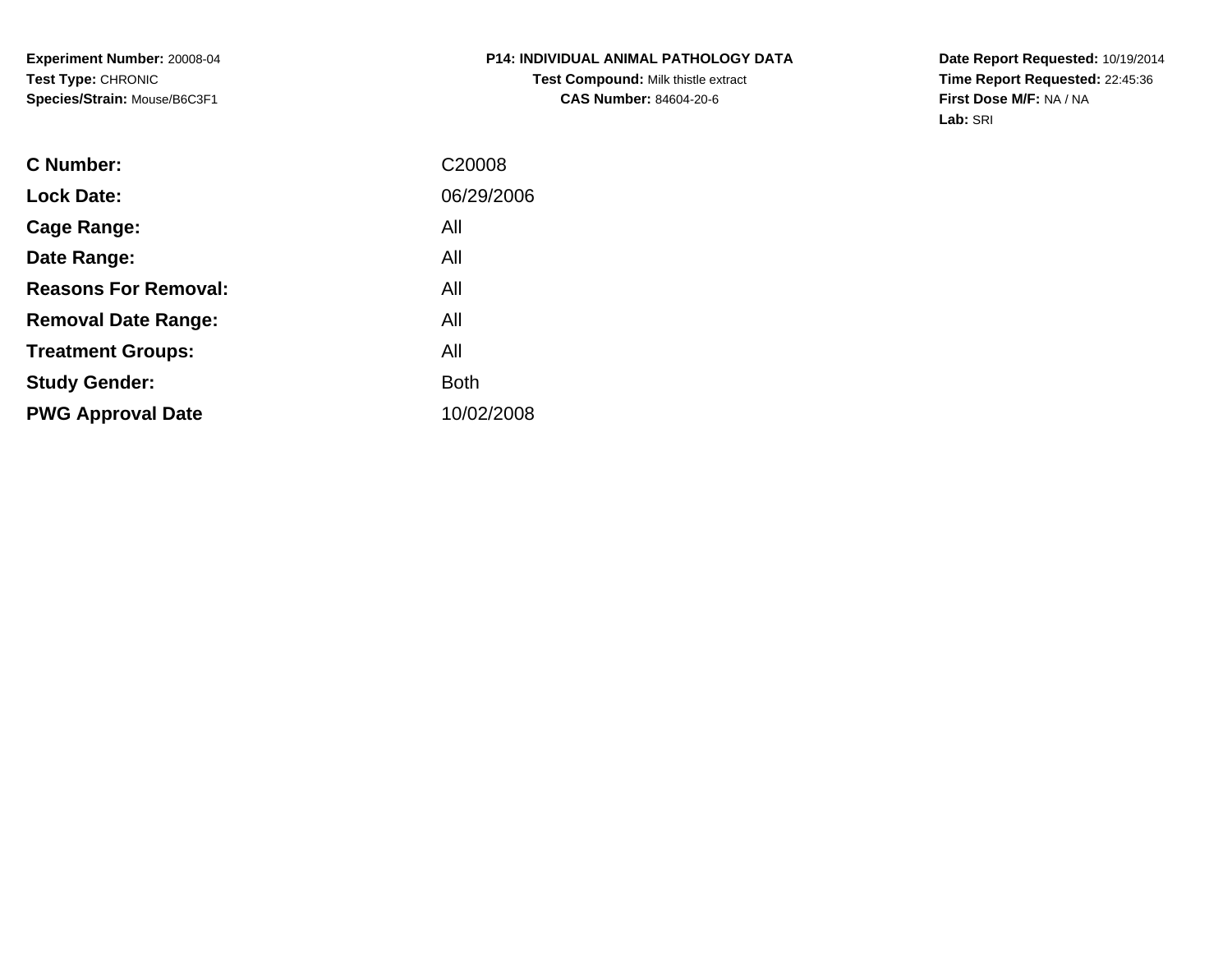| Experiment Number: 20008-04<br>Test Type: CHRONIC |                             | <b>P14: INDIVIDUAL ANIMAL PATHOLOGY DATA</b><br>Test Compound: Milk thistle extract | Date Report Requested: 10/19/2014<br>Time Report Requested: 22:45:36 |
|---------------------------------------------------|-----------------------------|-------------------------------------------------------------------------------------|----------------------------------------------------------------------|
| Species/Strain: Mouse/B6C3F1                      |                             | CAS Number: 84604-20-6                                                              | First Dose M/F: NA / NA<br>Lab: SRI                                  |
| <b>ANIMAL ID: 1</b>                               | <b>TRT#: 1</b>              | <b>SEX: Male</b>                                                                    | DAY ON TEST: 732                                                     |
|                                                   | DOSE: 0<br><b>PPM</b>       | <b>DISP: Terminal Sacrifice</b>                                                     | <b>HISTO: 107405</b>                                                 |
|                                                   |                             | ORGAN AND ACCOUNTABLE SITE STATUS                                                   |                                                                      |
| <b>NORMAL</b>                                     |                             |                                                                                     |                                                                      |
| * Adrenal Medulla                                 | * Bone                      | * Bone Marrow                                                                       | * Brain                                                              |
| * Epididymis                                      | * Esophagus                 | * Eye                                                                               | * Gallbladder                                                        |
| * Harderian Gland                                 | * Heart                     | * Intestine Large, Cecum                                                            | * Intestine Large, Colon                                             |
| * Intestine Large, Rectum                         | * Intestine Small, Duodenum | * Intestine Small, Ileum                                                            | * Intestine Small, Jejunum                                           |
| * Islets, Pancreatic                              | * Lung                      | * Lymph Node, Mandibular                                                            | * Lymph Node, Mesenteric                                             |
| * Mammary Gland                                   | * Nose                      | * Pancreas                                                                          | * Parathyroid Gland                                                  |
| * Pituitary Gland                                 | * Preputial Gland           | * Prostate                                                                          | * Salivary Glands                                                    |
| * Seminal Vesicle                                 | * Skin                      | * Spleen                                                                            | * Stomach, Forestomach                                               |
| * Stomach, Glandular                              | * Testes                    | * Thymus                                                                            | * Thyroid Gland                                                      |
| Tongue                                            | * Trachea                   | * Urinary Bladder                                                                   |                                                                      |
| <b>OBSERVATIONS</b>                               |                             |                                                                                     |                                                                      |
| * Adrenal Cortex                                  |                             | Hypertrophy                                                                         | Focal, Minimal                                                       |
| * Kidney                                          |                             | Nephropathy                                                                         | Minimal                                                              |
| * Liver                                           |                             | <b>Mixed Cell Focus</b>                                                             |                                                                      |
| PRIMARY CAUSE OF DEATH                            |                             |                                                                                     |                                                                      |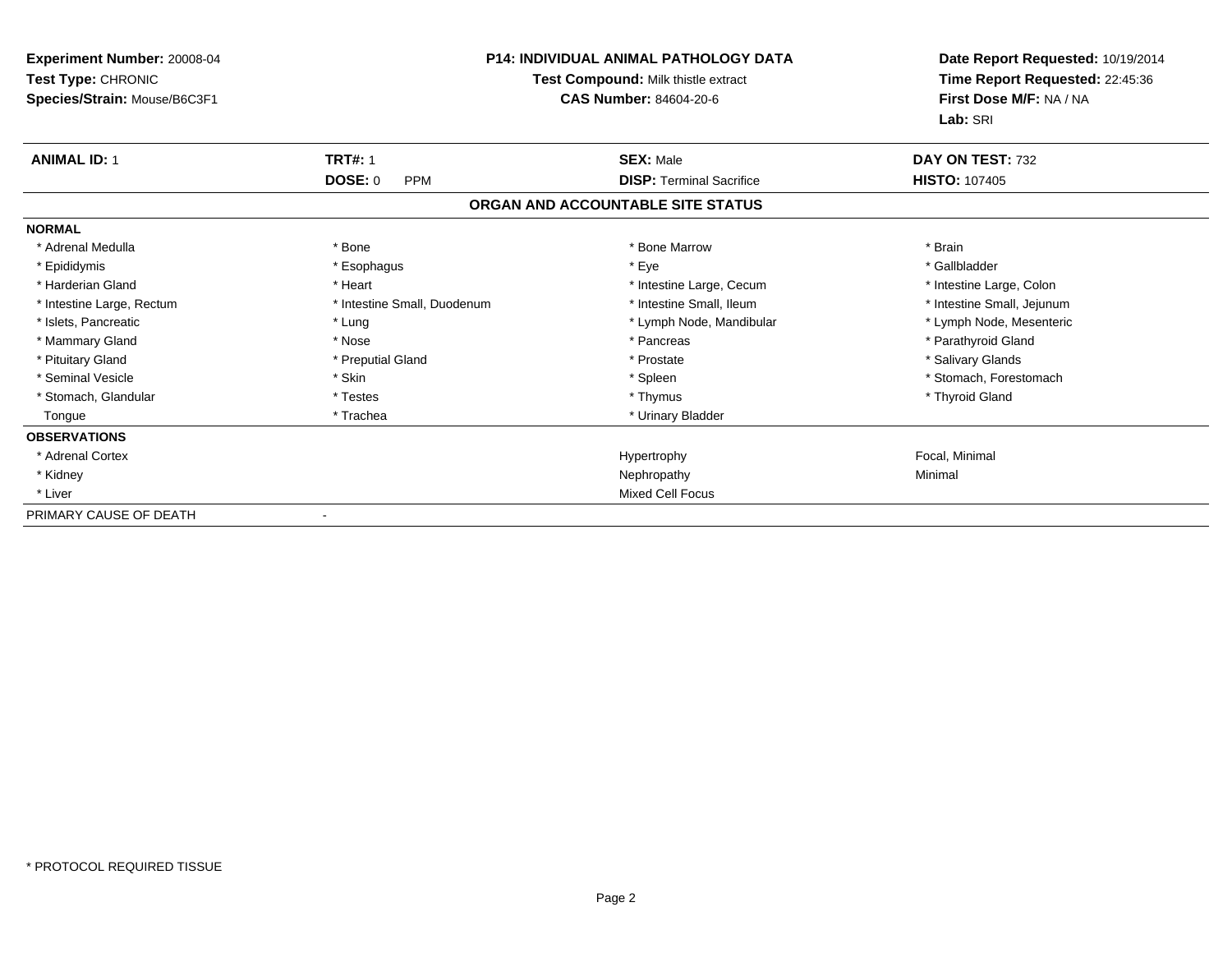| <b>Experiment Number: 20008-04</b><br>Test Type: CHRONIC<br>Species/Strain: Mouse/B6C3F1 |                              | <b>P14: INDIVIDUAL ANIMAL PATHOLOGY DATA</b><br>Test Compound: Milk thistle extract<br><b>CAS Number: 84604-20-6</b> | Date Report Requested: 10/19/2014<br>Time Report Requested: 22:45:36<br>First Dose M/F: NA / NA<br>Lab: SRI |
|------------------------------------------------------------------------------------------|------------------------------|----------------------------------------------------------------------------------------------------------------------|-------------------------------------------------------------------------------------------------------------|
| <b>ANIMAL ID: 2</b>                                                                      | <b>TRT#: 1</b>               | <b>SEX: Male</b>                                                                                                     | DAY ON TEST: 730                                                                                            |
|                                                                                          | <b>DOSE: 0</b><br><b>PPM</b> | <b>DISP: Terminal Sacrifice</b>                                                                                      | <b>HISTO: 107406</b>                                                                                        |
|                                                                                          |                              | ORGAN AND ACCOUNTABLE SITE STATUS                                                                                    |                                                                                                             |
| <b>NORMAL</b>                                                                            |                              |                                                                                                                      |                                                                                                             |
| * Adrenal Cortex                                                                         | * Adrenal Medulla            | * Bone                                                                                                               | * Bone Marrow                                                                                               |
| * Brain                                                                                  | * Epididymis                 | * Esophagus                                                                                                          | * Eye                                                                                                       |
| * Gallbladder                                                                            | * Harderian Gland            | * Heart                                                                                                              | * Intestine Large, Cecum                                                                                    |
| * Intestine Large, Colon                                                                 | * Intestine Large, Rectum    | * Intestine Small, Duodenum                                                                                          | * Intestine Small, Ileum                                                                                    |
| * Intestine Small, Jejunum                                                               | * Islets, Pancreatic         | * Lung                                                                                                               | * Lymph Node, Mandibular                                                                                    |
| * Lymph Node, Mesenteric                                                                 | * Mammary Gland              | * Nose                                                                                                               | * Pancreas                                                                                                  |
| * Parathyroid Gland                                                                      | * Pituitary Gland            | * Prostate                                                                                                           | * Salivary Glands                                                                                           |
| * Seminal Vesicle                                                                        | * Skin                       | * Spleen                                                                                                             | * Stomach, Forestomach                                                                                      |
| * Stomach, Glandular                                                                     | * Testes                     | * Thymus                                                                                                             | * Thyroid Gland                                                                                             |
| * Trachea                                                                                | * Urinary Bladder            |                                                                                                                      |                                                                                                             |
| <b>OBSERVATIONS</b>                                                                      |                              |                                                                                                                      |                                                                                                             |
| * Kidney                                                                                 |                              | Nephropathy                                                                                                          | Minimal                                                                                                     |
| * Liver                                                                                  |                              | Hepatocellular Adenoma                                                                                               | Multiple                                                                                                    |
| Note: HEPATOCELLULAR ADENOMAS ARE ON SLIDES 6 AND 21.                                    |                              |                                                                                                                      |                                                                                                             |
| [ Hepatocellular Adenoma TGLS = 1-21 ]                                                   |                              |                                                                                                                      |                                                                                                             |
| * Preputial Gland                                                                        |                              | Inflammation                                                                                                         | Chronic, Moderate                                                                                           |
| PRIMARY CAUSE OF DEATH                                                                   |                              |                                                                                                                      |                                                                                                             |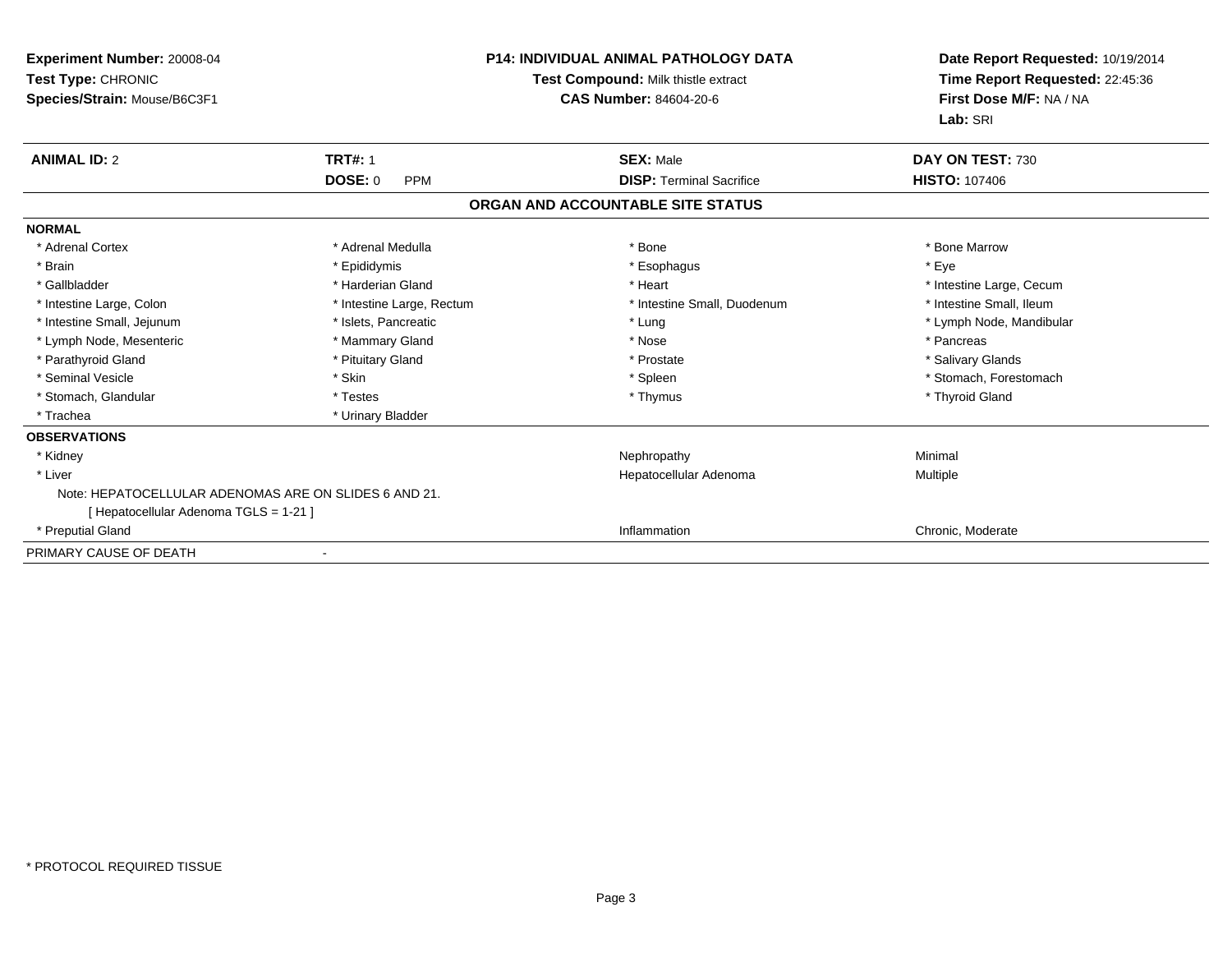| Experiment Number: 20008-04<br>Test Type: CHRONIC<br>Species/Strain: Mouse/B6C3F1 |                              | P14: INDIVIDUAL ANIMAL PATHOLOGY DATA<br>Test Compound: Milk thistle extract<br><b>CAS Number: 84604-20-6</b> | Date Report Requested: 10/19/2014<br>Time Report Requested: 22:45:36<br>First Dose M/F: NA / NA<br>Lab: SRI |
|-----------------------------------------------------------------------------------|------------------------------|---------------------------------------------------------------------------------------------------------------|-------------------------------------------------------------------------------------------------------------|
| <b>ANIMAL ID: 3</b>                                                               | <b>TRT#: 1</b>               | <b>SEX: Male</b>                                                                                              | DAY ON TEST: 731                                                                                            |
|                                                                                   | <b>DOSE: 0</b><br><b>PPM</b> | <b>DISP: Terminal Sacrifice</b>                                                                               | <b>HISTO: 107407</b>                                                                                        |
|                                                                                   |                              | ORGAN AND ACCOUNTABLE SITE STATUS                                                                             |                                                                                                             |
| <b>NORMAL</b>                                                                     |                              |                                                                                                               |                                                                                                             |
| * Adrenal Medulla                                                                 | * Bone                       | * Bone Marrow                                                                                                 | * Brain                                                                                                     |
| * Epididymis                                                                      | * Esophagus                  | * Eye                                                                                                         | * Gallbladder                                                                                               |
| * Harderian Gland                                                                 | * Heart                      | * Intestine Large, Cecum                                                                                      | * Intestine Large, Colon                                                                                    |
| * Intestine Large, Rectum                                                         | * Intestine Small, Duodenum  | * Intestine Small, Ileum                                                                                      | * Intestine Small, Jejunum                                                                                  |
| * Islets. Pancreatic                                                              | * Lung                       | * Lymph Node, Mandibular                                                                                      | * Lymph Node, Mesenteric                                                                                    |
| * Mammary Gland                                                                   | * Nose                       | * Pancreas                                                                                                    | * Parathyroid Gland                                                                                         |
| * Pituitary Gland                                                                 | * Preputial Gland            | * Prostate                                                                                                    | * Salivary Glands                                                                                           |
| * Seminal Vesicle                                                                 | * Skin                       | * Spleen                                                                                                      | * Stomach, Forestomach                                                                                      |
| * Stomach, Glandular                                                              | * Testes                     | * Thymus                                                                                                      | * Thyroid Gland                                                                                             |
| * Trachea                                                                         | * Urinary Bladder            |                                                                                                               |                                                                                                             |
| <b>OBSERVATIONS</b>                                                               |                              |                                                                                                               |                                                                                                             |
| * Adrenal Cortex                                                                  |                              | <b>Accessory Adrenal Cortical Nodule</b>                                                                      | Moderate                                                                                                    |
| * Kidney                                                                          |                              | Nephropathy                                                                                                   | Minimal                                                                                                     |
| * Liver                                                                           |                              | <b>Mixed Cell Focus</b>                                                                                       |                                                                                                             |
|                                                                                   | Hepatocyte                   | Vacuolization Cytoplasmic                                                                                     | Mild                                                                                                        |
| Mixed Cell Focus TGLS = 1-21 ]                                                    |                              |                                                                                                               |                                                                                                             |
| PRIMARY CAUSE OF DEATH                                                            | $\overline{\phantom{a}}$     |                                                                                                               |                                                                                                             |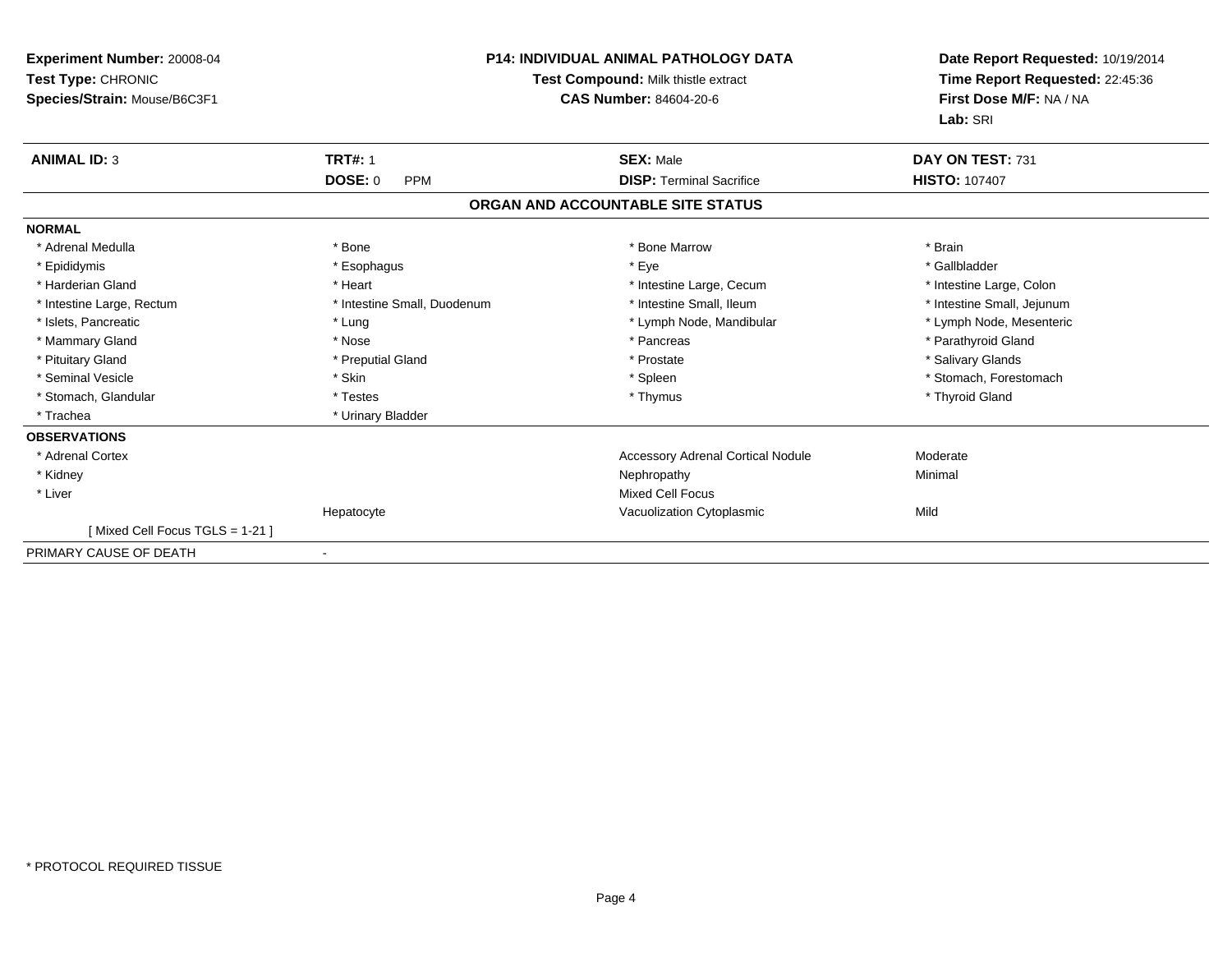| Experiment Number: 20008-04<br>Test Type: CHRONIC<br>Species/Strain: Mouse/B6C3F1 |                                                                      | <b>P14: INDIVIDUAL ANIMAL PATHOLOGY DATA</b><br>Test Compound: Milk thistle extract<br><b>CAS Number: 84604-20-6</b> | Date Report Requested: 10/19/2014<br>Time Report Requested: 22:45:36<br>First Dose M/F: NA / NA<br>Lab: SRI |
|-----------------------------------------------------------------------------------|----------------------------------------------------------------------|----------------------------------------------------------------------------------------------------------------------|-------------------------------------------------------------------------------------------------------------|
| <b>ANIMAL ID: 4</b>                                                               | <b>TRT#: 1</b>                                                       | <b>SEX: Male</b>                                                                                                     | DAY ON TEST: 731                                                                                            |
|                                                                                   | <b>DOSE: 0</b><br><b>PPM</b>                                         | <b>DISP: Terminal Sacrifice</b>                                                                                      | <b>HISTO: 107408</b>                                                                                        |
|                                                                                   |                                                                      | ORGAN AND ACCOUNTABLE SITE STATUS                                                                                    |                                                                                                             |
| <b>NORMAL</b>                                                                     |                                                                      |                                                                                                                      |                                                                                                             |
| * Adrenal Medulla                                                                 | * Bone                                                               | * Bone Marrow                                                                                                        | * Brain                                                                                                     |
| * Epididymis                                                                      | * Esophagus                                                          | * Eye                                                                                                                | * Gallbladder                                                                                               |
| * Harderian Gland                                                                 | * Heart                                                              | * Intestine Large, Cecum                                                                                             | * Intestine Large, Colon                                                                                    |
| * Intestine Large, Rectum                                                         | * Intestine Small, Duodenum                                          | * Intestine Small, Ileum                                                                                             | * Islets, Pancreatic                                                                                        |
| * Lymph Node, Mandibular                                                          | * Lymph Node, Mesenteric                                             | * Mammary Gland                                                                                                      | * Nose                                                                                                      |
| * Pancreas                                                                        | * Parathyroid Gland                                                  | * Pituitary Gland                                                                                                    | * Preputial Gland                                                                                           |
| * Prostate                                                                        | * Salivary Glands                                                    | * Seminal Vesicle                                                                                                    | * Skin                                                                                                      |
| * Stomach, Forestomach                                                            | * Stomach, Glandular                                                 | * Testes                                                                                                             | * Thymus                                                                                                    |
| * Thyroid Gland                                                                   | * Trachea                                                            | * Urinary Bladder                                                                                                    |                                                                                                             |
| <b>OBSERVATIONS</b>                                                               |                                                                      |                                                                                                                      |                                                                                                             |
| * Adrenal Cortex                                                                  |                                                                      | Adenoma                                                                                                              |                                                                                                             |
| * Intestine Small, Jejunum                                                        |                                                                      | Lymphoma Malignant                                                                                                   |                                                                                                             |
| [ Lymphoma Malignant TGLS = 1-3 ]                                                 |                                                                      |                                                                                                                      |                                                                                                             |
| * Kidney                                                                          |                                                                      | Nephropathy                                                                                                          | Minimal                                                                                                     |
| * Liver                                                                           |                                                                      | Hepatocellular Carcinoma                                                                                             | Multiple                                                                                                    |
|                                                                                   | Note: A PORTION OF HEPATOCELLULAR CARCINOMA ALSO PRESENT ON SLIDE 6. |                                                                                                                      |                                                                                                             |
| [ Hepatocellular Carcinoma TGLS = 2-21,3-22 ]                                     |                                                                      |                                                                                                                      |                                                                                                             |
| * Lung                                                                            |                                                                      | Alveolar/Bronchiolar Carcinoma                                                                                       | Multiple                                                                                                    |
|                                                                                   | Alveolar Epith                                                       | Hyperplasia                                                                                                          | Moderate                                                                                                    |
|                                                                                   |                                                                      | <b>Infiltration Cellular</b>                                                                                         | Histiocyte, Marked                                                                                          |
| [ Alveolar/Bronchiolar Carcinoma TGLS = 4-2 ]                                     |                                                                      |                                                                                                                      |                                                                                                             |
| * Spleen                                                                          |                                                                      | Hematopoietic Cell Proliferation                                                                                     | Minimal                                                                                                     |
| PRIMARY CAUSE OF DEATH                                                            |                                                                      |                                                                                                                      |                                                                                                             |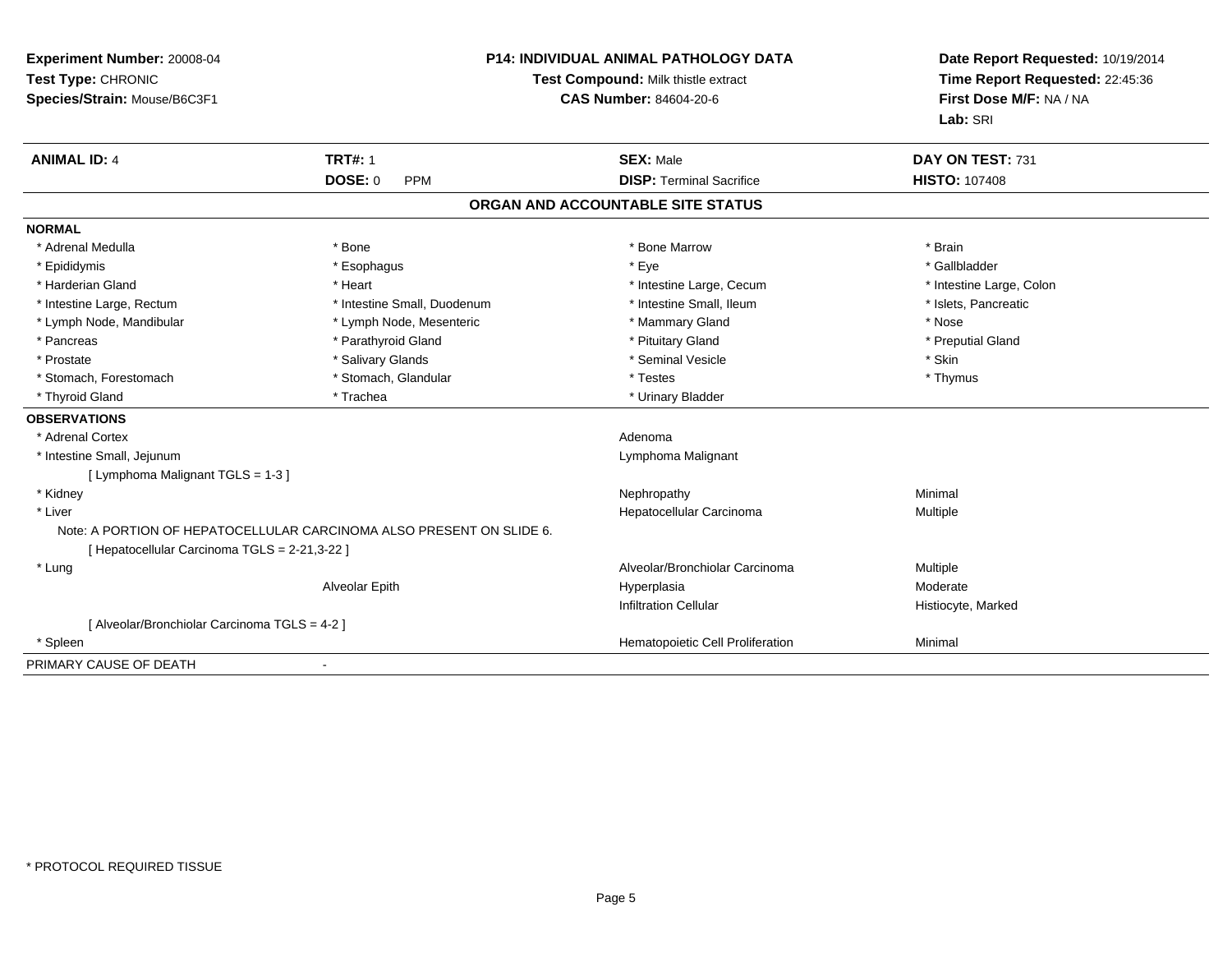| Experiment Number: 20008-04<br>Test Type: CHRONIC<br>Species/Strain: Mouse/B6C3F1 | P14: INDIVIDUAL ANIMAL PATHOLOGY DATA<br>Test Compound: Milk thistle extract<br><b>CAS Number: 84604-20-6</b> |                                   | Date Report Requested: 10/19/2014<br>Time Report Requested: 22:45:36<br>First Dose M/F: NA / NA<br>Lab: SRI |
|-----------------------------------------------------------------------------------|---------------------------------------------------------------------------------------------------------------|-----------------------------------|-------------------------------------------------------------------------------------------------------------|
| <b>ANIMAL ID: 5</b>                                                               | <b>TRT#: 1</b>                                                                                                | <b>SEX: Male</b>                  | DAY ON TEST: 730                                                                                            |
|                                                                                   | DOSE: 0<br>PPM                                                                                                | <b>DISP: Terminal Sacrifice</b>   | <b>HISTO: 107409</b>                                                                                        |
|                                                                                   |                                                                                                               | ORGAN AND ACCOUNTABLE SITE STATUS |                                                                                                             |
| <b>NORMAL</b>                                                                     |                                                                                                               |                                   |                                                                                                             |
| * Adrenal Cortex                                                                  | * Adrenal Medulla                                                                                             | * Bone                            | * Brain                                                                                                     |
| * Epididymis                                                                      | * Esophagus                                                                                                   | * Eye                             | * Gallbladder                                                                                               |
| * Harderian Gland                                                                 | * Heart                                                                                                       | * Intestine Large, Cecum          | * Intestine Large, Colon                                                                                    |
| * Intestine Large, Rectum                                                         | * Intestine Small, Duodenum                                                                                   | * Intestine Small, Ileum          | * Intestine Small, Jejunum                                                                                  |
| * Islets, Pancreatic                                                              | * Lymph Node, Mesenteric                                                                                      | * Mammary Gland                   | * Nose                                                                                                      |
| * Pancreas                                                                        | * Parathyroid Gland                                                                                           | * Pituitary Gland                 | * Preputial Gland                                                                                           |
| * Prostate                                                                        | * Salivary Glands                                                                                             | * Seminal Vesicle                 | * Stomach, Forestomach                                                                                      |
| * Stomach, Glandular                                                              | * Testes                                                                                                      | * Thymus                          | * Trachea                                                                                                   |
| * Urinary Bladder                                                                 |                                                                                                               |                                   |                                                                                                             |
| <b>OBSERVATIONS</b>                                                               |                                                                                                               |                                   |                                                                                                             |
| * Bone Marrow                                                                     |                                                                                                               | Hemangiosarcoma                   |                                                                                                             |
| Note: HEMANGIOSARCOMA IS PRESENT IN BONE MARROW ON SLIDES 9 AND 24.               |                                                                                                               |                                   |                                                                                                             |
| [Hemangiosarcoma TGLS = 5-24]                                                     |                                                                                                               |                                   |                                                                                                             |
| * Kidney                                                                          |                                                                                                               | Cyst                              | Moderate                                                                                                    |
|                                                                                   |                                                                                                               | Nephropathy                       | Minimal                                                                                                     |
| * Liver                                                                           |                                                                                                               | Hematopoietic Cell Proliferation  | Marked                                                                                                      |
| * Lung                                                                            |                                                                                                               | Hemorrhage                        | Moderate                                                                                                    |
| [Hemorrhage TGLS = 6-25]                                                          |                                                                                                               |                                   |                                                                                                             |
| * Lymph Node, Mandibular                                                          |                                                                                                               | Hyperplasia                       | Lymphoid, Mild                                                                                              |
| * Skin                                                                            |                                                                                                               | Edema                             | Moderate                                                                                                    |
|                                                                                   | <b>Subcut Tiss</b>                                                                                            | Hemangiosarcoma                   |                                                                                                             |
| [Hemangiosarcoma TGLS = 4-23]                                                     |                                                                                                               |                                   |                                                                                                             |
| * Spleen                                                                          |                                                                                                               | Hemangiosarcoma                   |                                                                                                             |
|                                                                                   |                                                                                                               | Hematopoietic Cell Proliferation  | Marked                                                                                                      |
| [Hemangiosarcoma TGLS = 2-21,3-22 ]                                               |                                                                                                               |                                   |                                                                                                             |
| * Thyroid Gland                                                                   | Follicle                                                                                                      | Degeneration                      | Focal, Minimal                                                                                              |
| PRIMARY CAUSE OF DEATH                                                            |                                                                                                               |                                   |                                                                                                             |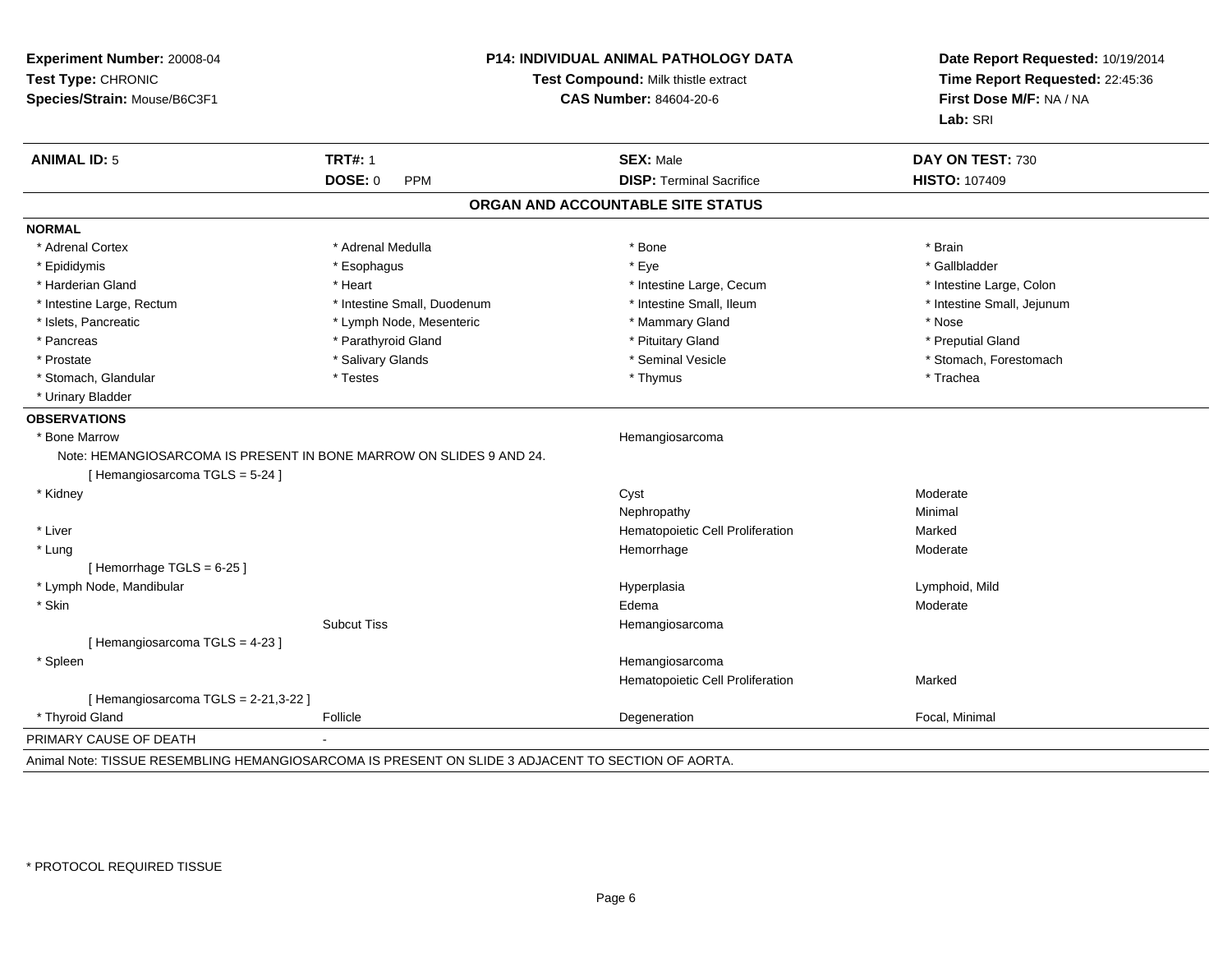| <b>ANIMAL ID: 6</b><br><b>TRT#: 1</b><br>DAY ON TEST: 730<br><b>SEX: Male</b><br>DOSE: 0<br><b>HISTO: 107410</b><br><b>DISP: Terminal Sacrifice</b><br><b>PPM</b><br>ORGAN AND ACCOUNTABLE SITE STATUS<br>* Adrenal Cortex<br>* Adrenal Medulla<br>* Bone<br>* Bone Marrow<br>* Eye<br>* Brain<br>* Epididymis<br>* Esophagus<br>* Gallbladder<br>* Harderian Gland<br>* Heart<br>* Intestine Large, Cecum<br>* Intestine Small, Duodenum<br>* Intestine Small, Ileum<br>* Intestine Large, Rectum<br>* Intestine Large, Colon<br>* Intestine Small, Jejunum<br>* Islets, Pancreatic<br>* Lymph Node, Mandibular<br>* Lung<br>* Mammary Gland<br>* Lymph Node, Mesenteric<br>* Nose<br>* Pancreas<br>* Parathyroid Gland<br>* Pituitary Gland<br>* Prostate<br>* Salivary Glands<br>* Seminal Vesicle<br>* Stomach, Forestomach<br>* Skin<br>* Spleen<br>* Thyroid Gland<br>* Stomach, Glandular<br>* Testes<br>* Thymus<br>* Trachea<br>* Urinary Bladder<br>* Kidney<br>Cyst<br>Moderate<br>Nephropathy<br>Minimal<br>Note: KIDNEY CYSTS ARE PRESENT ON SLIDES 5 AND 21.<br>[ Cyst TGLS = 1-21 ]<br>* Liver<br>Hepatocellular Adenoma<br>Multiple<br><b>Mixed Cell Focus</b><br>Hepatocyte<br>Vacuolization Cytoplasmic<br>Moderate<br>Note: HEPATOCELLULAR ADENOMAS ARE PRESENT ON SLIDES 6 AND 23.<br>[ Hepatocellular Adenoma TGLS = 3-23 ]<br>[Mixed Cell Focus TGLS = 3-23]<br>[Vacuolization Cytoplasmic TGLS = 4-6]<br>* Preputial Gland<br>Cyst<br>Moderate | Experiment Number: 20008-04<br>Test Type: CHRONIC<br>Species/Strain: Mouse/B6C3F1 | <b>P14: INDIVIDUAL ANIMAL PATHOLOGY DATA</b><br>Test Compound: Milk thistle extract<br><b>CAS Number: 84604-20-6</b> | Date Report Requested: 10/19/2014<br>Time Report Requested: 22:45:36<br>First Dose M/F: NA / NA<br>Lab: SRI |
|-----------------------------------------------------------------------------------------------------------------------------------------------------------------------------------------------------------------------------------------------------------------------------------------------------------------------------------------------------------------------------------------------------------------------------------------------------------------------------------------------------------------------------------------------------------------------------------------------------------------------------------------------------------------------------------------------------------------------------------------------------------------------------------------------------------------------------------------------------------------------------------------------------------------------------------------------------------------------------------------------------------------------------------------------------------------------------------------------------------------------------------------------------------------------------------------------------------------------------------------------------------------------------------------------------------------------------------------------------------------------------------------------------------------------------------------------------------------------|-----------------------------------------------------------------------------------|----------------------------------------------------------------------------------------------------------------------|-------------------------------------------------------------------------------------------------------------|
|                                                                                                                                                                                                                                                                                                                                                                                                                                                                                                                                                                                                                                                                                                                                                                                                                                                                                                                                                                                                                                                                                                                                                                                                                                                                                                                                                                                                                                                                       |                                                                                   |                                                                                                                      |                                                                                                             |
|                                                                                                                                                                                                                                                                                                                                                                                                                                                                                                                                                                                                                                                                                                                                                                                                                                                                                                                                                                                                                                                                                                                                                                                                                                                                                                                                                                                                                                                                       |                                                                                   |                                                                                                                      |                                                                                                             |
|                                                                                                                                                                                                                                                                                                                                                                                                                                                                                                                                                                                                                                                                                                                                                                                                                                                                                                                                                                                                                                                                                                                                                                                                                                                                                                                                                                                                                                                                       |                                                                                   |                                                                                                                      |                                                                                                             |
|                                                                                                                                                                                                                                                                                                                                                                                                                                                                                                                                                                                                                                                                                                                                                                                                                                                                                                                                                                                                                                                                                                                                                                                                                                                                                                                                                                                                                                                                       | <b>NORMAL</b>                                                                     |                                                                                                                      |                                                                                                             |
|                                                                                                                                                                                                                                                                                                                                                                                                                                                                                                                                                                                                                                                                                                                                                                                                                                                                                                                                                                                                                                                                                                                                                                                                                                                                                                                                                                                                                                                                       |                                                                                   |                                                                                                                      |                                                                                                             |
|                                                                                                                                                                                                                                                                                                                                                                                                                                                                                                                                                                                                                                                                                                                                                                                                                                                                                                                                                                                                                                                                                                                                                                                                                                                                                                                                                                                                                                                                       |                                                                                   |                                                                                                                      |                                                                                                             |
|                                                                                                                                                                                                                                                                                                                                                                                                                                                                                                                                                                                                                                                                                                                                                                                                                                                                                                                                                                                                                                                                                                                                                                                                                                                                                                                                                                                                                                                                       |                                                                                   |                                                                                                                      |                                                                                                             |
|                                                                                                                                                                                                                                                                                                                                                                                                                                                                                                                                                                                                                                                                                                                                                                                                                                                                                                                                                                                                                                                                                                                                                                                                                                                                                                                                                                                                                                                                       |                                                                                   |                                                                                                                      |                                                                                                             |
|                                                                                                                                                                                                                                                                                                                                                                                                                                                                                                                                                                                                                                                                                                                                                                                                                                                                                                                                                                                                                                                                                                                                                                                                                                                                                                                                                                                                                                                                       |                                                                                   |                                                                                                                      |                                                                                                             |
|                                                                                                                                                                                                                                                                                                                                                                                                                                                                                                                                                                                                                                                                                                                                                                                                                                                                                                                                                                                                                                                                                                                                                                                                                                                                                                                                                                                                                                                                       |                                                                                   |                                                                                                                      |                                                                                                             |
|                                                                                                                                                                                                                                                                                                                                                                                                                                                                                                                                                                                                                                                                                                                                                                                                                                                                                                                                                                                                                                                                                                                                                                                                                                                                                                                                                                                                                                                                       |                                                                                   |                                                                                                                      |                                                                                                             |
|                                                                                                                                                                                                                                                                                                                                                                                                                                                                                                                                                                                                                                                                                                                                                                                                                                                                                                                                                                                                                                                                                                                                                                                                                                                                                                                                                                                                                                                                       |                                                                                   |                                                                                                                      |                                                                                                             |
|                                                                                                                                                                                                                                                                                                                                                                                                                                                                                                                                                                                                                                                                                                                                                                                                                                                                                                                                                                                                                                                                                                                                                                                                                                                                                                                                                                                                                                                                       |                                                                                   |                                                                                                                      |                                                                                                             |
|                                                                                                                                                                                                                                                                                                                                                                                                                                                                                                                                                                                                                                                                                                                                                                                                                                                                                                                                                                                                                                                                                                                                                                                                                                                                                                                                                                                                                                                                       |                                                                                   |                                                                                                                      |                                                                                                             |
|                                                                                                                                                                                                                                                                                                                                                                                                                                                                                                                                                                                                                                                                                                                                                                                                                                                                                                                                                                                                                                                                                                                                                                                                                                                                                                                                                                                                                                                                       | <b>OBSERVATIONS</b>                                                               |                                                                                                                      |                                                                                                             |
|                                                                                                                                                                                                                                                                                                                                                                                                                                                                                                                                                                                                                                                                                                                                                                                                                                                                                                                                                                                                                                                                                                                                                                                                                                                                                                                                                                                                                                                                       |                                                                                   |                                                                                                                      |                                                                                                             |
|                                                                                                                                                                                                                                                                                                                                                                                                                                                                                                                                                                                                                                                                                                                                                                                                                                                                                                                                                                                                                                                                                                                                                                                                                                                                                                                                                                                                                                                                       |                                                                                   |                                                                                                                      |                                                                                                             |
|                                                                                                                                                                                                                                                                                                                                                                                                                                                                                                                                                                                                                                                                                                                                                                                                                                                                                                                                                                                                                                                                                                                                                                                                                                                                                                                                                                                                                                                                       |                                                                                   |                                                                                                                      |                                                                                                             |
|                                                                                                                                                                                                                                                                                                                                                                                                                                                                                                                                                                                                                                                                                                                                                                                                                                                                                                                                                                                                                                                                                                                                                                                                                                                                                                                                                                                                                                                                       |                                                                                   |                                                                                                                      |                                                                                                             |
|                                                                                                                                                                                                                                                                                                                                                                                                                                                                                                                                                                                                                                                                                                                                                                                                                                                                                                                                                                                                                                                                                                                                                                                                                                                                                                                                                                                                                                                                       |                                                                                   |                                                                                                                      |                                                                                                             |
|                                                                                                                                                                                                                                                                                                                                                                                                                                                                                                                                                                                                                                                                                                                                                                                                                                                                                                                                                                                                                                                                                                                                                                                                                                                                                                                                                                                                                                                                       |                                                                                   |                                                                                                                      |                                                                                                             |
|                                                                                                                                                                                                                                                                                                                                                                                                                                                                                                                                                                                                                                                                                                                                                                                                                                                                                                                                                                                                                                                                                                                                                                                                                                                                                                                                                                                                                                                                       |                                                                                   |                                                                                                                      |                                                                                                             |
|                                                                                                                                                                                                                                                                                                                                                                                                                                                                                                                                                                                                                                                                                                                                                                                                                                                                                                                                                                                                                                                                                                                                                                                                                                                                                                                                                                                                                                                                       |                                                                                   |                                                                                                                      |                                                                                                             |
|                                                                                                                                                                                                                                                                                                                                                                                                                                                                                                                                                                                                                                                                                                                                                                                                                                                                                                                                                                                                                                                                                                                                                                                                                                                                                                                                                                                                                                                                       |                                                                                   |                                                                                                                      |                                                                                                             |
|                                                                                                                                                                                                                                                                                                                                                                                                                                                                                                                                                                                                                                                                                                                                                                                                                                                                                                                                                                                                                                                                                                                                                                                                                                                                                                                                                                                                                                                                       |                                                                                   |                                                                                                                      |                                                                                                             |
|                                                                                                                                                                                                                                                                                                                                                                                                                                                                                                                                                                                                                                                                                                                                                                                                                                                                                                                                                                                                                                                                                                                                                                                                                                                                                                                                                                                                                                                                       |                                                                                   |                                                                                                                      |                                                                                                             |
|                                                                                                                                                                                                                                                                                                                                                                                                                                                                                                                                                                                                                                                                                                                                                                                                                                                                                                                                                                                                                                                                                                                                                                                                                                                                                                                                                                                                                                                                       |                                                                                   |                                                                                                                      |                                                                                                             |
|                                                                                                                                                                                                                                                                                                                                                                                                                                                                                                                                                                                                                                                                                                                                                                                                                                                                                                                                                                                                                                                                                                                                                                                                                                                                                                                                                                                                                                                                       | PRIMARY CAUSE OF DEATH                                                            |                                                                                                                      |                                                                                                             |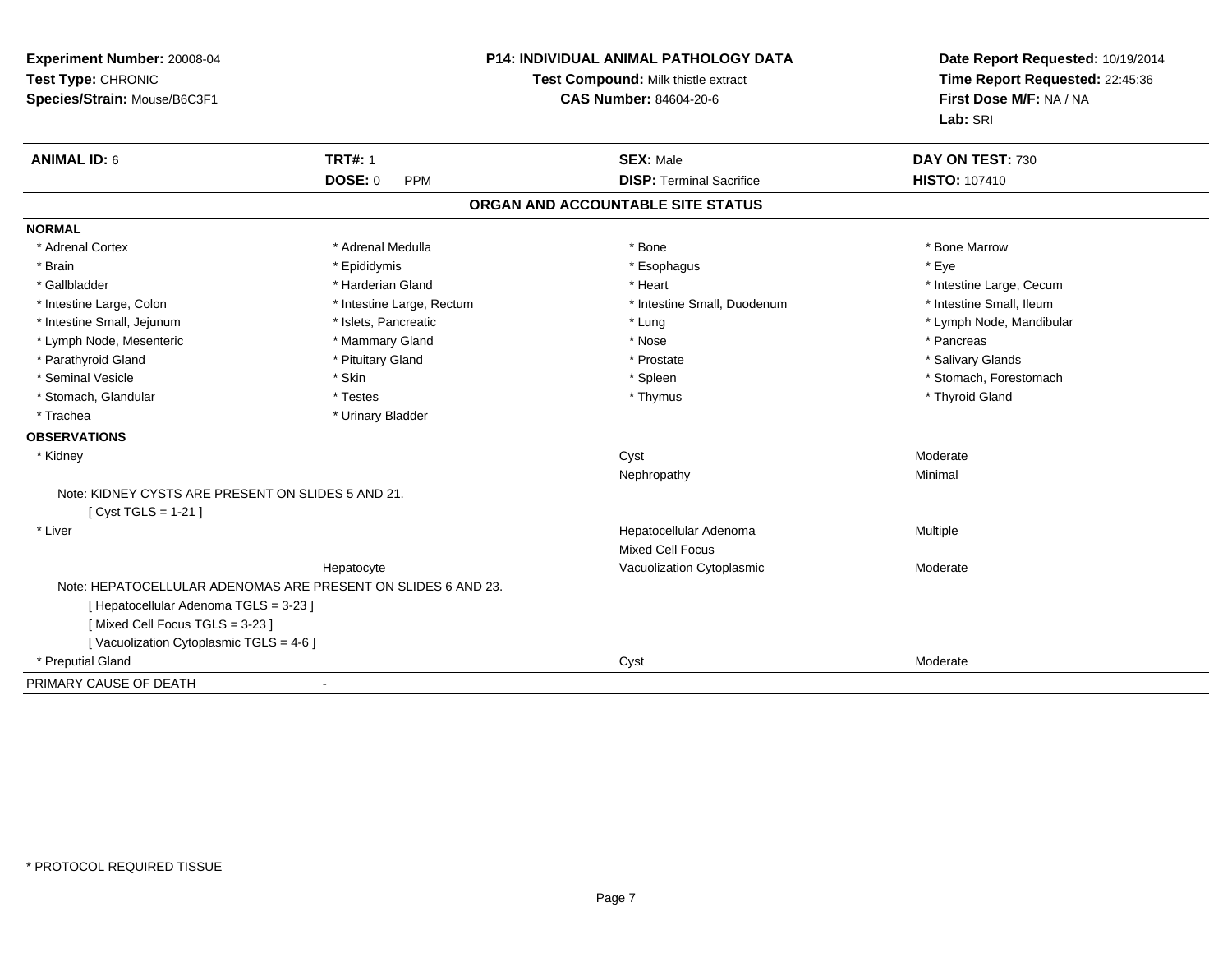| Experiment Number: 20008-04<br>Test Type: CHRONIC<br>Species/Strain: Mouse/B6C3F1 |                                       | <b>P14: INDIVIDUAL ANIMAL PATHOLOGY DATA</b><br>Test Compound: Milk thistle extract<br><b>CAS Number: 84604-20-6</b> | Date Report Requested: 10/19/2014<br>Time Report Requested: 22:45:36<br>First Dose M/F: NA / NA<br>Lab: SRI |
|-----------------------------------------------------------------------------------|---------------------------------------|----------------------------------------------------------------------------------------------------------------------|-------------------------------------------------------------------------------------------------------------|
| <b>ANIMAL ID: 7</b>                                                               | <b>TRT#: 1</b>                        | <b>SEX: Male</b>                                                                                                     | DAY ON TEST: 699                                                                                            |
|                                                                                   | <b>DOSE: 0</b><br>PPM                 | <b>DISP: Natural Death</b>                                                                                           | <b>HISTO: 107411</b>                                                                                        |
|                                                                                   |                                       | ORGAN AND ACCOUNTABLE SITE STATUS                                                                                    |                                                                                                             |
| <b>NORMAL</b>                                                                     |                                       |                                                                                                                      |                                                                                                             |
| * Adrenal Cortex                                                                  | * Adrenal Medulla                     | * Bone                                                                                                               | * Brain                                                                                                     |
| * Epididymis                                                                      | * Esophagus                           | * Eye                                                                                                                | * Harderian Gland                                                                                           |
| * Heart                                                                           | * Intestine Large, Colon              | * Intestine Large, Rectum                                                                                            | * Intestine Small, Jejunum                                                                                  |
| * Kidney                                                                          | * Liver                               | * Lymph Node, Mandibular                                                                                             | * Lymph Node, Mesenteric                                                                                    |
| * Mammary Gland                                                                   | * Nose                                | * Parathyroid Gland                                                                                                  | * Pituitary Gland                                                                                           |
| * Preputial Gland                                                                 | * Prostate                            | * Salivary Glands                                                                                                    | * Seminal Vesicle                                                                                           |
| * Stomach, Forestomach                                                            | * Testes                              | * Trachea                                                                                                            | * Urinary Bladder                                                                                           |
| <b>MISSING</b>                                                                    |                                       |                                                                                                                      |                                                                                                             |
| * Thymus                                                                          |                                       |                                                                                                                      |                                                                                                             |
| <b>AUTO PRECLUDES DIAG.</b>                                                       |                                       |                                                                                                                      |                                                                                                             |
| * Bone Marrow                                                                     | * Gallbladder                         | * Intestine Large, Cecum                                                                                             | * Intestine Small, Duodenum                                                                                 |
| * Intestine Small, Ileum                                                          | * Islets, Pancreatic                  | * Pancreas                                                                                                           | * Stomach, Glandular                                                                                        |
| * Thyroid Gland                                                                   |                                       |                                                                                                                      |                                                                                                             |
| <b>OBSERVATIONS</b>                                                               |                                       |                                                                                                                      |                                                                                                             |
| * Adren Cortex                                                                    |                                       |                                                                                                                      |                                                                                                             |
| Note: ONE OF THE ADRENAL GLANDS IS ON SLIDE 5.                                    |                                       |                                                                                                                      |                                                                                                             |
| * Lung                                                                            |                                       | Alveolar/Bronchiolar Carcinoma                                                                                       |                                                                                                             |
| [ Alveolar/Bronchiolar Carcinoma TGLS = 4-2 ]                                     |                                       |                                                                                                                      |                                                                                                             |
| * Skin                                                                            | <b>Subcut Tiss</b>                    | Hemangiosarcoma                                                                                                      |                                                                                                             |
| [Hemangiosarcoma TGLS = 5-21]                                                     |                                       |                                                                                                                      |                                                                                                             |
| * Spleen                                                                          |                                       | Hemangiosarcoma                                                                                                      |                                                                                                             |
|                                                                                   |                                       | Hematopoietic Cell Proliferation                                                                                     | Minimal                                                                                                     |
| [Hemangiosarcoma TGLS = 2-6]                                                      |                                       |                                                                                                                      |                                                                                                             |
| [ Hematopoietic Cell Proliferation TGLS = 2-6 ]                                   |                                       |                                                                                                                      |                                                                                                             |
| PRIMARY CAUSE OF DEATH                                                            | Hemangiosarcoma<br>- Spleen           |                                                                                                                      |                                                                                                             |
| <b>CONTRIBUTORY CAUSE OF DEATH</b>                                                | - Lung Alveolar/Bronchiolar Carcinoma |                                                                                                                      |                                                                                                             |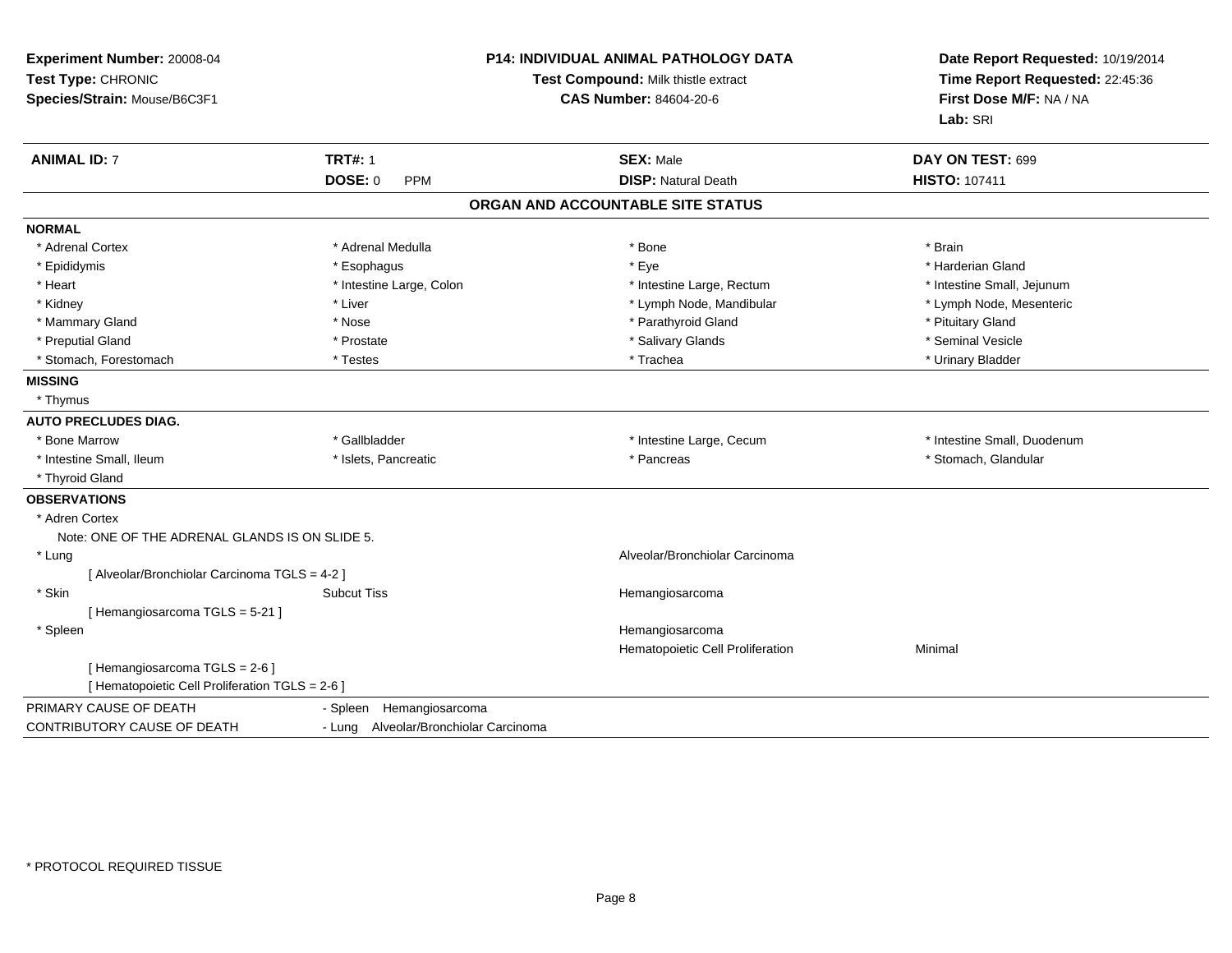| Experiment Number: 20008-04<br>Test Type: CHRONIC<br>Species/Strain: Mouse/B6C3F1 |                             | P14: INDIVIDUAL ANIMAL PATHOLOGY DATA<br>Test Compound: Milk thistle extract<br><b>CAS Number: 84604-20-6</b> | Date Report Requested: 10/19/2014<br>Time Report Requested: 22:45:36<br>First Dose M/F: NA / NA<br>Lab: SRI |
|-----------------------------------------------------------------------------------|-----------------------------|---------------------------------------------------------------------------------------------------------------|-------------------------------------------------------------------------------------------------------------|
| <b>ANIMAL ID: 8</b>                                                               | <b>TRT#: 1</b>              | <b>SEX: Male</b>                                                                                              | DAY ON TEST: 731                                                                                            |
|                                                                                   | DOSE: 0<br><b>PPM</b>       | <b>DISP: Terminal Sacrifice</b>                                                                               | <b>HISTO: 107412</b>                                                                                        |
|                                                                                   |                             | ORGAN AND ACCOUNTABLE SITE STATUS                                                                             |                                                                                                             |
| <b>NORMAL</b>                                                                     |                             |                                                                                                               |                                                                                                             |
| * Adrenal Medulla                                                                 | * Bone                      | * Bone Marrow                                                                                                 | * Brain                                                                                                     |
| * Epididymis                                                                      | * Esophagus                 | * Eye                                                                                                         | * Gallbladder                                                                                               |
| * Harderian Gland                                                                 | * Heart                     | * Intestine Large, Cecum                                                                                      | * Intestine Large, Colon                                                                                    |
| * Intestine Large, Rectum                                                         | * Intestine Small, Duodenum | * Intestine Small, Ileum                                                                                      | * Intestine Small, Jejunum                                                                                  |
| * Islets, Pancreatic                                                              | * Lung                      | * Lymph Node, Mandibular                                                                                      | * Lymph Node, Mesenteric                                                                                    |
| * Mammary Gland                                                                   | * Nose                      | * Pancreas                                                                                                    | * Parathyroid Gland                                                                                         |
| * Pituitary Gland                                                                 | * Prostate                  | * Salivary Glands                                                                                             | * Seminal Vesicle                                                                                           |
| * Skin                                                                            | * Stomach, Forestomach      | * Stomach, Glandular                                                                                          | * Testes                                                                                                    |
| * Thymus                                                                          | * Thyroid Gland             | * Trachea                                                                                                     | * Urinary Bladder                                                                                           |
| <b>OBSERVATIONS</b>                                                               |                             |                                                                                                               |                                                                                                             |
| * Adrenal Cortex                                                                  |                             | Hypertrophy                                                                                                   | Focal, Mild                                                                                                 |
| * Kidney                                                                          |                             | <b>Infiltration Cellular</b>                                                                                  | Lymphocyte, Mild                                                                                            |
|                                                                                   |                             | Nephropathy                                                                                                   | Minimal                                                                                                     |
| * Liver                                                                           |                             | <b>Clear Cell Focus</b>                                                                                       |                                                                                                             |
|                                                                                   |                             | Hepatocellular Carcinoma                                                                                      |                                                                                                             |
| [ Hepatocellular Carcinoma TGLS = 1-21 ]                                          |                             |                                                                                                               |                                                                                                             |
| * Preputial Gland                                                                 |                             | Cyst                                                                                                          | Moderate                                                                                                    |
|                                                                                   |                             | Inflammation                                                                                                  | Chronic, Mild                                                                                               |
| * Spleen                                                                          |                             | Hematopoietic Cell Proliferation                                                                              | Mild                                                                                                        |
| PRIMARY CAUSE OF DEATH                                                            |                             |                                                                                                               |                                                                                                             |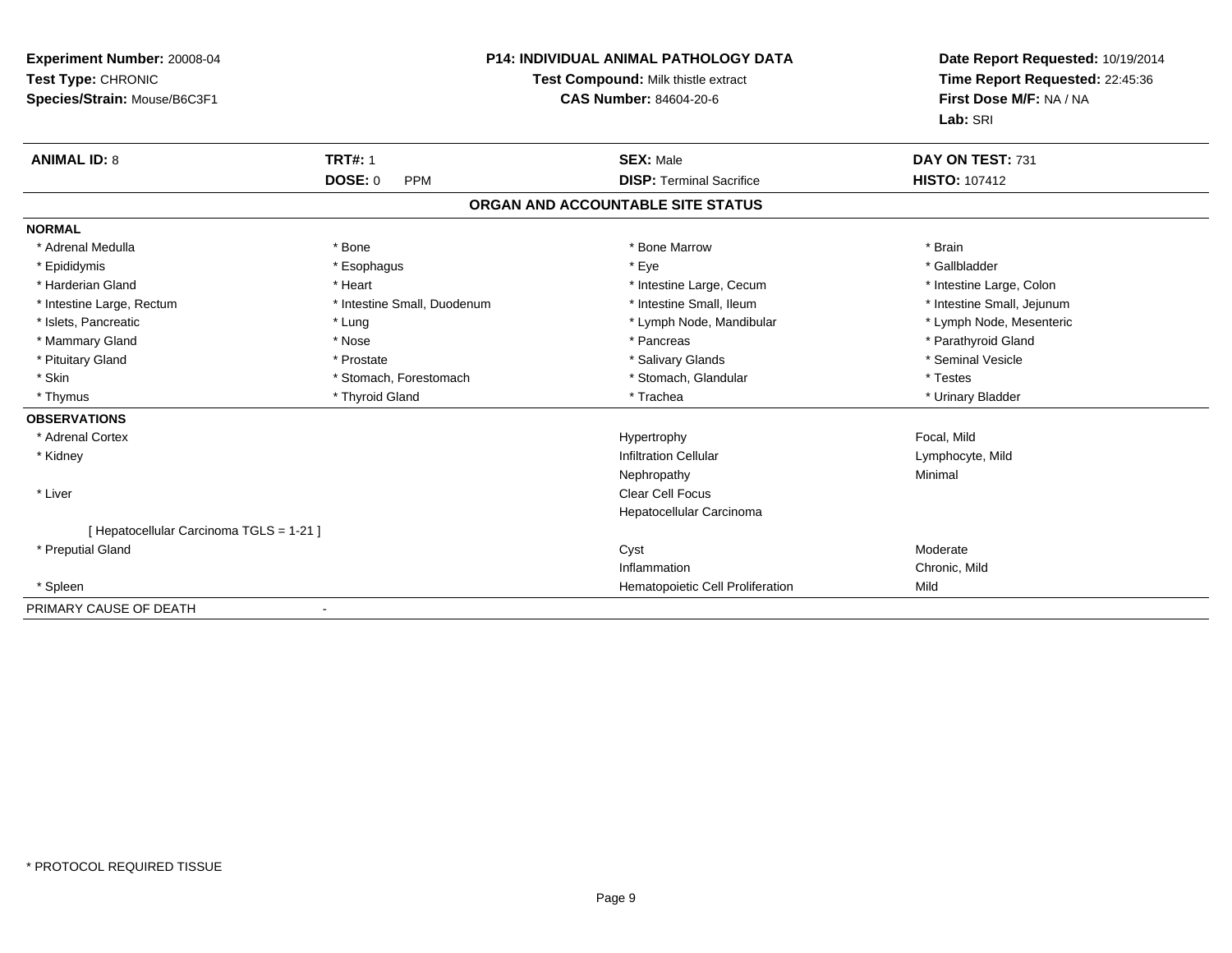| Experiment Number: 20008-04<br>Test Type: CHRONIC<br>Species/Strain: Mouse/B6C3F1 |                              | P14: INDIVIDUAL ANIMAL PATHOLOGY DATA<br>Test Compound: Milk thistle extract<br><b>CAS Number: 84604-20-6</b> | Date Report Requested: 10/19/2014<br>Time Report Requested: 22:45:36<br>First Dose M/F: NA / NA<br>Lab: SRI |
|-----------------------------------------------------------------------------------|------------------------------|---------------------------------------------------------------------------------------------------------------|-------------------------------------------------------------------------------------------------------------|
| <b>ANIMAL ID: 9</b>                                                               | <b>TRT#: 1</b>               | <b>SEX: Male</b>                                                                                              | DAY ON TEST: 730                                                                                            |
|                                                                                   | <b>DOSE: 0</b><br><b>PPM</b> | <b>DISP: Terminal Sacrifice</b>                                                                               | HISTO: 107413                                                                                               |
|                                                                                   |                              | ORGAN AND ACCOUNTABLE SITE STATUS                                                                             |                                                                                                             |
| <b>NORMAL</b>                                                                     |                              |                                                                                                               |                                                                                                             |
| * Adrenal Cortex                                                                  | * Adrenal Medulla            | $*$ Bone                                                                                                      | * Bone Marrow                                                                                               |
| * Brain                                                                           | * Epididymis                 | * Esophagus                                                                                                   | * Eye                                                                                                       |
| * Heart                                                                           | * Intestine Large, Cecum     | * Intestine Large, Colon                                                                                      | * Intestine Large, Rectum                                                                                   |
| * Intestine Small, Duodenum                                                       | * Intestine Small, Ileum     | * Intestine Small, Jejunum                                                                                    | * Islets, Pancreatic                                                                                        |
| * Lymph Node, Mandibular                                                          | * Mammary Gland              | * Nose                                                                                                        | * Pancreas                                                                                                  |
| * Parathyroid Gland                                                               | * Pituitary Gland            | * Prostate                                                                                                    | * Salivary Glands                                                                                           |
| * Seminal Vesicle                                                                 | * Skin                       | * Spleen                                                                                                      | * Stomach, Forestomach                                                                                      |
| * Stomach, Glandular                                                              | * Testes                     | * Thymus                                                                                                      | * Thyroid Gland                                                                                             |
| * Trachea                                                                         | * Urinary Bladder            |                                                                                                               |                                                                                                             |
| <b>MISSING</b>                                                                    |                              |                                                                                                               |                                                                                                             |
| * Gallbladder                                                                     | * Lymph Node, Mesenteric     |                                                                                                               |                                                                                                             |
| <b>OBSERVATIONS</b>                                                               |                              |                                                                                                               |                                                                                                             |
| * Harderian Gland                                                                 |                              | Hyperplasia                                                                                                   | Focal, Moderate                                                                                             |
| * Kidney                                                                          | <b>Renal Tubule</b>          | Hyperplasia                                                                                                   | Minimal                                                                                                     |
|                                                                                   |                              | Nephropathy                                                                                                   | Minimal                                                                                                     |
| * Liver                                                                           |                              | <b>Clear Cell Focus</b>                                                                                       |                                                                                                             |
|                                                                                   |                              | Hepatocellular Adenoma                                                                                        | Multiple                                                                                                    |
| [ Clear Cell Focus TGLS = 2-6 ]                                                   |                              |                                                                                                               |                                                                                                             |
| [ Hepatocellular Adenoma TGLS = 3-21,4-22 ]                                       |                              |                                                                                                               |                                                                                                             |
| * Lung                                                                            | Alveolar Epith               | Hyperplasia                                                                                                   | Moderate                                                                                                    |
| * Preputial Gland                                                                 |                              | Cyst                                                                                                          | Moderate                                                                                                    |
| PRIMARY CAUSE OF DEATH                                                            |                              |                                                                                                               |                                                                                                             |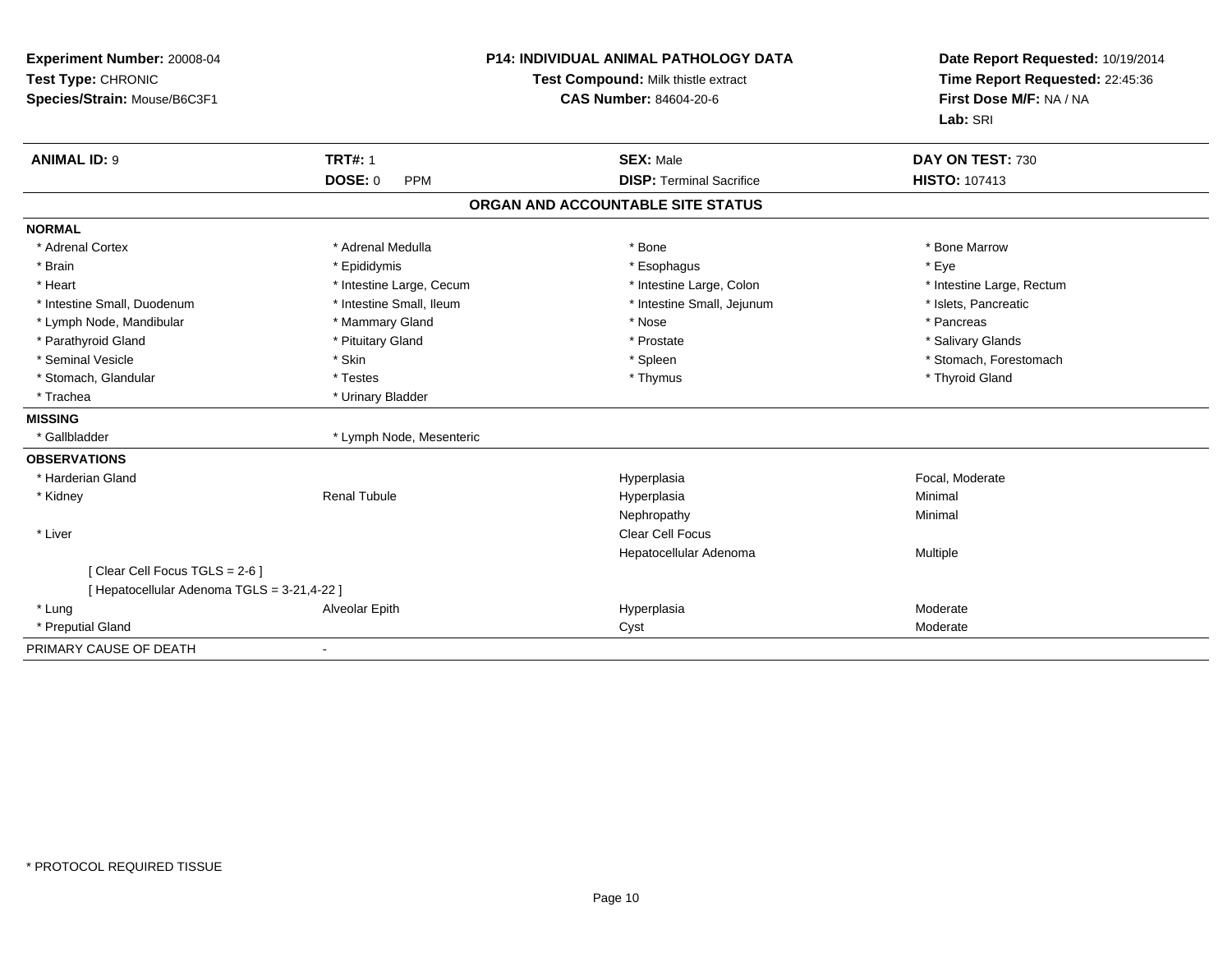| Experiment Number: 20008-04<br>Test Type: CHRONIC<br>Species/Strain: Mouse/B6C3F1 |                              | <b>P14: INDIVIDUAL ANIMAL PATHOLOGY DATA</b><br>Test Compound: Milk thistle extract<br>CAS Number: 84604-20-6 | Date Report Requested: 10/19/2014<br>Time Report Requested: 22:45:36<br>First Dose M/F: NA / NA<br>Lab: SRI |
|-----------------------------------------------------------------------------------|------------------------------|---------------------------------------------------------------------------------------------------------------|-------------------------------------------------------------------------------------------------------------|
| <b>ANIMAL ID: 10</b>                                                              | <b>TRT#: 1</b>               | <b>SEX: Male</b>                                                                                              | DAY ON TEST: 731                                                                                            |
|                                                                                   | <b>DOSE: 0</b><br><b>PPM</b> | <b>DISP: Terminal Sacrifice</b>                                                                               | <b>HISTO: 107414</b>                                                                                        |
|                                                                                   |                              | ORGAN AND ACCOUNTABLE SITE STATUS                                                                             |                                                                                                             |
| <b>NORMAL</b>                                                                     |                              |                                                                                                               |                                                                                                             |
| * Adrenal Medulla                                                                 | * Bone                       | * Bone Marrow                                                                                                 | * Brain                                                                                                     |
| * Epididymis                                                                      | * Esophagus                  | * Eye                                                                                                         | * Gallbladder                                                                                               |
| * Harderian Gland                                                                 | * Heart                      | * Intestine Large, Cecum                                                                                      | * Intestine Large, Colon                                                                                    |
| * Intestine Large, Rectum                                                         | * Intestine Small, Duodenum  | * Intestine Small, Ileum                                                                                      | * Islets, Pancreatic                                                                                        |
| * Kidney                                                                          | * Lung                       | * Lymph Node, Mandibular                                                                                      | * Lymph Node, Mesenteric                                                                                    |
| * Mammary Gland                                                                   | * Nose                       | * Pancreas                                                                                                    | * Parathyroid Gland                                                                                         |
| * Pituitary Gland                                                                 | * Preputial Gland            | * Prostate                                                                                                    | * Salivary Glands                                                                                           |
| * Seminal Vesicle                                                                 | * Skin                       | * Spleen                                                                                                      | * Stomach, Forestomach                                                                                      |
| * Stomach, Glandular                                                              | * Thymus                     | * Thyroid Gland                                                                                               | * Trachea                                                                                                   |
| * Urinary Bladder                                                                 |                              |                                                                                                               |                                                                                                             |
| <b>OBSERVATIONS</b>                                                               |                              |                                                                                                               |                                                                                                             |
| * Adrenal Cortex                                                                  |                              | <b>Accessory Adrenal Cortical Nodule</b>                                                                      | Moderate                                                                                                    |
|                                                                                   |                              | Hypertrophy                                                                                                   | Focal, Minimal                                                                                              |
| * Intestine Small, Jejunum                                                        |                              | Lymphoma Malignant                                                                                            |                                                                                                             |
| * Liver                                                                           |                              | Clear Cell Focus                                                                                              |                                                                                                             |
|                                                                                   |                              | Hepatocellular Adenoma                                                                                        | Multiple                                                                                                    |
| [ Clear Cell Focus TGLS = 3-6,6-25 ]                                              |                              |                                                                                                               |                                                                                                             |
| [ Hepatocellular Adenoma TGLS = 1-21, 2-22, 4-23, 5-24 ]                          |                              |                                                                                                               |                                                                                                             |
| * Testes                                                                          | <b>Germinal Epith</b>        | Atrophy                                                                                                       | Minimal                                                                                                     |
| PRIMARY CAUSE OF DEATH                                                            |                              |                                                                                                               |                                                                                                             |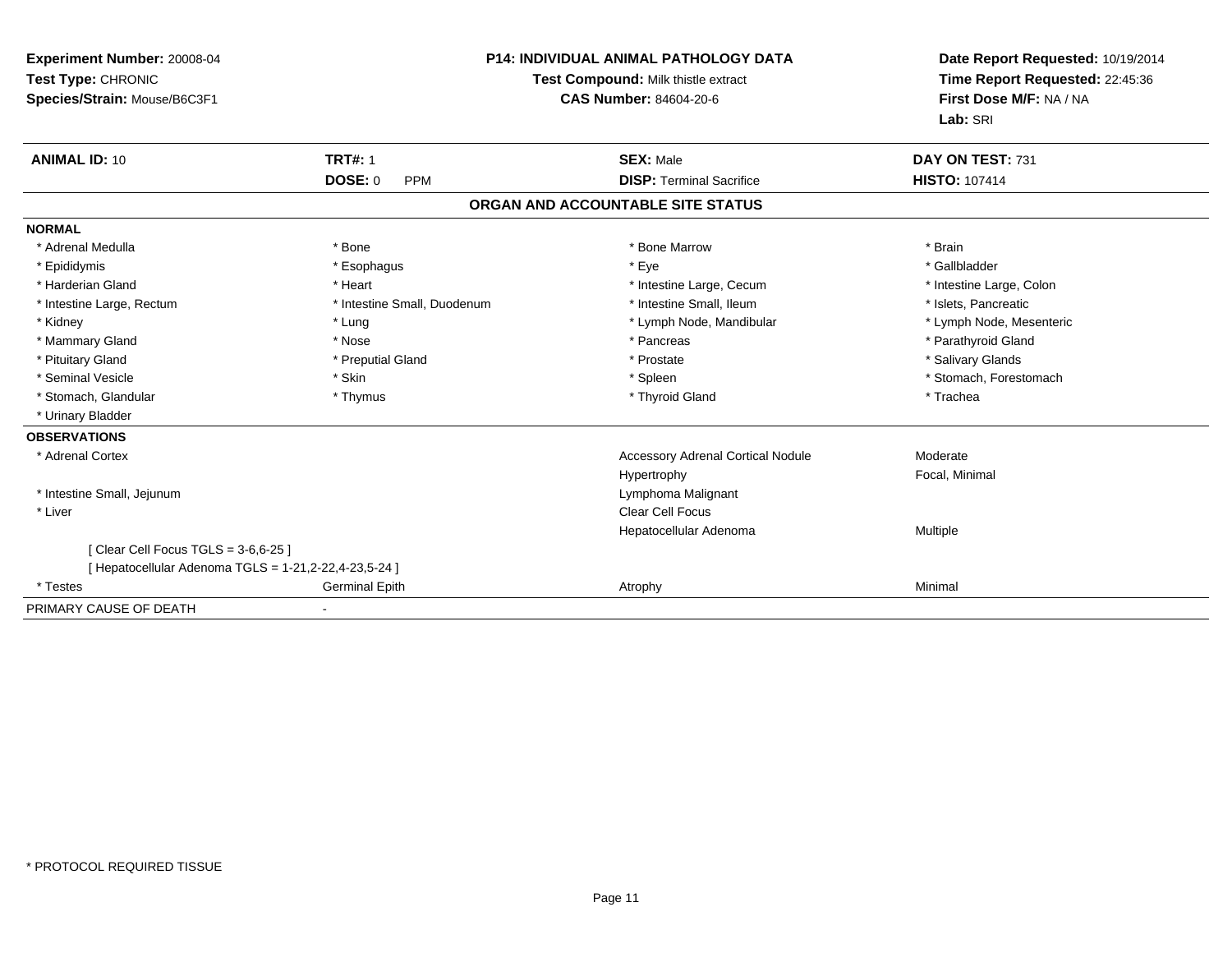| Experiment Number: 20008-04<br>Test Type: CHRONIC<br>Species/Strain: Mouse/B6C3F1 | <b>P14: INDIVIDUAL ANIMAL PATHOLOGY DATA</b><br>Test Compound: Milk thistle extract<br><b>CAS Number: 84604-20-6</b> |                                   | Date Report Requested: 10/19/2014<br>Time Report Requested: 22:45:36<br>First Dose M/F: NA / NA<br>Lab: SRI |
|-----------------------------------------------------------------------------------|----------------------------------------------------------------------------------------------------------------------|-----------------------------------|-------------------------------------------------------------------------------------------------------------|
| <b>ANIMAL ID: 11</b>                                                              | <b>TRT#: 1</b>                                                                                                       | <b>SEX: Male</b>                  | DAY ON TEST: 729                                                                                            |
|                                                                                   | <b>DOSE: 0</b><br><b>PPM</b>                                                                                         | <b>DISP: Terminal Sacrifice</b>   | <b>HISTO: 107415</b>                                                                                        |
|                                                                                   |                                                                                                                      | ORGAN AND ACCOUNTABLE SITE STATUS |                                                                                                             |
| <b>NORMAL</b>                                                                     |                                                                                                                      |                                   |                                                                                                             |
| * Adrenal Cortex                                                                  | * Adrenal Medulla                                                                                                    | * Bone                            | * Bone Marrow                                                                                               |
| * Brain                                                                           | * Epididymis                                                                                                         | * Esophagus                       | * Eye                                                                                                       |
| * Gallbladder                                                                     | * Harderian Gland                                                                                                    | * Heart                           | * Intestine Large, Cecum                                                                                    |
| * Intestine Large, Colon                                                          | * Intestine Large, Rectum                                                                                            | * Intestine Small, Duodenum       | * Intestine Small, Ileum                                                                                    |
| * Intestine Small, Jejunum                                                        | * Islets, Pancreatic                                                                                                 | * Liver                           | * Lung                                                                                                      |
| * Lymph Node, Mandibular                                                          | * Lymph Node, Mesenteric                                                                                             | * Mammary Gland                   | * Nose                                                                                                      |
| * Pancreas                                                                        | * Parathyroid Gland                                                                                                  | * Pituitary Gland                 | * Prostate                                                                                                  |
| * Salivary Glands                                                                 | * Seminal Vesicle                                                                                                    | * Skin                            | * Spleen                                                                                                    |
| * Stomach, Forestomach                                                            | * Testes                                                                                                             | * Thymus                          | * Thyroid Gland                                                                                             |
| * Trachea                                                                         | * Urinary Bladder                                                                                                    |                                   |                                                                                                             |
| <b>OBSERVATIONS</b>                                                               |                                                                                                                      |                                   |                                                                                                             |
| * Kidney                                                                          |                                                                                                                      | Nephropathy                       | Minimal                                                                                                     |
| * Preputial Gland                                                                 |                                                                                                                      | Cyst                              | Moderate                                                                                                    |
| * Stomach, Glandular                                                              | Epithelium                                                                                                           | Hyperplasia                       | Moderate                                                                                                    |
| PRIMARY CAUSE OF DEATH                                                            |                                                                                                                      |                                   |                                                                                                             |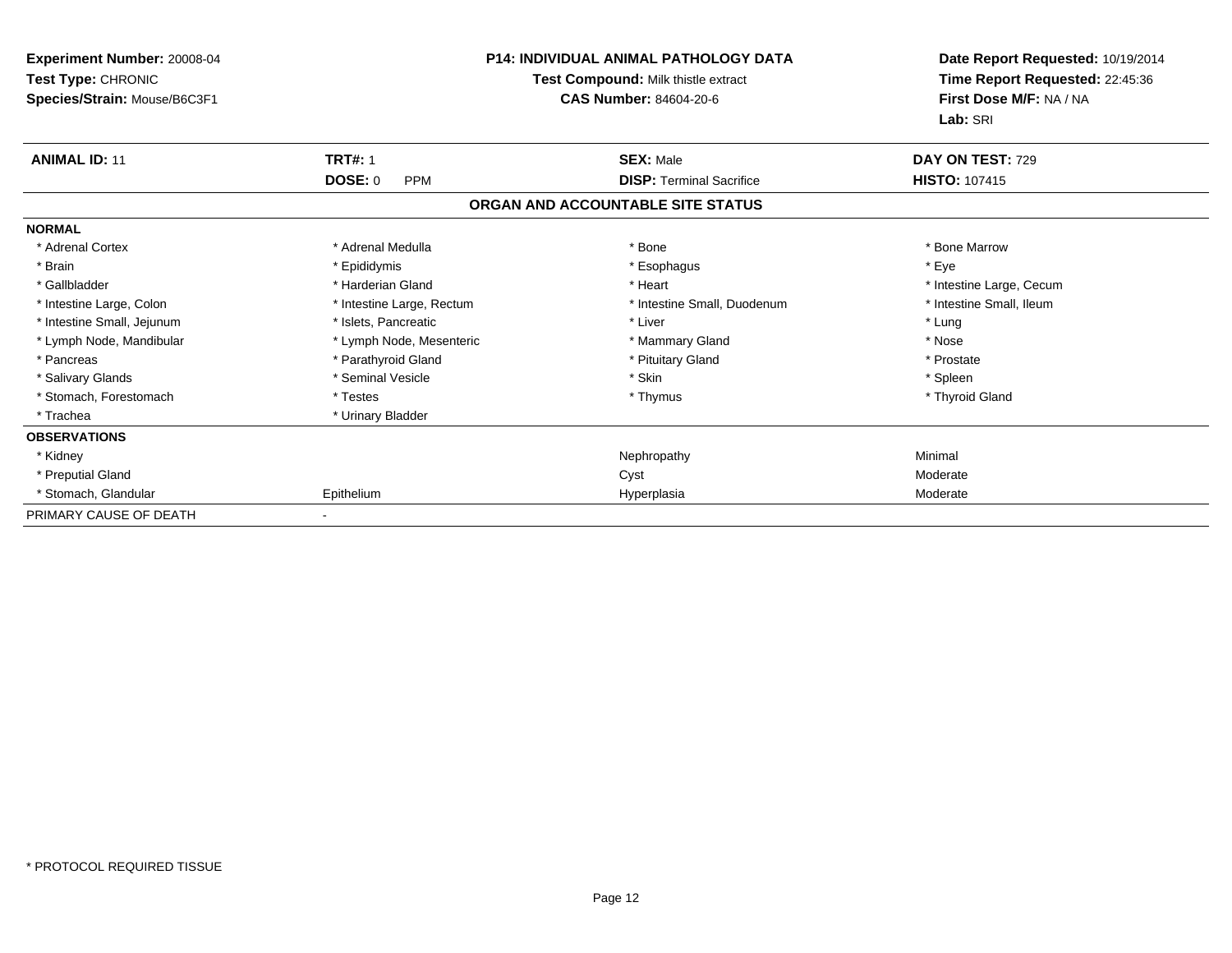| Experiment Number: 20008-04<br>Test Type: CHRONIC<br>Species/Strain: Mouse/B6C3F1 |                              | P14: INDIVIDUAL ANIMAL PATHOLOGY DATA<br>Test Compound: Milk thistle extract<br><b>CAS Number: 84604-20-6</b> | Date Report Requested: 10/19/2014<br>Time Report Requested: 22:45:36<br>First Dose M/F: NA / NA<br>Lab: SRI |  |
|-----------------------------------------------------------------------------------|------------------------------|---------------------------------------------------------------------------------------------------------------|-------------------------------------------------------------------------------------------------------------|--|
| <b>ANIMAL ID: 12</b>                                                              | <b>TRT#: 1</b>               | <b>SEX: Male</b>                                                                                              | DAY ON TEST: 731                                                                                            |  |
|                                                                                   | <b>DOSE: 0</b><br><b>PPM</b> | <b>DISP: Terminal Sacrifice</b>                                                                               | HISTO: 107416                                                                                               |  |
|                                                                                   |                              | ORGAN AND ACCOUNTABLE SITE STATUS                                                                             |                                                                                                             |  |
| <b>NORMAL</b>                                                                     |                              |                                                                                                               |                                                                                                             |  |
| * Bone                                                                            | * Bone Marrow                | * Brain                                                                                                       | * Epididymis                                                                                                |  |
| * Esophagus                                                                       | * Eye                        | * Gallbladder                                                                                                 | * Heart                                                                                                     |  |
| * Intestine Large, Cecum                                                          | * Intestine Large, Colon     | * Intestine Large, Rectum                                                                                     | * Intestine Small, Duodenum                                                                                 |  |
| * Intestine Small. Ileum                                                          | * Intestine Small, Jejunum   | * Islets, Pancreatic                                                                                          | * Lung                                                                                                      |  |
| * Lymph Node, Mesenteric                                                          | * Mammary Gland              | * Nose                                                                                                        | * Pancreas                                                                                                  |  |
| * Parathyroid Gland                                                               | * Prostate                   | * Salivary Glands                                                                                             | * Seminal Vesicle                                                                                           |  |
| * Skin                                                                            | * Spleen                     | * Stomach, Forestomach                                                                                        | * Stomach, Glandular                                                                                        |  |
| * Testes                                                                          | * Thymus                     | * Thyroid Gland                                                                                               | * Trachea                                                                                                   |  |
| * Urinary Bladder                                                                 |                              |                                                                                                               |                                                                                                             |  |
| <b>MISSING</b>                                                                    |                              |                                                                                                               |                                                                                                             |  |
| * Lymph Node, Mandibular                                                          |                              |                                                                                                               |                                                                                                             |  |
| <b>OBSERVATIONS</b>                                                               |                              |                                                                                                               |                                                                                                             |  |
| * Adrenal Cortex                                                                  |                              | <b>Accessory Adrenal Cortical Nodule</b>                                                                      | Moderate                                                                                                    |  |
| * Adrenal Medulla                                                                 |                              | Pheochromocytoma Benign                                                                                       |                                                                                                             |  |
| * Harderian Gland                                                                 |                              | Hyperplasia                                                                                                   | Focal, Mild                                                                                                 |  |
| * Kidney                                                                          | <b>Renal Tubule</b>          | Hyperplasia                                                                                                   | Minimal                                                                                                     |  |
|                                                                                   |                              | Nephropathy                                                                                                   | Minimal                                                                                                     |  |
| * Liver                                                                           |                              | <b>Mixed Cell Focus</b>                                                                                       |                                                                                                             |  |
| * Pituitary Gland                                                                 | Pars Distalis                | Cyst                                                                                                          | Moderate                                                                                                    |  |
| * Preputial Gland                                                                 |                              | Cyst                                                                                                          | Moderate                                                                                                    |  |
|                                                                                   |                              | Inflammation                                                                                                  | Chronic, Mild                                                                                               |  |
| PRIMARY CAUSE OF DEATH                                                            | $\blacksquare$               |                                                                                                               |                                                                                                             |  |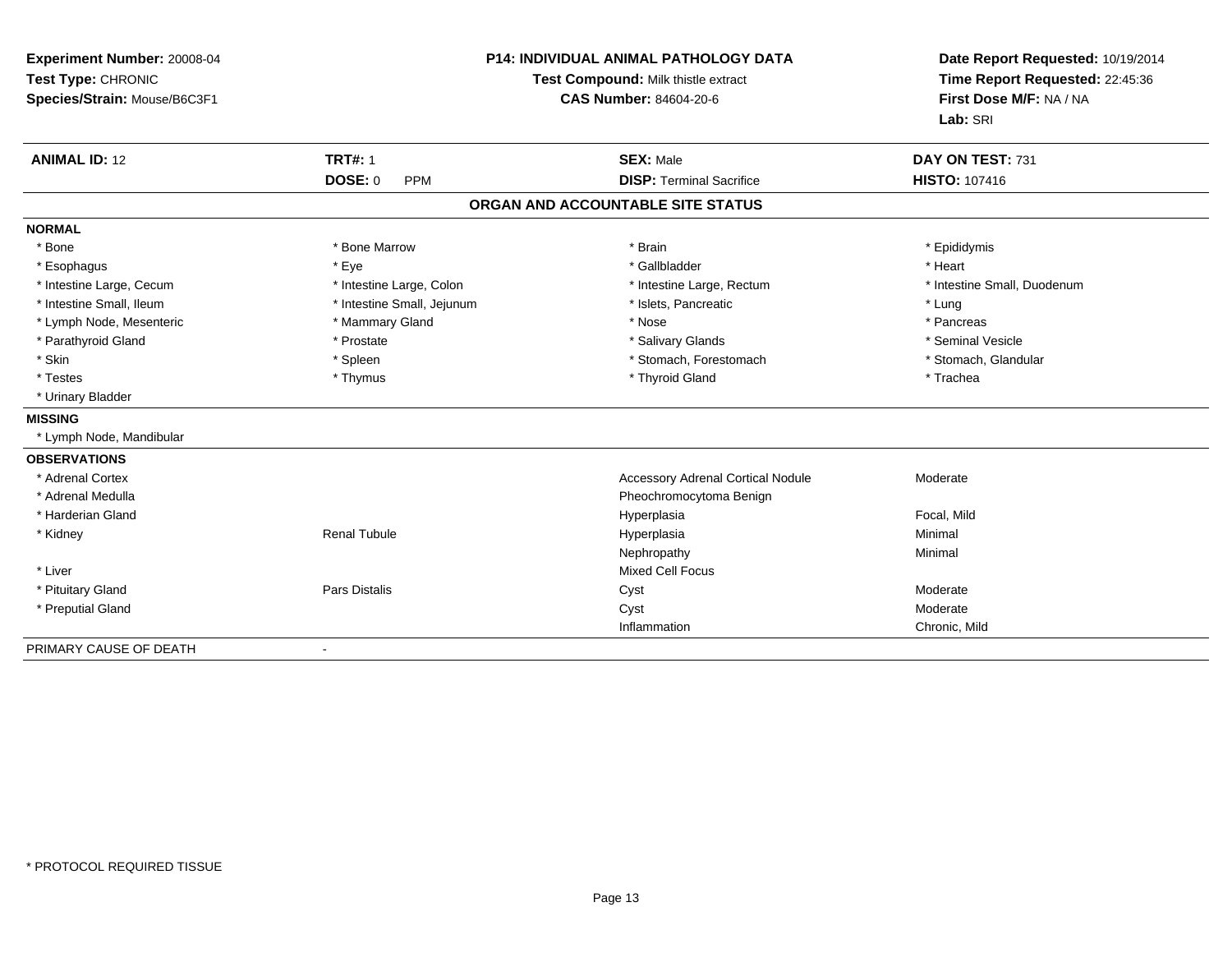| Experiment Number: 20008-04<br>Test Type: CHRONIC<br>Species/Strain: Mouse/B6C3F1 |                                   | P14: INDIVIDUAL ANIMAL PATHOLOGY DATA<br>Test Compound: Milk thistle extract<br><b>CAS Number: 84604-20-6</b> | Date Report Requested: 10/19/2014<br>Time Report Requested: 22:45:36<br>First Dose M/F: NA / NA<br>Lab: SRI |
|-----------------------------------------------------------------------------------|-----------------------------------|---------------------------------------------------------------------------------------------------------------|-------------------------------------------------------------------------------------------------------------|
| <b>ANIMAL ID: 13</b>                                                              | <b>TRT#: 1</b>                    | <b>SEX: Male</b>                                                                                              | DAY ON TEST: 712                                                                                            |
|                                                                                   | <b>DOSE: 0</b><br><b>PPM</b>      | <b>DISP: Natural Death</b>                                                                                    | <b>HISTO: 107417</b>                                                                                        |
|                                                                                   |                                   | ORGAN AND ACCOUNTABLE SITE STATUS                                                                             |                                                                                                             |
| <b>NORMAL</b>                                                                     |                                   |                                                                                                               |                                                                                                             |
| * Adrenal Cortex                                                                  | * Adrenal Medulla                 | * Bone                                                                                                        | * Brain                                                                                                     |
| * Epididymis                                                                      | * Esophagus                       | * Eye                                                                                                         | * Gallbladder                                                                                               |
| * Harderian Gland                                                                 | * Heart                           | * Intestine Large, Cecum                                                                                      | * Intestine Large, Colon                                                                                    |
| * Intestine Large, Rectum                                                         | * Intestine Small, Duodenum       | * Intestine Small, Ileum                                                                                      | * Intestine Small, Jejunum                                                                                  |
| * Islets, Pancreatic                                                              | * Kidney                          | * Lymph Node, Mandibular                                                                                      | * Mammary Gland                                                                                             |
| * Nose                                                                            | * Pancreas                        | * Parathyroid Gland                                                                                           | * Preputial Gland                                                                                           |
| * Prostate                                                                        | * Salivary Glands                 | * Seminal Vesicle                                                                                             | * Skin                                                                                                      |
| * Stomach, Forestomach                                                            | * Testes                          | * Thyroid Gland                                                                                               | * Trachea                                                                                                   |
| * Urinary Bladder                                                                 |                                   |                                                                                                               |                                                                                                             |
| <b>MISSING</b>                                                                    |                                   |                                                                                                               |                                                                                                             |
| * Pituitary Gland                                                                 | * Thymus                          |                                                                                                               |                                                                                                             |
| <b>OBSERVATIONS</b>                                                               |                                   |                                                                                                               |                                                                                                             |
| * Bone Marrow                                                                     |                                   | Hyperplasia                                                                                                   | Mild                                                                                                        |
| * Liver                                                                           |                                   | Hepatocellular Carcinoma                                                                                      | Multiple                                                                                                    |
| [ Hepatocellular Carcinoma TGLS = 3-21,4-22,5-23 ]                                |                                   |                                                                                                               |                                                                                                             |
| * Lung                                                                            |                                   | Hepatocellular Carcinoma                                                                                      | Metastatic (Liver)                                                                                          |
| [ Hepatocellular Carcinoma TGLS = 7-26,8-27,9-25,11-29,12-2 ]                     |                                   |                                                                                                               |                                                                                                             |
| * Lymph Node, Mesenteric                                                          |                                   | Hemangioma                                                                                                    |                                                                                                             |
| <b>Skeletal Muscle</b>                                                            |                                   | Hemangiosarcoma                                                                                               |                                                                                                             |
| [Hemangiosarcoma TGLS = 6-24]                                                     |                                   |                                                                                                               |                                                                                                             |
| * Spleen                                                                          |                                   | Hematopoietic Cell Proliferation                                                                              | Moderate                                                                                                    |
| [ Hematopoietic Cell Proliferation TGLS = 13-6 ]                                  |                                   |                                                                                                               |                                                                                                             |
| * Stomach, Glandular                                                              |                                   | Erosion                                                                                                       | Mild                                                                                                        |
| [ Erosion TGLS = $1-4$ ]                                                          |                                   |                                                                                                               |                                                                                                             |
| PRIMARY CAUSE OF DEATH                                                            | - Liver Hepatocellular Carcinoma  |                                                                                                               |                                                                                                             |
| CONTRIBUTORY CAUSE OF DEATH                                                       | - Skeletal Muscle Hemangiosarcoma |                                                                                                               |                                                                                                             |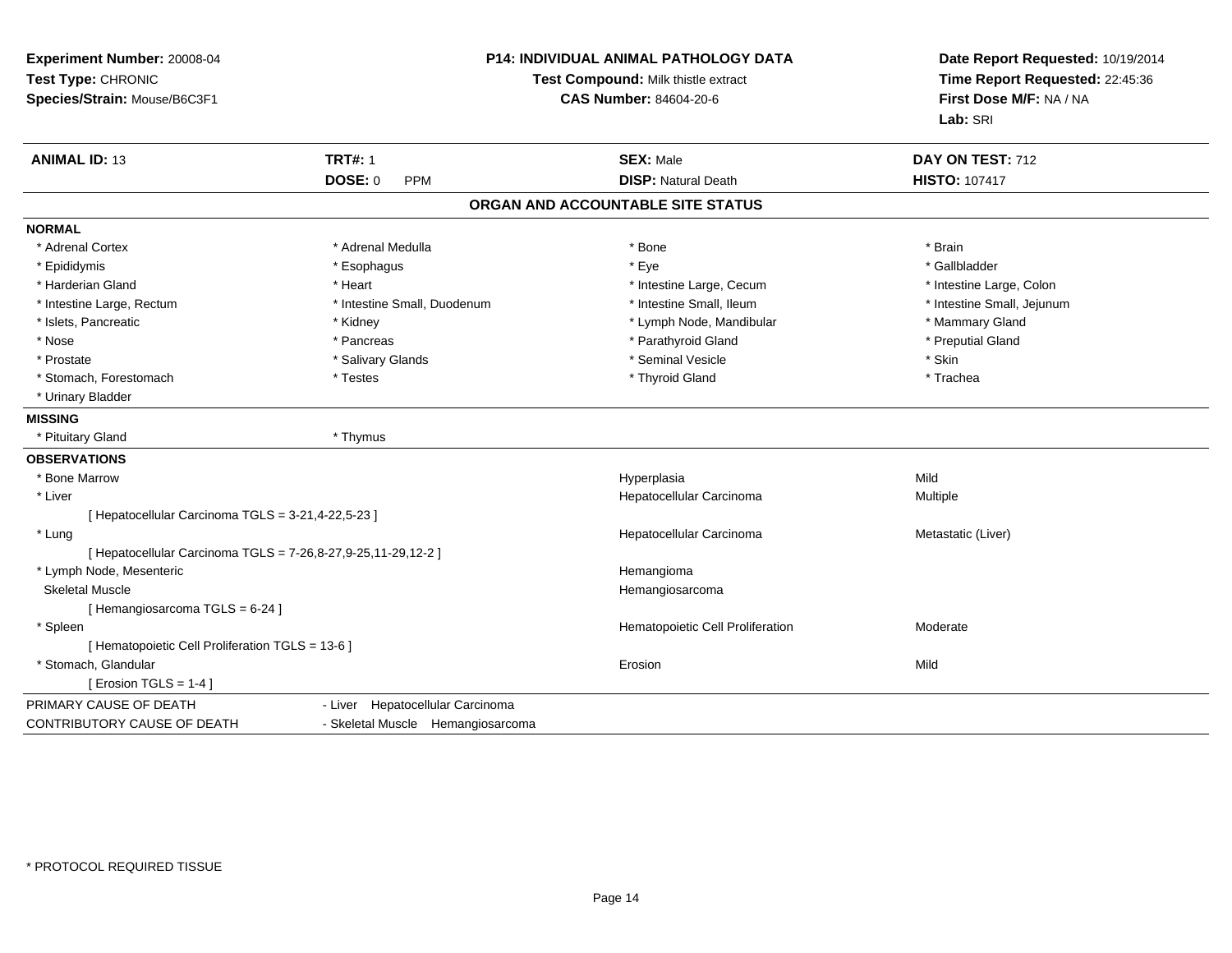| Experiment Number: 20008-04<br>Test Type: CHRONIC<br>Species/Strain: Mouse/B6C3F1 |                              | P14: INDIVIDUAL ANIMAL PATHOLOGY DATA<br>Test Compound: Milk thistle extract<br><b>CAS Number: 84604-20-6</b> | Date Report Requested: 10/19/2014<br>Time Report Requested: 22:45:36<br>First Dose M/F: NA / NA<br>Lab: SRI |
|-----------------------------------------------------------------------------------|------------------------------|---------------------------------------------------------------------------------------------------------------|-------------------------------------------------------------------------------------------------------------|
| <b>ANIMAL ID: 14</b>                                                              | <b>TRT#: 1</b>               | <b>SEX: Male</b>                                                                                              | DAY ON TEST: 730                                                                                            |
|                                                                                   | <b>DOSE: 0</b><br><b>PPM</b> | <b>DISP: Terminal Sacrifice</b>                                                                               | <b>HISTO: 107418</b>                                                                                        |
|                                                                                   |                              | ORGAN AND ACCOUNTABLE SITE STATUS                                                                             |                                                                                                             |
| <b>NORMAL</b>                                                                     |                              |                                                                                                               |                                                                                                             |
| * Adrenal Cortex                                                                  | * Adrenal Medulla            | * Bone                                                                                                        | * Bone Marrow                                                                                               |
| * Brain                                                                           | * Epididymis                 | * Esophagus                                                                                                   | * Eye                                                                                                       |
| * Gallbladder                                                                     | * Harderian Gland            | * Heart                                                                                                       | * Intestine Large, Cecum                                                                                    |
| * Intestine Large, Colon                                                          | * Intestine Large, Rectum    | * Intestine Small, Duodenum                                                                                   | * Intestine Small, Ileum                                                                                    |
| * Intestine Small, Jejunum                                                        | * Islets, Pancreatic         | * Lymph Node, Mandibular                                                                                      | * Lymph Node, Mesenteric                                                                                    |
| * Mammary Gland                                                                   | * Nose                       | * Pancreas                                                                                                    | * Parathyroid Gland                                                                                         |
| * Pituitary Gland                                                                 | * Prostate                   | * Salivary Glands                                                                                             | * Seminal Vesicle                                                                                           |
| * Skin                                                                            | * Spleen                     | * Stomach, Forestomach                                                                                        | * Stomach, Glandular                                                                                        |
| * Testes                                                                          | * Thyroid Gland              | * Trachea                                                                                                     | * Urinary Bladder                                                                                           |
| <b>OBSERVATIONS</b>                                                               |                              |                                                                                                               |                                                                                                             |
| * Kidney                                                                          | <b>Renal Tubule</b>          | Hyperplasia                                                                                                   | Minimal                                                                                                     |
|                                                                                   |                              | Nephropathy                                                                                                   | Minimal                                                                                                     |
| * Liver                                                                           |                              | <b>Clear Cell Focus</b>                                                                                       |                                                                                                             |
|                                                                                   |                              | Hepatocellular Adenoma                                                                                        |                                                                                                             |
|                                                                                   | Hepatocyte                   | Vacuolization Cytoplasmic                                                                                     | Moderate                                                                                                    |
| [ Clear Cell Focus TGLS = 1-21,2-6 ]                                              |                              |                                                                                                               |                                                                                                             |
| [ Hepatocellular Adenoma TGLS = 2-6 ]                                             |                              |                                                                                                               |                                                                                                             |
| * Lung                                                                            |                              | Alveolar/Bronchiolar Carcinoma                                                                                |                                                                                                             |
|                                                                                   |                              | Hemorrhage                                                                                                    | Moderate                                                                                                    |
| [ Alveolar/Bronchiolar Carcinoma TGLS = 3-2 ]                                     |                              |                                                                                                               |                                                                                                             |
| [Hemorrhage TGLS = 3-2]                                                           |                              |                                                                                                               |                                                                                                             |
| * Preputial Gland                                                                 |                              | Inflammation                                                                                                  | Chronic, Mild                                                                                               |
| * Thymus                                                                          |                              | Cyst                                                                                                          | Moderate                                                                                                    |
| PRIMARY CAUSE OF DEATH                                                            | $\blacksquare$               |                                                                                                               |                                                                                                             |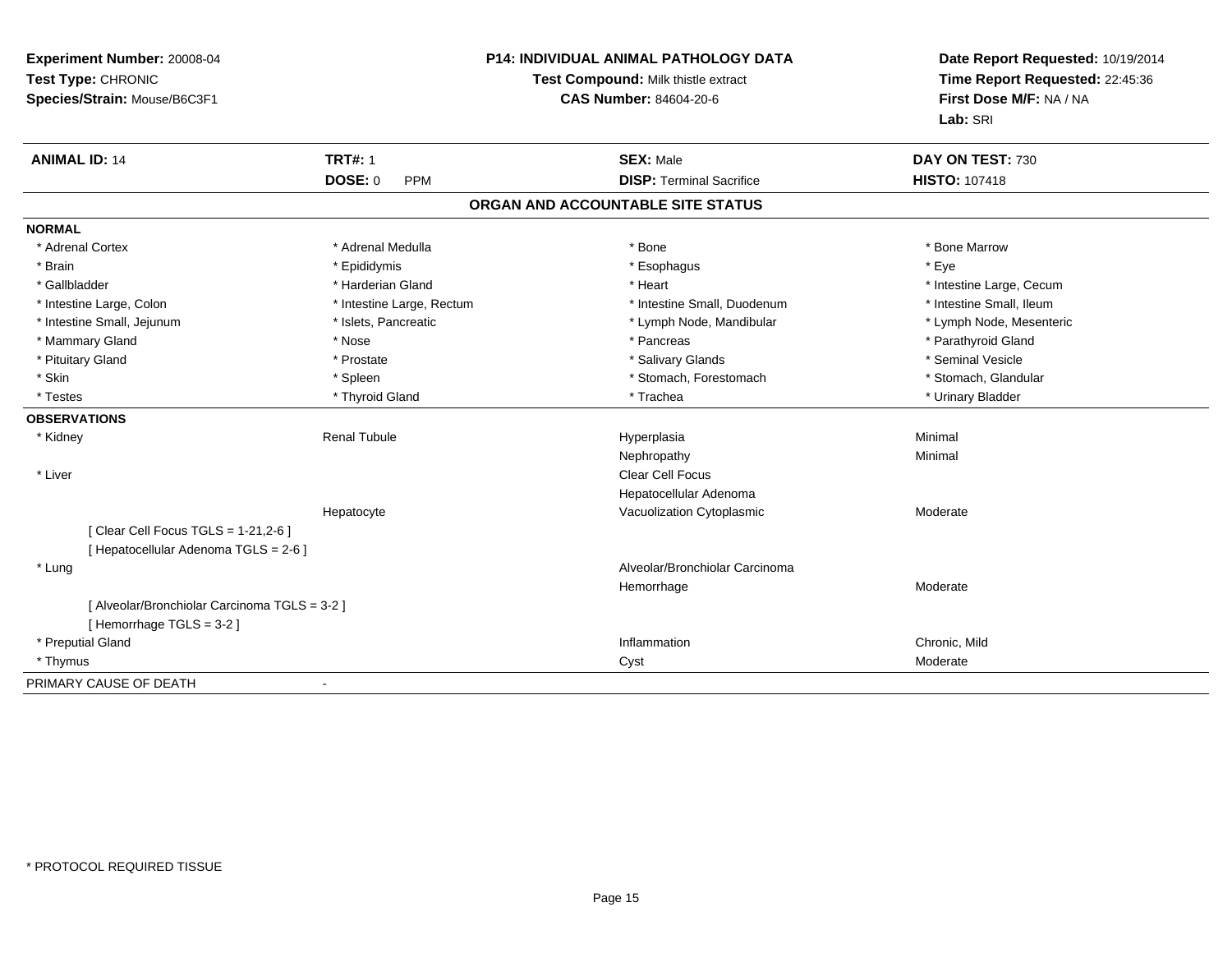| Experiment Number: 20008-04<br>Test Type: CHRONIC<br>Species/Strain: Mouse/B6C3F1 |                            | P14: INDIVIDUAL ANIMAL PATHOLOGY DATA<br>Test Compound: Milk thistle extract<br><b>CAS Number: 84604-20-6</b> | Date Report Requested: 10/19/2014<br>Time Report Requested: 22:45:36<br>First Dose M/F: NA / NA<br>Lab: SRI |  |
|-----------------------------------------------------------------------------------|----------------------------|---------------------------------------------------------------------------------------------------------------|-------------------------------------------------------------------------------------------------------------|--|
| <b>ANIMAL ID: 15</b>                                                              | <b>TRT#: 1</b>             | <b>SEX: Male</b>                                                                                              | DAY ON TEST: 731                                                                                            |  |
|                                                                                   | DOSE: 0<br><b>PPM</b>      | <b>DISP: Terminal Sacrifice</b>                                                                               | <b>HISTO: 107419</b>                                                                                        |  |
|                                                                                   |                            | ORGAN AND ACCOUNTABLE SITE STATUS                                                                             |                                                                                                             |  |
| <b>NORMAL</b>                                                                     |                            |                                                                                                               |                                                                                                             |  |
| * Adrenal Medulla                                                                 | * Bone                     | * Bone Marrow                                                                                                 | * Brain                                                                                                     |  |
| * Epididymis                                                                      | * Esophagus                | * Gallbladder                                                                                                 | * Heart                                                                                                     |  |
| * Intestine Large, Cecum                                                          | * Intestine Large, Colon   | * Intestine Large, Rectum                                                                                     | * Intestine Small, Duodenum                                                                                 |  |
| * Intestine Small, Ileum                                                          | * Intestine Small, Jejunum | * Islets, Pancreatic                                                                                          | * Kidney                                                                                                    |  |
| * Lung                                                                            | * Lymph Node, Mandibular   | * Lymph Node, Mesenteric                                                                                      | * Mammary Gland                                                                                             |  |
| * Nose                                                                            | * Pancreas                 | * Parathyroid Gland                                                                                           | * Pituitary Gland                                                                                           |  |
| * Preputial Gland                                                                 | * Prostate                 | * Salivary Glands                                                                                             | * Seminal Vesicle                                                                                           |  |
| * Skin                                                                            | * Spleen                   | * Stomach, Forestomach                                                                                        | * Stomach, Glandular                                                                                        |  |
| * Thyroid Gland                                                                   | * Trachea                  | * Urinary Bladder                                                                                             |                                                                                                             |  |
| <b>OBSERVATIONS</b>                                                               |                            |                                                                                                               |                                                                                                             |  |
| * Adrenal Cortex                                                                  |                            | Hyperplasia                                                                                                   | Focal, Minimal                                                                                              |  |
| * Eye                                                                             | Cornea                     | Hyperplasia                                                                                                   | Mild                                                                                                        |  |
|                                                                                   |                            | Inflammation                                                                                                  | Chronic, Mild                                                                                               |  |
| * Harderian Gland                                                                 |                            | Adenoma                                                                                                       |                                                                                                             |  |
| [Adenoma TGLS = $2-12$ ]                                                          |                            |                                                                                                               |                                                                                                             |  |
| * Liver                                                                           |                            | <b>Clear Cell Focus</b>                                                                                       |                                                                                                             |  |
| * Testes                                                                          | <b>Interstit Cell</b>      | Adenoma                                                                                                       |                                                                                                             |  |
| [ Adenoma TGLS = 1-7 ]                                                            |                            |                                                                                                               |                                                                                                             |  |
| * Thymus                                                                          |                            | Cyst                                                                                                          | Moderate                                                                                                    |  |
| PRIMARY CAUSE OF DEATH                                                            |                            |                                                                                                               |                                                                                                             |  |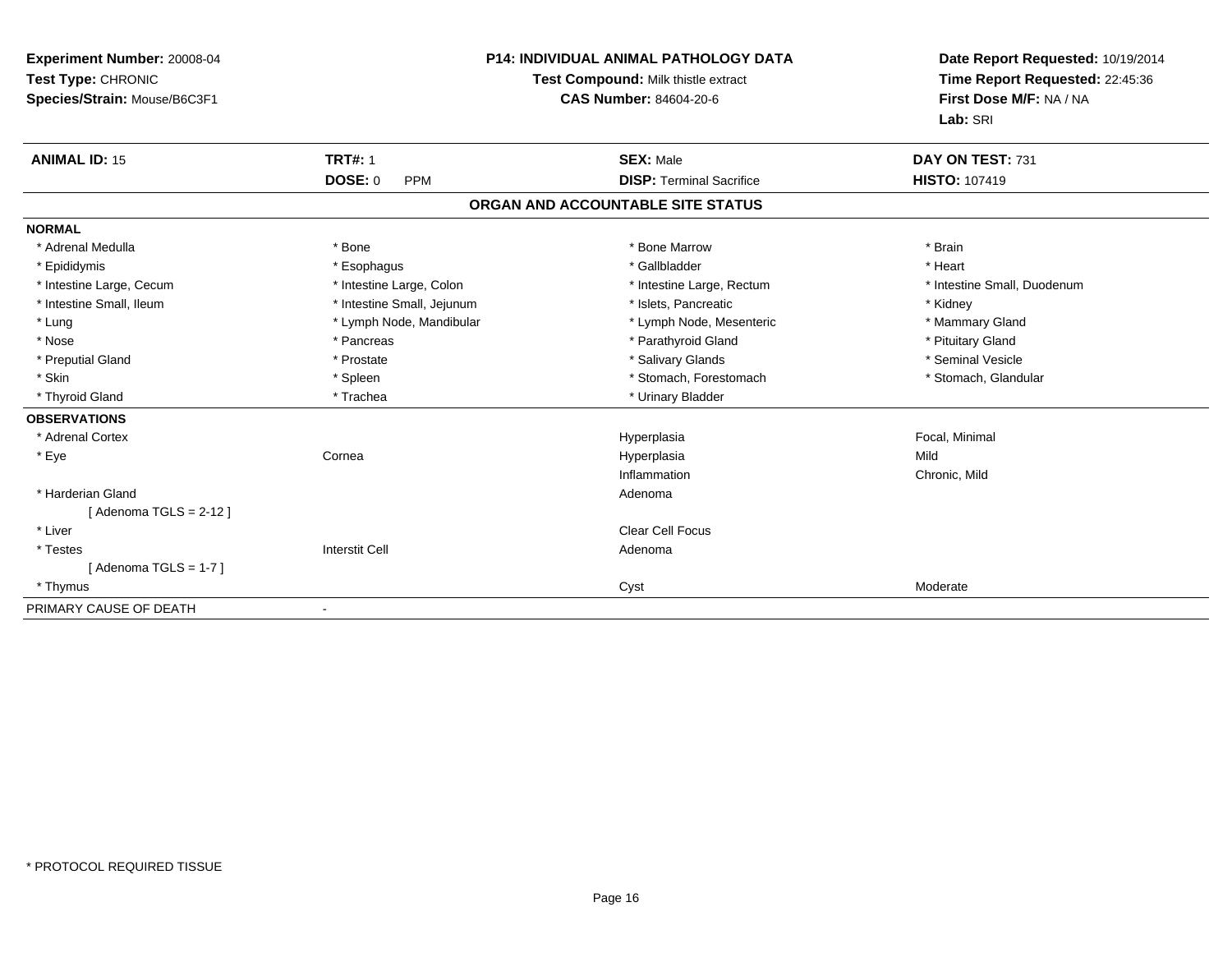| Experiment Number: 20008-04<br>Test Type: CHRONIC<br>Species/Strain: Mouse/B6C3F1<br><b>ANIMAL ID: 16</b> | <b>TRT#: 1</b><br><b>DOSE: 0</b><br><b>PPM</b> | <b>P14: INDIVIDUAL ANIMAL PATHOLOGY DATA</b><br>Test Compound: Milk thistle extract<br><b>CAS Number: 84604-20-6</b><br><b>SEX: Male</b><br><b>DISP: Terminal Sacrifice</b> | Date Report Requested: 10/19/2014<br>Time Report Requested: 22:45:36<br>First Dose M/F: NA / NA<br>Lab: SRI<br>DAY ON TEST: 731<br><b>HISTO: 107420</b> |
|-----------------------------------------------------------------------------------------------------------|------------------------------------------------|-----------------------------------------------------------------------------------------------------------------------------------------------------------------------------|---------------------------------------------------------------------------------------------------------------------------------------------------------|
|                                                                                                           |                                                | ORGAN AND ACCOUNTABLE SITE STATUS                                                                                                                                           |                                                                                                                                                         |
| <b>NORMAL</b>                                                                                             |                                                |                                                                                                                                                                             |                                                                                                                                                         |
| * Adrenal Medulla                                                                                         | * Bone Marrow                                  | * Brain                                                                                                                                                                     | * Epididymis                                                                                                                                            |
| * Esophagus                                                                                               | * Eye                                          | * Gallbladder                                                                                                                                                               | * Harderian Gland                                                                                                                                       |
| * Heart                                                                                                   | * Intestine Large, Cecum                       | * Intestine Large, Colon                                                                                                                                                    | * Intestine Large, Rectum                                                                                                                               |
| * Intestine Small, Duodenum                                                                               | * Intestine Small, Ileum                       | * Intestine Small, Jejunum                                                                                                                                                  | * Islets, Pancreatic                                                                                                                                    |
| * Liver                                                                                                   | * Lymph Node, Mandibular                       | * Mammary Gland                                                                                                                                                             | * Nose                                                                                                                                                  |
| * Pancreas                                                                                                | * Parathyroid Gland                            | * Prostate                                                                                                                                                                  | * Salivary Glands                                                                                                                                       |
| * Seminal Vesicle                                                                                         | * Skin                                         | * Spleen                                                                                                                                                                    | * Stomach, Forestomach                                                                                                                                  |
| * Stomach, Glandular                                                                                      | * Testes                                       | * Thymus                                                                                                                                                                    | * Thyroid Gland                                                                                                                                         |
| * Trachea                                                                                                 | * Urinary Bladder                              |                                                                                                                                                                             |                                                                                                                                                         |
| <b>MISSING</b>                                                                                            |                                                |                                                                                                                                                                             |                                                                                                                                                         |
| * Pituitary Gland                                                                                         |                                                |                                                                                                                                                                             |                                                                                                                                                         |
| <b>OBSERVATIONS</b>                                                                                       |                                                |                                                                                                                                                                             |                                                                                                                                                         |
| * Adrenal Cortex                                                                                          | Capsule                                        | Hyperplasia                                                                                                                                                                 | Mild                                                                                                                                                    |
| * Bone                                                                                                    |                                                | Fracture                                                                                                                                                                    |                                                                                                                                                         |
| [Fracture TGLS = $1-21$ ]                                                                                 |                                                |                                                                                                                                                                             |                                                                                                                                                         |
| * Kidney                                                                                                  |                                                | Nephropathy                                                                                                                                                                 | Minimal                                                                                                                                                 |
| * Lung                                                                                                    |                                                | Sarcoma                                                                                                                                                                     |                                                                                                                                                         |
| * Lymph Node, Mesenteric                                                                                  |                                                | Lymphoma Malignant                                                                                                                                                          |                                                                                                                                                         |
| * Preputial Gland                                                                                         |                                                | Cyst                                                                                                                                                                        | Moderate                                                                                                                                                |
| PRIMARY CAUSE OF DEATH                                                                                    |                                                |                                                                                                                                                                             |                                                                                                                                                         |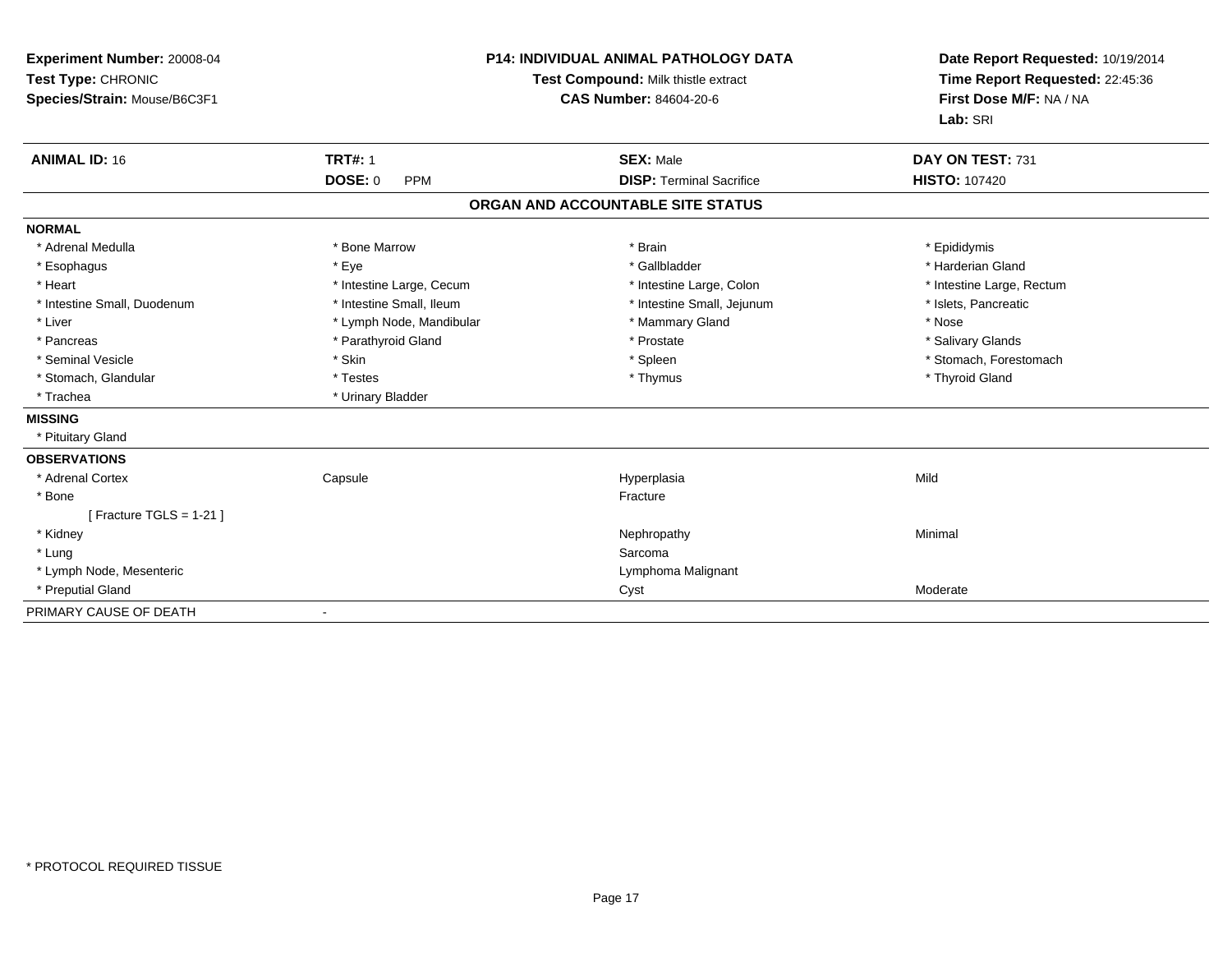| Experiment Number: 20008-04<br>Test Type: CHRONIC<br>Species/Strain: Mouse/B6C3F1 | P14: INDIVIDUAL ANIMAL PATHOLOGY DATA<br>Test Compound: Milk thistle extract<br>CAS Number: 84604-20-6 |                                   | Date Report Requested: 10/19/2014<br>Time Report Requested: 22:45:36<br>First Dose M/F: NA / NA<br>Lab: SRI |
|-----------------------------------------------------------------------------------|--------------------------------------------------------------------------------------------------------|-----------------------------------|-------------------------------------------------------------------------------------------------------------|
| <b>ANIMAL ID: 17</b>                                                              | <b>TRT#: 1</b>                                                                                         | <b>SEX: Male</b>                  | DAY ON TEST: 730                                                                                            |
|                                                                                   | <b>DOSE: 0</b><br><b>PPM</b>                                                                           | <b>DISP: Terminal Sacrifice</b>   | <b>HISTO: 107421</b>                                                                                        |
|                                                                                   |                                                                                                        | ORGAN AND ACCOUNTABLE SITE STATUS |                                                                                                             |
| <b>NORMAL</b>                                                                     |                                                                                                        |                                   |                                                                                                             |
| * Adrenal Cortex                                                                  | * Adrenal Medulla                                                                                      | * Bone                            | * Bone Marrow                                                                                               |
| * Brain                                                                           | * Epididymis                                                                                           | * Esophagus                       | * Eye                                                                                                       |
| * Gallbladder                                                                     | * Harderian Gland                                                                                      | * Heart                           | * Intestine Large, Cecum                                                                                    |
| * Intestine Large, Colon                                                          | * Intestine Large, Rectum                                                                              | * Intestine Small, Duodenum       | * Intestine Small. Ileum                                                                                    |
| * Intestine Small, Jejunum                                                        | * Islets, Pancreatic                                                                                   | * Lymph Node, Mandibular          | * Lymph Node, Mesenteric                                                                                    |
| * Mammary Gland                                                                   | * Nose                                                                                                 | * Pancreas                        | * Parathyroid Gland                                                                                         |
| * Pituitary Gland                                                                 | * Preputial Gland                                                                                      | * Prostate                        | * Salivary Glands                                                                                           |
| * Skin                                                                            | * Stomach, Forestomach                                                                                 | * Stomach, Glandular              | * Testes                                                                                                    |
| * Thymus                                                                          | * Thyroid Gland                                                                                        | * Trachea                         | * Urinary Bladder                                                                                           |
| <b>OBSERVATIONS</b>                                                               |                                                                                                        |                                   |                                                                                                             |
| * Kidney                                                                          | <b>Renal Tubule</b>                                                                                    | Hyperplasia                       | Minimal                                                                                                     |
|                                                                                   |                                                                                                        | Nephropathy                       | Minimal                                                                                                     |
| * Liver                                                                           |                                                                                                        | Hepatocellular Adenoma            |                                                                                                             |
|                                                                                   |                                                                                                        | Hepatodiaphragmatic Nodule        |                                                                                                             |
|                                                                                   | Hepatocyte                                                                                             | Vacuolization Cytoplasmic         | Moderate                                                                                                    |
| [ Hepatocellular Adenoma TGLS = 1-6 ]                                             |                                                                                                        |                                   |                                                                                                             |
| [ Hepatodiaphragmatic Nodule TGLS = 5-21 ]                                        |                                                                                                        |                                   |                                                                                                             |
| * Lung                                                                            |                                                                                                        | Alveolar/Bronchiolar Adenoma      | Multiple                                                                                                    |
| [ Alveolar/Bronchiolar Adenoma TGLS = 2-22,3-23,4-24 ]                            |                                                                                                        |                                   |                                                                                                             |
| * Seminal Vesicle                                                                 |                                                                                                        | Degeneration                      | Moderate                                                                                                    |
| * Spleen                                                                          | Lymph Follic                                                                                           | Hyperplasia                       | Mild                                                                                                        |
| PRIMARY CAUSE OF DEATH                                                            |                                                                                                        |                                   |                                                                                                             |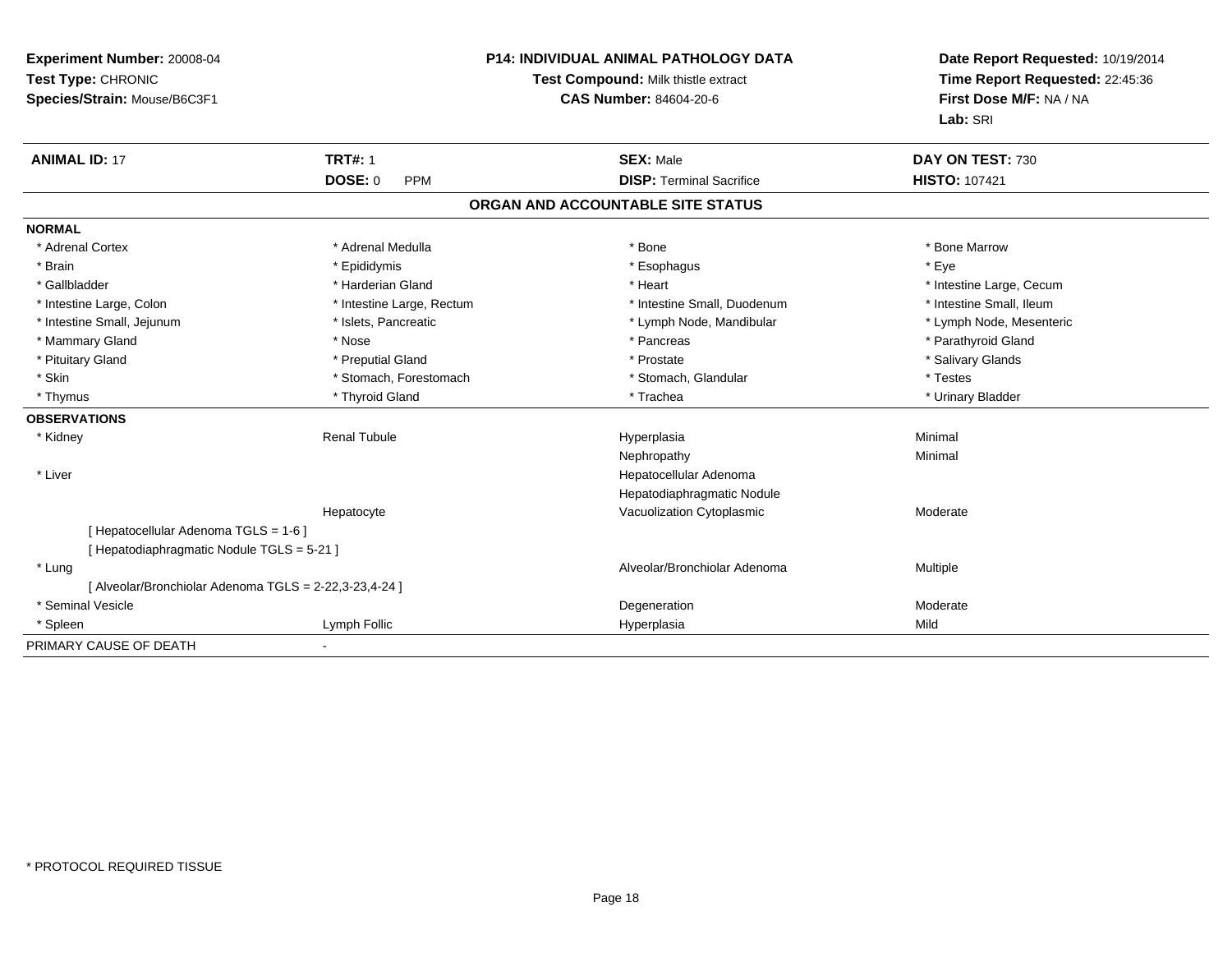| Experiment Number: 20008-04<br>Test Type: CHRONIC<br>Species/Strain: Mouse/B6C3F1 | <b>P14: INDIVIDUAL ANIMAL PATHOLOGY DATA</b><br>Test Compound: Milk thistle extract<br><b>CAS Number: 84604-20-6</b> |                                   | Date Report Requested: 10/19/2014<br>Time Report Requested: 22:45:36<br>First Dose M/F: NA / NA<br>Lab: SRI |
|-----------------------------------------------------------------------------------|----------------------------------------------------------------------------------------------------------------------|-----------------------------------|-------------------------------------------------------------------------------------------------------------|
| <b>ANIMAL ID: 18</b>                                                              | <b>TRT#: 1</b>                                                                                                       | <b>SEX: Male</b>                  | DAY ON TEST: 389                                                                                            |
|                                                                                   | <b>DOSE: 0</b><br><b>PPM</b>                                                                                         | <b>DISP: Natural Death</b>        | <b>HISTO: 107422</b>                                                                                        |
|                                                                                   |                                                                                                                      | ORGAN AND ACCOUNTABLE SITE STATUS |                                                                                                             |
| <b>NORMAL</b>                                                                     |                                                                                                                      |                                   |                                                                                                             |
| * Adrenal Cortex                                                                  | * Adrenal Medulla                                                                                                    | * Bone                            | * Brain                                                                                                     |
| * Epididymis                                                                      | * Esophagus                                                                                                          | * Eye                             | * Harderian Gland                                                                                           |
| * Intestine Small, Ileum                                                          | * Islets, Pancreatic                                                                                                 | * Liver                           | * Lung                                                                                                      |
| * Mammary Gland                                                                   | * Nose                                                                                                               | * Pancreas                        | * Parathyroid Gland                                                                                         |
| * Pituitary Gland                                                                 | * Preputial Gland                                                                                                    | * Prostate                        | * Salivary Glands                                                                                           |
| * Seminal Vesicle                                                                 | * Skin                                                                                                               | * Stomach, Forestomach            | * Stomach, Glandular                                                                                        |
| * Testes                                                                          | * Trachea                                                                                                            | * Urinary Bladder                 |                                                                                                             |
| <b>MISSING</b>                                                                    |                                                                                                                      |                                   |                                                                                                             |
| * Gallbladder                                                                     |                                                                                                                      |                                   |                                                                                                             |
| <b>AUTO PRECLUDES DIAG.</b>                                                       |                                                                                                                      |                                   |                                                                                                             |
| * Intestine Large, Cecum                                                          | * Intestine Large, Colon                                                                                             | * Intestine Large, Rectum         | * Intestine Small, Duodenum                                                                                 |
| * Intestine Small, Jejunum                                                        | * Lymph Node, Mesenteric                                                                                             | * Thyroid Gland                   |                                                                                                             |
| <b>OBSERVATIONS</b>                                                               |                                                                                                                      |                                   |                                                                                                             |
| * Bone Marrow                                                                     |                                                                                                                      | Hyperplasia                       | Mild                                                                                                        |
| * Heart                                                                           |                                                                                                                      | Cardiomyopathy                    | Minimal                                                                                                     |
|                                                                                   |                                                                                                                      | Thrombosis                        | Moderate                                                                                                    |
| [Thrombosis TGLS = 3-12]                                                          |                                                                                                                      |                                   |                                                                                                             |
| * Kidney                                                                          |                                                                                                                      | Nephropathy                       | Marked                                                                                                      |
| * Lymph Node, Mandibular                                                          |                                                                                                                      | Atrophy                           | Moderate                                                                                                    |
| * Spleen                                                                          | Lymph Follic                                                                                                         | Atrophy                           | Moderate                                                                                                    |
| * Thymus                                                                          |                                                                                                                      | Atrophy                           | Moderate                                                                                                    |
| PRIMARY CAUSE OF DEATH                                                            | Nephropathy<br>- Kidney                                                                                              |                                   |                                                                                                             |
| CONTRIBUTORY CAUSE OF DEATH                                                       | - Heart Thrombosis                                                                                                   |                                   |                                                                                                             |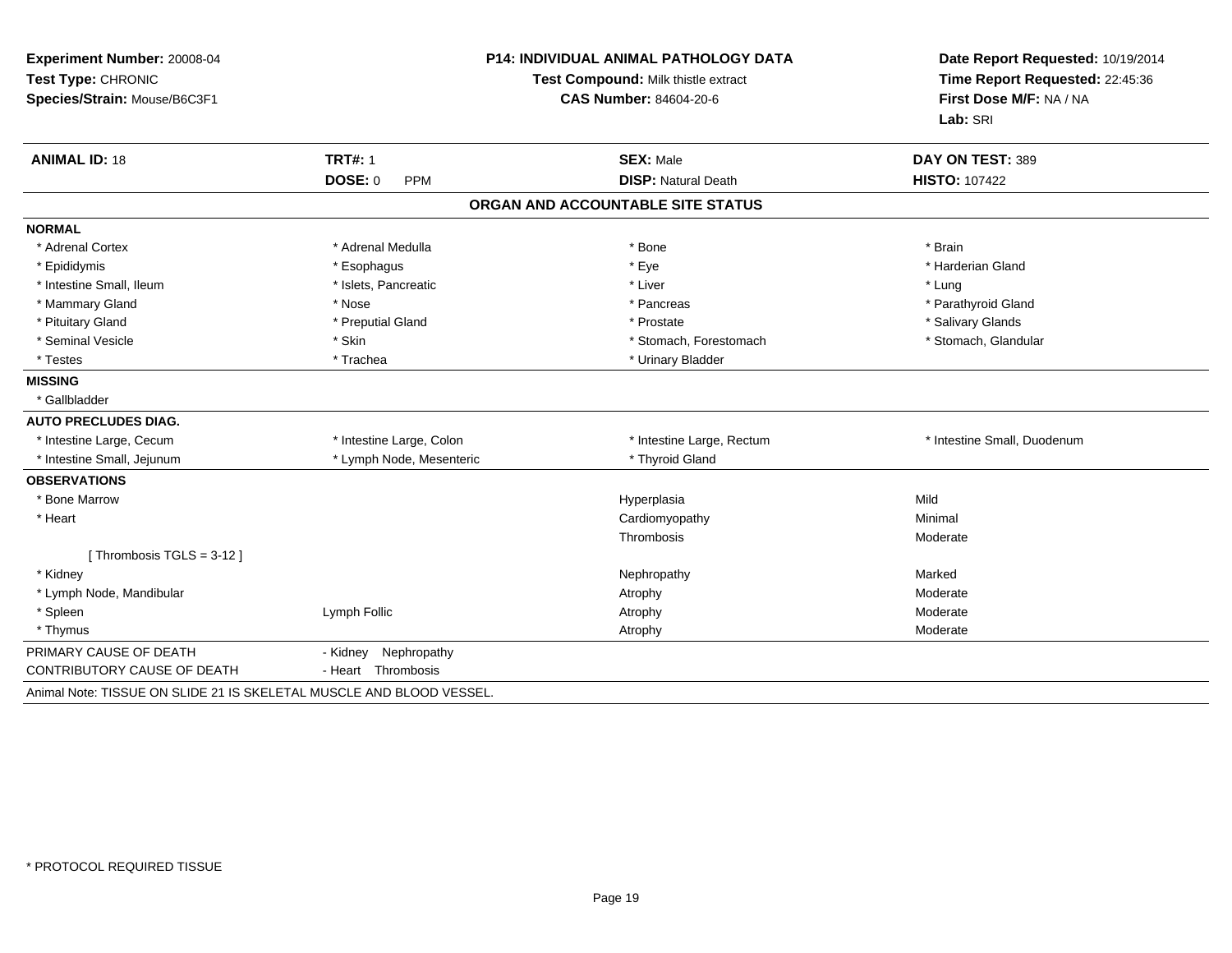| <b>Experiment Number: 20008-04</b><br>Test Type: CHRONIC<br>Species/Strain: Mouse/B6C3F1 | <b>P14: INDIVIDUAL ANIMAL PATHOLOGY DATA</b><br><b>Test Compound: Milk thistle extract</b><br><b>CAS Number: 84604-20-6</b> |                                   | Date Report Requested: 10/19/2014<br>Time Report Requested: 22:45:36<br>First Dose M/F: NA / NA<br>Lab: SRI |
|------------------------------------------------------------------------------------------|-----------------------------------------------------------------------------------------------------------------------------|-----------------------------------|-------------------------------------------------------------------------------------------------------------|
| <b>ANIMAL ID: 19</b>                                                                     | <b>TRT#: 1</b>                                                                                                              | <b>SEX: Male</b>                  | DAY ON TEST: 729                                                                                            |
|                                                                                          | <b>DOSE: 0</b><br><b>PPM</b>                                                                                                | <b>DISP: Terminal Sacrifice</b>   | <b>HISTO: 107423</b>                                                                                        |
|                                                                                          |                                                                                                                             | ORGAN AND ACCOUNTABLE SITE STATUS |                                                                                                             |
| <b>NORMAL</b>                                                                            |                                                                                                                             |                                   |                                                                                                             |
| * Adrenal Cortex                                                                         | * Adrenal Medulla                                                                                                           | * Bone                            | * Bone Marrow                                                                                               |
| * Brain                                                                                  | * Epididymis                                                                                                                | * Esophagus                       | * Eve                                                                                                       |
| * Gallbladder                                                                            | * Harderian Gland                                                                                                           | * Heart                           | * Intestine Large, Cecum                                                                                    |
| * Intestine Large, Colon                                                                 | * Intestine Large, Rectum                                                                                                   | * Intestine Small, Duodenum       | * Intestine Small, Ileum                                                                                    |
| * Intestine Small, Jejunum                                                               | * Islets, Pancreatic                                                                                                        | * Liver                           | * Lung                                                                                                      |
| * Lymph Node, Mandibular                                                                 | * Lymph Node, Mesenteric                                                                                                    | * Mammary Gland                   | * Nose                                                                                                      |
| * Pancreas                                                                               | * Parathyroid Gland                                                                                                         | * Pituitary Gland                 | * Preputial Gland                                                                                           |
| * Prostate                                                                               | * Salivary Glands                                                                                                           | * Seminal Vesicle                 | * Skin                                                                                                      |
| * Spleen                                                                                 | * Stomach, Forestomach                                                                                                      | * Stomach, Glandular              | * Testes                                                                                                    |
| * Thymus                                                                                 | * Trachea                                                                                                                   |                                   |                                                                                                             |
| <b>OBSERVATIONS</b>                                                                      |                                                                                                                             |                                   |                                                                                                             |
| * Kidney                                                                                 |                                                                                                                             | Nephropathy                       | Minimal                                                                                                     |
| * Thyroid Gland                                                                          | Follicle                                                                                                                    | Degeneration                      | Focal, Mild                                                                                                 |
| * Urinary Bladder                                                                        |                                                                                                                             | <b>Calculus Gross Observation</b> |                                                                                                             |
| [Calculus Gross Observation TGLS = 1-8]                                                  |                                                                                                                             |                                   |                                                                                                             |
| PRIMARY CAUSE OF DEATH                                                                   |                                                                                                                             |                                   |                                                                                                             |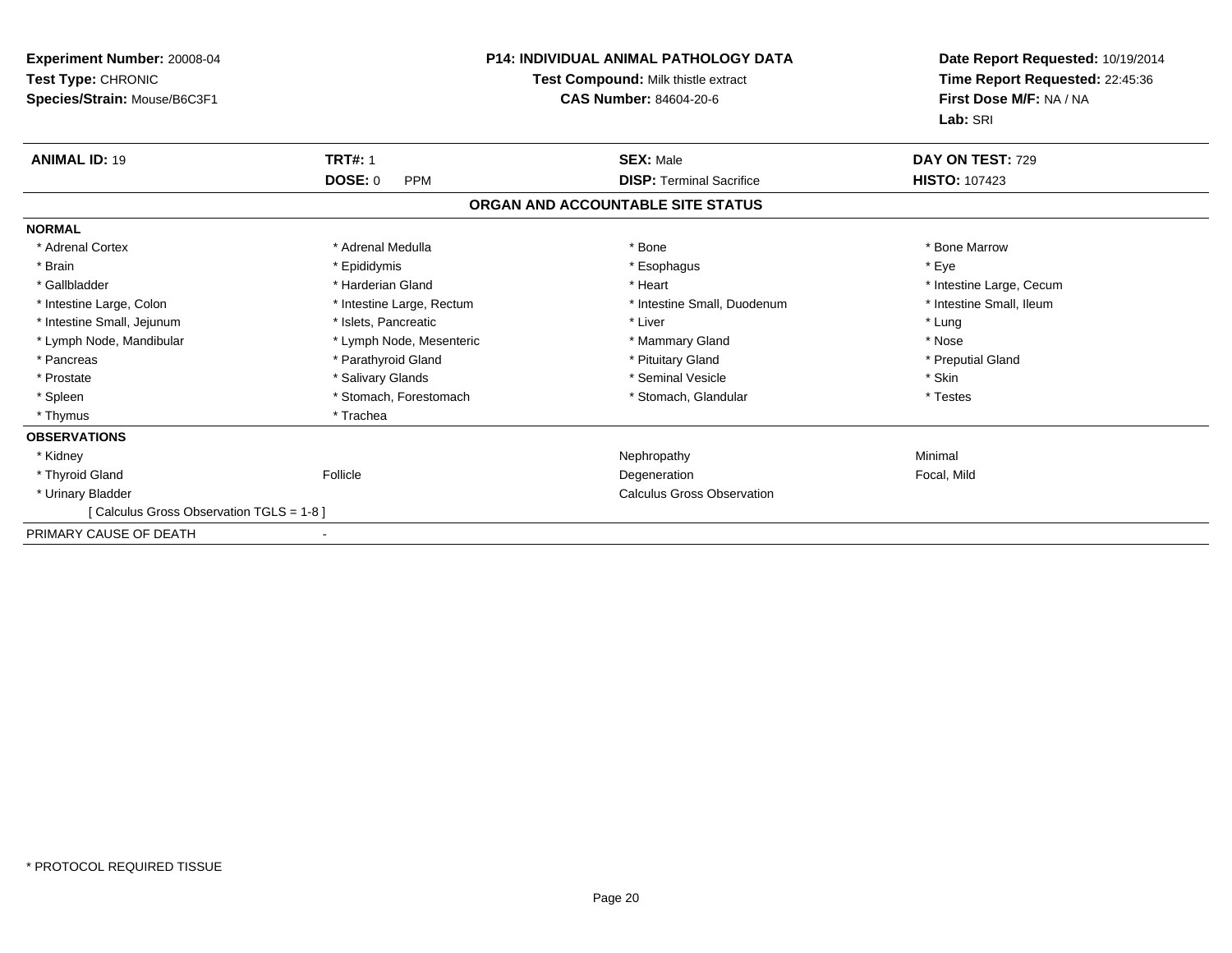| Experiment Number: 20008-04<br>Test Type: CHRONIC<br>Species/Strain: Mouse/B6C3F1 |                              | <b>P14: INDIVIDUAL ANIMAL PATHOLOGY DATA</b><br>Test Compound: Milk thistle extract<br><b>CAS Number: 84604-20-6</b> | Date Report Requested: 10/19/2014<br>Time Report Requested: 22:45:36<br>First Dose M/F: NA / NA<br>Lab: SRI |
|-----------------------------------------------------------------------------------|------------------------------|----------------------------------------------------------------------------------------------------------------------|-------------------------------------------------------------------------------------------------------------|
| <b>ANIMAL ID: 20</b>                                                              | <b>TRT#: 1</b>               | <b>SEX: Male</b>                                                                                                     | DAY ON TEST: 730                                                                                            |
|                                                                                   | <b>DOSE: 0</b><br><b>PPM</b> | <b>DISP: Terminal Sacrifice</b>                                                                                      | <b>HISTO: 107424</b>                                                                                        |
|                                                                                   |                              | ORGAN AND ACCOUNTABLE SITE STATUS                                                                                    |                                                                                                             |
| <b>NORMAL</b>                                                                     |                              |                                                                                                                      |                                                                                                             |
| * Adrenal Cortex                                                                  | * Adrenal Medulla            | * Bone                                                                                                               | * Bone Marrow                                                                                               |
| * Brain                                                                           | * Epididymis                 | * Esophagus                                                                                                          | * Eve                                                                                                       |
| * Gallbladder                                                                     | * Harderian Gland            | * Heart                                                                                                              | * Intestine Large, Cecum                                                                                    |
| * Intestine Large, Colon                                                          | * Intestine Large, Rectum    | * Intestine Small, Duodenum                                                                                          | * Intestine Small, Ileum                                                                                    |
| * Intestine Small, Jejunum                                                        | * Islets, Pancreatic         | * Lymph Node, Mandibular                                                                                             | * Lymph Node, Mesenteric                                                                                    |
| * Mammary Gland                                                                   | * Nose                       | * Pancreas                                                                                                           | * Parathyroid Gland                                                                                         |
| * Pituitary Gland                                                                 | * Prostate                   | * Salivary Glands                                                                                                    | * Seminal Vesicle                                                                                           |
| * Skin                                                                            | * Spleen                     | * Stomach, Forestomach                                                                                               | * Stomach, Glandular                                                                                        |
| * Testes                                                                          | * Thymus                     | * Thyroid Gland                                                                                                      | * Trachea                                                                                                   |
| * Urinary Bladder                                                                 |                              |                                                                                                                      |                                                                                                             |
| <b>OBSERVATIONS</b>                                                               |                              |                                                                                                                      |                                                                                                             |
| * Kidney                                                                          |                              | Nephropathy                                                                                                          | Minimal                                                                                                     |
| * Liver                                                                           |                              | Hepatocellular Carcinoma                                                                                             |                                                                                                             |
| [ Hepatocellular Carcinoma TGLS = 2-21 ]                                          |                              |                                                                                                                      |                                                                                                             |
| * Lung                                                                            |                              | Alveolar/Bronchiolar Carcinoma                                                                                       |                                                                                                             |
| [ Alveolar/Bronchiolar Carcinoma TGLS = 3-2 ]                                     |                              |                                                                                                                      |                                                                                                             |
| * Preputial Gland                                                                 |                              | Cyst                                                                                                                 | Moderate                                                                                                    |
|                                                                                   |                              | Inflammation                                                                                                         | Chronic, Mild                                                                                               |
| [ $Cyst TGLS = 1-8$ ]                                                             |                              |                                                                                                                      |                                                                                                             |
| [ Inflammation TGLS = 1-8 ]                                                       |                              |                                                                                                                      |                                                                                                             |
| PRIMARY CAUSE OF DEATH                                                            |                              |                                                                                                                      |                                                                                                             |

-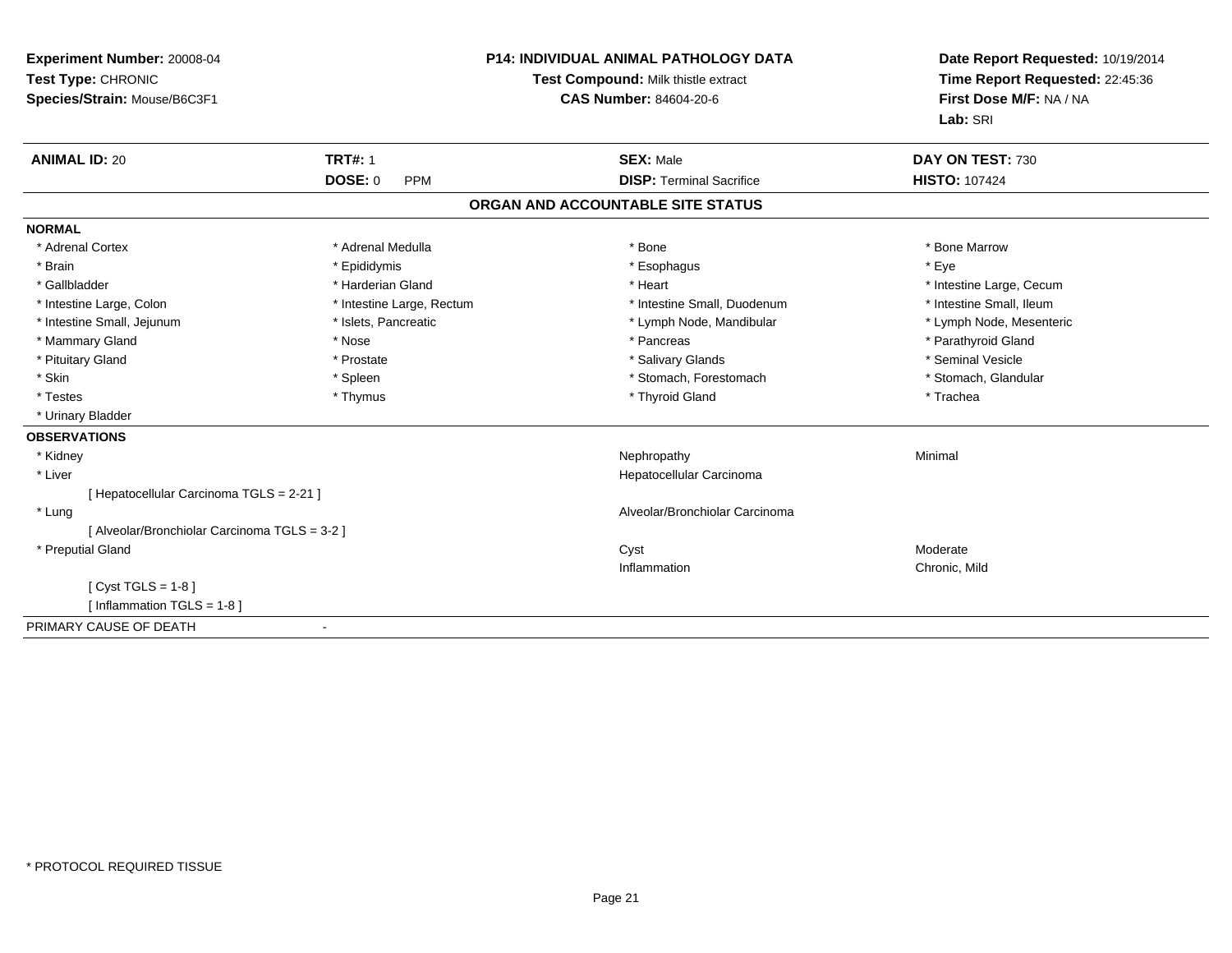| Experiment Number: 20008-04<br>Test Type: CHRONIC<br>Species/Strain: Mouse/B6C3F1 |                              | <b>P14: INDIVIDUAL ANIMAL PATHOLOGY DATA</b><br>Test Compound: Milk thistle extract<br><b>CAS Number: 84604-20-6</b> | Date Report Requested: 10/19/2014<br>Time Report Requested: 22:45:36<br>First Dose M/F: NA / NA<br>Lab: SRI |
|-----------------------------------------------------------------------------------|------------------------------|----------------------------------------------------------------------------------------------------------------------|-------------------------------------------------------------------------------------------------------------|
| <b>ANIMAL ID: 21</b>                                                              | <b>TRT#: 1</b>               | <b>SEX: Male</b>                                                                                                     | DAY ON TEST: 731                                                                                            |
|                                                                                   | <b>DOSE: 0</b><br><b>PPM</b> | <b>DISP: Terminal Sacrifice</b>                                                                                      | <b>HISTO: 107425</b>                                                                                        |
|                                                                                   |                              | ORGAN AND ACCOUNTABLE SITE STATUS                                                                                    |                                                                                                             |
| <b>NORMAL</b>                                                                     |                              |                                                                                                                      |                                                                                                             |
| * Adrenal Cortex                                                                  | * Adrenal Medulla            | * Bone                                                                                                               | * Brain                                                                                                     |
| * Epididymis                                                                      | * Esophagus                  | * Eye                                                                                                                | * Gallbladder                                                                                               |
| * Harderian Gland                                                                 | * Heart                      | * Intestine Large, Cecum                                                                                             | * Intestine Large, Colon                                                                                    |
| * Intestine Large, Rectum                                                         | * Intestine Small, Duodenum  | * Intestine Small. Ileum                                                                                             | * Intestine Small, Jejunum                                                                                  |
| * Islets, Pancreatic                                                              | * Lung                       | * Lymph Node, Mandibular                                                                                             | * Lymph Node, Mesenteric                                                                                    |
| * Mammary Gland                                                                   | * Nose                       | * Pancreas                                                                                                           | * Parathyroid Gland                                                                                         |
| * Pituitary Gland                                                                 | * Preputial Gland            | * Prostate                                                                                                           | * Salivary Glands                                                                                           |
| * Seminal Vesicle                                                                 | * Skin                       | * Stomach, Forestomach                                                                                               | * Stomach, Glandular                                                                                        |
| * Testes                                                                          | * Thymus                     | * Thyroid Gland                                                                                                      | * Trachea                                                                                                   |
| * Urinary Bladder                                                                 |                              |                                                                                                                      |                                                                                                             |
| <b>OBSERVATIONS</b>                                                               |                              |                                                                                                                      |                                                                                                             |
| * Bone Marrow                                                                     |                              | Hyperplasia                                                                                                          | Minimal                                                                                                     |
| * Kidney                                                                          |                              | Nephropathy                                                                                                          | Minimal                                                                                                     |
| * Liver                                                                           |                              | Hepatocellular Carcinoma                                                                                             |                                                                                                             |
| [ Hepatocellular Carcinoma TGLS = 1-21 ]                                          |                              |                                                                                                                      |                                                                                                             |
| * Spleen                                                                          |                              | Hematopoietic Cell Proliferation                                                                                     | Minimal                                                                                                     |
| PRIMARY CAUSE OF DEATH                                                            |                              |                                                                                                                      |                                                                                                             |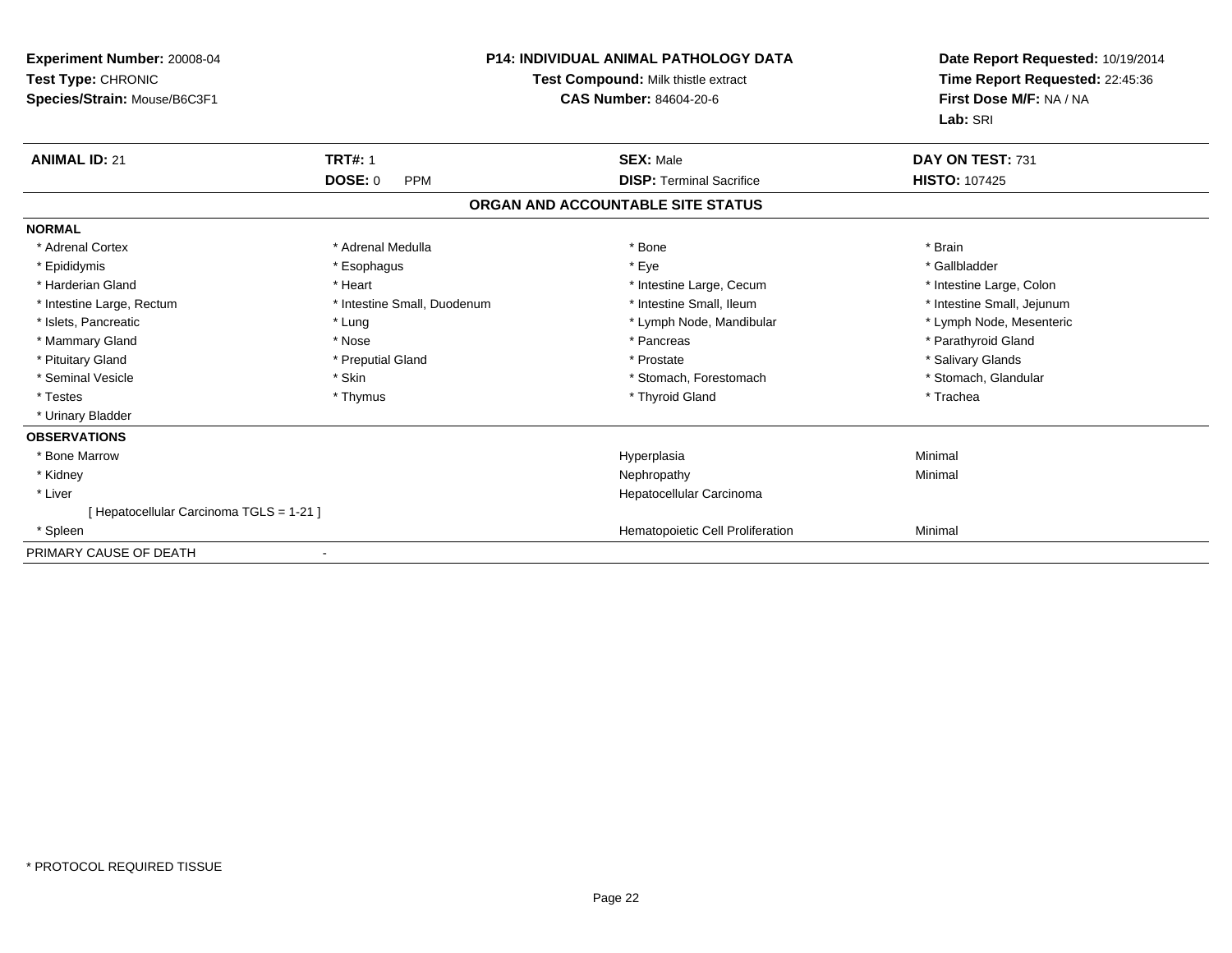| Experiment Number: 20008-04<br>Test Type: CHRONIC<br>Species/Strain: Mouse/B6C3F1 |                             | P14: INDIVIDUAL ANIMAL PATHOLOGY DATA<br>Test Compound: Milk thistle extract<br><b>CAS Number: 84604-20-6</b> | Date Report Requested: 10/19/2014<br>Time Report Requested: 22:45:36<br>First Dose M/F: NA / NA<br>Lab: SRI |
|-----------------------------------------------------------------------------------|-----------------------------|---------------------------------------------------------------------------------------------------------------|-------------------------------------------------------------------------------------------------------------|
| <b>ANIMAL ID: 22</b>                                                              | <b>TRT#: 1</b>              | <b>SEX: Male</b>                                                                                              | DAY ON TEST: 729                                                                                            |
|                                                                                   | DOSE: 0<br>PPM              | <b>DISP: Terminal Sacrifice</b>                                                                               | <b>HISTO: 107426</b>                                                                                        |
|                                                                                   |                             | ORGAN AND ACCOUNTABLE SITE STATUS                                                                             |                                                                                                             |
| <b>NORMAL</b>                                                                     |                             |                                                                                                               |                                                                                                             |
| * Adrenal Cortex                                                                  | * Adrenal Medulla           | * Bone                                                                                                        | * Brain                                                                                                     |
| * Epididymis                                                                      | * Esophagus                 | * Eye                                                                                                         | * Gallbladder                                                                                               |
| * Harderian Gland                                                                 | * Heart                     | * Intestine Large, Cecum                                                                                      | * Intestine Large, Colon                                                                                    |
| * Intestine Large, Rectum                                                         | * Intestine Small, Duodenum | * Intestine Small, Ileum                                                                                      | * Intestine Small, Jejunum                                                                                  |
| * Islets, Pancreatic                                                              | * Liver                     | * Lung                                                                                                        | * Mammary Gland                                                                                             |
| * Nose                                                                            | * Pancreas                  | * Parathyroid Gland                                                                                           | * Pituitary Gland                                                                                           |
| * Prostate                                                                        | * Salivary Glands           | * Seminal Vesicle                                                                                             | * Skin                                                                                                      |
| * Stomach, Forestomach                                                            | * Stomach, Glandular        | * Testes                                                                                                      | * Thymus                                                                                                    |
| * Thyroid Gland                                                                   | * Trachea                   | * Urinary Bladder                                                                                             |                                                                                                             |
| <b>OBSERVATIONS</b>                                                               |                             |                                                                                                               |                                                                                                             |
| * Bone Marrow                                                                     |                             | Hyperplasia                                                                                                   | Mild                                                                                                        |
| * Kidney                                                                          |                             | Nephropathy                                                                                                   | Minimal                                                                                                     |
| Lymph Node                                                                        | Pancreatic                  | Fibrosis                                                                                                      | Moderate                                                                                                    |
|                                                                                   | Mediastinal                 | Hematopoietic Cell Proliferation                                                                              | Mild                                                                                                        |
|                                                                                   | Pancreatic                  | Hematopoietic Cell Proliferation                                                                              | Moderate                                                                                                    |
|                                                                                   | Mediastinal                 | Hyperplasia                                                                                                   | Lymphoid, Marked                                                                                            |
|                                                                                   | Pancreatic                  | Hyperplasia                                                                                                   | Lymphoid, Moderate                                                                                          |
| [Fibrosis TGLS = $1-7$ ]                                                          |                             |                                                                                                               |                                                                                                             |
| [ Hematopoietic Cell Proliferation TGLS = 2-3 ]                                   |                             |                                                                                                               |                                                                                                             |
| [ Hematopoietic Cell Proliferation TGLS = 1-7 ]                                   |                             |                                                                                                               |                                                                                                             |
| [Hyperplasia TGLS = 2-3]                                                          |                             |                                                                                                               |                                                                                                             |
| [ Hyperplasia TGLS = 1-7 ]                                                        |                             |                                                                                                               |                                                                                                             |
| * Lymph Node, Mandibular                                                          |                             | Hyperplasia                                                                                                   | Lymphoid, Moderate                                                                                          |
| * Lymph Node, Mesenteric                                                          |                             | Hematopoietic Cell Proliferation                                                                              | Mild                                                                                                        |
|                                                                                   |                             | Hyperplasia                                                                                                   | Lymphoid, Moderate                                                                                          |
| * Preputial Gland                                                                 |                             | Adenoma                                                                                                       |                                                                                                             |
| * Spleen                                                                          | Lymph Follic                | Hyperplasia                                                                                                   | Moderate                                                                                                    |
| PRIMARY CAUSE OF DEATH                                                            |                             |                                                                                                               |                                                                                                             |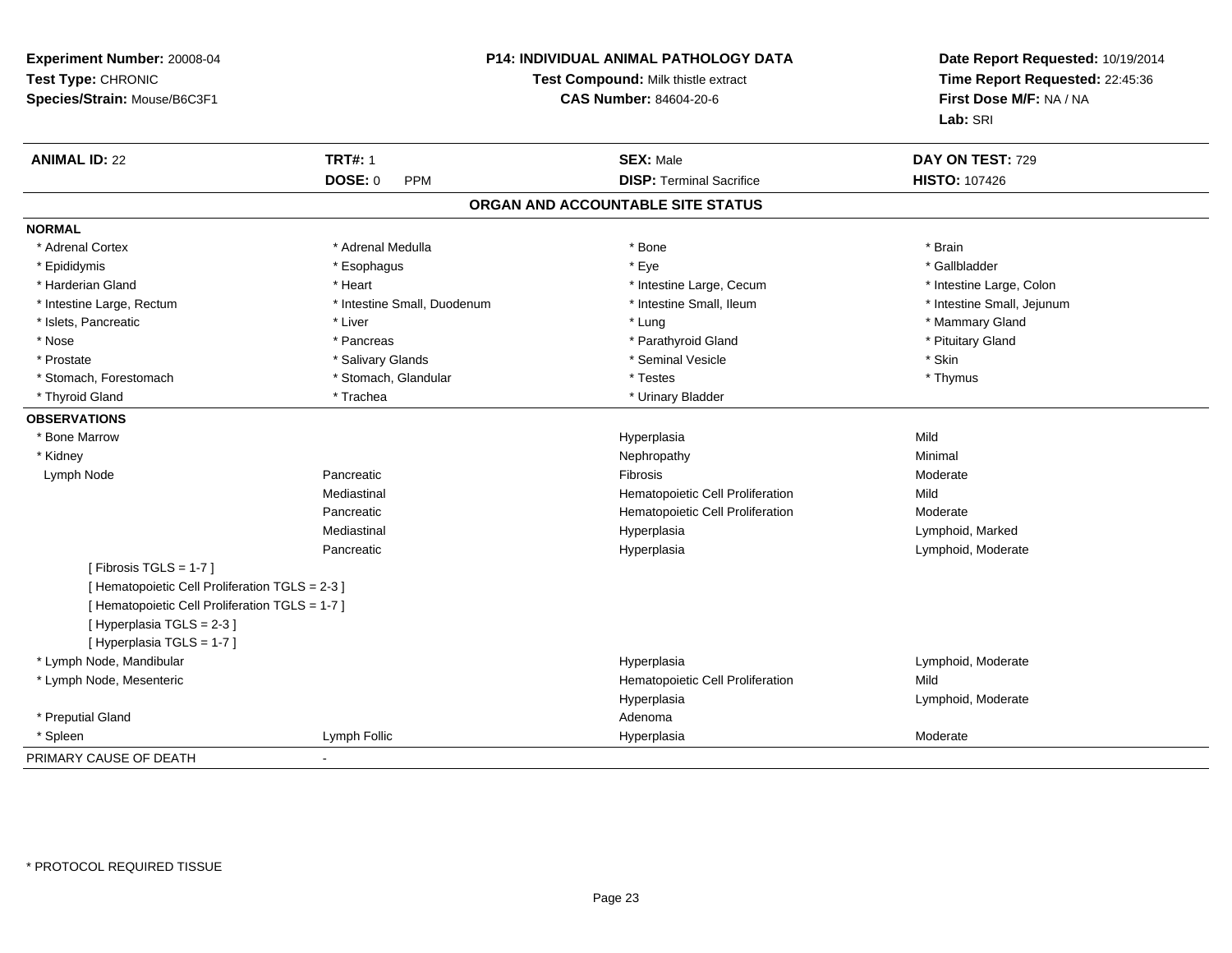| Experiment Number: 20008-04<br>Test Type: CHRONIC<br>Species/Strain: Mouse/B6C3F1 |                                                                                        | <b>P14: INDIVIDUAL ANIMAL PATHOLOGY DATA</b><br>Test Compound: Milk thistle extract<br><b>CAS Number: 84604-20-6</b> |                          |
|-----------------------------------------------------------------------------------|----------------------------------------------------------------------------------------|----------------------------------------------------------------------------------------------------------------------|--------------------------|
| <b>ANIMAL ID: 23</b>                                                              | <b>TRT#: 1</b>                                                                         | <b>SEX: Male</b>                                                                                                     | DAY ON TEST: 732         |
|                                                                                   | <b>DOSE: 0</b><br><b>PPM</b>                                                           | <b>DISP: Terminal Sacrifice</b>                                                                                      | <b>HISTO: 107427</b>     |
|                                                                                   |                                                                                        | ORGAN AND ACCOUNTABLE SITE STATUS                                                                                    |                          |
| <b>NORMAL</b>                                                                     |                                                                                        |                                                                                                                      |                          |
| * Adrenal Cortex                                                                  | * Adrenal Medulla                                                                      | * Bone                                                                                                               | * Bone Marrow            |
| * Brain                                                                           | * Epididymis                                                                           | * Esophagus                                                                                                          | * Eye                    |
| * Gallbladder                                                                     | * Harderian Gland                                                                      | * Heart                                                                                                              | * Intestine Large, Cecum |
| * Intestine Large, Colon                                                          | * Intestine Large, Rectum                                                              | * Intestine Small, Duodenum                                                                                          | * Intestine Small, Ileum |
| * Intestine Small, Jejunum                                                        | * Islets, Pancreatic                                                                   | * Lymph Node, Mandibular                                                                                             | * Lymph Node, Mesenteric |
| * Mammary Gland                                                                   | * Nose                                                                                 | * Pancreas                                                                                                           | * Parathyroid Gland      |
| * Pituitary Gland                                                                 | * Preputial Gland                                                                      | * Prostate                                                                                                           | * Salivary Glands        |
| * Seminal Vesicle                                                                 | * Skin                                                                                 | * Spleen                                                                                                             | * Stomach, Forestomach   |
| * Stomach, Glandular                                                              | * Testes                                                                               | * Thymus                                                                                                             | * Trachea                |
| * Urinary Bladder                                                                 |                                                                                        |                                                                                                                      |                          |
| <b>OBSERVATIONS</b>                                                               |                                                                                        |                                                                                                                      |                          |
| * Kidney                                                                          |                                                                                        | Infarct                                                                                                              | Moderate                 |
|                                                                                   |                                                                                        | Nephropathy                                                                                                          | Minimal                  |
| * Liver                                                                           |                                                                                        | <b>Clear Cell Focus</b>                                                                                              |                          |
|                                                                                   |                                                                                        | Hepatocellular Adenoma                                                                                               | Multiple                 |
|                                                                                   | Note: CLEAR CELL FOCI ARE ON SLIDE 21. HEPATOCELLULAR ADENOMAS ARE ON SLIDES 6 AND 21. |                                                                                                                      |                          |
| [ Hepatocellular Adenoma TGLS = 1-21 ]                                            |                                                                                        |                                                                                                                      |                          |
| * Lung                                                                            |                                                                                        | Alveolar/Bronchiolar Carcinoma                                                                                       |                          |
|                                                                                   |                                                                                        | <b>Infiltration Cellular</b>                                                                                         | Lymphocyte, Moderate     |
|                                                                                   |                                                                                        | <b>Infiltration Cellular</b>                                                                                         | Histiocyte, Marked       |
| [ Alveolar/Bronchiolar Carcinoma TGLS = 2-22 ]                                    |                                                                                        |                                                                                                                      |                          |
| [ Infiltration Cellular TGLS = 3-2 ]                                              |                                                                                        |                                                                                                                      |                          |
| * Thyroid Gland                                                                   | Follicle                                                                               | Degeneration                                                                                                         | Focal, Mild              |
| PRIMARY CAUSE OF DEATH                                                            | $\blacksquare$                                                                         |                                                                                                                      |                          |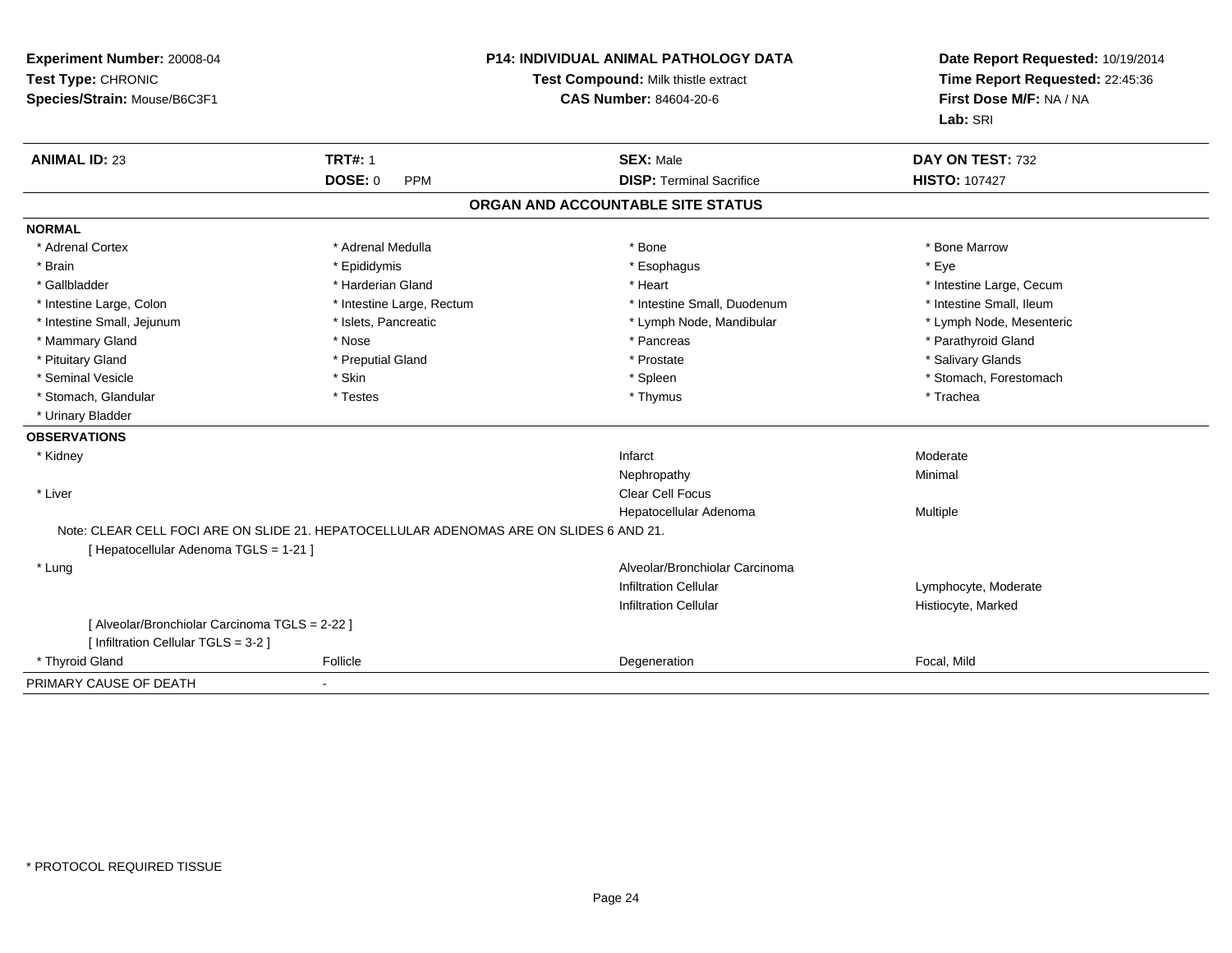| Experiment Number: 20008-04<br>Test Type: CHRONIC<br>Species/Strain: Mouse/B6C3F1<br><b>ANIMAL ID: 24</b> | <b>TRT#: 1</b><br><b>DOSE: 0</b><br><b>PPM</b> | <b>P14: INDIVIDUAL ANIMAL PATHOLOGY DATA</b><br>Test Compound: Milk thistle extract<br><b>CAS Number: 84604-20-6</b><br><b>SEX: Male</b><br><b>DISP: Natural Death</b> |                             |
|-----------------------------------------------------------------------------------------------------------|------------------------------------------------|------------------------------------------------------------------------------------------------------------------------------------------------------------------------|-----------------------------|
|                                                                                                           |                                                | ORGAN AND ACCOUNTABLE SITE STATUS                                                                                                                                      | <b>HISTO: 107428</b>        |
| <b>NORMAL</b>                                                                                             |                                                |                                                                                                                                                                        |                             |
| * Adrenal Cortex                                                                                          | * Adrenal Medulla                              | * Bone                                                                                                                                                                 | * Brain                     |
| * Epididymis                                                                                              | * Esophagus                                    | * Eye                                                                                                                                                                  | * Harderian Gland           |
| * Intestine Large, Cecum                                                                                  | * Intestine Large, Colon                       | * Intestine Large, Rectum                                                                                                                                              | * Intestine Small, Duodenum |
| * Intestine Small, Ileum                                                                                  | * Intestine Small, Jejunum                     | * Islets, Pancreatic                                                                                                                                                   | * Kidney                    |
| * Lung                                                                                                    | * Lymph Node, Mandibular                       | * Mammary Gland                                                                                                                                                        | * Nose                      |
| * Parathyroid Gland                                                                                       | * Pituitary Gland                              | * Preputial Gland                                                                                                                                                      | * Prostate                  |
| * Salivary Glands                                                                                         | * Seminal Vesicle                              | * Skin                                                                                                                                                                 | * Stomach, Forestomach      |
| * Testes                                                                                                  | * Thyroid Gland                                | * Trachea                                                                                                                                                              | * Urinary Bladder           |
| <b>MISSING</b>                                                                                            |                                                |                                                                                                                                                                        |                             |
| * Lymph Node, Mesenteric                                                                                  |                                                |                                                                                                                                                                        |                             |
| <b>AUTO PRECLUDES DIAG.</b>                                                                               |                                                |                                                                                                                                                                        |                             |
| * Gallbladder                                                                                             |                                                |                                                                                                                                                                        |                             |
| <b>OBSERVATIONS</b>                                                                                       |                                                |                                                                                                                                                                        |                             |
| * Bone Marrow                                                                                             |                                                | Hyperplasia                                                                                                                                                            | Mild                        |
| * Heart                                                                                                   | Myocardium                                     | Necrosis                                                                                                                                                               | Minimal                     |
| * Liver                                                                                                   |                                                | Hepatocellular Carcinoma                                                                                                                                               | Multiple                    |
|                                                                                                           | Centrilobular                                  | Necrosis                                                                                                                                                               | Marked                      |
| [ Hepatocellular Carcinoma TGLS = 2-21,3-22 ]                                                             |                                                |                                                                                                                                                                        |                             |
| * Pancreas                                                                                                |                                                | <b>Basophilic Focus</b>                                                                                                                                                |                             |
| * Spleen                                                                                                  |                                                | Hematopoietic Cell Proliferation                                                                                                                                       | Marked                      |
| * Stomach, Glandular                                                                                      |                                                | Erosion                                                                                                                                                                | Mild                        |
| * Thymus                                                                                                  |                                                | Atrophy                                                                                                                                                                | Mild                        |
| PRIMARY CAUSE OF DEATH                                                                                    | - Liver Hepatocellular Carcinoma               |                                                                                                                                                                        |                             |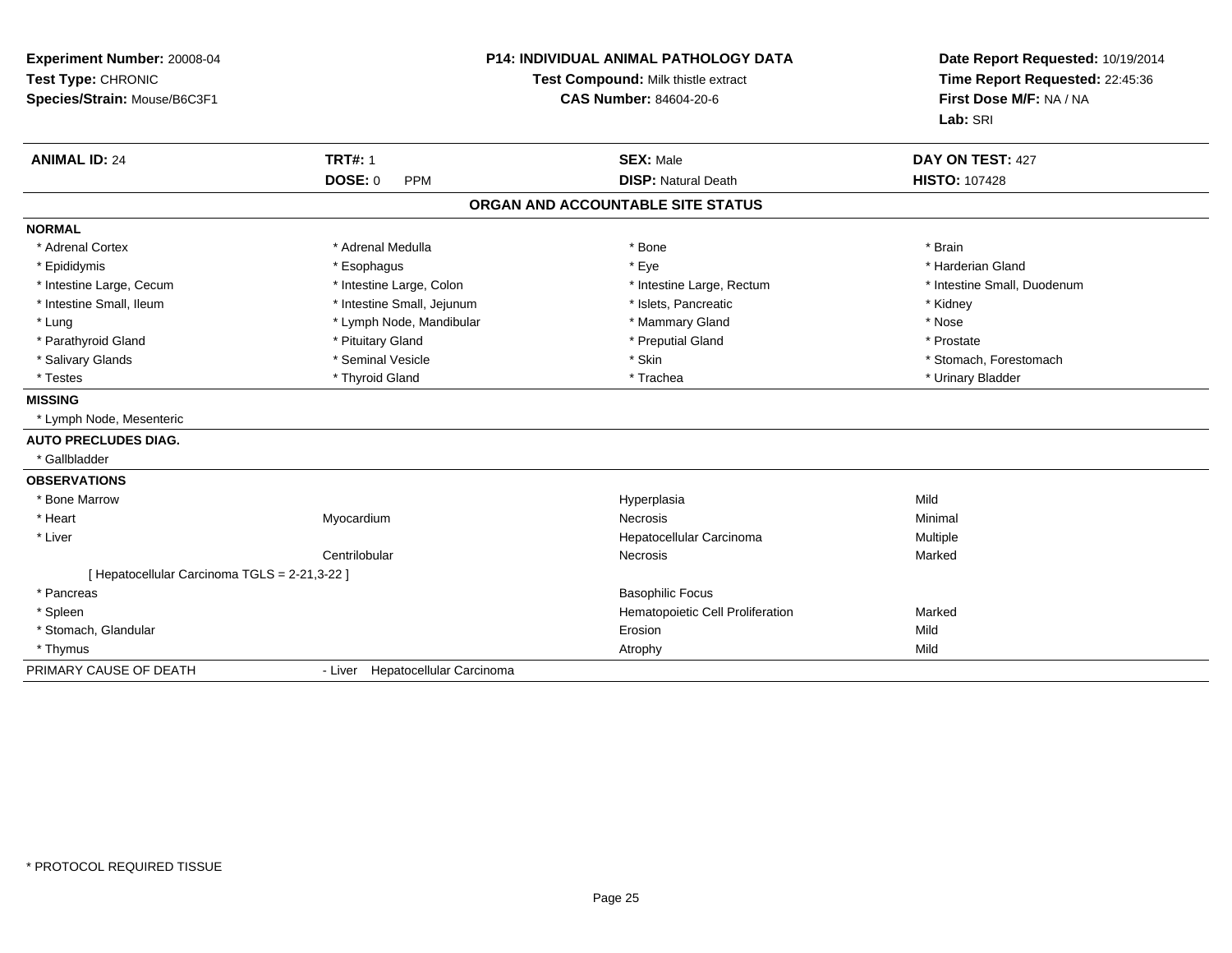| Experiment Number: 20008-04<br>Test Type: CHRONIC<br>Species/Strain: Mouse/B6C3F1<br><b>ANIMAL ID: 25</b> | <b>TRT#: 1</b>               | <b>P14: INDIVIDUAL ANIMAL PATHOLOGY DATA</b><br>Test Compound: Milk thistle extract<br><b>CAS Number: 84604-20-6</b><br><b>SEX: Male</b> | Date Report Requested: 10/19/2014<br>Time Report Requested: 22:45:36<br>First Dose M/F: NA / NA<br>Lab: SRI<br>DAY ON TEST: 731 |
|-----------------------------------------------------------------------------------------------------------|------------------------------|------------------------------------------------------------------------------------------------------------------------------------------|---------------------------------------------------------------------------------------------------------------------------------|
|                                                                                                           | <b>DOSE: 0</b><br><b>PPM</b> | <b>DISP: Terminal Sacrifice</b>                                                                                                          | <b>HISTO: 107429</b>                                                                                                            |
|                                                                                                           |                              | ORGAN AND ACCOUNTABLE SITE STATUS                                                                                                        |                                                                                                                                 |
| <b>NORMAL</b>                                                                                             |                              |                                                                                                                                          |                                                                                                                                 |
| * Adrenal Medulla                                                                                         | * Bone                       | * Bone Marrow                                                                                                                            | * Brain                                                                                                                         |
| * Epididymis                                                                                              | * Esophagus                  | * Eye                                                                                                                                    | * Gallbladder                                                                                                                   |
| * Harderian Gland                                                                                         | * Heart                      | * Intestine Large, Cecum                                                                                                                 | * Intestine Large, Colon                                                                                                        |
| * Intestine Large, Rectum                                                                                 | * Intestine Small, Duodenum  | * Intestine Small, Ileum                                                                                                                 | * Intestine Small, Jejunum                                                                                                      |
| * Islets, Pancreatic                                                                                      | * Liver                      | * Lung                                                                                                                                   | * Lymph Node, Mesenteric                                                                                                        |
| * Mammary Gland                                                                                           | * Nose                       | * Pancreas                                                                                                                               | * Parathyroid Gland                                                                                                             |
| * Pituitary Gland                                                                                         | * Prostate                   | * Salivary Glands                                                                                                                        | * Seminal Vesicle                                                                                                               |
| * Skin                                                                                                    | * Spleen                     | * Stomach, Forestomach                                                                                                                   | * Stomach. Glandular                                                                                                            |
| * Testes                                                                                                  | * Thyroid Gland              | * Trachea                                                                                                                                | * Urinary Bladder                                                                                                               |
| <b>MISSING</b>                                                                                            |                              |                                                                                                                                          |                                                                                                                                 |
| * Lymph Node, Mandibular                                                                                  |                              |                                                                                                                                          |                                                                                                                                 |
| <b>OBSERVATIONS</b>                                                                                       |                              |                                                                                                                                          |                                                                                                                                 |
| * Adrenal Cortex                                                                                          |                              | Hypertrophy                                                                                                                              | Focal, Minimal                                                                                                                  |
| * Kidney                                                                                                  |                              | Cyst                                                                                                                                     | Moderate                                                                                                                        |
|                                                                                                           |                              | Nephropathy                                                                                                                              | Minimal                                                                                                                         |
| * Preputial Gland                                                                                         |                              | Cyst                                                                                                                                     | Moderate                                                                                                                        |
| * Thymus                                                                                                  |                              | Lymphoma Malignant                                                                                                                       |                                                                                                                                 |
| [ Lymphoma Malignant TGLS = 1-3 ]                                                                         |                              |                                                                                                                                          |                                                                                                                                 |
| PRIMARY CAUSE OF DEATH                                                                                    | $\overline{\phantom{a}}$     |                                                                                                                                          |                                                                                                                                 |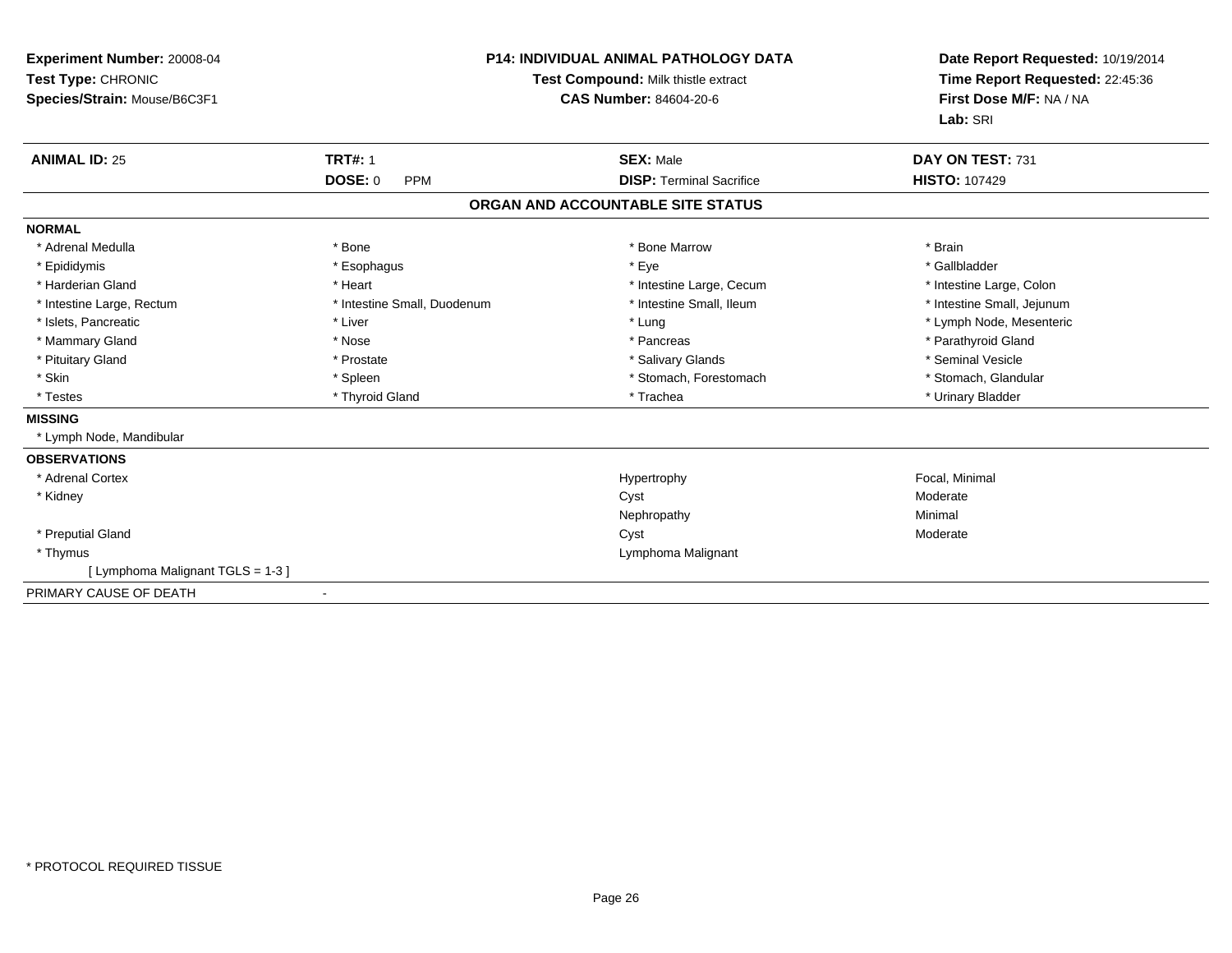| Experiment Number: 20008-04<br>Test Type: CHRONIC<br>Species/Strain: Mouse/B6C3F1 |                                                                                              | P14: INDIVIDUAL ANIMAL PATHOLOGY DATA<br>Test Compound: Milk thistle extract<br>CAS Number: 84604-20-6 | Date Report Requested: 10/19/2014<br>Time Report Requested: 22:45:36<br>First Dose M/F: NA / NA<br>Lab: SRI |  |
|-----------------------------------------------------------------------------------|----------------------------------------------------------------------------------------------|--------------------------------------------------------------------------------------------------------|-------------------------------------------------------------------------------------------------------------|--|
| <b>ANIMAL ID: 26</b>                                                              | <b>TRT#: 1</b>                                                                               | <b>SEX: Male</b>                                                                                       | DAY ON TEST: 730                                                                                            |  |
|                                                                                   | <b>DOSE: 0</b><br><b>PPM</b>                                                                 | <b>DISP: Terminal Sacrifice</b>                                                                        | <b>HISTO: 107430</b>                                                                                        |  |
|                                                                                   |                                                                                              | ORGAN AND ACCOUNTABLE SITE STATUS                                                                      |                                                                                                             |  |
| <b>NORMAL</b>                                                                     |                                                                                              |                                                                                                        |                                                                                                             |  |
| * Adrenal Cortex                                                                  | * Adrenal Medulla                                                                            | * Bone                                                                                                 | * Brain                                                                                                     |  |
| * Epididymis                                                                      | * Esophagus                                                                                  | * Eye                                                                                                  | * Gallbladder                                                                                               |  |
| * Harderian Gland                                                                 | * Heart                                                                                      | * Intestine Large, Cecum                                                                               | * Intestine Large, Colon                                                                                    |  |
| * Intestine Large, Rectum                                                         | * Intestine Small, Duodenum                                                                  | * Intestine Small, Ileum                                                                               | * Intestine Small, Jejunum                                                                                  |  |
| * Islets, Pancreatic                                                              | * Lymph Node, Mesenteric                                                                     | * Mammary Gland                                                                                        | * Nose                                                                                                      |  |
| * Pancreas                                                                        | * Parathyroid Gland                                                                          | * Pituitary Gland                                                                                      | * Prostate                                                                                                  |  |
| * Salivary Glands                                                                 | * Seminal Vesicle                                                                            | * Skin                                                                                                 | * Stomach, Forestomach                                                                                      |  |
| * Stomach, Glandular                                                              | * Testes                                                                                     | * Thyroid Gland                                                                                        | * Trachea                                                                                                   |  |
| * Urinary Bladder                                                                 |                                                                                              |                                                                                                        |                                                                                                             |  |
| <b>OBSERVATIONS</b>                                                               |                                                                                              |                                                                                                        |                                                                                                             |  |
| * Bone Marrow                                                                     |                                                                                              | Hyperplasia                                                                                            | Mild                                                                                                        |  |
| * Kidney                                                                          |                                                                                              | Cyst                                                                                                   | Moderate                                                                                                    |  |
|                                                                                   |                                                                                              | Nephropathy                                                                                            | Minimal                                                                                                     |  |
| * Liver                                                                           |                                                                                              | Hepatocellular Carcinoma                                                                               |                                                                                                             |  |
| [ Hepatocellular Carcinoma TGLS = 3-21 ]                                          |                                                                                              |                                                                                                        |                                                                                                             |  |
| * Lung                                                                            |                                                                                              | Alveolar/Bronchiolar Carcinoma                                                                         | Multiple                                                                                                    |  |
| [ Alveolar/Bronchiolar Carcinoma TGLS = 4-2,5-2 ]                                 |                                                                                              |                                                                                                        |                                                                                                             |  |
| Lymph Node                                                                        | Inguinal                                                                                     | Lymphoma Malignant                                                                                     |                                                                                                             |  |
|                                                                                   | Note: MALIGNANT LYMPHOMA WAS DIAGNOSED IN INGUINAL LYMPH NODE (NONPROTOCOL-REQUIRED TISSUE). |                                                                                                        |                                                                                                             |  |
| * Lymph Node, Mandibular                                                          |                                                                                              | Hyperplasia                                                                                            | Lymphoid, Mild                                                                                              |  |
| * Preputial Gland                                                                 |                                                                                              | Inflammation                                                                                           | Chronic, Marked                                                                                             |  |
| [Inflammation $TGLS = 1-22$ ]                                                     |                                                                                              |                                                                                                        |                                                                                                             |  |
| * Spleen                                                                          |                                                                                              | Hematopoietic Cell Proliferation                                                                       | Moderate                                                                                                    |  |
| [ Hematopoietic Cell Proliferation TGLS = 2-6 ]                                   |                                                                                              |                                                                                                        |                                                                                                             |  |
| * Thymus                                                                          |                                                                                              | Atrophy                                                                                                | Moderate                                                                                                    |  |
| PRIMARY CAUSE OF DEATH                                                            | $\blacksquare$                                                                               |                                                                                                        |                                                                                                             |  |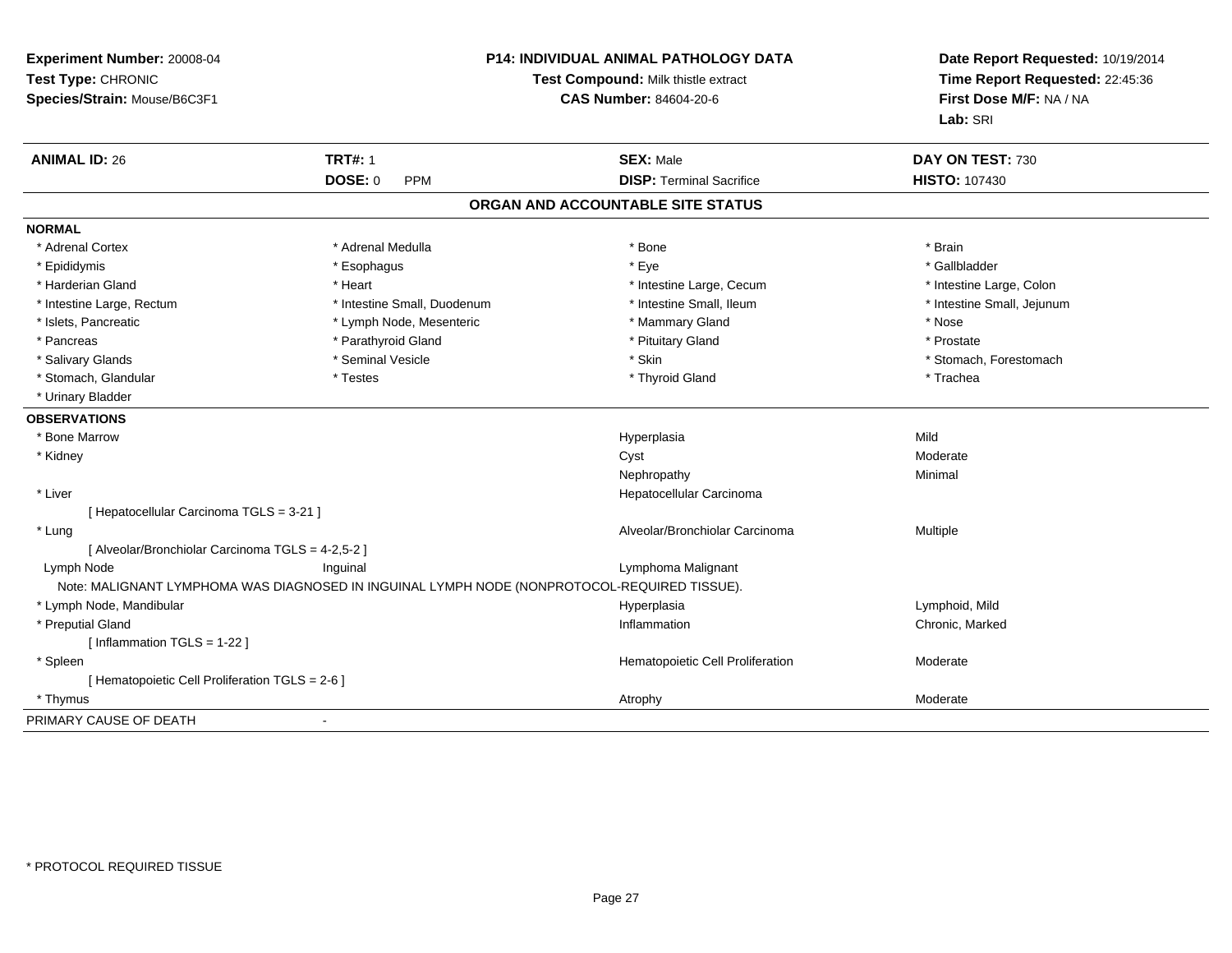| <b>Experiment Number: 20008-04</b><br>Test Type: CHRONIC<br>Species/Strain: Mouse/B6C3F1 |                              | <b>P14: INDIVIDUAL ANIMAL PATHOLOGY DATA</b><br>Test Compound: Milk thistle extract<br><b>CAS Number: 84604-20-6</b> | Date Report Requested: 10/19/2014<br>Time Report Requested: 22:45:37<br>First Dose M/F: NA / NA<br>Lab: SRI |
|------------------------------------------------------------------------------------------|------------------------------|----------------------------------------------------------------------------------------------------------------------|-------------------------------------------------------------------------------------------------------------|
| <b>ANIMAL ID: 27</b>                                                                     | <b>TRT#: 1</b>               | <b>SEX: Male</b>                                                                                                     | DAY ON TEST: 731                                                                                            |
|                                                                                          | <b>DOSE: 0</b><br><b>PPM</b> | <b>DISP: Terminal Sacrifice</b>                                                                                      | HISTO: 107431                                                                                               |
|                                                                                          |                              | ORGAN AND ACCOUNTABLE SITE STATUS                                                                                    |                                                                                                             |
| <b>NORMAL</b>                                                                            |                              |                                                                                                                      |                                                                                                             |
| * Adrenal Medulla                                                                        | * Bone                       | * Bone Marrow                                                                                                        | * Brain                                                                                                     |
| * Epididymis                                                                             | * Esophagus                  | * Eye                                                                                                                | * Gallbladder                                                                                               |
| * Heart                                                                                  | * Intestine Large, Cecum     | * Intestine Large, Colon                                                                                             | * Intestine Large, Rectum                                                                                   |
| * Intestine Small, Duodenum                                                              | * Intestine Small, Ileum     | * Intestine Small, Jejunum                                                                                           | * Islets, Pancreatic                                                                                        |
| * Lung                                                                                   | * Lymph Node, Mandibular     | * Mammary Gland                                                                                                      | * Nose                                                                                                      |
| * Pancreas                                                                               | * Parathyroid Gland          | * Prostate                                                                                                           | * Salivary Glands                                                                                           |
| * Seminal Vesicle                                                                        | * Skin                       | * Stomach, Forestomach                                                                                               | * Stomach, Glandular                                                                                        |
| * Testes                                                                                 | * Thymus                     | * Thyroid Gland                                                                                                      | * Trachea                                                                                                   |
| * Urinary Bladder                                                                        |                              |                                                                                                                      |                                                                                                             |
| <b>OBSERVATIONS</b>                                                                      |                              |                                                                                                                      |                                                                                                             |
| * Adrenal Cortex                                                                         |                              | Hypertrophy                                                                                                          | Focal, Mild                                                                                                 |
| * Harderian Gland                                                                        |                              | Adenoma                                                                                                              |                                                                                                             |
| * Kidney                                                                                 |                              | Nephropathy                                                                                                          | Minimal                                                                                                     |
| * Liver                                                                                  |                              | Hepatocellular Carcinoma                                                                                             |                                                                                                             |
|                                                                                          |                              | <b>Mixed Cell Focus</b>                                                                                              |                                                                                                             |
| [ Hepatocellular Carcinoma TGLS = 2-21 ]<br>[Mixed Cell Focus TGLS = 1-6]                |                              |                                                                                                                      |                                                                                                             |
| * Lymph Node, Mesenteric                                                                 |                              | Hyperplasia                                                                                                          | Lymphoid, Moderate                                                                                          |
| * Pituitary Gland                                                                        | Pars Distalis                | Cyst                                                                                                                 | Moderate                                                                                                    |
| * Preputial Gland                                                                        |                              | Cyst                                                                                                                 | Moderate                                                                                                    |
| * Spleen                                                                                 |                              | Hematopoietic Cell Proliferation                                                                                     | Mild                                                                                                        |
| PRIMARY CAUSE OF DEATH                                                                   |                              |                                                                                                                      |                                                                                                             |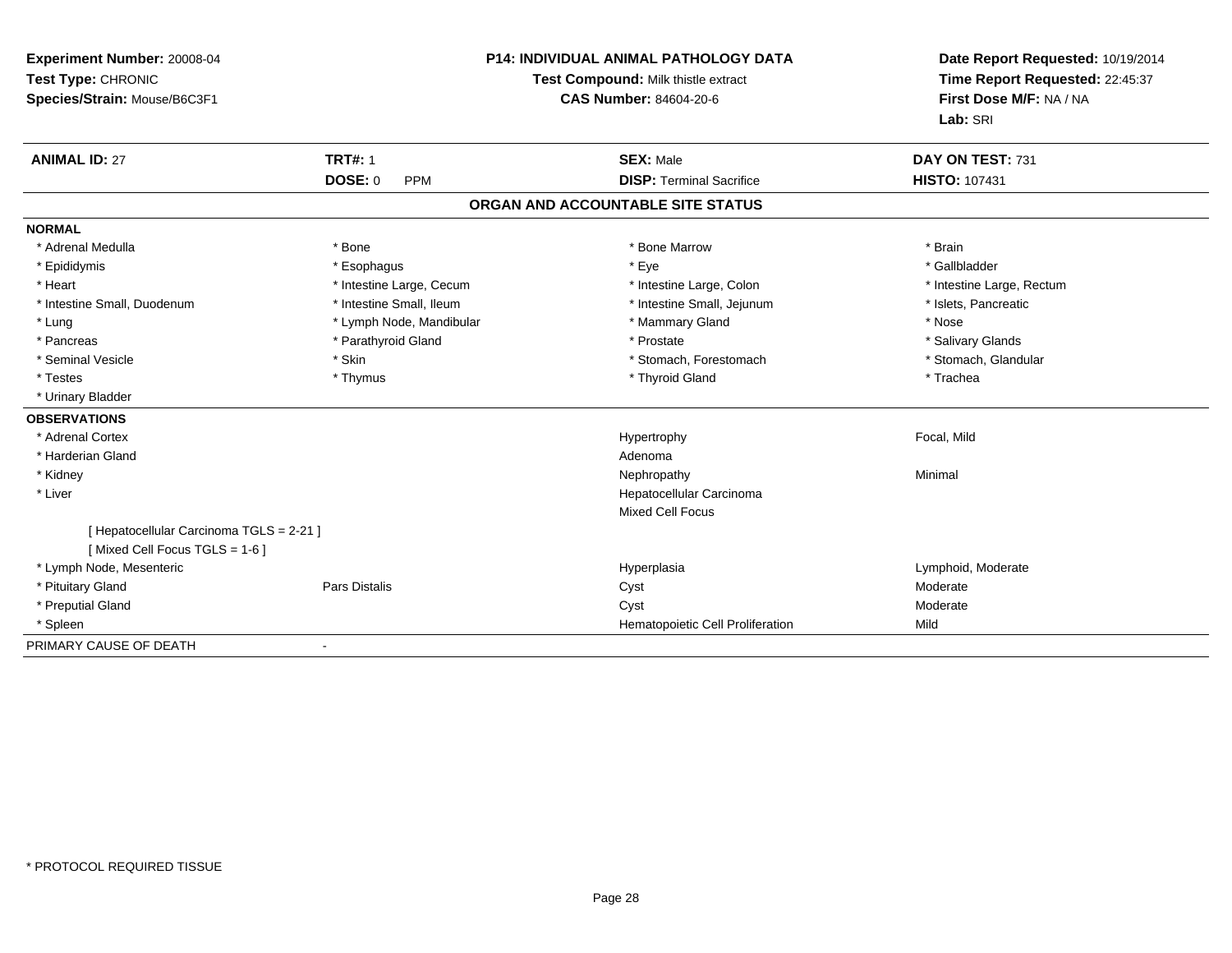| Experiment Number: 20008-04<br>Test Type: CHRONIC<br>Species/Strain: Mouse/B6C3F1 |                             | <b>P14: INDIVIDUAL ANIMAL PATHOLOGY DATA</b><br>Test Compound: Milk thistle extract<br><b>CAS Number: 84604-20-6</b> | Date Report Requested: 10/19/2014<br>Time Report Requested: 22:45:37<br>First Dose M/F: NA / NA<br>Lab: SRI |
|-----------------------------------------------------------------------------------|-----------------------------|----------------------------------------------------------------------------------------------------------------------|-------------------------------------------------------------------------------------------------------------|
| <b>ANIMAL ID: 28</b>                                                              | <b>TRT#: 1</b>              | <b>SEX: Male</b>                                                                                                     | DAY ON TEST: 730                                                                                            |
|                                                                                   | DOSE: 0<br><b>PPM</b>       | <b>DISP: Terminal Sacrifice</b>                                                                                      | <b>HISTO: 107432</b>                                                                                        |
|                                                                                   |                             | ORGAN AND ACCOUNTABLE SITE STATUS                                                                                    |                                                                                                             |
| <b>NORMAL</b>                                                                     |                             |                                                                                                                      |                                                                                                             |
| * Adrenal Medulla                                                                 | * Bone                      | * Bone Marrow                                                                                                        | * Brain                                                                                                     |
| * Epididymis                                                                      | * Esophagus                 | * Eye                                                                                                                | * Gallbladder                                                                                               |
| * Harderian Gland                                                                 | * Heart                     | * Intestine Large, Cecum                                                                                             | * Intestine Large, Colon                                                                                    |
| * Intestine Large, Rectum                                                         | * Intestine Small. Duodenum | * Intestine Small. Ileum                                                                                             | * Intestine Small, Jejunum                                                                                  |
| * Lymph Node, Mandibular                                                          | * Lymph Node, Mesenteric    | * Mammary Gland                                                                                                      | * Nose                                                                                                      |
| * Pancreas                                                                        | * Parathyroid Gland         | * Prostate                                                                                                           | * Salivary Glands                                                                                           |
| * Seminal Vesicle                                                                 | * Skin                      | * Spleen                                                                                                             | * Stomach, Forestomach                                                                                      |
| * Stomach, Glandular                                                              | * Testes                    | * Thymus                                                                                                             | * Thyroid Gland                                                                                             |
| * Trachea                                                                         | * Urinary Bladder           |                                                                                                                      |                                                                                                             |
| <b>OBSERVATIONS</b>                                                               |                             |                                                                                                                      |                                                                                                             |
| * Adrenal Cortex                                                                  |                             | Hypertrophy                                                                                                          | Focal, Minimal                                                                                              |
| * Islets, Pancreatic                                                              |                             | Hyperplasia                                                                                                          | Mild                                                                                                        |
| * Kidney                                                                          | <b>Renal Tubule</b>         | Hyperplasia                                                                                                          | Mild                                                                                                        |
|                                                                                   |                             | Nephropathy                                                                                                          | Minimal                                                                                                     |
| * Liver                                                                           |                             | <b>Mixed Cell Focus</b>                                                                                              | Mild                                                                                                        |
| [Mixed Cell Focus TGLS = 3-22]                                                    |                             |                                                                                                                      |                                                                                                             |
| * Lung                                                                            |                             | Alveolar/Bronchiolar Carcinoma                                                                                       |                                                                                                             |
|                                                                                   |                             | Hemorrhage                                                                                                           | Minimal                                                                                                     |
|                                                                                   |                             | <b>Infiltration Cellular</b>                                                                                         | Histiocyte, Mild                                                                                            |
| [ Alveolar/Bronchiolar Carcinoma TGLS = 2-21 ]                                    |                             |                                                                                                                      |                                                                                                             |
| * Pituitary Gland                                                                 | <b>Pars Distalis</b>        | Hyperplasia                                                                                                          | Focal, Mild                                                                                                 |
| * Preputial Gland                                                                 |                             | Inflammation                                                                                                         | Chronic, Mild                                                                                               |
| PRIMARY CAUSE OF DEATH                                                            |                             |                                                                                                                      |                                                                                                             |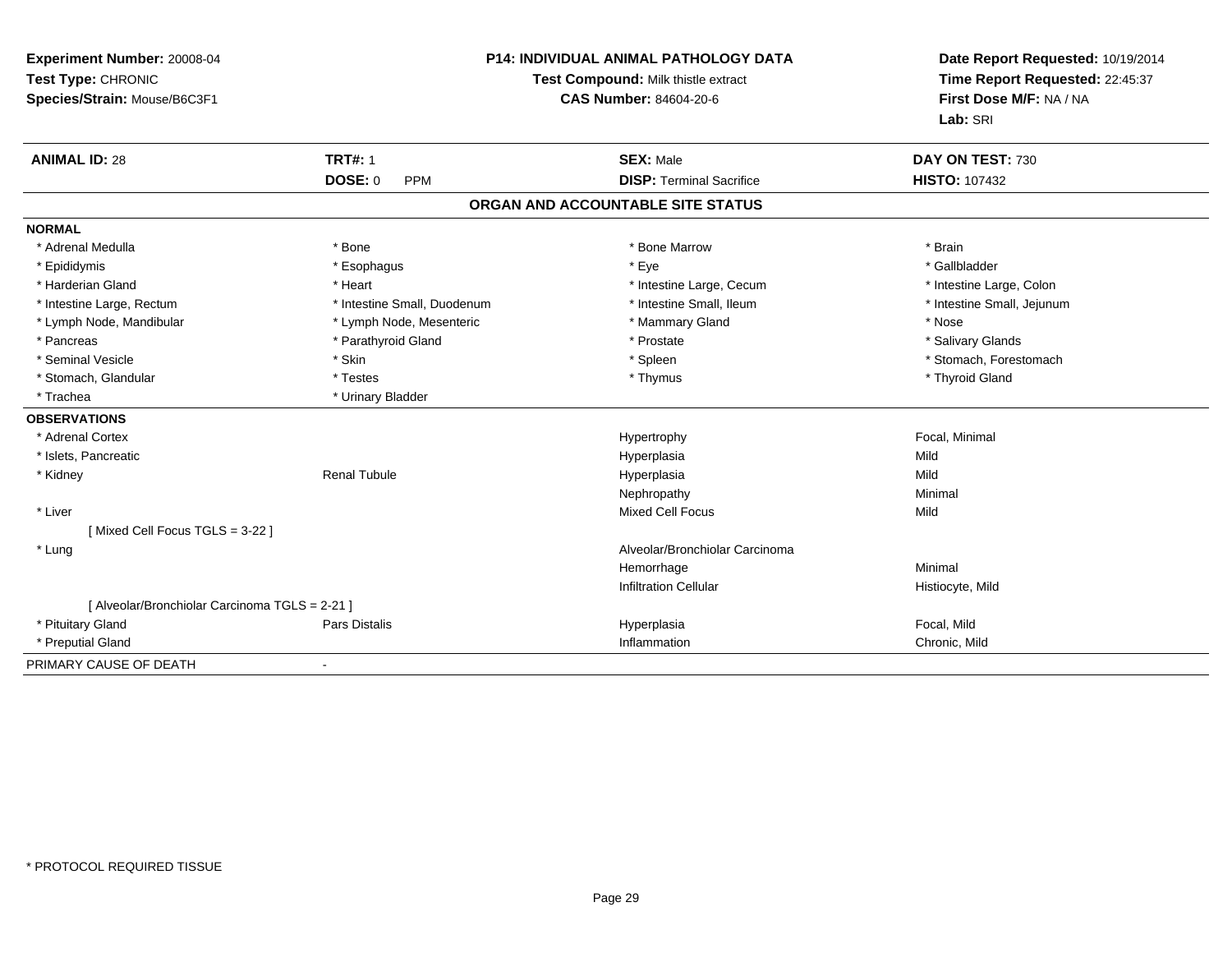| <b>Experiment Number: 20008-04</b><br>Test Type: CHRONIC |                              | <b>P14: INDIVIDUAL ANIMAL PATHOLOGY DATA</b><br>Test Compound: Milk thistle extract | Date Report Requested: 10/19/2014<br>Time Report Requested: 22:45:37<br>First Dose M/F: NA / NA<br>Lab: SRI |
|----------------------------------------------------------|------------------------------|-------------------------------------------------------------------------------------|-------------------------------------------------------------------------------------------------------------|
| Species/Strain: Mouse/B6C3F1                             |                              | <b>CAS Number: 84604-20-6</b>                                                       |                                                                                                             |
| <b>ANIMAL ID: 29</b>                                     | <b>TRT#: 1</b>               | <b>SEX: Male</b>                                                                    | DAY ON TEST: 729                                                                                            |
|                                                          | <b>DOSE: 0</b><br><b>PPM</b> | <b>DISP: Terminal Sacrifice</b>                                                     | <b>HISTO: 107433</b>                                                                                        |
|                                                          |                              | ORGAN AND ACCOUNTABLE SITE STATUS                                                   |                                                                                                             |
| <b>NORMAL</b>                                            |                              |                                                                                     |                                                                                                             |
| * Adrenal Medulla                                        | * Bone                       | * Bone Marrow                                                                       | * Brain                                                                                                     |
| * Epididymis                                             | * Esophagus                  | * Eye                                                                               | * Gallbladder                                                                                               |
| * Harderian Gland                                        | * Heart                      | * Intestine Large, Cecum                                                            | * Intestine Large, Colon                                                                                    |
| * Intestine Large, Rectum                                | * Intestine Small, Duodenum  | * Intestine Small, Ileum                                                            | * Intestine Small, Jejunum                                                                                  |
| * Islets, Pancreatic                                     | * Liver                      | * Lung                                                                              | * Lymph Node, Mandibular                                                                                    |
| * Lymph Node, Mesenteric                                 | * Mammary Gland              | * Nose                                                                              | * Pancreas                                                                                                  |
| * Parathyroid Gland                                      | * Pituitary Gland            | * Prostate                                                                          | * Salivary Glands                                                                                           |
| * Seminal Vesicle                                        | * Skin                       | * Spleen                                                                            | * Stomach, Forestomach                                                                                      |
| * Stomach, Glandular                                     | * Testes                     | * Thymus                                                                            | * Thyroid Gland                                                                                             |
| * Trachea                                                | * Urinary Bladder            |                                                                                     |                                                                                                             |
| <b>OBSERVATIONS</b>                                      |                              |                                                                                     |                                                                                                             |
| * Adrenal Cortex                                         |                              | Hypertrophy                                                                         | Focal, Mild                                                                                                 |
| * Kidney                                                 |                              | Nephropathy                                                                         | Minimal                                                                                                     |
| * Preputial Gland                                        |                              | Cyst                                                                                | Moderate                                                                                                    |
| PRIMARY CAUSE OF DEATH                                   | $\overline{\phantom{a}}$     |                                                                                     |                                                                                                             |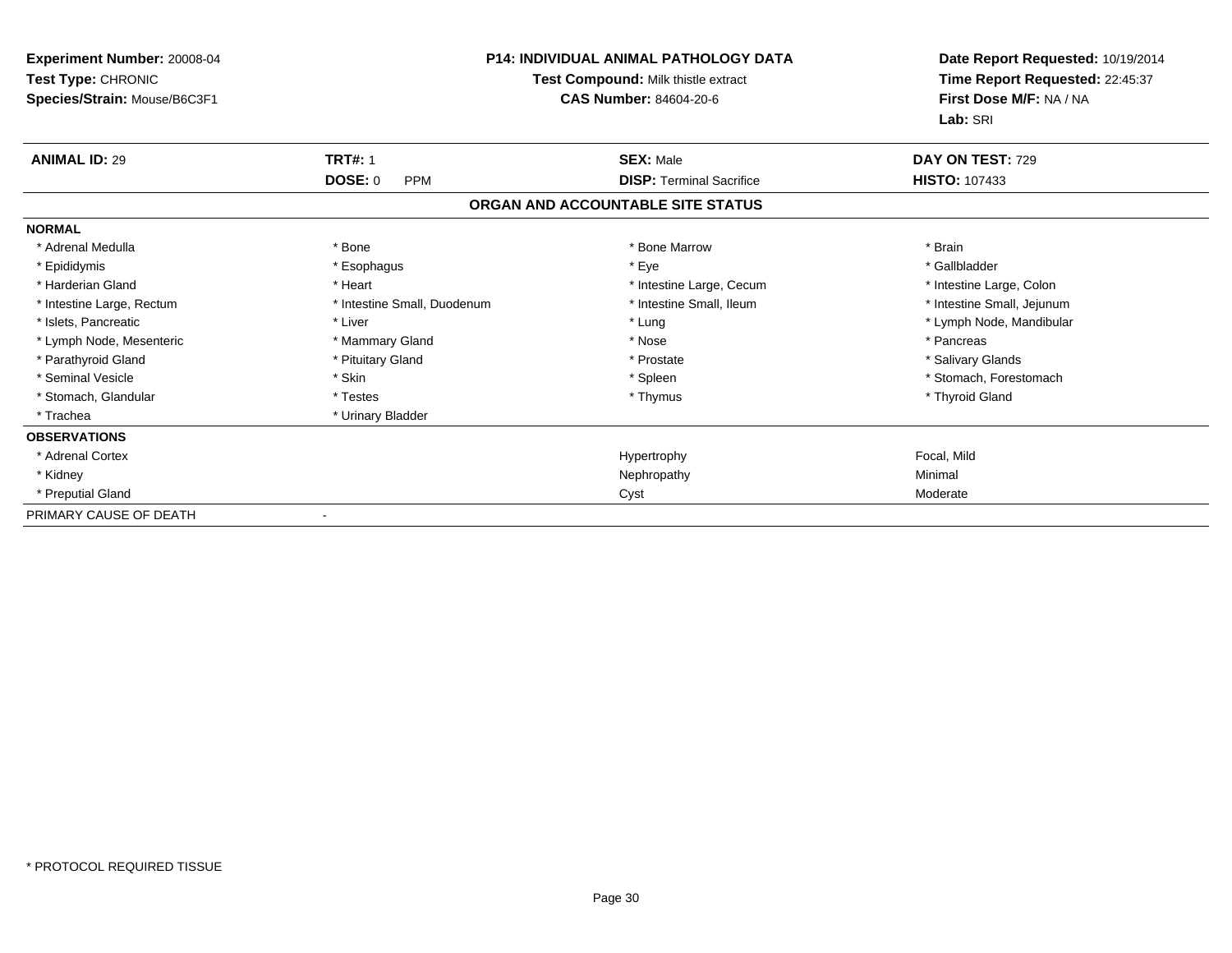| Experiment Number: 20008-04<br>Test Type: CHRONIC<br>Species/Strain: Mouse/B6C3F1 | <b>P14: INDIVIDUAL ANIMAL PATHOLOGY DATA</b><br>Test Compound: Milk thistle extract<br><b>CAS Number: 84604-20-6</b> |                                   | Date Report Requested: 10/19/2014<br>Time Report Requested: 22:45:37<br>First Dose M/F: NA / NA<br>Lab: SRI |
|-----------------------------------------------------------------------------------|----------------------------------------------------------------------------------------------------------------------|-----------------------------------|-------------------------------------------------------------------------------------------------------------|
| <b>ANIMAL ID: 30</b>                                                              | <b>TRT#: 1</b>                                                                                                       | <b>SEX: Male</b>                  | DAY ON TEST: 731                                                                                            |
|                                                                                   | <b>DOSE: 0</b><br><b>PPM</b>                                                                                         | <b>DISP: Terminal Sacrifice</b>   | <b>HISTO: 107434</b>                                                                                        |
|                                                                                   |                                                                                                                      | ORGAN AND ACCOUNTABLE SITE STATUS |                                                                                                             |
| <b>NORMAL</b>                                                                     |                                                                                                                      |                                   |                                                                                                             |
| * Adrenal Medulla                                                                 | * Bone                                                                                                               | * Bone Marrow                     | * Brain                                                                                                     |
| * Epididymis                                                                      | * Esophagus                                                                                                          | * Eye                             | * Gallbladder                                                                                               |
| * Harderian Gland                                                                 | * Heart                                                                                                              | * Intestine Large, Cecum          | * Intestine Large, Colon                                                                                    |
| * Intestine Large, Rectum                                                         | * Intestine Small, Duodenum                                                                                          | * Intestine Small. Ileum          | * Intestine Small, Jejunum                                                                                  |
| * Islets, Pancreatic                                                              | * Lung                                                                                                               | * Lymph Node, Mandibular          | * Lymph Node, Mesenteric                                                                                    |
| * Mammary Gland                                                                   | * Nose                                                                                                               | * Pancreas                        | * Parathyroid Gland                                                                                         |
| * Pituitary Gland                                                                 | * Preputial Gland                                                                                                    | * Prostate                        | * Salivary Glands                                                                                           |
| * Seminal Vesicle                                                                 | * Skin                                                                                                               | * Spleen                          | * Stomach. Forestomach                                                                                      |
| * Stomach, Glandular                                                              | * Testes                                                                                                             | * Thymus                          | * Thyroid Gland                                                                                             |
| * Trachea                                                                         | * Urinary Bladder                                                                                                    |                                   |                                                                                                             |
| <b>OBSERVATIONS</b>                                                               |                                                                                                                      |                                   |                                                                                                             |
| * Adrenal Cortex                                                                  |                                                                                                                      | Hypertrophy                       | Focal, Minimal                                                                                              |
| * Kidney                                                                          |                                                                                                                      | Cyst                              | Moderate                                                                                                    |
|                                                                                   |                                                                                                                      | Nephropathy                       | Minimal                                                                                                     |
| * Liver                                                                           |                                                                                                                      | Hepatocellular Carcinoma          |                                                                                                             |
| [Hepatocellular Carcinoma TGLS = 1-21]                                            |                                                                                                                      |                                   |                                                                                                             |
| PRIMARY CAUSE OF DEATH                                                            |                                                                                                                      |                                   |                                                                                                             |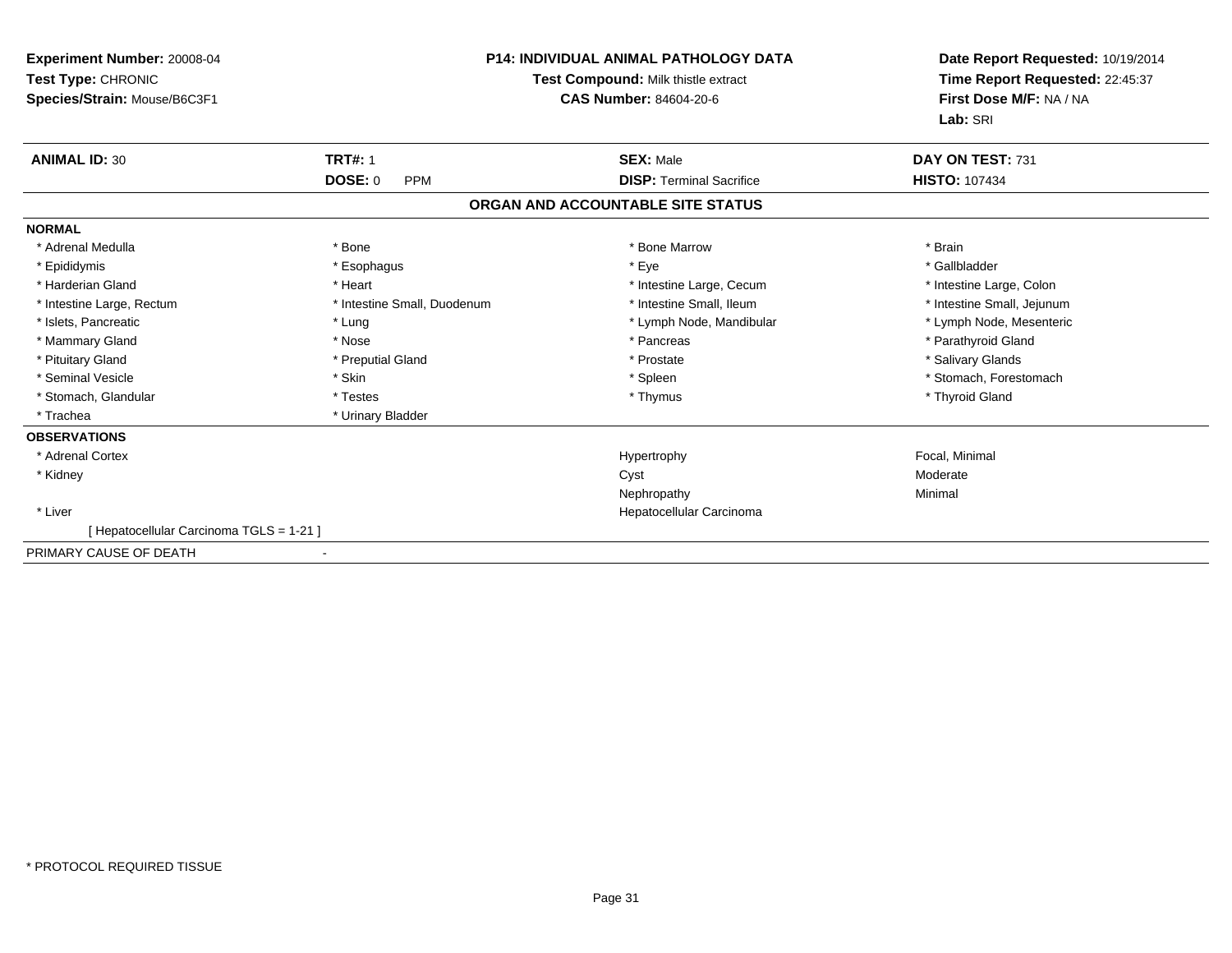| Experiment Number: 20008-04<br>Test Type: CHRONIC<br>Species/Strain: Mouse/B6C3F1 |                                                                       | <b>P14: INDIVIDUAL ANIMAL PATHOLOGY DATA</b><br>Test Compound: Milk thistle extract<br>CAS Number: 84604-20-6 |                              |
|-----------------------------------------------------------------------------------|-----------------------------------------------------------------------|---------------------------------------------------------------------------------------------------------------|------------------------------|
| <b>ANIMAL ID: 31</b>                                                              | <b>TRT#: 1</b>                                                        | <b>SEX: Male</b>                                                                                              | Lab: SRI<br>DAY ON TEST: 730 |
|                                                                                   | <b>DOSE: 0</b><br><b>PPM</b>                                          | <b>DISP: Terminal Sacrifice</b>                                                                               | <b>HISTO: 107435</b>         |
|                                                                                   |                                                                       | ORGAN AND ACCOUNTABLE SITE STATUS                                                                             |                              |
| <b>NORMAL</b>                                                                     |                                                                       |                                                                                                               |                              |
| * Adrenal Cortex                                                                  | * Adrenal Medulla                                                     | * Bone                                                                                                        | * Bone Marrow                |
| * Brain                                                                           | * Epididymis                                                          | * Esophagus                                                                                                   | * Eve                        |
| * Gallbladder                                                                     | * Harderian Gland                                                     | * Heart                                                                                                       | * Intestine Large, Cecum     |
| * Intestine Large, Colon                                                          | * Intestine Large, Rectum                                             | * Intestine Small, Duodenum                                                                                   | * Intestine Small, Ileum     |
| * Intestine Small, Jejunum                                                        | * Islets, Pancreatic                                                  | * Liver                                                                                                       | * Lymph Node, Mandibular     |
| * Lymph Node, Mesenteric                                                          | * Mammary Gland                                                       | * Nose                                                                                                        | * Pancreas                   |
| * Parathyroid Gland                                                               | * Pituitary Gland                                                     | * Prostate                                                                                                    | * Salivary Glands            |
| * Seminal Vesicle                                                                 | Spinal Cord                                                           | * Spleen                                                                                                      | * Stomach, Forestomach       |
| * Stomach, Glandular                                                              | * Testes                                                              | * Thymus                                                                                                      | * Thyroid Gland              |
| * Trachea                                                                         | * Urinary Bladder                                                     |                                                                                                               |                              |
| <b>OBSERVATIONS</b>                                                               |                                                                       |                                                                                                               |                              |
| * Kidney                                                                          |                                                                       | <b>Infiltration Cellular</b>                                                                                  | Lymphocyte, Mild             |
|                                                                                   |                                                                       | Nephropathy                                                                                                   | Minimal                      |
| * Lung                                                                            |                                                                       | Alveolar/Bronchiolar Carcinoma                                                                                |                              |
|                                                                                   |                                                                       | <b>Infiltration Cellular</b>                                                                                  | Histiocyte, Marked           |
|                                                                                   | Note: HISTIOCYTIC INFILTRATION (ALVEOLAR MACROPHAGES) IS ON SLIDE 22. |                                                                                                               |                              |
| [ Alveolar/Bronchiolar Carcinoma TGLS = 2-22 ]                                    |                                                                       |                                                                                                               |                              |
| <b>Peripheral Nerve</b>                                                           |                                                                       | Atrophy                                                                                                       | Mild                         |
| * Preputial Gland                                                                 |                                                                       | Cyst                                                                                                          | Moderate                     |
| * Skin                                                                            | <b>Subcut Tiss</b>                                                    | Fibrous Histiocytoma                                                                                          |                              |
| [ Fibrous Histiocytoma TGLS = 1-21 ]                                              |                                                                       |                                                                                                               |                              |
| * Thymus                                                                          |                                                                       |                                                                                                               |                              |
| Note: SECTION OF THYMUS PRESENT ON SLIDES 2 AND 3.                                |                                                                       |                                                                                                               |                              |
| PRIMARY CAUSE OF DEATH                                                            |                                                                       |                                                                                                               |                              |

Animal Note: MILD TO MODERATE PERIARTERITIS IN VARIOUS TISSUES INCLUDING BRAIN, HEART AND MESENTERY ON SLIDES 1, 4, 7, AND 12.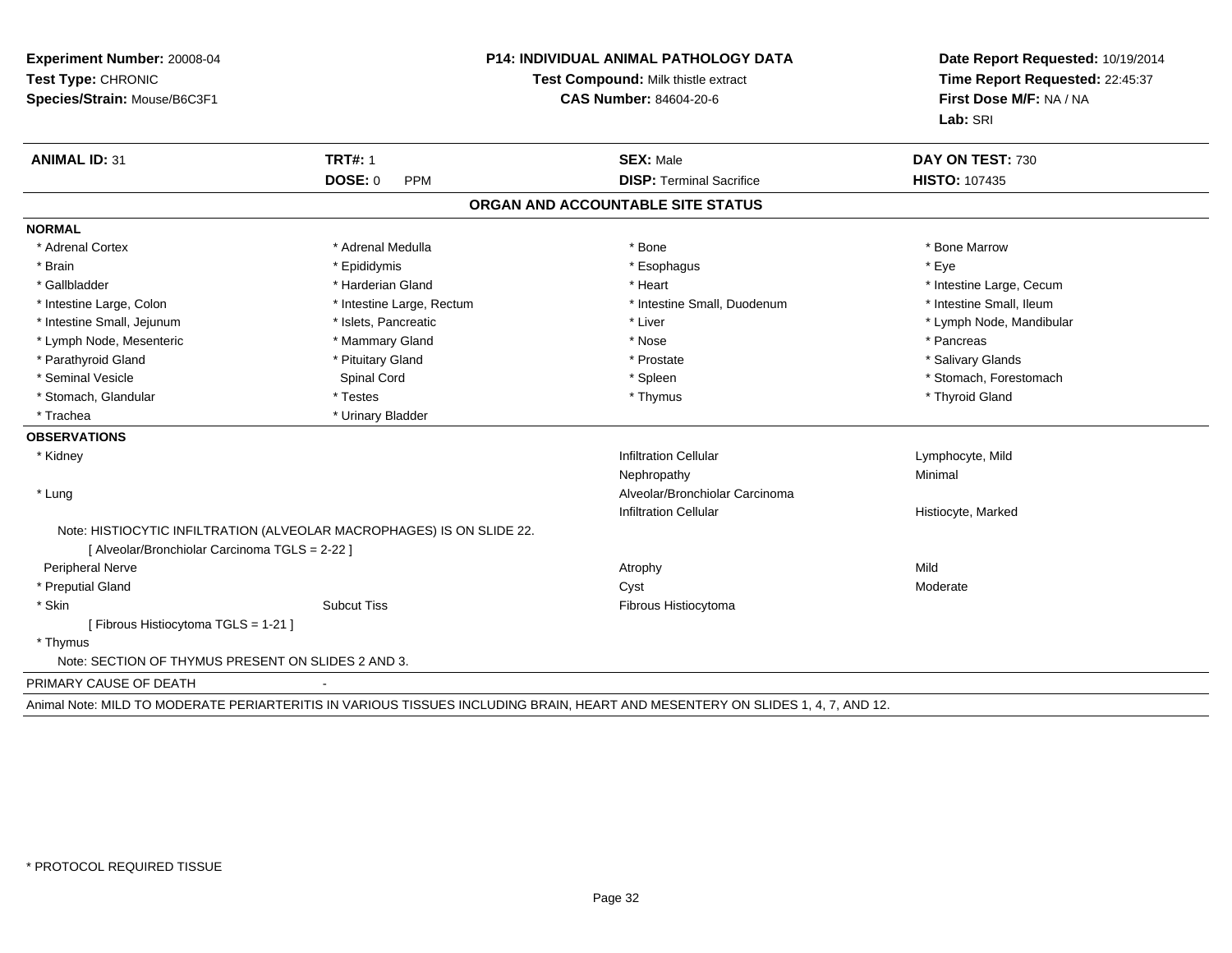| <b>Experiment Number: 20008-04</b><br>Test Type: CHRONIC<br>Species/Strain: Mouse/B6C3F1 | <b>P14: INDIVIDUAL ANIMAL PATHOLOGY DATA</b><br>Test Compound: Milk thistle extract<br><b>CAS Number: 84604-20-6</b> |                                   | Date Report Requested: 10/19/2014<br>Time Report Requested: 22:45:37<br>First Dose M/F: NA / NA<br>Lab: SRI |
|------------------------------------------------------------------------------------------|----------------------------------------------------------------------------------------------------------------------|-----------------------------------|-------------------------------------------------------------------------------------------------------------|
| <b>ANIMAL ID: 32</b>                                                                     | <b>TRT#: 1</b>                                                                                                       | <b>SEX: Male</b>                  | DAY ON TEST: 732                                                                                            |
|                                                                                          | <b>DOSE: 0</b><br><b>PPM</b>                                                                                         | <b>DISP: Terminal Sacrifice</b>   | <b>HISTO: 107436</b>                                                                                        |
|                                                                                          |                                                                                                                      | ORGAN AND ACCOUNTABLE SITE STATUS |                                                                                                             |
| <b>NORMAL</b>                                                                            |                                                                                                                      |                                   |                                                                                                             |
| * Adrenal Medulla                                                                        | * Bone                                                                                                               | * Bone Marrow                     | * Brain                                                                                                     |
| * Epididymis                                                                             | * Esophagus                                                                                                          | * Eye                             | * Gallbladder                                                                                               |
| * Harderian Gland                                                                        | * Heart                                                                                                              | * Intestine Large, Cecum          | * Intestine Large, Colon                                                                                    |
| * Intestine Large, Rectum                                                                | * Intestine Small, Duodenum                                                                                          | * Intestine Small, Ileum          | * Intestine Small, Jejunum                                                                                  |
| * Islets, Pancreatic                                                                     | * Lymph Node, Mandibular                                                                                             | * Lymph Node, Mesenteric          | * Mammary Gland                                                                                             |
| * Nose                                                                                   | * Pancreas                                                                                                           | * Parathyroid Gland               | * Pituitary Gland                                                                                           |
| * Prostate                                                                               | * Salivary Glands                                                                                                    | * Seminal Vesicle                 | * Skin                                                                                                      |
| * Spleen                                                                                 | * Stomach, Forestomach                                                                                               | * Stomach, Glandular              | * Testes                                                                                                    |
| * Thymus                                                                                 | * Thyroid Gland                                                                                                      | * Trachea                         | * Urinary Bladder                                                                                           |
| <b>OBSERVATIONS</b>                                                                      |                                                                                                                      |                                   |                                                                                                             |
| * Adrenal Cortex                                                                         |                                                                                                                      | Hypertrophy                       | Focal, Moderate                                                                                             |
| * Kidney                                                                                 |                                                                                                                      | Nephropathy                       | Minimal                                                                                                     |
| * Liver                                                                                  |                                                                                                                      | <b>Basophilic Focus</b>           |                                                                                                             |
| * Lung                                                                                   |                                                                                                                      | Foreign Body                      |                                                                                                             |
| * Preputial Gland                                                                        |                                                                                                                      | Inflammation                      | Chronic, Mild                                                                                               |
| PRIMARY CAUSE OF DEATH                                                                   |                                                                                                                      |                                   |                                                                                                             |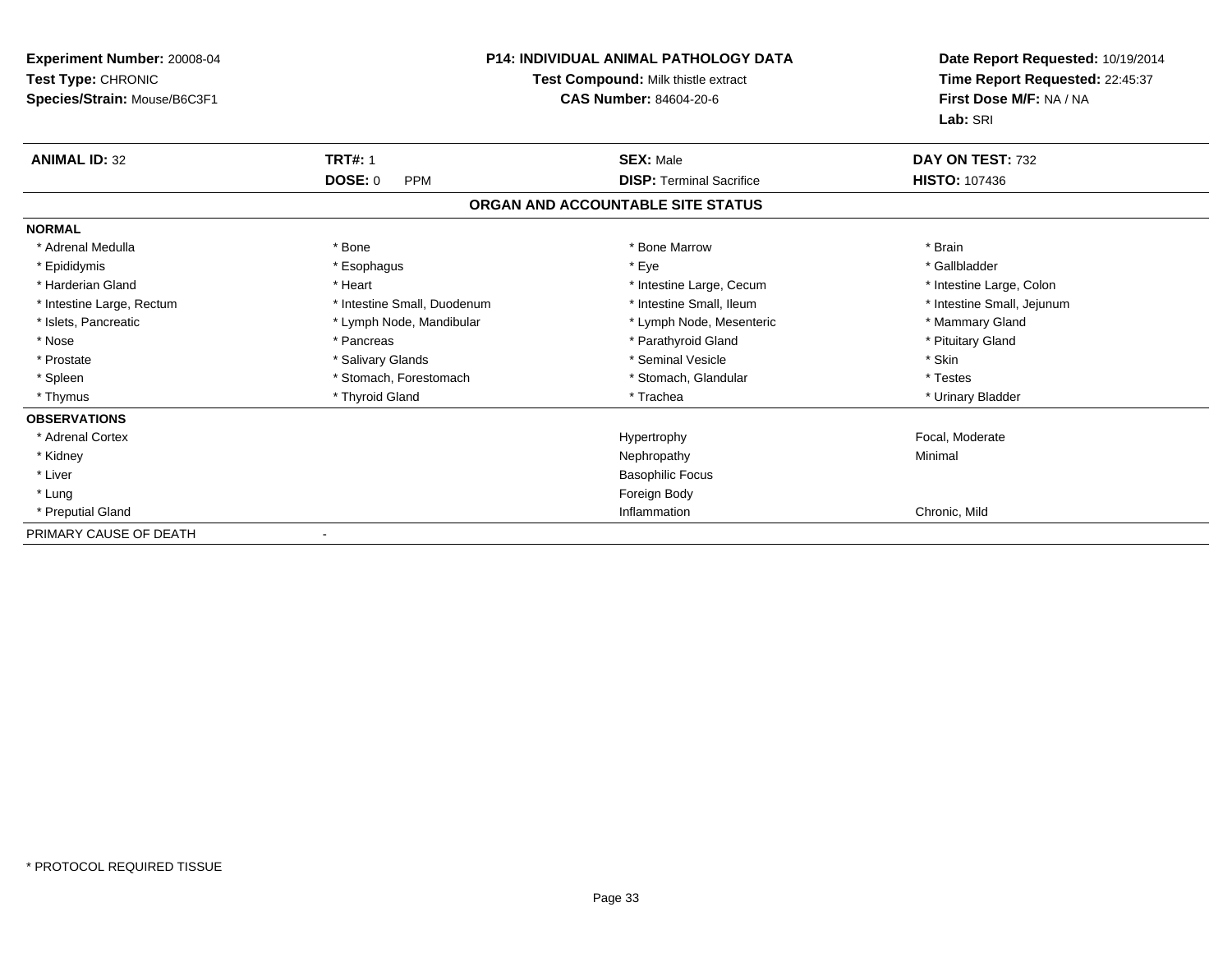| Experiment Number: 20008-04<br>Test Type: CHRONIC<br>Species/Strain: Mouse/B6C3F1 |                          | P14: INDIVIDUAL ANIMAL PATHOLOGY DATA<br>Test Compound: Milk thistle extract<br><b>CAS Number: 84604-20-6</b> | Date Report Requested: 10/19/2014<br>Time Report Requested: 22:45:37<br>First Dose M/F: NA / NA<br>Lab: SRI |
|-----------------------------------------------------------------------------------|--------------------------|---------------------------------------------------------------------------------------------------------------|-------------------------------------------------------------------------------------------------------------|
| <b>ANIMAL ID: 33</b>                                                              | <b>TRT#: 1</b>           | <b>SEX: Male</b>                                                                                              | DAY ON TEST: 731                                                                                            |
|                                                                                   | <b>DOSE: 0</b><br>PPM    | <b>DISP: Terminal Sacrifice</b>                                                                               | <b>HISTO: 107437</b>                                                                                        |
|                                                                                   |                          | ORGAN AND ACCOUNTABLE SITE STATUS                                                                             |                                                                                                             |
| <b>NORMAL</b>                                                                     |                          |                                                                                                               |                                                                                                             |
| * Adrenal Cortex                                                                  | * Adrenal Medulla        | * Bone                                                                                                        | * Brain                                                                                                     |
| * Epididymis                                                                      | * Esophagus              | * Eye                                                                                                         | * Gallbladder                                                                                               |
| * Heart                                                                           | * Intestine Large, Cecum | * Intestine Large, Colon                                                                                      | * Intestine Large, Rectum                                                                                   |
| * Intestine Small, Duodenum                                                       | * Intestine Small, Ileum | * Intestine Small, Jejunum                                                                                    | * Islets, Pancreatic                                                                                        |
| * Lymph Node, Mandibular                                                          | * Mammary Gland          | * Nose                                                                                                        | * Parathyroid Gland                                                                                         |
| * Pituitary Gland                                                                 | * Prostate               | * Salivary Glands                                                                                             | * Seminal Vesicle                                                                                           |
| * Skin                                                                            | * Stomach, Forestomach   | * Stomach, Glandular                                                                                          | * Testes                                                                                                    |
| * Trachea                                                                         | * Urinary Bladder        |                                                                                                               |                                                                                                             |
| <b>OBSERVATIONS</b>                                                               |                          |                                                                                                               |                                                                                                             |
| * Bone Marrow                                                                     |                          | Hyperplasia                                                                                                   | Mild                                                                                                        |
| * Harderian Gland                                                                 |                          | Adenoma                                                                                                       |                                                                                                             |
| [Adenoma TGLS = $5-12$ ]                                                          |                          |                                                                                                               |                                                                                                             |
| * Kidney                                                                          |                          | Nephropathy                                                                                                   | Mild                                                                                                        |
| * Liver                                                                           |                          | Hepatocellular Adenoma                                                                                        |                                                                                                             |
|                                                                                   |                          | Hepatocellular Carcinoma                                                                                      |                                                                                                             |
| [ Hepatocellular Adenoma TGLS = 3-21 ]                                            |                          |                                                                                                               |                                                                                                             |
| [ Hepatocellular Carcinoma TGLS = 4-22 ]                                          |                          |                                                                                                               |                                                                                                             |
| * Lung                                                                            |                          | <b>Infiltration Cellular</b>                                                                                  | Histiocyte, Moderate                                                                                        |
| * Lymph Node, Mesenteric                                                          |                          | Atrophy                                                                                                       | Moderate                                                                                                    |
| * Pancreas                                                                        | Acinus                   | <b>Cytoplasmic Alteration</b>                                                                                 | Moderate                                                                                                    |
| * Preputial Gland                                                                 |                          | Cyst                                                                                                          | Moderate                                                                                                    |
| [Cyst TGLS = $1-8$ ]                                                              |                          |                                                                                                               |                                                                                                             |
| * Spleen                                                                          |                          | Hematopoietic Cell Proliferation                                                                              | Moderate                                                                                                    |
| [ Hematopoietic Cell Proliferation TGLS = 2-6 ]                                   |                          |                                                                                                               |                                                                                                             |
| * Thymus                                                                          |                          | Atrophy                                                                                                       | Mild                                                                                                        |
| * Thyroid Gland                                                                   | Follicle                 | Degeneration                                                                                                  | Focal, Minimal                                                                                              |
| PRIMARY CAUSE OF DEATH                                                            | $\blacksquare$           |                                                                                                               |                                                                                                             |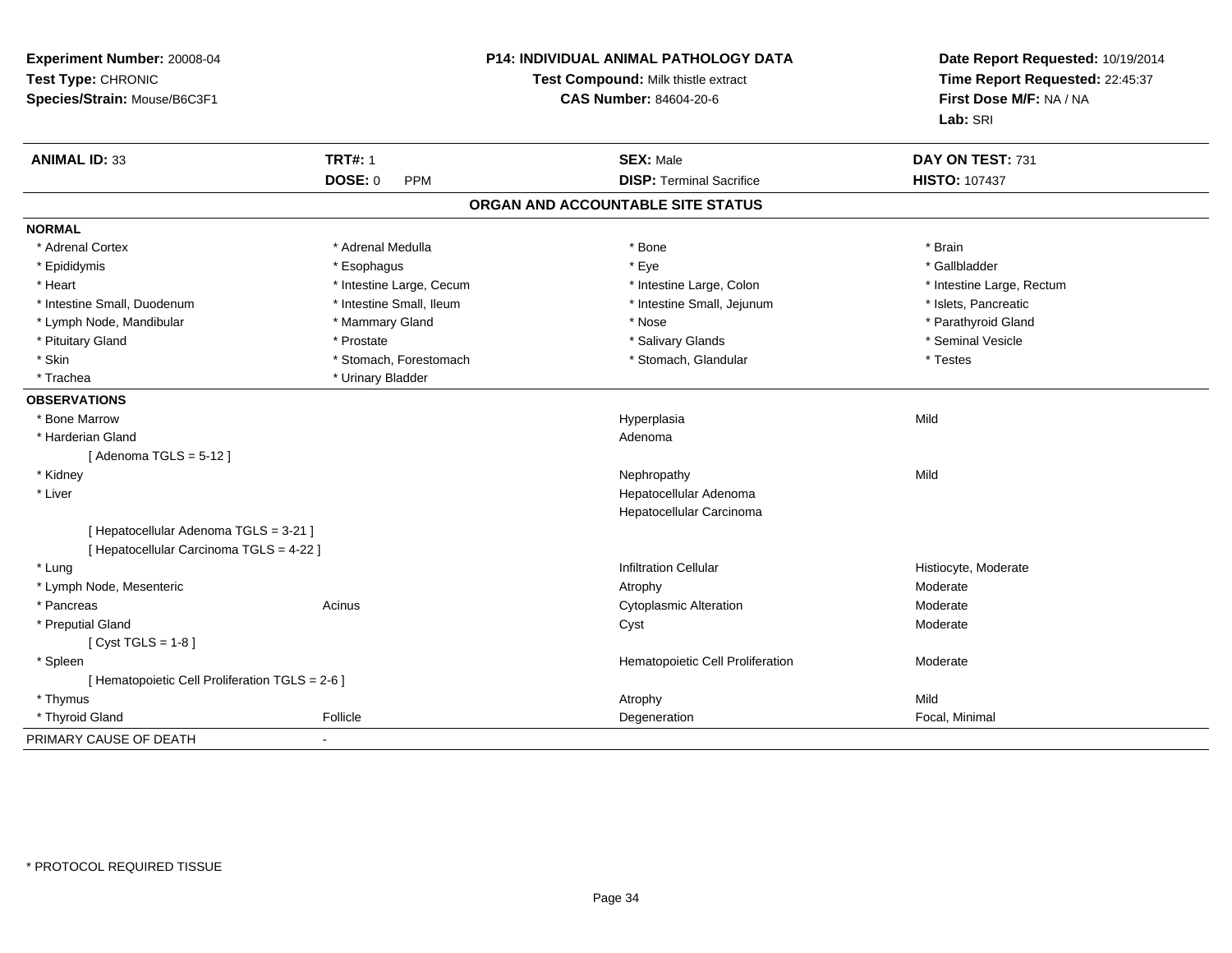| <b>Experiment Number: 20008-04</b><br>Test Type: CHRONIC<br>Species/Strain: Mouse/B6C3F1 | <b>P14: INDIVIDUAL ANIMAL PATHOLOGY DATA</b><br>Test Compound: Milk thistle extract<br><b>CAS Number: 84604-20-6</b> |                                          | Date Report Requested: 10/19/2014<br>Time Report Requested: 22:45:37<br>First Dose M/F: NA / NA<br>Lab: SRI |
|------------------------------------------------------------------------------------------|----------------------------------------------------------------------------------------------------------------------|------------------------------------------|-------------------------------------------------------------------------------------------------------------|
| <b>ANIMAL ID: 34</b>                                                                     | <b>TRT#: 1</b>                                                                                                       | <b>SEX: Male</b>                         | DAY ON TEST: 729                                                                                            |
|                                                                                          | <b>DOSE: 0</b><br><b>PPM</b>                                                                                         | <b>DISP: Terminal Sacrifice</b>          | <b>HISTO: 107438</b>                                                                                        |
|                                                                                          |                                                                                                                      | ORGAN AND ACCOUNTABLE SITE STATUS        |                                                                                                             |
| <b>NORMAL</b>                                                                            |                                                                                                                      |                                          |                                                                                                             |
| * Adrenal Medulla                                                                        | * Bone                                                                                                               | * Bone Marrow                            | * Brain                                                                                                     |
| * Epididymis                                                                             | * Esophagus                                                                                                          | * Eye                                    | * Gallbladder                                                                                               |
| * Harderian Gland                                                                        | * Heart                                                                                                              | * Intestine Large, Cecum                 | * Intestine Large, Colon                                                                                    |
| * Intestine Large, Rectum                                                                | * Intestine Small, Duodenum                                                                                          | * Intestine Small, Ileum                 | * Intestine Small, Jejunum                                                                                  |
| * Islets, Pancreatic                                                                     | * Liver                                                                                                              | * Lung                                   | * Lymph Node, Mandibular                                                                                    |
| * Lymph Node, Mesenteric                                                                 | * Mammary Gland                                                                                                      | * Nose                                   | * Pancreas                                                                                                  |
| * Parathyroid Gland                                                                      | * Pituitary Gland                                                                                                    | * Preputial Gland                        | * Prostate                                                                                                  |
| * Salivary Glands                                                                        | * Seminal Vesicle                                                                                                    | * Skin                                   | * Spleen                                                                                                    |
| * Stomach. Forestomach                                                                   | * Stomach, Glandular                                                                                                 | * Testes                                 | * Thymus                                                                                                    |
| * Thyroid Gland                                                                          | * Trachea                                                                                                            | * Urinary Bladder                        |                                                                                                             |
| <b>OBSERVATIONS</b>                                                                      |                                                                                                                      |                                          |                                                                                                             |
| * Adrenal Cortex                                                                         |                                                                                                                      | <b>Accessory Adrenal Cortical Nodule</b> | Moderate                                                                                                    |
| * Kidney                                                                                 |                                                                                                                      | Cyst                                     | Moderate                                                                                                    |
|                                                                                          |                                                                                                                      | Nephropathy                              | Mild                                                                                                        |
| PRIMARY CAUSE OF DEATH                                                                   | $\overline{\phantom{a}}$                                                                                             |                                          |                                                                                                             |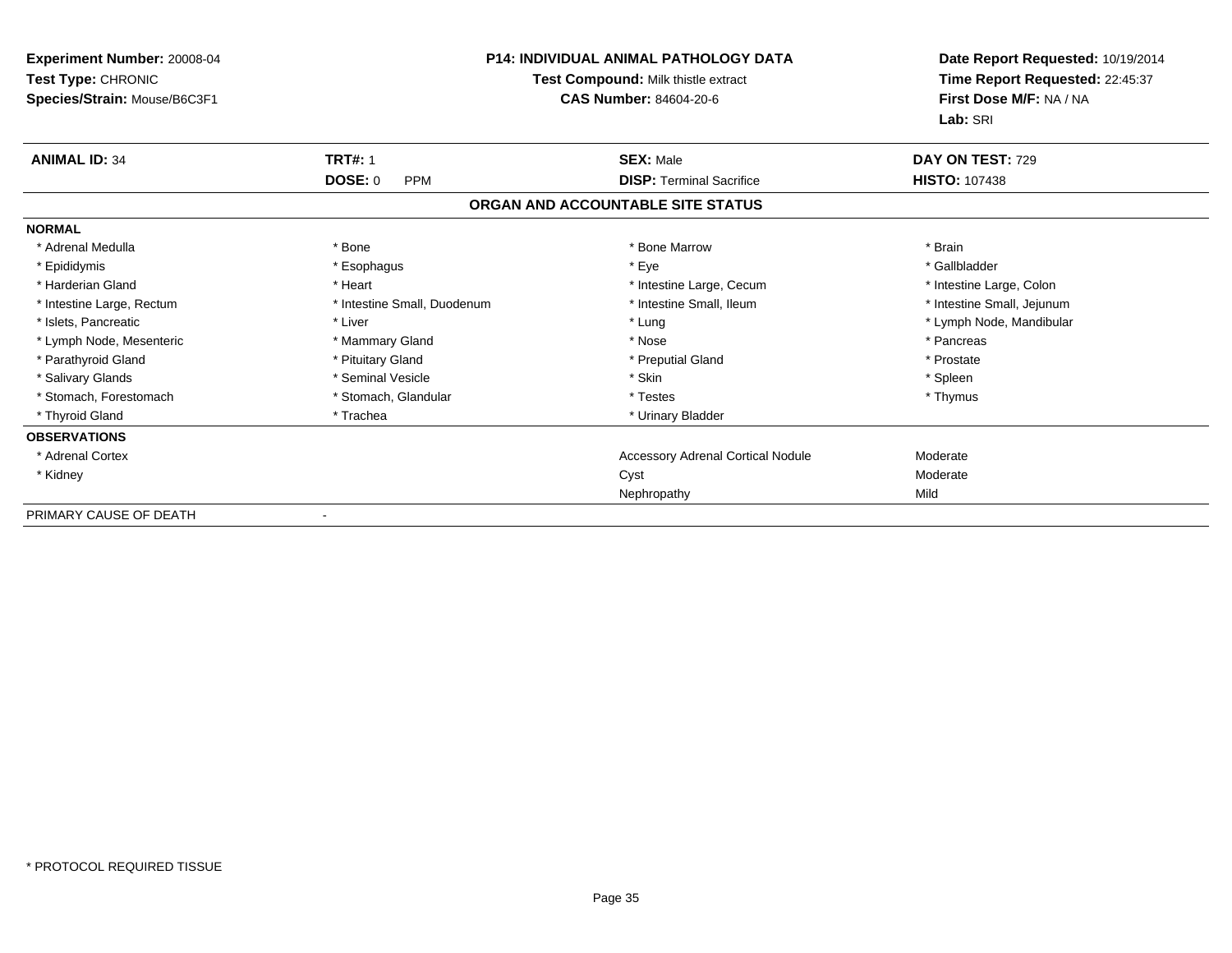| Experiment Number: 20008-04<br><b>Test Type: CHRONIC</b><br>Species/Strain: Mouse/B6C3F1 | <b>P14: INDIVIDUAL ANIMAL PATHOLOGY DATA</b><br>Test Compound: Milk thistle extract<br>CAS Number: 84604-20-6 |                                          | Date Report Requested: 10/19/2014<br>Time Report Requested: 22:45:37<br>First Dose M/F: NA / NA<br>Lab: SRI |
|------------------------------------------------------------------------------------------|---------------------------------------------------------------------------------------------------------------|------------------------------------------|-------------------------------------------------------------------------------------------------------------|
| <b>ANIMAL ID: 35</b>                                                                     | <b>TRT#: 1</b>                                                                                                | <b>SEX: Male</b>                         | DAY ON TEST: 731                                                                                            |
|                                                                                          | <b>DOSE: 0</b><br><b>PPM</b>                                                                                  | <b>DISP: Terminal Sacrifice</b>          | <b>HISTO: 107439</b>                                                                                        |
|                                                                                          |                                                                                                               | ORGAN AND ACCOUNTABLE SITE STATUS        |                                                                                                             |
| <b>NORMAL</b>                                                                            |                                                                                                               |                                          |                                                                                                             |
| * Adrenal Medulla                                                                        | * Bone                                                                                                        | * Bone Marrow                            | * Brain                                                                                                     |
| * Epididymis                                                                             | * Esophagus                                                                                                   | * Eye                                    | * Gallbladder                                                                                               |
| * Harderian Gland                                                                        | * Heart                                                                                                       | * Intestine Large, Cecum                 | * Intestine Large, Colon                                                                                    |
| * Intestine Large, Rectum                                                                | * Intestine Small, Duodenum                                                                                   | * Intestine Small, Ileum                 | * Intestine Small, Jejunum                                                                                  |
| * Islets, Pancreatic                                                                     | * Liver                                                                                                       | * Lung                                   | * Lymph Node, Mandibular                                                                                    |
| * Lymph Node, Mesenteric                                                                 | * Mammary Gland                                                                                               | * Nose                                   | * Pancreas                                                                                                  |
| * Parathyroid Gland                                                                      | * Pituitary Gland                                                                                             | * Preputial Gland                        | * Prostate                                                                                                  |
| * Salivary Glands                                                                        | * Seminal Vesicle                                                                                             | * Skin                                   | * Spleen                                                                                                    |
| * Stomach, Forestomach                                                                   | * Stomach, Glandular                                                                                          | * Testes                                 | * Thymus                                                                                                    |
| * Thyroid Gland                                                                          | * Trachea                                                                                                     | * Urinary Bladder                        |                                                                                                             |
| <b>OBSERVATIONS</b>                                                                      |                                                                                                               |                                          |                                                                                                             |
| * Adrenal Cortex                                                                         |                                                                                                               | <b>Accessory Adrenal Cortical Nodule</b> | Moderate                                                                                                    |
| * Kidney                                                                                 |                                                                                                               | Nephropathy                              | Minimal                                                                                                     |
| Mesentery                                                                                |                                                                                                               | Hemangioma                               |                                                                                                             |
| Hemangioma TGLS = 1-21 ]                                                                 |                                                                                                               |                                          |                                                                                                             |
| PRIMARY CAUSE OF DEATH                                                                   | $\overline{\phantom{a}}$                                                                                      |                                          |                                                                                                             |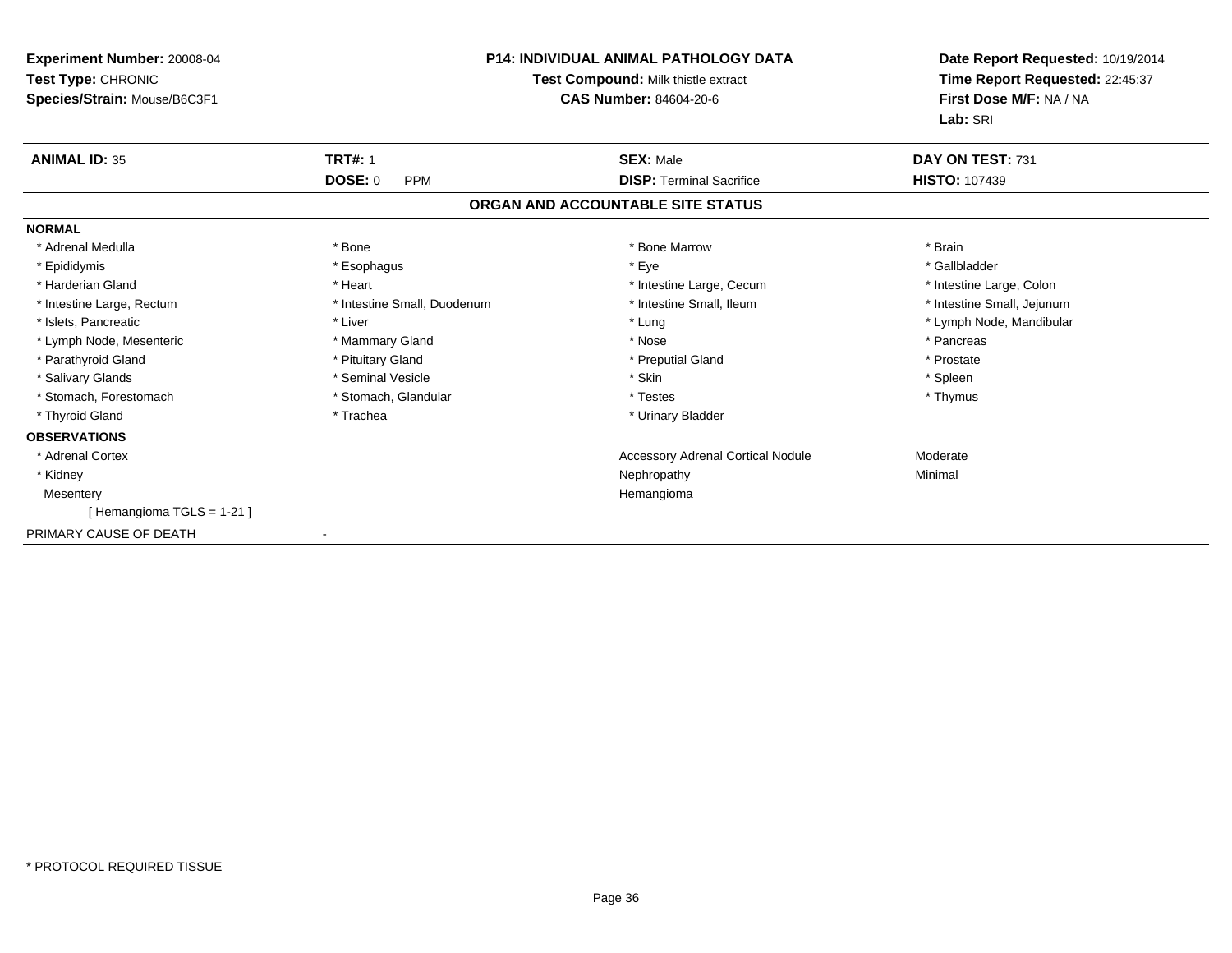| Experiment Number: 20008-04<br>Test Type: CHRONIC<br>Species/Strain: Mouse/B6C3F1 | P14: INDIVIDUAL ANIMAL PATHOLOGY DATA<br>Test Compound: Milk thistle extract<br><b>CAS Number: 84604-20-6</b> |                                                     | Date Report Requested: 10/19/2014<br>Time Report Requested: 22:45:37<br>First Dose M/F: NA / NA<br>Lab: SRI |
|-----------------------------------------------------------------------------------|---------------------------------------------------------------------------------------------------------------|-----------------------------------------------------|-------------------------------------------------------------------------------------------------------------|
| <b>ANIMAL ID: 36</b>                                                              | <b>TRT#: 1</b><br><b>DOSE: 0</b><br><b>PPM</b>                                                                | <b>SEX: Male</b><br><b>DISP: Terminal Sacrifice</b> | DAY ON TEST: 729<br><b>HISTO: 107440</b>                                                                    |
|                                                                                   |                                                                                                               |                                                     |                                                                                                             |
|                                                                                   |                                                                                                               | ORGAN AND ACCOUNTABLE SITE STATUS                   |                                                                                                             |
| <b>NORMAL</b>                                                                     |                                                                                                               |                                                     |                                                                                                             |
| * Adrenal Medulla                                                                 | * Bone                                                                                                        | * Bone Marrow                                       | * Brain                                                                                                     |
| * Epididymis                                                                      | * Esophagus                                                                                                   | * Eye                                               | * Gallbladder                                                                                               |
| * Harderian Gland                                                                 | * Intestine Large, Cecum                                                                                      | * Intestine Large, Colon                            | * Intestine Large, Rectum                                                                                   |
| * Intestine Small, Duodenum                                                       | * Intestine Small, Ileum                                                                                      | * Intestine Small, Jejunum                          | * Islets, Pancreatic                                                                                        |
| $*$ Lung                                                                          | * Lymph Node, Mandibular                                                                                      | * Mammary Gland                                     | * Nose                                                                                                      |
| * Pancreas                                                                        | * Parathyroid Gland                                                                                           | * Prostate                                          | * Salivary Glands                                                                                           |
| * Seminal Vesicle                                                                 | * Skin                                                                                                        | * Stomach, Forestomach                              | * Stomach, Glandular                                                                                        |
| * Testes                                                                          | * Thymus                                                                                                      | * Thyroid Gland                                     | * Trachea                                                                                                   |
| * Urinary Bladder                                                                 |                                                                                                               |                                                     |                                                                                                             |
| <b>OBSERVATIONS</b>                                                               |                                                                                                               |                                                     |                                                                                                             |
| * Adrenal Cortex                                                                  |                                                                                                               | Hypertrophy                                         | Focal, Mild                                                                                                 |
| * Heart                                                                           |                                                                                                               | Cardiomyopathy                                      | Minimal                                                                                                     |
| * Kidney                                                                          |                                                                                                               | Cyst                                                | Moderate                                                                                                    |
|                                                                                   |                                                                                                               | Nephropathy                                         | Minimal                                                                                                     |
| * Liver                                                                           |                                                                                                               | <b>Mixed Cell Focus</b>                             |                                                                                                             |
| [Mixed Cell Focus TGLS = 2-22]                                                    |                                                                                                               |                                                     |                                                                                                             |
| * Lymph Node, Mesenteric                                                          |                                                                                                               | Hematopoietic Cell Proliferation                    | Moderate                                                                                                    |
| * Pituitary Gland                                                                 | <b>Pars Distalis</b>                                                                                          | Hyperplasia                                         | Focal, Mild                                                                                                 |
| * Preputial Gland                                                                 |                                                                                                               | Inflammation                                        | Chronic, Mild                                                                                               |
| * Spleen                                                                          |                                                                                                               | Hematopoietic Cell Proliferation                    | Minimal                                                                                                     |
|                                                                                   |                                                                                                               | Lymphoma Malignant                                  |                                                                                                             |
|                                                                                   |                                                                                                               | Necrosis                                            | Mild                                                                                                        |
| [ Necrosis $TGLS = 1-21$ ]                                                        |                                                                                                               |                                                     |                                                                                                             |
| PRIMARY CAUSE OF DEATH                                                            | $\sim$                                                                                                        |                                                     |                                                                                                             |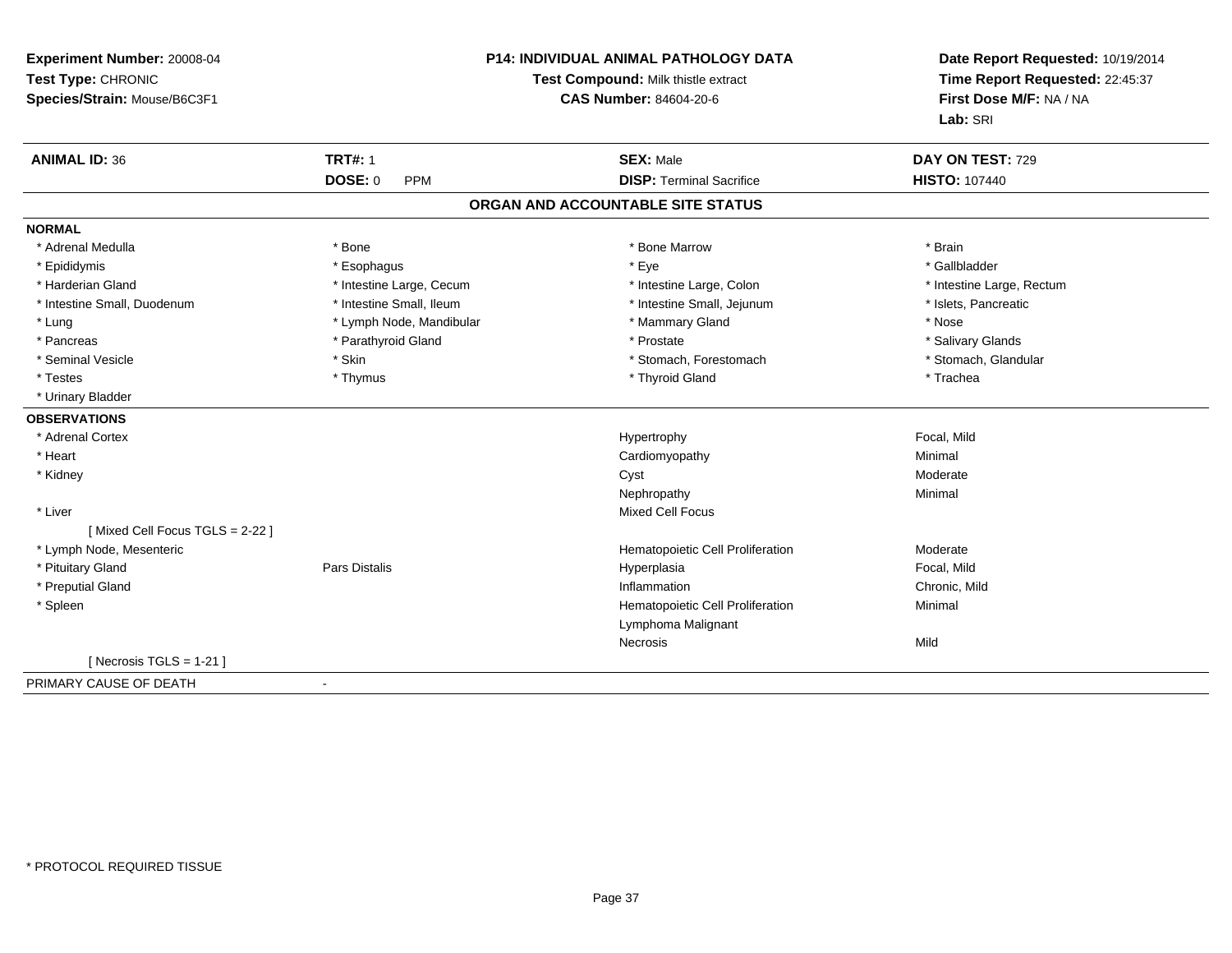| Experiment Number: 20008-04<br>Test Type: CHRONIC<br>Species/Strain: Mouse/B6C3F1 | <b>P14: INDIVIDUAL ANIMAL PATHOLOGY DATA</b><br>Test Compound: Milk thistle extract<br><b>CAS Number: 84604-20-6</b> |                                   | Date Report Requested: 10/19/2014<br>Time Report Requested: 22:45:37<br>First Dose M/F: NA / NA<br>Lab: SRI |  |
|-----------------------------------------------------------------------------------|----------------------------------------------------------------------------------------------------------------------|-----------------------------------|-------------------------------------------------------------------------------------------------------------|--|
| <b>ANIMAL ID: 37</b>                                                              | <b>TRT#: 1</b>                                                                                                       | <b>SEX: Male</b>                  | DAY ON TEST: 730                                                                                            |  |
|                                                                                   | <b>DOSE: 0</b><br><b>PPM</b>                                                                                         | <b>DISP: Terminal Sacrifice</b>   | <b>HISTO: 107441</b>                                                                                        |  |
|                                                                                   |                                                                                                                      | ORGAN AND ACCOUNTABLE SITE STATUS |                                                                                                             |  |
| <b>NORMAL</b>                                                                     |                                                                                                                      |                                   |                                                                                                             |  |
| * Adrenal Cortex                                                                  | * Adrenal Medulla                                                                                                    | * Bone                            | * Bone Marrow                                                                                               |  |
| * Brain                                                                           | * Epididymis                                                                                                         | * Esophagus                       | * Eve                                                                                                       |  |
| * Gallbladder                                                                     | * Harderian Gland                                                                                                    | * Heart                           | * Intestine Large, Cecum                                                                                    |  |
| * Intestine Large, Colon                                                          | * Intestine Large, Rectum                                                                                            | * Intestine Small, Duodenum       | * Intestine Small, Ileum                                                                                    |  |
| * Intestine Small, Jejunum                                                        | * Islets, Pancreatic                                                                                                 | * Lung                            | * Lymph Node, Mandibular                                                                                    |  |
| * Lymph Node, Mesenteric                                                          | * Mammary Gland                                                                                                      | * Nose                            | * Pancreas                                                                                                  |  |
| * Parathyroid Gland                                                               | * Pituitary Gland                                                                                                    | * Preputial Gland                 | * Prostate                                                                                                  |  |
| * Salivary Glands                                                                 | * Seminal Vesicle                                                                                                    | * Skin                            | * Spleen                                                                                                    |  |
| * Stomach, Forestomach                                                            | * Stomach, Glandular                                                                                                 | * Testes                          | * Thymus                                                                                                    |  |
| * Thyroid Gland                                                                   | * Trachea                                                                                                            | * Urinary Bladder                 |                                                                                                             |  |
| <b>OBSERVATIONS</b>                                                               |                                                                                                                      |                                   |                                                                                                             |  |
| * Kidney                                                                          |                                                                                                                      | Nephropathy                       | Minimal                                                                                                     |  |
| * Liver                                                                           |                                                                                                                      | Hepatocellular Carcinoma          |                                                                                                             |  |
| [ Hepatocellular Carcinoma TGLS = 1-21 ]                                          |                                                                                                                      |                                   |                                                                                                             |  |
| PRIMARY CAUSE OF DEATH                                                            | $\overline{\phantom{a}}$                                                                                             |                                   |                                                                                                             |  |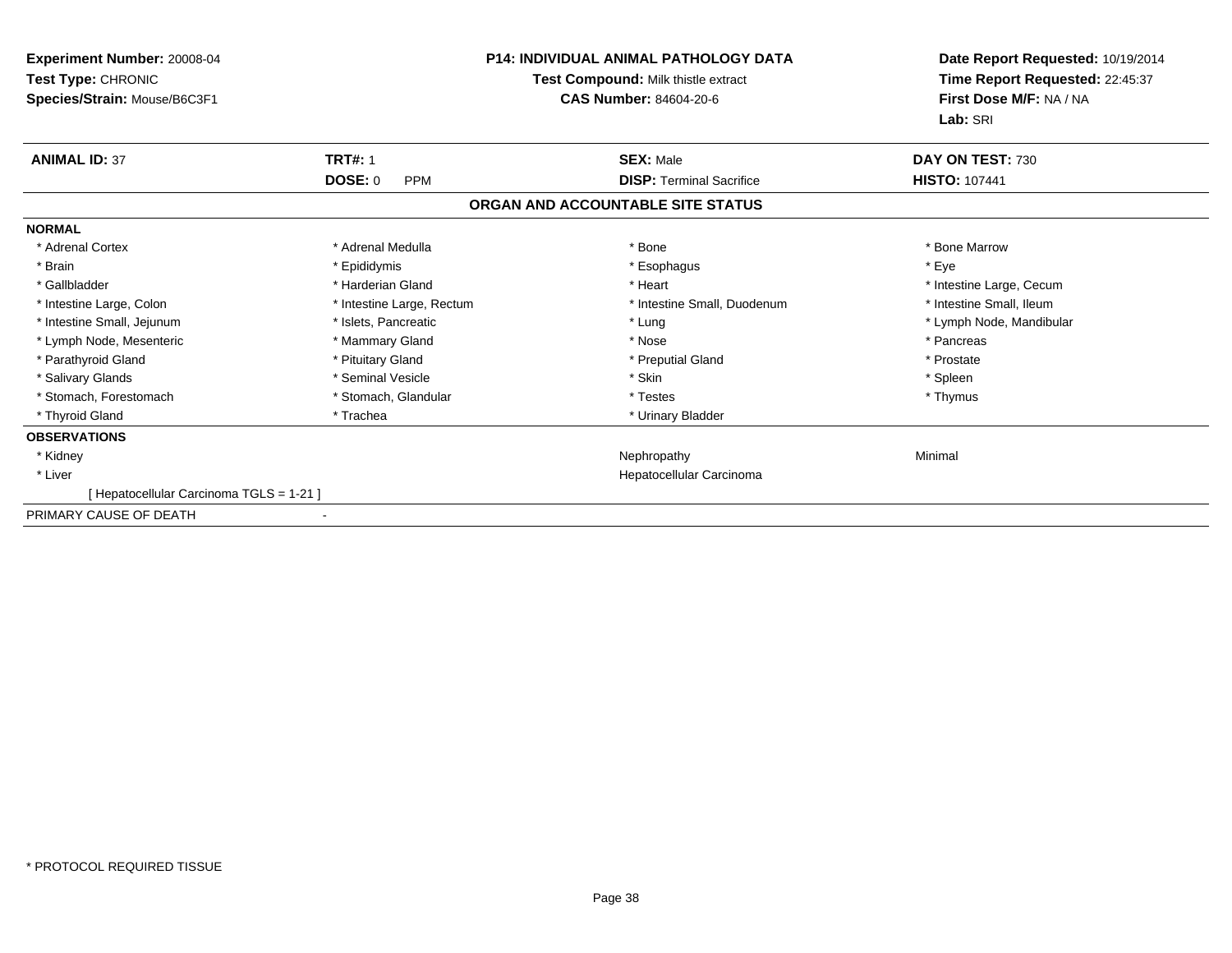| Experiment Number: 20008-04<br>Test Type: CHRONIC<br>Species/Strain: Mouse/B6C3F1 |                              | <b>P14: INDIVIDUAL ANIMAL PATHOLOGY DATA</b><br>Test Compound: Milk thistle extract<br><b>CAS Number: 84604-20-6</b> | Date Report Requested: 10/19/2014<br>Time Report Requested: 22:45:37<br>First Dose M/F: NA / NA<br>Lab: SRI |  |
|-----------------------------------------------------------------------------------|------------------------------|----------------------------------------------------------------------------------------------------------------------|-------------------------------------------------------------------------------------------------------------|--|
| <b>ANIMAL ID: 38</b>                                                              | <b>TRT#: 1</b>               | <b>SEX: Male</b>                                                                                                     | DAY ON TEST: 730                                                                                            |  |
|                                                                                   | <b>DOSE: 0</b><br><b>PPM</b> | <b>DISP: Terminal Sacrifice</b>                                                                                      | <b>HISTO: 107442</b>                                                                                        |  |
|                                                                                   |                              | ORGAN AND ACCOUNTABLE SITE STATUS                                                                                    |                                                                                                             |  |
| <b>NORMAL</b>                                                                     |                              |                                                                                                                      |                                                                                                             |  |
| * Adrenal Cortex                                                                  | * Adrenal Medulla            | * Bone                                                                                                               | * Bone Marrow                                                                                               |  |
| * Brain                                                                           | * Epididymis                 | * Esophagus                                                                                                          | * Eye                                                                                                       |  |
| * Gallbladder                                                                     | * Harderian Gland            | * Heart                                                                                                              | * Intestine Large, Cecum                                                                                    |  |
| * Intestine Large, Colon                                                          | * Intestine Large, Rectum    | * Intestine Small, Duodenum                                                                                          | * Intestine Small, Ileum                                                                                    |  |
| * Intestine Small, Jejunum                                                        | * Islets, Pancreatic         | * Lymph Node, Mandibular                                                                                             | * Lymph Node, Mesenteric                                                                                    |  |
| * Mammary Gland                                                                   | * Nose                       | * Pancreas                                                                                                           | * Parathyroid Gland                                                                                         |  |
| * Pituitary Gland                                                                 | * Preputial Gland            | * Prostate                                                                                                           | * Salivary Glands                                                                                           |  |
| * Seminal Vesicle                                                                 | * Skin                       | * Spleen                                                                                                             | * Stomach, Forestomach                                                                                      |  |
| * Stomach, Glandular                                                              | * Testes                     | * Trachea                                                                                                            | * Urinary Bladder                                                                                           |  |
| <b>OBSERVATIONS</b>                                                               |                              |                                                                                                                      |                                                                                                             |  |
| * Kidney                                                                          |                              | Nephropathy                                                                                                          | Minimal                                                                                                     |  |
| * Liver                                                                           |                              | <b>Clear Cell Focus</b>                                                                                              |                                                                                                             |  |
|                                                                                   |                              | Hepatocellular Adenoma                                                                                               |                                                                                                             |  |
|                                                                                   |                              | <b>Mixed Cell Focus</b>                                                                                              |                                                                                                             |  |
|                                                                                   | Hepatocyte                   | Vacuolization Cytoplasmic                                                                                            | Moderate                                                                                                    |  |
| Note: THE HEPATOCELLULAR ADENOMA IS PRESENT ON SLIDE 6.                           |                              |                                                                                                                      |                                                                                                             |  |
| [ Clear Cell Focus TGLS = 2-21,3-22 ]                                             |                              |                                                                                                                      |                                                                                                             |  |
| [Mixed Cell Focus TGLS = 5-24]                                                    |                              |                                                                                                                      |                                                                                                             |  |
| [Vacuolization Cytoplasmic TGLS = 1-6]                                            |                              |                                                                                                                      |                                                                                                             |  |
| * Lung                                                                            |                              | Alveolar/Bronchiolar Carcinoma                                                                                       |                                                                                                             |  |
|                                                                                   |                              | Foreign Body                                                                                                         |                                                                                                             |  |
| [ Alveolar/Bronchiolar Carcinoma TGLS = 4-23 ]                                    |                              |                                                                                                                      |                                                                                                             |  |
| * Thymus                                                                          |                              | Cyst                                                                                                                 | Moderate                                                                                                    |  |
| * Thyroid Gland                                                                   | Follicle                     | Degeneration                                                                                                         | Focal, Mild                                                                                                 |  |
| PRIMARY CAUSE OF DEATH                                                            |                              |                                                                                                                      |                                                                                                             |  |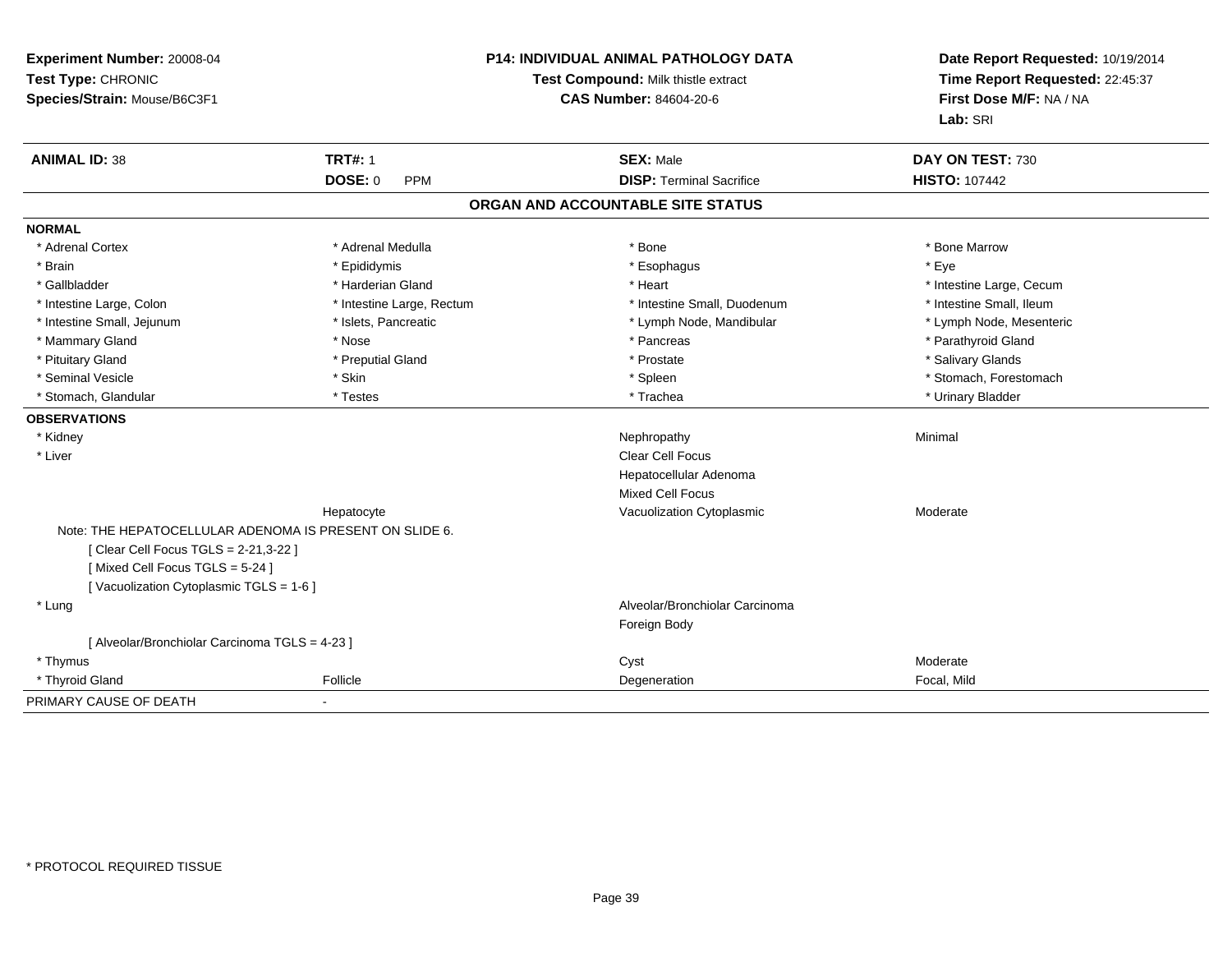| Experiment Number: 20008-04<br>Test Type: CHRONIC<br>Species/Strain: Mouse/B6C3F1 |                          | <b>P14: INDIVIDUAL ANIMAL PATHOLOGY DATA</b><br>Test Compound: Milk thistle extract<br><b>CAS Number: 84604-20-6</b> | Date Report Requested: 10/19/2014<br>Time Report Requested: 22:45:37<br>First Dose M/F: NA / NA |  |
|-----------------------------------------------------------------------------------|--------------------------|----------------------------------------------------------------------------------------------------------------------|-------------------------------------------------------------------------------------------------|--|
|                                                                                   |                          |                                                                                                                      | Lab: SRI                                                                                        |  |
| <b>ANIMAL ID: 39</b>                                                              | <b>TRT#: 1</b>           | <b>SEX: Male</b>                                                                                                     | DAY ON TEST: 732                                                                                |  |
|                                                                                   | DOSE: 0<br><b>PPM</b>    | <b>DISP: Terminal Sacrifice</b>                                                                                      | <b>HISTO: 107443</b>                                                                            |  |
|                                                                                   |                          | ORGAN AND ACCOUNTABLE SITE STATUS                                                                                    |                                                                                                 |  |
| <b>NORMAL</b>                                                                     |                          |                                                                                                                      |                                                                                                 |  |
| * Adrenal Cortex                                                                  | * Adrenal Medulla        | * Bone                                                                                                               | * Brain                                                                                         |  |
| * Epididymis                                                                      | * Esophagus              | * Eye                                                                                                                | * Gallbladder                                                                                   |  |
| * Heart                                                                           | * Intestine Large, Cecum | * Intestine Large, Colon                                                                                             | * Intestine Large, Rectum                                                                       |  |
| * Intestine Small, Duodenum                                                       | * Intestine Small, Ileum | * Intestine Small, Jejunum                                                                                           | * Islets, Pancreatic                                                                            |  |
| * Lymph Node, Mandibular                                                          | * Lymph Node, Mesenteric | * Mammary Gland                                                                                                      | * Nose                                                                                          |  |
| * Pancreas                                                                        | * Parathyroid Gland      | * Pituitary Gland                                                                                                    | * Preputial Gland                                                                               |  |
| * Prostate                                                                        | * Salivary Glands        | * Seminal Vesicle                                                                                                    | * Skin                                                                                          |  |
| * Stomach, Forestomach                                                            | * Stomach, Glandular     | * Testes                                                                                                             | * Thymus                                                                                        |  |
| * Thyroid Gland                                                                   | * Trachea                | * Urinary Bladder                                                                                                    |                                                                                                 |  |
| <b>OBSERVATIONS</b>                                                               |                          |                                                                                                                      |                                                                                                 |  |
| * Bone Marrow                                                                     |                          | Hyperplasia                                                                                                          | Mild                                                                                            |  |
| * Harderian Gland                                                                 |                          | Hyperplasia                                                                                                          | Focal, Mild                                                                                     |  |
| * Kidney                                                                          |                          | Nephropathy                                                                                                          | Minimal                                                                                         |  |
| * Liver                                                                           |                          | Hepatocellular Carcinoma                                                                                             |                                                                                                 |  |
| [Hepatocellular Carcinoma TGLS = 1-21]                                            |                          |                                                                                                                      |                                                                                                 |  |
| * Lung                                                                            |                          | Hepatocellular Carcinoma                                                                                             | Metastatic (Liver)                                                                              |  |
| * Spleen                                                                          |                          | Hematopoietic Cell Proliferation                                                                                     | Moderate                                                                                        |  |
| PRIMARY CAUSE OF DEATH                                                            |                          |                                                                                                                      |                                                                                                 |  |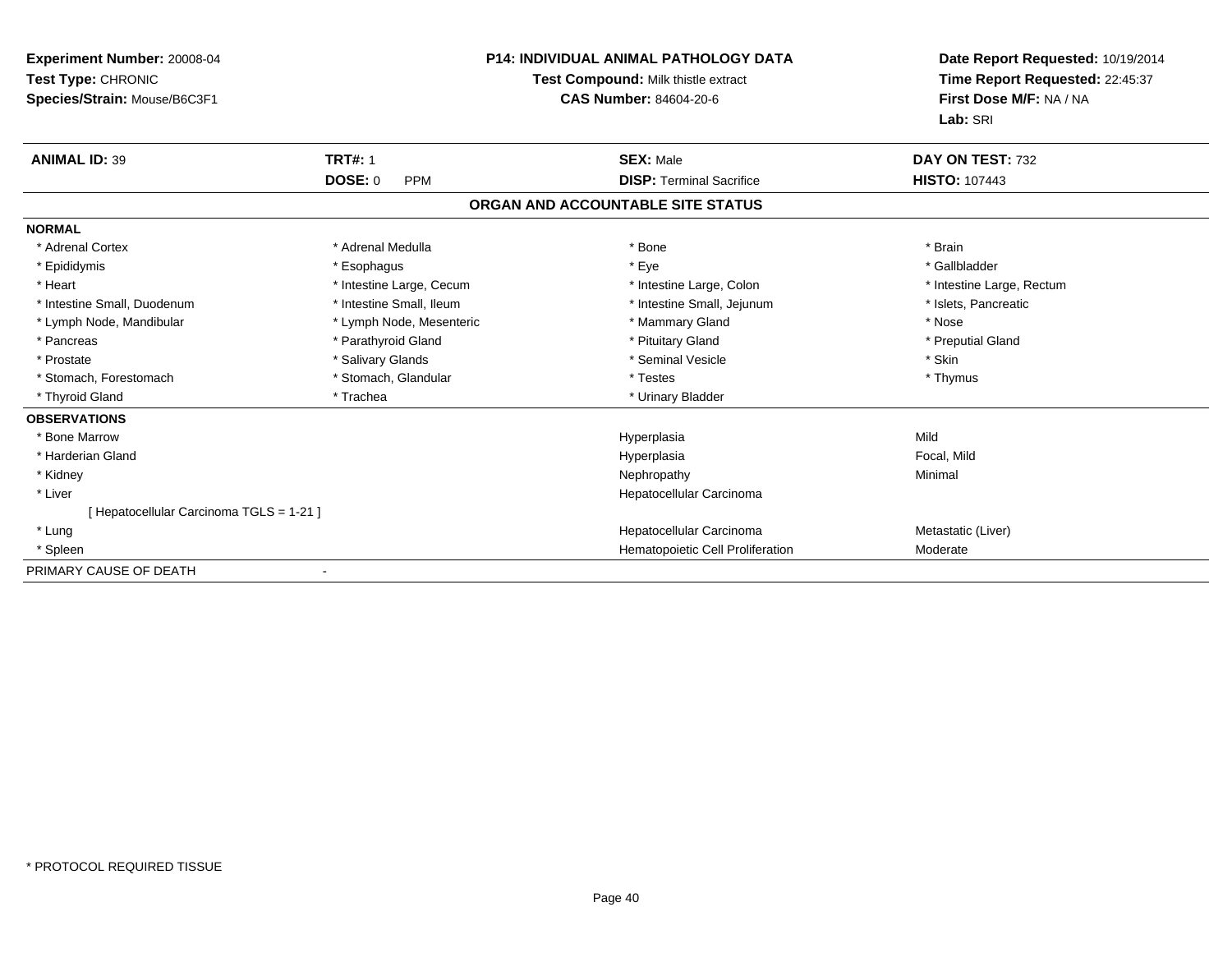| <b>ANIMAL ID: 40</b><br><b>TRT#: 1</b><br><b>SEX: Male</b><br>DAY ON TEST: 731<br>DOSE: 0<br><b>DISP: Terminal Sacrifice</b><br><b>HISTO: 107444</b><br><b>PPM</b><br>ORGAN AND ACCOUNTABLE SITE STATUS<br><b>NORMAL</b><br>* Bone<br>* Bone Marrow<br>* Brain<br>* Epididymis<br>* Gallbladder<br>* Eve<br>* Harderian Gland<br>* Esophagus<br>* Heart<br>* Intestine Large, Cecum<br>* Intestine Large, Colon<br>* Intestine Small, Duodenum<br>* Intestine Small, Jejunum<br>* Intestine Small, Ileum<br>* Islets. Pancreatic<br>* Lung<br>* Lymph Node, Mesenteric<br>* Mammary Gland<br>* Nose<br>* Lymph Node, Mandibular<br>* Parathyroid Gland<br>* Pancreas<br>* Pituitary Gland<br>* Prostate<br>* Seminal Vesicle<br>* Salivary Glands<br>* Spleen<br>* Stomach, Forestomach<br>* Stomach, Glandular<br>* Testes<br>* Thymus<br>* Thyroid Gland<br>* Trachea<br>* Urinary Bladder<br>* Adrenal Medulla<br>* Intestine Large, Rectum<br>* Adrenal Cortex<br><b>Accessory Adrenal Cortical Nodule</b><br>Moderate<br>* Int Sm Jejunum<br>Note: JEJUNUM IS PRESENT ON SLIDE 4.<br>* Kidney<br>Infarct<br>Minimal<br>Minimal<br>Nephropathy<br><b>Mixed Cell Focus</b><br>* Liver<br>Hepatocyte<br>Vacuolization Cytoplasmic<br>Moderate<br>[Mixed Cell Focus TGLS = 2-22]<br>* Preputial Gland<br>Cyst<br>Moderate<br>* Skin<br><b>Subcut Tiss</b><br>Fibroma<br>[Fibroma TGLS = $1-21$ ]<br>$\blacksquare$ | Experiment Number: 20008-04<br>Test Type: CHRONIC<br>Species/Strain: Mouse/B6C3F1 | <b>P14: INDIVIDUAL ANIMAL PATHOLOGY DATA</b><br>Test Compound: Milk thistle extract<br><b>CAS Number: 84604-20-6</b> |  | Date Report Requested: 10/19/2014<br>Time Report Requested: 22:45:37<br>First Dose M/F: NA / NA<br>Lab: SRI |
|---------------------------------------------------------------------------------------------------------------------------------------------------------------------------------------------------------------------------------------------------------------------------------------------------------------------------------------------------------------------------------------------------------------------------------------------------------------------------------------------------------------------------------------------------------------------------------------------------------------------------------------------------------------------------------------------------------------------------------------------------------------------------------------------------------------------------------------------------------------------------------------------------------------------------------------------------------------------------------------------------------------------------------------------------------------------------------------------------------------------------------------------------------------------------------------------------------------------------------------------------------------------------------------------------------------------------------------------------------------------------------------------------------------------|-----------------------------------------------------------------------------------|----------------------------------------------------------------------------------------------------------------------|--|-------------------------------------------------------------------------------------------------------------|
|                                                                                                                                                                                                                                                                                                                                                                                                                                                                                                                                                                                                                                                                                                                                                                                                                                                                                                                                                                                                                                                                                                                                                                                                                                                                                                                                                                                                                     |                                                                                   |                                                                                                                      |  |                                                                                                             |
|                                                                                                                                                                                                                                                                                                                                                                                                                                                                                                                                                                                                                                                                                                                                                                                                                                                                                                                                                                                                                                                                                                                                                                                                                                                                                                                                                                                                                     |                                                                                   |                                                                                                                      |  |                                                                                                             |
|                                                                                                                                                                                                                                                                                                                                                                                                                                                                                                                                                                                                                                                                                                                                                                                                                                                                                                                                                                                                                                                                                                                                                                                                                                                                                                                                                                                                                     |                                                                                   |                                                                                                                      |  |                                                                                                             |
|                                                                                                                                                                                                                                                                                                                                                                                                                                                                                                                                                                                                                                                                                                                                                                                                                                                                                                                                                                                                                                                                                                                                                                                                                                                                                                                                                                                                                     |                                                                                   |                                                                                                                      |  |                                                                                                             |
|                                                                                                                                                                                                                                                                                                                                                                                                                                                                                                                                                                                                                                                                                                                                                                                                                                                                                                                                                                                                                                                                                                                                                                                                                                                                                                                                                                                                                     |                                                                                   |                                                                                                                      |  |                                                                                                             |
|                                                                                                                                                                                                                                                                                                                                                                                                                                                                                                                                                                                                                                                                                                                                                                                                                                                                                                                                                                                                                                                                                                                                                                                                                                                                                                                                                                                                                     |                                                                                   |                                                                                                                      |  |                                                                                                             |
|                                                                                                                                                                                                                                                                                                                                                                                                                                                                                                                                                                                                                                                                                                                                                                                                                                                                                                                                                                                                                                                                                                                                                                                                                                                                                                                                                                                                                     |                                                                                   |                                                                                                                      |  |                                                                                                             |
|                                                                                                                                                                                                                                                                                                                                                                                                                                                                                                                                                                                                                                                                                                                                                                                                                                                                                                                                                                                                                                                                                                                                                                                                                                                                                                                                                                                                                     |                                                                                   |                                                                                                                      |  |                                                                                                             |
|                                                                                                                                                                                                                                                                                                                                                                                                                                                                                                                                                                                                                                                                                                                                                                                                                                                                                                                                                                                                                                                                                                                                                                                                                                                                                                                                                                                                                     |                                                                                   |                                                                                                                      |  |                                                                                                             |
|                                                                                                                                                                                                                                                                                                                                                                                                                                                                                                                                                                                                                                                                                                                                                                                                                                                                                                                                                                                                                                                                                                                                                                                                                                                                                                                                                                                                                     |                                                                                   |                                                                                                                      |  |                                                                                                             |
|                                                                                                                                                                                                                                                                                                                                                                                                                                                                                                                                                                                                                                                                                                                                                                                                                                                                                                                                                                                                                                                                                                                                                                                                                                                                                                                                                                                                                     |                                                                                   |                                                                                                                      |  |                                                                                                             |
|                                                                                                                                                                                                                                                                                                                                                                                                                                                                                                                                                                                                                                                                                                                                                                                                                                                                                                                                                                                                                                                                                                                                                                                                                                                                                                                                                                                                                     |                                                                                   |                                                                                                                      |  |                                                                                                             |
|                                                                                                                                                                                                                                                                                                                                                                                                                                                                                                                                                                                                                                                                                                                                                                                                                                                                                                                                                                                                                                                                                                                                                                                                                                                                                                                                                                                                                     |                                                                                   |                                                                                                                      |  |                                                                                                             |
|                                                                                                                                                                                                                                                                                                                                                                                                                                                                                                                                                                                                                                                                                                                                                                                                                                                                                                                                                                                                                                                                                                                                                                                                                                                                                                                                                                                                                     | <b>MISSING</b>                                                                    |                                                                                                                      |  |                                                                                                             |
|                                                                                                                                                                                                                                                                                                                                                                                                                                                                                                                                                                                                                                                                                                                                                                                                                                                                                                                                                                                                                                                                                                                                                                                                                                                                                                                                                                                                                     |                                                                                   |                                                                                                                      |  |                                                                                                             |
|                                                                                                                                                                                                                                                                                                                                                                                                                                                                                                                                                                                                                                                                                                                                                                                                                                                                                                                                                                                                                                                                                                                                                                                                                                                                                                                                                                                                                     | <b>OBSERVATIONS</b>                                                               |                                                                                                                      |  |                                                                                                             |
|                                                                                                                                                                                                                                                                                                                                                                                                                                                                                                                                                                                                                                                                                                                                                                                                                                                                                                                                                                                                                                                                                                                                                                                                                                                                                                                                                                                                                     |                                                                                   |                                                                                                                      |  |                                                                                                             |
|                                                                                                                                                                                                                                                                                                                                                                                                                                                                                                                                                                                                                                                                                                                                                                                                                                                                                                                                                                                                                                                                                                                                                                                                                                                                                                                                                                                                                     |                                                                                   |                                                                                                                      |  |                                                                                                             |
|                                                                                                                                                                                                                                                                                                                                                                                                                                                                                                                                                                                                                                                                                                                                                                                                                                                                                                                                                                                                                                                                                                                                                                                                                                                                                                                                                                                                                     |                                                                                   |                                                                                                                      |  |                                                                                                             |
|                                                                                                                                                                                                                                                                                                                                                                                                                                                                                                                                                                                                                                                                                                                                                                                                                                                                                                                                                                                                                                                                                                                                                                                                                                                                                                                                                                                                                     |                                                                                   |                                                                                                                      |  |                                                                                                             |
|                                                                                                                                                                                                                                                                                                                                                                                                                                                                                                                                                                                                                                                                                                                                                                                                                                                                                                                                                                                                                                                                                                                                                                                                                                                                                                                                                                                                                     |                                                                                   |                                                                                                                      |  |                                                                                                             |
|                                                                                                                                                                                                                                                                                                                                                                                                                                                                                                                                                                                                                                                                                                                                                                                                                                                                                                                                                                                                                                                                                                                                                                                                                                                                                                                                                                                                                     |                                                                                   |                                                                                                                      |  |                                                                                                             |
|                                                                                                                                                                                                                                                                                                                                                                                                                                                                                                                                                                                                                                                                                                                                                                                                                                                                                                                                                                                                                                                                                                                                                                                                                                                                                                                                                                                                                     |                                                                                   |                                                                                                                      |  |                                                                                                             |
|                                                                                                                                                                                                                                                                                                                                                                                                                                                                                                                                                                                                                                                                                                                                                                                                                                                                                                                                                                                                                                                                                                                                                                                                                                                                                                                                                                                                                     |                                                                                   |                                                                                                                      |  |                                                                                                             |
|                                                                                                                                                                                                                                                                                                                                                                                                                                                                                                                                                                                                                                                                                                                                                                                                                                                                                                                                                                                                                                                                                                                                                                                                                                                                                                                                                                                                                     |                                                                                   |                                                                                                                      |  |                                                                                                             |
|                                                                                                                                                                                                                                                                                                                                                                                                                                                                                                                                                                                                                                                                                                                                                                                                                                                                                                                                                                                                                                                                                                                                                                                                                                                                                                                                                                                                                     |                                                                                   |                                                                                                                      |  |                                                                                                             |
|                                                                                                                                                                                                                                                                                                                                                                                                                                                                                                                                                                                                                                                                                                                                                                                                                                                                                                                                                                                                                                                                                                                                                                                                                                                                                                                                                                                                                     |                                                                                   |                                                                                                                      |  |                                                                                                             |
|                                                                                                                                                                                                                                                                                                                                                                                                                                                                                                                                                                                                                                                                                                                                                                                                                                                                                                                                                                                                                                                                                                                                                                                                                                                                                                                                                                                                                     | PRIMARY CAUSE OF DEATH                                                            |                                                                                                                      |  |                                                                                                             |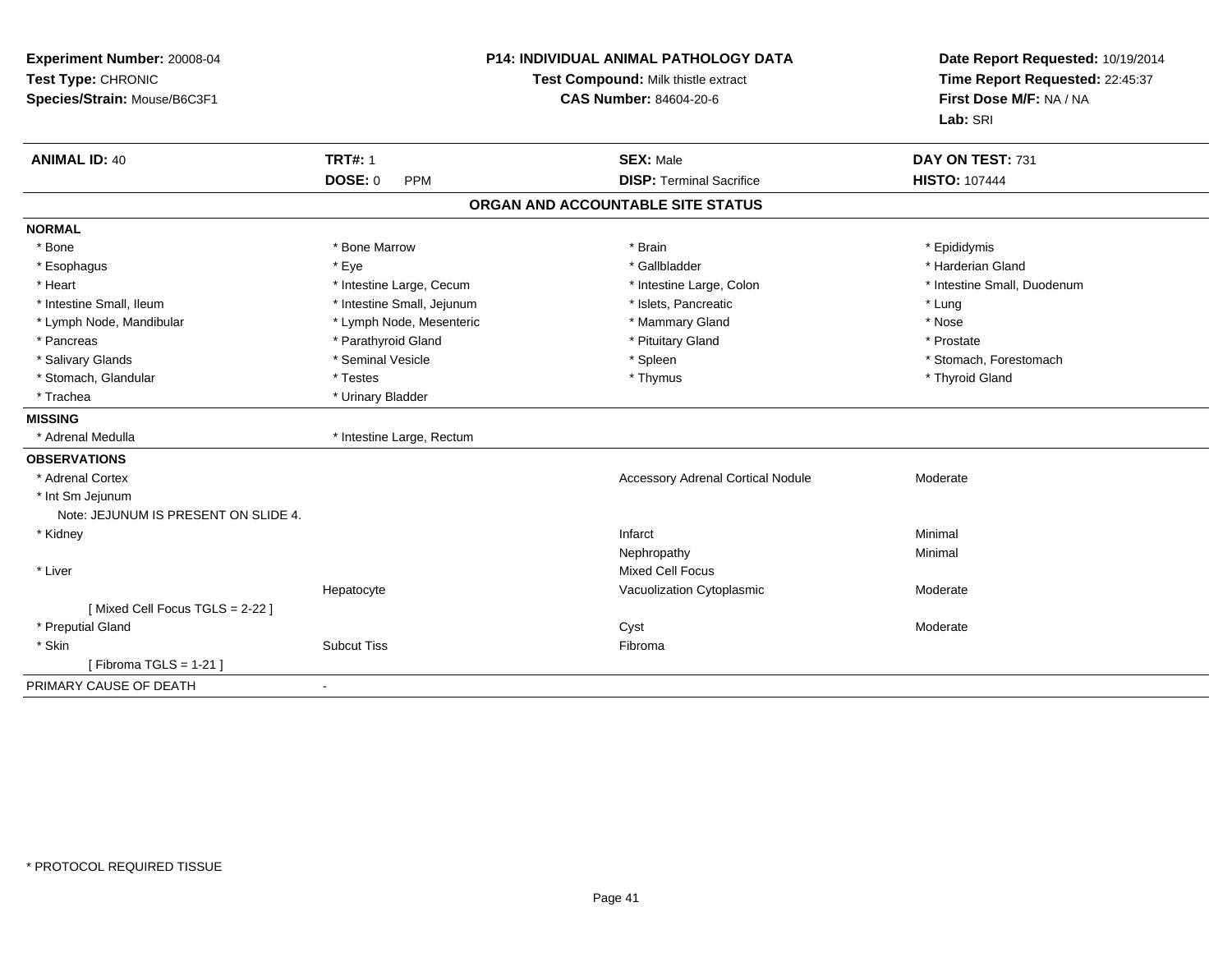| <b>Experiment Number: 20008-04</b><br>Test Type: CHRONIC<br>Species/Strain: Mouse/B6C3F1 |                              | <b>P14: INDIVIDUAL ANIMAL PATHOLOGY DATA</b><br>Test Compound: Milk thistle extract<br><b>CAS Number: 84604-20-6</b> |      | Date Report Requested: 10/19/2014<br>Time Report Requested: 22:45:37<br>First Dose M/F: NA / NA<br>Lab: SRI |
|------------------------------------------------------------------------------------------|------------------------------|----------------------------------------------------------------------------------------------------------------------|------|-------------------------------------------------------------------------------------------------------------|
| <b>ANIMAL ID: 41</b>                                                                     | <b>TRT#: 1</b>               | <b>SEX: Male</b>                                                                                                     |      | DAY ON TEST: 730                                                                                            |
|                                                                                          | <b>DOSE: 0</b><br><b>PPM</b> | <b>DISP: Terminal Sacrifice</b>                                                                                      |      | <b>HISTO: 107445</b>                                                                                        |
|                                                                                          |                              | ORGAN AND ACCOUNTABLE SITE STATUS                                                                                    |      |                                                                                                             |
| <b>NORMAL</b>                                                                            |                              |                                                                                                                      |      |                                                                                                             |
| * Adrenal Medulla                                                                        | * Bone                       | * Bone Marrow                                                                                                        |      | * Brain                                                                                                     |
| * Epididymis                                                                             | * Esophagus                  | * Eye                                                                                                                |      | * Gallbladder                                                                                               |
| * Heart                                                                                  | * Intestine Large, Cecum     | * Intestine Large, Colon                                                                                             |      | * Intestine Large, Rectum                                                                                   |
| * Intestine Small, Duodenum                                                              | * Intestine Small, Ileum     | * Intestine Small, Jejunum                                                                                           |      | * Islets, Pancreatic                                                                                        |
| * Lung                                                                                   | * Lymph Node, Mandibular     | * Lymph Node, Mesenteric                                                                                             |      | * Mammary Gland                                                                                             |
| * Nose                                                                                   | * Pancreas                   | * Parathyroid Gland                                                                                                  |      | * Pituitary Gland                                                                                           |
| * Prostate                                                                               | * Salivary Glands            | * Seminal Vesicle                                                                                                    |      | * Skin                                                                                                      |
| * Spleen                                                                                 | * Stomach, Forestomach       | * Stomach, Glandular                                                                                                 |      | * Testes                                                                                                    |
| * Thymus                                                                                 | * Thyroid Gland              | * Trachea                                                                                                            |      | * Urinary Bladder                                                                                           |
| <b>OBSERVATIONS</b>                                                                      |                              |                                                                                                                      |      |                                                                                                             |
| * Adrenal Cortex                                                                         |                              | Hypertrophy                                                                                                          |      | Focal, Minimal                                                                                              |
| * Harderian Gland                                                                        |                              | Adenoma                                                                                                              |      |                                                                                                             |
| * Kidney                                                                                 |                              | Infarct                                                                                                              | Mild |                                                                                                             |
|                                                                                          |                              | Nephropathy                                                                                                          |      | Minimal                                                                                                     |
| * Liver                                                                                  |                              | Eosinophilic Focus                                                                                                   |      |                                                                                                             |
|                                                                                          |                              | Hepatocellular Adenoma                                                                                               |      |                                                                                                             |
| [ Hepatocellular Adenoma TGLS = 1-21 ]                                                   |                              |                                                                                                                      |      |                                                                                                             |
| * Preputial Gland                                                                        |                              | Inflammation                                                                                                         |      | Chronic, Mild                                                                                               |
| PRIMARY CAUSE OF DEATH                                                                   |                              |                                                                                                                      |      |                                                                                                             |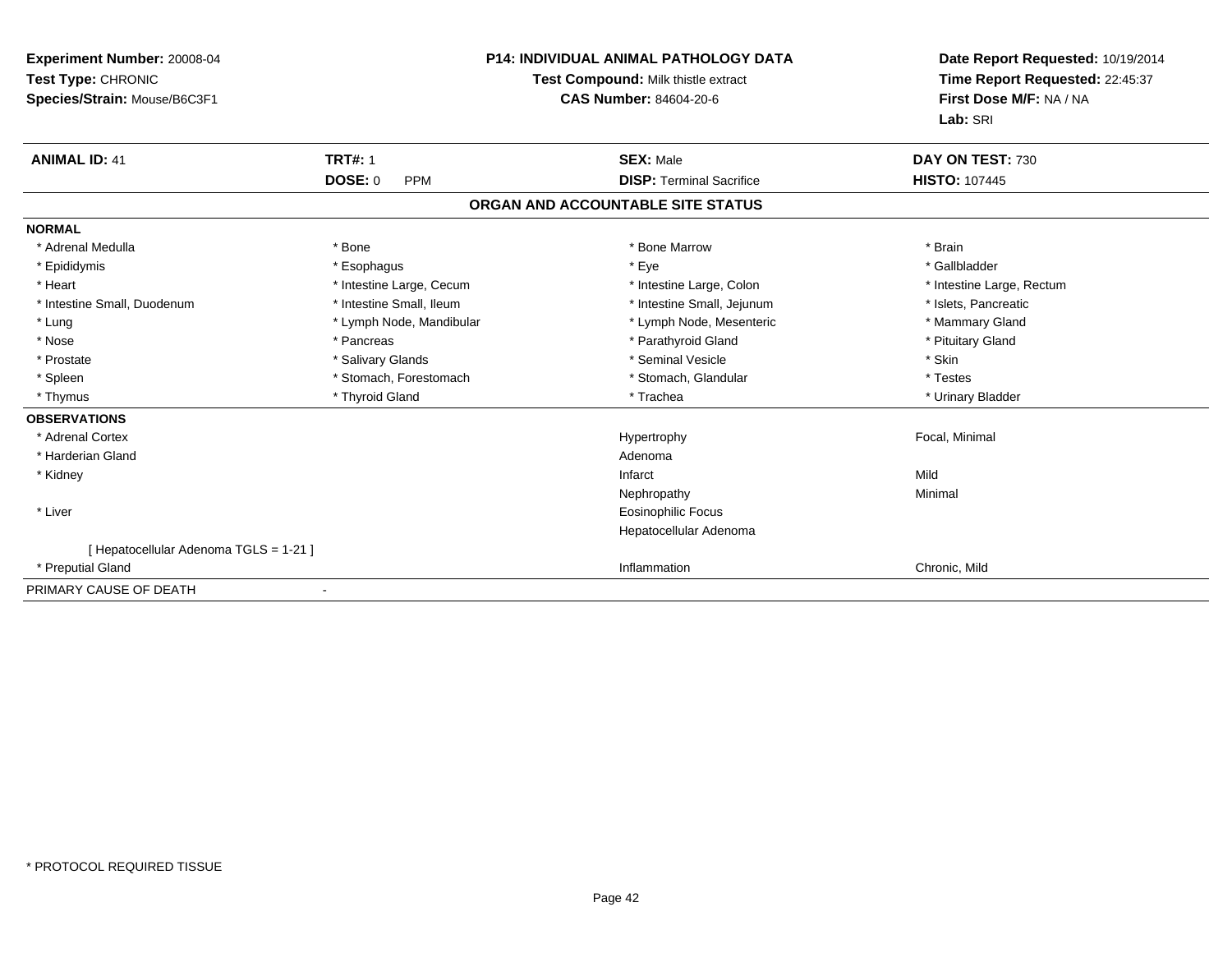| Experiment Number: 20008-04<br>Test Type: CHRONIC<br>Species/Strain: Mouse/B6C3F1 | <b>P14: INDIVIDUAL ANIMAL PATHOLOGY DATA</b><br>Test Compound: Milk thistle extract<br><b>CAS Number: 84604-20-6</b> |                                   | Date Report Requested: 10/19/2014<br>Time Report Requested: 22:45:37<br>First Dose M/F: NA / NA<br>Lab: SRI |
|-----------------------------------------------------------------------------------|----------------------------------------------------------------------------------------------------------------------|-----------------------------------|-------------------------------------------------------------------------------------------------------------|
| <b>ANIMAL ID: 42</b>                                                              | <b>TRT#: 1</b>                                                                                                       | <b>SEX: Male</b>                  | DAY ON TEST: 729                                                                                            |
|                                                                                   | <b>DOSE: 0</b><br><b>PPM</b>                                                                                         | <b>DISP: Terminal Sacrifice</b>   | <b>HISTO: 107446</b>                                                                                        |
|                                                                                   |                                                                                                                      | ORGAN AND ACCOUNTABLE SITE STATUS |                                                                                                             |
| <b>NORMAL</b>                                                                     |                                                                                                                      |                                   |                                                                                                             |
| * Adrenal Cortex                                                                  | * Adrenal Medulla                                                                                                    | * Bone                            | * Bone Marrow                                                                                               |
| * Brain                                                                           | * Epididymis                                                                                                         | * Esophagus                       | * Eye                                                                                                       |
| * Gallbladder                                                                     | * Harderian Gland                                                                                                    | * Heart                           | * Intestine Large, Cecum                                                                                    |
| * Intestine Large, Colon                                                          | * Intestine Large, Rectum                                                                                            | * Intestine Small, Duodenum       | * Intestine Small, Ileum                                                                                    |
| * Intestine Small, Jejunum                                                        | * Islets, Pancreatic                                                                                                 | * Liver                           | * Lung                                                                                                      |
| * Lymph Node, Mandibular                                                          | * Lymph Node, Mesenteric                                                                                             | * Mammary Gland                   | * Nose                                                                                                      |
| * Pancreas                                                                        | * Parathyroid Gland                                                                                                  | * Pituitary Gland                 | * Prostate                                                                                                  |
| * Salivary Glands                                                                 | * Seminal Vesicle                                                                                                    | * Skin                            | * Spleen                                                                                                    |
| * Stomach, Forestomach                                                            | * Stomach, Glandular                                                                                                 | * Testes                          | * Thymus                                                                                                    |
| * Thyroid Gland                                                                   | * Trachea                                                                                                            | * Urinary Bladder                 |                                                                                                             |
| <b>OBSERVATIONS</b>                                                               |                                                                                                                      |                                   |                                                                                                             |
| * Kidney                                                                          |                                                                                                                      | Nephropathy                       | Minimal                                                                                                     |
| * Preputial Gland                                                                 |                                                                                                                      | Cyst                              | Moderate                                                                                                    |
| PRIMARY CAUSE OF DEATH                                                            |                                                                                                                      |                                   |                                                                                                             |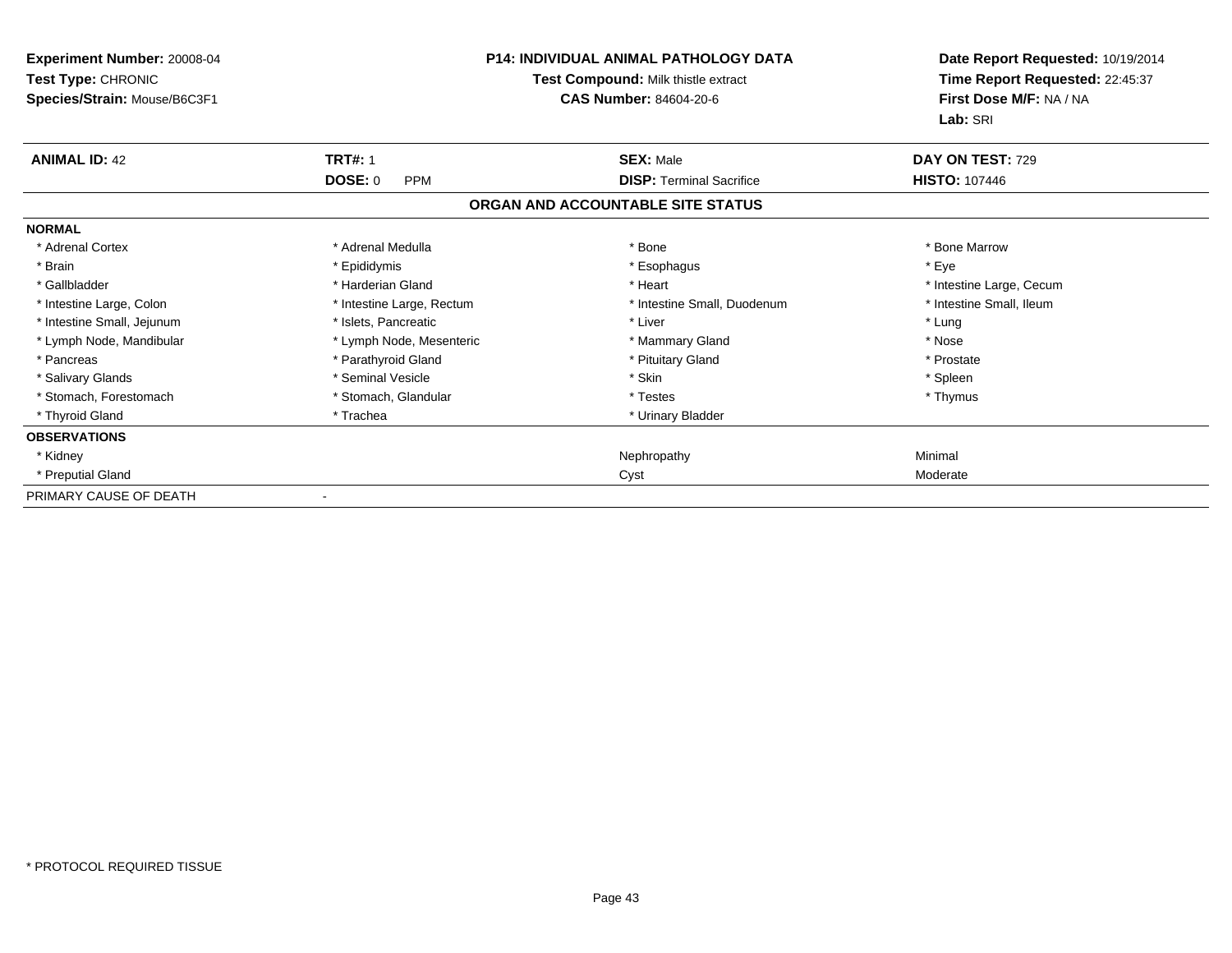| Experiment Number: 20008-04<br>Test Type: CHRONIC<br>Species/Strain: Mouse/B6C3F1 |                             | <b>P14: INDIVIDUAL ANIMAL PATHOLOGY DATA</b><br>Test Compound: Milk thistle extract<br><b>CAS Number: 84604-20-6</b> | Date Report Requested: 10/19/2014<br>Time Report Requested: 22:45:37<br>First Dose M/F: NA / NA<br>Lab: SRI |  |
|-----------------------------------------------------------------------------------|-----------------------------|----------------------------------------------------------------------------------------------------------------------|-------------------------------------------------------------------------------------------------------------|--|
| <b>ANIMAL ID: 43</b>                                                              | <b>TRT#: 1</b>              | <b>SEX: Male</b>                                                                                                     | DAY ON TEST: 732                                                                                            |  |
|                                                                                   | <b>DOSE: 0</b><br>PPM       | <b>DISP: Terminal Sacrifice</b>                                                                                      | <b>HISTO: 107447</b>                                                                                        |  |
|                                                                                   |                             | ORGAN AND ACCOUNTABLE SITE STATUS                                                                                    |                                                                                                             |  |
| <b>NORMAL</b>                                                                     |                             |                                                                                                                      |                                                                                                             |  |
| * Adrenal Cortex                                                                  | * Adrenal Medulla           | * Bone                                                                                                               | * Brain                                                                                                     |  |
| * Epididymis                                                                      | * Esophagus                 | * Eye                                                                                                                | * Gallbladder                                                                                               |  |
| * Harderian Gland                                                                 | * Heart                     | * Intestine Large, Cecum                                                                                             | * Intestine Large, Colon                                                                                    |  |
| * Intestine Large, Rectum                                                         | * Intestine Small, Duodenum | * Intestine Small, Ileum                                                                                             | * Intestine Small, Jejunum                                                                                  |  |
| * Islets, Pancreatic                                                              | * Lymph Node, Mandibular    | * Lymph Node, Mesenteric                                                                                             | * Mammary Gland                                                                                             |  |
| * Nose                                                                            | * Pancreas                  | * Parathyroid Gland                                                                                                  | * Pituitary Gland                                                                                           |  |
| * Prostate                                                                        | * Salivary Glands           | * Seminal Vesicle                                                                                                    | * Skin                                                                                                      |  |
| * Stomach, Forestomach                                                            | * Stomach, Glandular        | * Testes                                                                                                             | * Thymus                                                                                                    |  |
| * Thyroid Gland                                                                   | * Trachea                   | * Urinary Bladder                                                                                                    |                                                                                                             |  |
| <b>OBSERVATIONS</b>                                                               |                             |                                                                                                                      |                                                                                                             |  |
| * Bone Marrow                                                                     |                             | Hyperplasia                                                                                                          | Mild                                                                                                        |  |
| * Kidney                                                                          |                             | <b>Infiltration Cellular</b>                                                                                         | Lymphocyte, Moderate                                                                                        |  |
|                                                                                   |                             | Nephropathy                                                                                                          | Mild                                                                                                        |  |
| * Liver                                                                           |                             | Hepatocellular Adenoma                                                                                               |                                                                                                             |  |
|                                                                                   |                             | Hepatocellular Carcinoma                                                                                             |                                                                                                             |  |
| [ Hepatocellular Adenoma TGLS = 3-21 ]                                            |                             |                                                                                                                      |                                                                                                             |  |
| [ Hepatocellular Carcinoma TGLS = 4-22 ]                                          |                             |                                                                                                                      |                                                                                                             |  |
| * Lung                                                                            |                             | Hepatocellular Carcinoma                                                                                             | Metastatic (Liver)                                                                                          |  |
| * Preputial Gland                                                                 |                             | Cyst                                                                                                                 | Moderate                                                                                                    |  |
|                                                                                   |                             | Inflammation                                                                                                         | Chronic, Moderate                                                                                           |  |
| * Spleen                                                                          |                             | Hematopoietic Cell Proliferation                                                                                     | Moderate                                                                                                    |  |
| [ Hematopoietic Cell Proliferation TGLS = 2-6 ]                                   |                             |                                                                                                                      |                                                                                                             |  |
| * Thymus                                                                          |                             |                                                                                                                      |                                                                                                             |  |
| Note: THYMUS IS PRESENT ON SLIDE 2.                                               |                             |                                                                                                                      |                                                                                                             |  |
| PRIMARY CAUSE OF DEATH                                                            |                             |                                                                                                                      |                                                                                                             |  |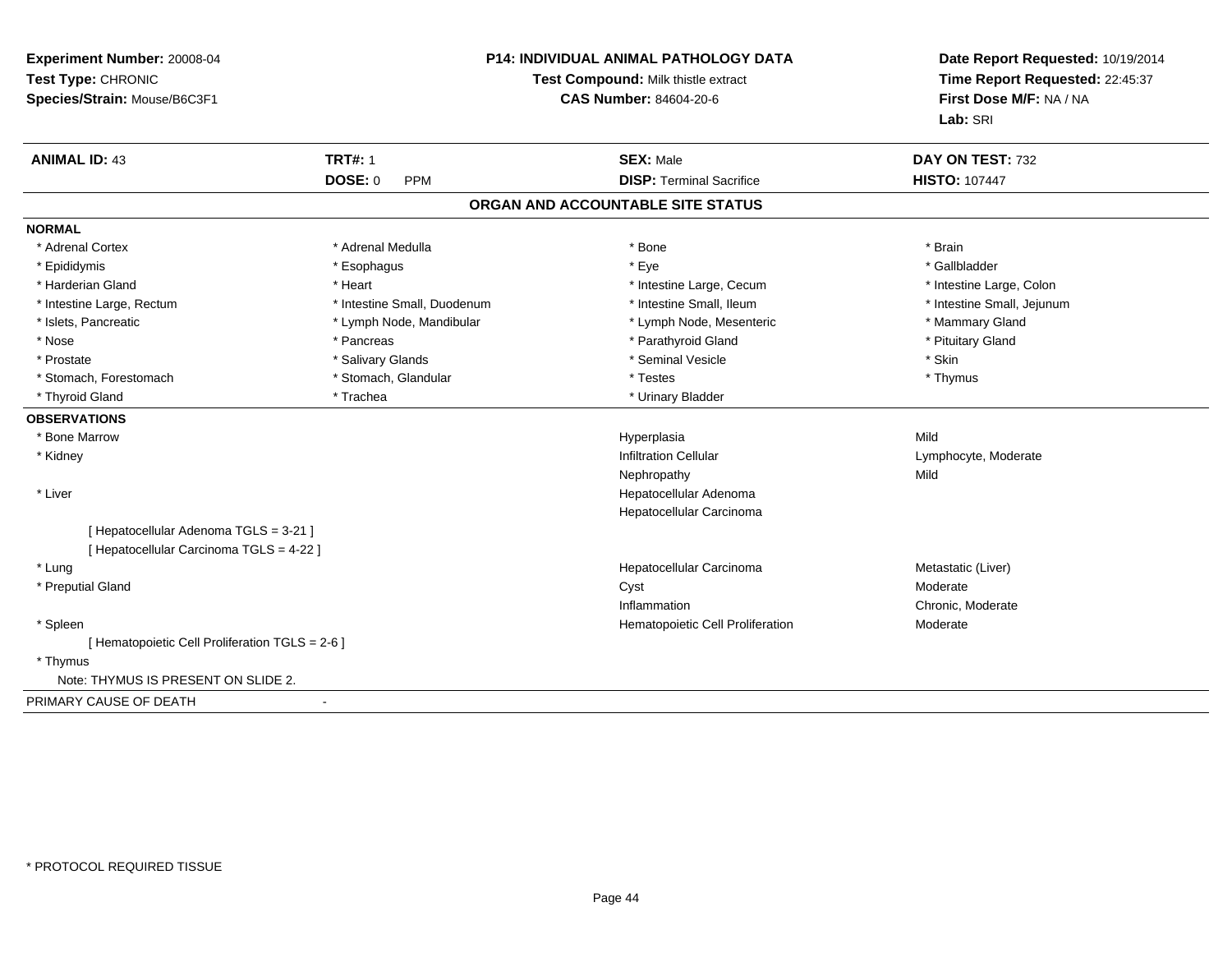| Experiment Number: 20008-04<br>Test Type: CHRONIC<br>Species/Strain: Mouse/B6C3F1 |                              | <b>P14: INDIVIDUAL ANIMAL PATHOLOGY DATA</b><br>Test Compound: Milk thistle extract<br><b>CAS Number: 84604-20-6</b> | Date Report Requested: 10/19/2014<br>Time Report Requested: 22:45:37<br>First Dose M/F: NA / NA<br>Lab: SRI |  |
|-----------------------------------------------------------------------------------|------------------------------|----------------------------------------------------------------------------------------------------------------------|-------------------------------------------------------------------------------------------------------------|--|
| <b>ANIMAL ID: 44</b>                                                              | <b>TRT#: 1</b>               | <b>SEX: Male</b>                                                                                                     | DAY ON TEST: 730                                                                                            |  |
|                                                                                   | <b>DOSE: 0</b><br><b>PPM</b> | <b>DISP: Terminal Sacrifice</b>                                                                                      | <b>HISTO: 107448</b>                                                                                        |  |
|                                                                                   |                              | ORGAN AND ACCOUNTABLE SITE STATUS                                                                                    |                                                                                                             |  |
| <b>NORMAL</b>                                                                     |                              |                                                                                                                      |                                                                                                             |  |
| * Adrenal Medulla                                                                 | * Bone                       | * Brain                                                                                                              | * Epididymis                                                                                                |  |
| * Esophagus                                                                       | * Eye                        | * Gallbladder                                                                                                        | * Harderian Gland                                                                                           |  |
| * Heart                                                                           | * Intestine Large, Cecum     | * Intestine Large, Colon                                                                                             | * Intestine Large, Rectum                                                                                   |  |
| * Intestine Small, Duodenum                                                       | * Intestine Small, Ileum     | * Intestine Small, Jejunum                                                                                           | * Islets, Pancreatic                                                                                        |  |
| * Liver                                                                           | * Lung                       | * Lymph Node, Mandibular                                                                                             | * Lymph Node, Mesenteric                                                                                    |  |
| * Mammary Gland                                                                   | * Nose                       | * Pancreas                                                                                                           | * Parathyroid Gland                                                                                         |  |
| * Pituitary Gland                                                                 | * Prostate                   | * Salivary Glands                                                                                                    | * Seminal Vesicle                                                                                           |  |
| * Spleen                                                                          | * Stomach, Forestomach       | * Stomach, Glandular                                                                                                 | * Testes                                                                                                    |  |
| * Thymus                                                                          | * Thyroid Gland              | * Trachea                                                                                                            | * Urinary Bladder                                                                                           |  |
| <b>OBSERVATIONS</b>                                                               |                              |                                                                                                                      |                                                                                                             |  |
| * Adrenal Cortex                                                                  |                              | <b>Accessory Adrenal Cortical Nodule</b>                                                                             | Moderate                                                                                                    |  |
|                                                                                   | Capsule                      | Hyperplasia                                                                                                          | Mild                                                                                                        |  |
|                                                                                   |                              | Hyperplasia                                                                                                          | Focal, Minimal                                                                                              |  |
| * Bone Marrow                                                                     |                              | Hyperplasia                                                                                                          | Minimal                                                                                                     |  |
| * Kidney                                                                          |                              | Nephropathy                                                                                                          | Minimal                                                                                                     |  |
| * Preputial Gland                                                                 |                              | Cyst                                                                                                                 | Moderate                                                                                                    |  |
| * Skin                                                                            | <b>Subcut Tiss</b>           | Fibrous Histiocytoma                                                                                                 |                                                                                                             |  |
| [Fibrous Histiocytoma TGLS = 1-21]                                                |                              |                                                                                                                      |                                                                                                             |  |
| PRIMARY CAUSE OF DEATH                                                            |                              |                                                                                                                      |                                                                                                             |  |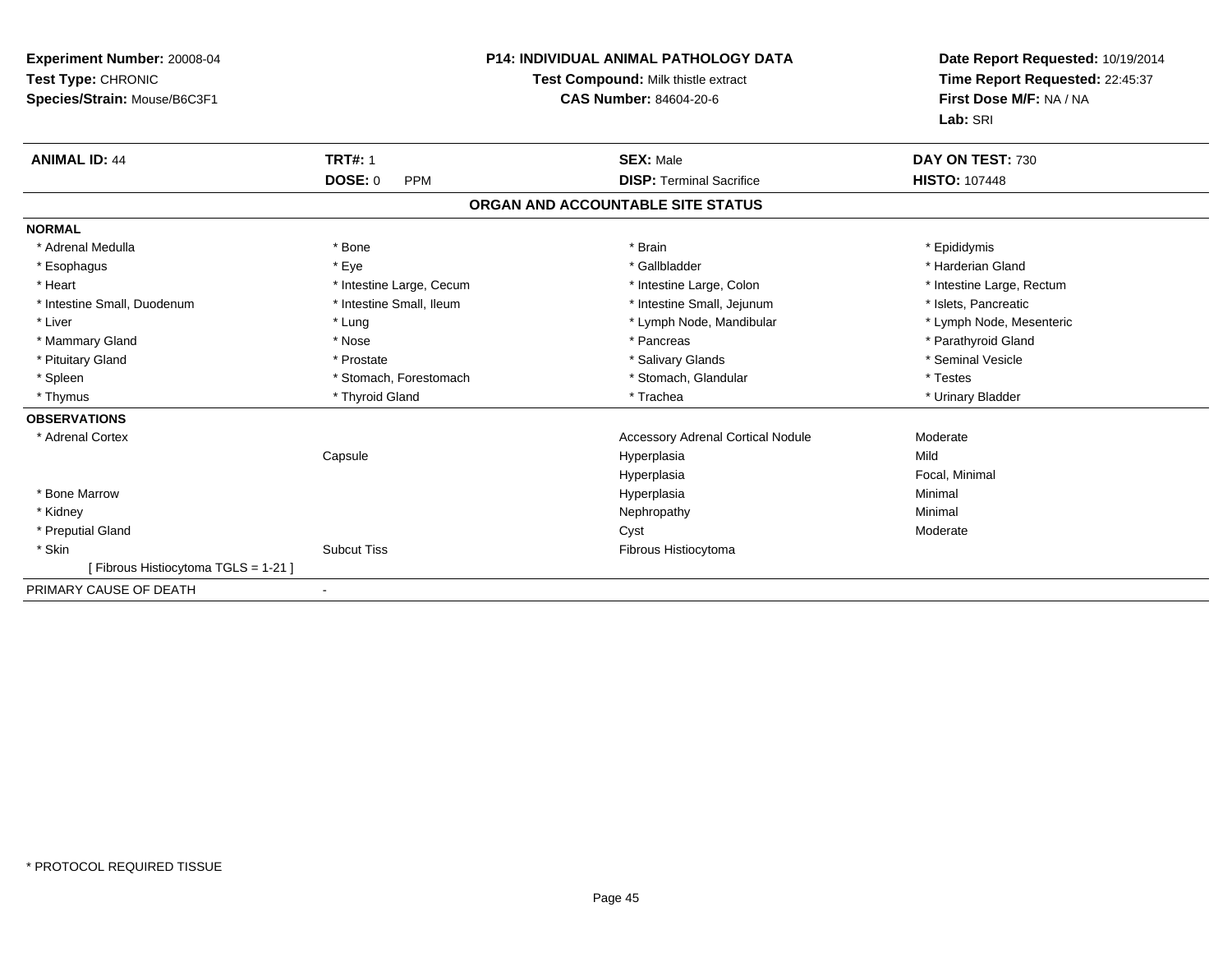| Experiment Number: 20008-04<br>Test Type: CHRONIC<br>Species/Strain: Mouse/B6C3F1 |                              | <b>P14: INDIVIDUAL ANIMAL PATHOLOGY DATA</b><br>Test Compound: Milk thistle extract<br><b>CAS Number: 84604-20-6</b> | Date Report Requested: 10/19/2014<br>Time Report Requested: 22:45:37<br>First Dose M/F: NA / NA<br>Lab: SRI |
|-----------------------------------------------------------------------------------|------------------------------|----------------------------------------------------------------------------------------------------------------------|-------------------------------------------------------------------------------------------------------------|
| <b>ANIMAL ID: 45</b>                                                              | <b>TRT#: 1</b>               | <b>SEX: Male</b>                                                                                                     | DAY ON TEST: 730                                                                                            |
|                                                                                   | <b>DOSE: 0</b><br><b>PPM</b> | <b>DISP: Terminal Sacrifice</b>                                                                                      | <b>HISTO: 107449</b>                                                                                        |
|                                                                                   |                              | ORGAN AND ACCOUNTABLE SITE STATUS                                                                                    |                                                                                                             |
| <b>NORMAL</b>                                                                     |                              |                                                                                                                      |                                                                                                             |
| * Adrenal Medulla                                                                 | * Bone                       | * Bone Marrow                                                                                                        | * Brain                                                                                                     |
| * Epididymis                                                                      | * Esophagus                  | * Eye                                                                                                                | * Gallbladder                                                                                               |
| * Harderian Gland                                                                 | * Heart                      | * Intestine Large, Cecum                                                                                             | * Intestine Large, Colon                                                                                    |
| * Intestine Large, Rectum                                                         | * Intestine Small, Duodenum  | * Intestine Small, Ileum                                                                                             | * Intestine Small, Jejunum                                                                                  |
| * Islets, Pancreatic                                                              | * Lung                       | * Lymph Node, Mandibular                                                                                             | * Lymph Node, Mesenteric                                                                                    |
| * Mammary Gland                                                                   | * Nose                       | * Pancreas                                                                                                           | * Parathyroid Gland                                                                                         |
| * Pituitary Gland                                                                 | * Prostate                   | * Salivary Glands                                                                                                    | * Seminal Vesicle                                                                                           |
| * Skin                                                                            | * Spleen                     | * Stomach, Forestomach                                                                                               | * Stomach, Glandular                                                                                        |
| * Testes                                                                          | * Thymus                     | * Thyroid Gland                                                                                                      | * Trachea                                                                                                   |
| * Urinary Bladder                                                                 |                              |                                                                                                                      |                                                                                                             |
| <b>OBSERVATIONS</b>                                                               |                              |                                                                                                                      |                                                                                                             |
| * Adrenal Cortex                                                                  |                              | Hypertrophy                                                                                                          | Focal, Mild                                                                                                 |
| * Kidney                                                                          |                              | Nephropathy                                                                                                          | Minimal                                                                                                     |
| * Liver                                                                           |                              | <b>Mixed Cell Focus</b>                                                                                              |                                                                                                             |
| [Mixed Cell Focus TGLS = 1-6 ]                                                    |                              |                                                                                                                      |                                                                                                             |
| * Preputial Gland                                                                 |                              | Cyst                                                                                                                 | Moderate                                                                                                    |
| PRIMARY CAUSE OF DEATH                                                            |                              |                                                                                                                      |                                                                                                             |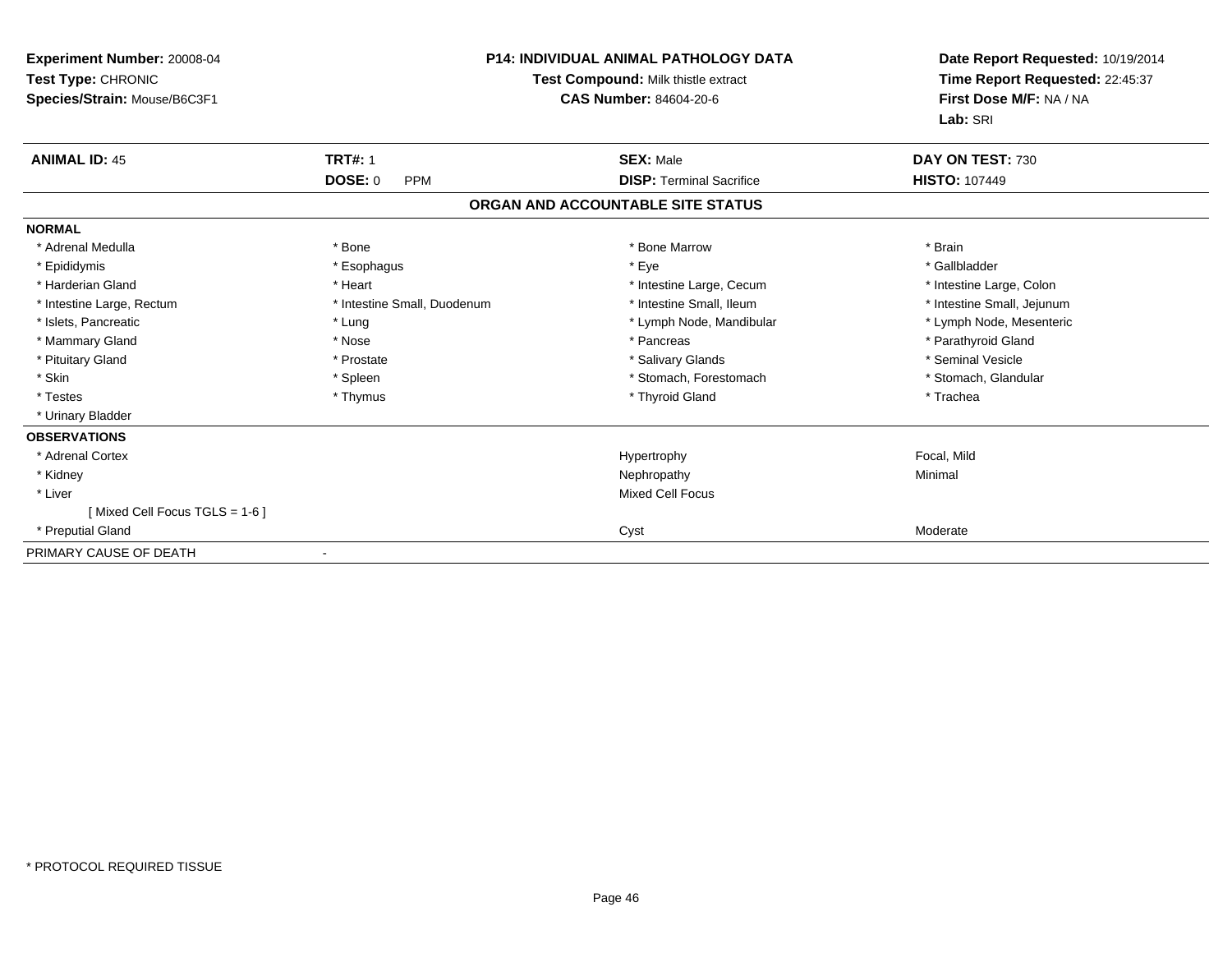| <b>Experiment Number: 20008-04</b><br>Test Type: CHRONIC<br>Species/Strain: Mouse/B6C3F1 |                                                                  | <b>P14: INDIVIDUAL ANIMAL PATHOLOGY DATA</b><br>Test Compound: Milk thistle extract<br><b>CAS Number: 84604-20-6</b> | Date Report Requested: 10/19/2014<br>Time Report Requested: 22:45:37<br>First Dose M/F: NA / NA<br>Lab: SRI |
|------------------------------------------------------------------------------------------|------------------------------------------------------------------|----------------------------------------------------------------------------------------------------------------------|-------------------------------------------------------------------------------------------------------------|
| <b>ANIMAL ID: 46</b>                                                                     | <b>TRT#: 1</b>                                                   | <b>SEX: Male</b>                                                                                                     | DAY ON TEST: 730                                                                                            |
|                                                                                          | <b>DOSE: 0</b><br><b>PPM</b>                                     | <b>DISP: Terminal Sacrifice</b>                                                                                      | <b>HISTO: 107450</b>                                                                                        |
|                                                                                          |                                                                  | ORGAN AND ACCOUNTABLE SITE STATUS                                                                                    |                                                                                                             |
| <b>NORMAL</b>                                                                            |                                                                  |                                                                                                                      |                                                                                                             |
| * Adrenal Medulla                                                                        | * Bone                                                           | * Bone Marrow                                                                                                        | * Brain                                                                                                     |
| * Epididymis                                                                             | * Esophagus                                                      | * Eye                                                                                                                | * Gallbladder                                                                                               |
| * Harderian Gland                                                                        | * Heart                                                          | * Intestine Large, Cecum                                                                                             | * Intestine Large, Colon                                                                                    |
| * Intestine Large, Rectum                                                                | * Intestine Small, Duodenum                                      | * Intestine Small, Ileum                                                                                             | * Intestine Small, Jejunum                                                                                  |
| * Islets, Pancreatic                                                                     | * Lung                                                           | * Lymph Node, Mandibular                                                                                             | * Lymph Node, Mesenteric                                                                                    |
| * Mammary Gland                                                                          | * Nose                                                           | * Pancreas                                                                                                           | * Parathyroid Gland                                                                                         |
| * Pituitary Gland                                                                        | * Preputial Gland                                                | * Prostate                                                                                                           | * Salivary Glands                                                                                           |
| * Seminal Vesicle                                                                        | * Skin                                                           | * Spleen                                                                                                             | * Stomach, Forestomach                                                                                      |
| * Stomach, Glandular                                                                     | * Testes                                                         | * Thymus                                                                                                             | * Trachea                                                                                                   |
| * Urinary Bladder                                                                        |                                                                  |                                                                                                                      |                                                                                                             |
| <b>OBSERVATIONS</b>                                                                      |                                                                  |                                                                                                                      |                                                                                                             |
| * Adrenal Cortex                                                                         |                                                                  | Hyperplasia                                                                                                          | Focal, Minimal                                                                                              |
|                                                                                          |                                                                  | Hypertrophy                                                                                                          | Focal, Minimal                                                                                              |
| * Kidney                                                                                 |                                                                  | Nephropathy                                                                                                          | Minimal                                                                                                     |
| * Liver                                                                                  |                                                                  | Hepatocellular Carcinoma                                                                                             |                                                                                                             |
|                                                                                          | Note: EXTENSIVE NECROSIS OF HEPATOCELLULAR CARCINOMA (SLIDE 21). |                                                                                                                      |                                                                                                             |
| [ Hepatocellular Carcinoma TGLS = 1-21 ]                                                 |                                                                  |                                                                                                                      |                                                                                                             |
| * Thyroid Gland                                                                          | Follicle                                                         | Degeneration                                                                                                         | Focal, Minimal                                                                                              |
| PRIMARY CAUSE OF DEATH                                                                   |                                                                  |                                                                                                                      |                                                                                                             |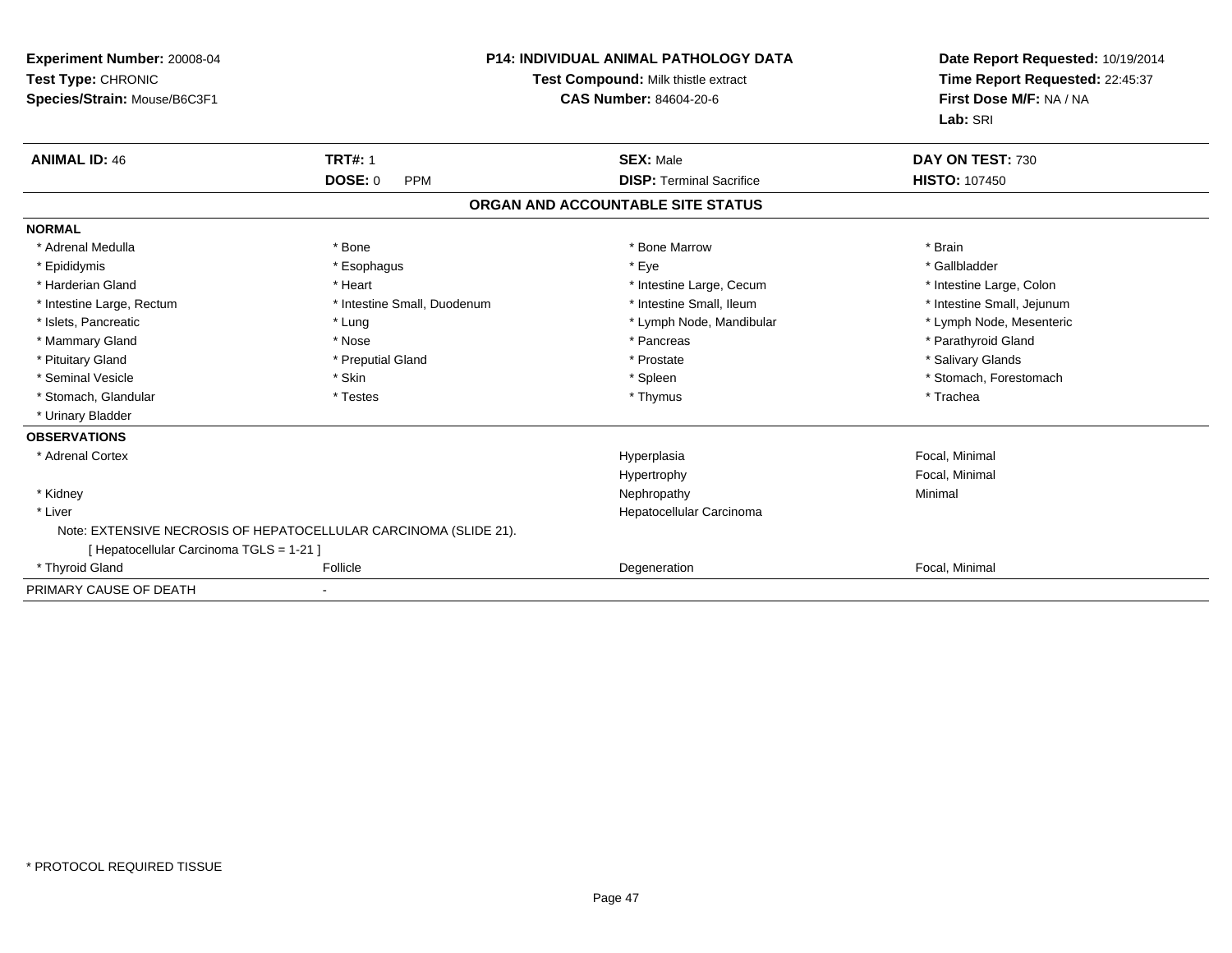| <b>Experiment Number: 20008-04</b><br>Test Type: CHRONIC<br>Species/Strain: Mouse/B6C3F1 | <b>P14: INDIVIDUAL ANIMAL PATHOLOGY DATA</b><br>Test Compound: Milk thistle extract<br>CAS Number: 84604-20-6 |                                   | Date Report Requested: 10/19/2014<br>Time Report Requested: 22:45:37<br>First Dose M/F: NA / NA<br>Lab: SRI |
|------------------------------------------------------------------------------------------|---------------------------------------------------------------------------------------------------------------|-----------------------------------|-------------------------------------------------------------------------------------------------------------|
| <b>ANIMAL ID: 47</b>                                                                     | <b>TRT#: 1</b>                                                                                                | <b>SEX: Male</b>                  | DAY ON TEST: 731                                                                                            |
|                                                                                          | <b>DOSE: 0</b><br><b>PPM</b>                                                                                  | <b>DISP: Terminal Sacrifice</b>   | <b>HISTO: 107451</b>                                                                                        |
|                                                                                          |                                                                                                               | ORGAN AND ACCOUNTABLE SITE STATUS |                                                                                                             |
| <b>NORMAL</b>                                                                            |                                                                                                               |                                   |                                                                                                             |
| * Adrenal Medulla                                                                        | * Bone                                                                                                        | * Bone Marrow                     | * Brain                                                                                                     |
| * Epididymis                                                                             | * Esophagus                                                                                                   | * Eye                             | * Gallbladder                                                                                               |
| * Harderian Gland                                                                        | * Heart                                                                                                       | * Intestine Large, Cecum          | * Intestine Large, Colon                                                                                    |
| * Intestine Large, Rectum                                                                | * Intestine Small, Duodenum                                                                                   | * Intestine Small, Ileum          | * Intestine Small, Jejunum                                                                                  |
| * Islets, Pancreatic                                                                     | * Lung                                                                                                        | * Lymph Node, Mandibular          | * Lymph Node, Mesenteric                                                                                    |
| * Mammary Gland                                                                          | * Nose                                                                                                        | * Pancreas                        | * Parathyroid Gland                                                                                         |
| * Pituitary Gland                                                                        | * Prostate                                                                                                    | * Salivary Glands                 | * Seminal Vesicle                                                                                           |
| * Skin                                                                                   | * Spleen                                                                                                      | * Stomach, Forestomach            | * Stomach, Glandular                                                                                        |
| * Testes                                                                                 | * Thyroid Gland                                                                                               | * Trachea                         | * Urinary Bladder                                                                                           |
| <b>MISSING</b>                                                                           |                                                                                                               |                                   |                                                                                                             |
| * Thymus                                                                                 |                                                                                                               |                                   |                                                                                                             |
| <b>OBSERVATIONS</b>                                                                      |                                                                                                               |                                   |                                                                                                             |
| * Adrenal Cortex                                                                         |                                                                                                               | Hyperplasia                       | Focal, Minimal                                                                                              |
| * Kidney                                                                                 |                                                                                                               | Cyst                              | Moderate                                                                                                    |
|                                                                                          |                                                                                                               | Nephropathy                       | Minimal                                                                                                     |
| * Liver                                                                                  | Hepatocyte                                                                                                    | Vacuolization Cytoplasmic         | Moderate                                                                                                    |
| * Preputial Gland                                                                        |                                                                                                               | Cyst                              | Moderate                                                                                                    |
| PRIMARY CAUSE OF DEATH                                                                   |                                                                                                               |                                   |                                                                                                             |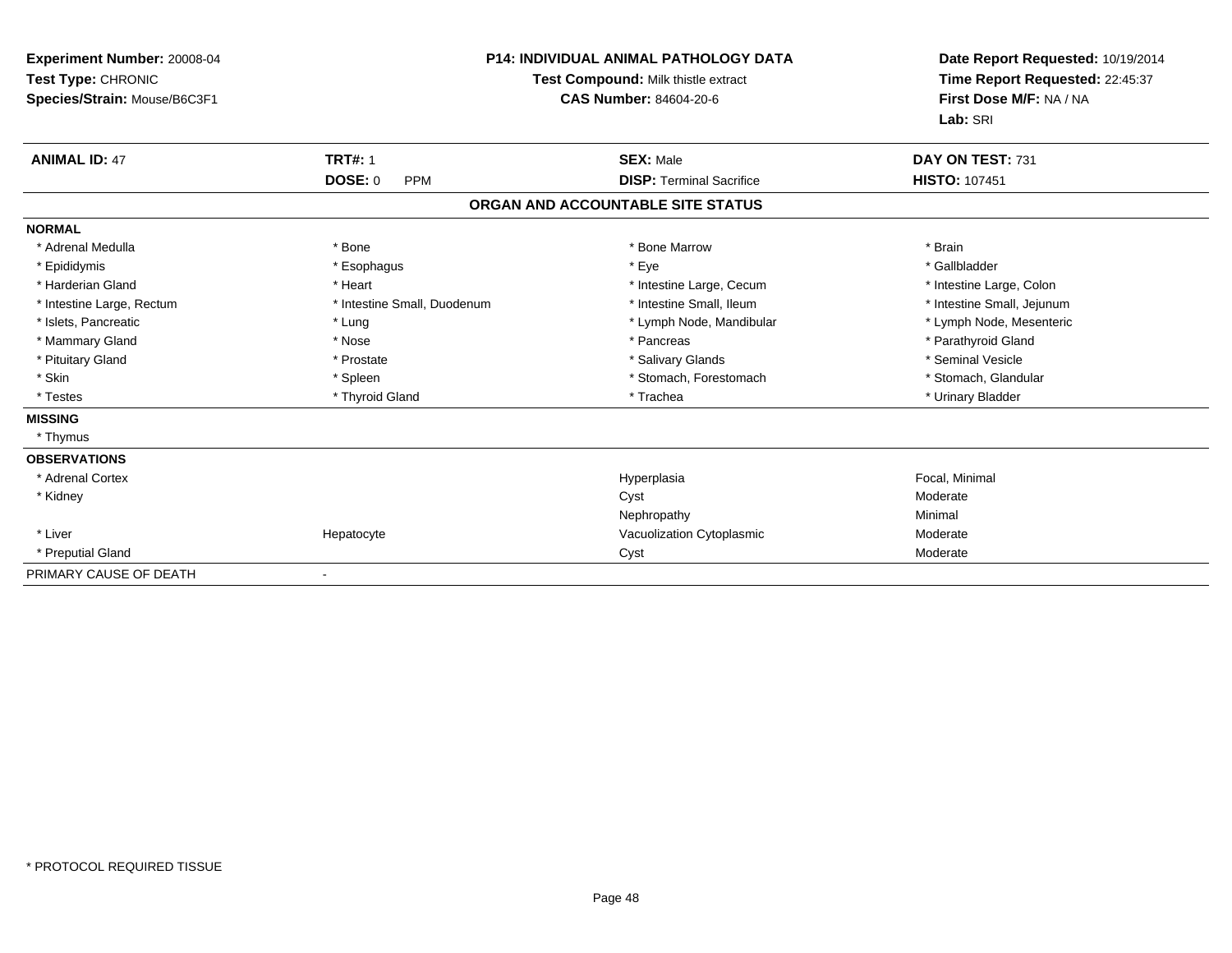| Experiment Number: 20008-04<br>Test Type: CHRONIC<br>Species/Strain: Mouse/B6C3F1 |                                  | P14: INDIVIDUAL ANIMAL PATHOLOGY DATA<br>Test Compound: Milk thistle extract<br><b>CAS Number: 84604-20-6</b> | Date Report Requested: 10/19/2014<br>Time Report Requested: 22:45:37<br>First Dose M/F: NA / NA<br>Lab: SRI |  |
|-----------------------------------------------------------------------------------|----------------------------------|---------------------------------------------------------------------------------------------------------------|-------------------------------------------------------------------------------------------------------------|--|
| <b>ANIMAL ID: 48</b>                                                              | <b>TRT#: 1</b>                   | <b>SEX: Male</b>                                                                                              | DAY ON TEST: 588                                                                                            |  |
|                                                                                   | DOSE: 0<br><b>PPM</b>            | <b>DISP: Natural Death</b>                                                                                    | <b>HISTO: 107452</b>                                                                                        |  |
|                                                                                   |                                  | ORGAN AND ACCOUNTABLE SITE STATUS                                                                             |                                                                                                             |  |
| <b>NORMAL</b>                                                                     |                                  |                                                                                                               |                                                                                                             |  |
| * Adrenal Cortex                                                                  | * Adrenal Medulla                | * Bone                                                                                                        | * Brain                                                                                                     |  |
| * Epididymis                                                                      | * Esophagus                      | * Eye                                                                                                         | * Harderian Gland                                                                                           |  |
| * Intestine Large, Cecum                                                          | * Intestine Large, Colon         | * Intestine Large, Rectum                                                                                     | * Intestine Small, Ileum                                                                                    |  |
| * Intestine Small, Jejunum                                                        | * Islets, Pancreatic             | * Lung                                                                                                        | * Lymph Node, Mandibular                                                                                    |  |
| * Lymph Node, Mesenteric                                                          | * Mammary Gland                  | * Nose                                                                                                        | * Pancreas                                                                                                  |  |
| * Parathyroid Gland                                                               | * Pituitary Gland                | * Preputial Gland                                                                                             | * Prostate                                                                                                  |  |
| * Salivary Glands                                                                 | * Seminal Vesicle                | * Skin                                                                                                        | * Stomach, Forestomach                                                                                      |  |
| * Stomach, Glandular                                                              | * Testes                         | * Thyroid Gland                                                                                               | * Trachea                                                                                                   |  |
| * Urinary Bladder                                                                 |                                  |                                                                                                               |                                                                                                             |  |
| <b>MISSING</b>                                                                    |                                  |                                                                                                               |                                                                                                             |  |
| * Thymus                                                                          |                                  |                                                                                                               |                                                                                                             |  |
| <b>AUTO PRECLUDES DIAG.</b>                                                       |                                  |                                                                                                               |                                                                                                             |  |
| * Gallbladder                                                                     | * Intestine Small, Duodenum      |                                                                                                               |                                                                                                             |  |
| <b>OBSERVATIONS</b>                                                               |                                  |                                                                                                               |                                                                                                             |  |
| * Bone Marrow                                                                     |                                  | Hyperplasia                                                                                                   | Moderate                                                                                                    |  |
| * Heart                                                                           |                                  | Cardiomyopathy                                                                                                | Moderate                                                                                                    |  |
|                                                                                   |                                  | Thrombosis                                                                                                    | Moderate                                                                                                    |  |
| * Kidney                                                                          | <b>Renal Tubule</b>              | Accumulation, Hyaline Droplet                                                                                 | Moderate                                                                                                    |  |
|                                                                                   |                                  | Infarct                                                                                                       | Marked                                                                                                      |  |
|                                                                                   |                                  | Nephropathy                                                                                                   | Mild                                                                                                        |  |
| * Liver                                                                           |                                  | Hematopoietic Cell Proliferation                                                                              | Moderate                                                                                                    |  |
|                                                                                   |                                  | Hepatocellular Carcinoma                                                                                      |                                                                                                             |  |
|                                                                                   |                                  | Necrosis                                                                                                      | Focal, Minimal                                                                                              |  |
| [ Hepatocellular Carcinoma TGLS = 2-21 ]                                          |                                  |                                                                                                               |                                                                                                             |  |
| * Spleen                                                                          |                                  | Hematopoietic Cell Proliferation                                                                              | Marked                                                                                                      |  |
| [ Hematopoietic Cell Proliferation TGLS = 1-6 ]                                   |                                  |                                                                                                               |                                                                                                             |  |
| PRIMARY CAUSE OF DEATH                                                            | - Liver Hepatocellular Carcinoma |                                                                                                               |                                                                                                             |  |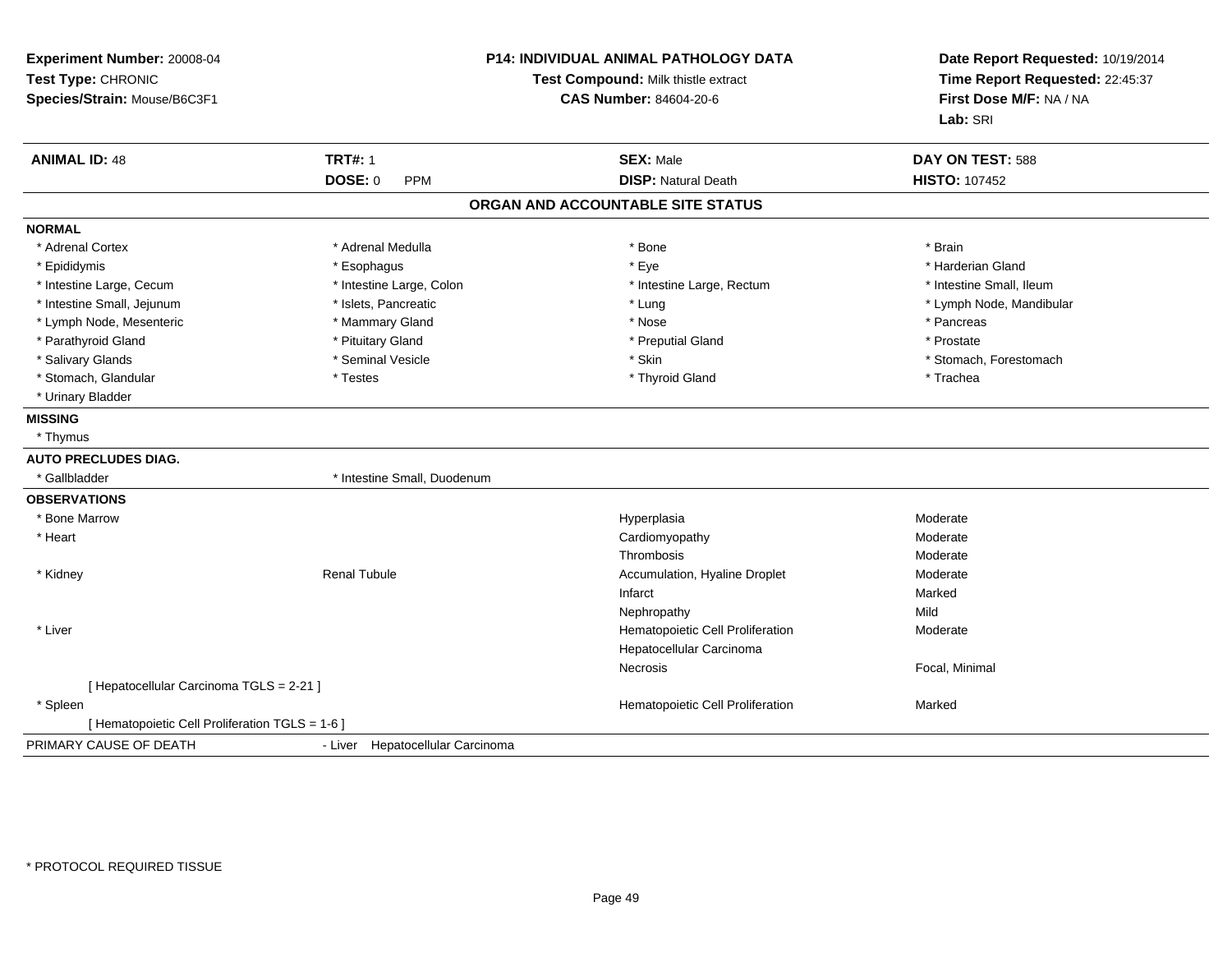| Experiment Number: 20008-04<br>Test Type: CHRONIC<br>Species/Strain: Mouse/B6C3F1  |                                                                                                       | <b>P14: INDIVIDUAL ANIMAL PATHOLOGY DATA</b><br>Test Compound: Milk thistle extract<br><b>CAS Number: 84604-20-6</b> | Date Report Requested: 10/19/2014<br>Time Report Requested: 22:45:37<br>First Dose M/F: NA / NA<br>Lab: SRI |
|------------------------------------------------------------------------------------|-------------------------------------------------------------------------------------------------------|----------------------------------------------------------------------------------------------------------------------|-------------------------------------------------------------------------------------------------------------|
| <b>ANIMAL ID: 49</b>                                                               | <b>TRT#: 1</b>                                                                                        | <b>SEX: Male</b>                                                                                                     | DAY ON TEST: 730                                                                                            |
|                                                                                    | DOSE: 0<br><b>PPM</b>                                                                                 | <b>DISP: Terminal Sacrifice</b>                                                                                      | HISTO: 107453                                                                                               |
|                                                                                    |                                                                                                       | ORGAN AND ACCOUNTABLE SITE STATUS                                                                                    |                                                                                                             |
| <b>NORMAL</b>                                                                      |                                                                                                       |                                                                                                                      |                                                                                                             |
| * Adrenal Cortex                                                                   | * Adrenal Medulla                                                                                     | * Bone                                                                                                               | * Brain                                                                                                     |
| * Epididymis                                                                       | * Esophagus                                                                                           | * Eye                                                                                                                | * Gallbladder                                                                                               |
| * Harderian Gland                                                                  | * Heart                                                                                               | * Intestine Large, Cecum                                                                                             | * Intestine Large, Colon                                                                                    |
| * Intestine Large, Rectum                                                          | * Intestine Small, Duodenum                                                                           | * Intestine Small, Ileum                                                                                             | * Intestine Small, Jejunum                                                                                  |
| * Islets, Pancreatic                                                               | * Lymph Node, Mandibular                                                                              | * Lymph Node, Mesenteric                                                                                             | * Mammary Gland                                                                                             |
| * Nose                                                                             | * Pancreas                                                                                            | * Parathyroid Gland                                                                                                  | * Pituitary Gland                                                                                           |
| * Prostate                                                                         | * Salivary Glands                                                                                     | * Seminal Vesicle                                                                                                    | * Stomach, Forestomach                                                                                      |
| * Stomach, Glandular                                                               | * Testes                                                                                              | * Thyroid Gland                                                                                                      | * Trachea                                                                                                   |
| <b>OBSERVATIONS</b>                                                                |                                                                                                       |                                                                                                                      |                                                                                                             |
| * Bone Marrow                                                                      |                                                                                                       | Hyperplasia                                                                                                          | Moderate                                                                                                    |
| * Kidney                                                                           |                                                                                                       | Nephropathy                                                                                                          | Minimal                                                                                                     |
| * Liver                                                                            |                                                                                                       | Hepatocellular Adenoma                                                                                               |                                                                                                             |
|                                                                                    |                                                                                                       | Hepatocellular Carcinoma                                                                                             |                                                                                                             |
|                                                                                    |                                                                                                       | Necrosis                                                                                                             | Focal, Moderate                                                                                             |
| [ Hepatocellular Adenoma TGLS = 4-23 ]<br>[ Hepatocellular Carcinoma TGLS = 5-24 ] | Note: EXTENSIVE NECROSIS AND STROMAL CELL PROLIFERATION WITHIN THE HEPATOCELLULAR ADENOMA (SLIDE 23). |                                                                                                                      |                                                                                                             |
| * Lung                                                                             |                                                                                                       | Alveolar/Bronchiolar Carcinoma                                                                                       | Multiple                                                                                                    |
|                                                                                    |                                                                                                       | <b>Infiltration Cellular</b>                                                                                         | Histiocyte, Marked                                                                                          |
| [ Alveolar/Bronchiolar Carcinoma TGLS = 7-26,8-2 ]                                 |                                                                                                       |                                                                                                                      |                                                                                                             |
| Mesentery                                                                          | Fat                                                                                                   | <b>Necrosis</b>                                                                                                      | Mild                                                                                                        |
| [Necrosis $TGLS = 2-22$ ]                                                          |                                                                                                       |                                                                                                                      |                                                                                                             |
| * Preputial Gland                                                                  |                                                                                                       | Cyst                                                                                                                 | Moderate                                                                                                    |
| * Skin                                                                             | Sebaceous GI                                                                                          | Carcinoma                                                                                                            |                                                                                                             |
|                                                                                    | Epidermis                                                                                             | Hyperplasia                                                                                                          | Moderate                                                                                                    |
|                                                                                    |                                                                                                       | Ulcer                                                                                                                | Moderate                                                                                                    |
| [Carcinoma TGLS = 1-21]<br>[Hyperplasia TGLS = 9-25]<br>[ $Ulcer TGLS = 9-25$ ]    |                                                                                                       |                                                                                                                      |                                                                                                             |
| * Spleen                                                                           |                                                                                                       | Hematopoietic Cell Proliferation                                                                                     | Marked                                                                                                      |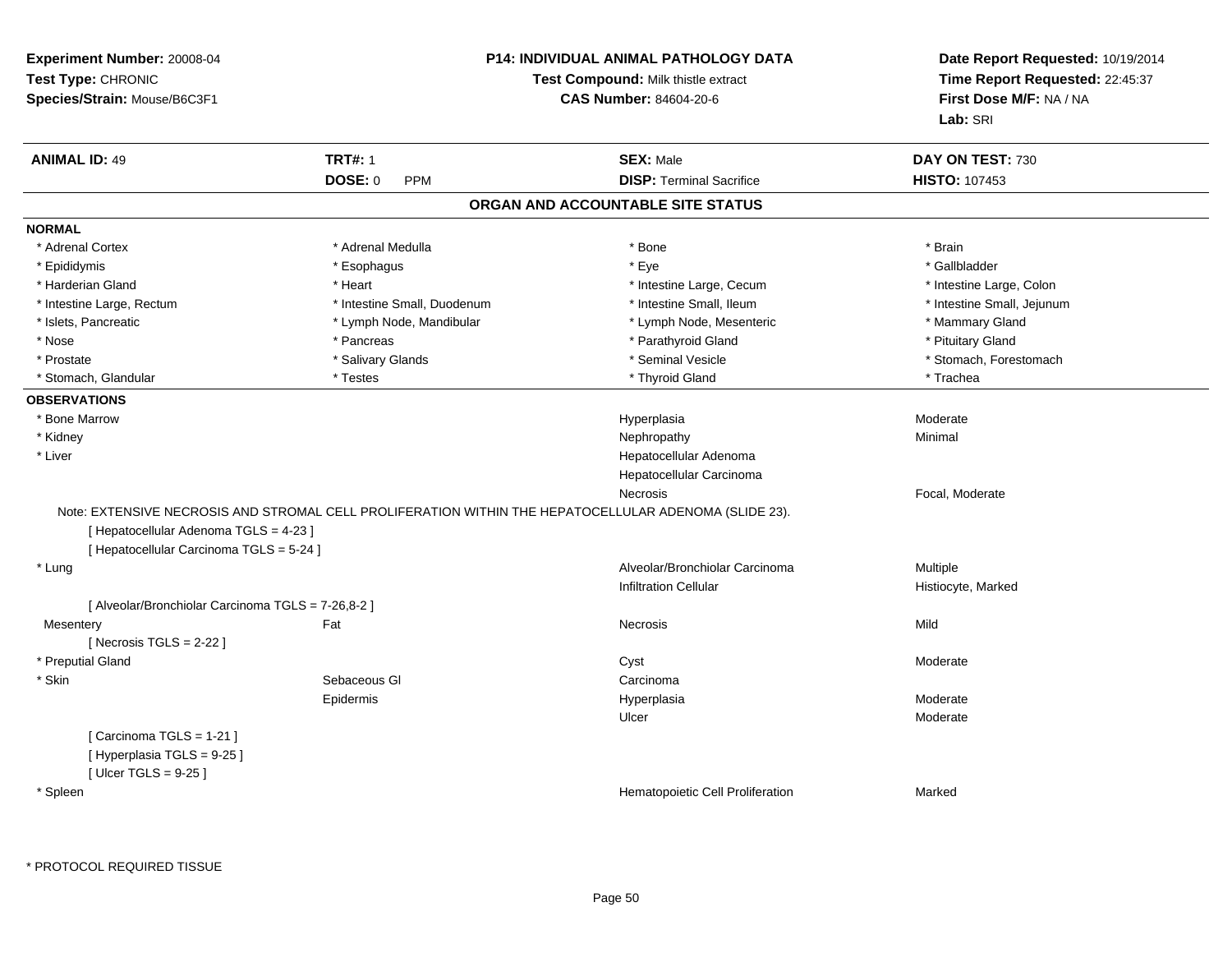| <b>Experiment Number: 20008-04</b><br>Test Type: CHRONIC<br>Species/Strain: Mouse/B6C3F1 |                              | <b>P14: INDIVIDUAL ANIMAL PATHOLOGY DATA</b><br>Test Compound: Milk thistle extract<br>CAS Number: 84604-20-6 | Date Report Requested: 10/19/2014<br>Time Report Requested: 22:45:37<br>First Dose M/F: NA / NA<br>Lab: SRI |
|------------------------------------------------------------------------------------------|------------------------------|---------------------------------------------------------------------------------------------------------------|-------------------------------------------------------------------------------------------------------------|
| <b>ANIMAL ID: 49</b>                                                                     | <b>TRT#: 1</b>               | <b>SEX: Male</b>                                                                                              | DAY ON TEST: 730                                                                                            |
|                                                                                          | <b>DOSE: 0</b><br><b>PPM</b> | <b>DISP:</b> Terminal Sacrifice                                                                               | <b>HISTO: 107453</b>                                                                                        |
|                                                                                          |                              | ORGAN AND ACCOUNTABLE SITE STATUS                                                                             |                                                                                                             |
| * Thymus                                                                                 |                              | Cyst                                                                                                          | Moderate                                                                                                    |
| * Urinary Bladder                                                                        |                              | Calculus Gross Observation                                                                                    |                                                                                                             |
|                                                                                          | <b>Transit Epithe</b>        | Hyperplasia                                                                                                   | Mild                                                                                                        |
| [Calculus Gross Observation TGLS = 6-8]                                                  |                              |                                                                                                               |                                                                                                             |
| PRIMARY CAUSE OF DEATH                                                                   |                              |                                                                                                               |                                                                                                             |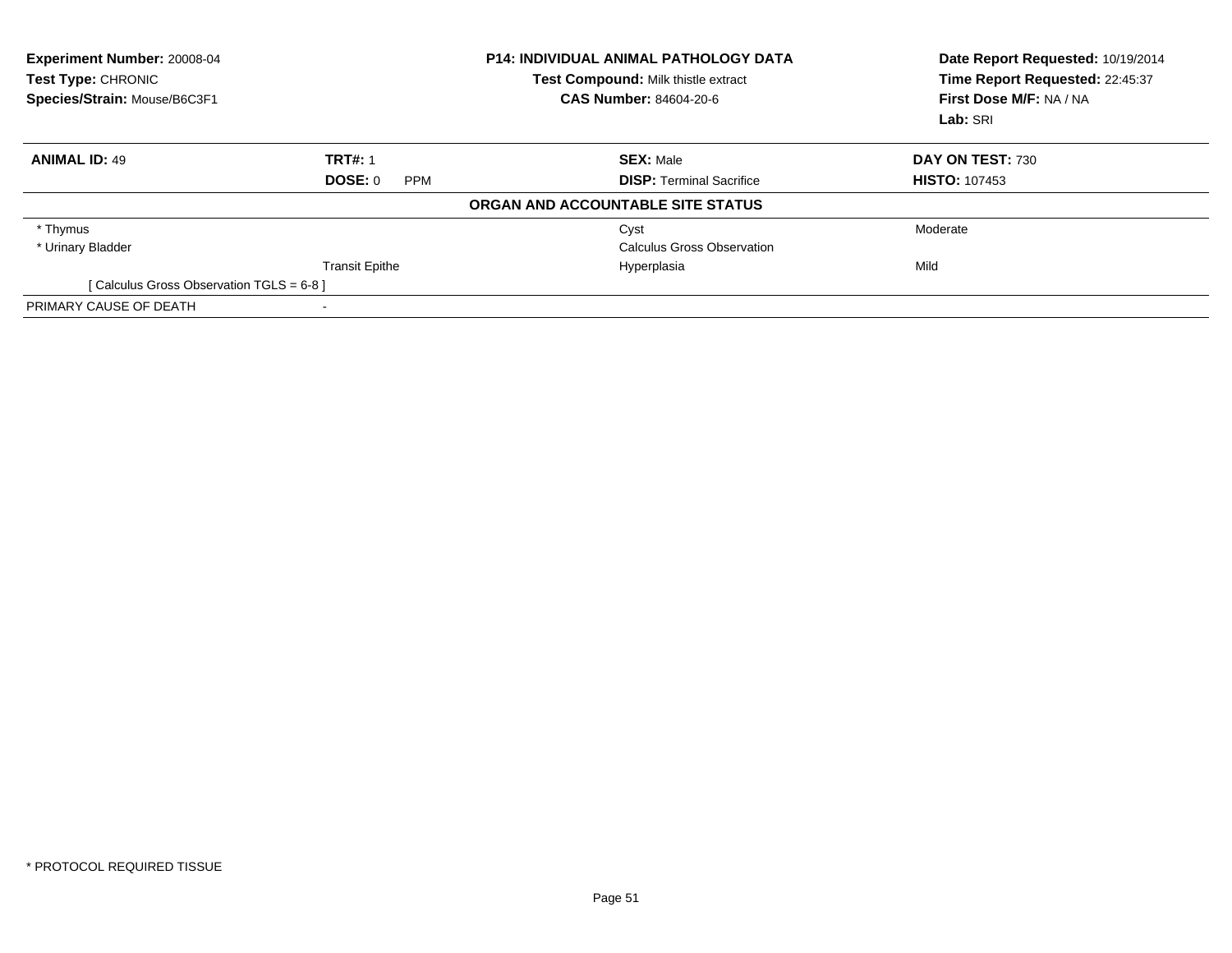| Experiment Number: 20008-04<br>Test Type: CHRONIC<br>Species/Strain: Mouse/B6C3F1 |                           | P14: INDIVIDUAL ANIMAL PATHOLOGY DATA<br>Test Compound: Milk thistle extract<br><b>CAS Number: 84604-20-6</b> | Date Report Requested: 10/19/2014<br>Time Report Requested: 22:45:37<br>First Dose M/F: NA / NA<br>Lab: SRI |  |
|-----------------------------------------------------------------------------------|---------------------------|---------------------------------------------------------------------------------------------------------------|-------------------------------------------------------------------------------------------------------------|--|
| <b>ANIMAL ID: 50</b>                                                              | <b>TRT#: 1</b>            | <b>SEX: Male</b>                                                                                              | DAY ON TEST: 729                                                                                            |  |
|                                                                                   | <b>DOSE: 0</b><br>PPM     | <b>DISP: Terminal Sacrifice</b>                                                                               | <b>HISTO: 107454</b>                                                                                        |  |
|                                                                                   |                           | ORGAN AND ACCOUNTABLE SITE STATUS                                                                             |                                                                                                             |  |
| <b>NORMAL</b>                                                                     |                           |                                                                                                               |                                                                                                             |  |
| * Adrenal Cortex                                                                  | * Adrenal Medulla         | * Bone                                                                                                        | * Brain                                                                                                     |  |
| * Epididymis                                                                      | * Esophagus               | * Eye                                                                                                         | * Gallbladder                                                                                               |  |
| * Intestine Large, Colon                                                          | * Intestine Large, Rectum | * Intestine Small, Duodenum                                                                                   | * Intestine Small, Ileum                                                                                    |  |
| * Intestine Small, Jejunum                                                        | * Islets, Pancreatic      | * Lymph Node, Mandibular                                                                                      | * Lymph Node, Mesenteric                                                                                    |  |
| * Mammary Gland                                                                   | * Nose                    | * Pancreas                                                                                                    | * Parathyroid Gland                                                                                         |  |
| * Pituitary Gland                                                                 | * Prostate                | * Salivary Glands                                                                                             | * Seminal Vesicle                                                                                           |  |
| * Skin                                                                            | * Stomach, Forestomach    | * Stomach, Glandular                                                                                          | * Thyroid Gland                                                                                             |  |
| * Trachea                                                                         | * Urinary Bladder         |                                                                                                               |                                                                                                             |  |
| <b>MISSING</b>                                                                    |                           |                                                                                                               |                                                                                                             |  |
| * Thymus                                                                          |                           |                                                                                                               |                                                                                                             |  |
| <b>OBSERVATIONS</b>                                                               |                           |                                                                                                               |                                                                                                             |  |
| * Bone Marrow                                                                     |                           | Hyperplasia                                                                                                   | Marked                                                                                                      |  |
| * Harderian Gland                                                                 |                           | Adenoma                                                                                                       |                                                                                                             |  |
| * Heart                                                                           |                           | Cardiomyopathy                                                                                                | Minimal                                                                                                     |  |
| * Intestine Large, Cecum                                                          |                           | Edema                                                                                                         | Mild                                                                                                        |  |
| * Kidney                                                                          |                           | Nephropathy                                                                                                   | Minimal                                                                                                     |  |
| * Liver                                                                           |                           | <b>Eosinophilic Focus</b>                                                                                     |                                                                                                             |  |
|                                                                                   |                           | Hepatocellular Carcinoma                                                                                      | Multiple                                                                                                    |  |
|                                                                                   |                           | <b>Infiltration Cellular</b>                                                                                  | Mixed Cell, Mild                                                                                            |  |
| [ Hepatocellular Carcinoma TGLS = 3-21,4-22 ]                                     |                           |                                                                                                               |                                                                                                             |  |
| * Lung                                                                            |                           | Hepatocellular Carcinoma                                                                                      | Metastatic (Liver)                                                                                          |  |
| * Preputial Gland                                                                 |                           | Inflammation                                                                                                  | Chronic, Mild                                                                                               |  |
| * Spleen                                                                          |                           | Hematopoietic Cell Proliferation                                                                              | Marked                                                                                                      |  |
| [ Hematopoietic Cell Proliferation TGLS = 2-6 ]                                   |                           |                                                                                                               |                                                                                                             |  |
| * Testes                                                                          | <b>Germinal Epith</b>     | Atrophy                                                                                                       | Mild                                                                                                        |  |
| PRIMARY CAUSE OF DEATH                                                            | $\overline{\phantom{0}}$  |                                                                                                               |                                                                                                             |  |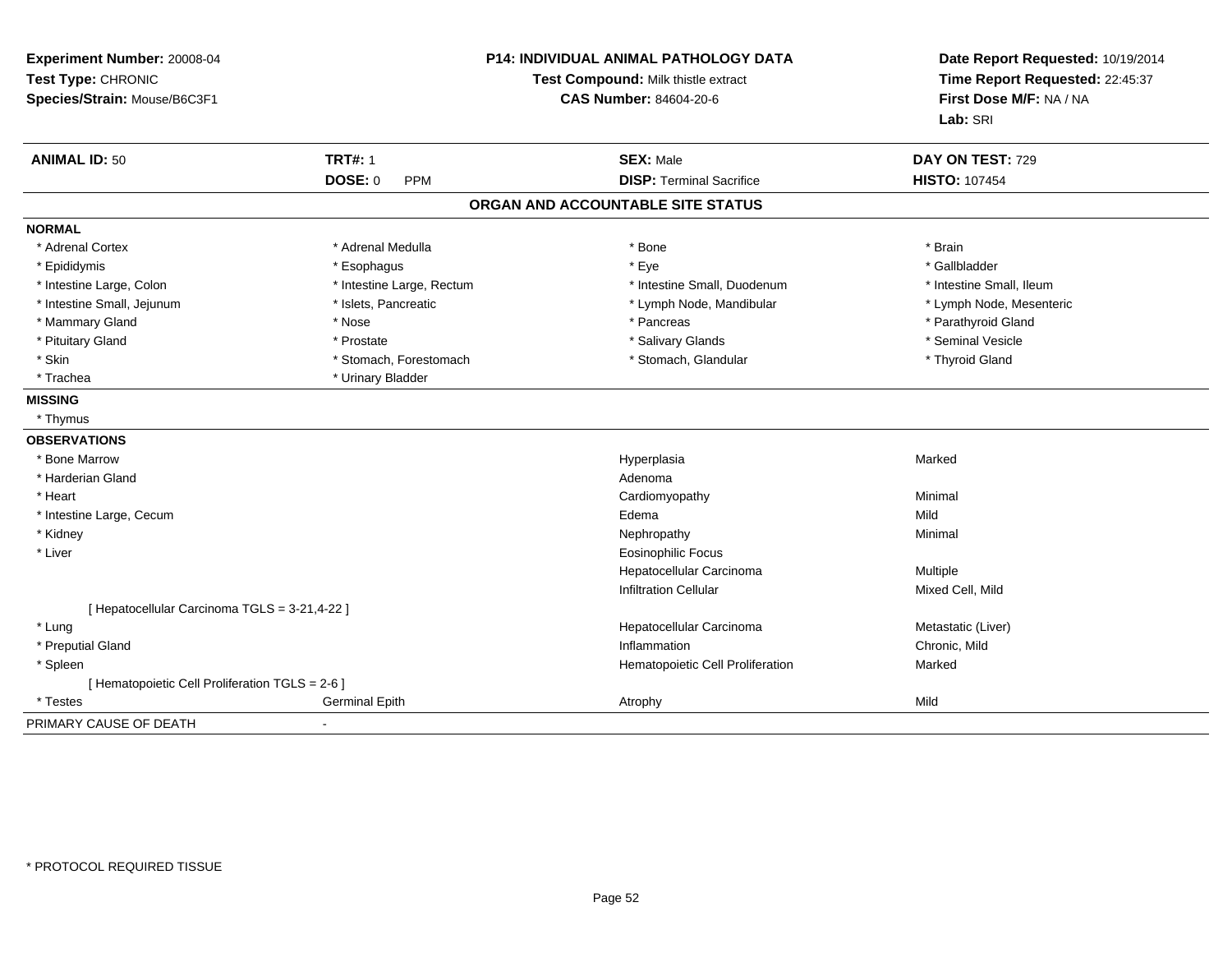| Experiment Number: 20008-04<br>Test Type: CHRONIC<br>Species/Strain: Mouse/B6C3F1 |                             | <b>P14: INDIVIDUAL ANIMAL PATHOLOGY DATA</b><br>Test Compound: Milk thistle extract<br>CAS Number: 84604-20-6 | Date Report Requested: 10/19/2014<br>Time Report Requested: 22:45:37<br>First Dose M/F: NA / NA<br>Lab: SRI |  |
|-----------------------------------------------------------------------------------|-----------------------------|---------------------------------------------------------------------------------------------------------------|-------------------------------------------------------------------------------------------------------------|--|
| <b>ANIMAL ID: 51</b>                                                              | <b>TRT#: 3</b>              | <b>SEX: Male</b>                                                                                              | DAY ON TEST: 732                                                                                            |  |
|                                                                                   | <b>DOSE: 12500 PPM</b>      | <b>DISP: Terminal Sacrifice</b>                                                                               | <b>HISTO: 107455</b>                                                                                        |  |
|                                                                                   |                             | ORGAN AND ACCOUNTABLE SITE STATUS                                                                             |                                                                                                             |  |
| <b>NORMAL</b>                                                                     |                             |                                                                                                               |                                                                                                             |  |
| * Adrenal Cortex                                                                  | * Adrenal Medulla           | * Bone                                                                                                        | * Brain                                                                                                     |  |
| * Epididymis                                                                      | * Esophagus                 | * Eye                                                                                                         | * Gallbladder                                                                                               |  |
| * Harderian Gland                                                                 | * Heart                     | * Intestine Large, Cecum                                                                                      | * Intestine Large, Colon                                                                                    |  |
| * Intestine Large, Rectum                                                         | * Intestine Small, Duodenum | * Intestine Small, Ileum                                                                                      | * Intestine Small, Jejunum                                                                                  |  |
| * Islets, Pancreatic                                                              | * Lung                      | * Lymph Node, Mandibular                                                                                      | * Lymph Node, Mesenteric                                                                                    |  |
| * Mammary Gland                                                                   | * Nose                      | * Pancreas                                                                                                    | * Parathyroid Gland                                                                                         |  |
| * Pituitary Gland                                                                 | * Prostate                  | * Salivary Glands                                                                                             | * Seminal Vesicle                                                                                           |  |
| * Skin                                                                            | * Spleen                    | * Stomach, Forestomach                                                                                        | * Stomach, Glandular                                                                                        |  |
| * Testes                                                                          | * Thymus                    | * Trachea                                                                                                     | * Urinary Bladder                                                                                           |  |
| <b>OBSERVATIONS</b>                                                               |                             |                                                                                                               |                                                                                                             |  |
| * Bone Marrow                                                                     |                             | Hyperplasia                                                                                                   | Minimal                                                                                                     |  |
| * Kidney                                                                          |                             | Nephropathy                                                                                                   | Minimal                                                                                                     |  |
| * Liver                                                                           |                             | Hepatocellular Carcinoma                                                                                      |                                                                                                             |  |
| [ Hepatocellular Carcinoma TGLS = 1-21 ]                                          |                             |                                                                                                               |                                                                                                             |  |
| * Preputial Gland                                                                 |                             | Cyst                                                                                                          | Moderate                                                                                                    |  |
| * Thyroid Gland                                                                   | Follicle                    | Degeneration                                                                                                  | Focal, Minimal                                                                                              |  |
| PRIMARY CAUSE OF DEATH                                                            |                             |                                                                                                               |                                                                                                             |  |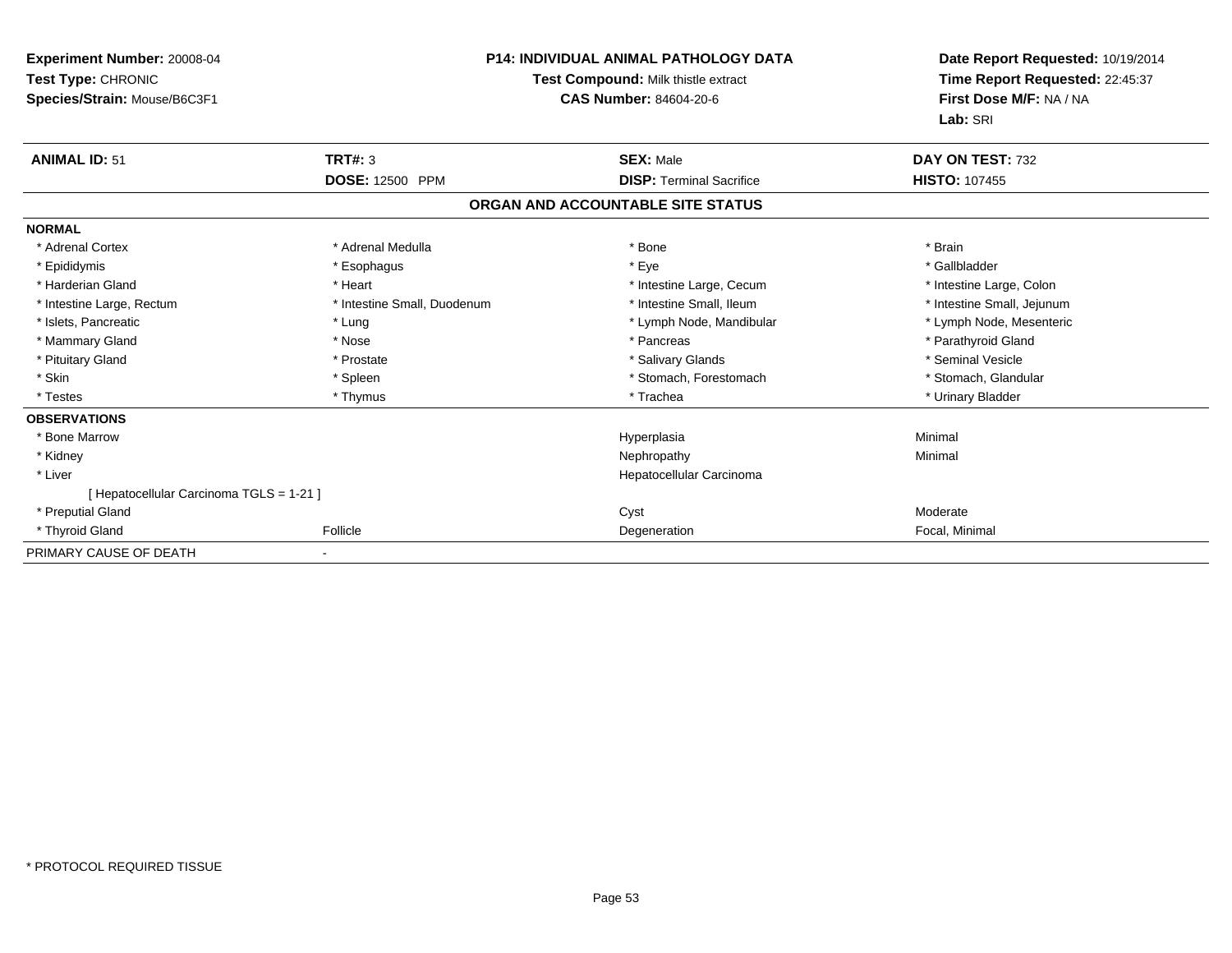| Experiment Number: 20008-04<br>Test Type: CHRONIC<br>Species/Strain: Mouse/B6C3F1 |                           | <b>P14: INDIVIDUAL ANIMAL PATHOLOGY DATA</b><br>Test Compound: Milk thistle extract<br>CAS Number: 84604-20-6 | Date Report Requested: 10/19/2014<br>Time Report Requested: 22:45:37<br>First Dose M/F: NA / NA<br>Lab: SRI |  |
|-----------------------------------------------------------------------------------|---------------------------|---------------------------------------------------------------------------------------------------------------|-------------------------------------------------------------------------------------------------------------|--|
| <b>ANIMAL ID: 52</b>                                                              | TRT#: 3                   | <b>SEX: Male</b>                                                                                              | DAY ON TEST: 730                                                                                            |  |
|                                                                                   | DOSE: 12500 PPM           | <b>DISP: Terminal Sacrifice</b>                                                                               | <b>HISTO: 107456</b>                                                                                        |  |
|                                                                                   |                           | ORGAN AND ACCOUNTABLE SITE STATUS                                                                             |                                                                                                             |  |
| <b>NORMAL</b>                                                                     |                           |                                                                                                               |                                                                                                             |  |
| * Adrenal Cortex                                                                  | * Adrenal Medulla         | * Bone                                                                                                        | * Bone Marrow                                                                                               |  |
| * Brain                                                                           | * Epididymis              | * Esophagus                                                                                                   | * Eye                                                                                                       |  |
| * Gallbladder                                                                     | * Harderian Gland         | * Heart                                                                                                       | * Intestine Large, Cecum                                                                                    |  |
| * Intestine Large, Colon                                                          | * Intestine Large, Rectum | * Intestine Small, Duodenum                                                                                   | * Intestine Small, Ileum                                                                                    |  |
| * Intestine Small, Jejunum                                                        | * Islets, Pancreatic      | * Lung                                                                                                        | * Lymph Node, Mesenteric                                                                                    |  |
| * Mammary Gland                                                                   | * Nose                    | * Pancreas                                                                                                    | * Parathyroid Gland                                                                                         |  |
| * Pituitary Gland                                                                 | * Preputial Gland         | * Prostate                                                                                                    | * Salivary Glands                                                                                           |  |
| * Seminal Vesicle                                                                 | * Skin                    | * Spleen                                                                                                      | * Stomach, Forestomach                                                                                      |  |
| * Stomach, Glandular                                                              | * Testes                  | * Thymus                                                                                                      | * Thyroid Gland                                                                                             |  |
| * Trachea                                                                         | * Urinary Bladder         |                                                                                                               |                                                                                                             |  |
| <b>MISSING</b>                                                                    |                           |                                                                                                               |                                                                                                             |  |
| * Lymph Node, Mandibular                                                          |                           |                                                                                                               |                                                                                                             |  |
| <b>OBSERVATIONS</b>                                                               |                           |                                                                                                               |                                                                                                             |  |
| * Kidney                                                                          |                           | Infarct                                                                                                       | Mild                                                                                                        |  |
|                                                                                   |                           | Nephropathy                                                                                                   | Minimal                                                                                                     |  |
| * Liver                                                                           |                           | <b>Basophilic Focus</b>                                                                                       |                                                                                                             |  |
| PRIMARY CAUSE OF DEATH                                                            |                           |                                                                                                               |                                                                                                             |  |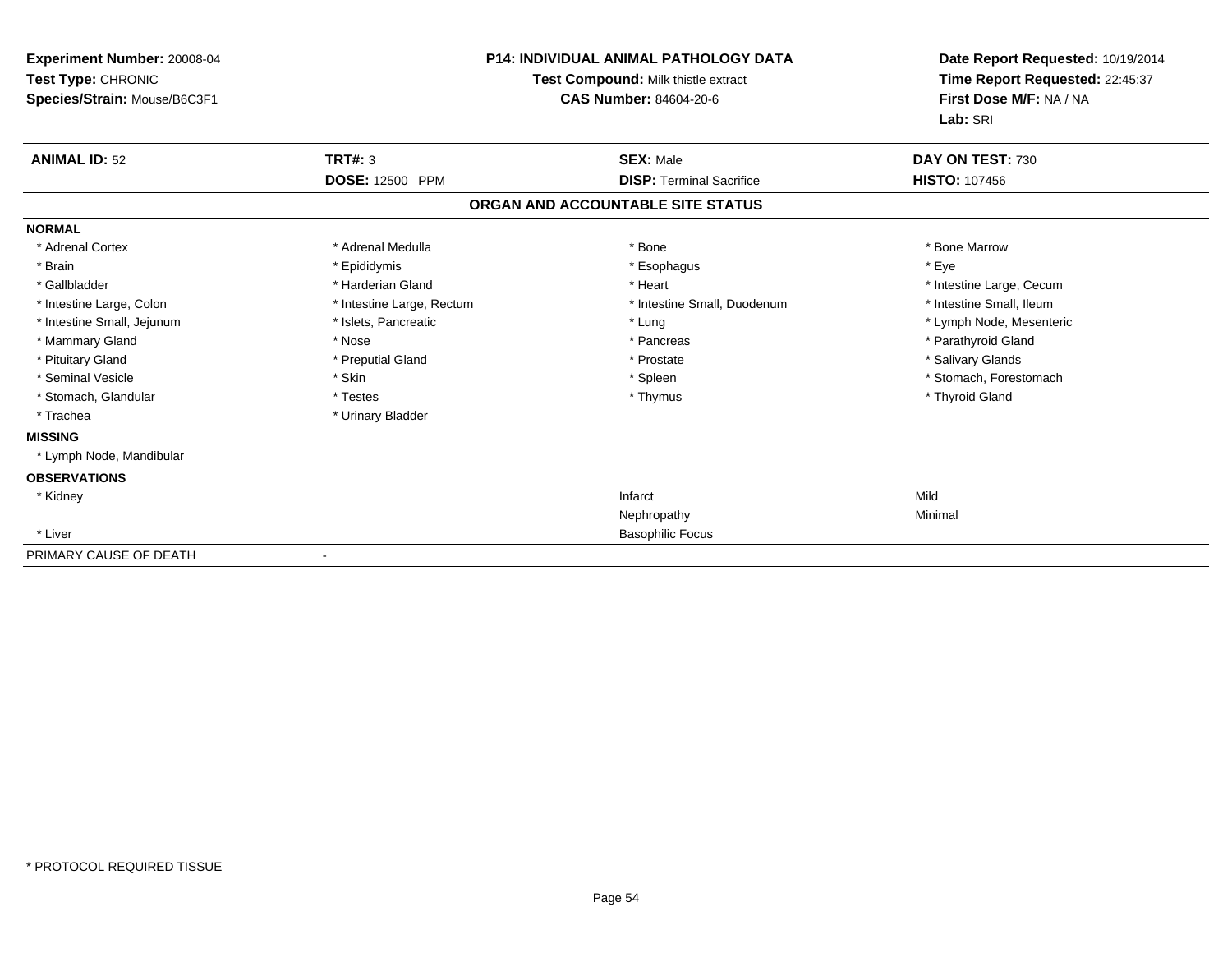| Experiment Number: 20008-04<br>Test Type: CHRONIC<br>Species/Strain: Mouse/B6C3F1 |                          | <b>P14: INDIVIDUAL ANIMAL PATHOLOGY DATA</b><br>Test Compound: Milk thistle extract<br><b>CAS Number: 84604-20-6</b> |                                   | Date Report Requested: 10/19/2014<br>Time Report Requested: 22:45:37<br>First Dose M/F: NA / NA<br>Lab: SRI |
|-----------------------------------------------------------------------------------|--------------------------|----------------------------------------------------------------------------------------------------------------------|-----------------------------------|-------------------------------------------------------------------------------------------------------------|
| <b>ANIMAL ID: 53</b>                                                              | <b>TRT#: 3</b>           |                                                                                                                      | <b>SEX: Male</b>                  | DAY ON TEST: 731                                                                                            |
|                                                                                   | <b>DOSE: 12500 PPM</b>   |                                                                                                                      | <b>DISP: Terminal Sacrifice</b>   | <b>HISTO: 107457</b>                                                                                        |
|                                                                                   |                          |                                                                                                                      | ORGAN AND ACCOUNTABLE SITE STATUS |                                                                                                             |
| <b>NORMAL</b>                                                                     |                          |                                                                                                                      |                                   |                                                                                                             |
| * Adrenal Medulla                                                                 | * Bone                   |                                                                                                                      | * Bone Marrow                     | * Brain                                                                                                     |
| * Epididymis                                                                      | * Esophagus              |                                                                                                                      | * Eye                             | * Gallbladder                                                                                               |
| * Heart                                                                           | * Intestine Large, Cecum |                                                                                                                      | * Intestine Large, Colon          | * Intestine Large, Rectum                                                                                   |
| * Intestine Small, Duodenum                                                       | * Intestine Small, Ileum |                                                                                                                      | * Intestine Small, Jejunum        | * Islets, Pancreatic                                                                                        |
| * Lymph Node, Mandibular                                                          | * Lymph Node, Mesenteric |                                                                                                                      | * Mammary Gland                   | * Nose                                                                                                      |
| * Pancreas                                                                        | * Parathyroid Gland      |                                                                                                                      | * Pituitary Gland                 | * Preputial Gland                                                                                           |
| * Prostate                                                                        | * Salivary Glands        |                                                                                                                      | * Seminal Vesicle                 | * Skin                                                                                                      |
| * Spleen                                                                          | * Stomach, Forestomach   |                                                                                                                      | * Stomach, Glandular              | * Testes                                                                                                    |
| * Thymus                                                                          | * Trachea                |                                                                                                                      | * Urinary Bladder                 |                                                                                                             |
| <b>OBSERVATIONS</b>                                                               |                          |                                                                                                                      |                                   |                                                                                                             |
| * Adrenal Cortex                                                                  |                          |                                                                                                                      | Hypertrophy                       | Focal, Mild                                                                                                 |
| * Harderian Gland                                                                 |                          |                                                                                                                      | Adenoma                           |                                                                                                             |
| [Adenoma TGLS = 2-12]                                                             |                          |                                                                                                                      |                                   |                                                                                                             |
| * Kidney                                                                          |                          |                                                                                                                      | Nephropathy                       | Mild                                                                                                        |
| * Liver                                                                           |                          |                                                                                                                      | Hepatocellular Adenoma            |                                                                                                             |
| [ Hepatocellular Adenoma TGLS = 1-6 ]                                             |                          |                                                                                                                      |                                   |                                                                                                             |
| * Lung                                                                            | Alveolar Epith           |                                                                                                                      | Hyperplasia                       | Mild                                                                                                        |
|                                                                                   |                          |                                                                                                                      | Inflammation                      | Chronic, Mild                                                                                               |
| * Thyroid Gland                                                                   | Follicle                 |                                                                                                                      | Degeneration                      | Focal, Minimal                                                                                              |
| PRIMARY CAUSE OF DEATH                                                            |                          |                                                                                                                      |                                   |                                                                                                             |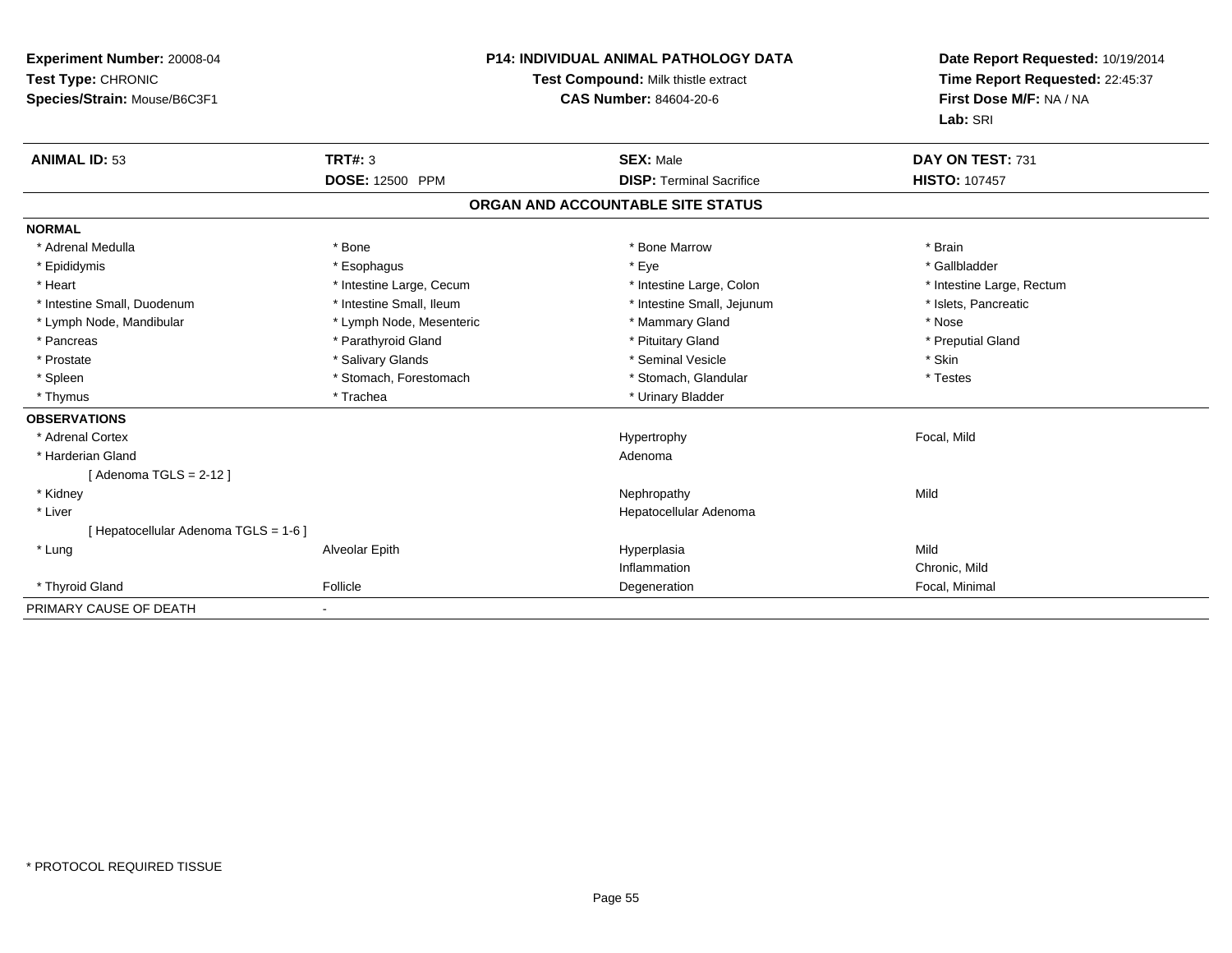| Experiment Number: 20008-04<br>Test Type: CHRONIC<br>Species/Strain: Mouse/B6C3F1 |                             | <b>P14: INDIVIDUAL ANIMAL PATHOLOGY DATA</b><br>Test Compound: Milk thistle extract<br><b>CAS Number: 84604-20-6</b> | Date Report Requested: 10/19/2014<br>Time Report Requested: 22:45:37<br>First Dose M/F: NA / NA<br>Lab: SRI |
|-----------------------------------------------------------------------------------|-----------------------------|----------------------------------------------------------------------------------------------------------------------|-------------------------------------------------------------------------------------------------------------|
| <b>ANIMAL ID: 54</b>                                                              | TRT#: 3                     | <b>SEX: Male</b>                                                                                                     | DAY ON TEST: 731                                                                                            |
|                                                                                   | <b>DOSE: 12500 PPM</b>      | <b>DISP: Terminal Sacrifice</b>                                                                                      | <b>HISTO: 107458</b>                                                                                        |
|                                                                                   |                             | ORGAN AND ACCOUNTABLE SITE STATUS                                                                                    |                                                                                                             |
| <b>NORMAL</b>                                                                     |                             |                                                                                                                      |                                                                                                             |
| * Adrenal Medulla                                                                 | * Bone                      | * Bone Marrow                                                                                                        | * Brain                                                                                                     |
| * Epididymis                                                                      | * Esophagus                 | * Eye                                                                                                                | * Gallbladder                                                                                               |
| * Harderian Gland                                                                 | * Heart                     | * Intestine Large, Cecum                                                                                             | * Intestine Large, Colon                                                                                    |
| * Intestine Large, Rectum                                                         | * Intestine Small, Duodenum | * Intestine Small. Ileum                                                                                             | * Intestine Small, Jejunum                                                                                  |
| * Islets, Pancreatic                                                              | * Lymph Node, Mandibular    | * Lymph Node, Mesenteric                                                                                             | * Mammary Gland                                                                                             |
| * Nose                                                                            | * Pancreas                  | * Parathyroid Gland                                                                                                  | * Pituitary Gland                                                                                           |
| * Preputial Gland                                                                 | * Prostate                  | * Salivary Glands                                                                                                    | * Seminal Vesicle                                                                                           |
| * Skin                                                                            | * Spleen                    | * Stomach, Forestomach                                                                                               | * Stomach, Glandular                                                                                        |
| * Testes                                                                          | * Thymus                    | * Thyroid Gland                                                                                                      | * Trachea                                                                                                   |
| * Urinary Bladder                                                                 |                             |                                                                                                                      |                                                                                                             |
| <b>OBSERVATIONS</b>                                                               |                             |                                                                                                                      |                                                                                                             |
| * Adrenal Cortex                                                                  |                             | Hypertrophy                                                                                                          | Focal, Minimal                                                                                              |
| * Kidney                                                                          |                             | Nephropathy                                                                                                          | Minimal                                                                                                     |
| * Liver                                                                           |                             | Hepatocellular Adenoma                                                                                               |                                                                                                             |
| * Lung                                                                            |                             | Alveolar/Bronchiolar Adenoma                                                                                         | <b>Multiple</b>                                                                                             |
|                                                                                   |                             | <b>Infiltration Cellular</b>                                                                                         | Histiocyte, Mild                                                                                            |
| [ Alveolar/Bronchiolar Adenoma TGLS = 1-2,2-21 ]                                  |                             |                                                                                                                      |                                                                                                             |
| PRIMARY CAUSE OF DEATH                                                            |                             |                                                                                                                      |                                                                                                             |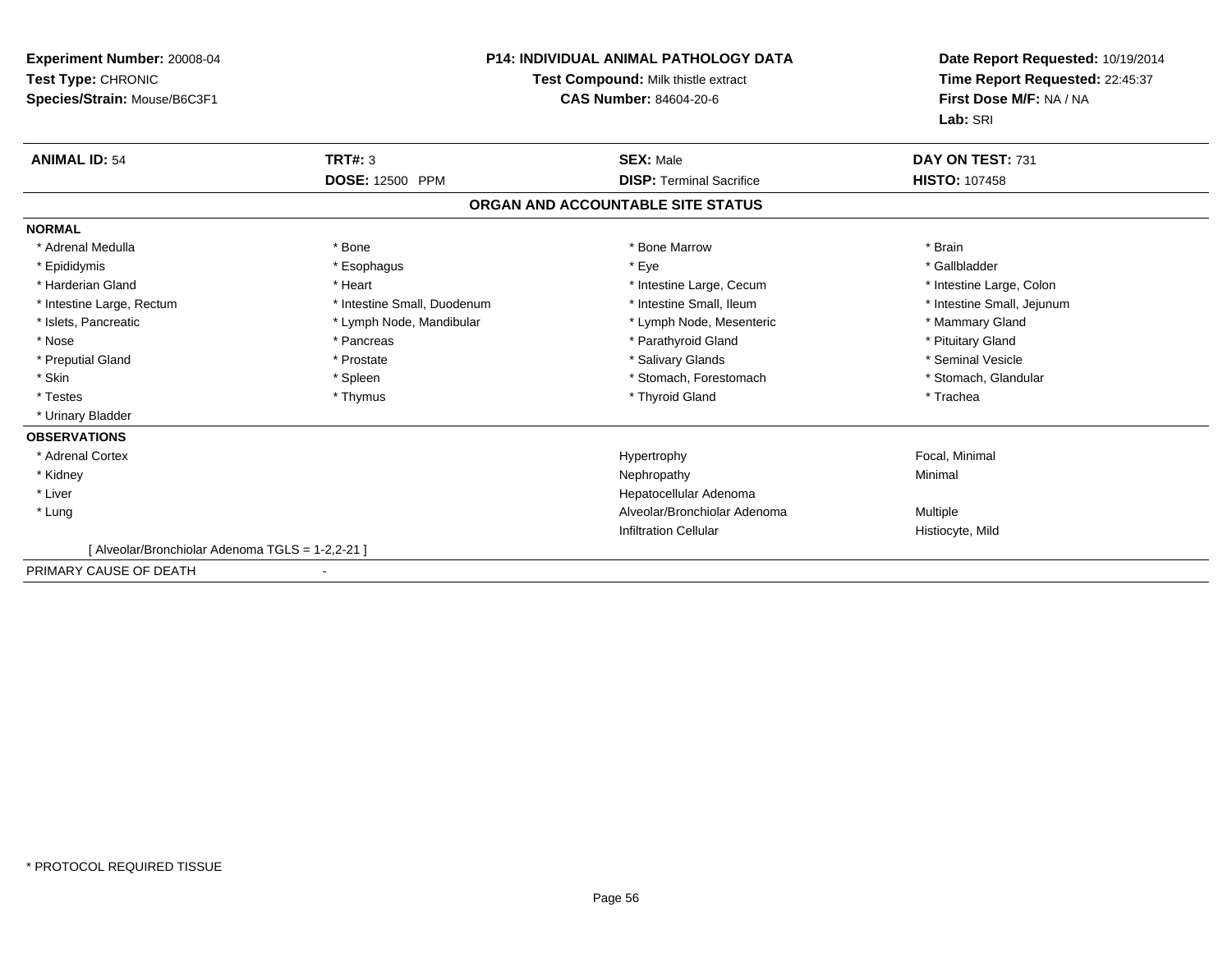| Experiment Number: 20008-04                            |                             | <b>P14: INDIVIDUAL ANIMAL PATHOLOGY DATA</b> | Date Report Requested: 10/19/2014 |  |
|--------------------------------------------------------|-----------------------------|----------------------------------------------|-----------------------------------|--|
| Test Type: CHRONIC                                     |                             | Test Compound: Milk thistle extract          | Time Report Requested: 22:45:37   |  |
| Species/Strain: Mouse/B6C3F1                           |                             | <b>CAS Number: 84604-20-6</b>                | First Dose M/F: NA / NA           |  |
|                                                        |                             |                                              | Lab: SRI                          |  |
| <b>ANIMAL ID: 55</b>                                   | <b>TRT#: 3</b>              | <b>SEX: Male</b>                             | DAY ON TEST: 730                  |  |
|                                                        | DOSE: 12500 PPM             | <b>DISP: Terminal Sacrifice</b>              | <b>HISTO: 107459</b>              |  |
|                                                        |                             | ORGAN AND ACCOUNTABLE SITE STATUS            |                                   |  |
| <b>NORMAL</b>                                          |                             |                                              |                                   |  |
| * Adrenal Medulla                                      | * Bone                      | * Bone Marrow                                | * Brain                           |  |
| * Epididymis                                           | * Esophagus                 | * Eye                                        | * Gallbladder                     |  |
| * Harderian Gland                                      | * Heart                     | * Intestine Large, Cecum                     | * Intestine Large, Colon          |  |
| * Intestine Large, Rectum                              | * Intestine Small, Duodenum | * Intestine Small, Ileum                     | * Intestine Small, Jejunum        |  |
| * Islets, Pancreatic                                   | * Lymph Node, Mandibular    | * Lymph Node, Mesenteric                     | * Mammary Gland                   |  |
| * Nose                                                 | * Pancreas                  | * Parathyroid Gland                          | * Pituitary Gland                 |  |
| * Prostate                                             | * Salivary Glands           | * Seminal Vesicle                            | <b>Skeletal Muscle</b>            |  |
| * Skin                                                 | * Spleen                    | * Stomach, Forestomach                       | * Stomach, Glandular              |  |
| * Testes                                               | * Thymus                    | * Trachea                                    | * Urinary Bladder                 |  |
| <b>OBSERVATIONS</b>                                    |                             |                                              |                                   |  |
| * Adrenal Cortex                                       |                             | Hyperplasia                                  | Focal, Mild                       |  |
| * Kidney                                               |                             | Alveolar/Bronchiolar Carcinoma               | Metastatic (Lung)                 |  |
|                                                        |                             | Cyst                                         | Moderate                          |  |
|                                                        |                             | Metaplasia                                   | Osseous, Mild                     |  |
|                                                        |                             | Nephropathy                                  | Mild                              |  |
| Note: THE OSSEOUS METAPLASIA IS ON SLIDE 21.           |                             |                                              |                                   |  |
| [ Alveolar/Bronchiolar Carcinoma TGLS = 1-21 ]         |                             |                                              |                                   |  |
| * Liver                                                |                             | Alveolar/Bronchiolar Carcinoma               | Metastatic (Lung)                 |  |
|                                                        |                             | Mixed Cell Focus                             |                                   |  |
| [ Alveolar/Bronchiolar Carcinoma TGLS = 2-22 ]         |                             |                                              |                                   |  |
| * Lung                                                 |                             | Alveolar/Bronchiolar Carcinoma               | Multiple                          |  |
|                                                        | Alveolar Epith              | Hyperplasia                                  | Minimal                           |  |
|                                                        |                             | <b>Infiltration Cellular</b>                 | Histiocyte, Marked                |  |
|                                                        |                             | Infiltration Cellular                        | Lymphocyte, Moderate              |  |
| [ Alveolar/Bronchiolar Carcinoma TGLS = 5-2,9-2,10-2 ] |                             |                                              |                                   |  |
| [Hyperplasia TGLS = 6-24]                              |                             |                                              |                                   |  |
| [ Infiltration Cellular TGLS = 4-2,8-25 ]              |                             |                                              |                                   |  |
| * Preputial Gland                                      |                             | Cyst                                         | Moderate                          |  |
| * Thyroid Gland                                        | Follicle                    | Degeneration                                 | Focal, Minimal                    |  |
| PRIMARY CAUSE OF DEATH                                 | ÷,                          |                                              |                                   |  |

\* PROTOCOL REQUIRED TISSUE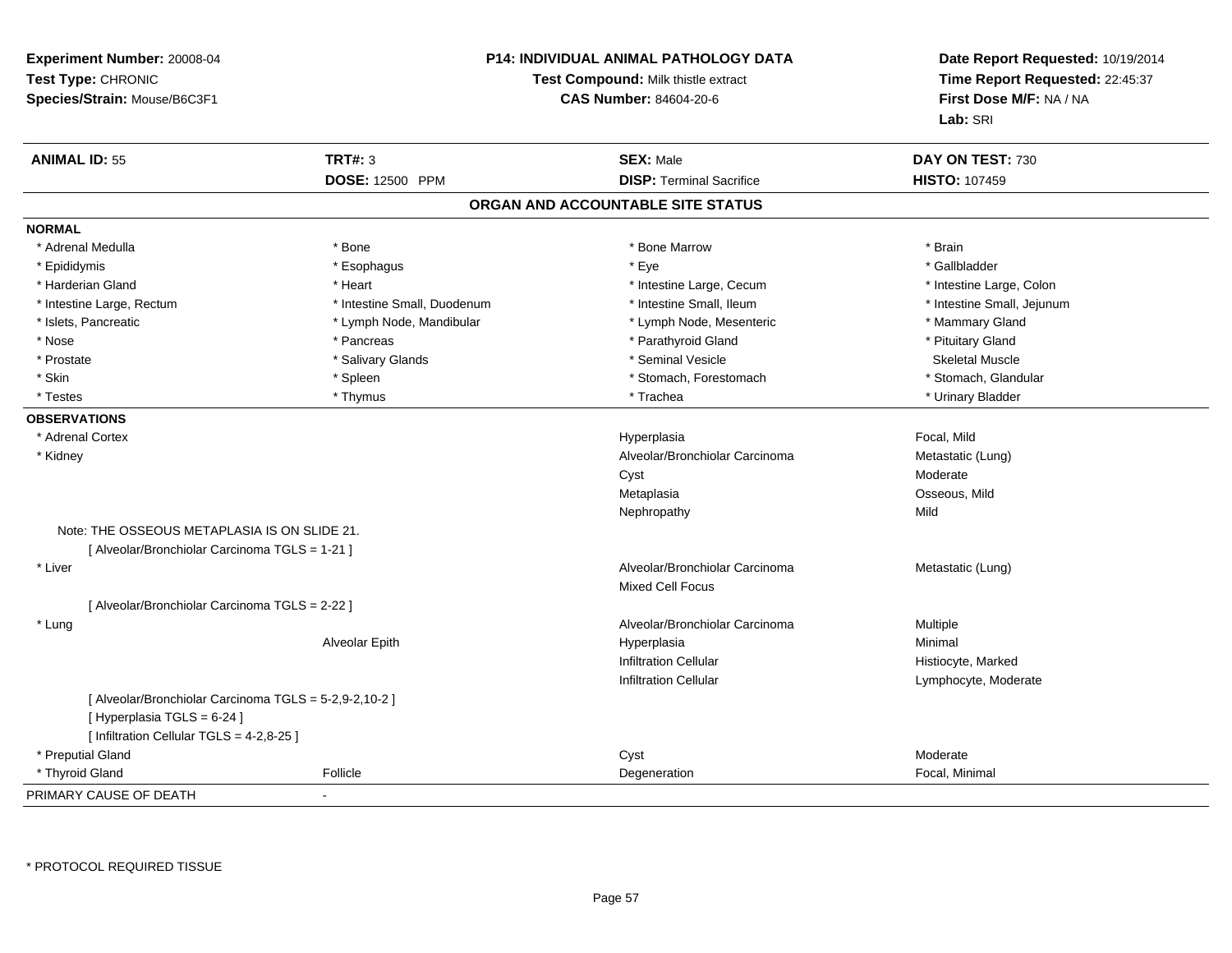| Experiment Number: 20008-04<br>Test Type: CHRONIC<br>Species/Strain: Mouse/B6C3F1 |                             | <b>P14: INDIVIDUAL ANIMAL PATHOLOGY DATA</b><br>Test Compound: Milk thistle extract<br><b>CAS Number: 84604-20-6</b> | Date Report Requested: 10/19/2014<br>Time Report Requested: 22:45:37<br>First Dose M/F: NA / NA<br>Lab: SRI |
|-----------------------------------------------------------------------------------|-----------------------------|----------------------------------------------------------------------------------------------------------------------|-------------------------------------------------------------------------------------------------------------|
| <b>ANIMAL ID: 56</b>                                                              | <b>TRT#: 3</b>              | <b>SEX: Male</b>                                                                                                     | DAY ON TEST: 731                                                                                            |
|                                                                                   | DOSE: 12500 PPM             | <b>DISP: Terminal Sacrifice</b>                                                                                      | <b>HISTO: 107460</b>                                                                                        |
|                                                                                   |                             | ORGAN AND ACCOUNTABLE SITE STATUS                                                                                    |                                                                                                             |
| <b>NORMAL</b>                                                                     |                             |                                                                                                                      |                                                                                                             |
| * Adrenal Medulla                                                                 | * Bone                      | * Bone Marrow                                                                                                        | * Brain                                                                                                     |
| * Epididymis                                                                      | * Esophagus                 | * Eye                                                                                                                | * Gallbladder                                                                                               |
| * Harderian Gland                                                                 | * Heart                     | * Intestine Large, Cecum                                                                                             | * Intestine Large, Colon                                                                                    |
| * Intestine Large, Rectum                                                         | * Intestine Small, Duodenum | * Intestine Small. Ileum                                                                                             | * Intestine Small, Jejunum                                                                                  |
| * Islets, Pancreatic                                                              | * Lung                      | * Lymph Node, Mandibular                                                                                             | * Lymph Node, Mesenteric                                                                                    |
| * Mammary Gland                                                                   | * Nose                      | * Pancreas                                                                                                           | * Parathyroid Gland                                                                                         |
| * Pituitary Gland                                                                 | * Preputial Gland           | * Prostate                                                                                                           | * Salivary Glands                                                                                           |
| * Seminal Vesicle                                                                 | * Skin                      | * Spleen                                                                                                             | * Stomach, Forestomach                                                                                      |
| * Stomach, Glandular                                                              | * Testes                    | * Thymus                                                                                                             | * Thyroid Gland                                                                                             |
| * Trachea                                                                         | * Urinary Bladder           |                                                                                                                      |                                                                                                             |
| <b>OBSERVATIONS</b>                                                               |                             |                                                                                                                      |                                                                                                             |
| * Adrenal Cortex                                                                  |                             | Hyperplasia                                                                                                          | Focal, Minimal                                                                                              |
| * Kidney                                                                          |                             | Nephropathy                                                                                                          | Minimal                                                                                                     |
| * Liver                                                                           |                             | <b>Clear Cell Focus</b>                                                                                              |                                                                                                             |
|                                                                                   |                             | Hepatocellular Adenoma                                                                                               |                                                                                                             |
|                                                                                   |                             | Hepatocellular Carcinoma                                                                                             |                                                                                                             |
| [ Hepatocellular Adenoma TGLS = 4-23 ]                                            |                             |                                                                                                                      |                                                                                                             |
| [ Hepatocellular Carcinoma TGLS = 3-24 ]                                          |                             |                                                                                                                      |                                                                                                             |
| Mesentery                                                                         | Fat                         | Necrosis                                                                                                             | Moderate                                                                                                    |
| [Necrosis TGLS = 1-22,2-21]                                                       |                             |                                                                                                                      |                                                                                                             |
| PRIMARY CAUSE OF DEATH                                                            |                             |                                                                                                                      |                                                                                                             |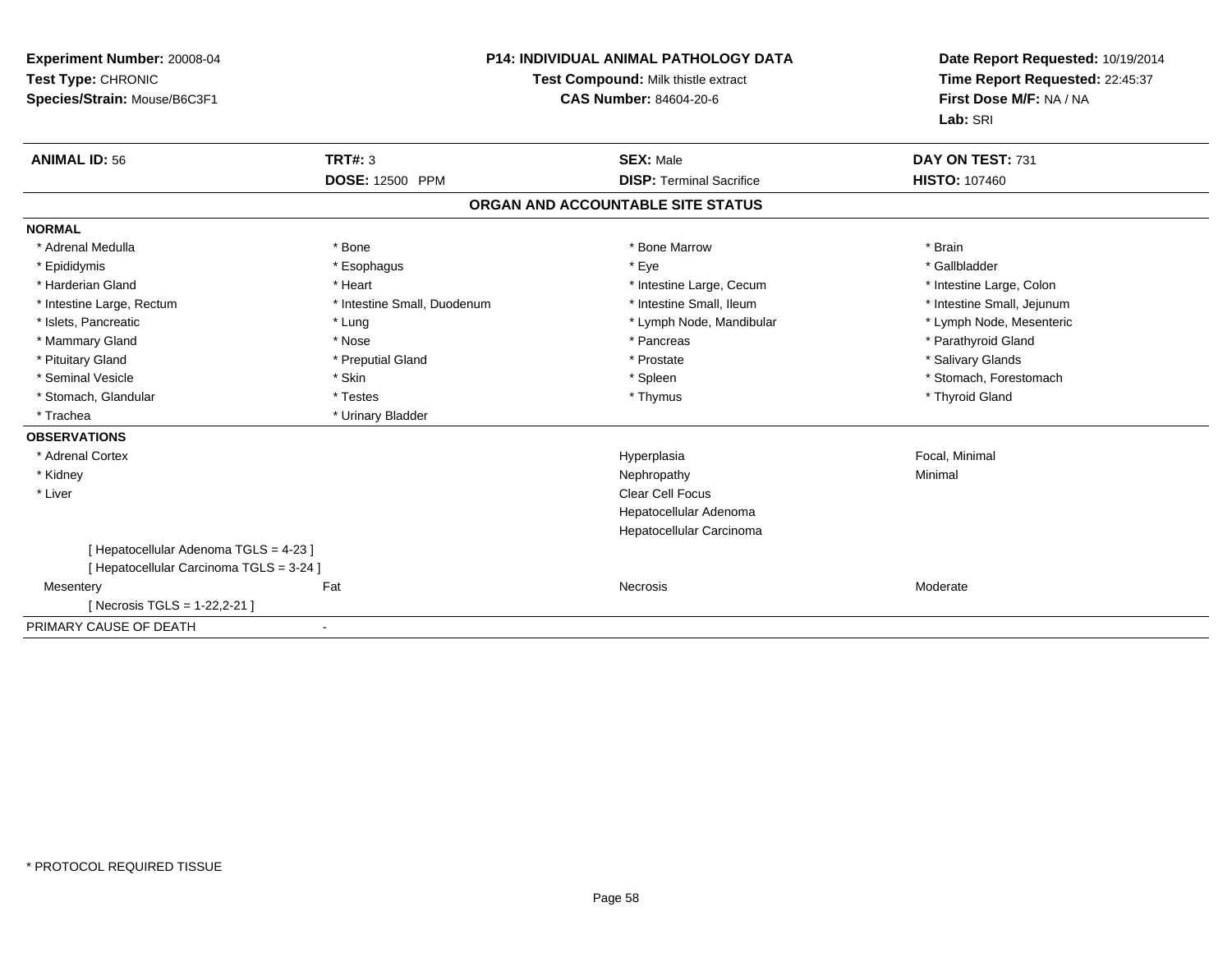| Experiment Number: 20008-04<br>Test Type: CHRONIC<br>Species/Strain: Mouse/B6C3F1 |                           | <b>P14: INDIVIDUAL ANIMAL PATHOLOGY DATA</b><br>Test Compound: Milk thistle extract<br>CAS Number: 84604-20-6 | Date Report Requested: 10/19/2014<br>Time Report Requested: 22:45:37<br>First Dose M/F: NA / NA<br>Lab: SRI |  |
|-----------------------------------------------------------------------------------|---------------------------|---------------------------------------------------------------------------------------------------------------|-------------------------------------------------------------------------------------------------------------|--|
| <b>ANIMAL ID: 57</b>                                                              | <b>TRT#: 3</b>            | <b>SEX: Male</b>                                                                                              | DAY ON TEST: 731                                                                                            |  |
|                                                                                   | <b>DOSE: 12500 PPM</b>    | <b>DISP: Terminal Sacrifice</b>                                                                               | <b>HISTO: 107461</b>                                                                                        |  |
|                                                                                   |                           | ORGAN AND ACCOUNTABLE SITE STATUS                                                                             |                                                                                                             |  |
| <b>NORMAL</b>                                                                     |                           |                                                                                                               |                                                                                                             |  |
| * Adrenal Cortex                                                                  | * Adrenal Medulla         | * Bone                                                                                                        | * Bone Marrow                                                                                               |  |
| * Brain                                                                           | * Epididymis              | * Esophagus                                                                                                   | * Eve                                                                                                       |  |
| * Gallbladder                                                                     | * Harderian Gland         | * Heart                                                                                                       | * Intestine Large, Cecum                                                                                    |  |
| * Intestine Large, Colon                                                          | * Intestine Large, Rectum | * Intestine Small, Duodenum                                                                                   | * Intestine Small, Ileum                                                                                    |  |
| * Intestine Small, Jejunum                                                        | * Islets, Pancreatic      | * Lung                                                                                                        | * Lymph Node, Mandibular                                                                                    |  |
| * Lymph Node, Mesenteric                                                          | * Mammary Gland           | * Nose                                                                                                        | * Pancreas                                                                                                  |  |
| * Parathyroid Gland                                                               | * Pituitary Gland         | * Prostate                                                                                                    | * Salivary Glands                                                                                           |  |
| * Seminal Vesicle                                                                 | * Skin                    | * Spleen                                                                                                      | * Stomach, Forestomach                                                                                      |  |
| * Stomach, Glandular                                                              | * Testes                  | * Thymus                                                                                                      | * Thyroid Gland                                                                                             |  |
| * Trachea                                                                         | * Urinary Bladder         |                                                                                                               |                                                                                                             |  |
| <b>OBSERVATIONS</b>                                                               |                           |                                                                                                               |                                                                                                             |  |
| * Kidney                                                                          |                           | Nephropathy                                                                                                   | Mild                                                                                                        |  |
| * Liver                                                                           |                           | Hepatocellular Carcinoma                                                                                      |                                                                                                             |  |
| [ Hepatocellular Carcinoma TGLS = 2-21 ]                                          |                           |                                                                                                               |                                                                                                             |  |
| * Preputial Gland                                                                 |                           | Cyst                                                                                                          | Moderate                                                                                                    |  |
| PRIMARY CAUSE OF DEATH                                                            |                           |                                                                                                               |                                                                                                             |  |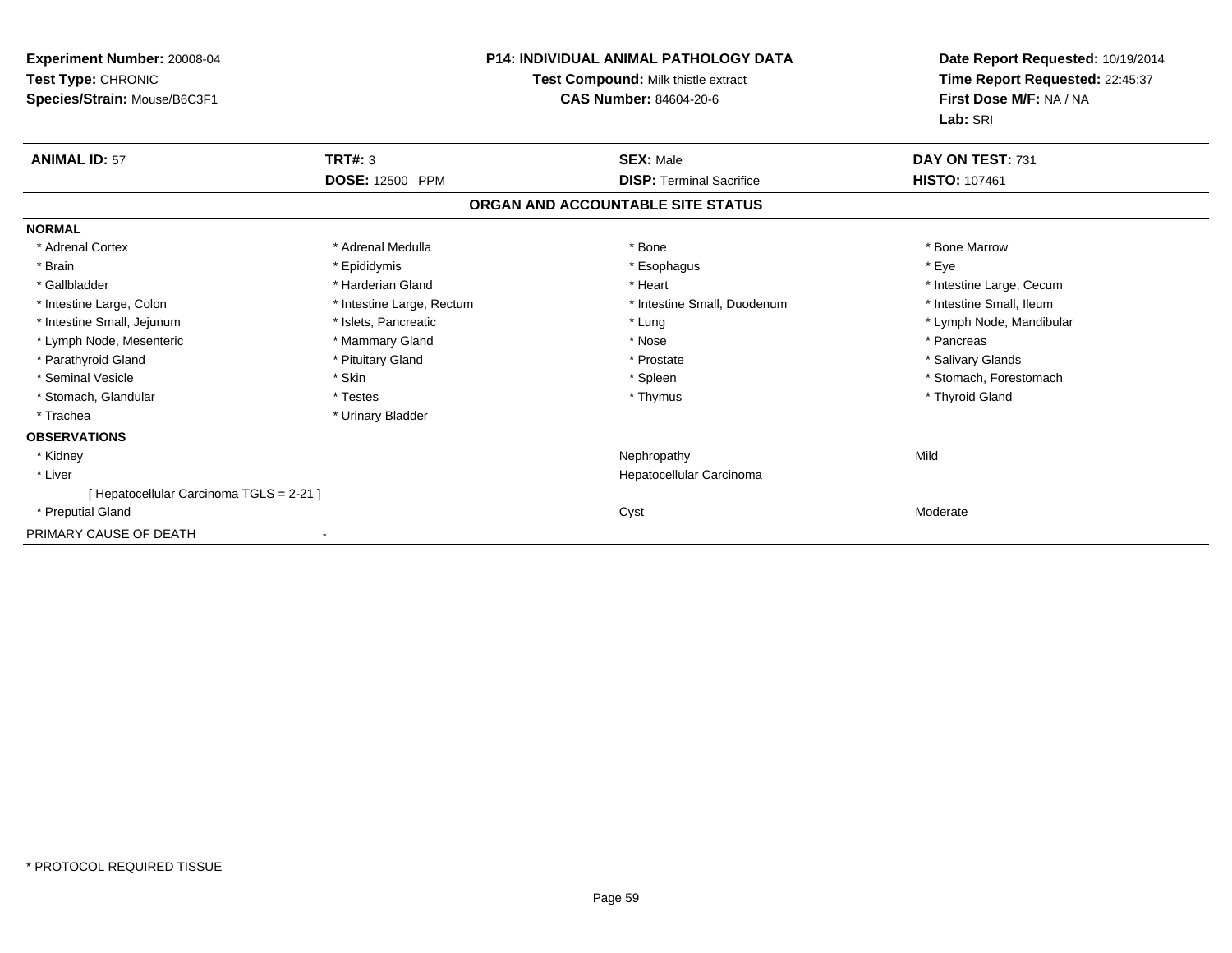| <b>Experiment Number: 20008-04</b><br>Test Type: CHRONIC<br>Species/Strain: Mouse/B6C3F1 | <b>P14: INDIVIDUAL ANIMAL PATHOLOGY DATA</b><br>Test Compound: Milk thistle extract<br><b>CAS Number: 84604-20-6</b> |                                   | Date Report Requested: 10/19/2014<br>Time Report Requested: 22:45:37<br>First Dose M/F: NA / NA<br>Lab: SRI |
|------------------------------------------------------------------------------------------|----------------------------------------------------------------------------------------------------------------------|-----------------------------------|-------------------------------------------------------------------------------------------------------------|
| <b>ANIMAL ID: 58</b>                                                                     | <b>TRT#: 3</b>                                                                                                       | <b>SEX: Male</b>                  | DAY ON TEST: 730                                                                                            |
|                                                                                          | <b>DOSE: 12500 PPM</b>                                                                                               | <b>DISP: Terminal Sacrifice</b>   | <b>HISTO: 107462</b>                                                                                        |
|                                                                                          |                                                                                                                      | ORGAN AND ACCOUNTABLE SITE STATUS |                                                                                                             |
| <b>NORMAL</b>                                                                            |                                                                                                                      |                                   |                                                                                                             |
| * Adrenal Cortex                                                                         | * Adrenal Medulla                                                                                                    | * Bone                            | * Bone Marrow                                                                                               |
| * Brain                                                                                  | * Epididymis                                                                                                         | * Esophagus                       | * Eye                                                                                                       |
| * Gallbladder                                                                            | * Harderian Gland                                                                                                    | * Heart                           | * Intestine Large, Cecum                                                                                    |
| * Intestine Large, Colon                                                                 | * Intestine Large, Rectum                                                                                            | * Intestine Small, Duodenum       | * Intestine Small, Ileum                                                                                    |
| * Intestine Small, Jejunum                                                               | * Islets, Pancreatic                                                                                                 | * Liver                           | * Lung                                                                                                      |
| * Lymph Node, Mandibular                                                                 | * Lymph Node, Mesenteric                                                                                             | * Mammary Gland                   | * Nose                                                                                                      |
| * Pancreas                                                                               | * Parathyroid Gland                                                                                                  | * Pituitary Gland                 | * Preputial Gland                                                                                           |
| * Prostate                                                                               | * Salivary Glands                                                                                                    | * Seminal Vesicle                 | * Skin                                                                                                      |
| * Spleen                                                                                 | * Stomach, Forestomach                                                                                               | * Stomach, Glandular              | * Testes                                                                                                    |
| * Thyroid Gland                                                                          | * Trachea                                                                                                            | * Urinary Bladder                 |                                                                                                             |
| <b>INSUFFICIENT TISSUE</b>                                                               |                                                                                                                      |                                   |                                                                                                             |
| * Thymus                                                                                 |                                                                                                                      |                                   |                                                                                                             |
| <b>OBSERVATIONS</b>                                                                      |                                                                                                                      |                                   |                                                                                                             |
| * Kidney                                                                                 |                                                                                                                      | Nephropathy                       | Minimal                                                                                                     |
| PRIMARY CAUSE OF DEATH                                                                   |                                                                                                                      |                                   |                                                                                                             |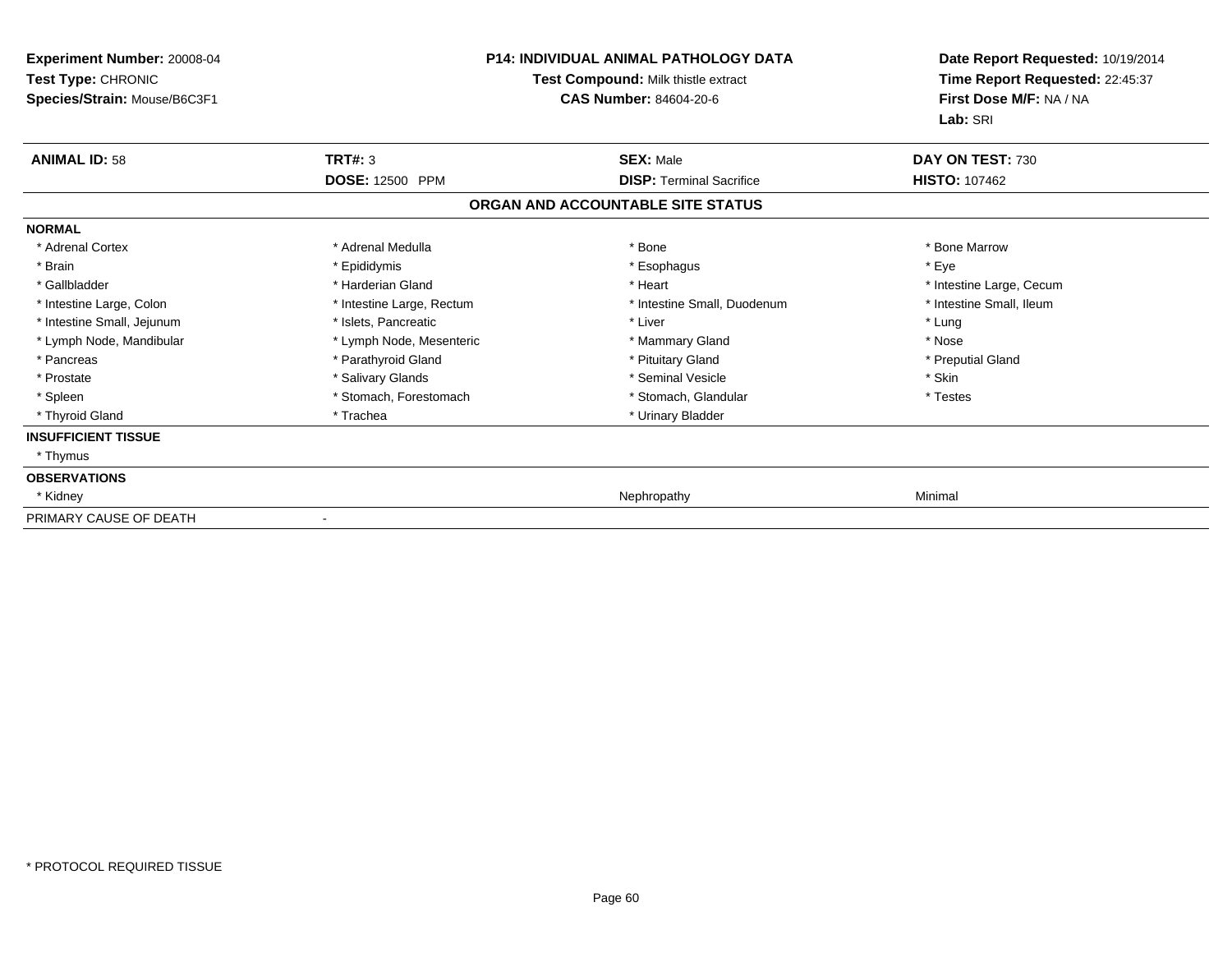| <b>Experiment Number: 20008-04</b><br>Test Type: CHRONIC<br>Species/Strain: Mouse/B6C3F1 | <b>P14: INDIVIDUAL ANIMAL PATHOLOGY DATA</b><br>Test Compound: Milk thistle extract<br><b>CAS Number: 84604-20-6</b> |                                   | Date Report Requested: 10/19/2014<br>Time Report Requested: 22:45:37<br>First Dose M/F: NA / NA<br>Lab: SRI |
|------------------------------------------------------------------------------------------|----------------------------------------------------------------------------------------------------------------------|-----------------------------------|-------------------------------------------------------------------------------------------------------------|
| <b>ANIMAL ID: 59</b>                                                                     | <b>TRT#: 3</b>                                                                                                       | <b>SEX: Male</b>                  | DAY ON TEST: 730                                                                                            |
|                                                                                          | DOSE: 12500 PPM                                                                                                      | <b>DISP: Terminal Sacrifice</b>   | <b>HISTO: 107463</b>                                                                                        |
|                                                                                          |                                                                                                                      | ORGAN AND ACCOUNTABLE SITE STATUS |                                                                                                             |
| <b>NORMAL</b>                                                                            |                                                                                                                      |                                   |                                                                                                             |
| * Adrenal Cortex                                                                         | * Adrenal Medulla                                                                                                    | * Bone                            | * Bone Marrow                                                                                               |
| * Brain                                                                                  | * Epididymis                                                                                                         | * Esophagus                       | * Eye                                                                                                       |
| * Gallbladder                                                                            | * Harderian Gland                                                                                                    | * Heart                           | * Intestine Large, Cecum                                                                                    |
| * Intestine Large, Colon                                                                 | * Intestine Large, Rectum                                                                                            | * Intestine Small, Duodenum       | * Intestine Small. Ileum                                                                                    |
| * Intestine Small, Jejunum                                                               | * Islets, Pancreatic                                                                                                 | * Liver                           | * Lung                                                                                                      |
| * Lymph Node, Mandibular                                                                 | * Lymph Node, Mesenteric                                                                                             | * Mammary Gland                   | * Nose                                                                                                      |
| * Pancreas                                                                               | * Parathyroid Gland                                                                                                  | * Pituitary Gland                 | * Prostate                                                                                                  |
| * Salivary Glands                                                                        | * Seminal Vesicle                                                                                                    | * Skin                            | * Spleen                                                                                                    |
| * Stomach, Forestomach                                                                   | * Stomach, Glandular                                                                                                 | * Testes                          | * Thymus                                                                                                    |
| * Thyroid Gland                                                                          | * Trachea                                                                                                            | * Urinary Bladder                 |                                                                                                             |
| <b>OBSERVATIONS</b>                                                                      |                                                                                                                      |                                   |                                                                                                             |
| * Kidney                                                                                 |                                                                                                                      | Nephropathy                       | Minimal                                                                                                     |
| * Preputial Gland                                                                        |                                                                                                                      | Cyst                              | Moderate                                                                                                    |
| PRIMARY CAUSE OF DEATH                                                                   |                                                                                                                      |                                   |                                                                                                             |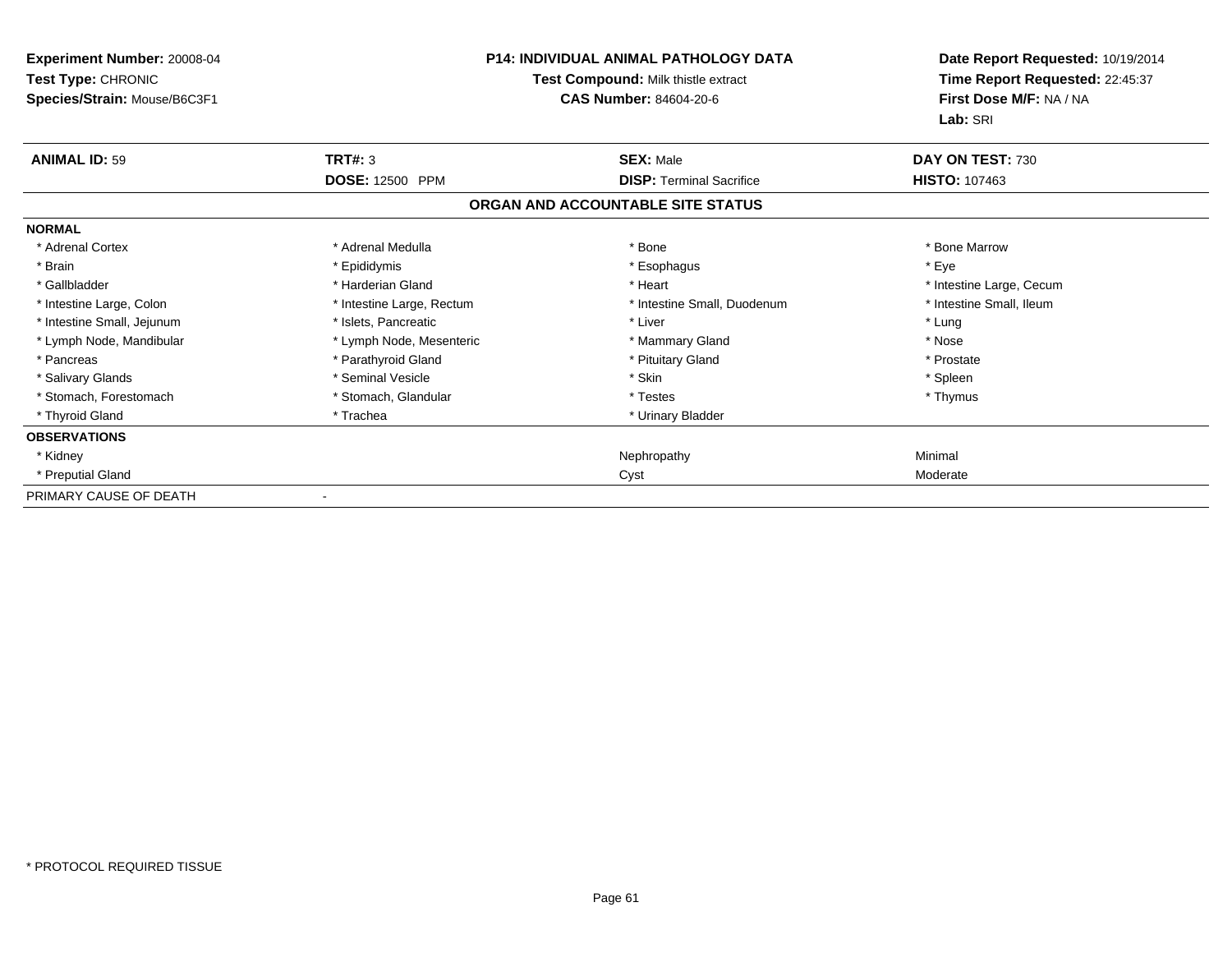| Experiment Number: 20008-04<br>Test Type: CHRONIC<br>Species/Strain: Mouse/B6C3F1 |                             | P14: INDIVIDUAL ANIMAL PATHOLOGY DATA<br><b>Test Compound: Milk thistle extract</b><br>CAS Number: 84604-20-6 | Date Report Requested: 10/19/2014<br>Time Report Requested: 22:45:37<br>First Dose M/F: NA / NA<br>Lab: SRI |
|-----------------------------------------------------------------------------------|-----------------------------|---------------------------------------------------------------------------------------------------------------|-------------------------------------------------------------------------------------------------------------|
| <b>ANIMAL ID: 60</b>                                                              | <b>TRT#: 3</b>              | <b>SEX: Male</b>                                                                                              | DAY ON TEST: 730                                                                                            |
|                                                                                   | <b>DOSE: 12500 PPM</b>      | <b>DISP: Terminal Sacrifice</b>                                                                               | <b>HISTO: 107464</b>                                                                                        |
|                                                                                   |                             | ORGAN AND ACCOUNTABLE SITE STATUS                                                                             |                                                                                                             |
| <b>NORMAL</b>                                                                     |                             |                                                                                                               |                                                                                                             |
| * Adrenal Medulla                                                                 | * Bone                      | * Bone Marrow                                                                                                 | * Brain                                                                                                     |
| * Epididymis                                                                      | * Esophagus                 | * Eye                                                                                                         | * Gallbladder                                                                                               |
| * Harderian Gland                                                                 | * Heart                     | * Intestine Large, Cecum                                                                                      | * Intestine Large, Colon                                                                                    |
| * Intestine Large, Rectum                                                         | * Intestine Small, Duodenum | * Intestine Small, Ileum                                                                                      | * Intestine Small, Jejunum                                                                                  |
| * Islets, Pancreatic                                                              | * Lung                      | * Lymph Node, Mandibular                                                                                      | * Lymph Node, Mesenteric                                                                                    |
| * Mammary Gland                                                                   | * Nose                      | * Pancreas                                                                                                    | * Parathyroid Gland                                                                                         |
| * Pituitary Gland                                                                 | * Preputial Gland           | * Prostate                                                                                                    | * Salivary Glands                                                                                           |
| * Seminal Vesicle                                                                 | * Skin                      | * Spleen                                                                                                      | * Stomach, Forestomach                                                                                      |
| * Stomach, Glandular                                                              | * Testes                    | * Thymus                                                                                                      | * Trachea                                                                                                   |
| * Urinary Bladder                                                                 |                             |                                                                                                               |                                                                                                             |
| <b>OBSERVATIONS</b>                                                               |                             |                                                                                                               |                                                                                                             |
| * Adrenal Cortex                                                                  | Capsule                     | Hyperplasia                                                                                                   | Minimal                                                                                                     |
|                                                                                   |                             | Hyperplasia                                                                                                   | Focal, Mild                                                                                                 |
| * Kidney                                                                          |                             | Nephropathy                                                                                                   | Minimal                                                                                                     |
| * Liver                                                                           |                             | <b>Mixed Cell Focus</b>                                                                                       |                                                                                                             |
| * Thyroid Gland                                                                   | Follicle                    | Degeneration                                                                                                  | Focal, Minimal                                                                                              |
| PRIMARY CAUSE OF DEATH                                                            |                             |                                                                                                               |                                                                                                             |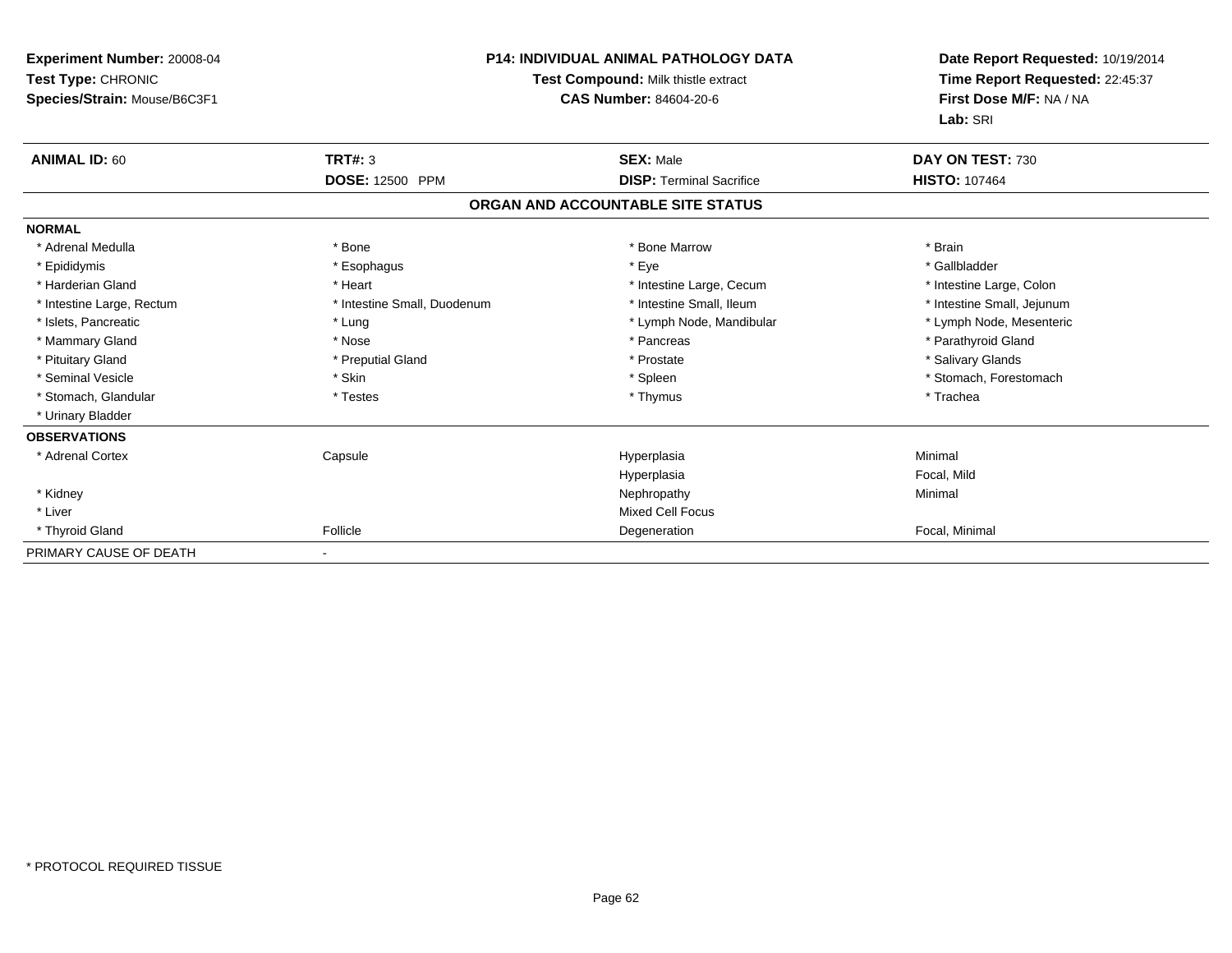| Experiment Number: 20008-04<br>Test Type: CHRONIC<br>Species/Strain: Mouse/B6C3F1 | P14: INDIVIDUAL ANIMAL PATHOLOGY DATA<br>Test Compound: Milk thistle extract<br><b>CAS Number: 84604-20-6</b> |                                   | Date Report Requested: 10/19/2014<br>Time Report Requested: 22:45:37<br>First Dose M/F: NA / NA<br>Lab: SRI |  |
|-----------------------------------------------------------------------------------|---------------------------------------------------------------------------------------------------------------|-----------------------------------|-------------------------------------------------------------------------------------------------------------|--|
| <b>ANIMAL ID: 61</b>                                                              | <b>TRT#: 3</b>                                                                                                | <b>SEX: Male</b>                  | DAY ON TEST: 730                                                                                            |  |
|                                                                                   | <b>DOSE: 12500 PPM</b>                                                                                        | <b>DISP: Terminal Sacrifice</b>   | <b>HISTO: 107465</b>                                                                                        |  |
|                                                                                   |                                                                                                               | ORGAN AND ACCOUNTABLE SITE STATUS |                                                                                                             |  |
| <b>NORMAL</b>                                                                     |                                                                                                               |                                   |                                                                                                             |  |
| * Adrenal Cortex                                                                  | * Adrenal Medulla                                                                                             | * Bone                            | * Bone Marrow                                                                                               |  |
| * Brain                                                                           | * Epididymis                                                                                                  | * Esophagus                       | * Eye                                                                                                       |  |
| * Gallbladder                                                                     | * Heart                                                                                                       | * Intestine Large, Cecum          | * Intestine Large, Colon                                                                                    |  |
| * Intestine Large, Rectum                                                         | * Intestine Small, Duodenum                                                                                   | * Intestine Small, Ileum          | * Intestine Small, Jejunum                                                                                  |  |
| * Islets, Pancreatic                                                              | * Liver                                                                                                       | * Lymph Node, Mandibular          | * Mammary Gland                                                                                             |  |
| * Nose                                                                            | * Pancreas                                                                                                    | * Parathyroid Gland               | * Pituitary Gland                                                                                           |  |
| * Prostate                                                                        | * Salivary Glands                                                                                             | * Seminal Vesicle                 | * Skin                                                                                                      |  |
| * Spleen                                                                          | * Stomach, Forestomach                                                                                        | * Stomach, Glandular              | * Testes                                                                                                    |  |
| * Trachea                                                                         | * Urinary Bladder                                                                                             |                                   |                                                                                                             |  |
| <b>OBSERVATIONS</b>                                                               |                                                                                                               |                                   |                                                                                                             |  |
| * Harderian Gland                                                                 |                                                                                                               | Hyperplasia                       | Focal, Moderate                                                                                             |  |
| * Kidney                                                                          |                                                                                                               | Nephropathy                       | Minimal                                                                                                     |  |
| * Lung                                                                            |                                                                                                               | Alveolar/Bronchiolar Carcinoma    |                                                                                                             |  |
|                                                                                   |                                                                                                               | <b>Infiltration Cellular</b>      | Histiocyte, Moderate                                                                                        |  |
| [ Alveolar/Bronchiolar Carcinoma TGLS = 1-2 ]                                     |                                                                                                               |                                   |                                                                                                             |  |
| * Lymph Node, Mesenteric                                                          |                                                                                                               | Hematopoietic Cell Proliferation  | Mild                                                                                                        |  |
|                                                                                   |                                                                                                               | Hyperplasia                       | Lymphoid, Moderate                                                                                          |  |
| * Preputial Gland                                                                 |                                                                                                               | Cyst                              | Moderate                                                                                                    |  |
| * Thymus                                                                          |                                                                                                               | Cyst                              | Moderate                                                                                                    |  |
| * Thyroid Gland                                                                   | <b>Follicular Cel</b>                                                                                         | Adenoma                           |                                                                                                             |  |
|                                                                                   | Follicle                                                                                                      | Degeneration                      | Focal, Mild                                                                                                 |  |
| [Adenoma TGLS = $2-3$ ]                                                           |                                                                                                               |                                   |                                                                                                             |  |
| PRIMARY CAUSE OF DEATH                                                            |                                                                                                               |                                   |                                                                                                             |  |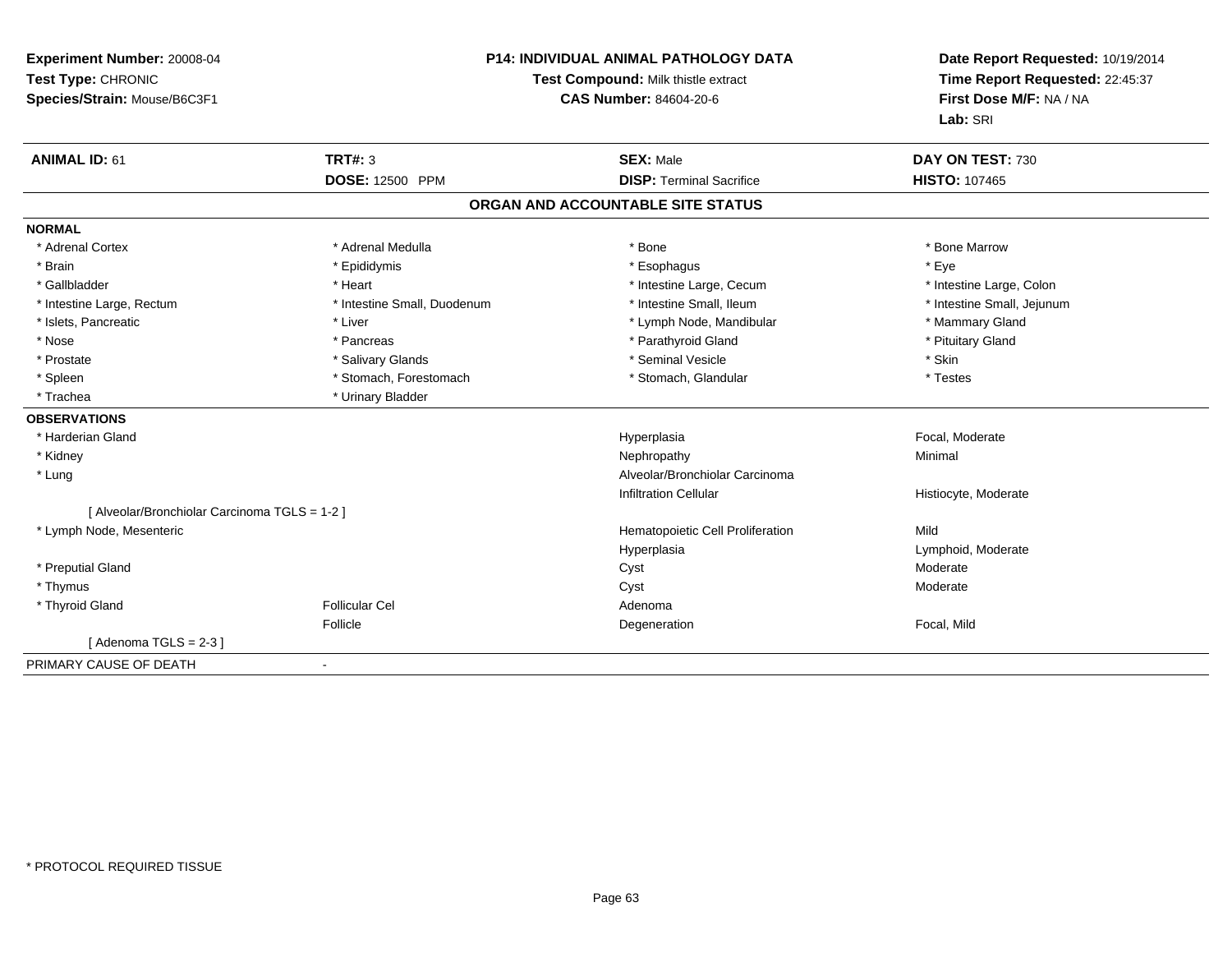| <b>P14: INDIVIDUAL ANIMAL PATHOLOGY DATA</b><br>Experiment Number: 20008-04<br>Test Type: CHRONIC<br>Test Compound: Milk thistle extract<br>Species/Strain: Mouse/B6C3F1<br>CAS Number: 84604-20-6 |                             | Date Report Requested: 10/19/2014<br>Time Report Requested: 22:45:37<br>First Dose M/F: NA / NA<br>Lab: SRI |                            |
|----------------------------------------------------------------------------------------------------------------------------------------------------------------------------------------------------|-----------------------------|-------------------------------------------------------------------------------------------------------------|----------------------------|
| <b>ANIMAL ID: 62</b>                                                                                                                                                                               | <b>TRT#: 3</b>              | <b>SEX: Male</b>                                                                                            | DAY ON TEST: 730           |
|                                                                                                                                                                                                    | <b>DOSE: 12500 PPM</b>      | <b>DISP: Terminal Sacrifice</b>                                                                             | <b>HISTO: 107466</b>       |
|                                                                                                                                                                                                    |                             | ORGAN AND ACCOUNTABLE SITE STATUS                                                                           |                            |
| <b>NORMAL</b>                                                                                                                                                                                      |                             |                                                                                                             |                            |
| * Adrenal Cortex                                                                                                                                                                                   | * Adrenal Medulla           | * Bone                                                                                                      | * Bone Marrow              |
| * Brain                                                                                                                                                                                            | * Epididymis                | * Esophagus                                                                                                 | * Eye                      |
| * Gallbladder                                                                                                                                                                                      | * Heart                     | * Intestine Large, Cecum                                                                                    | * Intestine Large, Colon   |
| * Intestine Large, Rectum                                                                                                                                                                          | * Intestine Small, Duodenum | * Intestine Small, Ileum                                                                                    | * Intestine Small, Jejunum |
| * Islets, Pancreatic                                                                                                                                                                               | * Lung                      | * Lymph Node, Mandibular                                                                                    | * Lymph Node, Mesenteric   |
| * Mammary Gland                                                                                                                                                                                    | * Nose                      | * Pancreas                                                                                                  | * Parathyroid Gland        |
| * Pituitary Gland                                                                                                                                                                                  | * Prostate                  | * Salivary Glands                                                                                           | * Seminal Vesicle          |
| * Skin                                                                                                                                                                                             | * Spleen                    | * Stomach, Forestomach                                                                                      | * Stomach, Glandular       |
| * Testes                                                                                                                                                                                           | * Thymus                    | * Thyroid Gland                                                                                             | * Trachea                  |
| * Urinary Bladder                                                                                                                                                                                  |                             |                                                                                                             |                            |
| <b>OBSERVATIONS</b>                                                                                                                                                                                |                             |                                                                                                             |                            |
| * Harderian Gland                                                                                                                                                                                  |                             | Hyperplasia                                                                                                 | Focal, Minimal             |
| * Kidney                                                                                                                                                                                           |                             | Cyst                                                                                                        | Moderate                   |
|                                                                                                                                                                                                    |                             | Nephropathy                                                                                                 | Minimal                    |
| [Cyst TGLS = 1-21]                                                                                                                                                                                 |                             |                                                                                                             |                            |
| * Liver                                                                                                                                                                                            |                             | Hepatocellular Adenoma                                                                                      |                            |
| [ Hepatocellular Adenoma TGLS = 2-22 ]                                                                                                                                                             |                             |                                                                                                             |                            |
| * Preputial Gland                                                                                                                                                                                  |                             | Cyst                                                                                                        | Moderate                   |
| PRIMARY CAUSE OF DEATH                                                                                                                                                                             |                             |                                                                                                             |                            |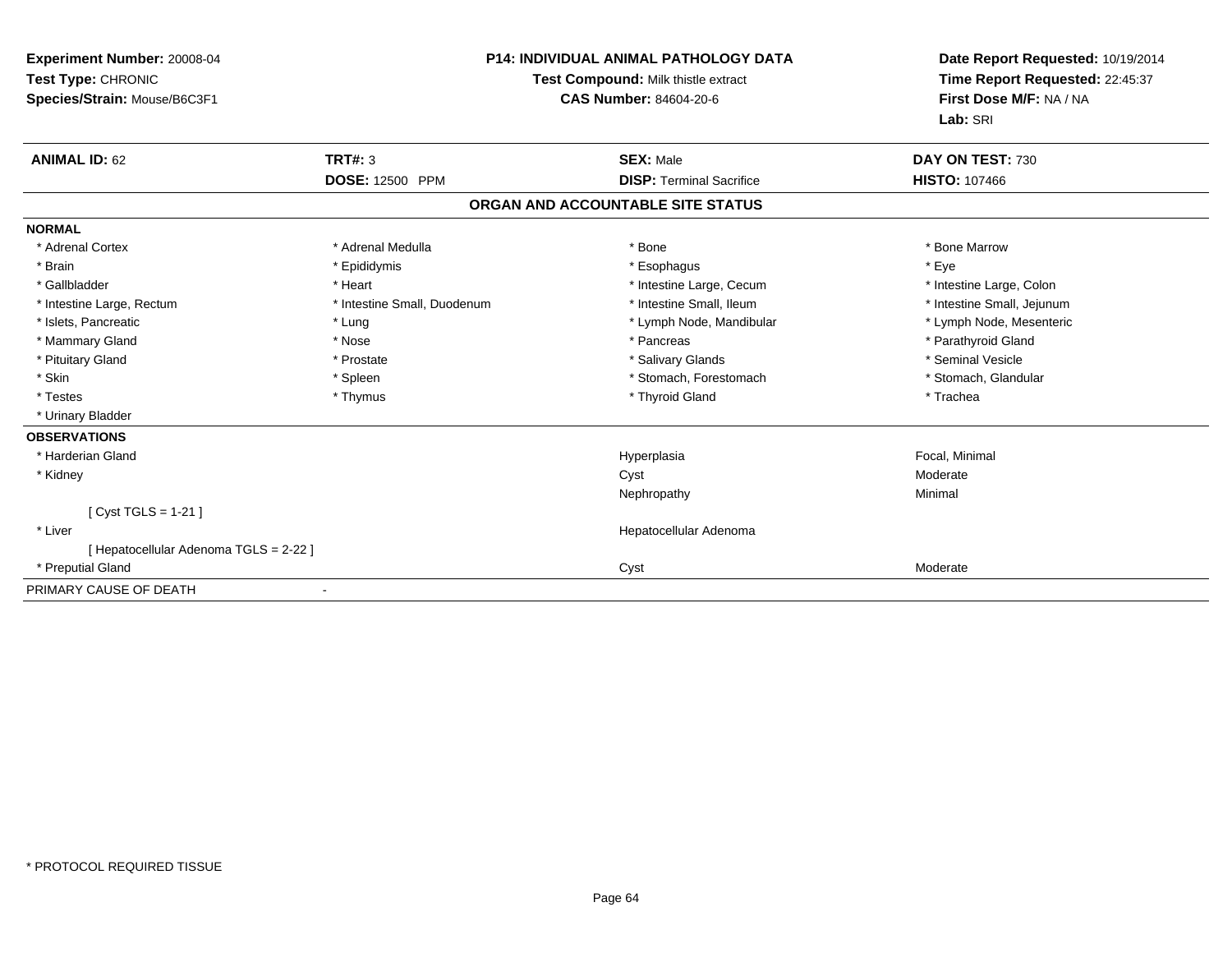| Experiment Number: 20008-04<br>Test Type: CHRONIC<br>Species/Strain: Mouse/B6C3F1 |                             | <b>P14: INDIVIDUAL ANIMAL PATHOLOGY DATA</b><br>Test Compound: Milk thistle extract<br><b>CAS Number: 84604-20-6</b> | Date Report Requested: 10/19/2014<br>Time Report Requested: 22:45:37<br>First Dose M/F: NA / NA |
|-----------------------------------------------------------------------------------|-----------------------------|----------------------------------------------------------------------------------------------------------------------|-------------------------------------------------------------------------------------------------|
|                                                                                   |                             |                                                                                                                      | Lab: SRI                                                                                        |
| <b>ANIMAL ID: 63</b>                                                              | <b>TRT#: 3</b>              | <b>SEX: Male</b>                                                                                                     | DAY ON TEST: 729                                                                                |
|                                                                                   | DOSE: 12500 PPM             | <b>DISP: Terminal Sacrifice</b>                                                                                      | <b>HISTO: 107467</b>                                                                            |
|                                                                                   |                             | ORGAN AND ACCOUNTABLE SITE STATUS                                                                                    |                                                                                                 |
| <b>NORMAL</b>                                                                     |                             |                                                                                                                      |                                                                                                 |
| * Adrenal Cortex                                                                  | * Adrenal Medulla           | * Bone                                                                                                               | * Bone Marrow                                                                                   |
| * Brain                                                                           | * Esophagus                 | * Eye                                                                                                                | * Gallbladder                                                                                   |
| * Harderian Gland                                                                 | * Heart                     | * Intestine Large, Cecum                                                                                             | * Intestine Large, Colon                                                                        |
| * Intestine Large, Rectum                                                         | * Intestine Small, Duodenum | * Intestine Small, Ileum                                                                                             | * Intestine Small, Jejunum                                                                      |
| * Islets, Pancreatic                                                              | * Lymph Node, Mandibular    | * Lymph Node, Mesenteric                                                                                             | * Mammary Gland                                                                                 |
| * Nose                                                                            | * Pancreas                  | * Parathyroid Gland                                                                                                  | * Pituitary Gland                                                                               |
| * Prostate                                                                        | * Salivary Glands           | * Seminal Vesicle                                                                                                    | * Skin                                                                                          |
| * Spleen                                                                          | * Stomach, Forestomach      | * Stomach, Glandular                                                                                                 | * Testes                                                                                        |
| * Thymus                                                                          | * Thyroid Gland             | * Trachea                                                                                                            | * Urinary Bladder                                                                               |
| <b>OBSERVATIONS</b>                                                               |                             |                                                                                                                      |                                                                                                 |
| * Epididymis                                                                      |                             | Granuloma Sperm                                                                                                      | Moderate                                                                                        |
| * Kidney                                                                          |                             | Infarct                                                                                                              | Mild                                                                                            |
|                                                                                   |                             | Nephropathy                                                                                                          | Minimal                                                                                         |
| * Liver                                                                           |                             | Hepatocellular Adenoma                                                                                               |                                                                                                 |
|                                                                                   |                             | <b>Mixed Cell Focus</b>                                                                                              |                                                                                                 |
|                                                                                   | Hepatocyte                  | Vacuolization Cytoplasmic                                                                                            | Mild                                                                                            |
| [ Hepatocellular Adenoma TGLS = 1-21 ]<br>[Mixed Cell Focus TGLS = 2-22]          |                             |                                                                                                                      |                                                                                                 |
| * Lung                                                                            | Alveolar Epith              | Hyperplasia                                                                                                          | Minimal                                                                                         |
| * Preputial Gland                                                                 |                             | Cyst                                                                                                                 | Moderate                                                                                        |
| PRIMARY CAUSE OF DEATH                                                            |                             |                                                                                                                      |                                                                                                 |

-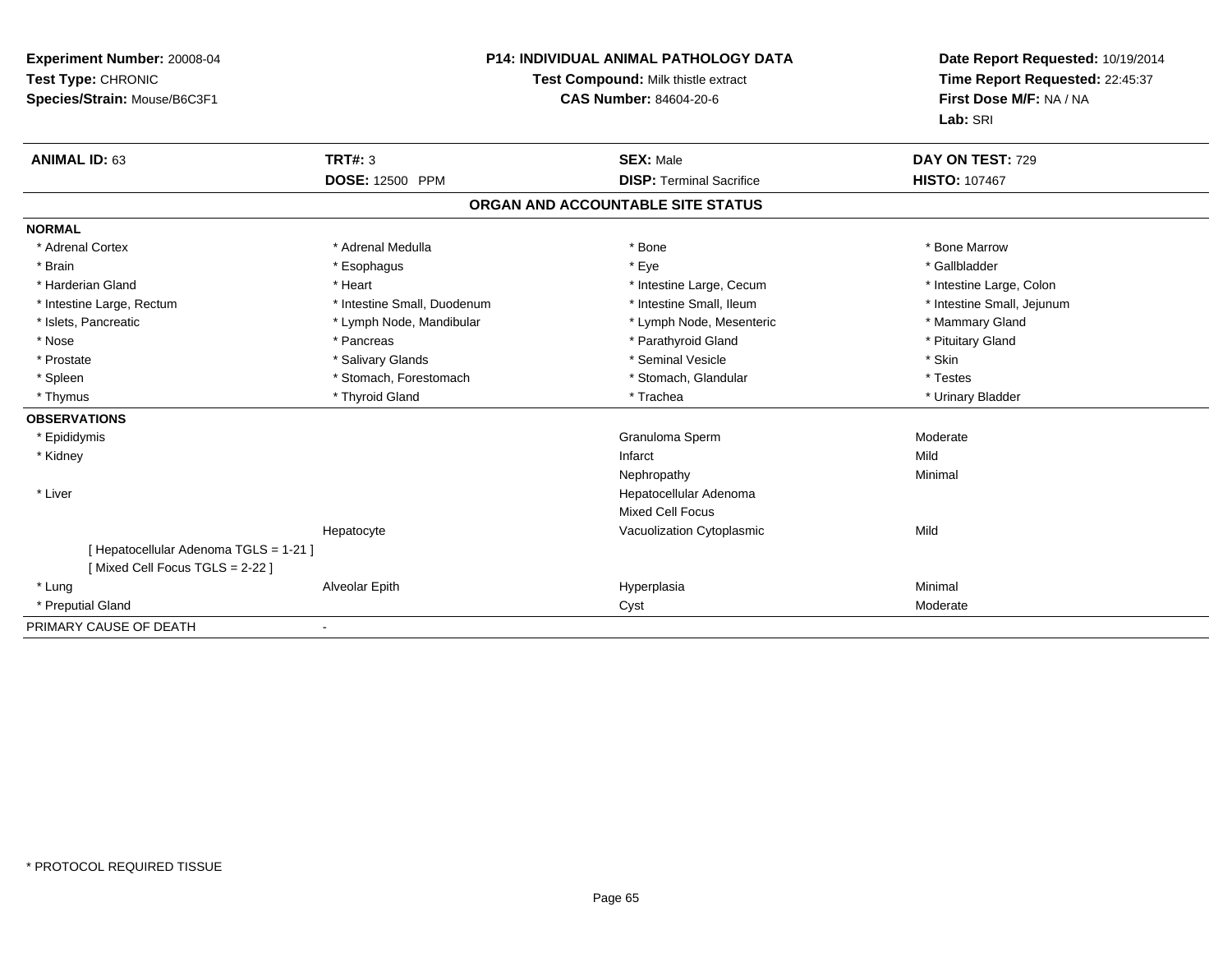| <b>Experiment Number: 20008-04</b><br>Test Type: CHRONIC<br>Species/Strain: Mouse/B6C3F1 | <b>P14: INDIVIDUAL ANIMAL PATHOLOGY DATA</b><br>Test Compound: Milk thistle extract<br><b>CAS Number: 84604-20-6</b> |                                   | Date Report Requested: 10/19/2014<br>Time Report Requested: 22:45:37<br>First Dose M/F: NA / NA<br>Lab: SRI |  |
|------------------------------------------------------------------------------------------|----------------------------------------------------------------------------------------------------------------------|-----------------------------------|-------------------------------------------------------------------------------------------------------------|--|
| <b>ANIMAL ID: 64</b>                                                                     | <b>TRT#: 3</b>                                                                                                       | <b>SEX: Male</b>                  | DAY ON TEST: 730                                                                                            |  |
|                                                                                          | <b>DOSE: 12500 PPM</b>                                                                                               | <b>DISP: Terminal Sacrifice</b>   | <b>HISTO: 107468</b>                                                                                        |  |
|                                                                                          |                                                                                                                      | ORGAN AND ACCOUNTABLE SITE STATUS |                                                                                                             |  |
| <b>NORMAL</b>                                                                            |                                                                                                                      |                                   |                                                                                                             |  |
| * Adrenal Cortex                                                                         | * Adrenal Medulla                                                                                                    | * Bone                            | * Bone Marrow                                                                                               |  |
| * Brain                                                                                  | * Epididymis                                                                                                         | * Esophagus                       | * Eye                                                                                                       |  |
| * Gallbladder                                                                            | * Harderian Gland                                                                                                    | * Heart                           | * Intestine Large, Cecum                                                                                    |  |
| * Intestine Large, Colon                                                                 | * Intestine Large, Rectum                                                                                            | * Intestine Small, Duodenum       | * Intestine Small, Ileum                                                                                    |  |
| * Intestine Small, Jejunum                                                               | * Islets, Pancreatic                                                                                                 | * Lung                            | * Lymph Node, Mandibular                                                                                    |  |
| * Lymph Node, Mesenteric                                                                 | * Mammary Gland                                                                                                      | * Nose                            | * Pancreas                                                                                                  |  |
| * Parathyroid Gland                                                                      | * Pituitary Gland                                                                                                    | * Prostate                        | * Salivary Glands                                                                                           |  |
| * Seminal Vesicle                                                                        | * Skin                                                                                                               | * Spleen                          | * Stomach, Forestomach                                                                                      |  |
| * Stomach, Glandular                                                                     | * Testes                                                                                                             | * Thymus                          | * Thyroid Gland                                                                                             |  |
| * Trachea                                                                                | * Urinary Bladder                                                                                                    |                                   |                                                                                                             |  |
| <b>OBSERVATIONS</b>                                                                      |                                                                                                                      |                                   |                                                                                                             |  |
| * Kidney                                                                                 |                                                                                                                      | Cyst                              | Moderate                                                                                                    |  |
|                                                                                          |                                                                                                                      | Nephropathy                       | Minimal                                                                                                     |  |
| [ Cyst TGLS = $1-21$ ]                                                                   |                                                                                                                      |                                   |                                                                                                             |  |
| * Liver                                                                                  |                                                                                                                      | Hepatocellular Carcinoma          |                                                                                                             |  |
| [ Hepatocellular Carcinoma TGLS = 2-22 ]                                                 |                                                                                                                      |                                   |                                                                                                             |  |
| * Preputial Gland                                                                        |                                                                                                                      | Cyst                              | Moderate                                                                                                    |  |
| * Urin Bladder                                                                           |                                                                                                                      |                                   |                                                                                                             |  |
| Note: INFUSION ARTIFACT IN URINARY BLADDER.                                              |                                                                                                                      |                                   |                                                                                                             |  |
| PRIMARY CAUSE OF DEATH                                                                   |                                                                                                                      |                                   |                                                                                                             |  |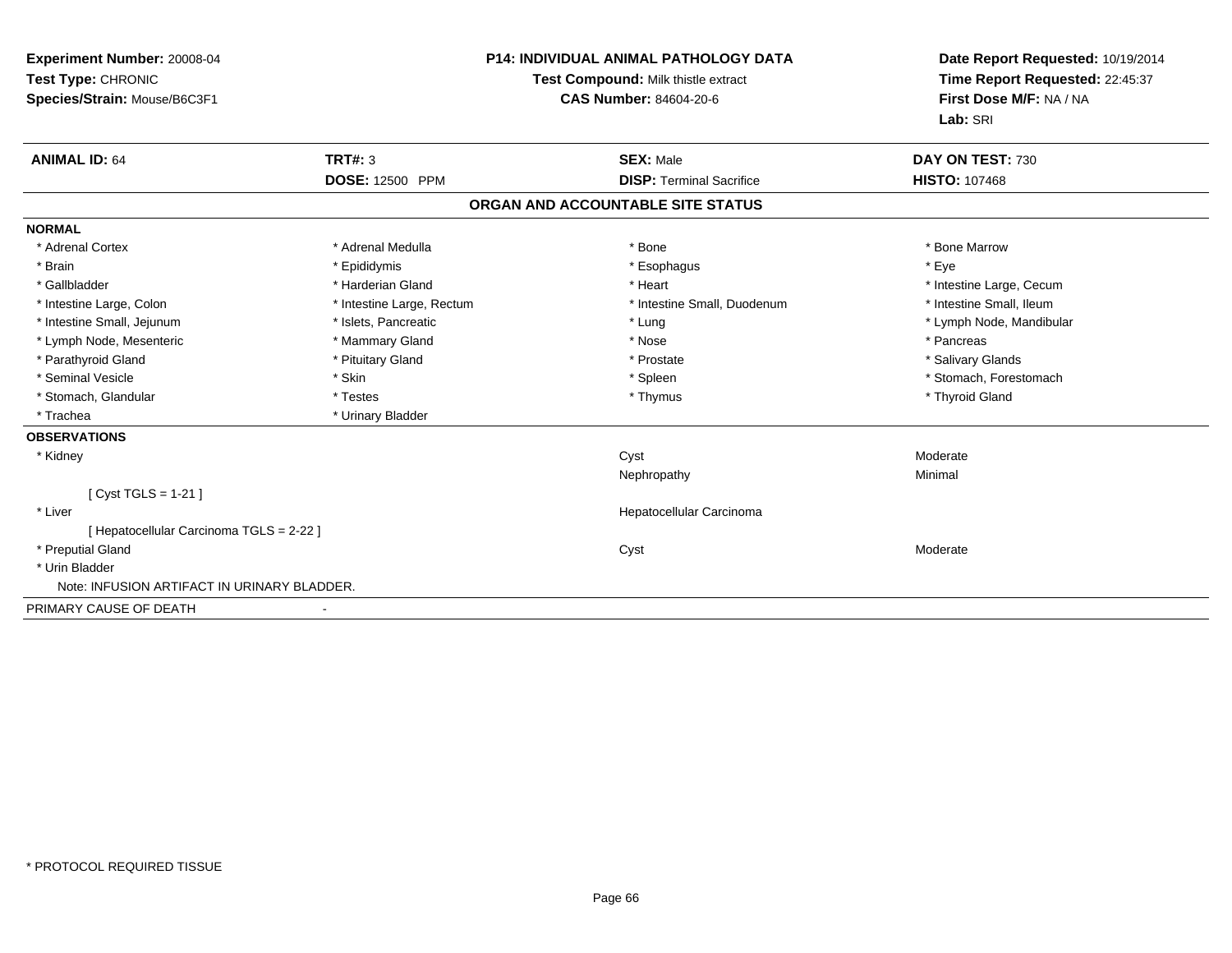| Experiment Number: 20008-04<br>Test Type: CHRONIC<br>Species/Strain: Mouse/B6C3F1<br><b>ANIMAL ID: 65</b> | <b>TRT#: 3</b>           | <b>P14: INDIVIDUAL ANIMAL PATHOLOGY DATA</b><br>Test Compound: Milk thistle extract<br><b>CAS Number: 84604-20-6</b><br><b>SEX: Male</b> | Date Report Requested: 10/19/2014<br>Time Report Requested: 22:45:37<br>First Dose M/F: NA / NA<br>Lab: SRI<br>DAY ON TEST: 731 |
|-----------------------------------------------------------------------------------------------------------|--------------------------|------------------------------------------------------------------------------------------------------------------------------------------|---------------------------------------------------------------------------------------------------------------------------------|
|                                                                                                           | DOSE: 12500 PPM          | <b>DISP: Terminal Sacrifice</b>                                                                                                          | <b>HISTO: 107469</b>                                                                                                            |
|                                                                                                           |                          | ORGAN AND ACCOUNTABLE SITE STATUS                                                                                                        |                                                                                                                                 |
| <b>NORMAL</b>                                                                                             |                          |                                                                                                                                          |                                                                                                                                 |
| * Adrenal Cortex                                                                                          | * Adrenal Medulla        | * Bone                                                                                                                                   | * Brain                                                                                                                         |
| * Epididymis                                                                                              | * Esophagus              | * Eye                                                                                                                                    | * Gallbladder                                                                                                                   |
| * Heart                                                                                                   | * Intestine Large, Cecum | * Intestine Large, Colon                                                                                                                 | * Intestine Large, Rectum                                                                                                       |
| * Intestine Small, Duodenum                                                                               | * Intestine Small, Ileum | * Intestine Small, Jejunum                                                                                                               | * Islets, Pancreatic                                                                                                            |
| * Lung                                                                                                    | * Lymph Node, Mandibular | * Lymph Node, Mesenteric                                                                                                                 | * Mammary Gland                                                                                                                 |
| * Nose                                                                                                    | * Pancreas               | * Parathyroid Gland                                                                                                                      | * Pituitary Gland                                                                                                               |
| * Prostate                                                                                                | * Salivary Glands        | * Seminal Vesicle                                                                                                                        | * Skin                                                                                                                          |
| * Stomach, Forestomach                                                                                    | * Stomach, Glandular     | * Testes                                                                                                                                 | * Thymus                                                                                                                        |
| * Trachea                                                                                                 | * Urinary Bladder        |                                                                                                                                          |                                                                                                                                 |
| <b>OBSERVATIONS</b>                                                                                       |                          |                                                                                                                                          |                                                                                                                                 |
| * Bone Marrow                                                                                             |                          | Hyperplasia                                                                                                                              | Mild                                                                                                                            |
| * Harderian Gland                                                                                         |                          | Adenoma                                                                                                                                  |                                                                                                                                 |
| * Kidney                                                                                                  |                          | Nephropathy                                                                                                                              | Mild                                                                                                                            |
| * Liver                                                                                                   |                          | Hepatocellular Adenoma                                                                                                                   | Multiple                                                                                                                        |
|                                                                                                           |                          | Hepatocellular Carcinoma                                                                                                                 |                                                                                                                                 |
| [ Hepatocellular Adenoma TGLS = 1-21,2-22 ]<br>[ Hepatocellular Carcinoma TGLS = 3-23 ]                   |                          |                                                                                                                                          |                                                                                                                                 |
| * Preputial Gland                                                                                         |                          | Inflammation                                                                                                                             | Chronic. Moderate                                                                                                               |
| * Spleen                                                                                                  |                          | Hematopoietic Cell Proliferation                                                                                                         | Moderate                                                                                                                        |
| * Thyroid Gland                                                                                           | Follicle                 | Degeneration                                                                                                                             | Focal, Minimal                                                                                                                  |
| PRIMARY CAUSE OF DEATH                                                                                    |                          |                                                                                                                                          |                                                                                                                                 |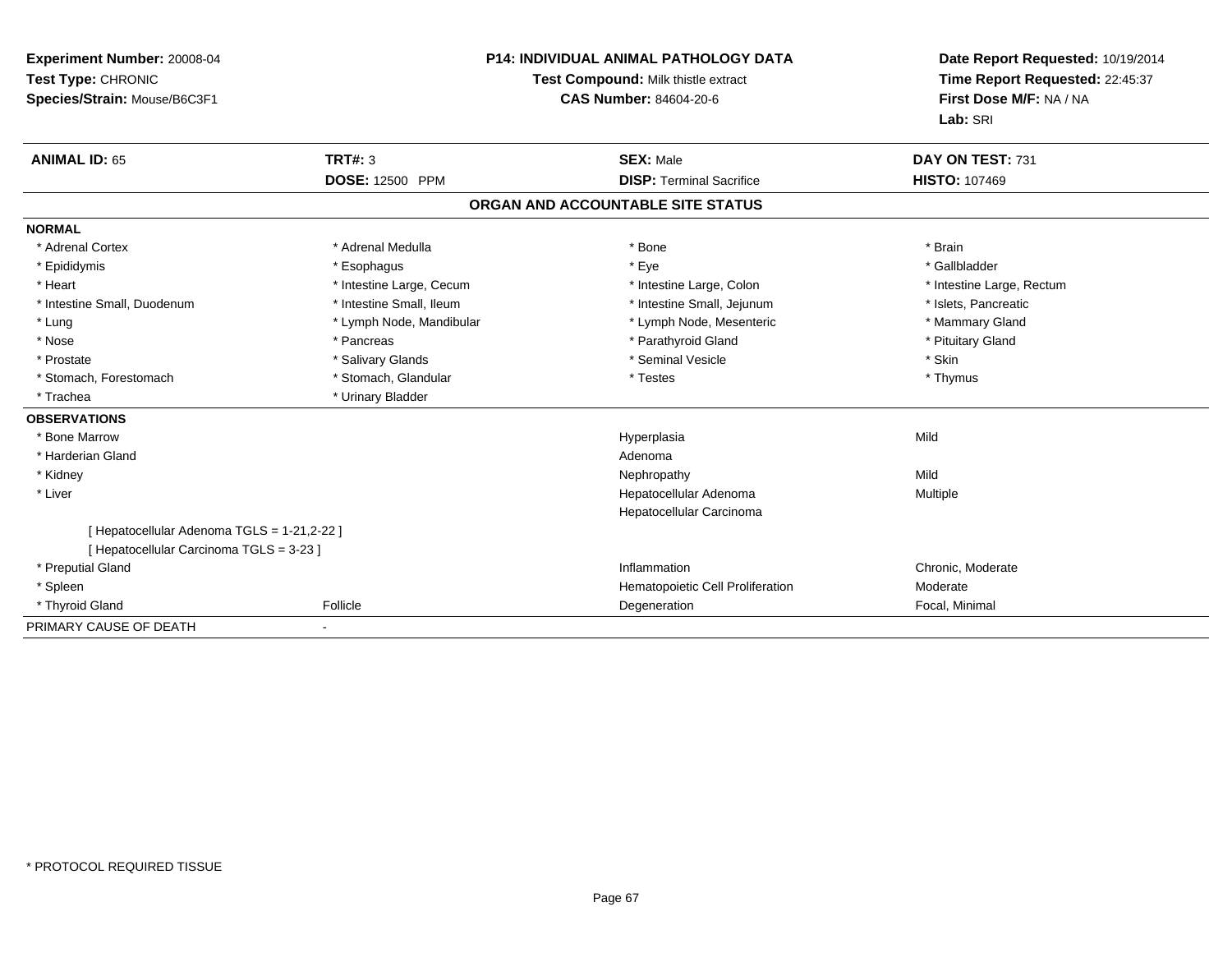| <b>Experiment Number: 20008-04</b><br>Test Type: CHRONIC<br>Species/Strain: Mouse/B6C3F1 |                                                                            | <b>P14: INDIVIDUAL ANIMAL PATHOLOGY DATA</b><br>Test Compound: Milk thistle extract<br><b>CAS Number: 84604-20-6</b> | Date Report Requested: 10/19/2014<br>Time Report Requested: 22:45:37<br>First Dose M/F: NA / NA<br>Lab: SRI |
|------------------------------------------------------------------------------------------|----------------------------------------------------------------------------|----------------------------------------------------------------------------------------------------------------------|-------------------------------------------------------------------------------------------------------------|
| <b>ANIMAL ID: 66</b>                                                                     | <b>TRT#: 3</b>                                                             | <b>SEX: Male</b>                                                                                                     | DAY ON TEST: 729                                                                                            |
|                                                                                          | <b>DOSE: 12500 PPM</b>                                                     | <b>DISP: Terminal Sacrifice</b>                                                                                      | <b>HISTO: 107470</b>                                                                                        |
|                                                                                          |                                                                            | ORGAN AND ACCOUNTABLE SITE STATUS                                                                                    |                                                                                                             |
| <b>NORMAL</b>                                                                            |                                                                            |                                                                                                                      |                                                                                                             |
| * Adrenal Medulla                                                                        | * Bone                                                                     | * Bone Marrow                                                                                                        | * Brain                                                                                                     |
| * Epididymis                                                                             | * Esophagus                                                                | * Eye                                                                                                                | * Gallbladder                                                                                               |
| * Harderian Gland                                                                        | * Heart                                                                    | * Intestine Large, Cecum                                                                                             | * Intestine Large, Colon                                                                                    |
| * Intestine Large, Rectum                                                                | * Intestine Small, Duodenum                                                | * Intestine Small, Ileum                                                                                             | * Intestine Small, Jejunum                                                                                  |
| * Islets, Pancreatic                                                                     | * Lymph Node, Mandibular                                                   | * Mammary Gland                                                                                                      | * Nose                                                                                                      |
| * Pancreas                                                                               | * Parathyroid Gland                                                        | * Pituitary Gland                                                                                                    | * Preputial Gland                                                                                           |
| * Prostate                                                                               | * Salivary Glands                                                          | * Seminal Vesicle                                                                                                    | * Skin                                                                                                      |
| * Spleen                                                                                 | * Stomach, Forestomach                                                     | * Stomach. Glandular                                                                                                 | * Testes                                                                                                    |
| * Thymus                                                                                 | * Thyroid Gland                                                            | * Trachea                                                                                                            | * Urinary Bladder                                                                                           |
| <b>OBSERVATIONS</b>                                                                      |                                                                            |                                                                                                                      |                                                                                                             |
| * Adrenal Cortex                                                                         |                                                                            | Hypertrophy                                                                                                          | Focal, Minimal                                                                                              |
| * Kidney                                                                                 | <b>Renal Tubule</b>                                                        | Hyperplasia                                                                                                          | Minimal                                                                                                     |
|                                                                                          |                                                                            | Nephropathy                                                                                                          | Minimal                                                                                                     |
| * Liver                                                                                  |                                                                            | Hepatocellular Adenoma                                                                                               |                                                                                                             |
|                                                                                          |                                                                            | Necrosis                                                                                                             | Focal, Marked                                                                                               |
|                                                                                          | Note: LIVER TISSUE ON SLIDE 22 IS TOO NECROTIC TO DETERMINE IF NEOPLASTIC. |                                                                                                                      |                                                                                                             |
| [ Hepatocellular Adenoma TGLS = 2-21 ]                                                   |                                                                            |                                                                                                                      |                                                                                                             |
| [ Necrosis TGLS = $3-22$ ]                                                               |                                                                            |                                                                                                                      |                                                                                                             |
| * Lung                                                                                   |                                                                            | Alveolar/Bronchiolar Carcinoma                                                                                       |                                                                                                             |
| * Lymph Node, Mesenteric                                                                 |                                                                            | Hemorrhage                                                                                                           | Moderate                                                                                                    |
| [Hemorrhage TGLS = $1-5$ ]                                                               |                                                                            |                                                                                                                      |                                                                                                             |
| PRIMARY CAUSE OF DEATH                                                                   |                                                                            |                                                                                                                      |                                                                                                             |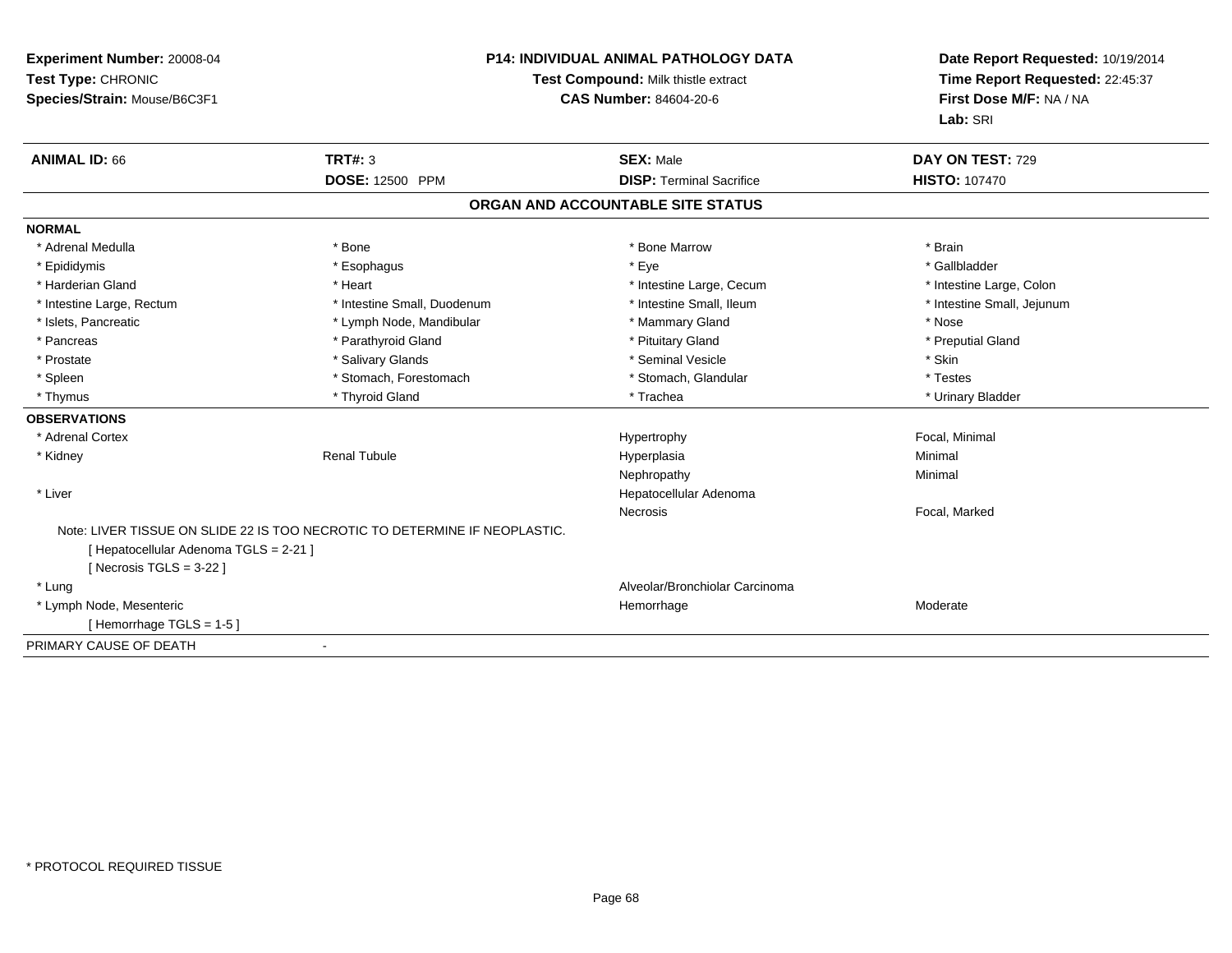| Experiment Number: 20008-04<br>Test Type: CHRONIC<br>Species/Strain: Mouse/B6C3F1 | P14: INDIVIDUAL ANIMAL PATHOLOGY DATA<br>Test Compound: Milk thistle extract<br><b>CAS Number: 84604-20-6</b> |                                   | Date Report Requested: 10/19/2014<br>Time Report Requested: 22:45:37<br>First Dose M/F: NA / NA<br>Lab: SRI |
|-----------------------------------------------------------------------------------|---------------------------------------------------------------------------------------------------------------|-----------------------------------|-------------------------------------------------------------------------------------------------------------|
| <b>ANIMAL ID: 67</b>                                                              | <b>TRT#: 3</b>                                                                                                | <b>SEX: Male</b>                  | DAY ON TEST: 730                                                                                            |
|                                                                                   | <b>DOSE: 12500 PPM</b>                                                                                        | <b>DISP: Terminal Sacrifice</b>   | <b>HISTO: 107471</b>                                                                                        |
|                                                                                   |                                                                                                               | ORGAN AND ACCOUNTABLE SITE STATUS |                                                                                                             |
| <b>NORMAL</b>                                                                     |                                                                                                               |                                   |                                                                                                             |
| * Adrenal Cortex                                                                  | * Adrenal Medulla                                                                                             | * Bone                            | * Brain                                                                                                     |
| * Epididymis                                                                      | * Esophagus                                                                                                   | * Eye                             | * Harderian Gland                                                                                           |
| * Heart                                                                           | * Intestine Large, Cecum                                                                                      | * Intestine Large, Colon          | * Intestine Large, Rectum                                                                                   |
| * Intestine Small, Duodenum                                                       | * Intestine Small, Ileum                                                                                      | * Intestine Small, Jejunum        | * Islets, Pancreatic                                                                                        |
| * Lung                                                                            | * Lymph Node, Mandibular                                                                                      | * Mammary Gland                   | * Nose                                                                                                      |
| * Pancreas                                                                        | * Parathyroid Gland                                                                                           | * Pituitary Gland                 | * Prostate                                                                                                  |
| * Salivary Glands                                                                 | * Seminal Vesicle                                                                                             | * Skin                            | * Stomach, Forestomach                                                                                      |
| * Stomach, Glandular                                                              | * Testes                                                                                                      | * Thyroid Gland                   | * Trachea                                                                                                   |
| * Urinary Bladder                                                                 |                                                                                                               |                                   |                                                                                                             |
| <b>MISSING</b>                                                                    |                                                                                                               |                                   |                                                                                                             |
| * Gallbladder                                                                     |                                                                                                               |                                   |                                                                                                             |
| <b>INSUFFICIENT TISSUE</b>                                                        |                                                                                                               |                                   |                                                                                                             |
| * Thymus                                                                          |                                                                                                               |                                   |                                                                                                             |
| <b>OBSERVATIONS</b>                                                               |                                                                                                               |                                   |                                                                                                             |
| * Bone Marrow                                                                     |                                                                                                               | Hyperplasia                       | Mild                                                                                                        |
| * Kidney                                                                          |                                                                                                               | Nephropathy                       | Minimal                                                                                                     |
| * Liver                                                                           |                                                                                                               | Clear Cell Focus                  |                                                                                                             |
|                                                                                   |                                                                                                               | Hepatocellular Adenoma            |                                                                                                             |
| [ Hepatocellular Adenoma TGLS = 2-21 ]                                            |                                                                                                               |                                   |                                                                                                             |
| * Lymph Node, Mesenteric                                                          |                                                                                                               | Hematopoietic Cell Proliferation  | Minimal                                                                                                     |
|                                                                                   |                                                                                                               | Hyperplasia                       | Lymphoid, Mild                                                                                              |
| * Preputial Gland                                                                 |                                                                                                               | Cyst                              | Moderate                                                                                                    |
|                                                                                   |                                                                                                               | Inflammation                      | Chronic, Moderate                                                                                           |
| * Spleen                                                                          |                                                                                                               | Hemangiosarcoma                   |                                                                                                             |
|                                                                                   |                                                                                                               | Hematopoietic Cell Proliferation  | Mild                                                                                                        |
| [Hemangiosarcoma TGLS = 1-6]                                                      |                                                                                                               |                                   |                                                                                                             |
| PRIMARY CAUSE OF DEATH                                                            | $\sim$                                                                                                        |                                   |                                                                                                             |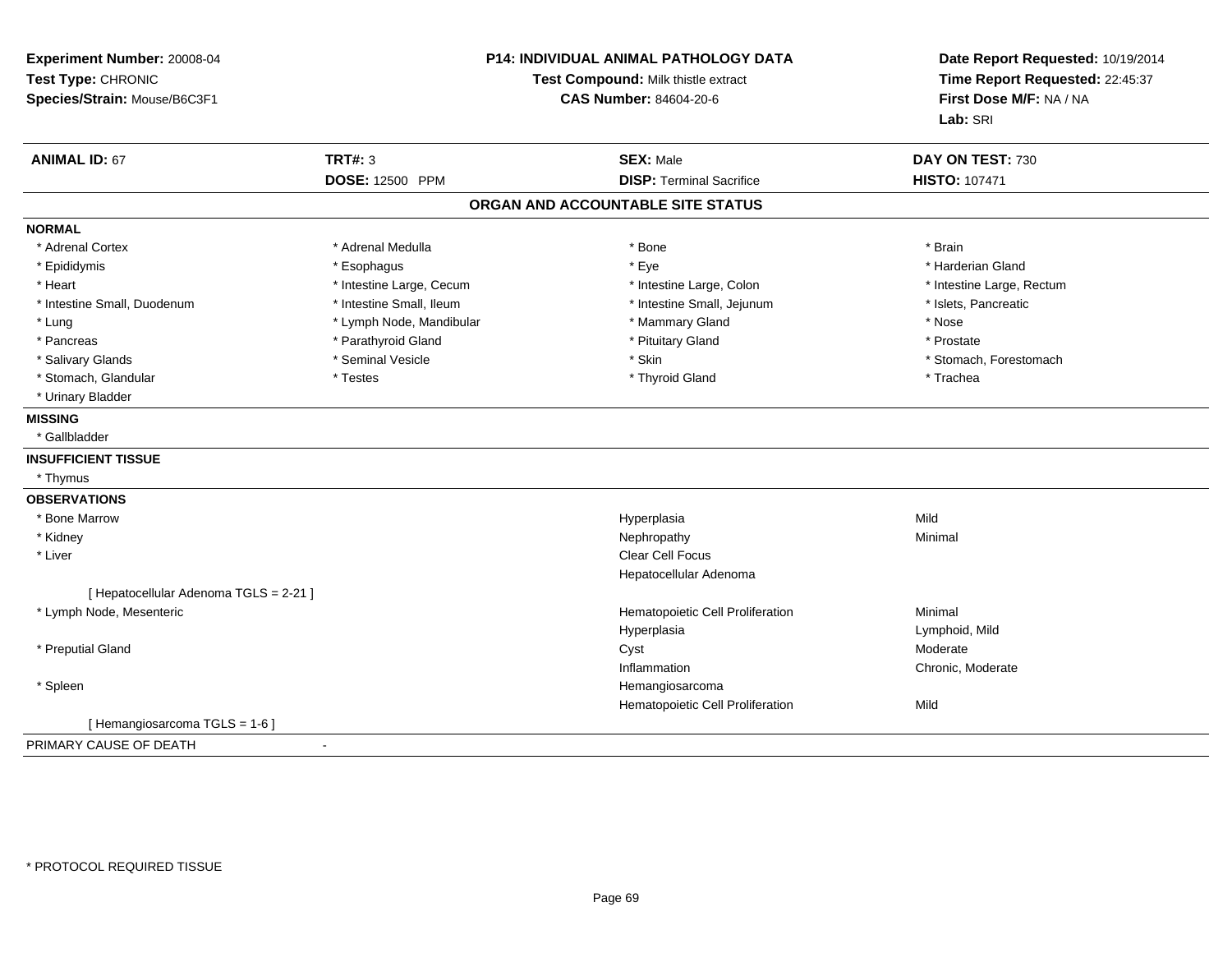| Experiment Number: 20008-04<br>Test Type: CHRONIC<br>Species/Strain: Mouse/B6C3F1<br><b>ANIMAL ID: 68</b> | TRT#: 3<br><b>DOSE: 12500 PPM</b> | <b>P14: INDIVIDUAL ANIMAL PATHOLOGY DATA</b><br>Test Compound: Milk thistle extract<br><b>CAS Number: 84604-20-6</b><br><b>SEX: Male</b><br><b>DISP: Terminal Sacrifice</b> | Date Report Requested: 10/19/2014<br>Time Report Requested: 22:45:37<br>First Dose M/F: NA / NA<br>Lab: SRI<br>DAY ON TEST: 730<br><b>HISTO: 107472</b> |
|-----------------------------------------------------------------------------------------------------------|-----------------------------------|-----------------------------------------------------------------------------------------------------------------------------------------------------------------------------|---------------------------------------------------------------------------------------------------------------------------------------------------------|
|                                                                                                           |                                   | ORGAN AND ACCOUNTABLE SITE STATUS                                                                                                                                           |                                                                                                                                                         |
|                                                                                                           |                                   |                                                                                                                                                                             |                                                                                                                                                         |
| <b>NORMAL</b>                                                                                             |                                   |                                                                                                                                                                             |                                                                                                                                                         |
| * Adrenal Cortex                                                                                          | * Adrenal Medulla                 | * Bone                                                                                                                                                                      | * Brain                                                                                                                                                 |
| * Epididymis                                                                                              | * Esophagus                       | * Eye                                                                                                                                                                       | * Harderian Gland                                                                                                                                       |
| * Heart                                                                                                   | * Intestine Large, Cecum          | * Intestine Large, Colon                                                                                                                                                    | * Intestine Large, Rectum                                                                                                                               |
| * Intestine Small, Duodenum                                                                               | * Intestine Small, Ileum          | * Intestine Small, Jejunum                                                                                                                                                  | * Islets, Pancreatic                                                                                                                                    |
| * Lymph Node, Mandibular                                                                                  | * Mammary Gland                   | * Nose                                                                                                                                                                      | * Pancreas                                                                                                                                              |
| * Parathyroid Gland                                                                                       | * Pituitary Gland                 | * Prostate                                                                                                                                                                  | * Salivary Glands                                                                                                                                       |
| * Seminal Vesicle                                                                                         | * Skin                            | * Stomach, Forestomach                                                                                                                                                      | * Stomach, Glandular                                                                                                                                    |
| * Thymus                                                                                                  | * Thyroid Gland                   | * Trachea                                                                                                                                                                   | * Urinary Bladder                                                                                                                                       |
| <b>MISSING</b>                                                                                            |                                   |                                                                                                                                                                             |                                                                                                                                                         |
| * Gallbladder                                                                                             | * Lymph Node, Mesenteric          |                                                                                                                                                                             |                                                                                                                                                         |
| <b>OBSERVATIONS</b>                                                                                       |                                   |                                                                                                                                                                             |                                                                                                                                                         |
| * Bone Marrow                                                                                             |                                   | Hyperplasia                                                                                                                                                                 | Mild                                                                                                                                                    |
| * Kidney                                                                                                  |                                   | Nephropathy                                                                                                                                                                 | Minimal                                                                                                                                                 |
| * Liver                                                                                                   |                                   | Hepatocellular Carcinoma                                                                                                                                                    | Multiple                                                                                                                                                |
| [ Hepatocellular Carcinoma TGLS = 3-21,4-22,5-23 ]                                                        |                                   |                                                                                                                                                                             |                                                                                                                                                         |
| * Lung                                                                                                    |                                   | Hepatocellular Carcinoma                                                                                                                                                    | Metastatic (Liver)                                                                                                                                      |
| * Preputial Gland                                                                                         |                                   | Inflammation                                                                                                                                                                | Chronic, Mild                                                                                                                                           |
| * Spleen                                                                                                  |                                   | Hematopoietic Cell Proliferation                                                                                                                                            | Marked                                                                                                                                                  |
| [ Hematopoietic Cell Proliferation TGLS = 2-6 ]                                                           |                                   |                                                                                                                                                                             |                                                                                                                                                         |
| * Testes                                                                                                  | <b>Germinal Epith</b>             | Atrophy                                                                                                                                                                     | Minimal                                                                                                                                                 |
| PRIMARY CAUSE OF DEATH                                                                                    |                                   |                                                                                                                                                                             |                                                                                                                                                         |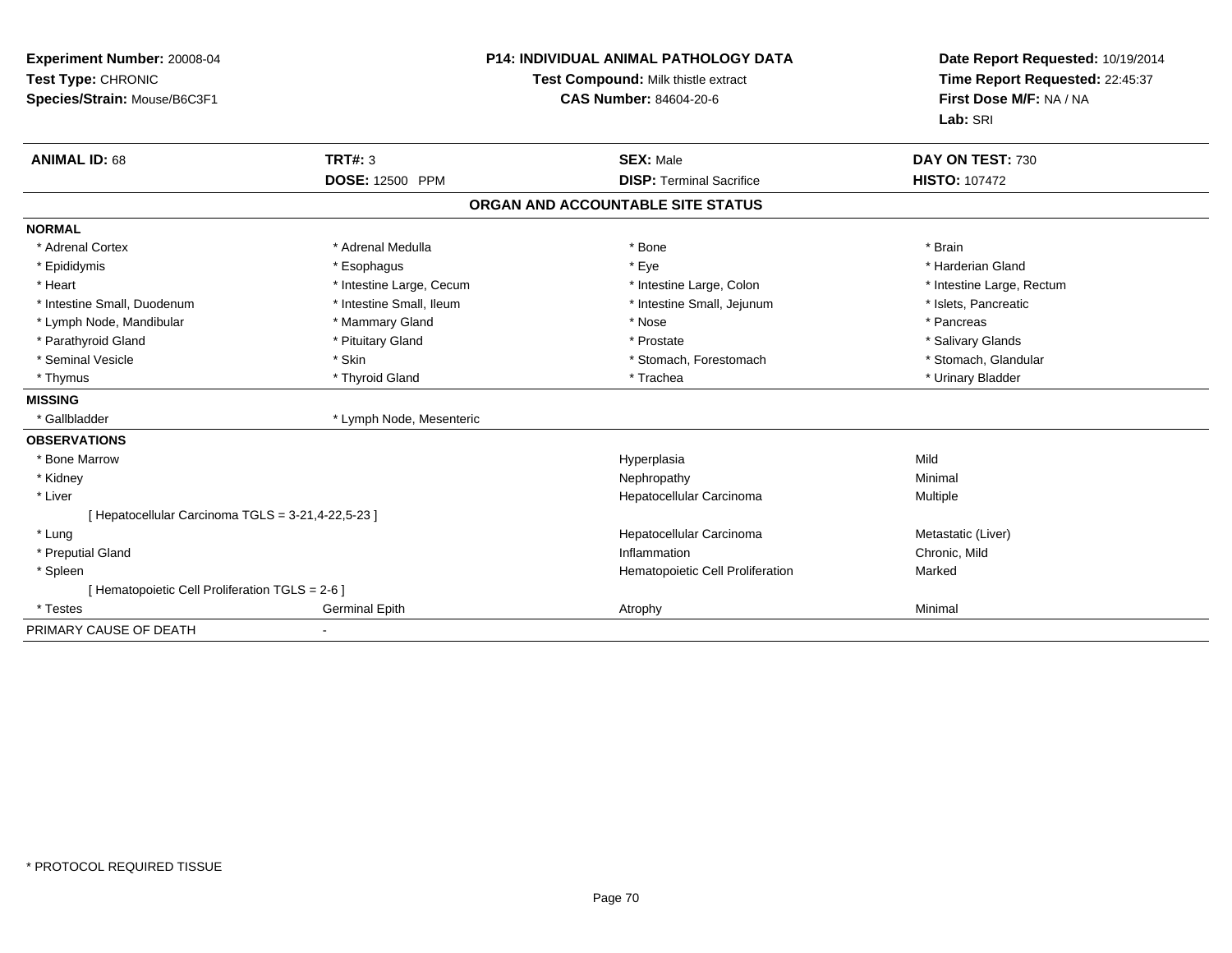| <b>Experiment Number: 20008-04</b><br>Test Type: CHRONIC<br>Species/Strain: Mouse/B6C3F1 |                             | <b>P14: INDIVIDUAL ANIMAL PATHOLOGY DATA</b><br>Test Compound: Milk thistle extract<br>CAS Number: 84604-20-6 | Date Report Requested: 10/19/2014<br>Time Report Requested: 22:45:37<br>First Dose M/F: NA / NA<br>Lab: SRI |
|------------------------------------------------------------------------------------------|-----------------------------|---------------------------------------------------------------------------------------------------------------|-------------------------------------------------------------------------------------------------------------|
| <b>ANIMAL ID: 69</b>                                                                     | TRT#: 3                     | <b>SEX: Male</b>                                                                                              | DAY ON TEST: 731                                                                                            |
|                                                                                          | <b>DOSE: 12500 PPM</b>      | <b>DISP: Terminal Sacrifice</b>                                                                               | <b>HISTO: 107473</b>                                                                                        |
|                                                                                          |                             | ORGAN AND ACCOUNTABLE SITE STATUS                                                                             |                                                                                                             |
| <b>NORMAL</b>                                                                            |                             |                                                                                                               |                                                                                                             |
| * Adrenal Medulla                                                                        | * Bone                      | * Bone Marrow                                                                                                 | * Brain                                                                                                     |
| * Epididymis                                                                             | * Esophagus                 | * Eye                                                                                                         | * Gallbladder                                                                                               |
| * Harderian Gland                                                                        | * Heart                     | * Intestine Large, Cecum                                                                                      | * Intestine Large, Colon                                                                                    |
| * Intestine Large, Rectum                                                                | * Intestine Small, Duodenum | * Intestine Small, Ileum                                                                                      | * Intestine Small, Jejunum                                                                                  |
| * Islets, Pancreatic                                                                     | * Liver                     | * Lung                                                                                                        | * Lymph Node, Mandibular                                                                                    |
| * Lymph Node, Mesenteric                                                                 | * Mammary Gland             | * Nose                                                                                                        | * Pancreas                                                                                                  |
| * Parathyroid Gland                                                                      | * Pituitary Gland           | * Prostate                                                                                                    | * Salivary Glands                                                                                           |
| * Seminal Vesicle                                                                        | * Skin                      | * Spleen                                                                                                      | * Stomach, Forestomach                                                                                      |
| * Stomach, Glandular                                                                     | * Testes                    | * Thymus                                                                                                      | * Thyroid Gland                                                                                             |
| * Trachea                                                                                | * Urinary Bladder           |                                                                                                               |                                                                                                             |
| <b>OBSERVATIONS</b>                                                                      |                             |                                                                                                               |                                                                                                             |
| * Adrenal Cortex                                                                         |                             | <b>Accessory Adrenal Cortical Nodule</b>                                                                      | Moderate                                                                                                    |
|                                                                                          |                             | Hypertrophy                                                                                                   | Focal, Minimal                                                                                              |
| * Kidney                                                                                 |                             | Nephropathy                                                                                                   | Minimal                                                                                                     |
| * Preputial Gland                                                                        |                             | Cyst                                                                                                          | Moderate                                                                                                    |
| PRIMARY CAUSE OF DEATH                                                                   | $\overline{\phantom{a}}$    |                                                                                                               |                                                                                                             |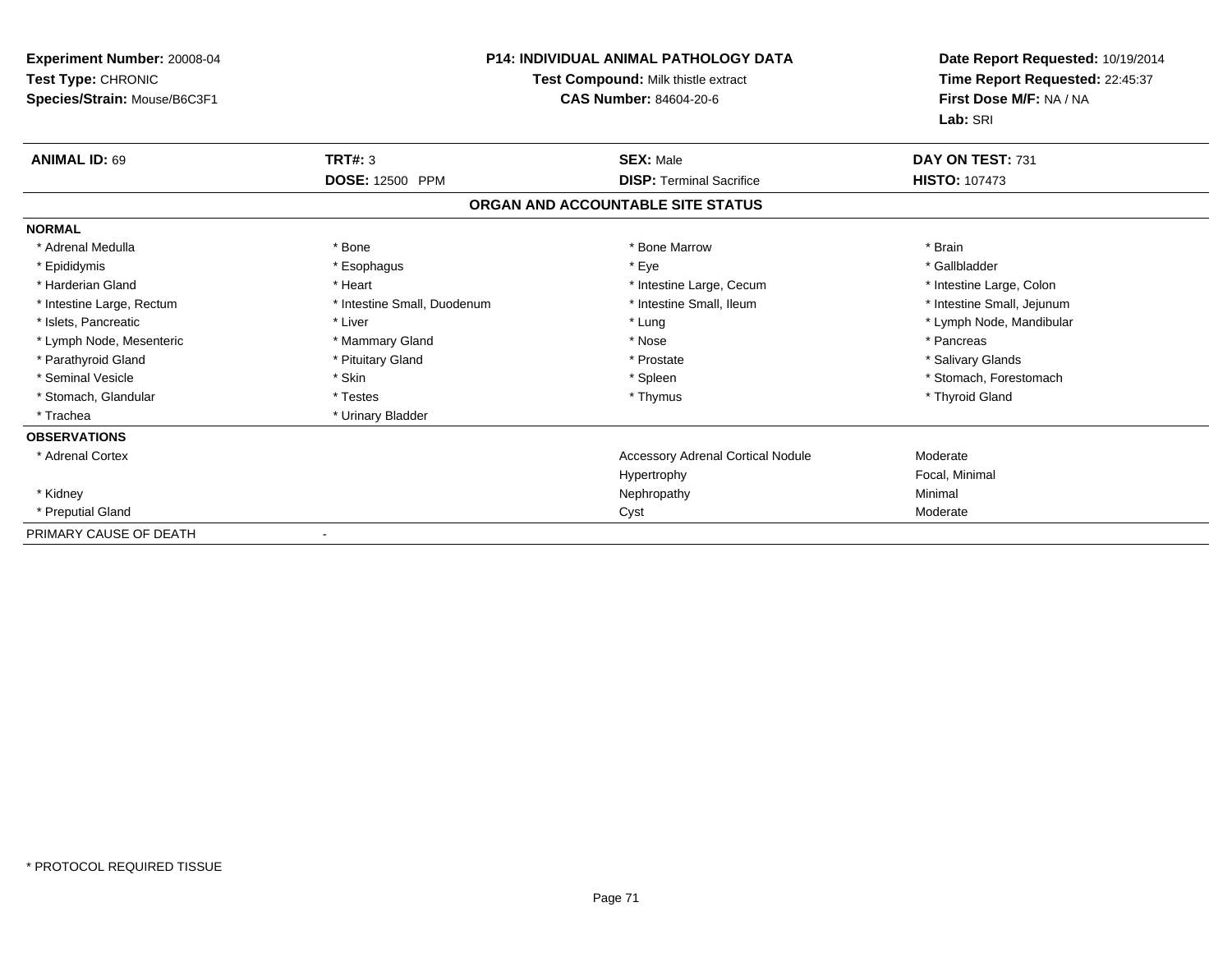| <b>Experiment Number: 20008-04</b><br>Test Type: CHRONIC<br>Species/Strain: Mouse/B6C3F1 |                             | <b>P14: INDIVIDUAL ANIMAL PATHOLOGY DATA</b><br>Test Compound: Milk thistle extract<br>CAS Number: 84604-20-6 | Date Report Requested: 10/19/2014<br>Time Report Requested: 22:45:37<br>First Dose M/F: NA / NA<br>Lab: SRI |
|------------------------------------------------------------------------------------------|-----------------------------|---------------------------------------------------------------------------------------------------------------|-------------------------------------------------------------------------------------------------------------|
| <b>ANIMAL ID: 70</b>                                                                     | TRT#: 3                     | <b>SEX: Male</b>                                                                                              | DAY ON TEST: 729                                                                                            |
|                                                                                          | DOSE: 12500 PPM             | <b>DISP: Terminal Sacrifice</b>                                                                               | <b>HISTO: 107474</b>                                                                                        |
|                                                                                          |                             | ORGAN AND ACCOUNTABLE SITE STATUS                                                                             |                                                                                                             |
| <b>NORMAL</b>                                                                            |                             |                                                                                                               |                                                                                                             |
| * Adrenal Medulla                                                                        | * Bone                      | * Bone Marrow                                                                                                 | * Brain                                                                                                     |
| * Epididymis                                                                             | * Esophagus                 | * Eye                                                                                                         | * Gallbladder                                                                                               |
| * Harderian Gland                                                                        | * Heart                     | * Intestine Large, Cecum                                                                                      | * Intestine Large, Colon                                                                                    |
| * Intestine Large, Rectum                                                                | * Intestine Small, Duodenum | * Intestine Small, Ileum                                                                                      | * Intestine Small, Jejunum                                                                                  |
| * Islets, Pancreatic                                                                     | * Lung                      | * Lymph Node, Mandibular                                                                                      | * Lymph Node, Mesenteric                                                                                    |
| * Mammary Gland                                                                          | * Nose                      | * Pancreas                                                                                                    | * Parathyroid Gland                                                                                         |
| * Pituitary Gland                                                                        | * Preputial Gland           | * Prostate                                                                                                    | * Salivary Glands                                                                                           |
| * Seminal Vesicle                                                                        | * Skin                      | * Stomach, Forestomach                                                                                        | * Stomach, Glandular                                                                                        |
| * Testes                                                                                 | * Thymus                    | * Thyroid Gland                                                                                               | * Trachea                                                                                                   |
| * Urinary Bladder                                                                        |                             |                                                                                                               |                                                                                                             |
| <b>OBSERVATIONS</b>                                                                      |                             |                                                                                                               |                                                                                                             |
| * Adrenal Cortex                                                                         |                             | <b>Accessory Adrenal Cortical Nodule</b>                                                                      | Moderate                                                                                                    |
|                                                                                          | Capsule                     | Adenoma                                                                                                       |                                                                                                             |
| * Kidney                                                                                 |                             | Nephropathy                                                                                                   | Minimal                                                                                                     |
| * Liver                                                                                  |                             | Mixed Cell Focus                                                                                              |                                                                                                             |
| [Mixed Cell Focus TGLS = 1-21]                                                           |                             |                                                                                                               |                                                                                                             |
| * Spleen                                                                                 | Lymph Follic                | Atrophy                                                                                                       | Mild                                                                                                        |
| PRIMARY CAUSE OF DEATH                                                                   |                             |                                                                                                               |                                                                                                             |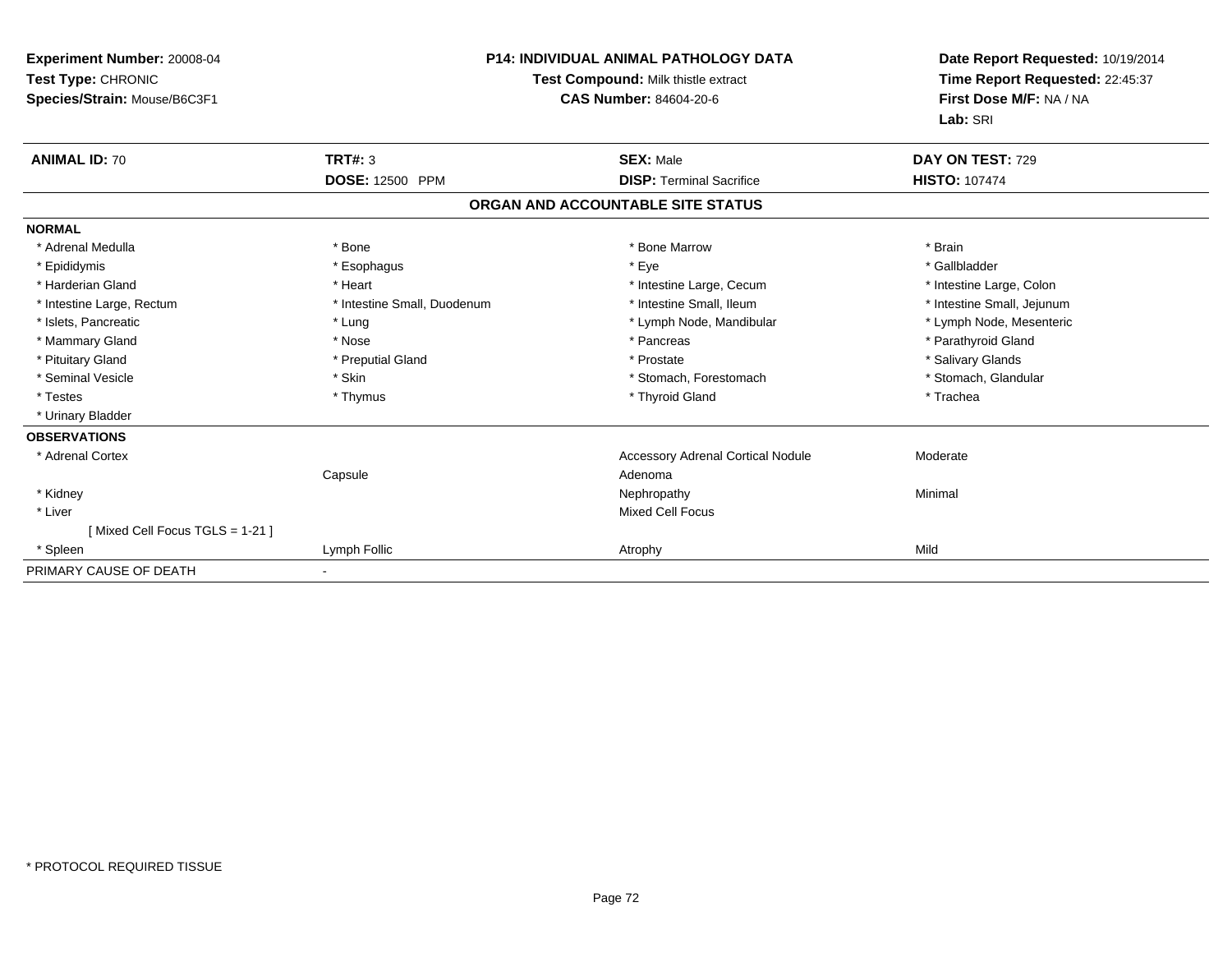| Experiment Number: 20008-04<br>Test Type: CHRONIC<br>Species/Strain: Mouse/B6C3F1 |                          | P14: INDIVIDUAL ANIMAL PATHOLOGY DATA<br>Test Compound: Milk thistle extract<br>CAS Number: 84604-20-6 | Date Report Requested: 10/19/2014<br>Time Report Requested: 22:45:37<br>First Dose M/F: NA / NA<br>Lab: SRI |
|-----------------------------------------------------------------------------------|--------------------------|--------------------------------------------------------------------------------------------------------|-------------------------------------------------------------------------------------------------------------|
| <b>ANIMAL ID: 71</b>                                                              | <b>TRT#: 3</b>           | <b>SEX: Male</b>                                                                                       | DAY ON TEST: 729                                                                                            |
|                                                                                   | DOSE: 12500 PPM          | <b>DISP: Terminal Sacrifice</b>                                                                        | <b>HISTO: 107475</b>                                                                                        |
|                                                                                   |                          | ORGAN AND ACCOUNTABLE SITE STATUS                                                                      |                                                                                                             |
| <b>NORMAL</b>                                                                     |                          |                                                                                                        |                                                                                                             |
| * Adrenal Medulla                                                                 | * Bone                   | * Bone Marrow                                                                                          | * Brain                                                                                                     |
| * Epididymis                                                                      | * Esophagus              | * Eye                                                                                                  | * Gallbladder                                                                                               |
| * Harderian Gland                                                                 | * Heart                  | * Intestine Large, Colon                                                                               | * Intestine Large, Rectum                                                                                   |
| * Intestine Small, Duodenum                                                       | * Intestine Small, Ileum | * Intestine Small, Jejunum                                                                             | * Islets, Pancreatic                                                                                        |
| * Liver                                                                           | * Lung                   | * Lymph Node, Mandibular                                                                               | * Mammary Gland                                                                                             |
| * Nose                                                                            | * Pancreas               | * Parathyroid Gland                                                                                    | * Pituitary Gland                                                                                           |
| * Preputial Gland                                                                 | * Prostate               | * Salivary Glands                                                                                      | * Seminal Vesicle                                                                                           |
| * Skin                                                                            | * Spleen                 | * Stomach, Forestomach                                                                                 | * Stomach, Glandular                                                                                        |
| * Testes                                                                          | * Thymus                 | * Thyroid Gland                                                                                        | * Trachea                                                                                                   |
| * Urinary Bladder                                                                 |                          |                                                                                                        |                                                                                                             |
| <b>OBSERVATIONS</b>                                                               |                          |                                                                                                        |                                                                                                             |
| * Adrenal Cortex                                                                  |                          | Hypertrophy                                                                                            | Focal, Minimal                                                                                              |
| * Intestine Large, Cecum                                                          |                          | Adenoma                                                                                                |                                                                                                             |
| [Adenoma TGLS = $2-21$ ]                                                          |                          |                                                                                                        |                                                                                                             |
| * Kidney                                                                          |                          | Nephropathy                                                                                            | Minimal                                                                                                     |
| * Lymph Node, Mesenteric                                                          |                          | Hematopoietic Cell Proliferation                                                                       | Mild                                                                                                        |
| PRIMARY CAUSE OF DEATH                                                            |                          |                                                                                                        |                                                                                                             |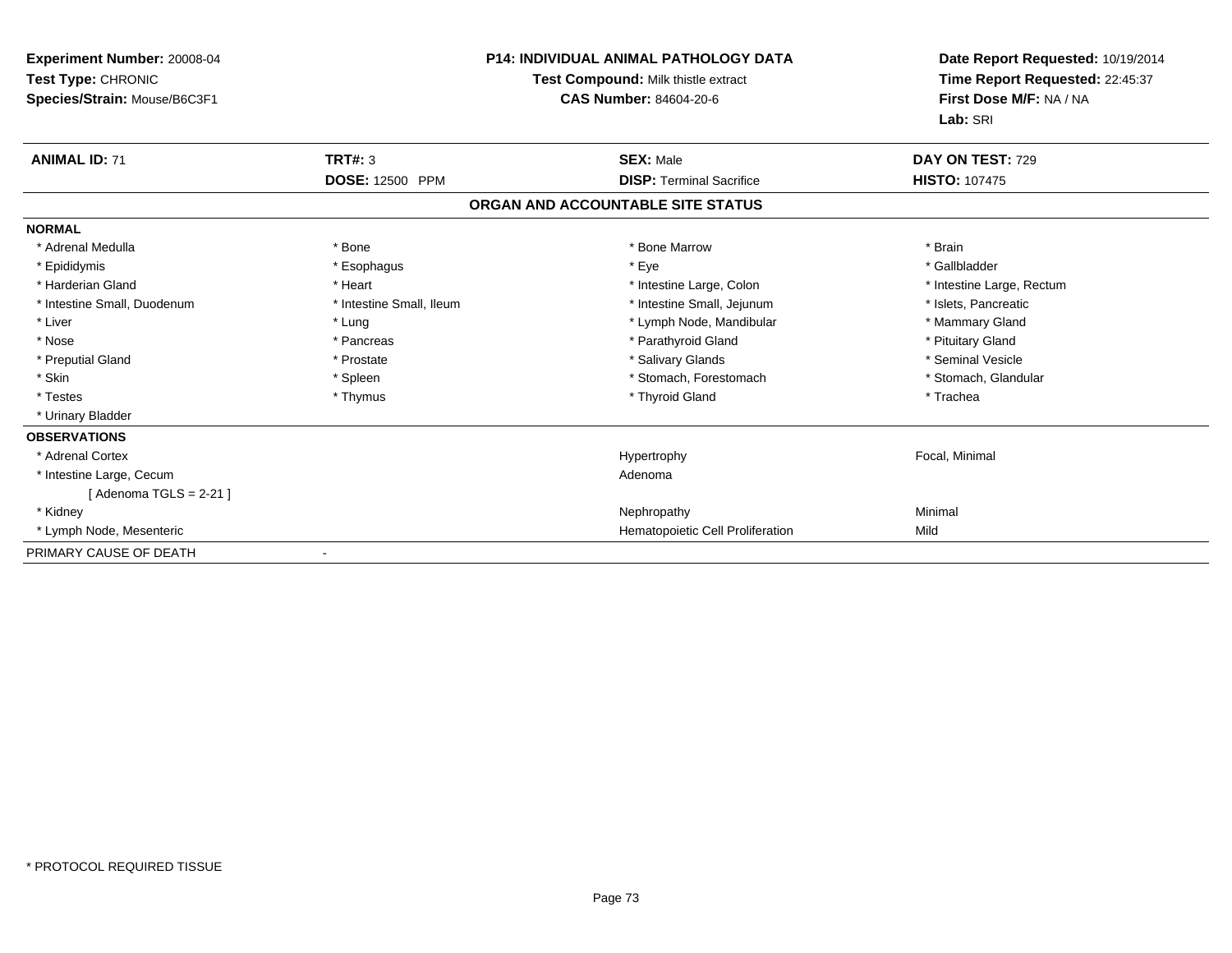| <b>Experiment Number: 20008-04</b><br>Test Type: CHRONIC<br>Species/Strain: Mouse/B6C3F1 |                             | <b>P14: INDIVIDUAL ANIMAL PATHOLOGY DATA</b><br>Test Compound: Milk thistle extract<br><b>CAS Number: 84604-20-6</b> | Date Report Requested: 10/19/2014<br>Time Report Requested: 22:45:37<br>First Dose M/F: NA / NA<br>Lab: SRI |
|------------------------------------------------------------------------------------------|-----------------------------|----------------------------------------------------------------------------------------------------------------------|-------------------------------------------------------------------------------------------------------------|
| <b>ANIMAL ID: 72</b>                                                                     | <b>TRT#: 3</b>              | <b>SEX: Male</b>                                                                                                     | DAY ON TEST: 729                                                                                            |
|                                                                                          | DOSE: 12500 PPM             | <b>DISP: Terminal Sacrifice</b>                                                                                      | <b>HISTO: 107476</b>                                                                                        |
|                                                                                          |                             | ORGAN AND ACCOUNTABLE SITE STATUS                                                                                    |                                                                                                             |
| <b>NORMAL</b>                                                                            |                             |                                                                                                                      |                                                                                                             |
| * Adrenal Medulla                                                                        | * Bone                      | * Bone Marrow                                                                                                        | * Brain                                                                                                     |
| * Epididymis                                                                             | * Esophagus                 | * Eye                                                                                                                | * Gallbladder                                                                                               |
| * Harderian Gland                                                                        | * Heart                     | * Intestine Large, Cecum                                                                                             | * Intestine Large, Colon                                                                                    |
| * Intestine Large, Rectum                                                                | * Intestine Small, Duodenum | * Intestine Small, Ileum                                                                                             | * Intestine Small, Jejunum                                                                                  |
| * Liver                                                                                  | * Lung                      | * Lymph Node, Mandibular                                                                                             | * Lymph Node, Mesenteric                                                                                    |
| * Mammary Gland                                                                          | * Nose                      | * Pancreas                                                                                                           | * Parathyroid Gland                                                                                         |
| * Pituitary Gland                                                                        | * Prostate                  | * Salivary Glands                                                                                                    | * Seminal Vesicle                                                                                           |
| * Skin                                                                                   | * Spleen                    | * Stomach, Forestomach                                                                                               | * Stomach, Glandular                                                                                        |
| * Testes                                                                                 | * Thymus                    | * Thyroid Gland                                                                                                      | * Trachea                                                                                                   |
| * Urinary Bladder                                                                        |                             |                                                                                                                      |                                                                                                             |
| <b>OBSERVATIONS</b>                                                                      |                             |                                                                                                                      |                                                                                                             |
| * Adrenal Cortex                                                                         |                             | Hyperplasia                                                                                                          | Focal, Mild                                                                                                 |
| * Islets, Pancreatic                                                                     |                             | Adenoma                                                                                                              |                                                                                                             |
| * Kidney                                                                                 |                             | Nephropathy                                                                                                          | Minimal                                                                                                     |
| * Preputial Gland                                                                        |                             | Cyst                                                                                                                 | Moderate                                                                                                    |
|                                                                                          |                             | Inflammation                                                                                                         | Chronic, Moderate                                                                                           |
| PRIMARY CAUSE OF DEATH                                                                   |                             |                                                                                                                      |                                                                                                             |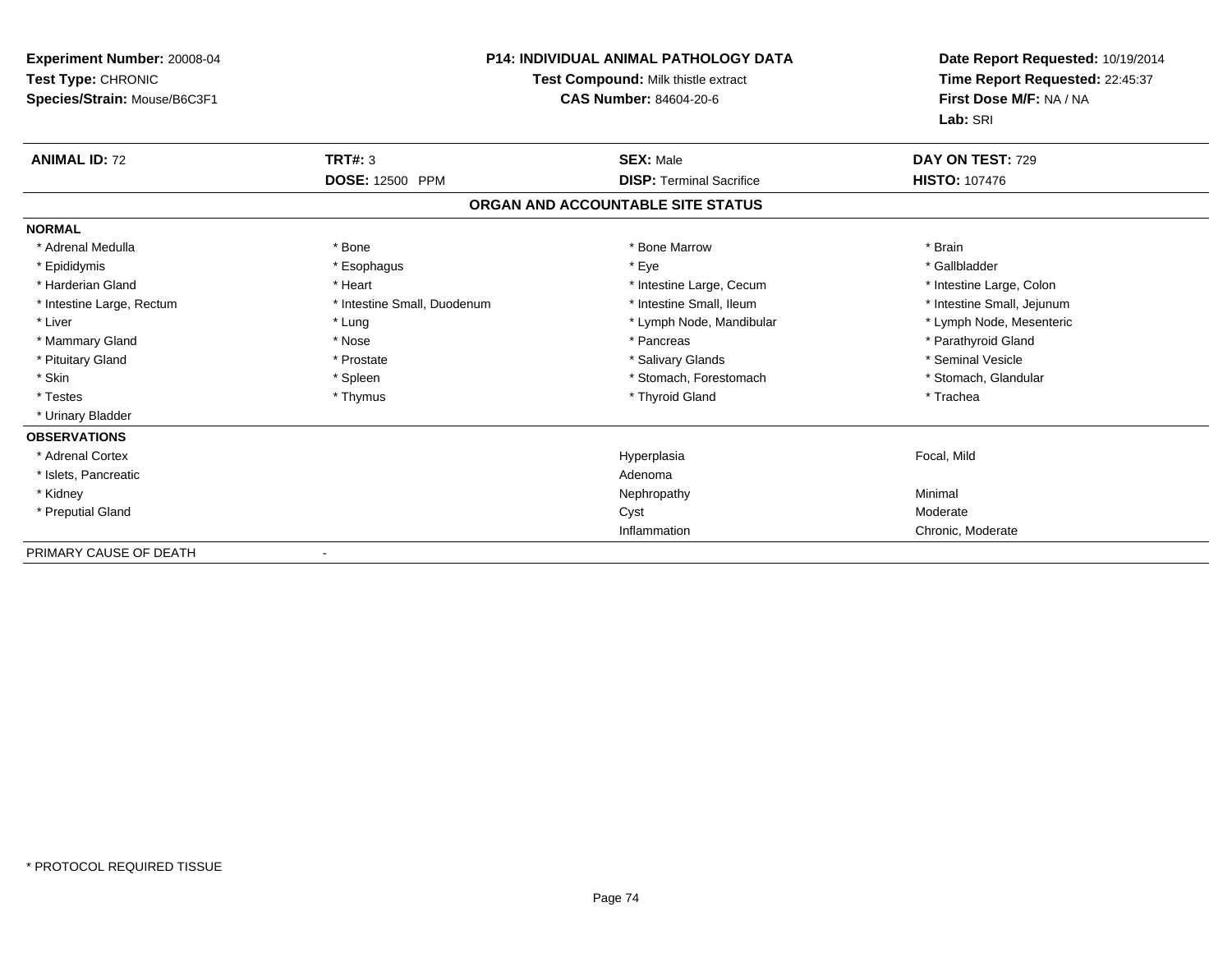| Experiment Number: 20008-04<br>Test Type: CHRONIC<br>Species/Strain: Mouse/B6C3F1 | <b>P14: INDIVIDUAL ANIMAL PATHOLOGY DATA</b><br>Test Compound: Milk thistle extract<br><b>CAS Number: 84604-20-6</b> |                                                     | Date Report Requested: 10/19/2014<br>Time Report Requested: 22:45:37<br>First Dose M/F: NA / NA<br>Lab: SRI |
|-----------------------------------------------------------------------------------|----------------------------------------------------------------------------------------------------------------------|-----------------------------------------------------|-------------------------------------------------------------------------------------------------------------|
| <b>ANIMAL ID: 73</b>                                                              | <b>TRT#: 3</b><br><b>DOSE: 12500 PPM</b>                                                                             | <b>SEX: Male</b><br><b>DISP: Terminal Sacrifice</b> | DAY ON TEST: 731<br><b>HISTO: 107477</b>                                                                    |
|                                                                                   |                                                                                                                      |                                                     |                                                                                                             |
|                                                                                   |                                                                                                                      | ORGAN AND ACCOUNTABLE SITE STATUS                   |                                                                                                             |
| <b>NORMAL</b>                                                                     |                                                                                                                      |                                                     |                                                                                                             |
| * Adrenal Medulla                                                                 | * Bone                                                                                                               | * Brain                                             | * Epididymis                                                                                                |
| * Esophagus                                                                       | * Eye                                                                                                                | * Gallbladder                                       | * Harderian Gland                                                                                           |
| * Intestine Large, Cecum                                                          | * Intestine Large, Colon                                                                                             | * Intestine Large, Rectum                           | * Intestine Small, Duodenum                                                                                 |
| * Intestine Small, Ileum                                                          | * Intestine Small, Jejunum                                                                                           | * Islets, Pancreatic                                | * Lung                                                                                                      |
| * Lymph Node, Mandibular                                                          | * Lymph Node, Mesenteric                                                                                             | * Mammary Gland                                     | * Nose                                                                                                      |
| * Pancreas                                                                        | * Parathyroid Gland                                                                                                  | * Pituitary Gland                                   | * Preputial Gland                                                                                           |
| * Prostate                                                                        | * Salivary Glands                                                                                                    | * Seminal Vesicle                                   | * Skin                                                                                                      |
| * Stomach, Glandular                                                              | * Testes                                                                                                             | * Trachea                                           | * Urinary Bladder                                                                                           |
| <b>MISSING</b>                                                                    |                                                                                                                      |                                                     |                                                                                                             |
| * Thymus                                                                          |                                                                                                                      |                                                     |                                                                                                             |
| <b>OBSERVATIONS</b>                                                               |                                                                                                                      |                                                     |                                                                                                             |
| * Adrenal Cortex                                                                  |                                                                                                                      | Hypertrophy                                         | Focal, Minimal                                                                                              |
| * Bone Marrow                                                                     |                                                                                                                      | Hyperplasia                                         | Mild                                                                                                        |
| * Heart                                                                           |                                                                                                                      | Cardiomyopathy                                      | Mild                                                                                                        |
| * Kidney                                                                          |                                                                                                                      | Nephropathy                                         | Minimal                                                                                                     |
| * Liver                                                                           |                                                                                                                      | Mixed Cell Focus                                    |                                                                                                             |
| [Mixed Cell Focus TGLS = 1-21]                                                    |                                                                                                                      |                                                     |                                                                                                             |
| * Spleen                                                                          |                                                                                                                      | Hematopoietic Cell Proliferation                    | Minimal                                                                                                     |
| * Stomach, Forestomach                                                            |                                                                                                                      | <b>Diverticulum</b>                                 |                                                                                                             |
| * Thyroid Gland                                                                   | Follicle                                                                                                             | Degeneration                                        | Focal, Minimal                                                                                              |
| PRIMARY CAUSE OF DEATH                                                            |                                                                                                                      |                                                     |                                                                                                             |

Animal Note: LESIONS OF MODERATE PERIARTERITIS ON SLIDES 3, 5, 7, 8, AND 12; NOT TABULATED (BLOOD VESSEL IS NONPROTOCOL-REQUIRED TISSUE).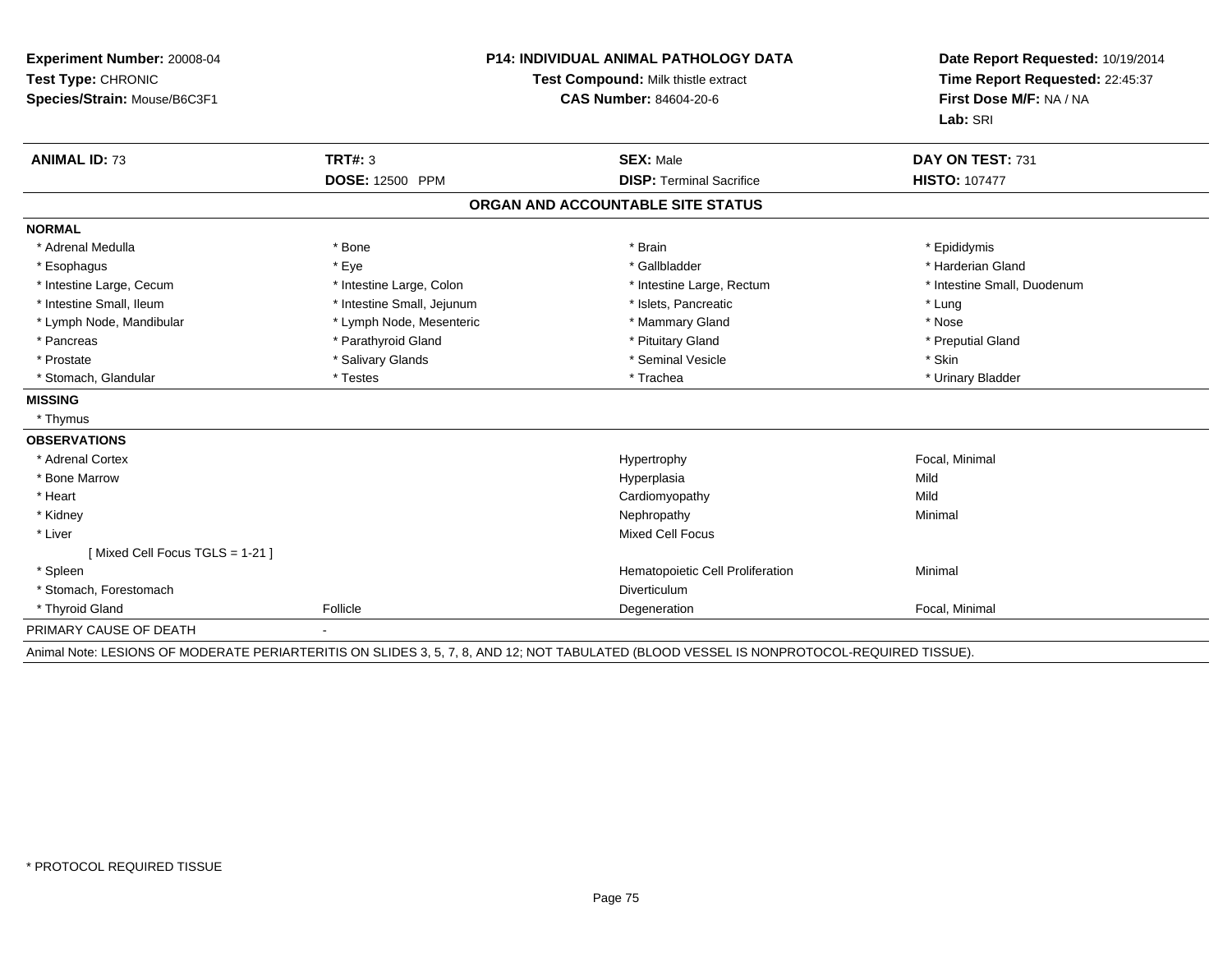| Experiment Number: 20008-04<br>Test Type: CHRONIC<br>Species/Strain: Mouse/B6C3F1 |                           | <b>P14: INDIVIDUAL ANIMAL PATHOLOGY DATA</b><br>Test Compound: Milk thistle extract<br>CAS Number: 84604-20-6 | Date Report Requested: 10/19/2014<br>Time Report Requested: 22:45:37<br>First Dose M/F: NA / NA<br>Lab: SRI |
|-----------------------------------------------------------------------------------|---------------------------|---------------------------------------------------------------------------------------------------------------|-------------------------------------------------------------------------------------------------------------|
| <b>ANIMAL ID: 74</b>                                                              | <b>TRT#: 3</b>            | <b>SEX: Male</b>                                                                                              | DAY ON TEST: 730                                                                                            |
|                                                                                   | <b>DOSE: 12500 PPM</b>    | <b>DISP: Terminal Sacrifice</b>                                                                               | <b>HISTO: 107478</b>                                                                                        |
|                                                                                   |                           | ORGAN AND ACCOUNTABLE SITE STATUS                                                                             |                                                                                                             |
| <b>NORMAL</b>                                                                     |                           |                                                                                                               |                                                                                                             |
| * Adrenal Cortex                                                                  | * Adrenal Medulla         | * Bone                                                                                                        | * Bone Marrow                                                                                               |
| * Brain                                                                           | * Epididymis              | * Esophagus                                                                                                   | * Eye                                                                                                       |
| * Gallbladder                                                                     | * Harderian Gland         | * Heart                                                                                                       | * Intestine Large, Cecum                                                                                    |
| * Intestine Large, Colon                                                          | * Intestine Large, Rectum | * Intestine Small, Duodenum                                                                                   | * Intestine Small, Ileum                                                                                    |
| * Intestine Small, Jejunum                                                        | * Islets, Pancreatic      | * Lung                                                                                                        | * Lymph Node, Mandibular                                                                                    |
| * Mammary Gland                                                                   | * Nose                    | * Pancreas                                                                                                    | * Parathyroid Gland                                                                                         |
| * Pituitary Gland                                                                 | * Prostate                | * Salivary Glands                                                                                             | * Seminal Vesicle                                                                                           |
| * Skin                                                                            | * Spleen                  | * Stomach, Forestomach                                                                                        | * Stomach, Glandular                                                                                        |
| * Testes                                                                          | * Thymus                  | * Thyroid Gland                                                                                               | * Trachea                                                                                                   |
| * Urinary Bladder                                                                 |                           |                                                                                                               |                                                                                                             |
| <b>OBSERVATIONS</b>                                                               |                           |                                                                                                               |                                                                                                             |
| * Kidney                                                                          |                           | Metaplasia                                                                                                    | Osseous, Mild                                                                                               |
|                                                                                   |                           | Nephropathy                                                                                                   | Minimal                                                                                                     |
| * Liver                                                                           |                           | Eosinophilic Focus                                                                                            |                                                                                                             |
| * Lymph Node, Mesenteric                                                          |                           | Hemorrhage                                                                                                    | Mild                                                                                                        |
| * Preputial Gland                                                                 |                           | Cyst                                                                                                          | Moderate                                                                                                    |
|                                                                                   |                           | Inflammation                                                                                                  | Chronic, Moderate                                                                                           |
| <b>DOILIADY OAUGE OF BEATU</b>                                                    |                           |                                                                                                               |                                                                                                             |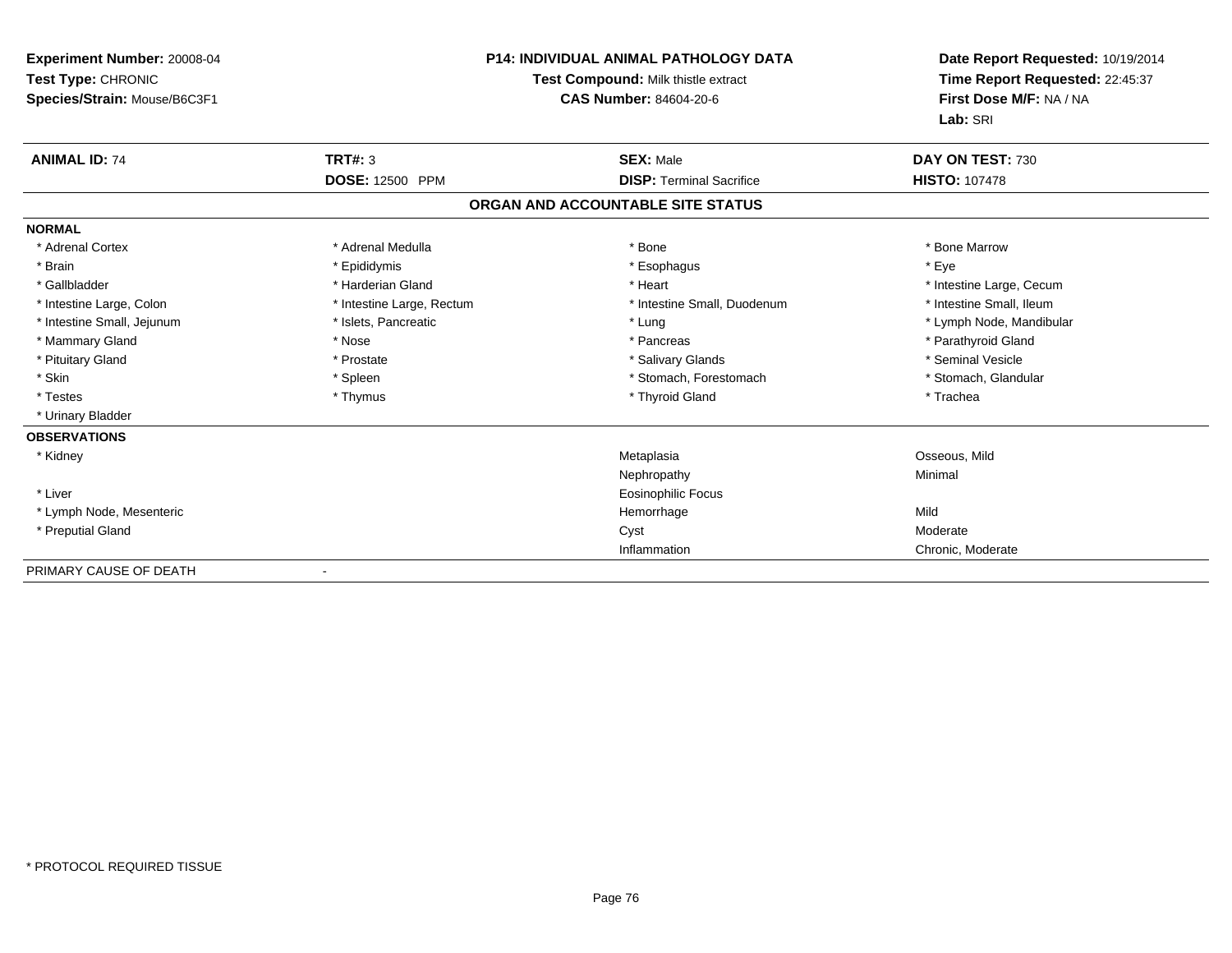| Experiment Number: 20008-04<br>Test Type: CHRONIC<br>Species/Strain: Mouse/B6C3F1 |                          | P14: INDIVIDUAL ANIMAL PATHOLOGY DATA<br>Test Compound: Milk thistle extract<br><b>CAS Number: 84604-20-6</b> | Date Report Requested: 10/19/2014<br>Time Report Requested: 22:45:37<br>First Dose M/F: NA / NA<br>Lab: SRI |
|-----------------------------------------------------------------------------------|--------------------------|---------------------------------------------------------------------------------------------------------------|-------------------------------------------------------------------------------------------------------------|
| <b>ANIMAL ID: 75</b>                                                              | <b>TRT#: 3</b>           | <b>SEX: Male</b>                                                                                              | DAY ON TEST: 642                                                                                            |
|                                                                                   | <b>DOSE: 12500 PPM</b>   | <b>DISP: Natural Death</b>                                                                                    | <b>HISTO: 107479</b>                                                                                        |
|                                                                                   |                          | ORGAN AND ACCOUNTABLE SITE STATUS                                                                             |                                                                                                             |
| <b>NORMAL</b>                                                                     |                          |                                                                                                               |                                                                                                             |
| * Adrenal Medulla                                                                 | * Bone                   | * Brain                                                                                                       | * Epididymis                                                                                                |
| * Esophagus                                                                       | * Eye                    | * Harderian Gland                                                                                             | * Heart                                                                                                     |
| * Intestine Large, Rectum                                                         | * Mammary Gland          | * Nose                                                                                                        | * Parathyroid Gland                                                                                         |
| * Pituitary Gland                                                                 | * Prostate               | * Salivary Glands                                                                                             | * Seminal Vesicle                                                                                           |
| * Skin                                                                            | * Stomach, Forestomach   | * Testes                                                                                                      | * Trachea                                                                                                   |
| * Urinary Bladder                                                                 |                          |                                                                                                               |                                                                                                             |
| <b>AUTO PRECLUDES DIAG.</b>                                                       |                          |                                                                                                               |                                                                                                             |
| * Bone Marrow                                                                     | * Gallbladder            | * Intestine Large, Cecum                                                                                      | * Intestine Large, Colon                                                                                    |
| * Intestine Small, Duodenum                                                       | * Intestine Small, Ileum | * Intestine Small, Jejunum                                                                                    | * Islets, Pancreatic                                                                                        |
| * Lymph Node, Mesenteric                                                          | * Pancreas               | * Thyroid Gland                                                                                               |                                                                                                             |
| <b>OBSERVATIONS</b>                                                               |                          |                                                                                                               |                                                                                                             |
| * Adrenal Cortex                                                                  |                          | <b>Accessory Adrenal Cortical Nodule</b>                                                                      | Moderate                                                                                                    |
| * Kidney                                                                          |                          | Metaplasia                                                                                                    | Osseous, Minimal                                                                                            |
|                                                                                   | <b>Renal Tubule</b>      | <b>Necrosis</b>                                                                                               | Minimal                                                                                                     |
| Note: KIDNEY MODERATELY AUTOLYZED.                                                |                          |                                                                                                               |                                                                                                             |
| * Liver                                                                           |                          | Sarcoma                                                                                                       |                                                                                                             |
| * Lung                                                                            |                          | Edema                                                                                                         | Moderate                                                                                                    |
|                                                                                   |                          | Sarcoma                                                                                                       |                                                                                                             |
| Lymph Node                                                                        | lliac                    | Sarcoma                                                                                                       |                                                                                                             |
| [Sarcoma TGLS = $3-21$ ]                                                          |                          |                                                                                                               |                                                                                                             |
| * Lymph Node, Mandibular                                                          |                          | Sarcoma                                                                                                       |                                                                                                             |
| * Preputial Gland                                                                 |                          | Cyst                                                                                                          | Moderate                                                                                                    |
| * Spleen                                                                          |                          | Sarcoma                                                                                                       |                                                                                                             |
| [Sarcoma TGLS = $1-6$ ]                                                           |                          |                                                                                                               |                                                                                                             |
| * Stomach, Glandular                                                              |                          | Sarcoma                                                                                                       |                                                                                                             |
| * Thymus                                                                          |                          | Atrophy                                                                                                       | Moderate                                                                                                    |
| PRIMARY CAUSE OF DEATH                                                            | - Liver Sarcoma          |                                                                                                               |                                                                                                             |
| Animal Note: Animal had advanced autolysis.                                       |                          |                                                                                                               |                                                                                                             |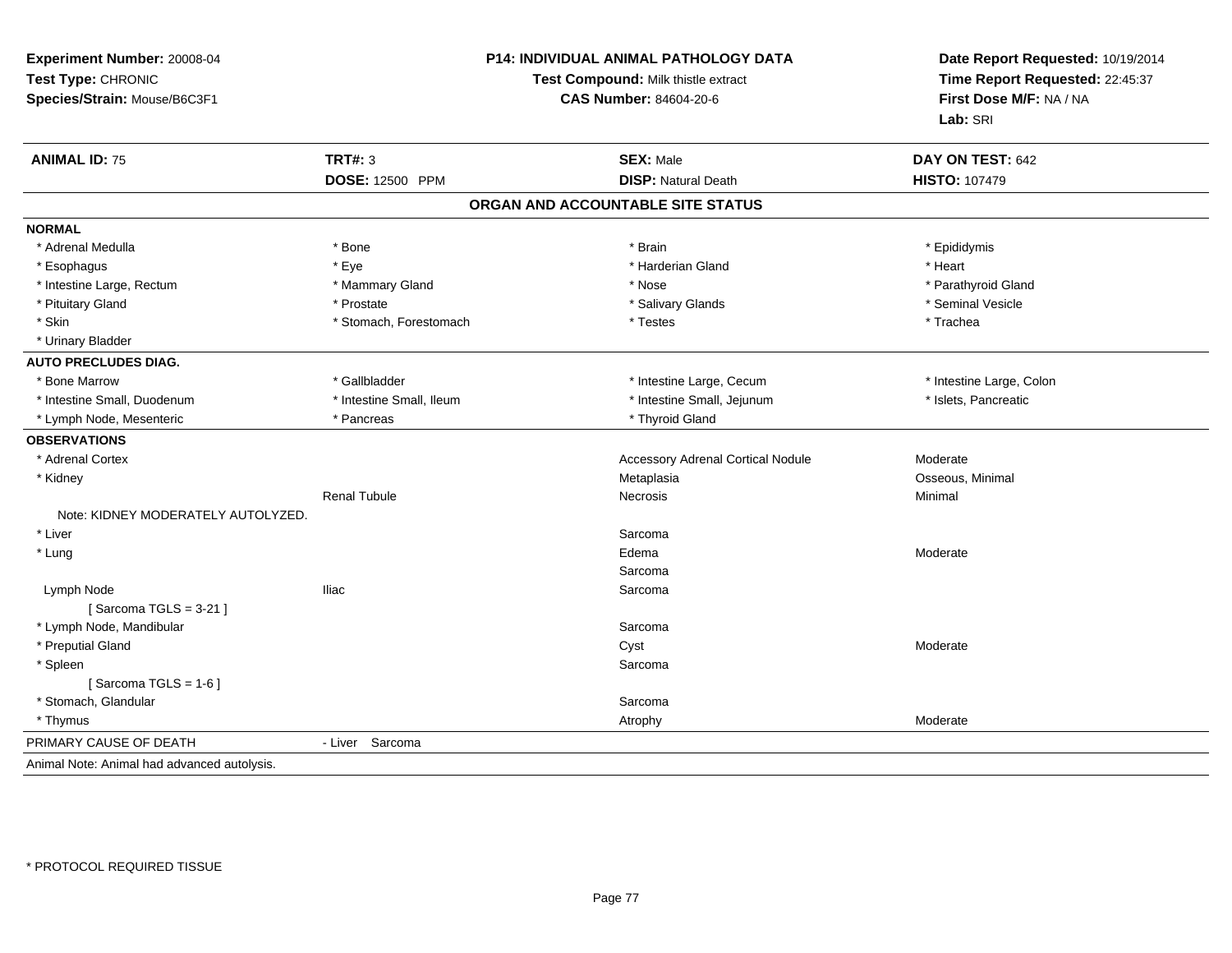| Experiment Number: 20008-04<br>Test Type: CHRONIC<br>Species/Strain: Mouse/B6C3F1<br><b>ANIMAL ID: 76</b> | <b>TRT#: 3</b>              | <b>P14: INDIVIDUAL ANIMAL PATHOLOGY DATA</b><br>Test Compound: Milk thistle extract<br><b>CAS Number: 84604-20-6</b><br><b>SEX: Male</b> | Date Report Requested: 10/19/2014<br>Time Report Requested: 22:45:37<br>First Dose M/F: NA / NA<br>Lab: SRI<br>DAY ON TEST: 732 |
|-----------------------------------------------------------------------------------------------------------|-----------------------------|------------------------------------------------------------------------------------------------------------------------------------------|---------------------------------------------------------------------------------------------------------------------------------|
|                                                                                                           | <b>DOSE: 12500 PPM</b>      | <b>DISP: Terminal Sacrifice</b>                                                                                                          | <b>HISTO: 107480</b>                                                                                                            |
|                                                                                                           |                             | ORGAN AND ACCOUNTABLE SITE STATUS                                                                                                        |                                                                                                                                 |
| <b>NORMAL</b>                                                                                             |                             |                                                                                                                                          |                                                                                                                                 |
| * Adrenal Medulla                                                                                         | * Bone                      | * Bone Marrow                                                                                                                            | * Brain                                                                                                                         |
| * Epididymis                                                                                              | * Esophagus                 | * Eye                                                                                                                                    | * Gallbladder                                                                                                                   |
| * Harderian Gland                                                                                         | * Heart                     | * Intestine Large, Cecum                                                                                                                 | * Intestine Large, Colon                                                                                                        |
| * Intestine Large, Rectum                                                                                 | * Intestine Small, Duodenum | * Intestine Small, Ileum                                                                                                                 | * Intestine Small, Jejunum                                                                                                      |
| * Islets, Pancreatic                                                                                      | * Lung                      | * Lymph Node, Mandibular                                                                                                                 | * Lymph Node, Mesenteric                                                                                                        |
| * Mammary Gland                                                                                           | * Nose                      | * Pancreas                                                                                                                               | * Parathyroid Gland                                                                                                             |
| * Pituitary Gland                                                                                         | * Prostate                  | * Salivary Glands                                                                                                                        | * Seminal Vesicle                                                                                                               |
| * Skin                                                                                                    | * Spleen                    | * Stomach, Forestomach                                                                                                                   | * Stomach, Glandular                                                                                                            |
| * Testes                                                                                                  | * Thymus                    | * Thyroid Gland                                                                                                                          | * Trachea                                                                                                                       |
| * Urinary Bladder                                                                                         |                             |                                                                                                                                          |                                                                                                                                 |
| <b>OBSERVATIONS</b>                                                                                       |                             |                                                                                                                                          |                                                                                                                                 |
| * Adrenal Cortex                                                                                          |                             | Hyperplasia                                                                                                                              | Focal, Minimal                                                                                                                  |
| * Kidney                                                                                                  |                             | Infarct                                                                                                                                  | Mild                                                                                                                            |
|                                                                                                           |                             | Nephropathy                                                                                                                              | Minimal                                                                                                                         |
| * Liver                                                                                                   |                             | Hepatocellular Adenoma                                                                                                                   |                                                                                                                                 |
|                                                                                                           |                             | Hepatocellular Carcinoma                                                                                                                 |                                                                                                                                 |
| [ Hepatocellular Adenoma TGLS = 1-21 ]                                                                    |                             |                                                                                                                                          |                                                                                                                                 |
| [ Hepatocellular Carcinoma TGLS = 2-22 ]                                                                  |                             |                                                                                                                                          |                                                                                                                                 |
| * Preputial Gland                                                                                         |                             | Cyst                                                                                                                                     | Moderate                                                                                                                        |
| PRIMARY CAUSE OF DEATH                                                                                    |                             |                                                                                                                                          |                                                                                                                                 |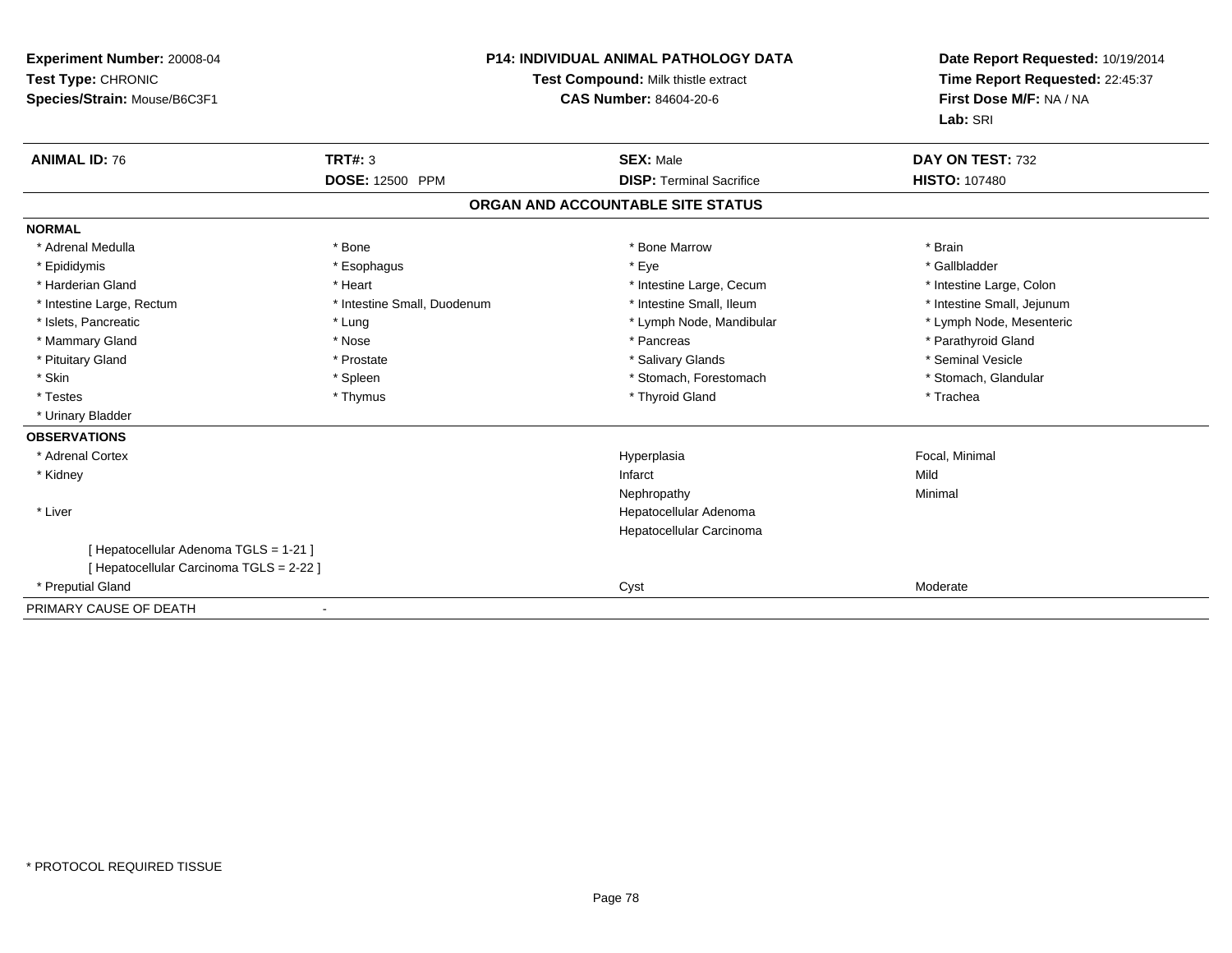| Experiment Number: 20008-04<br>Test Type: CHRONIC<br>Species/Strain: Mouse/B6C3F1 |                             | P14: INDIVIDUAL ANIMAL PATHOLOGY DATA<br>Test Compound: Milk thistle extract<br><b>CAS Number: 84604-20-6</b> | Date Report Requested: 10/19/2014<br>Time Report Requested: 22:45:37<br>First Dose M/F: NA / NA<br>Lab: SRI |
|-----------------------------------------------------------------------------------|-----------------------------|---------------------------------------------------------------------------------------------------------------|-------------------------------------------------------------------------------------------------------------|
| <b>ANIMAL ID: 77</b>                                                              | <b>TRT#: 3</b>              | <b>SEX: Male</b>                                                                                              | DAY ON TEST: 730                                                                                            |
|                                                                                   | <b>DOSE: 12500 PPM</b>      | <b>DISP: Terminal Sacrifice</b>                                                                               | <b>HISTO: 107481</b>                                                                                        |
|                                                                                   |                             | ORGAN AND ACCOUNTABLE SITE STATUS                                                                             |                                                                                                             |
| <b>NORMAL</b>                                                                     |                             |                                                                                                               |                                                                                                             |
| * Adrenal Medulla                                                                 | * Bone                      | * Bone Marrow                                                                                                 | * Brain                                                                                                     |
| * Epididymis                                                                      | * Esophagus                 | * Eye                                                                                                         | * Gallbladder                                                                                               |
| * Harderian Gland                                                                 | * Heart                     | * Intestine Large, Cecum                                                                                      | * Intestine Large, Colon                                                                                    |
| * Intestine Large, Rectum                                                         | * Intestine Small, Duodenum | * Intestine Small, Ileum                                                                                      | * Intestine Small, Jejunum                                                                                  |
| * Islets, Pancreatic                                                              | * Liver                     | * Lymph Node, Mandibular                                                                                      | * Lymph Node, Mesenteric                                                                                    |
| * Mammary Gland                                                                   | * Nose                      | * Pancreas                                                                                                    | * Parathyroid Gland                                                                                         |
| * Prostate                                                                        | * Salivary Glands           | * Seminal Vesicle                                                                                             | * Skin                                                                                                      |
| * Spleen                                                                          | * Stomach, Forestomach      | * Stomach, Glandular                                                                                          | * Testes                                                                                                    |
| * Thymus                                                                          | * Trachea                   | * Urinary Bladder                                                                                             |                                                                                                             |
| <b>OBSERVATIONS</b>                                                               |                             |                                                                                                               |                                                                                                             |
| * Adrenal Cortex                                                                  |                             | Hypertrophy                                                                                                   | Focal, Minimal                                                                                              |
| * Kidney                                                                          |                             | Nephropathy                                                                                                   | Minimal                                                                                                     |
| * Lung                                                                            |                             | Hemorrhage                                                                                                    | Mild                                                                                                        |
| * Pituitary Gland                                                                 | Pars Distalis               | Cyst                                                                                                          | Moderate                                                                                                    |
| * Preputial Gland                                                                 |                             | Cyst                                                                                                          | Moderate                                                                                                    |
| * Thyroid Gland                                                                   | Follicle                    | Degeneration                                                                                                  | Focal, Minimal                                                                                              |
| PRIMARY CAUSE OF DEATH                                                            |                             |                                                                                                               |                                                                                                             |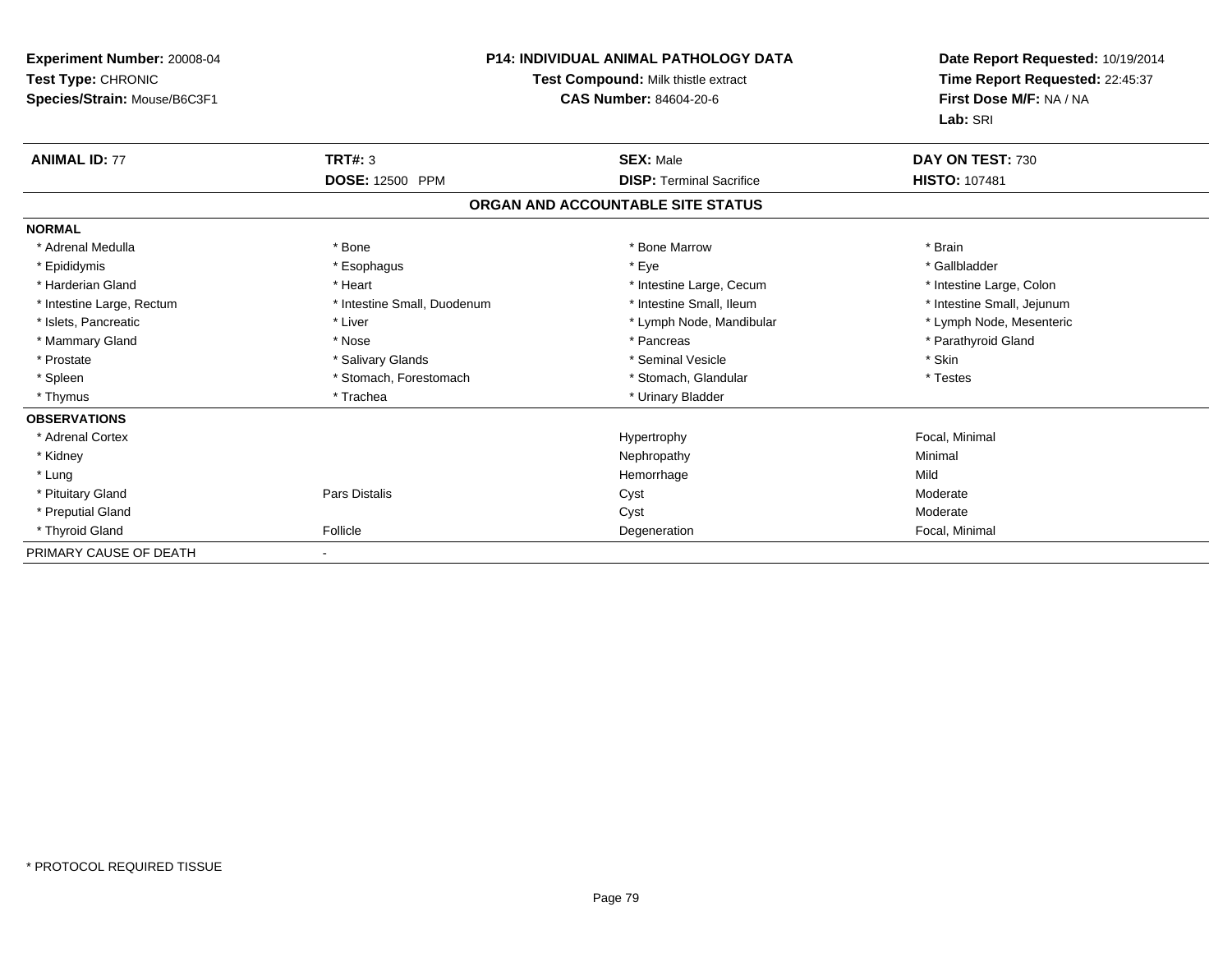| <b>Experiment Number: 20008-04</b><br>Test Type: CHRONIC<br>Species/Strain: Mouse/B6C3F1 |                             | <b>P14: INDIVIDUAL ANIMAL PATHOLOGY DATA</b><br>Test Compound: Milk thistle extract<br><b>CAS Number: 84604-20-6</b> | Date Report Requested: 10/19/2014<br>Time Report Requested: 22:45:37<br>First Dose M/F: NA / NA<br>Lab: SRI |
|------------------------------------------------------------------------------------------|-----------------------------|----------------------------------------------------------------------------------------------------------------------|-------------------------------------------------------------------------------------------------------------|
| <b>ANIMAL ID: 78</b>                                                                     | TRT#: 3                     | <b>SEX: Male</b>                                                                                                     | DAY ON TEST: 729                                                                                            |
|                                                                                          | DOSE: 12500 PPM             | <b>DISP: Terminal Sacrifice</b>                                                                                      | <b>HISTO: 107482</b>                                                                                        |
|                                                                                          |                             | ORGAN AND ACCOUNTABLE SITE STATUS                                                                                    |                                                                                                             |
| <b>NORMAL</b>                                                                            |                             |                                                                                                                      |                                                                                                             |
| * Adrenal Medulla                                                                        | * Bone                      | * Bone Marrow                                                                                                        | * Brain                                                                                                     |
| * Epididymis                                                                             | * Esophagus                 | * Eye                                                                                                                | * Gallbladder                                                                                               |
| * Harderian Gland                                                                        | * Heart                     | * Intestine Large, Cecum                                                                                             | * Intestine Large, Colon                                                                                    |
| * Intestine Large, Rectum                                                                | * Intestine Small, Duodenum | * Intestine Small, Ileum                                                                                             | * Intestine Small, Jejunum                                                                                  |
| * Islets, Pancreatic                                                                     | * Liver                     | * Lung                                                                                                               | * Lymph Node, Mandibular                                                                                    |
| * Lymph Node, Mesenteric                                                                 | * Mammary Gland             | * Nose                                                                                                               | * Pancreas                                                                                                  |
| * Parathyroid Gland                                                                      | * Pituitary Gland           | * Preputial Gland                                                                                                    | * Prostate                                                                                                  |
| * Salivary Glands                                                                        | * Seminal Vesicle           | * Skin                                                                                                               | * Spleen                                                                                                    |
| * Stomach, Forestomach                                                                   | * Stomach, Glandular        | * Testes                                                                                                             | * Thymus                                                                                                    |
| * Thyroid Gland                                                                          | * Trachea                   | * Urinary Bladder                                                                                                    |                                                                                                             |
| <b>OBSERVATIONS</b>                                                                      |                             |                                                                                                                      |                                                                                                             |
| * Adrenal Cortex                                                                         |                             | <b>Accessory Adrenal Cortical Nodule</b>                                                                             | Moderate                                                                                                    |
|                                                                                          | Capsule                     | Hyperplasia                                                                                                          | Moderate                                                                                                    |
|                                                                                          |                             | Hyperplasia                                                                                                          | Focal, Minimal                                                                                              |
| * Kidney                                                                                 |                             | Nephropathy                                                                                                          | Mild                                                                                                        |
| PRIMARY CAUSE OF DEATH                                                                   | $\blacksquare$              |                                                                                                                      |                                                                                                             |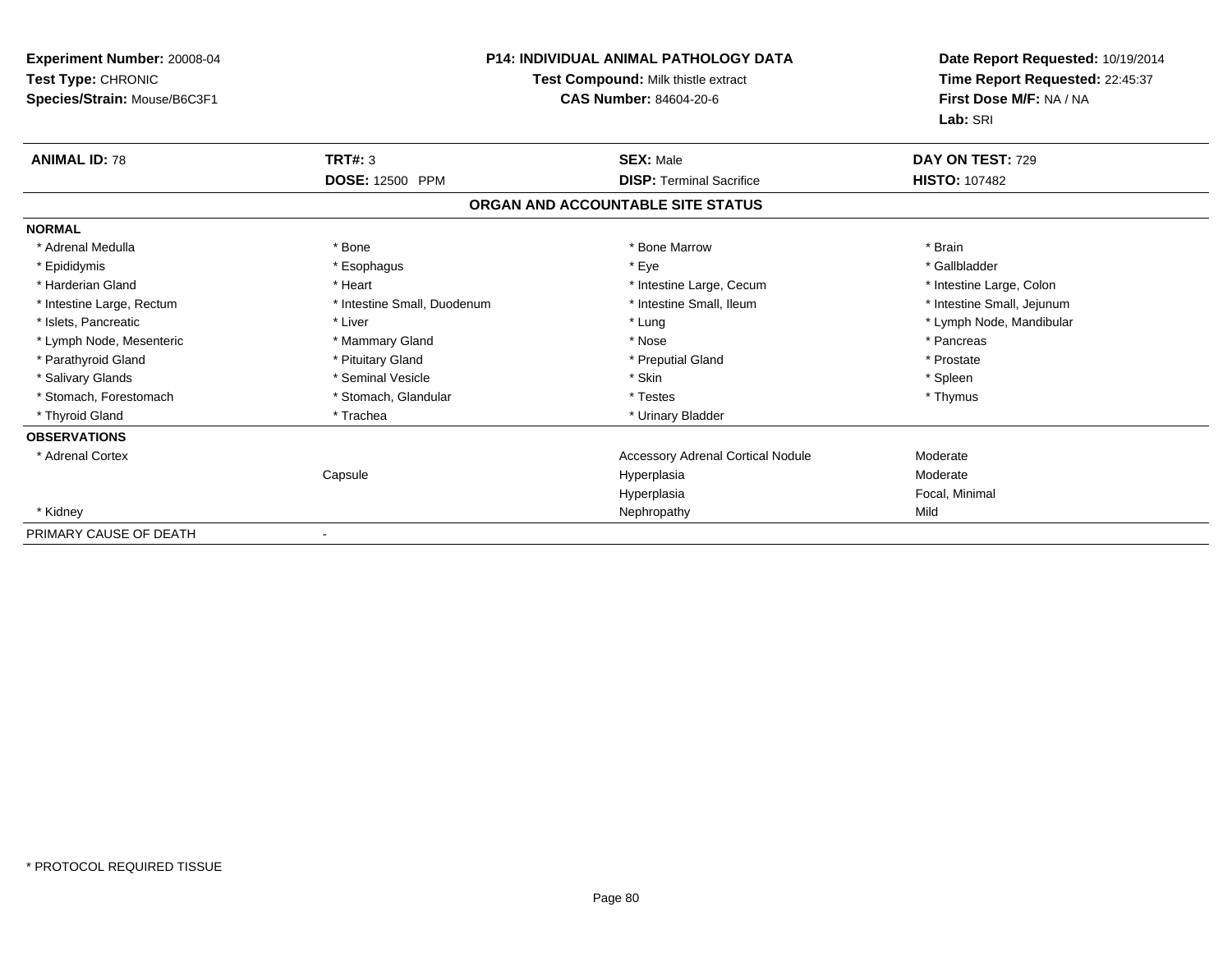| Species/Strain: Mouse/B6C3F1                                                                                                             | <b>CAS Number: 84604-20-6</b>     |                                                            |
|------------------------------------------------------------------------------------------------------------------------------------------|-----------------------------------|------------------------------------------------------------|
|                                                                                                                                          |                                   | Time Report Requested: 22:45:37<br>First Dose M/F: NA / NA |
|                                                                                                                                          |                                   | Lab: SRI                                                   |
| <b>ANIMAL ID: 79</b><br>TRT#: 3                                                                                                          | <b>SEX: Male</b>                  | DAY ON TEST: 732                                           |
| DOSE: 12500 PPM                                                                                                                          | <b>DISP: Terminal Sacrifice</b>   | <b>HISTO: 107483</b>                                       |
|                                                                                                                                          | ORGAN AND ACCOUNTABLE SITE STATUS |                                                            |
| <b>NORMAL</b>                                                                                                                            |                                   |                                                            |
| * Adrenal Cortex<br>* Adrenal Medulla                                                                                                    | * Bone                            | * Brain                                                    |
| * Epididymis<br>* Esophagus                                                                                                              | * Eye                             | * Gallbladder                                              |
| * Harderian Gland<br>* Heart                                                                                                             | * Intestine Large, Cecum          | * Intestine Large, Colon                                   |
| * Intestine Small, Duodenum<br>* Intestine Small, Ileum                                                                                  | * Intestine Small, Jejunum        | * Islets, Pancreatic                                       |
| * Mammary Gland<br>* Nose                                                                                                                | * Pancreas                        | * Parathyroid Gland                                        |
| * Pituitary Gland<br>* Prostate                                                                                                          | * Salivary Glands                 | * Seminal Vesicle                                          |
| * Skin<br>* Stomach, Forestomach                                                                                                         | * Stomach, Glandular              | * Testes                                                   |
| * Thyroid Gland<br>* Thymus                                                                                                              | * Trachea                         | * Urinary Bladder                                          |
| <b>MISSING</b>                                                                                                                           |                                   |                                                            |
| * Lymph Node, Mandibular<br>* Intestine Large, Rectum                                                                                    | * Lymph Node, Mesenteric          |                                                            |
| <b>OBSERVATIONS</b>                                                                                                                      |                                   |                                                            |
| * Bone Marrow                                                                                                                            | Hyperplasia                       | Moderate                                                   |
| * Kidney                                                                                                                                 | <b>Infiltration Cellular</b>      | Lymphocyte, Mild                                           |
|                                                                                                                                          | Nephropathy                       | Minimal                                                    |
| * Liver                                                                                                                                  | Hepatocellular Adenoma            |                                                            |
|                                                                                                                                          | Hepatocellular Carcinoma          |                                                            |
| [ Hepatocellular Carcinoma TGLS = 2-21 ]                                                                                                 |                                   |                                                            |
| * Lung                                                                                                                                   | Hepatocellular Carcinoma          | Metastatic (Liver)                                         |
| * Preputial Gland                                                                                                                        | Cyst                              | Moderate                                                   |
| * Spleen                                                                                                                                 | Hematopoietic Cell Proliferation  | Moderate                                                   |
| [ Hematopoietic Cell Proliferation TGLS = 1-6 ]                                                                                          |                                   |                                                            |
| * Stom Forestom                                                                                                                          |                                   |                                                            |
| Note: SECTION ON SLIDE 22 IS A PORTION FORESTOMACH OVERLAPPING ITSELF WITH A PIECE OF OVERLYING GLANDULAR STOMACH (ARTIFACTUAL SECTION). |                                   |                                                            |
| PRIMARY CAUSE OF DEATH<br>$\blacksquare$                                                                                                 |                                   |                                                            |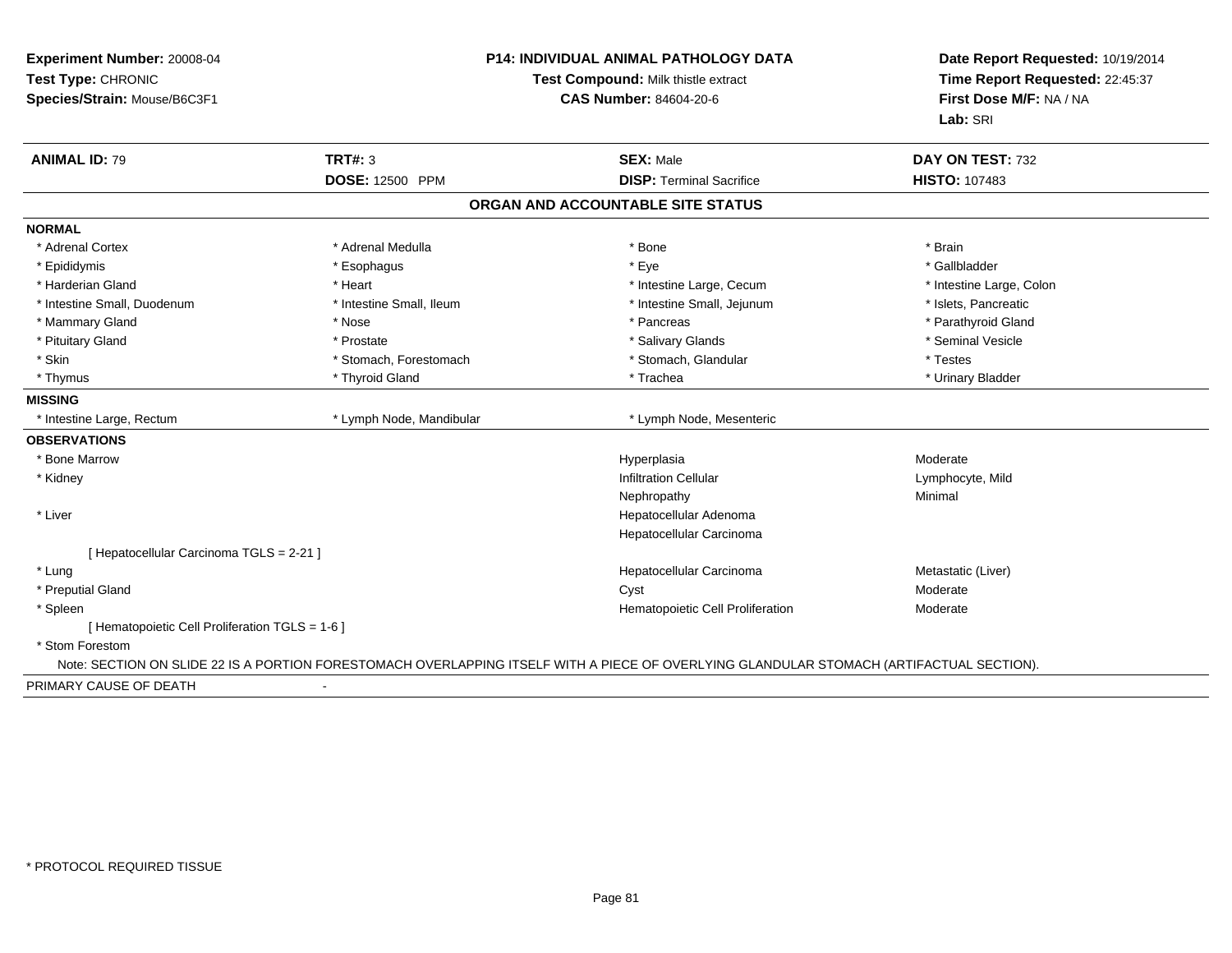| Experiment Number: 20008-04<br>Test Type: CHRONIC<br>Species/Strain: Mouse/B6C3F1 | Test Compound: Milk thistle extract<br><b>CAS Number: 84604-20-6</b> |                                          | P14: INDIVIDUAL ANIMAL PATHOLOGY DATA |  | Date Report Requested: 10/19/2014<br>Time Report Requested: 22:45:37<br>First Dose M/F: NA / NA<br>Lab: SRI |
|-----------------------------------------------------------------------------------|----------------------------------------------------------------------|------------------------------------------|---------------------------------------|--|-------------------------------------------------------------------------------------------------------------|
| <b>ANIMAL ID: 80</b>                                                              | TRT#: 3                                                              | <b>SEX: Male</b>                         | DAY ON TEST: 730                      |  |                                                                                                             |
|                                                                                   | <b>DOSE: 12500 PPM</b>                                               | <b>DISP: Terminal Sacrifice</b>          | <b>HISTO: 107484</b>                  |  |                                                                                                             |
|                                                                                   |                                                                      | ORGAN AND ACCOUNTABLE SITE STATUS        |                                       |  |                                                                                                             |
| <b>NORMAL</b>                                                                     |                                                                      |                                          |                                       |  |                                                                                                             |
| * Adrenal Medulla                                                                 | * Bone                                                               | * Bone Marrow                            | * Brain                               |  |                                                                                                             |
| * Epididymis                                                                      | * Esophagus                                                          | * Eye                                    | * Gallbladder                         |  |                                                                                                             |
| * Heart                                                                           | * Intestine Large, Cecum                                             | * Intestine Large, Colon                 | * Intestine Large, Rectum             |  |                                                                                                             |
| * Intestine Small, Duodenum                                                       | * Intestine Small, Ileum                                             | * Intestine Small, Jejunum               | * Islets, Pancreatic                  |  |                                                                                                             |
| * Lung                                                                            | * Lymph Node, Mandibular                                             | * Lymph Node, Mesenteric                 | * Mammary Gland                       |  |                                                                                                             |
| * Nose                                                                            | * Pancreas                                                           | * Parathyroid Gland                      | * Pituitary Gland                     |  |                                                                                                             |
| * Prostate                                                                        | * Salivary Glands                                                    | * Seminal Vesicle                        | * Skin                                |  |                                                                                                             |
| * Stomach, Glandular                                                              | * Testes                                                             | * Thymus                                 | * Trachea                             |  |                                                                                                             |
| * Urinary Bladder                                                                 |                                                                      |                                          |                                       |  |                                                                                                             |
| <b>OBSERVATIONS</b>                                                               |                                                                      |                                          |                                       |  |                                                                                                             |
| * Adrenal Cortex                                                                  |                                                                      | <b>Accessory Adrenal Cortical Nodule</b> | Moderate                              |  |                                                                                                             |
| * Harderian Gland                                                                 |                                                                      | Adenoma                                  |                                       |  |                                                                                                             |
| [Adenoma TGLS = $3-12$ ]                                                          |                                                                      |                                          |                                       |  |                                                                                                             |
| * Kidney                                                                          |                                                                      | Cyst                                     | Moderate                              |  |                                                                                                             |
|                                                                                   |                                                                      | Nephropathy                              | Mild                                  |  |                                                                                                             |
| * Liver                                                                           |                                                                      | Hepatocellular Adenoma                   | Multiple                              |  |                                                                                                             |
|                                                                                   |                                                                      | Hepatocellular Carcinoma                 |                                       |  |                                                                                                             |
|                                                                                   |                                                                      | Necrosis                                 | Focal, Mild                           |  |                                                                                                             |
|                                                                                   | Note: HEPATOCELLULAR ADENOMAS ARE PRESENT ON SLIDES 21 AND 22.       |                                          |                                       |  |                                                                                                             |
| [ Hepatocellular Adenoma TGLS = 2-22 ]                                            |                                                                      |                                          |                                       |  |                                                                                                             |
| [ Hepatocellular Carcinoma TGLS = 1-21 ]                                          |                                                                      |                                          |                                       |  |                                                                                                             |
| * Preputial Gland                                                                 |                                                                      | Cyst                                     | Moderate                              |  |                                                                                                             |
| * Spleen                                                                          |                                                                      | Hematopoietic Cell Proliferation         | Minimal                               |  |                                                                                                             |
| * Stomach, Forestomach                                                            | Epithelium                                                           | Hyperplasia                              | Minimal                               |  |                                                                                                             |
| * Thyroid Gland                                                                   | Follicle                                                             | Degeneration                             | Focal, Minimal                        |  |                                                                                                             |
| PRIMARY CAUSE OF DEATH                                                            |                                                                      |                                          |                                       |  |                                                                                                             |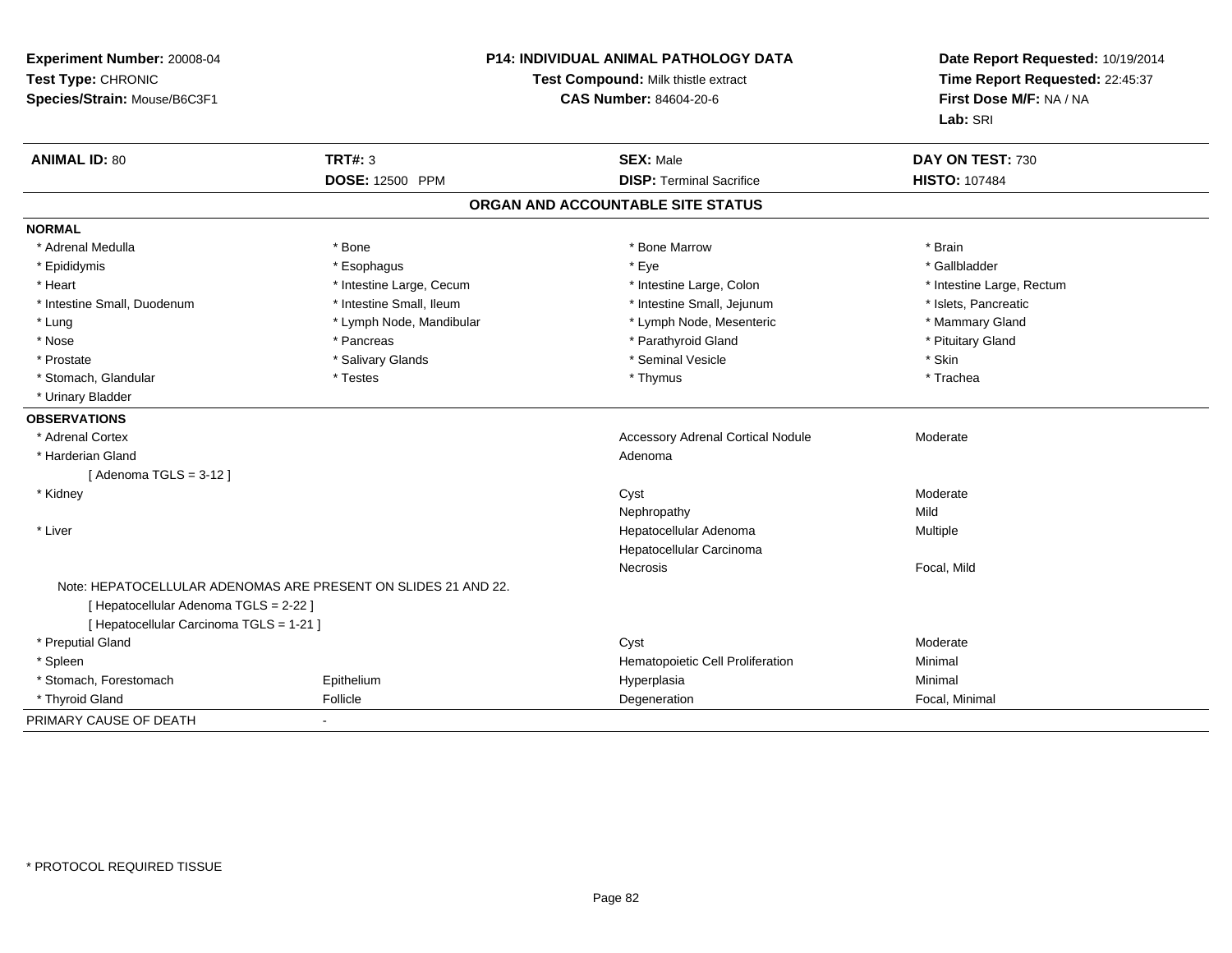| Experiment Number: 20008-04<br>Test Type: CHRONIC<br>Species/Strain: Mouse/B6C3F1 |                             | <b>P14: INDIVIDUAL ANIMAL PATHOLOGY DATA</b><br>Test Compound: Milk thistle extract<br><b>CAS Number: 84604-20-6</b> | Date Report Requested: 10/19/2014<br>Time Report Requested: 22:45:37<br>First Dose M/F: NA / NA<br>Lab: SRI |
|-----------------------------------------------------------------------------------|-----------------------------|----------------------------------------------------------------------------------------------------------------------|-------------------------------------------------------------------------------------------------------------|
| <b>ANIMAL ID: 81</b>                                                              | <b>TRT#: 3</b>              | <b>SEX: Male</b>                                                                                                     | DAY ON TEST: 729                                                                                            |
|                                                                                   | DOSE: 12500 PPM             | <b>DISP: Terminal Sacrifice</b>                                                                                      | <b>HISTO: 107485</b>                                                                                        |
|                                                                                   |                             | ORGAN AND ACCOUNTABLE SITE STATUS                                                                                    |                                                                                                             |
| <b>NORMAL</b>                                                                     |                             |                                                                                                                      |                                                                                                             |
| * Adrenal Cortex                                                                  | * Adrenal Medulla           | * Bone                                                                                                               | * Bone Marrow                                                                                               |
| * Brain                                                                           | * Epididymis                | * Esophagus                                                                                                          | * Eye                                                                                                       |
| * Gallbladder                                                                     | * Heart                     | * Intestine Large, Cecum                                                                                             | * Intestine Large, Colon                                                                                    |
| * Intestine Large, Rectum                                                         | * Intestine Small, Duodenum | * Intestine Small, Ileum                                                                                             | * Intestine Small, Jejunum                                                                                  |
| * Islets, Pancreatic                                                              | * Liver                     | * Lymph Node, Mandibular                                                                                             | * Mammary Gland                                                                                             |
| * Nose                                                                            | * Pancreas                  | * Parathyroid Gland                                                                                                  | * Prostate                                                                                                  |
| * Salivary Glands                                                                 | * Seminal Vesicle           | * Skin                                                                                                               | * Spleen                                                                                                    |
| * Stomach, Forestomach                                                            | * Stomach, Glandular        | * Testes                                                                                                             | * Thymus                                                                                                    |
| * Thyroid Gland                                                                   | * Trachea                   | * Urinary Bladder                                                                                                    |                                                                                                             |
| <b>MISSING</b>                                                                    |                             |                                                                                                                      |                                                                                                             |
| * Lymph Node, Mesenteric                                                          |                             |                                                                                                                      |                                                                                                             |
| <b>OBSERVATIONS</b>                                                               |                             |                                                                                                                      |                                                                                                             |
| * Harderian Gland                                                                 |                             | Adenoma                                                                                                              |                                                                                                             |
| [Adenoma TGLS = $2-21$ ]                                                          |                             |                                                                                                                      |                                                                                                             |
| * Kidney                                                                          |                             | Nephropathy                                                                                                          | Minimal                                                                                                     |
| * Lung                                                                            |                             | <b>Infiltration Cellular</b>                                                                                         | Lymphocyte, Moderate                                                                                        |
| * Pituitary Gland                                                                 | <b>Pars Distalis</b>        | Cyst                                                                                                                 | Moderate                                                                                                    |
| * Preputial Gland                                                                 |                             | Inflammation                                                                                                         | Chronic, Mild                                                                                               |
| PRIMARY CAUSE OF DEATH                                                            |                             |                                                                                                                      |                                                                                                             |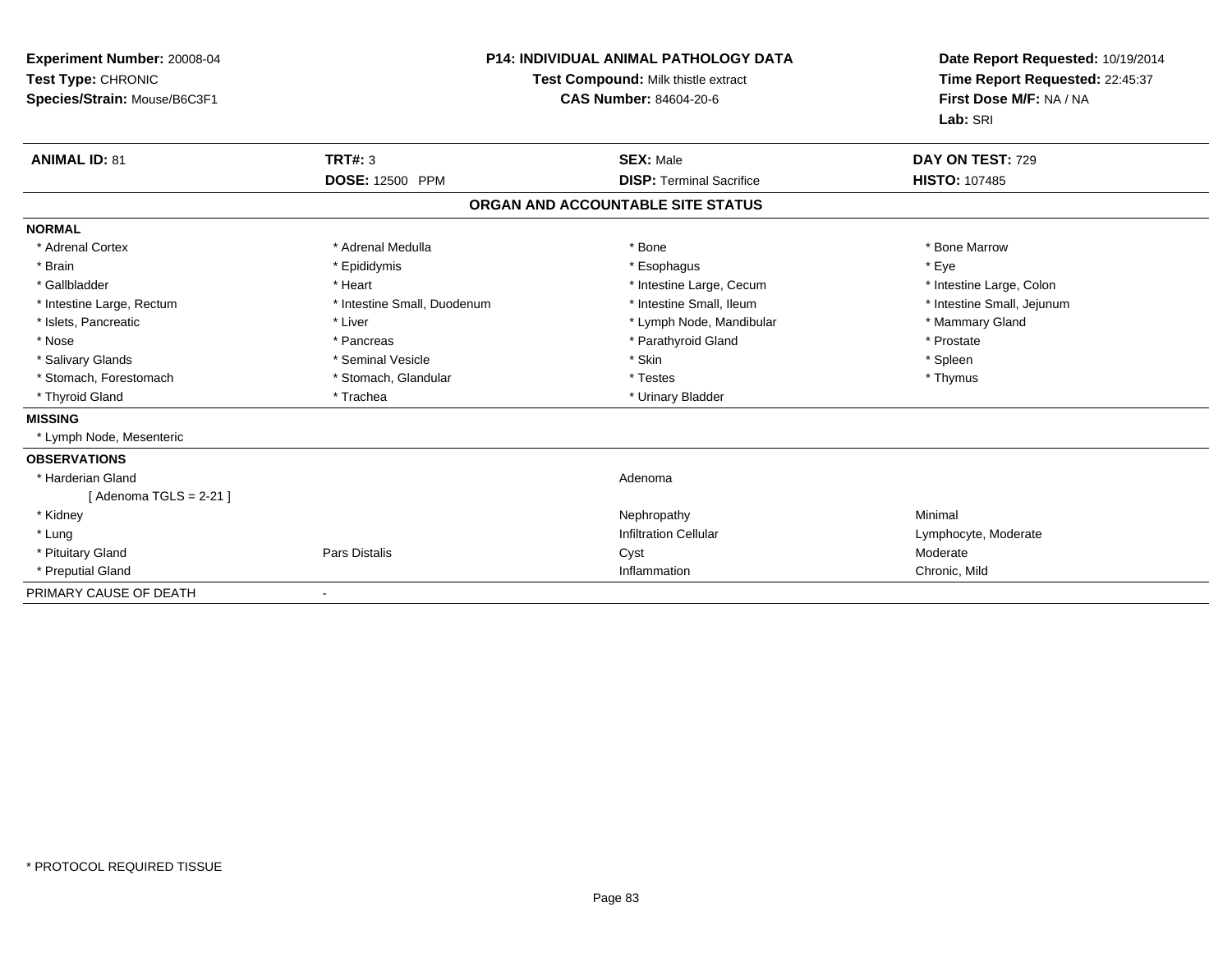| Experiment Number: 20008-04<br>Test Type: CHRONIC<br>Species/Strain: Mouse/B6C3F1       | <b>P14: INDIVIDUAL ANIMAL PATHOLOGY DATA</b><br>Test Compound: Milk thistle extract<br><b>CAS Number: 84604-20-6</b> |                                   | Date Report Requested: 10/19/2014<br>Time Report Requested: 22:45:37<br>First Dose M/F: NA / NA<br>Lab: SRI |
|-----------------------------------------------------------------------------------------|----------------------------------------------------------------------------------------------------------------------|-----------------------------------|-------------------------------------------------------------------------------------------------------------|
| <b>ANIMAL ID: 82</b>                                                                    | <b>TRT#: 3</b>                                                                                                       | <b>SEX: Male</b>                  | DAY ON TEST: 729                                                                                            |
|                                                                                         | <b>DOSE: 12500 PPM</b>                                                                                               | <b>DISP: Terminal Sacrifice</b>   | <b>HISTO: 107486</b>                                                                                        |
|                                                                                         |                                                                                                                      | ORGAN AND ACCOUNTABLE SITE STATUS |                                                                                                             |
| <b>NORMAL</b>                                                                           |                                                                                                                      |                                   |                                                                                                             |
| * Adrenal Cortex                                                                        | * Adrenal Medulla                                                                                                    | * Bone Marrow                     | * Brain                                                                                                     |
| * Epididymis                                                                            | * Esophagus                                                                                                          | * Eye                             | * Gallbladder                                                                                               |
| * Harderian Gland                                                                       | * Heart                                                                                                              | * Intestine Large, Cecum          | * Intestine Large, Colon                                                                                    |
| * Intestine Large, Rectum                                                               | * Intestine Small, Duodenum                                                                                          | * Intestine Small, Ileum          | * Intestine Small, Jejunum                                                                                  |
| * Islets, Pancreatic                                                                    | * Lung                                                                                                               | * Lymph Node, Mandibular          | * Lymph Node, Mesenteric                                                                                    |
| * Mammary Gland                                                                         | * Nose                                                                                                               | * Pancreas                        | * Parathyroid Gland                                                                                         |
| * Pituitary Gland                                                                       | * Preputial Gland                                                                                                    | * Prostate                        | * Salivary Glands                                                                                           |
| * Seminal Vesicle                                                                       | * Skin                                                                                                               | * Spleen                          | * Stomach, Forestomach                                                                                      |
| * Stomach, Glandular                                                                    | * Testes                                                                                                             | * Thymus                          | * Thyroid Gland                                                                                             |
| * Trachea                                                                               | * Urinary Bladder                                                                                                    |                                   |                                                                                                             |
| <b>OBSERVATIONS</b>                                                                     |                                                                                                                      |                                   |                                                                                                             |
| * Bone                                                                                  |                                                                                                                      | <b>Necrosis</b>                   | Mild                                                                                                        |
| Note: THE BONE NECROSIS IS AT THE DISTAL ASPECT OF FEMUR NEAR THE METAPHYSIS (SLIDE 9). |                                                                                                                      |                                   |                                                                                                             |
| * Kidney                                                                                |                                                                                                                      | Nephropathy                       | Minimal                                                                                                     |
| * Liver                                                                                 |                                                                                                                      | <b>Clear Cell Focus</b>           |                                                                                                             |
|                                                                                         | Hepatocyte                                                                                                           | Vacuolization Cytoplasmic         | Moderate                                                                                                    |
| [ Clear Cell Focus TGLS = 2-22 ]                                                        |                                                                                                                      |                                   |                                                                                                             |
| Mesentery                                                                               | Fat                                                                                                                  | Necrosis                          | Mild                                                                                                        |
| [ Necrosis TGLS = $1-21$ ]                                                              |                                                                                                                      |                                   |                                                                                                             |
| PRIMARY CAUSE OF DEATH                                                                  |                                                                                                                      |                                   |                                                                                                             |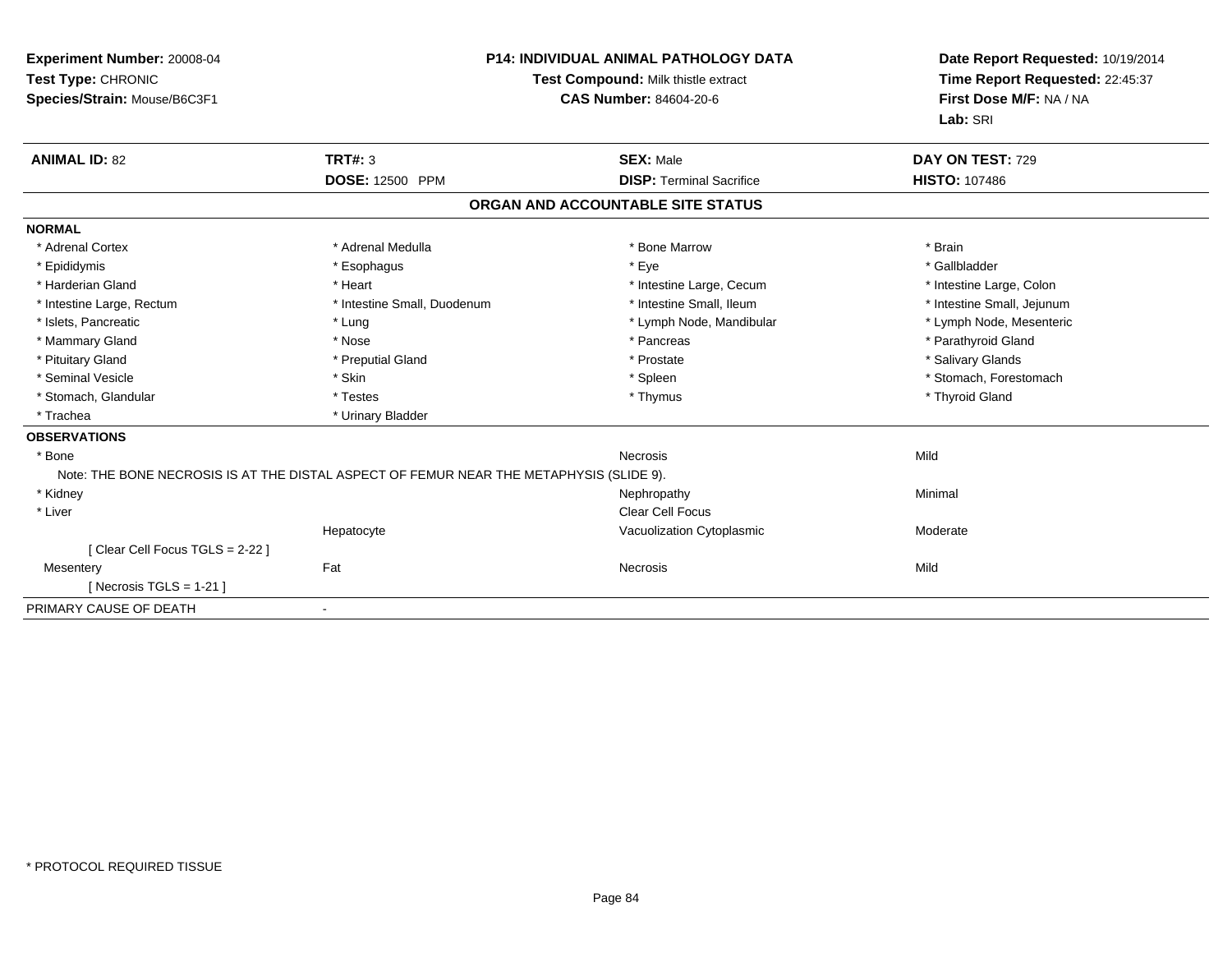| <b>Experiment Number: 20008-04</b><br>Test Type: CHRONIC<br>Species/Strain: Mouse/B6C3F1 | <b>P14: INDIVIDUAL ANIMAL PATHOLOGY DATA</b><br>Test Compound: Milk thistle extract<br><b>CAS Number: 84604-20-6</b> |                                   | Date Report Requested: 10/19/2014<br>Time Report Requested: 22:45:37<br>First Dose M/F: NA / NA<br>Lab: SRI |
|------------------------------------------------------------------------------------------|----------------------------------------------------------------------------------------------------------------------|-----------------------------------|-------------------------------------------------------------------------------------------------------------|
| <b>ANIMAL ID: 83</b>                                                                     | <b>TRT#: 3</b>                                                                                                       | <b>SEX: Male</b>                  | DAY ON TEST: 730                                                                                            |
|                                                                                          | <b>DOSE: 12500 PPM</b>                                                                                               | <b>DISP: Terminal Sacrifice</b>   | <b>HISTO: 107487</b>                                                                                        |
|                                                                                          |                                                                                                                      | ORGAN AND ACCOUNTABLE SITE STATUS |                                                                                                             |
| <b>NORMAL</b>                                                                            |                                                                                                                      |                                   |                                                                                                             |
| * Adrenal Medulla                                                                        | * Bone                                                                                                               | * Bone Marrow                     | * Brain                                                                                                     |
| * Epididymis                                                                             | * Esophagus                                                                                                          | * Eye                             | * Gallbladder                                                                                               |
| * Harderian Gland                                                                        | * Heart                                                                                                              | * Intestine Large, Cecum          | * Intestine Large, Colon                                                                                    |
| * Intestine Large, Rectum                                                                | * Intestine Small, Duodenum                                                                                          | * Intestine Small, Ileum          | * Intestine Small, Jejunum                                                                                  |
| * Islets, Pancreatic                                                                     | * Lymph Node, Mandibular                                                                                             | * Lymph Node, Mesenteric          | * Mammary Gland                                                                                             |
| * Nose                                                                                   | * Pancreas                                                                                                           | * Parathyroid Gland               | * Pituitary Gland                                                                                           |
| * Preputial Gland                                                                        | * Prostate                                                                                                           | * Salivary Glands                 | * Seminal Vesicle                                                                                           |
| * Skin                                                                                   | * Spleen                                                                                                             | * Stomach, Forestomach            | * Stomach, Glandular                                                                                        |
| * Testes                                                                                 | * Thymus                                                                                                             | * Thyroid Gland                   | * Trachea                                                                                                   |
| * Urinary Bladder                                                                        |                                                                                                                      |                                   |                                                                                                             |
| <b>OBSERVATIONS</b>                                                                      |                                                                                                                      |                                   |                                                                                                             |
| * Adrenal Cortex                                                                         |                                                                                                                      | Hypertrophy                       | Focal, Mild                                                                                                 |
| * Kidney                                                                                 |                                                                                                                      | Nephropathy                       | Mild                                                                                                        |
| * Liver                                                                                  |                                                                                                                      | <b>Mixed Cell Focus</b>           |                                                                                                             |
| [Mixed Cell Focus TGLS = 1-21]                                                           |                                                                                                                      |                                   |                                                                                                             |
| * Lung                                                                                   |                                                                                                                      | Alveolar/Bronchiolar Adenoma      |                                                                                                             |
| PRIMARY CAUSE OF DEATH                                                                   |                                                                                                                      |                                   |                                                                                                             |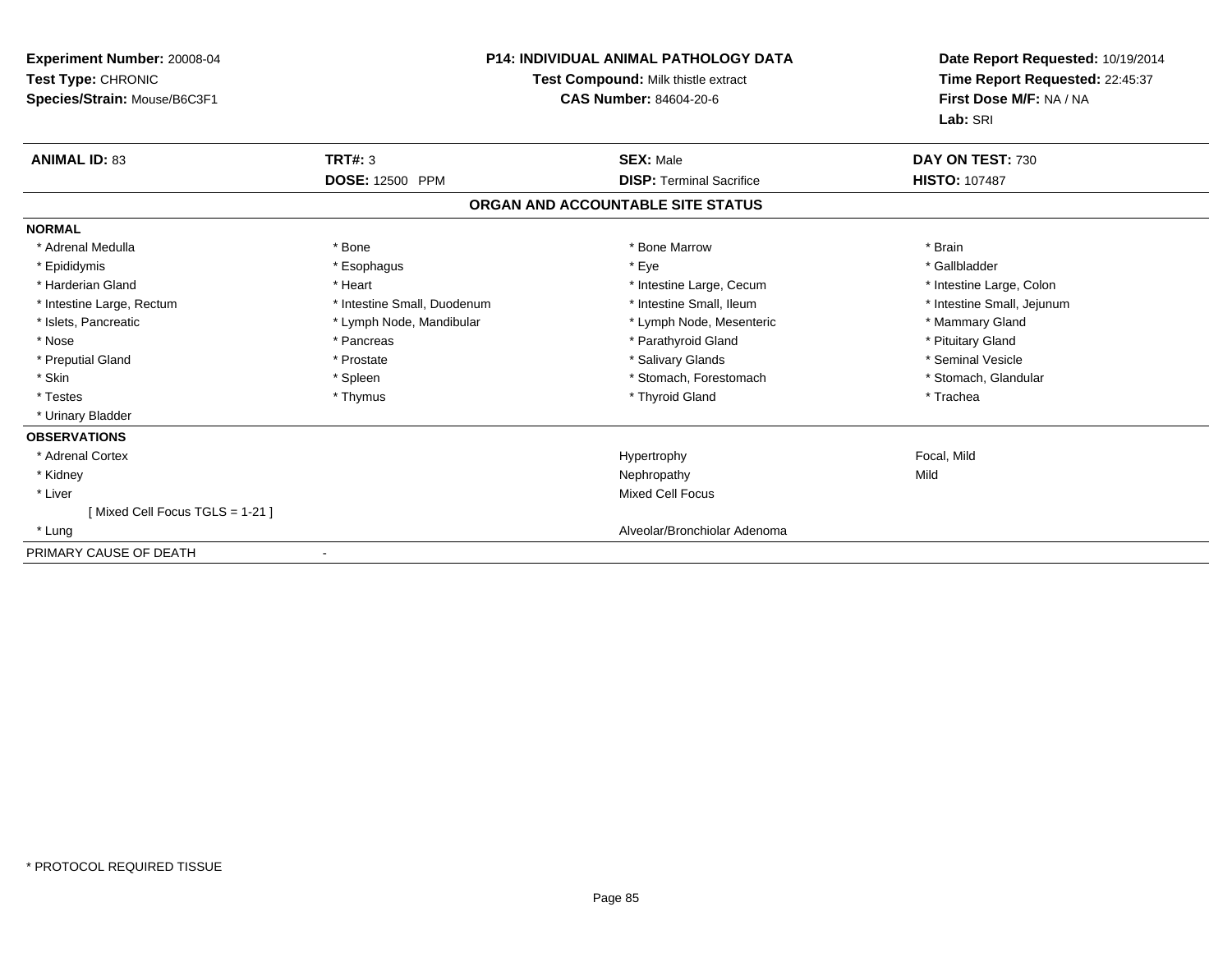| Experiment Number: 20008-04<br>Test Type: CHRONIC<br>Species/Strain: Mouse/B6C3F1 | P14: INDIVIDUAL ANIMAL PATHOLOGY DATA<br>Test Compound: Milk thistle extract<br><b>CAS Number: 84604-20-6</b> |                                   | Date Report Requested: 10/19/2014<br>Time Report Requested: 22:45:37<br>First Dose M/F: NA / NA<br>Lab: SRI |
|-----------------------------------------------------------------------------------|---------------------------------------------------------------------------------------------------------------|-----------------------------------|-------------------------------------------------------------------------------------------------------------|
| <b>ANIMAL ID: 84</b>                                                              | <b>TRT#: 3</b>                                                                                                | <b>SEX: Male</b>                  | DAY ON TEST: 730                                                                                            |
|                                                                                   | DOSE: 12500 PPM                                                                                               | <b>DISP: Terminal Sacrifice</b>   | <b>HISTO: 107488</b>                                                                                        |
|                                                                                   |                                                                                                               | ORGAN AND ACCOUNTABLE SITE STATUS |                                                                                                             |
| <b>NORMAL</b>                                                                     |                                                                                                               |                                   |                                                                                                             |
| * Adrenal Medulla                                                                 | * Bone                                                                                                        | * Brain                           | * Epididymis                                                                                                |
| * Esophagus                                                                       | * Eye                                                                                                         | * Gallbladder                     | * Harderian Gland                                                                                           |
| * Heart                                                                           | * Intestine Large, Cecum                                                                                      | * Intestine Large, Colon          | * Intestine Large, Rectum                                                                                   |
| * Intestine Small, Duodenum                                                       | * Intestine Small, Ileum                                                                                      | * Intestine Small, Jejunum        | * Islets, Pancreatic                                                                                        |
| * Lymph Node, Mandibular                                                          | * Lymph Node, Mesenteric                                                                                      | * Mammary Gland                   | * Nose                                                                                                      |
| * Parathyroid Gland                                                               | * Pituitary Gland                                                                                             | * Prostate                        | * Salivary Glands                                                                                           |
| * Seminal Vesicle                                                                 | * Stomach, Forestomach                                                                                        | * Stomach, Glandular              | * Testes                                                                                                    |
| * Thyroid Gland                                                                   | * Trachea                                                                                                     | * Urinary Bladder                 |                                                                                                             |
| <b>OBSERVATIONS</b>                                                               |                                                                                                               |                                   |                                                                                                             |
| * Adrenal Cortex                                                                  |                                                                                                               | Accessory Adrenal Cortical Nodule | Moderate                                                                                                    |
| * Bone Marrow                                                                     |                                                                                                               | Hyperplasia                       | Marked                                                                                                      |
| * Kidney                                                                          |                                                                                                               | Nephropathy                       | Moderate                                                                                                    |
| * Liver                                                                           |                                                                                                               | Hepatocellular Carcinoma          | Multiple                                                                                                    |
| Note: HEPATOCELLULAR CARCINOMA IS ON SLIDES 6, 21, AND 22.                        |                                                                                                               |                                   |                                                                                                             |
| [ Hepatocellular Carcinoma TGLS = 3-21,4-22 ]                                     |                                                                                                               |                                   |                                                                                                             |
| * Lung                                                                            |                                                                                                               | Hepatocellular Carcinoma          | Metastatic (Liver)                                                                                          |
| * Pancreas                                                                        | Acinus                                                                                                        | <b>Cytoplasmic Alteration</b>     | Moderate                                                                                                    |
| * Preputial Gland                                                                 |                                                                                                               | Cyst                              | Moderate                                                                                                    |
|                                                                                   |                                                                                                               | Inflammation                      | Chronic, Marked                                                                                             |
| * Skin                                                                            | <b>Subcut Tiss</b>                                                                                            | Fibrous Histiocytoma              |                                                                                                             |
| [Fibrous Histiocytoma TGLS = 1-23]                                                |                                                                                                               |                                   |                                                                                                             |
| * Spleen                                                                          |                                                                                                               | Hematopoietic Cell Proliferation  | Minimal                                                                                                     |
| * Thymus                                                                          |                                                                                                               | Atrophy                           | Moderate                                                                                                    |
| PRIMARY CAUSE OF DEATH                                                            |                                                                                                               |                                   |                                                                                                             |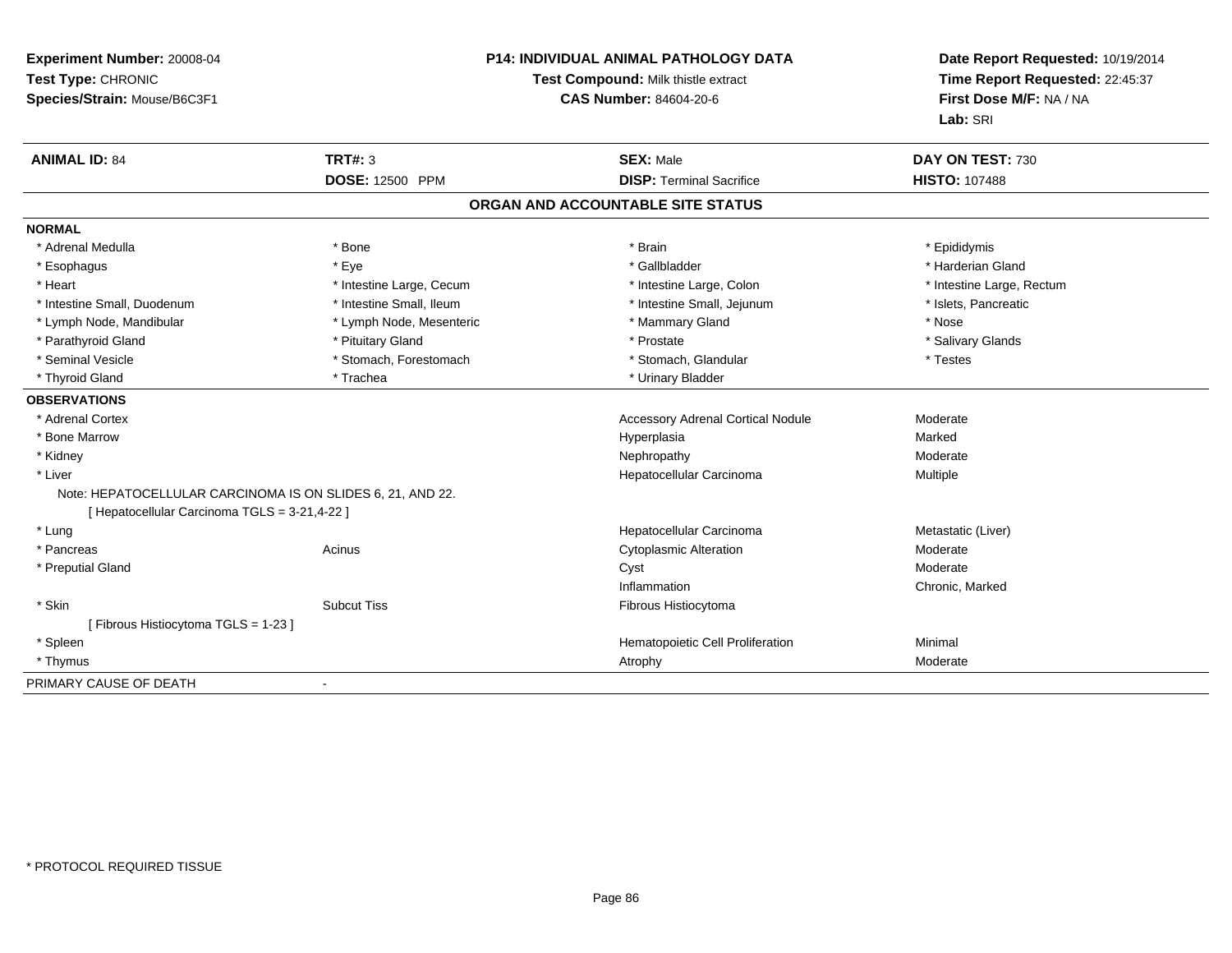| Experiment Number: 20008-04<br>Test Type: CHRONIC<br>Species/Strain: Mouse/B6C3F1 | <b>P14: INDIVIDUAL ANIMAL PATHOLOGY DATA</b><br>Test Compound: Milk thistle extract<br>CAS Number: 84604-20-6 |                                                | Date Report Requested: 10/19/2014<br>Time Report Requested: 22:45:37<br>First Dose M/F: NA / NA<br>Lab: SRI |  |
|-----------------------------------------------------------------------------------|---------------------------------------------------------------------------------------------------------------|------------------------------------------------|-------------------------------------------------------------------------------------------------------------|--|
| <b>ANIMAL ID: 85</b>                                                              | <b>TRT#: 3</b><br>DOSE: 12500 PPM                                                                             | <b>SEX: Male</b><br><b>DISP: Natural Death</b> | DAY ON TEST: 633<br><b>HISTO: 107489</b>                                                                    |  |
|                                                                                   |                                                                                                               | ORGAN AND ACCOUNTABLE SITE STATUS              |                                                                                                             |  |
|                                                                                   |                                                                                                               |                                                |                                                                                                             |  |
| <b>NORMAL</b>                                                                     |                                                                                                               |                                                |                                                                                                             |  |
| * Adrenal Cortex                                                                  | * Adrenal Medulla                                                                                             | * Bone                                         | * Brain                                                                                                     |  |
| * Epididymis                                                                      | * Esophagus                                                                                                   | * Eye                                          | * Harderian Gland                                                                                           |  |
| * Heart                                                                           | * Intestine Large, Colon                                                                                      | * Intestine Large, Rectum                      | * Intestine Small, Duodenum                                                                                 |  |
| * Intestine Small, Jejunum                                                        | * Islets, Pancreatic                                                                                          | * Lymph Node, Mesenteric                       | * Mammary Gland                                                                                             |  |
| * Nose                                                                            | * Pancreas                                                                                                    | * Parathyroid Gland                            | * Pituitary Gland                                                                                           |  |
| * Prostate                                                                        | * Salivary Glands                                                                                             | * Seminal Vesicle                              | * Skin                                                                                                      |  |
| * Stomach, Forestomach                                                            | * Stomach, Glandular                                                                                          | * Testes                                       | * Thyroid Gland                                                                                             |  |
| * Trachea                                                                         | * Urinary Bladder                                                                                             |                                                |                                                                                                             |  |
| <b>MISSING</b>                                                                    |                                                                                                               |                                                |                                                                                                             |  |
| * Gallbladder                                                                     | * Lymph Node, Mandibular                                                                                      |                                                |                                                                                                             |  |
| <b>AUTO PRECLUDES DIAG.</b>                                                       |                                                                                                               |                                                |                                                                                                             |  |
| * Intestine Large, Cecum                                                          | * Intestine Small, Ileum                                                                                      |                                                |                                                                                                             |  |
| <b>OBSERVATIONS</b>                                                               |                                                                                                               |                                                |                                                                                                             |  |
| * Bone Marrow                                                                     |                                                                                                               | Hyperplasia                                    | Marked                                                                                                      |  |
| * Kidney                                                                          |                                                                                                               | Nephropathy                                    | Mild                                                                                                        |  |
| * Liver                                                                           |                                                                                                               | Hepatocellular Carcinoma                       |                                                                                                             |  |
| [ Hepatocellular Carcinoma TGLS = 1-21 ]                                          |                                                                                                               |                                                |                                                                                                             |  |
| * Lung                                                                            |                                                                                                               | Hepatocellular Carcinoma                       | Metastatic (Liver)                                                                                          |  |
|                                                                                   |                                                                                                               | <b>Infiltration Cellular</b>                   | Histiocyte, Marked                                                                                          |  |
| [ Hepatocellular Carcinoma TGLS = 5-23,6-22,7-22,8-2,9-2,10-2 ]                   |                                                                                                               |                                                |                                                                                                             |  |
| * Preputial Gland                                                                 |                                                                                                               | Cyst                                           | Moderate                                                                                                    |  |
| * Spleen                                                                          |                                                                                                               | Hematopoietic Cell Proliferation               | Marked                                                                                                      |  |
| * Thymus                                                                          |                                                                                                               | Atrophy                                        | Marked                                                                                                      |  |
| PRIMARY CAUSE OF DEATH                                                            | - Liver Hepatocellular Carcinoma                                                                              |                                                |                                                                                                             |  |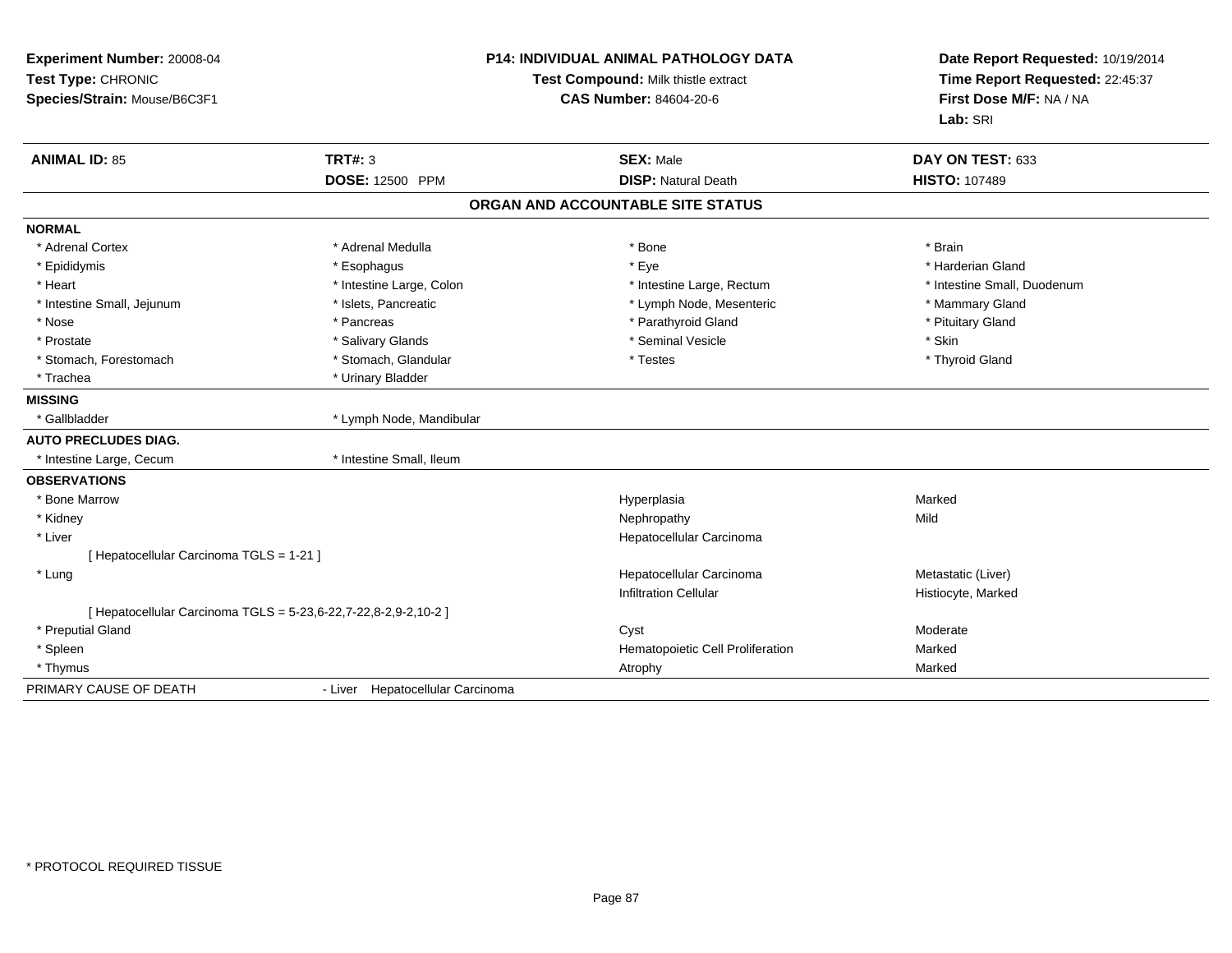| Experiment Number: 20008-04<br>Test Type: CHRONIC<br>Species/Strain: Mouse/B6C3F1<br><b>ANIMAL ID: 86</b> | <b>TRT#: 3</b>                   | <b>P14: INDIVIDUAL ANIMAL PATHOLOGY DATA</b><br>Test Compound: Milk thistle extract<br><b>CAS Number: 84604-20-6</b><br><b>SEX: Male</b> | Date Report Requested: 10/19/2014<br>Time Report Requested: 22:45:37<br>First Dose M/F: NA / NA<br>Lab: SRI<br>DAY ON TEST: 716 |
|-----------------------------------------------------------------------------------------------------------|----------------------------------|------------------------------------------------------------------------------------------------------------------------------------------|---------------------------------------------------------------------------------------------------------------------------------|
|                                                                                                           | <b>DOSE: 12500 PPM</b>           | <b>DISP: Natural Death</b>                                                                                                               | <b>HISTO: 107490</b>                                                                                                            |
|                                                                                                           |                                  | ORGAN AND ACCOUNTABLE SITE STATUS                                                                                                        |                                                                                                                                 |
| <b>NORMAL</b>                                                                                             |                                  |                                                                                                                                          |                                                                                                                                 |
| * Adrenal Cortex                                                                                          | * Adrenal Medulla                | * Bone                                                                                                                                   | * Brain                                                                                                                         |
| * Epididymis                                                                                              | * Esophagus                      | * Eye                                                                                                                                    | * Harderian Gland                                                                                                               |
| * Heart                                                                                                   | * Intestine Large, Colon         | * Intestine Large, Rectum                                                                                                                | * Intestine Small, Ileum                                                                                                        |
| * Intestine Small, Jejunum                                                                                | * Islets, Pancreatic             | * Lung                                                                                                                                   | * Lymph Node, Mandibular                                                                                                        |
| * Lymph Node, Mesenteric                                                                                  | * Mammary Gland                  | * Nose                                                                                                                                   | * Pancreas                                                                                                                      |
| * Parathyroid Gland                                                                                       | * Preputial Gland                | * Prostate                                                                                                                               | * Salivary Glands                                                                                                               |
| * Seminal Vesicle                                                                                         | * Skin                           | * Stomach, Forestomach                                                                                                                   | * Stomach, Glandular                                                                                                            |
| * Testes                                                                                                  | * Thyroid Gland                  | * Trachea                                                                                                                                | * Urinary Bladder                                                                                                               |
| <b>MISSING</b>                                                                                            |                                  |                                                                                                                                          |                                                                                                                                 |
| * Pituitary Gland                                                                                         |                                  |                                                                                                                                          |                                                                                                                                 |
| <b>AUTO PRECLUDES DIAG.</b>                                                                               |                                  |                                                                                                                                          |                                                                                                                                 |
| * Gallbladder                                                                                             | * Intestine Large, Cecum         | * Intestine Small, Duodenum                                                                                                              |                                                                                                                                 |
| <b>OBSERVATIONS</b>                                                                                       |                                  |                                                                                                                                          |                                                                                                                                 |
| * Bone Marrow                                                                                             |                                  | Hyperplasia                                                                                                                              | Moderate                                                                                                                        |
| * Kidney                                                                                                  |                                  | Nephropathy                                                                                                                              | Mild                                                                                                                            |
| * Liver                                                                                                   |                                  | Hepatocellular Carcinoma                                                                                                                 |                                                                                                                                 |
|                                                                                                           | Centrilobular                    | Necrosis                                                                                                                                 | Minimal                                                                                                                         |
| [ Hepatocellular Carcinoma TGLS = 1-21 ]                                                                  |                                  |                                                                                                                                          |                                                                                                                                 |
| * Spleen                                                                                                  |                                  | Hematopoietic Cell Proliferation                                                                                                         | Mild                                                                                                                            |
| * Thymus                                                                                                  |                                  | Atrophy                                                                                                                                  | Moderate                                                                                                                        |
| * Urin Bladder                                                                                            |                                  |                                                                                                                                          |                                                                                                                                 |
| Note: INFUSION ARTIFACT IN URINARY BLADDER.                                                               |                                  |                                                                                                                                          |                                                                                                                                 |
| PRIMARY CAUSE OF DEATH                                                                                    | - Liver Hepatocellular Carcinoma |                                                                                                                                          |                                                                                                                                 |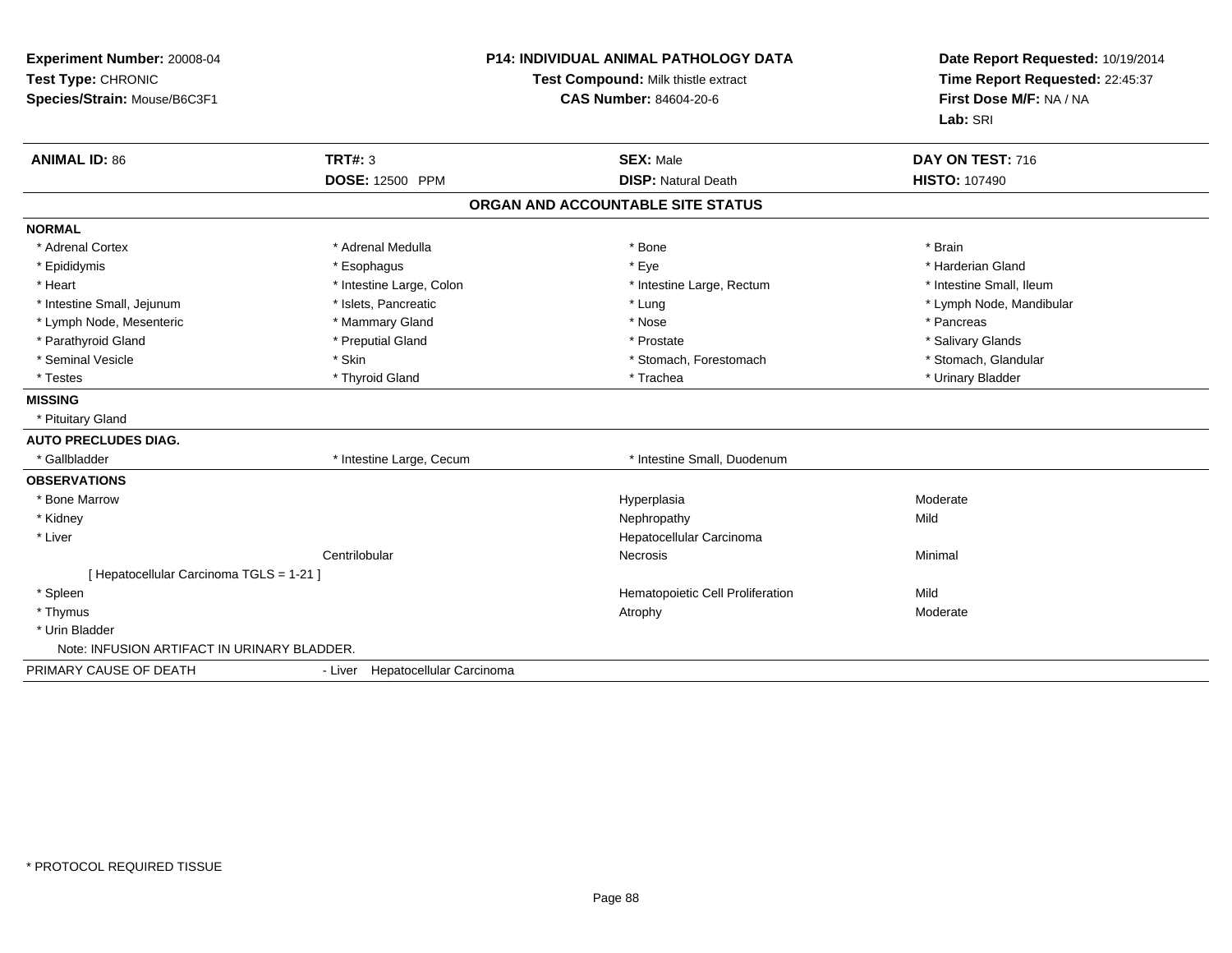| Experiment Number: 20008-04<br>Test Type: CHRONIC<br>Species/Strain: Mouse/B6C3F1 | P14: INDIVIDUAL ANIMAL PATHOLOGY DATA<br>Test Compound: Milk thistle extract<br><b>CAS Number: 84604-20-6</b> |                                   | Date Report Requested: 10/19/2014<br>Time Report Requested: 22:45:37<br>First Dose M/F: NA / NA<br>Lab: SRI |
|-----------------------------------------------------------------------------------|---------------------------------------------------------------------------------------------------------------|-----------------------------------|-------------------------------------------------------------------------------------------------------------|
| <b>ANIMAL ID: 87</b>                                                              | <b>TRT#: 3</b>                                                                                                | <b>SEX: Male</b>                  | DAY ON TEST: 730                                                                                            |
|                                                                                   | <b>DOSE: 12500 PPM</b>                                                                                        | <b>DISP: Terminal Sacrifice</b>   | <b>HISTO: 107491</b>                                                                                        |
|                                                                                   |                                                                                                               | ORGAN AND ACCOUNTABLE SITE STATUS |                                                                                                             |
| <b>NORMAL</b>                                                                     |                                                                                                               |                                   |                                                                                                             |
| * Adrenal Medulla                                                                 | * Bone                                                                                                        | * Bone Marrow                     | * Brain                                                                                                     |
| * Epididymis                                                                      | * Esophagus                                                                                                   | * Eye                             | * Gallbladder                                                                                               |
| * Harderian Gland                                                                 | * Heart                                                                                                       | * Intestine Large, Cecum          | * Intestine Large, Colon                                                                                    |
| * Intestine Large, Rectum                                                         | * Intestine Small, Duodenum                                                                                   | * Intestine Small, Ileum          | * Intestine Small, Jejunum                                                                                  |
| * Liver                                                                           | * Mammary Gland                                                                                               | * Nose                            | * Pancreas                                                                                                  |
| * Pituitary Gland                                                                 | * Prostate                                                                                                    | * Salivary Glands                 | * Seminal Vesicle                                                                                           |
| * Skin                                                                            | * Stomach, Forestomach                                                                                        | * Stomach, Glandular              | * Testes                                                                                                    |
| * Thymus                                                                          | * Thyroid Gland                                                                                               | * Trachea                         | * Urinary Bladder                                                                                           |
| <b>MISSING</b>                                                                    |                                                                                                               |                                   |                                                                                                             |
| * Lymph Node, Mandibular                                                          |                                                                                                               |                                   |                                                                                                             |
| <b>INSUFFICIENT TISSUE</b>                                                        |                                                                                                               |                                   |                                                                                                             |
| * Lymph Node, Mesenteric                                                          |                                                                                                               |                                   |                                                                                                             |
| <b>OBSERVATIONS</b>                                                               |                                                                                                               |                                   |                                                                                                             |
| * Adrenal Cortex                                                                  |                                                                                                               | Hypertrophy                       | Focal, Moderate                                                                                             |
| * Islets, Pancreatic                                                              |                                                                                                               | Hyperplasia                       | Moderate                                                                                                    |
| * Kidney                                                                          |                                                                                                               | Nephropathy                       | Minimal                                                                                                     |
| * Lung                                                                            |                                                                                                               | Alveolar/Bronchiolar Carcinoma    |                                                                                                             |
|                                                                                   | Alveolar Epith                                                                                                | Hyperplasia                       | Minimal                                                                                                     |
| [ Alveolar/Bronchiolar Carcinoma TGLS = 3-22 ]                                    |                                                                                                               |                                   |                                                                                                             |
| Mesentery                                                                         |                                                                                                               | Hemangiosarcoma                   |                                                                                                             |
| [Hemangiosarcoma TGLS = 1-21]                                                     |                                                                                                               |                                   |                                                                                                             |
| * Parathyroid Gland                                                               |                                                                                                               | Cyst                              | Moderate                                                                                                    |
| * Preputial Gland                                                                 |                                                                                                               | Cyst                              | Moderate                                                                                                    |
|                                                                                   |                                                                                                               | Inflammation                      | Chronic, Mild                                                                                               |
| * Spleen                                                                          |                                                                                                               | Hemangiosarcoma                   |                                                                                                             |
| [Hemangiosarcoma TGLS = 2-6 ]                                                     |                                                                                                               |                                   |                                                                                                             |
| PRIMARY CAUSE OF DEATH                                                            | $\blacksquare$                                                                                                |                                   |                                                                                                             |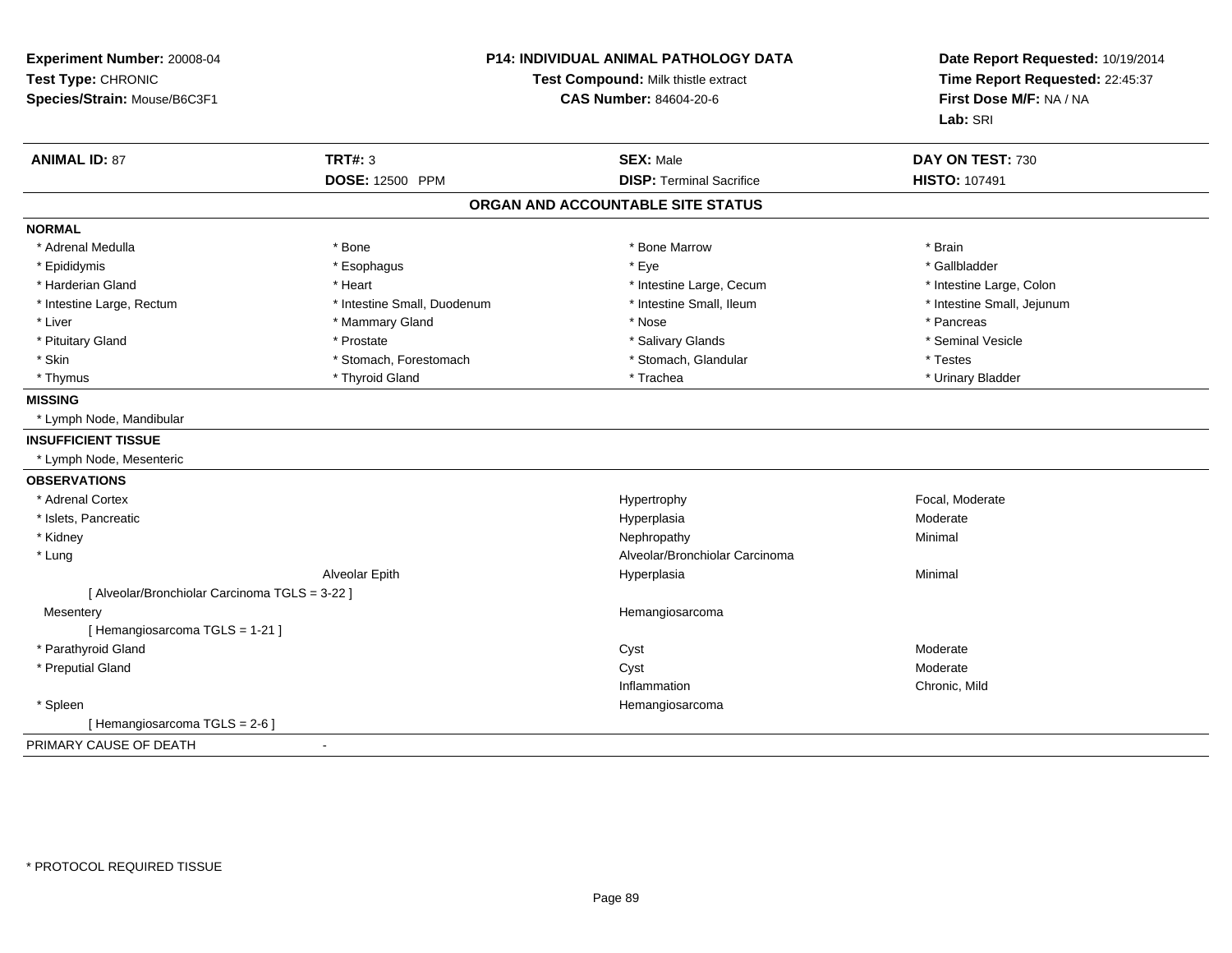| Experiment Number: 20008-04<br>Test Type: CHRONIC<br>Species/Strain: Mouse/B6C3F1 | <b>P14: INDIVIDUAL ANIMAL PATHOLOGY DATA</b><br>Test Compound: Milk thistle extract<br><b>CAS Number: 84604-20-6</b> |                                   | Date Report Requested: 10/19/2014<br>Time Report Requested: 22:45:37<br>First Dose M/F: NA / NA<br>Lab: SRI |
|-----------------------------------------------------------------------------------|----------------------------------------------------------------------------------------------------------------------|-----------------------------------|-------------------------------------------------------------------------------------------------------------|
| <b>ANIMAL ID: 88</b>                                                              | <b>TRT#: 3</b>                                                                                                       | <b>SEX: Male</b>                  | DAY ON TEST: 730                                                                                            |
|                                                                                   | <b>DOSE: 12500 PPM</b>                                                                                               | <b>DISP: Terminal Sacrifice</b>   | <b>HISTO: 107492</b>                                                                                        |
|                                                                                   |                                                                                                                      | ORGAN AND ACCOUNTABLE SITE STATUS |                                                                                                             |
| <b>NORMAL</b>                                                                     |                                                                                                                      |                                   |                                                                                                             |
| * Adrenal Cortex                                                                  | * Adrenal Medulla                                                                                                    | * Bone                            | * Brain                                                                                                     |
| * Epididymis                                                                      | * Esophagus                                                                                                          | * Eye                             | * Gallbladder                                                                                               |
| * Harderian Gland                                                                 | * Heart                                                                                                              | * Intestine Large, Cecum          | * Intestine Large, Colon                                                                                    |
| * Intestine Large, Rectum                                                         | * Intestine Small, Duodenum                                                                                          | * Intestine Small. Ileum          | * Intestine Small, Jejunum                                                                                  |
| * Islets, Pancreatic                                                              | * Liver                                                                                                              | * Lung                            | * Lymph Node, Mandibular                                                                                    |
| * Mammary Gland                                                                   | * Nose                                                                                                               | * Pancreas                        | * Parathyroid Gland                                                                                         |
| * Preputial Gland                                                                 | * Prostate                                                                                                           | * Salivary Glands                 | * Seminal Vesicle                                                                                           |
| * Skin                                                                            | * Spleen                                                                                                             | * Stomach, Forestomach            | * Stomach, Glandular                                                                                        |
| * Testes                                                                          | * Thyroid Gland                                                                                                      | * Trachea                         | * Urinary Bladder                                                                                           |
| <b>MISSING</b>                                                                    |                                                                                                                      |                                   |                                                                                                             |
| * Lymph Node, Mesenteric                                                          |                                                                                                                      |                                   |                                                                                                             |
| <b>OBSERVATIONS</b>                                                               |                                                                                                                      |                                   |                                                                                                             |
| * Bone Marrow                                                                     |                                                                                                                      | Hyperplasia                       | Mild                                                                                                        |
| * Kidney                                                                          |                                                                                                                      | <b>Infiltration Cellular</b>      | Lymphocyte, Moderate                                                                                        |
|                                                                                   |                                                                                                                      | Nephropathy                       | Minimal                                                                                                     |
| * Pituitary Gland                                                                 | <b>Pars Distalis</b>                                                                                                 | Cyst                              | Moderate                                                                                                    |
| * Thymus                                                                          |                                                                                                                      | Cyst                              | Moderate                                                                                                    |
| PRIMARY CAUSE OF DEATH                                                            |                                                                                                                      |                                   |                                                                                                             |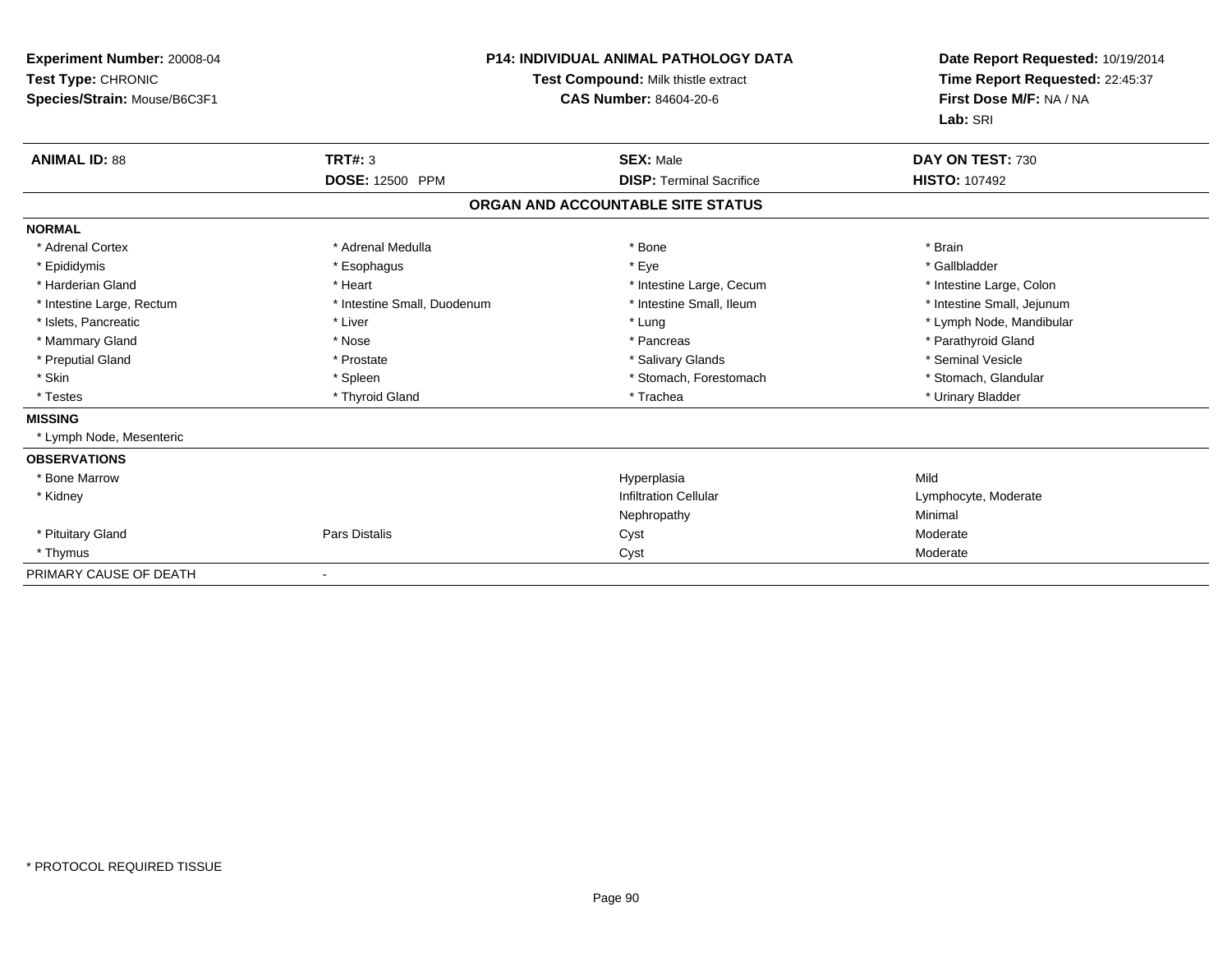| Experiment Number: 20008-04<br>Test Type: CHRONIC<br>Species/Strain: Mouse/B6C3F1 | P14: INDIVIDUAL ANIMAL PATHOLOGY DATA<br>Test Compound: Milk thistle extract<br><b>CAS Number: 84604-20-6</b> |                                   | Date Report Requested: 10/19/2014<br>Time Report Requested: 22:45:37<br>First Dose M/F: NA / NA<br>Lab: SRI |  |
|-----------------------------------------------------------------------------------|---------------------------------------------------------------------------------------------------------------|-----------------------------------|-------------------------------------------------------------------------------------------------------------|--|
| <b>ANIMAL ID: 89</b>                                                              | <b>TRT#: 3</b>                                                                                                | <b>SEX: Male</b>                  | DAY ON TEST: 731                                                                                            |  |
|                                                                                   | <b>DOSE: 12500 PPM</b>                                                                                        | <b>DISP: Terminal Sacrifice</b>   | <b>HISTO: 107493</b>                                                                                        |  |
|                                                                                   |                                                                                                               | ORGAN AND ACCOUNTABLE SITE STATUS |                                                                                                             |  |
| <b>NORMAL</b>                                                                     |                                                                                                               |                                   |                                                                                                             |  |
| * Adrenal Cortex                                                                  | * Bone                                                                                                        | * Bone Marrow                     | * Brain                                                                                                     |  |
| * Epididymis                                                                      | * Esophagus                                                                                                   | * Eye                             | * Gallbladder                                                                                               |  |
| * Harderian Gland                                                                 | * Heart                                                                                                       | * Intestine Large, Cecum          | * Intestine Large, Colon                                                                                    |  |
| * Intestine Large, Rectum                                                         | * Intestine Small, Duodenum                                                                                   | * Intestine Small, Ileum          | * Islets. Pancreatic                                                                                        |  |
| * Liver                                                                           | * Lymph Node, Mandibular                                                                                      | * Lymph Node, Mesenteric          | * Mammary Gland                                                                                             |  |
| * Nose                                                                            | * Pancreas                                                                                                    | * Parathyroid Gland               | * Pituitary Gland                                                                                           |  |
| * Prostate                                                                        | * Salivary Glands                                                                                             | * Seminal Vesicle                 | * Skin                                                                                                      |  |
| * Stomach, Forestomach                                                            | * Stomach, Glandular                                                                                          | * Testes                          | * Thymus                                                                                                    |  |
| * Thyroid Gland                                                                   | * Trachea                                                                                                     | * Urinary Bladder                 |                                                                                                             |  |
| <b>OBSERVATIONS</b>                                                               |                                                                                                               |                                   |                                                                                                             |  |
| * Adrenal Medulla                                                                 |                                                                                                               | Hyperplasia                       | Minimal                                                                                                     |  |
| * Intestine Small, Jejunum                                                        |                                                                                                               | Carcinoma                         |                                                                                                             |  |
| [ Carcinoma TGLS = $4-21$ ]                                                       |                                                                                                               |                                   |                                                                                                             |  |
| * Kidney                                                                          |                                                                                                               | Cyst                              | Moderate                                                                                                    |  |
|                                                                                   |                                                                                                               | Nephropathy                       | Minimal                                                                                                     |  |
| * Lung                                                                            |                                                                                                               | Alveolar/Bronchiolar Carcinoma    | <b>Multiple</b>                                                                                             |  |
|                                                                                   |                                                                                                               | <b>Infiltration Cellular</b>      | Histiocyte, Marked                                                                                          |  |
| [ Alveolar/Bronchiolar Carcinoma TGLS = 1-2,2-22 ]                                |                                                                                                               |                                   |                                                                                                             |  |
| [ Infiltration Cellular TGLS = 3-2 ]                                              |                                                                                                               |                                   |                                                                                                             |  |
| * Preputial Gland                                                                 |                                                                                                               | Inflammation                      | Chronic, Mild                                                                                               |  |
| * Spleen                                                                          |                                                                                                               | Hematopoietic Cell Proliferation  | Mild                                                                                                        |  |
| PRIMARY CAUSE OF DEATH                                                            |                                                                                                               |                                   |                                                                                                             |  |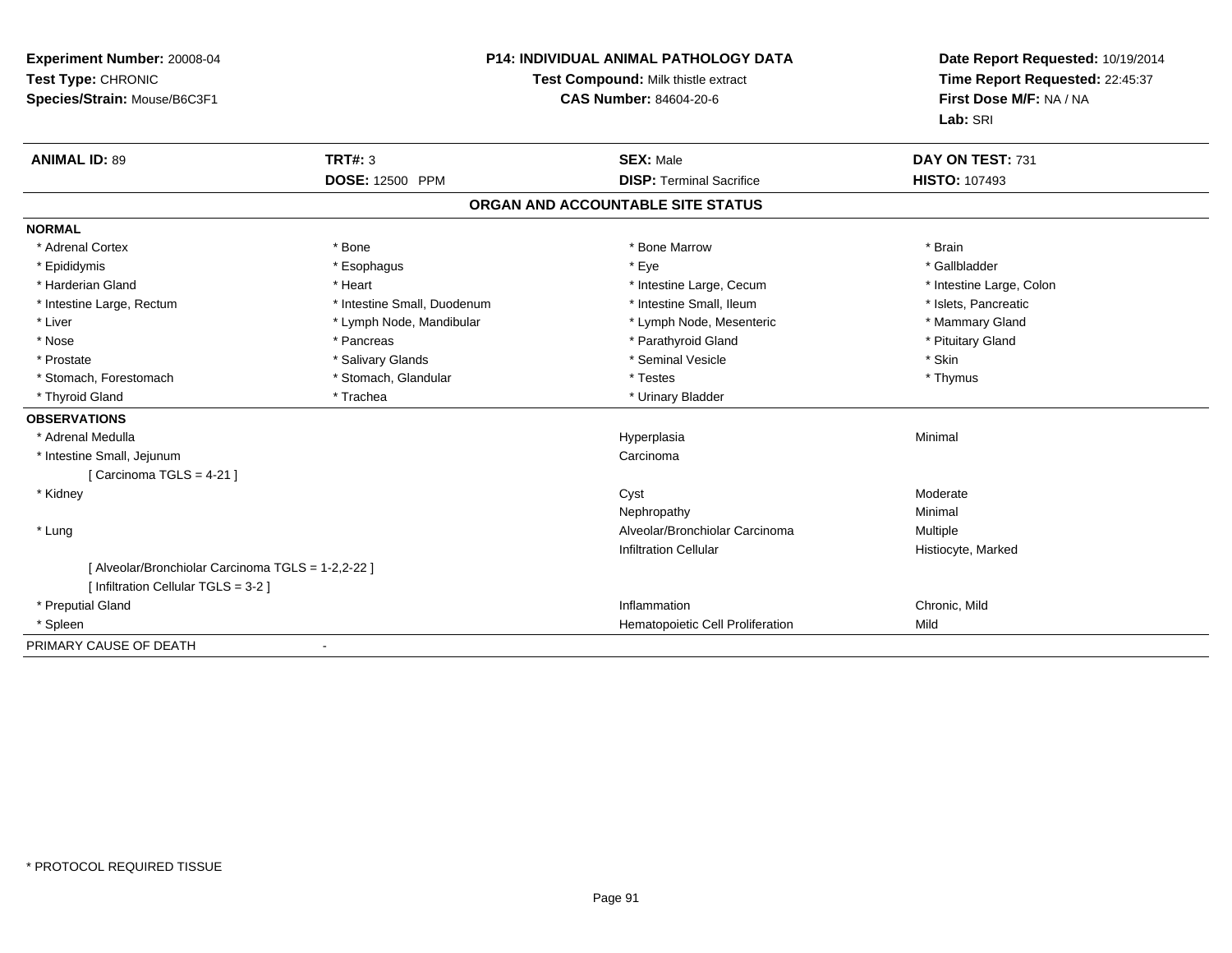| <b>Experiment Number: 20008-04</b><br>Test Type: CHRONIC<br>Species/Strain: Mouse/B6C3F1 | <b>P14: INDIVIDUAL ANIMAL PATHOLOGY DATA</b><br>Test Compound: Milk thistle extract<br><b>CAS Number: 84604-20-6</b> |                                   | Date Report Requested: 10/19/2014<br>Time Report Requested: 22:45:37<br>First Dose M/F: NA / NA<br>Lab: SRI |
|------------------------------------------------------------------------------------------|----------------------------------------------------------------------------------------------------------------------|-----------------------------------|-------------------------------------------------------------------------------------------------------------|
| <b>ANIMAL ID: 90</b>                                                                     | TRT#: 3                                                                                                              | <b>SEX: Male</b>                  | DAY ON TEST: 730                                                                                            |
|                                                                                          | DOSE: 12500 PPM                                                                                                      | <b>DISP: Terminal Sacrifice</b>   | <b>HISTO: 107494</b>                                                                                        |
|                                                                                          |                                                                                                                      | ORGAN AND ACCOUNTABLE SITE STATUS |                                                                                                             |
| <b>NORMAL</b>                                                                            |                                                                                                                      |                                   |                                                                                                             |
| * Adrenal Medulla                                                                        | * Bone                                                                                                               | * Bone Marrow                     | * Brain                                                                                                     |
| * Epididymis                                                                             | * Esophagus                                                                                                          | * Eye                             | * Gallbladder                                                                                               |
| * Harderian Gland                                                                        | * Heart                                                                                                              | * Intestine Large, Cecum          | * Intestine Large, Colon                                                                                    |
| * Intestine Large, Rectum                                                                | * Intestine Small, Duodenum                                                                                          | * Intestine Small, Ileum          | * Intestine Small, Jejunum                                                                                  |
| * Islets, Pancreatic                                                                     | * Liver                                                                                                              | * Lymph Node, Mandibular          | * Mammary Gland                                                                                             |
| * Nose                                                                                   | * Pancreas                                                                                                           | * Parathyroid Gland               | * Pituitary Gland                                                                                           |
| * Prostate                                                                               | * Salivary Glands                                                                                                    | * Seminal Vesicle                 | * Skin                                                                                                      |
| * Spleen                                                                                 | * Stomach, Forestomach                                                                                               | * Stomach, Glandular              | * Testes                                                                                                    |
| * Thymus                                                                                 | * Thyroid Gland                                                                                                      | * Trachea                         | * Urinary Bladder                                                                                           |
| <b>OBSERVATIONS</b>                                                                      |                                                                                                                      |                                   |                                                                                                             |
| * Adrenal Cortex                                                                         |                                                                                                                      | Hypertrophy                       | Focal, Minimal                                                                                              |
| * Kidney                                                                                 |                                                                                                                      | Nephropathy                       | Minimal                                                                                                     |
| * Lung                                                                                   |                                                                                                                      | Hemorrhage                        | Minimal                                                                                                     |
| * Lymph Node, Mesenteric                                                                 |                                                                                                                      | Hemorrhage                        | Mild                                                                                                        |
| * Preputial Gland                                                                        |                                                                                                                      | Cyst                              | Moderate                                                                                                    |
| PRIMARY CAUSE OF DEATH                                                                   | $\overline{\phantom{a}}$                                                                                             |                                   |                                                                                                             |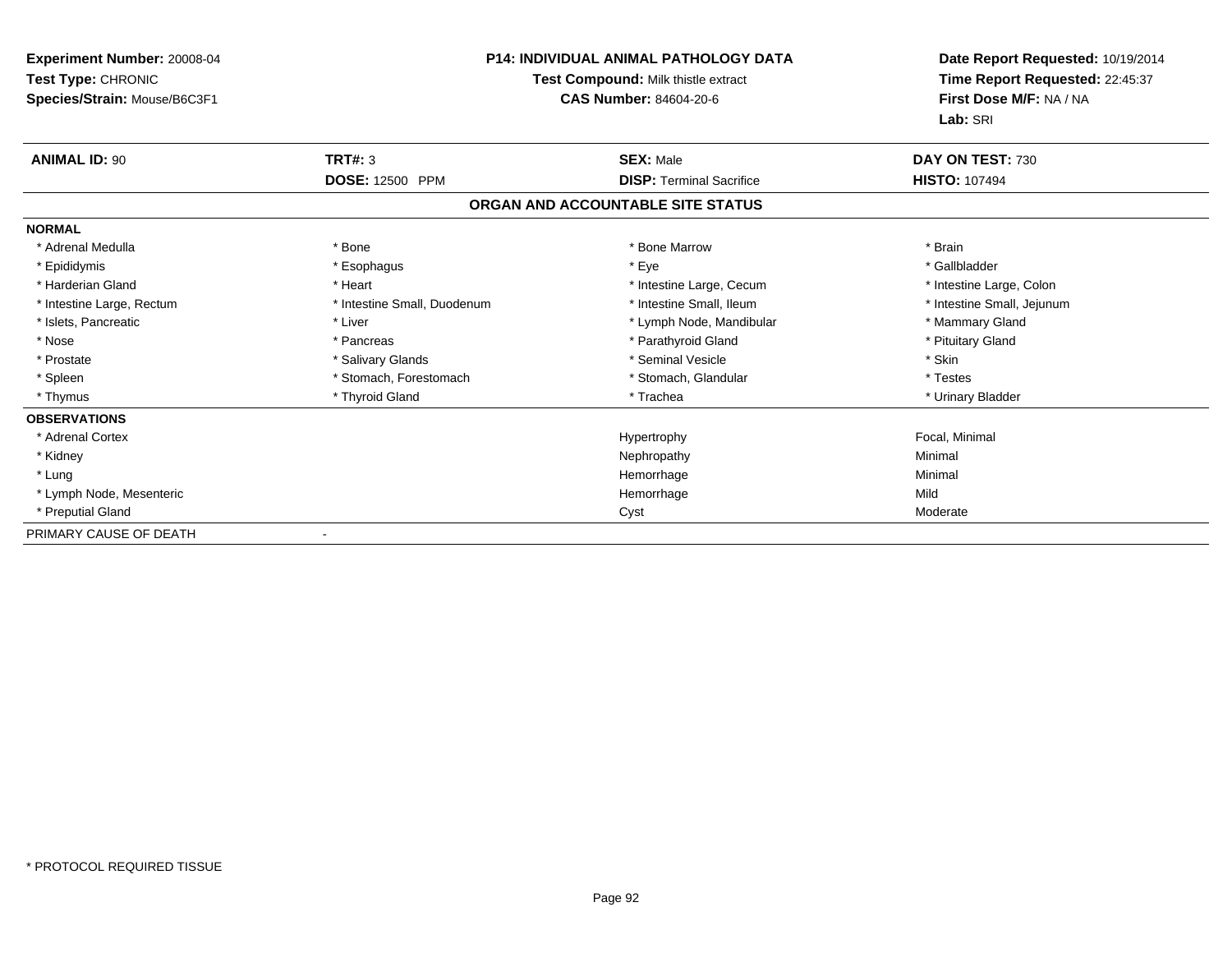| Experiment Number: 20008-04<br>Test Type: CHRONIC<br>Species/Strain: Mouse/B6C3F1 | <b>P14: INDIVIDUAL ANIMAL PATHOLOGY DATA</b><br>Test Compound: Milk thistle extract<br>CAS Number: 84604-20-6 |                                   | Date Report Requested: 10/19/2014<br>Time Report Requested: 22:45:37<br>First Dose M/F: NA / NA<br>Lab: SRI |  |
|-----------------------------------------------------------------------------------|---------------------------------------------------------------------------------------------------------------|-----------------------------------|-------------------------------------------------------------------------------------------------------------|--|
| <b>ANIMAL ID: 91</b>                                                              | TRT#: 3                                                                                                       | <b>SEX: Male</b>                  | DAY ON TEST: 730                                                                                            |  |
|                                                                                   | DOSE: 12500 PPM                                                                                               | <b>DISP: Terminal Sacrifice</b>   | <b>HISTO: 107495</b>                                                                                        |  |
|                                                                                   |                                                                                                               | ORGAN AND ACCOUNTABLE SITE STATUS |                                                                                                             |  |
| <b>NORMAL</b>                                                                     |                                                                                                               |                                   |                                                                                                             |  |
| * Adrenal Medulla                                                                 | * Bone                                                                                                        | * Bone Marrow                     | * Brain                                                                                                     |  |
| * Epididymis                                                                      | * Esophagus                                                                                                   | * Eye                             | * Gallbladder                                                                                               |  |
| * Harderian Gland                                                                 | * Heart                                                                                                       | * Intestine Large, Cecum          | * Intestine Large, Colon                                                                                    |  |
| * Intestine Large, Rectum                                                         | * Intestine Small, Duodenum                                                                                   | * Intestine Small, Ileum          | * Intestine Small, Jejunum                                                                                  |  |
| * Islets, Pancreatic                                                              | * Liver                                                                                                       | * Lung                            | * Lymph Node, Mesenteric                                                                                    |  |
| * Mammary Gland                                                                   | * Nose                                                                                                        | * Pancreas                        | * Parathyroid Gland                                                                                         |  |
| * Pituitary Gland                                                                 | * Prostate                                                                                                    | * Salivary Glands                 | * Seminal Vesicle                                                                                           |  |
| * Skin                                                                            | * Spleen                                                                                                      | * Stomach, Forestomach            | * Stomach, Glandular                                                                                        |  |
| * Testes                                                                          | * Thymus                                                                                                      | * Thyroid Gland                   | * Trachea                                                                                                   |  |
| * Urinary Bladder                                                                 |                                                                                                               |                                   |                                                                                                             |  |
| <b>MISSING</b>                                                                    |                                                                                                               |                                   |                                                                                                             |  |
| * Lymph Node, Mandibular                                                          |                                                                                                               |                                   |                                                                                                             |  |
| <b>OBSERVATIONS</b>                                                               |                                                                                                               |                                   |                                                                                                             |  |
| * Adrenal Cortex                                                                  |                                                                                                               | Hypertrophy                       | Focal, Moderate                                                                                             |  |
| * Kidney                                                                          |                                                                                                               | Nephropathy                       | Minimal                                                                                                     |  |
| * Preputial Gland                                                                 |                                                                                                               | Cyst                              | Moderate                                                                                                    |  |
| PRIMARY CAUSE OF DEATH                                                            |                                                                                                               |                                   |                                                                                                             |  |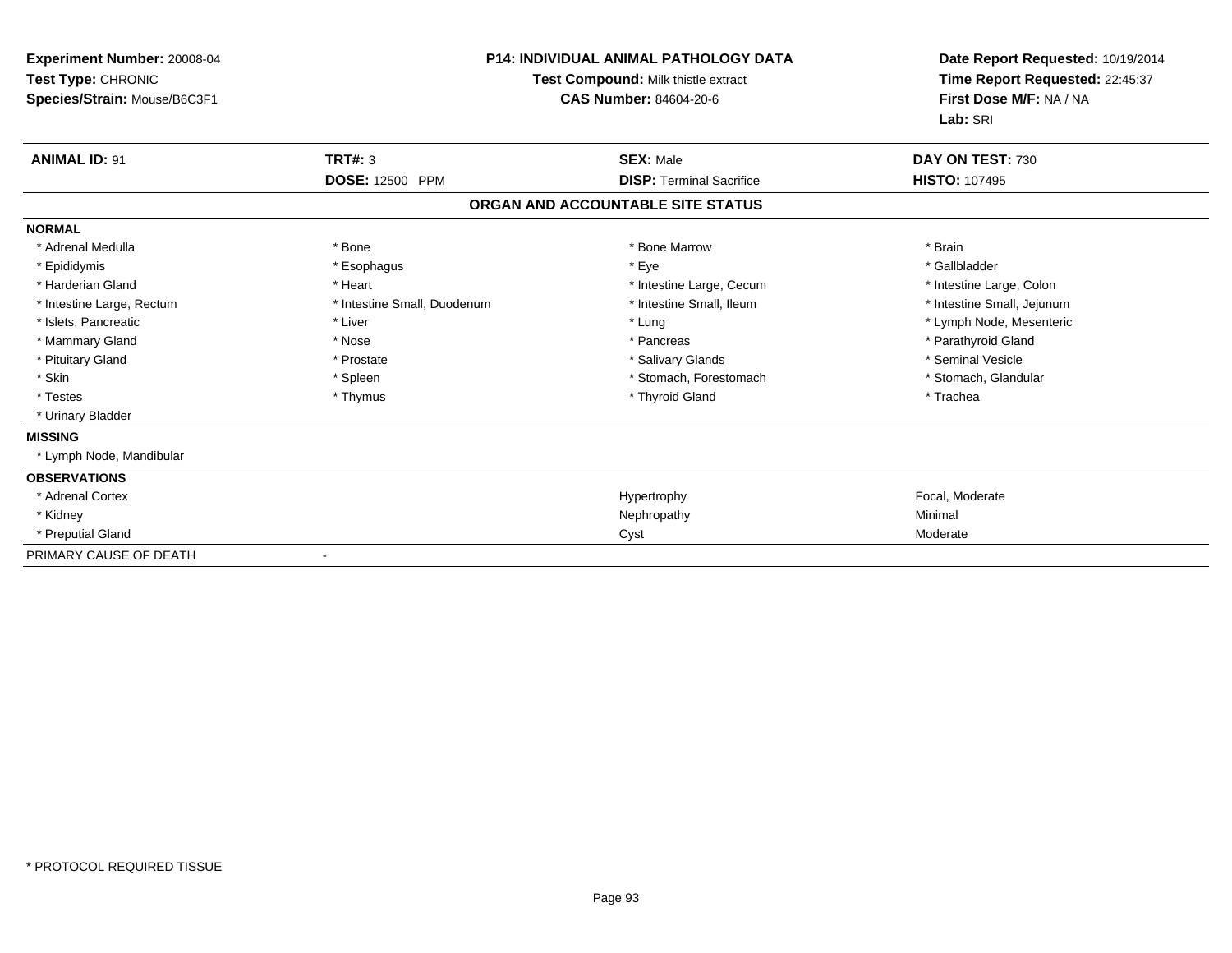| <b>Experiment Number: 20008-04</b><br>Test Type: CHRONIC<br>Species/Strain: Mouse/B6C3F1 | <b>P14: INDIVIDUAL ANIMAL PATHOLOGY DATA</b><br>Test Compound: Milk thistle extract<br><b>CAS Number: 84604-20-6</b> |                                          | Date Report Requested: 10/19/2014<br>Time Report Requested: 22:45:37<br>First Dose M/F: NA / NA<br>Lab: SRI |  |
|------------------------------------------------------------------------------------------|----------------------------------------------------------------------------------------------------------------------|------------------------------------------|-------------------------------------------------------------------------------------------------------------|--|
| <b>ANIMAL ID: 92</b>                                                                     | TRT#: 3                                                                                                              | <b>SEX: Male</b>                         | DAY ON TEST: 731                                                                                            |  |
|                                                                                          | <b>DOSE: 12500 PPM</b>                                                                                               | <b>DISP: Terminal Sacrifice</b>          | <b>HISTO: 107496</b>                                                                                        |  |
|                                                                                          |                                                                                                                      | ORGAN AND ACCOUNTABLE SITE STATUS        |                                                                                                             |  |
| <b>NORMAL</b>                                                                            |                                                                                                                      |                                          |                                                                                                             |  |
| * Adrenal Medulla                                                                        | <b>Bone</b>                                                                                                          | * Brain                                  | * Epididymis                                                                                                |  |
| * Esophagus                                                                              | * Eye                                                                                                                | * Gallbladder                            | * Heart                                                                                                     |  |
| * Intestine Large, Cecum                                                                 | * Intestine Large, Colon                                                                                             | * Intestine Large, Rectum                | * Intestine Small, Duodenum                                                                                 |  |
| * Intestine Small, Ileum                                                                 | * Intestine Small, Jejunum                                                                                           | * Islets, Pancreatic                     | * Liver                                                                                                     |  |
| * Lung                                                                                   | * Lymph Node, Mesenteric                                                                                             | * Mammary Gland                          | * Nose                                                                                                      |  |
| * Pancreas                                                                               | * Parathyroid Gland                                                                                                  | * Pituitary Gland                        | * Prostate                                                                                                  |  |
| * Salivary Glands                                                                        | * Seminal Vesicle                                                                                                    | * Skin                                   | * Spleen                                                                                                    |  |
| * Stomach, Forestomach                                                                   | * Stomach, Glandular                                                                                                 | * Testes                                 | * Thymus                                                                                                    |  |
| * Thyroid Gland                                                                          | * Trachea                                                                                                            | * Urinary Bladder                        |                                                                                                             |  |
| <b>OBSERVATIONS</b>                                                                      |                                                                                                                      |                                          |                                                                                                             |  |
| * Adrenal Cortex                                                                         |                                                                                                                      | <b>Accessory Adrenal Cortical Nodule</b> | Moderate                                                                                                    |  |
| * Bone Marrow                                                                            |                                                                                                                      | Hyperplasia                              | Mild                                                                                                        |  |
| * Harderian Gland                                                                        |                                                                                                                      | Carcinoma                                |                                                                                                             |  |
| [Carcinoma TGLS = 1-12]                                                                  |                                                                                                                      |                                          |                                                                                                             |  |
| * Kidney                                                                                 |                                                                                                                      | Cyst                                     | Moderate                                                                                                    |  |
|                                                                                          |                                                                                                                      | Nephropathy                              | Minimal                                                                                                     |  |
| * Lymph Node, Mandibular                                                                 |                                                                                                                      | Hyperplasia                              | Lymphoid, Moderate                                                                                          |  |
| * Preputial Gland                                                                        |                                                                                                                      | Cyst                                     | Moderate                                                                                                    |  |
| PRIMARY CAUSE OF DEATH                                                                   |                                                                                                                      |                                          |                                                                                                             |  |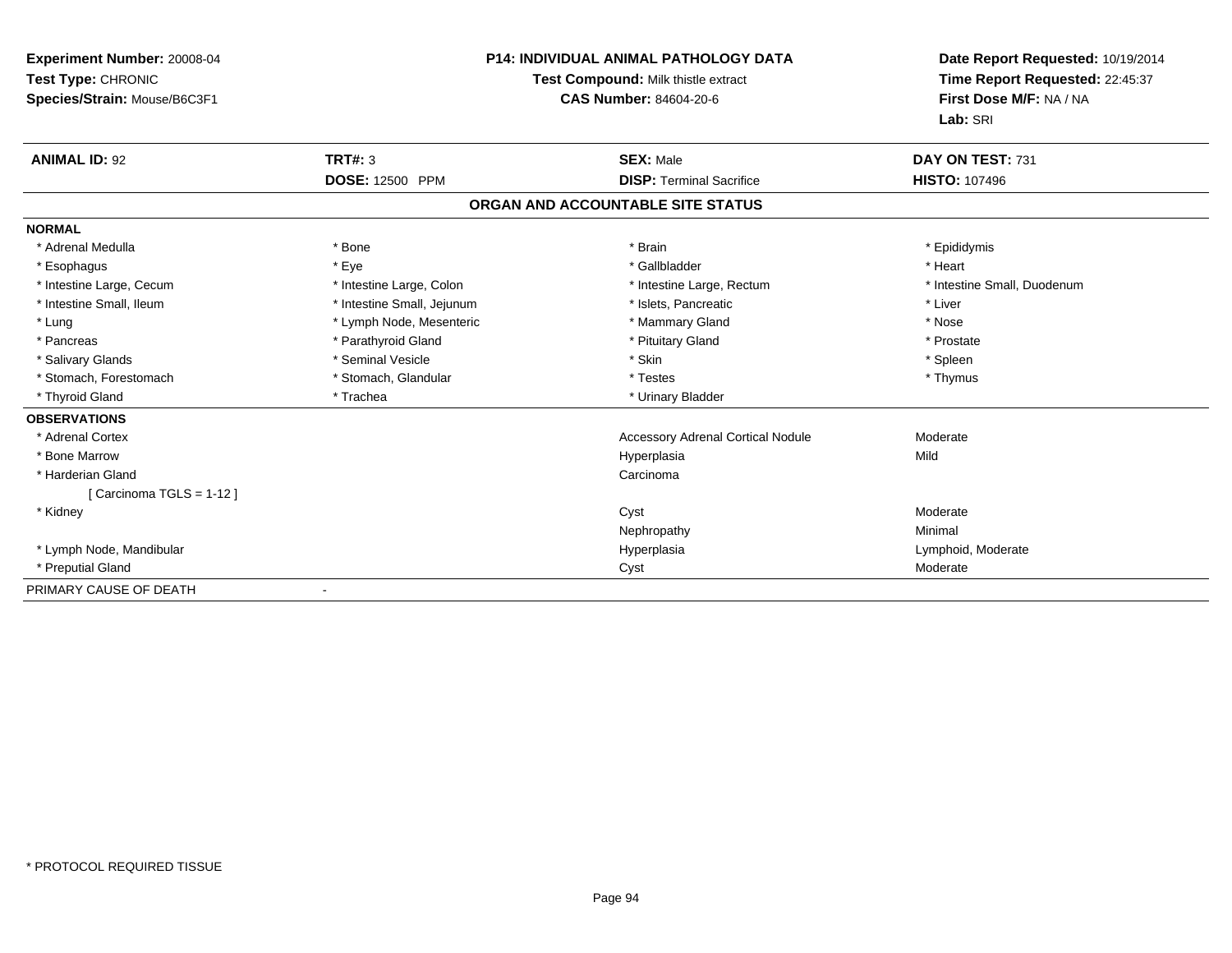| <b>Experiment Number: 20008-04</b><br>Test Type: CHRONIC<br>Species/Strain: Mouse/B6C3F1 | <b>P14: INDIVIDUAL ANIMAL PATHOLOGY DATA</b><br>Test Compound: Milk thistle extract<br><b>CAS Number: 84604-20-6</b> |                                   | Date Report Requested: 10/19/2014<br>Time Report Requested: 22:45:37<br>First Dose M/F: NA / NA<br>Lab: SRI |  |
|------------------------------------------------------------------------------------------|----------------------------------------------------------------------------------------------------------------------|-----------------------------------|-------------------------------------------------------------------------------------------------------------|--|
| <b>ANIMAL ID: 93</b>                                                                     | <b>TRT#: 3</b>                                                                                                       | <b>SEX: Male</b>                  | DAY ON TEST: 731                                                                                            |  |
|                                                                                          | <b>DOSE: 12500 PPM</b>                                                                                               | <b>DISP: Terminal Sacrifice</b>   | <b>HISTO: 107497</b>                                                                                        |  |
|                                                                                          |                                                                                                                      | ORGAN AND ACCOUNTABLE SITE STATUS |                                                                                                             |  |
| <b>NORMAL</b>                                                                            |                                                                                                                      |                                   |                                                                                                             |  |
| * Adrenal Medulla                                                                        | * Bone                                                                                                               | * Bone Marrow                     | * Brain                                                                                                     |  |
| * Epididymis                                                                             | * Esophagus                                                                                                          | * Eye                             | * Gallbladder                                                                                               |  |
| * Harderian Gland                                                                        | * Heart                                                                                                              | * Intestine Large, Cecum          | * Intestine Large, Colon                                                                                    |  |
| * Intestine Large, Rectum                                                                | * Intestine Small, Duodenum                                                                                          | * Intestine Small, Ileum          | * Intestine Small, Jejunum                                                                                  |  |
| * Islets, Pancreatic                                                                     | * Lymph Node, Mandibular                                                                                             | * Mammary Gland                   | * Nose                                                                                                      |  |
| * Pancreas                                                                               | * Parathyroid Gland                                                                                                  | * Pituitary Gland                 | * Preputial Gland                                                                                           |  |
| * Prostate                                                                               | * Salivary Glands                                                                                                    | * Seminal Vesicle                 | * Skin                                                                                                      |  |
| * Stomach, Forestomach                                                                   | * Stomach, Glandular                                                                                                 | * Testes                          | * Thymus                                                                                                    |  |
| * Thyroid Gland                                                                          | * Trachea                                                                                                            | * Urinary Bladder                 |                                                                                                             |  |
| <b>OBSERVATIONS</b>                                                                      |                                                                                                                      |                                   |                                                                                                             |  |
| * Adrenal Cortex                                                                         |                                                                                                                      | Hypertrophy                       | Focal, Minimal                                                                                              |  |
| * Kidney                                                                                 |                                                                                                                      | Cyst                              | Moderate                                                                                                    |  |
|                                                                                          |                                                                                                                      | Nephropathy                       | Mild                                                                                                        |  |
| * Liver                                                                                  | Hepatocyte                                                                                                           | Vacuolization Cytoplasmic         | Minimal                                                                                                     |  |
| * Lung                                                                                   | Alveolar Epith                                                                                                       | Hyperplasia                       | Moderate                                                                                                    |  |
| * Lymph Node, Mesenteric                                                                 |                                                                                                                      | Hyperplasia                       | Lymphoid, Mild                                                                                              |  |
| * Spleen                                                                                 |                                                                                                                      | Hematopoietic Cell Proliferation  | Minimal                                                                                                     |  |
| PRIMARY CAUSE OF DEATH                                                                   |                                                                                                                      |                                   |                                                                                                             |  |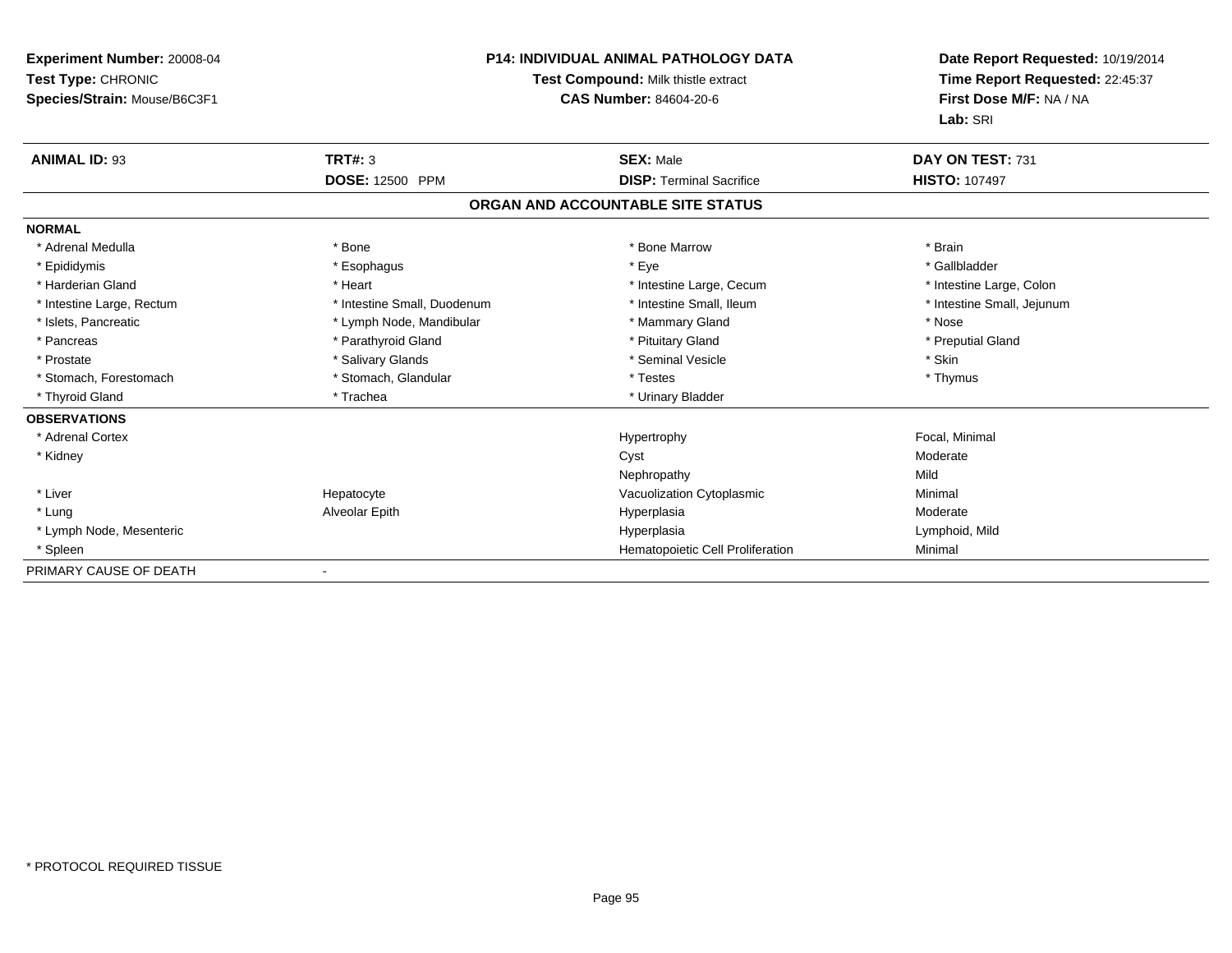| Experiment Number: 20008-04<br>Test Type: CHRONIC<br>Species/Strain: Mouse/B6C3F1 |                            | P14: INDIVIDUAL ANIMAL PATHOLOGY DATA<br>Test Compound: Milk thistle extract<br><b>CAS Number: 84604-20-6</b> | Date Report Requested: 10/19/2014<br>Time Report Requested: 22:45:37<br>First Dose M/F: NA / NA<br>Lab: SRI |
|-----------------------------------------------------------------------------------|----------------------------|---------------------------------------------------------------------------------------------------------------|-------------------------------------------------------------------------------------------------------------|
| <b>ANIMAL ID: 94</b>                                                              | <b>TRT#: 3</b>             | <b>SEX: Male</b>                                                                                              | DAY ON TEST: 730                                                                                            |
|                                                                                   | DOSE: 12500 PPM            | <b>DISP: Terminal Sacrifice</b>                                                                               | <b>HISTO: 107498</b>                                                                                        |
|                                                                                   |                            | ORGAN AND ACCOUNTABLE SITE STATUS                                                                             |                                                                                                             |
| <b>NORMAL</b>                                                                     |                            |                                                                                                               |                                                                                                             |
| * Adrenal Medulla                                                                 | * Bone                     | * Brain                                                                                                       | * Epididymis                                                                                                |
| * Esophagus                                                                       | * Eye                      | * Gallbladder                                                                                                 | * Heart                                                                                                     |
| * Intestine Large, Cecum                                                          | * Intestine Large, Colon   | * Intestine Large, Rectum                                                                                     | * Intestine Small, Duodenum                                                                                 |
| * Intestine Small, Ileum                                                          | * Intestine Small, Jejunum | * Islets, Pancreatic                                                                                          | * Lung                                                                                                      |
| * Lymph Node, Mesenteric                                                          | * Mammary Gland            | * Nose                                                                                                        | * Pancreas                                                                                                  |
| * Pituitary Gland                                                                 | * Prostate                 | * Salivary Glands                                                                                             | * Seminal Vesicle                                                                                           |
| Spinal Cord                                                                       | * Spleen                   | * Stomach, Forestomach                                                                                        | * Stomach, Glandular                                                                                        |
| * Testes                                                                          | * Trachea                  | * Urinary Bladder                                                                                             |                                                                                                             |
| <b>MISSING</b>                                                                    |                            |                                                                                                               |                                                                                                             |
| * Thymus                                                                          |                            |                                                                                                               |                                                                                                             |
| <b>OBSERVATIONS</b>                                                               |                            |                                                                                                               |                                                                                                             |
| * Adrenal Cortex                                                                  |                            | Hyperplasia                                                                                                   | Focal, Minimal                                                                                              |
| * Bone Marrow                                                                     |                            | Hyperplasia                                                                                                   | Minimal                                                                                                     |
| * Harderian Gland                                                                 |                            | Carcinoma                                                                                                     |                                                                                                             |
| [Carcinoma TGLS = 2-12]                                                           |                            |                                                                                                               |                                                                                                             |
| * Kidney                                                                          |                            | Cyst                                                                                                          | Moderate                                                                                                    |
|                                                                                   |                            | Nephropathy                                                                                                   | Minimal                                                                                                     |
| * Liver                                                                           |                            | Hepatocellular Adenoma                                                                                        |                                                                                                             |
| [ Hepatocellular Adenoma TGLS = 4-23 ]                                            |                            |                                                                                                               |                                                                                                             |
| * Lymph Node, Mandibular                                                          |                            | Hyperplasia                                                                                                   | Lymphoid, Marked                                                                                            |
| * Parathyroid Gland                                                               |                            | Cyst                                                                                                          | Moderate                                                                                                    |
| Peripheral Nerve                                                                  |                            | Atrophy                                                                                                       | Minimal                                                                                                     |
| * Preputial Gland                                                                 |                            | Cyst                                                                                                          | Moderate                                                                                                    |
| <b>Skeletal Muscle</b>                                                            |                            | Sarcoma                                                                                                       |                                                                                                             |
| [Sarcoma TGLS = $3-22$ ]                                                          |                            |                                                                                                               |                                                                                                             |
| * Skin                                                                            | <b>Subcut Tiss</b>         | Fibrous Histiocytoma                                                                                          |                                                                                                             |
| [Fibrous Histiocytoma TGLS = 1-21]                                                |                            |                                                                                                               |                                                                                                             |
| * Thyroid Gland                                                                   | Follicle                   | Degeneration                                                                                                  | Focal, Minimal                                                                                              |
| PRIMARY CAUSE OF DEATH                                                            |                            |                                                                                                               |                                                                                                             |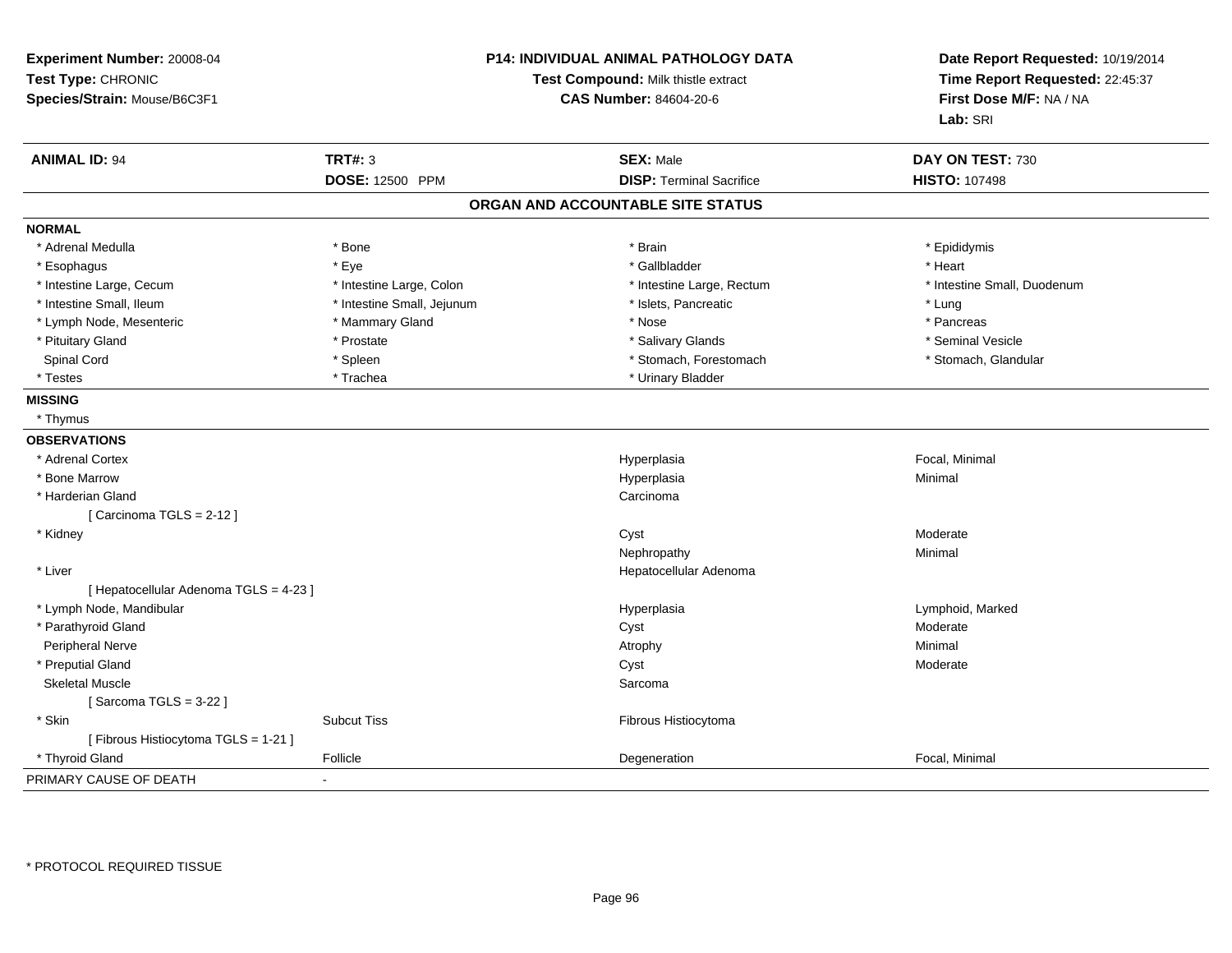| Experiment Number: 20008-04<br>Test Type: CHRONIC<br>Species/Strain: Mouse/B6C3F1 |                           | <b>P14: INDIVIDUAL ANIMAL PATHOLOGY DATA</b><br>Test Compound: Milk thistle extract<br><b>CAS Number: 84604-20-6</b> | Date Report Requested: 10/19/2014<br>Time Report Requested: 22:45:37<br>First Dose M/F: NA / NA<br>Lab: SRI |
|-----------------------------------------------------------------------------------|---------------------------|----------------------------------------------------------------------------------------------------------------------|-------------------------------------------------------------------------------------------------------------|
| <b>ANIMAL ID: 95</b>                                                              | <b>TRT#: 3</b>            | <b>SEX: Male</b>                                                                                                     | DAY ON TEST: 729                                                                                            |
|                                                                                   | <b>DOSE: 12500 PPM</b>    | <b>DISP: Terminal Sacrifice</b>                                                                                      | <b>HISTO: 107499</b>                                                                                        |
|                                                                                   |                           | ORGAN AND ACCOUNTABLE SITE STATUS                                                                                    |                                                                                                             |
| <b>NORMAL</b>                                                                     |                           |                                                                                                                      |                                                                                                             |
| * Adrenal Cortex                                                                  | * Adrenal Medulla         | * Bone                                                                                                               | * Bone Marrow                                                                                               |
| * Brain                                                                           | * Epididymis              | * Esophagus                                                                                                          | * Eye                                                                                                       |
| * Gallbladder                                                                     | * Harderian Gland         | * Heart                                                                                                              | * Intestine Large, Cecum                                                                                    |
| * Intestine Large, Colon                                                          | * Intestine Large, Rectum | * Intestine Small, Duodenum                                                                                          | * Intestine Small, Ileum                                                                                    |
| * Intestine Small, Jejunum                                                        | * Islets, Pancreatic      | * Lymph Node, Mandibular                                                                                             | * Lymph Node, Mesenteric                                                                                    |
| * Mammary Gland                                                                   | * Nose                    | * Pancreas                                                                                                           | * Parathyroid Gland                                                                                         |
| * Pituitary Gland                                                                 | * Prostate                | * Salivary Glands                                                                                                    | * Seminal Vesicle                                                                                           |
| * Skin                                                                            | * Spleen                  | * Stomach, Forestomach                                                                                               | * Stomach, Glandular                                                                                        |
| * Testes                                                                          | * Thymus                  | * Thyroid Gland                                                                                                      | * Trachea                                                                                                   |
| * Urinary Bladder                                                                 |                           |                                                                                                                      |                                                                                                             |
| <b>OBSERVATIONS</b>                                                               |                           |                                                                                                                      |                                                                                                             |
| * Kidney                                                                          |                           | Nephropathy                                                                                                          | Minimal                                                                                                     |
| * Liver                                                                           |                           | Hepatocellular Carcinoma                                                                                             |                                                                                                             |
|                                                                                   |                           | <b>Necrosis</b>                                                                                                      | Focal, Minimal                                                                                              |
| [ Hepatocellular Carcinoma TGLS = 1-21 ]                                          |                           |                                                                                                                      |                                                                                                             |
| * Lung                                                                            |                           | Alveolar/Bronchiolar Carcinoma                                                                                       |                                                                                                             |
|                                                                                   |                           | Hemorrhage                                                                                                           | Minimal                                                                                                     |
|                                                                                   |                           | <b>Infiltration Cellular</b>                                                                                         | Histiocyte, Moderate                                                                                        |
| [ Alveolar/Bronchiolar Carcinoma TGLS = 2-2 ]                                     |                           |                                                                                                                      |                                                                                                             |
| * Preputial Gland                                                                 |                           | Cyst                                                                                                                 | Moderate                                                                                                    |
| PRIMARY CAUSE OF DEATH                                                            |                           |                                                                                                                      |                                                                                                             |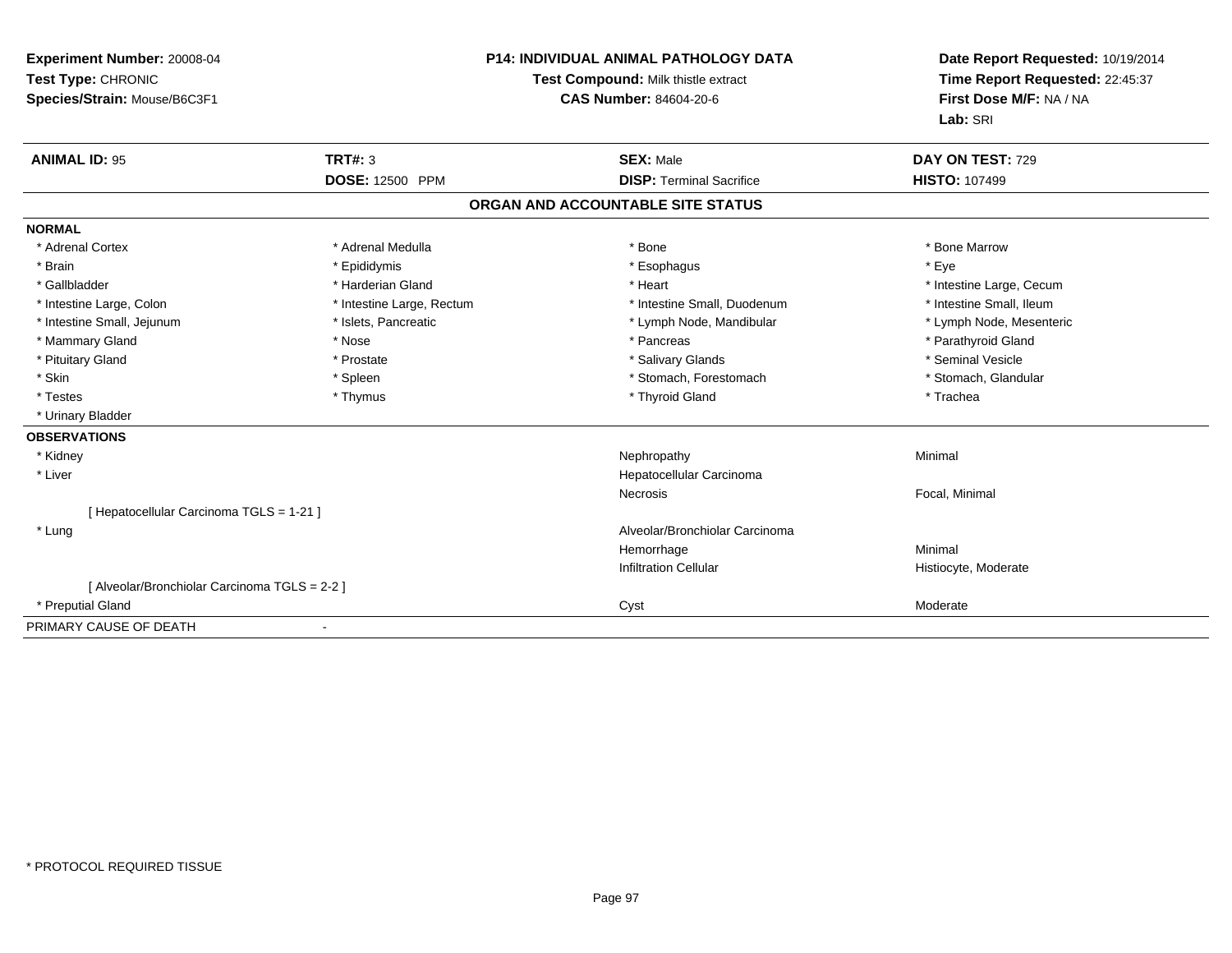| <b>Experiment Number: 20008-04</b><br>Test Type: CHRONIC<br>Species/Strain: Mouse/B6C3F1 |                             | <b>P14: INDIVIDUAL ANIMAL PATHOLOGY DATA</b><br>Test Compound: Milk thistle extract<br><b>CAS Number: 84604-20-6</b> | Date Report Requested: 10/19/2014<br>Time Report Requested: 22:45:37<br>First Dose M/F: NA / NA<br>Lab: SRI |
|------------------------------------------------------------------------------------------|-----------------------------|----------------------------------------------------------------------------------------------------------------------|-------------------------------------------------------------------------------------------------------------|
| <b>ANIMAL ID: 96</b>                                                                     | TRT#: 3                     | <b>SEX: Male</b>                                                                                                     | DAY ON TEST: 730                                                                                            |
|                                                                                          | DOSE: 12500 PPM             | <b>DISP: Terminal Sacrifice</b>                                                                                      | <b>HISTO: 107500</b>                                                                                        |
|                                                                                          |                             | ORGAN AND ACCOUNTABLE SITE STATUS                                                                                    |                                                                                                             |
| <b>NORMAL</b>                                                                            |                             |                                                                                                                      |                                                                                                             |
| * Adrenal Medulla                                                                        | * Bone                      | * Bone Marrow                                                                                                        | * Brain                                                                                                     |
| * Epididymis                                                                             | * Esophagus                 | * Eye                                                                                                                | * Gallbladder                                                                                               |
| * Harderian Gland                                                                        | * Heart                     | * Intestine Large, Cecum                                                                                             | * Intestine Large, Colon                                                                                    |
| * Intestine Large, Rectum                                                                | * Intestine Small, Duodenum | * Intestine Small, Ileum                                                                                             | * Intestine Small, Jejunum                                                                                  |
| * Islets, Pancreatic                                                                     | * Liver                     | * Lung                                                                                                               | * Lymph Node, Mandibular                                                                                    |
| * Lymph Node, Mesenteric                                                                 | * Mammary Gland             | * Nose                                                                                                               | * Pancreas                                                                                                  |
| * Parathyroid Gland                                                                      | * Pituitary Gland           | * Preputial Gland                                                                                                    | * Prostate                                                                                                  |
| * Salivary Glands                                                                        | * Seminal Vesicle           | * Skin                                                                                                               | * Spleen                                                                                                    |
| * Stomach, Forestomach                                                                   | * Stomach, Glandular        | * Testes                                                                                                             | * Thymus                                                                                                    |
| * Thyroid Gland                                                                          | * Trachea                   | * Urinary Bladder                                                                                                    |                                                                                                             |
| <b>OBSERVATIONS</b>                                                                      |                             |                                                                                                                      |                                                                                                             |
| * Adrenal Cortex                                                                         |                             | Hypertrophy                                                                                                          | Focal, Minimal                                                                                              |
| * Kidney                                                                                 |                             | Cyst                                                                                                                 | Moderate                                                                                                    |
|                                                                                          |                             | Nephropathy                                                                                                          | Minimal                                                                                                     |
| * Urin Bladder                                                                           |                             |                                                                                                                      |                                                                                                             |
| Note: INFUSION ARTIFACT IN URINARY BLADDER.                                              |                             |                                                                                                                      |                                                                                                             |
| PRIMARY CAUSE OF DEATH                                                                   |                             |                                                                                                                      |                                                                                                             |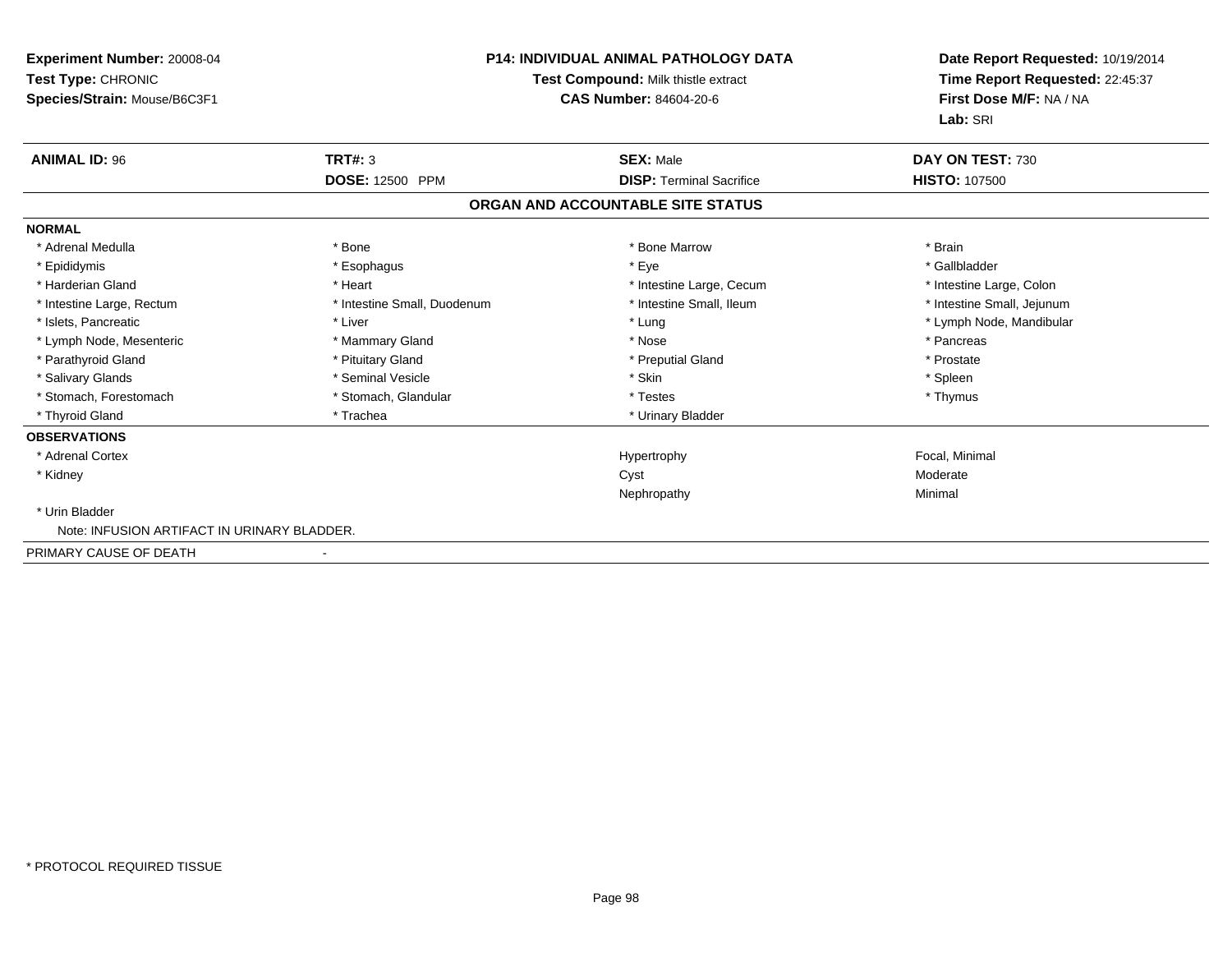| Experiment Number: 20008-04<br>Test Type: CHRONIC<br>Species/Strain: Mouse/B6C3F1 |                           | <b>P14: INDIVIDUAL ANIMAL PATHOLOGY DATA</b><br><b>Test Compound: Milk thistle extract</b><br><b>CAS Number: 84604-20-6</b> | Date Report Requested: 10/19/2014<br>Time Report Requested: 22:45:37<br>First Dose M/F: NA / NA<br>Lab: SRI |
|-----------------------------------------------------------------------------------|---------------------------|-----------------------------------------------------------------------------------------------------------------------------|-------------------------------------------------------------------------------------------------------------|
| <b>ANIMAL ID: 97</b>                                                              | <b>TRT#: 3</b>            | <b>SEX: Male</b>                                                                                                            | DAY ON TEST: 729                                                                                            |
|                                                                                   | <b>DOSE: 12500 PPM</b>    | <b>DISP: Terminal Sacrifice</b>                                                                                             | <b>HISTO: 107501</b>                                                                                        |
|                                                                                   |                           | ORGAN AND ACCOUNTABLE SITE STATUS                                                                                           |                                                                                                             |
| <b>NORMAL</b>                                                                     |                           |                                                                                                                             |                                                                                                             |
| * Adrenal Cortex                                                                  | * Adrenal Medulla         | * Bone                                                                                                                      | * Bone Marrow                                                                                               |
| * Brain                                                                           | * Epididymis              | * Esophagus                                                                                                                 | * Eve                                                                                                       |
| * Gallbladder                                                                     | * Harderian Gland         | * Heart                                                                                                                     | * Intestine Large, Cecum                                                                                    |
| * Intestine Large, Colon                                                          | * Intestine Large, Rectum | * Intestine Small, Duodenum                                                                                                 | * Intestine Small, Ileum                                                                                    |
| * Intestine Small, Jejunum                                                        | * Islets, Pancreatic      | * Lymph Node, Mandibular                                                                                                    | * Lymph Node, Mesenteric                                                                                    |
| * Mammary Gland                                                                   | * Nose                    | * Pancreas                                                                                                                  | * Parathyroid Gland                                                                                         |
| * Pituitary Gland                                                                 | * Prostate                | * Salivary Glands                                                                                                           | * Seminal Vesicle                                                                                           |
| * Skin                                                                            | * Spleen                  | * Stomach, Forestomach                                                                                                      | * Stomach, Glandular                                                                                        |
| * Testes                                                                          | * Thymus                  | * Thyroid Gland                                                                                                             | * Trachea                                                                                                   |
| * Urinary Bladder                                                                 |                           |                                                                                                                             |                                                                                                             |
| <b>OBSERVATIONS</b>                                                               |                           |                                                                                                                             |                                                                                                             |
| * Kidney                                                                          |                           | Nephropathy                                                                                                                 | Minimal                                                                                                     |
| * Liver                                                                           |                           | Hepatocellular Carcinoma                                                                                                    |                                                                                                             |
| [ Hepatocellular Carcinoma TGLS = 1-21 ]                                          |                           |                                                                                                                             |                                                                                                             |
| * Lung                                                                            | Alveolar Epith            | Hyperplasia                                                                                                                 | Minimal                                                                                                     |
| * Preputial Gland                                                                 |                           | Cyst                                                                                                                        | Moderate                                                                                                    |
|                                                                                   |                           | Inflammation                                                                                                                | Chronic, Minimal                                                                                            |
| PRIMARY CAUSE OF DEATH                                                            |                           |                                                                                                                             |                                                                                                             |

-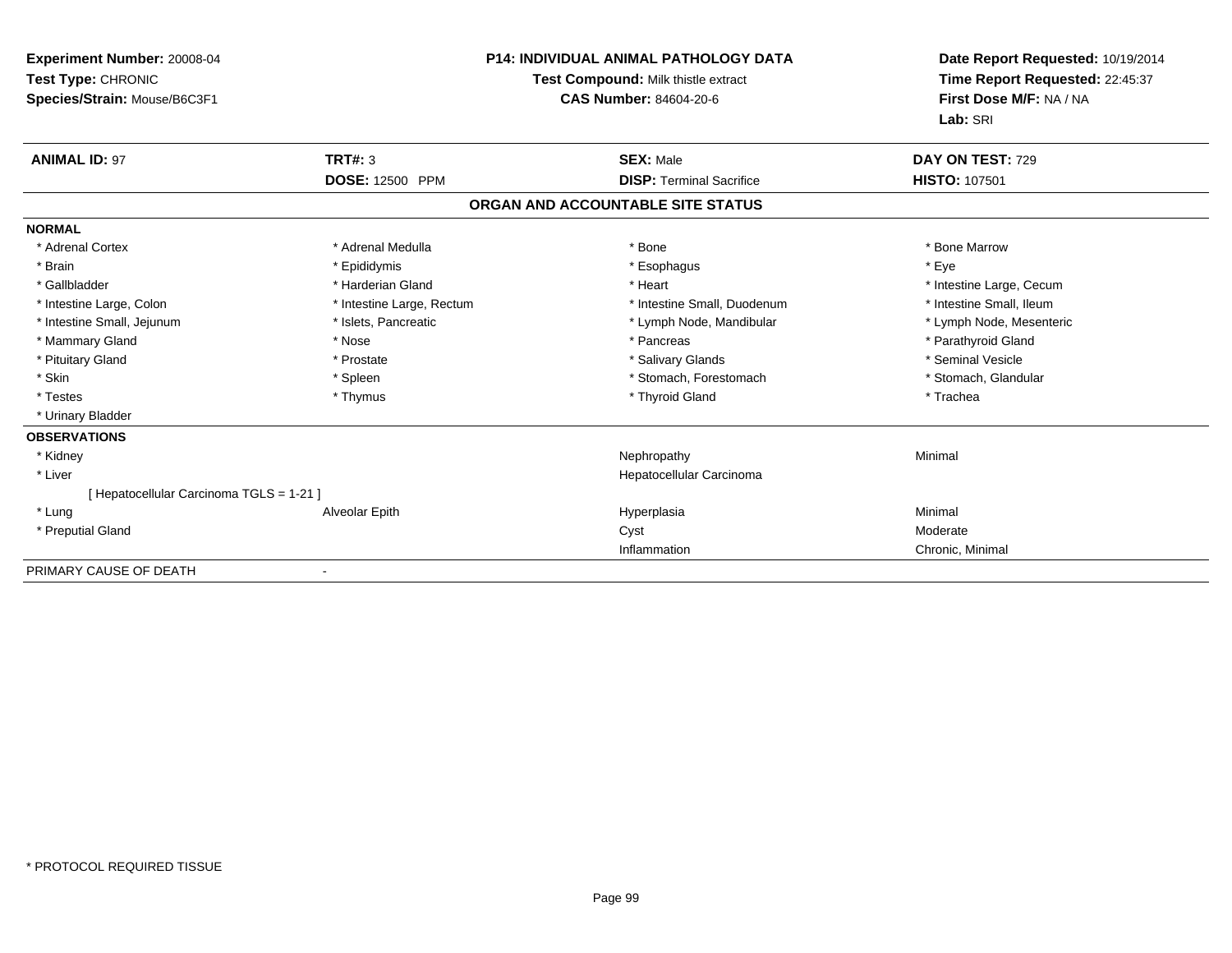| Experiment Number: 20008-04<br>Test Type: CHRONIC<br>Species/Strain: Mouse/B6C3F1 |                             | <b>P14: INDIVIDUAL ANIMAL PATHOLOGY DATA</b><br>Test Compound: Milk thistle extract<br><b>CAS Number: 84604-20-6</b> |                            |
|-----------------------------------------------------------------------------------|-----------------------------|----------------------------------------------------------------------------------------------------------------------|----------------------------|
| <b>ANIMAL ID: 98</b>                                                              | <b>TRT#: 3</b>              | <b>SEX: Male</b>                                                                                                     | DAY ON TEST: 730           |
|                                                                                   | DOSE: 12500 PPM             | <b>DISP: Terminal Sacrifice</b>                                                                                      | HISTO: 107502              |
|                                                                                   |                             | ORGAN AND ACCOUNTABLE SITE STATUS                                                                                    |                            |
| <b>NORMAL</b>                                                                     |                             |                                                                                                                      |                            |
| * Adrenal Cortex                                                                  | * Adrenal Medulla           | * Bone                                                                                                               | * Brain                    |
| * Epididymis                                                                      | * Esophagus                 | * Eye                                                                                                                | * Gallbladder              |
| * Harderian Gland                                                                 | * Heart                     | * Intestine Large, Cecum                                                                                             | * Intestine Large, Colon   |
| * Intestine Large, Rectum                                                         | * Intestine Small, Duodenum | * Intestine Small, Ileum                                                                                             | * Intestine Small, Jejunum |
| * Islets, Pancreatic                                                              | * Lung                      | * Lymph Node, Mandibular                                                                                             | * Lymph Node, Mesenteric   |
| * Mammary Gland                                                                   | * Nose                      | * Pancreas                                                                                                           | * Parathyroid Gland        |
| * Pituitary Gland                                                                 | * Prostate                  | * Salivary Glands                                                                                                    | * Seminal Vesicle          |
| * Skin                                                                            | * Stomach, Forestomach      | * Stomach, Glandular                                                                                                 | * Testes                   |
| * Thymus                                                                          | * Thyroid Gland             | * Trachea                                                                                                            | * Urinary Bladder          |
| <b>OBSERVATIONS</b>                                                               |                             |                                                                                                                      |                            |
| * Bone Marrow                                                                     |                             | Hemangiosarcoma                                                                                                      |                            |
| * Kidney                                                                          |                             | Nephropathy                                                                                                          | Minimal                    |
| * Liver                                                                           |                             | Hemangiosarcoma                                                                                                      |                            |
|                                                                                   |                             | Hepatoblastoma                                                                                                       |                            |
|                                                                                   |                             | Hepatocellular Adenoma                                                                                               |                            |
|                                                                                   |                             | Hepatocellular Carcinoma                                                                                             |                            |
|                                                                                   |                             | Mixed Cell Focus                                                                                                     |                            |
| [ Hemangiosarcoma TGLS = 2-22,3-23,4-24 ]                                         |                             |                                                                                                                      |                            |
| [Hepatoblastoma TGLS = 6-25]                                                      |                             |                                                                                                                      |                            |
| [ Hepatocellular Adenoma TGLS = 5-6 ]                                             |                             |                                                                                                                      |                            |
| [ Hepatocellular Carcinoma TGLS = 6-25 ]                                          |                             |                                                                                                                      |                            |
| [Mixed Cell Focus TGLS = 7-6]                                                     |                             |                                                                                                                      |                            |
| * Preputial Gland                                                                 |                             | Cyst                                                                                                                 | Moderate                   |
|                                                                                   |                             | Inflammation                                                                                                         | Chronic, Mild              |
| * Spleen                                                                          |                             | Hemangiosarcoma                                                                                                      |                            |
| [Hemangiosarcoma TGLS = 1-21]                                                     |                             |                                                                                                                      |                            |
| PRIMARY CAUSE OF DEATH                                                            |                             |                                                                                                                      |                            |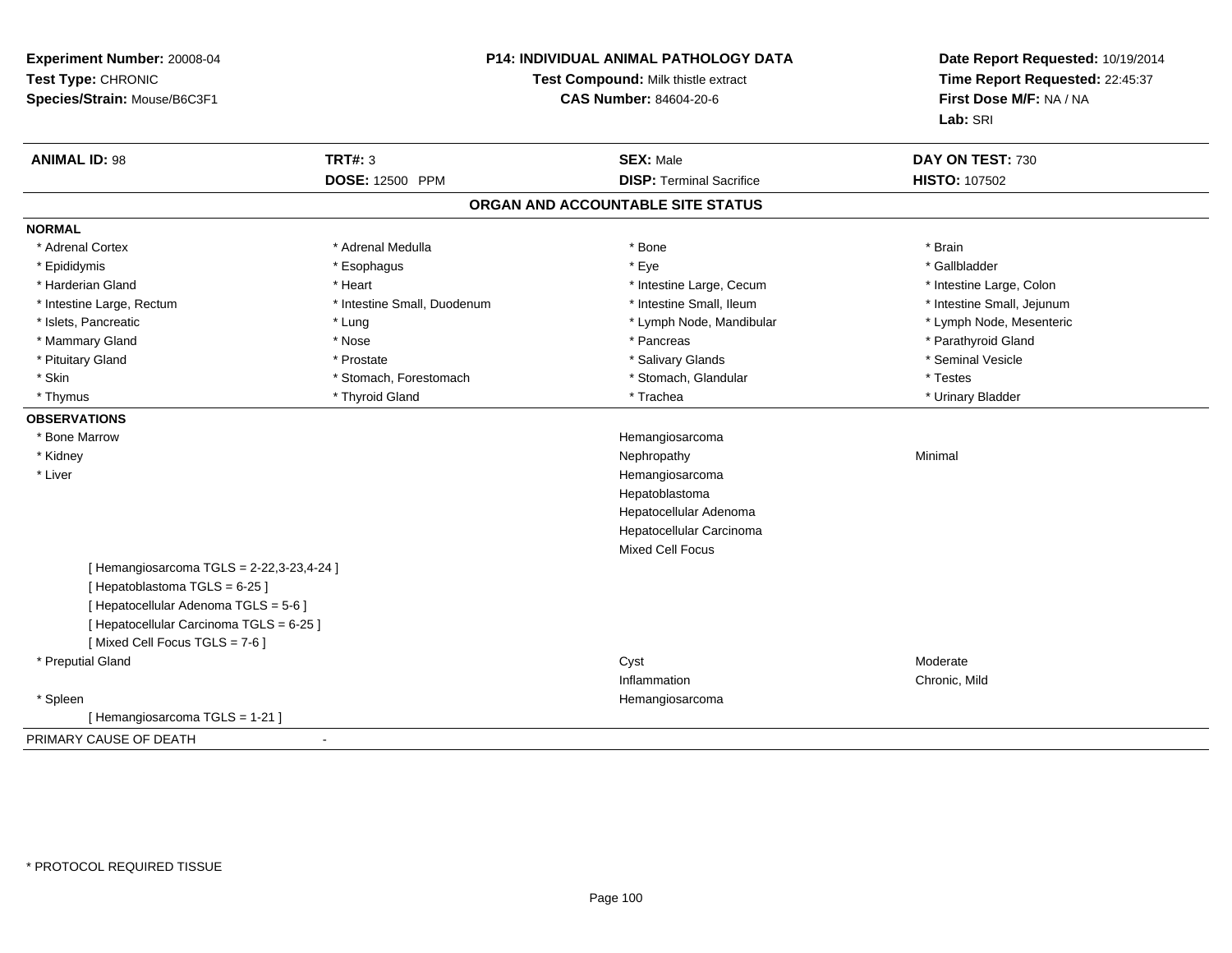| Experiment Number: 20008-04<br>Test Type: CHRONIC<br>Species/Strain: Mouse/B6C3F1 |                             | <b>P14: INDIVIDUAL ANIMAL PATHOLOGY DATA</b><br>Test Compound: Milk thistle extract<br><b>CAS Number: 84604-20-6</b> |                            |
|-----------------------------------------------------------------------------------|-----------------------------|----------------------------------------------------------------------------------------------------------------------|----------------------------|
| <b>ANIMAL ID: 99</b>                                                              | <b>TRT#: 3</b>              | <b>SEX: Male</b>                                                                                                     | DAY ON TEST: 437           |
|                                                                                   | <b>DOSE: 12500 PPM</b>      | <b>DISP:</b> Moribund Sacrifice                                                                                      | <b>HISTO: 107503</b>       |
|                                                                                   |                             | ORGAN AND ACCOUNTABLE SITE STATUS                                                                                    |                            |
| <b>NORMAL</b>                                                                     |                             |                                                                                                                      |                            |
| * Adrenal Cortex                                                                  | * Adrenal Medulla           | * Bone                                                                                                               | * Brain                    |
| * Epididymis                                                                      | * Esophagus                 | * Eye                                                                                                                | * Gallbladder              |
| * Harderian Gland                                                                 | * Heart                     | * Intestine Large, Cecum                                                                                             | * Intestine Large, Colon   |
| * Intestine Large, Rectum                                                         | * Intestine Small, Duodenum | * Intestine Small, Ileum                                                                                             | * Intestine Small, Jejunum |
| * Islets, Pancreatic                                                              | * Lung                      | * Mammary Gland                                                                                                      | * Nose                     |
| * Pancreas                                                                        | * Parathyroid Gland         | * Prostate                                                                                                           | * Salivary Glands          |
| * Seminal Vesicle                                                                 | * Skin                      | * Testes                                                                                                             | * Trachea                  |
| * Urinary Bladder                                                                 |                             |                                                                                                                      |                            |
| <b>INSUFFICIENT TISSUE</b>                                                        |                             |                                                                                                                      |                            |
| * Pituitary Gland                                                                 |                             |                                                                                                                      |                            |
| <b>OBSERVATIONS</b>                                                               |                             |                                                                                                                      |                            |
| * Bone Marrow                                                                     |                             | Hyperplasia                                                                                                          | Marked                     |
| * Kidney                                                                          |                             | Nephropathy                                                                                                          | Moderate                   |
| * Liver                                                                           | Centrilobular               | Necrosis                                                                                                             | Mild                       |
|                                                                                   | Hepatocyte                  | Vacuolization Cytoplasmic                                                                                            | Marked                     |
| * Lymph Node, Mandibular                                                          |                             | Atrophy                                                                                                              | Moderate                   |
| * Lymph Node, Mesenteric                                                          |                             | Atrophy                                                                                                              | Mild                       |
| * Preputial Gland                                                                 |                             | Inflammation                                                                                                         | Chronic, Mild              |
| * Spleen                                                                          | Red Pulp                    | Atrophy                                                                                                              | Moderate                   |
| [Atrophy TGLS = $1-6$ ]                                                           |                             |                                                                                                                      |                            |
| * Stomach, Forestomach                                                            |                             | Ulcer                                                                                                                | Mild                       |
| * Stomach, Glandular                                                              |                             | Erosion                                                                                                              | Minimal                    |
| * Thymus                                                                          |                             | Atrophy                                                                                                              | Moderate                   |
| * Thyroid Gland                                                                   | Follicle                    | Degeneration                                                                                                         | Focal, Minimal             |
| PRIMARY CAUSE OF DEATH                                                            | - UNCERTAIN                 |                                                                                                                      |                            |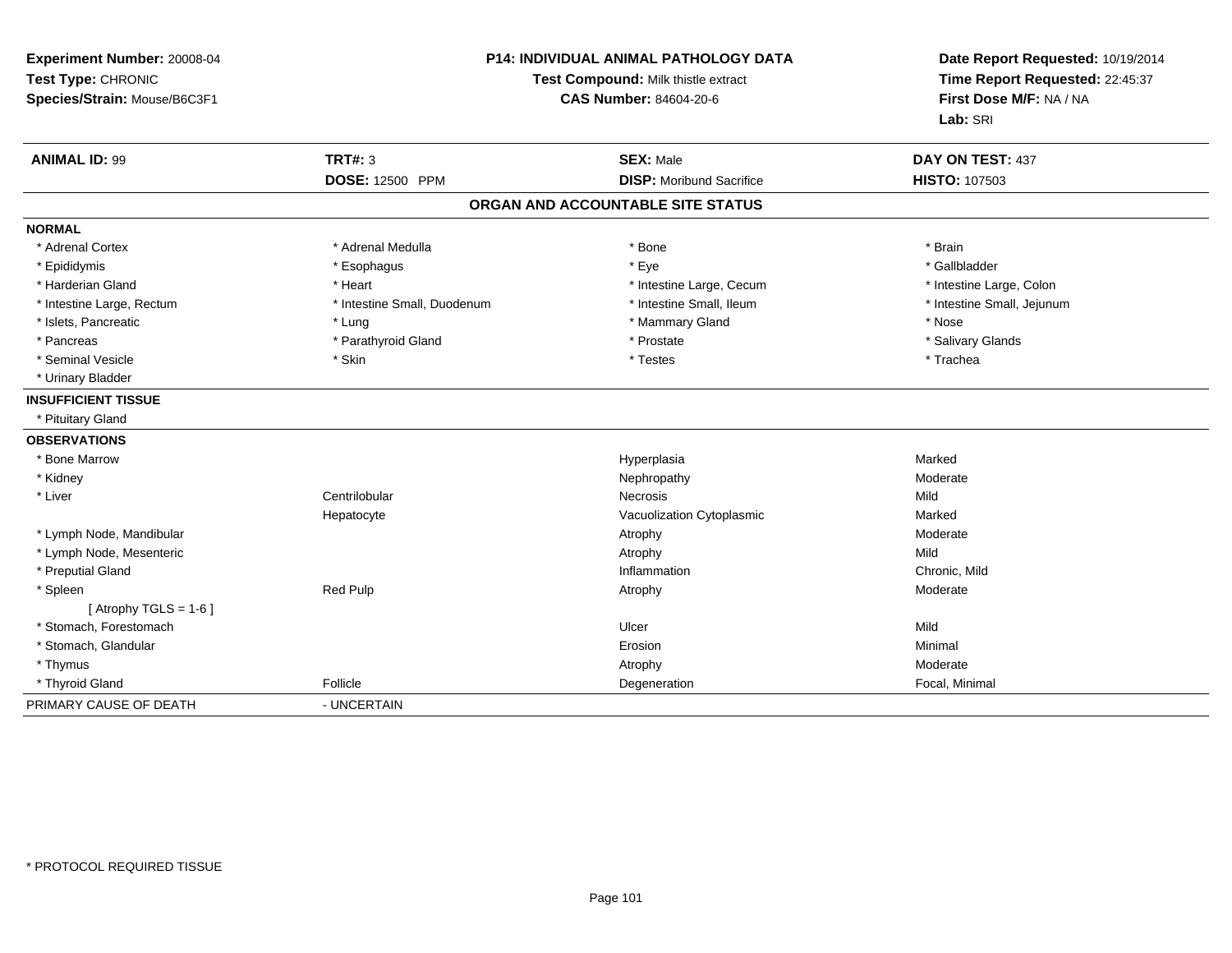| Experiment Number: 20008-04<br>Test Type: CHRONIC<br>Species/Strain: Mouse/B6C3F1 |                          | <b>P14: INDIVIDUAL ANIMAL PATHOLOGY DATA</b><br>Test Compound: Milk thistle extract<br>CAS Number: 84604-20-6 | Date Report Requested: 10/19/2014<br>Time Report Requested: 22:45:37<br>First Dose M/F: NA / NA<br>Lab: SRI |
|-----------------------------------------------------------------------------------|--------------------------|---------------------------------------------------------------------------------------------------------------|-------------------------------------------------------------------------------------------------------------|
| <b>ANIMAL ID: 100</b>                                                             | TRT#: 3                  | <b>SEX: Male</b>                                                                                              | DAY ON TEST: 731                                                                                            |
|                                                                                   | DOSE: 12500 PPM          | <b>DISP: Terminal Sacrifice</b>                                                                               | <b>HISTO: 107504</b>                                                                                        |
|                                                                                   |                          | ORGAN AND ACCOUNTABLE SITE STATUS                                                                             |                                                                                                             |
| <b>NORMAL</b>                                                                     |                          |                                                                                                               |                                                                                                             |
| * Adrenal Medulla                                                                 | * Bone                   | * Brain                                                                                                       | * Epididymis                                                                                                |
| * Esophagus                                                                       | * Eye                    | * Gallbladder                                                                                                 | * Harderian Gland                                                                                           |
| * Heart                                                                           | * Intestine Large, Cecum | * Intestine Large, Colon                                                                                      | * Intestine Large, Rectum                                                                                   |
| * Intestine Small, Duodenum                                                       | * Intestine Small, Ileum | * Intestine Small, Jejunum                                                                                    | * Islets, Pancreatic                                                                                        |
| * Liver                                                                           | * Lymph Node, Mandibular | * Lymph Node, Mesenteric                                                                                      | * Mammary Gland                                                                                             |
| * Nose                                                                            | * Pancreas               | * Parathyroid Gland                                                                                           | * Pituitary Gland                                                                                           |
| * Prostate                                                                        | * Salivary Glands        | * Seminal Vesicle                                                                                             | * Skin                                                                                                      |
| * Spleen                                                                          | * Stomach, Forestomach   | * Stomach, Glandular                                                                                          | * Testes                                                                                                    |
| * Thymus                                                                          | * Thyroid Gland          | * Trachea                                                                                                     | * Urinary Bladder                                                                                           |
| <b>OBSERVATIONS</b>                                                               |                          |                                                                                                               |                                                                                                             |
| * Adrenal Cortex                                                                  |                          | Hyperplasia                                                                                                   | Focal, Mild                                                                                                 |
| * Bone Marrow                                                                     |                          | Hyperplasia                                                                                                   | Mild                                                                                                        |
| * Kidney                                                                          |                          | Cyst                                                                                                          | Moderate                                                                                                    |
|                                                                                   |                          | Nephropathy                                                                                                   | Minimal                                                                                                     |
| * Lung                                                                            | Alveolar Epith           | Hyperplasia                                                                                                   | Minimal                                                                                                     |
| * Preputial Gland                                                                 |                          | Cyst                                                                                                          | Moderate                                                                                                    |
| * Urin Bladder                                                                    |                          |                                                                                                               |                                                                                                             |
| Note: INFUSION ARTIFACT IN URINARY BLADDER.                                       |                          |                                                                                                               |                                                                                                             |
| PRIMARY CAUSE OF DEATH                                                            |                          |                                                                                                               |                                                                                                             |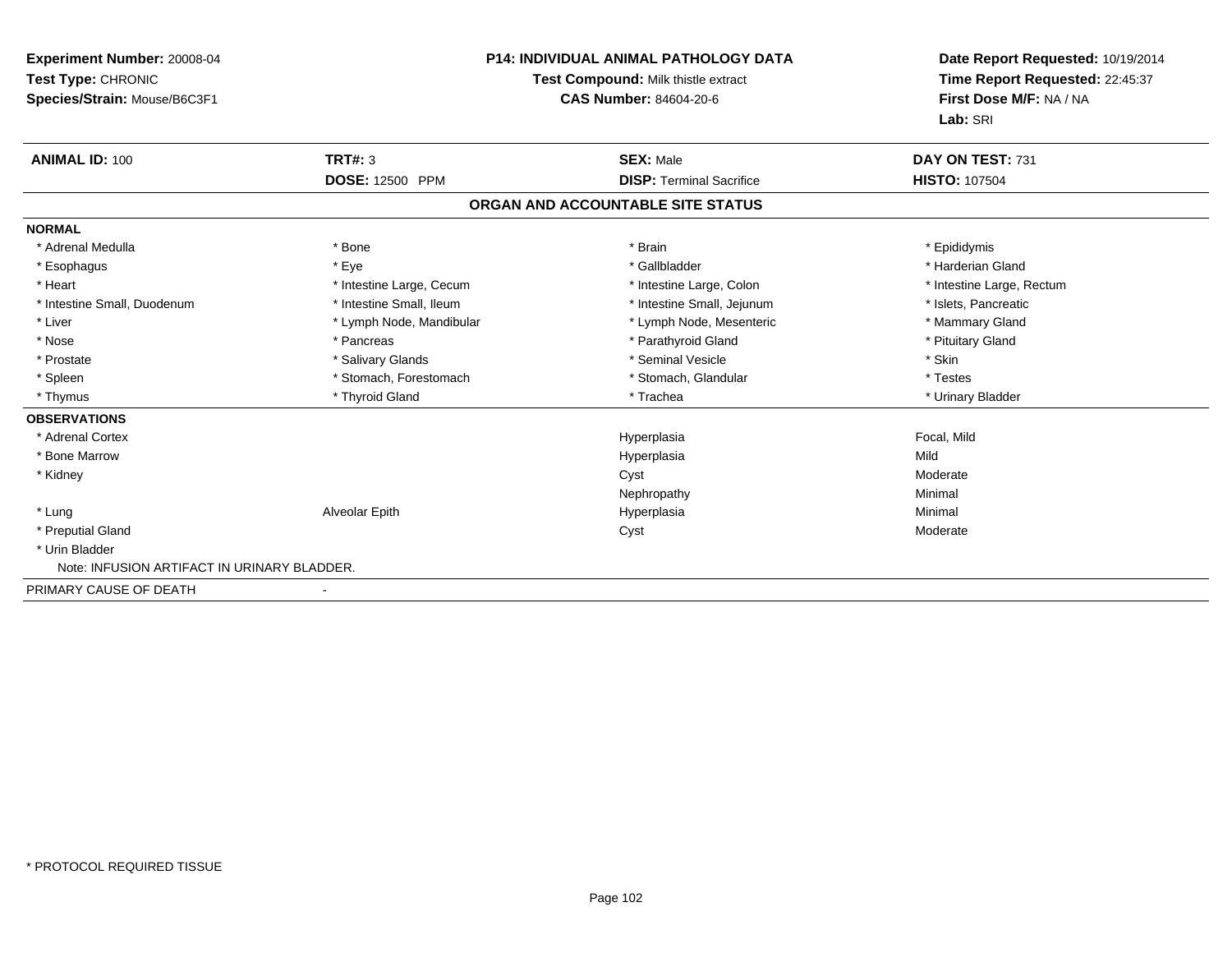| Experiment Number: 20008-04<br>Test Type: CHRONIC<br>Species/Strain: Mouse/B6C3F1 |                          | <b>P14: INDIVIDUAL ANIMAL PATHOLOGY DATA</b><br>Test Compound: Milk thistle extract<br><b>CAS Number: 84604-20-6</b> | Date Report Requested: 10/19/2014<br>Time Report Requested: 22:45:37<br>First Dose M/F: NA / NA<br>Lab: SRI |  |
|-----------------------------------------------------------------------------------|--------------------------|----------------------------------------------------------------------------------------------------------------------|-------------------------------------------------------------------------------------------------------------|--|
| <b>ANIMAL ID: 101</b>                                                             | TRT#: 5                  | <b>SEX: Male</b>                                                                                                     | DAY ON TEST: 729                                                                                            |  |
|                                                                                   | DOSE: 25000 PPM          | <b>DISP: Terminal Sacrifice</b>                                                                                      | <b>HISTO: 107505</b>                                                                                        |  |
|                                                                                   |                          | ORGAN AND ACCOUNTABLE SITE STATUS                                                                                    |                                                                                                             |  |
| <b>NORMAL</b>                                                                     |                          |                                                                                                                      |                                                                                                             |  |
| * Adrenal Medulla                                                                 | * Bone                   | * Brain                                                                                                              | * Epididymis                                                                                                |  |
| * Esophagus                                                                       | * Eye                    | * Gallbladder                                                                                                        | * Harderian Gland                                                                                           |  |
| * Heart                                                                           | * Intestine Large, Cecum | * Intestine Large, Colon                                                                                             | * Intestine Large, Rectum                                                                                   |  |
| * Intestine Small, Duodenum                                                       | * Intestine Small, Ileum | * Intestine Small, Jejunum                                                                                           | * Islets, Pancreatic                                                                                        |  |
| * Liver                                                                           | * Lung                   | * Lymph Node, Mandibular                                                                                             | * Lymph Node, Mesenteric                                                                                    |  |
| * Mammary Gland                                                                   | * Nose                   | * Pancreas                                                                                                           | * Parathyroid Gland                                                                                         |  |
| * Pituitary Gland                                                                 | * Prostate               | * Salivary Glands                                                                                                    | * Seminal Vesicle                                                                                           |  |
| * Skin                                                                            | * Spleen                 | * Stomach, Forestomach                                                                                               | * Stomach, Glandular                                                                                        |  |
| * Testes                                                                          | * Thymus                 | * Thyroid Gland                                                                                                      | * Trachea                                                                                                   |  |
| * Urinary Bladder                                                                 |                          |                                                                                                                      |                                                                                                             |  |
| <b>OBSERVATIONS</b>                                                               |                          |                                                                                                                      |                                                                                                             |  |
| * Adrenal Cortex                                                                  |                          | Hypertrophy                                                                                                          | Focal, Minimal                                                                                              |  |
| * Bone Marrow                                                                     |                          | Hyperplasia                                                                                                          | Minimal                                                                                                     |  |
| * Kidney                                                                          | <b>Renal Tubule</b>      | Hyperplasia                                                                                                          | Minimal                                                                                                     |  |
|                                                                                   |                          | Nephropathy                                                                                                          | Minimal                                                                                                     |  |
| * Preputial Gland                                                                 |                          | Cyst                                                                                                                 | Moderate                                                                                                    |  |
|                                                                                   |                          | Inflammation                                                                                                         | Chronic, Marked                                                                                             |  |
| [ $Cyst TGLS = 1-8$ ]                                                             |                          |                                                                                                                      |                                                                                                             |  |
| [Inflammation TGLS = 1-8]                                                         |                          |                                                                                                                      |                                                                                                             |  |
| PRIMARY CAUSE OF DEATH                                                            |                          |                                                                                                                      |                                                                                                             |  |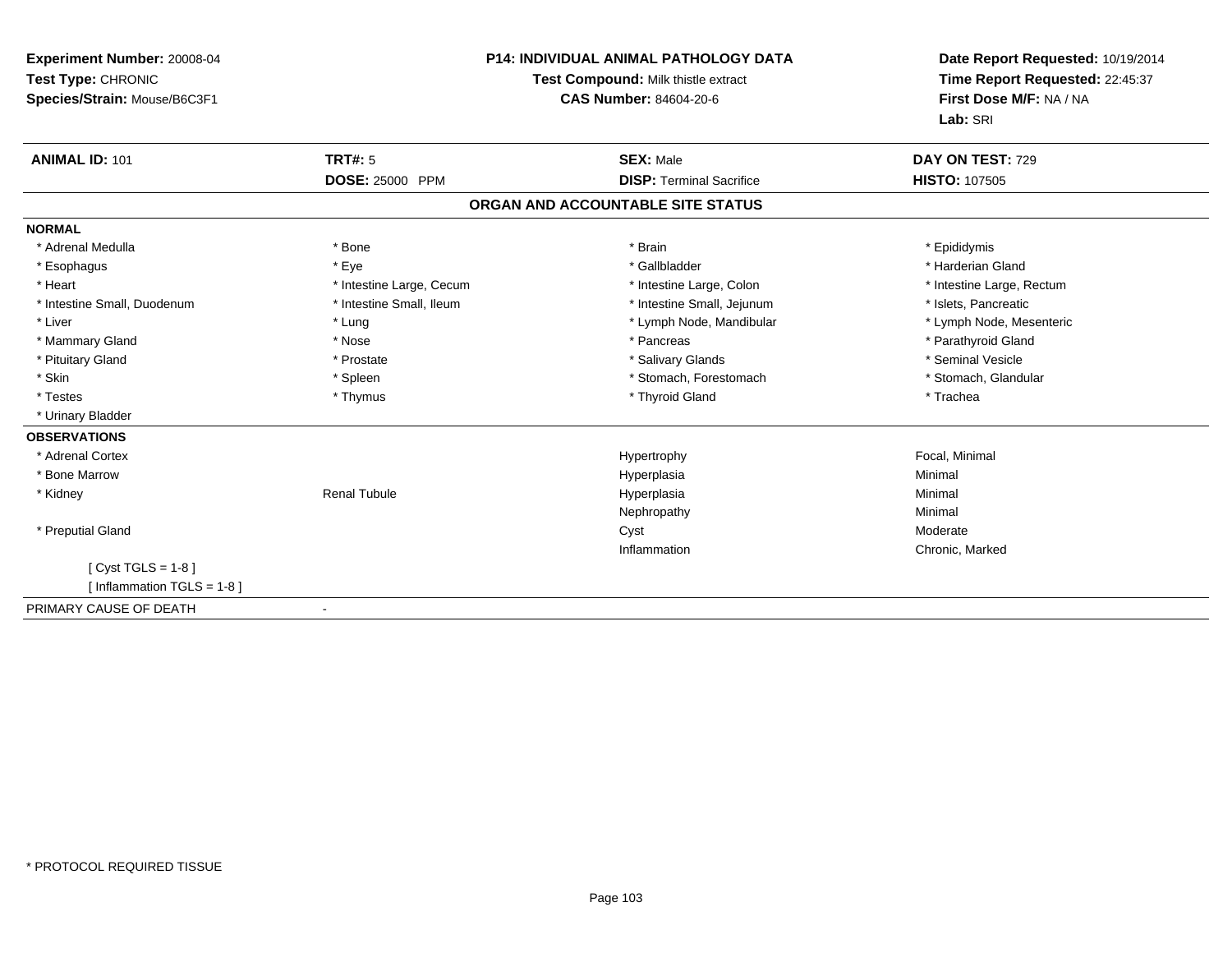| Experiment Number: 20008-04<br>Test Type: CHRONIC<br>Species/Strain: Mouse/B6C3F1<br><b>ANIMAL ID: 102</b> | <b>P14: INDIVIDUAL ANIMAL PATHOLOGY DATA</b><br>Test Compound: Milk thistle extract<br><b>CAS Number: 84604-20-6</b> |                                                | Date Report Requested: 10/19/2014<br>Time Report Requested: 22:45:37<br>First Dose M/F: NA / NA<br>Lab: SRI<br>DAY ON TEST: 460 |
|------------------------------------------------------------------------------------------------------------|----------------------------------------------------------------------------------------------------------------------|------------------------------------------------|---------------------------------------------------------------------------------------------------------------------------------|
|                                                                                                            | TRT#: 5<br>DOSE: 25000 PPM                                                                                           | <b>SEX: Male</b><br><b>DISP: Natural Death</b> | <b>HISTO: 107506</b>                                                                                                            |
|                                                                                                            |                                                                                                                      | ORGAN AND ACCOUNTABLE SITE STATUS              |                                                                                                                                 |
| <b>NORMAL</b>                                                                                              |                                                                                                                      |                                                |                                                                                                                                 |
| * Adrenal Cortex                                                                                           | * Adrenal Medulla                                                                                                    | * Bone                                         | * Bone Marrow                                                                                                                   |
| * Brain                                                                                                    | * Epididymis                                                                                                         | * Esophagus                                    | * Eye                                                                                                                           |
| * Harderian Gland                                                                                          | * Heart                                                                                                              | * Intestine Large, Cecum                       | * Intestine Large, Colon                                                                                                        |
| * Intestine Large, Rectum                                                                                  | * Intestine Small, Duodenum                                                                                          | * Intestine Small, Ileum                       | * Islets, Pancreatic                                                                                                            |
| * Lymph Node, Mandibular                                                                                   | * Lymph Node, Mesenteric                                                                                             | * Mammary Gland                                | * Nose                                                                                                                          |
| * Pancreas                                                                                                 | * Parathyroid Gland                                                                                                  | * Pituitary Gland                              | * Preputial Gland                                                                                                               |
| * Prostate                                                                                                 | * Salivary Glands                                                                                                    | * Seminal Vesicle                              | * Skin                                                                                                                          |
| * Spleen                                                                                                   | * Stomach, Forestomach                                                                                               | * Stomach, Glandular                           | * Testes                                                                                                                        |
| * Thymus                                                                                                   | * Thyroid Gland                                                                                                      | * Trachea                                      | * Urinary Bladder                                                                                                               |
| <b>MISSING</b>                                                                                             |                                                                                                                      |                                                |                                                                                                                                 |
| * Gallbladder                                                                                              |                                                                                                                      |                                                |                                                                                                                                 |
| <b>AUTO PRECLUDES DIAG.</b>                                                                                |                                                                                                                      |                                                |                                                                                                                                 |
| * Intestine Small, Jejunum                                                                                 |                                                                                                                      |                                                |                                                                                                                                 |
| <b>OBSERVATIONS</b>                                                                                        |                                                                                                                      |                                                |                                                                                                                                 |
| * Kidney                                                                                                   |                                                                                                                      | Nephropathy                                    | Minimal                                                                                                                         |
| * Liver                                                                                                    |                                                                                                                      | Hepatocellular Carcinoma                       |                                                                                                                                 |
| [Hepatocellular Carcinoma TGLS = 1-21]                                                                     |                                                                                                                      |                                                |                                                                                                                                 |
| * Lung                                                                                                     |                                                                                                                      | Hemorrhage                                     | Mild                                                                                                                            |
| PRIMARY CAUSE OF DEATH                                                                                     | - Liver Hepatocellular Carcinoma                                                                                     |                                                |                                                                                                                                 |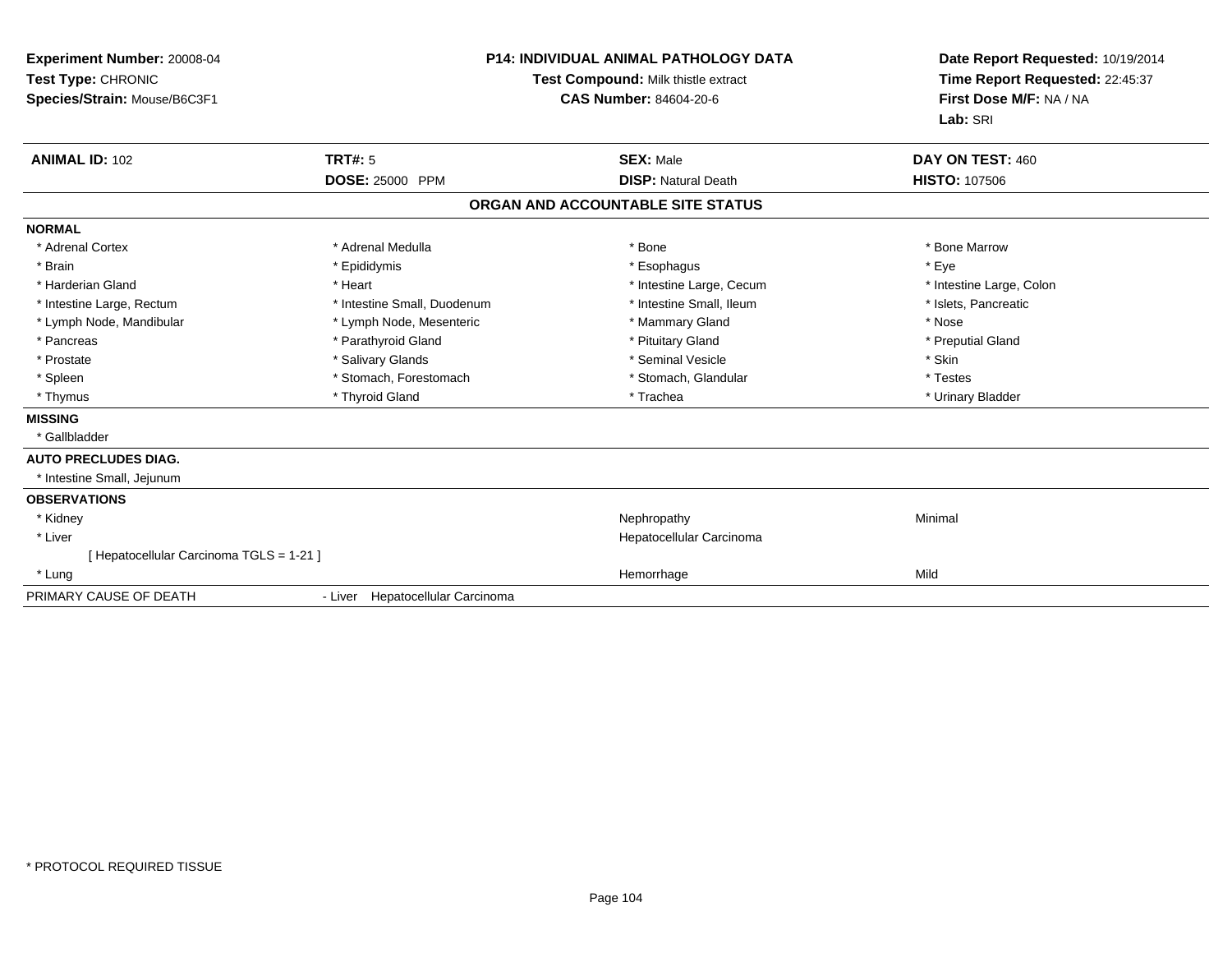| <b>Experiment Number: 20008-04</b><br>Test Type: CHRONIC<br>Species/Strain: Mouse/B6C3F1 | <b>P14: INDIVIDUAL ANIMAL PATHOLOGY DATA</b><br>Test Compound: Milk thistle extract<br>CAS Number: 84604-20-6 |                                   | Date Report Requested: 10/19/2014<br>Time Report Requested: 22:45:37<br>First Dose M/F: NA / NA<br>Lab: SRI |
|------------------------------------------------------------------------------------------|---------------------------------------------------------------------------------------------------------------|-----------------------------------|-------------------------------------------------------------------------------------------------------------|
| <b>ANIMAL ID: 103</b>                                                                    | <b>TRT#: 5</b>                                                                                                | <b>SEX: Male</b>                  | DAY ON TEST: 729                                                                                            |
|                                                                                          | DOSE: 25000 PPM                                                                                               | <b>DISP: Terminal Sacrifice</b>   | <b>HISTO: 107507</b>                                                                                        |
|                                                                                          |                                                                                                               | ORGAN AND ACCOUNTABLE SITE STATUS |                                                                                                             |
| <b>NORMAL</b>                                                                            |                                                                                                               |                                   |                                                                                                             |
| * Adrenal Medulla                                                                        | * Bone                                                                                                        | * Bone Marrow                     | * Brain                                                                                                     |
| * Epididymis                                                                             | * Esophagus                                                                                                   | * Eye                             | * Gallbladder                                                                                               |
| * Heart                                                                                  | * Intestine Large, Cecum                                                                                      | * Intestine Large, Colon          | * Intestine Large, Rectum                                                                                   |
| * Intestine Small, Duodenum                                                              | * Intestine Small, Ileum                                                                                      | * Intestine Small, Jejunum        | * Islets, Pancreatic                                                                                        |
| * Liver                                                                                  | * Lung                                                                                                        | * Lymph Node, Mandibular          | * Lymph Node, Mesenteric                                                                                    |
| * Mammary Gland                                                                          | * Nose                                                                                                        | * Pancreas                        | * Parathyroid Gland                                                                                         |
| <b>Peripheral Nerve</b>                                                                  | * Pituitary Gland                                                                                             | * Prostate                        | * Salivary Glands                                                                                           |
| * Seminal Vesicle                                                                        | * Skin                                                                                                        | Spinal Cord                       | * Spleen                                                                                                    |
| * Stomach, Forestomach                                                                   | * Stomach, Glandular                                                                                          | * Testes                          | * Thymus                                                                                                    |
| * Thyroid Gland                                                                          | * Trachea                                                                                                     | * Urinary Bladder                 |                                                                                                             |
| <b>OBSERVATIONS</b>                                                                      |                                                                                                               |                                   |                                                                                                             |
| * Adrenal Cortex                                                                         |                                                                                                               | Hypertrophy                       | Focal, Minimal                                                                                              |
| * Harderian Gland                                                                        |                                                                                                               | Adenoma                           |                                                                                                             |
| [ Adenoma TGLS = 1-12 ]                                                                  |                                                                                                               |                                   |                                                                                                             |
| * Kidney                                                                                 |                                                                                                               | Nephropathy                       | Minimal                                                                                                     |
| * Preputial Gland                                                                        |                                                                                                               | Cyst                              | Moderate                                                                                                    |
| PRIMARY CAUSE OF DEATH                                                                   |                                                                                                               |                                   |                                                                                                             |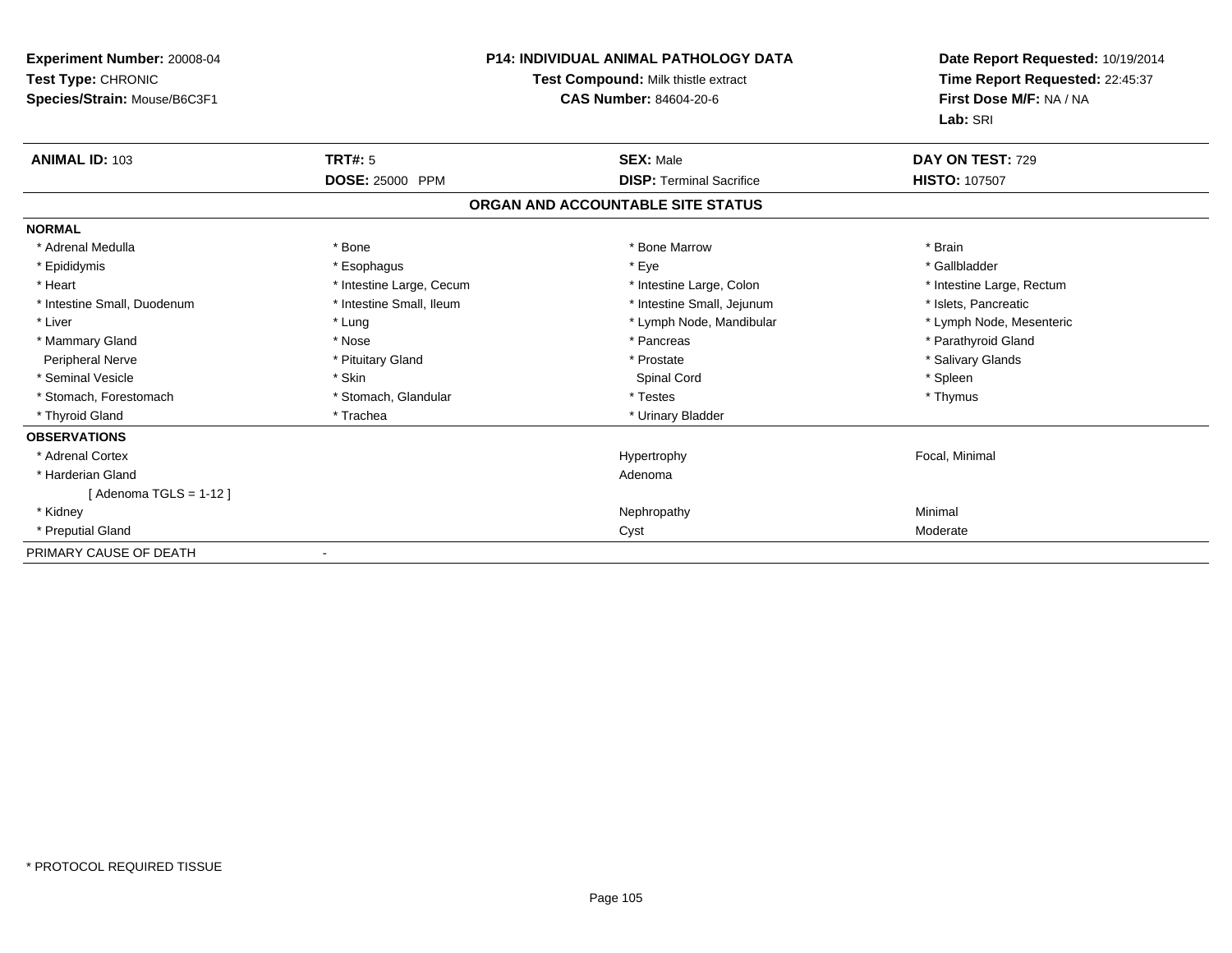| Experiment Number: 20008-04<br>Test Type: CHRONIC<br>Species/Strain: Mouse/B6C3F1 | <b>P14: INDIVIDUAL ANIMAL PATHOLOGY DATA</b><br><b>Test Compound: Milk thistle extract</b><br><b>CAS Number: 84604-20-6</b> |                                   | Date Report Requested: 10/19/2014<br>Time Report Requested: 22:45:37<br>First Dose M/F: NA / NA<br>Lab: SRI |
|-----------------------------------------------------------------------------------|-----------------------------------------------------------------------------------------------------------------------------|-----------------------------------|-------------------------------------------------------------------------------------------------------------|
| <b>ANIMAL ID: 104</b>                                                             | TRT#: 5                                                                                                                     | <b>SEX: Male</b>                  | DAY ON TEST: 729                                                                                            |
|                                                                                   | <b>DOSE: 25000 PPM</b>                                                                                                      | <b>DISP: Terminal Sacrifice</b>   | <b>HISTO: 107508</b>                                                                                        |
|                                                                                   |                                                                                                                             | ORGAN AND ACCOUNTABLE SITE STATUS |                                                                                                             |
| <b>NORMAL</b>                                                                     |                                                                                                                             |                                   |                                                                                                             |
| * Adrenal Medulla                                                                 | * Bone                                                                                                                      | * Bone Marrow                     | * Brain                                                                                                     |
| * Epididymis                                                                      | * Esophagus                                                                                                                 | * Eye                             | * Gallbladder                                                                                               |
| * Harderian Gland                                                                 | * Heart                                                                                                                     | * Intestine Large, Cecum          | * Intestine Large, Colon                                                                                    |
| * Intestine Large, Rectum                                                         | * Intestine Small, Duodenum                                                                                                 | * Intestine Small, Ileum          | * Intestine Small, Jejunum                                                                                  |
| * Lung                                                                            | * Lymph Node, Mandibular                                                                                                    | * Lymph Node, Mesenteric          | * Mammary Gland                                                                                             |
| * Nose                                                                            | * Pancreas                                                                                                                  | * Parathyroid Gland               | * Pituitary Gland                                                                                           |
| * Prostate                                                                        | * Salivary Glands                                                                                                           | * Seminal Vesicle                 | * Skin                                                                                                      |
| * Spleen                                                                          | * Stomach, Forestomach                                                                                                      | * Stomach, Glandular              | * Testes                                                                                                    |
| * Thymus                                                                          | * Thyroid Gland                                                                                                             | * Trachea                         | * Urinary Bladder                                                                                           |
| <b>OBSERVATIONS</b>                                                               |                                                                                                                             |                                   |                                                                                                             |
| * Adrenal Cortex                                                                  |                                                                                                                             | Hyperplasia                       | Focal, Minimal                                                                                              |
| * Islets, Pancreatic                                                              |                                                                                                                             | Adenoma                           |                                                                                                             |
| * Kidney                                                                          |                                                                                                                             | Nephropathy                       | Minimal                                                                                                     |
| * Liver                                                                           |                                                                                                                             | <b>Eosinophilic Focus</b>         |                                                                                                             |
|                                                                                   | Hepatocyte                                                                                                                  | Vacuolization Cytoplasmic         | Moderate                                                                                                    |
| [ Eosinophilic Focus TGLS = 1-21 ]                                                |                                                                                                                             |                                   |                                                                                                             |
| * Preputial Gland                                                                 |                                                                                                                             | Cyst                              | Moderate                                                                                                    |
| PRIMARY CAUSE OF DEATH                                                            |                                                                                                                             |                                   |                                                                                                             |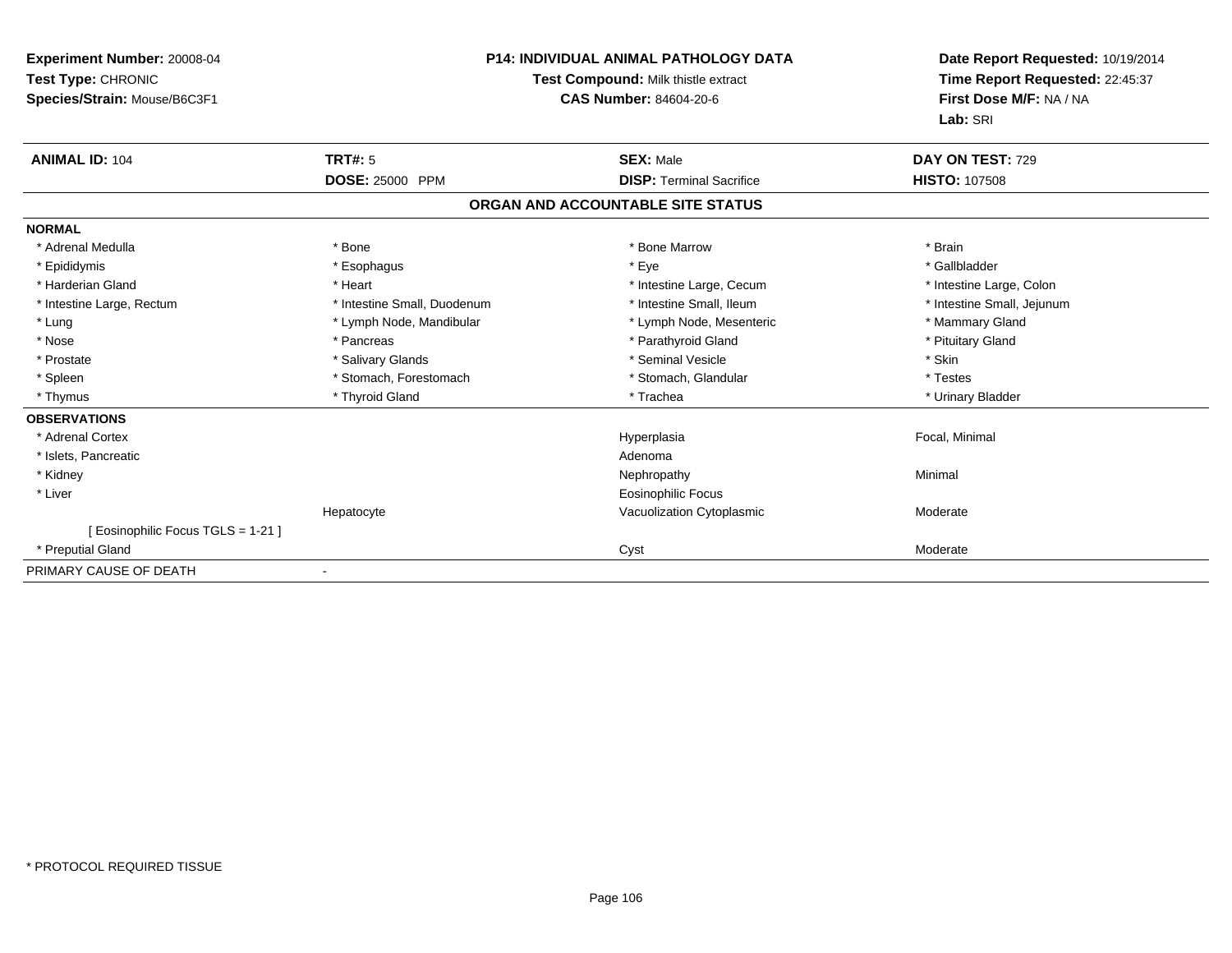| Experiment Number: 20008-04<br>Test Type: CHRONIC<br>Species/Strain: Mouse/B6C3F1 | <b>P14: INDIVIDUAL ANIMAL PATHOLOGY DATA</b><br>Test Compound: Milk thistle extract<br><b>CAS Number: 84604-20-6</b> |                                   | Date Report Requested: 10/19/2014<br>Time Report Requested: 22:45:37<br>First Dose M/F: NA / NA<br>Lab: SRI |
|-----------------------------------------------------------------------------------|----------------------------------------------------------------------------------------------------------------------|-----------------------------------|-------------------------------------------------------------------------------------------------------------|
| <b>ANIMAL ID: 105</b>                                                             | <b>TRT#: 5</b>                                                                                                       | <b>SEX: Male</b>                  | DAY ON TEST: 731                                                                                            |
|                                                                                   | <b>DOSE: 25000 PPM</b>                                                                                               | <b>DISP: Terminal Sacrifice</b>   | <b>HISTO: 107509</b>                                                                                        |
|                                                                                   |                                                                                                                      | ORGAN AND ACCOUNTABLE SITE STATUS |                                                                                                             |
| <b>NORMAL</b>                                                                     |                                                                                                                      |                                   |                                                                                                             |
| * Adrenal Medulla                                                                 | * Bone                                                                                                               | * Bone Marrow                     | * Brain                                                                                                     |
| * Epididymis                                                                      | * Esophagus                                                                                                          | * Eye                             | * Harderian Gland                                                                                           |
| * Heart                                                                           | * Intestine Large, Cecum                                                                                             | * Intestine Large, Colon          | * Intestine Large, Rectum                                                                                   |
| * Intestine Small, Duodenum                                                       | * Intestine Small, Ileum                                                                                             | * Intestine Small, Jejunum        | * Islets, Pancreatic                                                                                        |
| * Liver                                                                           | * Lymph Node, Mandibular                                                                                             | * Lymph Node, Mesenteric          | * Mammary Gland                                                                                             |
| * Nose                                                                            | * Pancreas                                                                                                           | * Parathyroid Gland               | * Pituitary Gland                                                                                           |
| * Prostate                                                                        | * Salivary Glands                                                                                                    | * Seminal Vesicle                 | * Skin                                                                                                      |
| * Spleen                                                                          | * Stomach, Forestomach                                                                                               | * Stomach, Glandular              | * Testes                                                                                                    |
| * Thymus                                                                          | * Thyroid Gland                                                                                                      | * Trachea                         | * Urinary Bladder                                                                                           |
| <b>MISSING</b>                                                                    |                                                                                                                      |                                   |                                                                                                             |
| * Gallbladder                                                                     |                                                                                                                      |                                   |                                                                                                             |
| <b>OBSERVATIONS</b>                                                               |                                                                                                                      |                                   |                                                                                                             |
| * Adrenal Cortex                                                                  | Capsule                                                                                                              | Hyperplasia                       | Mild                                                                                                        |
|                                                                                   |                                                                                                                      | Hyperplasia                       | Focal, Moderate                                                                                             |
|                                                                                   |                                                                                                                      | Hypertrophy                       | Focal, Moderate                                                                                             |
| * Kidney                                                                          |                                                                                                                      | Cyst                              | Moderate                                                                                                    |
|                                                                                   |                                                                                                                      | Nephropathy                       | Minimal                                                                                                     |
| * Lung                                                                            | Alveolar Epith                                                                                                       | Hyperplasia                       | Minimal                                                                                                     |
| * Preputial Gland                                                                 |                                                                                                                      | Cyst                              | Moderate                                                                                                    |
|                                                                                   |                                                                                                                      | Inflammation                      | Chronic, Mild                                                                                               |
| [Cyst TGLS = $1-8$ ]                                                              |                                                                                                                      |                                   |                                                                                                             |
| [ Inflammation TGLS = 1-8 ]                                                       |                                                                                                                      |                                   |                                                                                                             |
| PRIMARY CAUSE OF DEATH                                                            |                                                                                                                      |                                   |                                                                                                             |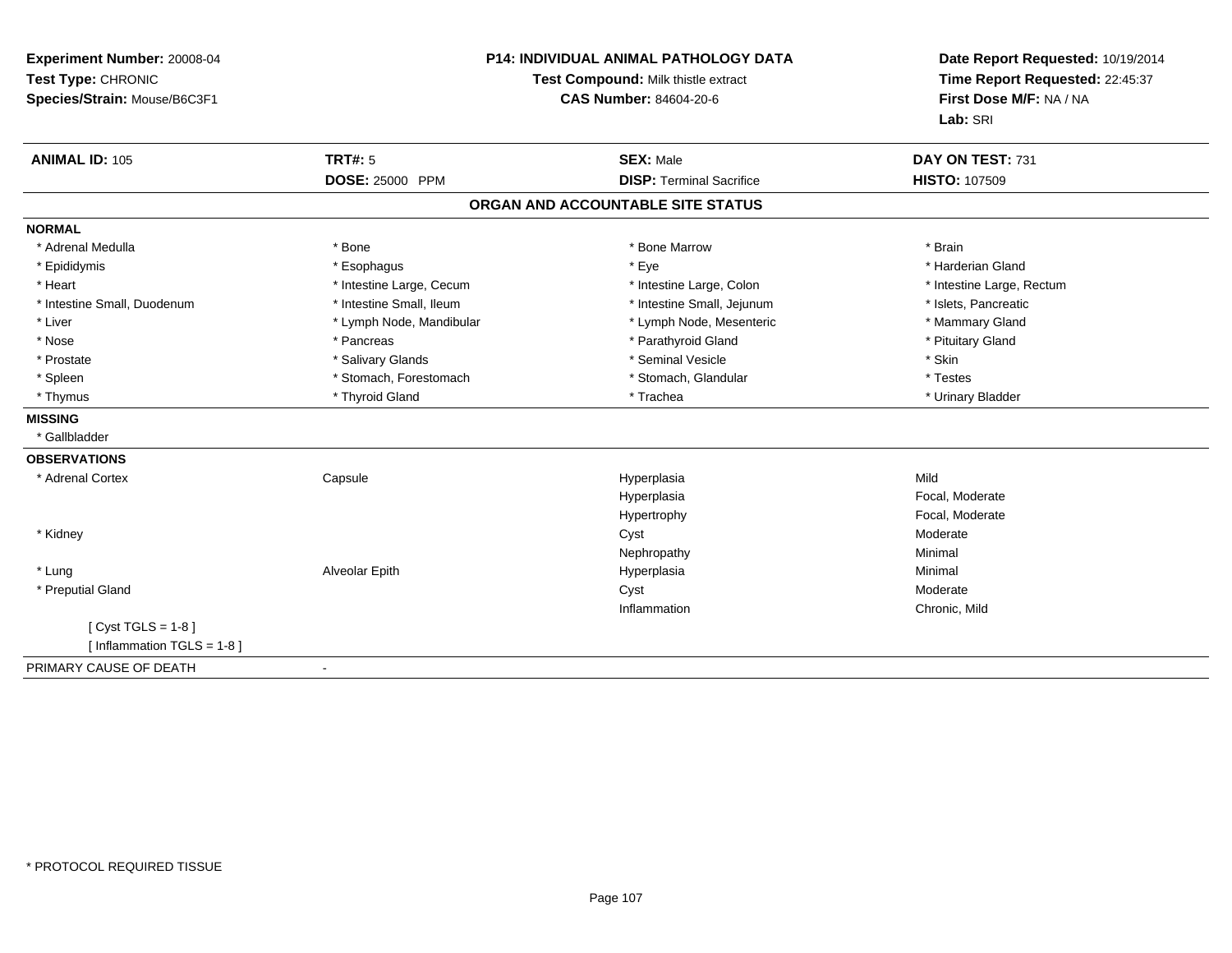| <b>Experiment Number: 20008-04</b><br>Test Type: CHRONIC<br>Species/Strain: Mouse/B6C3F1 |                             | <b>P14: INDIVIDUAL ANIMAL PATHOLOGY DATA</b><br>Test Compound: Milk thistle extract<br><b>CAS Number: 84604-20-6</b> | Date Report Requested: 10/19/2014<br>Time Report Requested: 22:45:37<br>First Dose M/F: NA / NA<br>Lab: SRI |
|------------------------------------------------------------------------------------------|-----------------------------|----------------------------------------------------------------------------------------------------------------------|-------------------------------------------------------------------------------------------------------------|
| <b>ANIMAL ID: 106</b>                                                                    | <b>TRT#: 5</b>              | <b>SEX: Male</b>                                                                                                     | DAY ON TEST: 730                                                                                            |
|                                                                                          | <b>DOSE: 25000 PPM</b>      | <b>DISP: Terminal Sacrifice</b>                                                                                      | <b>HISTO: 107510</b>                                                                                        |
|                                                                                          |                             | ORGAN AND ACCOUNTABLE SITE STATUS                                                                                    |                                                                                                             |
| <b>NORMAL</b>                                                                            |                             |                                                                                                                      |                                                                                                             |
| * Adrenal Medulla                                                                        | * Bone                      | * Bone Marrow                                                                                                        | * Brain                                                                                                     |
| * Epididymis                                                                             | * Esophagus                 | * Eye                                                                                                                | * Gallbladder                                                                                               |
| * Harderian Gland                                                                        | * Heart                     | * Intestine Large, Cecum                                                                                             | * Intestine Large, Colon                                                                                    |
| * Intestine Large, Rectum                                                                | * Intestine Small, Duodenum | * Intestine Small, Ileum                                                                                             | * Intestine Small, Jejunum                                                                                  |
| * Islets, Pancreatic                                                                     | * Lymph Node, Mandibular    | * Lymph Node, Mesenteric                                                                                             | * Mammary Gland                                                                                             |
| * Nose                                                                                   | * Pancreas                  | * Parathyroid Gland                                                                                                  | * Pituitary Gland                                                                                           |
| * Prostate                                                                               | * Salivary Glands           | * Seminal Vesicle                                                                                                    | * Skin                                                                                                      |
| * Spleen                                                                                 | * Stomach, Forestomach      | * Stomach, Glandular                                                                                                 | * Testes                                                                                                    |
| * Thymus                                                                                 | * Thyroid Gland             | * Trachea                                                                                                            | * Urinary Bladder                                                                                           |
| <b>OBSERVATIONS</b>                                                                      |                             |                                                                                                                      |                                                                                                             |
| * Adrenal Cortex                                                                         | Capsule                     | Adenoma                                                                                                              |                                                                                                             |
| * Kidney                                                                                 |                             | Nephropathy                                                                                                          | Minimal                                                                                                     |
| * Liver                                                                                  |                             | Clear Cell Focus                                                                                                     |                                                                                                             |
|                                                                                          |                             | Hepatocellular Adenoma                                                                                               |                                                                                                             |
| [ Hepatocellular Adenoma TGLS = 1-21 ]                                                   |                             |                                                                                                                      |                                                                                                             |
| * Lung                                                                                   |                             | Alveolar/Bronchiolar Adenoma                                                                                         |                                                                                                             |
| [ Alveolar/Bronchiolar Adenoma TGLS = 2-22 ]                                             |                             |                                                                                                                      |                                                                                                             |
| * Preputial Gland                                                                        |                             | Cyst                                                                                                                 | Moderate                                                                                                    |
| PRIMARY CAUSE OF DEATH                                                                   |                             |                                                                                                                      |                                                                                                             |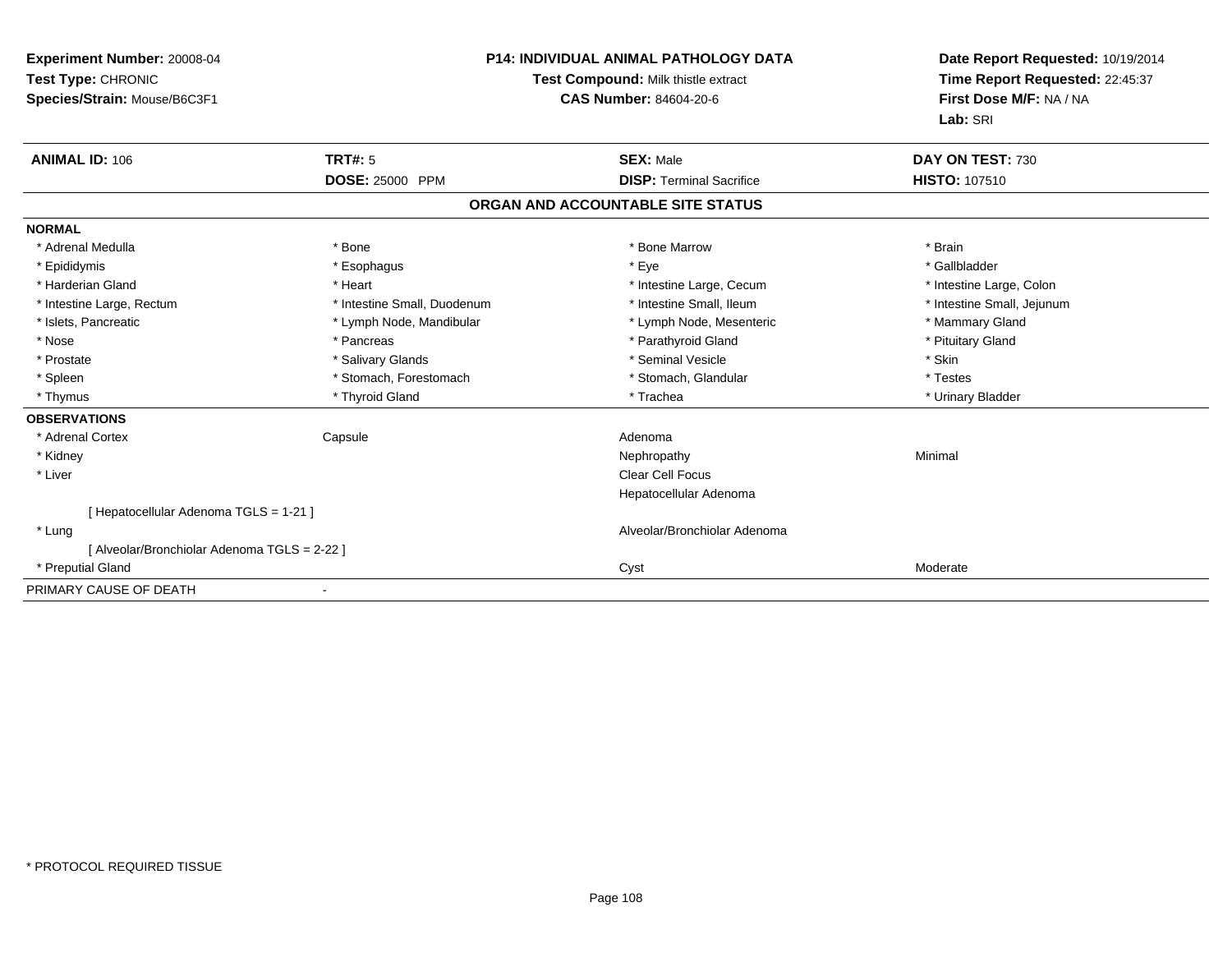| Experiment Number: 20008-04<br>Test Type: CHRONIC<br>Species/Strain: Mouse/B6C3F1 |                           | <b>P14: INDIVIDUAL ANIMAL PATHOLOGY DATA</b><br>Test Compound: Milk thistle extract<br><b>CAS Number: 84604-20-6</b> | Date Report Requested: 10/19/2014<br>Time Report Requested: 22:45:37<br>First Dose M/F: NA / NA<br>Lab: SRI |
|-----------------------------------------------------------------------------------|---------------------------|----------------------------------------------------------------------------------------------------------------------|-------------------------------------------------------------------------------------------------------------|
| <b>ANIMAL ID: 107</b>                                                             | <b>TRT#: 5</b>            | <b>SEX: Male</b>                                                                                                     | DAY ON TEST: 730                                                                                            |
|                                                                                   | <b>DOSE: 25000 PPM</b>    | <b>DISP: Terminal Sacrifice</b>                                                                                      | <b>HISTO: 107511</b>                                                                                        |
|                                                                                   |                           | ORGAN AND ACCOUNTABLE SITE STATUS                                                                                    |                                                                                                             |
| <b>NORMAL</b>                                                                     |                           |                                                                                                                      |                                                                                                             |
| * Adrenal Cortex                                                                  | * Adrenal Medulla         | * Bone                                                                                                               | * Bone Marrow                                                                                               |
| * Brain                                                                           | * Epididymis              | * Esophagus                                                                                                          | * Eye                                                                                                       |
| * Gallbladder                                                                     | * Harderian Gland         | * Heart                                                                                                              | * Intestine Large, Cecum                                                                                    |
| * Intestine Large, Colon                                                          | * Intestine Large, Rectum | * Intestine Small, Duodenum                                                                                          | * Intestine Small, Ileum                                                                                    |
| * Intestine Small, Jejunum                                                        | * Islets, Pancreatic      | * Liver                                                                                                              | * Lung                                                                                                      |
| * Lymph Node, Mandibular                                                          | * Lymph Node, Mesenteric  | * Mammary Gland                                                                                                      | * Nose                                                                                                      |
| * Pancreas                                                                        | * Parathyroid Gland       | * Pituitary Gland                                                                                                    | * Preputial Gland                                                                                           |
| * Prostate                                                                        | * Salivary Glands         | * Seminal Vesicle                                                                                                    | * Skin                                                                                                      |
| * Spleen                                                                          | * Stomach, Forestomach    | * Stomach, Glandular                                                                                                 | * Testes                                                                                                    |
| * Thymus                                                                          | * Thyroid Gland           | * Trachea                                                                                                            | * Urinary Bladder                                                                                           |
| <b>OBSERVATIONS</b>                                                               |                           |                                                                                                                      |                                                                                                             |
| * Kidney                                                                          |                           | Nephropathy                                                                                                          | Minimal                                                                                                     |
| PRIMARY CAUSE OF DEATH                                                            |                           |                                                                                                                      |                                                                                                             |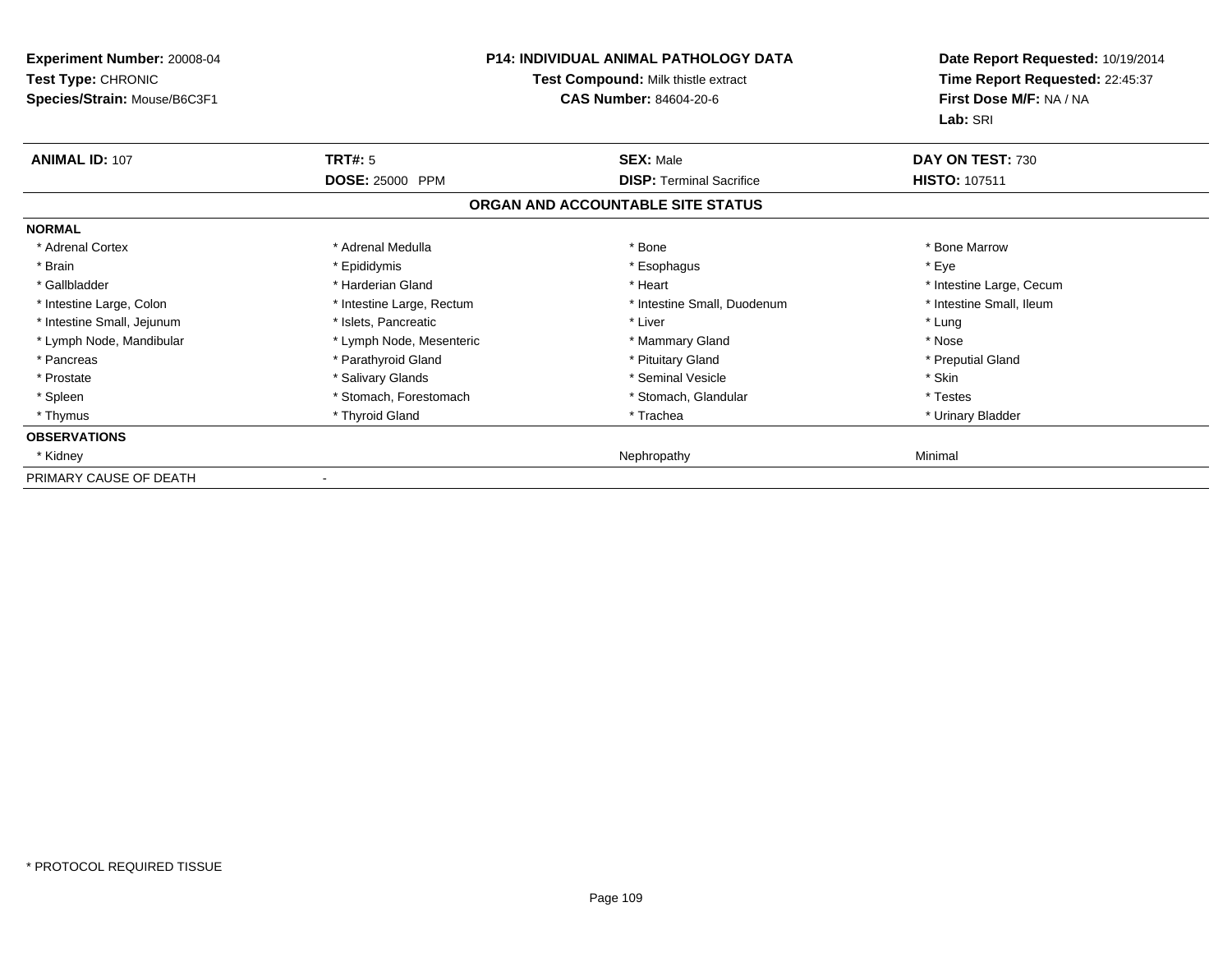| <b>Experiment Number: 20008-04</b><br>Test Type: CHRONIC<br>Species/Strain: Mouse/B6C3F1 |                          | <b>P14: INDIVIDUAL ANIMAL PATHOLOGY DATA</b><br>Test Compound: Milk thistle extract<br>CAS Number: 84604-20-6 | Date Report Requested: 10/19/2014<br>Time Report Requested: 22:45:37<br>First Dose M/F: NA / NA<br>Lab: SRI |  |
|------------------------------------------------------------------------------------------|--------------------------|---------------------------------------------------------------------------------------------------------------|-------------------------------------------------------------------------------------------------------------|--|
| <b>ANIMAL ID: 108</b>                                                                    | <b>TRT#: 5</b>           | <b>SEX: Male</b>                                                                                              | DAY ON TEST: 730                                                                                            |  |
|                                                                                          | DOSE: 25000 PPM          | <b>DISP: Terminal Sacrifice</b>                                                                               | <b>HISTO: 107512</b>                                                                                        |  |
|                                                                                          |                          | ORGAN AND ACCOUNTABLE SITE STATUS                                                                             |                                                                                                             |  |
| <b>NORMAL</b>                                                                            |                          |                                                                                                               |                                                                                                             |  |
| * Adrenal Medulla                                                                        | * Bone                   | * Bone Marrow                                                                                                 | * Brain                                                                                                     |  |
| * Epididymis                                                                             | * Esophagus              | * Eye                                                                                                         | * Gallbladder                                                                                               |  |
| * Heart                                                                                  | * Intestine Large, Cecum | * Intestine Large, Colon                                                                                      | * Intestine Large, Rectum                                                                                   |  |
| * Intestine Small, Duodenum                                                              | * Intestine Small, Ileum | * Intestine Small, Jejunum                                                                                    | * Islets, Pancreatic                                                                                        |  |
| * Liver                                                                                  | * Lymph Node, Mandibular | * Lymph Node, Mesenteric                                                                                      | * Mammary Gland                                                                                             |  |
| * Nose                                                                                   | * Pancreas               | * Parathyroid Gland                                                                                           | * Pituitary Gland                                                                                           |  |
| * Preputial Gland                                                                        | * Prostate               | * Salivary Glands                                                                                             | * Seminal Vesicle                                                                                           |  |
| * Skin                                                                                   | * Spleen                 | * Stomach, Forestomach                                                                                        | * Stomach, Glandular                                                                                        |  |
| * Testes                                                                                 | * Thymus                 | * Thyroid Gland                                                                                               | * Trachea                                                                                                   |  |
| * Urinary Bladder                                                                        |                          |                                                                                                               |                                                                                                             |  |
| <b>OBSERVATIONS</b>                                                                      |                          |                                                                                                               |                                                                                                             |  |
| * Adrenal Cortex                                                                         |                          | Hypertrophy                                                                                                   | Focal, Minimal                                                                                              |  |
| * Harderian Gland                                                                        |                          | Adenoma                                                                                                       |                                                                                                             |  |
| * Kidney                                                                                 |                          | Nephropathy                                                                                                   | Mild                                                                                                        |  |
| * Lung                                                                                   |                          | Alveolar/Bronchiolar Adenoma                                                                                  |                                                                                                             |  |
|                                                                                          |                          | <b>Infiltration Cellular</b>                                                                                  | Histiocyte, Moderate                                                                                        |  |
| PRIMARY CAUSE OF DEATH                                                                   |                          |                                                                                                               |                                                                                                             |  |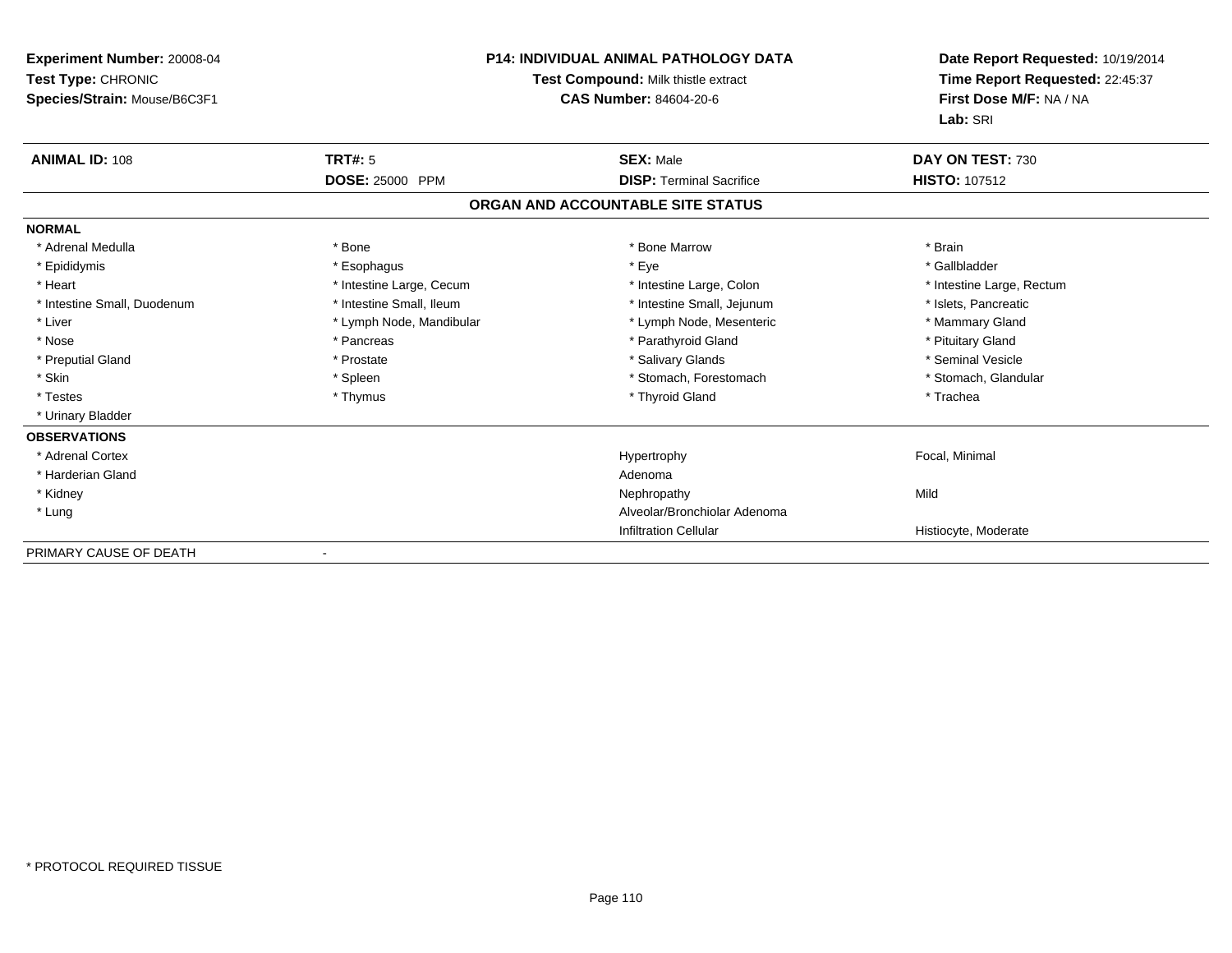| Experiment Number: 20008-04<br>Test Type: CHRONIC<br>Species/Strain: Mouse/B6C3F1 |                             | <b>P14: INDIVIDUAL ANIMAL PATHOLOGY DATA</b><br>Test Compound: Milk thistle extract<br><b>CAS Number: 84604-20-6</b> | Date Report Requested: 10/19/2014<br>Time Report Requested: 22:45:37<br>First Dose M/F: NA / NA<br>Lab: SRI |  |
|-----------------------------------------------------------------------------------|-----------------------------|----------------------------------------------------------------------------------------------------------------------|-------------------------------------------------------------------------------------------------------------|--|
| <b>ANIMAL ID: 109</b>                                                             | <b>TRT#: 5</b>              | <b>SEX: Male</b>                                                                                                     | DAY ON TEST: 731                                                                                            |  |
|                                                                                   | <b>DOSE: 25000 PPM</b>      | <b>DISP: Terminal Sacrifice</b>                                                                                      | HISTO: 107513                                                                                               |  |
|                                                                                   |                             | ORGAN AND ACCOUNTABLE SITE STATUS                                                                                    |                                                                                                             |  |
| <b>NORMAL</b>                                                                     |                             |                                                                                                                      |                                                                                                             |  |
| * Adrenal Cortex                                                                  | * Adrenal Medulla           | * Bone                                                                                                               | * Brain                                                                                                     |  |
| * Epididymis                                                                      | * Esophagus                 | * Eye                                                                                                                | * Gallbladder                                                                                               |  |
| * Harderian Gland                                                                 | * Heart                     | * Intestine Large, Cecum                                                                                             | * Intestine Large, Colon                                                                                    |  |
| * Intestine Large, Rectum                                                         | * Intestine Small, Duodenum | * Intestine Small. Ileum                                                                                             | * Intestine Small, Jejunum                                                                                  |  |
| * Islets, Pancreatic                                                              | * Lung                      | * Lymph Node, Mandibular                                                                                             | * Lymph Node, Mesenteric                                                                                    |  |
| * Mammary Gland                                                                   | * Nose                      | * Pancreas                                                                                                           | * Parathyroid Gland                                                                                         |  |
| * Pituitary Gland                                                                 | * Preputial Gland           | * Prostate                                                                                                           | * Salivary Glands                                                                                           |  |
| * Seminal Vesicle                                                                 | * Skin                      | * Stomach, Forestomach                                                                                               | * Stomach, Glandular                                                                                        |  |
| * Testes                                                                          | * Thymus                    | * Thyroid Gland                                                                                                      | * Trachea                                                                                                   |  |
| * Urinary Bladder                                                                 |                             |                                                                                                                      |                                                                                                             |  |
| <b>OBSERVATIONS</b>                                                               |                             |                                                                                                                      |                                                                                                             |  |
| * Bone Marrow                                                                     |                             | Hyperplasia                                                                                                          | Mild                                                                                                        |  |
| * Kidney                                                                          |                             | Nephropathy                                                                                                          | Minimal                                                                                                     |  |
| * Liver                                                                           |                             | Hepatocellular Carcinoma                                                                                             |                                                                                                             |  |
| [ Hepatocellular Carcinoma TGLS = 1-21 ]                                          |                             |                                                                                                                      |                                                                                                             |  |
| * Spleen                                                                          |                             | Hematopoietic Cell Proliferation                                                                                     | Moderate                                                                                                    |  |
| PRIMARY CAUSE OF DEATH                                                            |                             |                                                                                                                      |                                                                                                             |  |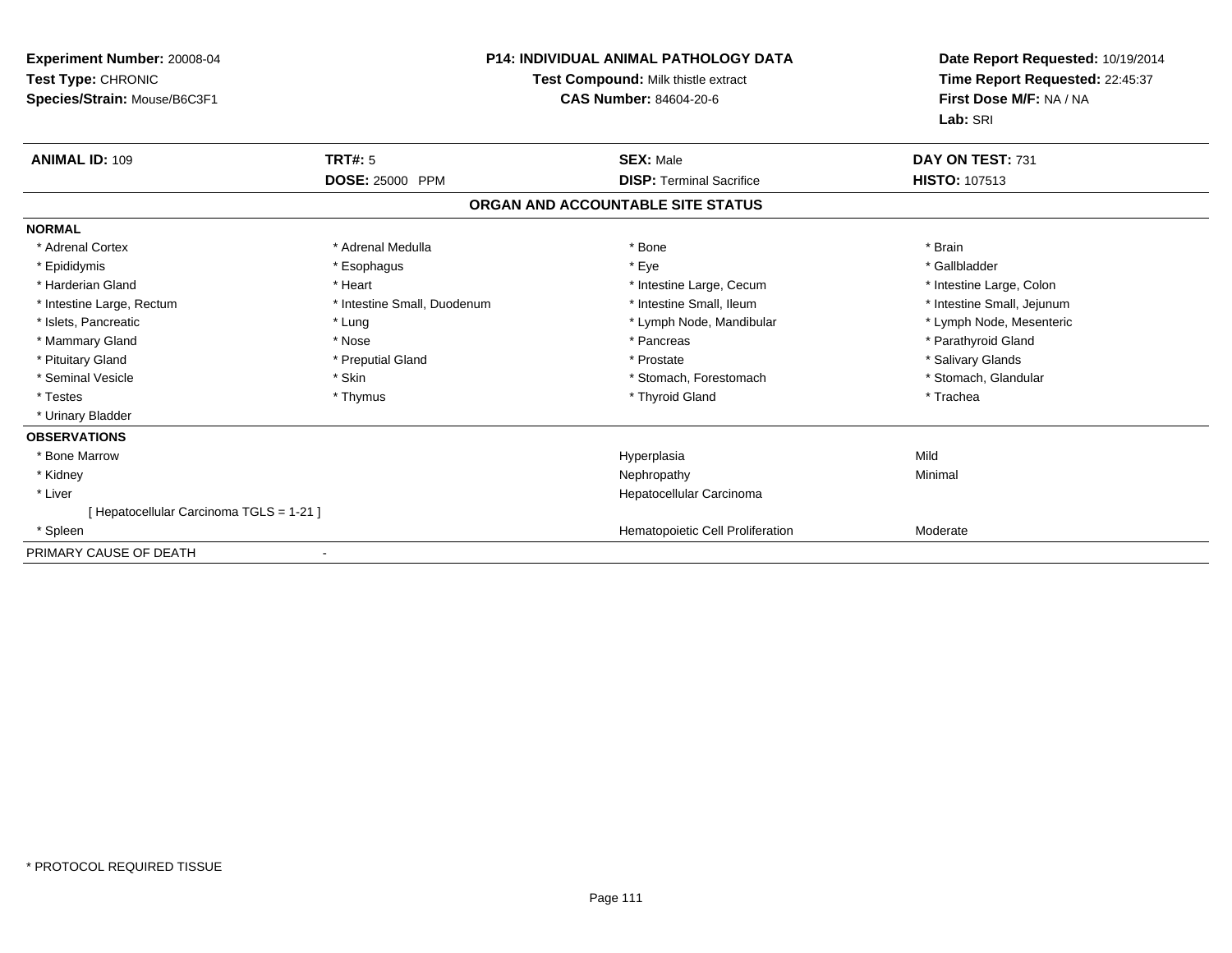| Experiment Number: 20008-04<br>Test Type: CHRONIC<br>Species/Strain: Mouse/B6C3F1 | <b>P14: INDIVIDUAL ANIMAL PATHOLOGY DATA</b><br>Test Compound: Milk thistle extract<br><b>CAS Number: 84604-20-6</b> |                                   | Date Report Requested: 10/19/2014<br>Time Report Requested: 22:45:37<br>First Dose M/F: NA / NA<br>Lab: SRI |
|-----------------------------------------------------------------------------------|----------------------------------------------------------------------------------------------------------------------|-----------------------------------|-------------------------------------------------------------------------------------------------------------|
| <b>ANIMAL ID: 110</b>                                                             | TRT#: 5                                                                                                              | <b>SEX: Male</b>                  | DAY ON TEST: 731                                                                                            |
|                                                                                   | DOSE: 25000 PPM                                                                                                      | <b>DISP: Terminal Sacrifice</b>   | <b>HISTO: 107514</b>                                                                                        |
|                                                                                   |                                                                                                                      | ORGAN AND ACCOUNTABLE SITE STATUS |                                                                                                             |
| <b>NORMAL</b>                                                                     |                                                                                                                      |                                   |                                                                                                             |
| * Adrenal Cortex                                                                  | * Adrenal Medulla                                                                                                    | * Bone                            | * Bone Marrow                                                                                               |
| * Brain                                                                           | * Epididymis                                                                                                         | * Esophagus                       | * Eye                                                                                                       |
| * Gallbladder                                                                     | * Harderian Gland                                                                                                    | * Heart                           | * Intestine Large, Cecum                                                                                    |
| * Intestine Large, Colon                                                          | * Intestine Large, Rectum                                                                                            | * Intestine Small, Duodenum       | * Intestine Small, Ileum                                                                                    |
| * Intestine Small, Jejunum                                                        | * Islets, Pancreatic                                                                                                 | * Liver                           | * Lung                                                                                                      |
| * Lymph Node, Mandibular                                                          | * Lymph Node, Mesenteric                                                                                             | * Mammary Gland                   | * Nose                                                                                                      |
| * Pancreas                                                                        | * Parathyroid Gland                                                                                                  | * Pituitary Gland                 | * Preputial Gland                                                                                           |
| * Prostate                                                                        | * Salivary Glands                                                                                                    | * Seminal Vesicle                 | * Skin                                                                                                      |
| * Spleen                                                                          | * Stomach, Forestomach                                                                                               | * Stomach, Glandular              | * Testes                                                                                                    |
| * Thymus                                                                          | * Thyroid Gland                                                                                                      | * Trachea                         | * Urinary Bladder                                                                                           |
| <b>OBSERVATIONS</b>                                                               |                                                                                                                      |                                   |                                                                                                             |
| * Kidney                                                                          |                                                                                                                      | Cyst                              | Moderate                                                                                                    |
|                                                                                   |                                                                                                                      | Nephropathy                       | Minimal                                                                                                     |
| PRIMARY CAUSE OF DEATH                                                            |                                                                                                                      |                                   |                                                                                                             |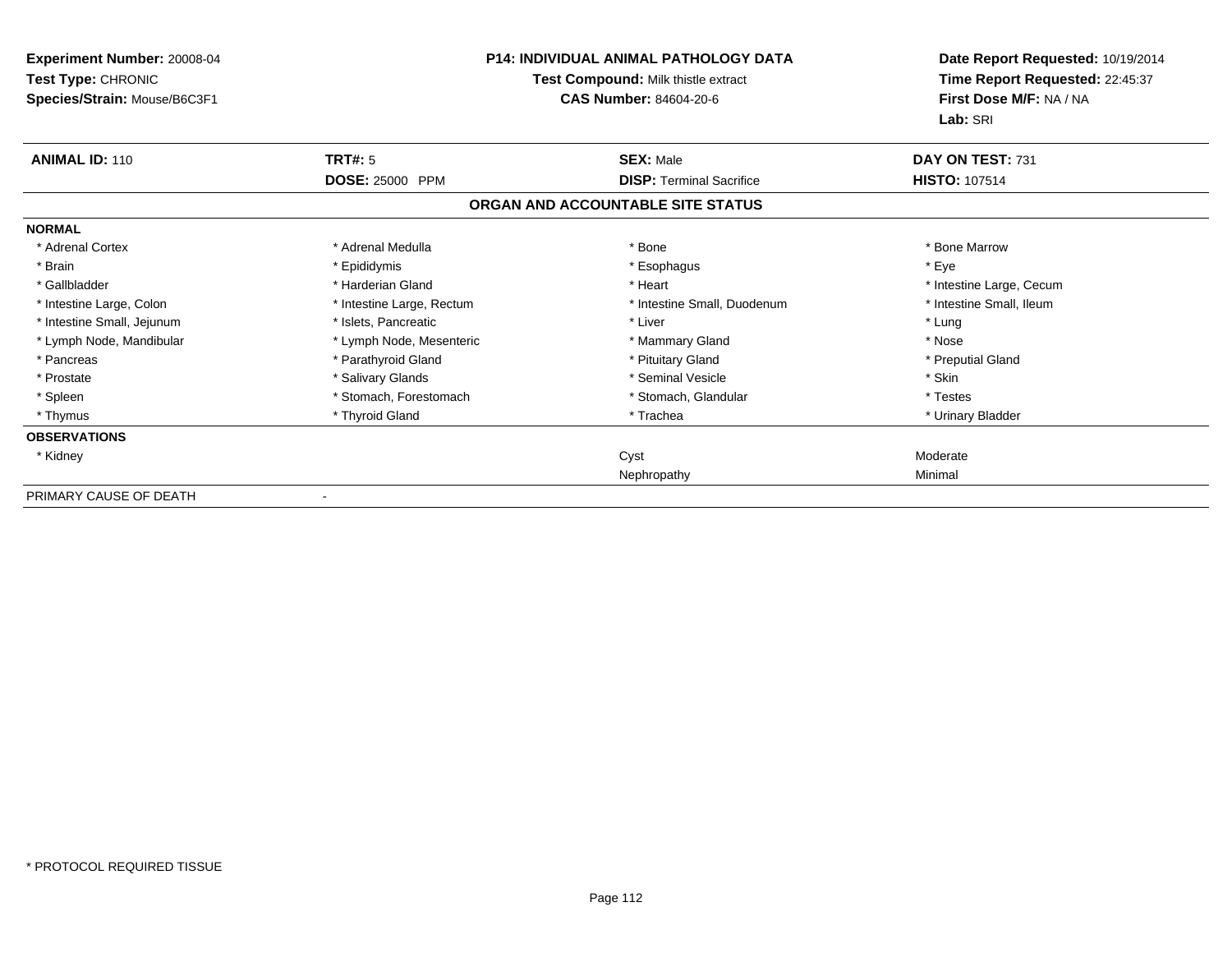| Experiment Number: 20008-04<br>Test Type: CHRONIC<br>Species/Strain: Mouse/B6C3F1 | <b>P14: INDIVIDUAL ANIMAL PATHOLOGY DATA</b><br>Test Compound: Milk thistle extract<br><b>CAS Number: 84604-20-6</b> |  | Date Report Requested: 10/19/2014<br>Time Report Requested: 22:45:37<br>First Dose M/F: NA / NA<br>Lab: SRI |                          |
|-----------------------------------------------------------------------------------|----------------------------------------------------------------------------------------------------------------------|--|-------------------------------------------------------------------------------------------------------------|--------------------------|
| <b>ANIMAL ID: 111</b>                                                             | TRT#: 5                                                                                                              |  | <b>SEX: Male</b>                                                                                            | DAY ON TEST: 731         |
|                                                                                   | DOSE: 25000 PPM                                                                                                      |  | <b>DISP: Terminal Sacrifice</b>                                                                             | HISTO: 107515            |
|                                                                                   |                                                                                                                      |  | ORGAN AND ACCOUNTABLE SITE STATUS                                                                           |                          |
| <b>NORMAL</b>                                                                     |                                                                                                                      |  |                                                                                                             |                          |
| * Adrenal Cortex                                                                  | * Adrenal Medulla                                                                                                    |  | * Bone                                                                                                      | * Bone Marrow            |
| * Brain                                                                           | * Epididymis                                                                                                         |  | * Esophagus                                                                                                 | * Eye                    |
| * Gallbladder                                                                     | * Harderian Gland                                                                                                    |  | * Heart                                                                                                     | * Intestine Large, Cecum |
| * Intestine Large, Colon                                                          | * Intestine Large, Rectum                                                                                            |  | * Intestine Small, Duodenum                                                                                 | * Intestine Small, Ileum |
| * Intestine Small, Jejunum                                                        | * Islets, Pancreatic                                                                                                 |  | * Liver                                                                                                     | * Lung                   |
| * Lymph Node, Mandibular                                                          | * Lymph Node, Mesenteric                                                                                             |  | * Mammary Gland                                                                                             | * Nose                   |
| * Pancreas                                                                        | * Parathyroid Gland                                                                                                  |  | * Preputial Gland                                                                                           | * Prostate               |
| * Salivary Glands                                                                 | * Seminal Vesicle                                                                                                    |  | * Spleen                                                                                                    | * Stomach, Forestomach   |
| * Stomach, Glandular                                                              | * Testes                                                                                                             |  | * Thymus                                                                                                    | * Thyroid Gland          |
| * Trachea                                                                         | * Urinary Bladder                                                                                                    |  |                                                                                                             |                          |
| <b>MISSING</b>                                                                    |                                                                                                                      |  |                                                                                                             |                          |
| * Pituitary Gland                                                                 |                                                                                                                      |  |                                                                                                             |                          |
| <b>OBSERVATIONS</b>                                                               |                                                                                                                      |  |                                                                                                             |                          |
| * Kidney                                                                          |                                                                                                                      |  | Nephropathy                                                                                                 | Minimal                  |
| * Skin                                                                            |                                                                                                                      |  | <b>Cyst Epithelial Inclusion</b>                                                                            |                          |
| [ Cyst Epithelial Inclusion TGLS = 1-21 ]                                         |                                                                                                                      |  |                                                                                                             |                          |
| PRIMARY CAUSE OF DEATH                                                            |                                                                                                                      |  |                                                                                                             |                          |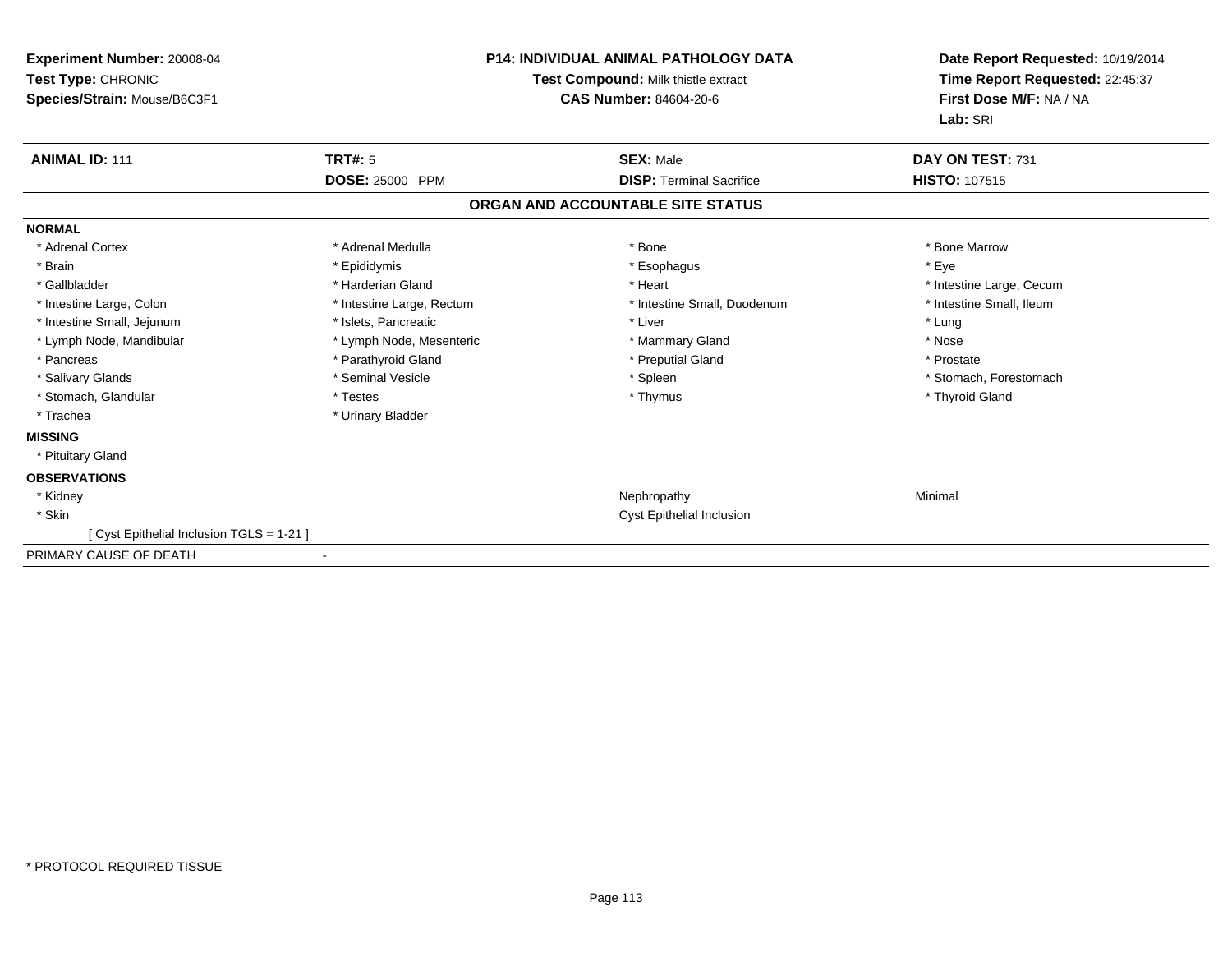| Experiment Number: 20008-04<br>Test Type: CHRONIC<br>Species/Strain: Mouse/B6C3F1 |                                  | <b>P14: INDIVIDUAL ANIMAL PATHOLOGY DATA</b><br>Test Compound: Milk thistle extract<br><b>CAS Number: 84604-20-6</b> | Date Report Requested: 10/19/2014<br>Time Report Requested: 22:45:37<br>First Dose M/F: NA / NA<br>Lab: SRI |
|-----------------------------------------------------------------------------------|----------------------------------|----------------------------------------------------------------------------------------------------------------------|-------------------------------------------------------------------------------------------------------------|
| <b>ANIMAL ID: 112</b>                                                             | TRT#: 5                          | <b>SEX: Male</b><br><b>DISP: Natural Death</b>                                                                       | DAY ON TEST: 663<br><b>HISTO: 107516</b>                                                                    |
|                                                                                   | DOSE: 25000 PPM                  |                                                                                                                      |                                                                                                             |
|                                                                                   |                                  | ORGAN AND ACCOUNTABLE SITE STATUS                                                                                    |                                                                                                             |
| <b>NORMAL</b>                                                                     |                                  |                                                                                                                      |                                                                                                             |
| * Adrenal Cortex                                                                  | * Bone                           | * Brain                                                                                                              | * Epididymis                                                                                                |
| * Esophagus                                                                       | * Eye                            | * Harderian Gland                                                                                                    | * Heart                                                                                                     |
| * Intestine Large, Cecum                                                          | * Intestine Large, Colon         | * Intestine Small, Ileum                                                                                             | * Lymph Node, Mandibular                                                                                    |
| * Mammary Gland                                                                   | * Nose                           | * Parathyroid Gland                                                                                                  | * Preputial Gland                                                                                           |
| * Prostate                                                                        | * Salivary Glands                | * Seminal Vesicle                                                                                                    | * Skin                                                                                                      |
| * Stomach, Forestomach                                                            | * Stomach, Glandular             | * Testes                                                                                                             | * Thyroid Gland                                                                                             |
| * Trachea                                                                         |                                  |                                                                                                                      |                                                                                                             |
| <b>MISSING</b>                                                                    |                                  |                                                                                                                      |                                                                                                             |
| * Adrenal Medulla                                                                 | * Gallbladder                    | * Intestine Large, Rectum                                                                                            | * Lymph Node, Mesenteric                                                                                    |
| * Pituitary Gland                                                                 |                                  |                                                                                                                      |                                                                                                             |
| <b>AUTO PRECLUDES DIAG.</b>                                                       |                                  |                                                                                                                      |                                                                                                             |
| * Bone Marrow                                                                     | * Intestine Small, Duodenum      | * Intestine Small, Jejunum                                                                                           | * Islets, Pancreatic                                                                                        |
| * Pancreas                                                                        | * Spleen                         | * Urinary Bladder                                                                                                    |                                                                                                             |
| <b>OBSERVATIONS</b>                                                               |                                  |                                                                                                                      |                                                                                                             |
| * Kidney                                                                          |                                  | Nephropathy                                                                                                          | Mild                                                                                                        |
| * Liver                                                                           |                                  | Hepatocellular Carcinoma                                                                                             |                                                                                                             |
| [ Hepatocellular Carcinoma TGLS = 2-21 ]                                          |                                  |                                                                                                                      |                                                                                                             |
| * Lung                                                                            |                                  | Hepatocellular Carcinoma                                                                                             | Metastatic (Liver)                                                                                          |
| [ Hepatocellular Carcinoma TGLS = 4-2,5-22,6-2,7-2,9-24,10-2 ]                    |                                  |                                                                                                                      |                                                                                                             |
| * Thymus                                                                          |                                  | Atrophy                                                                                                              | Moderate                                                                                                    |
| PRIMARY CAUSE OF DEATH                                                            | - Liver Hepatocellular Carcinoma |                                                                                                                      |                                                                                                             |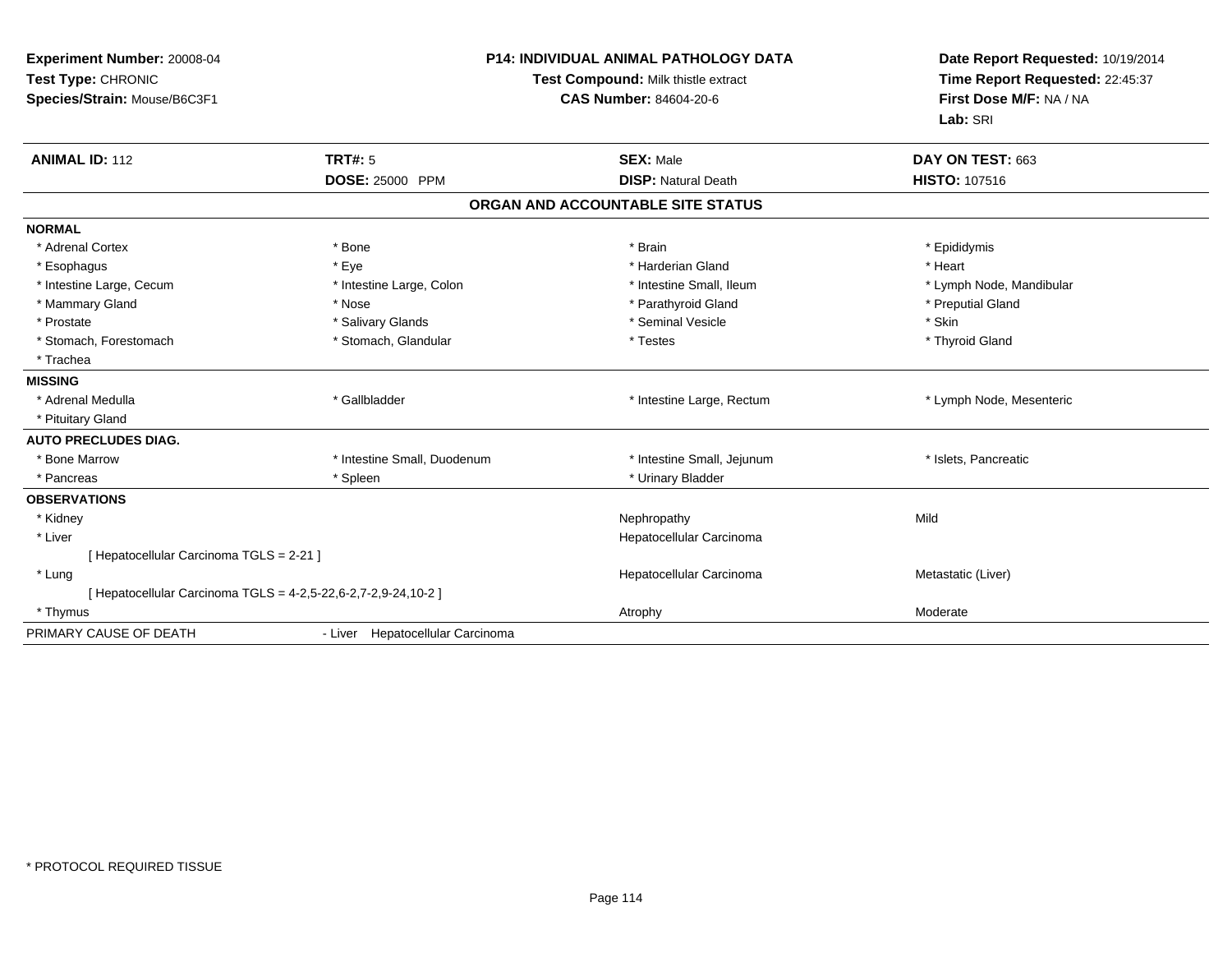| Experiment Number: 20008-04<br>Test Type: CHRONIC<br>Species/Strain: Mouse/B6C3F1 |                                                                                   | <b>P14: INDIVIDUAL ANIMAL PATHOLOGY DATA</b><br>Test Compound: Milk thistle extract<br><b>CAS Number: 84604-20-6</b> |                            |
|-----------------------------------------------------------------------------------|-----------------------------------------------------------------------------------|----------------------------------------------------------------------------------------------------------------------|----------------------------|
| <b>ANIMAL ID: 113</b>                                                             | <b>TRT#: 5</b>                                                                    | <b>SEX: Male</b>                                                                                                     | DAY ON TEST: 712           |
|                                                                                   | DOSE: 25000 PPM                                                                   | <b>DISP: Natural Death</b>                                                                                           | HISTO: 107517              |
|                                                                                   |                                                                                   | ORGAN AND ACCOUNTABLE SITE STATUS                                                                                    |                            |
| <b>NORMAL</b>                                                                     |                                                                                   |                                                                                                                      |                            |
| * Adrenal Cortex                                                                  | * Adrenal Medulla                                                                 | * Bone                                                                                                               | * Brain                    |
| * Epididymis                                                                      | * Esophagus                                                                       | * Eye                                                                                                                | * Harderian Gland          |
| * Heart                                                                           | * Intestine Large, Colon                                                          | * Intestine Large, Rectum                                                                                            | * Intestine Small, Ileum   |
| * Islets, Pancreatic                                                              | * Lymph Node, Mandibular                                                          | * Lymph Node, Mesenteric                                                                                             | * Mammary Gland            |
| * Nose                                                                            | * Parathyroid Gland                                                               | * Prostate                                                                                                           | * Salivary Glands          |
| * Seminal Vesicle                                                                 | * Skin                                                                            | * Stomach, Forestomach                                                                                               | * Testes                   |
| * Thyroid Gland                                                                   | * Trachea                                                                         | * Urinary Bladder                                                                                                    |                            |
| <b>AUTO PRECLUDES DIAG.</b>                                                       |                                                                                   |                                                                                                                      |                            |
| * Gallbladder                                                                     | * Intestine Large, Cecum                                                          | * Intestine Small, Duodenum                                                                                          | * Intestine Small, Jejunum |
| <b>INSUFFICIENT TISSUE</b>                                                        |                                                                                   |                                                                                                                      |                            |
| * Pituitary Gland                                                                 |                                                                                   |                                                                                                                      |                            |
| <b>OBSERVATIONS</b>                                                               |                                                                                   |                                                                                                                      |                            |
| * Bone Marrow                                                                     |                                                                                   | Hyperplasia                                                                                                          | Mild                       |
| * Kidney                                                                          |                                                                                   | Nephropathy                                                                                                          | Minimal                    |
| * Liver                                                                           |                                                                                   | Cholangiocarcinoma                                                                                                   |                            |
|                                                                                   |                                                                                   | <b>Necrosis</b>                                                                                                      | Focal, Moderate            |
| [ Cholangiocarcinoma TGLS = 2-21 ]                                                |                                                                                   |                                                                                                                      |                            |
| * Lung                                                                            |                                                                                   | Thrombosis                                                                                                           | Mild                       |
| * Pancreas                                                                        | Note: THE METASTATIC CHOLANGIOCARCINOMA IS PRESENT IN PANCREAS ON SLIDES 4 AND 5. | Cholangiocarcinoma                                                                                                   | Metastatic (Liver)         |
| * Preputial Gland                                                                 |                                                                                   | Cyst                                                                                                                 | Moderate                   |
| [ $Cyst TGLS = 1-8$ ]                                                             |                                                                                   |                                                                                                                      |                            |
| * Spleen                                                                          |                                                                                   | Hematopoietic Cell Proliferation                                                                                     | Moderate                   |
| * Stomach, Glandular                                                              |                                                                                   | Erosion                                                                                                              | Mild                       |
| * Thymus                                                                          |                                                                                   | Atrophy                                                                                                              | Moderate                   |
| PRIMARY CAUSE OF DEATH                                                            | Cholangiocarcinoma<br>- Liver                                                     |                                                                                                                      |                            |
|                                                                                   | Animal Note: METASTATIC CHOLANGIOCARCINOMA IS PRESENT IN MESENTERY ON SLIDE 7.    |                                                                                                                      |                            |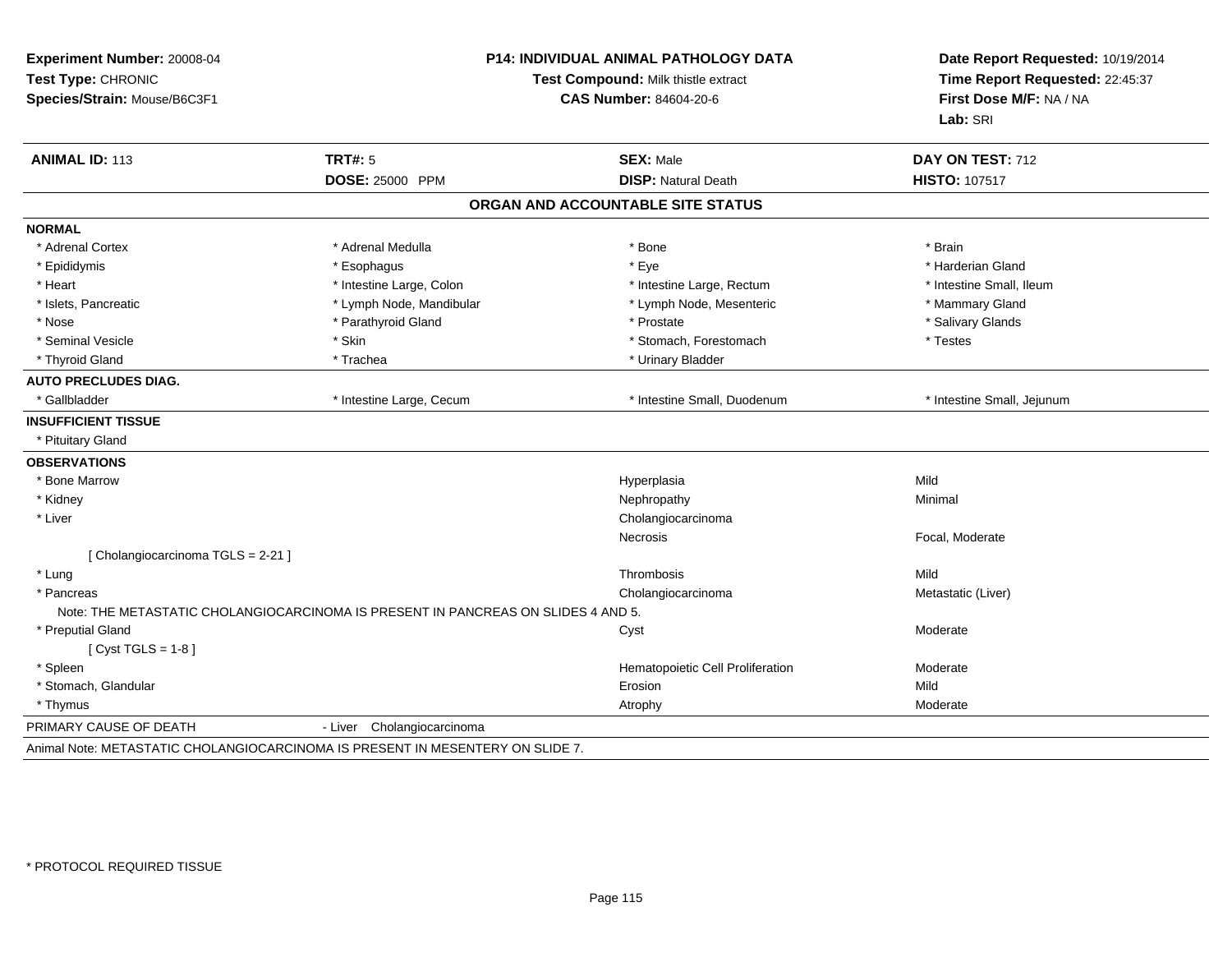| <b>Experiment Number: 20008-04</b><br>Test Type: CHRONIC<br>Species/Strain: Mouse/B6C3F1 |                             | <b>P14: INDIVIDUAL ANIMAL PATHOLOGY DATA</b><br>Test Compound: Milk thistle extract<br>CAS Number: 84604-20-6 | Date Report Requested: 10/19/2014<br>Time Report Requested: 22:45:37<br>First Dose M/F: NA / NA<br>Lab: SRI |
|------------------------------------------------------------------------------------------|-----------------------------|---------------------------------------------------------------------------------------------------------------|-------------------------------------------------------------------------------------------------------------|
| <b>ANIMAL ID: 114</b>                                                                    | TRT#: 5                     | <b>SEX: Male</b>                                                                                              | DAY ON TEST: 730                                                                                            |
|                                                                                          | DOSE: 25000 PPM             | <b>DISP: Terminal Sacrifice</b>                                                                               | <b>HISTO: 107518</b>                                                                                        |
|                                                                                          |                             | ORGAN AND ACCOUNTABLE SITE STATUS                                                                             |                                                                                                             |
| <b>NORMAL</b>                                                                            |                             |                                                                                                               |                                                                                                             |
| * Adrenal Medulla                                                                        | * Bone                      | * Bone Marrow                                                                                                 | * Brain                                                                                                     |
| * Epididymis                                                                             | * Esophagus                 | * Eye                                                                                                         | * Gallbladder                                                                                               |
| * Harderian Gland                                                                        | * Heart                     | * Intestine Large, Cecum                                                                                      | * Intestine Large, Colon                                                                                    |
| * Intestine Large, Rectum                                                                | * Intestine Small, Duodenum | * Intestine Small. Ileum                                                                                      | * Intestine Small, Jejunum                                                                                  |
| * Islets, Pancreatic                                                                     | * Liver                     | * Lung                                                                                                        | * Lymph Node, Mandibular                                                                                    |
| * Lymph Node, Mesenteric                                                                 | * Mammary Gland             | * Nose                                                                                                        | * Pancreas                                                                                                  |
| * Parathyroid Gland                                                                      | * Pituitary Gland           | * Prostate                                                                                                    | * Salivary Glands                                                                                           |
| * Seminal Vesicle                                                                        | * Skin                      | * Spleen                                                                                                      | * Stomach, Forestomach                                                                                      |
| * Stomach, Glandular                                                                     | * Testes                    | * Thymus                                                                                                      | * Thyroid Gland                                                                                             |
| * Trachea                                                                                | * Urinary Bladder           |                                                                                                               |                                                                                                             |
| <b>OBSERVATIONS</b>                                                                      |                             |                                                                                                               |                                                                                                             |
| * Adrenal Cortex                                                                         |                             | Adenoma                                                                                                       |                                                                                                             |
|                                                                                          |                             | Hyperplasia                                                                                                   | Focal, Moderate                                                                                             |
| * Kidney                                                                                 |                             | Nephropathy                                                                                                   | Minimal                                                                                                     |
| * Preputial Gland                                                                        |                             | Inflammation                                                                                                  | Chronic, Mild                                                                                               |
| [ Inflammation TGLS = $1-8$ ]                                                            |                             |                                                                                                               |                                                                                                             |
| * Urin Bladder                                                                           |                             |                                                                                                               |                                                                                                             |
| Note: INFUSION ARTIFACT IN URINARY BLADDER.                                              |                             |                                                                                                               |                                                                                                             |
| PRIMARY CAUSE OF DEATH                                                                   |                             |                                                                                                               |                                                                                                             |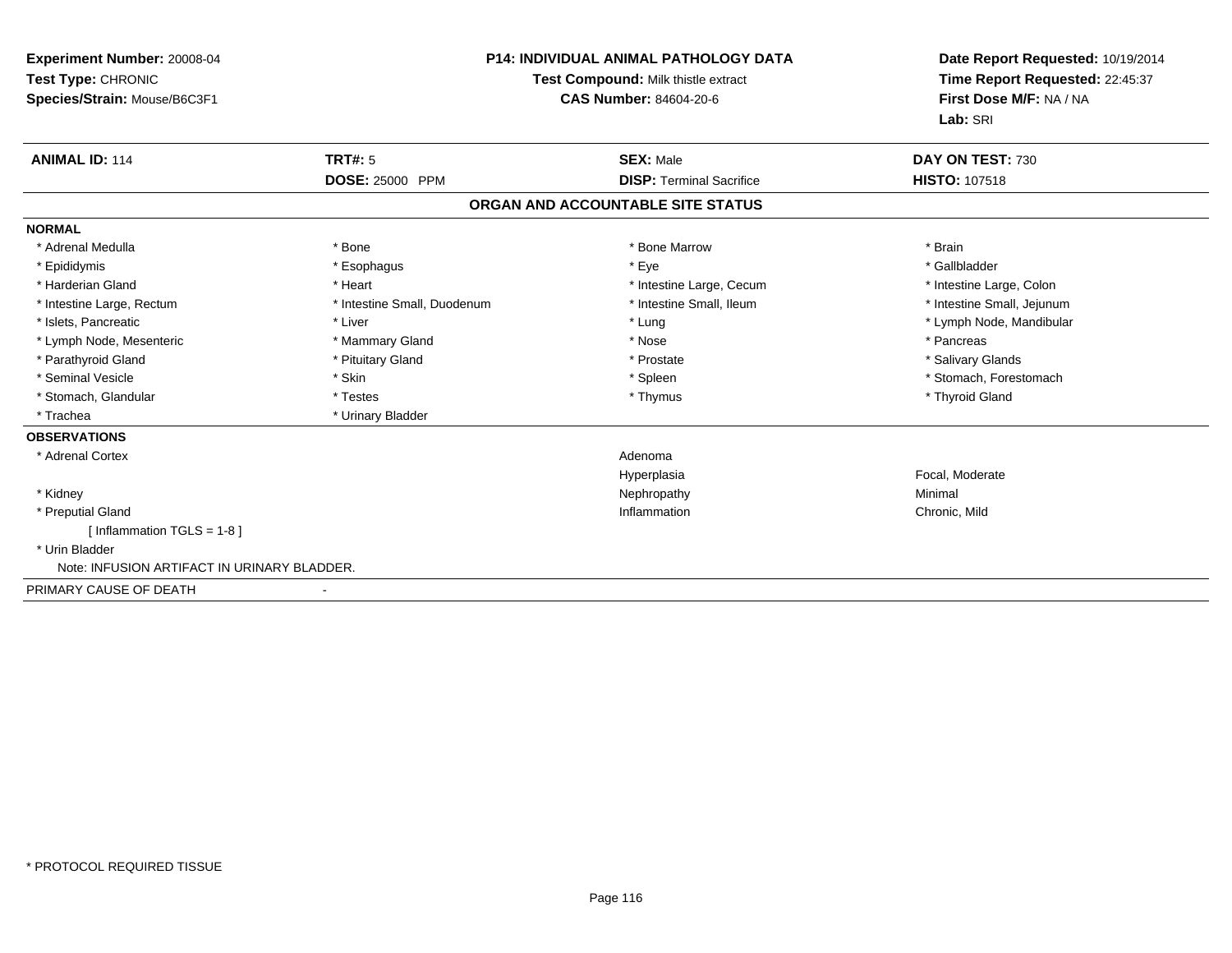| Experiment Number: 20008-04<br>Test Type: CHRONIC<br>Species/Strain: Mouse/B6C3F1 |                                   | P14: INDIVIDUAL ANIMAL PATHOLOGY DATA<br>Test Compound: Milk thistle extract<br><b>CAS Number: 84604-20-6</b> |                          |
|-----------------------------------------------------------------------------------|-----------------------------------|---------------------------------------------------------------------------------------------------------------|--------------------------|
| <b>ANIMAL ID: 115</b>                                                             | <b>TRT#: 5</b>                    | <b>SEX: Male</b>                                                                                              | DAY ON TEST: 638         |
|                                                                                   | DOSE: 25000 PPM                   | <b>DISP: Natural Death</b>                                                                                    | HISTO: 107519            |
|                                                                                   |                                   | ORGAN AND ACCOUNTABLE SITE STATUS                                                                             |                          |
| <b>NORMAL</b>                                                                     |                                   |                                                                                                               |                          |
| * Adrenal Cortex                                                                  | * Adrenal Medulla                 | * Bone                                                                                                        | * Bone Marrow            |
| * Brain                                                                           | * Epididymis                      | * Esophagus                                                                                                   | * Eye                    |
| * Gallbladder                                                                     | * Harderian Gland                 | * Heart                                                                                                       | * Intestine Large, Cecum |
| * Intestine Large, Colon                                                          | * Intestine Large, Rectum         | * Intestine Small, Ileum                                                                                      | * Islets, Pancreatic     |
| * Liver                                                                           | * Lymph Node, Mandibular          | * Lymph Node, Mesenteric                                                                                      | * Mammary Gland          |
| * Nose                                                                            | * Pancreas                        | * Parathyroid Gland                                                                                           | * Pituitary Gland        |
| * Salivary Glands                                                                 | * Seminal Vesicle                 | * Stomach, Forestomach                                                                                        | * Stomach, Glandular     |
| * Testes                                                                          | * Thymus                          | * Thyroid Gland                                                                                               | * Trachea                |
| <b>MISSING</b>                                                                    |                                   |                                                                                                               |                          |
| * Intestine Small, Duodenum                                                       |                                   |                                                                                                               |                          |
| <b>AUTO PRECLUDES DIAG.</b>                                                       |                                   |                                                                                                               |                          |
| * Intestine Small, Jejunum                                                        |                                   |                                                                                                               |                          |
| <b>OBSERVATIONS</b>                                                               |                                   |                                                                                                               |                          |
| * Kidney                                                                          |                                   | Hydronephrosis                                                                                                | Mild                     |
|                                                                                   |                                   | Nephropathy                                                                                                   | Minimal                  |
| [Hydronephrosis TGLS = 4-5]                                                       |                                   |                                                                                                               |                          |
| * Lung                                                                            |                                   | Carcinoma                                                                                                     | Metastatic (Skin)        |
| * Preputial Gland                                                                 |                                   | Cyst                                                                                                          | Moderate                 |
|                                                                                   |                                   | Inflammation                                                                                                  | Chronic, Moderate        |
| [ $Cyst TGLS = 1-8$ ]                                                             |                                   |                                                                                                               |                          |
| [Inflammation TGLS = 1-8]                                                         |                                   |                                                                                                               |                          |
| * Prostate                                                                        |                                   | Inflammation                                                                                                  | Chronic, Moderate        |
| * Skin                                                                            |                                   | Squamous Cell Carcinoma                                                                                       |                          |
| [Squamous Cell Carcinoma TGLS = 2-21]                                             |                                   |                                                                                                               |                          |
| * Spleen                                                                          |                                   | Hematopoietic Cell Proliferation                                                                              | Mild                     |
| * Urinary Bladder                                                                 |                                   | <b>Dilatation</b>                                                                                             |                          |
| PRIMARY CAUSE OF DEATH                                                            | Squamous Cell Carcinoma<br>- Skin |                                                                                                               |                          |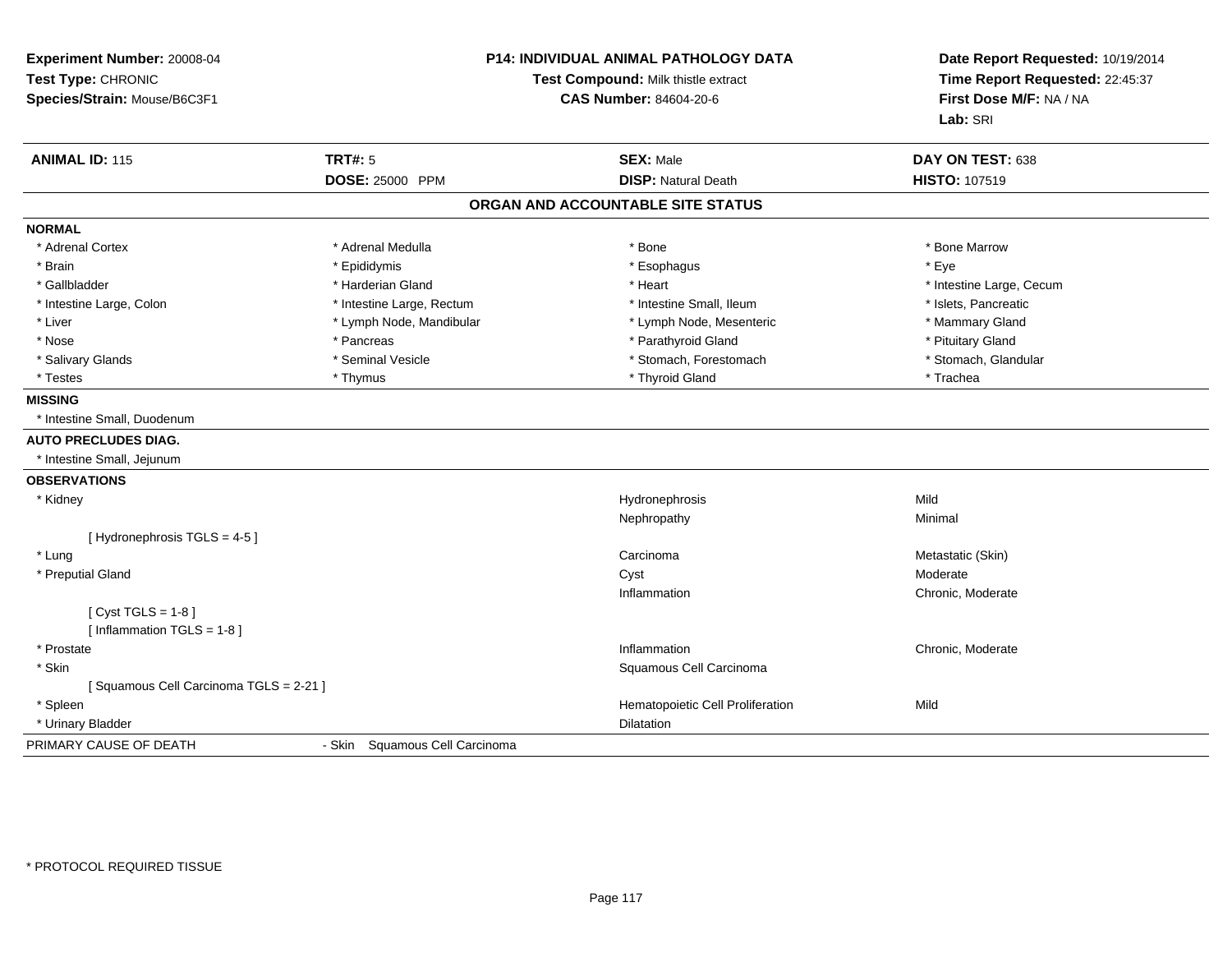| <b>Experiment Number: 20008-04</b><br>Test Type: CHRONIC<br>Species/Strain: Mouse/B6C3F1 |                             | <b>P14: INDIVIDUAL ANIMAL PATHOLOGY DATA</b><br>Test Compound: Milk thistle extract<br><b>CAS Number: 84604-20-6</b> | Date Report Requested: 10/19/2014<br>Time Report Requested: 22:45:37<br>First Dose M/F: NA / NA<br>Lab: SRI |
|------------------------------------------------------------------------------------------|-----------------------------|----------------------------------------------------------------------------------------------------------------------|-------------------------------------------------------------------------------------------------------------|
| <b>ANIMAL ID: 116</b>                                                                    | TRT#: 5                     | <b>SEX: Male</b>                                                                                                     | DAY ON TEST: 731                                                                                            |
|                                                                                          | DOSE: 25000 PPM             | <b>DISP: Terminal Sacrifice</b>                                                                                      | <b>HISTO: 107520</b>                                                                                        |
|                                                                                          |                             | ORGAN AND ACCOUNTABLE SITE STATUS                                                                                    |                                                                                                             |
| <b>NORMAL</b>                                                                            |                             |                                                                                                                      |                                                                                                             |
| * Adrenal Medulla                                                                        | * Bone                      | * Bone Marrow                                                                                                        | * Brain                                                                                                     |
| * Epididymis                                                                             | * Esophagus                 | * Eye                                                                                                                | * Gallbladder                                                                                               |
| * Harderian Gland                                                                        | * Heart                     | * Intestine Large, Cecum                                                                                             | * Intestine Large, Colon                                                                                    |
| * Intestine Large, Rectum                                                                | * Intestine Small, Duodenum | * Intestine Small, Ileum                                                                                             | * Intestine Small, Jejunum                                                                                  |
| * Islets, Pancreatic                                                                     | * Liver                     | * Lung                                                                                                               | * Lymph Node, Mandibular                                                                                    |
| * Lymph Node, Mesenteric                                                                 | * Mammary Gland             | * Nose                                                                                                               | * Pancreas                                                                                                  |
| * Parathyroid Gland                                                                      | * Pituitary Gland           | * Prostate                                                                                                           | * Salivary Glands                                                                                           |
| * Seminal Vesicle                                                                        | * Skin                      | * Spleen                                                                                                             | * Stomach, Forestomach                                                                                      |
| * Stomach, Glandular                                                                     | * Testes                    | * Thyroid Gland                                                                                                      | * Trachea                                                                                                   |
| * Urinary Bladder                                                                        |                             |                                                                                                                      |                                                                                                             |
| <b>OBSERVATIONS</b>                                                                      |                             |                                                                                                                      |                                                                                                             |
| * Adrenal Cortex                                                                         |                             | Adenoma                                                                                                              |                                                                                                             |
| * Kidney                                                                                 |                             | Metaplasia                                                                                                           | Osseous, Mild                                                                                               |
|                                                                                          |                             | Nephropathy                                                                                                          | Minimal                                                                                                     |
| * Preputial Gland                                                                        |                             | Carcinoma                                                                                                            |                                                                                                             |
| [Carcinoma TGLS = 1-8]                                                                   |                             |                                                                                                                      |                                                                                                             |
| * Thymus                                                                                 |                             | Cyst                                                                                                                 | Moderate                                                                                                    |
| PRIMARY CAUSE OF DEATH                                                                   |                             |                                                                                                                      |                                                                                                             |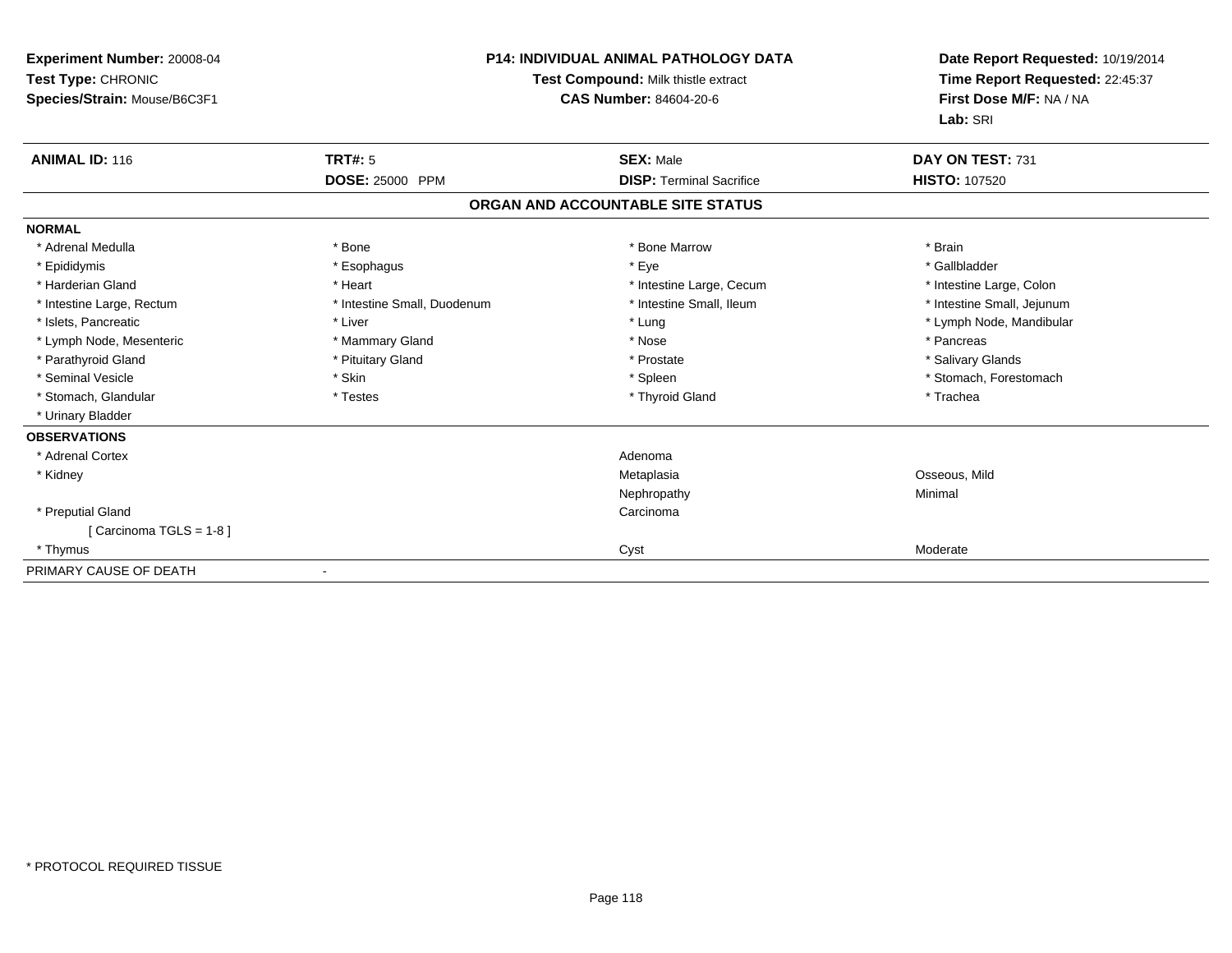| <b>Experiment Number: 20008-04</b><br>Test Type: CHRONIC<br>Species/Strain: Mouse/B6C3F1 | <b>P14: INDIVIDUAL ANIMAL PATHOLOGY DATA</b><br>Test Compound: Milk thistle extract<br><b>CAS Number: 84604-20-6</b> |                                   | Date Report Requested: 10/19/2014<br>Time Report Requested: 22:45:37<br>First Dose M/F: NA / NA<br>Lab: SRI |  |
|------------------------------------------------------------------------------------------|----------------------------------------------------------------------------------------------------------------------|-----------------------------------|-------------------------------------------------------------------------------------------------------------|--|
| <b>ANIMAL ID: 117</b>                                                                    | TRT#: 5                                                                                                              | <b>SEX: Male</b>                  | DAY ON TEST: 731                                                                                            |  |
|                                                                                          | <b>DOSE: 25000 PPM</b>                                                                                               | <b>DISP: Terminal Sacrifice</b>   | HISTO: 107521                                                                                               |  |
|                                                                                          |                                                                                                                      | ORGAN AND ACCOUNTABLE SITE STATUS |                                                                                                             |  |
| <b>NORMAL</b>                                                                            |                                                                                                                      |                                   |                                                                                                             |  |
| * Adrenal Cortex                                                                         | * Adrenal Medulla                                                                                                    | * Bone                            | * Bone Marrow                                                                                               |  |
| * Brain                                                                                  | * Epididymis                                                                                                         | * Esophagus                       | * Eye                                                                                                       |  |
| * Gallbladder                                                                            | * Harderian Gland                                                                                                    | * Heart                           | * Intestine Large, Cecum                                                                                    |  |
| * Intestine Large, Colon                                                                 | * Intestine Large, Rectum                                                                                            | * Intestine Small, Duodenum       | * Intestine Small, Ileum                                                                                    |  |
| * Intestine Small, Jejunum                                                               | * Islets, Pancreatic                                                                                                 | * Liver                           | * Lung                                                                                                      |  |
| * Lymph Node, Mandibular                                                                 | * Mammary Gland                                                                                                      | * Nose                            | * Pancreas                                                                                                  |  |
| * Pituitary Gland                                                                        | * Prostate                                                                                                           | * Salivary Glands                 | * Seminal Vesicle                                                                                           |  |
| * Skin                                                                                   | * Spleen                                                                                                             | * Stomach, Forestomach            | * Stomach, Glandular                                                                                        |  |
| * Testes                                                                                 | * Thymus                                                                                                             | * Thyroid Gland                   | * Trachea                                                                                                   |  |
| * Urinary Bladder                                                                        |                                                                                                                      |                                   |                                                                                                             |  |
| <b>OBSERVATIONS</b>                                                                      |                                                                                                                      |                                   |                                                                                                             |  |
| * Kidney                                                                                 |                                                                                                                      | Metaplasia                        | Osseous, Minimal                                                                                            |  |
|                                                                                          |                                                                                                                      | Nephropathy                       | Minimal                                                                                                     |  |
| * Lymph Node, Mesenteric                                                                 |                                                                                                                      | Hyperplasia                       | Lymphoid, Mild                                                                                              |  |
| * Parathyroid Gland                                                                      |                                                                                                                      | Cyst                              | Moderate                                                                                                    |  |
| * Preputial Gland                                                                        |                                                                                                                      | Cyst                              | Moderate                                                                                                    |  |
| * Urin Bladder                                                                           |                                                                                                                      |                                   |                                                                                                             |  |
| Note: INFUSION ARTIFACT IN URINARY BLADDER.                                              |                                                                                                                      |                                   |                                                                                                             |  |
| PRIMARY CAUSE OF DEATH                                                                   |                                                                                                                      |                                   |                                                                                                             |  |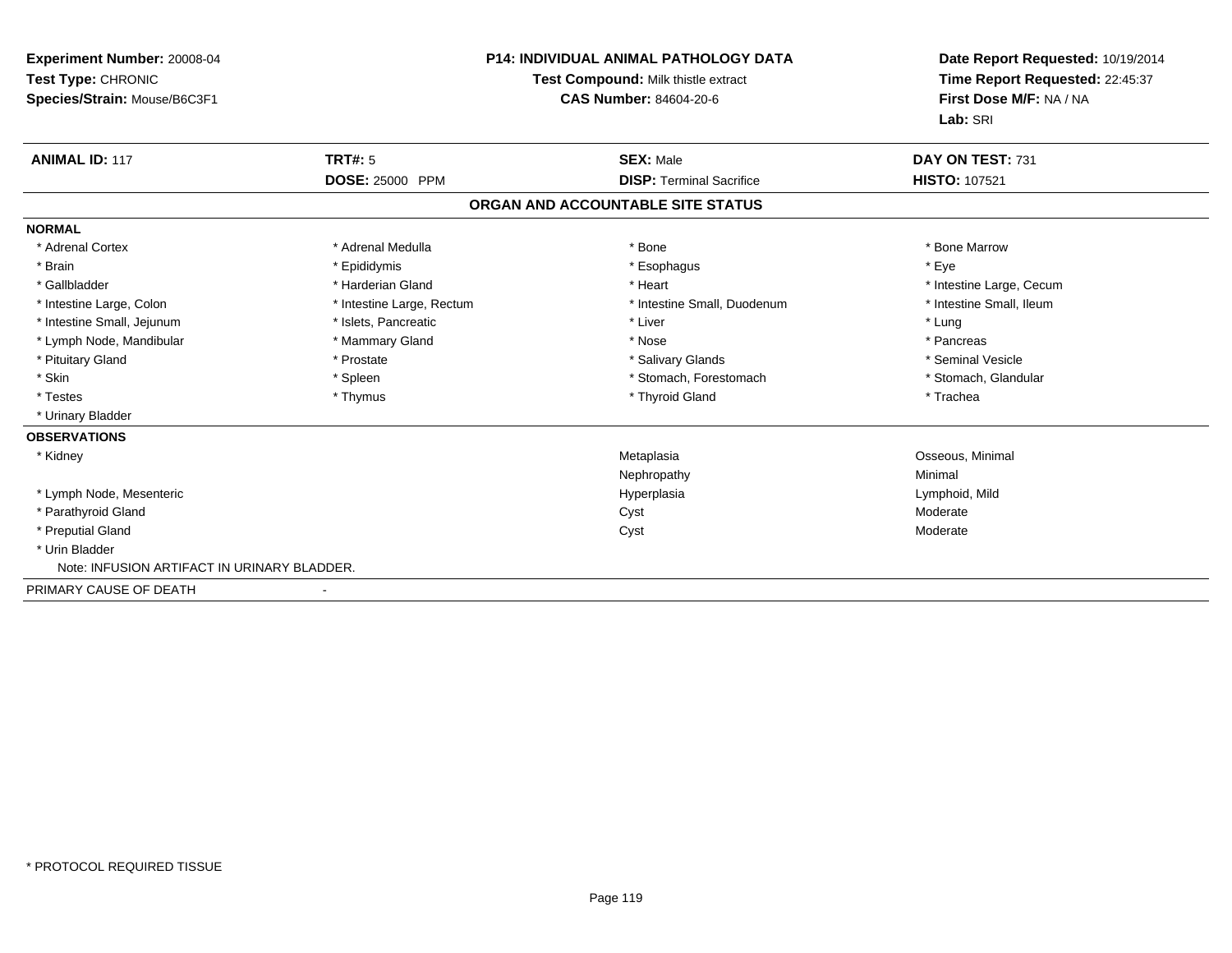| Experiment Number: 20008-04<br>Test Type: CHRONIC<br>Species/Strain: Mouse/B6C3F1 |                             | <b>P14: INDIVIDUAL ANIMAL PATHOLOGY DATA</b><br>Test Compound: Milk thistle extract<br>CAS Number: 84604-20-6 | Date Report Requested: 10/19/2014<br>Time Report Requested: 22:45:37<br>First Dose M/F: NA / NA<br>Lab: SRI |
|-----------------------------------------------------------------------------------|-----------------------------|---------------------------------------------------------------------------------------------------------------|-------------------------------------------------------------------------------------------------------------|
| <b>ANIMAL ID: 118</b>                                                             | <b>TRT#: 5</b>              | <b>SEX: Male</b>                                                                                              | DAY ON TEST: 730                                                                                            |
|                                                                                   | <b>DOSE: 25000 PPM</b>      | <b>DISP: Terminal Sacrifice</b>                                                                               | <b>HISTO: 107522</b>                                                                                        |
|                                                                                   |                             | ORGAN AND ACCOUNTABLE SITE STATUS                                                                             |                                                                                                             |
| <b>NORMAL</b>                                                                     |                             |                                                                                                               |                                                                                                             |
| * Adrenal Cortex                                                                  | * Adrenal Medulla           | * Bone                                                                                                        | * Bone Marrow                                                                                               |
| * Brain                                                                           | * Epididymis                | * Esophagus                                                                                                   | * Eye                                                                                                       |
| * Gallbladder                                                                     | * Heart                     | * Intestine Large, Cecum                                                                                      | * Intestine Large, Colon                                                                                    |
| * Intestine Large, Rectum                                                         | * Intestine Small, Duodenum | * Intestine Small, Ileum                                                                                      | * Intestine Small, Jejunum                                                                                  |
| * Islets, Pancreatic                                                              | * Lung                      | * Lymph Node, Mandibular                                                                                      | * Lymph Node, Mesenteric                                                                                    |
| * Mammary Gland                                                                   | * Nose                      | * Pancreas                                                                                                    | * Parathyroid Gland                                                                                         |
| * Pituitary Gland                                                                 | * Prostate                  | * Salivary Glands                                                                                             | * Seminal Vesicle                                                                                           |
| * Skin                                                                            | * Stomach, Forestomach      | * Stomach, Glandular                                                                                          | * Testes                                                                                                    |
| * Thymus                                                                          | * Thyroid Gland             | * Trachea                                                                                                     | * Urinary Bladder                                                                                           |
| <b>OBSERVATIONS</b>                                                               |                             |                                                                                                               |                                                                                                             |
| * Harderian Gland                                                                 |                             | Adenoma                                                                                                       |                                                                                                             |
| * Kidney                                                                          |                             | Nephropathy                                                                                                   | Minimal                                                                                                     |
| * Liver                                                                           |                             | Hepatocellular Adenoma                                                                                        |                                                                                                             |
|                                                                                   |                             | Hepatocellular Carcinoma                                                                                      |                                                                                                             |
| [ Hepatocellular Adenoma TGLS = 1-6 ]                                             |                             |                                                                                                               |                                                                                                             |
| [ Hepatocellular Carcinoma TGLS = 2-21 ]                                          |                             |                                                                                                               |                                                                                                             |
| * Preputial Gland                                                                 |                             | Cyst                                                                                                          | Moderate                                                                                                    |
| * Spleen                                                                          |                             | Hematopoietic Cell Proliferation                                                                              | Mild                                                                                                        |
| PRIMARY CAUSE OF DEATH                                                            |                             |                                                                                                               |                                                                                                             |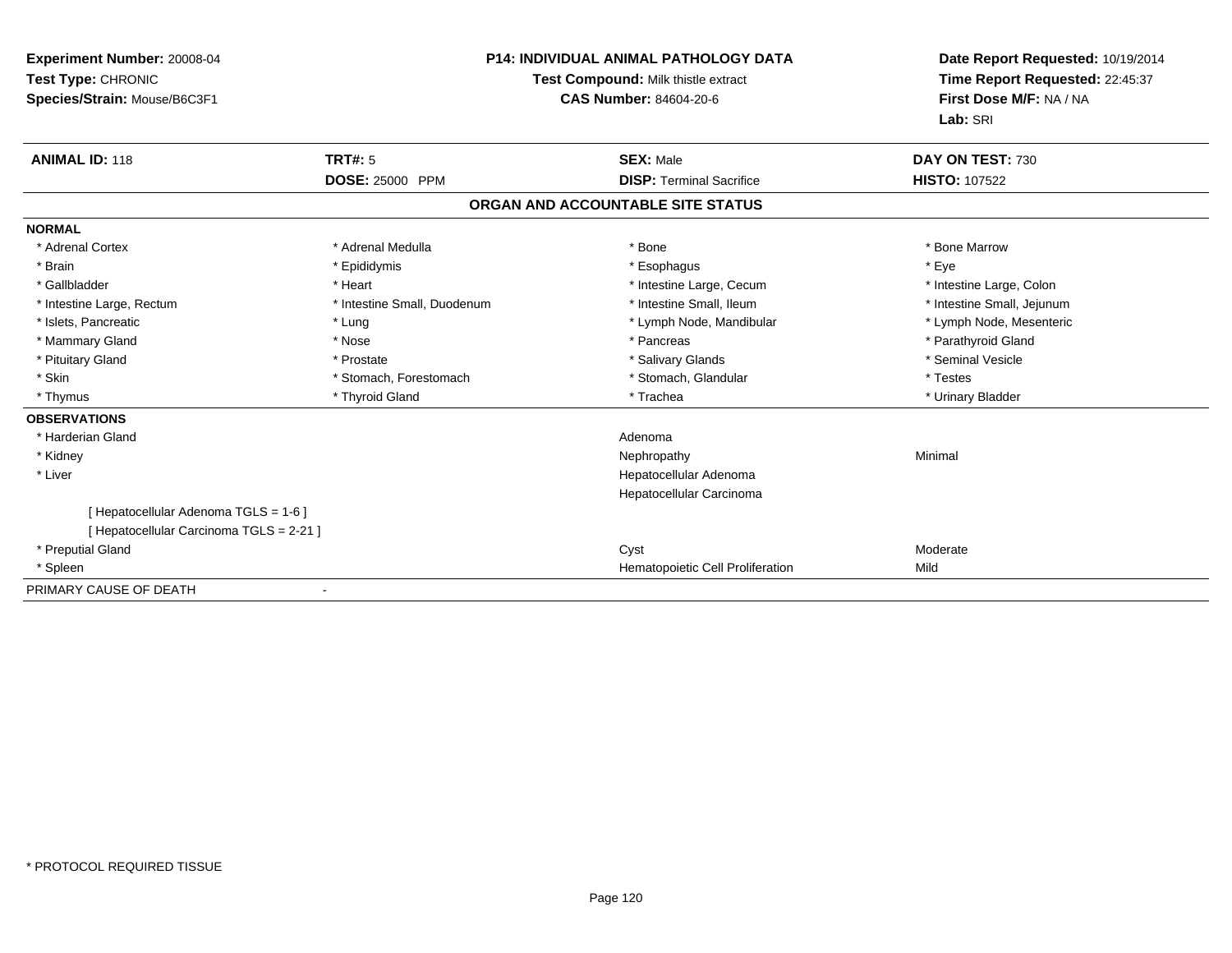| Experiment Number: 20008-04<br>Test Type: CHRONIC<br>Species/Strain: Mouse/B6C3F1 |                           | P14: INDIVIDUAL ANIMAL PATHOLOGY DATA<br>Test Compound: Milk thistle extract<br><b>CAS Number: 84604-20-6</b> | Date Report Requested: 10/19/2014<br>Time Report Requested: 22:45:37<br>First Dose M/F: NA / NA<br>Lab: SRI |
|-----------------------------------------------------------------------------------|---------------------------|---------------------------------------------------------------------------------------------------------------|-------------------------------------------------------------------------------------------------------------|
| <b>ANIMAL ID: 119</b>                                                             | <b>TRT#: 5</b>            | <b>SEX: Male</b>                                                                                              | DAY ON TEST: 657                                                                                            |
|                                                                                   | DOSE: 25000 PPM           | <b>DISP: Natural Death</b>                                                                                    | <b>HISTO: 107523</b>                                                                                        |
|                                                                                   |                           | ORGAN AND ACCOUNTABLE SITE STATUS                                                                             |                                                                                                             |
| <b>NORMAL</b>                                                                     |                           |                                                                                                               |                                                                                                             |
| * Adrenal Medulla                                                                 | * Bone                    | * Brain                                                                                                       | * Epididymis                                                                                                |
| * Esophagus                                                                       | * Eye                     | * Harderian Gland                                                                                             | * Intestine Large, Cecum                                                                                    |
| * Intestine Large, Colon                                                          | * Intestine Large, Rectum | * Intestine Small, Duodenum                                                                                   | * Intestine Small, Ileum                                                                                    |
| * Intestine Small, Jejunum                                                        | * Islets, Pancreatic      | * Lymph Node, Mandibular                                                                                      | * Lymph Node, Mesenteric                                                                                    |
| * Mammary Gland                                                                   | * Nose                    | * Parathyroid Gland                                                                                           | * Pituitary Gland                                                                                           |
| * Preputial Gland                                                                 | * Prostate                | * Salivary Glands                                                                                             | * Seminal Vesicle                                                                                           |
| * Skin                                                                            | * Stomach, Forestomach    | * Stomach, Glandular                                                                                          | * Testes                                                                                                    |
| * Thyroid Gland                                                                   | * Trachea                 | * Urinary Bladder                                                                                             |                                                                                                             |
| <b>AUTO PRECLUDES DIAG.</b><br>* Gallbladder                                      |                           |                                                                                                               |                                                                                                             |
| <b>OBSERVATIONS</b>                                                               |                           |                                                                                                               |                                                                                                             |
| * Adrenal Cortex                                                                  |                           | Hypertrophy                                                                                                   | Focal, Minimal                                                                                              |
| * Bone Marrow                                                                     |                           | Hyperplasia                                                                                                   | Minimal                                                                                                     |
| * Heart                                                                           |                           | Alveolar/Bronchiolar Carcinoma                                                                                | Metastatic (Lung)                                                                                           |
| [ Alveolar/Bronchiolar Carcinoma TGLS = 6-12 ]                                    |                           |                                                                                                               |                                                                                                             |
| * Kidney                                                                          |                           | Nephropathy                                                                                                   | Minimal                                                                                                     |
| * Liver                                                                           |                           | Alveolar/Bronchiolar Carcinoma                                                                                | Metastatic (Lung)                                                                                           |
|                                                                                   | Centrilobular             | Necrosis                                                                                                      | Mild                                                                                                        |
| [Necrosis TGLS = $2-6$ ]                                                          |                           |                                                                                                               |                                                                                                             |
| * Lung                                                                            |                           | Alveolar/Bronchiolar Carcinoma                                                                                | Multiple                                                                                                    |
| [ Alveolar/Bronchiolar Carcinoma TGLS = 4-2 ]                                     |                           |                                                                                                               |                                                                                                             |
| Lymph Node                                                                        | Mediastinal               | Alveolar/Bronchiolar Carcinoma                                                                                | Metastatic (Lung)                                                                                           |
| [ Alveolar/Bronchiolar Carcinoma TGLS = 5-3 ]                                     |                           |                                                                                                               |                                                                                                             |
| Mesentery                                                                         |                           | Alveolar/Bronchiolar Carcinoma                                                                                | Metastatic (Lung)                                                                                           |
| [ Alveolar/Bronchiolar Carcinoma TGLS = 1-21 ]                                    |                           |                                                                                                               |                                                                                                             |
| * Pancreas                                                                        |                           | Cyst                                                                                                          | Moderate                                                                                                    |
| <b>Skeletal Muscle</b>                                                            |                           | Alveolar/Bronchiolar Carcinoma                                                                                | Metastatic (Lung)                                                                                           |
| [ Alveolar/Bronchiolar Carcinoma TGLS = 7-22 ]                                    |                           |                                                                                                               |                                                                                                             |
| * Spleen                                                                          |                           | Hematopoietic Cell Proliferation                                                                              | Mild                                                                                                        |
| * Thymus                                                                          |                           | Atrophy                                                                                                       | Moderate                                                                                                    |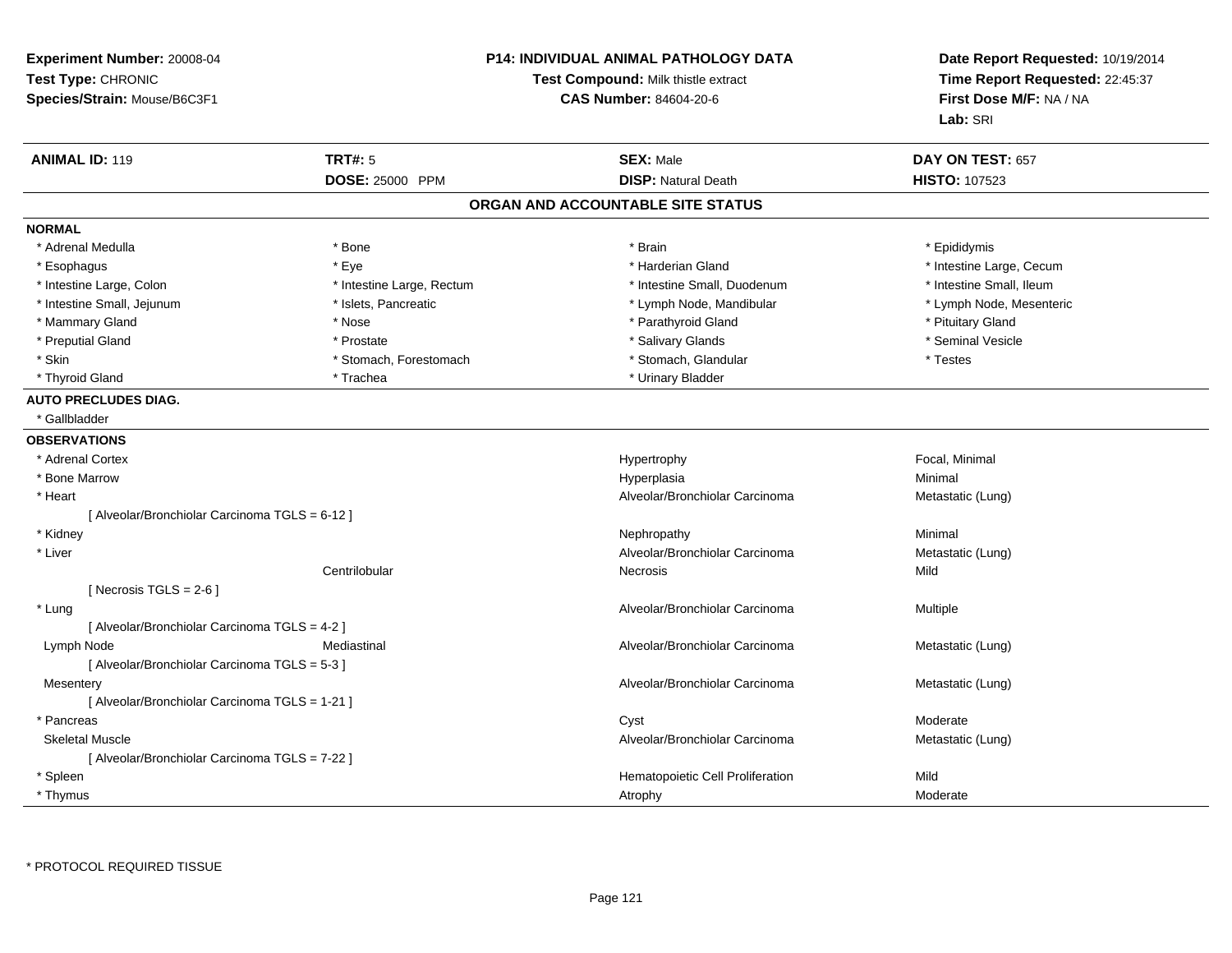| <b>Experiment Number: 20008-04</b><br><b>Test Type: CHRONIC</b><br>Species/Strain: Mouse/B6C3F1 | <b>P14: INDIVIDUAL ANIMAL PATHOLOGY DATA</b><br>Test Compound: Milk thistle extract<br><b>CAS Number: 84604-20-6</b> |                                                                                                                      | Date Report Requested: 10/19/2014<br>Time Report Requested: 22:45:37<br>First Dose M/F: NA / NA<br>Lab: SRI |  |
|-------------------------------------------------------------------------------------------------|----------------------------------------------------------------------------------------------------------------------|----------------------------------------------------------------------------------------------------------------------|-------------------------------------------------------------------------------------------------------------|--|
| <b>ANIMAL ID: 119</b>                                                                           | TRT#: 5                                                                                                              | <b>SEX: Male</b>                                                                                                     | DAY ON TEST: 657                                                                                            |  |
|                                                                                                 | <b>DOSE: 25000 PPM</b>                                                                                               | <b>DISP:</b> Natural Death                                                                                           | <b>HISTO: 107523</b>                                                                                        |  |
|                                                                                                 |                                                                                                                      | ORGAN AND ACCOUNTABLE SITE STATUS                                                                                    |                                                                                                             |  |
| PRIMARY CAUSE OF DEATH                                                                          | - Lung Alveolar/Bronchiolar Carcinoma                                                                                |                                                                                                                      |                                                                                                             |  |
|                                                                                                 |                                                                                                                      | Animal Note: METASTATIC ALVEOLAR/BRONCHIOLAR CARCINOMA PRESENT IN SOFT TISSUE ADJACENT TO SALIVARY GLAND ON SLIDE 8. |                                                                                                             |  |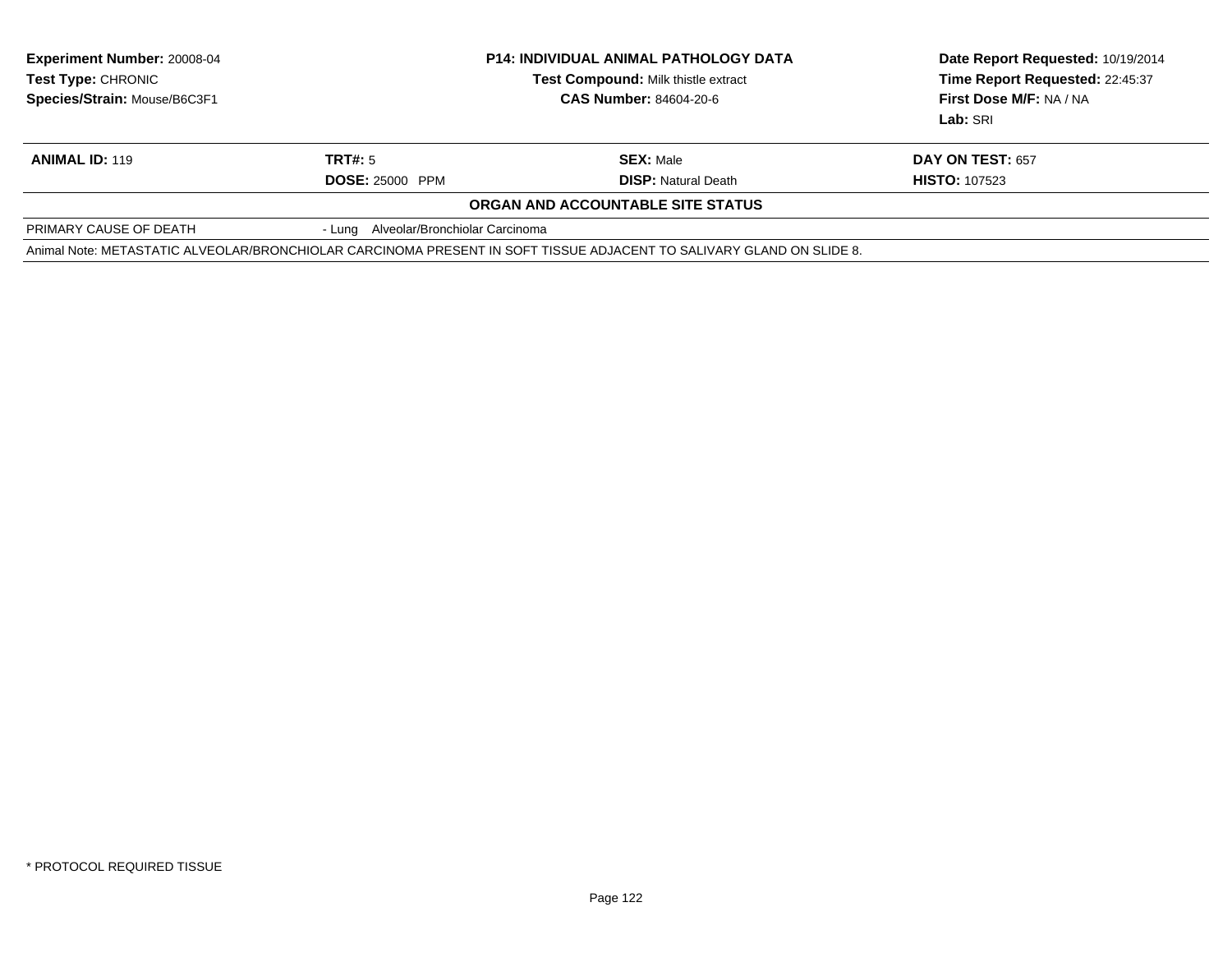| Experiment Number: 20008-04<br>Test Type: CHRONIC<br>Species/Strain: Mouse/B6C3F1 | <b>P14: INDIVIDUAL ANIMAL PATHOLOGY DATA</b><br>Test Compound: Milk thistle extract<br><b>CAS Number: 84604-20-6</b> |                                   | Date Report Requested: 10/19/2014<br>Time Report Requested: 22:45:37<br>First Dose M/F: NA / NA<br>Lab: SRI |  |
|-----------------------------------------------------------------------------------|----------------------------------------------------------------------------------------------------------------------|-----------------------------------|-------------------------------------------------------------------------------------------------------------|--|
| <b>ANIMAL ID: 120</b>                                                             | <b>TRT#: 5</b>                                                                                                       | <b>SEX: Male</b>                  | DAY ON TEST: 729                                                                                            |  |
|                                                                                   | DOSE: 25000 PPM                                                                                                      | <b>DISP: Terminal Sacrifice</b>   | <b>HISTO: 107524</b>                                                                                        |  |
|                                                                                   |                                                                                                                      | ORGAN AND ACCOUNTABLE SITE STATUS |                                                                                                             |  |
| <b>NORMAL</b>                                                                     |                                                                                                                      |                                   |                                                                                                             |  |
| * Adrenal Cortex                                                                  | * Adrenal Medulla                                                                                                    | * Bone                            | * Bone Marrow                                                                                               |  |
| * Brain                                                                           | * Epididymis                                                                                                         | * Esophagus                       | * Eye                                                                                                       |  |
| * Gallbladder                                                                     | * Harderian Gland                                                                                                    | * Heart                           | * Intestine Large, Cecum                                                                                    |  |
| * Intestine Large, Colon                                                          | * Intestine Large, Rectum                                                                                            | * Intestine Small, Duodenum       | * Intestine Small, Ileum                                                                                    |  |
| * Intestine Small, Jejunum                                                        | * Islets, Pancreatic                                                                                                 | * Liver                           | * Lung                                                                                                      |  |
| * Lymph Node, Mandibular                                                          | * Mammary Gland                                                                                                      | * Nose                            | * Pancreas                                                                                                  |  |
| * Parathyroid Gland                                                               | * Pituitary Gland                                                                                                    | * Prostate                        | * Salivary Glands                                                                                           |  |
| * Seminal Vesicle                                                                 | * Skin                                                                                                               | * Stomach. Forestomach            | * Stomach, Glandular                                                                                        |  |
| * Testes                                                                          | * Thymus                                                                                                             | * Thyroid Gland                   | * Trachea                                                                                                   |  |
| * Urinary Bladder                                                                 |                                                                                                                      |                                   |                                                                                                             |  |
| <b>OBSERVATIONS</b>                                                               |                                                                                                                      |                                   |                                                                                                             |  |
| * Kidney                                                                          |                                                                                                                      | Cyst                              | Moderate                                                                                                    |  |
|                                                                                   |                                                                                                                      | Nephropathy                       | Minimal                                                                                                     |  |
| * Lymph Node, Mesenteric                                                          |                                                                                                                      | Hemorrhage                        | Minimal                                                                                                     |  |
| * Preputial Gland                                                                 |                                                                                                                      | Cyst                              | Moderate                                                                                                    |  |
|                                                                                   |                                                                                                                      | Inflammation                      | Chronic, Mild                                                                                               |  |
| * Spleen                                                                          |                                                                                                                      | Hemangiosarcoma                   |                                                                                                             |  |
| [Hemangiosarcoma TGLS = 1-21]                                                     |                                                                                                                      |                                   |                                                                                                             |  |
| PRIMARY CAUSE OF DEATH                                                            | $\blacksquare$                                                                                                       |                                   |                                                                                                             |  |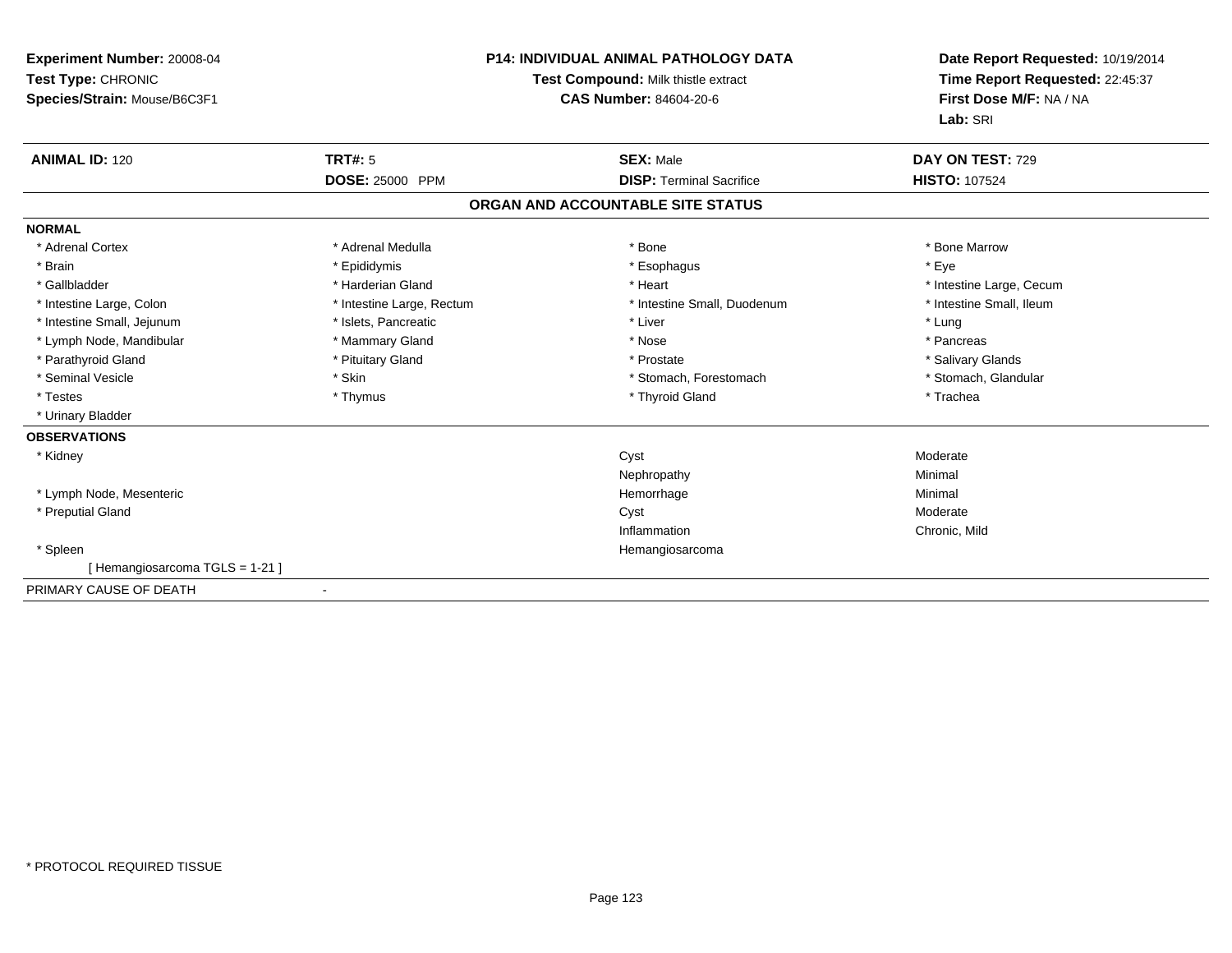| Experiment Number: 20008-04<br>Test Type: CHRONIC<br>Species/Strain: Mouse/B6C3F1 | <b>P14: INDIVIDUAL ANIMAL PATHOLOGY DATA</b><br>Test Compound: Milk thistle extract<br><b>CAS Number: 84604-20-6</b> |                                   | Date Report Requested: 10/19/2014<br>Time Report Requested: 22:45:37<br>First Dose M/F: NA / NA<br>Lab: SRI |  |
|-----------------------------------------------------------------------------------|----------------------------------------------------------------------------------------------------------------------|-----------------------------------|-------------------------------------------------------------------------------------------------------------|--|
| <b>ANIMAL ID: 121</b>                                                             | <b>TRT#: 5</b>                                                                                                       | <b>SEX: Male</b>                  | DAY ON TEST: 729                                                                                            |  |
|                                                                                   | DOSE: 25000 PPM                                                                                                      | <b>DISP: Terminal Sacrifice</b>   | <b>HISTO: 107525</b>                                                                                        |  |
|                                                                                   |                                                                                                                      | ORGAN AND ACCOUNTABLE SITE STATUS |                                                                                                             |  |
| <b>NORMAL</b>                                                                     |                                                                                                                      |                                   |                                                                                                             |  |
| * Adrenal Cortex                                                                  | * Adrenal Medulla                                                                                                    | * Bone                            | * Bone Marrow                                                                                               |  |
| * Brain                                                                           | * Epididymis                                                                                                         | * Esophagus                       | * Eye                                                                                                       |  |
| * Gallbladder                                                                     | * Harderian Gland                                                                                                    | * Heart                           | * Intestine Large, Cecum                                                                                    |  |
| * Intestine Large, Colon                                                          | * Intestine Large, Rectum                                                                                            | * Intestine Small, Duodenum       | * Intestine Small, Ileum                                                                                    |  |
| * Intestine Small, Jejunum                                                        | * Islets, Pancreatic                                                                                                 | * Lymph Node, Mesenteric          | * Mammary Gland                                                                                             |  |
| * Nose                                                                            | * Pancreas                                                                                                           | * Parathyroid Gland               | * Pituitary Gland                                                                                           |  |
| * Prostate                                                                        | * Salivary Glands                                                                                                    | * Seminal Vesicle                 | * Skin                                                                                                      |  |
| * Spleen                                                                          | * Stomach, Forestomach                                                                                               | * Stomach, Glandular              | * Testes                                                                                                    |  |
| * Thymus                                                                          | * Thyroid Gland                                                                                                      | * Trachea                         | * Urinary Bladder                                                                                           |  |
| <b>MISSING</b>                                                                    |                                                                                                                      |                                   |                                                                                                             |  |
| * Lymph Node, Mandibular                                                          |                                                                                                                      |                                   |                                                                                                             |  |
| <b>OBSERVATIONS</b>                                                               |                                                                                                                      |                                   |                                                                                                             |  |
| * Kidney                                                                          |                                                                                                                      | Nephropathy                       | Minimal                                                                                                     |  |
| * Liver                                                                           |                                                                                                                      | <b>Clear Cell Focus</b>           |                                                                                                             |  |
| * Lung                                                                            |                                                                                                                      | Hemorrhage                        | Minimal                                                                                                     |  |
| * Preputial Gland                                                                 |                                                                                                                      | Cyst                              | Moderate                                                                                                    |  |
|                                                                                   |                                                                                                                      | Inflammation                      | Chronic, Mild                                                                                               |  |
| PRIMARY CAUSE OF DEATH                                                            |                                                                                                                      |                                   |                                                                                                             |  |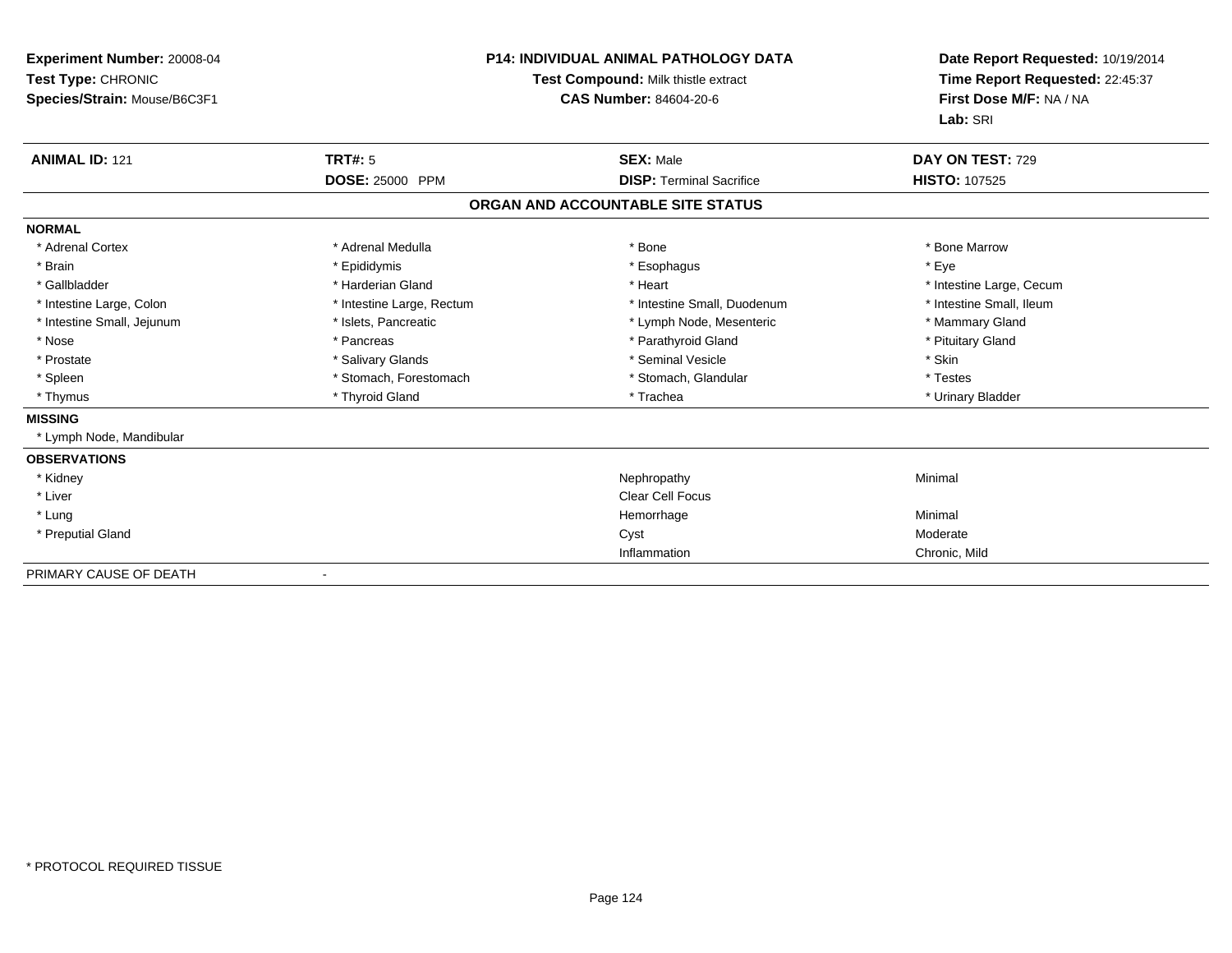| Experiment Number: 20008-04<br>Test Type: CHRONIC<br>Species/Strain: Mouse/B6C3F1 |                             | P14: INDIVIDUAL ANIMAL PATHOLOGY DATA<br>Test Compound: Milk thistle extract<br><b>CAS Number: 84604-20-6</b> | Date Report Requested: 10/19/2014<br>Time Report Requested: 22:45:37<br>First Dose M/F: NA / NA<br>Lab: SRI |
|-----------------------------------------------------------------------------------|-----------------------------|---------------------------------------------------------------------------------------------------------------|-------------------------------------------------------------------------------------------------------------|
| <b>ANIMAL ID: 122</b>                                                             | <b>TRT#: 5</b>              | <b>SEX: Male</b>                                                                                              | DAY ON TEST: 732                                                                                            |
|                                                                                   | <b>DOSE: 25000 PPM</b>      | <b>DISP: Terminal Sacrifice</b>                                                                               | <b>HISTO: 107526</b>                                                                                        |
|                                                                                   |                             | ORGAN AND ACCOUNTABLE SITE STATUS                                                                             |                                                                                                             |
| <b>NORMAL</b>                                                                     |                             |                                                                                                               |                                                                                                             |
| * Adrenal Cortex                                                                  | * Adrenal Medulla           | * Bone                                                                                                        | * Brain                                                                                                     |
| * Epididymis                                                                      | * Esophagus                 | * Eye                                                                                                         | * Gallbladder                                                                                               |
| * Harderian Gland                                                                 | * Heart                     | * Intestine Large, Cecum                                                                                      | * Intestine Large, Colon                                                                                    |
| * Intestine Large, Rectum                                                         | * Intestine Small, Duodenum | * Intestine Small. Ileum                                                                                      | * Islets, Pancreatic                                                                                        |
| * Lymph Node, Mandibular                                                          | * Lymph Node, Mesenteric    | * Mammary Gland                                                                                               | * Nose                                                                                                      |
| * Pancreas                                                                        | * Parathyroid Gland         | * Pituitary Gland                                                                                             | * Preputial Gland                                                                                           |
| * Prostate                                                                        | * Salivary Glands           | * Seminal Vesicle                                                                                             | * Skin                                                                                                      |
| * Stomach, Forestomach                                                            | * Stomach, Glandular        | * Testes                                                                                                      | * Thymus                                                                                                    |
| * Trachea                                                                         | * Urinary Bladder           |                                                                                                               |                                                                                                             |
| <b>OBSERVATIONS</b>                                                               |                             |                                                                                                               |                                                                                                             |
| * Bone Marrow                                                                     |                             | Hyperplasia                                                                                                   | Moderate                                                                                                    |
| * Intestine Small, Jejunum                                                        |                             | Carcinoma                                                                                                     |                                                                                                             |
| [Carcinoma TGLS = $6-24$ ]                                                        |                             |                                                                                                               |                                                                                                             |
| * Kidney                                                                          |                             | Nephropathy                                                                                                   | Minimal                                                                                                     |
| * Liver                                                                           |                             | Hepatocellular Adenoma                                                                                        |                                                                                                             |
|                                                                                   |                             | Hepatocellular Carcinoma                                                                                      | Multiple                                                                                                    |
|                                                                                   |                             | Necrosis                                                                                                      | Focal, Moderate                                                                                             |
| [ Hepatocellular Adenoma TGLS = 5-23 ]                                            |                             |                                                                                                               |                                                                                                             |
| [ Hepatocellular Carcinoma TGLS = 1-21,3-6 ]                                      |                             |                                                                                                               |                                                                                                             |
| [Necrosis $TGLS = 4-22$ ]                                                         |                             |                                                                                                               |                                                                                                             |
| * Lung                                                                            |                             | Hepatocellular Carcinoma                                                                                      | Metastatic (Liver)                                                                                          |
| * Spleen                                                                          |                             | Hematopoietic Cell Proliferation                                                                              | Marked                                                                                                      |
| * Thyroid Gland                                                                   | Follicle                    | Degeneration                                                                                                  | Focal, Minimal                                                                                              |
| PRIMARY CAUSE OF DEATH                                                            | $\blacksquare$              |                                                                                                               |                                                                                                             |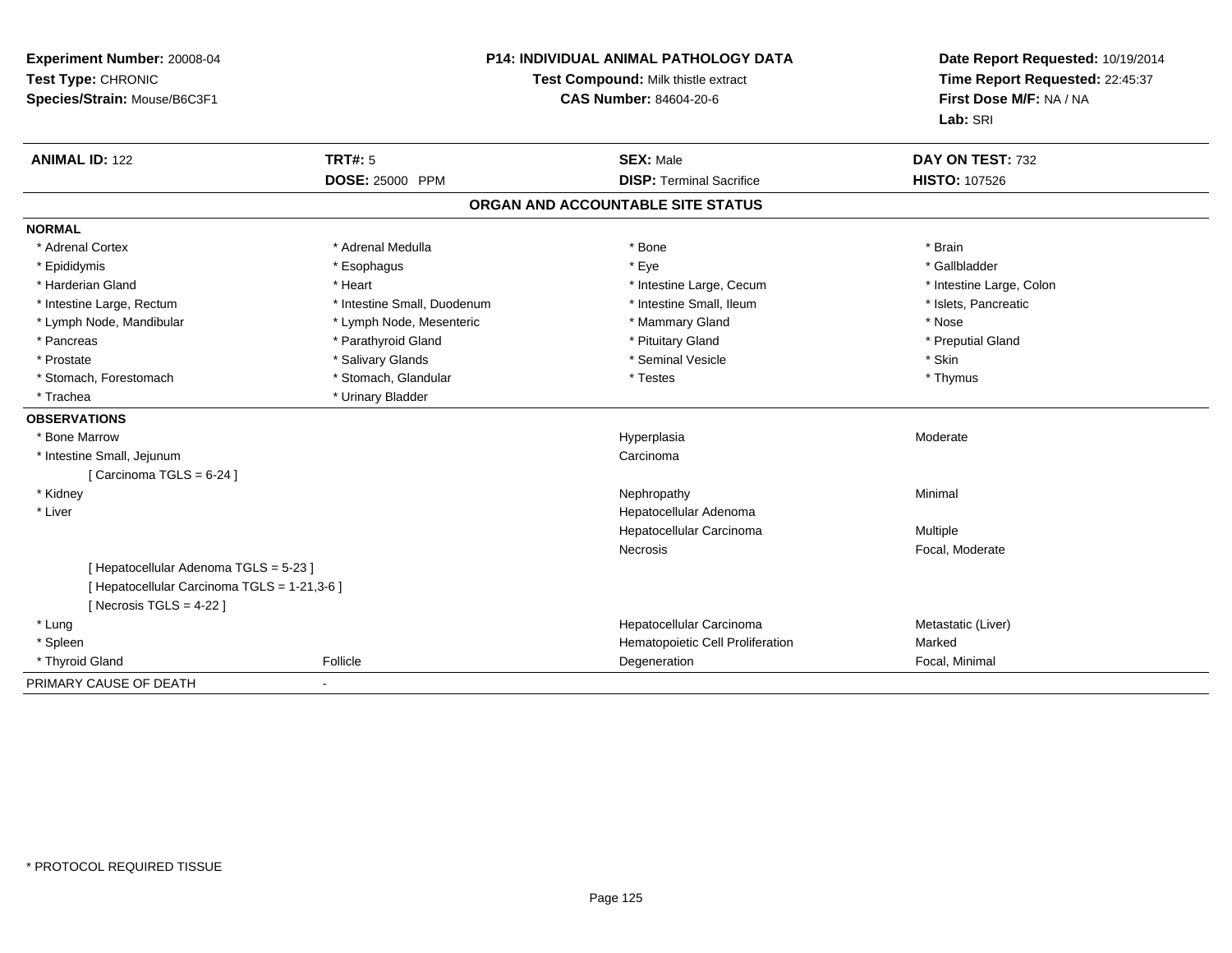| Experiment Number: 20008-04<br>Test Type: CHRONIC<br>Species/Strain: Mouse/B6C3F1 |                             | <b>P14: INDIVIDUAL ANIMAL PATHOLOGY DATA</b><br>Test Compound: Milk thistle extract<br><b>CAS Number: 84604-20-6</b> | Date Report Requested: 10/19/2014<br>Time Report Requested: 22:45:37<br>First Dose M/F: NA / NA<br>Lab: SRI |
|-----------------------------------------------------------------------------------|-----------------------------|----------------------------------------------------------------------------------------------------------------------|-------------------------------------------------------------------------------------------------------------|
| <b>ANIMAL ID: 123</b>                                                             | <b>TRT#: 5</b>              | <b>SEX: Male</b>                                                                                                     | DAY ON TEST: 731                                                                                            |
|                                                                                   | <b>DOSE: 25000 PPM</b>      | <b>DISP: Terminal Sacrifice</b>                                                                                      | <b>HISTO: 107527</b>                                                                                        |
|                                                                                   |                             | ORGAN AND ACCOUNTABLE SITE STATUS                                                                                    |                                                                                                             |
| <b>NORMAL</b>                                                                     |                             |                                                                                                                      |                                                                                                             |
| * Adrenal Cortex                                                                  | * Adrenal Medulla           | * Bone                                                                                                               | * Brain                                                                                                     |
| * Epididymis                                                                      | * Esophagus                 | * Eye                                                                                                                | * Gallbladder                                                                                               |
| * Harderian Gland                                                                 | * Heart                     | * Intestine Large, Cecum                                                                                             | * Intestine Large, Colon                                                                                    |
| * Intestine Large, Rectum                                                         | * Intestine Small, Duodenum | * Intestine Small, Ileum                                                                                             | * Intestine Small, Jejunum                                                                                  |
| * Islets, Pancreatic                                                              | * Kidney                    | * Lung                                                                                                               | * Lymph Node, Mandibular                                                                                    |
| * Lymph Node, Mesenteric                                                          | * Mammary Gland             | * Nose                                                                                                               | * Parathyroid Gland                                                                                         |
| * Pituitary Gland                                                                 | * Prostate                  | * Salivary Glands                                                                                                    | * Seminal Vesicle                                                                                           |
| * Skin                                                                            | * Spleen                    | * Stomach, Forestomach                                                                                               | * Stomach, Glandular                                                                                        |
| * Testes                                                                          | * Thymus                    | * Trachea                                                                                                            | * Urinary Bladder                                                                                           |
| <b>OBSERVATIONS</b>                                                               |                             |                                                                                                                      |                                                                                                             |
| * Bone Marrow                                                                     |                             | Hyperplasia                                                                                                          | Mild                                                                                                        |
| * Liver                                                                           |                             | Hepatocellular Carcinoma                                                                                             |                                                                                                             |
| [ Hepatocellular Carcinoma TGLS = 2-21 ]                                          |                             |                                                                                                                      |                                                                                                             |
| * Pancreas                                                                        | Acinus                      | <b>Cytoplasmic Alteration</b>                                                                                        | Moderate                                                                                                    |
| * Preputial Gland                                                                 |                             | Inflammation                                                                                                         | Chronic, Mild                                                                                               |
| [ Inflammation $TGLS = 1-8$ ]                                                     |                             |                                                                                                                      |                                                                                                             |
| * Thyroid Gland                                                                   | Follicle                    | Degeneration                                                                                                         | Focal, Mild                                                                                                 |
| * Urin Bladder                                                                    |                             |                                                                                                                      |                                                                                                             |
| Note: INFUSION ARTIFACT IN URINARY BLADDER.                                       |                             |                                                                                                                      |                                                                                                             |
| PRIMARY CAUSE OF DEATH                                                            |                             |                                                                                                                      |                                                                                                             |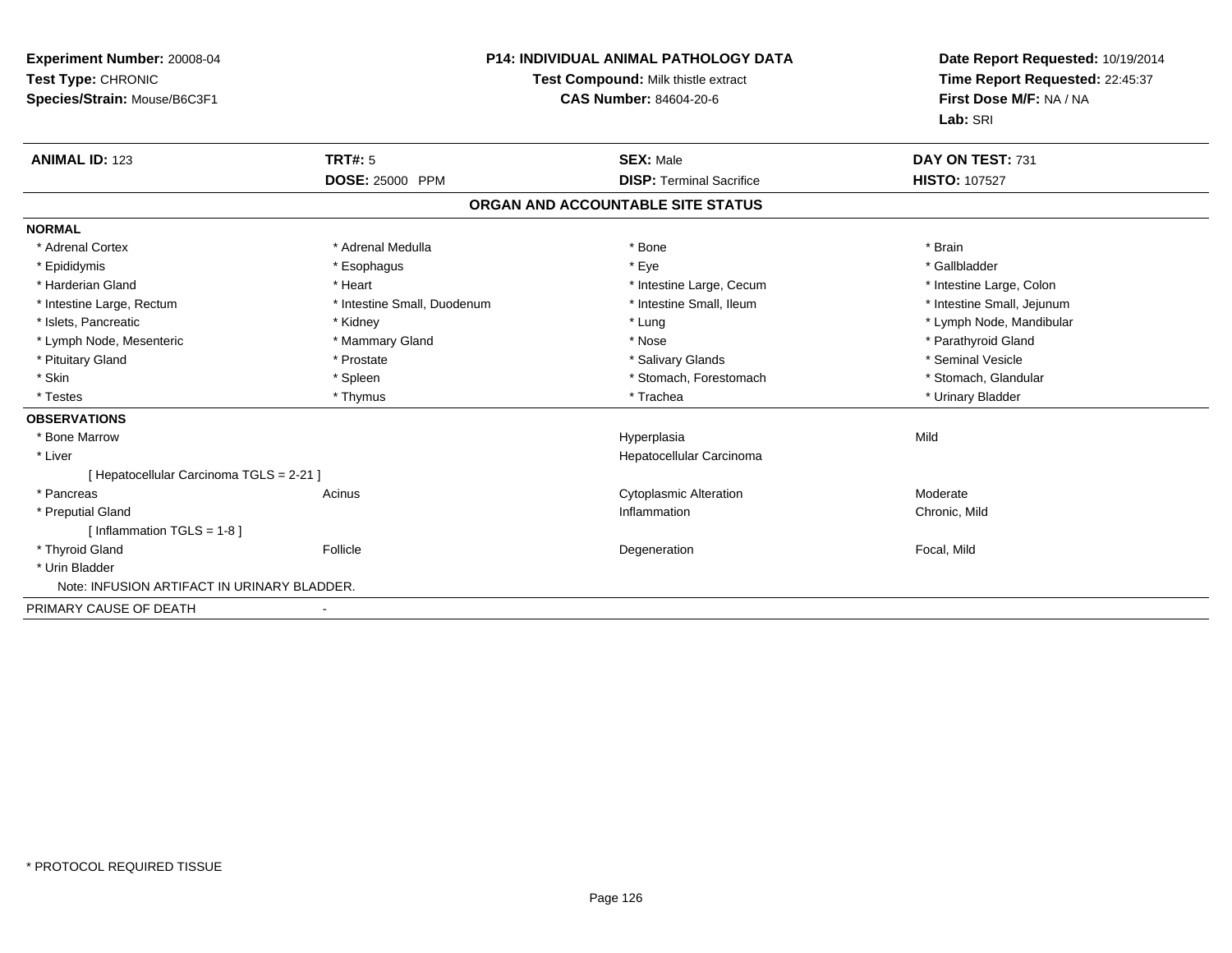| Experiment Number: 20008-04<br>Test Type: CHRONIC<br>Species/Strain: Mouse/B6C3F1 | <b>P14: INDIVIDUAL ANIMAL PATHOLOGY DATA</b><br>Test Compound: Milk thistle extract<br><b>CAS Number: 84604-20-6</b> |                                   | Date Report Requested: 10/19/2014<br>Time Report Requested: 22:45:37<br>First Dose M/F: NA / NA<br>Lab: SRI |
|-----------------------------------------------------------------------------------|----------------------------------------------------------------------------------------------------------------------|-----------------------------------|-------------------------------------------------------------------------------------------------------------|
| <b>ANIMAL ID: 124</b>                                                             | <b>TRT#: 5</b>                                                                                                       | <b>SEX: Male</b>                  | DAY ON TEST: 730                                                                                            |
|                                                                                   | <b>DOSE: 25000 PPM</b>                                                                                               | <b>DISP: Terminal Sacrifice</b>   | <b>HISTO: 107528</b>                                                                                        |
|                                                                                   |                                                                                                                      | ORGAN AND ACCOUNTABLE SITE STATUS |                                                                                                             |
| <b>NORMAL</b>                                                                     |                                                                                                                      |                                   |                                                                                                             |
| * Adrenal Medulla                                                                 | * Bone                                                                                                               | * Brain                           | * Epididymis                                                                                                |
| * Esophagus                                                                       | * Eye                                                                                                                | * Gallbladder                     | * Heart                                                                                                     |
| * Intestine Large, Cecum                                                          | * Intestine Large, Colon                                                                                             | * Intestine Large, Rectum         | * Intestine Small, Duodenum                                                                                 |
| * Intestine Small, Ileum                                                          | * Intestine Small, Jejunum                                                                                           | * Islets, Pancreatic              | * Lymph Node, Mandibular                                                                                    |
| * Lymph Node, Mesenteric                                                          | * Mammary Gland                                                                                                      | * Nose                            | * Pancreas                                                                                                  |
| * Parathyroid Gland                                                               | * Prostate                                                                                                           | * Salivary Glands                 | * Seminal Vesicle                                                                                           |
| * Skin                                                                            | * Stomach, Forestomach                                                                                               | * Stomach, Glandular              | * Testes                                                                                                    |
| * Thymus                                                                          | * Thyroid Gland                                                                                                      | * Trachea                         | * Urinary Bladder                                                                                           |
| <b>OBSERVATIONS</b>                                                               |                                                                                                                      |                                   |                                                                                                             |
| * Adrenal Cortex                                                                  | Capsule                                                                                                              | Hyperplasia                       | Minimal                                                                                                     |
|                                                                                   |                                                                                                                      | Hypertrophy                       | Focal, Minimal                                                                                              |
| * Bone Marrow                                                                     |                                                                                                                      | Hyperplasia                       | Mild                                                                                                        |
| * Harderian Gland                                                                 |                                                                                                                      | Adenoma                           |                                                                                                             |
| [Adenoma TGLS = $4-12$ ]                                                          |                                                                                                                      |                                   |                                                                                                             |
| * Kidney                                                                          |                                                                                                                      | Metaplasia                        | Osseous, Mild                                                                                               |
|                                                                                   |                                                                                                                      | Nephropathy                       | Minimal                                                                                                     |
| * Liver                                                                           |                                                                                                                      | <b>Eosinophilic Focus</b>         |                                                                                                             |
|                                                                                   |                                                                                                                      | Hemangiosarcoma                   |                                                                                                             |
|                                                                                   |                                                                                                                      | Necrosis                          | Focal, Moderate                                                                                             |
| [ Eosinophilic Focus TGLS = 2-6 ]                                                 |                                                                                                                      |                                   |                                                                                                             |
| [Hemangiosarcoma TGLS = 3-21]                                                     |                                                                                                                      |                                   |                                                                                                             |
| * Lung                                                                            |                                                                                                                      | Alveolar/Bronchiolar Adenoma      |                                                                                                             |
| * Pituitary Gland                                                                 | Pars Distalis                                                                                                        | Cyst                              | Moderate                                                                                                    |
| * Preputial Gland                                                                 |                                                                                                                      | Cyst                              | Moderate                                                                                                    |
| * Spleen                                                                          |                                                                                                                      | Hematopoietic Cell Proliferation  | Moderate                                                                                                    |
| [ Hematopoietic Cell Proliferation TGLS = 1-6 ]                                   |                                                                                                                      |                                   |                                                                                                             |
| PRIMARY CAUSE OF DEATH                                                            |                                                                                                                      |                                   |                                                                                                             |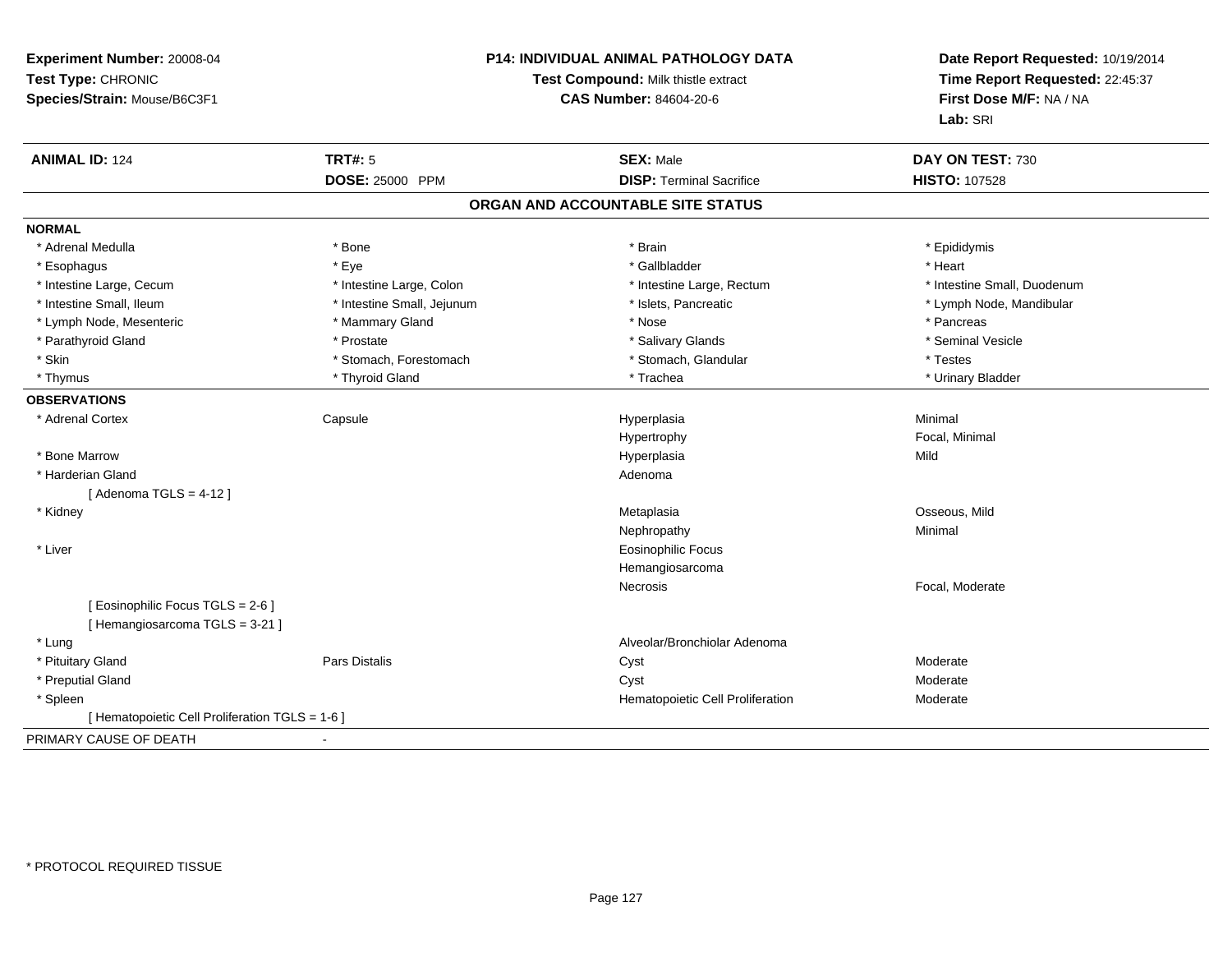| Experiment Number: 20008-04<br>Test Type: CHRONIC<br>Species/Strain: Mouse/B6C3F1 |                          | <b>P14: INDIVIDUAL ANIMAL PATHOLOGY DATA</b><br>Test Compound: Milk thistle extract<br><b>CAS Number: 84604-20-6</b> | Date Report Requested: 10/19/2014<br>Time Report Requested: 22:45:37<br>First Dose M/F: NA / NA<br>Lab: SRI |
|-----------------------------------------------------------------------------------|--------------------------|----------------------------------------------------------------------------------------------------------------------|-------------------------------------------------------------------------------------------------------------|
| <b>ANIMAL ID: 125</b>                                                             | <b>TRT#: 5</b>           | <b>SEX: Male</b>                                                                                                     | DAY ON TEST: 729                                                                                            |
|                                                                                   | DOSE: 25000 PPM          | <b>DISP: Terminal Sacrifice</b>                                                                                      | HISTO: 107529                                                                                               |
|                                                                                   |                          | ORGAN AND ACCOUNTABLE SITE STATUS                                                                                    |                                                                                                             |
| <b>NORMAL</b>                                                                     |                          |                                                                                                                      |                                                                                                             |
| * Adrenal Medulla                                                                 | * Bone                   | * Brain                                                                                                              | * Epididymis                                                                                                |
| * Esophagus                                                                       | * Eye                    | * Gallbladder                                                                                                        | * Harderian Gland                                                                                           |
| * Heart                                                                           | * Intestine Large, Cecum | * Intestine Large, Colon                                                                                             | * Intestine Large, Rectum                                                                                   |
| * Intestine Small, Duodenum                                                       | * Intestine Small, Ileum | * Intestine Small, Jejunum                                                                                           | * Islets, Pancreatic                                                                                        |
| * Lymph Node, Mandibular                                                          | * Mammary Gland          | * Nose                                                                                                               | * Pancreas                                                                                                  |
| * Parathyroid Gland                                                               | * Pituitary Gland        | * Preputial Gland                                                                                                    | * Prostate                                                                                                  |
| * Salivary Glands                                                                 | * Seminal Vesicle        | * Skin                                                                                                               | * Stomach, Forestomach                                                                                      |
| * Stomach, Glandular                                                              | * Testes                 | * Thymus                                                                                                             | * Thyroid Gland                                                                                             |
| * Trachea                                                                         | * Urinary Bladder        |                                                                                                                      |                                                                                                             |
| <b>MISSING</b>                                                                    |                          |                                                                                                                      |                                                                                                             |
| * Lymph Node, Mesenteric                                                          |                          |                                                                                                                      |                                                                                                             |
| <b>OBSERVATIONS</b>                                                               |                          |                                                                                                                      |                                                                                                             |
| * Adrenal Cortex                                                                  |                          | <b>Accessory Adrenal Cortical Nodule</b>                                                                             | Moderate                                                                                                    |
| * Bone Marrow                                                                     |                          | Hyperplasia                                                                                                          | Mild                                                                                                        |
| * Kidney                                                                          |                          | Metaplasia                                                                                                           | Osseous, Moderate                                                                                           |
|                                                                                   |                          | Nephropathy                                                                                                          | Minimal                                                                                                     |
| * Liver                                                                           |                          | Hepatocellular Carcinoma                                                                                             |                                                                                                             |
| [ Hepatocellular Carcinoma TGLS = 1-21 ]                                          |                          |                                                                                                                      |                                                                                                             |
| * Lung                                                                            |                          | Alveolar/Bronchiolar Adenoma                                                                                         |                                                                                                             |
| [ Alveolar/Bronchiolar Adenoma TGLS = 2-22 ]                                      |                          |                                                                                                                      |                                                                                                             |
| * Spleen                                                                          |                          | Hematopoietic Cell Proliferation                                                                                     | Moderate                                                                                                    |
| PRIMARY CAUSE OF DEATH                                                            | $\overline{\phantom{0}}$ |                                                                                                                      |                                                                                                             |

Animal Note: MILD TO MODERATE PERIARTERITIS IN BLOOD VESSELS ON SLIDES 4 (MESENTERY) AND 12 ( HEART); NOT TABULATED.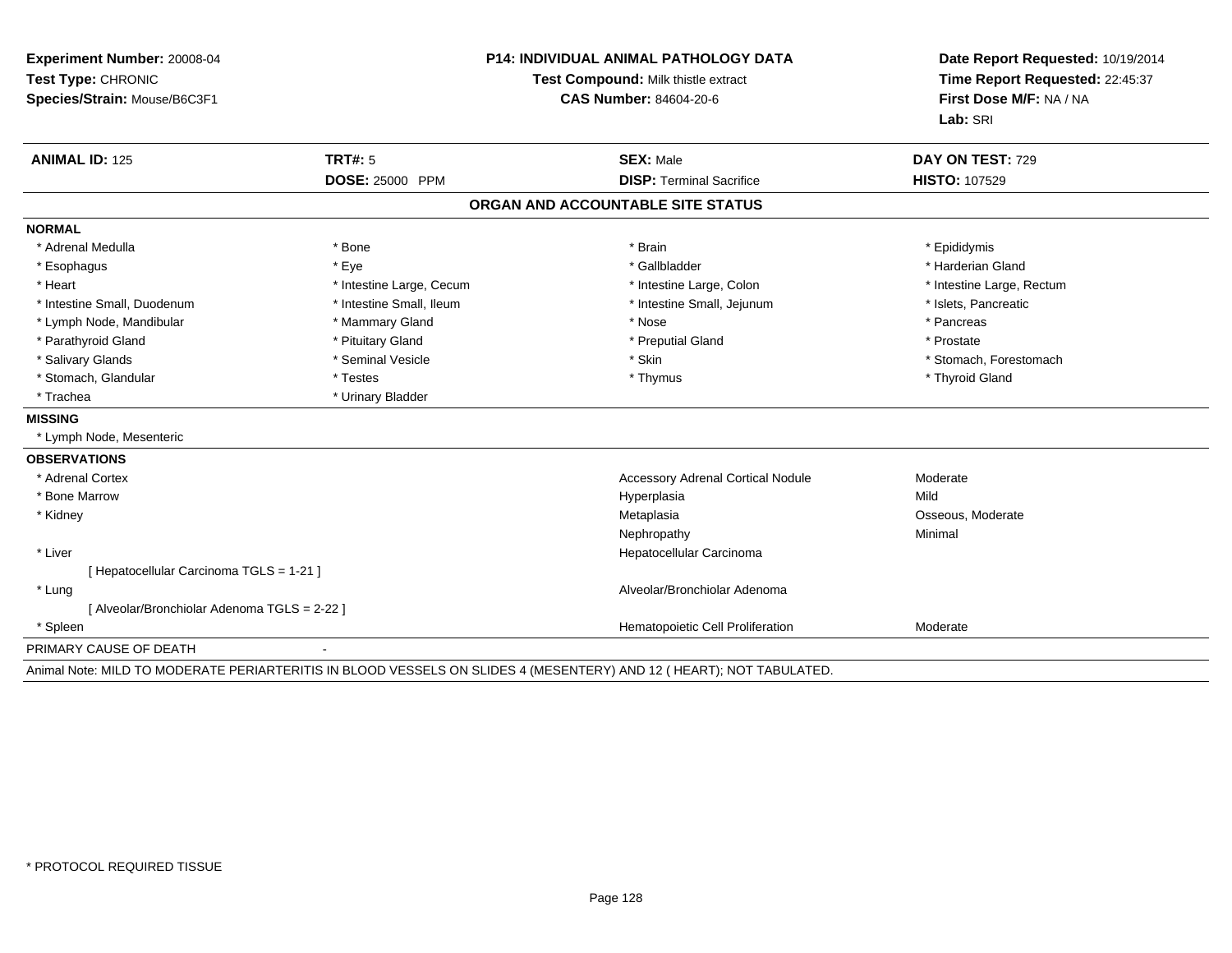| Experiment Number: 20008-04<br>Test Type: CHRONIC<br>Species/Strain: Mouse/B6C3F1 | P14: INDIVIDUAL ANIMAL PATHOLOGY DATA<br>Test Compound: Milk thistle extract<br><b>CAS Number: 84604-20-6</b> |                                          | Date Report Requested: 10/19/2014<br>Time Report Requested: 22:45:37<br>First Dose M/F: NA / NA<br>Lab: SRI |
|-----------------------------------------------------------------------------------|---------------------------------------------------------------------------------------------------------------|------------------------------------------|-------------------------------------------------------------------------------------------------------------|
| <b>ANIMAL ID: 126</b>                                                             | TRT#: 5                                                                                                       | <b>SEX: Male</b>                         | DAY ON TEST: 729                                                                                            |
|                                                                                   | DOSE: 25000 PPM                                                                                               | <b>DISP: Terminal Sacrifice</b>          | <b>HISTO: 107530</b>                                                                                        |
|                                                                                   |                                                                                                               | ORGAN AND ACCOUNTABLE SITE STATUS        |                                                                                                             |
| <b>NORMAL</b>                                                                     |                                                                                                               |                                          |                                                                                                             |
| * Adrenal Medulla                                                                 | * Bone                                                                                                        | * Bone Marrow                            | * Brain                                                                                                     |
| * Epididymis                                                                      | * Esophagus                                                                                                   | * Eye                                    | * Gallbladder                                                                                               |
| * Harderian Gland                                                                 | * Heart                                                                                                       | * Intestine Large, Cecum                 | * Intestine Large, Colon                                                                                    |
| * Intestine Large, Rectum                                                         | * Intestine Small, Duodenum                                                                                   | * Intestine Small, Ileum                 | * Intestine Small, Jejunum                                                                                  |
| * Islets, Pancreatic                                                              | * Lymph Node, Mandibular                                                                                      | * Lymph Node, Mesenteric                 | * Mammary Gland                                                                                             |
| * Nose                                                                            | * Pancreas                                                                                                    | * Parathyroid Gland                      | * Pituitary Gland                                                                                           |
| * Prostate                                                                        | * Salivary Glands                                                                                             | * Seminal Vesicle                        | * Skin                                                                                                      |
| * Spleen                                                                          | * Stomach, Forestomach                                                                                        | * Stomach, Glandular                     | * Testes                                                                                                    |
| * Thymus                                                                          | * Thyroid Gland                                                                                               | * Trachea                                | * Urinary Bladder                                                                                           |
| <b>OBSERVATIONS</b>                                                               |                                                                                                               |                                          |                                                                                                             |
| * Adrenal Cortex                                                                  |                                                                                                               | <b>Accessory Adrenal Cortical Nodule</b> | Moderate                                                                                                    |
| * Kidney                                                                          |                                                                                                               | Nephropathy                              | Minimal                                                                                                     |
| * Liver                                                                           |                                                                                                               | Hepatocellular Carcinoma                 |                                                                                                             |
| [Hepatocellular Carcinoma TGLS = 2-21]                                            |                                                                                                               |                                          |                                                                                                             |
| * Lung                                                                            |                                                                                                               | Alveolar/Bronchiolar Carcinoma           |                                                                                                             |
|                                                                                   |                                                                                                               | <b>Infiltration Cellular</b>             | Histiocyte, Moderate                                                                                        |
| [ Alveolar/Bronchiolar Carcinoma TGLS = 3-22 ]                                    |                                                                                                               |                                          |                                                                                                             |
| * Preputial Gland                                                                 |                                                                                                               | Cyst                                     | Moderate                                                                                                    |
| $[Cyst TGLS = 1-8]$                                                               |                                                                                                               |                                          |                                                                                                             |
| PRIMARY CAUSE OF DEATH                                                            |                                                                                                               |                                          |                                                                                                             |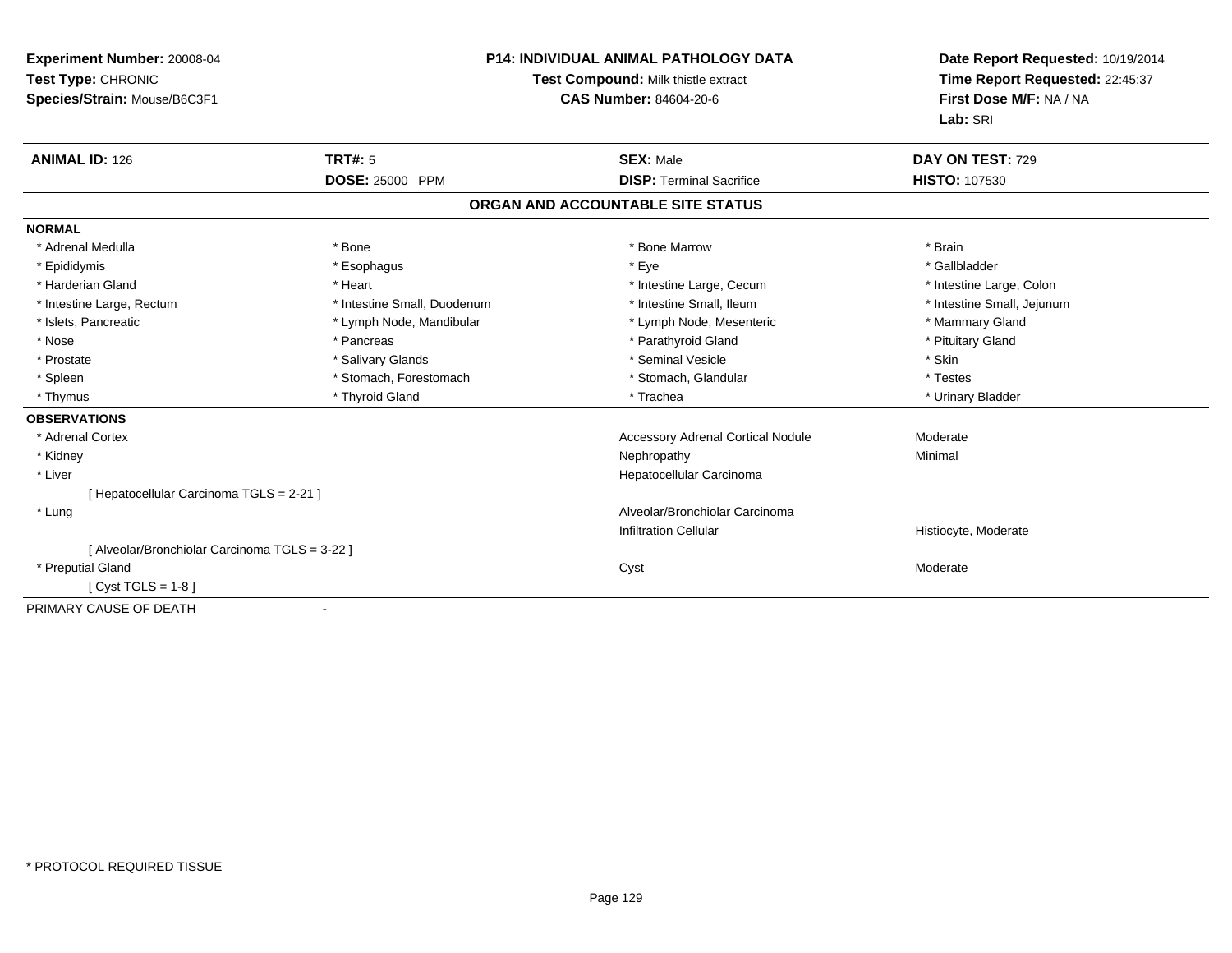| <b>Experiment Number: 20008-04</b><br>Test Type: CHRONIC<br>Species/Strain: Mouse/B6C3F1 |                             | <b>P14: INDIVIDUAL ANIMAL PATHOLOGY DATA</b><br>Test Compound: Milk thistle extract<br><b>CAS Number: 84604-20-6</b> | Date Report Requested: 10/19/2014<br>Time Report Requested: 22:45:37<br>First Dose M/F: NA / NA<br>Lab: SRI |  |
|------------------------------------------------------------------------------------------|-----------------------------|----------------------------------------------------------------------------------------------------------------------|-------------------------------------------------------------------------------------------------------------|--|
| <b>ANIMAL ID: 127</b>                                                                    | <b>TRT#: 5</b>              | <b>SEX: Male</b>                                                                                                     | DAY ON TEST: 730                                                                                            |  |
|                                                                                          | <b>DOSE: 25000 PPM</b>      | <b>DISP: Terminal Sacrifice</b>                                                                                      | <b>HISTO: 107531</b>                                                                                        |  |
|                                                                                          |                             | ORGAN AND ACCOUNTABLE SITE STATUS                                                                                    |                                                                                                             |  |
| <b>NORMAL</b>                                                                            |                             |                                                                                                                      |                                                                                                             |  |
| * Adrenal Medulla                                                                        | * Bone                      | * Bone Marrow                                                                                                        | * Brain                                                                                                     |  |
| * Epididymis                                                                             | * Esophagus                 | * Eye                                                                                                                | * Gallbladder                                                                                               |  |
| * Harderian Gland                                                                        | * Heart                     | * Intestine Large, Cecum                                                                                             | * Intestine Large, Colon                                                                                    |  |
| * Intestine Large, Rectum                                                                | * Intestine Small, Duodenum | * Intestine Small, Ileum                                                                                             | * Intestine Small, Jejunum                                                                                  |  |
| * Islets, Pancreatic                                                                     | * Liver                     | * Lung                                                                                                               | * Lymph Node, Mandibular                                                                                    |  |
| * Lymph Node, Mesenteric                                                                 | * Mammary Gland             | * Nose                                                                                                               | * Pancreas                                                                                                  |  |
| * Parathyroid Gland                                                                      | * Pituitary Gland           | * Prostate                                                                                                           | * Salivary Glands                                                                                           |  |
| * Seminal Vesicle                                                                        | * Skin                      | * Spleen                                                                                                             | * Stomach, Forestomach                                                                                      |  |
| * Stomach, Glandular                                                                     | * Testes                    | * Thymus                                                                                                             | * Thyroid Gland                                                                                             |  |
| * Trachea                                                                                | * Urinary Bladder           |                                                                                                                      |                                                                                                             |  |
| <b>OBSERVATIONS</b>                                                                      |                             |                                                                                                                      |                                                                                                             |  |
| * Adrenal Cortex                                                                         |                             | Hypertrophy                                                                                                          | Focal, Minimal                                                                                              |  |
| * Kidney                                                                                 |                             | Nephropathy                                                                                                          | Minimal                                                                                                     |  |
| Mesentery                                                                                | Fat                         | Necrosis                                                                                                             | Mild                                                                                                        |  |
| [ Necrosis TGLS = $2-21$ ]                                                               |                             |                                                                                                                      |                                                                                                             |  |
| * Preputial Gland                                                                        |                             | Inflammation                                                                                                         | Chronic, Mild                                                                                               |  |
| [Inflammation TGLS = 1-8]                                                                |                             |                                                                                                                      |                                                                                                             |  |
| PRIMARY CAUSE OF DEATH                                                                   | $\overline{\phantom{a}}$    |                                                                                                                      |                                                                                                             |  |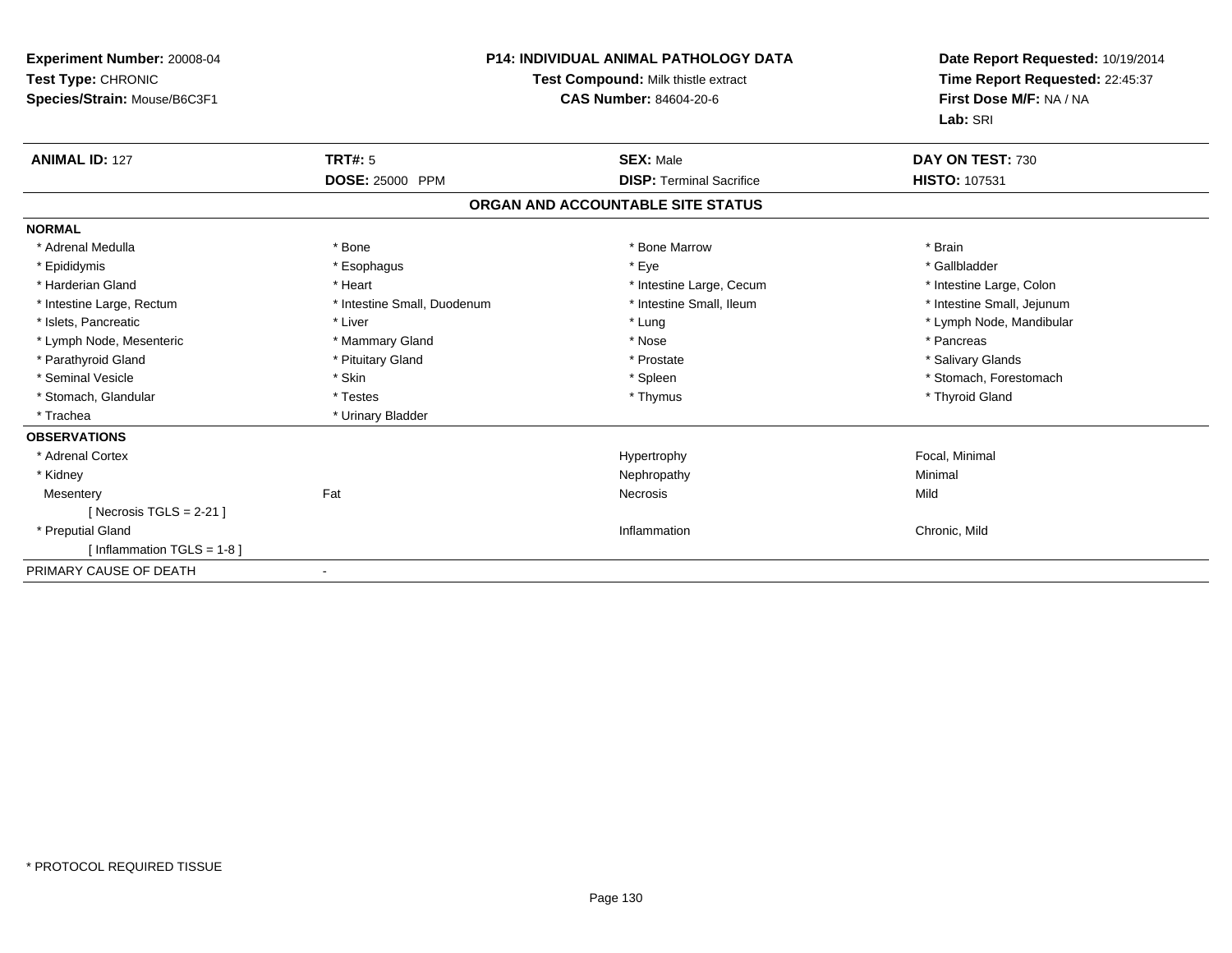| Experiment Number: 20008-04<br>Test Type: CHRONIC<br>Species/Strain: Mouse/B6C3F1 |                             | P14: INDIVIDUAL ANIMAL PATHOLOGY DATA<br>Test Compound: Milk thistle extract<br>CAS Number: 84604-20-6 | Date Report Requested: 10/19/2014<br>Time Report Requested: 22:45:37<br>First Dose M/F: NA / NA<br>Lab: SRI |
|-----------------------------------------------------------------------------------|-----------------------------|--------------------------------------------------------------------------------------------------------|-------------------------------------------------------------------------------------------------------------|
| <b>ANIMAL ID: 128</b>                                                             | TRT#: 5                     | <b>SEX: Male</b>                                                                                       | DAY ON TEST: 732                                                                                            |
|                                                                                   | <b>DOSE: 25000 PPM</b>      | <b>DISP: Terminal Sacrifice</b>                                                                        | <b>HISTO: 107532</b>                                                                                        |
|                                                                                   |                             | ORGAN AND ACCOUNTABLE SITE STATUS                                                                      |                                                                                                             |
| <b>NORMAL</b>                                                                     |                             |                                                                                                        |                                                                                                             |
| * Adrenal Medulla                                                                 | * Bone                      | * Bone Marrow                                                                                          | * Brain                                                                                                     |
| * Epididymis                                                                      | * Esophagus                 | * Eye                                                                                                  | * Gallbladder                                                                                               |
| * Harderian Gland                                                                 | * Heart                     | * Intestine Large, Cecum                                                                               | * Intestine Large, Colon                                                                                    |
| * Intestine Large, Rectum                                                         | * Intestine Small, Duodenum | * Intestine Small. Ileum                                                                               | * Intestine Small, Jejunum                                                                                  |
| * Islets, Pancreatic                                                              | * Liver                     | * Lung                                                                                                 | * Lymph Node, Mandibular                                                                                    |
| * Lymph Node, Mesenteric                                                          | * Mammary Gland             | * Nose                                                                                                 | * Pancreas                                                                                                  |
| * Parathyroid Gland                                                               | * Pituitary Gland           | * Preputial Gland                                                                                      | * Prostate                                                                                                  |
| * Salivary Glands                                                                 | * Seminal Vesicle           | * Skin                                                                                                 | * Spleen                                                                                                    |
| * Stomach, Forestomach                                                            | * Stomach, Glandular        | * Testes                                                                                               | * Thymus                                                                                                    |
| * Thyroid Gland                                                                   | * Trachea                   | * Urinary Bladder                                                                                      |                                                                                                             |
| <b>OBSERVATIONS</b>                                                               |                             |                                                                                                        |                                                                                                             |
| * Adrenal Cortex                                                                  |                             | <b>Accessory Adrenal Cortical Nodule</b>                                                               | Moderate                                                                                                    |
| * Kidney                                                                          |                             | Nephropathy                                                                                            | Minimal                                                                                                     |
| * Urin Bladder                                                                    |                             |                                                                                                        |                                                                                                             |
| Note: INFUSION ARTIFACT IN URINARY BLADDER.                                       |                             |                                                                                                        |                                                                                                             |
| PRIMARY CAUSE OF DEATH                                                            |                             |                                                                                                        |                                                                                                             |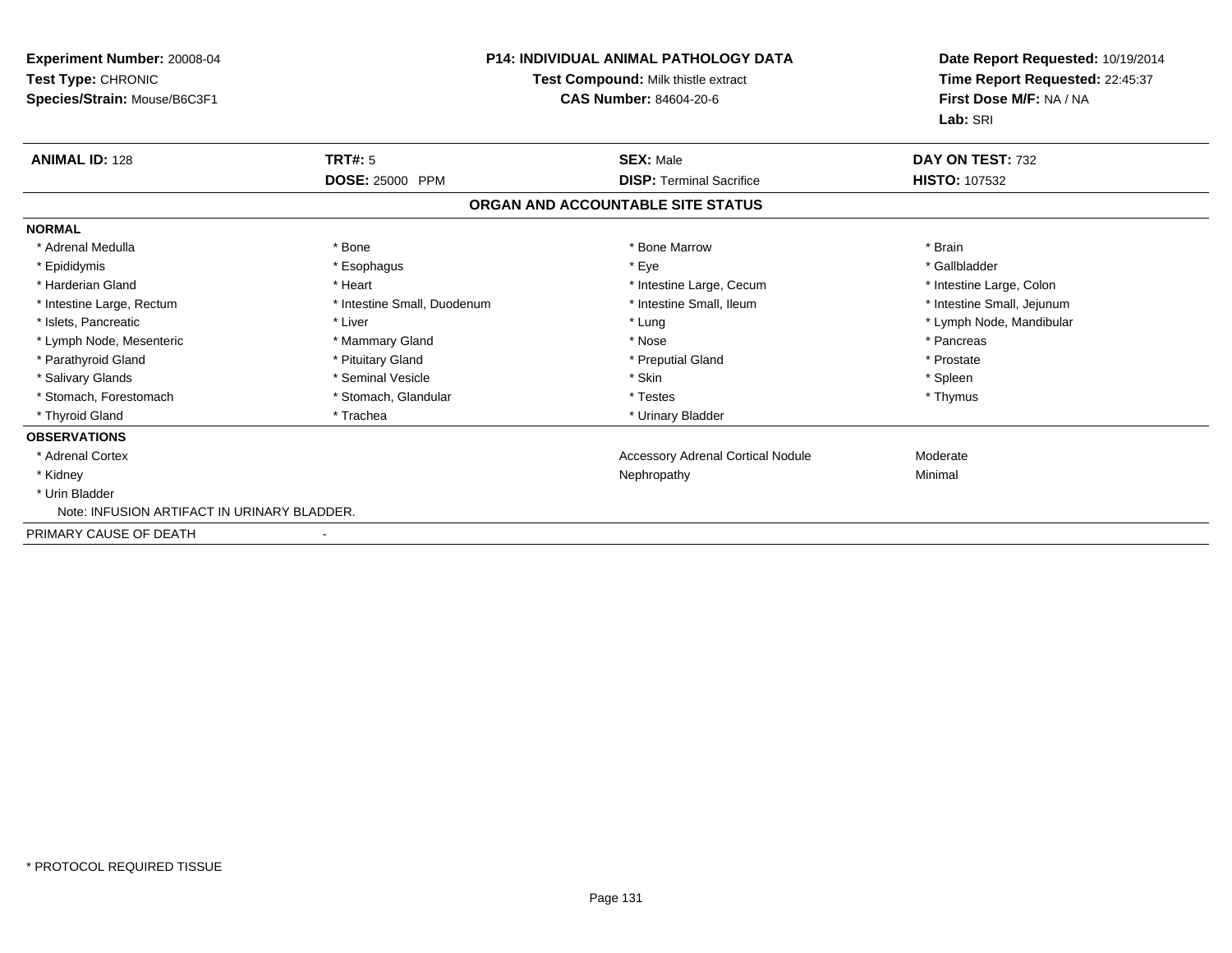| Experiment Number: 20008-04<br>Test Type: CHRONIC<br>Species/Strain: Mouse/B6C3F1 |                             | <b>P14: INDIVIDUAL ANIMAL PATHOLOGY DATA</b><br>Test Compound: Milk thistle extract<br>CAS Number: 84604-20-6 | Date Report Requested: 10/19/2014<br>Time Report Requested: 22:45:37<br>First Dose M/F: NA / NA<br>Lab: SRI |
|-----------------------------------------------------------------------------------|-----------------------------|---------------------------------------------------------------------------------------------------------------|-------------------------------------------------------------------------------------------------------------|
| <b>ANIMAL ID: 129</b>                                                             | TRT#: 5                     | <b>SEX: Male</b>                                                                                              | DAY ON TEST: 731                                                                                            |
|                                                                                   | DOSE: 25000 PPM             | <b>DISP: Terminal Sacrifice</b>                                                                               | <b>HISTO: 107533</b>                                                                                        |
|                                                                                   |                             | ORGAN AND ACCOUNTABLE SITE STATUS                                                                             |                                                                                                             |
| <b>NORMAL</b>                                                                     |                             |                                                                                                               |                                                                                                             |
| * Adrenal Medulla                                                                 | * Bone                      | * Bone Marrow                                                                                                 | * Brain                                                                                                     |
| * Epididymis                                                                      | * Esophagus                 | * Eye                                                                                                         | * Gallbladder                                                                                               |
| * Harderian Gland                                                                 | * Heart                     | * Intestine Large, Cecum                                                                                      | * Intestine Large, Colon                                                                                    |
| * Intestine Large, Rectum                                                         | * Intestine Small, Duodenum | * Intestine Small, Ileum                                                                                      | * Intestine Small, Jejunum                                                                                  |
| * Islets, Pancreatic                                                              | * Lung                      | * Lymph Node, Mandibular                                                                                      | * Lymph Node, Mesenteric                                                                                    |
| * Mammary Gland                                                                   | * Nose                      | * Pancreas                                                                                                    | * Parathyroid Gland                                                                                         |
| * Pituitary Gland                                                                 | * Prostate                  | * Salivary Glands                                                                                             | * Seminal Vesicle                                                                                           |
| * Skin                                                                            | * Stomach, Forestomach      | * Stomach, Glandular                                                                                          | * Testes                                                                                                    |
| * Thymus                                                                          | * Thyroid Gland             | * Trachea                                                                                                     | * Urinary Bladder                                                                                           |
| <b>OBSERVATIONS</b>                                                               |                             |                                                                                                               |                                                                                                             |
| * Adrenal Cortex                                                                  |                             | Adenoma                                                                                                       |                                                                                                             |
|                                                                                   |                             | Hypertrophy                                                                                                   | Focal, Moderate                                                                                             |
| * Kidney                                                                          |                             | Nephropathy                                                                                                   | Minimal                                                                                                     |
| * Liver                                                                           |                             | Hepatocellular Adenoma                                                                                        |                                                                                                             |
| [ Hepatocellular Adenoma TGLS = 1-21 ]                                            |                             |                                                                                                               |                                                                                                             |
| * Preputial Gland                                                                 |                             | Cyst                                                                                                          | Moderate                                                                                                    |
| * Spleen                                                                          | Lymph Follic                | Hyperplasia                                                                                                   | Moderate                                                                                                    |
| PRIMARY CAUSE OF DEATH                                                            |                             |                                                                                                               |                                                                                                             |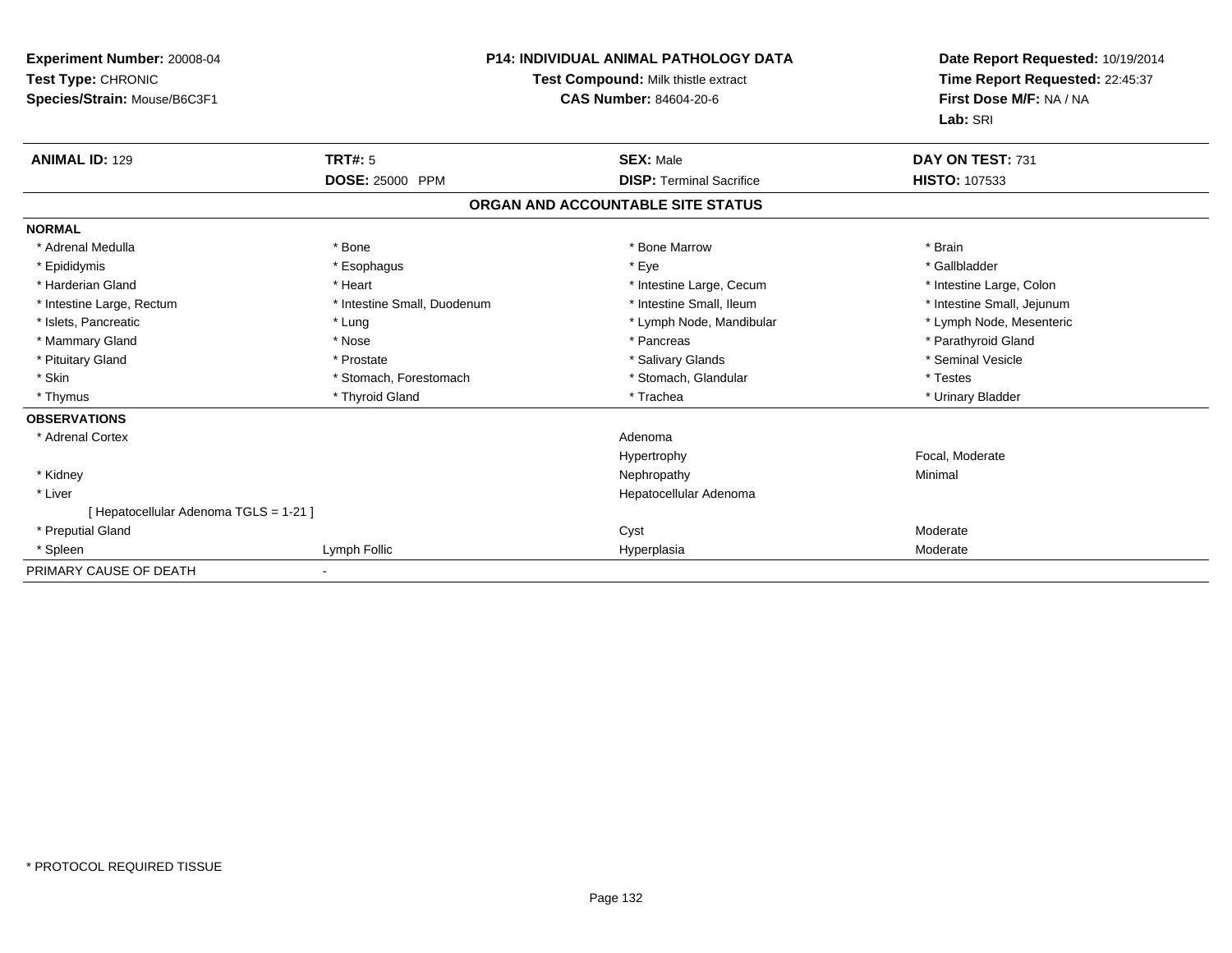| <b>Experiment Number: 20008-04</b><br>Test Type: CHRONIC<br>Species/Strain: Mouse/B6C3F1 | <b>P14: INDIVIDUAL ANIMAL PATHOLOGY DATA</b><br>Test Compound: Milk thistle extract<br><b>CAS Number: 84604-20-6</b> |                                   | Date Report Requested: 10/19/2014<br>Time Report Requested: 22:45:37<br>First Dose M/F: NA / NA<br>Lab: SRI |
|------------------------------------------------------------------------------------------|----------------------------------------------------------------------------------------------------------------------|-----------------------------------|-------------------------------------------------------------------------------------------------------------|
| <b>ANIMAL ID: 130</b>                                                                    | <b>TRT#: 5</b>                                                                                                       | <b>SEX: Male</b>                  | DAY ON TEST: 729                                                                                            |
|                                                                                          | DOSE: 25000 PPM                                                                                                      | <b>DISP: Terminal Sacrifice</b>   | <b>HISTO: 107534</b>                                                                                        |
|                                                                                          |                                                                                                                      | ORGAN AND ACCOUNTABLE SITE STATUS |                                                                                                             |
| <b>NORMAL</b>                                                                            |                                                                                                                      |                                   |                                                                                                             |
| * Adrenal Medulla                                                                        | * Bone                                                                                                               | * Bone Marrow                     | * Brain                                                                                                     |
| * Epididymis                                                                             | * Esophagus                                                                                                          | * Eye                             | * Gallbladder                                                                                               |
| * Harderian Gland                                                                        | * Heart                                                                                                              | * Intestine Large, Cecum          | * Intestine Large, Colon                                                                                    |
| * Intestine Large, Rectum                                                                | * Intestine Small, Duodenum                                                                                          | * Intestine Small. Ileum          | * Intestine Small, Jejunum                                                                                  |
| * Islets, Pancreatic                                                                     | * Liver                                                                                                              | * Lung                            | * Lymph Node, Mandibular                                                                                    |
| * Lymph Node, Mesenteric                                                                 | * Mammary Gland                                                                                                      | * Nose                            | * Pancreas                                                                                                  |
| * Parathyroid Gland                                                                      | * Pituitary Gland                                                                                                    | * Preputial Gland                 | * Prostate                                                                                                  |
| * Salivary Glands                                                                        | * Seminal Vesicle                                                                                                    | * Skin                            | * Spleen                                                                                                    |
| * Stomach, Forestomach                                                                   | * Stomach, Glandular                                                                                                 | * Testes                          | * Thymus                                                                                                    |
| * Thyroid Gland                                                                          | * Trachea                                                                                                            | * Urinary Bladder                 |                                                                                                             |
| <b>OBSERVATIONS</b>                                                                      |                                                                                                                      |                                   |                                                                                                             |
| * Adrenal Cortex                                                                         |                                                                                                                      | Hypertrophy                       | Focal, Minimal                                                                                              |
| * Kidney                                                                                 |                                                                                                                      | Nephropathy                       | Minimal                                                                                                     |
| PRIMARY CAUSE OF DEATH                                                                   |                                                                                                                      |                                   |                                                                                                             |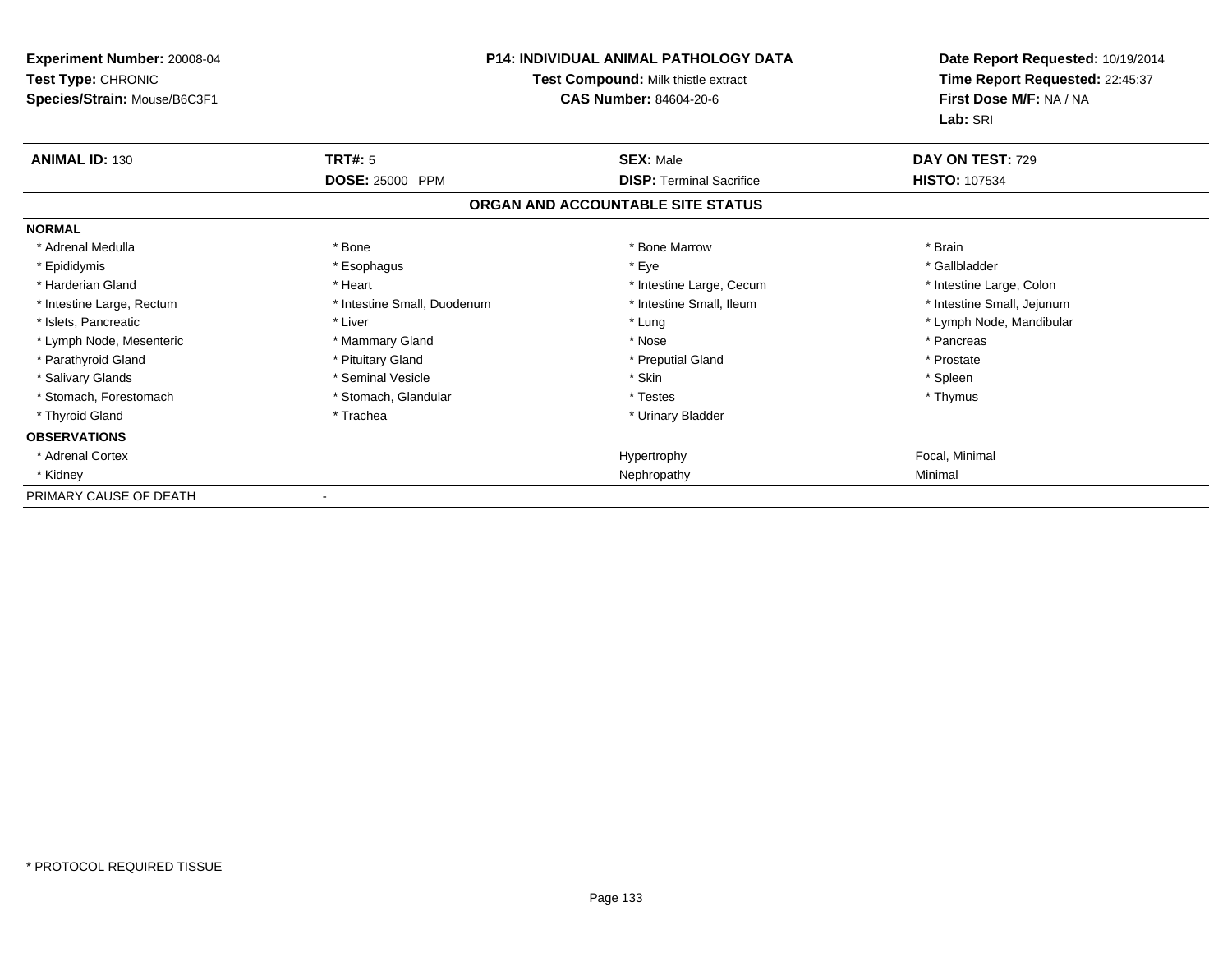| <b>Experiment Number: 20008-04</b><br>Test Type: CHRONIC<br>Species/Strain: Mouse/B6C3F1 |                             | <b>P14: INDIVIDUAL ANIMAL PATHOLOGY DATA</b><br>Test Compound: Milk thistle extract<br><b>CAS Number: 84604-20-6</b> | Date Report Requested: 10/19/2014<br>Time Report Requested: 22:45:37<br>First Dose M/F: NA / NA<br>Lab: SRI |
|------------------------------------------------------------------------------------------|-----------------------------|----------------------------------------------------------------------------------------------------------------------|-------------------------------------------------------------------------------------------------------------|
| <b>ANIMAL ID: 131</b>                                                                    | TRT#: 5                     | <b>SEX: Male</b>                                                                                                     | DAY ON TEST: 731                                                                                            |
|                                                                                          | DOSE: 25000 PPM             | <b>DISP: Terminal Sacrifice</b>                                                                                      | <b>HISTO: 107535</b>                                                                                        |
|                                                                                          |                             | ORGAN AND ACCOUNTABLE SITE STATUS                                                                                    |                                                                                                             |
| <b>NORMAL</b>                                                                            |                             |                                                                                                                      |                                                                                                             |
| * Adrenal Medulla                                                                        | * Bone                      | * Bone Marrow                                                                                                        | * Brain                                                                                                     |
| * Epididymis                                                                             | * Esophagus                 | * Eye                                                                                                                | * Gallbladder                                                                                               |
| * Harderian Gland                                                                        | * Heart                     | * Intestine Large, Cecum                                                                                             | * Intestine Large, Colon                                                                                    |
| * Intestine Large, Rectum                                                                | * Intestine Small, Duodenum | * Intestine Small. Ileum                                                                                             | * Intestine Small, Jejunum                                                                                  |
| * Islets, Pancreatic                                                                     | * Liver                     | * Lymph Node, Mandibular                                                                                             | * Lymph Node, Mesenteric                                                                                    |
| * Mammary Gland                                                                          | * Nose                      | * Pancreas                                                                                                           | * Parathyroid Gland                                                                                         |
| * Pituitary Gland                                                                        | * Prostate                  | * Salivary Glands                                                                                                    | * Seminal Vesicle                                                                                           |
| * Skin                                                                                   | * Spleen                    | * Stomach, Glandular                                                                                                 | * Testes                                                                                                    |
| * Thymus                                                                                 | * Thyroid Gland             | * Trachea                                                                                                            | * Urinary Bladder                                                                                           |
| <b>OBSERVATIONS</b>                                                                      |                             |                                                                                                                      |                                                                                                             |
| * Adrenal Cortex                                                                         |                             | Adenoma                                                                                                              |                                                                                                             |
|                                                                                          |                             | Hypertrophy                                                                                                          | Focal, Moderate                                                                                             |
| * Kidney                                                                                 |                             | Nephropathy                                                                                                          | Minimal                                                                                                     |
| * Lung                                                                                   |                             | Alveolar/Bronchiolar Carcinoma                                                                                       |                                                                                                             |
| [ Alveolar/Bronchiolar Carcinoma TGLS = 1-21 ]                                           |                             |                                                                                                                      |                                                                                                             |
| * Preputial Gland                                                                        |                             | Cyst                                                                                                                 | Moderate                                                                                                    |
|                                                                                          |                             | Inflammation                                                                                                         | Chronic, Moderate                                                                                           |
| * Stomach, Forestomach                                                                   |                             | Diverticulum                                                                                                         |                                                                                                             |
| PRIMARY CAUSE OF DEATH                                                                   |                             |                                                                                                                      |                                                                                                             |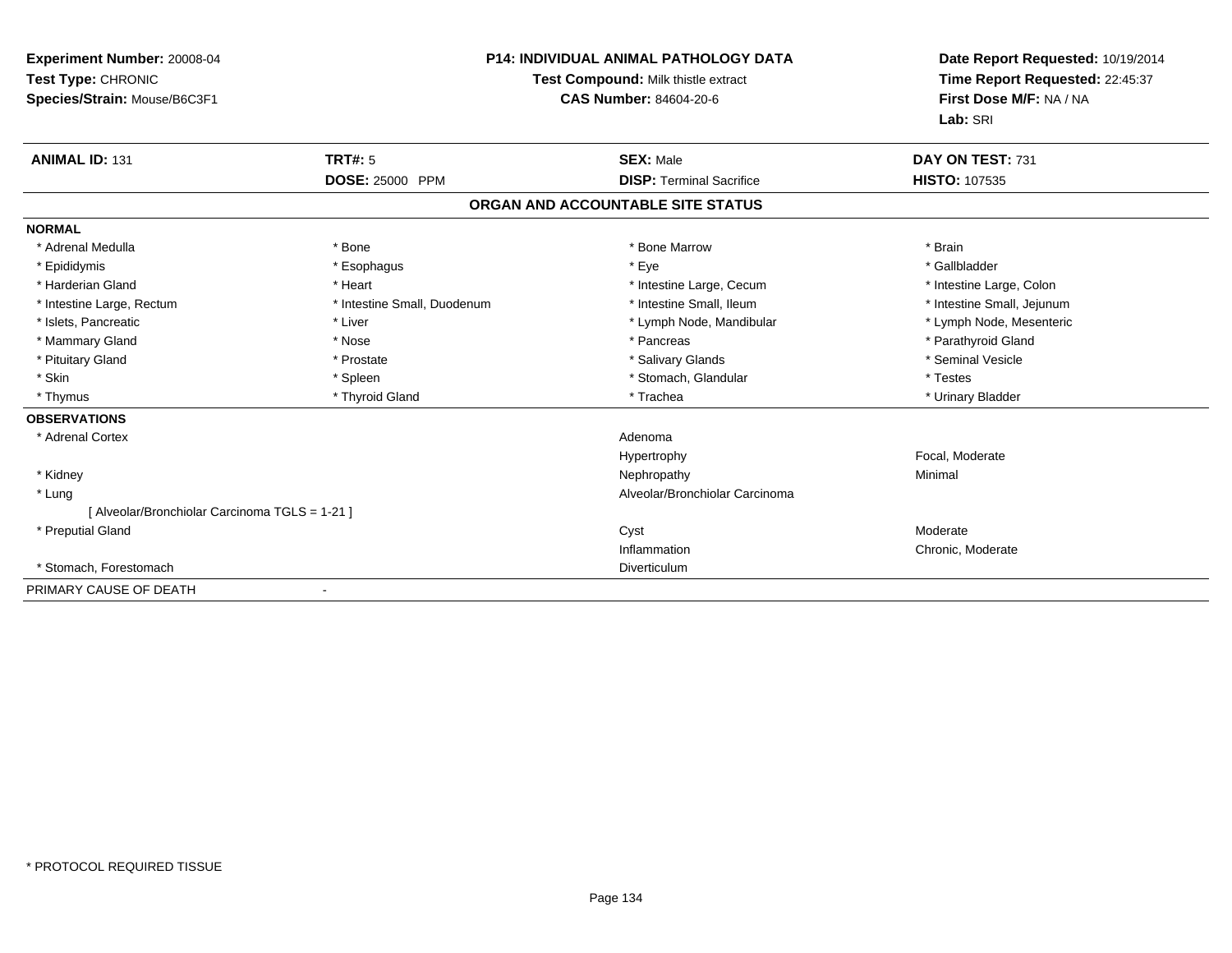| Experiment Number: 20008-04<br>Test Type: CHRONIC<br>Species/Strain: Mouse/B6C3F1 | <b>P14: INDIVIDUAL ANIMAL PATHOLOGY DATA</b><br>Test Compound: Milk thistle extract<br><b>CAS Number: 84604-20-6</b> |                                   | Date Report Requested: 10/19/2014<br>Time Report Requested: 22:45:37<br>First Dose M/F: NA / NA<br>Lab: SRI |
|-----------------------------------------------------------------------------------|----------------------------------------------------------------------------------------------------------------------|-----------------------------------|-------------------------------------------------------------------------------------------------------------|
| <b>ANIMAL ID: 132</b>                                                             | <b>TRT#: 5</b>                                                                                                       | <b>SEX: Male</b>                  | DAY ON TEST: 659                                                                                            |
|                                                                                   | <b>DOSE: 25000 PPM</b>                                                                                               | <b>DISP: Natural Death</b>        | <b>HISTO: 107536</b>                                                                                        |
|                                                                                   |                                                                                                                      | ORGAN AND ACCOUNTABLE SITE STATUS |                                                                                                             |
| <b>NORMAL</b>                                                                     |                                                                                                                      |                                   |                                                                                                             |
| * Adrenal Cortex                                                                  | * Adrenal Medulla                                                                                                    | * Bone                            | * Brain                                                                                                     |
| * Epididymis                                                                      | * Esophagus                                                                                                          | * Eye                             | * Gallbladder                                                                                               |
| * Heart                                                                           | * Intestine Large, Cecum                                                                                             | * Intestine Large, Colon          | * Intestine Large, Rectum                                                                                   |
| * Intestine Small, Duodenum                                                       | * Intestine Small, Ileum                                                                                             | * Intestine Small, Jejunum        | * Islets, Pancreatic                                                                                        |
| * Lymph Node, Mandibular                                                          | * Lymph Node, Mesenteric                                                                                             | * Mammary Gland                   | * Nose                                                                                                      |
| * Pancreas                                                                        | * Parathyroid Gland                                                                                                  | * Pituitary Gland                 | * Preputial Gland                                                                                           |
| * Prostate                                                                        | * Salivary Glands                                                                                                    | * Seminal Vesicle                 | * Skin                                                                                                      |
| * Stomach, Forestomach                                                            | * Stomach, Glandular                                                                                                 | * Testes                          | * Thyroid Gland                                                                                             |
| * Trachea                                                                         | * Urinary Bladder                                                                                                    |                                   |                                                                                                             |
| <b>OBSERVATIONS</b>                                                               |                                                                                                                      |                                   |                                                                                                             |
| * Bone Marrow                                                                     |                                                                                                                      | Hyperplasia                       | Mild                                                                                                        |
| * Harderian Gland                                                                 |                                                                                                                      | Adenoma                           |                                                                                                             |
| [Adenoma TGLS = 15-12]                                                            |                                                                                                                      |                                   |                                                                                                             |
| * Kidney                                                                          |                                                                                                                      | Nephropathy                       | Minimal                                                                                                     |
| * Liver                                                                           |                                                                                                                      | Cyst                              | Moderate                                                                                                    |
|                                                                                   |                                                                                                                      | Hepatocellular Carcinoma          |                                                                                                             |
| Note: LIVER CYSTS ARE PRESENT ON SLIDES 6 AND 22.                                 |                                                                                                                      |                                   |                                                                                                             |
| [ Cyst TGLS = $4-22$ ]                                                            |                                                                                                                      |                                   |                                                                                                             |
| [ Hepatocellular Carcinoma TGLS = 1-21 ]                                          |                                                                                                                      |                                   |                                                                                                             |
| * Lung                                                                            |                                                                                                                      | Carcinoma                         | Multiple                                                                                                    |
| [ Carcinoma TGLS = 9-2,10-26,11-2,12-2,13-2,14-2 ]                                |                                                                                                                      |                                   |                                                                                                             |
| Lymph Node                                                                        | Mediastinal                                                                                                          | Carcinoma                         | Metastatic (Lung)                                                                                           |
| [Carcinoma TGLS = 7-24]                                                           |                                                                                                                      |                                   |                                                                                                             |
| * Spleen                                                                          |                                                                                                                      | Hematopoietic Cell Proliferation  | Mild                                                                                                        |
| * Thymus                                                                          |                                                                                                                      | Atrophy                           | Moderate                                                                                                    |
|                                                                                   |                                                                                                                      | Carcinoma                         | Metastatic (Lung)                                                                                           |
| PRIMARY CAUSE OF DEATH                                                            | Carcinoma<br>- Lung                                                                                                  |                                   |                                                                                                             |
| <b>CONTRIBUTORY CAUSE OF DEATH</b>                                                | - Liver Hepatocellular Carcinoma                                                                                     |                                   |                                                                                                             |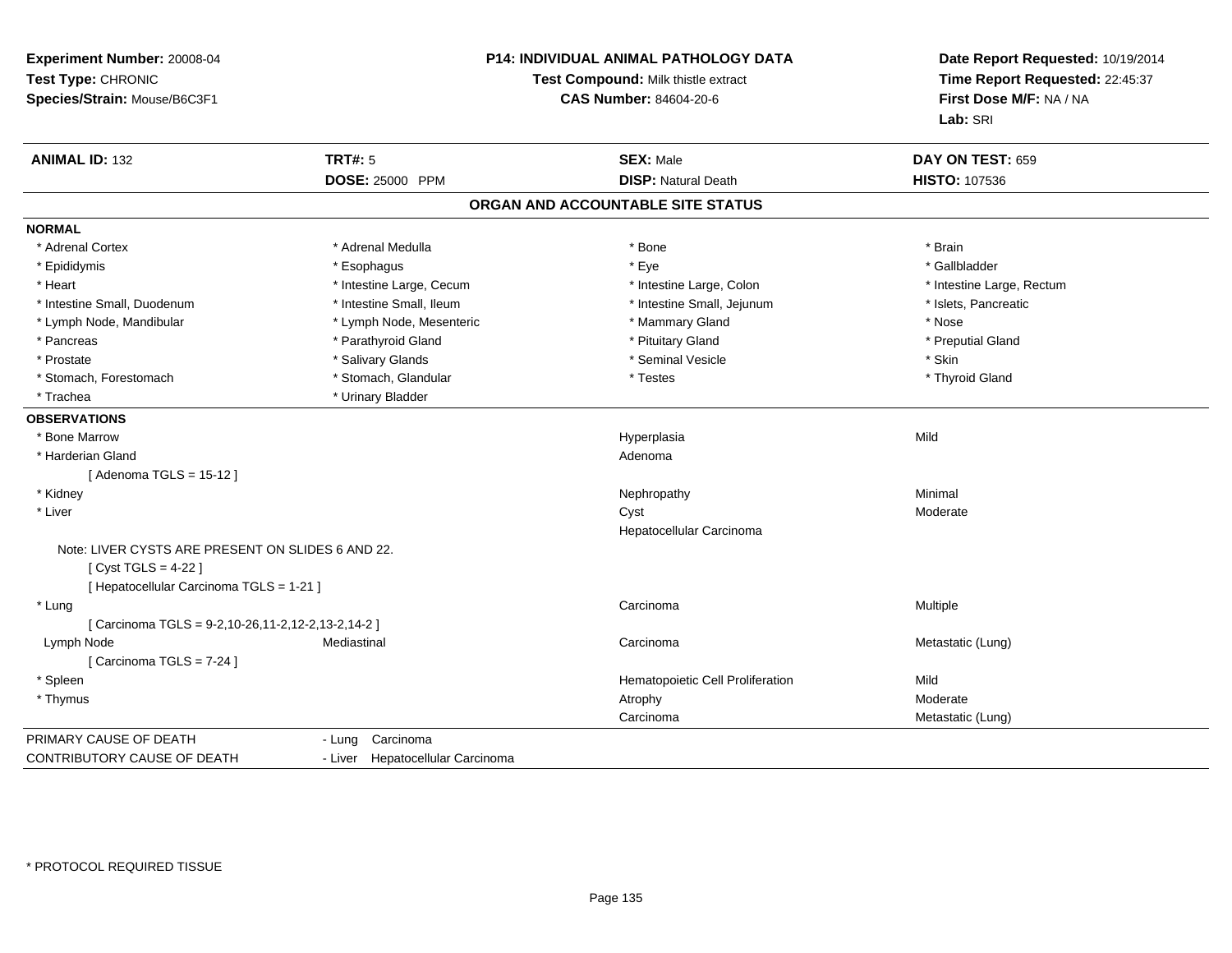| Experiment Number: 20008-04<br>Test Type: CHRONIC<br>Species/Strain: Mouse/B6C3F1 | <b>P14: INDIVIDUAL ANIMAL PATHOLOGY DATA</b><br>Test Compound: Milk thistle extract<br>CAS Number: 84604-20-6 |                                   | Date Report Requested: 10/19/2014<br>Time Report Requested: 22:45:37<br>First Dose M/F: NA / NA<br>Lab: SRI |
|-----------------------------------------------------------------------------------|---------------------------------------------------------------------------------------------------------------|-----------------------------------|-------------------------------------------------------------------------------------------------------------|
| <b>ANIMAL ID: 133</b>                                                             | TRT#: 5                                                                                                       | <b>SEX: Male</b>                  | DAY ON TEST: 731                                                                                            |
|                                                                                   | <b>DOSE: 25000 PPM</b>                                                                                        | <b>DISP: Terminal Sacrifice</b>   | <b>HISTO: 107537</b>                                                                                        |
|                                                                                   |                                                                                                               | ORGAN AND ACCOUNTABLE SITE STATUS |                                                                                                             |
| <b>NORMAL</b>                                                                     |                                                                                                               |                                   |                                                                                                             |
| * Adrenal Medulla                                                                 | * Bone                                                                                                        | * Bone Marrow                     | * Brain                                                                                                     |
| * Epididymis                                                                      | * Esophagus                                                                                                   | * Eye                             | * Gallbladder                                                                                               |
| * Harderian Gland                                                                 | * Heart                                                                                                       | * Intestine Large, Cecum          | * Intestine Large, Colon                                                                                    |
| * Intestine Large, Rectum                                                         | * Intestine Small, Duodenum                                                                                   | * Intestine Small. Ileum          | * Intestine Small, Jejunum                                                                                  |
| * Islets, Pancreatic                                                              | * Kidney                                                                                                      | * Liver                           | * Lung                                                                                                      |
| * Lymph Node, Mesenteric                                                          | * Mammary Gland                                                                                               | * Nose                            | * Pancreas                                                                                                  |
| * Parathyroid Gland                                                               | * Pituitary Gland                                                                                             | * Prostate                        | * Salivary Glands                                                                                           |
| * Seminal Vesicle                                                                 | * Skin                                                                                                        | * Spleen                          | * Stomach, Forestomach                                                                                      |
| * Stomach, Glandular                                                              | * Testes                                                                                                      | * Thymus                          | * Thyroid Gland                                                                                             |
| * Trachea                                                                         | * Urinary Bladder                                                                                             |                                   |                                                                                                             |
| <b>OBSERVATIONS</b>                                                               |                                                                                                               |                                   |                                                                                                             |
| * Adrenal Cortex                                                                  | Capsule                                                                                                       | Hyperplasia                       | Moderate                                                                                                    |
| * Lymph Node, Mandibular                                                          |                                                                                                               | Pigmentation                      | Moderate                                                                                                    |
| * Preputial Gland                                                                 |                                                                                                               | Cyst                              | Moderate                                                                                                    |
|                                                                                   |                                                                                                               | Inflammation                      | Chronic, Mild                                                                                               |
| [ $Cyst TGLS = 1-8$ ]                                                             |                                                                                                               |                                   |                                                                                                             |
| [ Inflammation TGLS = $1-8$ ]                                                     |                                                                                                               |                                   |                                                                                                             |
| PRIMARY CAUSE OF DEATH                                                            |                                                                                                               |                                   |                                                                                                             |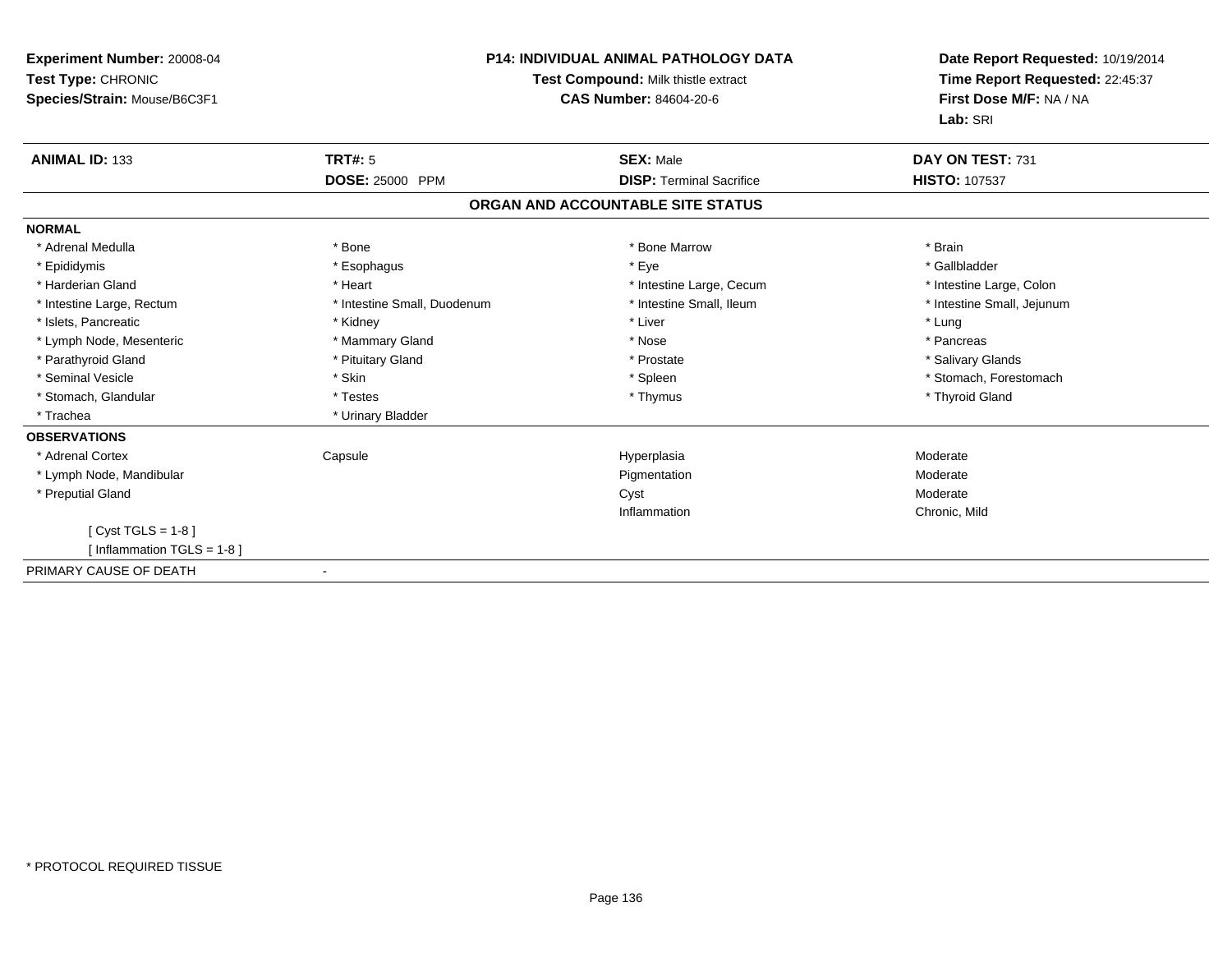| Experiment Number: 20008-04<br>Test Type: CHRONIC<br>Species/Strain: Mouse/B6C3F1 | <b>P14: INDIVIDUAL ANIMAL PATHOLOGY DATA</b><br>Test Compound: Milk thistle extract<br><b>CAS Number: 84604-20-6</b> |                                                    | Date Report Requested: 10/19/2014<br>Time Report Requested: 22:45:37<br>First Dose M/F: NA / NA<br>Lab: SRI |
|-----------------------------------------------------------------------------------|----------------------------------------------------------------------------------------------------------------------|----------------------------------------------------|-------------------------------------------------------------------------------------------------------------|
| <b>ANIMAL ID: 134</b>                                                             | <b>TRT#: 5</b>                                                                                                       | <b>SEX: Male</b>                                   | DAY ON TEST: 731                                                                                            |
|                                                                                   | <b>DOSE: 25000 PPM</b>                                                                                               | <b>DISP: Terminal Sacrifice</b>                    | HISTO: 107538                                                                                               |
|                                                                                   |                                                                                                                      | ORGAN AND ACCOUNTABLE SITE STATUS                  |                                                                                                             |
| <b>NORMAL</b>                                                                     |                                                                                                                      |                                                    |                                                                                                             |
| * Adrenal Cortex                                                                  | * Adrenal Medulla                                                                                                    | * Bone                                             | * Bone Marrow                                                                                               |
| * Brain                                                                           | * Epididymis                                                                                                         | * Esophagus                                        | * Eye                                                                                                       |
| * Gallbladder                                                                     | * Harderian Gland                                                                                                    | * Heart                                            | * Intestine Large, Cecum                                                                                    |
| * Intestine Large, Colon                                                          | * Intestine Large, Rectum                                                                                            | * Intestine Small, Duodenum                        | * Intestine Small, Ileum                                                                                    |
| * Islets, Pancreatic                                                              | * Liver                                                                                                              | * Lung                                             | * Lymph Node, Mandibular                                                                                    |
| * Mammary Gland                                                                   | * Nose                                                                                                               | * Pancreas                                         | * Pituitary Gland                                                                                           |
| * Prostate                                                                        | * Salivary Glands                                                                                                    | * Seminal Vesicle                                  | * Skin                                                                                                      |
| * Stomach, Forestomach                                                            | * Stomach, Glandular                                                                                                 | * Testes                                           | * Thymus                                                                                                    |
| * Trachea                                                                         |                                                                                                                      |                                                    |                                                                                                             |
| <b>OBSERVATIONS</b>                                                               |                                                                                                                      |                                                    |                                                                                                             |
| * Intestine Small, Jejunum<br>[Hyperplasia TGLS = 1-3]                            |                                                                                                                      | Hyperplasia                                        | Lymphoid, Minimal                                                                                           |
| * Kidney                                                                          |                                                                                                                      | Cyst                                               | Moderate                                                                                                    |
|                                                                                   |                                                                                                                      | <b>Infiltration Cellular</b><br>Lymphoma Malignant | Lymphocyte, Marked                                                                                          |
|                                                                                   |                                                                                                                      | Nephropathy                                        | Minimal                                                                                                     |
| * Lymph Node, Mesenteric                                                          |                                                                                                                      | Hyperplasia                                        | Lymphoid, Moderate                                                                                          |
| * Parathyroid Gland                                                               |                                                                                                                      | Cyst                                               | Moderate                                                                                                    |
| * Preputial Gland                                                                 |                                                                                                                      | Cyst                                               | Moderate                                                                                                    |
| * Spleen                                                                          | Lymph Follic                                                                                                         | Hyperplasia                                        | Moderate                                                                                                    |
| * Thyroid Gland                                                                   | Follicle                                                                                                             | Degeneration                                       | Focal, Minimal                                                                                              |
| * Urinary Bladder                                                                 |                                                                                                                      | <b>Infiltration Cellular</b>                       | Lymphocyte, Mild                                                                                            |
| PRIMARY CAUSE OF DEATH                                                            | $\blacksquare$                                                                                                       |                                                    |                                                                                                             |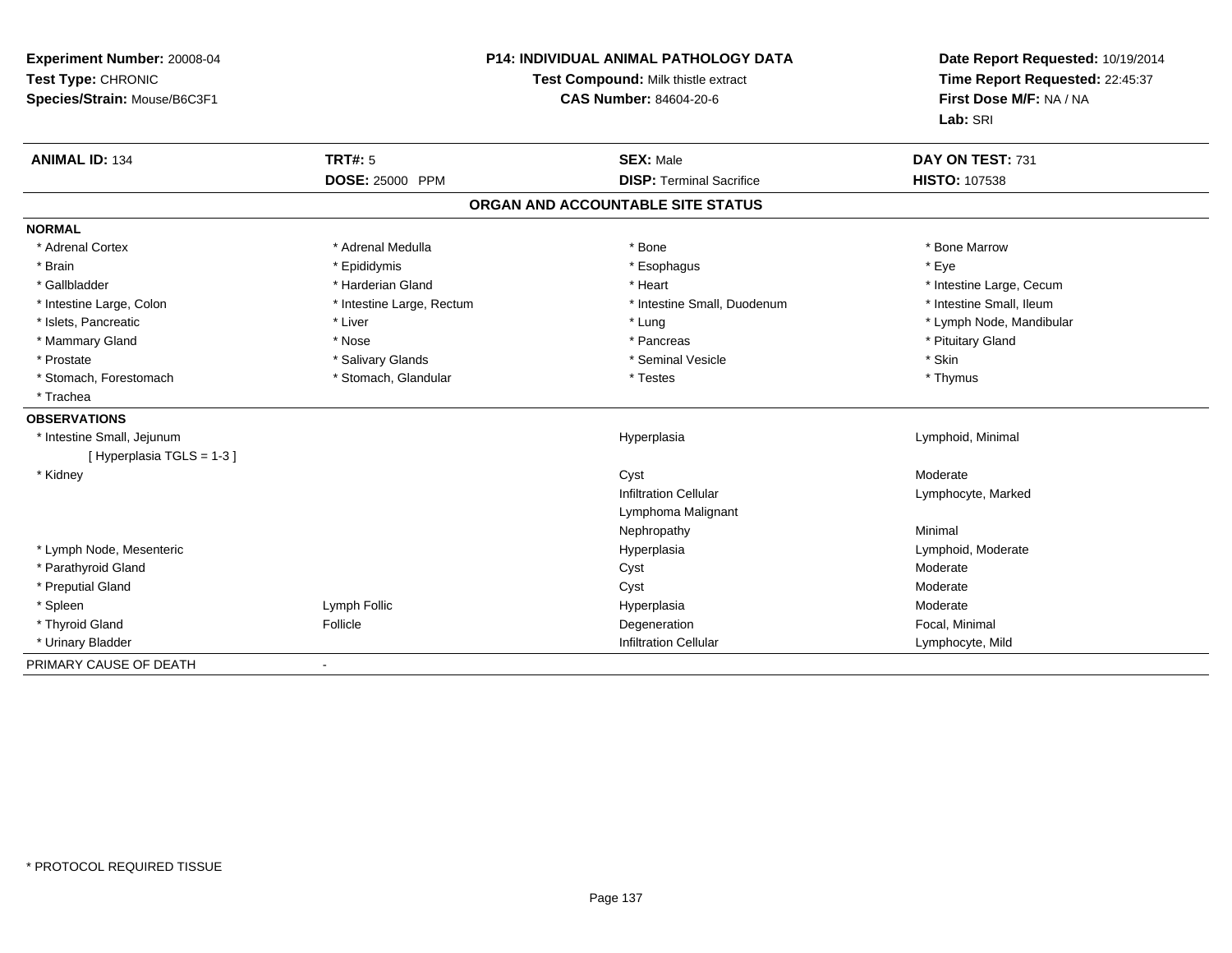| <b>Experiment Number: 20008-04</b><br>Test Type: CHRONIC<br>Species/Strain: Mouse/B6C3F1 |                           | <b>P14: INDIVIDUAL ANIMAL PATHOLOGY DATA</b><br>Test Compound: Milk thistle extract<br><b>CAS Number: 84604-20-6</b> | Date Report Requested: 10/19/2014<br>Time Report Requested: 22:45:37<br>First Dose M/F: NA / NA<br>Lab: SRI |
|------------------------------------------------------------------------------------------|---------------------------|----------------------------------------------------------------------------------------------------------------------|-------------------------------------------------------------------------------------------------------------|
| <b>ANIMAL ID: 135</b>                                                                    | TRT#: 5                   | <b>SEX: Male</b>                                                                                                     | DAY ON TEST: 730                                                                                            |
|                                                                                          | DOSE: 25000 PPM           | <b>DISP: Terminal Sacrifice</b>                                                                                      | HISTO: 107539                                                                                               |
|                                                                                          |                           | ORGAN AND ACCOUNTABLE SITE STATUS                                                                                    |                                                                                                             |
| <b>NORMAL</b>                                                                            |                           |                                                                                                                      |                                                                                                             |
| * Adrenal Cortex                                                                         | * Adrenal Medulla         | * Bone                                                                                                               | * Bone Marrow                                                                                               |
| * Brain                                                                                  | * Epididymis              | * Esophagus                                                                                                          | * Eye                                                                                                       |
| * Gallbladder                                                                            | * Harderian Gland         | * Heart                                                                                                              | * Intestine Large, Cecum                                                                                    |
| * Intestine Large, Colon                                                                 | * Intestine Large, Rectum | * Intestine Small, Duodenum                                                                                          | * Intestine Small, Ileum                                                                                    |
| * Intestine Small, Jejunum                                                               | * Islets, Pancreatic      | * Liver                                                                                                              | * Lung                                                                                                      |
| * Lymph Node, Mandibular                                                                 | * Lymph Node, Mesenteric  | * Mammary Gland                                                                                                      | * Nose                                                                                                      |
| * Pancreas                                                                               | * Parathyroid Gland       | * Pituitary Gland                                                                                                    | * Prostate                                                                                                  |
| * Salivary Glands                                                                        | * Seminal Vesicle         | * Skin                                                                                                               | * Spleen                                                                                                    |
| * Stomach, Forestomach                                                                   | * Stomach, Glandular      | * Testes                                                                                                             | * Thyroid Gland                                                                                             |
| * Trachea                                                                                | * Urinary Bladder         |                                                                                                                      |                                                                                                             |
| <b>OBSERVATIONS</b>                                                                      |                           |                                                                                                                      |                                                                                                             |
| * Kidney                                                                                 |                           | Cyst                                                                                                                 | Moderate                                                                                                    |
|                                                                                          |                           | Nephropathy                                                                                                          | Minimal                                                                                                     |
| Mesentery                                                                                | Fat                       | <b>Necrosis</b>                                                                                                      | Moderate                                                                                                    |
| [ Necrosis $TGLS = 1-21$ ]                                                               |                           |                                                                                                                      |                                                                                                             |
| * Preputial Gland                                                                        |                           | Cyst                                                                                                                 | Moderate                                                                                                    |
|                                                                                          |                           | Inflammation                                                                                                         | Chronic, Moderate                                                                                           |
| * Thymus                                                                                 |                           | Cyst                                                                                                                 | Moderate                                                                                                    |
| PRIMARY CAUSE OF DEATH                                                                   |                           |                                                                                                                      |                                                                                                             |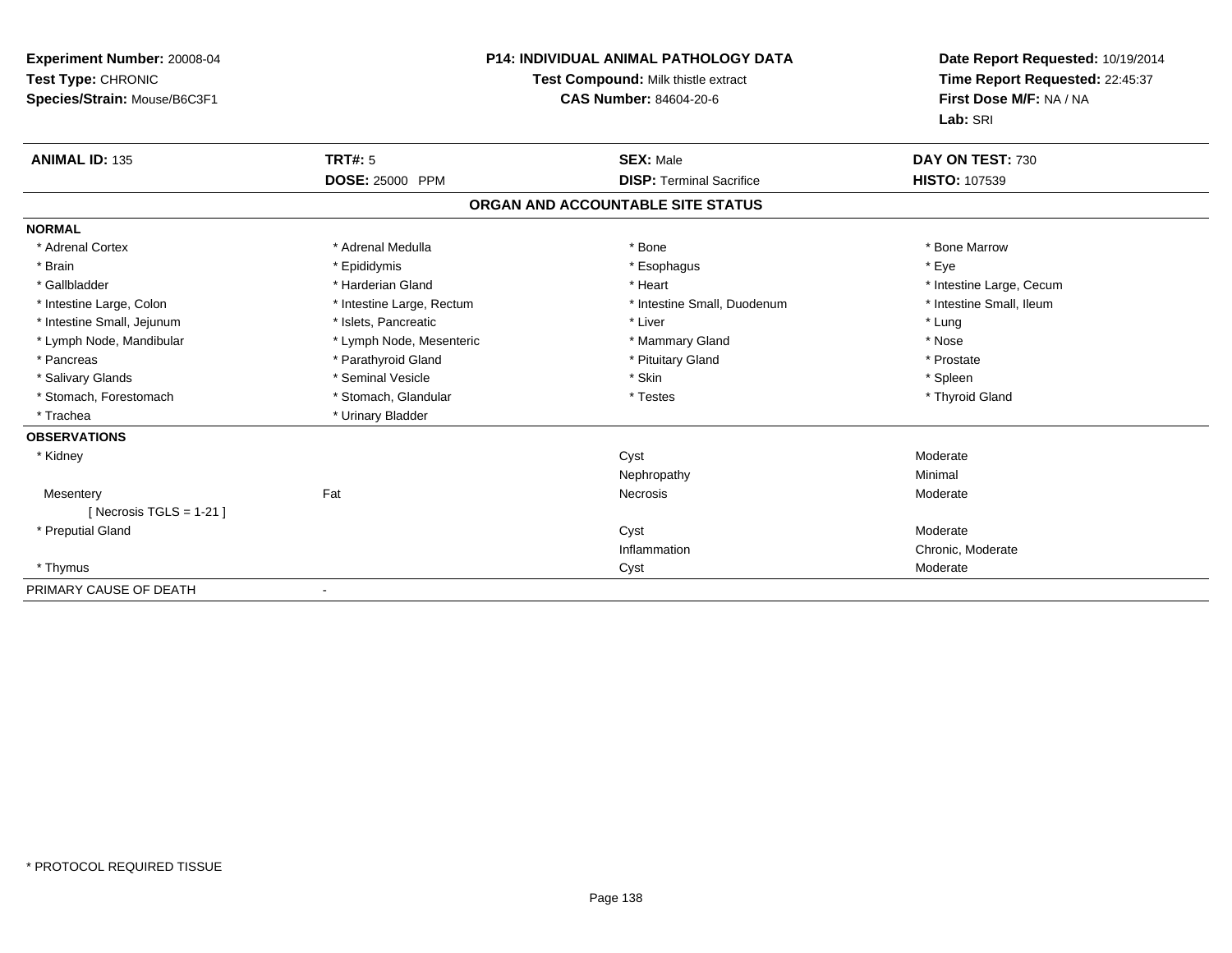| <b>Experiment Number: 20008-04</b><br>Test Type: CHRONIC<br>Species/Strain: Mouse/B6C3F1 |                           | <b>P14: INDIVIDUAL ANIMAL PATHOLOGY DATA</b><br>Test Compound: Milk thistle extract<br><b>CAS Number: 84604-20-6</b> | Date Report Requested: 10/19/2014<br>Time Report Requested: 22:45:37<br>First Dose M/F: NA / NA<br>Lab: SRI |
|------------------------------------------------------------------------------------------|---------------------------|----------------------------------------------------------------------------------------------------------------------|-------------------------------------------------------------------------------------------------------------|
| <b>ANIMAL ID: 136</b>                                                                    | <b>TRT#: 5</b>            | <b>SEX: Male</b>                                                                                                     | DAY ON TEST: 729                                                                                            |
|                                                                                          | <b>DOSE: 25000 PPM</b>    | <b>DISP:</b> Terminal Sacrifice                                                                                      | <b>HISTO: 107540</b>                                                                                        |
|                                                                                          |                           | ORGAN AND ACCOUNTABLE SITE STATUS                                                                                    |                                                                                                             |
| <b>NORMAL</b>                                                                            |                           |                                                                                                                      |                                                                                                             |
| * Adrenal Cortex                                                                         | * Adrenal Medulla         | * Bone                                                                                                               | * Bone Marrow                                                                                               |
| * Brain                                                                                  | * Epididymis              | * Esophagus                                                                                                          | * Eye                                                                                                       |
| * Gallbladder                                                                            | * Harderian Gland         | * Heart                                                                                                              | * Intestine Large, Cecum                                                                                    |
| * Intestine Large, Colon                                                                 | * Intestine Large, Rectum | * Intestine Small, Duodenum                                                                                          | * Intestine Small. Ileum                                                                                    |
| * Intestine Small, Jejunum                                                               | * Islets, Pancreatic      | * Lung                                                                                                               | * Lymph Node, Mandibular                                                                                    |
| * Lymph Node, Mesenteric                                                                 | * Mammary Gland           | * Nose                                                                                                               | * Pancreas                                                                                                  |
| * Parathyroid Gland                                                                      | * Pituitary Gland         | * Prostate                                                                                                           | * Salivary Glands                                                                                           |
| * Seminal Vesicle                                                                        | * Skin                    | * Spleen                                                                                                             | * Stomach, Forestomach                                                                                      |
| * Stomach, Glandular                                                                     | * Testes                  | * Thymus                                                                                                             | * Thyroid Gland                                                                                             |
| * Trachea                                                                                | * Urinary Bladder         |                                                                                                                      |                                                                                                             |
| <b>OBSERVATIONS</b>                                                                      |                           |                                                                                                                      |                                                                                                             |
| * Kidney                                                                                 |                           | Nephropathy                                                                                                          | Minimal                                                                                                     |
| * Liver                                                                                  |                           | Hepatocellular Adenoma                                                                                               |                                                                                                             |
|                                                                                          |                           | Hepatocellular Carcinoma                                                                                             |                                                                                                             |
| [ Hepatocellular Adenoma TGLS = 1-21 ]                                                   |                           |                                                                                                                      |                                                                                                             |
| [ Hepatocellular Carcinoma TGLS = 2-22 ]                                                 |                           |                                                                                                                      |                                                                                                             |
| * Preputial Gland                                                                        |                           | Cyst                                                                                                                 | Moderate                                                                                                    |
| PRIMARY CAUSE OF DEATH                                                                   |                           |                                                                                                                      |                                                                                                             |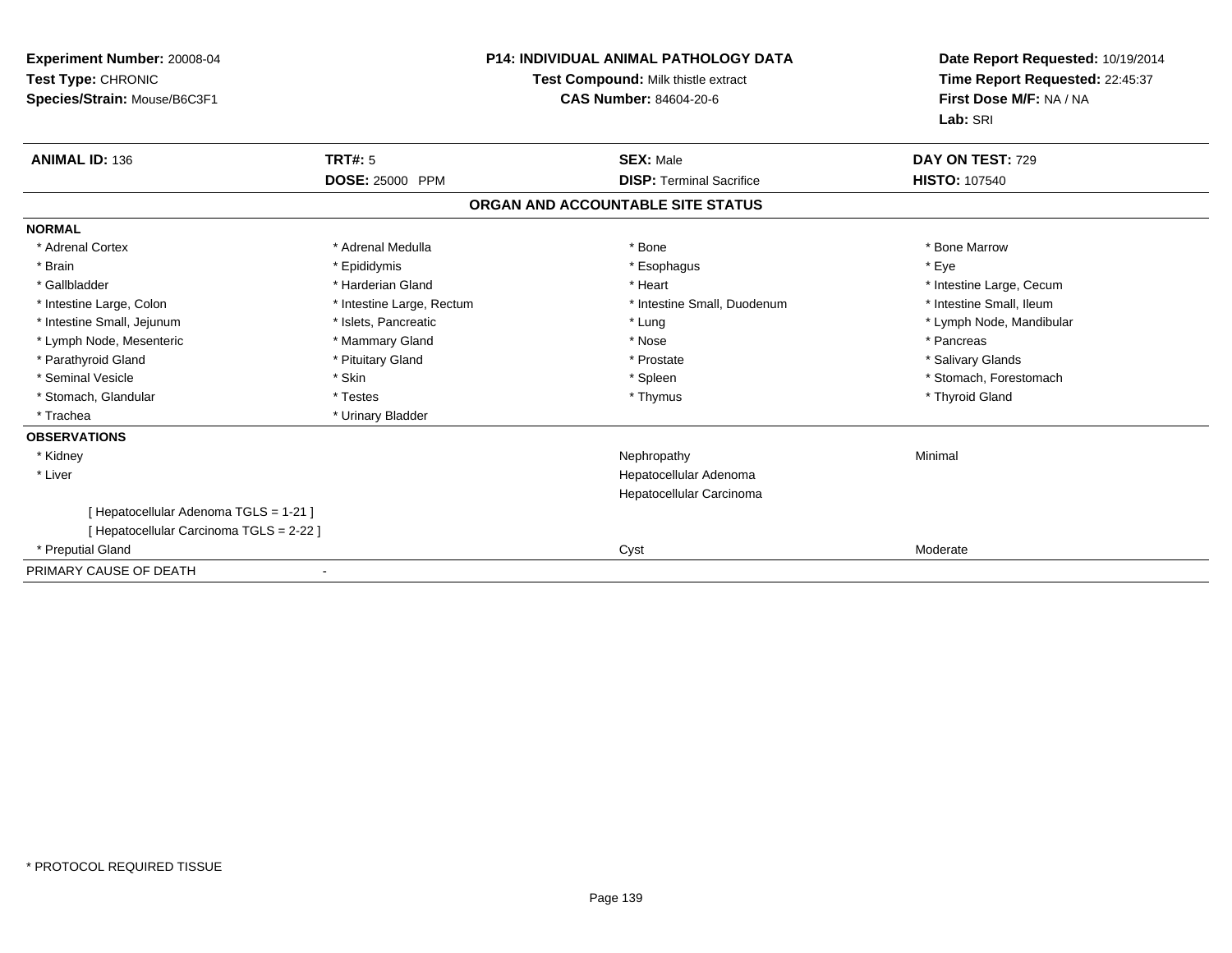| Experiment Number: 20008-04<br>Test Type: CHRONIC<br>Species/Strain: Mouse/B6C3F1 | <b>P14: INDIVIDUAL ANIMAL PATHOLOGY DATA</b><br>Test Compound: Milk thistle extract<br><b>CAS Number: 84604-20-6</b> |                                   | Date Report Requested: 10/19/2014<br>Time Report Requested: 22:45:37<br>First Dose M/F: NA / NA<br>Lab: SRI |
|-----------------------------------------------------------------------------------|----------------------------------------------------------------------------------------------------------------------|-----------------------------------|-------------------------------------------------------------------------------------------------------------|
| <b>ANIMAL ID: 137</b>                                                             | <b>TRT#: 5</b>                                                                                                       | <b>SEX: Male</b>                  | DAY ON TEST: 730                                                                                            |
|                                                                                   | DOSE: 25000 PPM                                                                                                      | <b>DISP: Terminal Sacrifice</b>   | <b>HISTO: 107541</b>                                                                                        |
|                                                                                   |                                                                                                                      | ORGAN AND ACCOUNTABLE SITE STATUS |                                                                                                             |
| <b>NORMAL</b>                                                                     |                                                                                                                      |                                   |                                                                                                             |
| * Adrenal Cortex                                                                  | * Adrenal Medulla                                                                                                    | * Bone                            | * Bone Marrow                                                                                               |
| * Brain                                                                           | * Epididymis                                                                                                         | * Esophagus                       | * Eye                                                                                                       |
| * Gallbladder                                                                     | * Harderian Gland                                                                                                    | * Heart                           | * Intestine Large, Cecum                                                                                    |
| * Intestine Large, Colon                                                          | * Intestine Large, Rectum                                                                                            | * Intestine Small, Duodenum       | * Intestine Small, Ileum                                                                                    |
| * Intestine Small, Jejunum                                                        | * Islets, Pancreatic                                                                                                 | * Liver                           | * Lung                                                                                                      |
| * Lymph Node, Mandibular                                                          | * Lymph Node, Mesenteric                                                                                             | * Mammary Gland                   | * Nose                                                                                                      |
| * Pancreas                                                                        | * Parathyroid Gland                                                                                                  | * Pituitary Gland                 | * Prostate                                                                                                  |
| * Salivary Glands                                                                 | * Seminal Vesicle                                                                                                    | * Spleen                          | * Stomach, Forestomach                                                                                      |
| * Stomach, Glandular                                                              | * Testes                                                                                                             | * Thymus                          | * Thyroid Gland                                                                                             |
| * Trachea                                                                         | * Urinary Bladder                                                                                                    |                                   |                                                                                                             |
| <b>OBSERVATIONS</b>                                                               |                                                                                                                      |                                   |                                                                                                             |
| * Kidney                                                                          |                                                                                                                      | Nephropathy                       | Minimal                                                                                                     |
| * Preputial Gland                                                                 |                                                                                                                      | Cyst                              | Moderate                                                                                                    |
|                                                                                   |                                                                                                                      | Inflammation                      | Chronic, Mild                                                                                               |
| * Skin                                                                            | <b>Subcut Tiss</b>                                                                                                   | Fibrous Histiocytoma              |                                                                                                             |
| [ Fibrous Histiocytoma TGLS = 1-21 ]                                              |                                                                                                                      |                                   |                                                                                                             |
| PRIMARY CAUSE OF DEATH                                                            |                                                                                                                      |                                   |                                                                                                             |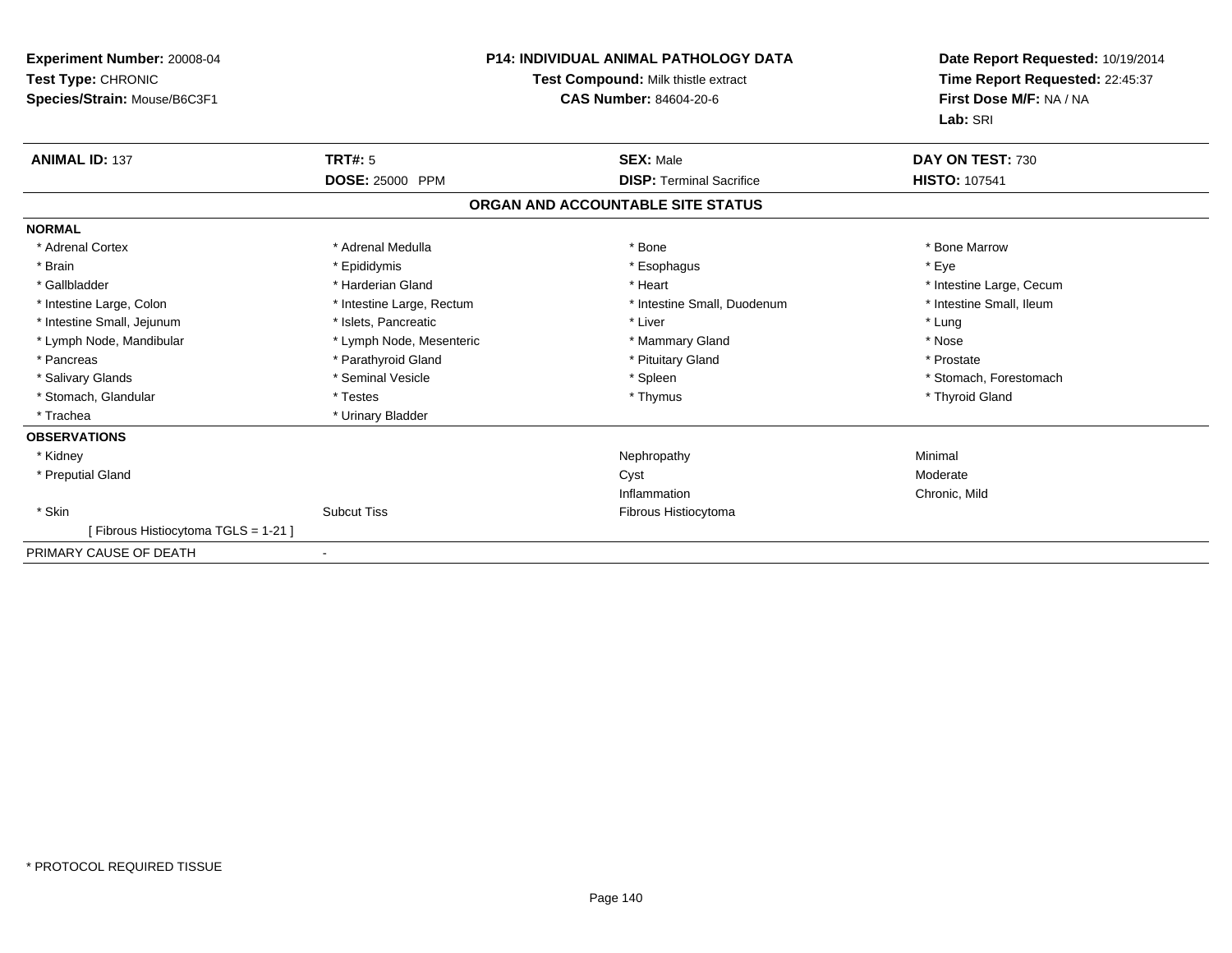| <b>Experiment Number: 20008-04</b><br>Test Type: CHRONIC<br>Species/Strain: Mouse/B6C3F1 |                          | <b>P14: INDIVIDUAL ANIMAL PATHOLOGY DATA</b><br>Test Compound: Milk thistle extract<br><b>CAS Number: 84604-20-6</b> | Date Report Requested: 10/19/2014<br>Time Report Requested: 22:45:37<br>First Dose M/F: NA / NA<br>Lab: SRI |
|------------------------------------------------------------------------------------------|--------------------------|----------------------------------------------------------------------------------------------------------------------|-------------------------------------------------------------------------------------------------------------|
| <b>ANIMAL ID: 138</b>                                                                    | <b>TRT#: 5</b>           | <b>SEX: Male</b>                                                                                                     | DAY ON TEST: 731                                                                                            |
|                                                                                          | <b>DOSE: 25000 PPM</b>   | <b>DISP: Terminal Sacrifice</b>                                                                                      | <b>HISTO: 107542</b>                                                                                        |
|                                                                                          |                          | ORGAN AND ACCOUNTABLE SITE STATUS                                                                                    |                                                                                                             |
| <b>NORMAL</b>                                                                            |                          |                                                                                                                      |                                                                                                             |
| * Adrenal Medulla                                                                        | * Bone                   | * Bone Marrow                                                                                                        | * Brain                                                                                                     |
| * Epididymis                                                                             | * Esophagus              | * Eye                                                                                                                | * Gallbladder                                                                                               |
| * Heart                                                                                  | * Intestine Large, Cecum | * Intestine Large, Colon                                                                                             | * Intestine Large, Rectum                                                                                   |
| * Intestine Small, Duodenum                                                              | * Intestine Small, Ileum | * Intestine Small, Jejunum                                                                                           | * Islets, Pancreatic                                                                                        |
| * Lymph Node, Mandibular                                                                 | * Lymph Node, Mesenteric | * Mammary Gland                                                                                                      | * Nose                                                                                                      |
| * Pancreas                                                                               | * Parathyroid Gland      | * Prostate                                                                                                           | * Salivary Glands                                                                                           |
| * Seminal Vesicle                                                                        | * Skin                   | * Spleen                                                                                                             | * Stomach, Forestomach                                                                                      |
| * Stomach, Glandular                                                                     | * Testes                 | * Thymus                                                                                                             | * Thyroid Gland                                                                                             |
| * Trachea                                                                                | * Urinary Bladder        |                                                                                                                      |                                                                                                             |
| <b>OBSERVATIONS</b>                                                                      |                          |                                                                                                                      |                                                                                                             |
| * Adrenal Cortex                                                                         |                          | Hypertrophy                                                                                                          | Focal, Mild                                                                                                 |
| * Harderian Gland                                                                        |                          | Adenoma                                                                                                              |                                                                                                             |
| [Adenoma TGLS = $1-12$ ]                                                                 |                          |                                                                                                                      |                                                                                                             |
| * Kidney                                                                                 |                          | Nephropathy                                                                                                          | Minimal                                                                                                     |
| * Liver                                                                                  |                          | <b>Necrosis</b>                                                                                                      | Focal, Minimal                                                                                              |
| * Lung                                                                                   |                          | <b>Infiltration Cellular</b>                                                                                         | Histiocyte, Mild                                                                                            |
|                                                                                          |                          | Inflammation                                                                                                         | Chronic, Mild                                                                                               |
| * Pituitary Gland                                                                        | Pars Distalis            | Hyperplasia                                                                                                          | Focal, Mild                                                                                                 |
| * Preputial Gland                                                                        |                          | Cyst                                                                                                                 | Moderate                                                                                                    |
| PRIMARY CAUSE OF DEATH                                                                   |                          |                                                                                                                      |                                                                                                             |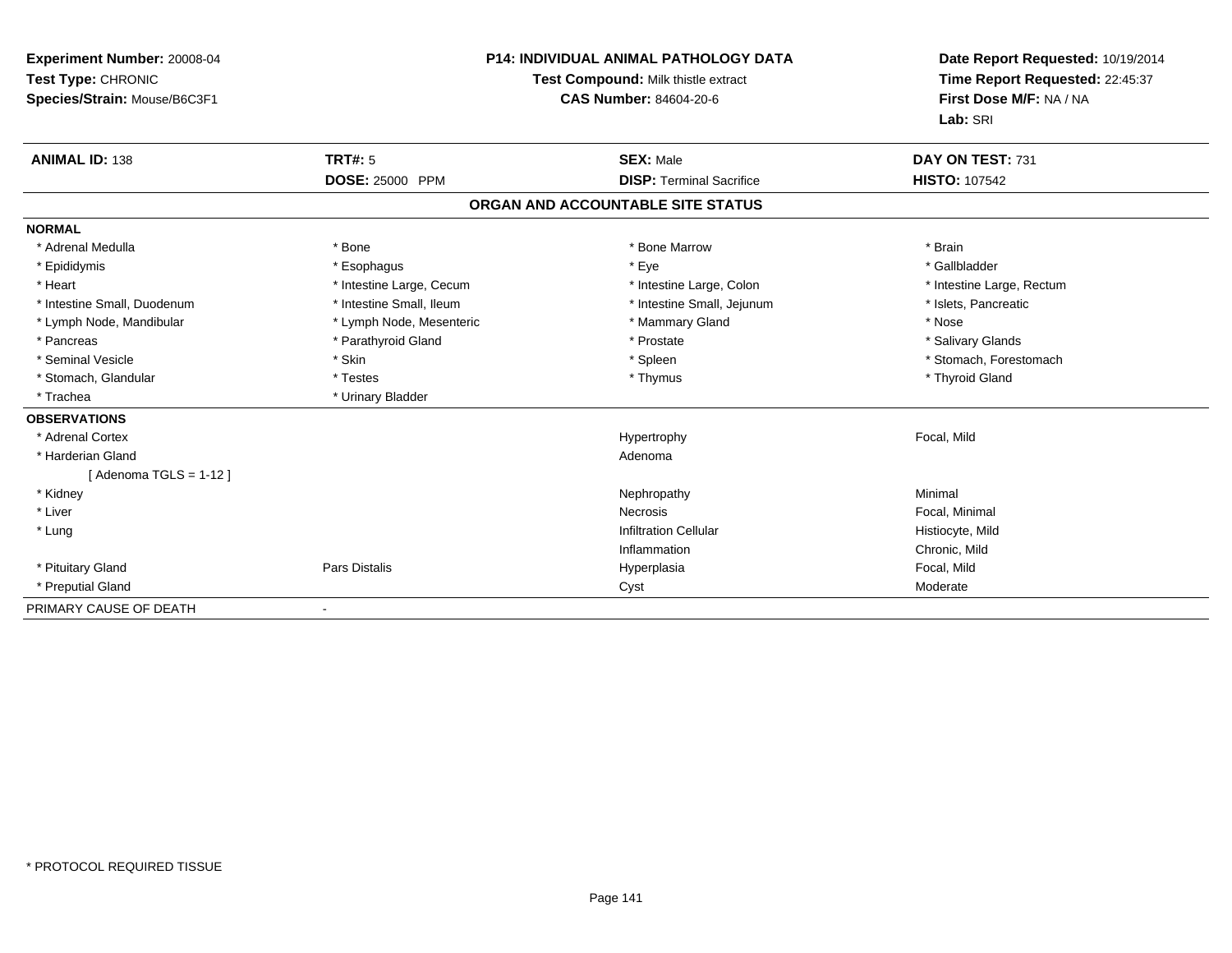| Experiment Number: 20008-04<br>Test Type: CHRONIC<br>Species/Strain: Mouse/B6C3F1 |                            | <b>P14: INDIVIDUAL ANIMAL PATHOLOGY DATA</b><br>Test Compound: Milk thistle extract<br><b>CAS Number: 84604-20-6</b> |                             |
|-----------------------------------------------------------------------------------|----------------------------|----------------------------------------------------------------------------------------------------------------------|-----------------------------|
| <b>ANIMAL ID: 139</b>                                                             | <b>TRT#: 5</b>             | <b>SEX: Male</b>                                                                                                     | DAY ON TEST: 731            |
|                                                                                   | <b>DOSE: 25000 PPM</b>     | <b>DISP: Terminal Sacrifice</b>                                                                                      | <b>HISTO: 107543</b>        |
|                                                                                   |                            | ORGAN AND ACCOUNTABLE SITE STATUS                                                                                    |                             |
| <b>NORMAL</b>                                                                     |                            |                                                                                                                      |                             |
| * Adrenal Medulla                                                                 | * Bone                     | * Brain                                                                                                              | * Epididymis                |
| * Esophagus                                                                       | * Eye                      | * Gallbladder                                                                                                        | * Harderian Gland           |
| * Heart                                                                           | * Intestine Large, Colon   | * Intestine Large, Rectum                                                                                            | * Intestine Small, Duodenum |
| * Intestine Small. Ileum                                                          | * Intestine Small, Jejunum | * Islets, Pancreatic                                                                                                 | * Lymph Node, Mandibular    |
| * Lymph Node, Mesenteric                                                          | * Mammary Gland            | * Nose                                                                                                               | * Pancreas                  |
| * Parathyroid Gland                                                               | * Preputial Gland          | * Prostate                                                                                                           | * Salivary Glands           |
| * Seminal Vesicle                                                                 | * Skin                     | * Stomach, Forestomach                                                                                               | * Stomach, Glandular        |
| * Testes                                                                          | * Thyroid Gland            | * Trachea                                                                                                            | * Urinary Bladder           |
| <b>MISSING</b>                                                                    |                            |                                                                                                                      |                             |
| * Thymus                                                                          |                            |                                                                                                                      |                             |
| <b>OBSERVATIONS</b>                                                               |                            |                                                                                                                      |                             |
| * Adrenal Cortex                                                                  |                            | <b>Accessory Adrenal Cortical Nodule</b>                                                                             | Moderate                    |
| * Bone Marrow                                                                     |                            | Angiectasis                                                                                                          | Moderate                    |
|                                                                                   |                            | Hyperplasia                                                                                                          | Mild                        |
| * Intestine Large, Cecum                                                          |                            | Edema                                                                                                                | Mild                        |
| * Kidney                                                                          |                            | Nephropathy                                                                                                          | Minimal                     |
| * Liver                                                                           |                            | <b>Eosinophilic Focus</b>                                                                                            |                             |
|                                                                                   |                            | Hepatocellular Carcinoma                                                                                             |                             |
| [ Hepatocellular Carcinoma TGLS = 1-21 ]                                          |                            |                                                                                                                      |                             |
| * Lung                                                                            | Alveolar Epith             | Hyperplasia                                                                                                          | Minimal                     |
| * Pituitary Gland                                                                 | Pars Distalis              | Cyst                                                                                                                 | Moderate                    |
| * Spleen                                                                          |                            | Hematopoietic Cell Proliferation                                                                                     | Mild                        |
| PRIMARY CAUSE OF DEATH                                                            | $\blacksquare$             |                                                                                                                      |                             |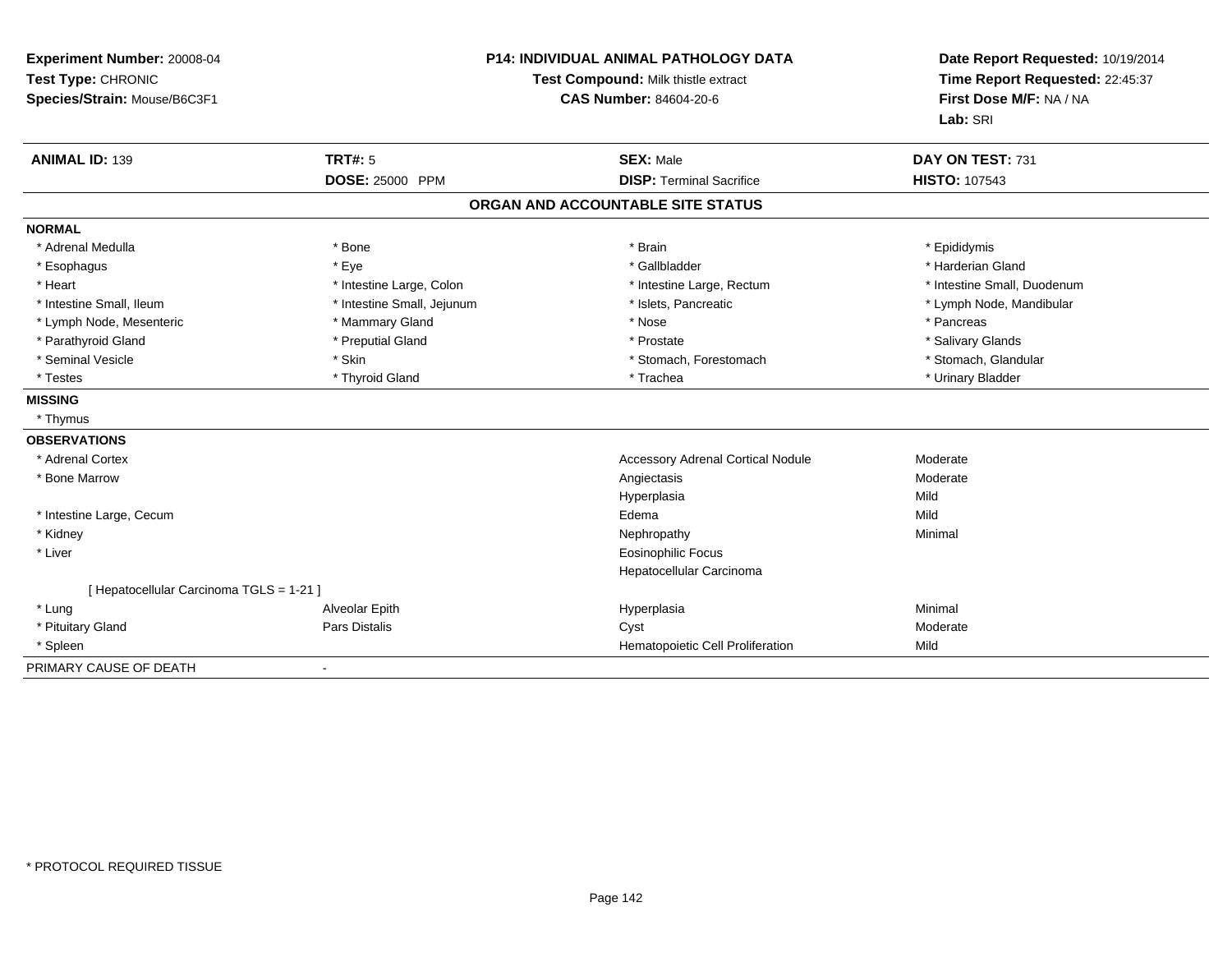| Experiment Number: 20008-04<br>Test Type: CHRONIC<br>Species/Strain: Mouse/B6C3F1<br><b>ANIMAL ID: 140</b> | <b>TRT#: 5</b>           | <b>P14: INDIVIDUAL ANIMAL PATHOLOGY DATA</b><br>Test Compound: Milk thistle extract<br><b>CAS Number: 84604-20-6</b><br><b>SEX: Male</b> | Date Report Requested: 10/19/2014<br>Time Report Requested: 22:45:37<br>First Dose M/F: NA / NA<br>Lab: SRI<br>DAY ON TEST: 729 |
|------------------------------------------------------------------------------------------------------------|--------------------------|------------------------------------------------------------------------------------------------------------------------------------------|---------------------------------------------------------------------------------------------------------------------------------|
|                                                                                                            | <b>DOSE: 25000 PPM</b>   | <b>DISP: Terminal Sacrifice</b>                                                                                                          | <b>HISTO: 107544</b>                                                                                                            |
|                                                                                                            |                          | ORGAN AND ACCOUNTABLE SITE STATUS                                                                                                        |                                                                                                                                 |
| <b>NORMAL</b>                                                                                              |                          |                                                                                                                                          |                                                                                                                                 |
| * Adrenal Medulla                                                                                          | * Bone                   | * Bone Marrow                                                                                                                            | * Brain                                                                                                                         |
| * Epididymis                                                                                               | * Esophagus              | * Eye                                                                                                                                    | * Gallbladder                                                                                                                   |
| * Heart                                                                                                    | * Intestine Large, Cecum | * Intestine Large, Colon                                                                                                                 | * Intestine Large, Rectum                                                                                                       |
| * Intestine Small, Duodenum                                                                                | * Intestine Small, Ileum | * Intestine Small, Jejunum                                                                                                               | * Islets, Pancreatic                                                                                                            |
| * Lymph Node, Mandibular                                                                                   | * Lymph Node, Mesenteric | * Mammary Gland                                                                                                                          | * Nose                                                                                                                          |
| * Pancreas                                                                                                 | * Parathyroid Gland      | * Pituitary Gland                                                                                                                        | * Preputial Gland                                                                                                               |
| * Prostate                                                                                                 | * Salivary Glands        | * Seminal Vesicle                                                                                                                        | * Skin                                                                                                                          |
| * Spleen                                                                                                   | * Stomach, Forestomach   | * Stomach, Glandular                                                                                                                     | * Testes                                                                                                                        |
| * Thymus                                                                                                   | * Thyroid Gland          | * Trachea                                                                                                                                | * Urinary Bladder                                                                                                               |
| <b>OBSERVATIONS</b>                                                                                        |                          |                                                                                                                                          |                                                                                                                                 |
| * Adrenal Cortex                                                                                           |                          | Hypertrophy                                                                                                                              | Focal, Mild                                                                                                                     |
| * Harderian Gland                                                                                          |                          | Adenoma                                                                                                                                  |                                                                                                                                 |
| [ Adenoma TGLS = 2-22 ]                                                                                    |                          |                                                                                                                                          |                                                                                                                                 |
| * Kidney                                                                                                   |                          | Nephropathy                                                                                                                              | Minimal                                                                                                                         |
| * Liver                                                                                                    |                          | <b>Basophilic Focus</b>                                                                                                                  |                                                                                                                                 |
|                                                                                                            |                          | Eosinophilic Focus                                                                                                                       |                                                                                                                                 |
|                                                                                                            |                          | Hepatocellular Carcinoma                                                                                                                 |                                                                                                                                 |
| Note: BASOPHILIC FOCUS IS ON SLIDE 21.                                                                     |                          |                                                                                                                                          |                                                                                                                                 |
| [ Hepatocellular Carcinoma TGLS = 1-21 ]                                                                   |                          |                                                                                                                                          |                                                                                                                                 |
| * Lung                                                                                                     | Alveolar Epith           | Hyperplasia                                                                                                                              | Minimal                                                                                                                         |
| PRIMARY CAUSE OF DEATH                                                                                     |                          |                                                                                                                                          |                                                                                                                                 |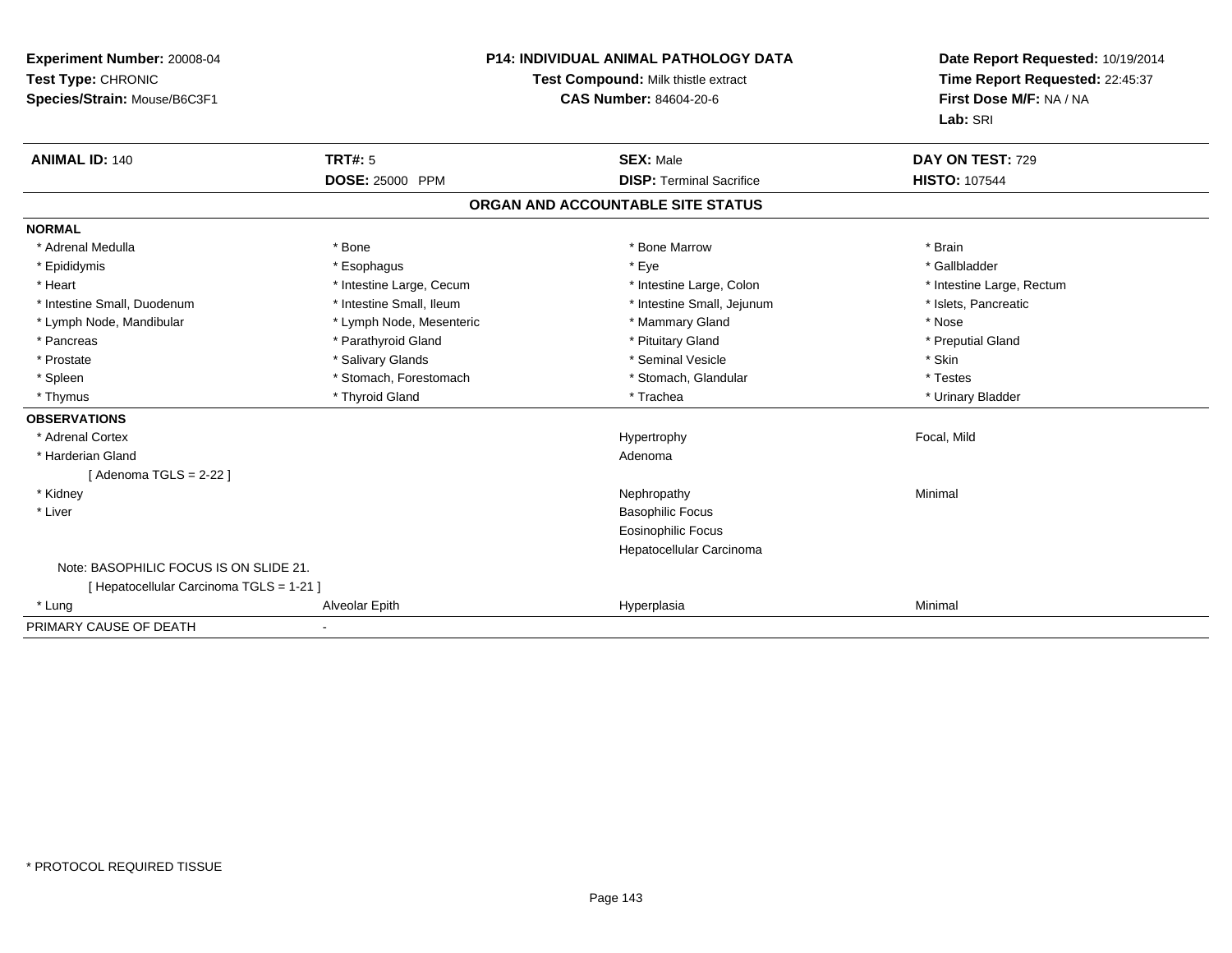| Experiment Number: 20008-04<br>Test Type: CHRONIC<br>Species/Strain: Mouse/B6C3F1 | <b>P14: INDIVIDUAL ANIMAL PATHOLOGY DATA</b><br>Test Compound: Milk thistle extract<br><b>CAS Number: 84604-20-6</b> |                                   | Date Report Requested: 10/19/2014<br>Time Report Requested: 22:45:37<br>First Dose M/F: NA / NA<br>Lab: SRI |
|-----------------------------------------------------------------------------------|----------------------------------------------------------------------------------------------------------------------|-----------------------------------|-------------------------------------------------------------------------------------------------------------|
| <b>ANIMAL ID: 141</b>                                                             | <b>TRT#: 5</b>                                                                                                       | <b>SEX: Male</b>                  | DAY ON TEST: 732                                                                                            |
|                                                                                   | DOSE: 25000 PPM                                                                                                      | <b>DISP: Terminal Sacrifice</b>   | <b>HISTO: 107545</b>                                                                                        |
|                                                                                   |                                                                                                                      | ORGAN AND ACCOUNTABLE SITE STATUS |                                                                                                             |
| <b>NORMAL</b>                                                                     |                                                                                                                      |                                   |                                                                                                             |
| * Adrenal Cortex                                                                  | * Adrenal Medulla                                                                                                    | * Bone                            | * Bone Marrow                                                                                               |
| * Brain                                                                           | * Epididymis                                                                                                         | * Esophagus                       | * Eye                                                                                                       |
| * Gallbladder                                                                     | * Harderian Gland                                                                                                    | * Heart                           | * Intestine Large, Cecum                                                                                    |
| * Intestine Large, Colon                                                          | * Intestine Large, Rectum                                                                                            | * Intestine Small, Duodenum       | * Intestine Small, Ileum                                                                                    |
| * Intestine Small, Jejunum                                                        | * Islets. Pancreatic                                                                                                 | * Liver                           | * Lung                                                                                                      |
| * Lymph Node, Mandibular                                                          | * Lymph Node, Mesenteric                                                                                             | * Mammary Gland                   | * Nose                                                                                                      |
| * Pancreas                                                                        | * Parathyroid Gland                                                                                                  | * Pituitary Gland                 | * Preputial Gland                                                                                           |
| * Prostate                                                                        | * Salivary Glands                                                                                                    | * Seminal Vesicle                 | * Skin                                                                                                      |
| * Spleen                                                                          | * Stomach, Forestomach                                                                                               | * Stomach, Glandular              | * Testes                                                                                                    |
| * Thymus                                                                          | * Thyroid Gland                                                                                                      | * Trachea                         | * Urinary Bladder                                                                                           |
| <b>OBSERVATIONS</b>                                                               |                                                                                                                      |                                   |                                                                                                             |
| * Kidney                                                                          |                                                                                                                      | Nephropathy                       | Minimal                                                                                                     |
| PRIMARY CAUSE OF DEATH                                                            |                                                                                                                      |                                   |                                                                                                             |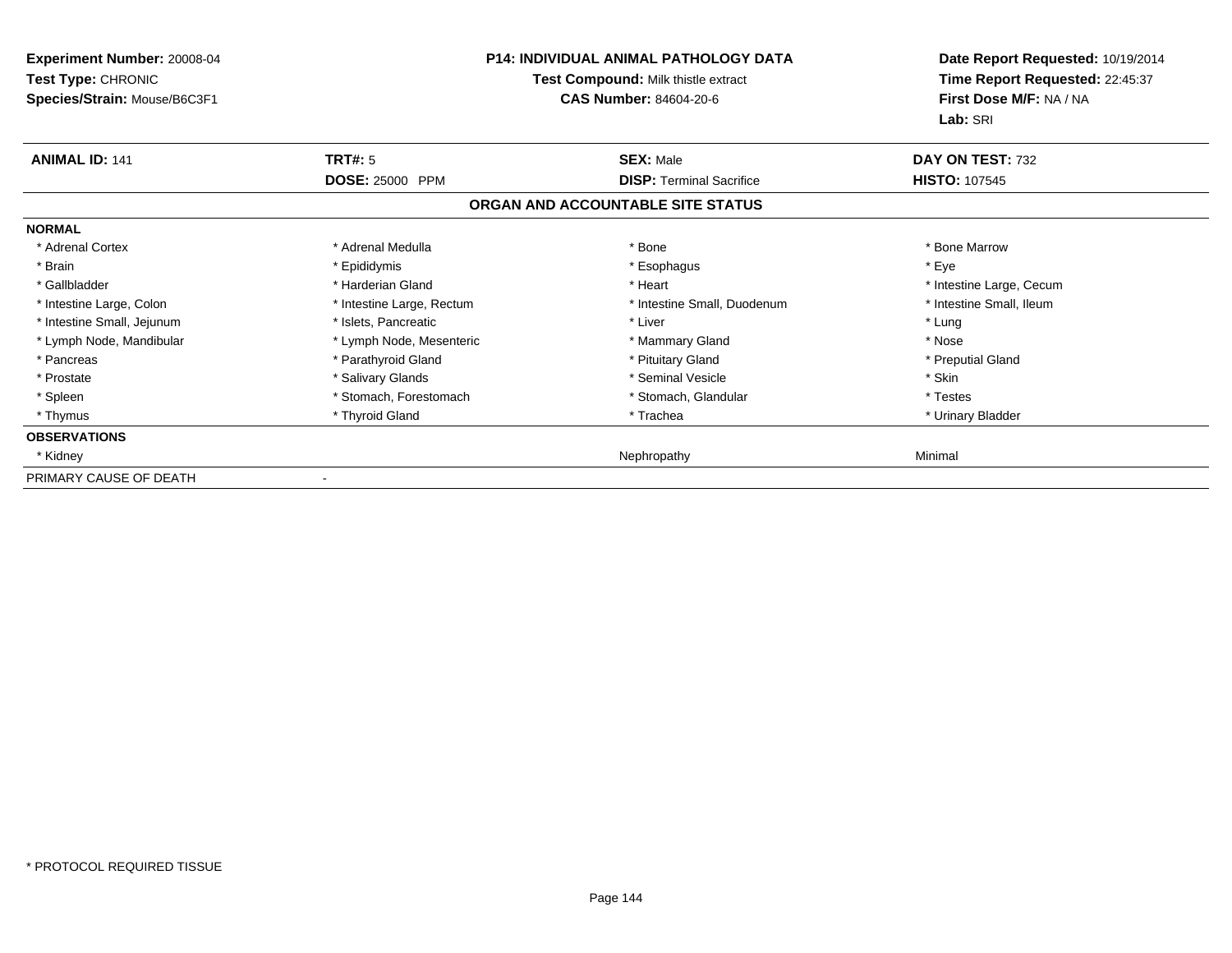| Experiment Number: 20008-04<br>Test Type: CHRONIC<br>Species/Strain: Mouse/B6C3F1 |                                | <b>P14: INDIVIDUAL ANIMAL PATHOLOGY DATA</b><br>Test Compound: Milk thistle extract<br><b>CAS Number: 84604-20-6</b> |                          |
|-----------------------------------------------------------------------------------|--------------------------------|----------------------------------------------------------------------------------------------------------------------|--------------------------|
| <b>ANIMAL ID: 142</b>                                                             | <b>TRT#: 5</b>                 | <b>SEX: Male</b>                                                                                                     | DAY ON TEST: 693         |
|                                                                                   | <b>DOSE: 25000 PPM</b>         | <b>DISP:</b> Moribund Sacrifice                                                                                      | <b>HISTO: 107546</b>     |
|                                                                                   |                                | ORGAN AND ACCOUNTABLE SITE STATUS                                                                                    |                          |
| <b>NORMAL</b>                                                                     |                                |                                                                                                                      |                          |
| * Adrenal Cortex                                                                  | * Adrenal Medulla              | * Bone                                                                                                               | * Brain                  |
| * Epididymis                                                                      | * Esophagus                    | * Eye                                                                                                                | * Gallbladder            |
| * Harderian Gland                                                                 | * Heart                        | * Intestine Large, Cecum                                                                                             | * Intestine Large, Colon |
| * Intestine Large, Rectum                                                         | * Intestine Small, Duodenum    | * Islets, Pancreatic                                                                                                 | * Kidney                 |
| * Lymph Node, Mandibular                                                          | * Mammary Gland                | * Nose                                                                                                               | * Parathyroid Gland      |
| * Pituitary Gland                                                                 | * Prostate                     | * Salivary Glands                                                                                                    | * Seminal Vesicle        |
| * Skin                                                                            | * Spleen                       | * Stomach, Forestomach                                                                                               | * Stomach, Glandular     |
| * Testes                                                                          | * Thyroid Gland                | * Trachea                                                                                                            | * Urinary Bladder        |
| <b>OBSERVATIONS</b>                                                               |                                |                                                                                                                      |                          |
| * Bone Marrow                                                                     |                                | Hyperplasia                                                                                                          | Moderate                 |
| * Intestine Small, Ileum                                                          | Epithelium                     | Hyperplasia                                                                                                          | Mild                     |
| * Intestine Small, Jejunum                                                        | Epithelium                     | Hyperplasia                                                                                                          | Mild                     |
| * Liver                                                                           |                                | <b>Necrosis</b>                                                                                                      | Diffuse, Mild            |
| * Lung                                                                            |                                | Foreign Body                                                                                                         |                          |
| * Lymph Node, Mesenteric                                                          |                                | Hematopoietic Cell Proliferation                                                                                     | Mild                     |
|                                                                                   |                                | Hyperplasia                                                                                                          | Lymphoid, Mild           |
| * Pancreas                                                                        | Acinus                         | Cytoplasmic Alteration                                                                                               | Marked                   |
| * Preputial Gland                                                                 |                                | Inflammation                                                                                                         | Chronic, Marked          |
| * Thymus                                                                          |                                | Atrophy                                                                                                              | Moderate                 |
| * Urin Bladder                                                                    |                                |                                                                                                                      |                          |
| Note: INFUSION ARTIFACT IN URINARY BLADDER.                                       |                                |                                                                                                                      |                          |
| PRIMARY CAUSE OF DEATH                                                            | - Preputial Gland Inflammation |                                                                                                                      |                          |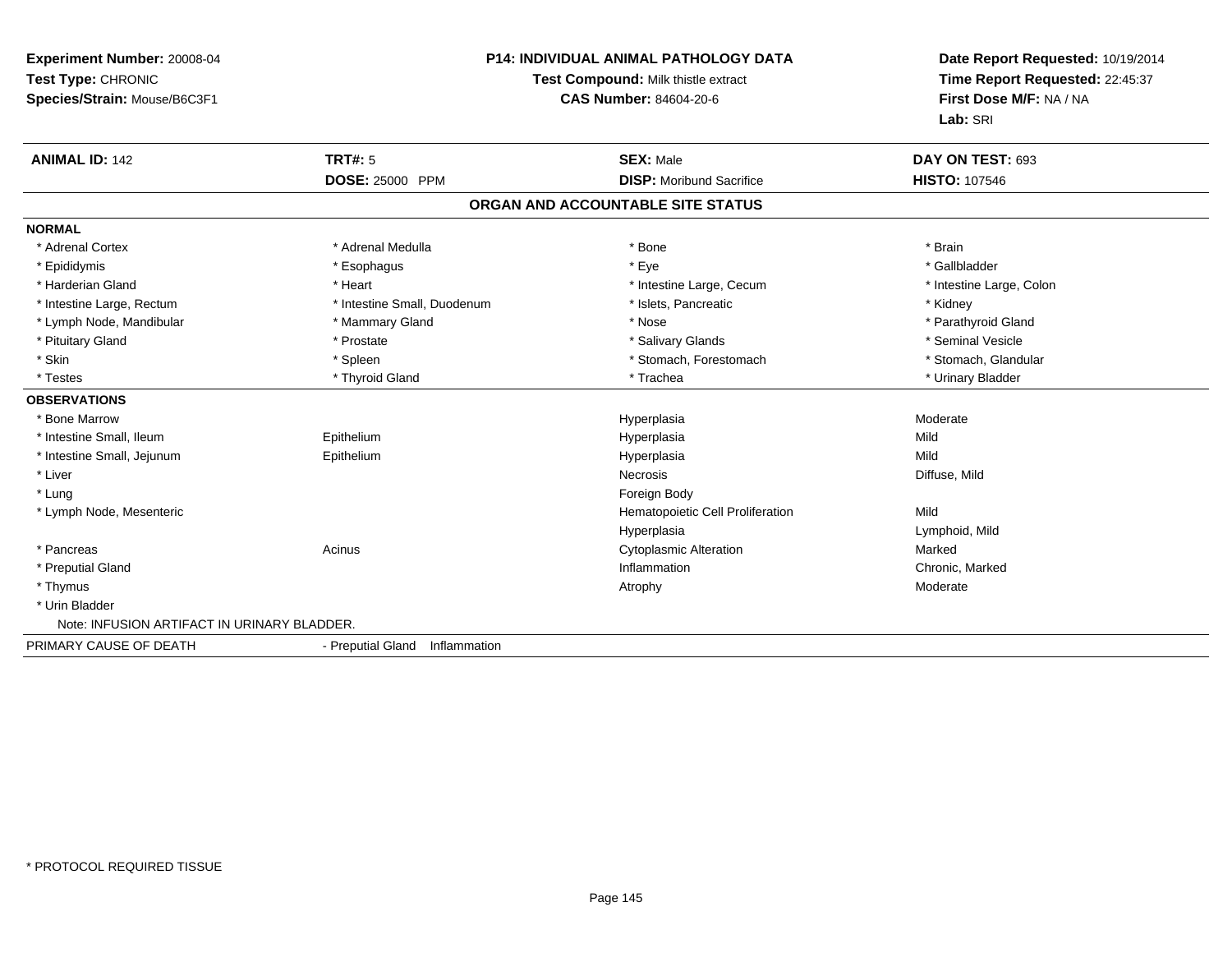| <b>Experiment Number: 20008-04</b><br>Test Type: CHRONIC<br>Species/Strain: Mouse/B6C3F1 |                          | <b>P14: INDIVIDUAL ANIMAL PATHOLOGY DATA</b><br>Test Compound: Milk thistle extract<br>CAS Number: 84604-20-6 | Date Report Requested: 10/19/2014<br>Time Report Requested: 22:45:37<br>First Dose M/F: NA / NA |
|------------------------------------------------------------------------------------------|--------------------------|---------------------------------------------------------------------------------------------------------------|-------------------------------------------------------------------------------------------------|
|                                                                                          |                          |                                                                                                               | Lab: SRI                                                                                        |
| <b>ANIMAL ID: 143</b>                                                                    | <b>TRT#: 5</b>           | <b>SEX: Male</b>                                                                                              | DAY ON TEST: 729                                                                                |
|                                                                                          | <b>DOSE: 25000 PPM</b>   | <b>DISP: Terminal Sacrifice</b>                                                                               | <b>HISTO: 107547</b>                                                                            |
|                                                                                          |                          | ORGAN AND ACCOUNTABLE SITE STATUS                                                                             |                                                                                                 |
| <b>NORMAL</b>                                                                            |                          |                                                                                                               |                                                                                                 |
| * Adrenal Medulla                                                                        | * Bone                   | * Brain                                                                                                       | * Epididymis                                                                                    |
| * Esophagus                                                                              | * Eye                    | * Gallbladder                                                                                                 | * Harderian Gland                                                                               |
| * Heart                                                                                  | * Intestine Large, Cecum | * Intestine Large, Colon                                                                                      | * Intestine Large, Rectum                                                                       |
| * Intestine Small, Duodenum                                                              | * Intestine Small, Ileum | * Intestine Small, Jejunum                                                                                    | * Islets, Pancreatic                                                                            |
| * Liver                                                                                  | * Lung                   | * Lymph Node, Mandibular                                                                                      | * Lymph Node, Mesenteric                                                                        |
| * Mammary Gland                                                                          | * Nose                   | * Pancreas                                                                                                    | * Parathyroid Gland                                                                             |
| * Pituitary Gland                                                                        | * Prostate               | * Salivary Glands                                                                                             | * Seminal Vesicle                                                                               |
| * Skin                                                                                   | * Spleen                 | * Stomach, Forestomach                                                                                        | * Stomach, Glandular                                                                            |
| * Testes                                                                                 | * Thymus                 | * Thyroid Gland                                                                                               | * Trachea                                                                                       |
| * Urinary Bladder                                                                        |                          |                                                                                                               |                                                                                                 |
| <b>OBSERVATIONS</b>                                                                      |                          |                                                                                                               |                                                                                                 |
| * Adrenal Cortex                                                                         |                          | Hyperplasia                                                                                                   | Focal, Minimal                                                                                  |
| * Bone Marrow                                                                            |                          | Hyperplasia                                                                                                   | Mild                                                                                            |
| * Kidney                                                                                 |                          | <b>Infiltration Cellular</b>                                                                                  | Lymphocyte, Moderate                                                                            |
|                                                                                          |                          | Metaplasia                                                                                                    | Osseous, Minimal                                                                                |
|                                                                                          |                          | Nephropathy                                                                                                   | Minimal                                                                                         |
| * Preputial Gland                                                                        |                          | Cyst                                                                                                          | Moderate                                                                                        |
|                                                                                          |                          | Inflammation                                                                                                  | Chronic, Minimal                                                                                |
| [ $Cyst TGLS = 1-8$ ]                                                                    |                          |                                                                                                               |                                                                                                 |
| [ Inflammation TGLS = 1-8 ]                                                              |                          |                                                                                                               |                                                                                                 |
| * Urin Bladder                                                                           |                          |                                                                                                               |                                                                                                 |
| Note: INFUSION ARTIFACT IN URINARY BLADDER.                                              |                          |                                                                                                               |                                                                                                 |
| PRIMARY CAUSE OF DEATH                                                                   |                          |                                                                                                               |                                                                                                 |

-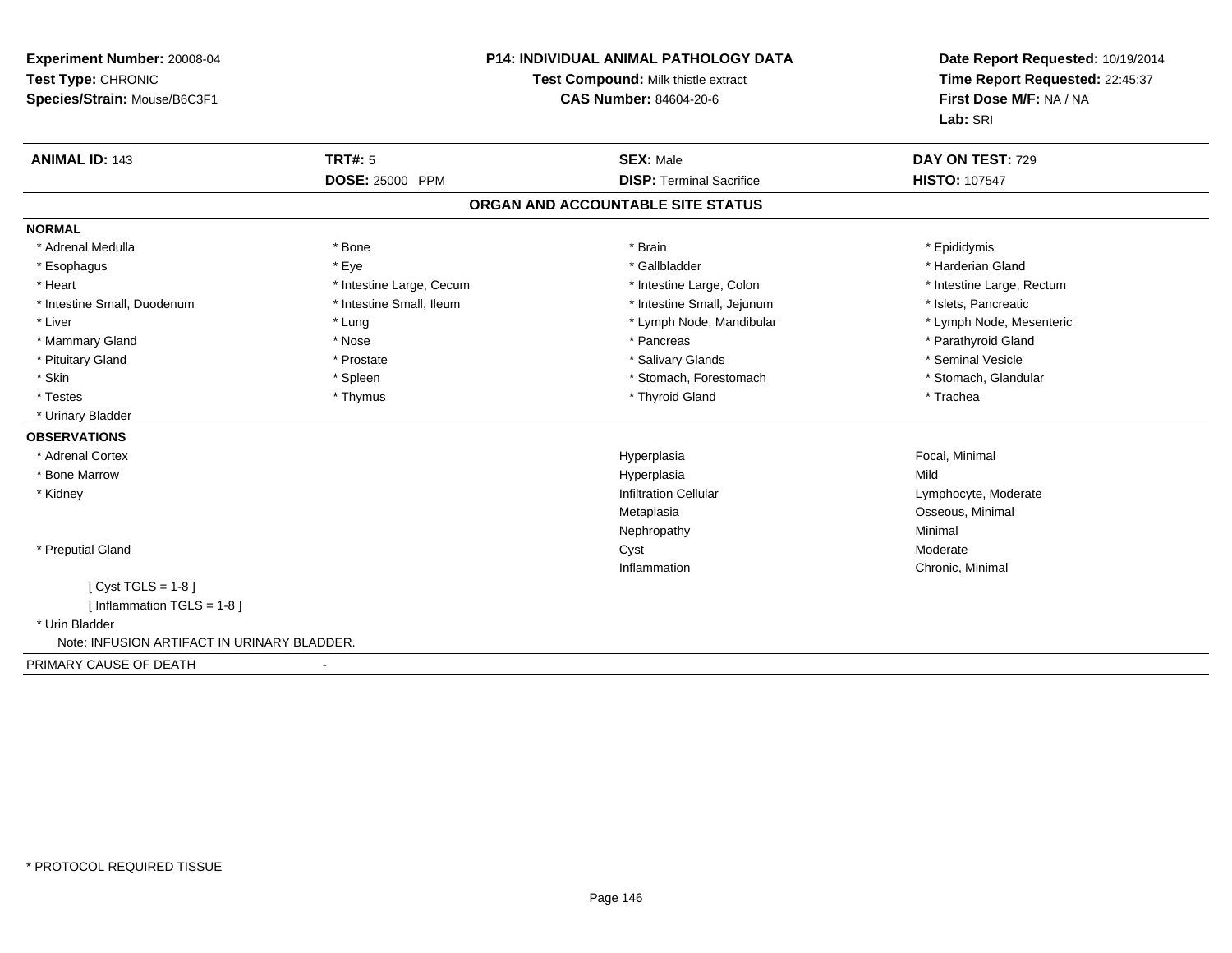| Experiment Number: 20008-04<br>Test Type: CHRONIC<br>Species/Strain: Mouse/B6C3F1 |                                                                                  | P14: INDIVIDUAL ANIMAL PATHOLOGY DATA<br>Test Compound: Milk thistle extract<br><b>CAS Number: 84604-20-6</b> | Date Report Requested: 10/19/2014<br>Time Report Requested: 22:45:37<br>First Dose M/F: NA / NA<br>Lab: SRI |
|-----------------------------------------------------------------------------------|----------------------------------------------------------------------------------|---------------------------------------------------------------------------------------------------------------|-------------------------------------------------------------------------------------------------------------|
| <b>ANIMAL ID: 144</b>                                                             | <b>TRT#: 5</b><br><b>DOSE: 25000 PPM</b>                                         | <b>SEX: Male</b><br><b>DISP: Terminal Sacrifice</b>                                                           | DAY ON TEST: 729<br><b>HISTO: 107548</b>                                                                    |
|                                                                                   |                                                                                  |                                                                                                               |                                                                                                             |
|                                                                                   |                                                                                  | ORGAN AND ACCOUNTABLE SITE STATUS                                                                             |                                                                                                             |
| <b>NORMAL</b>                                                                     |                                                                                  |                                                                                                               |                                                                                                             |
| * Adrenal Cortex                                                                  | * Adrenal Medulla                                                                | * Bone                                                                                                        | * Epididymis                                                                                                |
| * Esophagus                                                                       | * Eye                                                                            | * Gallbladder                                                                                                 | * Harderian Gland                                                                                           |
| * Heart                                                                           | * Intestine Large, Cecum                                                         | * Intestine Large, Colon                                                                                      | * Intestine Large, Rectum                                                                                   |
| * Intestine Small, Duodenum                                                       | * Intestine Small, Ileum                                                         | * Intestine Small, Jejunum                                                                                    | * Islets, Pancreatic                                                                                        |
| * Lymph Node, Mesenteric                                                          | * Mammary Gland                                                                  | * Nose                                                                                                        | * Pancreas                                                                                                  |
| * Parathyroid Gland                                                               | * Pituitary Gland                                                                | * Preputial Gland                                                                                             | * Prostate                                                                                                  |
| * Salivary Glands                                                                 | * Seminal Vesicle                                                                | * Skin                                                                                                        | * Stomach, Forestomach                                                                                      |
| * Stomach, Glandular                                                              | * Testes                                                                         | * Thymus                                                                                                      | * Thyroid Gland                                                                                             |
| * Trachea                                                                         | * Urinary Bladder                                                                |                                                                                                               |                                                                                                             |
| <b>OBSERVATIONS</b>                                                               |                                                                                  |                                                                                                               |                                                                                                             |
| * Bone Marrow                                                                     |                                                                                  | Hyperplasia                                                                                                   | Mild                                                                                                        |
| * Brain                                                                           |                                                                                  | <b>Infiltration Cellular</b>                                                                                  | Lymphoid, Minimal                                                                                           |
| * Esophagus<br>Note: ESOPHAGUS IS ON SLIDE 4 WITH STOMACH SECTION.                |                                                                                  |                                                                                                               |                                                                                                             |
| * Kidney                                                                          |                                                                                  | <b>Infiltration Cellular</b>                                                                                  | Lymphocyte, Mild                                                                                            |
|                                                                                   |                                                                                  | Nephropathy                                                                                                   | Minimal                                                                                                     |
| * Liver                                                                           |                                                                                  | Hepatocellular Carcinoma                                                                                      | Multiple                                                                                                    |
|                                                                                   |                                                                                  | <b>Infiltration Cellular</b>                                                                                  | Mixed Cell, Mild                                                                                            |
|                                                                                   |                                                                                  | Thrombosis                                                                                                    | Moderate                                                                                                    |
| [ Hepatocellular Carcinoma TGLS = 1-6,2-21 ]                                      |                                                                                  |                                                                                                               |                                                                                                             |
| * Lung                                                                            |                                                                                  | Hepatocellular Carcinoma                                                                                      | Metastatic (Liver)                                                                                          |
|                                                                                   | Note: METASTATIC HEPATOCELLULAR CARCINOMA IS PRESENT IN LUNG ON SLIDES 2 AND 22. |                                                                                                               |                                                                                                             |
| [ Hepatocellular Carcinoma TGLS = 3-22 ]                                          |                                                                                  |                                                                                                               |                                                                                                             |
| * Lymph Node, Mandibular                                                          |                                                                                  | Hyperplasia                                                                                                   | Lymphoid, Mild                                                                                              |
| * Spleen                                                                          |                                                                                  | Hematopoietic Cell Proliferation                                                                              | Mild                                                                                                        |
|                                                                                   |                                                                                  |                                                                                                               |                                                                                                             |
| PRIMARY CAUSE OF DEATH                                                            | $\blacksquare$                                                                   |                                                                                                               |                                                                                                             |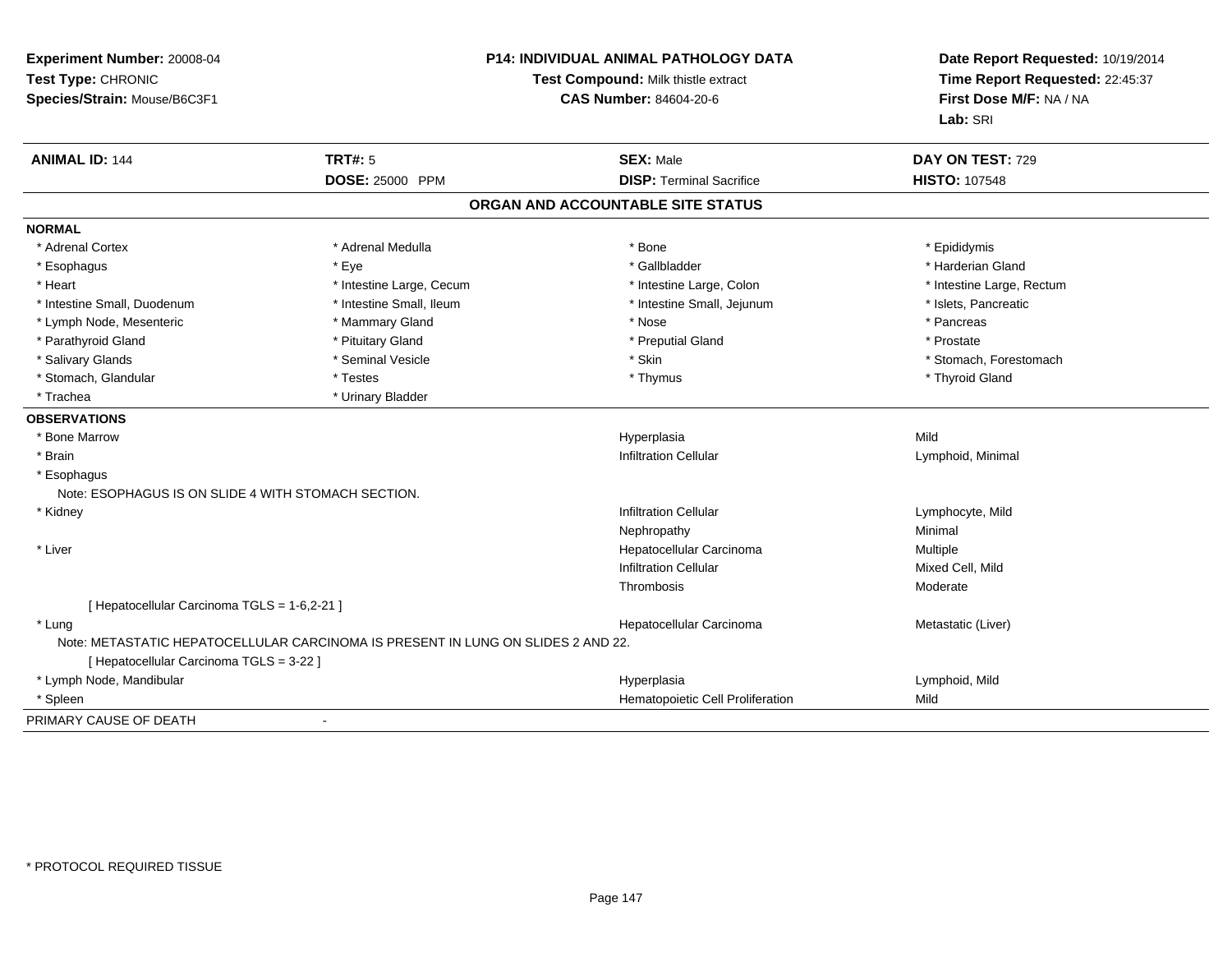| Experiment Number: 20008-04<br>Test Type: CHRONIC<br>Species/Strain: Mouse/B6C3F1 | <b>P14: INDIVIDUAL ANIMAL PATHOLOGY DATA</b><br>Test Compound: Milk thistle extract<br><b>CAS Number: 84604-20-6</b> |                                   | Date Report Requested: 10/19/2014<br>Time Report Requested: 22:45:37<br>First Dose M/F: NA / NA<br>Lab: SRI |
|-----------------------------------------------------------------------------------|----------------------------------------------------------------------------------------------------------------------|-----------------------------------|-------------------------------------------------------------------------------------------------------------|
| <b>ANIMAL ID: 145</b>                                                             | TRT#: 5                                                                                                              | <b>SEX: Male</b>                  | DAY ON TEST: 730                                                                                            |
|                                                                                   | DOSE: 25000 PPM                                                                                                      | <b>DISP: Terminal Sacrifice</b>   | <b>HISTO: 107549</b>                                                                                        |
|                                                                                   |                                                                                                                      | ORGAN AND ACCOUNTABLE SITE STATUS |                                                                                                             |
| <b>NORMAL</b>                                                                     |                                                                                                                      |                                   |                                                                                                             |
| * Adrenal Cortex                                                                  | * Adrenal Medulla                                                                                                    | * Bone                            | * Bone Marrow                                                                                               |
| * Brain                                                                           | * Epididymis                                                                                                         | * Esophagus                       | * Eye                                                                                                       |
| * Gallbladder                                                                     | * Harderian Gland                                                                                                    | * Heart                           | * Intestine Large, Cecum                                                                                    |
| * Intestine Large, Colon                                                          | * Intestine Large, Rectum                                                                                            | * Intestine Small, Duodenum       | * Intestine Small, Ileum                                                                                    |
| * Intestine Small, Jejunum                                                        | * Islets, Pancreatic                                                                                                 | * Liver                           | * Lung                                                                                                      |
| * Lymph Node, Mandibular                                                          | * Lymph Node, Mesenteric                                                                                             | * Mammary Gland                   | * Nose                                                                                                      |
| * Pancreas                                                                        | * Parathyroid Gland                                                                                                  | * Pituitary Gland                 | * Preputial Gland                                                                                           |
| * Prostate                                                                        | * Salivary Glands                                                                                                    | * Seminal Vesicle                 | * Skin                                                                                                      |
| * Stomach, Forestomach                                                            | * Stomach, Glandular                                                                                                 | * Testes                          | * Thymus                                                                                                    |
| * Thyroid Gland                                                                   | * Trachea                                                                                                            | * Urinary Bladder                 |                                                                                                             |
| <b>OBSERVATIONS</b>                                                               |                                                                                                                      |                                   |                                                                                                             |
| * Kidney                                                                          |                                                                                                                      | Nephropathy                       | Minimal                                                                                                     |
| * Spleen                                                                          | Lymph Follic                                                                                                         | Hyperplasia                       | Mild                                                                                                        |
| PRIMARY CAUSE OF DEATH                                                            |                                                                                                                      |                                   |                                                                                                             |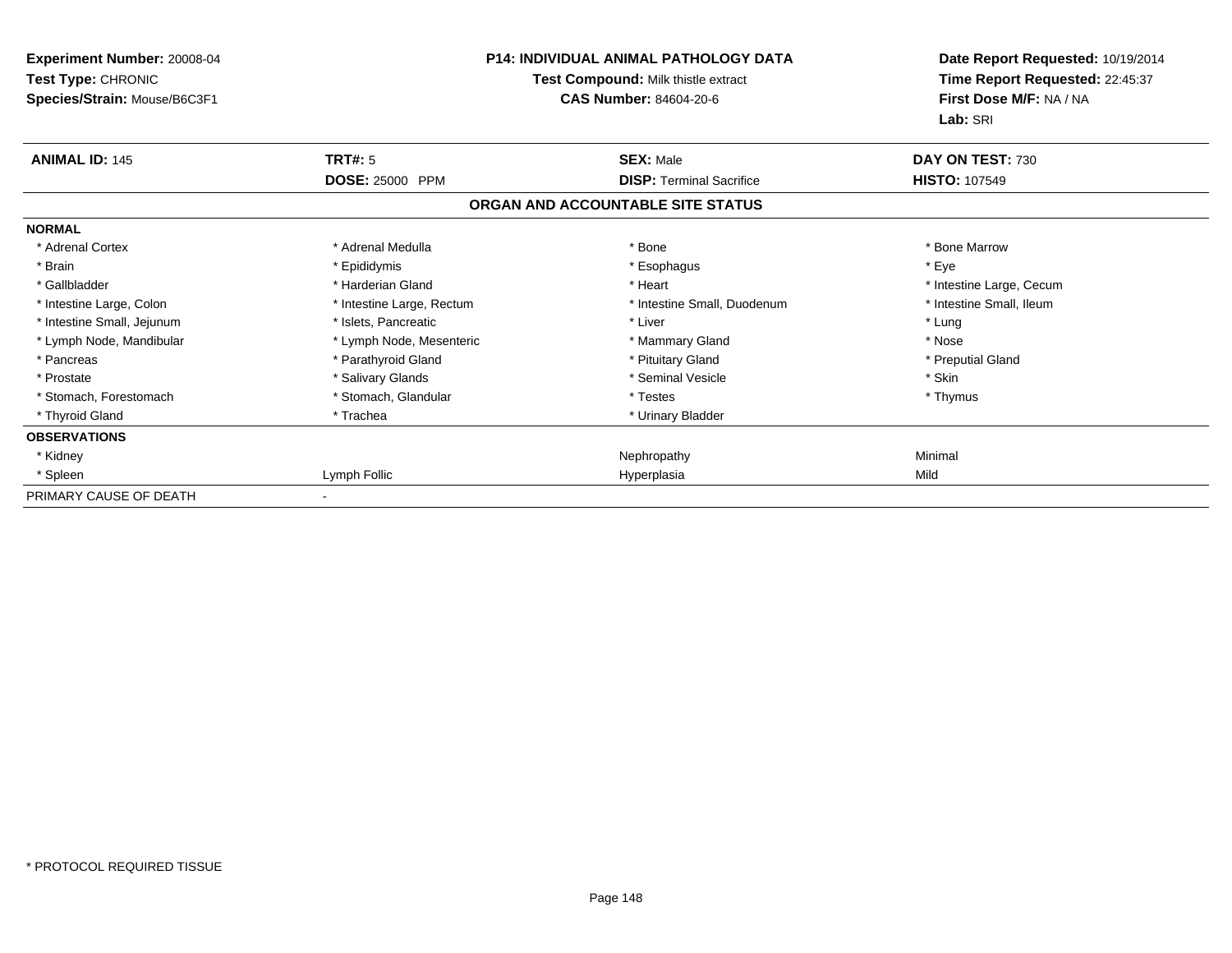| Experiment Number: 20008-04<br>Test Type: CHRONIC<br>Species/Strain: Mouse/B6C3F1 | <b>P14: INDIVIDUAL ANIMAL PATHOLOGY DATA</b><br>Test Compound: Milk thistle extract<br><b>CAS Number: 84604-20-6</b> |                                   | Date Report Requested: 10/19/2014<br>Time Report Requested: 22:45:37<br>First Dose M/F: NA / NA<br>Lab: SRI |
|-----------------------------------------------------------------------------------|----------------------------------------------------------------------------------------------------------------------|-----------------------------------|-------------------------------------------------------------------------------------------------------------|
| <b>ANIMAL ID: 146</b>                                                             | <b>TRT#: 5</b>                                                                                                       | <b>SEX: Male</b>                  | DAY ON TEST: 732                                                                                            |
|                                                                                   | <b>DOSE: 25000 PPM</b>                                                                                               | <b>DISP: Terminal Sacrifice</b>   | <b>HISTO: 107550</b>                                                                                        |
|                                                                                   |                                                                                                                      | ORGAN AND ACCOUNTABLE SITE STATUS |                                                                                                             |
| <b>NORMAL</b>                                                                     |                                                                                                                      |                                   |                                                                                                             |
| * Adrenal Cortex                                                                  | * Adrenal Medulla                                                                                                    | * Bone                            | * Bone Marrow                                                                                               |
| * Brain                                                                           | * Epididymis                                                                                                         | * Esophagus                       | * Eye                                                                                                       |
| * Gallbladder                                                                     | * Harderian Gland                                                                                                    | * Heart                           | * Intestine Large, Cecum                                                                                    |
| * Intestine Large, Colon                                                          | * Intestine Large, Rectum                                                                                            | * Intestine Small, Duodenum       | * Intestine Small, Ileum                                                                                    |
| * Intestine Small, Jejunum                                                        | * Islets, Pancreatic                                                                                                 | * Lung                            | * Lymph Node, Mandibular                                                                                    |
| * Lymph Node, Mesenteric                                                          | * Mammary Gland                                                                                                      | * Nose                            | * Pancreas                                                                                                  |
| * Parathyroid Gland                                                               | * Pituitary Gland                                                                                                    | * Preputial Gland                 | * Prostate                                                                                                  |
| * Salivary Glands                                                                 | * Seminal Vesicle                                                                                                    | * Skin                            | * Spleen                                                                                                    |
| * Stomach, Forestomach                                                            | * Stomach, Glandular                                                                                                 | * Testes                          | * Thymus                                                                                                    |
| * Thyroid Gland                                                                   | * Trachea                                                                                                            | * Urinary Bladder                 |                                                                                                             |
| <b>OBSERVATIONS</b>                                                               |                                                                                                                      |                                   |                                                                                                             |
| * Kidney                                                                          |                                                                                                                      | Nephropathy                       | Minimal                                                                                                     |
| * Liver                                                                           |                                                                                                                      | <b>Clear Cell Focus</b>           |                                                                                                             |
| [Clear Cell Focus TGLS = 1-21]                                                    |                                                                                                                      |                                   |                                                                                                             |
| PRIMARY CAUSE OF DEATH                                                            | $\blacksquare$                                                                                                       |                                   |                                                                                                             |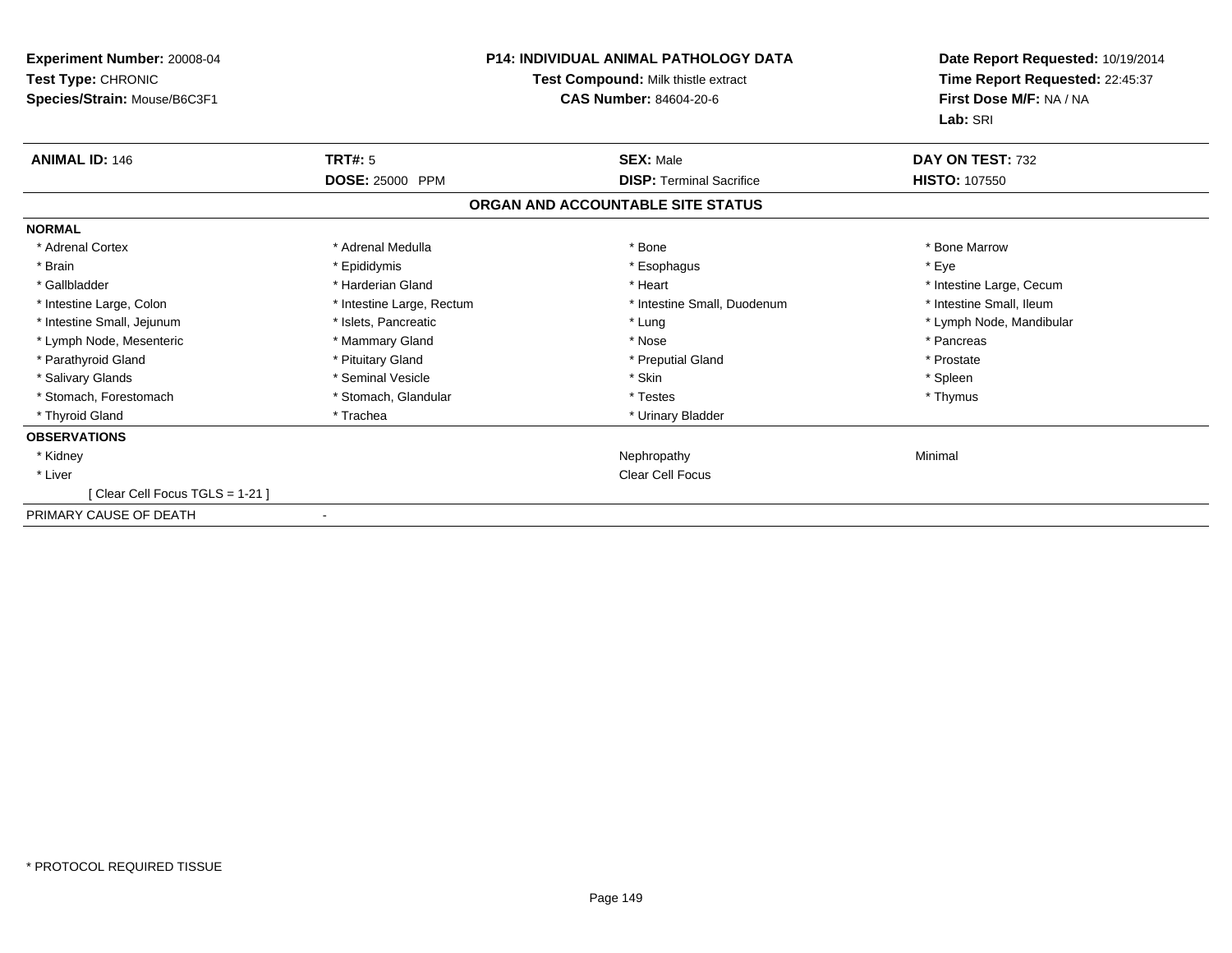| <b>Experiment Number: 20008-04</b><br>Test Type: CHRONIC<br>Species/Strain: Mouse/B6C3F1 |                             | <b>P14: INDIVIDUAL ANIMAL PATHOLOGY DATA</b><br>Test Compound: Milk thistle extract<br>CAS Number: 84604-20-6 | Date Report Requested: 10/19/2014<br>Time Report Requested: 22:45:37<br>First Dose M/F: NA / NA<br>Lab: SRI |
|------------------------------------------------------------------------------------------|-----------------------------|---------------------------------------------------------------------------------------------------------------|-------------------------------------------------------------------------------------------------------------|
| <b>ANIMAL ID: 147</b>                                                                    | <b>TRT#: 5</b>              | <b>SEX: Male</b>                                                                                              | DAY ON TEST: 730                                                                                            |
|                                                                                          | <b>DOSE: 25000 PPM</b>      | <b>DISP: Terminal Sacrifice</b>                                                                               | <b>HISTO: 107551</b>                                                                                        |
|                                                                                          |                             | ORGAN AND ACCOUNTABLE SITE STATUS                                                                             |                                                                                                             |
| <b>NORMAL</b>                                                                            |                             |                                                                                                               |                                                                                                             |
| * Adrenal Medulla                                                                        | * Bone                      | * Bone Marrow                                                                                                 | * Brain                                                                                                     |
| * Epididymis                                                                             | * Esophagus                 | * Eye                                                                                                         | * Gallbladder                                                                                               |
| * Harderian Gland                                                                        | * Heart                     | * Intestine Large, Cecum                                                                                      | * Intestine Large, Colon                                                                                    |
| * Intestine Large, Rectum                                                                | * Intestine Small, Duodenum | * Intestine Small, Ileum                                                                                      | * Intestine Small, Jejunum                                                                                  |
| * Islets, Pancreatic                                                                     | * Liver                     | * Lung                                                                                                        | * Lymph Node, Mandibular                                                                                    |
| * Lymph Node, Mesenteric                                                                 | * Mammary Gland             | * Nose                                                                                                        | * Pancreas                                                                                                  |
| * Parathyroid Gland                                                                      | * Pituitary Gland           | * Prostate                                                                                                    | * Salivary Glands                                                                                           |
| * Seminal Vesicle                                                                        | * Skin                      | * Spleen                                                                                                      | * Stomach, Forestomach                                                                                      |
| * Stomach, Glandular                                                                     | * Testes                    | * Thyroid Gland                                                                                               | * Trachea                                                                                                   |
| * Urinary Bladder                                                                        |                             |                                                                                                               |                                                                                                             |
| <b>OBSERVATIONS</b>                                                                      |                             |                                                                                                               |                                                                                                             |
| * Adrenal Cortex                                                                         |                             | Hyperplasia                                                                                                   | Focal, Minimal                                                                                              |
| * Kidney                                                                                 |                             | Nephropathy                                                                                                   | Minimal                                                                                                     |
| * Preputial Gland                                                                        |                             | Cyst                                                                                                          | Moderate                                                                                                    |
| * Thymus                                                                                 |                             | Cyst                                                                                                          | Moderate                                                                                                    |
| PRIMARY CAUSE OF DEATH                                                                   | $\overline{\phantom{a}}$    |                                                                                                               |                                                                                                             |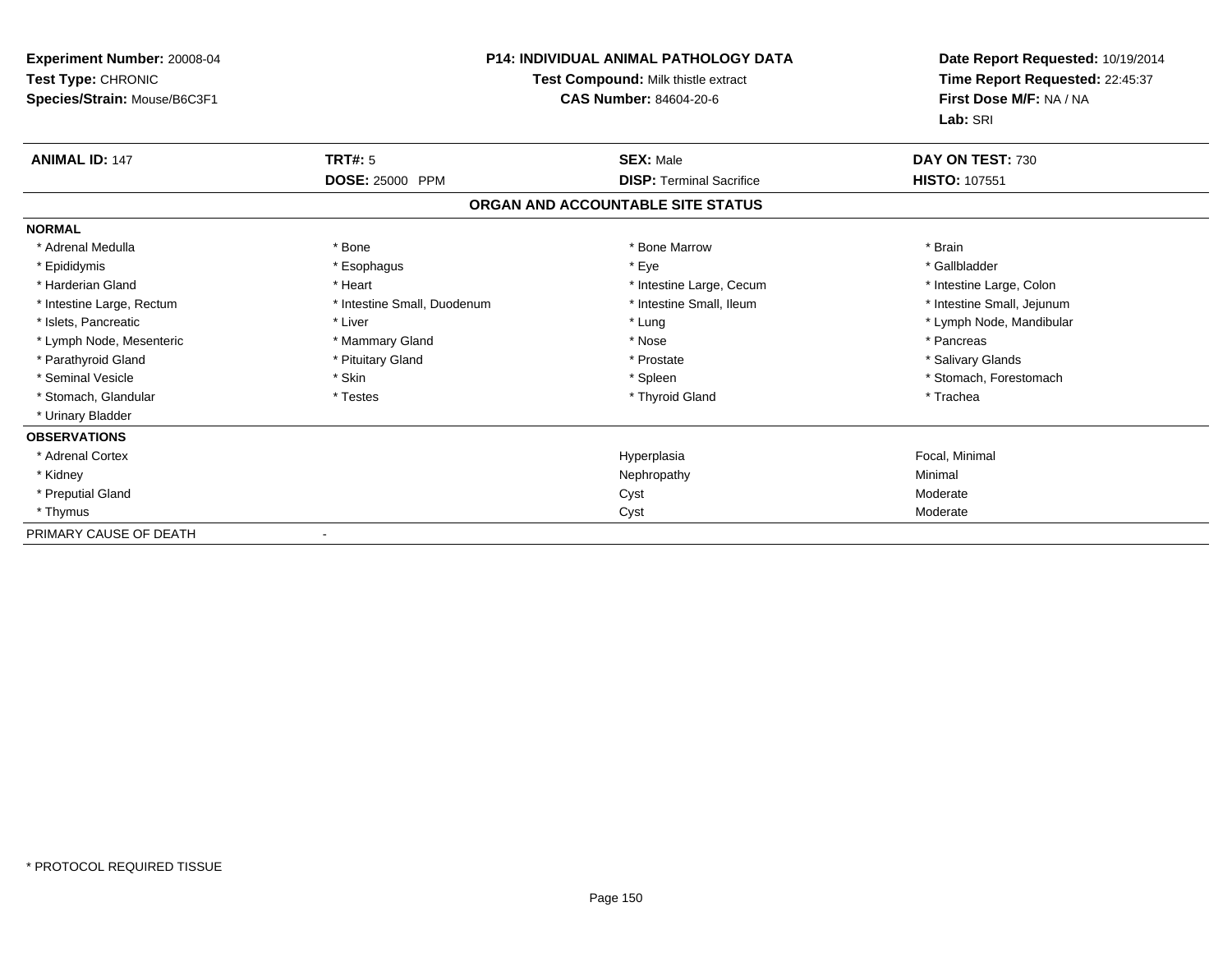| <b>Experiment Number: 20008-04</b><br>Test Type: CHRONIC<br>Species/Strain: Mouse/B6C3F1 |                           | <b>P14: INDIVIDUAL ANIMAL PATHOLOGY DATA</b><br>Test Compound: Milk thistle extract<br><b>CAS Number: 84604-20-6</b> | Date Report Requested: 10/19/2014<br>Time Report Requested: 22:45:37<br>First Dose M/F: NA / NA<br>Lab: SRI |
|------------------------------------------------------------------------------------------|---------------------------|----------------------------------------------------------------------------------------------------------------------|-------------------------------------------------------------------------------------------------------------|
| <b>ANIMAL ID: 148</b>                                                                    | <b>TRT#: 5</b>            | <b>SEX: Male</b>                                                                                                     | DAY ON TEST: 729                                                                                            |
|                                                                                          | <b>DOSE: 25000 PPM</b>    | <b>DISP: Terminal Sacrifice</b>                                                                                      | <b>HISTO: 107552</b>                                                                                        |
|                                                                                          |                           | ORGAN AND ACCOUNTABLE SITE STATUS                                                                                    |                                                                                                             |
| <b>NORMAL</b>                                                                            |                           |                                                                                                                      |                                                                                                             |
| * Adrenal Cortex                                                                         | * Adrenal Medulla         | * Bone                                                                                                               | * Bone Marrow                                                                                               |
| * Brain                                                                                  | * Epididymis              | * Esophagus                                                                                                          | * Eye                                                                                                       |
| * Gallbladder                                                                            | * Harderian Gland         | * Heart                                                                                                              | * Intestine Large, Cecum                                                                                    |
| * Intestine Large, Colon                                                                 | * Intestine Large, Rectum | * Intestine Small, Duodenum                                                                                          | * Intestine Small, Ileum                                                                                    |
| * Intestine Small, Jejunum                                                               | * Islets, Pancreatic      | * Lung                                                                                                               | * Lymph Node, Mandibular                                                                                    |
| * Lymph Node, Mesenteric                                                                 | * Mammary Gland           | * Nose                                                                                                               | * Pancreas                                                                                                  |
| * Parathyroid Gland                                                                      | * Pituitary Gland         | * Prostate                                                                                                           | * Salivary Glands                                                                                           |
| * Seminal Vesicle                                                                        | * Skin                    | * Stomach, Forestomach                                                                                               | * Stomach, Glandular                                                                                        |
| * Testes                                                                                 | * Thymus                  | * Thyroid Gland                                                                                                      | * Trachea                                                                                                   |
| * Urinary Bladder                                                                        |                           |                                                                                                                      |                                                                                                             |
| <b>OBSERVATIONS</b>                                                                      |                           |                                                                                                                      |                                                                                                             |
| * Kidney                                                                                 |                           | Nephropathy                                                                                                          | Minimal                                                                                                     |
| * Liver                                                                                  |                           | Hepatocellular Carcinoma                                                                                             |                                                                                                             |
|                                                                                          |                           | Necrosis                                                                                                             | Focal, Minimal                                                                                              |
| [ Hepatocellular Carcinoma TGLS = 1-21 ]                                                 |                           |                                                                                                                      |                                                                                                             |
| * Preputial Gland                                                                        |                           | Cyst                                                                                                                 | Moderate                                                                                                    |
|                                                                                          |                           | Inflammation                                                                                                         | Chronic, Minimal                                                                                            |
| * Spleen                                                                                 |                           | Hematopoietic Cell Proliferation                                                                                     | Moderate                                                                                                    |
| * Thymus                                                                                 |                           |                                                                                                                      |                                                                                                             |
| Note: THYMUS IS PRESENT ON SLIDE 12.                                                     |                           |                                                                                                                      |                                                                                                             |
| PRIMARY CAUSE OF DEATH                                                                   |                           |                                                                                                                      |                                                                                                             |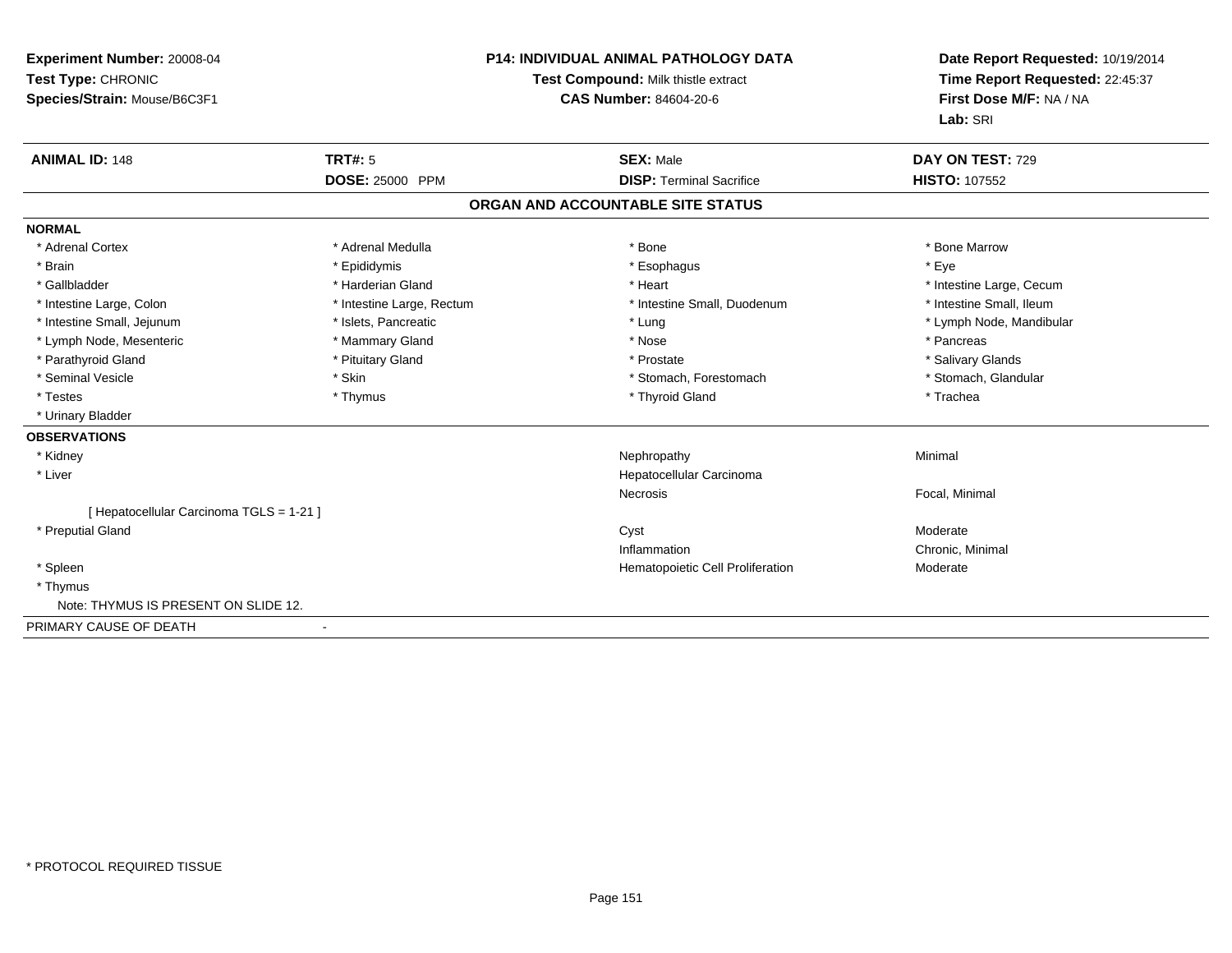| Experiment Number: 20008-04<br>Test Type: CHRONIC<br>Species/Strain: Mouse/B6C3F1 |                           | <b>P14: INDIVIDUAL ANIMAL PATHOLOGY DATA</b><br>Test Compound: Milk thistle extract<br><b>CAS Number: 84604-20-6</b> | Date Report Requested: 10/19/2014<br>Time Report Requested: 22:45:37<br>First Dose M/F: NA / NA<br>Lab: SRI |
|-----------------------------------------------------------------------------------|---------------------------|----------------------------------------------------------------------------------------------------------------------|-------------------------------------------------------------------------------------------------------------|
| <b>ANIMAL ID: 149</b>                                                             | <b>TRT#: 5</b>            | <b>SEX: Male</b>                                                                                                     | DAY ON TEST: 731                                                                                            |
|                                                                                   | DOSE: 25000 PPM           | <b>DISP: Terminal Sacrifice</b>                                                                                      | HISTO: 107553                                                                                               |
|                                                                                   |                           | ORGAN AND ACCOUNTABLE SITE STATUS                                                                                    |                                                                                                             |
| <b>NORMAL</b>                                                                     |                           |                                                                                                                      |                                                                                                             |
| * Adrenal Cortex                                                                  | * Adrenal Medulla         | * Bone                                                                                                               | * Bone Marrow                                                                                               |
| * Brain                                                                           | * Epididymis              | * Esophagus                                                                                                          | * Eye                                                                                                       |
| * Gallbladder                                                                     | * Harderian Gland         | * Heart                                                                                                              | * Intestine Large, Cecum                                                                                    |
| * Intestine Large, Colon                                                          | * Intestine Large, Rectum | * Intestine Small, Duodenum                                                                                          | * Intestine Small, Ileum                                                                                    |
| * Intestine Small, Jejunum                                                        | * Islets, Pancreatic      | * Liver                                                                                                              | * Lymph Node, Mandibular                                                                                    |
| * Mammary Gland                                                                   | * Nose                    | * Pancreas                                                                                                           | * Parathyroid Gland                                                                                         |
| * Pituitary Gland                                                                 | * Prostate                | * Seminal Vesicle                                                                                                    | * Skin                                                                                                      |
| * Spleen                                                                          | * Stomach, Forestomach    | * Stomach, Glandular                                                                                                 | * Testes                                                                                                    |
| * Thyroid Gland                                                                   | * Trachea                 | * Urinary Bladder                                                                                                    |                                                                                                             |
| <b>OBSERVATIONS</b>                                                               |                           |                                                                                                                      |                                                                                                             |
| * Kidney                                                                          |                           | Nephropathy                                                                                                          | Minimal                                                                                                     |
| * Lung                                                                            |                           | Hemorrhage                                                                                                           | Minimal                                                                                                     |
| * Lymph Node, Mesenteric                                                          |                           | Hematopoietic Cell Proliferation                                                                                     | Mild                                                                                                        |
|                                                                                   |                           | Hyperplasia                                                                                                          | Lymphoid, Mild                                                                                              |
| * Preputial Gland                                                                 |                           | Cyst                                                                                                                 | Moderate                                                                                                    |
|                                                                                   |                           | Inflammation                                                                                                         | Chronic, Mild                                                                                               |
| * Salivary Glands                                                                 |                           | <b>Infiltration Cellular</b>                                                                                         | Lymphocyte, Moderate                                                                                        |
| * Thymus                                                                          |                           | Cyst                                                                                                                 | Moderate                                                                                                    |
| PRIMARY CAUSE OF DEATH                                                            |                           |                                                                                                                      |                                                                                                             |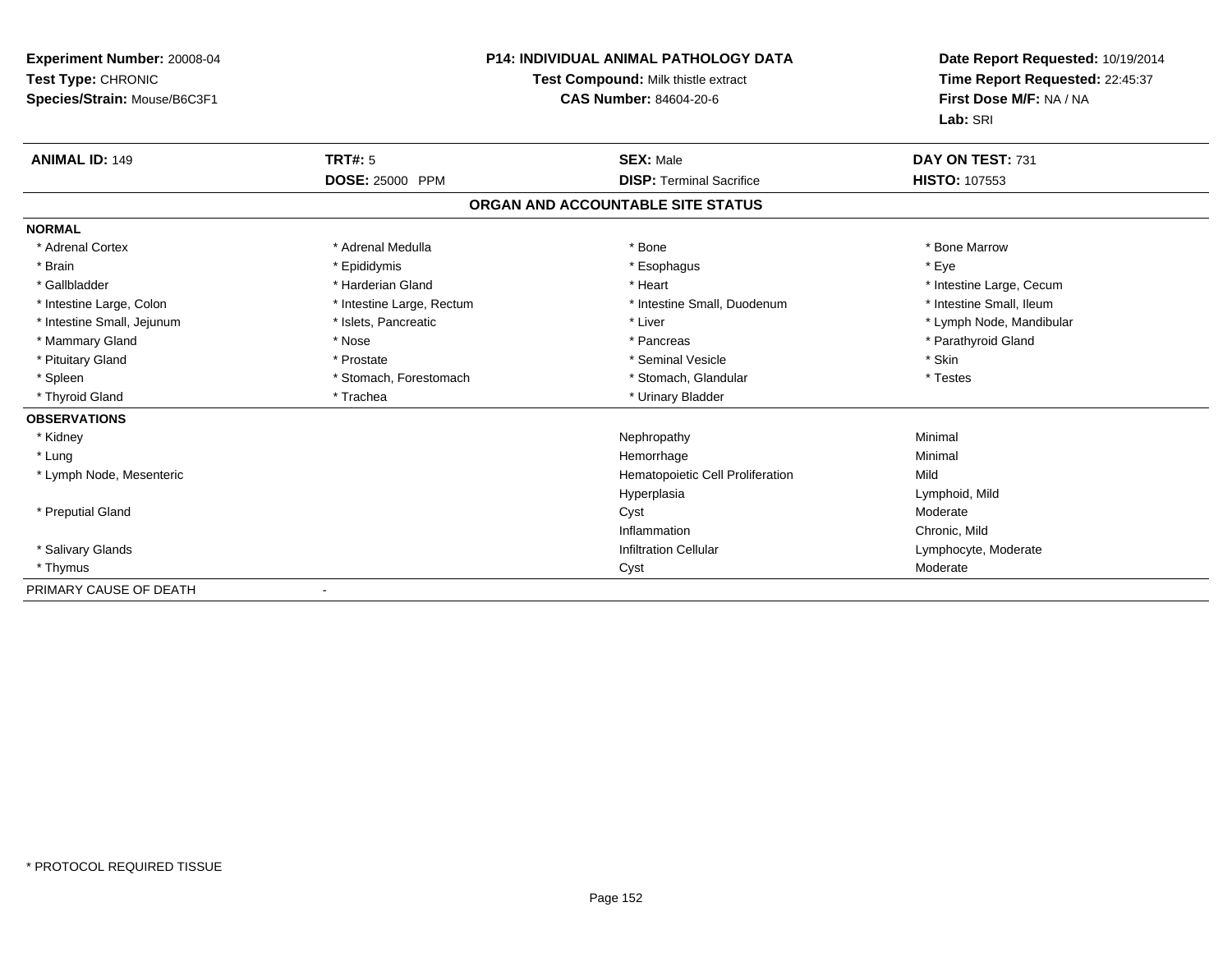| <b>Experiment Number: 20008-04</b><br>Test Type: CHRONIC<br>Species/Strain: Mouse/B6C3F1 |                                   | <b>P14: INDIVIDUAL ANIMAL PATHOLOGY DATA</b><br>Test Compound: Milk thistle extract<br>CAS Number: 84604-20-6 | Date Report Requested: 10/19/2014<br>Time Report Requested: 22:45:37<br>First Dose M/F: NA / NA<br>Lab: SRI |
|------------------------------------------------------------------------------------------|-----------------------------------|---------------------------------------------------------------------------------------------------------------|-------------------------------------------------------------------------------------------------------------|
| <b>ANIMAL ID: 150</b>                                                                    | <b>TRT#: 5</b><br>DOSE: 25000 PPM | <b>SEX: Male</b><br><b>DISP: Terminal Sacrifice</b>                                                           | DAY ON TEST: 729<br><b>HISTO: 107554</b>                                                                    |
|                                                                                          |                                   | ORGAN AND ACCOUNTABLE SITE STATUS                                                                             |                                                                                                             |
| <b>NORMAL</b>                                                                            |                                   |                                                                                                               |                                                                                                             |
| * Adrenal Medulla                                                                        | * Bone                            | * Bone Marrow                                                                                                 | * Brain                                                                                                     |
| * Epididymis                                                                             | * Esophagus                       | * Eye                                                                                                         | * Gallbladder                                                                                               |
| * Harderian Gland                                                                        | * Heart                           | * Intestine Large, Cecum                                                                                      | * Intestine Large, Colon                                                                                    |
| * Intestine Large, Rectum                                                                | * Intestine Small, Duodenum       | * Intestine Small, Ileum                                                                                      | * Intestine Small, Jejunum                                                                                  |
| * Islets. Pancreatic                                                                     | * Liver                           | * Lymph Node, Mandibular                                                                                      | * Lymph Node, Mesenteric                                                                                    |
| * Mammary Gland                                                                          | * Nose                            | * Pancreas                                                                                                    | * Parathyroid Gland                                                                                         |
| * Pituitary Gland                                                                        | * Prostate                        | * Salivary Glands                                                                                             | * Seminal Vesicle                                                                                           |
| * Skin                                                                                   | * Spleen                          | * Stomach, Forestomach                                                                                        | * Stomach, Glandular                                                                                        |
| * Testes                                                                                 | * Thymus                          | * Thyroid Gland                                                                                               | * Trachea                                                                                                   |
| * Urinary Bladder                                                                        |                                   |                                                                                                               |                                                                                                             |
| <b>OBSERVATIONS</b>                                                                      |                                   |                                                                                                               |                                                                                                             |
| * Adrenal Cortex                                                                         |                                   | Hyperplasia                                                                                                   | Focal, Minimal                                                                                              |
| * Kidney                                                                                 |                                   | Nephropathy                                                                                                   | Minimal                                                                                                     |
| * Lung                                                                                   |                                   | Alveolar/Bronchiolar Carcinoma                                                                                |                                                                                                             |
|                                                                                          |                                   | <b>Infiltration Cellular</b>                                                                                  | Histiocyte, Moderate                                                                                        |
| [Alveolar/Bronchiolar Carcinoma TGLS = 1-2]                                              |                                   |                                                                                                               |                                                                                                             |
| * Preputial Gland                                                                        |                                   | Cyst                                                                                                          | Moderate                                                                                                    |
|                                                                                          |                                   | Inflammation                                                                                                  | Chronic, Mild                                                                                               |

-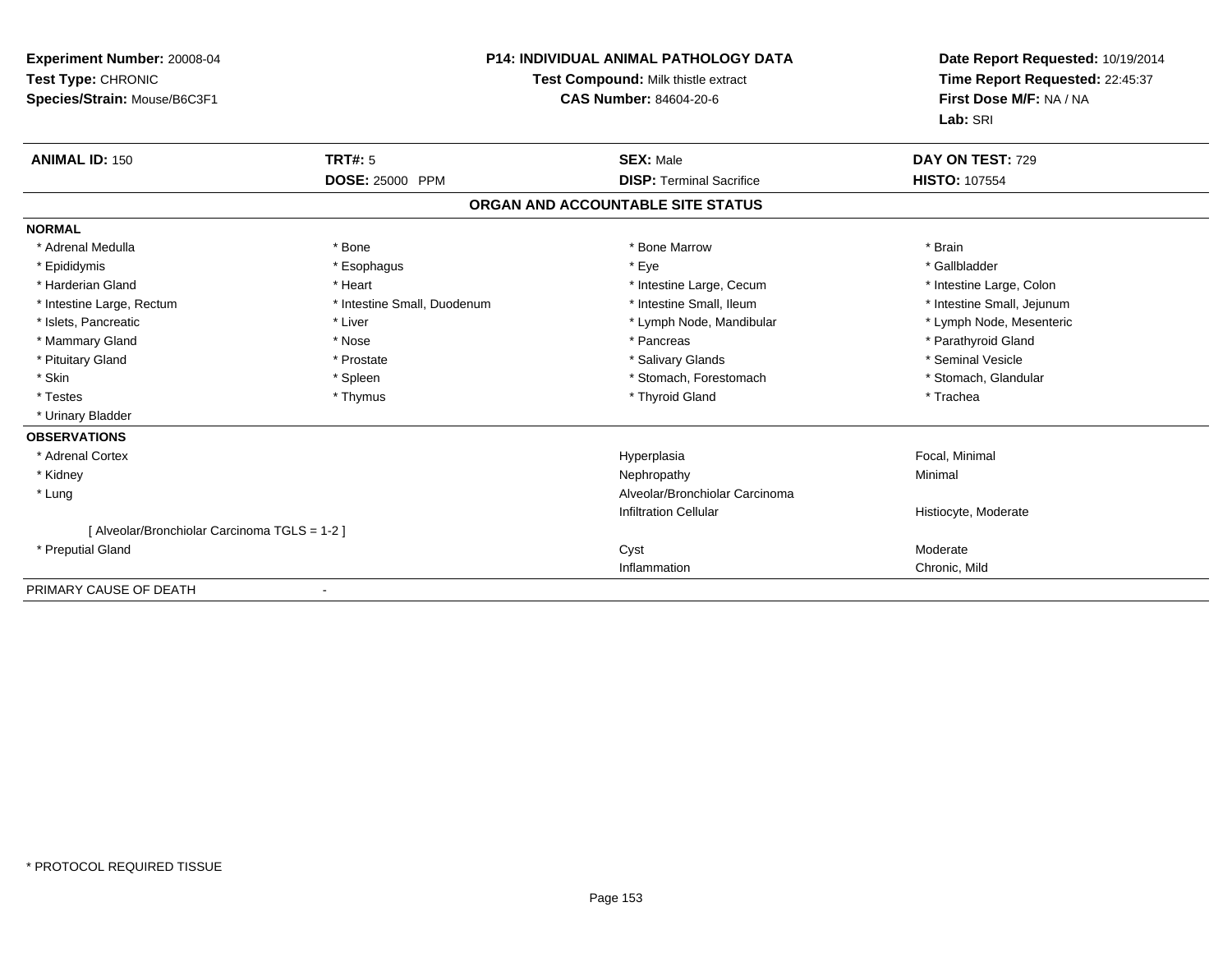| Experiment Number: 20008-04<br>Test Type: CHRONIC<br>Species/Strain: Mouse/B6C3F1 |                             | <b>P14: INDIVIDUAL ANIMAL PATHOLOGY DATA</b><br>Test Compound: Milk thistle extract<br>CAS Number: 84604-20-6 | Date Report Requested: 10/19/2014<br>Time Report Requested: 22:45:37<br>First Dose M/F: NA / NA<br>Lab: SRI |
|-----------------------------------------------------------------------------------|-----------------------------|---------------------------------------------------------------------------------------------------------------|-------------------------------------------------------------------------------------------------------------|
| <b>ANIMAL ID: 151</b>                                                             | <b>TRT#: 7</b>              | <b>SEX: Male</b>                                                                                              | DAY ON TEST: 731                                                                                            |
|                                                                                   | DOSE: 50000 PPM             | <b>DISP: Terminal Sacrifice</b>                                                                               | <b>HISTO: 107555</b>                                                                                        |
|                                                                                   |                             | ORGAN AND ACCOUNTABLE SITE STATUS                                                                             |                                                                                                             |
| <b>NORMAL</b>                                                                     |                             |                                                                                                               |                                                                                                             |
| * Adrenal Cortex                                                                  | * Adrenal Medulla           | * Bone                                                                                                        | * Brain                                                                                                     |
| * Epididymis                                                                      | * Esophagus                 | * Eye                                                                                                         | * Gallbladder                                                                                               |
| * Harderian Gland                                                                 | * Heart                     | * Intestine Large, Cecum                                                                                      | * Intestine Large, Colon                                                                                    |
| * Intestine Large, Rectum                                                         | * Intestine Small, Duodenum | * Intestine Small, Ileum                                                                                      | * Intestine Small, Jejunum                                                                                  |
| * Islets, Pancreatic                                                              | * Liver                     | * Lung                                                                                                        | * Mammary Gland                                                                                             |
| * Nose                                                                            | * Pancreas                  | * Parathyroid Gland                                                                                           | * Pituitary Gland                                                                                           |
| * Preputial Gland                                                                 | * Prostate                  | * Salivary Glands                                                                                             | * Seminal Vesicle                                                                                           |
| * Skin                                                                            | * Spleen                    | * Stomach, Forestomach                                                                                        | * Stomach, Glandular                                                                                        |
| * Testes                                                                          | * Trachea                   | * Urinary Bladder                                                                                             |                                                                                                             |
| <b>MISSING</b>                                                                    |                             |                                                                                                               |                                                                                                             |
| * Lymph Node, Mandibular                                                          | * Lymph Node, Mesenteric    |                                                                                                               |                                                                                                             |
| <b>INSUFFICIENT TISSUE</b>                                                        |                             |                                                                                                               |                                                                                                             |
| * Thymus                                                                          |                             |                                                                                                               |                                                                                                             |
| <b>OBSERVATIONS</b>                                                               |                             |                                                                                                               |                                                                                                             |
| * Bone Marrow                                                                     |                             | Hyperplasia                                                                                                   | Minimal                                                                                                     |
| * Kidney                                                                          |                             | Nephropathy                                                                                                   | Minimal                                                                                                     |
| * Thyroid Gland                                                                   | Follicle                    | Degeneration                                                                                                  | Focal, Minimal                                                                                              |
| * Urin Bladder                                                                    |                             |                                                                                                               |                                                                                                             |
| Note: INFUSION ARTIFACT IN URINARY BLADDER.                                       |                             |                                                                                                               |                                                                                                             |
| PRIMARY CAUSE OF DEATH                                                            | $\overline{\phantom{a}}$    |                                                                                                               |                                                                                                             |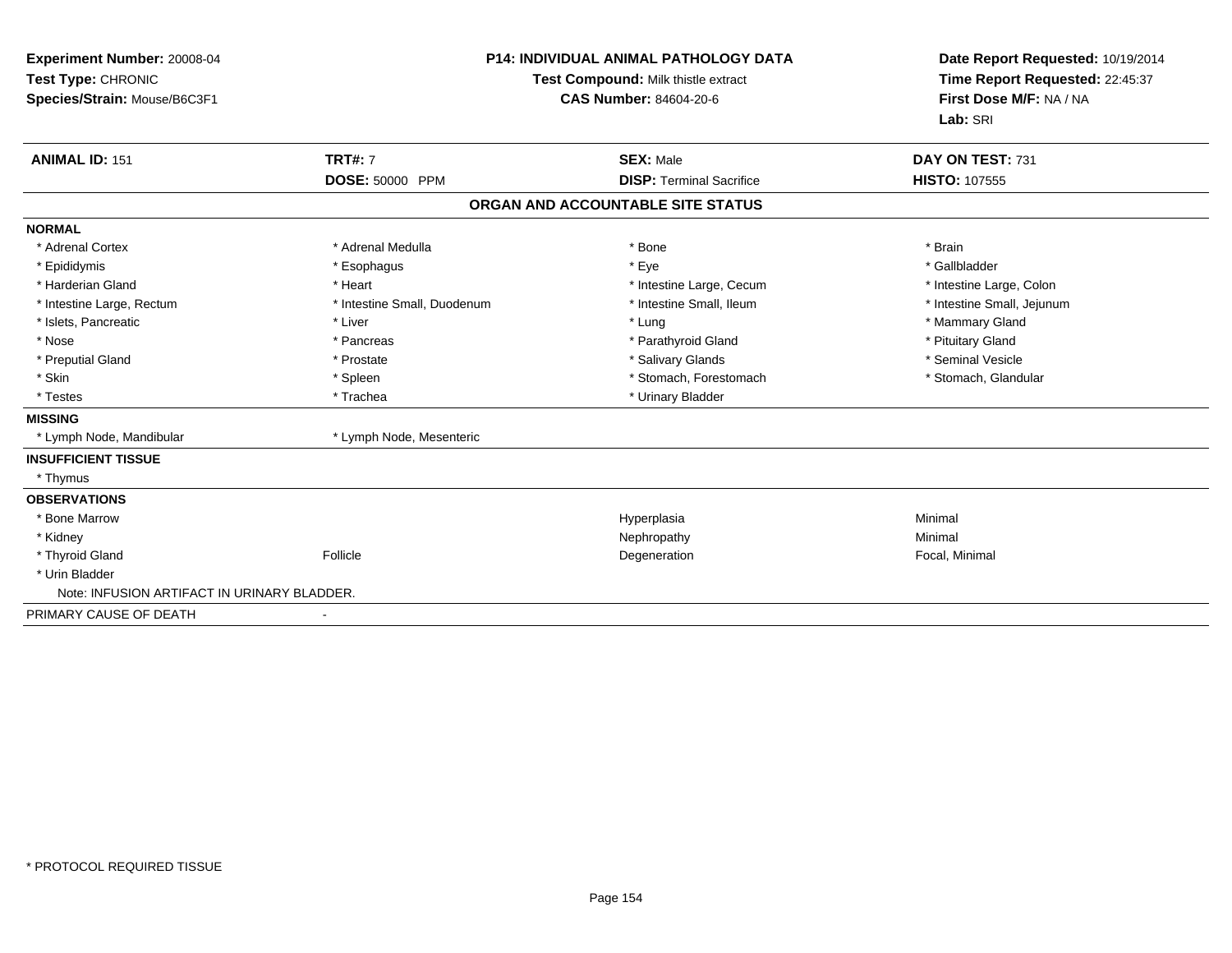| Experiment Number: 20008-04<br>Test Type: CHRONIC<br>Species/Strain: Mouse/B6C3F1 |                           | <b>P14: INDIVIDUAL ANIMAL PATHOLOGY DATA</b><br>Test Compound: Milk thistle extract<br><b>CAS Number: 84604-20-6</b> | Date Report Requested: 10/19/2014<br>Time Report Requested: 22:45:37<br>First Dose M/F: NA / NA<br>Lab: SRI |
|-----------------------------------------------------------------------------------|---------------------------|----------------------------------------------------------------------------------------------------------------------|-------------------------------------------------------------------------------------------------------------|
| <b>ANIMAL ID: 152</b>                                                             | <b>TRT#: 7</b>            | <b>SEX: Male</b>                                                                                                     | DAY ON TEST: 731                                                                                            |
|                                                                                   | DOSE: 50000 PPM           | <b>DISP: Terminal Sacrifice</b>                                                                                      | <b>HISTO: 107556</b>                                                                                        |
|                                                                                   |                           | ORGAN AND ACCOUNTABLE SITE STATUS                                                                                    |                                                                                                             |
| <b>NORMAL</b>                                                                     |                           |                                                                                                                      |                                                                                                             |
| * Adrenal Cortex                                                                  | * Adrenal Medulla         | * Bone                                                                                                               | * Bone Marrow                                                                                               |
| * Brain                                                                           | * Epididymis              | * Esophagus                                                                                                          | * Eye                                                                                                       |
| * Gallbladder                                                                     | * Harderian Gland         | * Heart                                                                                                              | * Intestine Large, Cecum                                                                                    |
| * Intestine Large, Colon                                                          | * Intestine Large, Rectum | * Intestine Small, Duodenum                                                                                          | * Intestine Small, Ileum                                                                                    |
| * Intestine Small, Jejunum                                                        | * Islets, Pancreatic      | * Lymph Node, Mandibular                                                                                             | * Lymph Node, Mesenteric                                                                                    |
| * Mammary Gland                                                                   | * Nose                    | * Pancreas                                                                                                           | * Parathyroid Gland                                                                                         |
| * Pituitary Gland                                                                 | * Preputial Gland         | * Prostate                                                                                                           | * Salivary Glands                                                                                           |
| * Seminal Vesicle                                                                 | * Skin                    | * Spleen                                                                                                             | * Stomach, Forestomach                                                                                      |
| * Stomach, Glandular                                                              | * Testes                  | * Thyroid Gland                                                                                                      | * Trachea                                                                                                   |
| * Urinary Bladder                                                                 |                           |                                                                                                                      |                                                                                                             |
| <b>OBSERVATIONS</b>                                                               |                           |                                                                                                                      |                                                                                                             |
| * Kidney                                                                          |                           | Nephropathy                                                                                                          | Minimal                                                                                                     |
| * Liver                                                                           |                           | Hepatocellular Carcinoma                                                                                             |                                                                                                             |
| [ Hepatocellular Carcinoma TGLS = 1-21 ]                                          |                           |                                                                                                                      |                                                                                                             |
| * Lung                                                                            | Alveolar Epith            | Hyperplasia                                                                                                          | Mild                                                                                                        |
| * Thymus                                                                          |                           | Cyst                                                                                                                 | Moderate                                                                                                    |
| PRIMARY CAUSE OF DEATH                                                            |                           |                                                                                                                      |                                                                                                             |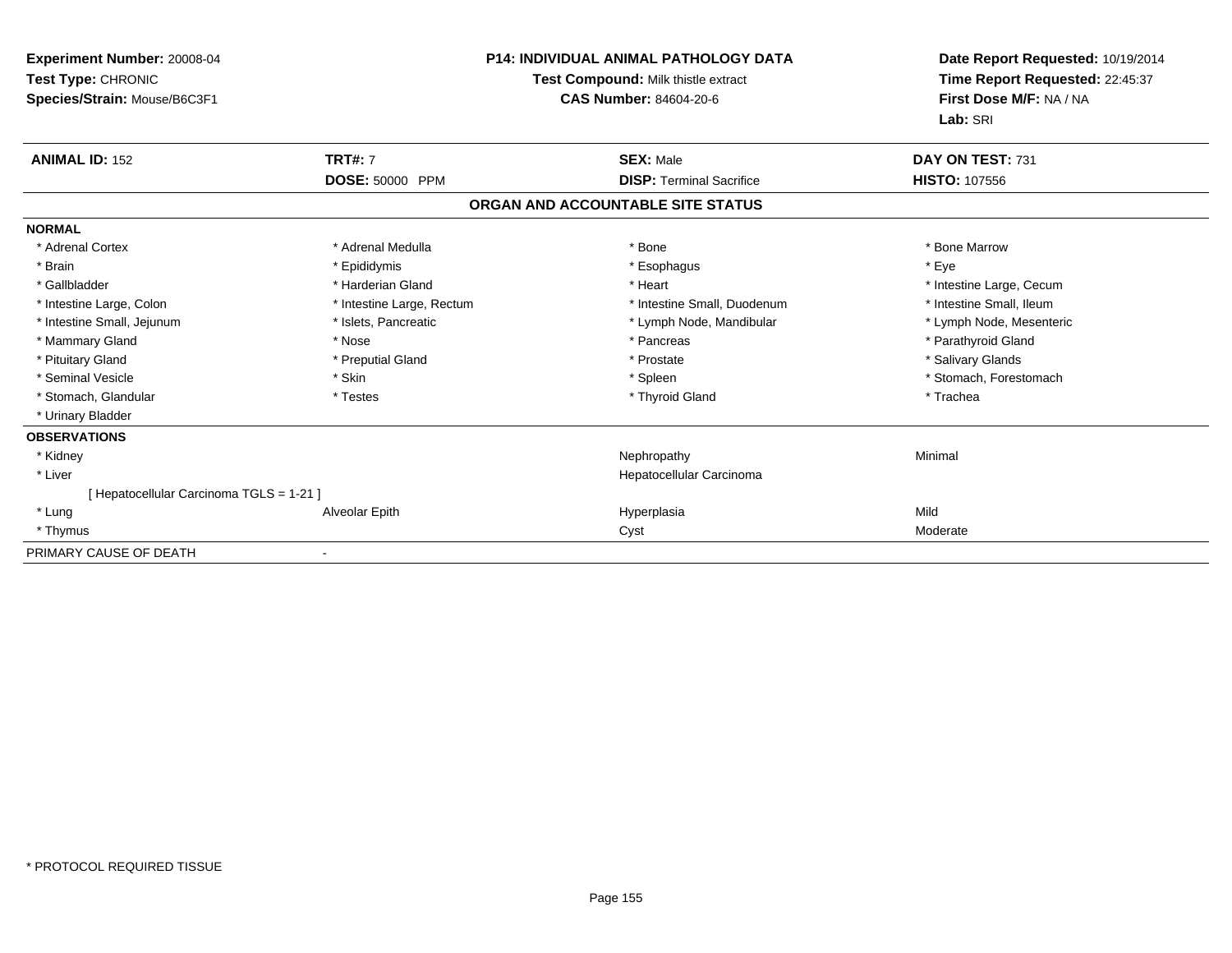| Experiment Number: 20008-04<br>Test Type: CHRONIC<br>Species/Strain: Mouse/B6C3F1 |                             | <b>P14: INDIVIDUAL ANIMAL PATHOLOGY DATA</b><br>Test Compound: Milk thistle extract<br><b>CAS Number: 84604-20-6</b> | Date Report Requested: 10/19/2014<br>Time Report Requested: 22:45:37<br>First Dose M/F: NA / NA<br>Lab: SRI |
|-----------------------------------------------------------------------------------|-----------------------------|----------------------------------------------------------------------------------------------------------------------|-------------------------------------------------------------------------------------------------------------|
| <b>ANIMAL ID: 153</b>                                                             | <b>TRT#: 7</b>              | <b>SEX: Male</b>                                                                                                     | DAY ON TEST: 731                                                                                            |
|                                                                                   | DOSE: 50000 PPM             | <b>DISP: Terminal Sacrifice</b>                                                                                      | <b>HISTO: 107557</b>                                                                                        |
|                                                                                   |                             | ORGAN AND ACCOUNTABLE SITE STATUS                                                                                    |                                                                                                             |
| <b>NORMAL</b>                                                                     |                             |                                                                                                                      |                                                                                                             |
| * Adrenal Medulla                                                                 | * Bone                      | * Bone Marrow                                                                                                        | * Brain                                                                                                     |
| * Epididymis                                                                      | * Esophagus                 | * Eye                                                                                                                | * Gallbladder                                                                                               |
| * Harderian Gland                                                                 | * Heart                     | * Intestine Large, Cecum                                                                                             | * Intestine Large, Colon                                                                                    |
| * Intestine Large, Rectum                                                         | * Intestine Small, Duodenum | * Intestine Small, Ileum                                                                                             | * Intestine Small, Jejunum                                                                                  |
| * Islets, Pancreatic                                                              | * Lymph Node, Mandibular    | * Lymph Node, Mesenteric                                                                                             | * Mammary Gland                                                                                             |
| * Nose                                                                            | * Pancreas                  | * Parathyroid Gland                                                                                                  | * Pituitary Gland                                                                                           |
| * Preputial Gland                                                                 | * Prostate                  | * Salivary Glands                                                                                                    | * Seminal Vesicle                                                                                           |
| * Skin                                                                            | * Spleen                    | * Stomach, Forestomach                                                                                               | * Stomach, Glandular                                                                                        |
| * Testes                                                                          | * Trachea                   | * Urinary Bladder                                                                                                    |                                                                                                             |
| <b>MISSING</b>                                                                    |                             |                                                                                                                      |                                                                                                             |
| * Thymus                                                                          |                             |                                                                                                                      |                                                                                                             |
| <b>OBSERVATIONS</b>                                                               |                             |                                                                                                                      |                                                                                                             |
| * Adrenal Cortex                                                                  |                             | Adenoma                                                                                                              |                                                                                                             |
| * Kidney                                                                          |                             | Nephropathy                                                                                                          | Minimal                                                                                                     |
| * Liver                                                                           |                             | Hemangiosarcoma                                                                                                      |                                                                                                             |
| [Hemangiosarcoma TGLS = 1-21]                                                     |                             |                                                                                                                      |                                                                                                             |
| * Lung                                                                            |                             | Hemorrhage                                                                                                           | Minimal                                                                                                     |
|                                                                                   | Alveolar Epith              | Hyperplasia                                                                                                          | Minimal                                                                                                     |
| * Thyroid Gland                                                                   | Follicle                    | Degeneration                                                                                                         | Focal, Mild                                                                                                 |
| PRIMARY CAUSE OF DEATH                                                            |                             |                                                                                                                      |                                                                                                             |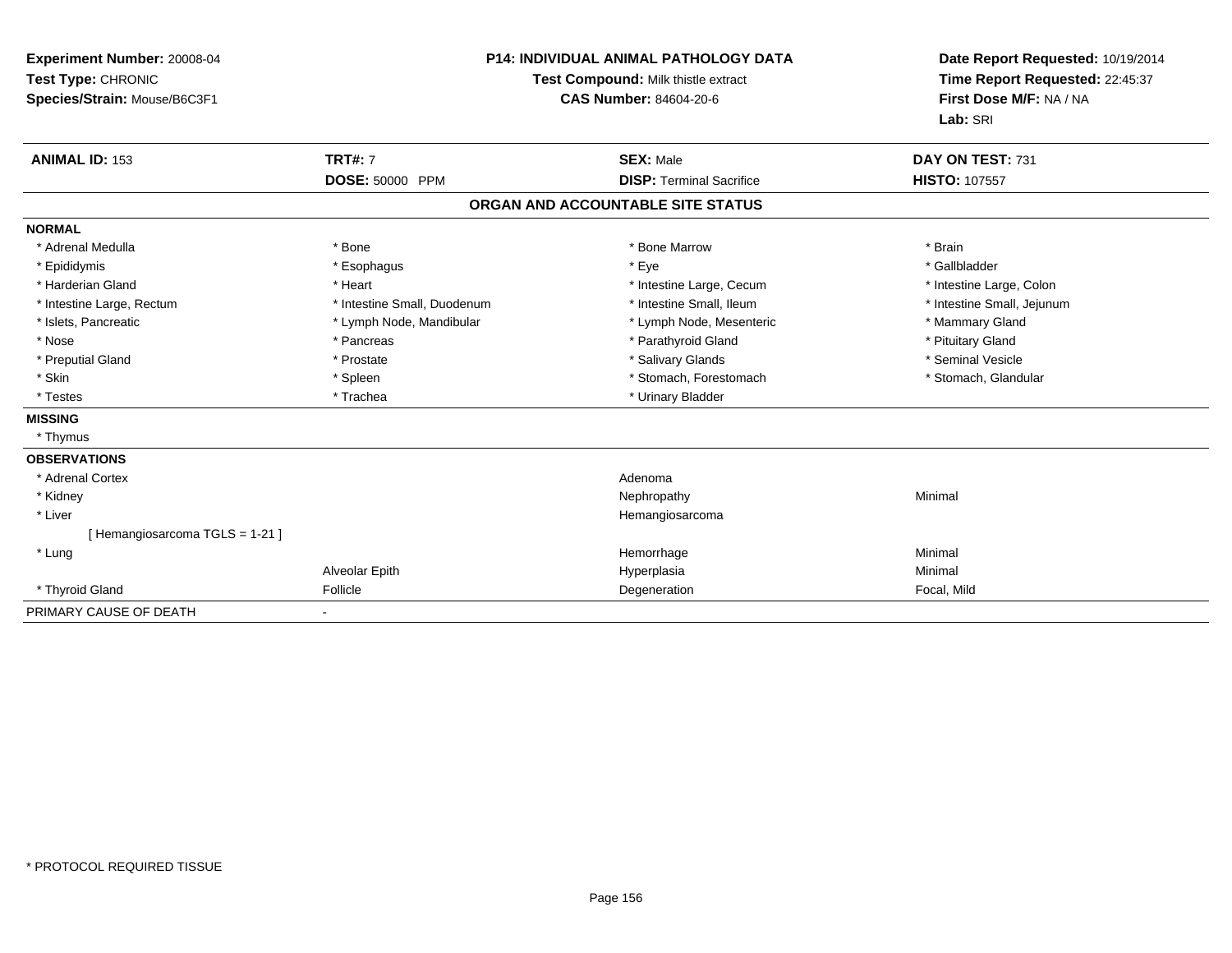| Experiment Number: 20008-04<br>Test Type: CHRONIC<br>Species/Strain: Mouse/B6C3F1<br><b>ANIMAL ID: 154</b> | <b>TRT#: 7</b>           | <b>P14: INDIVIDUAL ANIMAL PATHOLOGY DATA</b><br>Test Compound: Milk thistle extract<br><b>CAS Number: 84604-20-6</b><br><b>SEX: Male</b> | Date Report Requested: 10/19/2014<br>Time Report Requested: 22:45:37<br>First Dose M/F: NA / NA<br>Lab: SRI<br>DAY ON TEST: 730 |
|------------------------------------------------------------------------------------------------------------|--------------------------|------------------------------------------------------------------------------------------------------------------------------------------|---------------------------------------------------------------------------------------------------------------------------------|
|                                                                                                            | <b>DOSE: 50000 PPM</b>   | <b>DISP: Terminal Sacrifice</b>                                                                                                          | <b>HISTO: 107558</b>                                                                                                            |
|                                                                                                            |                          | ORGAN AND ACCOUNTABLE SITE STATUS                                                                                                        |                                                                                                                                 |
|                                                                                                            |                          |                                                                                                                                          |                                                                                                                                 |
| <b>NORMAL</b><br>* Adrenal Medulla                                                                         | * Bone                   | * Brain                                                                                                                                  | * Epididymis                                                                                                                    |
| * Esophagus                                                                                                | * Eye                    | * Gallbladder                                                                                                                            | * Harderian Gland                                                                                                               |
| * Heart                                                                                                    | * Intestine Large, Cecum | * Intestine Large, Colon                                                                                                                 | * Intestine Large, Rectum                                                                                                       |
| * Intestine Small, Duodenum                                                                                | * Intestine Small, Ileum | * Intestine Small, Jejunum                                                                                                               | * Islets. Pancreatic                                                                                                            |
| * Lung                                                                                                     | * Lymph Node, Mandibular | * Lymph Node, Mesenteric                                                                                                                 | * Mammary Gland                                                                                                                 |
| * Nose                                                                                                     | * Pancreas               | * Parathyroid Gland                                                                                                                      | * Pituitary Gland                                                                                                               |
| * Prostate                                                                                                 | * Salivary Glands        | * Seminal Vesicle                                                                                                                        | * Skin                                                                                                                          |
| * Stomach, Forestomach                                                                                     | * Stomach, Glandular     | * Testes                                                                                                                                 | * Thymus                                                                                                                        |
| * Thyroid Gland                                                                                            | * Trachea                | * Urinary Bladder                                                                                                                        |                                                                                                                                 |
| <b>OBSERVATIONS</b>                                                                                        |                          |                                                                                                                                          |                                                                                                                                 |
| * Adrenal Cortex                                                                                           |                          | Hypertrophy                                                                                                                              | Focal, Moderate                                                                                                                 |
| * Bone Marrow                                                                                              |                          | Hyperplasia                                                                                                                              | Mild                                                                                                                            |
| * Kidney                                                                                                   |                          | Nephropathy                                                                                                                              | Minimal                                                                                                                         |
| * Liver                                                                                                    |                          | <b>Basophilic Focus</b>                                                                                                                  |                                                                                                                                 |
|                                                                                                            |                          | <b>Eosinophilic Focus</b>                                                                                                                |                                                                                                                                 |
| [Basophilic Focus TGLS = 1-21]                                                                             |                          |                                                                                                                                          |                                                                                                                                 |
| * Preputial Gland                                                                                          |                          | Inflammation                                                                                                                             | Chronic, Moderate                                                                                                               |
| * Spleen                                                                                                   | Lymph Follic             | Hyperplasia                                                                                                                              | Moderate                                                                                                                        |
|                                                                                                            |                          | Lymphoma Malignant                                                                                                                       |                                                                                                                                 |
| PRIMARY CAUSE OF DEATH                                                                                     |                          |                                                                                                                                          |                                                                                                                                 |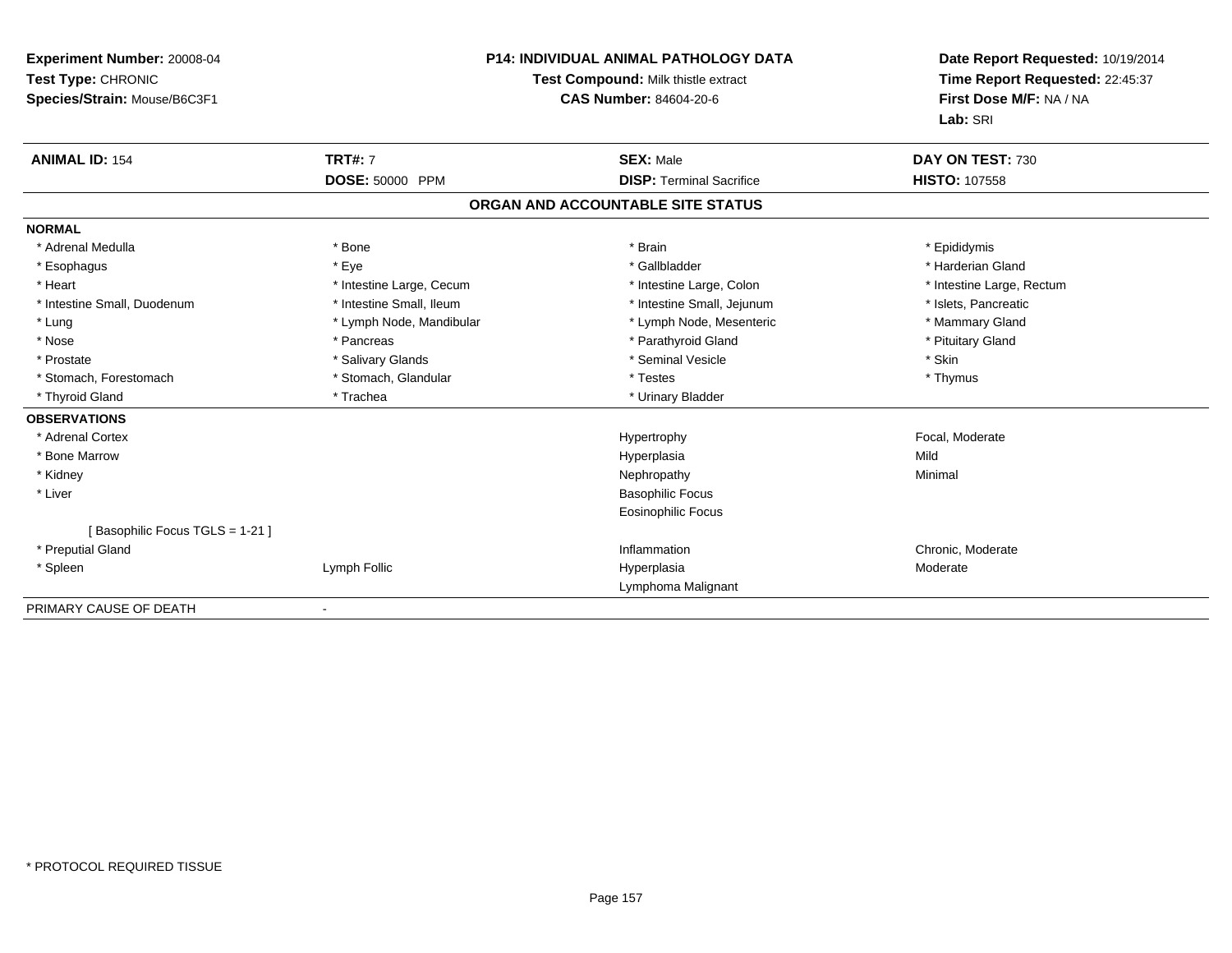| Experiment Number: 20008-04<br>Test Type: CHRONIC<br>Species/Strain: Mouse/B6C3F1 | P14: INDIVIDUAL ANIMAL PATHOLOGY DATA<br>Test Compound: Milk thistle extract<br><b>CAS Number: 84604-20-6</b> |                                   | Date Report Requested: 10/19/2014<br>Time Report Requested: 22:45:37<br>First Dose M/F: NA / NA<br>Lab: SRI |
|-----------------------------------------------------------------------------------|---------------------------------------------------------------------------------------------------------------|-----------------------------------|-------------------------------------------------------------------------------------------------------------|
| <b>ANIMAL ID: 155</b>                                                             | <b>TRT#: 7</b>                                                                                                | <b>SEX: Male</b>                  | DAY ON TEST: 693                                                                                            |
|                                                                                   | DOSE: 50000 PPM                                                                                               | <b>DISP:</b> Moribund Sacrifice   | HISTO: 107559                                                                                               |
|                                                                                   |                                                                                                               | ORGAN AND ACCOUNTABLE SITE STATUS |                                                                                                             |
| <b>NORMAL</b>                                                                     |                                                                                                               |                                   |                                                                                                             |
| * Adrenal Medulla                                                                 | * Bone                                                                                                        | * Brain                           | * Esophagus                                                                                                 |
| * Eye                                                                             | * Gallbladder                                                                                                 | * Harderian Gland                 | * Intestine Large, Cecum                                                                                    |
| * Intestine Large, Colon                                                          | * Intestine Large, Rectum                                                                                     | * Intestine Small, Duodenum       | * Intestine Small, Ileum                                                                                    |
| * Intestine Small, Jejunum                                                        | * Islets, Pancreatic                                                                                          | * Liver                           | * Lung                                                                                                      |
| * Lymph Node, Mandibular                                                          | * Lymph Node, Mesenteric                                                                                      | * Mammary Gland                   | * Nose                                                                                                      |
| * Parathyroid Gland                                                               | * Pituitary Gland                                                                                             | * Prostate                        | * Salivary Glands                                                                                           |
| * Seminal Vesicle                                                                 | * Skin                                                                                                        | * Spleen                          | * Stomach, Forestomach                                                                                      |
| * Testes                                                                          | * Trachea                                                                                                     | * Urinary Bladder                 |                                                                                                             |
| <b>OBSERVATIONS</b>                                                               |                                                                                                               |                                   |                                                                                                             |
| * Adrenal Cortex                                                                  |                                                                                                               | Hypertrophy                       | Focal, Minimal                                                                                              |
| * Bone Marrow                                                                     |                                                                                                               | Hyperplasia                       | Mild                                                                                                        |
| * Epididymis                                                                      |                                                                                                               | Granuloma Sperm                   | Moderate                                                                                                    |
| [Granuloma Sperm TGLS = 3-7]                                                      |                                                                                                               |                                   |                                                                                                             |
| * Heart                                                                           |                                                                                                               | Cardiomyopathy                    | Minimal                                                                                                     |
| * Kidney                                                                          |                                                                                                               | Nephropathy                       | Minimal                                                                                                     |
| Mesentery                                                                         | Fat                                                                                                           | Necrosis                          | Minimal                                                                                                     |
| [Necrosis TGLS = $4-21$ ]                                                         |                                                                                                               |                                   |                                                                                                             |
| * Pancreas                                                                        | Acinus                                                                                                        | <b>Cytoplasmic Alteration</b>     | Marked                                                                                                      |
| * Preputial Gland                                                                 |                                                                                                               | Cyst                              | Moderate                                                                                                    |
|                                                                                   |                                                                                                               | Inflammation                      | Chronic, Mild                                                                                               |
| [Cyst TGLS = $1-8$ ]                                                              |                                                                                                               |                                   |                                                                                                             |
| [ Inflammation TGLS = 1-8 ]                                                       |                                                                                                               |                                   |                                                                                                             |
| * Stomach, Glandular                                                              |                                                                                                               | Ulcer                             | Moderate                                                                                                    |
|                                                                                   | Note: GLANDULAR STOMACH LESION (ULCER) IS PRESENT ONLY ON SLIDE 22.                                           |                                   |                                                                                                             |
| [ Ulcer TGLS = $6-22$ ]                                                           |                                                                                                               |                                   |                                                                                                             |
| * Thymus                                                                          |                                                                                                               | Atrophy                           | Moderate                                                                                                    |
| * Thyroid Gland                                                                   | Follicle                                                                                                      | Degeneration                      | Focal, Minimal                                                                                              |
| PRIMARY CAUSE OF DEATH                                                            | - UNCERTAIN                                                                                                   |                                   |                                                                                                             |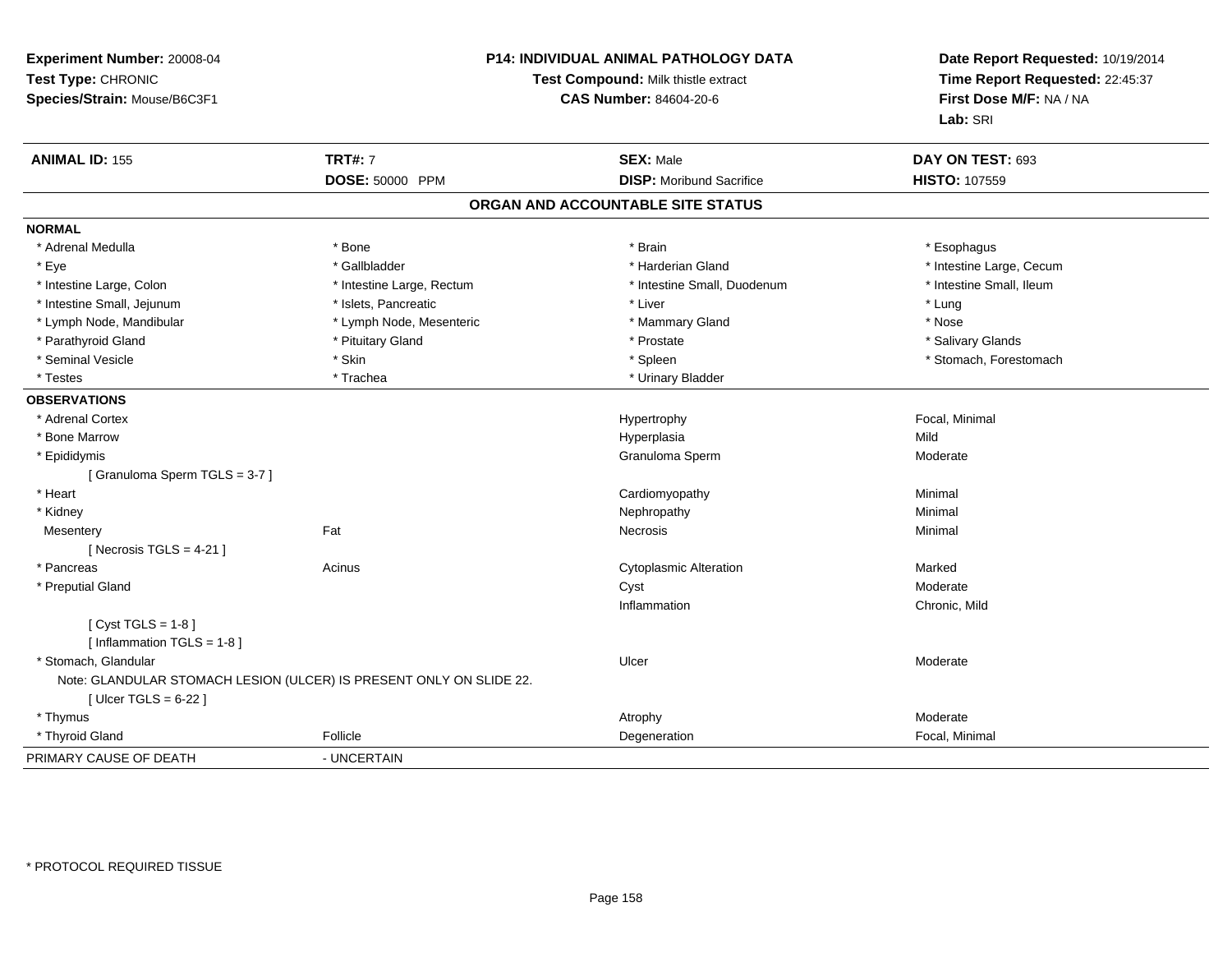| <b>Experiment Number: 20008-04</b><br>Test Type: CHRONIC<br>Species/Strain: Mouse/B6C3F1 |                           | <b>P14: INDIVIDUAL ANIMAL PATHOLOGY DATA</b><br>Test Compound: Milk thistle extract<br><b>CAS Number: 84604-20-6</b> | Date Report Requested: 10/19/2014<br>Time Report Requested: 22:45:37<br>First Dose M/F: NA / NA<br>Lab: SRI |
|------------------------------------------------------------------------------------------|---------------------------|----------------------------------------------------------------------------------------------------------------------|-------------------------------------------------------------------------------------------------------------|
| <b>ANIMAL ID: 156</b>                                                                    | <b>TRT#: 7</b>            | <b>SEX: Male</b>                                                                                                     | DAY ON TEST: 729                                                                                            |
|                                                                                          | DOSE: 50000 PPM           | <b>DISP: Terminal Sacrifice</b>                                                                                      | <b>HISTO: 107560</b>                                                                                        |
|                                                                                          |                           | ORGAN AND ACCOUNTABLE SITE STATUS                                                                                    |                                                                                                             |
| <b>NORMAL</b>                                                                            |                           |                                                                                                                      |                                                                                                             |
| * Adrenal Cortex                                                                         | * Adrenal Medulla         | * Bone                                                                                                               | * Bone Marrow                                                                                               |
| * Brain                                                                                  | * Epididymis              | * Esophagus                                                                                                          | * Eve                                                                                                       |
| * Gallbladder                                                                            | * Harderian Gland         | * Heart                                                                                                              | * Intestine Large, Cecum                                                                                    |
| * Intestine Large, Colon                                                                 | * Intestine Large, Rectum | * Intestine Small, Duodenum                                                                                          | * Intestine Small, Ileum                                                                                    |
| * Intestine Small, Jejunum                                                               | * Islets, Pancreatic      | * Liver                                                                                                              | * Lung                                                                                                      |
| * Lymph Node, Mesenteric                                                                 | * Mammary Gland           | * Nose                                                                                                               | * Pancreas                                                                                                  |
| * Parathyroid Gland                                                                      | * Pituitary Gland         | * Prostate                                                                                                           | * Salivary Glands                                                                                           |
| * Seminal Vesicle                                                                        | * Skin                    | * Spleen                                                                                                             | * Stomach, Forestomach                                                                                      |
| * Stomach, Glandular                                                                     | * Testes                  | * Thymus                                                                                                             | * Thyroid Gland                                                                                             |
| * Trachea                                                                                | * Urinary Bladder         |                                                                                                                      |                                                                                                             |
| <b>MISSING</b>                                                                           |                           |                                                                                                                      |                                                                                                             |
| * Lymph Node, Mandibular                                                                 |                           |                                                                                                                      |                                                                                                             |
| <b>OBSERVATIONS</b>                                                                      |                           |                                                                                                                      |                                                                                                             |
| * Kidney                                                                                 |                           | Nephropathy                                                                                                          | Minimal                                                                                                     |
| * Preputial Gland                                                                        |                           | Cyst                                                                                                                 | Moderate                                                                                                    |
| PRIMARY CAUSE OF DEATH                                                                   |                           |                                                                                                                      |                                                                                                             |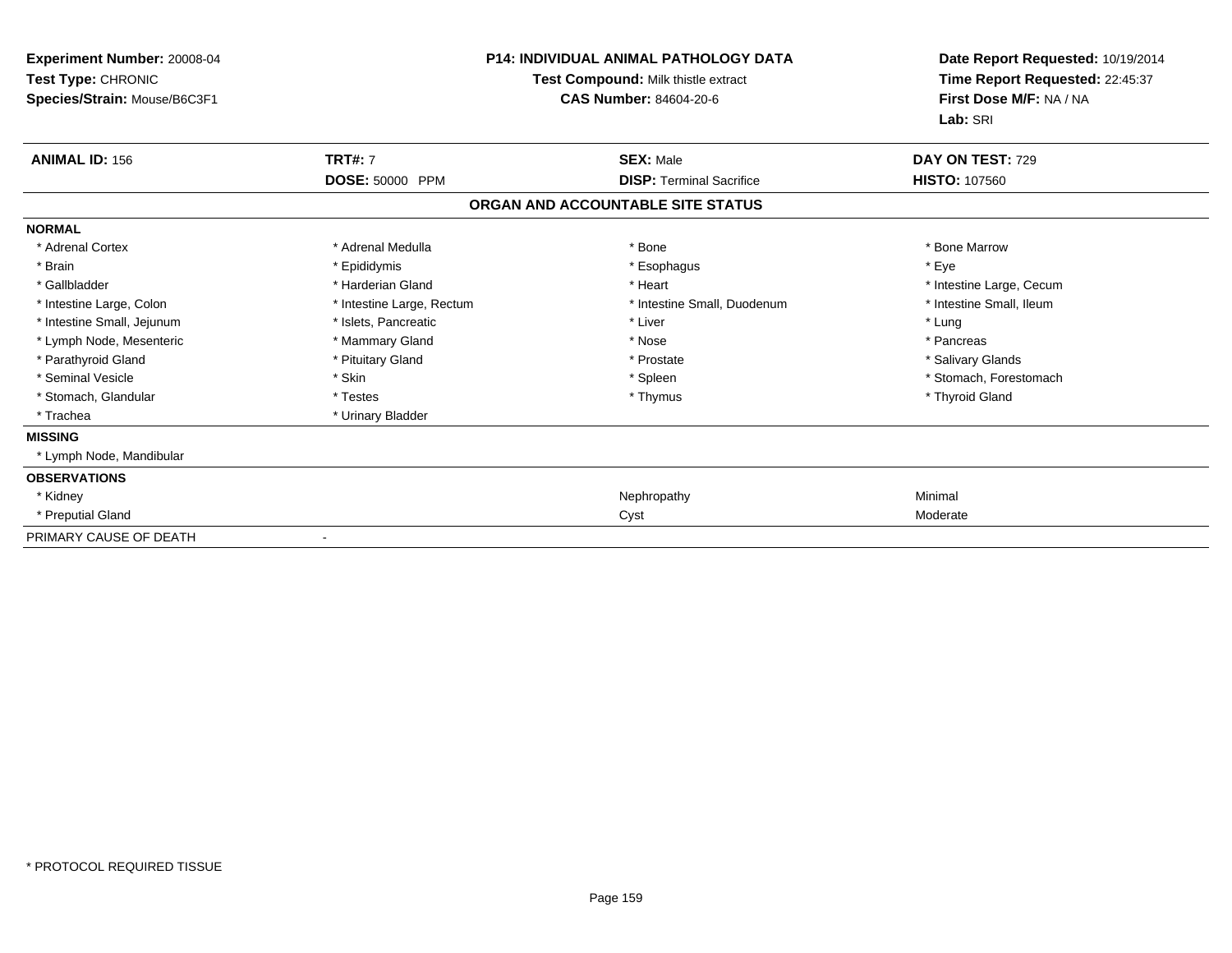| Experiment Number: 20008-04<br>Test Type: CHRONIC<br>Species/Strain: Mouse/B6C3F1 | <b>P14: INDIVIDUAL ANIMAL PATHOLOGY DATA</b><br>Test Compound: Milk thistle extract<br><b>CAS Number: 84604-20-6</b> |                                          | Date Report Requested: 10/19/2014<br>Time Report Requested: 22:45:37<br>First Dose M/F: NA / NA<br>Lab: SRI |
|-----------------------------------------------------------------------------------|----------------------------------------------------------------------------------------------------------------------|------------------------------------------|-------------------------------------------------------------------------------------------------------------|
| <b>ANIMAL ID: 157</b>                                                             | <b>TRT#: 7</b>                                                                                                       | <b>SEX: Male</b>                         | DAY ON TEST: 731                                                                                            |
|                                                                                   | DOSE: 50000 PPM                                                                                                      | <b>DISP: Terminal Sacrifice</b>          | <b>HISTO: 107561</b>                                                                                        |
|                                                                                   |                                                                                                                      | ORGAN AND ACCOUNTABLE SITE STATUS        |                                                                                                             |
| <b>NORMAL</b>                                                                     |                                                                                                                      |                                          |                                                                                                             |
| * Adrenal Medulla                                                                 | * Bone                                                                                                               | * Bone Marrow                            | * Brain                                                                                                     |
| * Epididymis                                                                      | * Esophagus                                                                                                          | * Eye                                    | * Gallbladder                                                                                               |
| * Harderian Gland                                                                 | * Heart                                                                                                              | * Intestine Large, Cecum                 | * Intestine Large, Colon                                                                                    |
| * Intestine Large, Rectum                                                         | * Intestine Small, Duodenum                                                                                          | * Intestine Small, Ileum                 | * Intestine Small, Jejunum                                                                                  |
| * Islets, Pancreatic                                                              | * Kidney                                                                                                             | * Liver                                  | * Lung                                                                                                      |
| * Lymph Node, Mandibular                                                          | * Lymph Node, Mesenteric                                                                                             | * Mammary Gland                          | * Nose                                                                                                      |
| * Pancreas                                                                        | * Parathyroid Gland                                                                                                  | * Preputial Gland                        | * Prostate                                                                                                  |
| * Salivary Glands                                                                 | * Seminal Vesicle                                                                                                    | * Skin                                   | * Spleen                                                                                                    |
| * Stomach, Forestomach                                                            | * Stomach, Glandular                                                                                                 | * Testes                                 | * Thymus                                                                                                    |
| * Thyroid Gland                                                                   | * Trachea                                                                                                            | * Urinary Bladder                        |                                                                                                             |
| <b>OBSERVATIONS</b>                                                               |                                                                                                                      |                                          |                                                                                                             |
| * Adrenal Cortex                                                                  |                                                                                                                      | <b>Accessory Adrenal Cortical Nodule</b> | Moderate                                                                                                    |
| * Pituitary Gland                                                                 | Pars Distalis                                                                                                        | Cyst                                     | Moderate                                                                                                    |
| PRIMARY CAUSE OF DEATH                                                            |                                                                                                                      |                                          |                                                                                                             |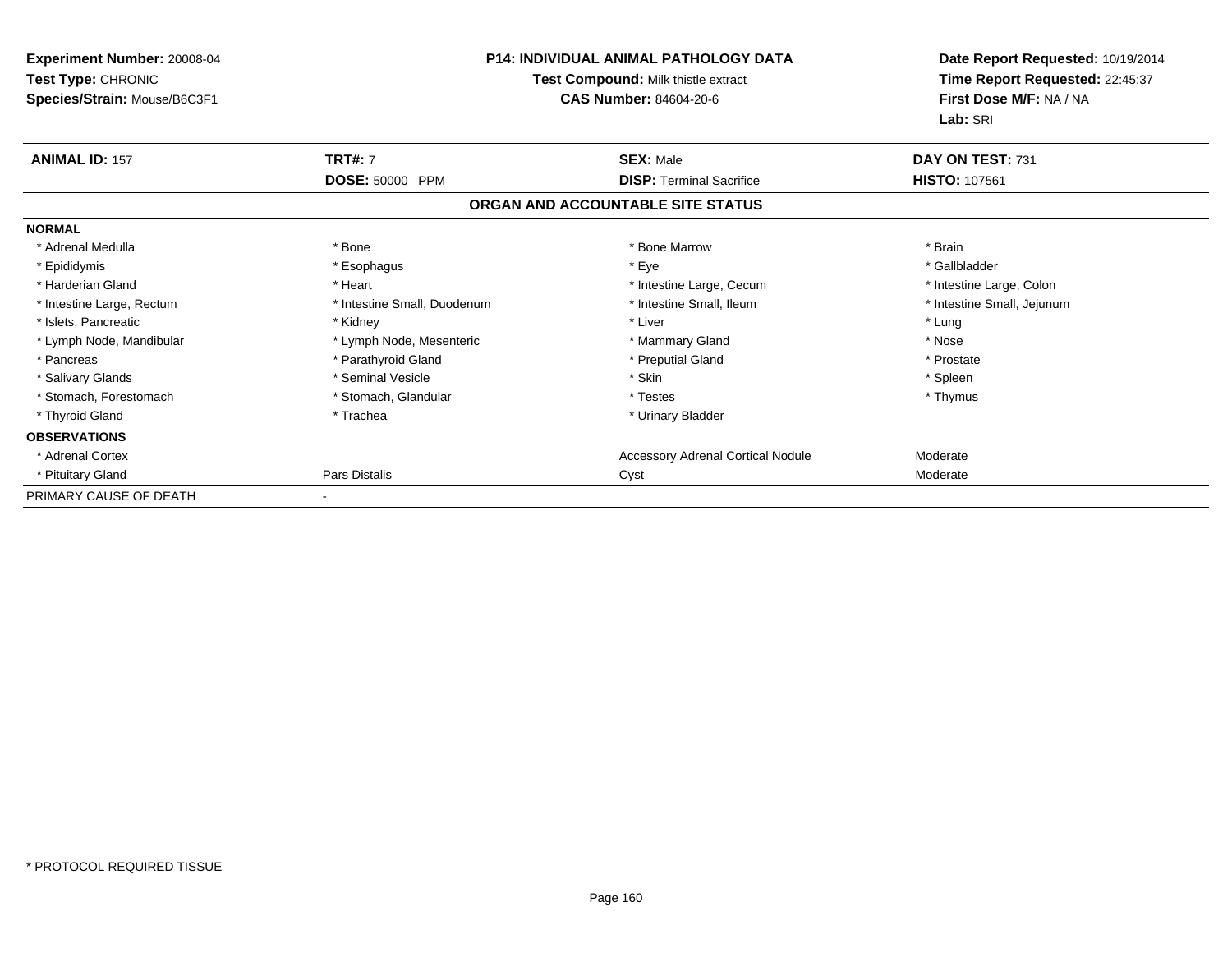| Experiment Number: 20008-04<br>Test Type: CHRONIC<br>Species/Strain: Mouse/B6C3F1<br><b>ANIMAL ID: 158</b> | <b>TRT#: 7</b>            | <b>P14: INDIVIDUAL ANIMAL PATHOLOGY DATA</b><br>Test Compound: Milk thistle extract<br><b>CAS Number: 84604-20-6</b><br><b>SEX: Male</b> | Date Report Requested: 10/19/2014<br>Time Report Requested: 22:45:37<br>First Dose M/F: NA / NA<br>Lab: SRI<br>DAY ON TEST: 731 |
|------------------------------------------------------------------------------------------------------------|---------------------------|------------------------------------------------------------------------------------------------------------------------------------------|---------------------------------------------------------------------------------------------------------------------------------|
|                                                                                                            | DOSE: 50000 PPM           | <b>DISP: Terminal Sacrifice</b>                                                                                                          | <b>HISTO: 107562</b>                                                                                                            |
|                                                                                                            |                           | ORGAN AND ACCOUNTABLE SITE STATUS                                                                                                        |                                                                                                                                 |
| <b>NORMAL</b>                                                                                              |                           |                                                                                                                                          |                                                                                                                                 |
| * Adrenal Cortex                                                                                           | * Adrenal Medulla         | * Bone                                                                                                                                   | * Bone Marrow                                                                                                                   |
| * Brain                                                                                                    | * Epididymis              | * Esophagus                                                                                                                              | * Eye                                                                                                                           |
| * Gallbladder                                                                                              | * Harderian Gland         | * Heart                                                                                                                                  | * Intestine Large, Cecum                                                                                                        |
| * Intestine Large, Colon                                                                                   | * Intestine Large, Rectum | * Intestine Small, Duodenum                                                                                                              | * Intestine Small. Ileum                                                                                                        |
| * Intestine Small, Jejunum                                                                                 | * Islets, Pancreatic      | * Liver                                                                                                                                  | * Lymph Node, Mandibular                                                                                                        |
| * Lymph Node, Mesenteric                                                                                   | * Mammary Gland           | * Nose                                                                                                                                   | * Pancreas                                                                                                                      |
| * Parathyroid Gland                                                                                        | * Pituitary Gland         | * Preputial Gland                                                                                                                        | * Prostate                                                                                                                      |
| * Salivary Glands                                                                                          | * Seminal Vesicle         | * Skin                                                                                                                                   | * Spleen                                                                                                                        |
| * Stomach, Forestomach                                                                                     | * Stomach, Glandular      | * Testes                                                                                                                                 | * Thyroid Gland                                                                                                                 |
| * Trachea                                                                                                  | * Urinary Bladder         |                                                                                                                                          |                                                                                                                                 |
| <b>MISSING</b>                                                                                             |                           |                                                                                                                                          |                                                                                                                                 |
| * Thymus                                                                                                   |                           |                                                                                                                                          |                                                                                                                                 |
| <b>OBSERVATIONS</b>                                                                                        |                           |                                                                                                                                          |                                                                                                                                 |
| * Kidney                                                                                                   |                           | Nephropathy                                                                                                                              | Minimal                                                                                                                         |
| * Lung                                                                                                     |                           | Alveolar/Bronchiolar Carcinoma                                                                                                           |                                                                                                                                 |
|                                                                                                            | Alveolar Epith            | Hyperplasia                                                                                                                              | Minimal                                                                                                                         |
|                                                                                                            |                           | <b>Infiltration Cellular</b>                                                                                                             | Histiocyte, Minimal                                                                                                             |
| [ Alveolar/Bronchiolar Carcinoma TGLS = 1-2 ]                                                              |                           |                                                                                                                                          |                                                                                                                                 |
| * Urin Bladder                                                                                             |                           |                                                                                                                                          |                                                                                                                                 |
| Note: INFUSION ARTIFACT IN URINARY BLADDER.                                                                |                           |                                                                                                                                          |                                                                                                                                 |
| PRIMARY CAUSE OF DEATH                                                                                     |                           |                                                                                                                                          |                                                                                                                                 |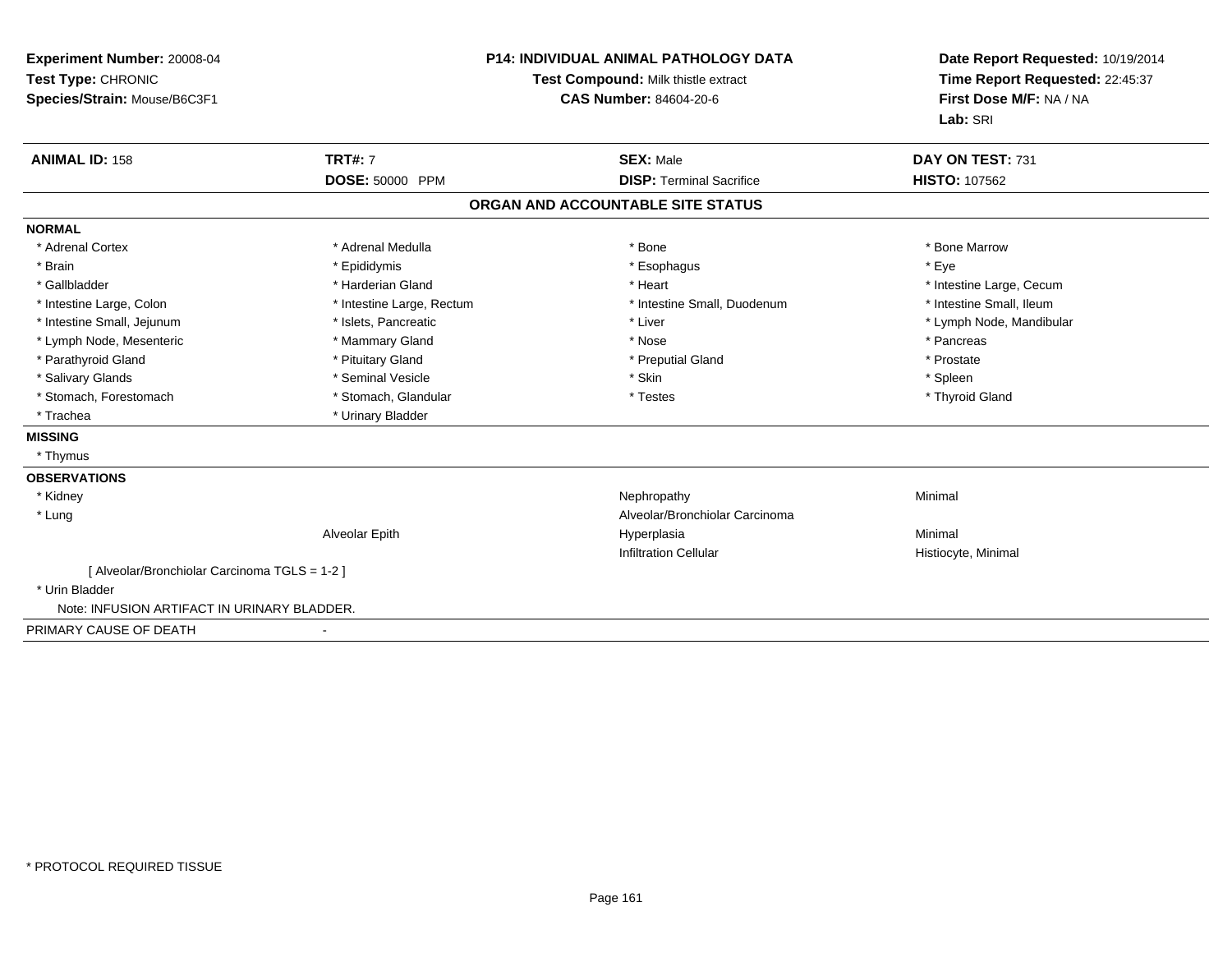| Experiment Number: 20008-04<br>Test Type: CHRONIC<br>Species/Strain: Mouse/B6C3F1 | <b>P14: INDIVIDUAL ANIMAL PATHOLOGY DATA</b><br>Test Compound: Milk thistle extract<br>CAS Number: 84604-20-6 |                                   | Date Report Requested: 10/19/2014<br>Time Report Requested: 22:45:37<br>First Dose M/F: NA / NA<br>Lab: SRI |  |
|-----------------------------------------------------------------------------------|---------------------------------------------------------------------------------------------------------------|-----------------------------------|-------------------------------------------------------------------------------------------------------------|--|
| <b>ANIMAL ID: 159</b>                                                             | <b>TRT#: 7</b>                                                                                                | <b>SEX: Male</b>                  | DAY ON TEST: 731                                                                                            |  |
|                                                                                   | DOSE: 50000 PPM                                                                                               | <b>DISP: Terminal Sacrifice</b>   | <b>HISTO: 107563</b>                                                                                        |  |
|                                                                                   |                                                                                                               | ORGAN AND ACCOUNTABLE SITE STATUS |                                                                                                             |  |
| <b>NORMAL</b>                                                                     |                                                                                                               |                                   |                                                                                                             |  |
| * Adrenal Cortex                                                                  | * Adrenal Medulla                                                                                             | * Bone                            | * Brain                                                                                                     |  |
| * Epididymis                                                                      | * Esophagus                                                                                                   | * Eye                             | * Gallbladder                                                                                               |  |
| * Harderian Gland                                                                 | * Heart                                                                                                       | * Intestine Large, Cecum          | * Intestine Large, Colon                                                                                    |  |
| * Intestine Large, Rectum                                                         | * Intestine Small, Duodenum                                                                                   | * Intestine Small, Ileum          | * Intestine Small, Jejunum                                                                                  |  |
| * Islets, Pancreatic                                                              | * Lymph Node, Mandibular                                                                                      | * Lymph Node, Mesenteric          | * Mammary Gland                                                                                             |  |
| * Nose                                                                            | * Pancreas                                                                                                    | * Parathyroid Gland               | * Pituitary Gland                                                                                           |  |
| * Preputial Gland                                                                 | * Prostate                                                                                                    | * Salivary Glands                 | * Seminal Vesicle                                                                                           |  |
| * Skin                                                                            | * Stomach, Forestomach                                                                                        | * Stomach, Glandular              | * Testes                                                                                                    |  |
| * Thyroid Gland                                                                   | * Trachea                                                                                                     | * Urinary Bladder                 |                                                                                                             |  |
| <b>OBSERVATIONS</b>                                                               |                                                                                                               |                                   |                                                                                                             |  |
| * Bone Marrow                                                                     |                                                                                                               | Hyperplasia                       | Mild                                                                                                        |  |
| * Kidney                                                                          | <b>Renal Tubule</b>                                                                                           | Hyperplasia                       | Minimal                                                                                                     |  |
|                                                                                   |                                                                                                               | Nephropathy                       | Minimal                                                                                                     |  |
|                                                                                   | <b>Renal Tubule</b>                                                                                           | Pigmentation                      | Mild                                                                                                        |  |
| * Liver                                                                           |                                                                                                               | Hepatocellular Carcinoma          |                                                                                                             |  |
| [ Hepatocellular Carcinoma TGLS = 1-21 ]                                          |                                                                                                               |                                   |                                                                                                             |  |
| * Lung                                                                            |                                                                                                               | Alveolar/Bronchiolar Adenoma      |                                                                                                             |  |
| [ Alveolar/Bronchiolar Adenoma TGLS = 2-22 ]                                      |                                                                                                               |                                   |                                                                                                             |  |
| * Spleen                                                                          |                                                                                                               | Hematopoietic Cell Proliferation  | Moderate                                                                                                    |  |
| * Thymus                                                                          |                                                                                                               | Cyst                              | Moderate                                                                                                    |  |
| PRIMARY CAUSE OF DEATH                                                            |                                                                                                               |                                   |                                                                                                             |  |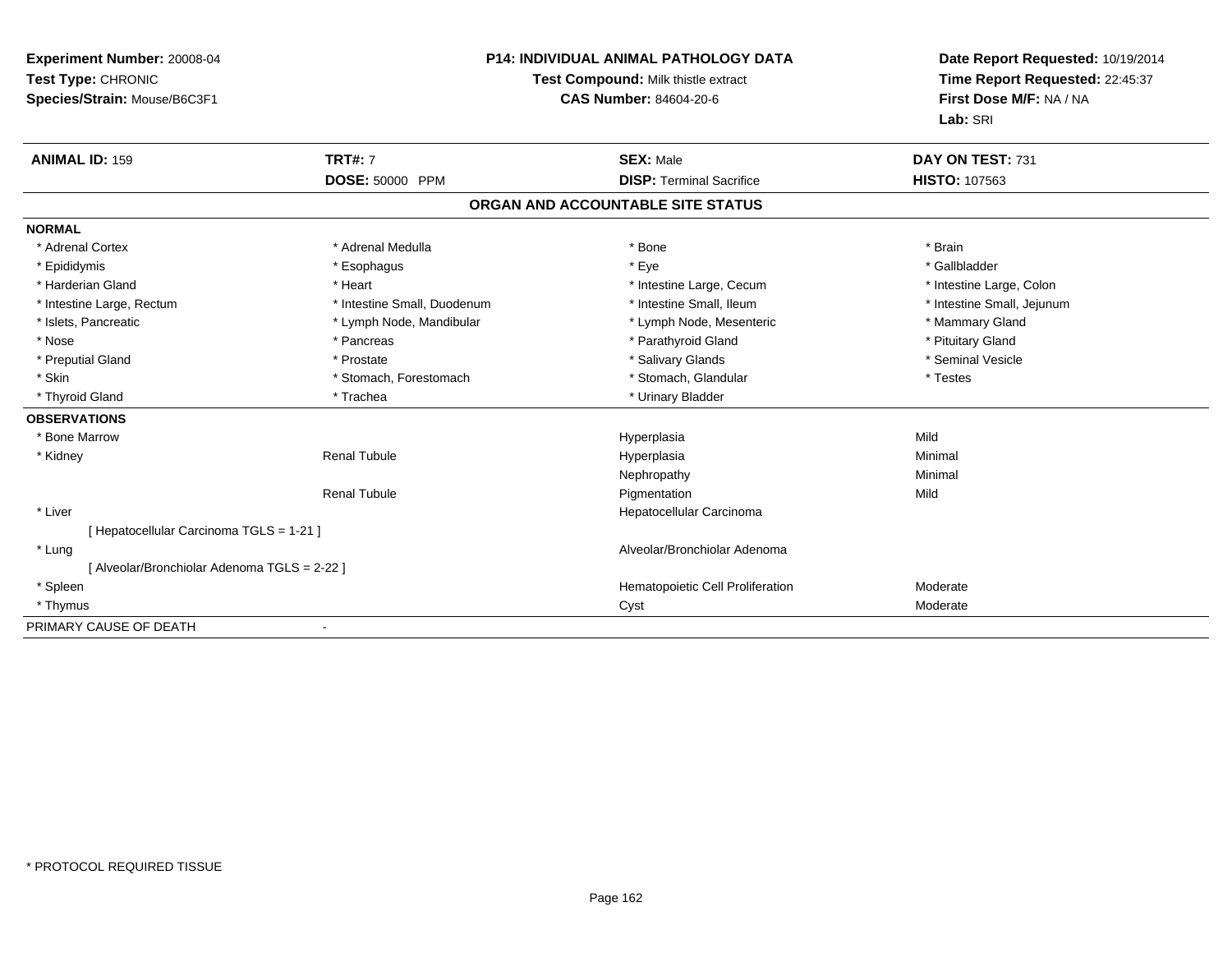| Experiment Number: 20008-04<br>Test Type: CHRONIC<br>Species/Strain: Mouse/B6C3F1 | <b>P14: INDIVIDUAL ANIMAL PATHOLOGY DATA</b><br>Test Compound: Milk thistle extract<br><b>CAS Number: 84604-20-6</b> |                                   | Date Report Requested: 10/19/2014<br>Time Report Requested: 22:45:37<br>First Dose M/F: NA / NA<br>Lab: SRI |  |
|-----------------------------------------------------------------------------------|----------------------------------------------------------------------------------------------------------------------|-----------------------------------|-------------------------------------------------------------------------------------------------------------|--|
| <b>ANIMAL ID: 160</b>                                                             | <b>TRT#: 7</b>                                                                                                       | <b>SEX: Male</b>                  | DAY ON TEST: 732                                                                                            |  |
|                                                                                   | DOSE: 50000 PPM                                                                                                      | <b>DISP: Terminal Sacrifice</b>   | <b>HISTO: 107564</b>                                                                                        |  |
|                                                                                   |                                                                                                                      | ORGAN AND ACCOUNTABLE SITE STATUS |                                                                                                             |  |
| <b>NORMAL</b>                                                                     |                                                                                                                      |                                   |                                                                                                             |  |
| * Adrenal Cortex                                                                  | * Adrenal Medulla                                                                                                    | * Bone                            | * Bone Marrow                                                                                               |  |
| * Brain                                                                           | * Epididymis                                                                                                         | * Esophagus                       | * Eye                                                                                                       |  |
| * Gallbladder                                                                     | * Heart                                                                                                              | * Intestine Large, Cecum          | * Intestine Large, Colon                                                                                    |  |
| * Intestine Large, Rectum                                                         | * Intestine Small, Duodenum                                                                                          | * Intestine Small, Ileum          | * Intestine Small, Jejunum                                                                                  |  |
| * Islets, Pancreatic                                                              | * Liver                                                                                                              | * Lung                            | * Lymph Node, Mandibular                                                                                    |  |
| * Mammary Gland                                                                   | * Nose                                                                                                               | * Pancreas                        | * Parathyroid Gland                                                                                         |  |
| * Pituitary Gland                                                                 | * Preputial Gland                                                                                                    | * Prostate                        | * Salivary Glands                                                                                           |  |
| * Seminal Vesicle                                                                 | * Skin                                                                                                               | * Spleen                          | * Stomach, Forestomach                                                                                      |  |
| * Stomach, Glandular                                                              | * Testes                                                                                                             | * Thymus                          | * Thyroid Gland                                                                                             |  |
| * Trachea                                                                         | * Urinary Bladder                                                                                                    |                                   |                                                                                                             |  |
| <b>MISSING</b>                                                                    |                                                                                                                      |                                   |                                                                                                             |  |
| * Lymph Node, Mesenteric                                                          |                                                                                                                      |                                   |                                                                                                             |  |
| <b>OBSERVATIONS</b>                                                               |                                                                                                                      |                                   |                                                                                                             |  |
| * Harderian Gland                                                                 |                                                                                                                      | Adenoma                           |                                                                                                             |  |
| * Kidney                                                                          |                                                                                                                      | Cyst                              | Moderate                                                                                                    |  |
|                                                                                   |                                                                                                                      | Nephropathy                       | Minimal                                                                                                     |  |
| PRIMARY CAUSE OF DEATH                                                            |                                                                                                                      |                                   |                                                                                                             |  |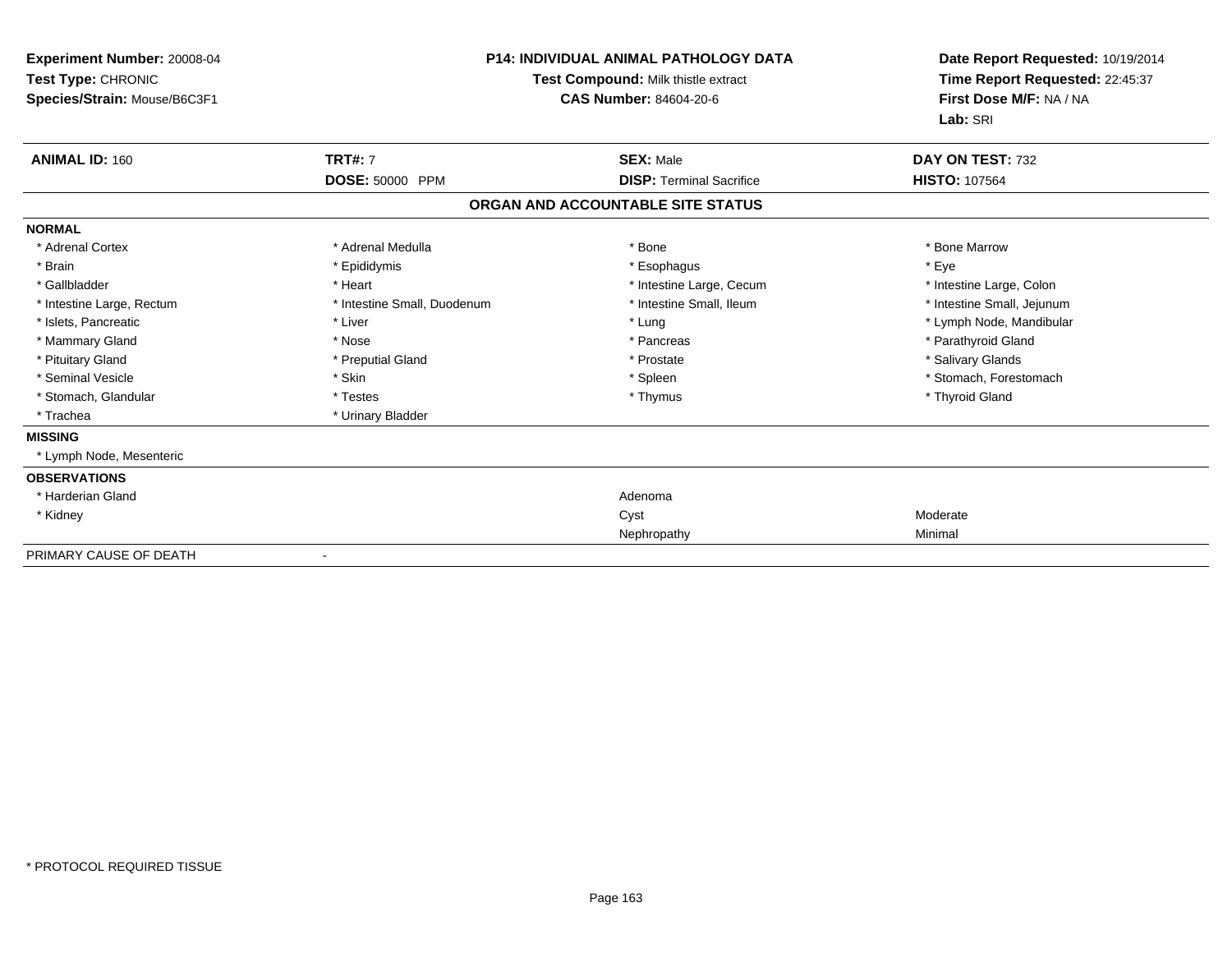| <b>Experiment Number: 20008-04</b><br>Test Type: CHRONIC<br>Species/Strain: Mouse/B6C3F1 | P14: INDIVIDUAL ANIMAL PATHOLOGY DATA<br>Test Compound: Milk thistle extract<br><b>CAS Number: 84604-20-6</b> |                                                                                                                               | Date Report Requested: 10/19/2014<br>Time Report Requested: 22:45:37<br>First Dose M/F: NA / NA<br>Lab: SRI |
|------------------------------------------------------------------------------------------|---------------------------------------------------------------------------------------------------------------|-------------------------------------------------------------------------------------------------------------------------------|-------------------------------------------------------------------------------------------------------------|
| <b>ANIMAL ID: 161</b>                                                                    | <b>TRT#: 7</b>                                                                                                | <b>SEX: Male</b>                                                                                                              | DAY ON TEST: 730                                                                                            |
|                                                                                          | DOSE: 50000 PPM                                                                                               | <b>DISP: Terminal Sacrifice</b>                                                                                               | <b>HISTO: 107565</b>                                                                                        |
|                                                                                          |                                                                                                               | ORGAN AND ACCOUNTABLE SITE STATUS                                                                                             |                                                                                                             |
| <b>NORMAL</b>                                                                            |                                                                                                               |                                                                                                                               |                                                                                                             |
| * Adrenal Cortex                                                                         | * Adrenal Medulla                                                                                             | * Bone Marrow                                                                                                                 | * Brain                                                                                                     |
| * Epididymis                                                                             | * Esophagus                                                                                                   | * Eye                                                                                                                         | * Gallbladder                                                                                               |
| * Harderian Gland                                                                        | * Heart                                                                                                       | * Intestine Large, Cecum                                                                                                      | * Intestine Large, Colon                                                                                    |
| * Intestine Large, Rectum                                                                | * Intestine Small, Duodenum                                                                                   | * Intestine Small, Ileum                                                                                                      | * Intestine Small, Jejunum                                                                                  |
| * Islets, Pancreatic                                                                     | * Liver                                                                                                       | * Lung                                                                                                                        | * Lymph Node, Mandibular                                                                                    |
| * Lymph Node, Mesenteric                                                                 | * Mammary Gland                                                                                               | * Nose                                                                                                                        | * Pancreas                                                                                                  |
| * Parathyroid Gland                                                                      | * Pituitary Gland                                                                                             | * Preputial Gland                                                                                                             | * Prostate                                                                                                  |
| * Salivary Glands                                                                        | * Seminal Vesicle                                                                                             | * Skin                                                                                                                        | * Stomach, Forestomach                                                                                      |
| * Stomach, Glandular                                                                     | * Testes                                                                                                      | * Thymus                                                                                                                      | * Thyroid Gland                                                                                             |
| * Trachea                                                                                | * Urinary Bladder                                                                                             |                                                                                                                               |                                                                                                             |
| <b>OBSERVATIONS</b>                                                                      |                                                                                                               |                                                                                                                               |                                                                                                             |
| * Bone                                                                                   | Femur                                                                                                         | Osteopetrosis                                                                                                                 | Moderate                                                                                                    |
|                                                                                          |                                                                                                               | Note: THE OSTEOPETROSIS LESION CONSISTS OF A WEDGE-SHAPED AREA OF BONE EXTENDING THROUGH EPIPHYSIS INTO THE MEDULLARY CAVITY. |                                                                                                             |
| * Kidney                                                                                 |                                                                                                               | Nephropathy                                                                                                                   | Minimal                                                                                                     |
| * Spleen                                                                                 | Lymph Follic                                                                                                  | Atrophy                                                                                                                       | Mild                                                                                                        |
| PRIMARY CAUSE OF DEATH                                                                   |                                                                                                               |                                                                                                                               |                                                                                                             |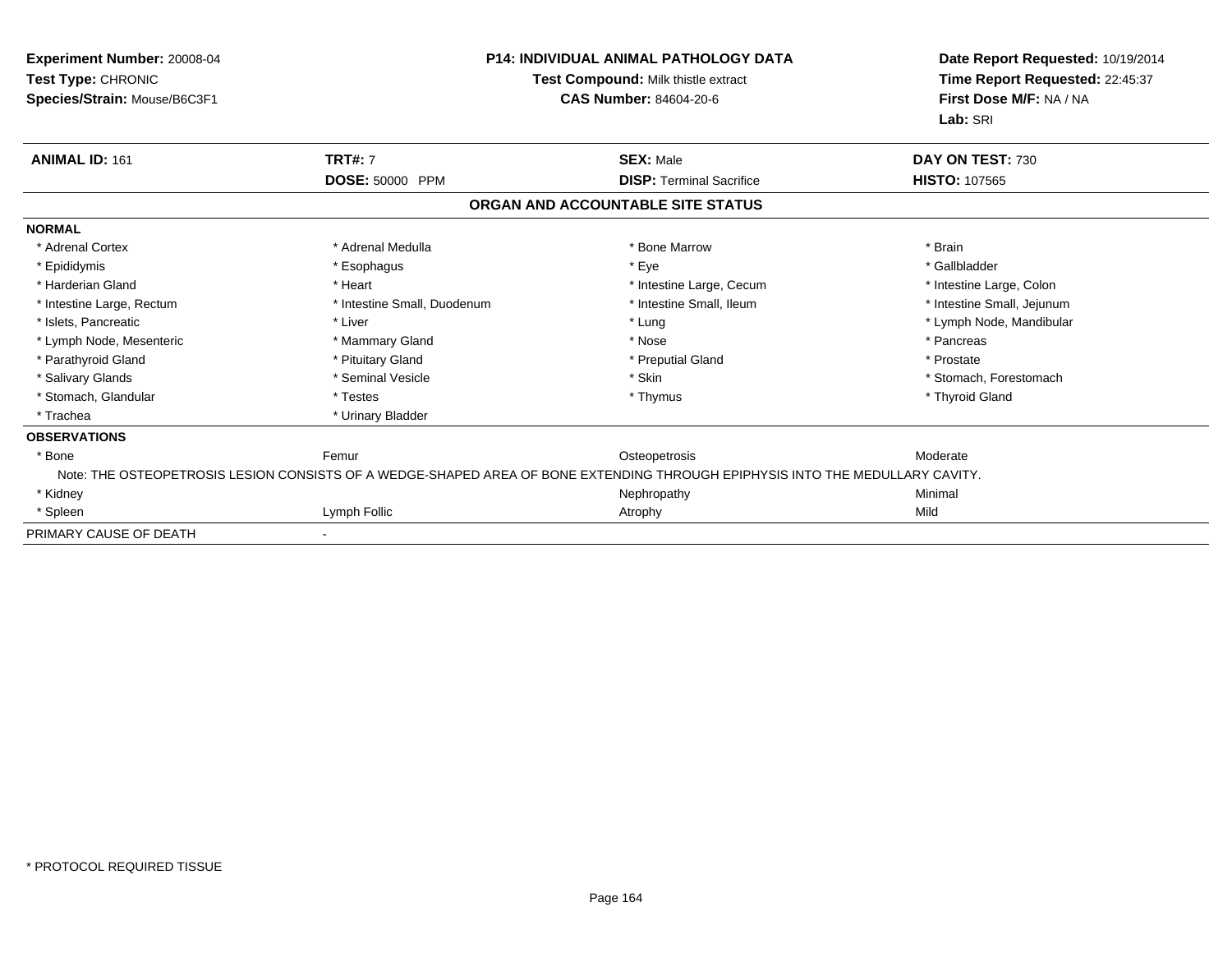| Experiment Number: 20008-04<br>Test Type: CHRONIC<br>Species/Strain: Mouse/B6C3F1 | <b>P14: INDIVIDUAL ANIMAL PATHOLOGY DATA</b><br>Test Compound: Milk thistle extract<br><b>CAS Number: 84604-20-6</b> |                                                     | Date Report Requested: 10/19/2014<br>Time Report Requested: 22:45:37<br>First Dose M/F: NA / NA<br>Lab: SRI |  |
|-----------------------------------------------------------------------------------|----------------------------------------------------------------------------------------------------------------------|-----------------------------------------------------|-------------------------------------------------------------------------------------------------------------|--|
| <b>ANIMAL ID: 162</b>                                                             | <b>TRT#: 7</b><br>DOSE: 50000 PPM                                                                                    | <b>SEX: Male</b><br><b>DISP: Terminal Sacrifice</b> | DAY ON TEST: 730<br><b>HISTO: 107566</b>                                                                    |  |
|                                                                                   |                                                                                                                      | ORGAN AND ACCOUNTABLE SITE STATUS                   |                                                                                                             |  |
| <b>NORMAL</b>                                                                     |                                                                                                                      |                                                     |                                                                                                             |  |
| * Adrenal Medulla                                                                 | * Bone                                                                                                               | * Brain                                             | * Epididymis                                                                                                |  |
| * Esophagus                                                                       | * Eye                                                                                                                | * Gallbladder                                       | * Harderian Gland                                                                                           |  |
| * Heart                                                                           | * Intestine Large, Cecum                                                                                             | * Intestine Large, Colon                            | * Intestine Large, Rectum                                                                                   |  |
| * Intestine Small, Duodenum                                                       | * Intestine Small, Ileum                                                                                             | * Intestine Small, Jejunum                          | * Islets, Pancreatic                                                                                        |  |
| * Liver                                                                           | * Lymph Node, Mesenteric                                                                                             | * Mammary Gland                                     | * Nose                                                                                                      |  |
| * Parathyroid Gland                                                               | * Pituitary Gland                                                                                                    | * Prostate                                          | * Salivary Glands                                                                                           |  |
| * Seminal Vesicle                                                                 | * Skin                                                                                                               | * Stomach, Forestomach                              | * Stomach, Glandular                                                                                        |  |
| * Thymus                                                                          | * Thyroid Gland                                                                                                      | * Trachea                                           | * Urinary Bladder                                                                                           |  |
| <b>OBSERVATIONS</b>                                                               |                                                                                                                      |                                                     |                                                                                                             |  |
| * Adrenal Cortex                                                                  | Capsule                                                                                                              | Hyperplasia                                         | Mild                                                                                                        |  |
| * Bone Marrow                                                                     |                                                                                                                      | Hyperplasia                                         | Mild                                                                                                        |  |
| * Kidney                                                                          |                                                                                                                      | Nephropathy                                         | Minimal                                                                                                     |  |
| * Lung                                                                            |                                                                                                                      | Alveolar/Bronchiolar Adenoma                        |                                                                                                             |  |
| * Lymph Node, Mandibular                                                          |                                                                                                                      | Pigmentation                                        | Moderate                                                                                                    |  |
| * Pancreas                                                                        | Acinus                                                                                                               | <b>Cytoplasmic Alteration</b>                       | Mild                                                                                                        |  |
| * Preputial Gland                                                                 |                                                                                                                      | Inflammation                                        | Chronic, Moderate                                                                                           |  |
| * Spleen                                                                          |                                                                                                                      | Hemangiosarcoma                                     |                                                                                                             |  |
| [Hemangiosarcoma TGLS = 2-6]                                                      |                                                                                                                      |                                                     |                                                                                                             |  |
| * Testes                                                                          | <b>Germinal Epith</b>                                                                                                | Atrophy                                             | Marked                                                                                                      |  |
|                                                                                   | <b>Interstit Cell</b>                                                                                                | Hyperplasia                                         | Moderate                                                                                                    |  |
| [Atrophy TGLS = $1-7$ ]                                                           |                                                                                                                      |                                                     |                                                                                                             |  |
| PRIMARY CAUSE OF DEATH                                                            |                                                                                                                      |                                                     |                                                                                                             |  |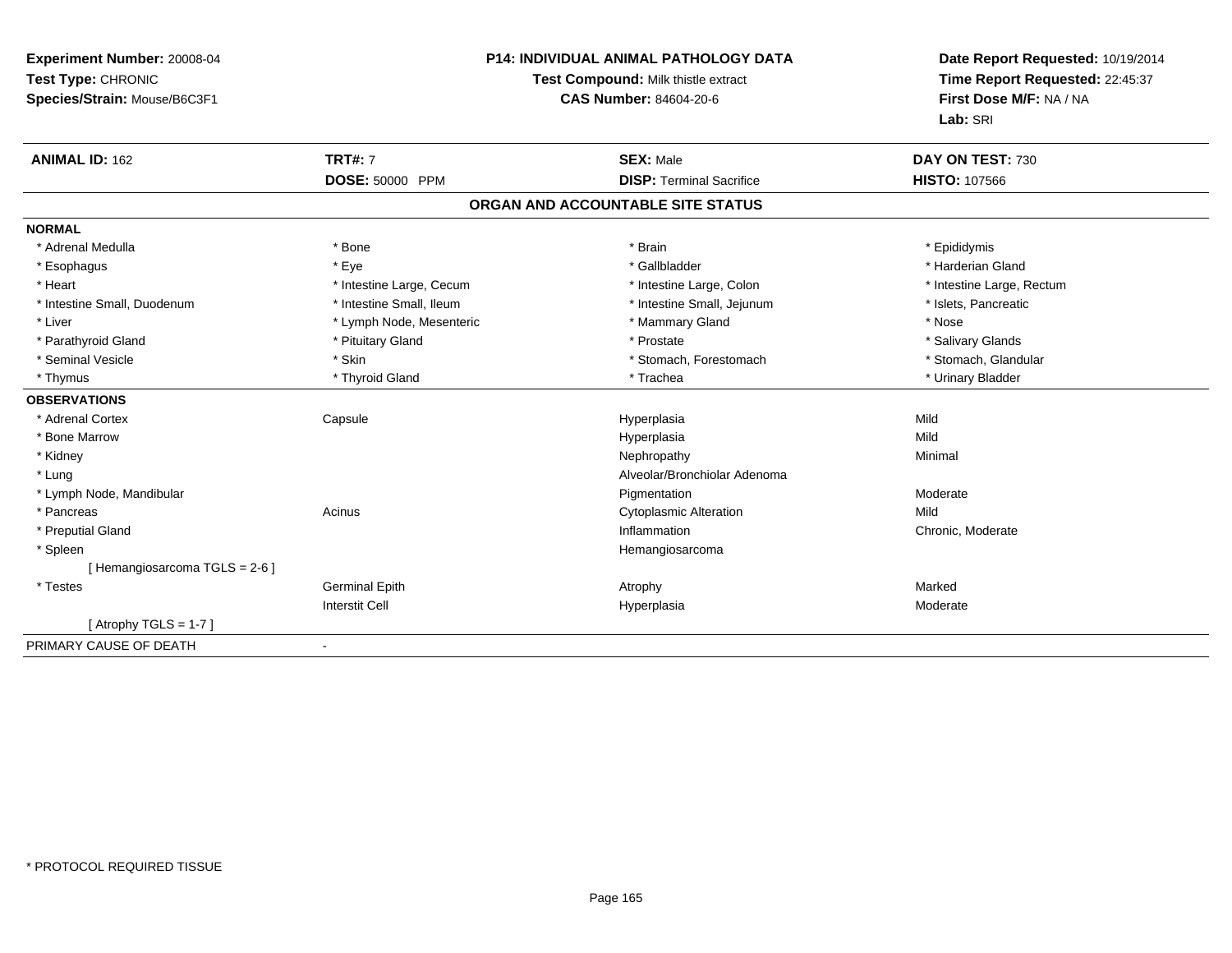| Experiment Number: 20008-04<br>Test Type: CHRONIC<br>Species/Strain: Mouse/B6C3F1 |                                                                                   | <b>P14: INDIVIDUAL ANIMAL PATHOLOGY DATA</b><br>Test Compound: Milk thistle extract<br><b>CAS Number: 84604-20-6</b> | Date Report Requested: 10/19/2014<br>Time Report Requested: 22:45:37<br>First Dose M/F: NA / NA<br>Lab: SRI |
|-----------------------------------------------------------------------------------|-----------------------------------------------------------------------------------|----------------------------------------------------------------------------------------------------------------------|-------------------------------------------------------------------------------------------------------------|
| <b>ANIMAL ID: 163</b>                                                             | <b>TRT#: 7</b>                                                                    | <b>SEX: Male</b>                                                                                                     | DAY ON TEST: 729                                                                                            |
|                                                                                   | DOSE: 50000 PPM                                                                   | <b>DISP: Terminal Sacrifice</b>                                                                                      | <b>HISTO: 107567</b>                                                                                        |
|                                                                                   |                                                                                   | ORGAN AND ACCOUNTABLE SITE STATUS                                                                                    |                                                                                                             |
| <b>NORMAL</b>                                                                     |                                                                                   |                                                                                                                      |                                                                                                             |
| * Adrenal Medulla                                                                 | * Bone                                                                            | * Bone Marrow                                                                                                        | * Brain                                                                                                     |
| * Epididymis                                                                      | * Esophagus                                                                       | * Eye                                                                                                                | * Gallbladder                                                                                               |
| * Harderian Gland                                                                 | * Heart                                                                           | * Intestine Large, Cecum                                                                                             | * Intestine Large, Colon                                                                                    |
| * Intestine Large, Rectum                                                         | * Intestine Small, Duodenum                                                       | * Intestine Small, Ileum                                                                                             | * Intestine Small, Jejunum                                                                                  |
| * Islets, Pancreatic                                                              | * Liver                                                                           | * Lung                                                                                                               | * Lymph Node, Mandibular                                                                                    |
| * Lymph Node, Mesenteric                                                          | * Mammary Gland                                                                   | * Nose                                                                                                               | * Pancreas                                                                                                  |
| * Parathyroid Gland                                                               | * Pituitary Gland                                                                 | * Preputial Gland                                                                                                    | * Prostate                                                                                                  |
| * Salivary Glands                                                                 | * Seminal Vesicle                                                                 | * Skin                                                                                                               | * Spleen                                                                                                    |
| * Stomach. Forestomach                                                            | * Stomach, Glandular                                                              | * Testes                                                                                                             | * Thymus                                                                                                    |
| * Thyroid Gland                                                                   | * Trachea                                                                         | * Urinary Bladder                                                                                                    |                                                                                                             |
| <b>OBSERVATIONS</b>                                                               |                                                                                   |                                                                                                                      |                                                                                                             |
| * Adrenal Cortex                                                                  | Capsule                                                                           | Hyperplasia                                                                                                          | Minimal                                                                                                     |
|                                                                                   |                                                                                   | Hypertrophy                                                                                                          | Focal, Moderate                                                                                             |
| * Kidney                                                                          |                                                                                   | Nephropathy                                                                                                          | Minimal                                                                                                     |
| <b>Tissue NOS</b>                                                                 |                                                                                   | Hemangiosarcoma                                                                                                      |                                                                                                             |
|                                                                                   | Note: THE HEMANGIOSARCOMA IS IN MEDIASTINAL TISSUE ADJACENT TO THYMUS ON SLIDE 3. |                                                                                                                      |                                                                                                             |
| PRIMARY CAUSE OF DEATH                                                            |                                                                                   |                                                                                                                      |                                                                                                             |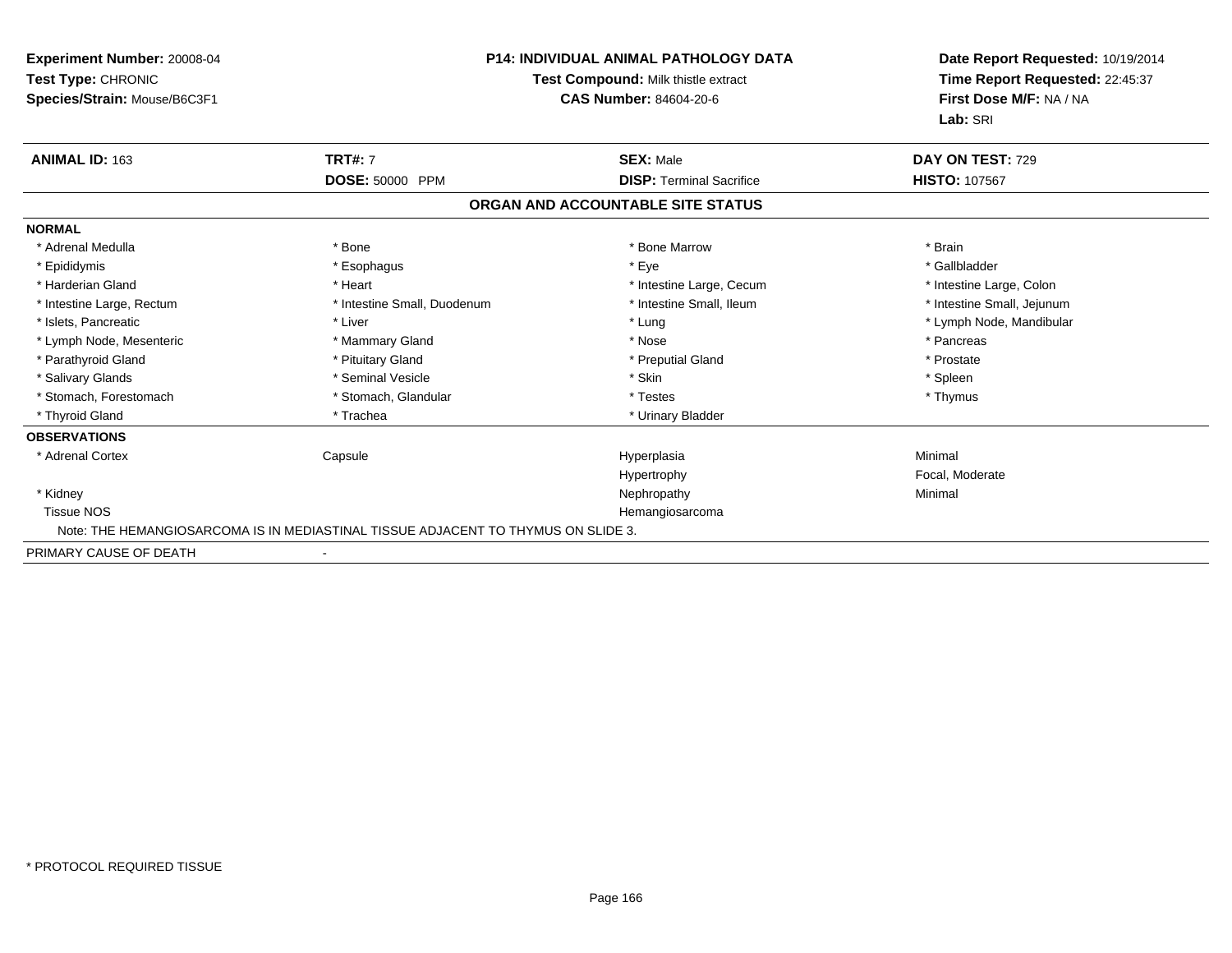| Experiment Number: 20008-04<br>Test Type: CHRONIC<br>Species/Strain: Mouse/B6C3F1 |                                   | <b>P14: INDIVIDUAL ANIMAL PATHOLOGY DATA</b><br>Test Compound: Milk thistle extract<br><b>CAS Number: 84604-20-6</b> | Date Report Requested: 10/19/2014<br>Time Report Requested: 22:45:37<br>First Dose M/F: NA / NA<br>Lab: SRI |
|-----------------------------------------------------------------------------------|-----------------------------------|----------------------------------------------------------------------------------------------------------------------|-------------------------------------------------------------------------------------------------------------|
| <b>ANIMAL ID: 164</b>                                                             | <b>TRT#: 7</b><br>DOSE: 50000 PPM | <b>SEX: Male</b><br><b>DISP: Terminal Sacrifice</b>                                                                  | DAY ON TEST: 731<br><b>HISTO: 107568</b>                                                                    |
|                                                                                   |                                   | ORGAN AND ACCOUNTABLE SITE STATUS                                                                                    |                                                                                                             |
| <b>NORMAL</b>                                                                     |                                   |                                                                                                                      |                                                                                                             |
| * Adrenal Cortex                                                                  | * Adrenal Medulla                 | * Bone                                                                                                               | * Bone Marrow                                                                                               |
| * Brain                                                                           | * Epididymis                      | * Esophagus                                                                                                          | * Gallbladder                                                                                               |
| * Heart                                                                           | * Intestine Large, Cecum          | * Intestine Large, Colon                                                                                             | * Intestine Large, Rectum                                                                                   |
| * Intestine Small, Duodenum                                                       | * Intestine Small, Ileum          | * Intestine Small, Jejunum                                                                                           | * Islets, Pancreatic                                                                                        |
| * Liver                                                                           | * Lung                            | * Lymph Node, Mandibular                                                                                             | * Lymph Node, Mesenteric                                                                                    |
| * Mammary Gland                                                                   | * Nose                            | * Pancreas                                                                                                           | * Parathyroid Gland                                                                                         |
| * Pituitary Gland                                                                 | * Preputial Gland                 | * Prostate                                                                                                           | * Seminal Vesicle                                                                                           |
| * Skin                                                                            | * Stomach, Forestomach            | * Stomach, Glandular                                                                                                 | * Testes                                                                                                    |
| * Thyroid Gland                                                                   | * Trachea                         | * Urinary Bladder                                                                                                    |                                                                                                             |
| <b>MISSING</b>                                                                    |                                   |                                                                                                                      |                                                                                                             |
| * Thymus                                                                          |                                   |                                                                                                                      |                                                                                                             |
| <b>OBSERVATIONS</b>                                                               |                                   |                                                                                                                      |                                                                                                             |
| * Eye                                                                             |                                   | Cataract                                                                                                             | Moderate                                                                                                    |
| [Cataract TGLS = $1-44$ ]                                                         |                                   |                                                                                                                      |                                                                                                             |
| * Harderian Gland                                                                 |                                   | Carcinoma                                                                                                            |                                                                                                             |
| [Carcinoma TGLS = 2-12]                                                           |                                   |                                                                                                                      |                                                                                                             |
| * Kidney                                                                          |                                   | Cyst                                                                                                                 | Moderate                                                                                                    |
|                                                                                   |                                   | Nephropathy                                                                                                          | Minimal                                                                                                     |
| * Salivary Glands                                                                 |                                   | Atrophy                                                                                                              | Minimal                                                                                                     |
| * Spleen                                                                          | Lymph Follic                      | Atrophy                                                                                                              | Mild                                                                                                        |
| PRIMARY CAUSE OF DEATH                                                            |                                   |                                                                                                                      |                                                                                                             |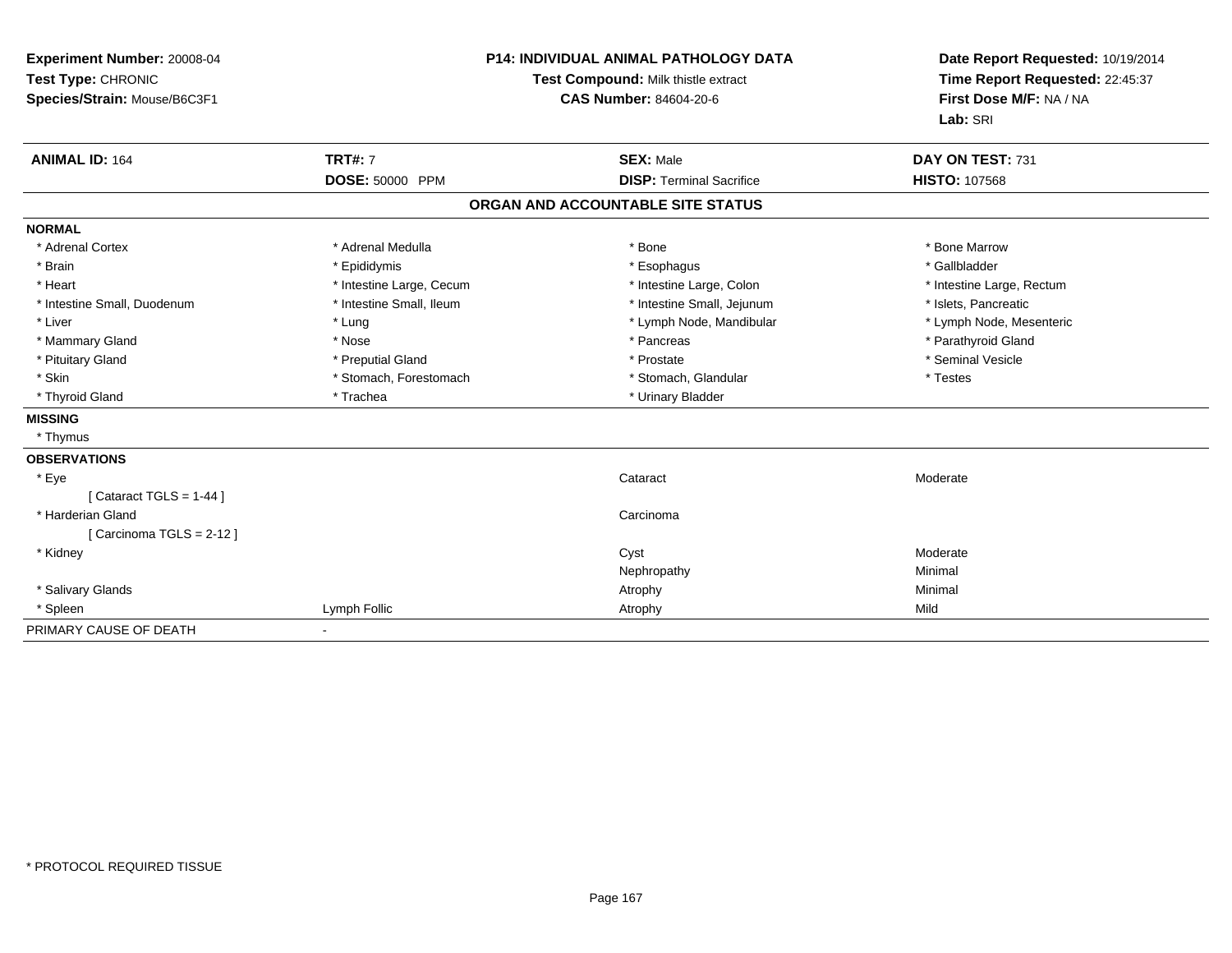| Experiment Number: 20008-04<br>Test Type: CHRONIC<br>Species/Strain: Mouse/B6C3F1<br><b>ANIMAL ID: 165</b> | <b>TRT#: 7</b>              | <b>P14: INDIVIDUAL ANIMAL PATHOLOGY DATA</b><br>Test Compound: Milk thistle extract<br><b>CAS Number: 84604-20-6</b><br><b>SEX: Male</b> | Date Report Requested: 10/19/2014<br>Time Report Requested: 22:45:37<br>First Dose M/F: NA / NA<br>Lab: SRI<br>DAY ON TEST: 731 |
|------------------------------------------------------------------------------------------------------------|-----------------------------|------------------------------------------------------------------------------------------------------------------------------------------|---------------------------------------------------------------------------------------------------------------------------------|
|                                                                                                            | <b>DOSE: 50000 PPM</b>      | <b>DISP: Terminal Sacrifice</b>                                                                                                          | <b>HISTO: 107569</b>                                                                                                            |
|                                                                                                            |                             | ORGAN AND ACCOUNTABLE SITE STATUS                                                                                                        |                                                                                                                                 |
| <b>NORMAL</b>                                                                                              |                             |                                                                                                                                          |                                                                                                                                 |
| * Adrenal Medulla                                                                                          | * Bone                      | * Bone Marrow                                                                                                                            | * Brain                                                                                                                         |
| * Epididymis                                                                                               | * Esophagus                 | * Eye                                                                                                                                    | * Gallbladder                                                                                                                   |
| * Harderian Gland                                                                                          | * Heart                     | * Intestine Large, Cecum                                                                                                                 | * Intestine Large, Colon                                                                                                        |
| * Intestine Large, Rectum                                                                                  | * Intestine Small, Duodenum | * Intestine Small, Ileum                                                                                                                 | * Intestine Small, Jejunum                                                                                                      |
| * Islets, Pancreatic                                                                                       | * Liver                     | * Lung                                                                                                                                   | * Lymph Node, Mandibular                                                                                                        |
| * Mammary Gland                                                                                            | * Nose                      | * Pancreas                                                                                                                               | * Parathyroid Gland                                                                                                             |
| * Pituitary Gland                                                                                          | * Preputial Gland           | * Prostate                                                                                                                               | * Salivary Glands                                                                                                               |
| * Seminal Vesicle                                                                                          | * Skin                      | * Spleen                                                                                                                                 | * Stomach, Forestomach                                                                                                          |
| * Stomach, Glandular                                                                                       | * Testes                    | * Thymus                                                                                                                                 | * Thyroid Gland                                                                                                                 |
| * Trachea                                                                                                  | * Urinary Bladder           |                                                                                                                                          |                                                                                                                                 |
| <b>OBSERVATIONS</b>                                                                                        |                             |                                                                                                                                          |                                                                                                                                 |
| * Adrenal Cortex                                                                                           | Capsule                     | Hyperplasia                                                                                                                              | Minimal                                                                                                                         |
|                                                                                                            |                             | Hyperplasia                                                                                                                              | Focal, Mild                                                                                                                     |
| * Kidney                                                                                                   |                             | Cyst                                                                                                                                     | Moderate                                                                                                                        |
|                                                                                                            | <b>Renal Tubule</b>         | Hyperplasia                                                                                                                              | Minimal                                                                                                                         |
|                                                                                                            |                             | Nephropathy                                                                                                                              | Minimal                                                                                                                         |
| [ $Cyst TGLS = 1-21$ ]                                                                                     |                             |                                                                                                                                          |                                                                                                                                 |
| * Lymph Node, Mesenteric                                                                                   |                             | Hematopoietic Cell Proliferation                                                                                                         | Mild                                                                                                                            |
|                                                                                                            |                             | Hyperplasia                                                                                                                              | Lymphoid, Mild                                                                                                                  |
| PRIMARY CAUSE OF DEATH                                                                                     |                             |                                                                                                                                          |                                                                                                                                 |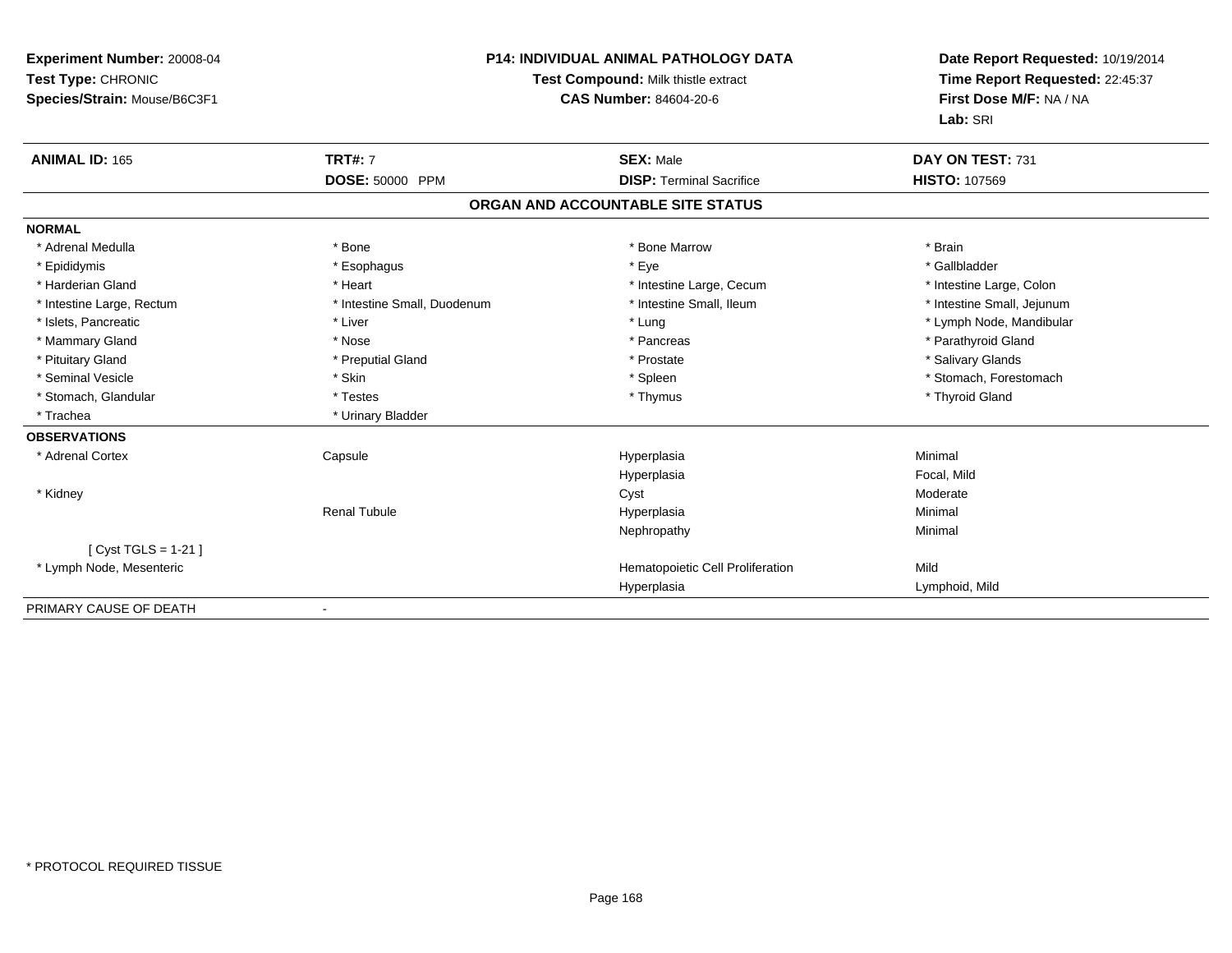| <b>Experiment Number: 20008-04</b><br>Test Type: CHRONIC<br>Species/Strain: Mouse/B6C3F1 | <b>P14: INDIVIDUAL ANIMAL PATHOLOGY DATA</b><br><b>Test Compound: Milk thistle extract</b><br><b>CAS Number: 84604-20-6</b> |                                   | Date Report Requested: 10/19/2014<br>Time Report Requested: 22:45:37<br>First Dose M/F: NA / NA<br>Lab: SRI |
|------------------------------------------------------------------------------------------|-----------------------------------------------------------------------------------------------------------------------------|-----------------------------------|-------------------------------------------------------------------------------------------------------------|
| <b>ANIMAL ID: 166</b>                                                                    | <b>TRT#: 7</b>                                                                                                              | <b>SEX: Male</b>                  | DAY ON TEST: 731                                                                                            |
|                                                                                          | DOSE: 50000 PPM                                                                                                             | <b>DISP: Terminal Sacrifice</b>   | <b>HISTO: 107570</b>                                                                                        |
|                                                                                          |                                                                                                                             | ORGAN AND ACCOUNTABLE SITE STATUS |                                                                                                             |
| <b>NORMAL</b>                                                                            |                                                                                                                             |                                   |                                                                                                             |
| * Adrenal Cortex                                                                         | * Adrenal Medulla                                                                                                           | * Bone                            | * Brain                                                                                                     |
| * Epididymis                                                                             | * Esophagus                                                                                                                 | * Eye                             | * Gallbladder                                                                                               |
| * Harderian Gland                                                                        | * Heart                                                                                                                     | * Intestine Large, Cecum          | * Intestine Large, Colon                                                                                    |
| * Intestine Large, Rectum                                                                | * Intestine Small, Duodenum                                                                                                 | * Intestine Small, Ileum          | * Intestine Small, Jejunum                                                                                  |
| * Islets, Pancreatic                                                                     | * Lung                                                                                                                      | * Lymph Node, Mandibular          | * Lymph Node, Mesenteric                                                                                    |
| * Mammary Gland                                                                          | * Nose                                                                                                                      | * Pancreas                        | * Parathyroid Gland                                                                                         |
| * Pituitary Gland                                                                        | * Prostate                                                                                                                  | * Salivary Glands                 | * Seminal Vesicle                                                                                           |
| * Skin                                                                                   | * Spleen                                                                                                                    | * Stomach, Forestomach            | * Stomach, Glandular                                                                                        |
| * Testes                                                                                 | * Thyroid Gland                                                                                                             | * Trachea                         | * Urinary Bladder                                                                                           |
| <b>INSUFFICIENT TISSUE</b>                                                               |                                                                                                                             |                                   |                                                                                                             |
| * Thymus                                                                                 |                                                                                                                             |                                   |                                                                                                             |
| <b>OBSERVATIONS</b>                                                                      |                                                                                                                             |                                   |                                                                                                             |
| * Bone Marrow                                                                            |                                                                                                                             | Hyperplasia                       | Minimal                                                                                                     |
| * Kidney                                                                                 | <b>Renal Tubule</b>                                                                                                         | Hyperplasia                       | Minimal                                                                                                     |
|                                                                                          |                                                                                                                             | Nephropathy                       | Minimal                                                                                                     |
| * Liver                                                                                  |                                                                                                                             | <b>Mixed Cell Focus</b>           |                                                                                                             |
| * Preputial Gland                                                                        |                                                                                                                             | Cyst                              | Moderate                                                                                                    |
| PRIMARY CAUSE OF DEATH                                                                   |                                                                                                                             |                                   |                                                                                                             |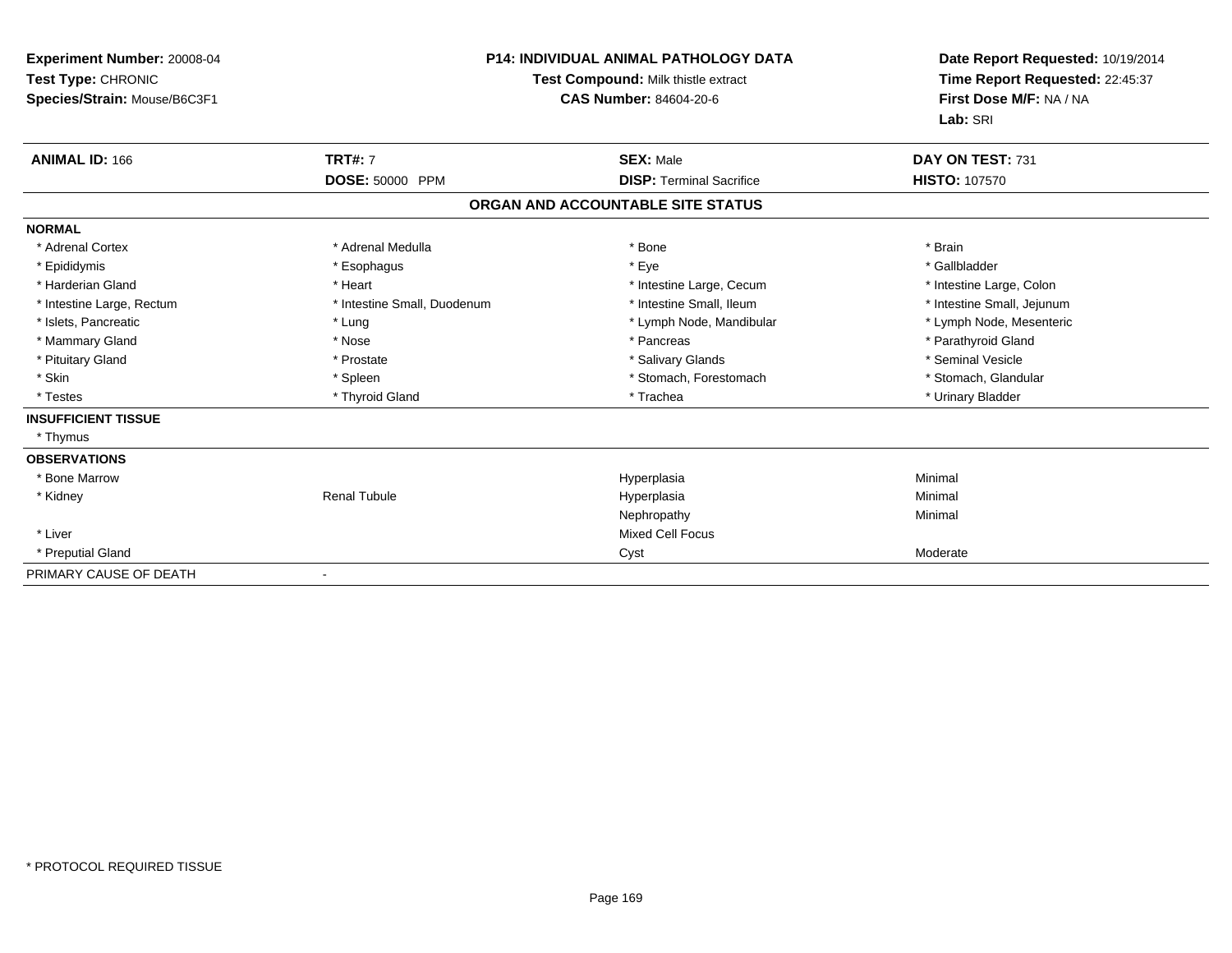| <b>Experiment Number: 20008-04</b><br>Test Type: CHRONIC<br>Species/Strain: Mouse/B6C3F1 | P14: INDIVIDUAL ANIMAL PATHOLOGY DATA<br>Test Compound: Milk thistle extract<br><b>CAS Number: 84604-20-6</b> |                                   | Date Report Requested: 10/19/2014<br>Time Report Requested: 22:45:37<br>First Dose M/F: NA / NA<br>Lab: SRI |
|------------------------------------------------------------------------------------------|---------------------------------------------------------------------------------------------------------------|-----------------------------------|-------------------------------------------------------------------------------------------------------------|
| <b>ANIMAL ID: 167</b>                                                                    | <b>TRT#: 7</b>                                                                                                | <b>SEX: Male</b>                  | DAY ON TEST: 730                                                                                            |
|                                                                                          | DOSE: 50000 PPM                                                                                               | <b>DISP:</b> Terminal Sacrifice   | <b>HISTO: 107571</b>                                                                                        |
|                                                                                          |                                                                                                               | ORGAN AND ACCOUNTABLE SITE STATUS |                                                                                                             |
| <b>NORMAL</b>                                                                            |                                                                                                               |                                   |                                                                                                             |
| * Adrenal Cortex                                                                         | * Adrenal Medulla                                                                                             | * Bone                            | * Bone Marrow                                                                                               |
| * Brain                                                                                  | * Epididymis                                                                                                  | * Esophagus                       | * Eye                                                                                                       |
| * Gallbladder                                                                            | * Harderian Gland                                                                                             | * Heart                           | * Intestine Large, Cecum                                                                                    |
| * Intestine Large, Colon                                                                 | * Intestine Large, Rectum                                                                                     | * Intestine Small, Duodenum       | * Intestine Small, Ileum                                                                                    |
| * Intestine Small, Jejunum                                                               | * Islets, Pancreatic                                                                                          | * Liver                           | * Lung                                                                                                      |
| * Lymph Node, Mandibular                                                                 | * Lymph Node, Mesenteric                                                                                      | * Mammary Gland                   | * Nose                                                                                                      |
| * Pancreas                                                                               | * Parathyroid Gland                                                                                           | * Pituitary Gland                 | * Prostate                                                                                                  |
| * Salivary Glands                                                                        | * Seminal Vesicle                                                                                             | * Skin                            | * Spleen                                                                                                    |
| * Stomach, Forestomach                                                                   | * Stomach, Glandular                                                                                          | * Testes                          | * Thymus                                                                                                    |
| * Thyroid Gland                                                                          | * Trachea                                                                                                     | * Urinary Bladder                 |                                                                                                             |
| <b>OBSERVATIONS</b>                                                                      |                                                                                                               |                                   |                                                                                                             |
| * Kidney                                                                                 |                                                                                                               | Nephropathy                       | Minimal                                                                                                     |
| * Preputial Gland                                                                        |                                                                                                               | Cyst                              | Moderate                                                                                                    |
| PRIMARY CAUSE OF DEATH                                                                   |                                                                                                               |                                   |                                                                                                             |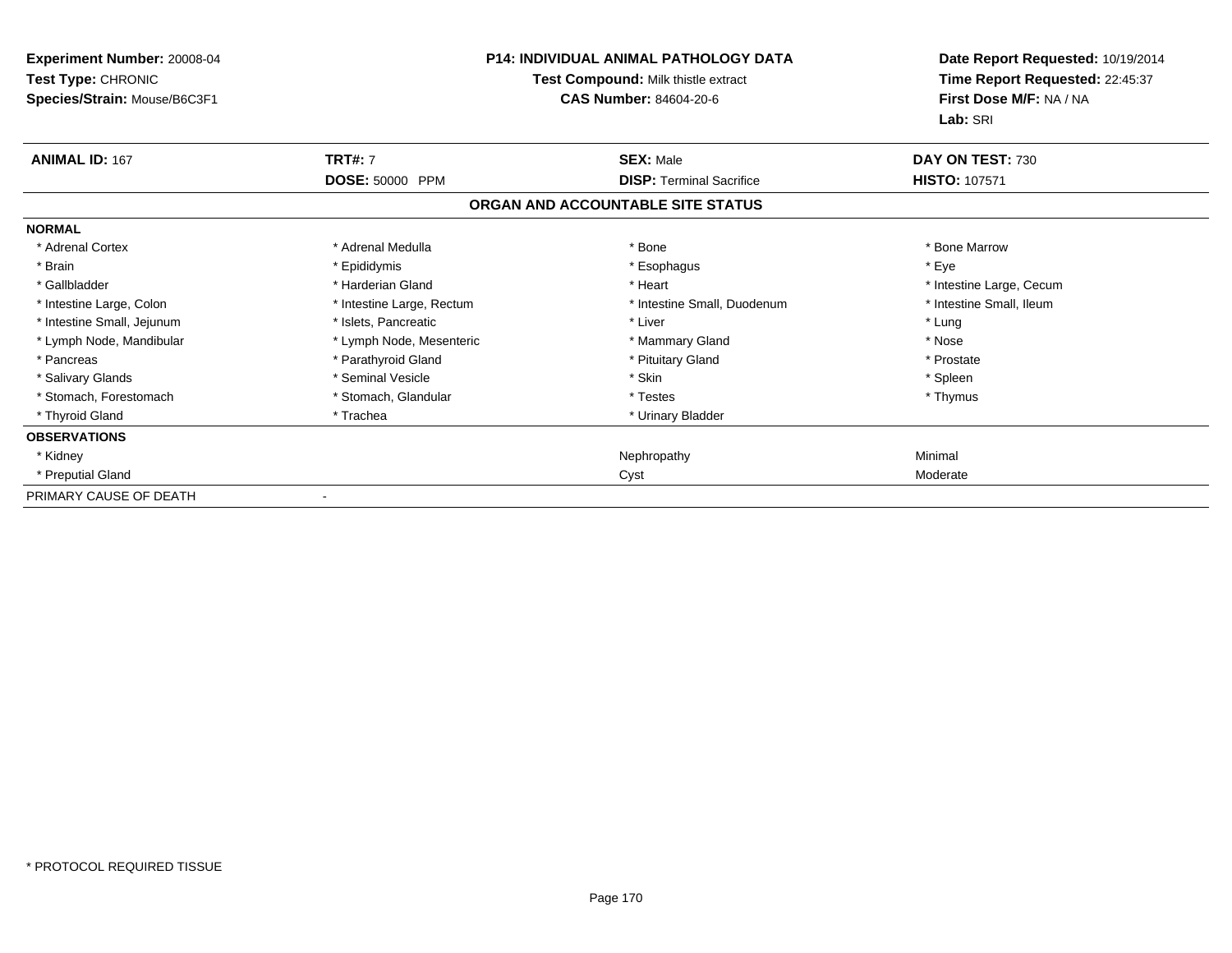| Experiment Number: 20008-04<br>Test Type: CHRONIC<br>Species/Strain: Mouse/B6C3F1 |                          | P14: INDIVIDUAL ANIMAL PATHOLOGY DATA<br>Test Compound: Milk thistle extract<br>CAS Number: 84604-20-6 | Date Report Requested: 10/19/2014<br>Time Report Requested: 22:45:37<br>First Dose M/F: NA / NA<br>Lab: SRI |
|-----------------------------------------------------------------------------------|--------------------------|--------------------------------------------------------------------------------------------------------|-------------------------------------------------------------------------------------------------------------|
| <b>ANIMAL ID: 168</b>                                                             | <b>TRT#: 7</b>           | <b>SEX: Male</b>                                                                                       | DAY ON TEST: 731                                                                                            |
|                                                                                   | DOSE: 50000 PPM          | <b>DISP: Terminal Sacrifice</b>                                                                        | <b>HISTO: 107572</b>                                                                                        |
|                                                                                   |                          | ORGAN AND ACCOUNTABLE SITE STATUS                                                                      |                                                                                                             |
| <b>NORMAL</b>                                                                     |                          |                                                                                                        |                                                                                                             |
| * Adrenal Medulla                                                                 | * Bone                   | * Brain                                                                                                | * Epididymis                                                                                                |
| * Esophagus                                                                       | * Eye                    | * Gallbladder                                                                                          | * Harderian Gland                                                                                           |
| * Heart                                                                           | * Intestine Large, Cecum | * Intestine Large, Colon                                                                               | * Intestine Large, Rectum                                                                                   |
| * Intestine Small, Duodenum                                                       | * Intestine Small, Ileum | * Intestine Small, Jejunum                                                                             | * Islets, Pancreatic                                                                                        |
| * Liver                                                                           | * Lung                   | * Lymph Node, Mandibular                                                                               | * Lymph Node, Mesenteric                                                                                    |
| * Mammary Gland                                                                   | * Nose                   | * Pancreas                                                                                             | * Parathyroid Gland                                                                                         |
| * Pituitary Gland                                                                 | * Preputial Gland        | * Prostate                                                                                             | * Salivary Glands                                                                                           |
| * Seminal Vesicle                                                                 | * Skin                   | * Spleen                                                                                               | * Stomach, Forestomach                                                                                      |
| * Stomach, Glandular                                                              | * Testes                 | * Thymus                                                                                               | * Thyroid Gland                                                                                             |
| * Trachea                                                                         | * Urinary Bladder        |                                                                                                        |                                                                                                             |
| <b>OBSERVATIONS</b>                                                               |                          |                                                                                                        |                                                                                                             |
| * Adrenal Cortex                                                                  |                          | Degeneration                                                                                           | Fatty, Minimal                                                                                              |
|                                                                                   |                          | Hyperplasia                                                                                            | Focal, Mild                                                                                                 |
| * Bone Marrow                                                                     |                          | Hyperplasia                                                                                            | Minimal                                                                                                     |
| * Kidney                                                                          |                          | Nephropathy                                                                                            | Minimal                                                                                                     |
| PRIMARY CAUSE OF DEATH                                                            | $\overline{\phantom{a}}$ |                                                                                                        |                                                                                                             |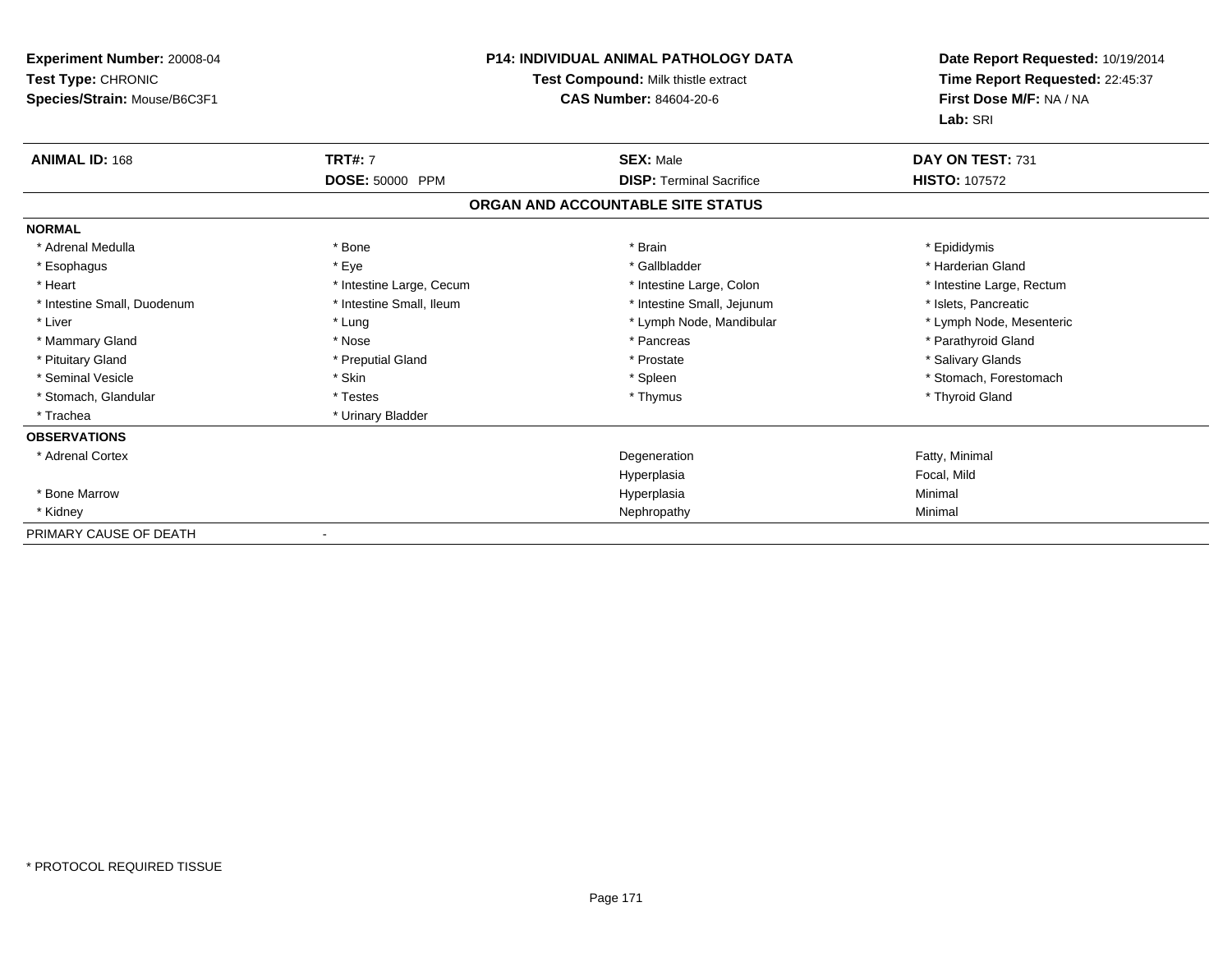| Experiment Number: 20008-04<br>Test Type: CHRONIC<br>Species/Strain: Mouse/B6C3F1 | <b>P14: INDIVIDUAL ANIMAL PATHOLOGY DATA</b><br>Test Compound: Milk thistle extract<br><b>CAS Number: 84604-20-6</b> |                                   | Date Report Requested: 10/19/2014<br>Time Report Requested: 22:45:37<br>First Dose M/F: NA / NA<br>Lab: SRI |
|-----------------------------------------------------------------------------------|----------------------------------------------------------------------------------------------------------------------|-----------------------------------|-------------------------------------------------------------------------------------------------------------|
| <b>ANIMAL ID: 169</b>                                                             | <b>TRT#: 7</b>                                                                                                       | <b>SEX: Male</b>                  | DAY ON TEST: 730                                                                                            |
|                                                                                   | DOSE: 50000 PPM                                                                                                      | <b>DISP: Terminal Sacrifice</b>   | <b>HISTO: 107573</b>                                                                                        |
|                                                                                   |                                                                                                                      | ORGAN AND ACCOUNTABLE SITE STATUS |                                                                                                             |
| <b>NORMAL</b>                                                                     |                                                                                                                      |                                   |                                                                                                             |
| * Adrenal Medulla                                                                 | * Bone                                                                                                               | * Bone Marrow                     | * Brain                                                                                                     |
| * Epididymis                                                                      | * Esophagus                                                                                                          | * Eye                             | * Gallbladder                                                                                               |
| * Harderian Gland                                                                 | * Heart                                                                                                              | * Intestine Large, Cecum          | * Intestine Large, Colon                                                                                    |
| * Intestine Large, Rectum                                                         | * Intestine Small, Duodenum                                                                                          | * Intestine Small, Ileum          | * Intestine Small, Jejunum                                                                                  |
| * Islets, Pancreatic                                                              | * Liver                                                                                                              | * Lung                            | * Lymph Node, Mandibular                                                                                    |
| * Lymph Node, Mesenteric                                                          | * Mammary Gland                                                                                                      | * Nose                            | * Pancreas                                                                                                  |
| * Parathyroid Gland                                                               | * Pituitary Gland                                                                                                    | * Preputial Gland                 | * Prostate                                                                                                  |
| * Salivary Glands                                                                 | * Seminal Vesicle                                                                                                    | * Skin                            | * Spleen                                                                                                    |
| * Stomach. Forestomach                                                            | * Stomach, Glandular                                                                                                 | * Testes                          | * Thymus                                                                                                    |
| * Thyroid Gland                                                                   | * Trachea                                                                                                            | * Urinary Bladder                 |                                                                                                             |
| <b>OBSERVATIONS</b>                                                               |                                                                                                                      |                                   |                                                                                                             |
| * Adrenal Cortex                                                                  |                                                                                                                      | Hypertrophy                       | Focal, Mild                                                                                                 |
| * Kidney                                                                          |                                                                                                                      | Nephropathy                       | Minimal                                                                                                     |
| PRIMARY CAUSE OF DEATH                                                            |                                                                                                                      |                                   |                                                                                                             |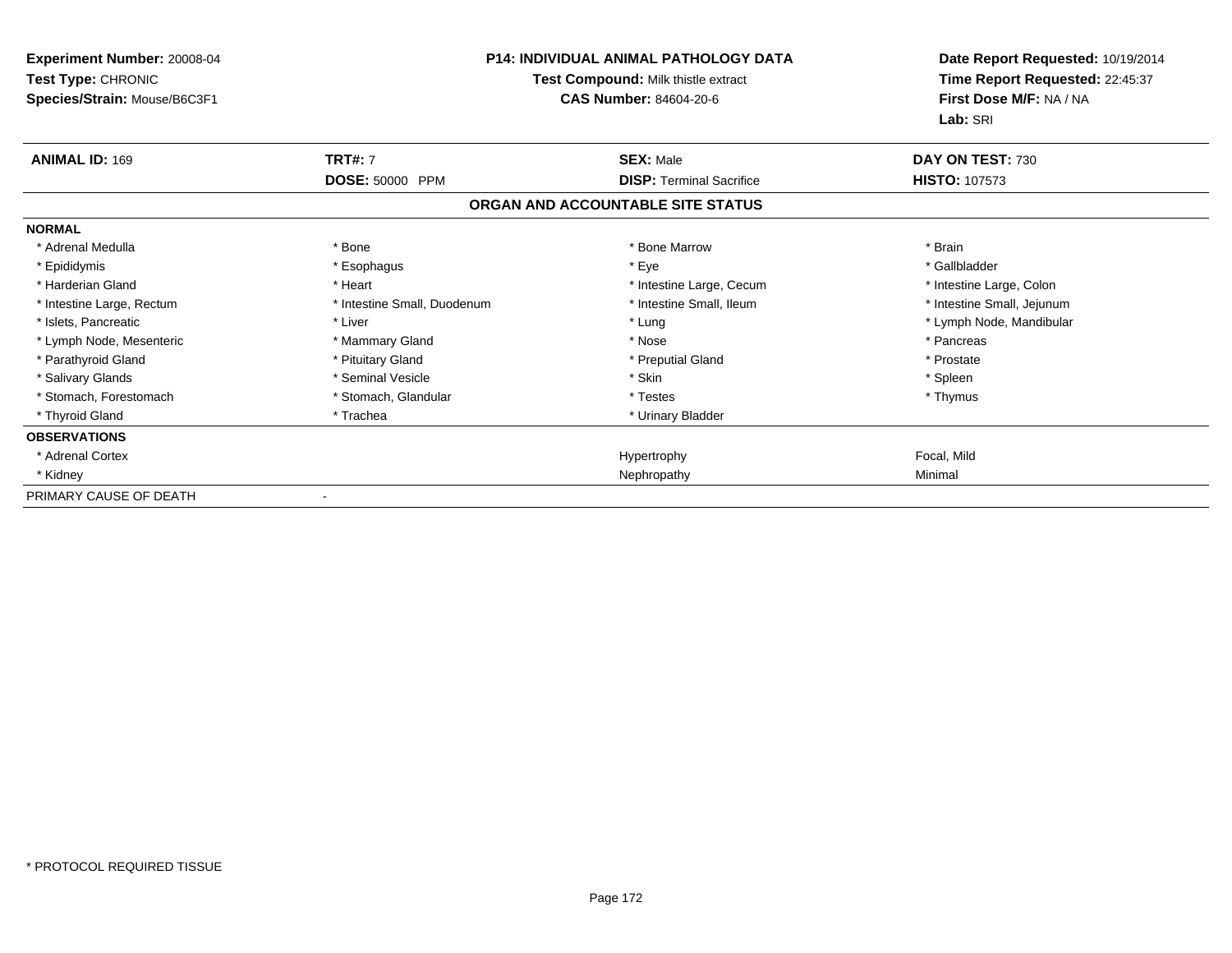| Experiment Number: 20008-04<br>Test Type: CHRONIC<br>Species/Strain: Mouse/B6C3F1 |                             | <b>P14: INDIVIDUAL ANIMAL PATHOLOGY DATA</b><br>Test Compound: Milk thistle extract<br>CAS Number: 84604-20-6 |                            |
|-----------------------------------------------------------------------------------|-----------------------------|---------------------------------------------------------------------------------------------------------------|----------------------------|
| <b>ANIMAL ID: 170</b>                                                             | <b>TRT#: 7</b>              | <b>SEX: Male</b>                                                                                              | DAY ON TEST: 729           |
|                                                                                   | <b>DOSE: 50000 PPM</b>      | <b>DISP: Terminal Sacrifice</b>                                                                               | <b>HISTO: 107574</b>       |
|                                                                                   |                             | ORGAN AND ACCOUNTABLE SITE STATUS                                                                             |                            |
| <b>NORMAL</b>                                                                     |                             |                                                                                                               |                            |
| * Adrenal Cortex                                                                  | * Adrenal Medulla           | * Bone                                                                                                        | * Brain                    |
| * Epididymis                                                                      | * Esophagus                 | * Eye                                                                                                         | * Gallbladder              |
| * Harderian Gland                                                                 | * Heart                     | * Intestine Large, Cecum                                                                                      | * Intestine Large, Colon   |
| * Intestine Large, Rectum                                                         | * Intestine Small, Duodenum | * Intestine Small, Ileum                                                                                      | * Intestine Small, Jejunum |
| * Islets, Pancreatic                                                              | * Liver                     | * Lung                                                                                                        | * Lymph Node, Mandibular   |
| * Lymph Node, Mesenteric                                                          | * Mammary Gland             | * Nose                                                                                                        | * Pancreas                 |
| * Parathyroid Gland                                                               | * Pituitary Gland           | * Prostate                                                                                                    | * Salivary Glands          |
| * Seminal Vesicle                                                                 | * Skin                      | * Spleen                                                                                                      | * Stomach. Forestomach     |
| * Stomach, Glandular                                                              | * Testes                    | * Thymus                                                                                                      | * Trachea                  |
| * Urinary Bladder                                                                 |                             |                                                                                                               |                            |
| <b>OBSERVATIONS</b>                                                               |                             |                                                                                                               |                            |
| * Bone Marrow                                                                     |                             | Hyperplasia                                                                                                   | Mild                       |
| * Kidney                                                                          |                             | Cyst                                                                                                          | Moderate                   |
|                                                                                   |                             | Nephropathy                                                                                                   | Minimal                    |
| * Preputial Gland                                                                 |                             | Cyst                                                                                                          | Moderate                   |
| * Thyroid Gland                                                                   | Follicle                    | Degeneration                                                                                                  | Focal, Minimal             |
| PRIMARY CAUSE OF DEATH                                                            |                             |                                                                                                               |                            |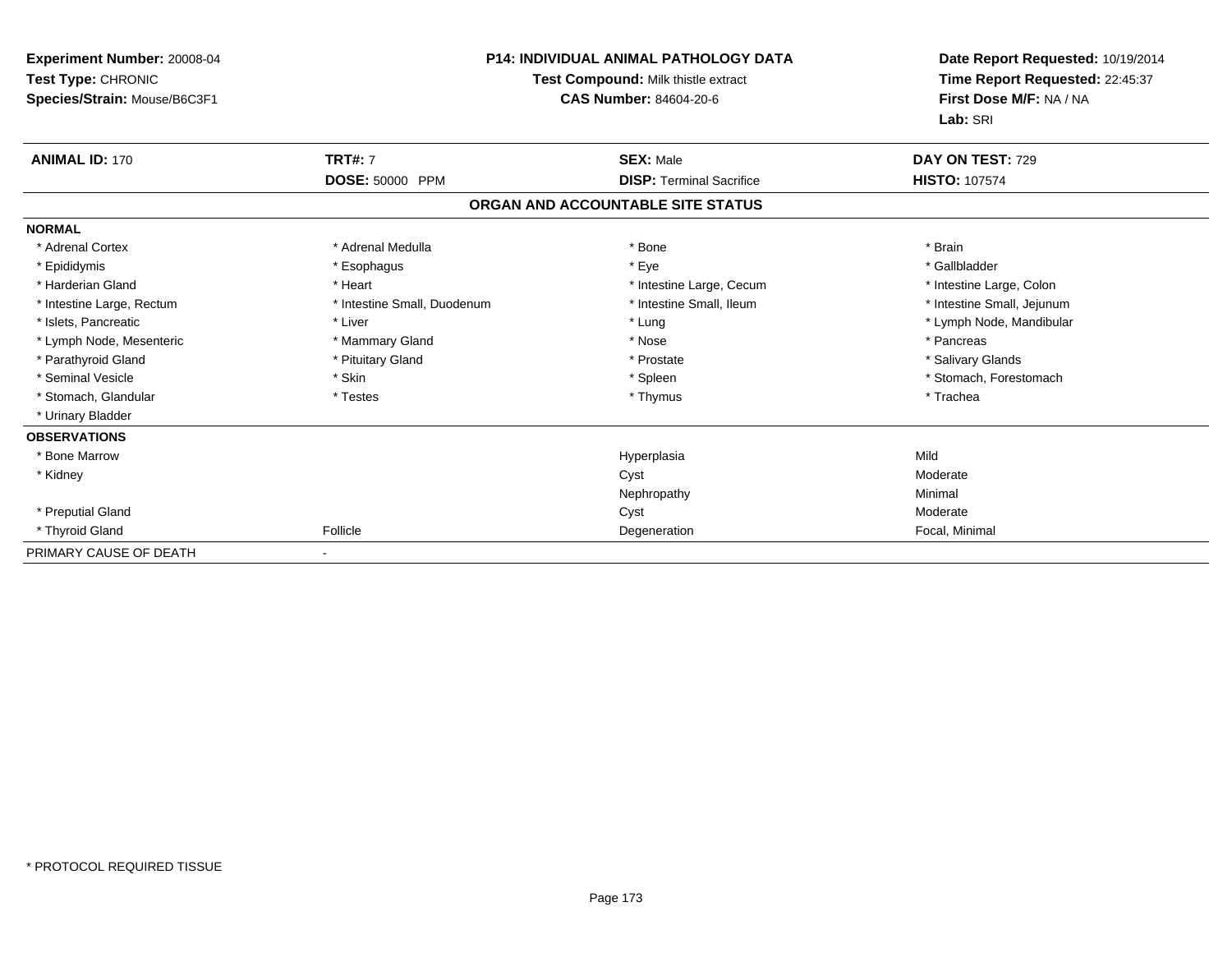| Experiment Number: 20008-04<br>Test Type: CHRONIC<br>Species/Strain: Mouse/B6C3F1 | <b>P14: INDIVIDUAL ANIMAL PATHOLOGY DATA</b><br>Test Compound: Milk thistle extract<br><b>CAS Number: 84604-20-6</b> |                                   | Date Report Requested: 10/19/2014<br>Time Report Requested: 22:45:37<br>First Dose M/F: NA / NA<br>Lab: SRI |
|-----------------------------------------------------------------------------------|----------------------------------------------------------------------------------------------------------------------|-----------------------------------|-------------------------------------------------------------------------------------------------------------|
| <b>ANIMAL ID: 171</b>                                                             | <b>TRT#: 7</b>                                                                                                       | <b>SEX: Male</b>                  | DAY ON TEST: 730                                                                                            |
|                                                                                   | <b>DOSE: 50000 PPM</b>                                                                                               | <b>DISP: Terminal Sacrifice</b>   | <b>HISTO: 107575</b>                                                                                        |
|                                                                                   |                                                                                                                      | ORGAN AND ACCOUNTABLE SITE STATUS |                                                                                                             |
| <b>NORMAL</b>                                                                     |                                                                                                                      |                                   |                                                                                                             |
| * Adrenal Medulla                                                                 | * Bone                                                                                                               | * Bone Marrow                     | * Brain                                                                                                     |
| * Epididymis                                                                      | * Esophagus                                                                                                          | * Eye                             | * Gallbladder                                                                                               |
| * Harderian Gland                                                                 | * Heart                                                                                                              | * Intestine Large, Cecum          | * Intestine Large, Colon                                                                                    |
| * Intestine Large, Rectum                                                         | * Intestine Small, Duodenum                                                                                          | * Intestine Small, Ileum          | * Intestine Small, Jejunum                                                                                  |
| * Islets, Pancreatic                                                              | * Lung                                                                                                               | * Lymph Node, Mandibular          | * Lymph Node, Mesenteric                                                                                    |
| * Mammary Gland                                                                   | * Nose                                                                                                               | * Pancreas                        | * Parathyroid Gland                                                                                         |
| * Pituitary Gland                                                                 | * Prostate                                                                                                           | * Salivary Glands                 | * Seminal Vesicle                                                                                           |
| * Skin                                                                            | * Spleen                                                                                                             | * Stomach, Forestomach            | * Stomach, Glandular                                                                                        |
| * Testes                                                                          | * Thymus                                                                                                             | * Thyroid Gland                   | * Trachea                                                                                                   |
| * Urinary Bladder                                                                 |                                                                                                                      |                                   |                                                                                                             |
| <b>OBSERVATIONS</b>                                                               |                                                                                                                      |                                   |                                                                                                             |
| * Adrenal Cortex                                                                  |                                                                                                                      | Adenoma                           |                                                                                                             |
| * Kidney                                                                          |                                                                                                                      | Nephropathy                       | Minimal                                                                                                     |
| * Liver                                                                           |                                                                                                                      | Mixed Cell Focus                  |                                                                                                             |
| [Mixed Cell Focus TGLS = 1-21]                                                    |                                                                                                                      |                                   |                                                                                                             |
| * Preputial Gland                                                                 |                                                                                                                      | Inflammation                      | Chronic, Moderate                                                                                           |
| PRIMARY CAUSE OF DEATH                                                            |                                                                                                                      |                                   |                                                                                                             |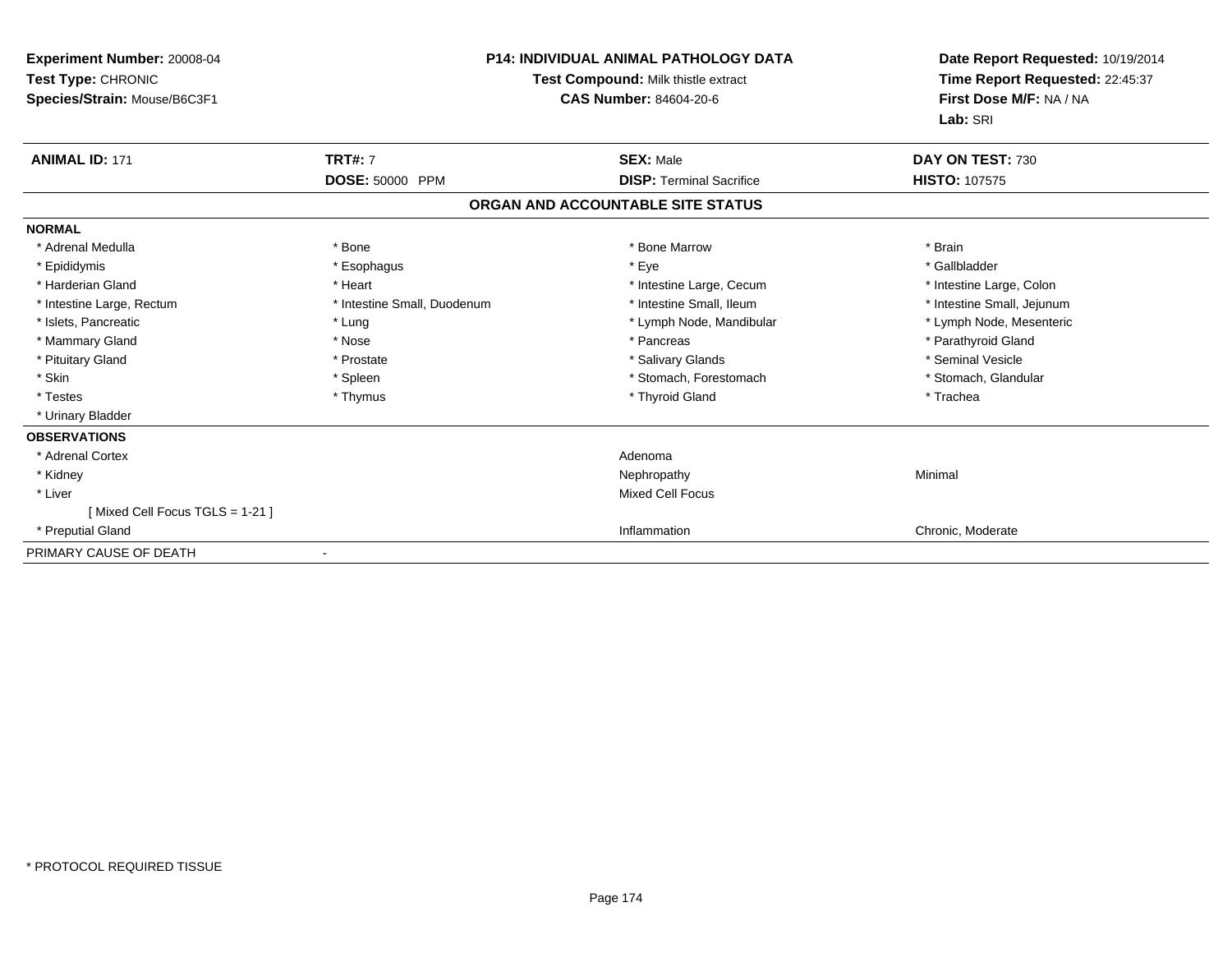| <b>Experiment Number: 20008-04</b><br>Test Type: CHRONIC<br>Species/Strain: Mouse/B6C3F1 | <b>P14: INDIVIDUAL ANIMAL PATHOLOGY DATA</b><br>Test Compound: Milk thistle extract<br><b>CAS Number: 84604-20-6</b> |                                   | Date Report Requested: 10/19/2014<br>Time Report Requested: 22:45:37<br>First Dose M/F: NA / NA |
|------------------------------------------------------------------------------------------|----------------------------------------------------------------------------------------------------------------------|-----------------------------------|-------------------------------------------------------------------------------------------------|
|                                                                                          |                                                                                                                      |                                   | Lab: SRI                                                                                        |
| <b>ANIMAL ID: 172</b>                                                                    | <b>TRT#: 7</b>                                                                                                       | <b>SEX: Male</b>                  | DAY ON TEST: 729                                                                                |
|                                                                                          | DOSE: 50000 PPM                                                                                                      | <b>DISP: Terminal Sacrifice</b>   | <b>HISTO: 107576</b>                                                                            |
|                                                                                          |                                                                                                                      | ORGAN AND ACCOUNTABLE SITE STATUS |                                                                                                 |
| <b>NORMAL</b>                                                                            |                                                                                                                      |                                   |                                                                                                 |
| * Adrenal Cortex                                                                         | * Adrenal Medulla                                                                                                    | * Bone                            | * Brain                                                                                         |
| * Epididymis                                                                             | * Esophagus                                                                                                          | * Eye                             | * Gallbladder                                                                                   |
| * Harderian Gland                                                                        | * Heart                                                                                                              | * Intestine Large, Cecum          | * Intestine Large, Colon                                                                        |
| * Intestine Large, Rectum                                                                | * Intestine Small, Duodenum                                                                                          | * Intestine Small, Ileum          | * Intestine Small, Jejunum                                                                      |
| * Islets, Pancreatic                                                                     | * Liver                                                                                                              | * Lung                            | * Lymph Node, Mandibular                                                                        |
| * Lymph Node, Mesenteric                                                                 | * Mammary Gland                                                                                                      | * Nose                            | * Pancreas                                                                                      |
| * Parathyroid Gland                                                                      | * Pituitary Gland                                                                                                    | * Prostate                        | * Salivary Glands                                                                               |
| * Seminal Vesicle                                                                        | * Skin                                                                                                               | * Spleen                          | * Stomach, Forestomach                                                                          |
| * Stomach, Glandular                                                                     | * Testes                                                                                                             | * Thymus                          | * Thyroid Gland                                                                                 |
| * Trachea                                                                                | * Urinary Bladder                                                                                                    |                                   |                                                                                                 |
| <b>OBSERVATIONS</b>                                                                      |                                                                                                                      |                                   |                                                                                                 |
| * Bone Marrow                                                                            |                                                                                                                      | Hyperplasia                       | Mild                                                                                            |
| * Kidney                                                                                 |                                                                                                                      | Nephropathy                       | Minimal                                                                                         |
| * Preputial Gland                                                                        |                                                                                                                      | Inflammation                      | Chronic, Mild                                                                                   |
| PRIMARY CAUSE OF DEATH                                                                   |                                                                                                                      |                                   |                                                                                                 |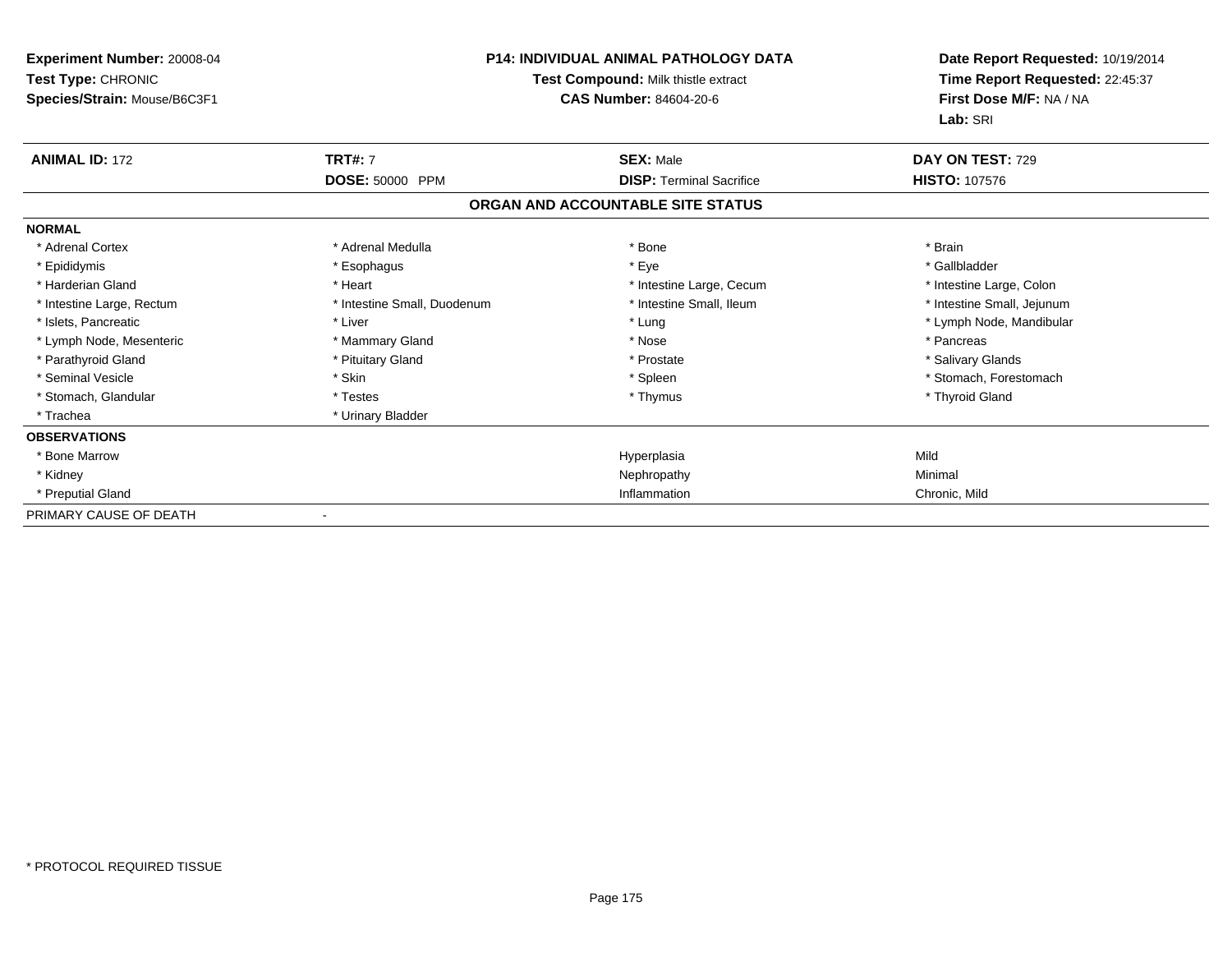| Experiment Number: 20008-04<br>Test Type: CHRONIC<br>Species/Strain: Mouse/B6C3F1 | <b>P14: INDIVIDUAL ANIMAL PATHOLOGY DATA</b><br>Test Compound: Milk thistle extract<br><b>CAS Number: 84604-20-6</b> |                                   | Date Report Requested: 10/19/2014<br>Time Report Requested: 22:45:37<br>First Dose M/F: NA / NA<br>Lab: SRI |
|-----------------------------------------------------------------------------------|----------------------------------------------------------------------------------------------------------------------|-----------------------------------|-------------------------------------------------------------------------------------------------------------|
| <b>ANIMAL ID: 173</b>                                                             | <b>TRT#: 7</b>                                                                                                       | <b>SEX: Male</b>                  | DAY ON TEST: 729                                                                                            |
|                                                                                   | DOSE: 50000 PPM                                                                                                      | <b>DISP: Terminal Sacrifice</b>   | <b>HISTO: 107577</b>                                                                                        |
|                                                                                   |                                                                                                                      | ORGAN AND ACCOUNTABLE SITE STATUS |                                                                                                             |
| <b>NORMAL</b>                                                                     |                                                                                                                      |                                   |                                                                                                             |
| * Adrenal Cortex                                                                  | * Adrenal Medulla                                                                                                    | * Bone                            | * Brain                                                                                                     |
| * Epididymis                                                                      | * Esophagus                                                                                                          | * Eye                             | * Gallbladder                                                                                               |
| * Harderian Gland                                                                 | * Heart                                                                                                              | * Intestine Large, Cecum          | * Intestine Large, Colon                                                                                    |
| * Intestine Large, Rectum                                                         | * Intestine Small, Duodenum                                                                                          | * Intestine Small, Ileum          | * Intestine Small, Jejunum                                                                                  |
| * Lymph Node, Mandibular                                                          | * Lymph Node, Mesenteric                                                                                             | * Mammary Gland                   | * Nose                                                                                                      |
| * Parathyroid Gland                                                               | * Pituitary Gland                                                                                                    | * Prostate                        | * Salivary Glands                                                                                           |
| * Seminal Vesicle                                                                 | * Skin                                                                                                               | Spinal Cord                       | * Stomach, Forestomach                                                                                      |
| * Stomach, Glandular                                                              | * Testes                                                                                                             | * Thyroid Gland                   | * Trachea                                                                                                   |
| * Urinary Bladder                                                                 |                                                                                                                      |                                   |                                                                                                             |
| <b>INSUFFICIENT TISSUE</b>                                                        |                                                                                                                      |                                   |                                                                                                             |
| * Thymus                                                                          |                                                                                                                      |                                   |                                                                                                             |
| <b>OBSERVATIONS</b>                                                               |                                                                                                                      |                                   |                                                                                                             |
| * Bone Marrow                                                                     |                                                                                                                      | Hyperplasia                       | Mild                                                                                                        |
| * Islets, Pancreatic                                                              |                                                                                                                      | Carcinoma                         |                                                                                                             |
| * Kidney                                                                          |                                                                                                                      | Nephropathy                       | Minimal                                                                                                     |
| * Liver                                                                           |                                                                                                                      | Hepatocellular Carcinoma          |                                                                                                             |
| [ Hepatocellular Carcinoma TGLS = 1-21 ]                                          |                                                                                                                      |                                   |                                                                                                             |
| * Lung                                                                            |                                                                                                                      | Hemorrhage                        | Minimal                                                                                                     |
| Mesentery                                                                         |                                                                                                                      | Carcinoma                         | Metastatic (Islets, Pancreatic)                                                                             |
| * Pancreas                                                                        | Acinus                                                                                                               | <b>Cytoplasmic Alteration</b>     | Moderate                                                                                                    |
| Peripheral Nerve                                                                  |                                                                                                                      | Atrophy                           | Minimal                                                                                                     |
| * Preputial Gland                                                                 |                                                                                                                      | Cyst                              | Moderate                                                                                                    |
|                                                                                   |                                                                                                                      | Inflammation                      | Chronic, Moderate                                                                                           |
| * Spleen                                                                          |                                                                                                                      | Hematopoietic Cell Proliferation  | Moderate                                                                                                    |
| PRIMARY CAUSE OF DEATH                                                            | $\sim$                                                                                                               |                                   |                                                                                                             |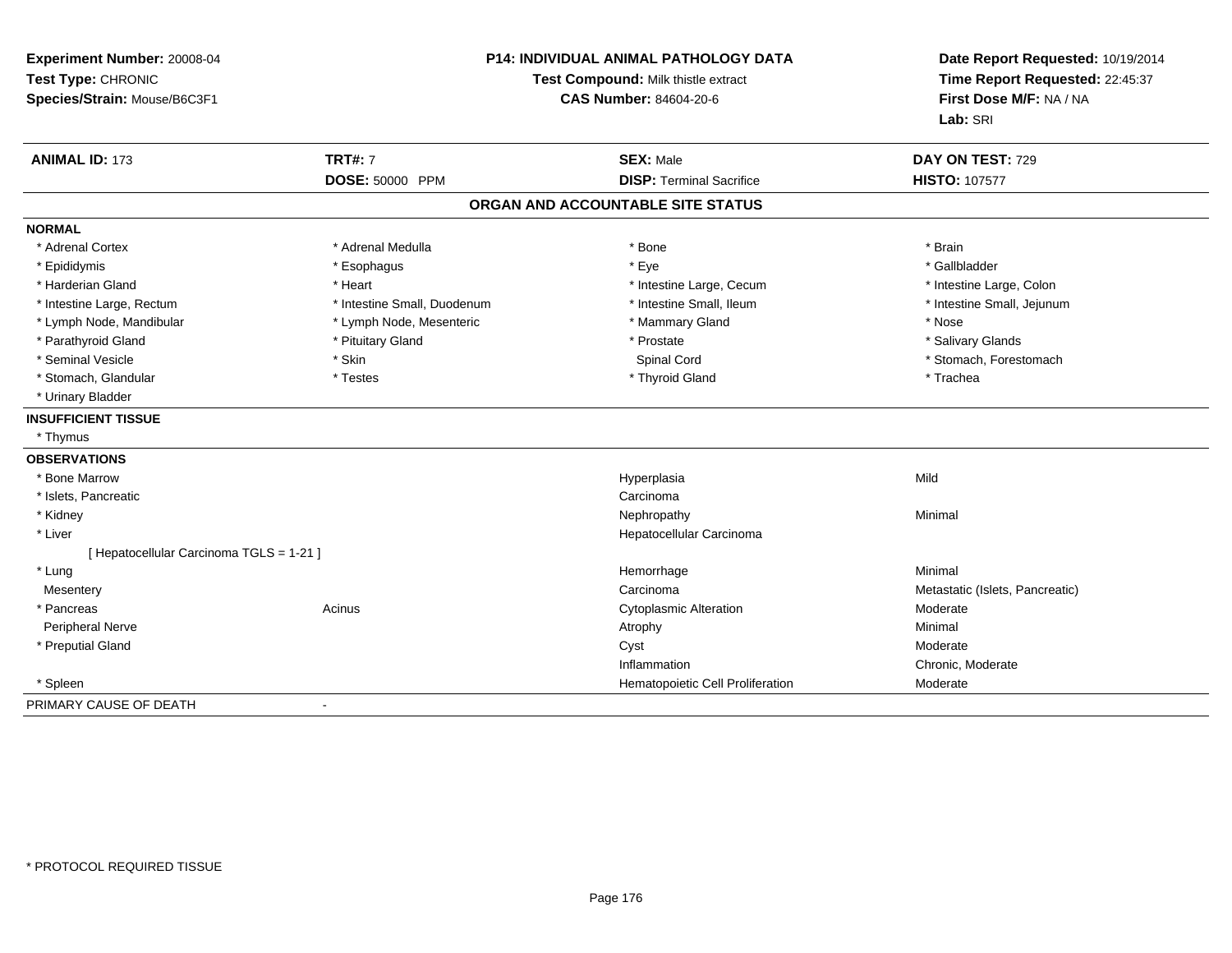| Experiment Number: 20008-04<br>Test Type: CHRONIC<br>Species/Strain: Mouse/B6C3F1<br><b>ANIMAL ID: 174</b> | <b>TRT#: 7</b>           | <b>P14: INDIVIDUAL ANIMAL PATHOLOGY DATA</b><br>Test Compound: Milk thistle extract<br><b>CAS Number: 84604-20-6</b><br><b>SEX: Male</b> | Date Report Requested: 10/19/2014<br>Time Report Requested: 22:45:37<br>First Dose M/F: NA / NA<br>Lab: SRI<br>DAY ON TEST: 731 |
|------------------------------------------------------------------------------------------------------------|--------------------------|------------------------------------------------------------------------------------------------------------------------------------------|---------------------------------------------------------------------------------------------------------------------------------|
|                                                                                                            | DOSE: 50000 PPM          | <b>DISP: Terminal Sacrifice</b>                                                                                                          | <b>HISTO: 107578</b>                                                                                                            |
|                                                                                                            |                          | ORGAN AND ACCOUNTABLE SITE STATUS                                                                                                        |                                                                                                                                 |
| <b>NORMAL</b>                                                                                              |                          |                                                                                                                                          |                                                                                                                                 |
| * Adrenal Cortex                                                                                           | * Adrenal Medulla        | * Bone                                                                                                                                   | * Brain                                                                                                                         |
| * Epididymis                                                                                               | * Esophagus              | * Eye                                                                                                                                    | * Gallbladder                                                                                                                   |
| * Heart                                                                                                    | * Intestine Large, Cecum | * Intestine Large, Colon                                                                                                                 | * Intestine Large, Rectum                                                                                                       |
| * Intestine Small, Duodenum                                                                                | * Intestine Small, Ileum | * Intestine Small, Jejunum                                                                                                               | * Islets, Pancreatic                                                                                                            |
| * Lymph Node, Mandibular                                                                                   | * Lymph Node, Mesenteric | * Mammary Gland                                                                                                                          | * Nose                                                                                                                          |
| * Parathyroid Gland                                                                                        | * Pituitary Gland        | * Prostate                                                                                                                               | * Salivary Glands                                                                                                               |
| * Seminal Vesicle                                                                                          | * Skin                   | * Stomach, Forestomach                                                                                                                   | * Stomach, Glandular                                                                                                            |
| * Testes                                                                                                   | * Thyroid Gland          | * Trachea                                                                                                                                | * Urinary Bladder                                                                                                               |
| <b>OBSERVATIONS</b>                                                                                        |                          |                                                                                                                                          |                                                                                                                                 |
| * Bone Marrow                                                                                              |                          | Hyperplasia                                                                                                                              | Mild                                                                                                                            |
| * Harderian Gland                                                                                          |                          | Adenoma                                                                                                                                  |                                                                                                                                 |
| [Adenoma TGLS = $2-12$ ]                                                                                   |                          |                                                                                                                                          |                                                                                                                                 |
| * Kidney                                                                                                   |                          | Nephropathy                                                                                                                              | Minimal                                                                                                                         |
| * Liver                                                                                                    |                          | Hepatocellular Carcinoma                                                                                                                 |                                                                                                                                 |
| [Hepatocellular Carcinoma TGLS = 1-21]                                                                     |                          |                                                                                                                                          |                                                                                                                                 |
| * Lung                                                                                                     |                          | Hepatocellular Carcinoma                                                                                                                 | Metastatic (Liver)                                                                                                              |
| * Pancreas                                                                                                 | Acinus                   | <b>Cytoplasmic Alteration</b>                                                                                                            | Moderate                                                                                                                        |
| * Preputial Gland                                                                                          |                          | Cyst                                                                                                                                     | Moderate                                                                                                                        |
| * Spleen                                                                                                   |                          | Hematopoietic Cell Proliferation                                                                                                         | Mild                                                                                                                            |
| * Thymus                                                                                                   |                          | Cyst                                                                                                                                     | Moderate                                                                                                                        |
| PRIMARY CAUSE OF DEATH                                                                                     |                          |                                                                                                                                          |                                                                                                                                 |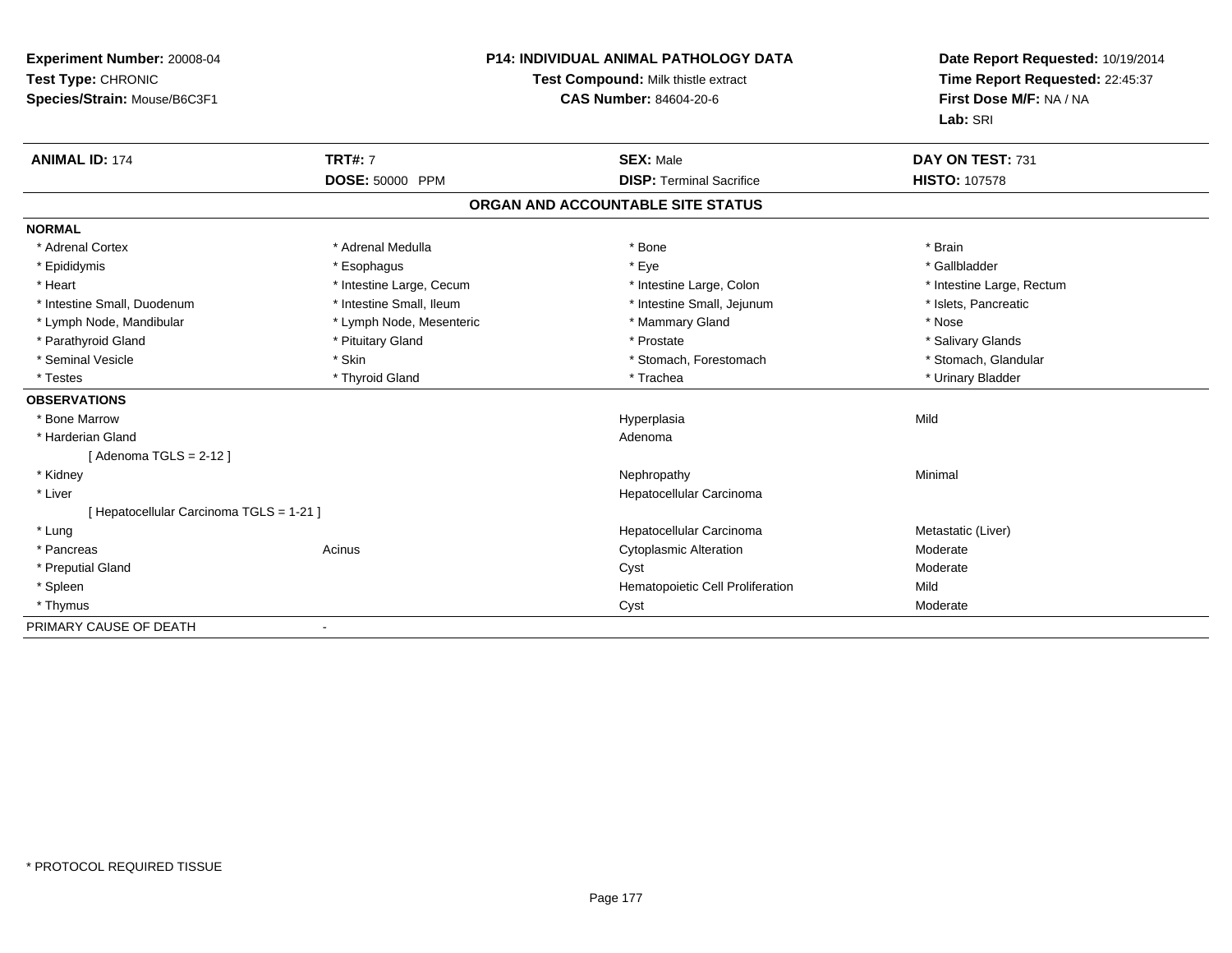| Experiment Number: 20008-04<br>Test Type: CHRONIC<br>Species/Strain: Mouse/B6C3F1 |                                   | <b>P14: INDIVIDUAL ANIMAL PATHOLOGY DATA</b><br>Test Compound: Milk thistle extract<br><b>CAS Number: 84604-20-6</b> | Date Report Requested: 10/19/2014<br>Time Report Requested: 22:45:37<br>First Dose M/F: NA / NA<br>Lab: SRI |  |
|-----------------------------------------------------------------------------------|-----------------------------------|----------------------------------------------------------------------------------------------------------------------|-------------------------------------------------------------------------------------------------------------|--|
| <b>ANIMAL ID: 175</b>                                                             | <b>TRT#: 7</b><br>DOSE: 50000 PPM | <b>SEX: Male</b><br><b>DISP: Terminal Sacrifice</b>                                                                  | DAY ON TEST: 730<br><b>HISTO: 107579</b>                                                                    |  |
|                                                                                   |                                   |                                                                                                                      |                                                                                                             |  |
|                                                                                   |                                   | ORGAN AND ACCOUNTABLE SITE STATUS                                                                                    |                                                                                                             |  |
| <b>NORMAL</b>                                                                     |                                   |                                                                                                                      |                                                                                                             |  |
| * Adrenal Cortex                                                                  | * Adrenal Medulla                 | * Bone                                                                                                               | * Brain                                                                                                     |  |
| * Epididymis                                                                      | * Esophagus                       | * Eye                                                                                                                | * Gallbladder                                                                                               |  |
| * Harderian Gland                                                                 | * Intestine Large, Cecum          | * Intestine Large, Colon                                                                                             | * Intestine Large, Rectum                                                                                   |  |
| * Intestine Small, Duodenum                                                       | * Intestine Small, Ileum          | * Intestine Small, Jejunum                                                                                           | * Lung                                                                                                      |  |
| * Lymph Node, Mandibular                                                          | * Lymph Node, Mesenteric          | * Mammary Gland                                                                                                      | * Nose                                                                                                      |  |
| * Pancreas                                                                        | * Parathyroid Gland               | * Pituitary Gland                                                                                                    | * Preputial Gland                                                                                           |  |
| * Prostate                                                                        | * Salivary Glands                 | * Seminal Vesicle                                                                                                    | * Skin                                                                                                      |  |
| * Spleen                                                                          | * Stomach, Forestomach            | * Stomach, Glandular                                                                                                 | * Testes                                                                                                    |  |
| * Thymus                                                                          | * Thyroid Gland                   | * Trachea                                                                                                            | * Urinary Bladder                                                                                           |  |
| <b>OBSERVATIONS</b>                                                               |                                   |                                                                                                                      |                                                                                                             |  |
| * Bone Marrow                                                                     |                                   | Hyperplasia                                                                                                          | Mild                                                                                                        |  |
| * Heart                                                                           |                                   | Cardiomyopathy                                                                                                       | Minimal                                                                                                     |  |
| * Islets, Pancreatic                                                              |                                   | Adenoma                                                                                                              |                                                                                                             |  |
| * Kidney                                                                          | <b>Renal Tubule</b>               | Hyperplasia                                                                                                          | Minimal                                                                                                     |  |
|                                                                                   |                                   | Nephropathy                                                                                                          | Minimal                                                                                                     |  |
| * Liver                                                                           |                                   | Hepatocellular Adenoma                                                                                               | Multiple                                                                                                    |  |
| [ Hepatocellular Adenoma TGLS = 2-22,3-23 ]                                       |                                   |                                                                                                                      |                                                                                                             |  |
| Mesentery                                                                         |                                   | Hemorrhage                                                                                                           | Marked                                                                                                      |  |
| [Hemorrhage TGLS = $1-21$ ]                                                       |                                   |                                                                                                                      |                                                                                                             |  |
| PRIMARY CAUSE OF DEATH                                                            |                                   |                                                                                                                      |                                                                                                             |  |
| Animal Note: INSUFFICIENT AORTA (SLIDE 3).                                        |                                   |                                                                                                                      |                                                                                                             |  |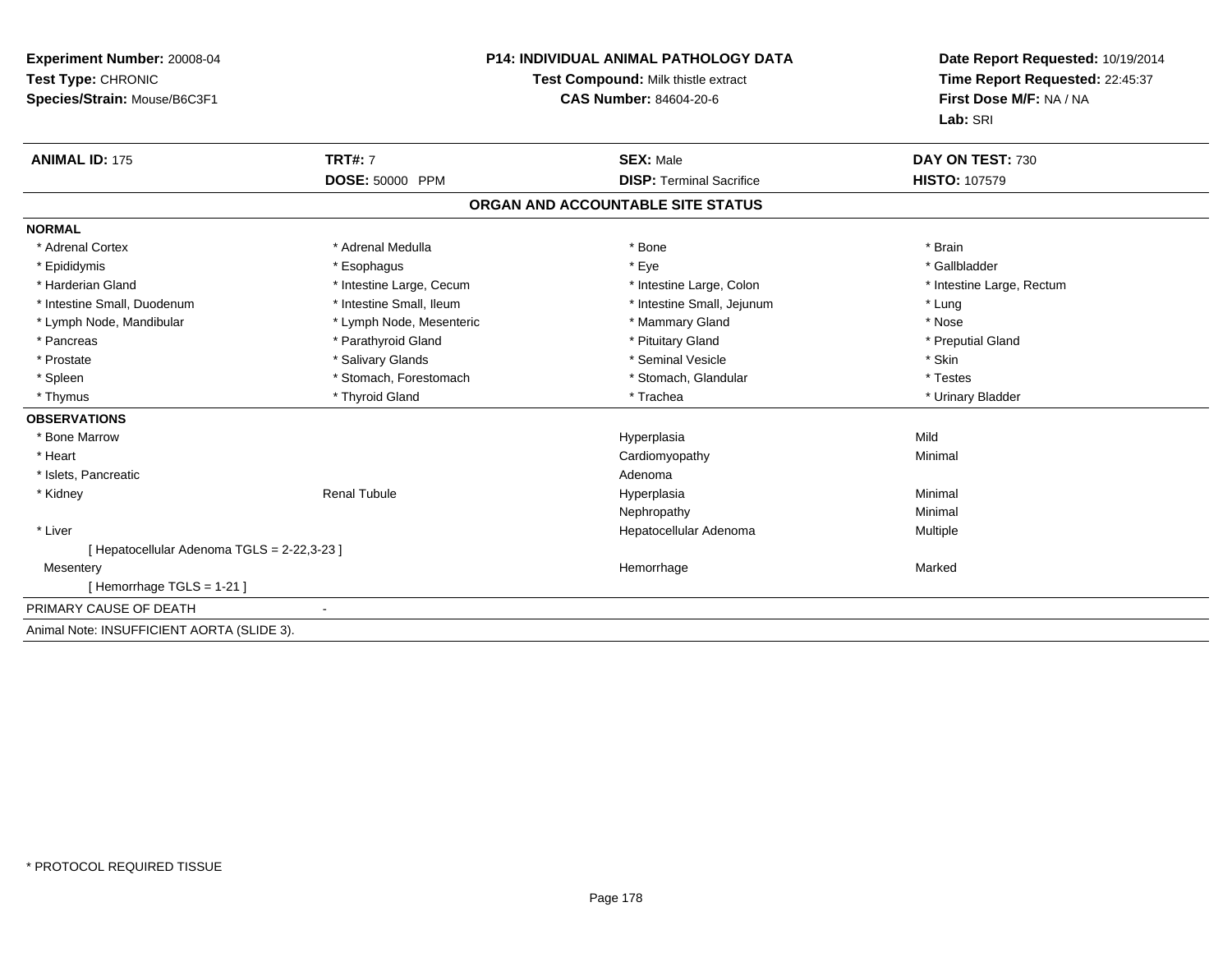| Experiment Number: 20008-04<br>Test Type: CHRONIC<br>Species/Strain: Mouse/B6C3F1 | <b>P14: INDIVIDUAL ANIMAL PATHOLOGY DATA</b><br>Test Compound: Milk thistle extract<br><b>CAS Number: 84604-20-6</b> |                                                     | Date Report Requested: 10/19/2014<br>Time Report Requested: 22:45:37<br>First Dose M/F: NA / NA<br>Lab: SRI |
|-----------------------------------------------------------------------------------|----------------------------------------------------------------------------------------------------------------------|-----------------------------------------------------|-------------------------------------------------------------------------------------------------------------|
| <b>ANIMAL ID: 176</b>                                                             | <b>TRT#: 7</b><br>DOSE: 50000 PPM                                                                                    | <b>SEX: Male</b><br><b>DISP: Terminal Sacrifice</b> | DAY ON TEST: 732<br><b>HISTO: 107580</b>                                                                    |
|                                                                                   |                                                                                                                      |                                                     |                                                                                                             |
|                                                                                   |                                                                                                                      | ORGAN AND ACCOUNTABLE SITE STATUS                   |                                                                                                             |
| <b>NORMAL</b>                                                                     |                                                                                                                      |                                                     |                                                                                                             |
| * Adrenal Cortex                                                                  | * Adrenal Medulla                                                                                                    | * Bone                                              | * Brain                                                                                                     |
| * Epididymis                                                                      | * Esophagus                                                                                                          | * Eye                                               | * Gallbladder                                                                                               |
| * Harderian Gland                                                                 | * Heart                                                                                                              | * Intestine Large, Cecum                            | * Intestine Large, Colon                                                                                    |
| * Intestine Large, Rectum                                                         | * Intestine Small, Duodenum                                                                                          | * Intestine Small. Ileum                            | * Intestine Small, Jejunum                                                                                  |
| * Islets, Pancreatic                                                              | * Liver                                                                                                              | * Lymph Node, Mandibular                            | * Lymph Node, Mesenteric                                                                                    |
| * Mammary Gland                                                                   | * Nose                                                                                                               | * Pancreas                                          | * Parathyroid Gland                                                                                         |
| * Pituitary Gland                                                                 | * Prostate                                                                                                           | * Salivary Glands                                   | * Seminal Vesicle                                                                                           |
| * Skin                                                                            | * Spleen                                                                                                             | * Stomach, Forestomach                              | * Stomach, Glandular                                                                                        |
| * Testes                                                                          | * Thymus                                                                                                             | * Thyroid Gland                                     | * Trachea                                                                                                   |
| * Urinary Bladder                                                                 |                                                                                                                      |                                                     |                                                                                                             |
| <b>MISSING</b>                                                                    |                                                                                                                      |                                                     |                                                                                                             |
| * Preputial Gland                                                                 |                                                                                                                      |                                                     |                                                                                                             |
| <b>OBSERVATIONS</b>                                                               |                                                                                                                      |                                                     |                                                                                                             |
| * Bone Marrow                                                                     |                                                                                                                      | Hyperplasia                                         | Mild                                                                                                        |
| * Kidney                                                                          |                                                                                                                      | Nephropathy                                         | Minimal                                                                                                     |
| * Lung                                                                            |                                                                                                                      | Alveolar/Bronchiolar Carcinoma                      |                                                                                                             |
|                                                                                   |                                                                                                                      | <b>Infiltration Cellular</b>                        | Histiocyte, Moderate                                                                                        |
| [ Alveolar/Bronchiolar Carcinoma TGLS = 2-2 ]                                     |                                                                                                                      |                                                     |                                                                                                             |
| PRIMARY CAUSE OF DEATH                                                            |                                                                                                                      |                                                     |                                                                                                             |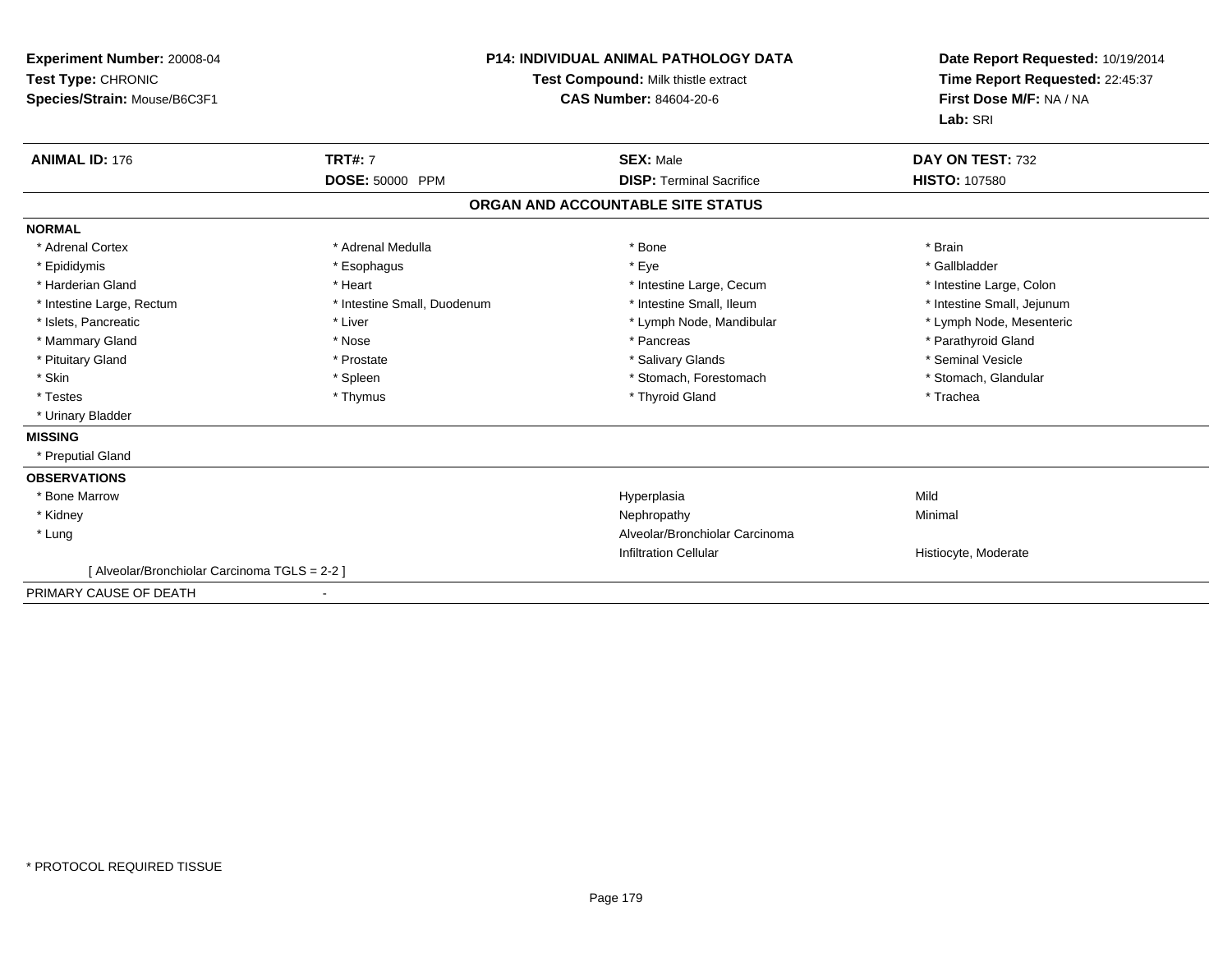| <b>Experiment Number: 20008-04</b><br>Test Type: CHRONIC<br>Species/Strain: Mouse/B6C3F1 |                          | <b>P14: INDIVIDUAL ANIMAL PATHOLOGY DATA</b><br>Test Compound: Milk thistle extract<br><b>CAS Number: 84604-20-6</b> | Date Report Requested: 10/19/2014<br>Time Report Requested: 22:45:37<br>First Dose M/F: NA / NA<br>Lab: SRI |
|------------------------------------------------------------------------------------------|--------------------------|----------------------------------------------------------------------------------------------------------------------|-------------------------------------------------------------------------------------------------------------|
| <b>ANIMAL ID: 177</b>                                                                    | <b>TRT#: 7</b>           | <b>SEX: Male</b>                                                                                                     | DAY ON TEST: 731                                                                                            |
|                                                                                          | DOSE: 50000 PPM          | <b>DISP: Terminal Sacrifice</b>                                                                                      | <b>HISTO: 107581</b>                                                                                        |
|                                                                                          |                          | ORGAN AND ACCOUNTABLE SITE STATUS                                                                                    |                                                                                                             |
| <b>NORMAL</b>                                                                            |                          |                                                                                                                      |                                                                                                             |
| * Adrenal Medulla                                                                        | * Bone                   | * Brain                                                                                                              | * Epididymis                                                                                                |
| * Esophagus                                                                              | * Eye                    | * Gallbladder                                                                                                        | * Harderian Gland                                                                                           |
| * Heart                                                                                  | * Intestine Large, Cecum | * Intestine Large, Colon                                                                                             | * Intestine Large, Rectum                                                                                   |
| * Intestine Small, Duodenum                                                              | * Intestine Small. Ileum | * Intestine Small, Jejunum                                                                                           | * Islets, Pancreatic                                                                                        |
| * Liver                                                                                  | * Lymph Node, Mandibular | * Lymph Node, Mesenteric                                                                                             | * Mammary Gland                                                                                             |
| * Nose                                                                                   | * Pancreas               | * Parathyroid Gland                                                                                                  | * Pituitary Gland                                                                                           |
| * Prostate                                                                               | * Salivary Glands        | * Seminal Vesicle                                                                                                    | * Skin                                                                                                      |
| * Spleen                                                                                 | * Stomach, Forestomach   | * Stomach, Glandular                                                                                                 | * Testes                                                                                                    |
| * Thymus                                                                                 | * Thyroid Gland          | * Trachea                                                                                                            | * Urinary Bladder                                                                                           |
| <b>OBSERVATIONS</b>                                                                      |                          |                                                                                                                      |                                                                                                             |
| * Adrenal Cortex                                                                         |                          | Hypertrophy                                                                                                          | Focal, Mild                                                                                                 |
| * Bone Marrow                                                                            |                          | Hyperplasia                                                                                                          | Minimal                                                                                                     |
| * Kidney                                                                                 |                          | Nephropathy                                                                                                          | Minimal                                                                                                     |
| * Lung                                                                                   |                          | Alveolar/Bronchiolar Carcinoma                                                                                       |                                                                                                             |
| [ Alveolar/Bronchiolar Carcinoma TGLS = 1-21 ]                                           |                          |                                                                                                                      |                                                                                                             |
| * Preputial Gland                                                                        |                          | Inflammation                                                                                                         | Chronic, Minimal                                                                                            |
| PRIMARY CAUSE OF DEATH                                                                   |                          |                                                                                                                      |                                                                                                             |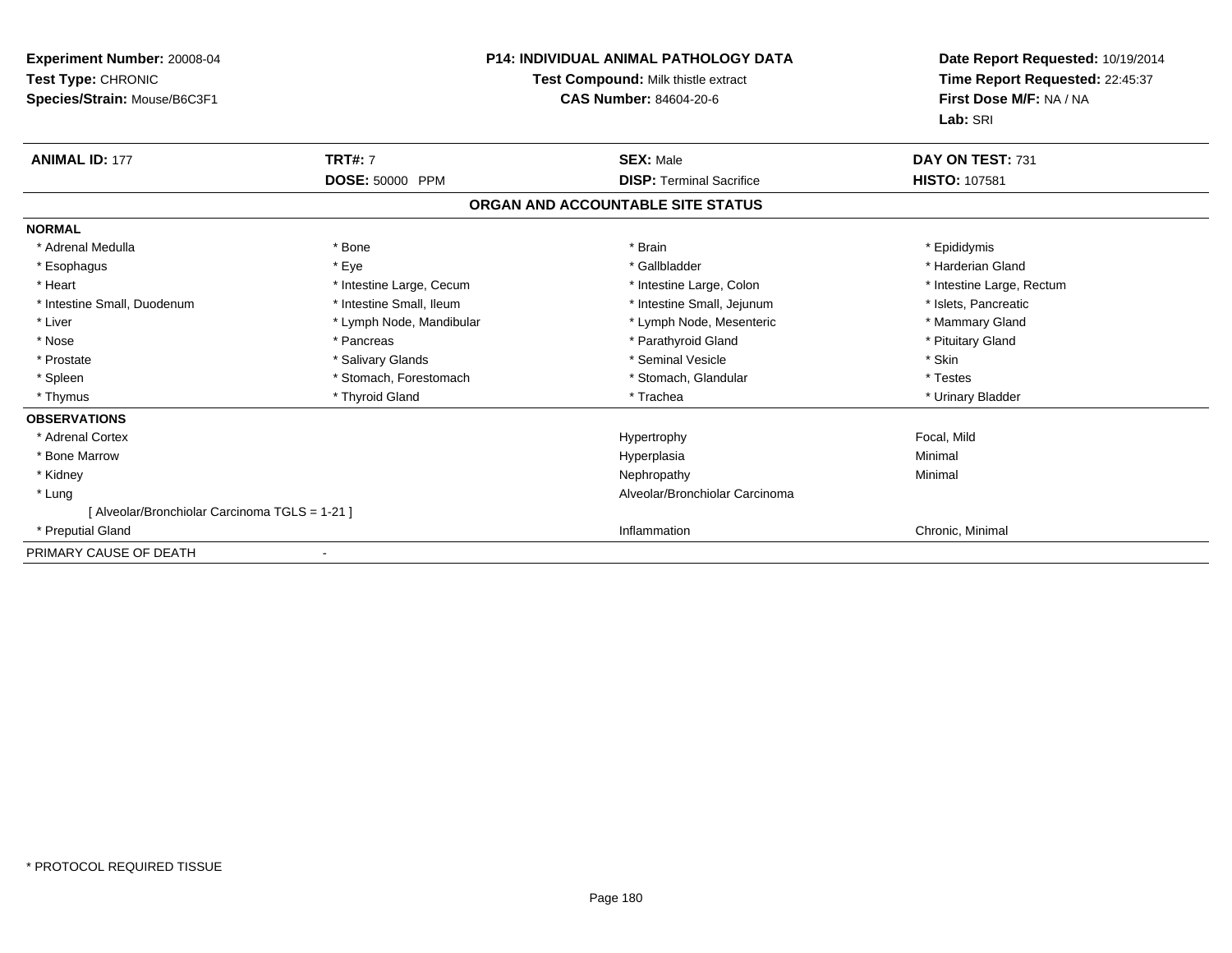| <b>Experiment Number: 20008-04</b><br>Test Type: CHRONIC<br>Species/Strain: Mouse/B6C3F1 |                           | <b>P14: INDIVIDUAL ANIMAL PATHOLOGY DATA</b><br><b>Test Compound: Milk thistle extract</b><br><b>CAS Number: 84604-20-6</b> | Date Report Requested: 10/19/2014<br>Time Report Requested: 22:45:37<br>First Dose M/F: NA / NA<br>Lab: SRI |
|------------------------------------------------------------------------------------------|---------------------------|-----------------------------------------------------------------------------------------------------------------------------|-------------------------------------------------------------------------------------------------------------|
| <b>ANIMAL ID: 178</b>                                                                    | <b>TRT#: 7</b>            | <b>SEX: Male</b>                                                                                                            | DAY ON TEST: 730                                                                                            |
|                                                                                          | DOSE: 50000 PPM           | <b>DISP: Terminal Sacrifice</b>                                                                                             | <b>HISTO: 107582</b>                                                                                        |
|                                                                                          |                           | ORGAN AND ACCOUNTABLE SITE STATUS                                                                                           |                                                                                                             |
| <b>NORMAL</b>                                                                            |                           |                                                                                                                             |                                                                                                             |
| * Adrenal Cortex                                                                         | * Adrenal Medulla         | * Bone                                                                                                                      | * Bone Marrow                                                                                               |
| * Brain                                                                                  | * Epididymis              | * Esophagus                                                                                                                 | * Eye                                                                                                       |
| * Gallbladder                                                                            | * Harderian Gland         | * Heart                                                                                                                     | * Intestine Large, Cecum                                                                                    |
| * Intestine Large, Colon                                                                 | * Intestine Large, Rectum | * Intestine Small, Duodenum                                                                                                 | * Intestine Small, Ileum                                                                                    |
| * Intestine Small, Jejunum                                                               | * Islets, Pancreatic      | * Liver                                                                                                                     | * Lymph Node, Mandibular                                                                                    |
| * Mammary Gland                                                                          | * Nose                    | * Parathyroid Gland                                                                                                         | * Pituitary Gland                                                                                           |
| * Prostate                                                                               | * Salivary Glands         | * Seminal Vesicle                                                                                                           | * Skin                                                                                                      |
| * Stomach, Forestomach                                                                   | * Stomach, Glandular      | * Testes                                                                                                                    | * Thymus                                                                                                    |
| * Thyroid Gland                                                                          | * Trachea                 | * Urinary Bladder                                                                                                           |                                                                                                             |
| <b>OBSERVATIONS</b>                                                                      |                           |                                                                                                                             |                                                                                                             |
| * Kidney                                                                                 |                           | Nephropathy                                                                                                                 | Minimal                                                                                                     |
| * Lung                                                                                   |                           | Hemorrhage                                                                                                                  | Mild                                                                                                        |
| * Lymph Node, Mesenteric                                                                 |                           | Lymphoma Malignant                                                                                                          |                                                                                                             |
| * Pancreas                                                                               |                           | Lymphoma Malignant                                                                                                          |                                                                                                             |
| * Preputial Gland                                                                        |                           | Cyst                                                                                                                        | Moderate                                                                                                    |
| * Spleen                                                                                 | Lymph Follic              | Hyperplasia                                                                                                                 | Mild                                                                                                        |
|                                                                                          |                           | Lymphoma Malignant                                                                                                          |                                                                                                             |
| DOIMADY CAUSE OF BEATH                                                                   |                           |                                                                                                                             |                                                                                                             |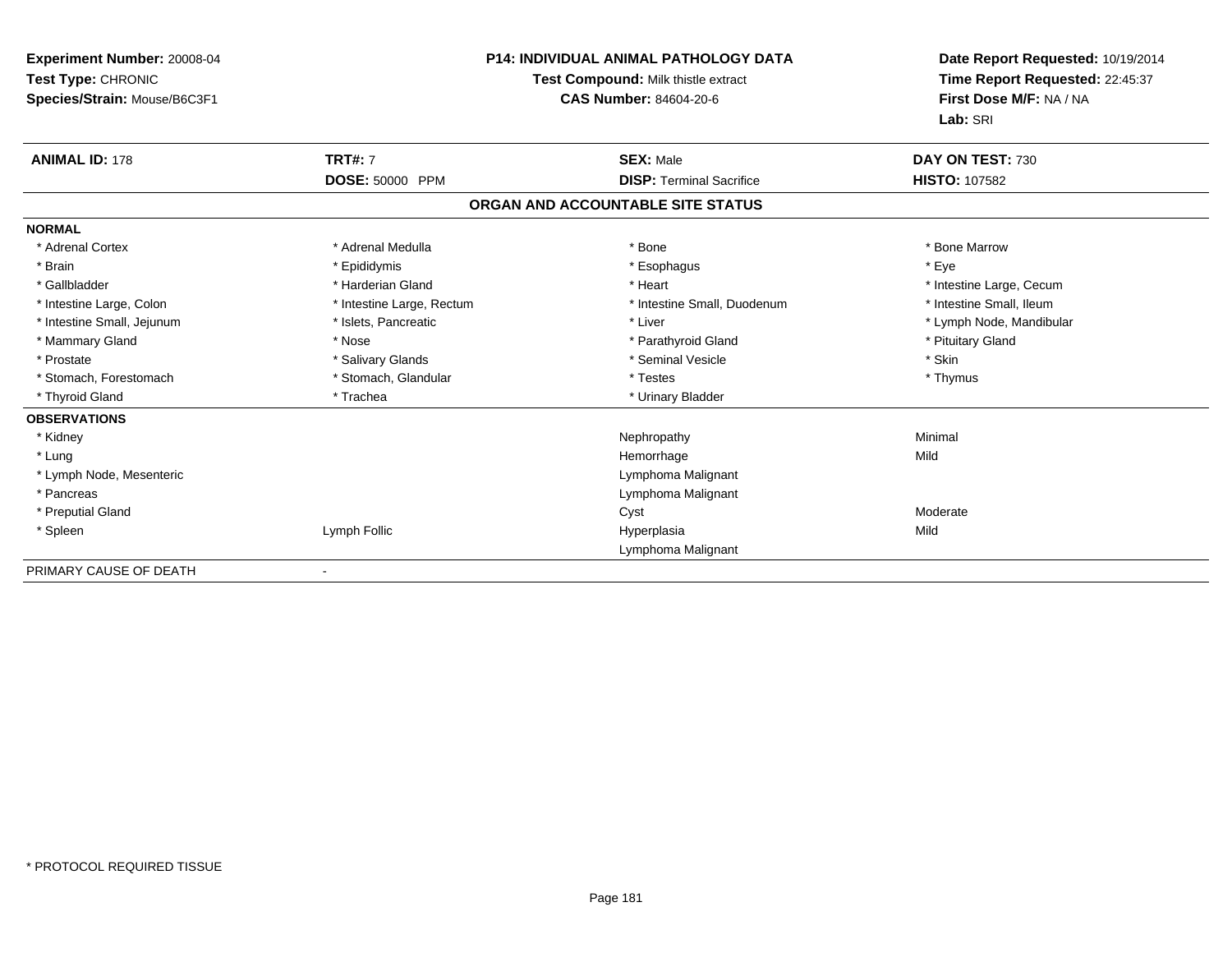| <b>Experiment Number: 20008-04</b><br>Test Type: CHRONIC<br>Species/Strain: Mouse/B6C3F1 |                           | <b>P14: INDIVIDUAL ANIMAL PATHOLOGY DATA</b><br>Test Compound: Milk thistle extract<br><b>CAS Number: 84604-20-6</b> | Date Report Requested: 10/19/2014<br>Time Report Requested: 22:45:37<br>First Dose M/F: NA / NA<br>Lab: SRI |
|------------------------------------------------------------------------------------------|---------------------------|----------------------------------------------------------------------------------------------------------------------|-------------------------------------------------------------------------------------------------------------|
| <b>ANIMAL ID: 179</b>                                                                    | <b>TRT#: 7</b>            | <b>SEX: Male</b>                                                                                                     | DAY ON TEST: 730                                                                                            |
|                                                                                          | DOSE: 50000 PPM           | <b>DISP: Terminal Sacrifice</b>                                                                                      | <b>HISTO: 107583</b>                                                                                        |
|                                                                                          |                           | ORGAN AND ACCOUNTABLE SITE STATUS                                                                                    |                                                                                                             |
| <b>NORMAL</b>                                                                            |                           |                                                                                                                      |                                                                                                             |
| * Adrenal Cortex                                                                         | * Adrenal Medulla         | * Bone                                                                                                               | * Bone Marrow                                                                                               |
| * Brain                                                                                  | * Epididymis              | * Esophagus                                                                                                          | * Eye                                                                                                       |
| * Gallbladder                                                                            | * Harderian Gland         | * Heart                                                                                                              | * Intestine Large, Cecum                                                                                    |
| * Intestine Large, Colon                                                                 | * Intestine Large, Rectum | * Intestine Small, Duodenum                                                                                          | * Intestine Small, Ileum                                                                                    |
| * Intestine Small, Jejunum                                                               | * Islets, Pancreatic      | * Liver                                                                                                              | * Lymph Node, Mandibular                                                                                    |
| * Lymph Node, Mesenteric                                                                 | * Mammary Gland           | * Nose                                                                                                               | * Pancreas                                                                                                  |
| * Parathyroid Gland                                                                      | * Pituitary Gland         | * Prostate                                                                                                           | * Salivary Glands                                                                                           |
| * Seminal Vesicle                                                                        | * Skin                    | * Spleen                                                                                                             | * Stomach, Forestomach                                                                                      |
| * Stomach, Glandular                                                                     | * Testes                  | * Thymus                                                                                                             | * Thyroid Gland                                                                                             |
| * Trachea                                                                                | * Urinary Bladder         |                                                                                                                      |                                                                                                             |
| <b>OBSERVATIONS</b>                                                                      |                           |                                                                                                                      |                                                                                                             |
| * Kidney                                                                                 |                           | Infarct                                                                                                              | Minimal                                                                                                     |
|                                                                                          |                           | Nephropathy                                                                                                          | Minimal                                                                                                     |
| * Lung                                                                                   |                           | Alveolar/Bronchiolar Carcinoma                                                                                       |                                                                                                             |
|                                                                                          |                           | <b>Infiltration Cellular</b>                                                                                         | Histiocyte, Moderate                                                                                        |
| [ Alveolar/Bronchiolar Carcinoma TGLS = 1-21 ]                                           |                           |                                                                                                                      |                                                                                                             |
| * Preputial Gland                                                                        |                           | Cyst                                                                                                                 | Moderate                                                                                                    |
|                                                                                          |                           | Inflammation                                                                                                         | Chronic, Moderate                                                                                           |
| PRIMARY CAUSE OF DEATH                                                                   |                           |                                                                                                                      |                                                                                                             |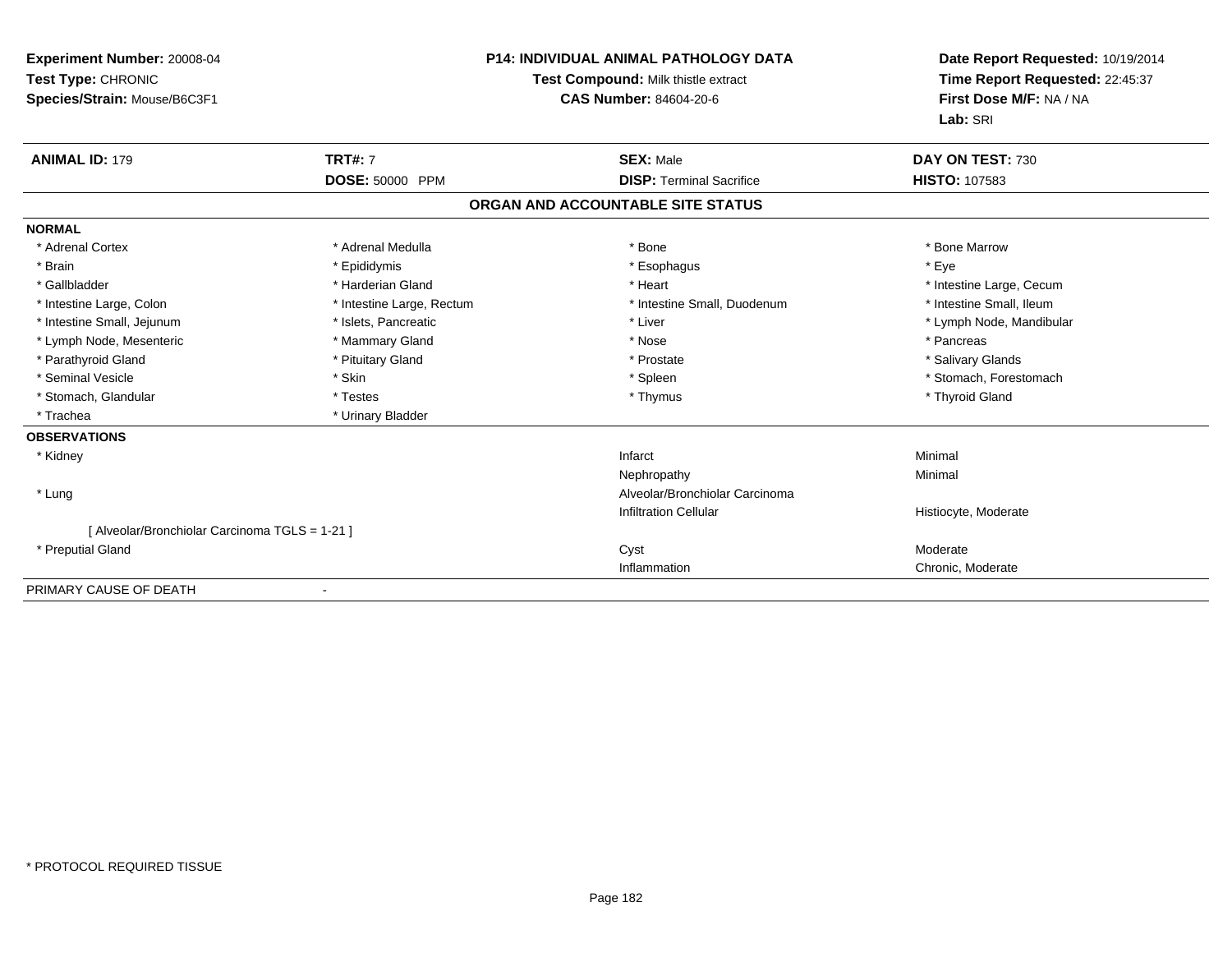| Experiment Number: 20008-04<br>Test Type: CHRONIC<br>Species/Strain: Mouse/B6C3F1 | <b>P14: INDIVIDUAL ANIMAL PATHOLOGY DATA</b><br>Test Compound: Milk thistle extract<br><b>CAS Number: 84604-20-6</b> |                                   | Date Report Requested: 10/19/2014<br>Time Report Requested: 22:45:37<br>First Dose M/F: NA / NA<br>Lab: SRI |  |
|-----------------------------------------------------------------------------------|----------------------------------------------------------------------------------------------------------------------|-----------------------------------|-------------------------------------------------------------------------------------------------------------|--|
| <b>ANIMAL ID: 180</b>                                                             | <b>TRT#: 7</b>                                                                                                       | <b>SEX: Male</b>                  | DAY ON TEST: 731                                                                                            |  |
|                                                                                   | DOSE: 50000 PPM                                                                                                      | <b>DISP: Terminal Sacrifice</b>   | <b>HISTO: 107584</b>                                                                                        |  |
|                                                                                   |                                                                                                                      | ORGAN AND ACCOUNTABLE SITE STATUS |                                                                                                             |  |
| <b>NORMAL</b>                                                                     |                                                                                                                      |                                   |                                                                                                             |  |
| * Adrenal Medulla                                                                 | * Bone                                                                                                               | * Bone Marrow                     | * Brain                                                                                                     |  |
| * Epididymis                                                                      | * Esophagus                                                                                                          | * Eye                             | * Gallbladder                                                                                               |  |
| * Harderian Gland                                                                 | * Heart                                                                                                              | * Intestine Large, Cecum          | * Intestine Large, Colon                                                                                    |  |
| * Intestine Large, Rectum                                                         | * Intestine Small, Duodenum                                                                                          | * Intestine Small, Ileum          | * Intestine Small, Jejunum                                                                                  |  |
| * Islets, Pancreatic                                                              | * Lung                                                                                                               | * Lymph Node, Mandibular          | * Lymph Node, Mesenteric                                                                                    |  |
| * Mammary Gland                                                                   | * Nose                                                                                                               | * Pancreas                        | * Parathyroid Gland                                                                                         |  |
| * Pituitary Gland                                                                 | * Prostate                                                                                                           | * Salivary Glands                 | * Seminal Vesicle                                                                                           |  |
| * Skin                                                                            | * Spleen                                                                                                             | * Stomach, Forestomach            | * Stomach, Glandular                                                                                        |  |
| * Testes                                                                          | * Trachea                                                                                                            | * Urinary Bladder                 |                                                                                                             |  |
| <b>OBSERVATIONS</b>                                                               |                                                                                                                      |                                   |                                                                                                             |  |
| * Adrenal Cortex                                                                  |                                                                                                                      | Hyperplasia                       | Focal, Mild                                                                                                 |  |
| * Kidney                                                                          |                                                                                                                      | Nephropathy                       | Minimal                                                                                                     |  |
| * Liver                                                                           |                                                                                                                      | <b>Mixed Cell Focus</b>           |                                                                                                             |  |
| [Mixed Cell Focus TGLS = 2-21]                                                    |                                                                                                                      |                                   |                                                                                                             |  |
| * Preputial Gland                                                                 |                                                                                                                      | Cyst                              | Moderate                                                                                                    |  |
| [ $Cyst TGLS = 1-8$ ]                                                             |                                                                                                                      |                                   |                                                                                                             |  |
| * Thymus                                                                          |                                                                                                                      | Cyst                              | Moderate                                                                                                    |  |
| * Thyroid Gland                                                                   | Follicle                                                                                                             | Degeneration                      | Focal, Minimal                                                                                              |  |
| * Urin Bladder                                                                    |                                                                                                                      |                                   |                                                                                                             |  |
| Note: INFUSION ARTIFACT IN URINARY BLADDER.                                       |                                                                                                                      |                                   |                                                                                                             |  |
| PRIMARY CAUSE OF DEATH                                                            |                                                                                                                      |                                   |                                                                                                             |  |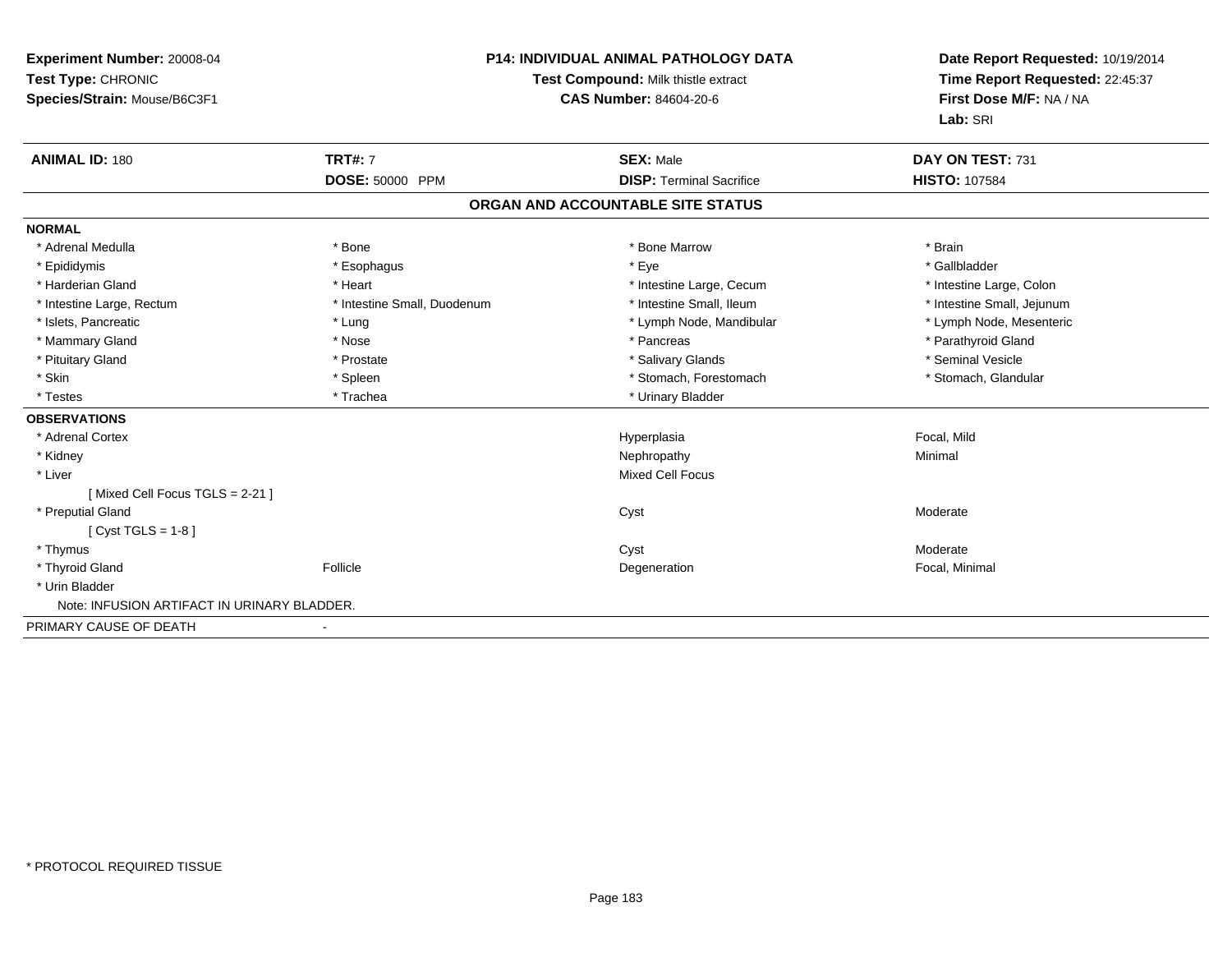| Experiment Number: 20008-04<br>Test Type: CHRONIC<br>Species/Strain: Mouse/B6C3F1 |                          | <b>P14: INDIVIDUAL ANIMAL PATHOLOGY DATA</b><br>Test Compound: Milk thistle extract<br>CAS Number: 84604-20-6 | Date Report Requested: 10/19/2014<br>Time Report Requested: 22:45:37<br>First Dose M/F: NA / NA<br>Lab: SRI |  |
|-----------------------------------------------------------------------------------|--------------------------|---------------------------------------------------------------------------------------------------------------|-------------------------------------------------------------------------------------------------------------|--|
| <b>ANIMAL ID: 181</b>                                                             | <b>TRT#: 7</b>           | <b>SEX: Male</b>                                                                                              | DAY ON TEST: 729                                                                                            |  |
|                                                                                   | DOSE: 50000 PPM          | <b>DISP: Terminal Sacrifice</b>                                                                               | <b>HISTO: 107585</b>                                                                                        |  |
|                                                                                   |                          | ORGAN AND ACCOUNTABLE SITE STATUS                                                                             |                                                                                                             |  |
| <b>NORMAL</b>                                                                     |                          |                                                                                                               |                                                                                                             |  |
| * Adrenal Medulla                                                                 | * Bone                   | * Bone Marrow                                                                                                 | * Brain                                                                                                     |  |
| * Epididymis                                                                      | * Esophagus              | * Eye                                                                                                         | * Gallbladder                                                                                               |  |
| * Heart                                                                           | * Intestine Large, Cecum | * Intestine Large, Colon                                                                                      | * Intestine Large, Rectum                                                                                   |  |
| * Intestine Small, Duodenum                                                       | * Intestine Small, Ileum | * Intestine Small, Jejunum                                                                                    | * Islets, Pancreatic                                                                                        |  |
| * Liver                                                                           | * Lung                   | * Lymph Node, Mandibular                                                                                      | * Mammary Gland                                                                                             |  |
| * Nose                                                                            | * Pancreas               | * Parathyroid Gland                                                                                           | * Pituitary Gland                                                                                           |  |
| * Prostate                                                                        | * Salivary Glands        | * Seminal Vesicle                                                                                             | * Skin                                                                                                      |  |
| * Spleen                                                                          | * Stomach, Glandular     | * Testes                                                                                                      | * Thymus                                                                                                    |  |
| * Trachea                                                                         | * Urinary Bladder        |                                                                                                               |                                                                                                             |  |
| <b>OBSERVATIONS</b>                                                               |                          |                                                                                                               |                                                                                                             |  |
| * Adrenal Cortex                                                                  |                          | Hyperplasia                                                                                                   | Focal, Moderate                                                                                             |  |
| * Harderian Gland                                                                 |                          | Hyperplasia                                                                                                   | Focal, Mild                                                                                                 |  |
| * Kidney                                                                          |                          | Nephropathy                                                                                                   | Minimal                                                                                                     |  |
| * Lymph Node, Mesenteric                                                          |                          | Atrophy                                                                                                       | Mild                                                                                                        |  |
| * Preputial Gland                                                                 |                          | Cyst                                                                                                          | Moderate                                                                                                    |  |
|                                                                                   |                          | Inflammation                                                                                                  | Chronic, Moderate                                                                                           |  |
| * Stomach. Forestomach                                                            | Epithelium               | Hyperplasia                                                                                                   | Minimal                                                                                                     |  |
| * Thyroid Gland                                                                   | Follicle                 | Degeneration                                                                                                  | Focal, Mild                                                                                                 |  |
| PRIMARY CAUSE OF DEATH                                                            |                          |                                                                                                               |                                                                                                             |  |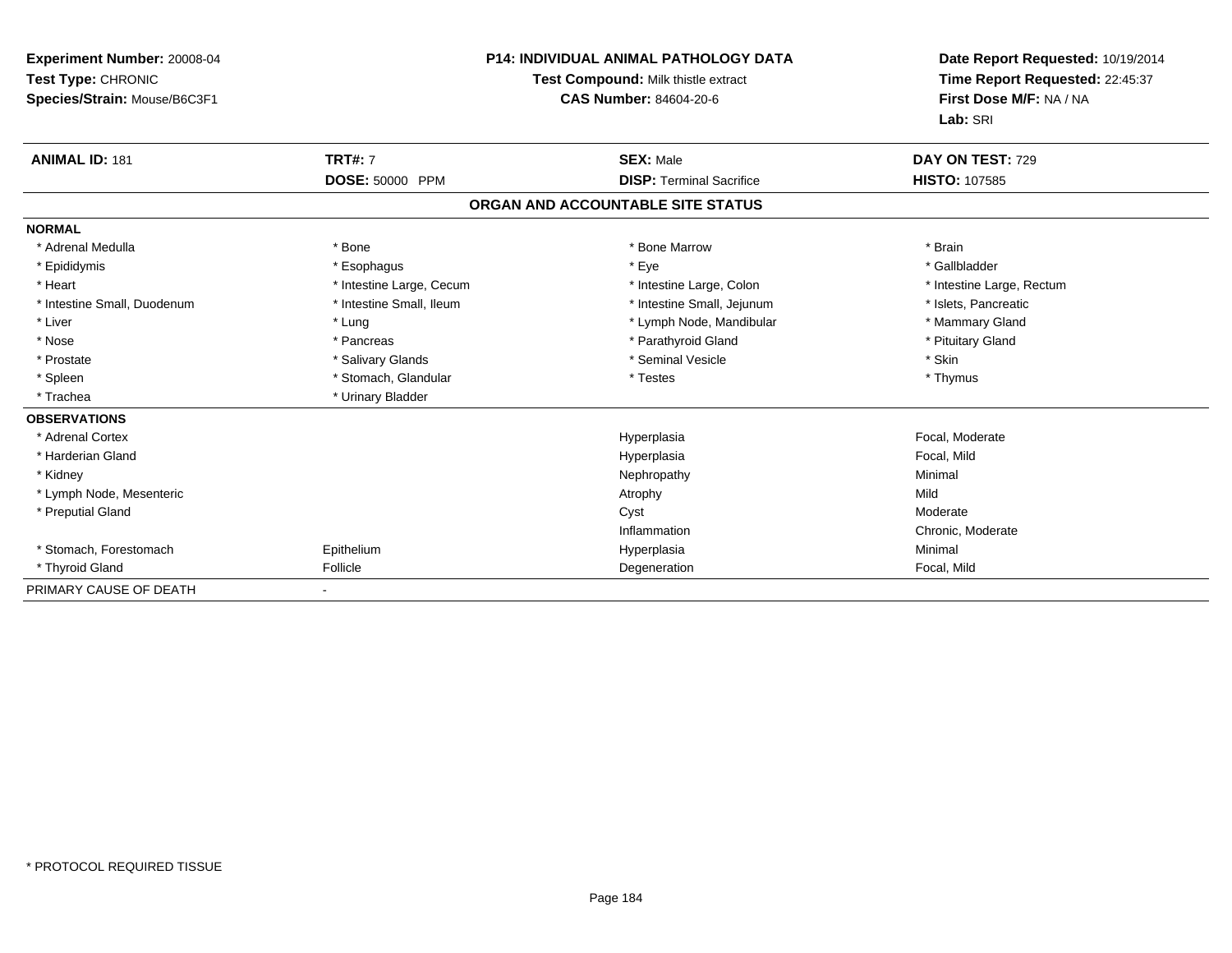| Experiment Number: 20008-04<br>Test Type: CHRONIC<br>Species/Strain: Mouse/B6C3F1 |                             | <b>P14: INDIVIDUAL ANIMAL PATHOLOGY DATA</b><br><b>Test Compound: Milk thistle extract</b><br>CAS Number: 84604-20-6 | Date Report Requested: 10/19/2014<br>Time Report Requested: 22:45:37<br>First Dose M/F: NA / NA<br>Lab: SRI |
|-----------------------------------------------------------------------------------|-----------------------------|----------------------------------------------------------------------------------------------------------------------|-------------------------------------------------------------------------------------------------------------|
| <b>ANIMAL ID: 182</b>                                                             | <b>TRT#: 7</b>              | <b>SEX: Male</b>                                                                                                     | DAY ON TEST: 731                                                                                            |
|                                                                                   | DOSE: 50000 PPM             | <b>DISP: Terminal Sacrifice</b>                                                                                      | <b>HISTO: 107586</b>                                                                                        |
|                                                                                   |                             | ORGAN AND ACCOUNTABLE SITE STATUS                                                                                    |                                                                                                             |
| <b>NORMAL</b>                                                                     |                             |                                                                                                                      |                                                                                                             |
| * Adrenal Medulla                                                                 | * Bone                      | * Bone Marrow                                                                                                        | * Brain                                                                                                     |
| * Epididymis                                                                      | * Esophagus                 | * Eye                                                                                                                | * Gallbladder                                                                                               |
| * Harderian Gland                                                                 | * Heart                     | * Intestine Large, Cecum                                                                                             | * Intestine Large, Colon                                                                                    |
| * Intestine Large, Rectum                                                         | * Intestine Small, Duodenum | * Intestine Small, Ileum                                                                                             | * Intestine Small, Jejunum                                                                                  |
| * Islets, Pancreatic                                                              | * Lung                      | * Lymph Node, Mesenteric                                                                                             | * Mammary Gland                                                                                             |
| * Nose                                                                            | * Pancreas                  | * Parathyroid Gland                                                                                                  | * Pituitary Gland                                                                                           |
| * Prostate                                                                        | * Salivary Glands           | * Seminal Vesicle                                                                                                    | * Skin                                                                                                      |
| * Spleen                                                                          | * Stomach, Forestomach      | * Stomach, Glandular                                                                                                 | * Testes                                                                                                    |
| * Thyroid Gland                                                                   | * Trachea                   | * Urinary Bladder                                                                                                    |                                                                                                             |
| <b>INSUFFICIENT TISSUE</b>                                                        |                             |                                                                                                                      |                                                                                                             |
| * Thymus                                                                          |                             |                                                                                                                      |                                                                                                             |
| <b>OBSERVATIONS</b>                                                               |                             |                                                                                                                      |                                                                                                             |
| * Adrenal Cortex                                                                  |                             | Adenoma                                                                                                              |                                                                                                             |
| * Kidney                                                                          |                             | Nephropathy                                                                                                          | Minimal                                                                                                     |
| * Liver                                                                           |                             | Angiectasis                                                                                                          | Marked                                                                                                      |
| [ Angiectasis TGLS = 1-21 ]                                                       |                             |                                                                                                                      |                                                                                                             |
| * Lymph Node, Mandibular                                                          |                             | Pigmentation                                                                                                         | Moderate                                                                                                    |
| * Preputial Gland                                                                 |                             | Cyst                                                                                                                 | Moderate                                                                                                    |
| PRIMARY CAUSE OF DEATH                                                            |                             |                                                                                                                      |                                                                                                             |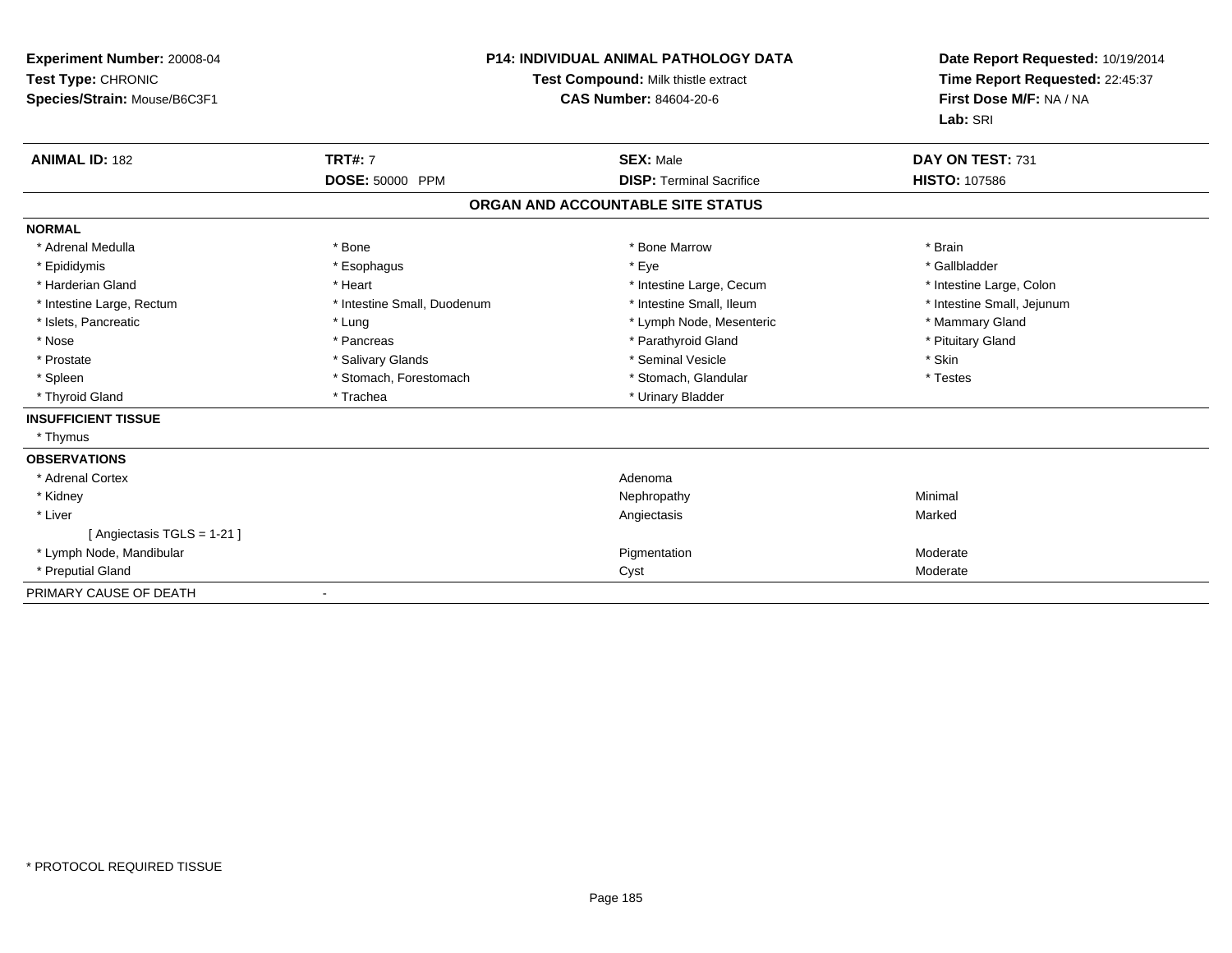| Experiment Number: 20008-04<br>Test Type: CHRONIC<br>Species/Strain: Mouse/B6C3F1<br><b>ANIMAL ID: 183</b> | <b>TRT#: 7</b>              | <b>P14: INDIVIDUAL ANIMAL PATHOLOGY DATA</b><br>Test Compound: Milk thistle extract<br><b>CAS Number: 84604-20-6</b> |  | Date Report Requested: 10/19/2014<br>Time Report Requested: 22:45:37<br>First Dose M/F: NA / NA<br>Lab: SRI<br>DAY ON TEST: 731 |  |
|------------------------------------------------------------------------------------------------------------|-----------------------------|----------------------------------------------------------------------------------------------------------------------|--|---------------------------------------------------------------------------------------------------------------------------------|--|
|                                                                                                            | <b>DOSE: 50000 PPM</b>      | <b>SEX: Male</b><br><b>DISP: Terminal Sacrifice</b>                                                                  |  | <b>HISTO: 107587</b>                                                                                                            |  |
|                                                                                                            |                             | ORGAN AND ACCOUNTABLE SITE STATUS                                                                                    |  |                                                                                                                                 |  |
| <b>NORMAL</b>                                                                                              |                             |                                                                                                                      |  |                                                                                                                                 |  |
| * Adrenal Cortex                                                                                           | * Adrenal Medulla           | * Bone                                                                                                               |  | * Bone Marrow                                                                                                                   |  |
| * Brain                                                                                                    | * Epididymis                | * Esophagus                                                                                                          |  | * Eye                                                                                                                           |  |
| * Gallbladder                                                                                              | * Heart                     | * Intestine Large, Cecum                                                                                             |  | * Intestine Large, Colon                                                                                                        |  |
| * Intestine Large, Rectum                                                                                  | * Intestine Small, Duodenum | * Intestine Small. Ileum                                                                                             |  | * Intestine Small, Jejunum                                                                                                      |  |
| * Islets, Pancreatic                                                                                       | * Liver                     | * Lung                                                                                                               |  | * Lymph Node, Mandibular                                                                                                        |  |
| * Lymph Node, Mesenteric                                                                                   | * Mammary Gland             | * Nose                                                                                                               |  | * Pancreas                                                                                                                      |  |
| * Parathyroid Gland                                                                                        | * Pituitary Gland           | * Prostate                                                                                                           |  | * Salivary Glands                                                                                                               |  |
| * Seminal Vesicle                                                                                          | * Skin                      | * Spleen                                                                                                             |  | * Stomach, Forestomach                                                                                                          |  |
| * Stomach, Glandular                                                                                       | * Testes                    | * Thymus                                                                                                             |  | * Thyroid Gland                                                                                                                 |  |
| * Trachea                                                                                                  | * Urinary Bladder           |                                                                                                                      |  |                                                                                                                                 |  |
| <b>OBSERVATIONS</b>                                                                                        |                             |                                                                                                                      |  |                                                                                                                                 |  |
| * Harderian Gland                                                                                          |                             | Adenoma                                                                                                              |  |                                                                                                                                 |  |
| [Adenoma TGLS = $1-12$ ]                                                                                   |                             |                                                                                                                      |  |                                                                                                                                 |  |
| * Kidney                                                                                                   |                             | Nephropathy                                                                                                          |  | Minimal                                                                                                                         |  |
| * Lung                                                                                                     |                             |                                                                                                                      |  |                                                                                                                                 |  |
| Note: IMPROPER INFUSION OF LUNGS.                                                                          |                             |                                                                                                                      |  |                                                                                                                                 |  |
| * Preputial Gland                                                                                          |                             | Cyst                                                                                                                 |  | Moderate                                                                                                                        |  |
|                                                                                                            |                             | Inflammation                                                                                                         |  | Chronic, Mild                                                                                                                   |  |
| * Urin Bladder                                                                                             |                             |                                                                                                                      |  |                                                                                                                                 |  |
| Note: INFUSION ARTIFACT IN URINARY BLADDER.                                                                |                             |                                                                                                                      |  |                                                                                                                                 |  |
| PRIMARY CAUSE OF DEATH                                                                                     |                             |                                                                                                                      |  |                                                                                                                                 |  |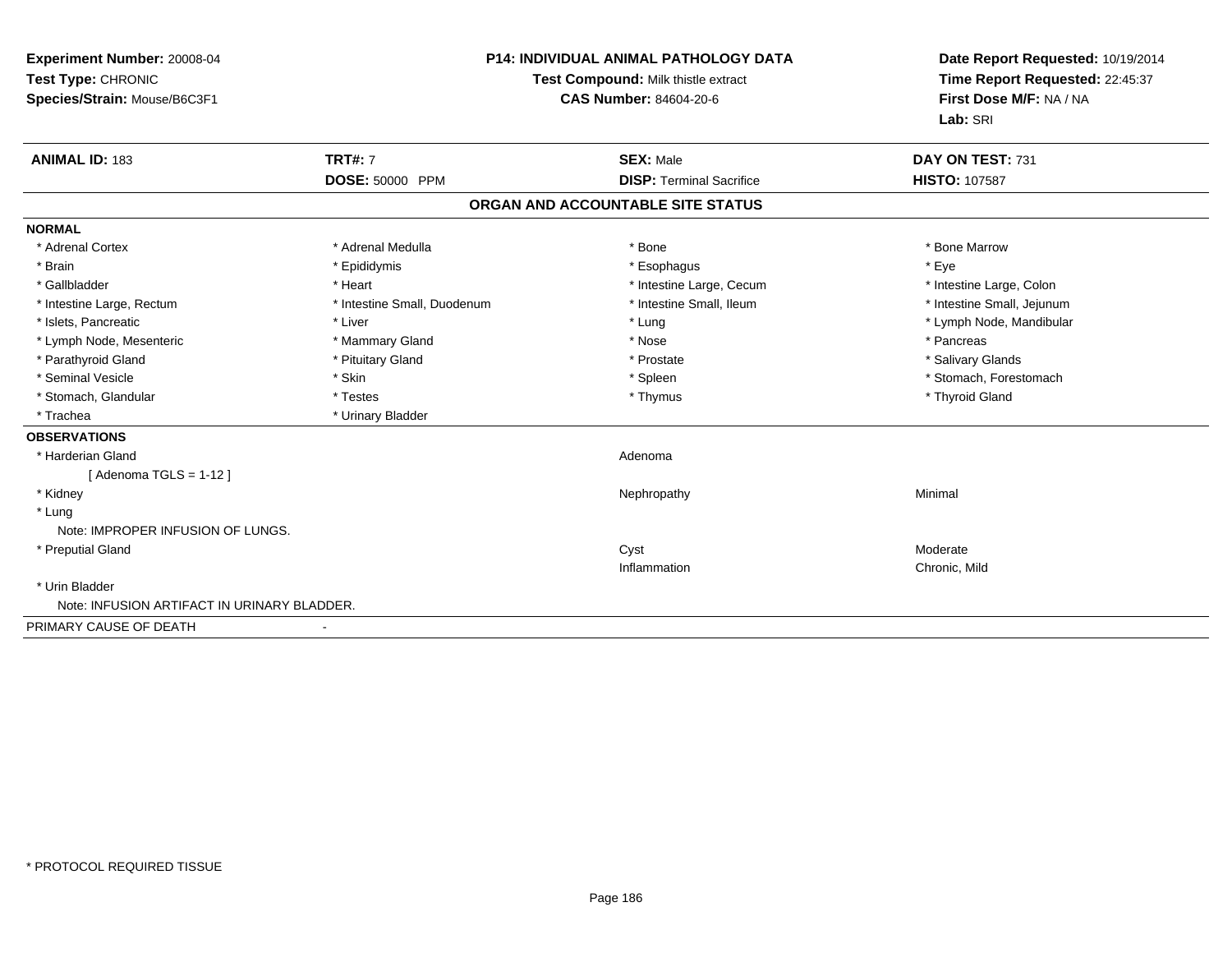| Experiment Number: 20008-04<br>Test Type: CHRONIC<br>Species/Strain: Mouse/B6C3F1 |                          | <b>P14: INDIVIDUAL ANIMAL PATHOLOGY DATA</b><br>Test Compound: Milk thistle extract<br><b>CAS Number: 84604-20-6</b> | Date Report Requested: 10/19/2014<br>Time Report Requested: 22:45:37<br>First Dose M/F: NA / NA<br>Lab: SRI |  |
|-----------------------------------------------------------------------------------|--------------------------|----------------------------------------------------------------------------------------------------------------------|-------------------------------------------------------------------------------------------------------------|--|
| <b>ANIMAL ID: 184</b>                                                             | <b>TRT#: 7</b>           | <b>SEX: Male</b>                                                                                                     | DAY ON TEST: 732                                                                                            |  |
|                                                                                   | DOSE: 50000 PPM          | <b>DISP: Terminal Sacrifice</b>                                                                                      | <b>HISTO: 107588</b>                                                                                        |  |
|                                                                                   |                          | ORGAN AND ACCOUNTABLE SITE STATUS                                                                                    |                                                                                                             |  |
| <b>NORMAL</b>                                                                     |                          |                                                                                                                      |                                                                                                             |  |
| * Bone                                                                            | * Bone Marrow            | * Brain                                                                                                              | * Epididymis                                                                                                |  |
| * Esophagus                                                                       | * Eye                    | * Gallbladder                                                                                                        | * Harderian Gland                                                                                           |  |
| * Heart                                                                           | * Intestine Large, Cecum | * Intestine Large, Colon                                                                                             | * Intestine Large, Rectum                                                                                   |  |
| * Intestine Small, Duodenum                                                       | * Intestine Small, Ileum | * Intestine Small, Jejunum                                                                                           | * Islets, Pancreatic                                                                                        |  |
| * Liver                                                                           | * Lung                   | * Lymph Node, Mandibular                                                                                             | * Lymph Node, Mesenteric                                                                                    |  |
| * Mammary Gland                                                                   | * Nose                   | * Pancreas                                                                                                           | * Pituitary Gland                                                                                           |  |
| * Prostate                                                                        | * Salivary Glands        | * Seminal Vesicle                                                                                                    | * Skin                                                                                                      |  |
| * Spleen                                                                          | * Stomach, Forestomach   | * Stomach, Glandular                                                                                                 | * Testes                                                                                                    |  |
| * Thymus                                                                          | * Thyroid Gland          | * Trachea                                                                                                            | * Urinary Bladder                                                                                           |  |
| <b>MISSING</b>                                                                    |                          |                                                                                                                      |                                                                                                             |  |
| * Adrenal Medulla                                                                 |                          |                                                                                                                      |                                                                                                             |  |
| <b>OBSERVATIONS</b>                                                               |                          |                                                                                                                      |                                                                                                             |  |
| * Adrenal Cortex                                                                  | Capsule                  | Hyperplasia                                                                                                          | Mild                                                                                                        |  |
| * Kidney                                                                          |                          | Cyst                                                                                                                 | Moderate                                                                                                    |  |
|                                                                                   |                          | Nephropathy                                                                                                          | Minimal                                                                                                     |  |
| * Parathyroid Gland                                                               |                          | Cyst                                                                                                                 | Moderate                                                                                                    |  |
| * Preputial Gland                                                                 |                          | Cyst                                                                                                                 | Moderate                                                                                                    |  |
| PRIMARY CAUSE OF DEATH                                                            |                          |                                                                                                                      |                                                                                                             |  |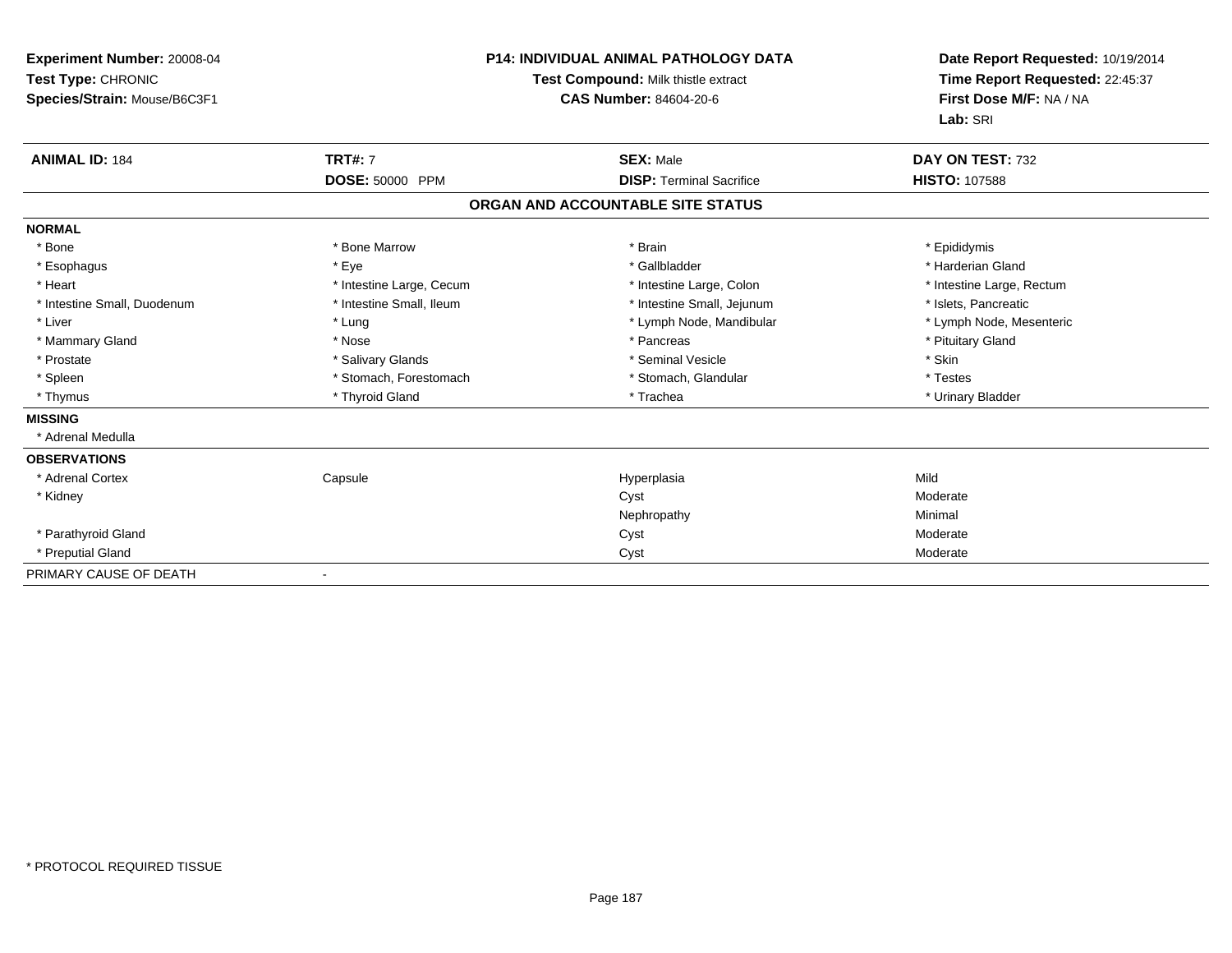| <b>Experiment Number: 20008-04</b><br>Test Type: CHRONIC<br>Species/Strain: Mouse/B6C3F1 | <b>P14: INDIVIDUAL ANIMAL PATHOLOGY DATA</b><br>Test Compound: Milk thistle extract<br><b>CAS Number: 84604-20-6</b> |                                   | Date Report Requested: 10/19/2014<br>Time Report Requested: 22:45:37<br>First Dose M/F: NA / NA<br>Lab: SRI |  |
|------------------------------------------------------------------------------------------|----------------------------------------------------------------------------------------------------------------------|-----------------------------------|-------------------------------------------------------------------------------------------------------------|--|
| <b>ANIMAL ID: 185</b>                                                                    | <b>TRT#: 7</b>                                                                                                       | <b>SEX: Male</b>                  | DAY ON TEST: 729                                                                                            |  |
|                                                                                          | DOSE: 50000 PPM                                                                                                      | <b>DISP:</b> Terminal Sacrifice   | <b>HISTO: 107589</b>                                                                                        |  |
|                                                                                          |                                                                                                                      | ORGAN AND ACCOUNTABLE SITE STATUS |                                                                                                             |  |
| <b>NORMAL</b>                                                                            |                                                                                                                      |                                   |                                                                                                             |  |
| * Adrenal Medulla                                                                        | * Bone                                                                                                               | * Bone Marrow                     | * Brain                                                                                                     |  |
| * Epididymis                                                                             | * Esophagus                                                                                                          | * Eye                             | * Gallbladder                                                                                               |  |
| * Harderian Gland                                                                        | * Heart                                                                                                              | * Intestine Large, Cecum          | * Intestine Large, Colon                                                                                    |  |
| * Intestine Large, Rectum                                                                | * Intestine Small, Duodenum                                                                                          | * Intestine Small, Ileum          | * Intestine Small, Jejunum                                                                                  |  |
| * Islets, Pancreatic                                                                     | * Liver                                                                                                              | * Lung                            | * Lymph Node, Mandibular                                                                                    |  |
| * Lymph Node, Mesenteric                                                                 | * Mammary Gland                                                                                                      | * Nose                            | * Pancreas                                                                                                  |  |
| * Parathyroid Gland                                                                      | * Pituitary Gland                                                                                                    | * Prostate                        | * Salivary Glands                                                                                           |  |
| * Seminal Vesicle                                                                        | * Skin                                                                                                               | * Spleen                          | * Stomach, Forestomach                                                                                      |  |
| * Stomach, Glandular                                                                     | * Testes                                                                                                             | * Thymus                          | * Thyroid Gland                                                                                             |  |
| * Trachea                                                                                | * Urinary Bladder                                                                                                    |                                   |                                                                                                             |  |
| <b>OBSERVATIONS</b>                                                                      |                                                                                                                      |                                   |                                                                                                             |  |
| * Adrenal Cortex                                                                         | Capsule                                                                                                              | Hyperplasia                       | Moderate                                                                                                    |  |
|                                                                                          |                                                                                                                      | Hyperplasia                       | Focal, Mild                                                                                                 |  |
| * Kidney                                                                                 |                                                                                                                      | Nephropathy                       | Minimal                                                                                                     |  |
| * Preputial Gland                                                                        |                                                                                                                      | Cyst                              | Moderate                                                                                                    |  |
| PRIMARY CAUSE OF DEATH                                                                   | $\blacksquare$                                                                                                       |                                   |                                                                                                             |  |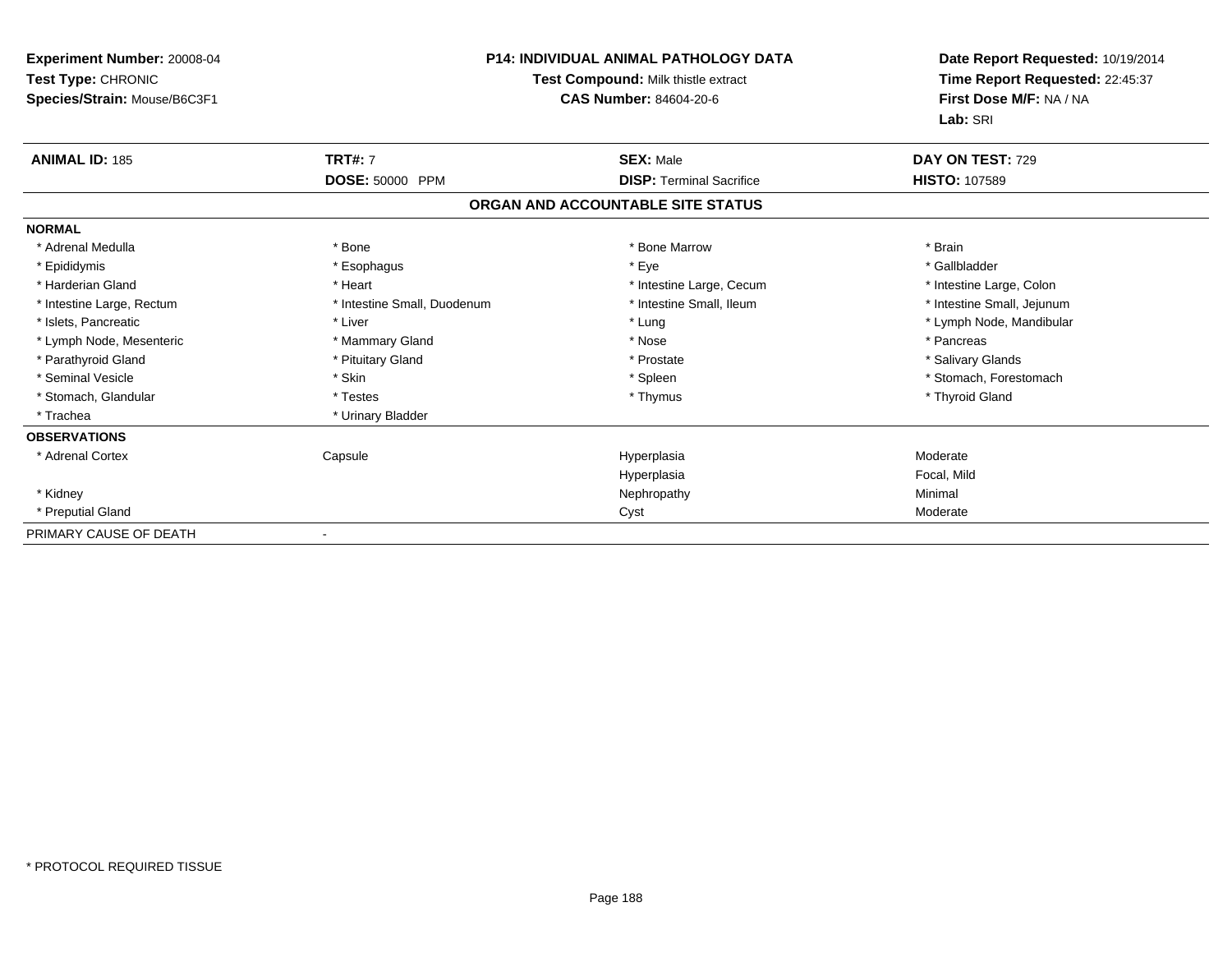| <b>Experiment Number: 20008-04</b><br>Test Type: CHRONIC<br>Species/Strain: Mouse/B6C3F1 | <b>P14: INDIVIDUAL ANIMAL PATHOLOGY DATA</b><br>Test Compound: Milk thistle extract<br><b>CAS Number: 84604-20-6</b> |                                   | Date Report Requested: 10/19/2014<br>Time Report Requested: 22:45:37<br>First Dose M/F: NA / NA<br>Lab: SRI |  |
|------------------------------------------------------------------------------------------|----------------------------------------------------------------------------------------------------------------------|-----------------------------------|-------------------------------------------------------------------------------------------------------------|--|
| <b>ANIMAL ID: 186</b>                                                                    | <b>TRT#: 7</b>                                                                                                       | <b>SEX: Male</b>                  | DAY ON TEST: 731                                                                                            |  |
|                                                                                          | <b>DOSE: 50000 PPM</b>                                                                                               | <b>DISP: Terminal Sacrifice</b>   | <b>HISTO: 107590</b>                                                                                        |  |
|                                                                                          |                                                                                                                      | ORGAN AND ACCOUNTABLE SITE STATUS |                                                                                                             |  |
| <b>NORMAL</b>                                                                            |                                                                                                                      |                                   |                                                                                                             |  |
| * Adrenal Medulla                                                                        | * Bone                                                                                                               | * Bone Marrow                     | * Brain                                                                                                     |  |
| * Epididymis                                                                             | * Esophagus                                                                                                          | * Eye                             | * Gallbladder                                                                                               |  |
| * Harderian Gland                                                                        | * Heart                                                                                                              | * Intestine Large, Cecum          | * Intestine Large, Colon                                                                                    |  |
| * Intestine Large, Rectum                                                                | * Intestine Small, Duodenum                                                                                          | * Intestine Small, Ileum          | * Intestine Small, Jejunum                                                                                  |  |
| * Islets, Pancreatic                                                                     | * Liver                                                                                                              | * Lung                            | * Lymph Node, Mandibular                                                                                    |  |
| * Lymph Node, Mesenteric                                                                 | * Mammary Gland                                                                                                      | * Nose                            | * Pancreas                                                                                                  |  |
| * Parathyroid Gland                                                                      | * Pituitary Gland                                                                                                    | * Preputial Gland                 | * Prostate                                                                                                  |  |
| * Salivary Glands                                                                        | * Seminal Vesicle                                                                                                    | * Skin                            | * Spleen                                                                                                    |  |
| * Stomach. Forestomach                                                                   | * Stomach, Glandular                                                                                                 | * Testes                          | * Thymus                                                                                                    |  |
| * Thyroid Gland                                                                          | * Trachea                                                                                                            | * Urinary Bladder                 |                                                                                                             |  |
| <b>OBSERVATIONS</b>                                                                      |                                                                                                                      |                                   |                                                                                                             |  |
| * Adrenal Cortex                                                                         |                                                                                                                      | Hypertrophy                       | Focal, Mild                                                                                                 |  |
| * Kidney                                                                                 |                                                                                                                      | Cyst                              | Moderate                                                                                                    |  |
|                                                                                          |                                                                                                                      | Nephropathy                       | Minimal                                                                                                     |  |
| PRIMARY CAUSE OF DEATH                                                                   | $\overline{\phantom{a}}$                                                                                             |                                   |                                                                                                             |  |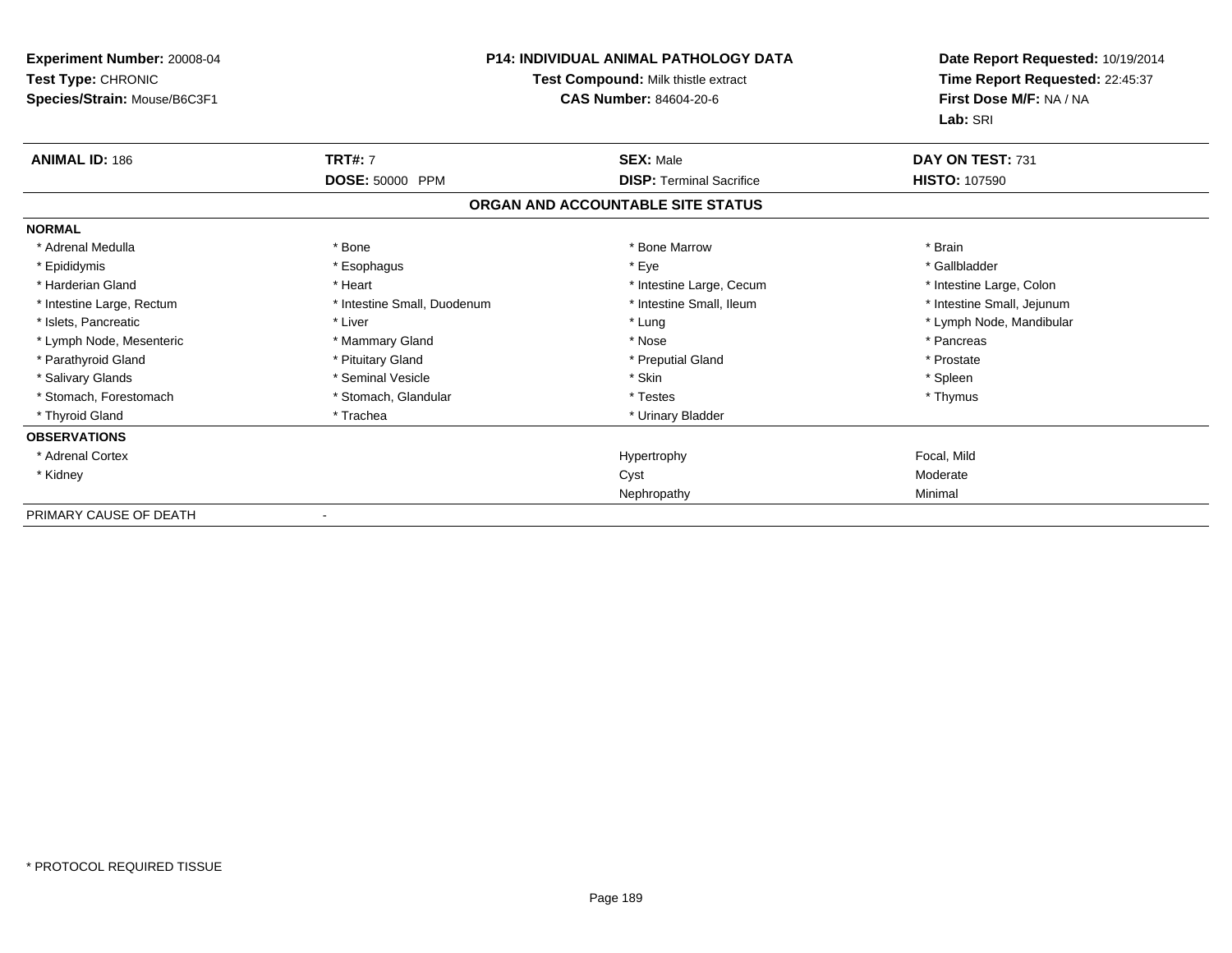| Experiment Number: 20008-04<br>Test Type: CHRONIC<br>Species/Strain: Mouse/B6C3F1 | <b>P14: INDIVIDUAL ANIMAL PATHOLOGY DATA</b><br>Test Compound: Milk thistle extract<br><b>CAS Number: 84604-20-6</b> |                                   | Date Report Requested: 10/19/2014<br>Time Report Requested: 22:45:37<br>First Dose M/F: NA / NA<br>Lab: SRI |  |
|-----------------------------------------------------------------------------------|----------------------------------------------------------------------------------------------------------------------|-----------------------------------|-------------------------------------------------------------------------------------------------------------|--|
| <b>ANIMAL ID: 187</b>                                                             | <b>TRT#: 7</b>                                                                                                       | <b>SEX: Male</b>                  | DAY ON TEST: 729                                                                                            |  |
|                                                                                   | DOSE: 50000 PPM                                                                                                      | <b>DISP: Terminal Sacrifice</b>   | <b>HISTO: 107591</b>                                                                                        |  |
|                                                                                   |                                                                                                                      | ORGAN AND ACCOUNTABLE SITE STATUS |                                                                                                             |  |
| <b>NORMAL</b>                                                                     |                                                                                                                      |                                   |                                                                                                             |  |
| * Adrenal Cortex                                                                  | * Adrenal Medulla                                                                                                    | * Bone                            | * Bone Marrow                                                                                               |  |
| * Brain                                                                           | * Epididymis                                                                                                         | * Esophagus                       | * Eye                                                                                                       |  |
| * Gallbladder                                                                     | * Harderian Gland                                                                                                    | * Heart                           | * Intestine Large, Cecum                                                                                    |  |
| * Intestine Large, Colon                                                          | * Intestine Large, Rectum                                                                                            | * Intestine Small, Duodenum       | * Intestine Small, Ileum                                                                                    |  |
| * Intestine Small, Jejunum                                                        | * Islets, Pancreatic                                                                                                 | * Liver                           | * Lung                                                                                                      |  |
| * Lymph Node, Mandibular                                                          | * Lymph Node, Mesenteric                                                                                             | * Mammary Gland                   | * Nose                                                                                                      |  |
| * Pancreas                                                                        | * Parathyroid Gland                                                                                                  | * Pituitary Gland                 | * Prostate                                                                                                  |  |
| * Salivary Glands                                                                 | * Seminal Vesicle                                                                                                    | * Skin                            | * Spleen                                                                                                    |  |
| * Stomach, Forestomach                                                            | * Stomach, Glandular                                                                                                 | * Testes                          | * Thymus                                                                                                    |  |
| * Thyroid Gland                                                                   | * Trachea                                                                                                            | * Urinary Bladder                 |                                                                                                             |  |
| <b>OBSERVATIONS</b>                                                               |                                                                                                                      |                                   |                                                                                                             |  |
| * Kidney                                                                          |                                                                                                                      | Nephropathy                       | Minimal                                                                                                     |  |
| * Preputial Gland                                                                 |                                                                                                                      | Inflammation                      | Chronic, Minimal                                                                                            |  |
| PRIMARY CAUSE OF DEATH                                                            |                                                                                                                      |                                   |                                                                                                             |  |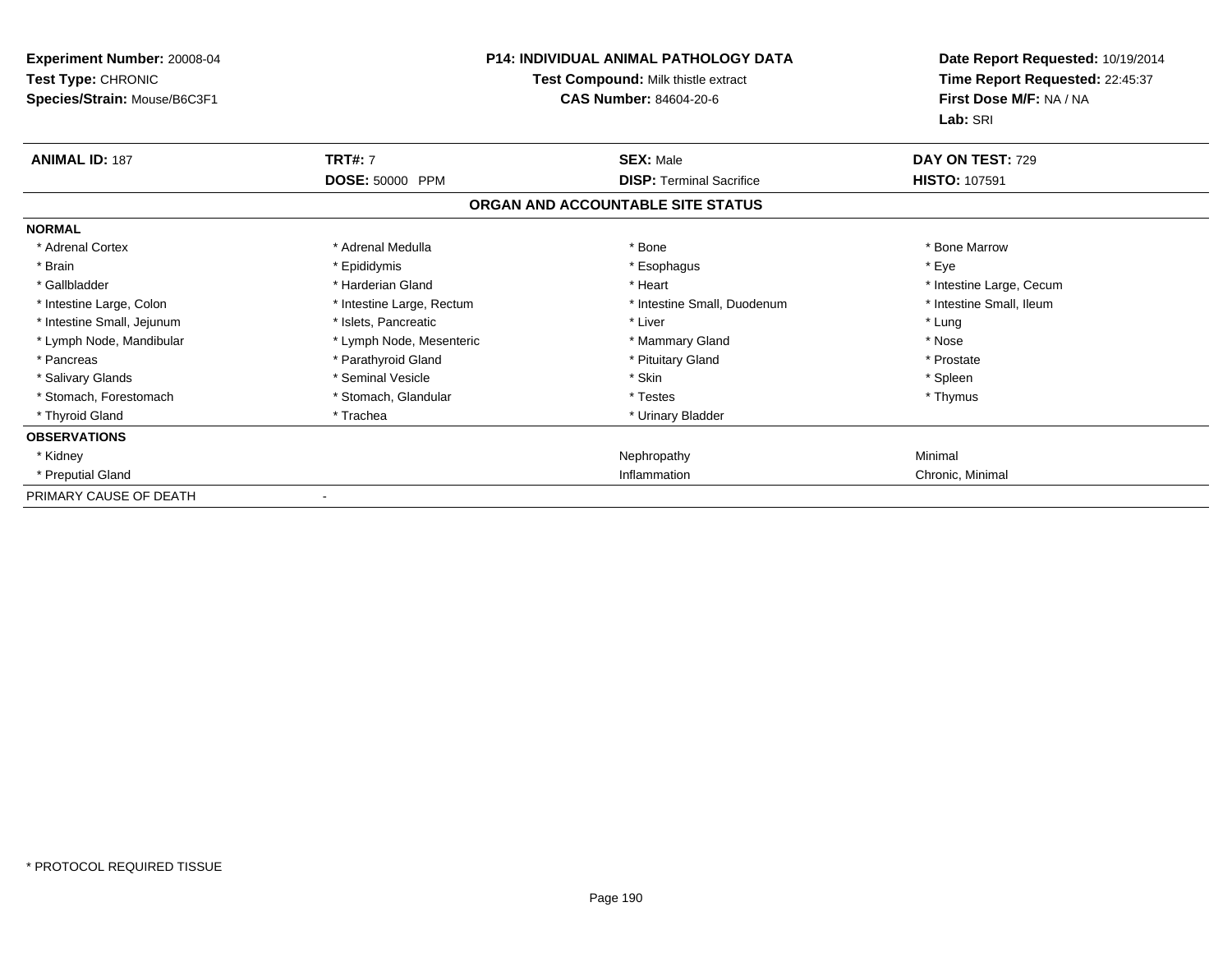| Experiment Number: 20008-04<br>Test Type: CHRONIC<br>Species/Strain: Mouse/B6C3F1 |                             | <b>P14: INDIVIDUAL ANIMAL PATHOLOGY DATA</b><br>Test Compound: Milk thistle extract<br>CAS Number: 84604-20-6 |                            |
|-----------------------------------------------------------------------------------|-----------------------------|---------------------------------------------------------------------------------------------------------------|----------------------------|
| <b>ANIMAL ID: 188</b>                                                             | <b>TRT#: 7</b>              | <b>SEX: Male</b>                                                                                              | DAY ON TEST: 730           |
|                                                                                   | DOSE: 50000 PPM             | <b>DISP: Terminal Sacrifice</b>                                                                               | <b>HISTO: 107592</b>       |
|                                                                                   |                             | ORGAN AND ACCOUNTABLE SITE STATUS                                                                             |                            |
| <b>NORMAL</b>                                                                     |                             |                                                                                                               |                            |
| * Adrenal Cortex                                                                  | * Adrenal Medulla           | * Bone                                                                                                        | * Bone Marrow              |
| * Brain                                                                           | * Epididymis                | * Esophagus                                                                                                   | * Eve                      |
| * Gallbladder                                                                     | * Heart                     | * Intestine Large, Cecum                                                                                      | * Intestine Large, Colon   |
| * Intestine Large, Rectum                                                         | * Intestine Small, Duodenum | * Intestine Small, Ileum                                                                                      | * Intestine Small, Jejunum |
| * Islets, Pancreatic                                                              | * Liver                     | * Lung                                                                                                        | * Lymph Node, Mandibular   |
| * Lymph Node, Mesenteric                                                          | * Mammary Gland             | * Nose                                                                                                        | * Pancreas                 |
| * Parathyroid Gland                                                               | * Pituitary Gland           | * Preputial Gland                                                                                             | * Prostate                 |
| * Salivary Glands                                                                 | * Seminal Vesicle           | * Skin                                                                                                        | * Spleen                   |
| * Stomach, Forestomach                                                            | * Stomach, Glandular        | * Testes                                                                                                      | * Thyroid Gland            |
| * Trachea                                                                         | * Urinary Bladder           |                                                                                                               |                            |
| <b>OBSERVATIONS</b>                                                               |                             |                                                                                                               |                            |
| * Harderian Gland                                                                 |                             | Adenoma                                                                                                       |                            |
| [Adenoma TGLS = $1-12$ ]                                                          |                             |                                                                                                               |                            |
| * Kidney                                                                          |                             | Nephropathy                                                                                                   | Minimal                    |
| * Thymus                                                                          |                             | Cyst                                                                                                          | Moderate                   |
| PRIMARY CAUSE OF DEATH                                                            |                             |                                                                                                               |                            |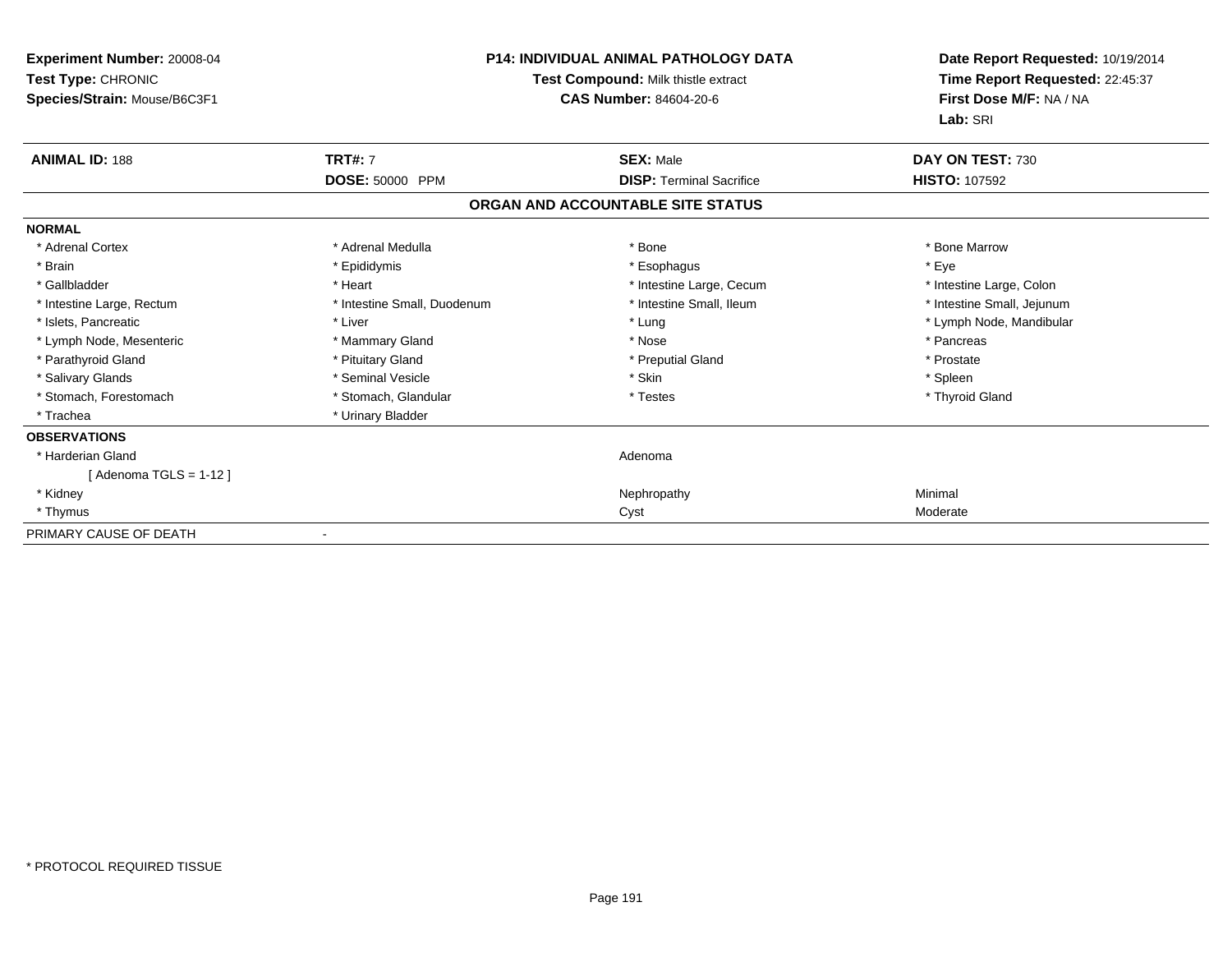| Experiment Number: 20008-04<br>Test Type: CHRONIC<br>Species/Strain: Mouse/B6C3F1 | <b>P14: INDIVIDUAL ANIMAL PATHOLOGY DATA</b><br>Test Compound: Milk thistle extract<br>CAS Number: 84604-20-6 |                                   | Date Report Requested: 10/19/2014<br>Time Report Requested: 22:45:37<br>First Dose M/F: NA / NA<br>Lab: SRI |  |
|-----------------------------------------------------------------------------------|---------------------------------------------------------------------------------------------------------------|-----------------------------------|-------------------------------------------------------------------------------------------------------------|--|
| <b>ANIMAL ID: 189</b>                                                             | <b>TRT#: 7</b>                                                                                                | <b>SEX: Male</b>                  | DAY ON TEST: 731                                                                                            |  |
|                                                                                   | DOSE: 50000 PPM                                                                                               | <b>DISP: Terminal Sacrifice</b>   | <b>HISTO: 107593</b>                                                                                        |  |
|                                                                                   |                                                                                                               | ORGAN AND ACCOUNTABLE SITE STATUS |                                                                                                             |  |
| <b>NORMAL</b>                                                                     |                                                                                                               |                                   |                                                                                                             |  |
| * Adrenal Medulla                                                                 | * Bone                                                                                                        | * Brain                           | * Epididymis                                                                                                |  |
| * Esophagus                                                                       | * Eye                                                                                                         | * Gallbladder                     | * Harderian Gland                                                                                           |  |
| * Heart                                                                           | * Intestine Large, Cecum                                                                                      | * Intestine Large, Colon          | * Intestine Large, Rectum                                                                                   |  |
| * Intestine Small, Duodenum                                                       | * Intestine Small, Ileum                                                                                      | * Intestine Small, Jejunum        | * Islets, Pancreatic                                                                                        |  |
| * Liver                                                                           | * Lymph Node, Mandibular                                                                                      | * Lymph Node, Mesenteric          | * Mammary Gland                                                                                             |  |
| * Nose                                                                            | * Pancreas                                                                                                    | * Parathyroid Gland               | * Pituitary Gland                                                                                           |  |
| * Preputial Gland                                                                 | * Prostate                                                                                                    | * Salivary Glands                 | * Seminal Vesicle                                                                                           |  |
| * Skin                                                                            | * Spleen                                                                                                      | * Stomach, Forestomach            | * Stomach, Glandular                                                                                        |  |
| * Testes                                                                          | * Thymus                                                                                                      | * Thyroid Gland                   | * Trachea                                                                                                   |  |
| * Urinary Bladder                                                                 |                                                                                                               |                                   |                                                                                                             |  |
| <b>OBSERVATIONS</b>                                                               |                                                                                                               |                                   |                                                                                                             |  |
| * Adrenal Cortex                                                                  |                                                                                                               | Hyperplasia                       | Focal, Mild                                                                                                 |  |
| * Bone Marrow                                                                     |                                                                                                               | Hyperplasia                       | Mild                                                                                                        |  |
| * Kidney                                                                          |                                                                                                               | Nephropathy                       | Minimal                                                                                                     |  |
| * Lung                                                                            |                                                                                                               | Thrombosis                        | Minimal                                                                                                     |  |
| PRIMARY CAUSE OF DEATH                                                            |                                                                                                               |                                   |                                                                                                             |  |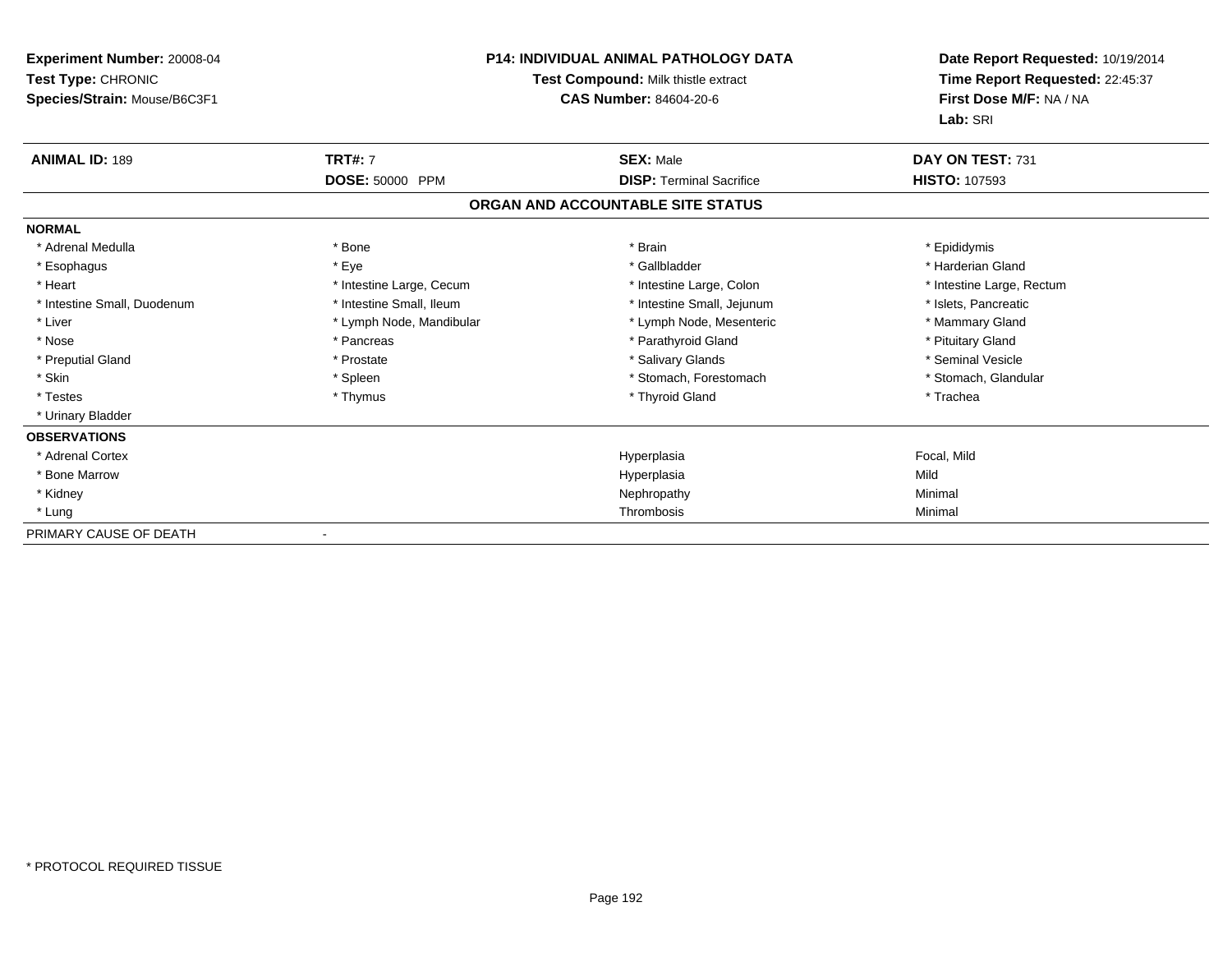| Experiment Number: 20008-04<br><b>Test Type: CHRONIC</b><br>Species/Strain: Mouse/B6C3F1 | <b>P14: INDIVIDUAL ANIMAL PATHOLOGY DATA</b><br>Test Compound: Milk thistle extract<br><b>CAS Number: 84604-20-6</b> |                                   | Date Report Requested: 10/19/2014<br>Time Report Requested: 22:45:37<br>First Dose M/F: NA / NA<br>Lab: SRI |
|------------------------------------------------------------------------------------------|----------------------------------------------------------------------------------------------------------------------|-----------------------------------|-------------------------------------------------------------------------------------------------------------|
| <b>ANIMAL ID: 190</b>                                                                    | <b>TRT#: 7</b>                                                                                                       | <b>SEX: Male</b>                  | DAY ON TEST: 729                                                                                            |
|                                                                                          | <b>DOSE: 50000 PPM</b>                                                                                               | <b>DISP: Terminal Sacrifice</b>   | <b>HISTO: 107594</b>                                                                                        |
|                                                                                          |                                                                                                                      | ORGAN AND ACCOUNTABLE SITE STATUS |                                                                                                             |
| <b>NORMAL</b>                                                                            |                                                                                                                      |                                   |                                                                                                             |
| * Adrenal Cortex                                                                         | * Adrenal Medulla                                                                                                    | * Bone                            | * Bone Marrow                                                                                               |
| * Brain                                                                                  | * Epididymis                                                                                                         | * Esophagus                       | * Eye                                                                                                       |
| * Gallbladder                                                                            | * Harderian Gland                                                                                                    | * Heart                           | * Intestine Large, Cecum                                                                                    |
| * Intestine Large, Colon                                                                 | * Intestine Large, Rectum                                                                                            | * Intestine Small, Duodenum       | * Intestine Small, Ileum                                                                                    |
| * Intestine Small, Jejunum                                                               | * Islets, Pancreatic                                                                                                 | * Liver                           | * Lung                                                                                                      |
| * Lymph Node, Mandibular                                                                 | * Lymph Node, Mesenteric                                                                                             | * Mammary Gland                   | * Nose                                                                                                      |
| * Pancreas                                                                               | * Parathyroid Gland                                                                                                  | * Pituitary Gland                 | * Preputial Gland                                                                                           |
| * Prostate                                                                               | * Salivary Glands                                                                                                    | * Seminal Vesicle                 | * Skin                                                                                                      |
| * Spleen                                                                                 | * Stomach, Forestomach                                                                                               | * Stomach, Glandular              | * Testes                                                                                                    |
| * Thymus                                                                                 | * Thyroid Gland                                                                                                      | * Trachea                         | * Urinary Bladder                                                                                           |
| <b>OBSERVATIONS</b>                                                                      |                                                                                                                      |                                   |                                                                                                             |
| * Kidney                                                                                 |                                                                                                                      | Nephropathy                       | Minimal                                                                                                     |
| PRIMARY CAUSE OF DEATH                                                                   |                                                                                                                      |                                   |                                                                                                             |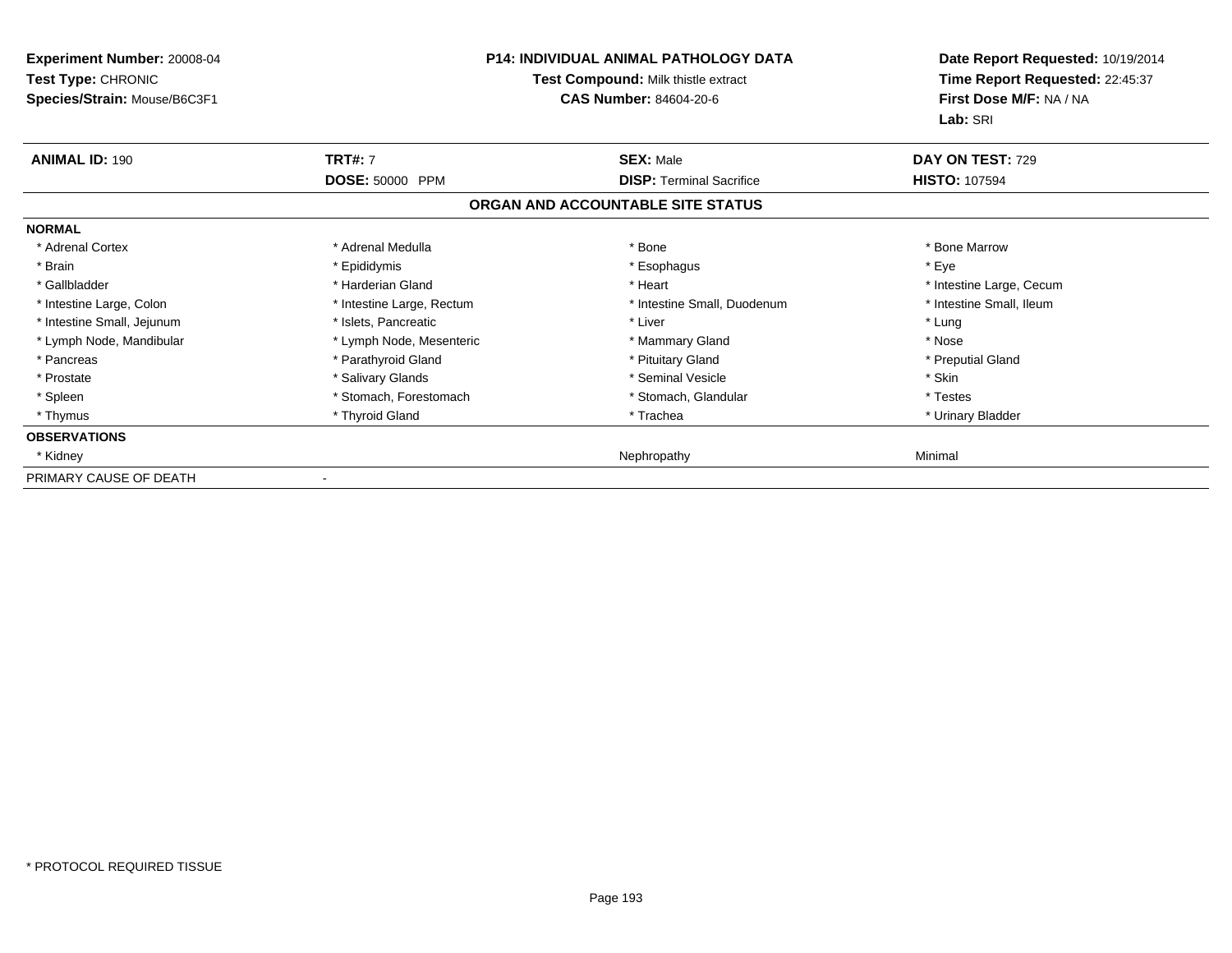| Experiment Number: 20008-04<br>Test Type: CHRONIC<br>Species/Strain: Mouse/B6C3F1 |                                   | <b>P14: INDIVIDUAL ANIMAL PATHOLOGY DATA</b><br>Test Compound: Milk thistle extract<br><b>CAS Number: 84604-20-6</b> | Date Report Requested: 10/19/2014<br>Time Report Requested: 22:45:37<br>First Dose M/F: NA / NA<br>Lab: SRI |
|-----------------------------------------------------------------------------------|-----------------------------------|----------------------------------------------------------------------------------------------------------------------|-------------------------------------------------------------------------------------------------------------|
| <b>ANIMAL ID: 191</b>                                                             | <b>TRT#: 7</b><br>DOSE: 50000 PPM | <b>SEX: Male</b><br><b>DISP: Terminal Sacrifice</b>                                                                  | DAY ON TEST: 731<br><b>HISTO: 107595</b>                                                                    |
|                                                                                   |                                   |                                                                                                                      |                                                                                                             |
|                                                                                   |                                   | ORGAN AND ACCOUNTABLE SITE STATUS                                                                                    |                                                                                                             |
| <b>NORMAL</b>                                                                     |                                   |                                                                                                                      |                                                                                                             |
| * Adrenal Cortex                                                                  | * Adrenal Medulla                 | * Bone                                                                                                               | * Bone Marrow                                                                                               |
| * Brain                                                                           | * Epididymis                      | * Esophagus                                                                                                          | * Eye                                                                                                       |
| * Gallbladder                                                                     | * Harderian Gland                 | * Heart                                                                                                              | * Intestine Large, Cecum                                                                                    |
| * Intestine Large, Colon                                                          | * Intestine Large, Rectum         | * Intestine Small, Duodenum                                                                                          | * Intestine Small, Ileum                                                                                    |
| * Intestine Small, Jejunum                                                        | * Islets, Pancreatic              | * Lymph Node, Mandibular                                                                                             | * Lymph Node, Mesenteric                                                                                    |
| * Mammary Gland                                                                   | * Nose                            | * Pancreas                                                                                                           | * Parathyroid Gland                                                                                         |
| * Pituitary Gland                                                                 | * Prostate                        | * Salivary Glands                                                                                                    | * Seminal Vesicle                                                                                           |
| * Spleen                                                                          | * Stomach, Forestomach            | * Stomach, Glandular                                                                                                 | * Testes                                                                                                    |
| * Thymus                                                                          | * Thyroid Gland                   | * Trachea                                                                                                            | * Urinary Bladder                                                                                           |
| <b>OBSERVATIONS</b>                                                               |                                   |                                                                                                                      |                                                                                                             |
| * Kidney                                                                          |                                   | Infarct                                                                                                              | Mild                                                                                                        |
|                                                                                   |                                   | Nephropathy                                                                                                          | Minimal                                                                                                     |
| * Liver                                                                           |                                   | Hepatocellular Carcinoma                                                                                             |                                                                                                             |
| [Hepatocellular Carcinoma TGLS = 1-21]                                            |                                   |                                                                                                                      |                                                                                                             |
| * Lung                                                                            |                                   | Alveolar/Bronchiolar Carcinoma                                                                                       |                                                                                                             |
|                                                                                   |                                   | <b>Infiltration Cellular</b>                                                                                         | Histiocyte, Marked                                                                                          |
| [ Alveolar/Bronchiolar Carcinoma TGLS = 2-2 ]                                     |                                   |                                                                                                                      |                                                                                                             |
| * Preputial Gland                                                                 |                                   | Cyst                                                                                                                 | Moderate                                                                                                    |
| * Skin                                                                            | <b>Subcut Tiss</b>                | Fibrosarcoma                                                                                                         |                                                                                                             |
| [Fibrosarcoma TGLS = 3-22]                                                        |                                   |                                                                                                                      |                                                                                                             |
| PRIMARY CAUSE OF DEATH                                                            |                                   |                                                                                                                      |                                                                                                             |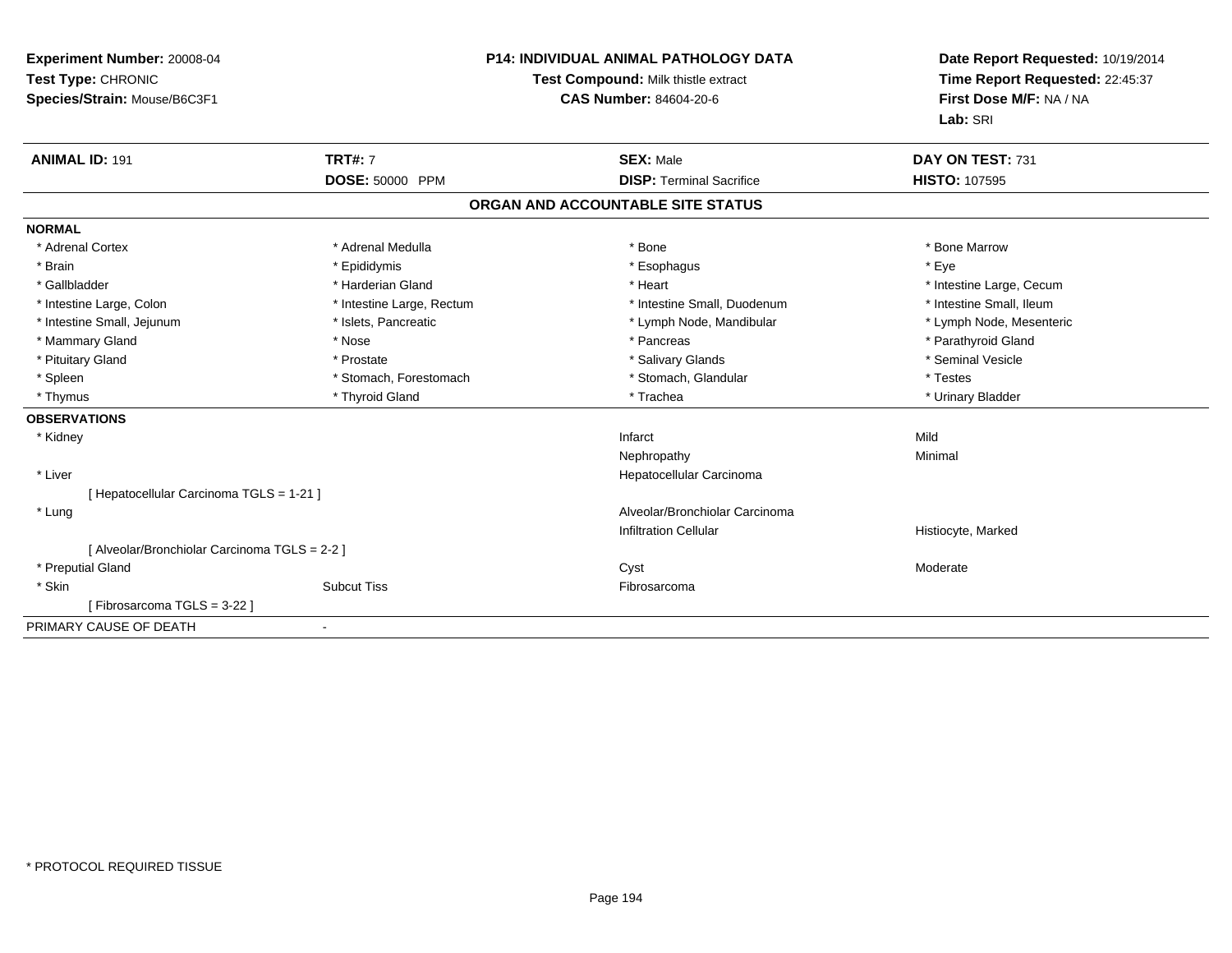| Experiment Number: 20008-04<br>Test Type: CHRONIC<br>Species/Strain: Mouse/B6C3F1 |                          | <b>P14: INDIVIDUAL ANIMAL PATHOLOGY DATA</b><br>Test Compound: Milk thistle extract<br><b>CAS Number: 84604-20-6</b> | Date Report Requested: 10/19/2014<br>Time Report Requested: 22:45:37<br>First Dose M/F: NA / NA<br>Lab: SRI |
|-----------------------------------------------------------------------------------|--------------------------|----------------------------------------------------------------------------------------------------------------------|-------------------------------------------------------------------------------------------------------------|
| <b>ANIMAL ID: 192</b>                                                             | <b>TRT#: 7</b>           | <b>SEX: Male</b>                                                                                                     | DAY ON TEST: 729                                                                                            |
|                                                                                   | <b>DOSE: 50000 PPM</b>   | <b>DISP: Terminal Sacrifice</b>                                                                                      | <b>HISTO: 107596</b>                                                                                        |
|                                                                                   |                          | ORGAN AND ACCOUNTABLE SITE STATUS                                                                                    |                                                                                                             |
| <b>NORMAL</b>                                                                     |                          |                                                                                                                      |                                                                                                             |
| * Adrenal Cortex                                                                  | * Adrenal Medulla        | * Bone                                                                                                               | * Brain                                                                                                     |
| * Epididymis                                                                      | * Esophagus              | * Eye                                                                                                                | * Gallbladder                                                                                               |
| * Heart                                                                           | * Intestine Large, Cecum | * Intestine Large, Colon                                                                                             | * Intestine Large, Rectum                                                                                   |
| * Intestine Small, Duodenum                                                       | * Intestine Small, Ileum | * Intestine Small, Jejunum                                                                                           | * Islets, Pancreatic                                                                                        |
| * Liver                                                                           | * Lung                   | * Lymph Node, Mesenteric                                                                                             | * Mammary Gland                                                                                             |
| * Nose                                                                            | * Pancreas               | * Parathyroid Gland                                                                                                  | * Preputial Gland                                                                                           |
| * Prostate                                                                        | * Salivary Glands        | * Seminal Vesicle                                                                                                    | * Skin                                                                                                      |
| * Spleen                                                                          | * Stomach, Forestomach   | * Stomach, Glandular                                                                                                 | * Testes                                                                                                    |
| * Thyroid Gland                                                                   | * Trachea                | * Urinary Bladder                                                                                                    |                                                                                                             |
| <b>MISSING</b>                                                                    |                          |                                                                                                                      |                                                                                                             |
| * Lymph Node, Mandibular                                                          | * Thymus                 |                                                                                                                      |                                                                                                             |
| <b>OBSERVATIONS</b>                                                               |                          |                                                                                                                      |                                                                                                             |
| * Bone Marrow                                                                     |                          | Hyperplasia                                                                                                          | Mild                                                                                                        |
| * Harderian Gland                                                                 |                          | Adenoma                                                                                                              |                                                                                                             |
| [Adenoma TGLS = $1-12$ ]                                                          |                          |                                                                                                                      |                                                                                                             |
| * Kidney                                                                          |                          | Cyst                                                                                                                 | Moderate                                                                                                    |
|                                                                                   |                          | Nephropathy                                                                                                          | Minimal                                                                                                     |
| * Pituitary Gland                                                                 | Pars Distalis            | Cyst                                                                                                                 | Moderate                                                                                                    |
| PRIMARY CAUSE OF DEATH                                                            |                          |                                                                                                                      |                                                                                                             |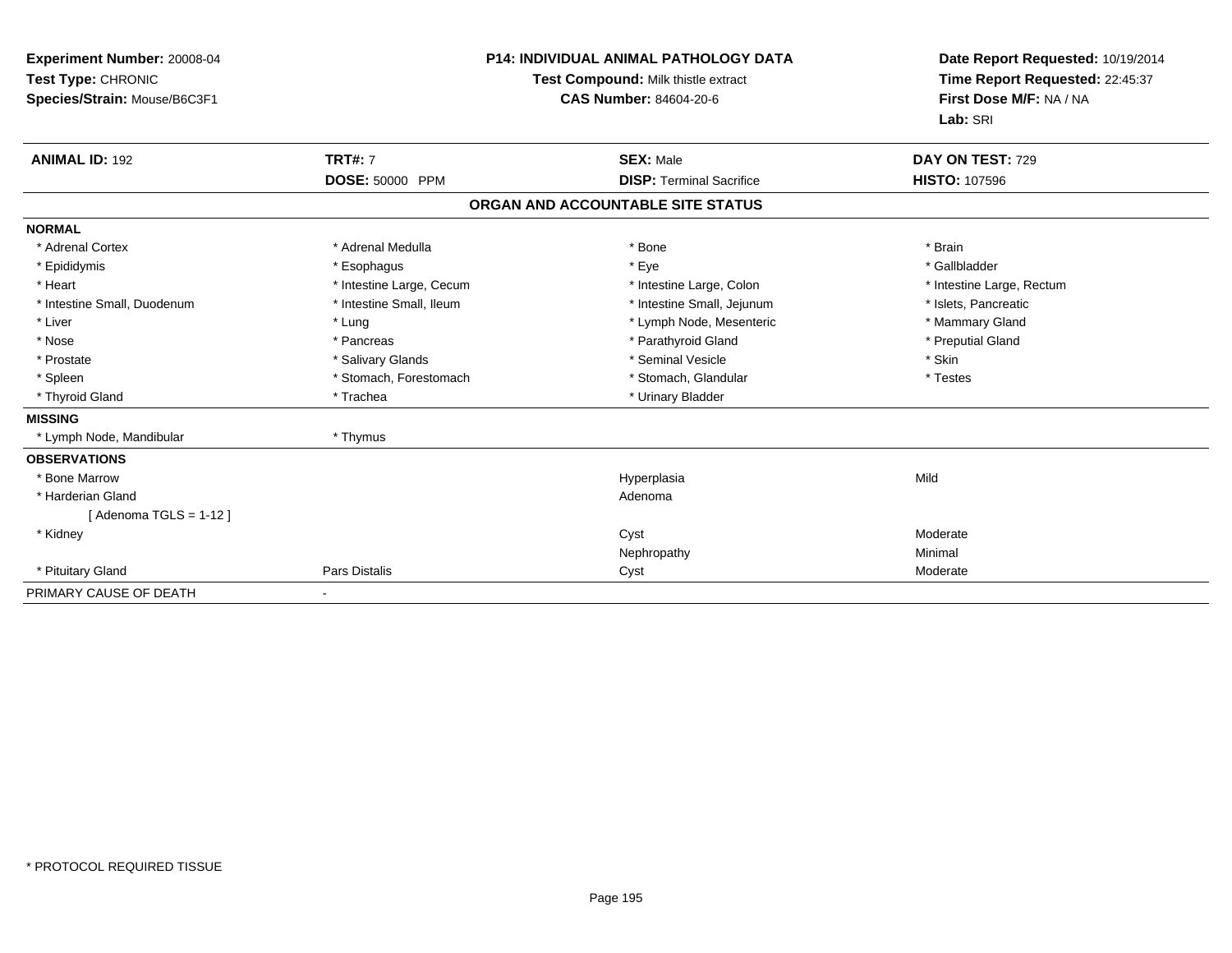| Experiment Number: 20008-04<br>Test Type: CHRONIC<br>Species/Strain: Mouse/B6C3F1 |                          | <b>P14: INDIVIDUAL ANIMAL PATHOLOGY DATA</b><br><b>Test Compound: Milk thistle extract</b><br><b>CAS Number: 84604-20-6</b>                        | Date Report Requested: 10/19/2014<br>Time Report Requested: 22:45:37<br>First Dose M/F: NA / NA<br>Lab: SRI |
|-----------------------------------------------------------------------------------|--------------------------|----------------------------------------------------------------------------------------------------------------------------------------------------|-------------------------------------------------------------------------------------------------------------|
| <b>ANIMAL ID: 193</b>                                                             | <b>TRT#: 7</b>           | <b>SEX: Male</b>                                                                                                                                   | DAY ON TEST: 731                                                                                            |
|                                                                                   | DOSE: 50000 PPM          | <b>DISP: Terminal Sacrifice</b>                                                                                                                    | <b>HISTO: 107597</b>                                                                                        |
|                                                                                   |                          | ORGAN AND ACCOUNTABLE SITE STATUS                                                                                                                  |                                                                                                             |
| <b>NORMAL</b>                                                                     |                          |                                                                                                                                                    |                                                                                                             |
| * Adrenal Medulla                                                                 | * Bone Marrow            | * Brain                                                                                                                                            | * Epididymis                                                                                                |
| * Esophagus                                                                       | * Eye                    | * Gallbladder                                                                                                                                      | * Harderian Gland                                                                                           |
| * Heart                                                                           | * Intestine Large, Cecum | * Intestine Large, Colon                                                                                                                           | * Intestine Large, Rectum                                                                                   |
| * Intestine Small, Duodenum                                                       | * Intestine Small, Ileum | * Intestine Small, Jejunum                                                                                                                         | * Islets, Pancreatic                                                                                        |
| * Liver                                                                           | * Lung                   | * Lymph Node, Mesenteric                                                                                                                           | * Mammary Gland                                                                                             |
| * Nose                                                                            | * Parathyroid Gland      | * Pituitary Gland                                                                                                                                  | * Preputial Gland                                                                                           |
| * Prostate                                                                        | * Salivary Glands        | * Seminal Vesicle                                                                                                                                  | * Skin                                                                                                      |
| * Spleen                                                                          | * Stomach, Forestomach   | * Stomach, Glandular                                                                                                                               | * Testes                                                                                                    |
| * Thyroid Gland                                                                   | * Trachea                | * Urinary Bladder                                                                                                                                  |                                                                                                             |
| <b>INSUFFICIENT TISSUE</b>                                                        |                          |                                                                                                                                                    |                                                                                                             |
| * Bone                                                                            | * Thymus                 |                                                                                                                                                    |                                                                                                             |
| <b>OBSERVATIONS</b>                                                               |                          |                                                                                                                                                    |                                                                                                             |
| * Adrenal Cortex                                                                  |                          | Hyperplasia                                                                                                                                        | Focal, Moderate                                                                                             |
| * Kidney                                                                          |                          | Nephropathy                                                                                                                                        | Minimal                                                                                                     |
| * Lymph Node, Mandibular                                                          |                          | Hyperplasia                                                                                                                                        | Lymphoid, Mild                                                                                              |
| * Pancreas                                                                        |                          | Cyst                                                                                                                                               | Moderate                                                                                                    |
| Tooth                                                                             |                          |                                                                                                                                                    |                                                                                                             |
|                                                                                   |                          | Note: CHRONIC ACTIVE INFLAMMATION OF MODERATE SEVERITY SURROUNDING INCISOR TOOTH (SLIDE 9); NOT TABULATED AS TOOTH IS NONPROTOCOL-REQUIRED TISSUE. |                                                                                                             |
| PRIMARY CAUSE OF DEATH                                                            |                          |                                                                                                                                                    |                                                                                                             |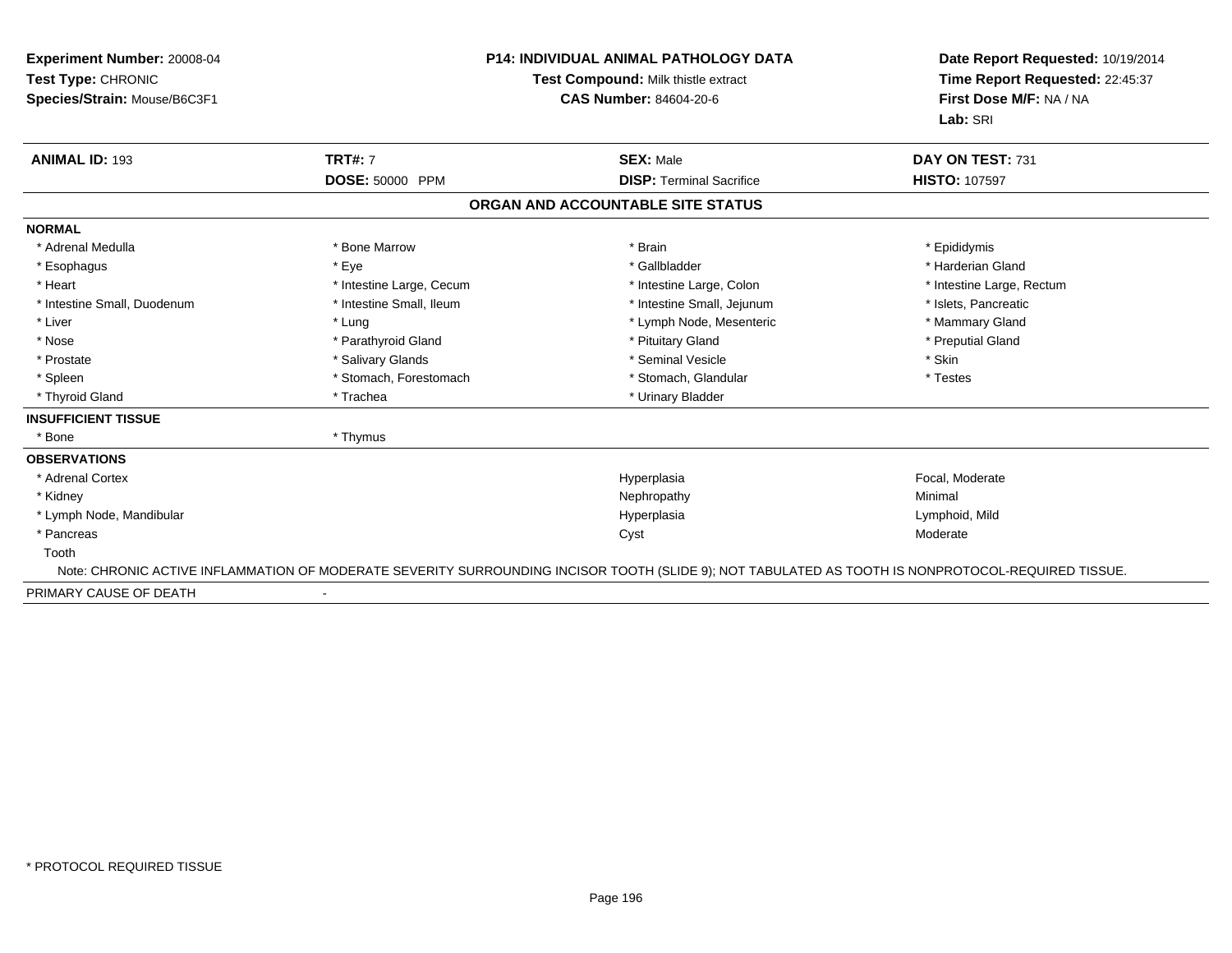| <b>Experiment Number: 20008-04</b><br>Test Type: CHRONIC<br>Species/Strain: Mouse/B6C3F1 |                           | <b>P14: INDIVIDUAL ANIMAL PATHOLOGY DATA</b><br>Test Compound: Milk thistle extract<br>CAS Number: 84604-20-6 | Date Report Requested: 10/19/2014<br>Time Report Requested: 22:45:37<br>First Dose M/F: NA / NA<br>Lab: SRI |
|------------------------------------------------------------------------------------------|---------------------------|---------------------------------------------------------------------------------------------------------------|-------------------------------------------------------------------------------------------------------------|
| <b>ANIMAL ID: 194</b>                                                                    | <b>TRT#: 7</b>            | <b>SEX: Male</b>                                                                                              | DAY ON TEST: 731                                                                                            |
|                                                                                          | DOSE: 50000 PPM           | <b>DISP: Terminal Sacrifice</b>                                                                               | <b>HISTO: 107598</b>                                                                                        |
|                                                                                          |                           | ORGAN AND ACCOUNTABLE SITE STATUS                                                                             |                                                                                                             |
| <b>NORMAL</b>                                                                            |                           |                                                                                                               |                                                                                                             |
| * Adrenal Cortex                                                                         | * Adrenal Medulla         | * Bone                                                                                                        | * Bone Marrow                                                                                               |
| * Brain                                                                                  | * Epididymis              | * Esophagus                                                                                                   | * Eve                                                                                                       |
| * Gallbladder                                                                            | * Harderian Gland         | * Heart                                                                                                       | * Intestine Large, Cecum                                                                                    |
| * Intestine Large, Colon                                                                 | * Intestine Large, Rectum | * Intestine Small, Duodenum                                                                                   | * Intestine Small. Ileum                                                                                    |
| * Intestine Small, Jejunum                                                               | * Islets, Pancreatic      | * Lung                                                                                                        | * Lymph Node, Mandibular                                                                                    |
| * Lymph Node, Mesenteric                                                                 | * Mammary Gland           | * Nose                                                                                                        | * Pancreas                                                                                                  |
| * Parathyroid Gland                                                                      | * Pituitary Gland         | * Prostate                                                                                                    | * Salivary Glands                                                                                           |
| * Seminal Vesicle                                                                        | * Skin                    | * Spleen                                                                                                      | * Stomach, Forestomach                                                                                      |
| * Stomach, Glandular                                                                     | * Testes                  | * Thymus                                                                                                      | * Thyroid Gland                                                                                             |
| * Trachea                                                                                | * Urinary Bladder         |                                                                                                               |                                                                                                             |
| <b>OBSERVATIONS</b>                                                                      |                           |                                                                                                               |                                                                                                             |
| * Kidney                                                                                 |                           | Nephropathy                                                                                                   | Minimal                                                                                                     |
| * Liver                                                                                  |                           | Angiectasis                                                                                                   | Minimal                                                                                                     |
| * Preputial Gland                                                                        |                           | Cyst                                                                                                          | Moderate                                                                                                    |
|                                                                                          |                           | Inflammation                                                                                                  | Chronic, Mild                                                                                               |
| PRIMARY CAUSE OF DEATH                                                                   |                           |                                                                                                               |                                                                                                             |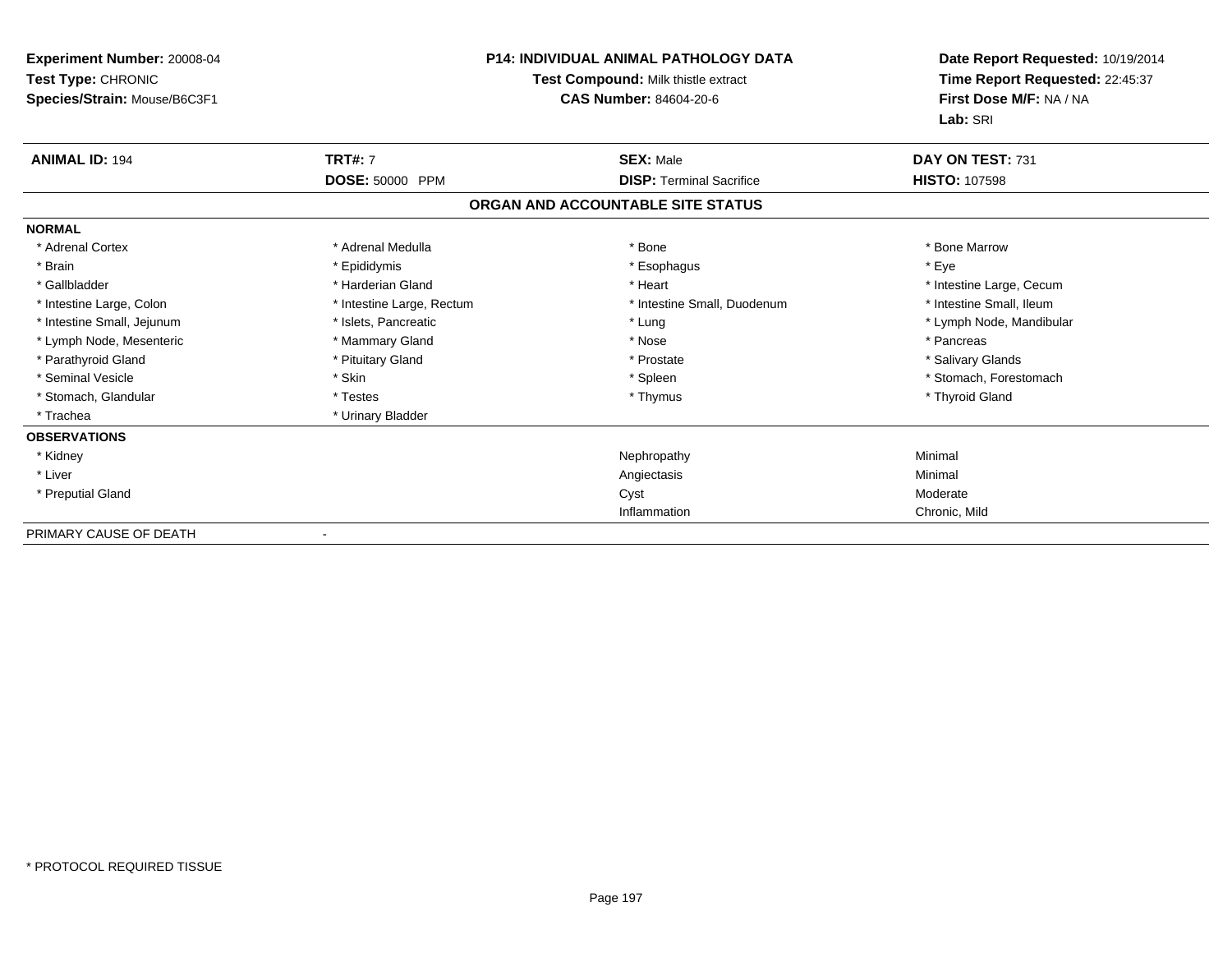| Experiment Number: 20008-04<br>Test Type: CHRONIC<br>Species/Strain: Mouse/B6C3F1 |                             | <b>P14: INDIVIDUAL ANIMAL PATHOLOGY DATA</b><br>Test Compound: Milk thistle extract<br><b>CAS Number: 84604-20-6</b> | Date Report Requested: 10/19/2014<br>Time Report Requested: 22:45:37<br>First Dose M/F: NA / NA<br>Lab: SRI |
|-----------------------------------------------------------------------------------|-----------------------------|----------------------------------------------------------------------------------------------------------------------|-------------------------------------------------------------------------------------------------------------|
| <b>ANIMAL ID: 195</b>                                                             | <b>TRT#: 7</b>              | <b>SEX: Male</b>                                                                                                     | DAY ON TEST: 729                                                                                            |
|                                                                                   | DOSE: 50000 PPM             | <b>DISP: Terminal Sacrifice</b>                                                                                      | <b>HISTO: 107599</b>                                                                                        |
|                                                                                   |                             | ORGAN AND ACCOUNTABLE SITE STATUS                                                                                    |                                                                                                             |
| <b>NORMAL</b>                                                                     |                             |                                                                                                                      |                                                                                                             |
| * Adrenal Medulla                                                                 | * Bone                      | * Bone Marrow                                                                                                        | * Brain                                                                                                     |
| * Epididymis                                                                      | * Esophagus                 | * Eye                                                                                                                | * Gallbladder                                                                                               |
| * Harderian Gland                                                                 | * Heart                     | * Intestine Large, Cecum                                                                                             | * Intestine Large, Colon                                                                                    |
| * Intestine Large, Rectum                                                         | * Intestine Small, Duodenum | * Intestine Small. Ileum                                                                                             | * Intestine Small, Jejunum                                                                                  |
| * Islets, Pancreatic                                                              | * Lymph Node, Mandibular    | * Lymph Node, Mesenteric                                                                                             | * Mammary Gland                                                                                             |
| * Nose                                                                            | * Pancreas                  | * Parathyroid Gland                                                                                                  | * Pituitary Gland                                                                                           |
| * Preputial Gland                                                                 | * Prostate                  | * Salivary Glands                                                                                                    | * Seminal Vesicle                                                                                           |
| * Skin                                                                            | * Spleen                    | * Stomach, Forestomach                                                                                               | * Stomach, Glandular                                                                                        |
| * Testes                                                                          | * Thymus                    | * Thyroid Gland                                                                                                      | * Trachea                                                                                                   |
| * Urinary Bladder                                                                 |                             |                                                                                                                      |                                                                                                             |
| <b>OBSERVATIONS</b>                                                               |                             |                                                                                                                      |                                                                                                             |
| * Adrenal Cortex                                                                  |                             | Hypertrophy                                                                                                          | Focal, Minimal                                                                                              |
| * Kidney                                                                          |                             | Nephropathy                                                                                                          | Minimal                                                                                                     |
| * Liver                                                                           |                             | Hepatocellular Carcinoma                                                                                             |                                                                                                             |
| [ Hepatocellular Carcinoma TGLS = 1-6 ]                                           |                             |                                                                                                                      |                                                                                                             |
| * Lung                                                                            | Alveolar Epith              | Hyperplasia                                                                                                          | Minimal                                                                                                     |
| PRIMARY CAUSE OF DEATH                                                            |                             |                                                                                                                      |                                                                                                             |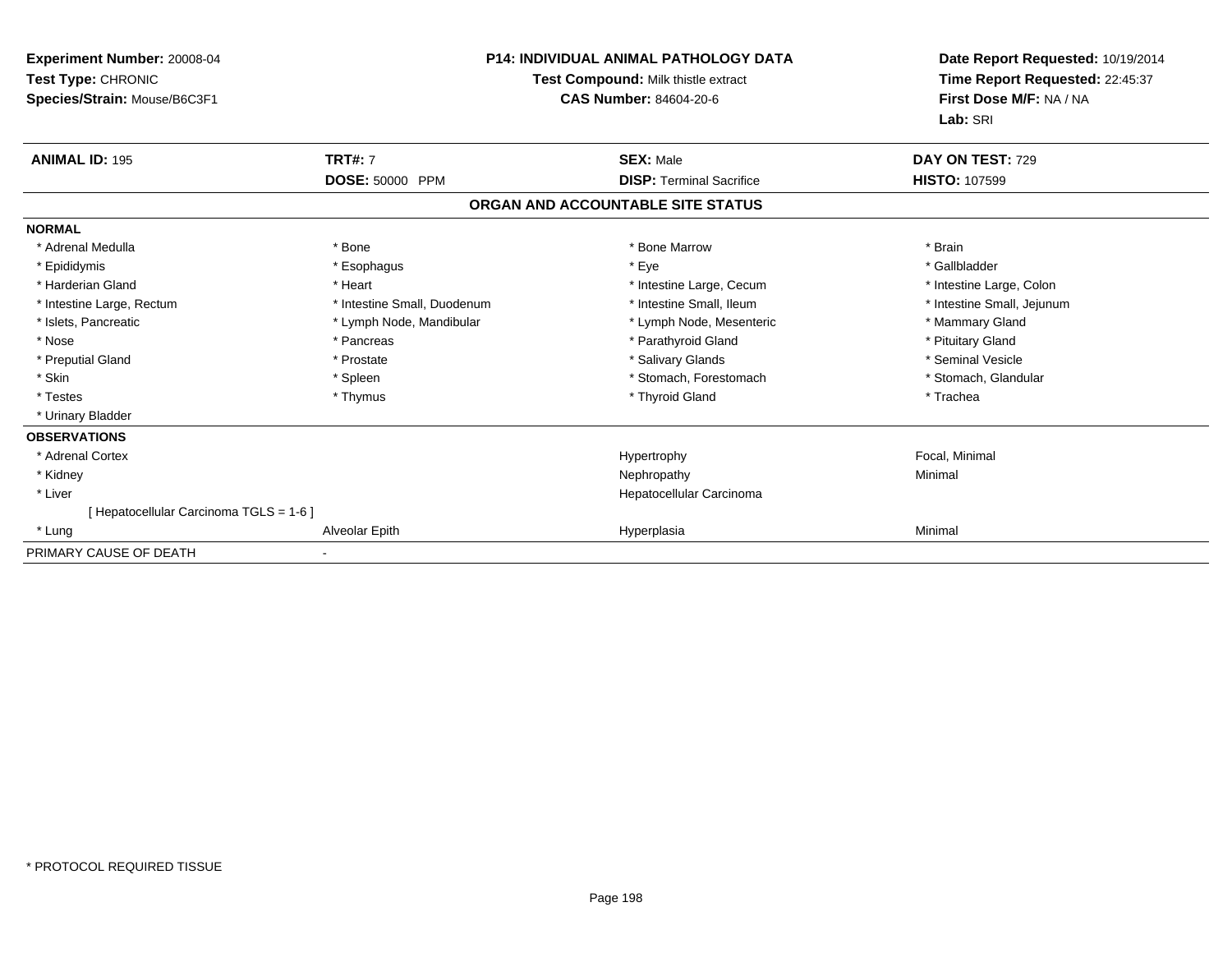| Experiment Number: 20008-04<br>Test Type: CHRONIC<br>Species/Strain: Mouse/B6C3F1 | <b>P14: INDIVIDUAL ANIMAL PATHOLOGY DATA</b><br>Test Compound: Milk thistle extract<br>CAS Number: 84604-20-6 |                                   | Date Report Requested: 10/19/2014<br>Time Report Requested: 22:45:37<br>First Dose M/F: NA / NA<br>Lab: SRI |
|-----------------------------------------------------------------------------------|---------------------------------------------------------------------------------------------------------------|-----------------------------------|-------------------------------------------------------------------------------------------------------------|
| <b>ANIMAL ID: 196</b>                                                             | <b>TRT#: 7</b>                                                                                                | <b>SEX: Male</b>                  | DAY ON TEST: 730                                                                                            |
|                                                                                   | DOSE: 50000 PPM                                                                                               | <b>DISP: Terminal Sacrifice</b>   | <b>HISTO: 107600</b>                                                                                        |
|                                                                                   |                                                                                                               | ORGAN AND ACCOUNTABLE SITE STATUS |                                                                                                             |
| <b>NORMAL</b>                                                                     |                                                                                                               |                                   |                                                                                                             |
| * Adrenal Medulla                                                                 | * Bone                                                                                                        | * Bone Marrow                     | * Brain                                                                                                     |
| * Epididymis                                                                      | * Esophagus                                                                                                   | * Eye                             | * Gallbladder                                                                                               |
| * Harderian Gland                                                                 | * Heart                                                                                                       | * Intestine Large, Cecum          | * Intestine Large, Colon                                                                                    |
| * Intestine Large, Rectum                                                         | * Intestine Small, Duodenum                                                                                   | * Intestine Small. Ileum          | * Intestine Small, Jejunum                                                                                  |
| * Islets, Pancreatic                                                              | * Liver                                                                                                       | * Lung                            | * Lymph Node, Mandibular                                                                                    |
| * Lymph Node, Mesenteric                                                          | * Mammary Gland                                                                                               | * Nose                            | * Pancreas                                                                                                  |
| * Parathyroid Gland                                                               | * Pituitary Gland                                                                                             | * Prostate                        | * Salivary Glands                                                                                           |
| * Seminal Vesicle                                                                 | * Skin                                                                                                        | * Spleen                          | * Stomach, Forestomach                                                                                      |
| * Stomach, Glandular                                                              | * Testes                                                                                                      | * Thymus                          | * Thyroid Gland                                                                                             |
| * Trachea                                                                         | * Urinary Bladder                                                                                             |                                   |                                                                                                             |
| <b>OBSERVATIONS</b>                                                               |                                                                                                               |                                   |                                                                                                             |
| * Adrenal Cortex                                                                  |                                                                                                               | Hypertrophy                       | Focal, Minimal                                                                                              |
| * Kidney                                                                          |                                                                                                               | Nephropathy                       | Minimal                                                                                                     |
| * Preputial Gland                                                                 |                                                                                                               | Cyst                              | Moderate                                                                                                    |
|                                                                                   |                                                                                                               | Inflammation                      | Chronic, Mild                                                                                               |
| [ $Cyst TGLS = 1-8$ ]                                                             |                                                                                                               |                                   |                                                                                                             |
| [Inflammation TGLS = $1-8$ ]                                                      |                                                                                                               |                                   |                                                                                                             |
| PRIMARY CAUSE OF DEATH                                                            |                                                                                                               |                                   |                                                                                                             |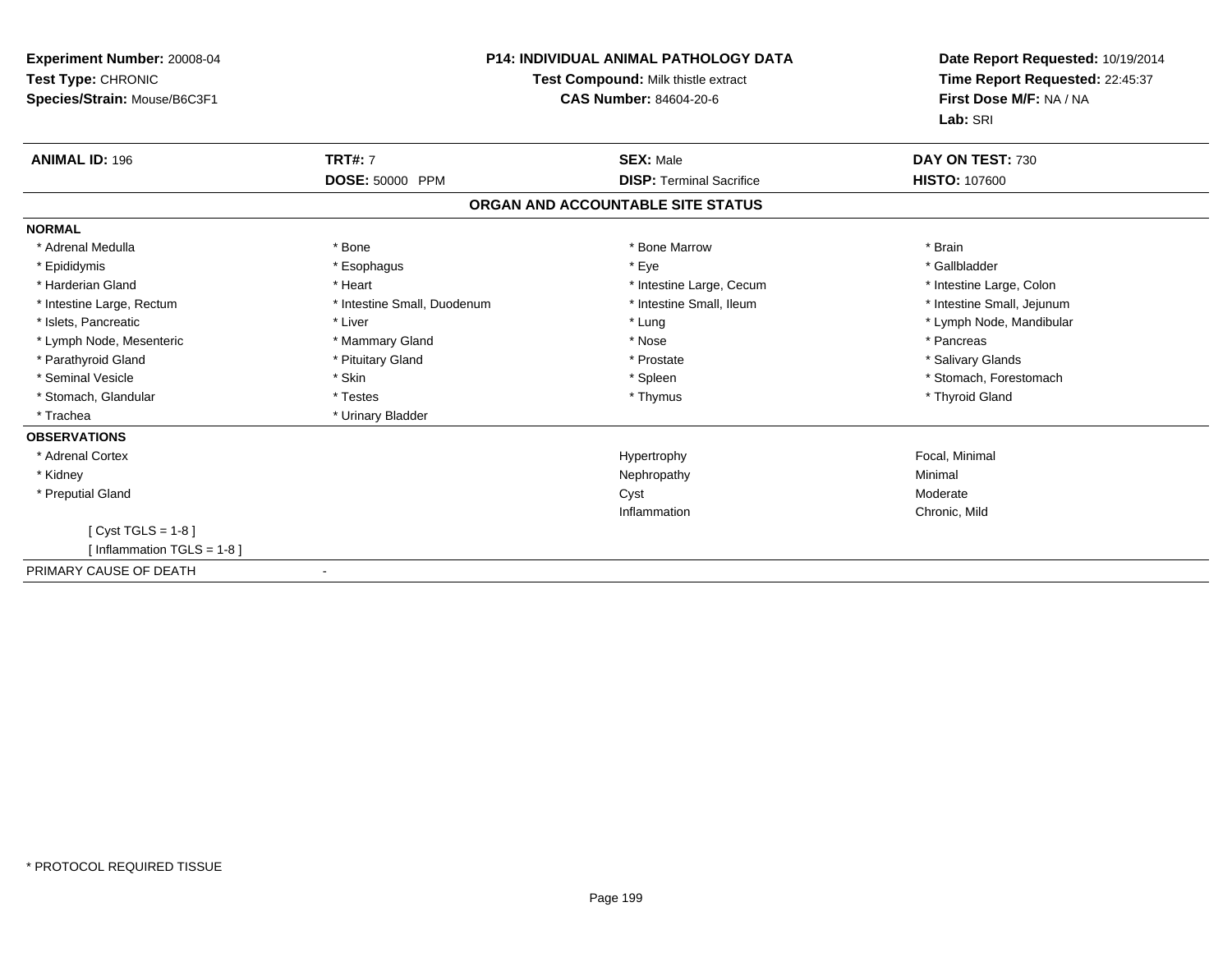| Experiment Number: 20008-04<br>Test Type: CHRONIC<br>Species/Strain: Mouse/B6C3F1 | <b>P14: INDIVIDUAL ANIMAL PATHOLOGY DATA</b><br>Test Compound: Milk thistle extract<br><b>CAS Number: 84604-20-6</b> |                                   | Date Report Requested: 10/19/2014<br>Time Report Requested: 22:45:37<br>First Dose M/F: NA / NA<br>Lab: SRI |
|-----------------------------------------------------------------------------------|----------------------------------------------------------------------------------------------------------------------|-----------------------------------|-------------------------------------------------------------------------------------------------------------|
| <b>ANIMAL ID: 197</b>                                                             | <b>TRT#: 7</b>                                                                                                       | <b>SEX: Male</b>                  | DAY ON TEST: 731                                                                                            |
|                                                                                   | <b>DOSE: 50000 PPM</b>                                                                                               | <b>DISP: Terminal Sacrifice</b>   | <b>HISTO: 107601</b>                                                                                        |
|                                                                                   |                                                                                                                      | ORGAN AND ACCOUNTABLE SITE STATUS |                                                                                                             |
| <b>NORMAL</b>                                                                     |                                                                                                                      |                                   |                                                                                                             |
| * Adrenal Cortex                                                                  | * Adrenal Medulla                                                                                                    | * Bone                            | * Bone Marrow                                                                                               |
| * Brain                                                                           | * Epididymis                                                                                                         | * Esophagus                       | * Eye                                                                                                       |
| * Gallbladder                                                                     | * Harderian Gland                                                                                                    | * Heart                           | * Intestine Large, Cecum                                                                                    |
| * Intestine Large, Colon                                                          | * Intestine Large, Rectum                                                                                            | * Intestine Small, Duodenum       | * Intestine Small, Ileum                                                                                    |
| * Intestine Small, Jejunum                                                        | * Islets, Pancreatic                                                                                                 | * Liver                           | * Lung                                                                                                      |
| * Lymph Node, Mandibular                                                          | * Lymph Node, Mesenteric                                                                                             | * Mammary Gland                   | * Nose                                                                                                      |
| * Pancreas                                                                        | * Parathyroid Gland                                                                                                  | * Pituitary Gland                 | * Prostate                                                                                                  |
| * Salivary Glands                                                                 | * Seminal Vesicle                                                                                                    | * Skin                            | * Spleen                                                                                                    |
| * Stomach, Forestomach                                                            | * Stomach, Glandular                                                                                                 | * Testes                          | * Thymus                                                                                                    |
| * Thyroid Gland                                                                   | * Trachea                                                                                                            | * Urinary Bladder                 |                                                                                                             |
| <b>OBSERVATIONS</b>                                                               |                                                                                                                      |                                   |                                                                                                             |
| * Kidney                                                                          |                                                                                                                      | Nephropathy                       | Minimal                                                                                                     |
| * Preputial Gland                                                                 |                                                                                                                      | Cyst                              | Moderate                                                                                                    |
|                                                                                   |                                                                                                                      | Inflammation                      | Chronic, Moderate                                                                                           |
| PRIMARY CAUSE OF DEATH                                                            |                                                                                                                      |                                   |                                                                                                             |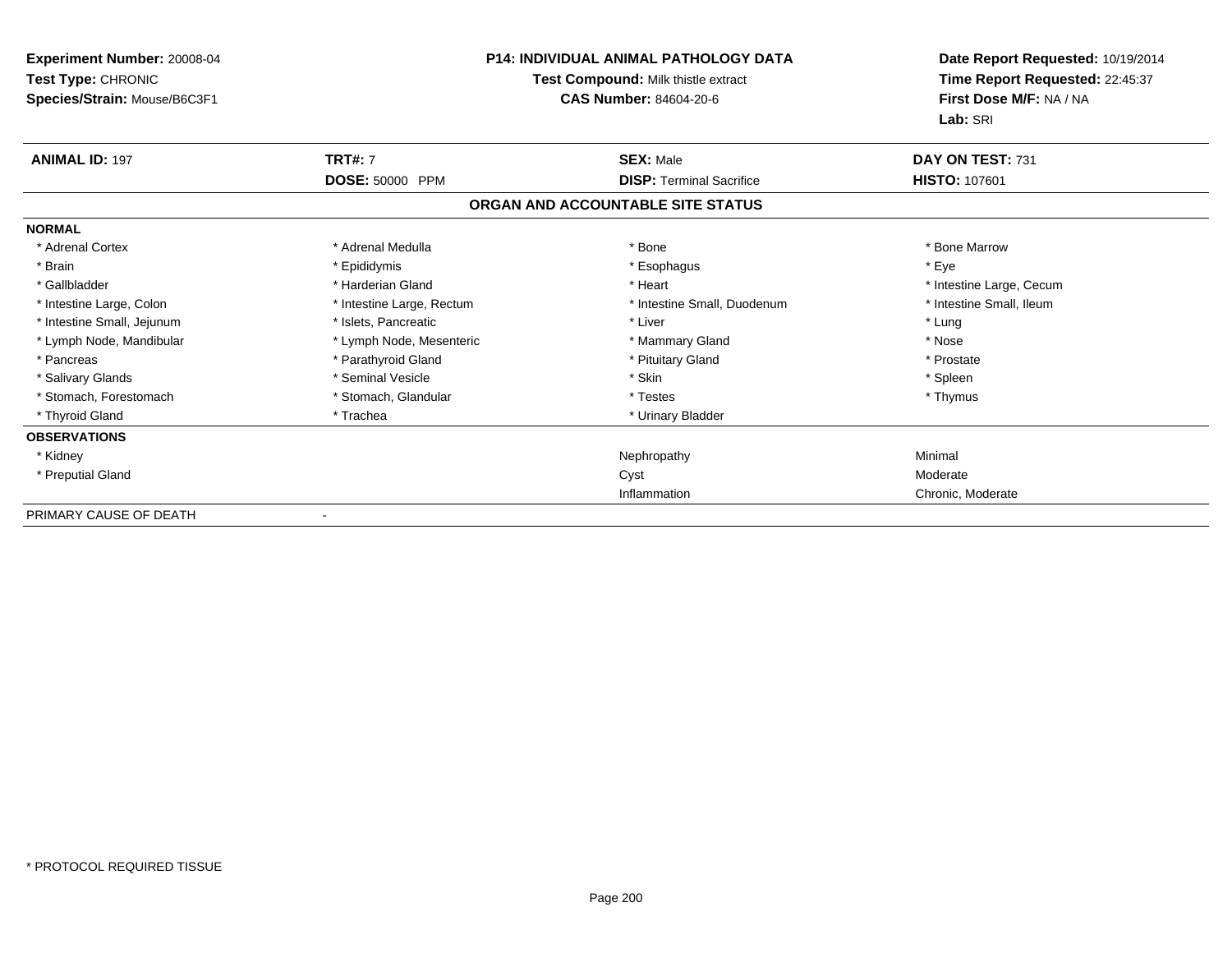| Experiment Number: 20008-04<br>Test Type: CHRONIC<br>Species/Strain: Mouse/B6C3F1 |                                                                | <b>P14: INDIVIDUAL ANIMAL PATHOLOGY DATA</b><br>Test Compound: Milk thistle extract<br><b>CAS Number: 84604-20-6</b> |                            |
|-----------------------------------------------------------------------------------|----------------------------------------------------------------|----------------------------------------------------------------------------------------------------------------------|----------------------------|
| <b>ANIMAL ID: 198</b>                                                             | <b>TRT#: 7</b>                                                 | <b>SEX: Male</b>                                                                                                     | DAY ON TEST: 730           |
|                                                                                   | <b>DOSE: 50000 PPM</b>                                         | <b>DISP: Terminal Sacrifice</b>                                                                                      | <b>HISTO: 107602</b>       |
|                                                                                   |                                                                | ORGAN AND ACCOUNTABLE SITE STATUS                                                                                    |                            |
| <b>NORMAL</b>                                                                     |                                                                |                                                                                                                      |                            |
| * Adrenal Cortex                                                                  | * Adrenal Medulla                                              | * Bone                                                                                                               | * Brain                    |
| * Epididymis                                                                      | * Esophagus                                                    | * Eye                                                                                                                | * Gallbladder              |
| * Harderian Gland                                                                 | * Heart                                                        | * Intestine Large, Cecum                                                                                             | * Intestine Large, Colon   |
| * Intestine Large, Rectum                                                         | * Intestine Small, Duodenum                                    | * Intestine Small, Ileum                                                                                             | * Intestine Small, Jejunum |
| * Islets, Pancreatic                                                              | * Lung                                                         | * Lymph Node, Mandibular                                                                                             | * Mammary Gland            |
| * Nose                                                                            | * Pancreas                                                     | * Parathyroid Gland                                                                                                  | * Pituitary Gland          |
| * Prostate                                                                        | * Salivary Glands                                              | * Seminal Vesicle                                                                                                    | * Skin                     |
| * Stomach, Forestomach                                                            | * Stomach, Glandular                                           | * Testes                                                                                                             | * Thyroid Gland            |
| * Trachea                                                                         | * Urinary Bladder                                              |                                                                                                                      |                            |
| <b>MISSING</b>                                                                    |                                                                |                                                                                                                      |                            |
| * Thymus                                                                          |                                                                |                                                                                                                      |                            |
| <b>OBSERVATIONS</b>                                                               |                                                                |                                                                                                                      |                            |
| * Bone Marrow                                                                     |                                                                | Hyperplasia                                                                                                          | Mild                       |
| * Kidney                                                                          |                                                                | Nephropathy                                                                                                          | Moderate                   |
| * Liver                                                                           |                                                                | Hepatocellular Carcinoma                                                                                             |                            |
| [ Hepatocellular Carcinoma TGLS = 3-21 ]                                          | Note: A PORTION OF THE HEPATOCELLULAR CARCINOMA IS ON SLIDE 6. |                                                                                                                      |                            |
| * Lymph Node, Mesenteric                                                          |                                                                | Hemorrhage                                                                                                           | Minimal                    |
| * Preputial Gland                                                                 |                                                                | Cyst                                                                                                                 | Moderate                   |
| * Spleen                                                                          |                                                                | Hematopoietic Cell Proliferation                                                                                     | Moderate                   |
| [ Hematopoietic Cell Proliferation TGLS = 2-6 ]                                   |                                                                |                                                                                                                      |                            |
| PRIMARY CAUSE OF DEATH                                                            |                                                                |                                                                                                                      |                            |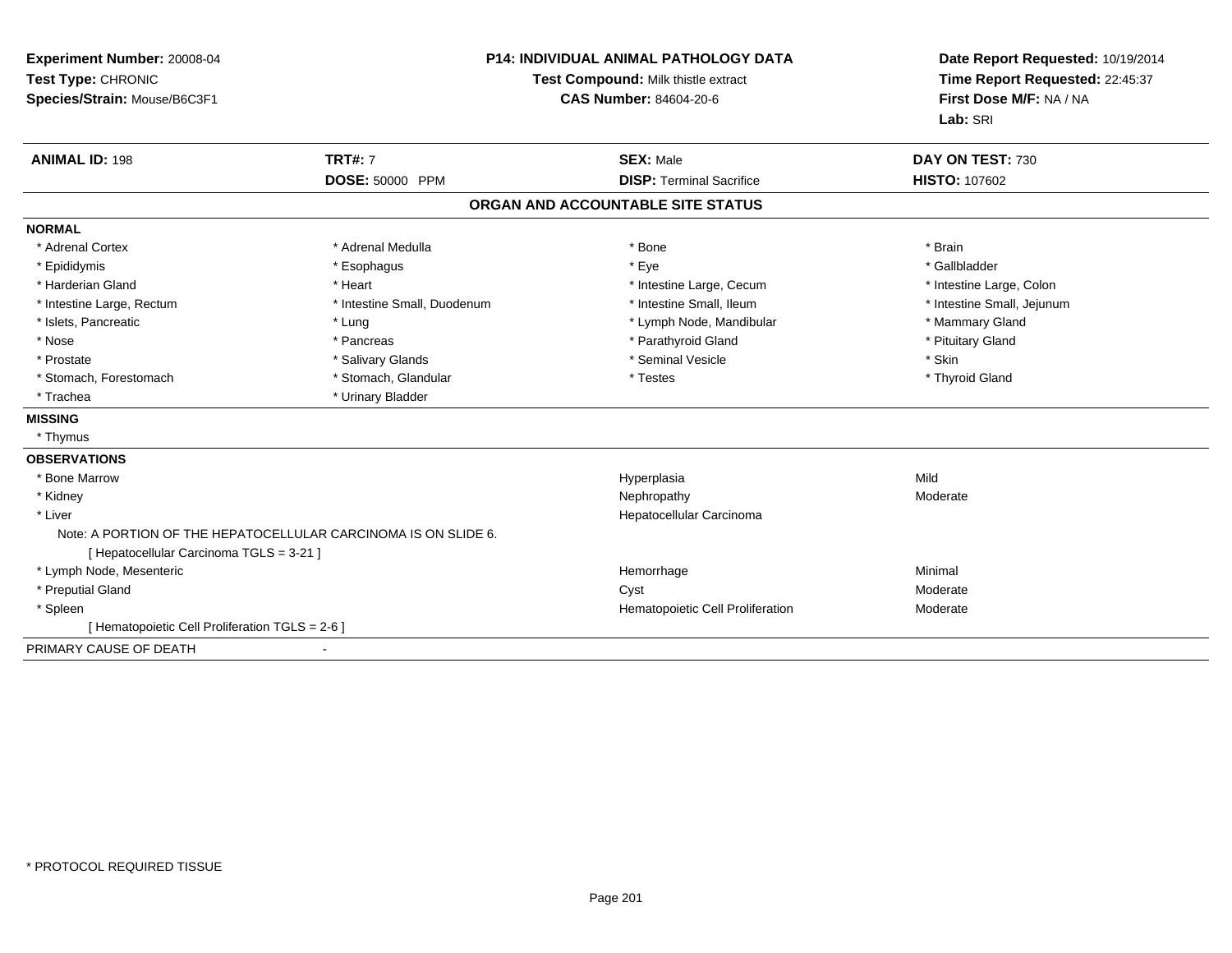| Experiment Number: 20008-04<br>Test Type: CHRONIC<br>Species/Strain: Mouse/B6C3F1 |                             | <b>P14: INDIVIDUAL ANIMAL PATHOLOGY DATA</b><br>Test Compound: Milk thistle extract<br><b>CAS Number: 84604-20-6</b> | Date Report Requested: 10/19/2014<br>Time Report Requested: 22:45:37<br>First Dose M/F: NA / NA<br>Lab: SRI |
|-----------------------------------------------------------------------------------|-----------------------------|----------------------------------------------------------------------------------------------------------------------|-------------------------------------------------------------------------------------------------------------|
| <b>ANIMAL ID: 199</b>                                                             | <b>TRT#: 7</b>              | <b>SEX: Male</b>                                                                                                     | DAY ON TEST: 731                                                                                            |
|                                                                                   | DOSE: 50000 PPM             | <b>DISP: Terminal Sacrifice</b>                                                                                      | <b>HISTO: 107603</b>                                                                                        |
|                                                                                   |                             | ORGAN AND ACCOUNTABLE SITE STATUS                                                                                    |                                                                                                             |
| <b>NORMAL</b>                                                                     |                             |                                                                                                                      |                                                                                                             |
| * Adrenal Medulla                                                                 | * Bone                      | * Bone Marrow                                                                                                        | * Brain                                                                                                     |
| * Epididymis                                                                      | * Esophagus                 | * Eye                                                                                                                | * Gallbladder                                                                                               |
| * Harderian Gland                                                                 | * Heart                     | * Intestine Large, Cecum                                                                                             | * Intestine Large, Colon                                                                                    |
| * Intestine Large, Rectum                                                         | * Intestine Small, Duodenum | * Intestine Small. Ileum                                                                                             | * Intestine Small, Jejunum                                                                                  |
| * Islets, Pancreatic                                                              | * Liver                     | * Lymph Node, Mandibular                                                                                             | * Lymph Node, Mesenteric                                                                                    |
| * Mammary Gland                                                                   | * Nose                      | * Pancreas                                                                                                           | * Parathyroid Gland                                                                                         |
| * Preputial Gland                                                                 | * Prostate                  | * Salivary Glands                                                                                                    | * Seminal Vesicle                                                                                           |
| * Skin                                                                            | * Spleen                    | * Stomach, Forestomach                                                                                               | * Stomach, Glandular                                                                                        |
| * Testes                                                                          | * Thyroid Gland             | * Trachea                                                                                                            | * Urinary Bladder                                                                                           |
| <b>OBSERVATIONS</b>                                                               |                             |                                                                                                                      |                                                                                                             |
| * Adrenal Cortex                                                                  |                             | Hypertrophy                                                                                                          | Focal, Mild                                                                                                 |
| * Kidney                                                                          |                             | Nephropathy                                                                                                          | Minimal                                                                                                     |
| * Lung                                                                            |                             | Alveolar/Bronchiolar Carcinoma                                                                                       |                                                                                                             |
|                                                                                   | Alveolar Epith              | Hyperplasia                                                                                                          | Moderate                                                                                                    |
| Note: ALL OF THE LUNG LESIONS ARE PRESENT ON SLIDE 21.                            |                             |                                                                                                                      |                                                                                                             |
| [ Alveolar/Bronchiolar Carcinoma TGLS = 2-21 ]                                    |                             |                                                                                                                      |                                                                                                             |
| * Pituitary Gland                                                                 | <b>Pars Distalis</b>        | Cyst                                                                                                                 | Moderate                                                                                                    |
| * Thymus                                                                          |                             | Cyst                                                                                                                 | Moderate                                                                                                    |
| PRIMARY CAUSE OF DEATH                                                            |                             |                                                                                                                      |                                                                                                             |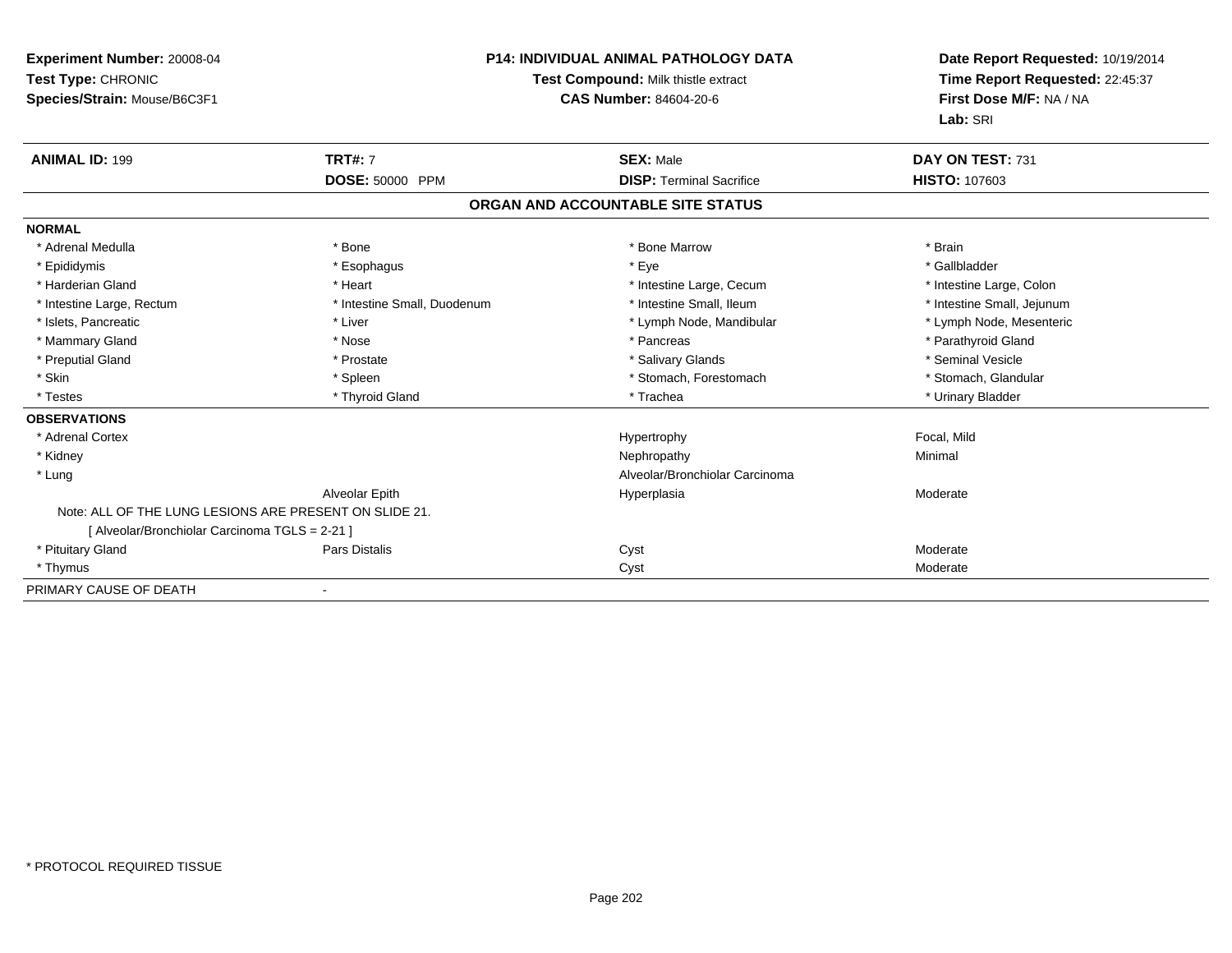| Experiment Number: 20008-04<br>Test Type: CHRONIC<br>Species/Strain: Mouse/B6C3F1 | <b>P14: INDIVIDUAL ANIMAL PATHOLOGY DATA</b><br>Test Compound: Milk thistle extract<br><b>CAS Number: 84604-20-6</b> |                                          | Date Report Requested: 10/19/2014<br>Time Report Requested: 22:45:37<br>First Dose M/F: NA / NA<br>Lab: SRI |
|-----------------------------------------------------------------------------------|----------------------------------------------------------------------------------------------------------------------|------------------------------------------|-------------------------------------------------------------------------------------------------------------|
| <b>ANIMAL ID: 200</b>                                                             | <b>TRT#: 7</b>                                                                                                       | <b>SEX: Male</b>                         | DAY ON TEST: 732                                                                                            |
|                                                                                   | <b>DOSE: 50000 PPM</b>                                                                                               | <b>DISP: Terminal Sacrifice</b>          | <b>HISTO: 107604</b>                                                                                        |
|                                                                                   |                                                                                                                      | ORGAN AND ACCOUNTABLE SITE STATUS        |                                                                                                             |
| <b>NORMAL</b>                                                                     |                                                                                                                      |                                          |                                                                                                             |
| * Adrenal Medulla                                                                 | * Bone                                                                                                               | * Bone Marrow                            | * Brain                                                                                                     |
| * Epididymis                                                                      | * Esophagus                                                                                                          | * Eye                                    | * Gallbladder                                                                                               |
| * Harderian Gland                                                                 | * Heart                                                                                                              | * Intestine Large, Cecum                 | * Intestine Large, Colon                                                                                    |
| * Intestine Large, Rectum                                                         | * Intestine Small, Duodenum                                                                                          | * Intestine Small, Ileum                 | * Intestine Small, Jejunum                                                                                  |
| * Islets, Pancreatic                                                              | * Liver                                                                                                              | * Lymph Node, Mandibular                 | * Lymph Node, Mesenteric                                                                                    |
| * Mammary Gland                                                                   | * Nose                                                                                                               | * Pancreas                               | * Parathyroid Gland                                                                                         |
| * Pituitary Gland                                                                 | * Preputial Gland                                                                                                    | * Prostate                               | * Salivary Glands                                                                                           |
| * Seminal Vesicle                                                                 | * Skin                                                                                                               | * Spleen                                 | * Stomach. Forestomach                                                                                      |
| * Stomach, Glandular                                                              | * Testes                                                                                                             | * Thymus                                 | * Thyroid Gland                                                                                             |
| * Trachea                                                                         | * Urinary Bladder                                                                                                    |                                          |                                                                                                             |
| <b>OBSERVATIONS</b>                                                               |                                                                                                                      |                                          |                                                                                                             |
| * Adrenal Cortex                                                                  |                                                                                                                      | <b>Accessory Adrenal Cortical Nodule</b> | Moderate                                                                                                    |
|                                                                                   |                                                                                                                      | Hyperplasia                              | Focal, Mild                                                                                                 |
| * Kidney                                                                          |                                                                                                                      | Nephropathy                              | Minimal                                                                                                     |
| * Lung                                                                            |                                                                                                                      | Alveolar/Bronchiolar Carcinoma           |                                                                                                             |
| [ Alveolar/Bronchiolar Carcinoma TGLS = 1-21 ]                                    |                                                                                                                      |                                          |                                                                                                             |
| PRIMARY CAUSE OF DEATH                                                            |                                                                                                                      |                                          |                                                                                                             |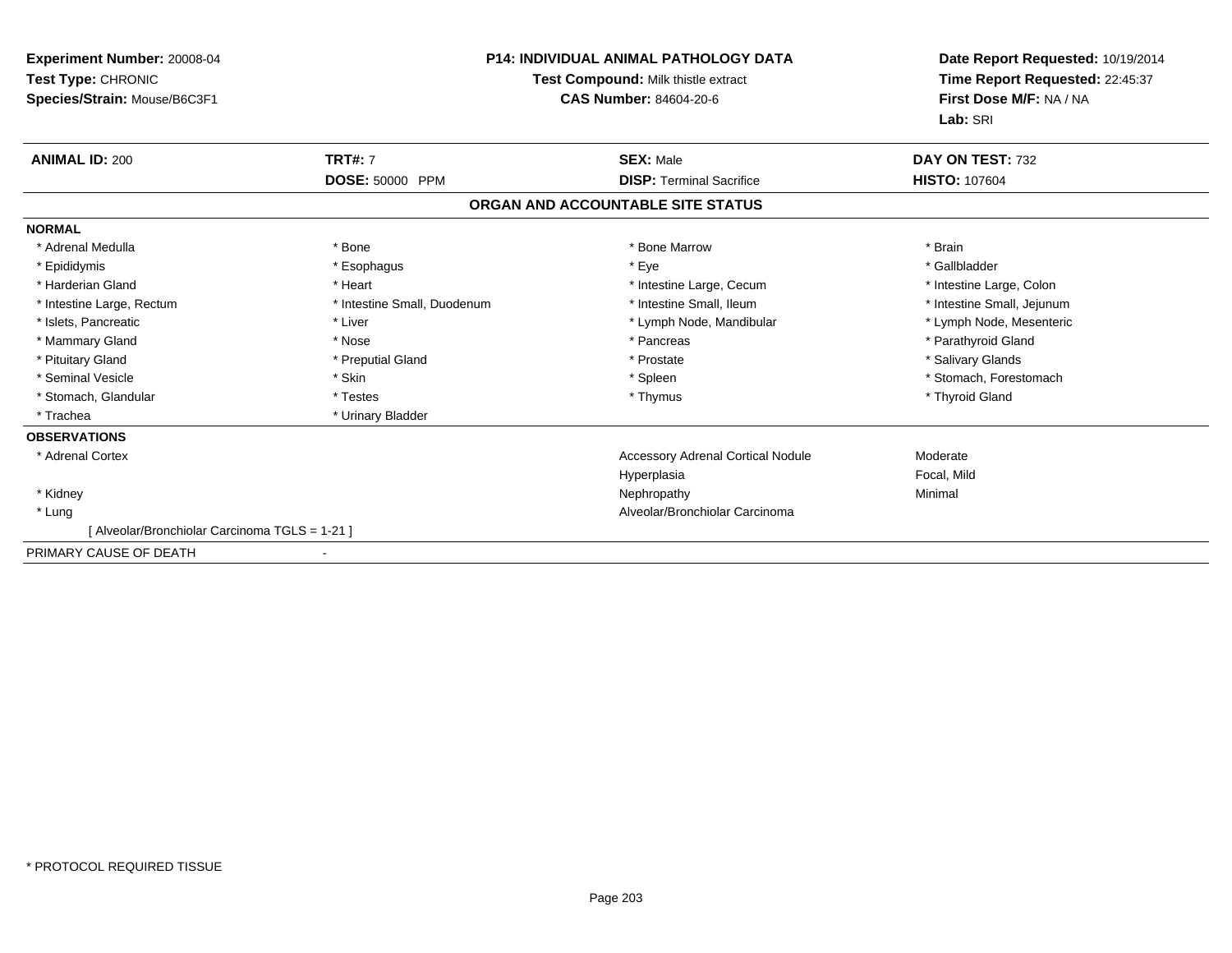| Experiment Number: 20008-04<br>Test Type: CHRONIC<br>Species/Strain: Mouse/B6C3F1 |                              | <b>P14: INDIVIDUAL ANIMAL PATHOLOGY DATA</b><br>Test Compound: Milk thistle extract<br><b>CAS Number: 84604-20-6</b>           | Date Report Requested: 10/19/2014<br>Time Report Requested: 22:45:37<br>First Dose M/F: NA / NA |
|-----------------------------------------------------------------------------------|------------------------------|--------------------------------------------------------------------------------------------------------------------------------|-------------------------------------------------------------------------------------------------|
|                                                                                   |                              |                                                                                                                                | Lab: SRI                                                                                        |
| <b>ANIMAL ID: 201</b>                                                             | <b>TRT#: 2</b>               | <b>SEX: Female</b>                                                                                                             | DAY ON TEST: 735                                                                                |
|                                                                                   | <b>DOSE: 0</b><br><b>PPM</b> | <b>DISP: Terminal Sacrifice</b>                                                                                                | <b>HISTO: 107605</b>                                                                            |
|                                                                                   |                              | ORGAN AND ACCOUNTABLE SITE STATUS                                                                                              |                                                                                                 |
| <b>NORMAL</b>                                                                     |                              |                                                                                                                                |                                                                                                 |
| * Adrenal Cortex                                                                  | * Adrenal Medulla            | * Bone                                                                                                                         | * Brain                                                                                         |
| * Clitoral Gland                                                                  | * Esophagus                  | * Eye                                                                                                                          | * Gallbladder                                                                                   |
| * Harderian Gland                                                                 | * Heart                      | * Intestine Large, Cecum                                                                                                       | * Intestine Large, Colon                                                                        |
| * Intestine Large, Rectum                                                         | * Intestine Small, Duodenum  | * Intestine Small, Ileum                                                                                                       | * Intestine Small, Jejunum                                                                      |
| * Islets, Pancreatic                                                              | * Liver                      | * Lung                                                                                                                         | * Lymph Node, Mandibular                                                                        |
| * Lymph Node, Mesenteric                                                          | * Mammary Gland              | * Nose                                                                                                                         | * Pancreas                                                                                      |
| * Parathyroid Gland                                                               | * Pituitary Gland            | * Salivary Glands                                                                                                              | * Skin                                                                                          |
| Stomach, Forestomach                                                              | * Thymus                     | * Trachea                                                                                                                      | * Urinary Bladder                                                                               |
| <b>OBSERVATIONS</b>                                                               |                              |                                                                                                                                |                                                                                                 |
| * Adren Cortex                                                                    |                              |                                                                                                                                |                                                                                                 |
|                                                                                   |                              | Note: FOCUS OF CHOLESTEROL CLEFTS IN ADRENAL CORTEX (CONSIDERED INCIDENTAL FINDING); MORPHOLOGY NOT AVAILABLE IN TDMS LEXICON. |                                                                                                 |
| * Bone Marrow                                                                     |                              | Hyperplasia                                                                                                                    | Mild                                                                                            |
| * Kidney                                                                          |                              | <b>Infiltration Cellular</b>                                                                                                   | Lymphocyte, Mild                                                                                |
| * Ovary                                                                           |                              | Cystadenoma                                                                                                                    |                                                                                                 |
|                                                                                   |                              | Hemorrhage                                                                                                                     | Mild                                                                                            |
| [ Cystadenoma TGLS = 1-7 ]                                                        |                              |                                                                                                                                |                                                                                                 |
| * Spleen                                                                          |                              | Hematopoietic Cell Proliferation                                                                                               | Minimal                                                                                         |
| * Stomach, Glandular                                                              | Epithelium                   | Hyperplasia                                                                                                                    | Mild                                                                                            |
| * Thyroid Gland                                                                   | Follicle                     | Degeneration                                                                                                                   | Focal, Mild                                                                                     |
| * Uterus                                                                          |                              | Hyperplasia                                                                                                                    | Cystic, Marked                                                                                  |
| [Hyperplasia TGLS = 2-7]                                                          |                              |                                                                                                                                |                                                                                                 |
| PRIMARY CAUSE OF DEATH                                                            |                              |                                                                                                                                |                                                                                                 |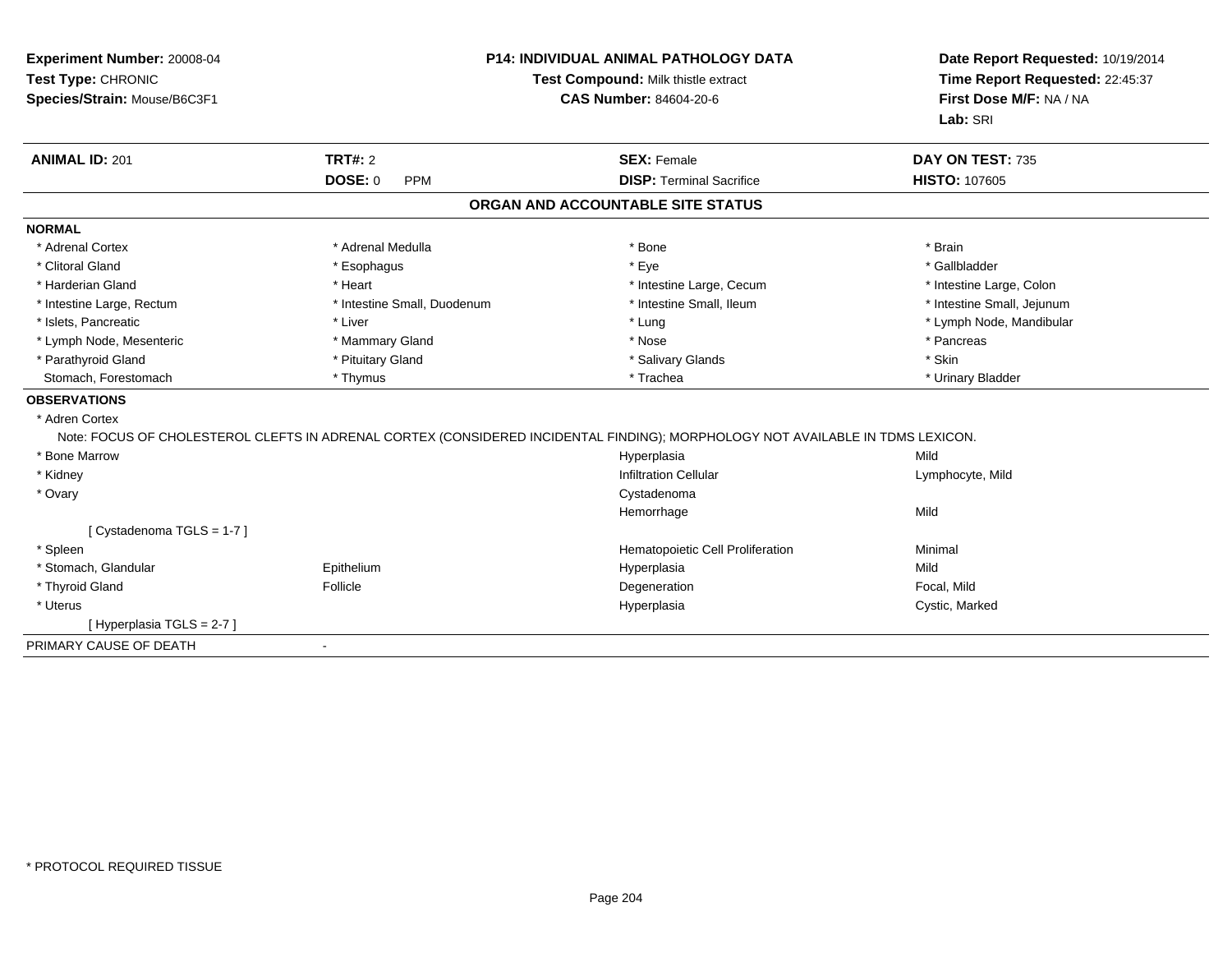| Experiment Number: 20008-04<br>Test Type: CHRONIC<br>Species/Strain: Mouse/B6C3F1 | <b>P14: INDIVIDUAL ANIMAL PATHOLOGY DATA</b><br>Test Compound: Milk thistle extract<br><b>CAS Number: 84604-20-6</b> |                                   | Date Report Requested: 10/19/2014<br>Time Report Requested: 22:45:38<br>First Dose M/F: NA / NA<br>Lab: SRI |
|-----------------------------------------------------------------------------------|----------------------------------------------------------------------------------------------------------------------|-----------------------------------|-------------------------------------------------------------------------------------------------------------|
| <b>ANIMAL ID: 202</b>                                                             | TRT#: 2                                                                                                              | <b>SEX: Female</b>                | DAY ON TEST: 560                                                                                            |
|                                                                                   | <b>DOSE: 0</b><br><b>PPM</b>                                                                                         | <b>DISP:</b> Moribund Sacrifice   | HISTO: 107606                                                                                               |
|                                                                                   |                                                                                                                      | ORGAN AND ACCOUNTABLE SITE STATUS |                                                                                                             |
| <b>NORMAL</b>                                                                     |                                                                                                                      |                                   |                                                                                                             |
| * Adrenal Cortex                                                                  | * Bone                                                                                                               | * Bone Marrow                     | * Brain                                                                                                     |
| * Clitoral Gland                                                                  | * Esophagus                                                                                                          | * Eye                             | * Gallbladder                                                                                               |
| * Harderian Gland                                                                 | * Heart                                                                                                              | * Intestine Large, Cecum          | * Intestine Large, Colon                                                                                    |
| * Intestine Large, Rectum                                                         | * Intestine Small, Duodenum                                                                                          | * Intestine Small, Ileum          | * Intestine Small, Jejunum                                                                                  |
| * Islets, Pancreatic                                                              | * Kidney                                                                                                             | * Lung                            | * Mammary Gland                                                                                             |
| * Nose                                                                            | * Parathyroid Gland                                                                                                  | * Pituitary Gland                 | * Salivary Glands                                                                                           |
| * Skin                                                                            | Spinal Cord                                                                                                          | * Spleen                          | Stomach, Forestomach                                                                                        |
| * Stomach, Glandular                                                              | * Trachea                                                                                                            | * Urinary Bladder                 |                                                                                                             |
| <b>MISSING</b>                                                                    |                                                                                                                      |                                   |                                                                                                             |
| * Adrenal Medulla                                                                 | * Lymph Node, Mandibular                                                                                             |                                   |                                                                                                             |
| <b>OBSERVATIONS</b>                                                               |                                                                                                                      |                                   |                                                                                                             |
| * Liver                                                                           | Hepatocyte                                                                                                           | Vacuolization Cytoplasmic         | Moderate                                                                                                    |
| * Lymph Node, Mesenteric                                                          |                                                                                                                      | Atrophy                           | Mild                                                                                                        |
| * Ovary                                                                           |                                                                                                                      | Cyst                              | Moderate                                                                                                    |
| [Cyst TGLS = $3-7$ ]                                                              |                                                                                                                      |                                   |                                                                                                             |
| * Pancreas                                                                        | Acinus                                                                                                               | <b>Cytoplasmic Alteration</b>     | Marked                                                                                                      |
| <b>Peripheral Nerve</b>                                                           |                                                                                                                      | Atrophy                           | Mild                                                                                                        |
| * Thymus                                                                          |                                                                                                                      | Atrophy                           | Moderate                                                                                                    |
| * Thyroid Gland                                                                   | Follicle                                                                                                             | Degeneration                      | Focal, Mild                                                                                                 |
| * Uterus                                                                          |                                                                                                                      | Hyperplasia                       | Cystic, Marked                                                                                              |
| [Hyperplasia TGLS = 2-7]                                                          |                                                                                                                      |                                   |                                                                                                             |
| PRIMARY CAUSE OF DEATH                                                            | - UNCERTAIN                                                                                                          |                                   |                                                                                                             |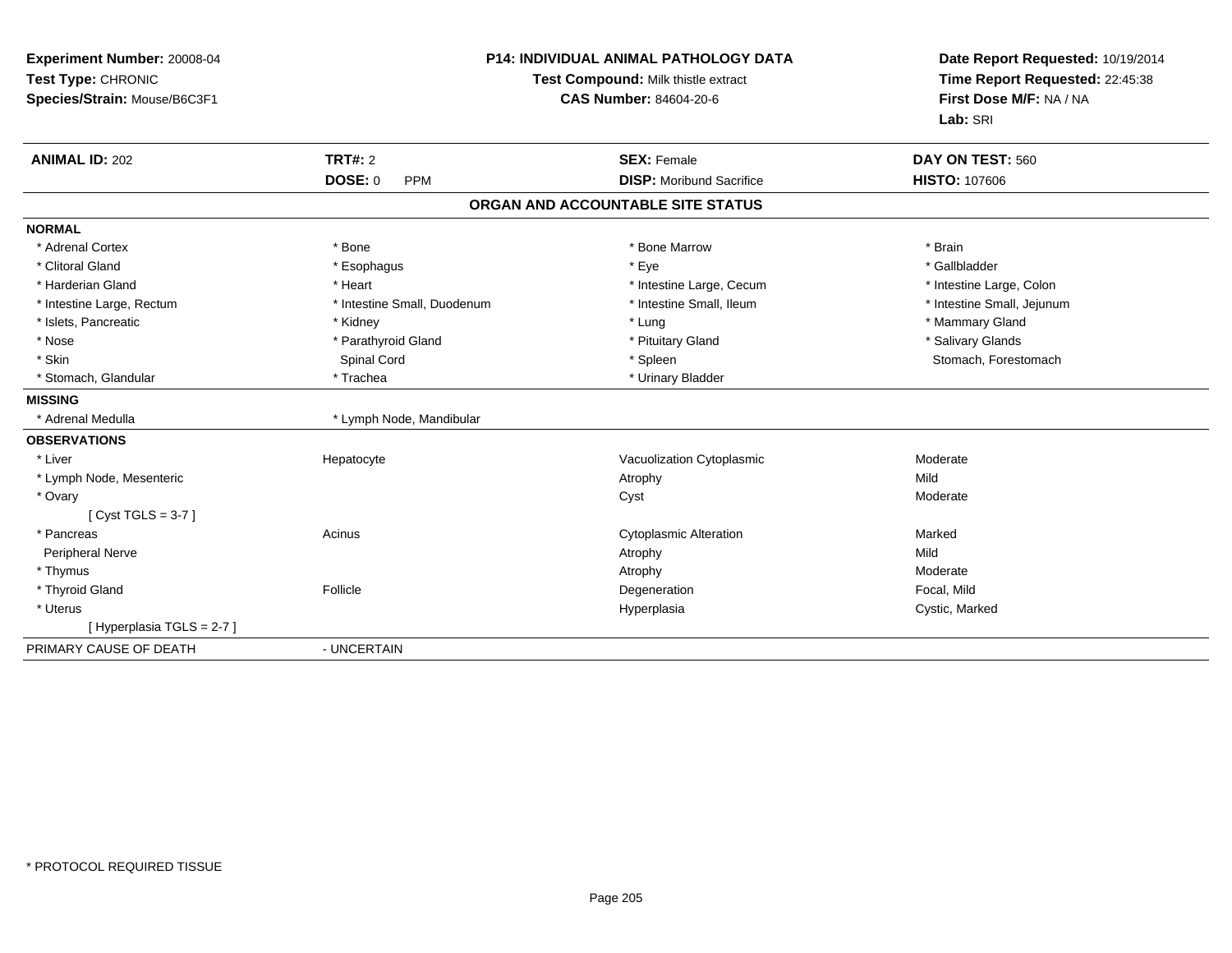| Experiment Number: 20008-04<br>Test Type: CHRONIC<br>Species/Strain: Mouse/B6C3F1 |                              | P14: INDIVIDUAL ANIMAL PATHOLOGY DATA<br>Test Compound: Milk thistle extract<br><b>CAS Number: 84604-20-6</b> | Date Report Requested: 10/19/2014<br>Time Report Requested: 22:45:38<br>First Dose M/F: NA / NA<br>Lab: SRI |
|-----------------------------------------------------------------------------------|------------------------------|---------------------------------------------------------------------------------------------------------------|-------------------------------------------------------------------------------------------------------------|
| <b>ANIMAL ID: 203</b>                                                             | TRT#: 2                      | <b>SEX: Female</b>                                                                                            | DAY ON TEST: 735                                                                                            |
|                                                                                   | <b>DOSE: 0</b><br><b>PPM</b> | <b>DISP: Terminal Sacrifice</b>                                                                               | <b>HISTO: 107607</b>                                                                                        |
|                                                                                   |                              | ORGAN AND ACCOUNTABLE SITE STATUS                                                                             |                                                                                                             |
| <b>NORMAL</b>                                                                     |                              |                                                                                                               |                                                                                                             |
| * Adrenal Cortex                                                                  | * Bone                       | * Bone Marrow                                                                                                 | * Brain                                                                                                     |
| * Clitoral Gland                                                                  | * Esophagus                  | * Eye                                                                                                         | * Gallbladder                                                                                               |
| * Harderian Gland                                                                 | * Heart                      | * Intestine Large, Cecum                                                                                      | * Intestine Large, Colon                                                                                    |
| * Intestine Large, Rectum                                                         | * Intestine Small, Duodenum  | * Intestine Small, Ileum                                                                                      | * Intestine Small, Jejunum                                                                                  |
| * Islets, Pancreatic                                                              | * Liver                      | * Lymph Node, Mandibular                                                                                      | * Lymph Node, Mesenteric                                                                                    |
| * Mammary Gland                                                                   | * Nose                       | * Pancreas                                                                                                    | * Parathyroid Gland                                                                                         |
| * Pituitary Gland                                                                 | * Salivary Glands            | * Skin                                                                                                        | * Spleen                                                                                                    |
| Stomach, Forestomach                                                              | * Stomach, Glandular         | * Thymus                                                                                                      | * Trachea                                                                                                   |
| * Urinary Bladder                                                                 |                              |                                                                                                               |                                                                                                             |
| <b>OBSERVATIONS</b>                                                               |                              |                                                                                                               |                                                                                                             |
| * Adrenal Medulla                                                                 |                              | Hyperplasia                                                                                                   | Minimal                                                                                                     |
| * Kidney                                                                          |                              | Nephropathy                                                                                                   | Minimal                                                                                                     |
| * Lung                                                                            |                              | Hemorrhage                                                                                                    | Minimal                                                                                                     |
| * Ovary                                                                           |                              | Cyst                                                                                                          | Moderate                                                                                                    |
|                                                                                   |                              | Hemorrhage                                                                                                    | Mild                                                                                                        |
| [Cyst TGLS = $2-7$ ]                                                              |                              |                                                                                                               |                                                                                                             |
| * Thyroid Gland                                                                   | Follicle                     | Degeneration                                                                                                  | Focal, Moderate                                                                                             |
| * Urin Bladder                                                                    |                              |                                                                                                               |                                                                                                             |
| Note: INFUSION ARTIFACT IN URINARY BLADDER.                                       |                              |                                                                                                               |                                                                                                             |
| * Uterus                                                                          |                              | Hyperplasia                                                                                                   | Cystic, Mild                                                                                                |
| [Hyperplasia TGLS = 1-7]                                                          |                              |                                                                                                               |                                                                                                             |
| PRIMARY CAUSE OF DEATH                                                            | $\blacksquare$               |                                                                                                               |                                                                                                             |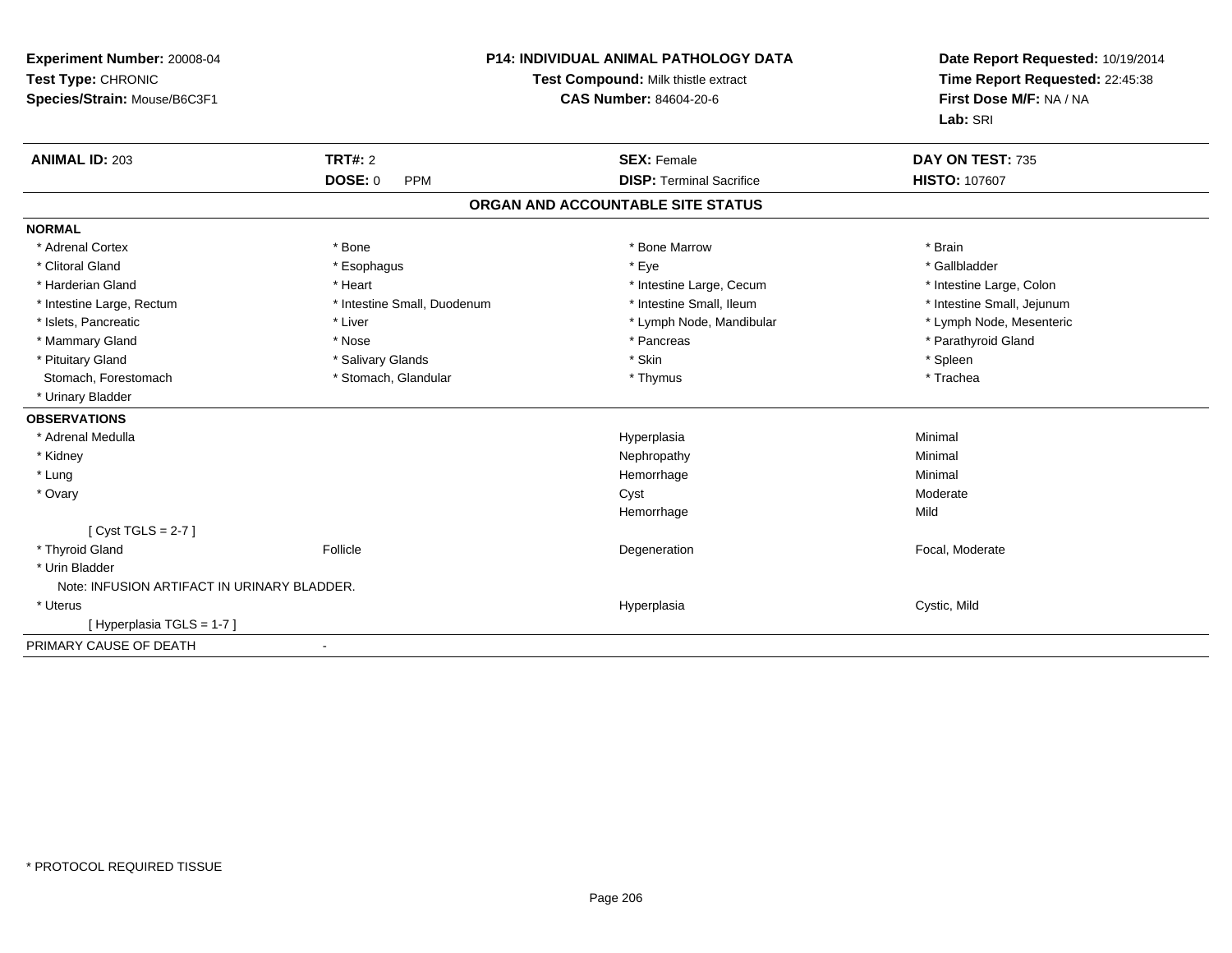| Experiment Number: 20008-04<br>Test Type: CHRONIC<br>Species/Strain: Mouse/B6C3F1 |                              | <b>P14: INDIVIDUAL ANIMAL PATHOLOGY DATA</b><br>Test Compound: Milk thistle extract<br><b>CAS Number: 84604-20-6</b> | Date Report Requested: 10/19/2014<br>Time Report Requested: 22:45:38<br>First Dose M/F: NA / NA<br>Lab: SRI |
|-----------------------------------------------------------------------------------|------------------------------|----------------------------------------------------------------------------------------------------------------------|-------------------------------------------------------------------------------------------------------------|
| <b>ANIMAL ID: 204</b>                                                             | <b>TRT#: 2</b>               | <b>SEX: Female</b>                                                                                                   | DAY ON TEST: 735                                                                                            |
|                                                                                   | <b>DOSE: 0</b><br><b>PPM</b> | <b>DISP: Terminal Sacrifice</b>                                                                                      | <b>HISTO: 107608</b>                                                                                        |
|                                                                                   |                              | ORGAN AND ACCOUNTABLE SITE STATUS                                                                                    |                                                                                                             |
| <b>NORMAL</b>                                                                     |                              |                                                                                                                      |                                                                                                             |
| * Adrenal Cortex                                                                  | * Adrenal Medulla            | * Bone                                                                                                               | * Bone Marrow                                                                                               |
| * Brain                                                                           | * Clitoral Gland             | * Esophagus                                                                                                          | * Eye                                                                                                       |
| * Gallbladder                                                                     | * Harderian Gland            | * Heart                                                                                                              | * Intestine Large, Cecum                                                                                    |
| * Intestine Large, Colon                                                          | * Intestine Large, Rectum    | * Intestine Small, Duodenum                                                                                          | * Intestine Small, Ileum                                                                                    |
| * Intestine Small, Jejunum                                                        | * Islets, Pancreatic         | * Kidney                                                                                                             | * Liver                                                                                                     |
| * Lung                                                                            | * Lymph Node, Mandibular     | * Mammary Gland                                                                                                      | * Nose                                                                                                      |
| * Ovary                                                                           | * Pancreas                   | * Parathyroid Gland                                                                                                  | * Pituitary Gland                                                                                           |
| * Salivary Glands                                                                 | * Skin                       | Stomach, Forestomach                                                                                                 | * Thymus                                                                                                    |
| * Thyroid Gland                                                                   | * Trachea                    | * Urinary Bladder                                                                                                    |                                                                                                             |
| <b>OBSERVATIONS</b>                                                               |                              |                                                                                                                      |                                                                                                             |
| Lymph Node                                                                        | Mediastinal                  | Hemangiosarcoma                                                                                                      |                                                                                                             |
| [Hemangiosarcoma TGLS = 3-3]                                                      |                              |                                                                                                                      |                                                                                                             |
| * Lymph Node, Mesenteric                                                          |                              | Hyperplasia                                                                                                          | Lymphoid, Mild                                                                                              |
| * Spleen                                                                          |                              | Hematopoietic Cell Proliferation                                                                                     | Minimal                                                                                                     |
| * Stomach, Glandular                                                              |                              | Cyst                                                                                                                 | Moderate                                                                                                    |
| * Urin Bladder                                                                    |                              |                                                                                                                      |                                                                                                             |
| Note: INFUSION ARTIFACT IN URINARY BLADDER.                                       |                              |                                                                                                                      |                                                                                                             |
| * Uterus                                                                          |                              | Hyperplasia                                                                                                          | Cystic, Mild                                                                                                |
| [Hyperplasia TGLS = 1-7,2-7]                                                      |                              |                                                                                                                      |                                                                                                             |
| PRIMARY CAUSE OF DEATH                                                            |                              |                                                                                                                      |                                                                                                             |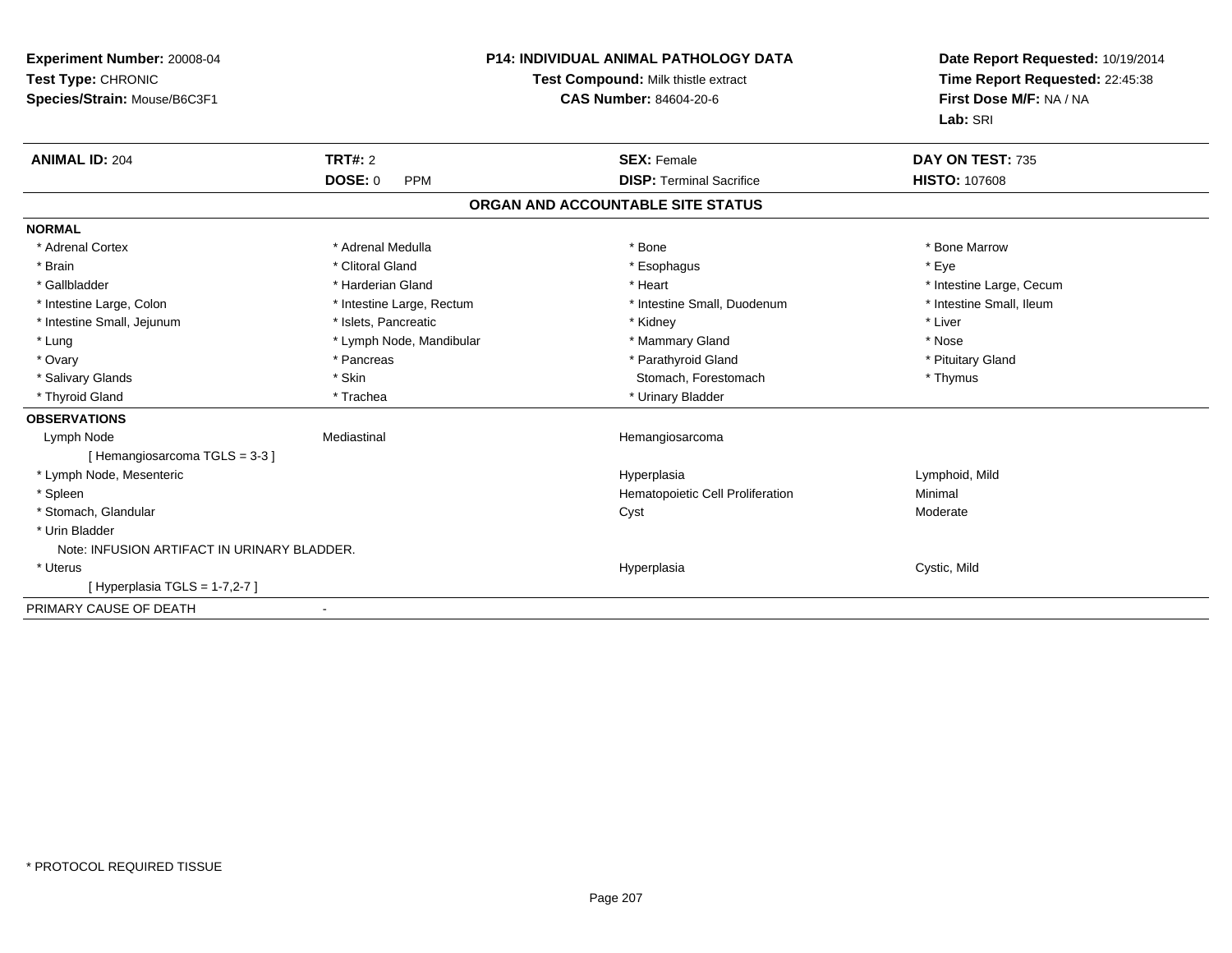| Experiment Number: 20008-04<br>Test Type: CHRONIC<br>Species/Strain: Mouse/B6C3F1 | P14: INDIVIDUAL ANIMAL PATHOLOGY DATA<br>Test Compound: Milk thistle extract<br><b>CAS Number: 84604-20-6</b> |                                          | Date Report Requested: 10/19/2014<br>Time Report Requested: 22:45:38<br>First Dose M/F: NA / NA<br>Lab: SRI |
|-----------------------------------------------------------------------------------|---------------------------------------------------------------------------------------------------------------|------------------------------------------|-------------------------------------------------------------------------------------------------------------|
| <b>ANIMAL ID: 205</b>                                                             | <b>TRT#: 2</b>                                                                                                | <b>SEX: Female</b>                       | DAY ON TEST: 735                                                                                            |
|                                                                                   | DOSE: 0<br><b>PPM</b>                                                                                         | <b>DISP: Terminal Sacrifice</b>          | <b>HISTO: 107609</b>                                                                                        |
|                                                                                   |                                                                                                               | ORGAN AND ACCOUNTABLE SITE STATUS        |                                                                                                             |
| <b>NORMAL</b>                                                                     |                                                                                                               |                                          |                                                                                                             |
| * Adrenal Medulla                                                                 | * Bone                                                                                                        | * Bone Marrow                            | * Brain                                                                                                     |
| * Clitoral Gland                                                                  | * Esophagus                                                                                                   | * Eye                                    | * Gallbladder                                                                                               |
| * Harderian Gland                                                                 | * Heart                                                                                                       | * Intestine Large, Cecum                 | * Intestine Large, Colon                                                                                    |
| * Intestine Large, Rectum                                                         | * Intestine Small, Duodenum                                                                                   | * Intestine Small, Ileum                 | * Intestine Small, Jejunum                                                                                  |
| * Islets, Pancreatic                                                              | * Kidney                                                                                                      | * Liver                                  | * Lung                                                                                                      |
| * Lymph Node, Mandibular                                                          | * Lymph Node, Mesenteric                                                                                      | * Mammary Gland                          | * Nose                                                                                                      |
| * Ovary                                                                           | * Pancreas                                                                                                    | * Parathyroid Gland                      | * Pituitary Gland                                                                                           |
| * Salivary Glands                                                                 | * Skin                                                                                                        | * Spleen                                 | Stomach, Forestomach                                                                                        |
| * Stomach, Glandular                                                              | * Thymus                                                                                                      | * Thyroid Gland                          | * Trachea                                                                                                   |
| * Urinary Bladder                                                                 |                                                                                                               |                                          |                                                                                                             |
| <b>OBSERVATIONS</b>                                                               |                                                                                                               |                                          |                                                                                                             |
| * Adrenal Cortex                                                                  |                                                                                                               | <b>Accessory Adrenal Cortical Nodule</b> | Moderate                                                                                                    |
| * Uterus                                                                          |                                                                                                               | Hyperplasia<br>Polyp Stromal             | Cystic, Moderate                                                                                            |
| [Hyperplasia TGLS = 1-7]                                                          |                                                                                                               |                                          |                                                                                                             |
| [Polyp Stromal TGLS = 2-7]                                                        |                                                                                                               |                                          |                                                                                                             |
| PRIMARY CAUSE OF DEATH                                                            |                                                                                                               |                                          |                                                                                                             |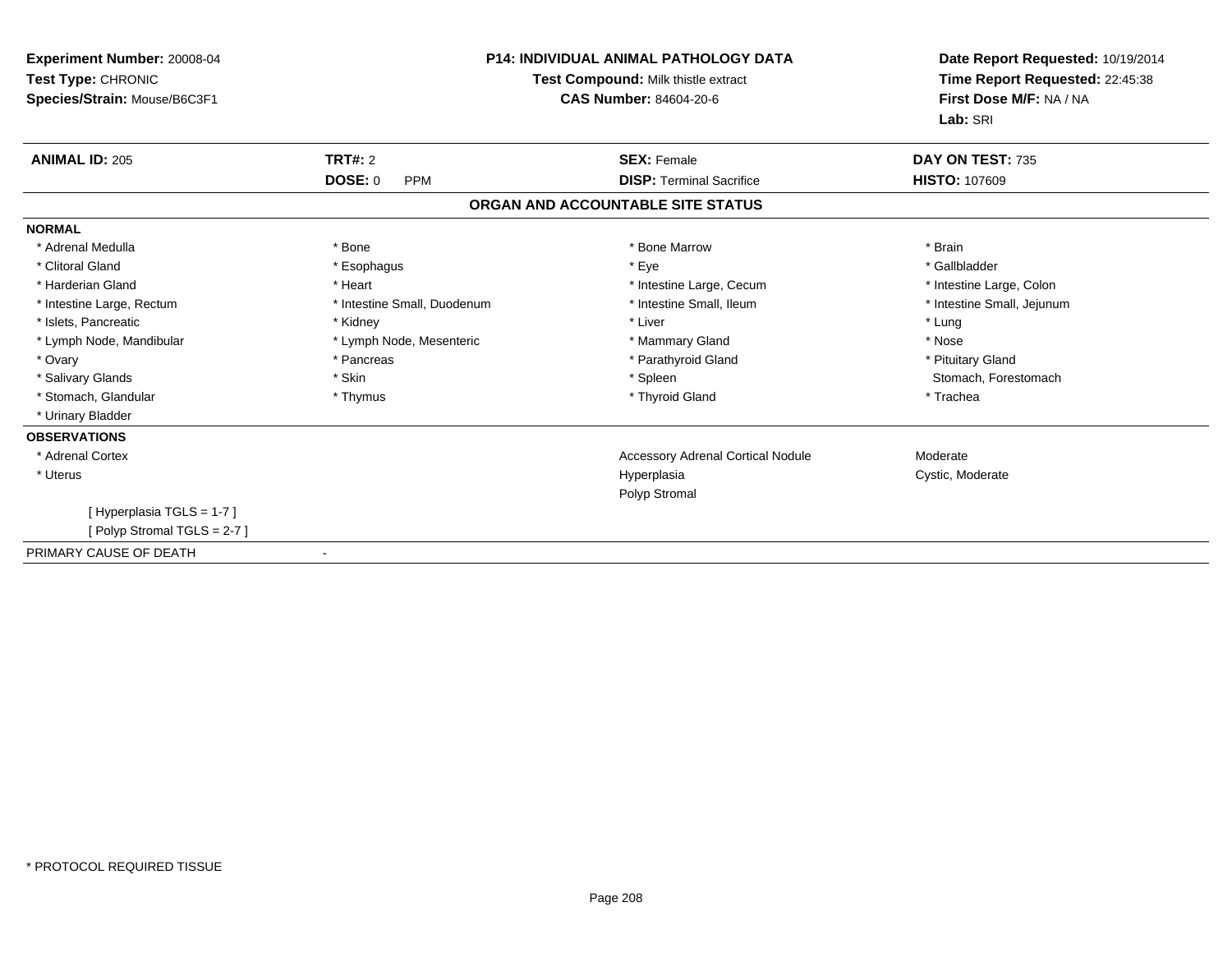| Experiment Number: 20008-04<br>Test Type: CHRONIC<br>Species/Strain: Mouse/B6C3F1 | <b>P14: INDIVIDUAL ANIMAL PATHOLOGY DATA</b><br>Test Compound: Milk thistle extract<br><b>CAS Number: 84604-20-6</b> |                                   | Date Report Requested: 10/19/2014<br>Time Report Requested: 22:45:38<br>First Dose M/F: NA / NA<br>Lab: SRI |
|-----------------------------------------------------------------------------------|----------------------------------------------------------------------------------------------------------------------|-----------------------------------|-------------------------------------------------------------------------------------------------------------|
| <b>ANIMAL ID: 206</b>                                                             | <b>TRT#: 2</b>                                                                                                       | <b>SEX: Female</b>                | DAY ON TEST: 618                                                                                            |
|                                                                                   | <b>DOSE: 0</b><br><b>PPM</b>                                                                                         | <b>DISP:</b> Moribund Sacrifice   | HISTO: 107610                                                                                               |
|                                                                                   |                                                                                                                      | ORGAN AND ACCOUNTABLE SITE STATUS |                                                                                                             |
| <b>NORMAL</b>                                                                     |                                                                                                                      |                                   |                                                                                                             |
| * Adrenal Cortex                                                                  | * Adrenal Medulla                                                                                                    | * Bone                            | * Clitoral Gland                                                                                            |
| * Esophagus                                                                       | * Eye                                                                                                                | * Gallbladder                     | * Harderian Gland                                                                                           |
| * Heart                                                                           | * Intestine Large, Cecum                                                                                             | * Intestine Large, Colon          | * Intestine Large, Rectum                                                                                   |
| * Intestine Small, Duodenum                                                       | * Intestine Small, Ileum                                                                                             | * Intestine Small, Jejunum        | * Islets, Pancreatic                                                                                        |
| * Liver                                                                           | * Lung                                                                                                               | * Nose                            | * Parathyroid Gland                                                                                         |
| Peripheral Nerve                                                                  | * Salivary Glands                                                                                                    | * Skin                            | Spinal Cord                                                                                                 |
| * Spleen                                                                          | Stomach, Forestomach                                                                                                 | * Stomach, Glandular              | * Thyroid Gland                                                                                             |
| * Trachea                                                                         | * Urinary Bladder                                                                                                    | * Uterus                          |                                                                                                             |
| <b>INSUFFICIENT TISSUE</b>                                                        |                                                                                                                      |                                   |                                                                                                             |
| * Ovary                                                                           |                                                                                                                      |                                   |                                                                                                             |
| <b>OBSERVATIONS</b>                                                               |                                                                                                                      |                                   |                                                                                                             |
| * Bone Marrow                                                                     |                                                                                                                      | Hyperplasia                       | Mild                                                                                                        |
| * Brain                                                                           |                                                                                                                      | Compression                       | Marked                                                                                                      |
|                                                                                   |                                                                                                                      | <b>Necrosis</b>                   | Moderate                                                                                                    |
| [Compression TGLS = 3-1]                                                          |                                                                                                                      |                                   |                                                                                                             |
| * Kidney                                                                          |                                                                                                                      | Nephropathy                       | Minimal                                                                                                     |
| * Lymph Node, Mandibular                                                          |                                                                                                                      | Atrophy                           | Mild                                                                                                        |
| * Lymph Node, Mesenteric                                                          |                                                                                                                      | Atrophy                           | Mild                                                                                                        |
| * Mammary Gland                                                                   |                                                                                                                      | Hyperplasia                       | Mild                                                                                                        |
| * Pancreas                                                                        | Acinus                                                                                                               | <b>Cytoplasmic Alteration</b>     | Mild                                                                                                        |
| * Pituitary Gland                                                                 | Pars Distalis                                                                                                        | Adenoma                           |                                                                                                             |
| [Adenoma TGLS = $4-1$ ]                                                           |                                                                                                                      |                                   |                                                                                                             |
| * Thymus                                                                          |                                                                                                                      | Atrophy                           | Moderate                                                                                                    |
| PRIMARY CAUSE OF DEATH                                                            | - Pituitary Gland Pars Distalis Adenoma                                                                              |                                   |                                                                                                             |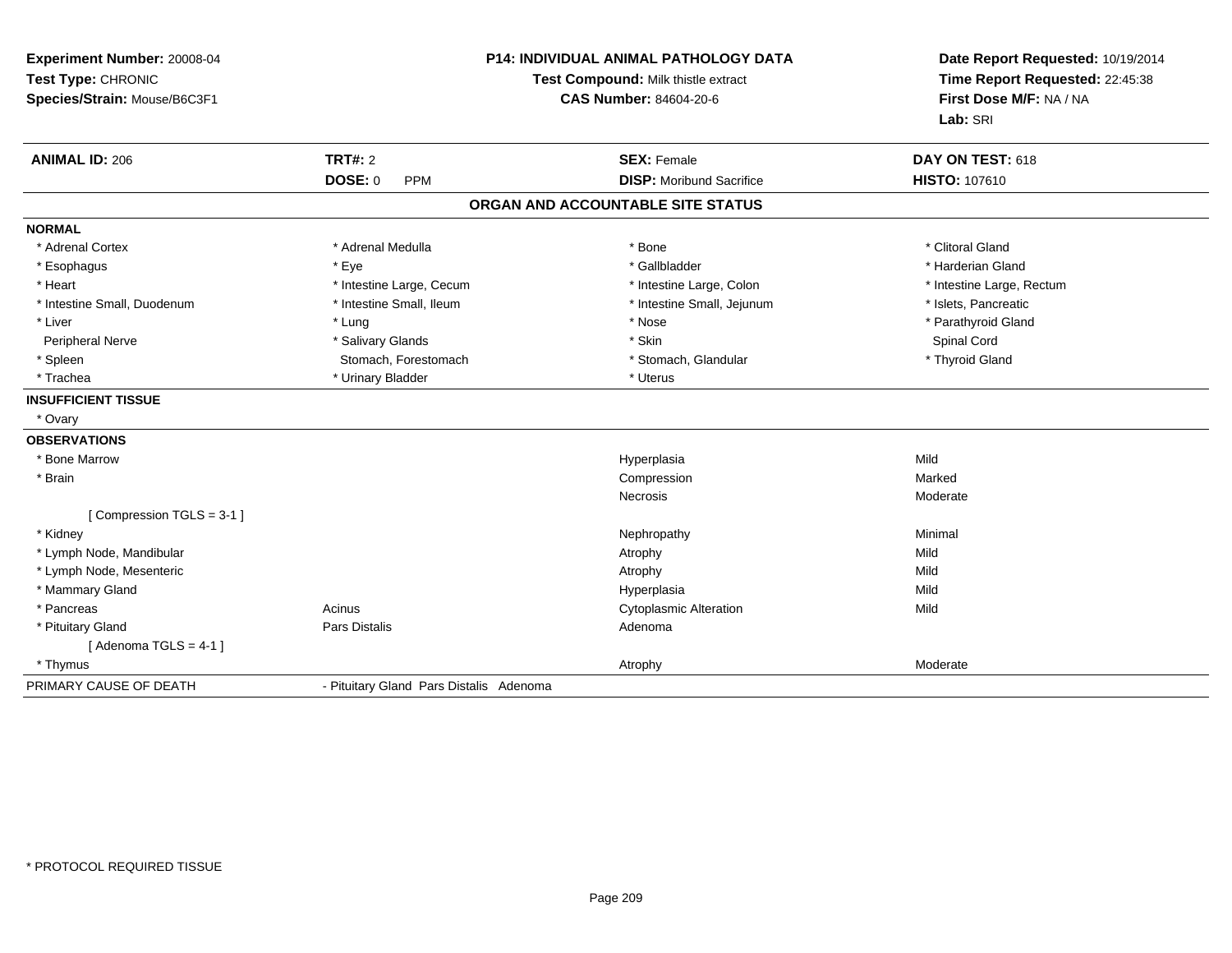| <b>Experiment Number: 20008-04</b><br>Test Type: CHRONIC<br>Species/Strain: Mouse/B6C3F1<br><b>ANIMAL ID: 207</b> | <b>TRT#: 2</b>               | <b>P14: INDIVIDUAL ANIMAL PATHOLOGY DATA</b><br>Test Compound: Milk thistle extract<br><b>CAS Number: 84604-20-6</b><br><b>SEX: Female</b> | Date Report Requested: 10/19/2014<br>Time Report Requested: 22:45:38<br>First Dose M/F: NA / NA<br>Lab: SRI<br>DAY ON TEST: 735 |
|-------------------------------------------------------------------------------------------------------------------|------------------------------|--------------------------------------------------------------------------------------------------------------------------------------------|---------------------------------------------------------------------------------------------------------------------------------|
|                                                                                                                   | <b>DOSE: 0</b><br><b>PPM</b> | <b>DISP: Terminal Sacrifice</b>                                                                                                            | <b>HISTO: 107611</b>                                                                                                            |
|                                                                                                                   |                              | ORGAN AND ACCOUNTABLE SITE STATUS                                                                                                          |                                                                                                                                 |
| <b>NORMAL</b>                                                                                                     |                              |                                                                                                                                            |                                                                                                                                 |
| * Adrenal Cortex                                                                                                  | * Adrenal Medulla            | * Bone                                                                                                                                     | * Brain                                                                                                                         |
| * Clitoral Gland                                                                                                  | * Esophagus                  | * Eye                                                                                                                                      | * Gallbladder                                                                                                                   |
| * Harderian Gland                                                                                                 | * Heart                      | * Intestine Large, Cecum                                                                                                                   | * Intestine Large, Colon                                                                                                        |
| * Intestine Large, Rectum                                                                                         | * Intestine Small, Duodenum  | * Intestine Small, Ileum                                                                                                                   | * Intestine Small, Jejunum                                                                                                      |
| * Islets, Pancreatic                                                                                              | * Liver                      | * Lung                                                                                                                                     | * Lymph Node, Mesenteric                                                                                                        |
| * Mammary Gland                                                                                                   | * Nose                       | * Pancreas                                                                                                                                 | * Parathyroid Gland                                                                                                             |
| * Pituitary Gland                                                                                                 | * Salivary Glands            | * Skin                                                                                                                                     | Stomach, Forestomach                                                                                                            |
| * Stomach, Glandular                                                                                              | * Thymus                     | * Thyroid Gland                                                                                                                            | * Trachea                                                                                                                       |
| * Urinary Bladder                                                                                                 |                              |                                                                                                                                            |                                                                                                                                 |
| <b>OBSERVATIONS</b>                                                                                               |                              |                                                                                                                                            |                                                                                                                                 |
| * Bone Marrow                                                                                                     |                              | Hyperplasia                                                                                                                                | Moderate                                                                                                                        |
| * Kidney                                                                                                          |                              | Metaplasia                                                                                                                                 | Osseous, Mild                                                                                                                   |
| * Lymph Node, Mandibular                                                                                          |                              | Hyperplasia                                                                                                                                | Lymphoid, Mild                                                                                                                  |
| * Ovary                                                                                                           |                              | Cyst                                                                                                                                       | Moderate                                                                                                                        |
| * Spleen                                                                                                          |                              | Hematopoietic Cell Proliferation                                                                                                           | Moderate                                                                                                                        |
| * Urin Bladder                                                                                                    |                              |                                                                                                                                            |                                                                                                                                 |
| Note: INFUSION ARTIFACT IN URINARY BLADDER.                                                                       |                              |                                                                                                                                            |                                                                                                                                 |
| * Uterus                                                                                                          |                              | Hyperplasia                                                                                                                                | Cystic, Mild                                                                                                                    |
| [Hyperplasia TGLS = 1-7]                                                                                          |                              |                                                                                                                                            |                                                                                                                                 |
| PRIMARY CAUSE OF DEATH                                                                                            |                              |                                                                                                                                            |                                                                                                                                 |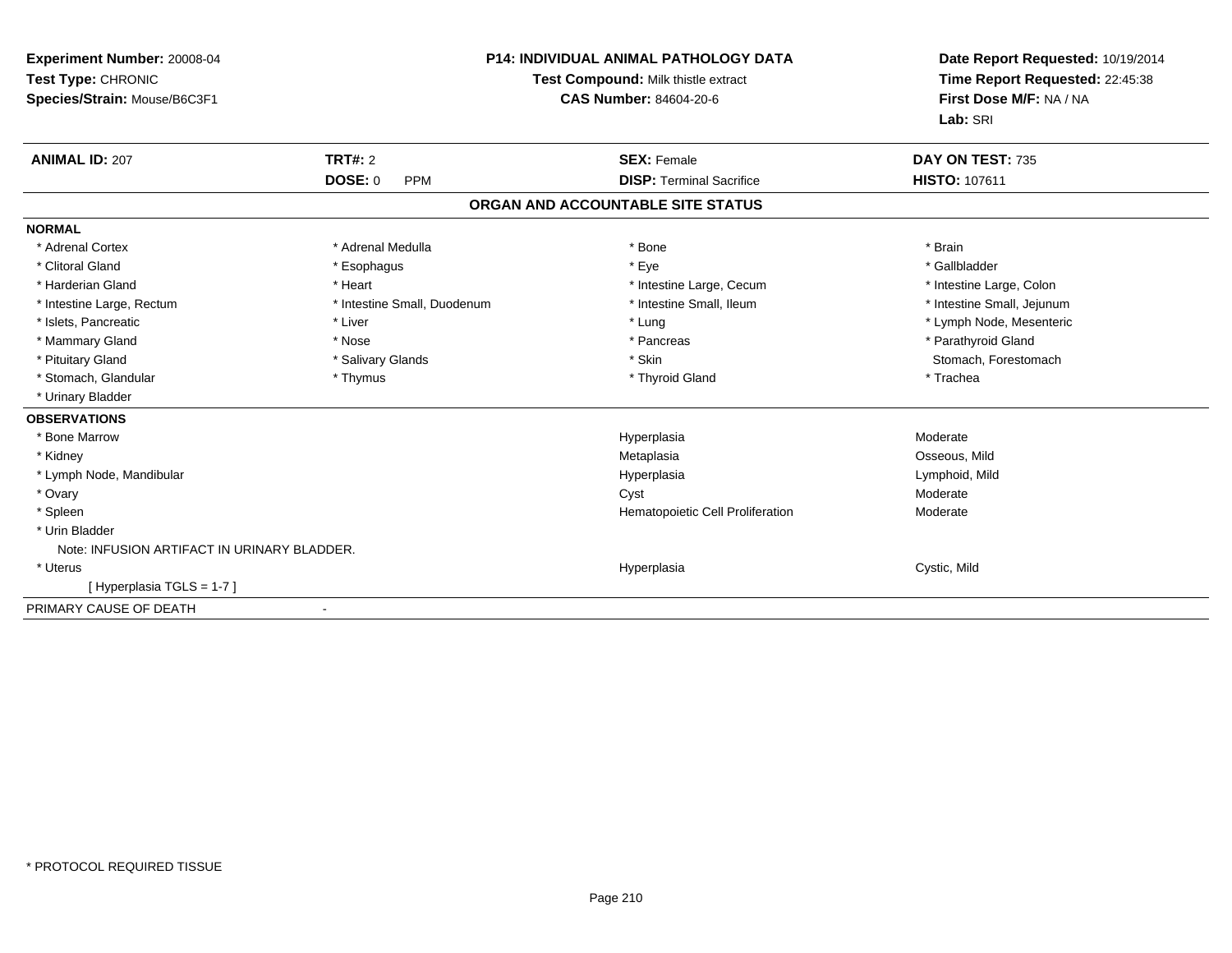| Experiment Number: 20008-04<br>Test Type: CHRONIC<br>Species/Strain: Mouse/B6C3F1 |                                 | P14: INDIVIDUAL ANIMAL PATHOLOGY DATA<br>Test Compound: Milk thistle extract<br><b>CAS Number: 84604-20-6</b> |                            |
|-----------------------------------------------------------------------------------|---------------------------------|---------------------------------------------------------------------------------------------------------------|----------------------------|
| <b>ANIMAL ID: 208</b>                                                             | <b>TRT#: 2</b>                  | <b>SEX: Female</b>                                                                                            | DAY ON TEST: 717           |
|                                                                                   | DOSE: 0<br><b>PPM</b>           | <b>DISP: Natural Death</b>                                                                                    | <b>HISTO: 107612</b>       |
|                                                                                   |                                 | ORGAN AND ACCOUNTABLE SITE STATUS                                                                             |                            |
| <b>NORMAL</b>                                                                     |                                 |                                                                                                               |                            |
| * Adrenal Cortex                                                                  | * Adrenal Medulla               | * Bone                                                                                                        | * Brain                    |
| * Clitoral Gland                                                                  | * Eye                           | * Harderian Gland                                                                                             | * Heart                    |
| * Intestine Large, Cecum                                                          | * Intestine Large, Colon        | * Intestine Large, Rectum                                                                                     | * Intestine Small, Jejunum |
| * Islets, Pancreatic                                                              | * Kidney                        | * Liver                                                                                                       | * Mammary Gland            |
| * Nose                                                                            | * Ovary                         | * Pancreas                                                                                                    | * Parathyroid Gland        |
| * Pituitary Gland                                                                 | Stomach, Forestomach            | * Stomach, Glandular                                                                                          | * Thyroid Gland            |
| * Trachea                                                                         | * Urinary Bladder               |                                                                                                               |                            |
| <b>MISSING</b>                                                                    |                                 |                                                                                                               |                            |
| * Esophagus                                                                       | * Lymph Node, Mandibular        |                                                                                                               |                            |
| <b>AUTO PRECLUDES DIAG.</b>                                                       |                                 |                                                                                                               |                            |
| * Gallbladder                                                                     | * Intestine Small, Duodenum     | * Intestine Small, Ileum                                                                                      | * Lymph Node, Mesenteric   |
| <b>OBSERVATIONS</b>                                                               |                                 |                                                                                                               |                            |
| * Bone Marrow                                                                     |                                 | Hyperplasia                                                                                                   | Moderate                   |
| * Lung                                                                            |                                 | <b>Infiltration Cellular</b>                                                                                  | Polymorphnuclr, Moderate   |
| * Salivary Glands                                                                 |                                 | <b>Infiltration Cellular</b>                                                                                  | Lymphocyte, Mild           |
| * Skin                                                                            | <b>Subcut Tiss</b>              | Fibrosarcoma                                                                                                  |                            |
| [Fibrosarcoma TGLS = 1-21]                                                        |                                 |                                                                                                               |                            |
| * Spleen                                                                          |                                 | Hematopoietic Cell Proliferation                                                                              | Moderate                   |
| * Thymus                                                                          |                                 | Atrophy                                                                                                       | Moderate                   |
| * Urin Bladder                                                                    |                                 |                                                                                                               |                            |
| Note: INFUSION ARTIFACT IN URINARY BLADDER.                                       |                                 |                                                                                                               |                            |
| * Uterus                                                                          |                                 | Hyperplasia                                                                                                   | Cystic, Marked             |
| [Hyperplasia TGLS = 2-7]                                                          |                                 |                                                                                                               |                            |
| PRIMARY CAUSE OF DEATH                                                            | - Skin Subcut Tiss Fibrosarcoma |                                                                                                               |                            |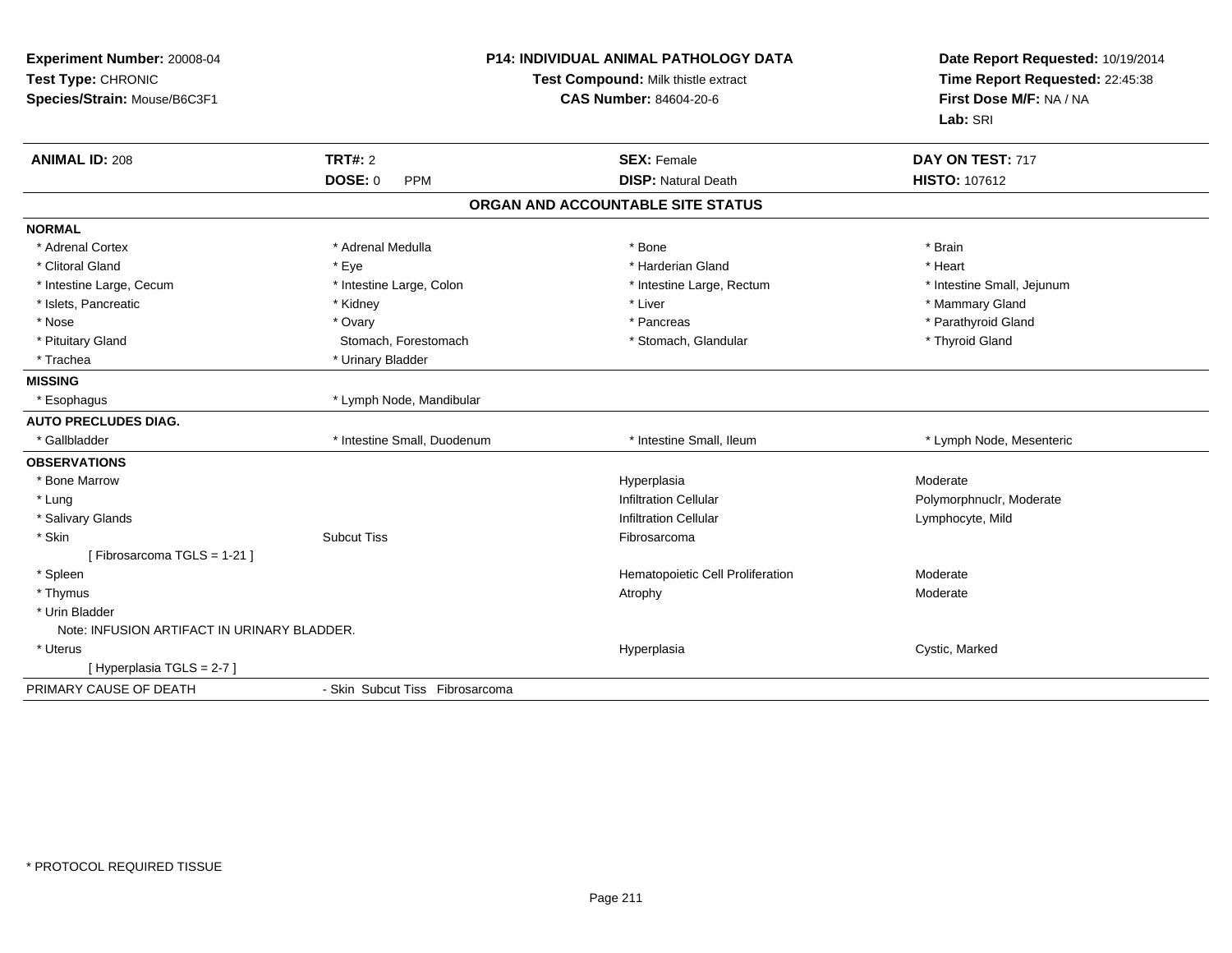| Experiment Number: 20008-04<br>Test Type: CHRONIC<br>Species/Strain: Mouse/B6C3F1 |                                                | <b>P14: INDIVIDUAL ANIMAL PATHOLOGY DATA</b><br>Test Compound: Milk thistle extract<br><b>CAS Number: 84604-20-6</b> | Date Report Requested: 10/19/2014<br>Time Report Requested: 22:45:38<br>First Dose M/F: NA / NA<br>Lab: SRI |
|-----------------------------------------------------------------------------------|------------------------------------------------|----------------------------------------------------------------------------------------------------------------------|-------------------------------------------------------------------------------------------------------------|
| <b>ANIMAL ID: 209</b>                                                             | <b>TRT#: 2</b><br><b>DOSE: 0</b><br><b>PPM</b> | <b>SEX: Female</b><br><b>DISP: Terminal Sacrifice</b>                                                                | DAY ON TEST: 735<br><b>HISTO: 107613</b>                                                                    |
|                                                                                   |                                                |                                                                                                                      |                                                                                                             |
|                                                                                   |                                                | ORGAN AND ACCOUNTABLE SITE STATUS                                                                                    |                                                                                                             |
| <b>NORMAL</b>                                                                     |                                                |                                                                                                                      |                                                                                                             |
| * Adrenal Medulla                                                                 | * Bone                                         | * Brain                                                                                                              | * Clitoral Gland                                                                                            |
| * Esophagus                                                                       | * Eye                                          | * Gallbladder                                                                                                        | * Harderian Gland                                                                                           |
| * Heart                                                                           | * Intestine Large, Cecum                       | * Intestine Large, Colon                                                                                             | * Intestine Large, Rectum                                                                                   |
| * Intestine Small, Duodenum                                                       | * Intestine Small, Ileum                       | * Intestine Small, Jejunum                                                                                           | * Islets, Pancreatic                                                                                        |
| * Liver                                                                           | * Lung                                         | * Lymph Node, Mandibular                                                                                             | * Lymph Node, Mesenteric                                                                                    |
| * Mammary Gland                                                                   | * Nose                                         | * Pancreas                                                                                                           | * Parathyroid Gland                                                                                         |
| * Pituitary Gland                                                                 | * Skin                                         | Stomach, Forestomach                                                                                                 | * Stomach, Glandular                                                                                        |
| * Trachea                                                                         | * Urinary Bladder                              |                                                                                                                      |                                                                                                             |
| <b>OBSERVATIONS</b>                                                               |                                                |                                                                                                                      |                                                                                                             |
| * Adrenal Cortex                                                                  |                                                | <b>Accessory Adrenal Cortical Nodule</b>                                                                             | Moderate                                                                                                    |
| * Bone Marrow                                                                     |                                                | Hyperplasia                                                                                                          | Mild                                                                                                        |
| * Kidney                                                                          |                                                | <b>Infiltration Cellular</b>                                                                                         | Lymphocyte, Moderate                                                                                        |
| * Ovary                                                                           |                                                | Hemorrhage                                                                                                           | Mild                                                                                                        |
| * Salivary Glands                                                                 |                                                | <b>Infiltration Cellular</b>                                                                                         | Lymphocyte, Moderate                                                                                        |
| * Spleen                                                                          | Lymph Follic                                   | Hyperplasia                                                                                                          | Moderate                                                                                                    |
| * Thymus                                                                          |                                                | Hyperplasia                                                                                                          | Lymphoid, Moderate                                                                                          |
| * Thyroid Gland                                                                   | Follicle                                       | Degeneration                                                                                                         | Focal, Mild                                                                                                 |
| * Uterus                                                                          |                                                | Hyperplasia                                                                                                          | Cystic, Marked                                                                                              |
|                                                                                   |                                                | Polyp Stromal                                                                                                        |                                                                                                             |
| [Hyperplasia TGLS = 1-7]                                                          |                                                |                                                                                                                      |                                                                                                             |
| PRIMARY CAUSE OF DEATH                                                            |                                                |                                                                                                                      |                                                                                                             |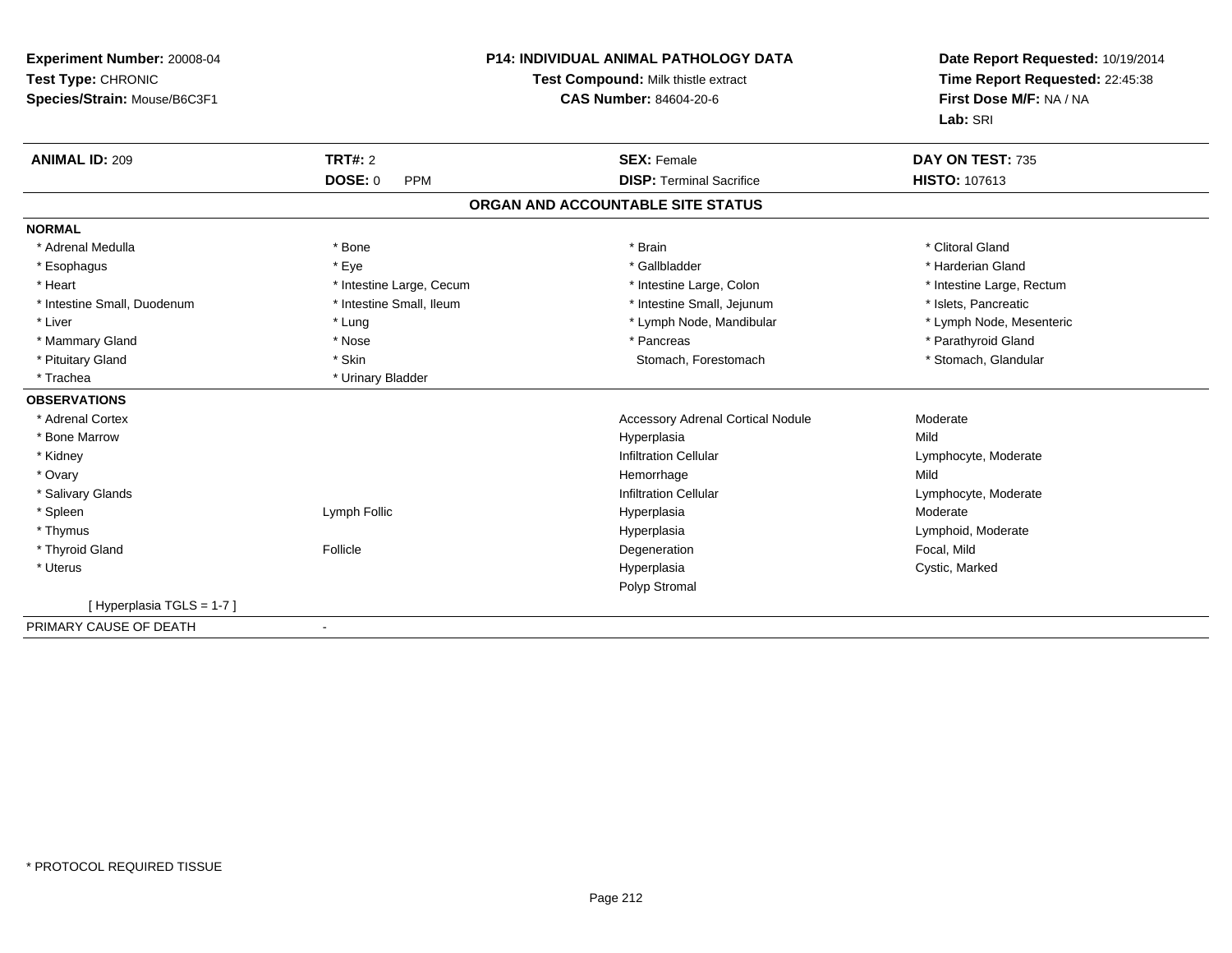| Experiment Number: 20008-04<br>Test Type: CHRONIC<br>Species/Strain: Mouse/B6C3F1 | <b>P14: INDIVIDUAL ANIMAL PATHOLOGY DATA</b><br>Test Compound: Milk thistle extract<br><b>CAS Number: 84604-20-6</b> |                                   | Date Report Requested: 10/19/2014<br>Time Report Requested: 22:45:38<br>First Dose M/F: NA / NA<br>Lab: SRI |  |
|-----------------------------------------------------------------------------------|----------------------------------------------------------------------------------------------------------------------|-----------------------------------|-------------------------------------------------------------------------------------------------------------|--|
| <b>ANIMAL ID: 210</b>                                                             | <b>TRT#: 2</b>                                                                                                       | <b>SEX: Female</b>                | DAY ON TEST: 735                                                                                            |  |
|                                                                                   | <b>DOSE: 0</b><br><b>PPM</b>                                                                                         | <b>DISP: Terminal Sacrifice</b>   | HISTO: 107614                                                                                               |  |
|                                                                                   |                                                                                                                      | ORGAN AND ACCOUNTABLE SITE STATUS |                                                                                                             |  |
| <b>NORMAL</b>                                                                     |                                                                                                                      |                                   |                                                                                                             |  |
| * Adrenal Cortex                                                                  | * Adrenal Medulla                                                                                                    | * Bone                            | * Bone Marrow                                                                                               |  |
| * Brain                                                                           | * Clitoral Gland                                                                                                     | * Esophagus                       | * Eye                                                                                                       |  |
| * Gallbladder                                                                     | * Harderian Gland                                                                                                    | * Heart                           | * Intestine Large, Cecum                                                                                    |  |
| * Intestine Large, Colon                                                          | * Intestine Large, Rectum                                                                                            | * Intestine Small, Duodenum       | * Intestine Small, Ileum                                                                                    |  |
| * Intestine Small, Jejunum                                                        | * Islets, Pancreatic                                                                                                 | * Kidney                          | * Lung                                                                                                      |  |
| * Lymph Node, Mandibular                                                          | * Lymph Node, Mesenteric                                                                                             | * Mammary Gland                   | * Nose                                                                                                      |  |
| * Pancreas                                                                        | * Parathyroid Gland                                                                                                  | * Pituitary Gland                 | * Salivary Glands                                                                                           |  |
| * Skin                                                                            | * Stomach, Glandular                                                                                                 | * Thymus                          | * Trachea                                                                                                   |  |
| * Urinary Bladder                                                                 |                                                                                                                      |                                   |                                                                                                             |  |
| <b>OBSERVATIONS</b>                                                               |                                                                                                                      |                                   |                                                                                                             |  |
| * Liver                                                                           |                                                                                                                      | <b>Mixed Cell Focus</b>           |                                                                                                             |  |
| [Mixed Cell Focus TGLS = 2-21]                                                    |                                                                                                                      |                                   |                                                                                                             |  |
| * Ovary                                                                           |                                                                                                                      | Hemorrhage                        | Mild                                                                                                        |  |
| * Spleen                                                                          |                                                                                                                      | Hematopoietic Cell Proliferation  | Minimal                                                                                                     |  |
| Stomach, Forestomach                                                              |                                                                                                                      | Squamous Cell Papilloma           |                                                                                                             |  |
| [Squamous Cell Papilloma TGLS = 3-4]                                              |                                                                                                                      |                                   |                                                                                                             |  |
| * Thyroid Gland                                                                   | Follicle                                                                                                             | Cyst                              | Moderate                                                                                                    |  |
|                                                                                   | Follicle                                                                                                             | Degeneration                      | Focal, Mild                                                                                                 |  |
| * Urin Bladder                                                                    |                                                                                                                      |                                   |                                                                                                             |  |
| Note: INFUSION ARTIFACT IN URINARY BLADDER.                                       |                                                                                                                      |                                   |                                                                                                             |  |
| * Uterus                                                                          |                                                                                                                      | Hyperplasia                       | Cystic, Marked                                                                                              |  |
| [Hyperplasia TGLS = 1-7]                                                          |                                                                                                                      |                                   |                                                                                                             |  |
| PRIMARY CAUSE OF DEATH                                                            |                                                                                                                      |                                   |                                                                                                             |  |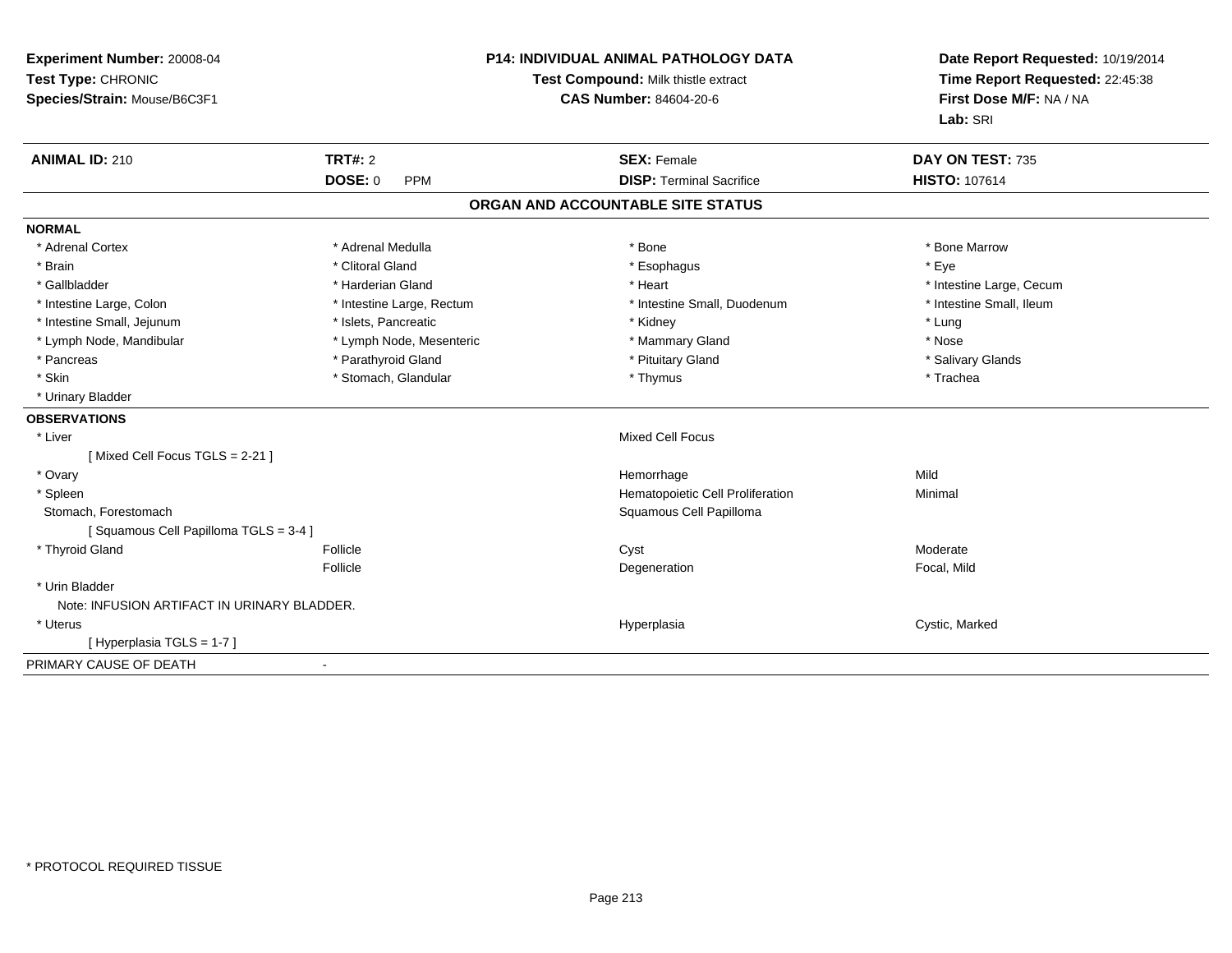| Experiment Number: 20008-04<br>Test Type: CHRONIC<br>Species/Strain: Mouse/B6C3F1 |                              | <b>P14: INDIVIDUAL ANIMAL PATHOLOGY DATA</b><br>Test Compound: Milk thistle extract<br><b>CAS Number: 84604-20-6</b> | Date Report Requested: 10/19/2014<br>Time Report Requested: 22:45:38<br>First Dose M/F: NA / NA<br>Lab: SRI |
|-----------------------------------------------------------------------------------|------------------------------|----------------------------------------------------------------------------------------------------------------------|-------------------------------------------------------------------------------------------------------------|
| <b>ANIMAL ID: 211</b>                                                             | <b>TRT#: 2</b>               | <b>SEX: Female</b>                                                                                                   | DAY ON TEST: 736                                                                                            |
|                                                                                   | <b>DOSE: 0</b><br><b>PPM</b> | <b>DISP: Terminal Sacrifice</b>                                                                                      | <b>HISTO: 107615</b>                                                                                        |
|                                                                                   |                              | ORGAN AND ACCOUNTABLE SITE STATUS                                                                                    |                                                                                                             |
| <b>NORMAL</b>                                                                     |                              |                                                                                                                      |                                                                                                             |
| * Adrenal Medulla                                                                 | * Brain                      | * Clitoral Gland                                                                                                     | * Esophagus                                                                                                 |
| * Eye                                                                             | * Gallbladder                | * Heart                                                                                                              | * Intestine Large, Cecum                                                                                    |
| * Intestine Large, Colon                                                          | * Intestine Large, Rectum    | * Intestine Small, Duodenum                                                                                          | * Intestine Small, Jejunum                                                                                  |
| * Islets, Pancreatic                                                              | * Lung                       | * Mammary Gland                                                                                                      | * Nose                                                                                                      |
| * Ovary                                                                           | * Parathyroid Gland          | * Skin                                                                                                               | Stomach, Forestomach                                                                                        |
| * Stomach, Glandular                                                              | * Trachea                    | * Urinary Bladder                                                                                                    | * Uterus                                                                                                    |
| <b>MISSING</b>                                                                    |                              |                                                                                                                      |                                                                                                             |
| * Intestine Small, Ileum                                                          |                              |                                                                                                                      |                                                                                                             |
| <b>OBSERVATIONS</b>                                                               |                              |                                                                                                                      |                                                                                                             |
| * Adrenal Cortex                                                                  |                              | <b>Accessory Adrenal Cortical Nodule</b>                                                                             | Moderate                                                                                                    |
| * Bone                                                                            |                              | Fibro-Osseous Lesion                                                                                                 | Minimal                                                                                                     |
| * Bone Marrow                                                                     |                              | Hyperplasia                                                                                                          | Mild                                                                                                        |
| * Harderian Gland                                                                 |                              | Adenoma                                                                                                              |                                                                                                             |
| * Kidney                                                                          |                              | Infarct                                                                                                              | Mild                                                                                                        |
| * Liver                                                                           |                              | Angiectasis                                                                                                          | Moderate                                                                                                    |
|                                                                                   |                              | Lymphoma Malignant                                                                                                   |                                                                                                             |
| [Angiectasis TGLS = 6-22]                                                         |                              |                                                                                                                      |                                                                                                             |
| Lymph Node                                                                        | Pancreatic                   | Lymphoma Malignant                                                                                                   |                                                                                                             |
|                                                                                   | Renal                        | Lymphoma Malignant                                                                                                   |                                                                                                             |
| [ Lymphoma Malignant TGLS = 2-7 ]                                                 |                              |                                                                                                                      |                                                                                                             |
| [ Lymphoma Malignant TGLS = 5-23 ]                                                |                              |                                                                                                                      |                                                                                                             |
| * Lymph Node, Mandibular                                                          |                              | Lymphoma Malignant                                                                                                   |                                                                                                             |
| * Lymph Node, Mesenteric                                                          |                              | Lymphoma Malignant                                                                                                   |                                                                                                             |
| * Pancreas                                                                        |                              | Lymphoma Malignant                                                                                                   |                                                                                                             |
| * Pituitary Gland                                                                 | <b>Pars Distalis</b>         | Hyperplasia                                                                                                          | Focal, Minimal                                                                                              |
| * Salivary Glands                                                                 |                              | <b>Infiltration Cellular</b>                                                                                         | Lymphocyte, Moderate                                                                                        |
| * Spleen                                                                          |                              | Hematopoietic Cell Proliferation                                                                                     | Moderate                                                                                                    |
|                                                                                   |                              | Lymphoma Malignant                                                                                                   |                                                                                                             |
| [ Hematopoietic Cell Proliferation TGLS = 3-6 ]                                   |                              |                                                                                                                      |                                                                                                             |
| [ Lymphoma Malignant TGLS = 3-6,4-21 ]                                            |                              |                                                                                                                      |                                                                                                             |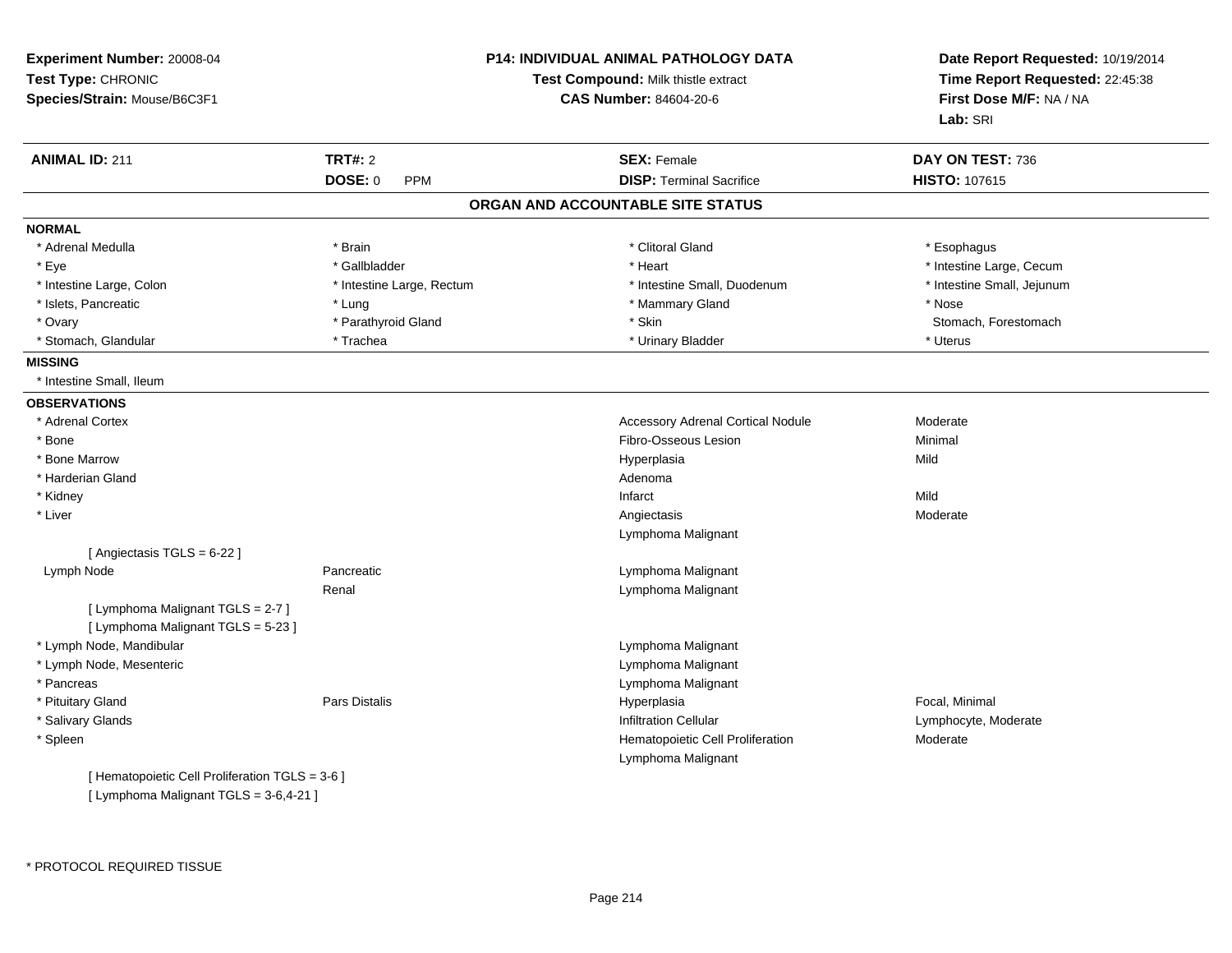| Experiment Number: 20008-04<br><b>Test Compound: Milk thistle extract</b><br><b>Test Type: CHRONIC</b><br>Species/Strain: Mouse/B6C3F1<br><b>CAS Number: 84604-20-6</b> |                       | <b>P14: INDIVIDUAL ANIMAL PATHOLOGY DATA</b> | Date Report Requested: 10/19/2014<br>Time Report Requested: 22:45:38<br>First Dose M/F: NA / NA<br>Lab: SRI |
|-------------------------------------------------------------------------------------------------------------------------------------------------------------------------|-----------------------|----------------------------------------------|-------------------------------------------------------------------------------------------------------------|
| <b>ANIMAL ID: 211</b>                                                                                                                                                   | TRT#: 2               | <b>SEX: Female</b>                           | DAY ON TEST: 736                                                                                            |
|                                                                                                                                                                         | DOSE: 0<br><b>PPM</b> | <b>DISP:</b> Terminal Sacrifice              | <b>HISTO: 107615</b>                                                                                        |
|                                                                                                                                                                         |                       | ORGAN AND ACCOUNTABLE SITE STATUS            |                                                                                                             |
| * Thymus                                                                                                                                                                |                       | Lymphoma Malignant                           |                                                                                                             |
| * Thyroid Gland                                                                                                                                                         | Follicle              | Degeneration                                 | Focal, Minimal                                                                                              |
| PRIMARY CAUSE OF DEATH                                                                                                                                                  |                       |                                              |                                                                                                             |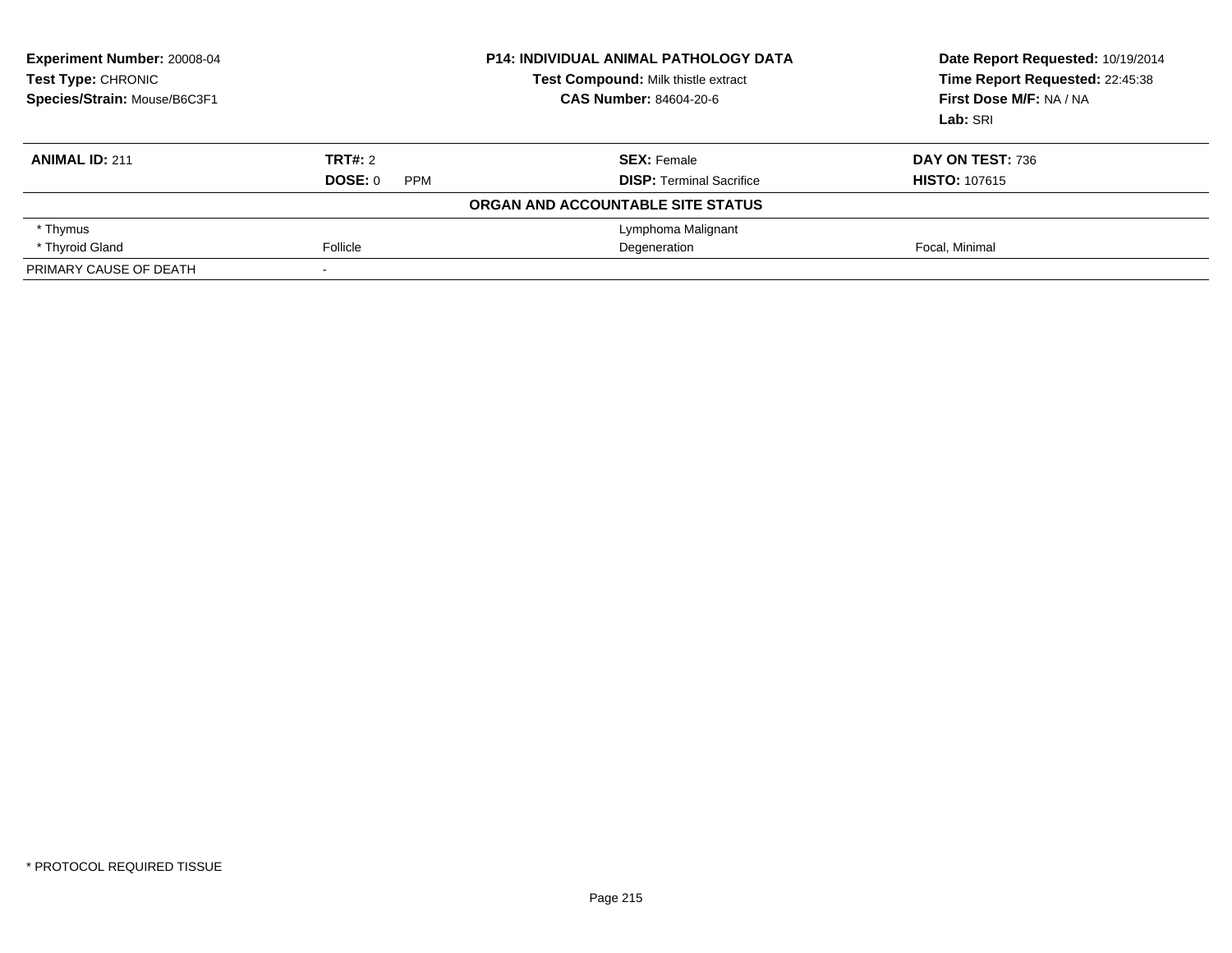| Experiment Number: 20008-04<br>Test Type: CHRONIC<br>Species/Strain: Mouse/B6C3F1<br><b>ANIMAL ID: 212</b> | <b>TRT#: 2</b><br><b>DOSE: 0</b><br><b>PPM</b> | <b>P14: INDIVIDUAL ANIMAL PATHOLOGY DATA</b><br>Test Compound: Milk thistle extract<br><b>CAS Number: 84604-20-6</b><br><b>SEX: Female</b><br><b>DISP: Terminal Sacrifice</b> | Date Report Requested: 10/19/2014<br>Time Report Requested: 22:45:38<br>First Dose M/F: NA / NA<br>Lab: SRI<br>DAY ON TEST: 736<br><b>HISTO: 107616</b> |
|------------------------------------------------------------------------------------------------------------|------------------------------------------------|-------------------------------------------------------------------------------------------------------------------------------------------------------------------------------|---------------------------------------------------------------------------------------------------------------------------------------------------------|
|                                                                                                            |                                                | ORGAN AND ACCOUNTABLE SITE STATUS                                                                                                                                             |                                                                                                                                                         |
| <b>NORMAL</b>                                                                                              |                                                |                                                                                                                                                                               |                                                                                                                                                         |
| * Adrenal Cortex                                                                                           | * Adrenal Medulla                              | * Bone Marrow                                                                                                                                                                 | * Brain                                                                                                                                                 |
| * Clitoral Gland                                                                                           | * Esophagus                                    | * Eye                                                                                                                                                                         | * Gallbladder                                                                                                                                           |
| * Harderian Gland                                                                                          | * Heart                                        | * Intestine Large, Colon                                                                                                                                                      | * Intestine Large, Rectum                                                                                                                               |
| * Intestine Small, Duodenum                                                                                | * Intestine Small, Ileum                       | * Intestine Small, Jejunum                                                                                                                                                    | * Islets, Pancreatic                                                                                                                                    |
| * Kidney                                                                                                   | * Liver                                        | * Lung                                                                                                                                                                        | * Lymph Node, Mesenteric                                                                                                                                |
| * Mammary Gland                                                                                            | * Nose                                         | * Pancreas                                                                                                                                                                    | * Parathyroid Gland                                                                                                                                     |
| * Pituitary Gland                                                                                          | * Salivary Glands                              | Stomach, Forestomach                                                                                                                                                          | * Stomach, Glandular                                                                                                                                    |
| * Thymus                                                                                                   | * Thyroid Gland                                | * Trachea                                                                                                                                                                     | * Urinary Bladder                                                                                                                                       |
| <b>OBSERVATIONS</b>                                                                                        |                                                |                                                                                                                                                                               |                                                                                                                                                         |
| * Bone                                                                                                     |                                                | Fibro-Osseous Lesion                                                                                                                                                          | Minimal                                                                                                                                                 |
| * Intestine Large, Cecum                                                                                   |                                                | Hyperplasia                                                                                                                                                                   | Lymphoid, Moderate                                                                                                                                      |
| * Lymph Node, Mandibular                                                                                   |                                                | Hyperplasia                                                                                                                                                                   | Lymphoid, Mild                                                                                                                                          |
| * Ovary                                                                                                    |                                                | Cyst                                                                                                                                                                          | Moderate                                                                                                                                                |
| [Cyst TGLS = $2-7$ ]                                                                                       |                                                |                                                                                                                                                                               |                                                                                                                                                         |
| * Skin                                                                                                     | <b>Subcut Tiss</b>                             | Fibrosarcoma                                                                                                                                                                  |                                                                                                                                                         |
| [ Fibrosarcoma TGLS = 1-21 ]                                                                               |                                                |                                                                                                                                                                               |                                                                                                                                                         |
| * Spleen                                                                                                   |                                                | Hematopoietic Cell Proliferation                                                                                                                                              | Minimal                                                                                                                                                 |
| * Uterus                                                                                                   |                                                | Hyperplasia                                                                                                                                                                   | Cystic, Moderate                                                                                                                                        |
| [Hyperplasia TGLS = 3-7,4-7]                                                                               |                                                |                                                                                                                                                                               |                                                                                                                                                         |
| PRIMARY CAUSE OF DEATH                                                                                     | $\overline{\phantom{a}}$                       |                                                                                                                                                                               |                                                                                                                                                         |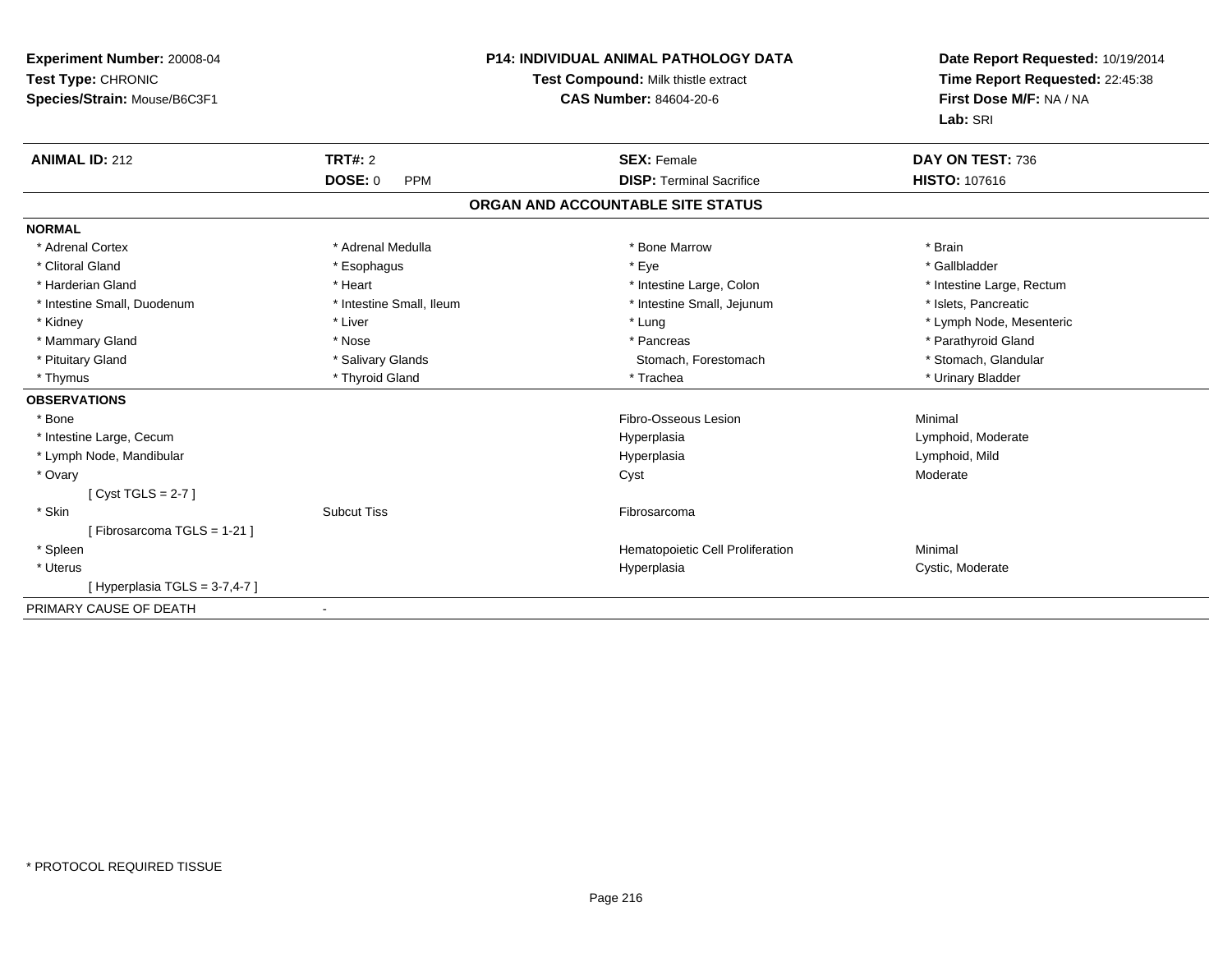| Experiment Number: 20008-04<br>Test Type: CHRONIC<br>Species/Strain: Mouse/B6C3F1 | <b>P14: INDIVIDUAL ANIMAL PATHOLOGY DATA</b><br>Test Compound: Milk thistle extract<br><b>CAS Number: 84604-20-6</b> |                                   | Date Report Requested: 10/19/2014<br>Time Report Requested: 22:45:38<br>First Dose M/F: NA / NA<br>Lab: SRI |
|-----------------------------------------------------------------------------------|----------------------------------------------------------------------------------------------------------------------|-----------------------------------|-------------------------------------------------------------------------------------------------------------|
| <b>ANIMAL ID: 213</b>                                                             | TRT#: 2                                                                                                              | <b>SEX: Female</b>                | DAY ON TEST: 736                                                                                            |
|                                                                                   | <b>DOSE: 0</b><br><b>PPM</b>                                                                                         | <b>DISP: Terminal Sacrifice</b>   | HISTO: 107617                                                                                               |
|                                                                                   |                                                                                                                      | ORGAN AND ACCOUNTABLE SITE STATUS |                                                                                                             |
| <b>NORMAL</b>                                                                     |                                                                                                                      |                                   |                                                                                                             |
| * Adrenal Cortex                                                                  | * Adrenal Medulla                                                                                                    | * Bone                            | * Brain                                                                                                     |
| * Clitoral Gland                                                                  | * Esophagus                                                                                                          | * Eye                             | * Gallbladder                                                                                               |
| * Harderian Gland                                                                 | * Heart                                                                                                              | * Intestine Large, Cecum          | * Intestine Large, Colon                                                                                    |
| * Intestine Large, Rectum                                                         | * Intestine Small, Duodenum                                                                                          | * Intestine Small, Ileum          | * Intestine Small, Jejunum                                                                                  |
| * Islets, Pancreatic                                                              | * Kidney                                                                                                             | * Liver                           | * Lung                                                                                                      |
| * Lymph Node, Mandibular                                                          | * Lymph Node, Mesenteric                                                                                             | * Mammary Gland                   | * Nose                                                                                                      |
| * Pancreas                                                                        | * Parathyroid Gland                                                                                                  | * Pituitary Gland                 | * Salivary Glands                                                                                           |
| * Skin                                                                            | * Spleen                                                                                                             | Stomach, Forestomach              | * Stomach, Glandular                                                                                        |
| * Thymus                                                                          | * Thyroid Gland                                                                                                      | * Trachea                         | * Urinary Bladder                                                                                           |
| <b>OBSERVATIONS</b>                                                               |                                                                                                                      |                                   |                                                                                                             |
| * Bone Marrow                                                                     |                                                                                                                      | Hyperplasia                       | Mild                                                                                                        |
| * Ovary                                                                           |                                                                                                                      | Cyst                              | Moderate                                                                                                    |
|                                                                                   |                                                                                                                      | Hemorrhage                        | Mild                                                                                                        |
| * Uterus                                                                          |                                                                                                                      | Hyperplasia                       | Cystic, Minimal                                                                                             |
| [Hyperplasia TGLS = 1-7]                                                          |                                                                                                                      |                                   |                                                                                                             |
| PRIMARY CAUSE OF DEATH                                                            |                                                                                                                      |                                   |                                                                                                             |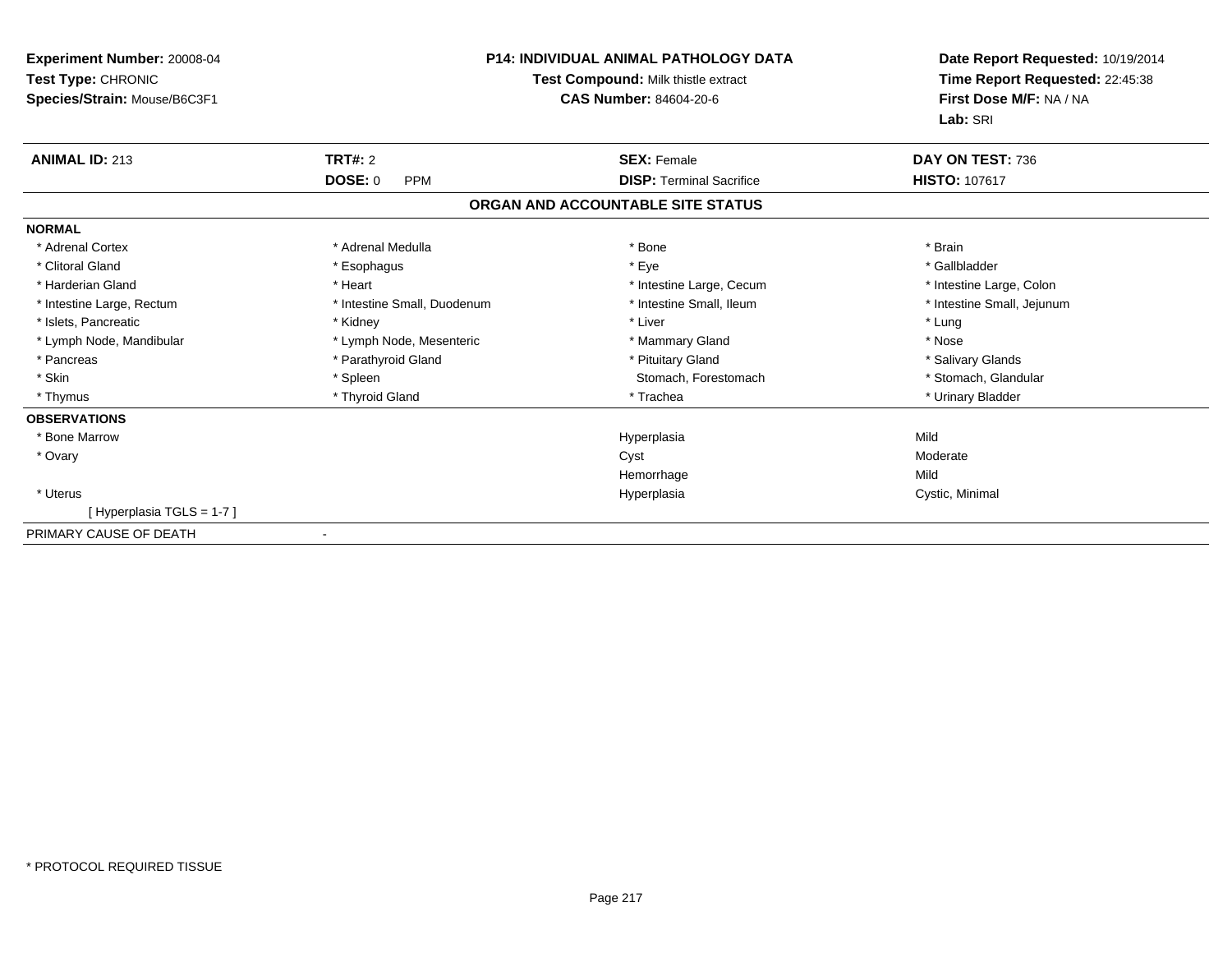| Experiment Number: 20008-04<br>Test Type: CHRONIC<br>Species/Strain: Mouse/B6C3F1 |                             | <b>P14: INDIVIDUAL ANIMAL PATHOLOGY DATA</b><br>Test Compound: Milk thistle extract<br><b>CAS Number: 84604-20-6</b> | Date Report Requested: 10/19/2014<br>Time Report Requested: 22:45:38<br>First Dose M/F: NA / NA<br>Lab: SRI |
|-----------------------------------------------------------------------------------|-----------------------------|----------------------------------------------------------------------------------------------------------------------|-------------------------------------------------------------------------------------------------------------|
| <b>ANIMAL ID: 214</b>                                                             | TRT#: 2                     | <b>SEX: Female</b>                                                                                                   | DAY ON TEST: 685                                                                                            |
|                                                                                   | DOSE: 0<br><b>PPM</b>       | <b>DISP: Natural Death</b>                                                                                           | <b>HISTO: 107618</b>                                                                                        |
|                                                                                   |                             | ORGAN AND ACCOUNTABLE SITE STATUS                                                                                    |                                                                                                             |
| <b>NORMAL</b>                                                                     |                             |                                                                                                                      |                                                                                                             |
| * Adrenal Cortex                                                                  | * Adrenal Medulla           | * Bone                                                                                                               | * Brain                                                                                                     |
| * Clitoral Gland                                                                  | * Esophagus                 | * Eye                                                                                                                | * Gallbladder                                                                                               |
| * Harderian Gland                                                                 | * Heart                     | * Intestine Large, Cecum                                                                                             | * Intestine Large, Colon                                                                                    |
| * Intestine Large, Rectum                                                         | * Intestine Small, Duodenum | * Intestine Small, Ileum                                                                                             | * Intestine Small, Jejunum                                                                                  |
| * Islets, Pancreatic                                                              | * Lymph Node, Mandibular    | * Lymph Node, Mesenteric                                                                                             | * Mammary Gland                                                                                             |
| * Nose                                                                            | * Ovary                     | * Pancreas                                                                                                           | * Parathyroid Gland                                                                                         |
| * Pituitary Gland                                                                 | * Salivary Glands           | * Skin                                                                                                               | * Spleen                                                                                                    |
| * Thymus                                                                          | * Thyroid Gland             | * Trachea                                                                                                            | * Urinary Bladder                                                                                           |
| <b>OBSERVATIONS</b>                                                               |                             |                                                                                                                      |                                                                                                             |
| * Bone Marrow                                                                     |                             | Hyperplasia                                                                                                          | Moderate                                                                                                    |
| * Kidney                                                                          |                             | Nephropathy                                                                                                          | Minimal                                                                                                     |
| * Liver                                                                           |                             | Hepatocellular Adenoma                                                                                               |                                                                                                             |
| * Lung                                                                            |                             | <b>Infiltration Cellular</b>                                                                                         | Lymphocyte, Mild                                                                                            |
| Mesentery                                                                         | Fat                         | Necrosis                                                                                                             | Moderate                                                                                                    |
| [Necrosis TGLS = $1-21$ ]                                                         |                             |                                                                                                                      |                                                                                                             |
| Stomach, Forestomach                                                              | Epithelium                  | Hyperplasia                                                                                                          | Mild                                                                                                        |
| * Stomach, Glandular                                                              |                             | Erosion                                                                                                              | Minimal                                                                                                     |
| * Uterus                                                                          |                             | Hyperplasia                                                                                                          | Cystic, Marked                                                                                              |
| [Hyperplasia TGLS = $2-7,3-7$ ]                                                   |                             |                                                                                                                      |                                                                                                             |
| PRIMARY CAUSE OF DEATH                                                            | - UNCERTAIN                 |                                                                                                                      |                                                                                                             |
| Animal Note: FOCUS OF ECTOPIC THYMUS ON SLIDE 8 NEAR SALIVARY GLAND.              |                             |                                                                                                                      |                                                                                                             |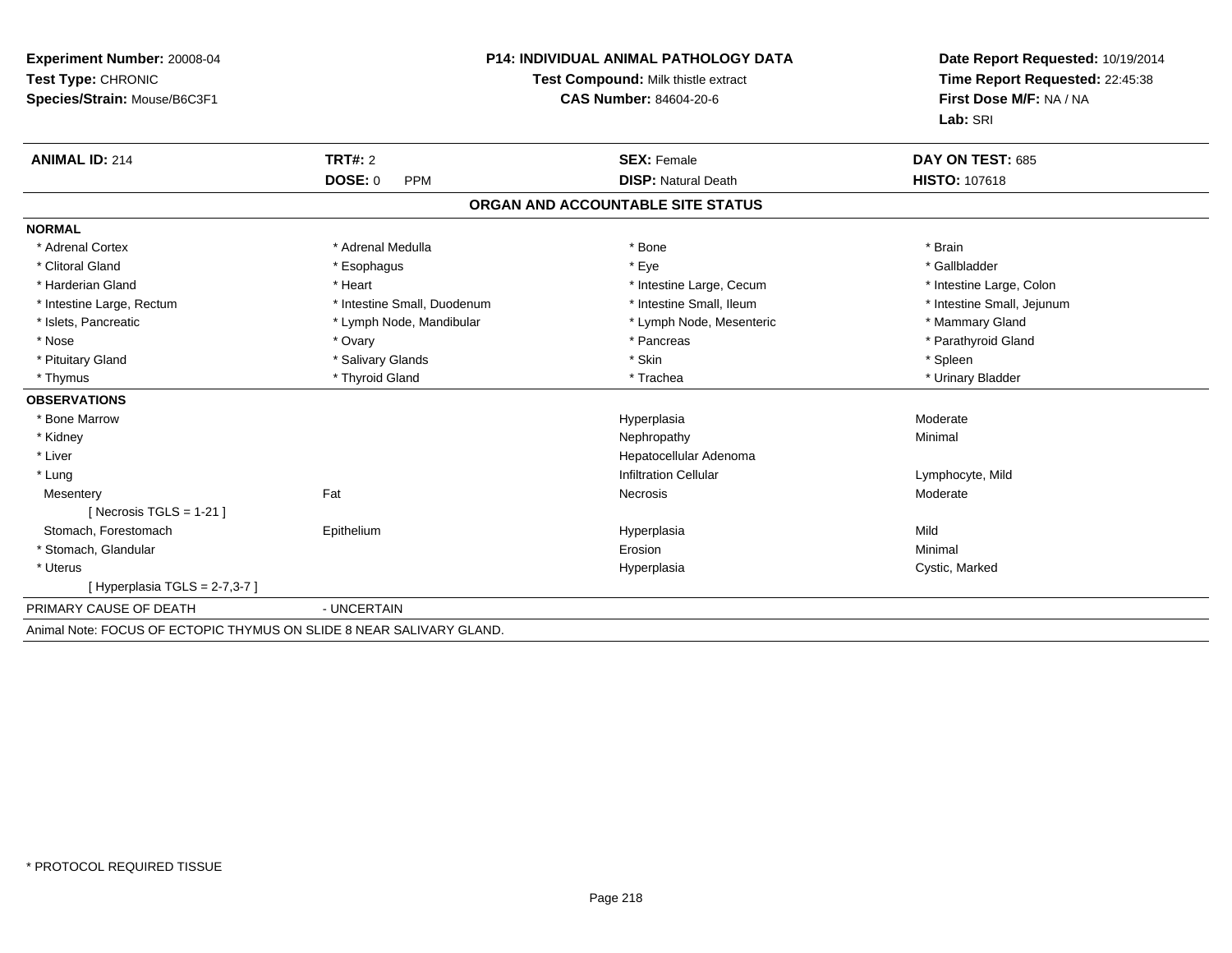| <b>Experiment Number: 20008-04</b><br>Test Type: CHRONIC<br>Species/Strain: Mouse/B6C3F1 | <b>P14: INDIVIDUAL ANIMAL PATHOLOGY DATA</b><br>Test Compound: Milk thistle extract<br><b>CAS Number: 84604-20-6</b> |                                   | Date Report Requested: 10/19/2014<br>Time Report Requested: 22:45:38<br>First Dose M/F: NA / NA<br>Lab: SRI |
|------------------------------------------------------------------------------------------|----------------------------------------------------------------------------------------------------------------------|-----------------------------------|-------------------------------------------------------------------------------------------------------------|
| <b>ANIMAL ID: 215</b>                                                                    | TRT#: 2                                                                                                              | <b>SEX: Female</b>                | DAY ON TEST: 736                                                                                            |
|                                                                                          | DOSE: 0<br><b>PPM</b>                                                                                                | <b>DISP: Terminal Sacrifice</b>   | HISTO: 107619                                                                                               |
|                                                                                          |                                                                                                                      | ORGAN AND ACCOUNTABLE SITE STATUS |                                                                                                             |
| <b>NORMAL</b>                                                                            |                                                                                                                      |                                   |                                                                                                             |
| * Adrenal Cortex                                                                         | * Adrenal Medulla                                                                                                    | * Bone                            | * Bone Marrow                                                                                               |
| * Brain                                                                                  | * Clitoral Gland                                                                                                     | * Esophagus                       | * Eye                                                                                                       |
| * Gallbladder                                                                            | * Harderian Gland                                                                                                    | * Heart                           | * Intestine Large, Cecum                                                                                    |
| * Intestine Large, Colon                                                                 | * Intestine Large, Rectum                                                                                            | * Intestine Small, Duodenum       | * Intestine Small, Ileum                                                                                    |
| * Intestine Small, Jejunum                                                               | * Islets, Pancreatic                                                                                                 | * Kidney                          | * Liver                                                                                                     |
| * Lung                                                                                   | * Lymph Node, Mandibular                                                                                             | * Lymph Node, Mesenteric          | * Mammary Gland                                                                                             |
| * Nose                                                                                   | * Ovary                                                                                                              | * Pancreas                        | * Parathyroid Gland                                                                                         |
| * Pituitary Gland                                                                        | * Salivary Glands                                                                                                    | * Skin                            | * Spleen                                                                                                    |
| Stomach, Forestomach                                                                     | * Thymus                                                                                                             | * Trachea                         | * Urinary Bladder                                                                                           |
| <b>OBSERVATIONS</b>                                                                      |                                                                                                                      |                                   |                                                                                                             |
| * Stomach, Glandular                                                                     |                                                                                                                      | Cyst                              | Moderate                                                                                                    |
| * Thyroid Gland                                                                          | Follicle                                                                                                             | Degeneration                      | Focal, Minimal                                                                                              |
| * Uterus                                                                                 |                                                                                                                      | Hyperplasia                       | Cystic, Mild                                                                                                |
| PRIMARY CAUSE OF DEATH                                                                   |                                                                                                                      |                                   |                                                                                                             |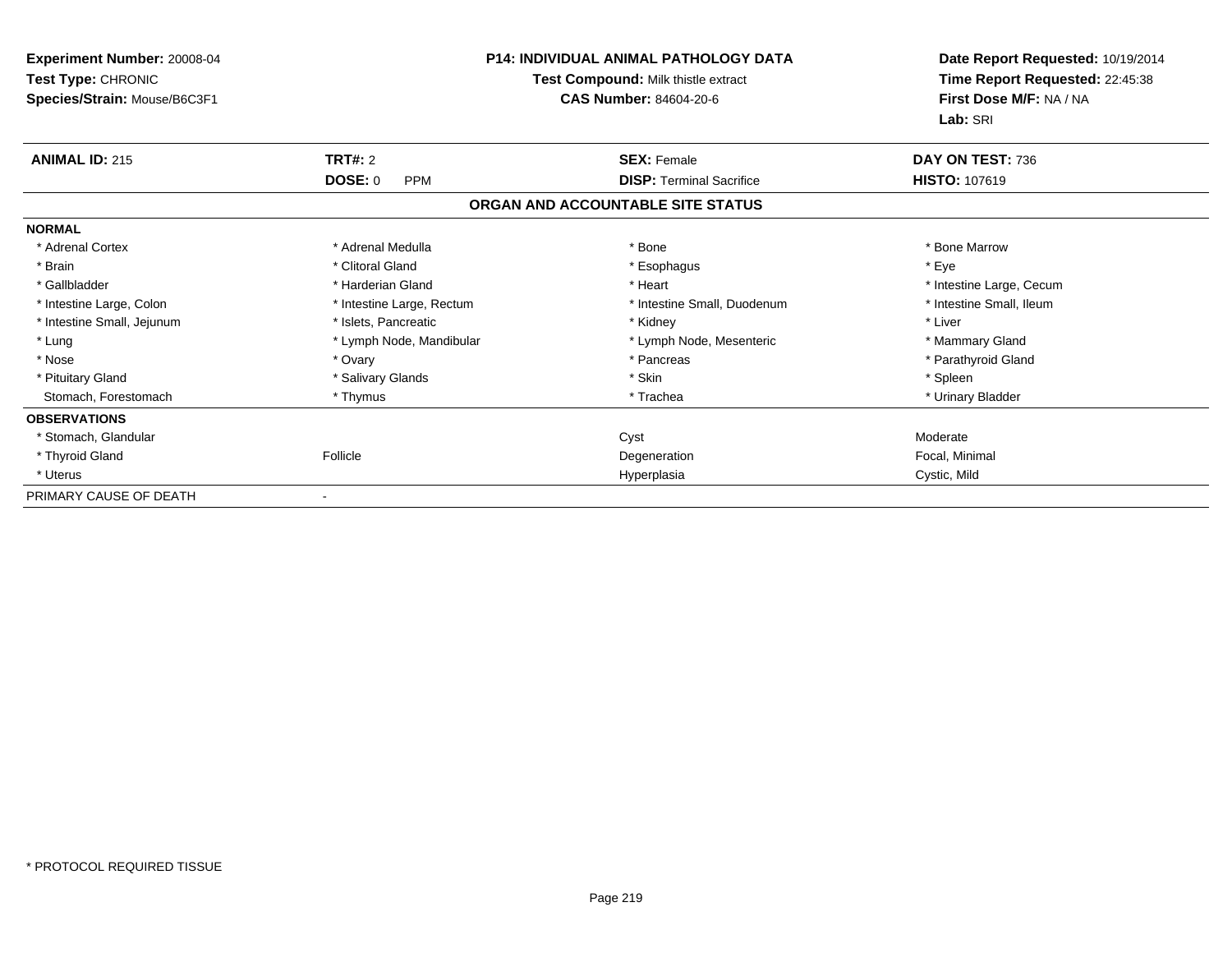| Experiment Number: 20008-04<br>Test Type: CHRONIC<br>Species/Strain: Mouse/B6C3F1    | P14: INDIVIDUAL ANIMAL PATHOLOGY DATA<br>Test Compound: Milk thistle extract<br><b>CAS Number: 84604-20-6</b> |                                                        | Date Report Requested: 10/19/2014<br>Time Report Requested: 22:45:38<br>First Dose M/F: NA / NA<br>Lab: SRI |
|--------------------------------------------------------------------------------------|---------------------------------------------------------------------------------------------------------------|--------------------------------------------------------|-------------------------------------------------------------------------------------------------------------|
| <b>ANIMAL ID: 216</b>                                                                | <b>TRT#: 2</b>                                                                                                | <b>SEX: Female</b>                                     | DAY ON TEST: 732                                                                                            |
|                                                                                      | DOSE: 0<br><b>PPM</b>                                                                                         | <b>DISP: Terminal Sacrifice</b>                        | <b>HISTO: 107620</b>                                                                                        |
|                                                                                      |                                                                                                               | ORGAN AND ACCOUNTABLE SITE STATUS                      |                                                                                                             |
| <b>NORMAL</b>                                                                        |                                                                                                               |                                                        |                                                                                                             |
| * Adrenal Cortex                                                                     | * Adrenal Medulla                                                                                             | * Brain                                                | * Esophagus                                                                                                 |
| * Eye                                                                                | * Harderian Gland                                                                                             | * Heart                                                | * Intestine Large, Cecum                                                                                    |
| * Intestine Large, Colon                                                             | * Intestine Large, Rectum                                                                                     | * Intestine Small, Duodenum                            | * Intestine Small, Ileum                                                                                    |
| * Intestine Small, Jejunum                                                           | * Islets, Pancreatic                                                                                          | * Lung                                                 | * Mammary Gland                                                                                             |
| * Nose                                                                               | * Parathyroid Gland                                                                                           | * Pituitary Gland                                      | * Salivary Glands                                                                                           |
| Stomach, Forestomach                                                                 | * Stomach, Glandular                                                                                          | * Thymus                                               | * Trachea                                                                                                   |
| * Urinary Bladder                                                                    |                                                                                                               |                                                        |                                                                                                             |
| <b>MISSING</b>                                                                       |                                                                                                               |                                                        |                                                                                                             |
| * Clitoral Gland                                                                     | * Gallbladder                                                                                                 | * Ovary                                                |                                                                                                             |
| <b>OBSERVATIONS</b>                                                                  |                                                                                                               |                                                        |                                                                                                             |
| * Bone                                                                               |                                                                                                               | Fibro-Osseous Lesion                                   | Minimal                                                                                                     |
| * Bone Marrow                                                                        |                                                                                                               | Hyperplasia                                            | Mild                                                                                                        |
| * Kidney                                                                             |                                                                                                               | Lymphoma Malignant                                     |                                                                                                             |
| * Liver                                                                              |                                                                                                               | Lymphoma Malignant                                     |                                                                                                             |
| * Lymph Node, Mandibular                                                             |                                                                                                               | Lymphoma Malignant                                     |                                                                                                             |
| * Lymph Node, Mesenteric                                                             |                                                                                                               | Lymphoma Malignant                                     |                                                                                                             |
| [ Lymphoma Malignant TGLS = 3-5 ]                                                    |                                                                                                               |                                                        |                                                                                                             |
| * Pancreas                                                                           |                                                                                                               | Lymphoma Malignant                                     |                                                                                                             |
| * Skin                                                                               | <b>Subcut Tiss</b>                                                                                            | Hemangioma                                             |                                                                                                             |
| [Hemangioma TGLS = 4-8]                                                              |                                                                                                               |                                                        |                                                                                                             |
| * Spleen                                                                             |                                                                                                               | Hematopoietic Cell Proliferation<br>Lymphoma Malignant | Moderate                                                                                                    |
| [ Hematopoietic Cell Proliferation TGLS = 2-6 ]<br>[ Lymphoma Malignant TGLS = 2-6 ] |                                                                                                               |                                                        |                                                                                                             |
| * Thyroid Gland                                                                      | Follicle                                                                                                      | Degeneration                                           | Focal, Mild                                                                                                 |
| * Uterus                                                                             |                                                                                                               | Hyperplasia                                            | Cystic, Mild                                                                                                |
| [ Hyperplasia TGLS = 1-7 ]                                                           |                                                                                                               |                                                        |                                                                                                             |
| PRIMARY CAUSE OF DEATH                                                               |                                                                                                               |                                                        |                                                                                                             |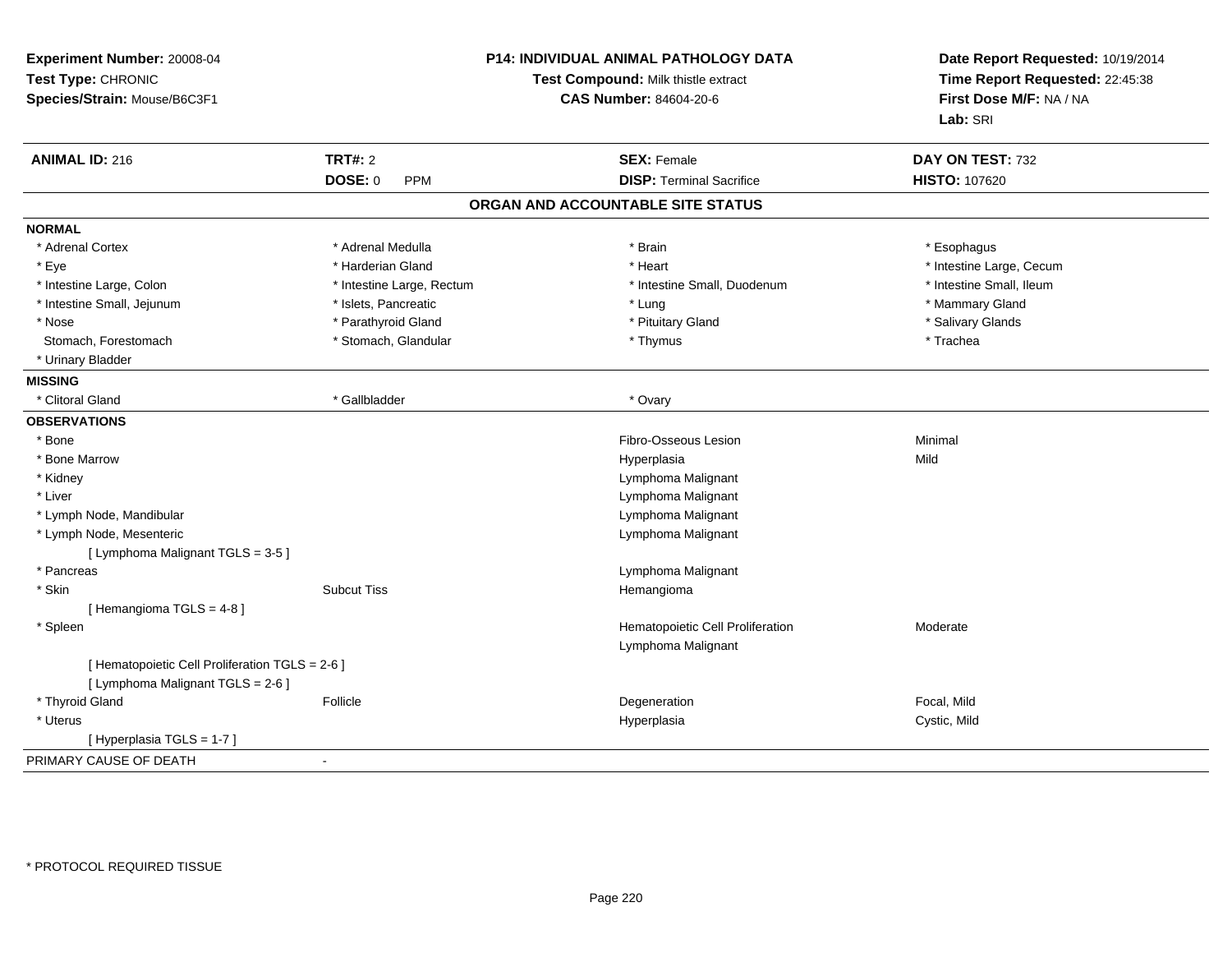| <b>Experiment Number: 20008-04</b><br>Test Type: CHRONIC<br>Species/Strain: Mouse/B6C3F1 |                              | <b>P14: INDIVIDUAL ANIMAL PATHOLOGY DATA</b><br>Test Compound: Milk thistle extract<br><b>CAS Number: 84604-20-6</b> | Date Report Requested: 10/19/2014<br>Time Report Requested: 22:45:38<br>First Dose M/F: NA / NA<br>Lab: SRI |
|------------------------------------------------------------------------------------------|------------------------------|----------------------------------------------------------------------------------------------------------------------|-------------------------------------------------------------------------------------------------------------|
| <b>ANIMAL ID: 217</b>                                                                    | <b>TRT#: 2</b>               | <b>SEX: Female</b>                                                                                                   | DAY ON TEST: 732                                                                                            |
|                                                                                          | <b>DOSE: 0</b><br><b>PPM</b> | <b>DISP: Terminal Sacrifice</b>                                                                                      | <b>HISTO: 107621</b>                                                                                        |
|                                                                                          |                              | ORGAN AND ACCOUNTABLE SITE STATUS                                                                                    |                                                                                                             |
| <b>NORMAL</b>                                                                            |                              |                                                                                                                      |                                                                                                             |
| * Adrenal Medulla                                                                        | * Bone                       | * Bone Marrow                                                                                                        | * Brain                                                                                                     |
| * Clitoral Gland                                                                         | * Esophagus                  | * Eye                                                                                                                | * Gallbladder                                                                                               |
| * Harderian Gland                                                                        | * Heart                      | * Intestine Large, Cecum                                                                                             | * Intestine Large, Colon                                                                                    |
| * Intestine Large, Rectum                                                                | * Intestine Small, Duodenum  | * Intestine Small, Ileum                                                                                             | * Intestine Small, Jejunum                                                                                  |
| * Islets, Pancreatic                                                                     | * Kidney                     | * Liver                                                                                                              | * Lung                                                                                                      |
| * Lymph Node, Mandibular                                                                 | * Lymph Node, Mesenteric     | * Mammary Gland                                                                                                      | * Nose                                                                                                      |
| * Ovary                                                                                  | * Pancreas                   | * Parathyroid Gland                                                                                                  | * Pituitary Gland                                                                                           |
| * Salivary Glands                                                                        | * Skin                       | Stomach, Forestomach                                                                                                 | * Stomach, Glandular                                                                                        |
| * Thymus                                                                                 | * Trachea                    | * Urinary Bladder                                                                                                    |                                                                                                             |
| <b>OBSERVATIONS</b>                                                                      |                              |                                                                                                                      |                                                                                                             |
| * Adrenal Cortex                                                                         | Capsule                      | Hyperplasia                                                                                                          | Minimal                                                                                                     |
| * Spleen                                                                                 | Lymph Follic                 | Hyperplasia                                                                                                          | Mild                                                                                                        |
| * Thyroid Gland                                                                          | Follicle                     | Degeneration                                                                                                         | Focal, Minimal                                                                                              |
| * Uterus                                                                                 |                              | Hyperplasia                                                                                                          | Cystic, Marked                                                                                              |
| [Hyperplasia TGLS = 1-7]                                                                 |                              |                                                                                                                      |                                                                                                             |
| PRIMARY CAUSE OF DEATH                                                                   |                              |                                                                                                                      |                                                                                                             |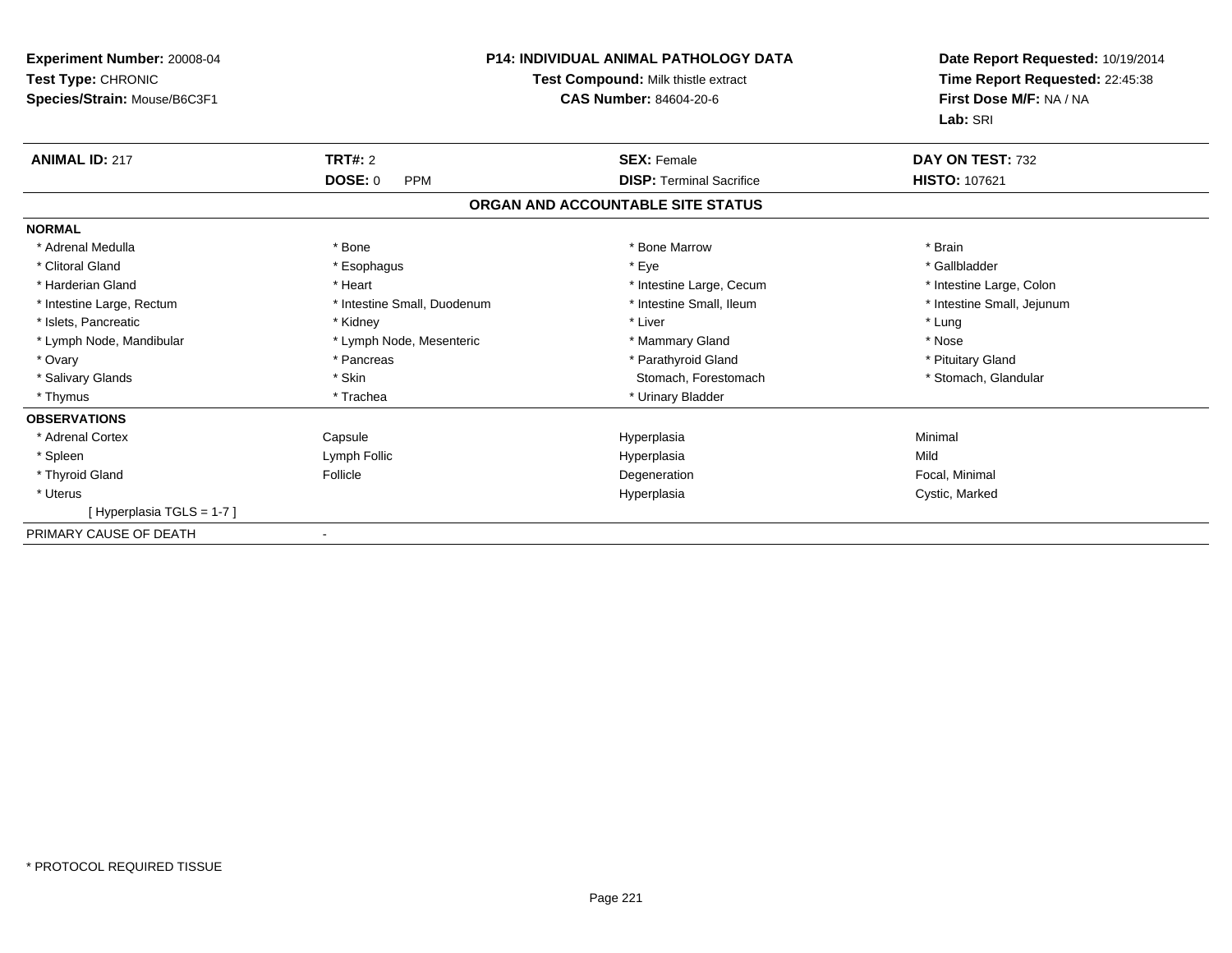| Experiment Number: 20008-04<br>Test Type: CHRONIC<br>Species/Strain: Mouse/B6C3F1 |                              | <b>P14: INDIVIDUAL ANIMAL PATHOLOGY DATA</b><br>Test Compound: Milk thistle extract<br><b>CAS Number: 84604-20-6</b> | Date Report Requested: 10/19/2014<br>Time Report Requested: 22:45:38<br>First Dose M/F: NA / NA<br>Lab: SRI |
|-----------------------------------------------------------------------------------|------------------------------|----------------------------------------------------------------------------------------------------------------------|-------------------------------------------------------------------------------------------------------------|
| <b>ANIMAL ID: 218</b>                                                             | TRT#: 2                      | <b>SEX: Female</b>                                                                                                   | DAY ON TEST: 732                                                                                            |
|                                                                                   | <b>DOSE: 0</b><br><b>PPM</b> | <b>DISP: Terminal Sacrifice</b>                                                                                      | <b>HISTO: 107622</b>                                                                                        |
|                                                                                   |                              | ORGAN AND ACCOUNTABLE SITE STATUS                                                                                    |                                                                                                             |
| <b>NORMAL</b>                                                                     |                              |                                                                                                                      |                                                                                                             |
| * Adrenal Cortex                                                                  | * Adrenal Medulla            | * Bone                                                                                                               | * Bone Marrow                                                                                               |
| * Brain                                                                           | * Clitoral Gland             | * Esophagus                                                                                                          | * Eye                                                                                                       |
| * Gallbladder                                                                     | * Harderian Gland            | * Heart                                                                                                              | * Intestine Large, Cecum                                                                                    |
| * Intestine Large, Colon                                                          | * Intestine Large, Rectum    | * Intestine Small, Duodenum                                                                                          | * Intestine Small, Ileum                                                                                    |
| * Intestine Small, Jejunum                                                        | * Islets, Pancreatic         | * Kidney                                                                                                             | * Liver                                                                                                     |
| * Lung                                                                            | * Lymph Node, Mandibular     | * Lymph Node, Mesenteric                                                                                             | * Mammary Gland                                                                                             |
| * Nose                                                                            | * Pancreas                   | * Parathyroid Gland                                                                                                  | * Pituitary Gland                                                                                           |
| * Skin                                                                            | * Spleen                     | Stomach, Forestomach                                                                                                 | * Trachea                                                                                                   |
| * Urinary Bladder                                                                 |                              |                                                                                                                      |                                                                                                             |
| <b>OBSERVATIONS</b>                                                               |                              |                                                                                                                      |                                                                                                             |
| * Ovary                                                                           |                              | Cyst                                                                                                                 | Moderate                                                                                                    |
| * Salivary Glands                                                                 |                              | <b>Infiltration Cellular</b>                                                                                         | Lymphocyte, Mild                                                                                            |
| * Stomach, Glandular                                                              |                              | Cyst                                                                                                                 | Moderate                                                                                                    |
| * Thymus                                                                          |                              | Hyperplasia                                                                                                          | Lymphoid, Moderate                                                                                          |
| * Thyroid Gland                                                                   | Follicle                     | Degeneration                                                                                                         | Focal, Moderate                                                                                             |
| * Uterus                                                                          |                              | Hyperplasia                                                                                                          | Cystic, Moderate                                                                                            |
| [Hyperplasia TGLS = 1-7,2-7]                                                      |                              |                                                                                                                      |                                                                                                             |
| PRIMARY CAUSE OF DEATH                                                            |                              |                                                                                                                      |                                                                                                             |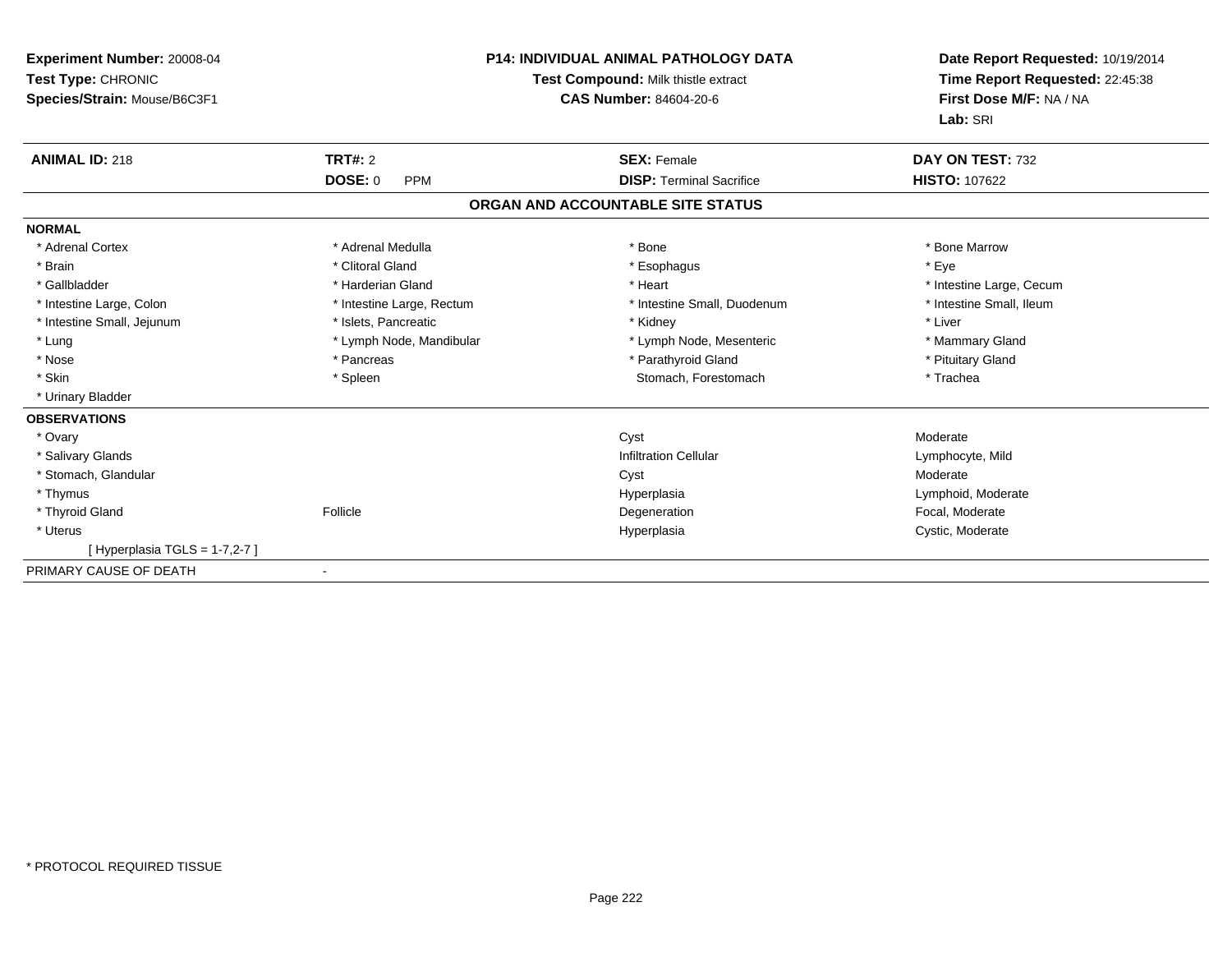| Experiment Number: 20008-04<br>Test Type: CHRONIC<br>Species/Strain: Mouse/B6C3F1 |                          | <b>P14: INDIVIDUAL ANIMAL PATHOLOGY DATA</b><br>Test Compound: Milk thistle extract<br><b>CAS Number: 84604-20-6</b> | Date Report Requested: 10/19/2014<br>Time Report Requested: 22:45:38<br>First Dose M/F: NA / NA<br>Lab: SRI |
|-----------------------------------------------------------------------------------|--------------------------|----------------------------------------------------------------------------------------------------------------------|-------------------------------------------------------------------------------------------------------------|
| <b>ANIMAL ID: 219</b>                                                             | <b>TRT#: 2</b>           | <b>SEX: Female</b>                                                                                                   | DAY ON TEST: 732                                                                                            |
|                                                                                   | <b>DOSE: 0</b><br>PPM    | <b>DISP: Terminal Sacrifice</b>                                                                                      | <b>HISTO: 107623</b>                                                                                        |
|                                                                                   |                          | ORGAN AND ACCOUNTABLE SITE STATUS                                                                                    |                                                                                                             |
| <b>NORMAL</b>                                                                     |                          |                                                                                                                      |                                                                                                             |
| * Adrenal Cortex                                                                  | * Adrenal Medulla        | * Brain                                                                                                              | * Clitoral Gland                                                                                            |
| * Esophagus                                                                       | * Eye                    | * Gallbladder                                                                                                        | * Harderian Gland                                                                                           |
| * Heart                                                                           | * Intestine Large, Cecum | * Intestine Large, Colon                                                                                             | * Intestine Large, Rectum                                                                                   |
| * Intestine Small, Duodenum                                                       | * Intestine Small, Ileum | * Intestine Small, Jejunum                                                                                           | * Islets, Pancreatic                                                                                        |
| * Nose                                                                            | * Parathyroid Gland      | * Pituitary Gland                                                                                                    | * Salivary Glands                                                                                           |
| * Skin                                                                            | Stomach, Forestomach     | * Stomach, Glandular                                                                                                 | * Thymus                                                                                                    |
| * Trachea                                                                         | * Urinary Bladder        |                                                                                                                      |                                                                                                             |
| <b>OBSERVATIONS</b>                                                               |                          |                                                                                                                      |                                                                                                             |
| * Bone                                                                            |                          | Fibro-Osseous Lesion                                                                                                 | Minimal                                                                                                     |
| * Bone Marrow                                                                     |                          | Hyperplasia                                                                                                          | Neutrophil, Marked                                                                                          |
| * Kidney                                                                          |                          | Nephropathy                                                                                                          | Moderate                                                                                                    |
| [Nephropathy TGLS = $2-5$ ]                                                       |                          |                                                                                                                      |                                                                                                             |
| * Liver                                                                           |                          | Hematopoietic Cell Proliferation                                                                                     | Moderate                                                                                                    |
|                                                                                   |                          | Hepatocellular Adenoma                                                                                               |                                                                                                             |
| [ Hepatocellular Adenoma TGLS = 10-25 ]                                           |                          |                                                                                                                      |                                                                                                             |
| * Lung                                                                            |                          | Alveolar/Bronchiolar Carcinoma                                                                                       |                                                                                                             |
|                                                                                   | Alveolar Epith           | Hyperplasia                                                                                                          | Minimal                                                                                                     |
| Lymph Node                                                                        | <b>Iliac</b>             | Hematopoietic Cell Proliferation                                                                                     | Marked                                                                                                      |
| [ Hematopoietic Cell Proliferation TGLS = 5-22 ]                                  |                          |                                                                                                                      |                                                                                                             |
| * Lymph Node, Mandibular                                                          |                          | Hematopoietic Cell Proliferation                                                                                     | Moderate                                                                                                    |
| * Lymph Node, Mesenteric                                                          |                          | Hematopoietic Cell Proliferation                                                                                     | Moderate                                                                                                    |
| * Mammary Gland                                                                   |                          | Hyperplasia                                                                                                          | Moderate                                                                                                    |
|                                                                                   |                          | Necrosis                                                                                                             | Marked                                                                                                      |
| [ Hyperplasia TGLS = 7-8,8-24 ]<br>[ Necrosis TGLS = $8-24$ ]                     |                          |                                                                                                                      |                                                                                                             |
| Mesentery<br>[ Necrosis TGLS = 4-21,6-23 ]                                        | Fat                      | <b>Necrosis</b>                                                                                                      | Marked                                                                                                      |
| * Ovary<br>Note: ONE OVARY OBSCURED BY MESENTERIC NECROSIS.                       |                          | Hemorrhage                                                                                                           | Mild                                                                                                        |
| * Pancreas                                                                        |                          | Atrophy                                                                                                              | Marked                                                                                                      |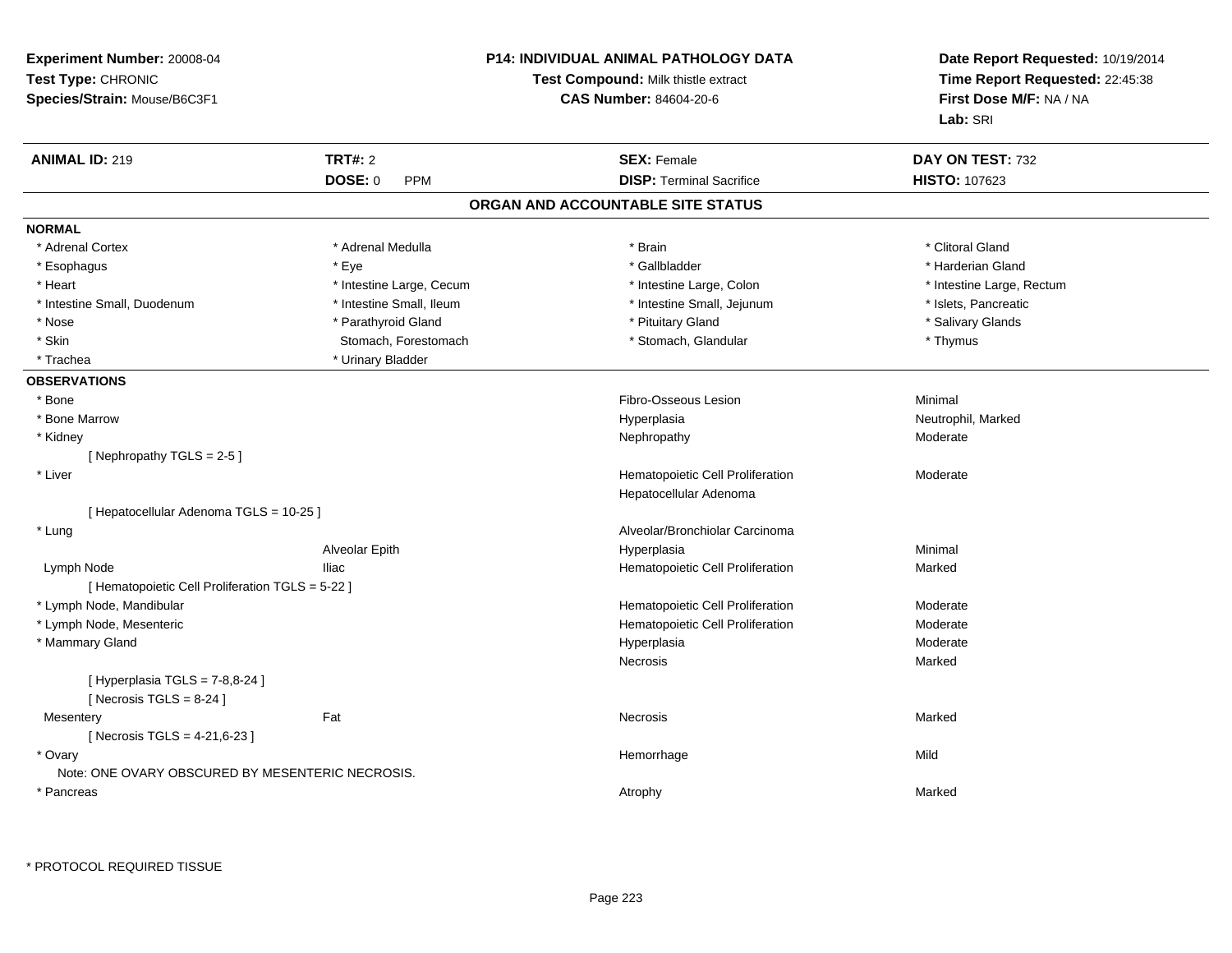| Experiment Number: 20008-04<br>Test Type: CHRONIC<br>Species/Strain: Mouse/B6C3F1 |                       | <b>P14: INDIVIDUAL ANIMAL PATHOLOGY DATA</b><br>Test Compound: Milk thistle extract<br><b>CAS Number: 84604-20-6</b>                        | Date Report Requested: 10/19/2014<br>Time Report Requested: 22:45:38<br>First Dose M/F: NA / NA<br>Lab: SRI |
|-----------------------------------------------------------------------------------|-----------------------|---------------------------------------------------------------------------------------------------------------------------------------------|-------------------------------------------------------------------------------------------------------------|
| <b>ANIMAL ID: 219</b>                                                             | <b>TRT#: 2</b>        | <b>SEX: Female</b>                                                                                                                          | DAY ON TEST: 732                                                                                            |
|                                                                                   | DOSE: 0<br><b>PPM</b> | <b>DISP:</b> Terminal Sacrifice                                                                                                             | <b>HISTO: 107623</b>                                                                                        |
|                                                                                   |                       | ORGAN AND ACCOUNTABLE SITE STATUS                                                                                                           |                                                                                                             |
|                                                                                   |                       | Cyst                                                                                                                                        | Marked                                                                                                      |
| * Spleen                                                                          |                       | Hematopoietic Cell Proliferation                                                                                                            | Marked                                                                                                      |
| [ Hematopoietic Cell Proliferation TGLS = 1-6 ]                                   |                       |                                                                                                                                             |                                                                                                             |
| * Thyroid Gland                                                                   | Follicle              | Degeneration                                                                                                                                | Focal, Mild                                                                                                 |
| * Uterus                                                                          |                       | Hyperplasia                                                                                                                                 | Cystic, Moderate                                                                                            |
| [Hyperplasia TGLS = 3-7 ]                                                         |                       |                                                                                                                                             |                                                                                                             |
| PRIMARY CAUSE OF DEATH                                                            |                       |                                                                                                                                             |                                                                                                             |
|                                                                                   |                       | Animal Note: PANCREAS AND ISLETS ARE ON SLIDE 21. MESENTERIC NECROSIS IS ATTRIBUTED TO RELEASE OF PANCREATIC ENZYMES INTO ABDOMINAL CAVITY. |                                                                                                             |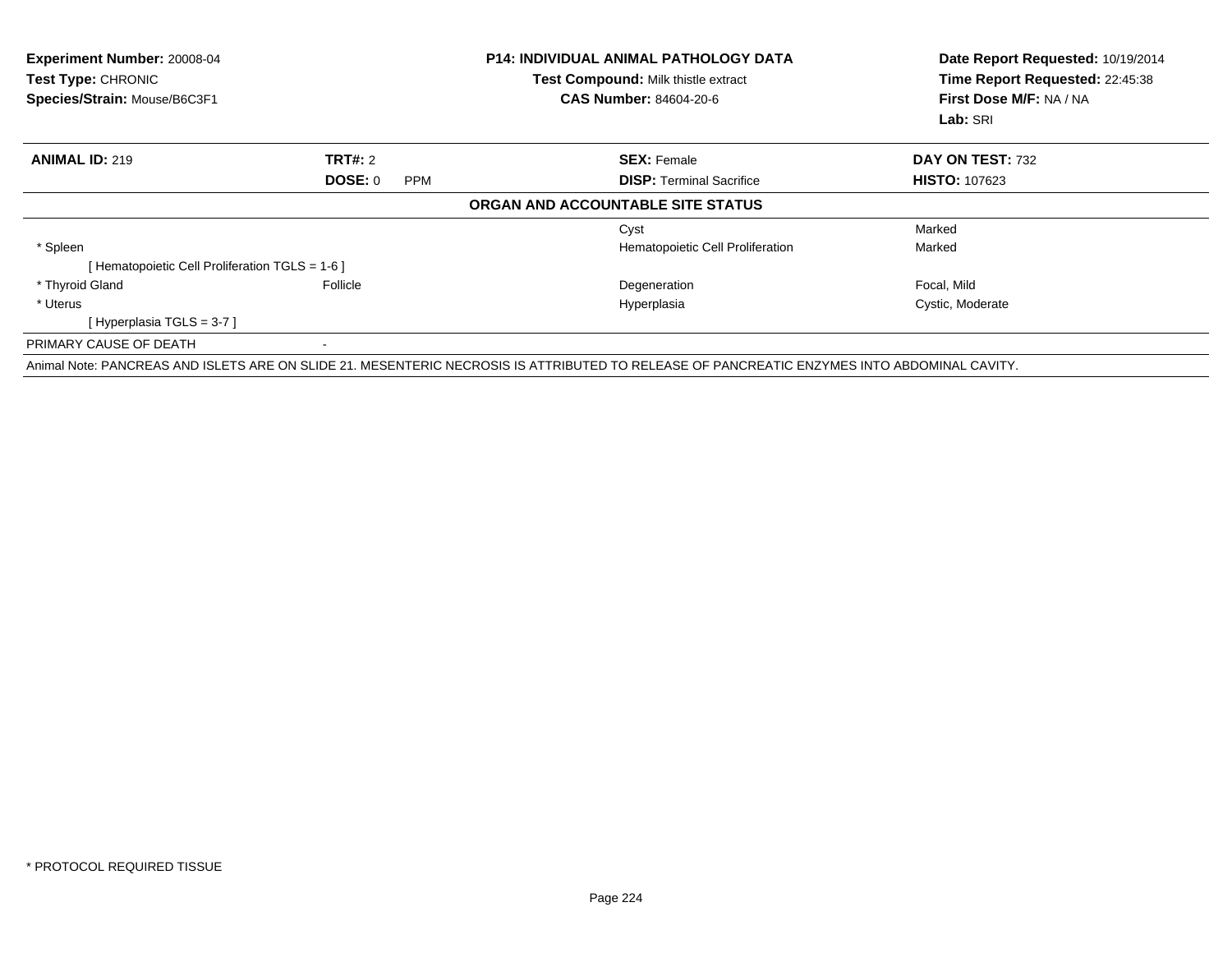| <b>Experiment Number: 20008-04</b><br>Test Type: CHRONIC<br>Species/Strain: Mouse/B6C3F1 | <b>P14: INDIVIDUAL ANIMAL PATHOLOGY DATA</b><br>Test Compound: Milk thistle extract<br><b>CAS Number: 84604-20-6</b> |                                   | Date Report Requested: 10/19/2014<br>Time Report Requested: 22:45:38<br>First Dose M/F: NA / NA |
|------------------------------------------------------------------------------------------|----------------------------------------------------------------------------------------------------------------------|-----------------------------------|-------------------------------------------------------------------------------------------------|
|                                                                                          |                                                                                                                      |                                   | Lab: SRI                                                                                        |
| <b>ANIMAL ID: 220</b>                                                                    | <b>TRT#: 2</b>                                                                                                       | <b>SEX: Female</b>                | DAY ON TEST: 732                                                                                |
|                                                                                          | DOSE: 0<br><b>PPM</b>                                                                                                | <b>DISP: Terminal Sacrifice</b>   | <b>HISTO: 107624</b>                                                                            |
|                                                                                          |                                                                                                                      | ORGAN AND ACCOUNTABLE SITE STATUS |                                                                                                 |
| <b>NORMAL</b>                                                                            |                                                                                                                      |                                   |                                                                                                 |
| * Adrenal Cortex                                                                         | * Adrenal Medulla                                                                                                    | * Bone                            | * Bone Marrow                                                                                   |
| * Brain                                                                                  | * Clitoral Gland                                                                                                     | * Esophagus                       | * Eye                                                                                           |
| * Gallbladder                                                                            | * Harderian Gland                                                                                                    | * Heart                           | * Intestine Large, Cecum                                                                        |
| * Intestine Large, Colon                                                                 | * Intestine Large, Rectum                                                                                            | * Intestine Small, Duodenum       | * Intestine Small, Ileum                                                                        |
| * Intestine Small, Jejunum                                                               | * Islets, Pancreatic                                                                                                 | * Liver                           | * Lung                                                                                          |
| * Lymph Node, Mandibular                                                                 | * Lymph Node, Mesenteric                                                                                             | * Mammary Gland                   | * Nose                                                                                          |
| * Pancreas                                                                               | * Parathyroid Gland                                                                                                  | * Pituitary Gland                 | * Salivary Glands                                                                               |
| * Skin                                                                                   | * Spleen                                                                                                             | Stomach, Forestomach              | * Stomach, Glandular                                                                            |
| * Thymus                                                                                 | * Thyroid Gland                                                                                                      | * Trachea                         | * Urinary Bladder                                                                               |
| <b>OBSERVATIONS</b>                                                                      |                                                                                                                      |                                   |                                                                                                 |
| * Kidney                                                                                 |                                                                                                                      | <b>Infiltration Cellular</b>      | Lymphocyte, Moderate                                                                            |
| * Ovary                                                                                  |                                                                                                                      | Cyst                              | Moderate                                                                                        |
| * Uterus                                                                                 |                                                                                                                      | Hyperplasia                       | Cystic, Moderate                                                                                |
| [Hyperplasia TGLS = 2-7]                                                                 |                                                                                                                      |                                   |                                                                                                 |
| PRIMARY CAUSE OF DEATH                                                                   |                                                                                                                      |                                   |                                                                                                 |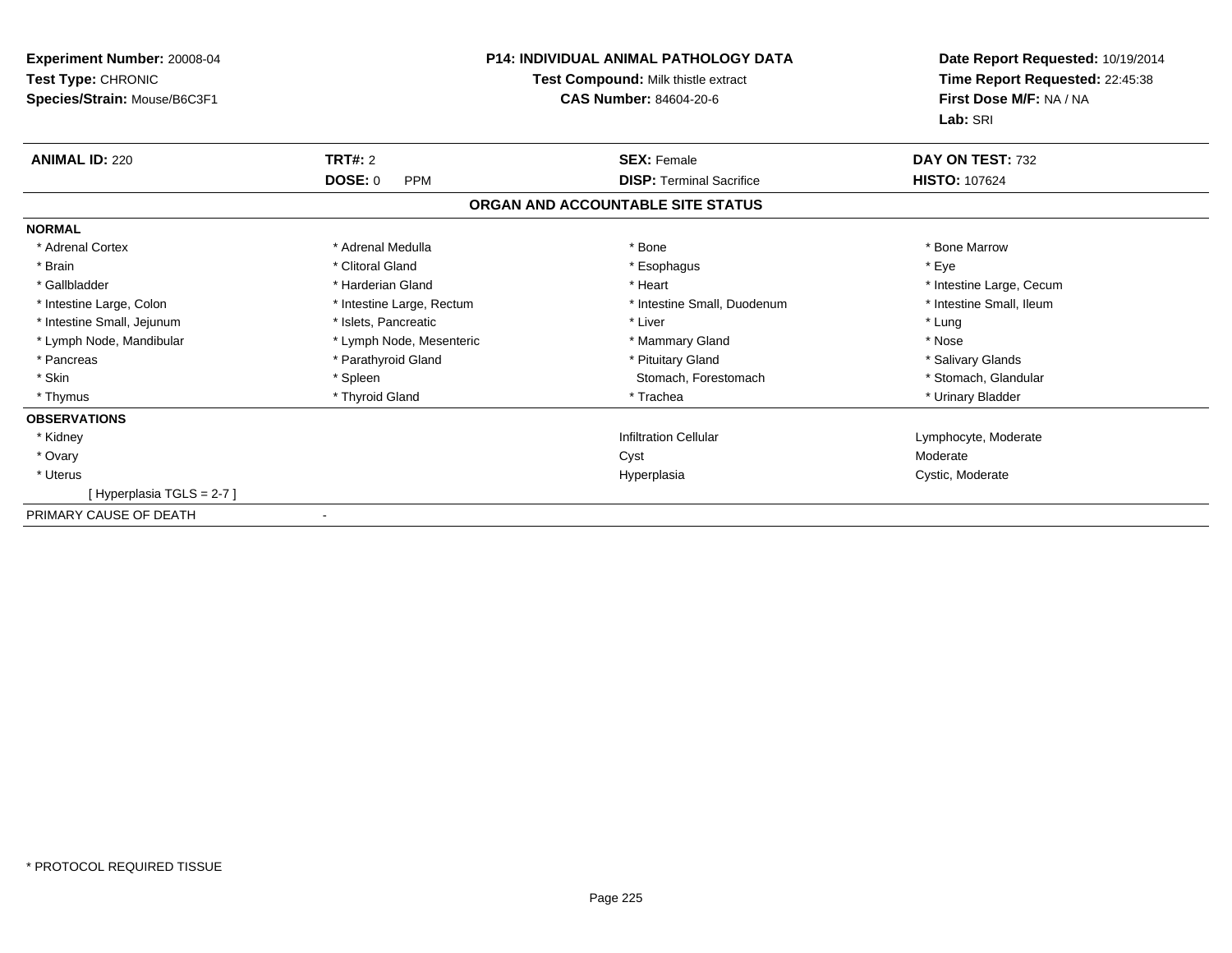| Experiment Number: 20008-04<br>Test Type: CHRONIC<br>Species/Strain: Mouse/B6C3F1 |                            | P14: INDIVIDUAL ANIMAL PATHOLOGY DATA<br>Test Compound: Milk thistle extract<br><b>CAS Number: 84604-20-6</b> | Date Report Requested: 10/19/2014<br>Time Report Requested: 22:45:38<br>First Dose M/F: NA / NA<br>Lab: SRI |
|-----------------------------------------------------------------------------------|----------------------------|---------------------------------------------------------------------------------------------------------------|-------------------------------------------------------------------------------------------------------------|
| <b>ANIMAL ID: 221</b>                                                             | <b>TRT#: 2</b>             | <b>SEX: Female</b>                                                                                            | DAY ON TEST: 728                                                                                            |
|                                                                                   | DOSE: 0<br>PPM             | <b>DISP: Natural Death</b>                                                                                    | HISTO: 107625                                                                                               |
|                                                                                   |                            | ORGAN AND ACCOUNTABLE SITE STATUS                                                                             |                                                                                                             |
| <b>NORMAL</b>                                                                     |                            |                                                                                                               |                                                                                                             |
| * Adrenal Cortex                                                                  | * Adrenal Medulla          | * Bone                                                                                                        | * Brain                                                                                                     |
| * Clitoral Gland                                                                  | * Esophagus                | * Eye                                                                                                         | * Harderian Gland                                                                                           |
| * Heart                                                                           | * Intestine Large, Colon   | * Intestine Large, Rectum                                                                                     | * Intestine Small, Duodenum                                                                                 |
| * Intestine Small, Ileum                                                          | * Intestine Small, Jejunum | * Islets, Pancreatic                                                                                          | * Lung                                                                                                      |
| * Nose                                                                            | * Pancreas                 | * Parathyroid Gland                                                                                           | * Pituitary Gland                                                                                           |
| * Salivary Glands                                                                 | Stomach, Forestomach       | * Trachea                                                                                                     | * Urinary Bladder                                                                                           |
| <b>AUTO PRECLUDES DIAG.</b>                                                       |                            |                                                                                                               |                                                                                                             |
| * Gallbladder                                                                     | * Intestine Large, Cecum   |                                                                                                               |                                                                                                             |
| <b>OBSERVATIONS</b>                                                               |                            |                                                                                                               |                                                                                                             |
| * Bone Marrow                                                                     |                            | Hyperplasia                                                                                                   | Mild                                                                                                        |
| * Kidney                                                                          | <b>Renal Tubule</b>        | Accumulation, Hyaline Droplet                                                                                 | Moderate                                                                                                    |
|                                                                                   |                            | Nephropathy                                                                                                   | Minimal                                                                                                     |
| * Liver                                                                           |                            | Histiocytic Sarcoma                                                                                           |                                                                                                             |
|                                                                                   | Centrilobular              | Necrosis                                                                                                      | Marked                                                                                                      |
| [ Histiocytic Sarcoma TGLS = 9-6,11-22 ]                                          |                            |                                                                                                               |                                                                                                             |
| [ Necrosis TGLS = $9-6$ ]                                                         |                            |                                                                                                               |                                                                                                             |
| Lymph Node                                                                        | Deep Cervical              | Hemorrhage                                                                                                    | Moderate                                                                                                    |
| [Hemorrhage TGLS = 13-23]<br>[ Pigmentation TGLS = 13-23 ]                        | Deep Cervical              | Pigmentation                                                                                                  | Mild                                                                                                        |
| * Lymph Node, Mandibular                                                          |                            | Histiocytic Sarcoma                                                                                           |                                                                                                             |
| * Lymph Node, Mesenteric                                                          |                            | Histiocytic Sarcoma                                                                                           |                                                                                                             |
| * Mammary Gland                                                                   |                            | Hyperplasia                                                                                                   | Mild                                                                                                        |
| [Hyperplasia TGLS = 3-8]                                                          |                            |                                                                                                               |                                                                                                             |
| * Ovary                                                                           |                            | Hemorrhage                                                                                                    | Mild                                                                                                        |
|                                                                                   |                            | Histiocytic Sarcoma                                                                                           |                                                                                                             |
| [Hemorrhage TGLS = $7-7$ ]                                                        |                            |                                                                                                               |                                                                                                             |
| <b>Skeletal Muscle</b>                                                            |                            | Atrophy                                                                                                       | Mild                                                                                                        |
| [Atrophy TGLS = 12-25]                                                            |                            | Inflammation                                                                                                  | Acute, Moderate                                                                                             |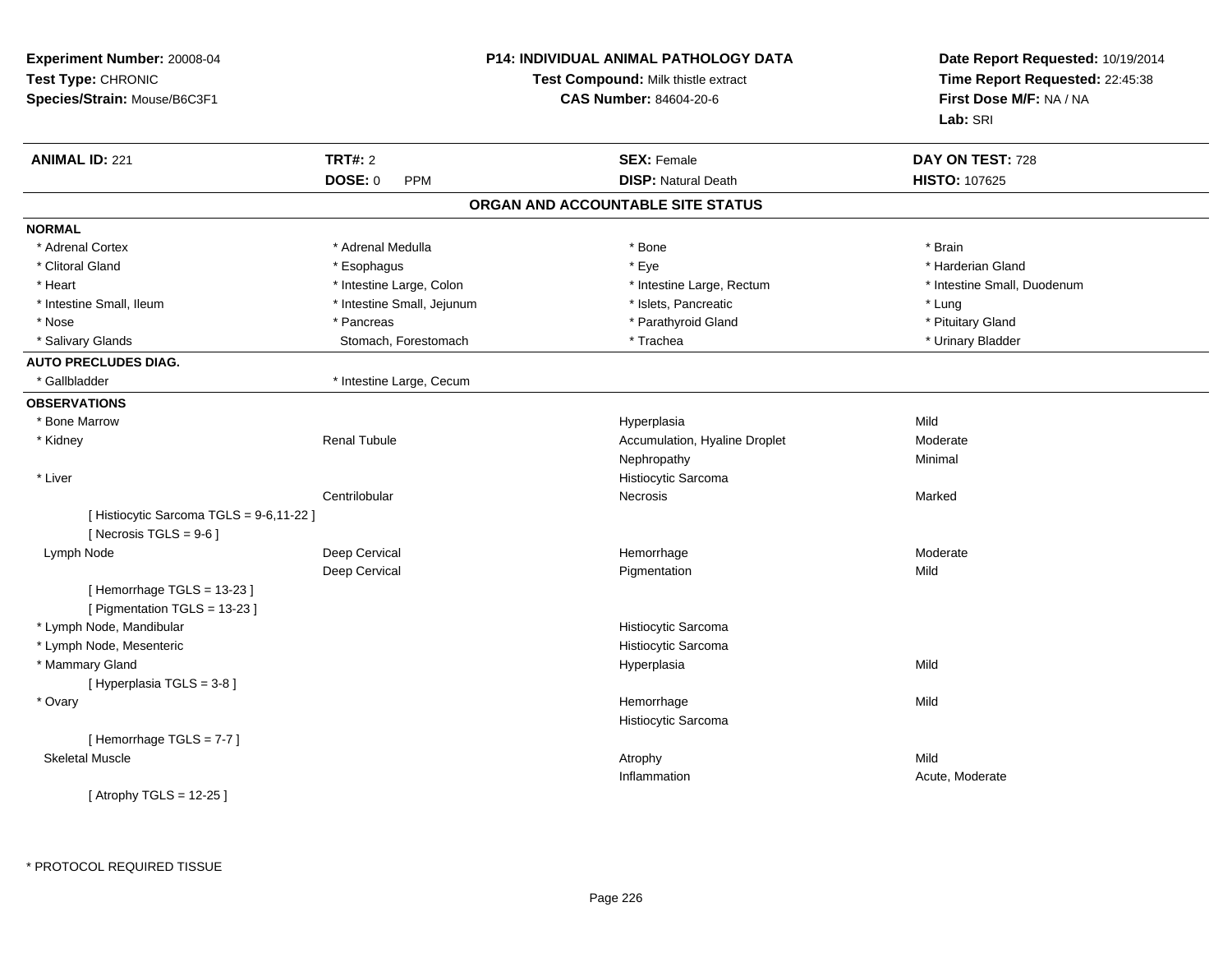| <b>Experiment Number: 20008-04</b><br>Test Type: CHRONIC<br>Species/Strain: Mouse/B6C3F1 |                              | <b>P14: INDIVIDUAL ANIMAL PATHOLOGY DATA</b><br>Test Compound: Milk thistle extract<br><b>CAS Number: 84604-20-6</b> | Date Report Requested: 10/19/2014<br>Time Report Requested: 22:45:38<br>First Dose M/F: NA / NA<br>Lab: SRI |
|------------------------------------------------------------------------------------------|------------------------------|----------------------------------------------------------------------------------------------------------------------|-------------------------------------------------------------------------------------------------------------|
| <b>ANIMAL ID: 221</b>                                                                    | <b>TRT#: 2</b>               | <b>SEX: Female</b>                                                                                                   | DAY ON TEST: 728                                                                                            |
|                                                                                          | <b>DOSE: 0</b><br><b>PPM</b> | <b>DISP: Natural Death</b>                                                                                           | <b>HISTO: 107625</b>                                                                                        |
|                                                                                          |                              | ORGAN AND ACCOUNTABLE SITE STATUS                                                                                    |                                                                                                             |
| [Inflammation TGLS = $12-25$ ]                                                           |                              |                                                                                                                      |                                                                                                             |
| * Skin                                                                                   |                              | Edema                                                                                                                | Moderate                                                                                                    |
| [Edema TGLS = 1-21]                                                                      |                              |                                                                                                                      |                                                                                                             |
| * Spleen                                                                                 |                              | Hematopoietic Cell Proliferation                                                                                     | Marked                                                                                                      |
| * Stomach, Glandular                                                                     |                              | Erosion                                                                                                              | Moderate                                                                                                    |
| [ Erosion TGLS = $10-4$ ]                                                                |                              |                                                                                                                      |                                                                                                             |
| * Thymus                                                                                 |                              | Atrophy                                                                                                              | Mild                                                                                                        |
| * Thyroid Gland                                                                          | Follicle                     | Degeneration                                                                                                         | Focal, Mild                                                                                                 |
| * Uterus                                                                                 |                              | Histiocytic Sarcoma                                                                                                  |                                                                                                             |
|                                                                                          |                              | Hyperplasia                                                                                                          | Cystic, Moderate                                                                                            |
| [Histiocytic Sarcoma TGLS = 6-24]                                                        |                              |                                                                                                                      |                                                                                                             |
| PRIMARY CAUSE OF DEATH                                                                   | - Liver Histiocytic Sarcoma  |                                                                                                                      |                                                                                                             |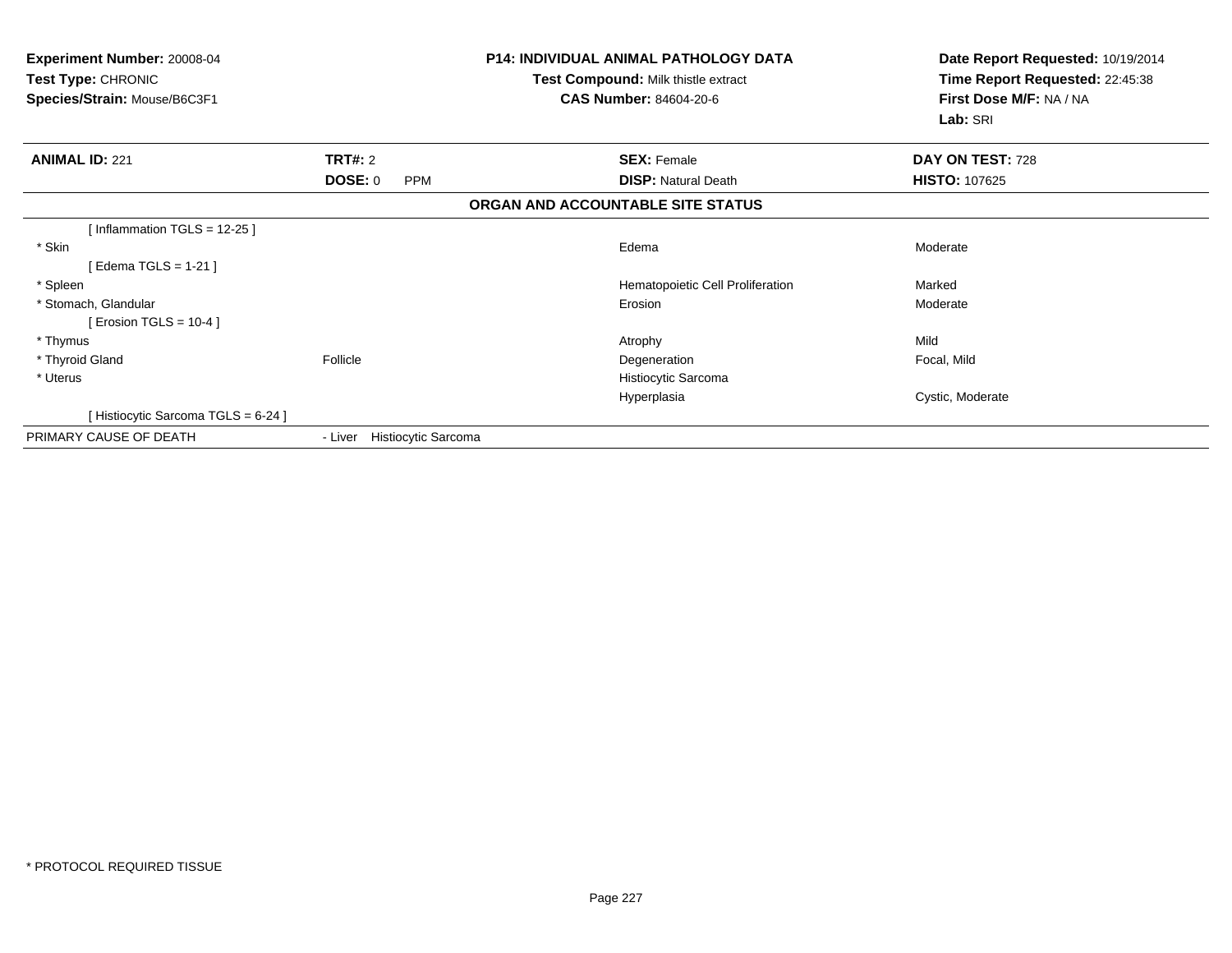| Experiment Number: 20008-04<br>Test Type: CHRONIC<br>Species/Strain: Mouse/B6C3F1 |                              | <b>P14: INDIVIDUAL ANIMAL PATHOLOGY DATA</b><br>Test Compound: Milk thistle extract<br>CAS Number: 84604-20-6 | Date Report Requested: 10/19/2014<br>Time Report Requested: 22:45:38<br>First Dose M/F: NA / NA<br>Lab: SRI |
|-----------------------------------------------------------------------------------|------------------------------|---------------------------------------------------------------------------------------------------------------|-------------------------------------------------------------------------------------------------------------|
| <b>ANIMAL ID: 222</b>                                                             | <b>TRT#: 2</b>               | <b>SEX: Female</b>                                                                                            | DAY ON TEST: 735                                                                                            |
|                                                                                   | <b>DOSE: 0</b><br><b>PPM</b> | <b>DISP: Terminal Sacrifice</b>                                                                               | <b>HISTO: 107626</b>                                                                                        |
|                                                                                   |                              | ORGAN AND ACCOUNTABLE SITE STATUS                                                                             |                                                                                                             |
| <b>NORMAL</b>                                                                     |                              |                                                                                                               |                                                                                                             |
| * Adrenal Cortex                                                                  | * Adrenal Medulla            | * Bone                                                                                                        | * Brain                                                                                                     |
| * Clitoral Gland                                                                  | * Esophagus                  | * Eye                                                                                                         | * Gallbladder                                                                                               |
| * Harderian Gland                                                                 | * Heart                      | * Intestine Large, Cecum                                                                                      | * Intestine Large, Colon                                                                                    |
| * Intestine Large, Rectum                                                         | * Intestine Small, Duodenum  | * Intestine Small, Ileum                                                                                      | * Intestine Small, Jejunum                                                                                  |
| * Islets, Pancreatic                                                              | * Kidney                     | * Liver                                                                                                       | * Lung                                                                                                      |
| * Lymph Node, Mandibular                                                          | * Mammary Gland              | * Nose                                                                                                        | * Ovary                                                                                                     |
| * Pancreas                                                                        | * Parathyroid Gland          | * Pituitary Gland                                                                                             | * Salivary Glands                                                                                           |
| * Skin                                                                            | Stomach, Forestomach         | * Stomach, Glandular                                                                                          | * Thymus                                                                                                    |
| * Trachea                                                                         | * Urinary Bladder            |                                                                                                               |                                                                                                             |
| <b>OBSERVATIONS</b>                                                               |                              |                                                                                                               |                                                                                                             |
| * Bone Marrow                                                                     |                              | Hyperplasia                                                                                                   | Mild                                                                                                        |
| * Lymph Node, Mesenteric                                                          |                              | Hematopoietic Cell Proliferation                                                                              | Mild                                                                                                        |
| * Spleen                                                                          |                              | Hematopoietic Cell Proliferation                                                                              | Mild                                                                                                        |
| [ Hematopoietic Cell Proliferation TGLS = 1-6 ]                                   |                              |                                                                                                               |                                                                                                             |
| * Thyroid Gland                                                                   | Follicle                     | Degeneration                                                                                                  | Focal, Minimal                                                                                              |
| * Uterus                                                                          |                              | Hyperplasia                                                                                                   | Cystic, Mild                                                                                                |
| PRIMARY CAUSE OF DEATH                                                            |                              |                                                                                                               |                                                                                                             |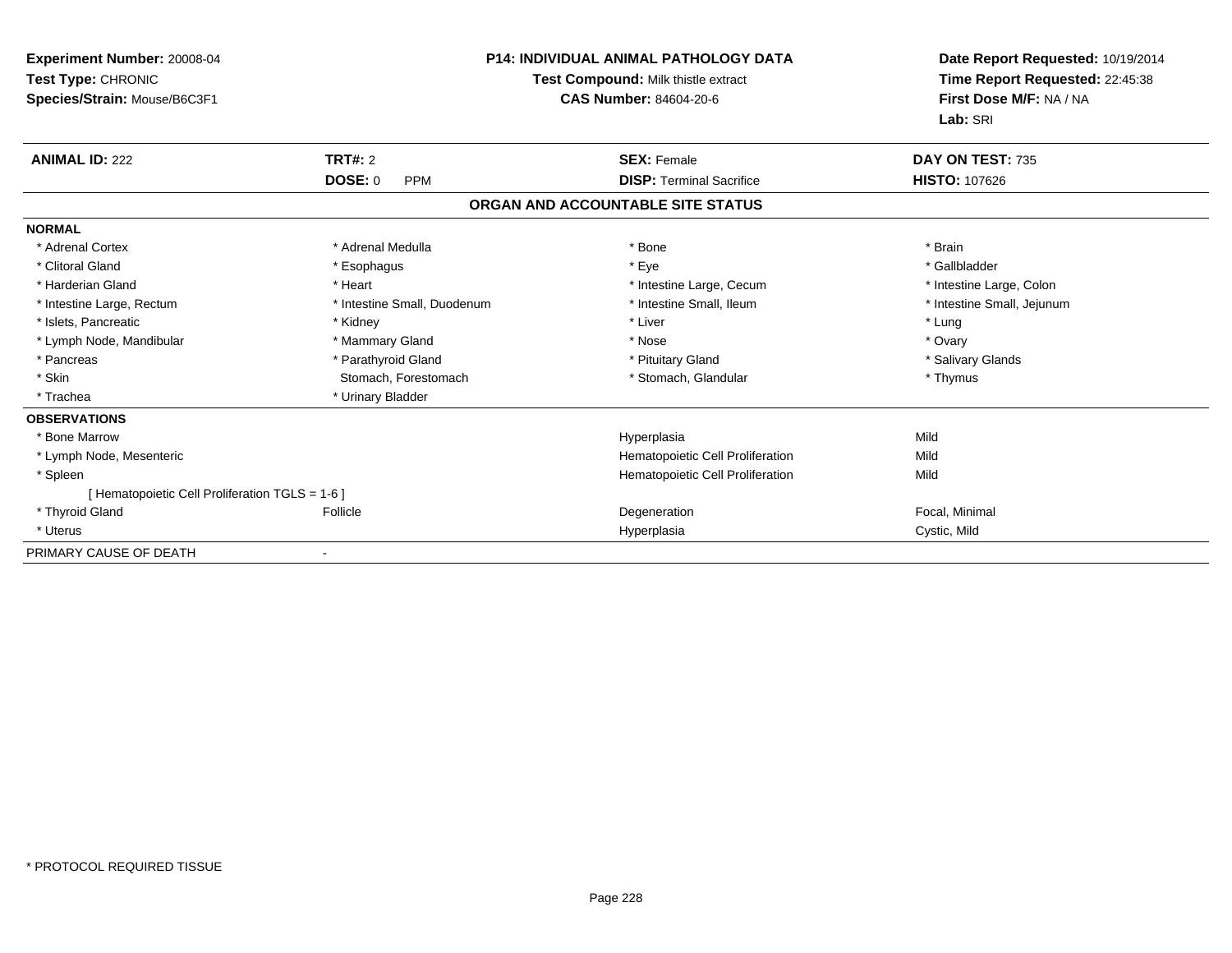| Experiment Number: 20008-04<br>Test Type: CHRONIC<br>Species/Strain: Mouse/B6C3F1 | <b>P14: INDIVIDUAL ANIMAL PATHOLOGY DATA</b><br>Test Compound: Milk thistle extract<br><b>CAS Number: 84604-20-6</b> |                                   | Date Report Requested: 10/19/2014<br>Time Report Requested: 22:45:38<br>First Dose M/F: NA / NA<br>Lab: SRI |  |
|-----------------------------------------------------------------------------------|----------------------------------------------------------------------------------------------------------------------|-----------------------------------|-------------------------------------------------------------------------------------------------------------|--|
| <b>ANIMAL ID: 223</b>                                                             | <b>TRT#: 2</b>                                                                                                       | <b>SEX: Female</b>                | DAY ON TEST: 735                                                                                            |  |
|                                                                                   | <b>DOSE: 0</b><br><b>PPM</b>                                                                                         | <b>DISP: Terminal Sacrifice</b>   | <b>HISTO: 107627</b>                                                                                        |  |
|                                                                                   |                                                                                                                      | ORGAN AND ACCOUNTABLE SITE STATUS |                                                                                                             |  |
| <b>NORMAL</b>                                                                     |                                                                                                                      |                                   |                                                                                                             |  |
| * Adrenal Cortex                                                                  | * Adrenal Medulla                                                                                                    | * Bone                            | * Brain                                                                                                     |  |
| * Clitoral Gland                                                                  | * Esophagus                                                                                                          | * Eye                             | * Gallbladder                                                                                               |  |
| * Heart                                                                           | * Intestine Large, Cecum                                                                                             | * Intestine Large, Colon          | * Intestine Large, Rectum                                                                                   |  |
| * Intestine Small, Duodenum                                                       | * Intestine Small, Ileum                                                                                             | * Intestine Small, Jejunum        | * Islets, Pancreatic                                                                                        |  |
| * Liver                                                                           | * Lymph Node, Mandibular                                                                                             | * Mammary Gland                   | * Nose                                                                                                      |  |
| * Pancreas                                                                        | * Skin                                                                                                               | Stomach, Forestomach              | * Stomach, Glandular                                                                                        |  |
| * Thyroid Gland                                                                   | * Trachea                                                                                                            | * Urinary Bladder                 |                                                                                                             |  |
| <b>MISSING</b>                                                                    |                                                                                                                      |                                   |                                                                                                             |  |
| * Parathyroid Gland                                                               |                                                                                                                      |                                   |                                                                                                             |  |
| <b>OBSERVATIONS</b>                                                               |                                                                                                                      |                                   |                                                                                                             |  |
| * Bone Marrow                                                                     |                                                                                                                      | Hyperplasia                       | Moderate                                                                                                    |  |
| * Harderian Gland                                                                 |                                                                                                                      | Adenoma                           |                                                                                                             |  |
| [Adenoma TGLS = $6-12$ ]                                                          |                                                                                                                      |                                   |                                                                                                             |  |
| * Kidney                                                                          |                                                                                                                      | Metaplasia                        | Osseous, Minimal                                                                                            |  |
| * Lung                                                                            |                                                                                                                      | Alveolar/Bronchiolar Adenoma      |                                                                                                             |  |
|                                                                                   |                                                                                                                      | <b>Infiltration Cellular</b>      | Lymphocyte, Moderate                                                                                        |  |
| [ Alveolar/Bronchiolar Adenoma TGLS = 3-2 ]                                       |                                                                                                                      |                                   |                                                                                                             |  |
| Lymph Node                                                                        | Mediastinal                                                                                                          | Hyperplasia                       | Lymphoid, Moderate                                                                                          |  |
| [Hyperplasia TGLS = 4-3]                                                          |                                                                                                                      |                                   |                                                                                                             |  |
| * Lymph Node, Mesenteric                                                          |                                                                                                                      | Hyperplasia                       | Lymphoid, Moderate                                                                                          |  |
| * Ovary                                                                           |                                                                                                                      | Cyst                              | Moderate                                                                                                    |  |
| [Cyst TGLS = $2-7$ ]                                                              |                                                                                                                      |                                   |                                                                                                             |  |
| * Pituitary Gland                                                                 | Pars Distalis                                                                                                        | Hyperplasia                       | Focal, Minimal                                                                                              |  |
| * Salivary Glands                                                                 |                                                                                                                      | <b>Infiltration Cellular</b>      | Lymphocyte, Moderate                                                                                        |  |
| * Spleen                                                                          |                                                                                                                      | Hematopoietic Cell Proliferation  | Minimal                                                                                                     |  |
| [ Hematopoietic Cell Proliferation TGLS = 5-6 ]                                   |                                                                                                                      |                                   |                                                                                                             |  |
| * Thymus                                                                          |                                                                                                                      | Hyperplasia                       | Lymphoid, Moderate                                                                                          |  |
| * Uterus                                                                          |                                                                                                                      | Hyperplasia                       | Cystic, Moderate                                                                                            |  |
| [Hyperplasia TGLS = 1-7]                                                          |                                                                                                                      |                                   |                                                                                                             |  |
| PRIMARY CAUSE OF DEATH                                                            | ÷,                                                                                                                   |                                   |                                                                                                             |  |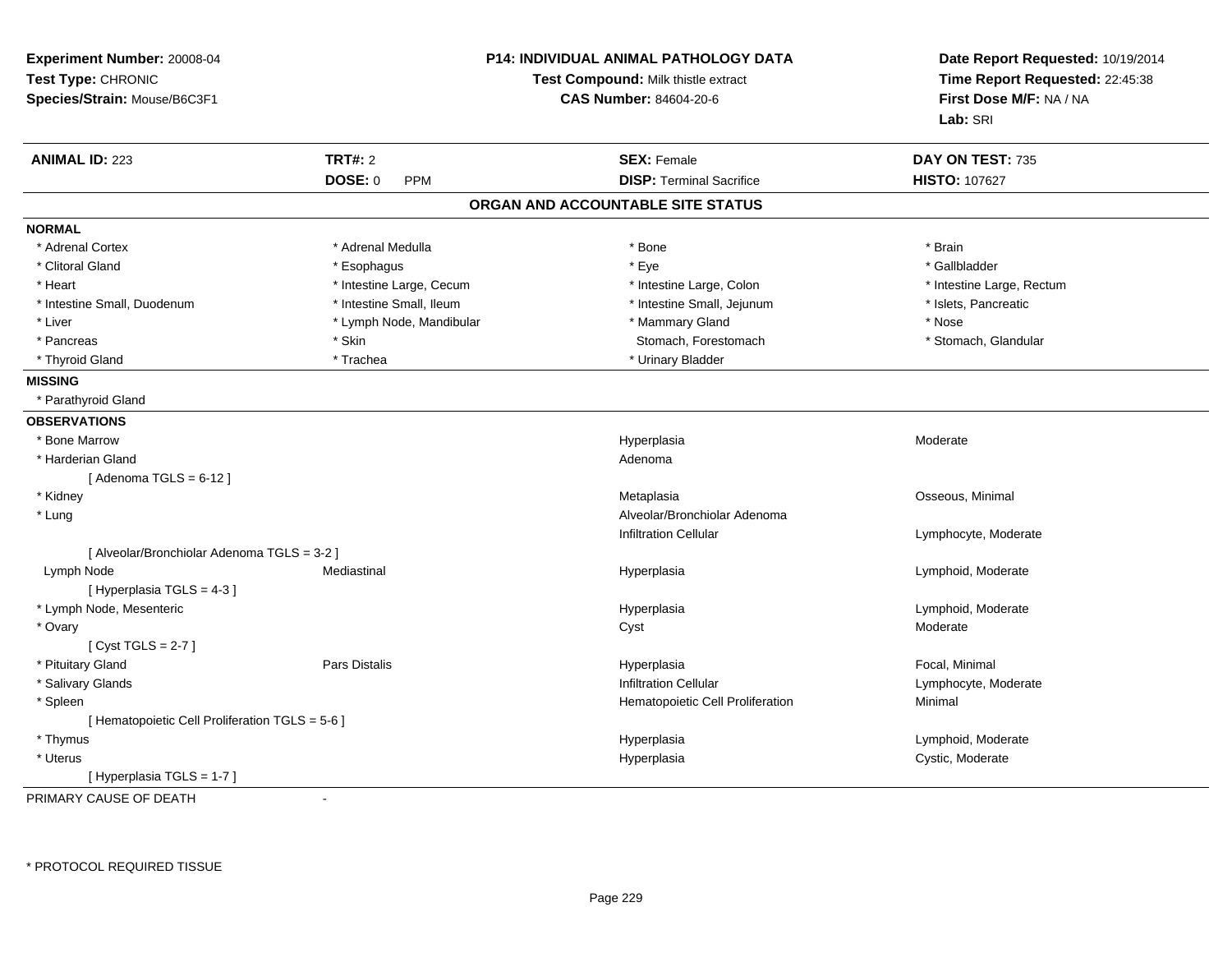| <b>Experiment Number: 20008-04</b><br><b>Test Type: CHRONIC</b><br>Species/Strain: Mouse/B6C3F1 |  | <b>P14: INDIVIDUAL ANIMAL PATHOLOGY DATA</b><br>Test Compound: Milk thistle extract<br><b>CAS Number: 84604-20-6</b> | Date Report Requested: 10/19/2014<br>Time Report Requested: 22:45:38<br>First Dose M/F: NA / NA<br>Lab: SRI |
|-------------------------------------------------------------------------------------------------|--|----------------------------------------------------------------------------------------------------------------------|-------------------------------------------------------------------------------------------------------------|
| TRT#: 2<br><b>ANIMAL ID: 223</b><br>DOSE: 0<br><b>PPM</b>                                       |  | <b>SEX:</b> Female<br><b>DISP:</b> Terminal Sacrifice                                                                | DAY ON TEST: 735<br><b>HISTO: 107627</b>                                                                    |
|                                                                                                 |  | ORGAN AND ACCOUNTABLE SITE STATUS                                                                                    |                                                                                                             |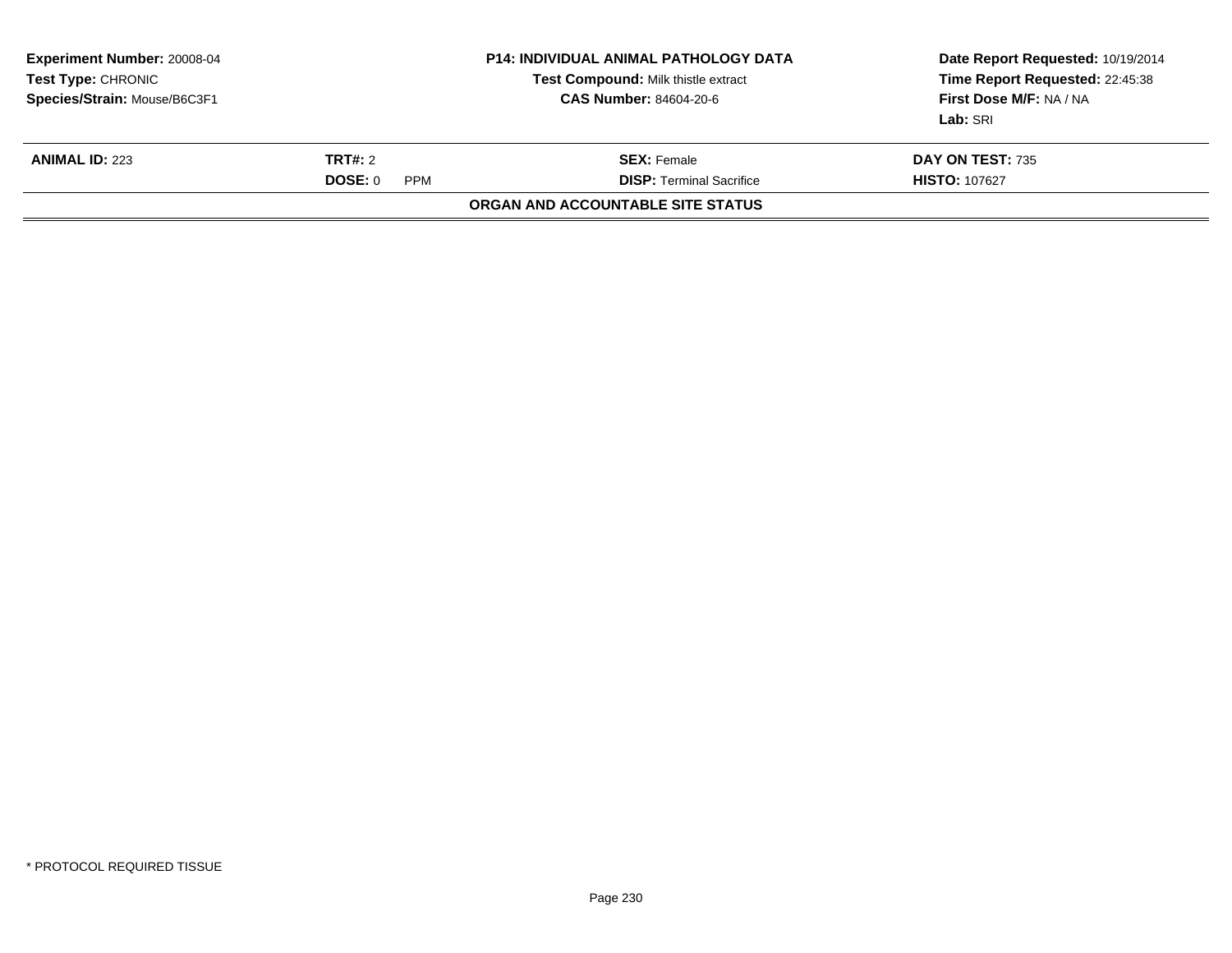| Experiment Number: 20008-04<br>Test Type: CHRONIC<br>Species/Strain: Mouse/B6C3F1                                                                   |                            | P14: INDIVIDUAL ANIMAL PATHOLOGY DATA<br>Test Compound: Milk thistle extract<br><b>CAS Number: 84604-20-6</b> | Date Report Requested: 10/19/2014<br>Time Report Requested: 22:45:38<br>First Dose M/F: NA / NA<br>Lab: SRI |
|-----------------------------------------------------------------------------------------------------------------------------------------------------|----------------------------|---------------------------------------------------------------------------------------------------------------|-------------------------------------------------------------------------------------------------------------|
| <b>ANIMAL ID: 224</b>                                                                                                                               | <b>TRT#: 2</b>             | <b>SEX: Female</b>                                                                                            | DAY ON TEST: 644                                                                                            |
|                                                                                                                                                     | DOSE: 0<br><b>PPM</b>      | <b>DISP: Natural Death</b>                                                                                    | <b>HISTO: 107628</b>                                                                                        |
|                                                                                                                                                     |                            | ORGAN AND ACCOUNTABLE SITE STATUS                                                                             |                                                                                                             |
| <b>NORMAL</b>                                                                                                                                       |                            |                                                                                                               |                                                                                                             |
| * Adrenal Cortex                                                                                                                                    | * Adrenal Medulla          | $*$ Bone                                                                                                      | * Brain                                                                                                     |
| * Clitoral Gland                                                                                                                                    | * Esophagus                | * Eye                                                                                                         | * Gallbladder                                                                                               |
| * Harderian Gland                                                                                                                                   | * Heart                    | * Intestine Large, Colon                                                                                      | * Intestine Large, Rectum                                                                                   |
| * Intestine Small, Duodenum                                                                                                                         | * Intestine Small, Jejunum | * Kidney                                                                                                      | * Lung                                                                                                      |
| * Mammary Gland                                                                                                                                     | * Nose                     | * Ovary                                                                                                       | * Parathyroid Gland                                                                                         |
| * Pituitary Gland                                                                                                                                   | * Salivary Glands          | * Skin                                                                                                        | Stomach, Forestomach                                                                                        |
| * Stomach, Glandular                                                                                                                                | * Thymus                   | * Trachea                                                                                                     | * Urinary Bladder                                                                                           |
| <b>AUTO PRECLUDES DIAG.</b>                                                                                                                         |                            |                                                                                                               |                                                                                                             |
| * Intestine Large, Cecum                                                                                                                            | * Intestine Small, Ileum   | * Islets, Pancreatic                                                                                          | * Pancreas                                                                                                  |
| <b>OBSERVATIONS</b>                                                                                                                                 |                            |                                                                                                               |                                                                                                             |
| * Bone Marrow                                                                                                                                       |                            | Hyperplasia                                                                                                   | Moderate                                                                                                    |
| * Liver                                                                                                                                             |                            | Lymphoma Malignant                                                                                            |                                                                                                             |
| Lymph Node                                                                                                                                          | <b>Iliac</b>               | Lymphoma Malignant                                                                                            |                                                                                                             |
|                                                                                                                                                     | Mediastinal                | Lymphoma Malignant                                                                                            |                                                                                                             |
|                                                                                                                                                     | Renal                      | Lymphoma Malignant                                                                                            |                                                                                                             |
|                                                                                                                                                     |                            | Lymphoma Malignant                                                                                            |                                                                                                             |
| [ Lymphoma Malignant TGLS = 8-23 ]<br>[ Lymphoma Malignant TGLS = 7-22 ]<br>[ Lymphoma Malignant TGLS = 6-3 ]<br>[ Lymphoma Malignant TGLS = 2-21 ] |                            |                                                                                                               |                                                                                                             |
| * Lymph Node, Mandibular<br>[ Lymphoma Malignant TGLS = 1-8 ]                                                                                       |                            | Lymphoma Malignant                                                                                            |                                                                                                             |
| * Lymph Node, Mesenteric<br>[ Lymphoma Malignant TGLS = 5-5 ]                                                                                       |                            | Lymphoma Malignant                                                                                            |                                                                                                             |
| * Spleen                                                                                                                                            |                            | Hemorrhage<br>Lymphoma Malignant                                                                              | Marked                                                                                                      |
| [Hemorrhage TGLS = 4-24]<br>[ Lymphoma Malignant TGLS = 4-24 ]                                                                                      |                            |                                                                                                               |                                                                                                             |
| * Thyroid Gland<br>* Uterus                                                                                                                         | Follicle                   | Degeneration<br>Hyperplasia                                                                                   | Focal, Moderate<br>Cystic, Marked                                                                           |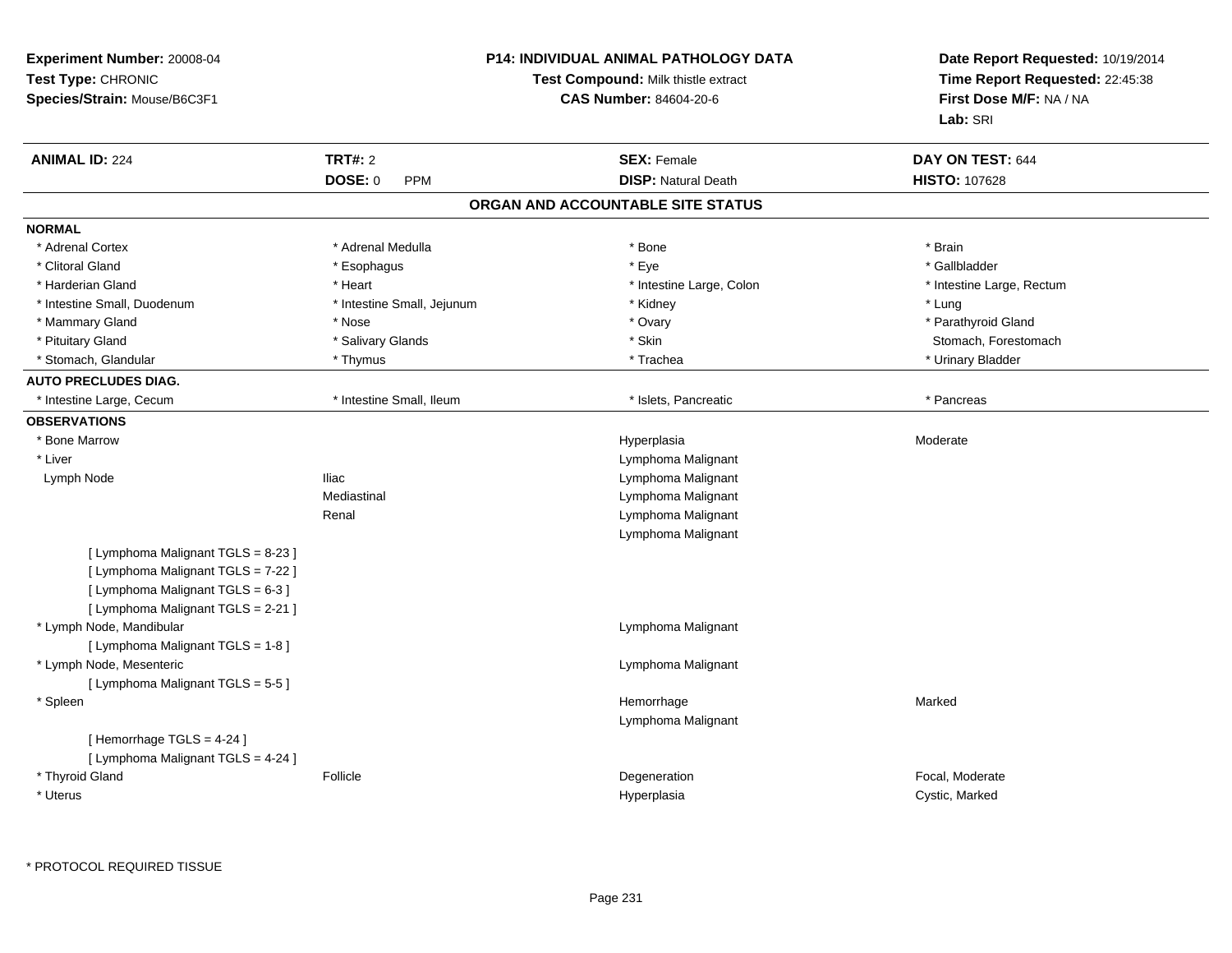| <b>Experiment Number: 20008-04</b><br><b>Test Type: CHRONIC</b><br>Species/Strain: Mouse/B6C3F1 | <b>P14: INDIVIDUAL ANIMAL PATHOLOGY DATA</b><br>Test Compound: Milk thistle extract<br>CAS Number: 84604-20-6 |                                   | Date Report Requested: 10/19/2014<br>Time Report Requested: 22:45:38<br>First Dose M/F: NA / NA<br>Lab: SRI |
|-------------------------------------------------------------------------------------------------|---------------------------------------------------------------------------------------------------------------|-----------------------------------|-------------------------------------------------------------------------------------------------------------|
| <b>ANIMAL ID: 224</b>                                                                           | <b>TRT#:</b> 2                                                                                                | <b>SEX: Female</b>                | DAY ON TEST: 644                                                                                            |
|                                                                                                 | DOSE: 0<br><b>PPM</b>                                                                                         | <b>DISP: Natural Death</b>        | <b>HISTO: 107628</b>                                                                                        |
|                                                                                                 |                                                                                                               | ORGAN AND ACCOUNTABLE SITE STATUS |                                                                                                             |
| [Hyperplasia TGLS = 3-7 ]                                                                       |                                                                                                               |                                   |                                                                                                             |
| PRIMARY CAUSE OF DEATH                                                                          | Lymphoma Malignant<br>- Spleen                                                                                |                                   |                                                                                                             |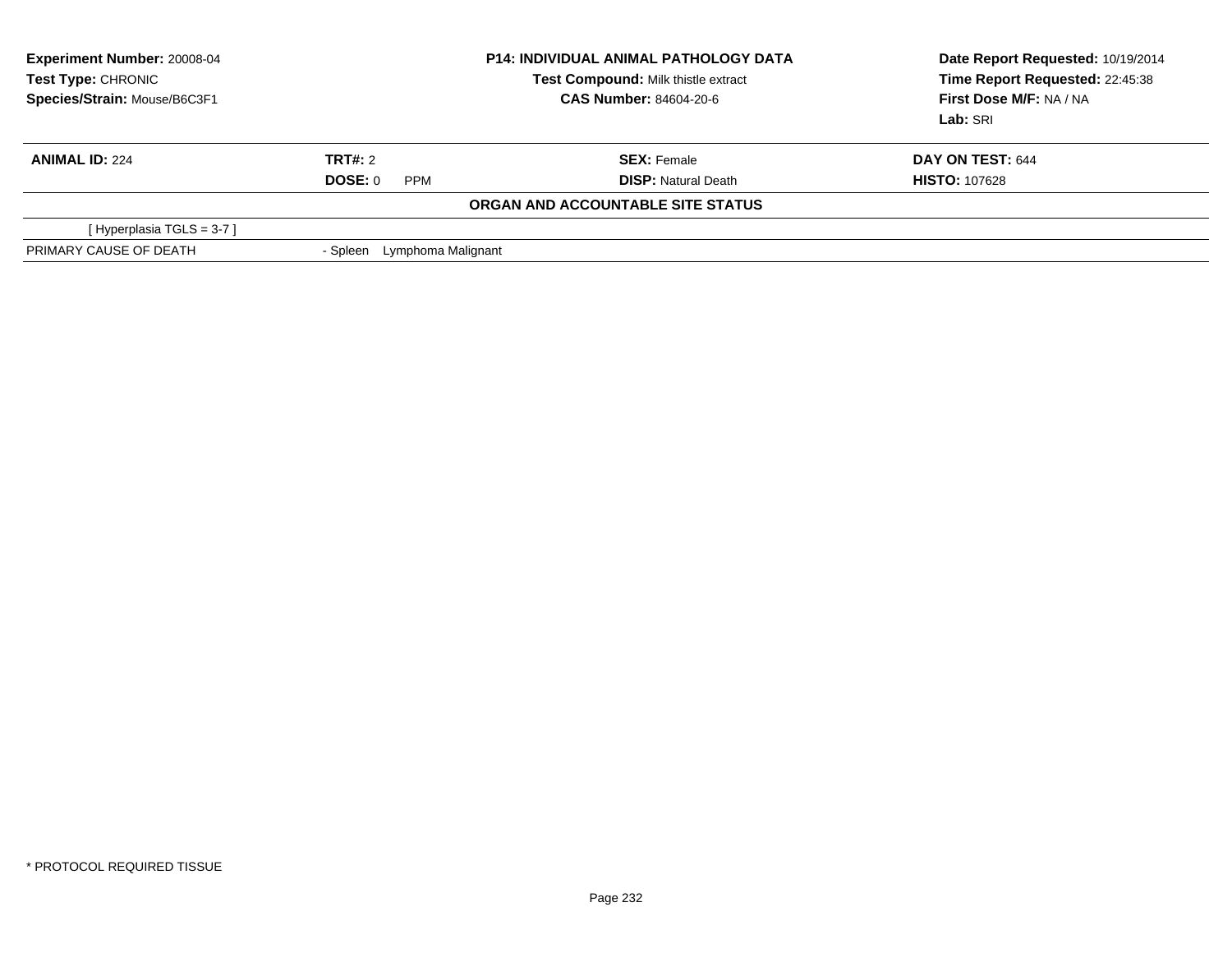| <b>Experiment Number: 20008-04</b><br>Test Type: CHRONIC<br>Species/Strain: Mouse/B6C3F1 |                              | <b>P14: INDIVIDUAL ANIMAL PATHOLOGY DATA</b><br>Test Compound: Milk thistle extract<br><b>CAS Number: 84604-20-6</b> | Date Report Requested: 10/19/2014<br>Time Report Requested: 22:45:38<br>First Dose M/F: NA / NA<br>Lab: SRI |  |
|------------------------------------------------------------------------------------------|------------------------------|----------------------------------------------------------------------------------------------------------------------|-------------------------------------------------------------------------------------------------------------|--|
| <b>ANIMAL ID: 225</b>                                                                    | <b>TRT#: 2</b>               | <b>SEX: Female</b>                                                                                                   | DAY ON TEST: 735                                                                                            |  |
|                                                                                          | <b>DOSE: 0</b><br><b>PPM</b> | <b>DISP: Terminal Sacrifice</b>                                                                                      | <b>HISTO: 107629</b>                                                                                        |  |
|                                                                                          |                              | ORGAN AND ACCOUNTABLE SITE STATUS                                                                                    |                                                                                                             |  |
| <b>NORMAL</b>                                                                            |                              |                                                                                                                      |                                                                                                             |  |
| * Adrenal Cortex                                                                         | * Adrenal Medulla            | * Bone                                                                                                               | * Bone Marrow                                                                                               |  |
| * Brain                                                                                  | * Clitoral Gland             | * Esophagus                                                                                                          | * Eye                                                                                                       |  |
| * Gallbladder                                                                            | * Heart                      | * Intestine Large, Cecum                                                                                             | * Intestine Large, Colon                                                                                    |  |
| * Intestine Large, Rectum                                                                | * Intestine Small, Duodenum  | * Intestine Small, Ileum                                                                                             | * Intestine Small, Jejunum                                                                                  |  |
| * Islets, Pancreatic                                                                     | * Kidney                     | * Liver                                                                                                              | * Lung                                                                                                      |  |
| * Mammary Gland                                                                          | * Nose                       | * Parathyroid Gland                                                                                                  | * Pituitary Gland                                                                                           |  |
| * Skin                                                                                   | Stomach, Forestomach         | * Stomach, Glandular                                                                                                 | * Thyroid Gland                                                                                             |  |
| * Trachea                                                                                | * Urinary Bladder            |                                                                                                                      |                                                                                                             |  |
| <b>OBSERVATIONS</b>                                                                      |                              |                                                                                                                      |                                                                                                             |  |
| * Harderian Gland                                                                        |                              | Lymphoma Malignant                                                                                                   |                                                                                                             |  |
| * Lymph Node, Mandibular                                                                 |                              | Lymphoma Malignant                                                                                                   |                                                                                                             |  |
| * Lymph Node, Mesenteric                                                                 |                              | Lymphoma Malignant                                                                                                   |                                                                                                             |  |
| * Ovary                                                                                  |                              | Cyst                                                                                                                 | Moderate                                                                                                    |  |
| * Pancreas                                                                               |                              | Lymphoma Malignant                                                                                                   |                                                                                                             |  |
| * Salivary Glands                                                                        |                              | Lymphoma Malignant                                                                                                   |                                                                                                             |  |
| * Spleen                                                                                 |                              | Lymphoma Malignant                                                                                                   |                                                                                                             |  |
| * Thymus                                                                                 |                              | Lymphoma Malignant                                                                                                   |                                                                                                             |  |
| * Urin Bladder                                                                           |                              |                                                                                                                      |                                                                                                             |  |
| Note: INFUSION ARTIFACT IN URINARY BLADDER.                                              |                              |                                                                                                                      |                                                                                                             |  |
| * Uterus                                                                                 |                              | Hyperplasia                                                                                                          | Cystic, Marked                                                                                              |  |
| [Hyperplasia TGLS = 1-7]                                                                 |                              |                                                                                                                      |                                                                                                             |  |
| PRIMARY CAUSE OF DEATH                                                                   |                              |                                                                                                                      |                                                                                                             |  |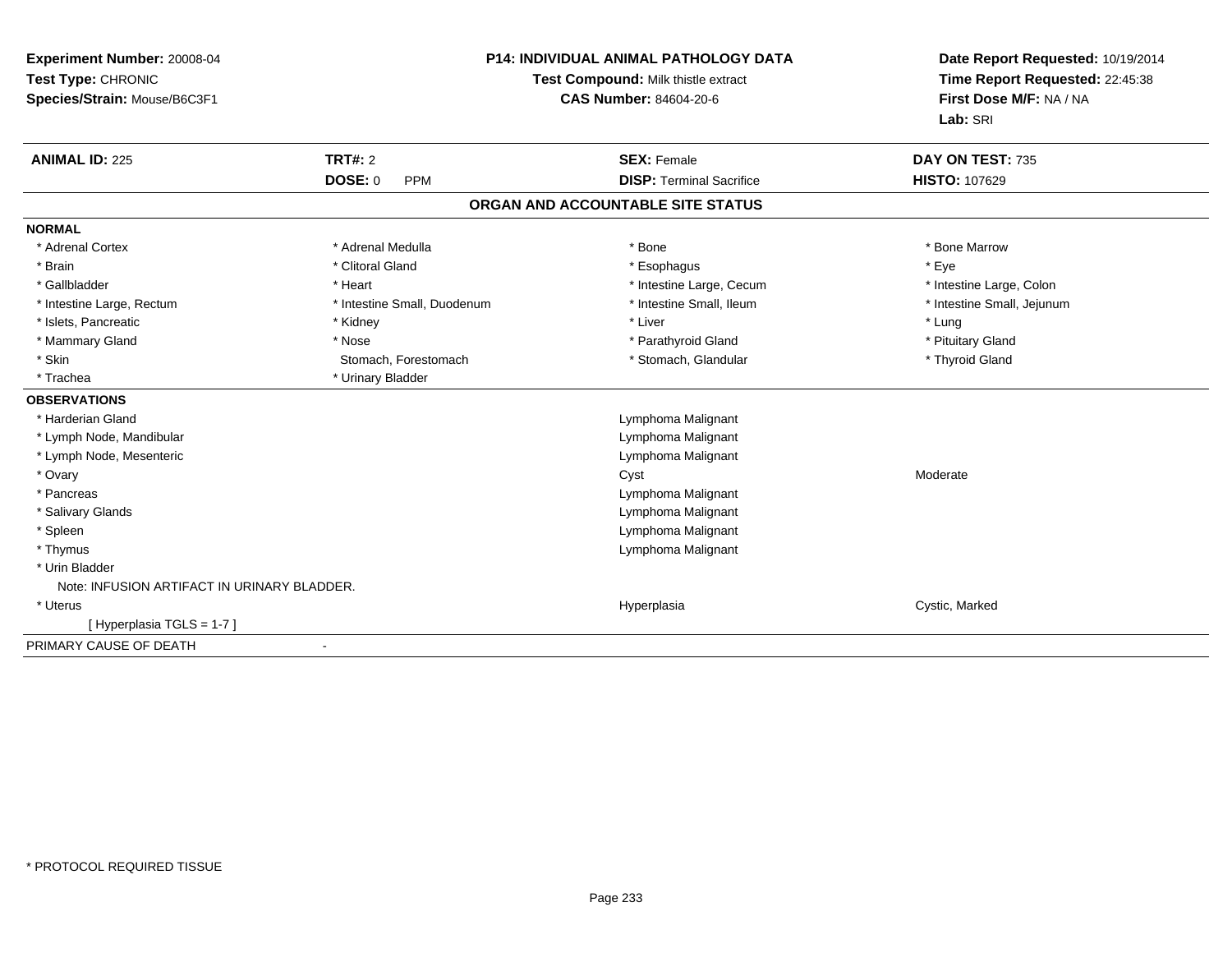| Experiment Number: 20008-04<br>Test Type: CHRONIC<br>Species/Strain: Mouse/B6C3F1 | <b>P14: INDIVIDUAL ANIMAL PATHOLOGY DATA</b><br>Test Compound: Milk thistle extract<br><b>CAS Number: 84604-20-6</b> |                                   | Date Report Requested: 10/19/2014<br>Time Report Requested: 22:45:38<br>First Dose M/F: NA / NA<br>Lab: SRI |
|-----------------------------------------------------------------------------------|----------------------------------------------------------------------------------------------------------------------|-----------------------------------|-------------------------------------------------------------------------------------------------------------|
| <b>ANIMAL ID: 226</b>                                                             | <b>TRT#: 2</b>                                                                                                       | <b>SEX: Female</b>                | DAY ON TEST: 732                                                                                            |
|                                                                                   | <b>DOSE: 0</b><br><b>PPM</b>                                                                                         | <b>DISP: Terminal Sacrifice</b>   | HISTO: 107630                                                                                               |
|                                                                                   |                                                                                                                      | ORGAN AND ACCOUNTABLE SITE STATUS |                                                                                                             |
| <b>NORMAL</b>                                                                     |                                                                                                                      |                                   |                                                                                                             |
| * Adrenal Cortex                                                                  | * Adrenal Medulla                                                                                                    | * Bone Marrow                     | * Brain                                                                                                     |
| * Clitoral Gland                                                                  | * Esophagus                                                                                                          | * Gallbladder                     | * Heart                                                                                                     |
| * Intestine Large, Cecum                                                          | * Intestine Large, Colon                                                                                             | * Intestine Large, Rectum         | * Intestine Small, Duodenum                                                                                 |
| * Intestine Small, Ileum                                                          | * Intestine Small, Jejunum                                                                                           | * Islets, Pancreatic              | * Kidney                                                                                                    |
| * Lung                                                                            | * Lymph Node, Mandibular                                                                                             | * Lymph Node, Mesenteric          | * Mammary Gland                                                                                             |
| * Nose                                                                            | * Ovary                                                                                                              | * Pancreas                        | * Parathyroid Gland                                                                                         |
| * Pituitary Gland                                                                 | * Salivary Glands                                                                                                    | * Skin                            | Stomach, Forestomach                                                                                        |
| * Stomach, Glandular                                                              | * Thymus                                                                                                             | * Thyroid Gland                   | * Trachea                                                                                                   |
| <b>OBSERVATIONS</b>                                                               |                                                                                                                      |                                   |                                                                                                             |
| * Bone                                                                            |                                                                                                                      | Fibro-Osseous Lesion              | Mild                                                                                                        |
| * Eye                                                                             |                                                                                                                      | Cataract                          | Moderate                                                                                                    |
|                                                                                   | Retina                                                                                                               | Degeneration                      | Marked                                                                                                      |
| * Harderian Gland                                                                 |                                                                                                                      | Carcinoma                         |                                                                                                             |
| * Liver                                                                           |                                                                                                                      | Necrosis                          | Focal, Minimal                                                                                              |
| <b>Skeletal Muscle</b>                                                            |                                                                                                                      | Rhabdomyosarcoma                  |                                                                                                             |
| [Rhabdomyosarcoma TGLS = 1-21]                                                    |                                                                                                                      |                                   |                                                                                                             |
| * Spleen                                                                          |                                                                                                                      | Lymphoma Malignant                |                                                                                                             |
| [ Lymphoma Malignant TGLS = 2-6 ]                                                 |                                                                                                                      |                                   |                                                                                                             |
| * Urinary Bladder                                                                 |                                                                                                                      | <b>Infiltration Cellular</b>      | Lymphocyte, Moderate                                                                                        |
| Note: INFUSION ARTIFACT IN URINARY BLADDER.                                       |                                                                                                                      |                                   |                                                                                                             |
| * Uterus                                                                          |                                                                                                                      | Hyperplasia                       | Cystic, Moderate                                                                                            |
|                                                                                   |                                                                                                                      | Polyp Stromal                     |                                                                                                             |
| PRIMARY CAUSE OF DEATH                                                            |                                                                                                                      |                                   |                                                                                                             |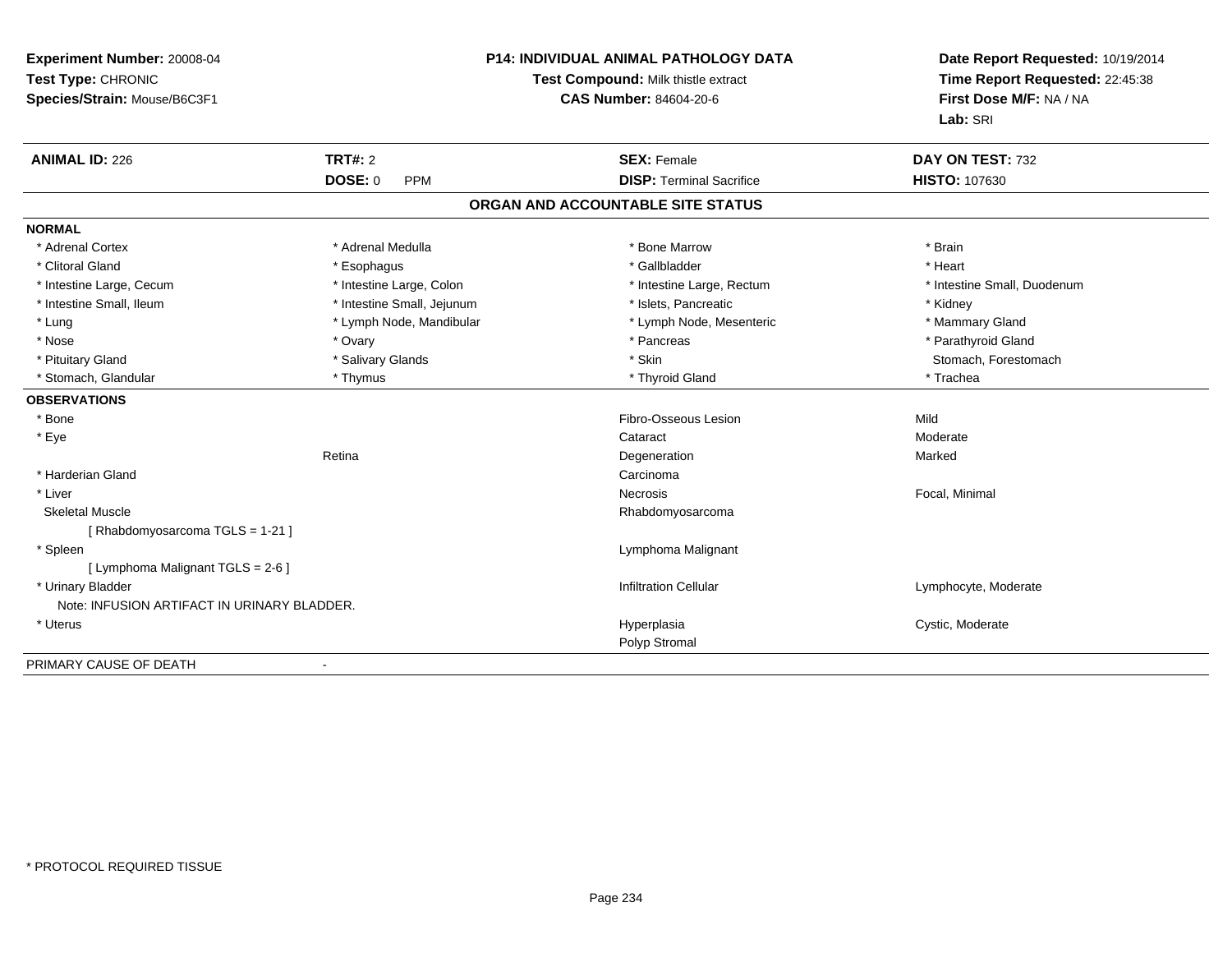| Experiment Number: 20008-04<br>Test Type: CHRONIC<br>Species/Strain: Mouse/B6C3F1 |                              | <b>P14: INDIVIDUAL ANIMAL PATHOLOGY DATA</b><br>Test Compound: Milk thistle extract<br><b>CAS Number: 84604-20-6</b> | Date Report Requested: 10/19/2014<br>Time Report Requested: 22:45:38<br>First Dose M/F: NA / NA<br>Lab: SRI |
|-----------------------------------------------------------------------------------|------------------------------|----------------------------------------------------------------------------------------------------------------------|-------------------------------------------------------------------------------------------------------------|
| <b>ANIMAL ID: 227</b>                                                             | <b>TRT#: 2</b>               | <b>SEX: Female</b>                                                                                                   | DAY ON TEST: 732                                                                                            |
|                                                                                   | <b>DOSE: 0</b><br><b>PPM</b> | <b>DISP: Terminal Sacrifice</b>                                                                                      | <b>HISTO: 107631</b>                                                                                        |
|                                                                                   |                              | ORGAN AND ACCOUNTABLE SITE STATUS                                                                                    |                                                                                                             |
| <b>NORMAL</b>                                                                     |                              |                                                                                                                      |                                                                                                             |
| * Adrenal Cortex                                                                  | * Adrenal Medulla            | * Bone                                                                                                               | * Bone Marrow                                                                                               |
| * Brain                                                                           | * Clitoral Gland             | * Esophagus                                                                                                          | * Eye                                                                                                       |
| * Gallbladder                                                                     | * Harderian Gland            | * Heart                                                                                                              | * Intestine Large, Cecum                                                                                    |
| * Intestine Large, Colon                                                          | * Intestine Large, Rectum    | * Intestine Small, Duodenum                                                                                          | * Intestine Small, Ileum                                                                                    |
| * Intestine Small, Jejunum                                                        | * Islets, Pancreatic         | * Kidney                                                                                                             | * Liver                                                                                                     |
| * Lung                                                                            | * Lymph Node, Mandibular     | * Lymph Node, Mesenteric                                                                                             | * Mammary Gland                                                                                             |
| * Nose                                                                            | * Ovary                      | * Pancreas                                                                                                           | * Parathyroid Gland                                                                                         |
| * Pituitary Gland                                                                 | * Salivary Glands            | * Skin                                                                                                               | * Spleen                                                                                                    |
| Stomach, Forestomach                                                              | * Stomach, Glandular         | * Thymus                                                                                                             | * Trachea                                                                                                   |
| * Urinary Bladder                                                                 |                              |                                                                                                                      |                                                                                                             |
| <b>OBSERVATIONS</b>                                                               |                              |                                                                                                                      |                                                                                                             |
| * Thyroid Gland                                                                   | Follicle                     | Degeneration                                                                                                         | Focal, Moderate                                                                                             |
| * Urin Bladder                                                                    |                              |                                                                                                                      |                                                                                                             |
| Note: INFUSION ARTIFACT IN URINARY BLADDER.                                       |                              |                                                                                                                      |                                                                                                             |
| * Uterus                                                                          |                              | Hyperplasia                                                                                                          | Cystic, Marked                                                                                              |
| [Hyperplasia TGLS = 1-7]                                                          |                              |                                                                                                                      |                                                                                                             |
| PRIMARY CAUSE OF DEATH                                                            |                              |                                                                                                                      |                                                                                                             |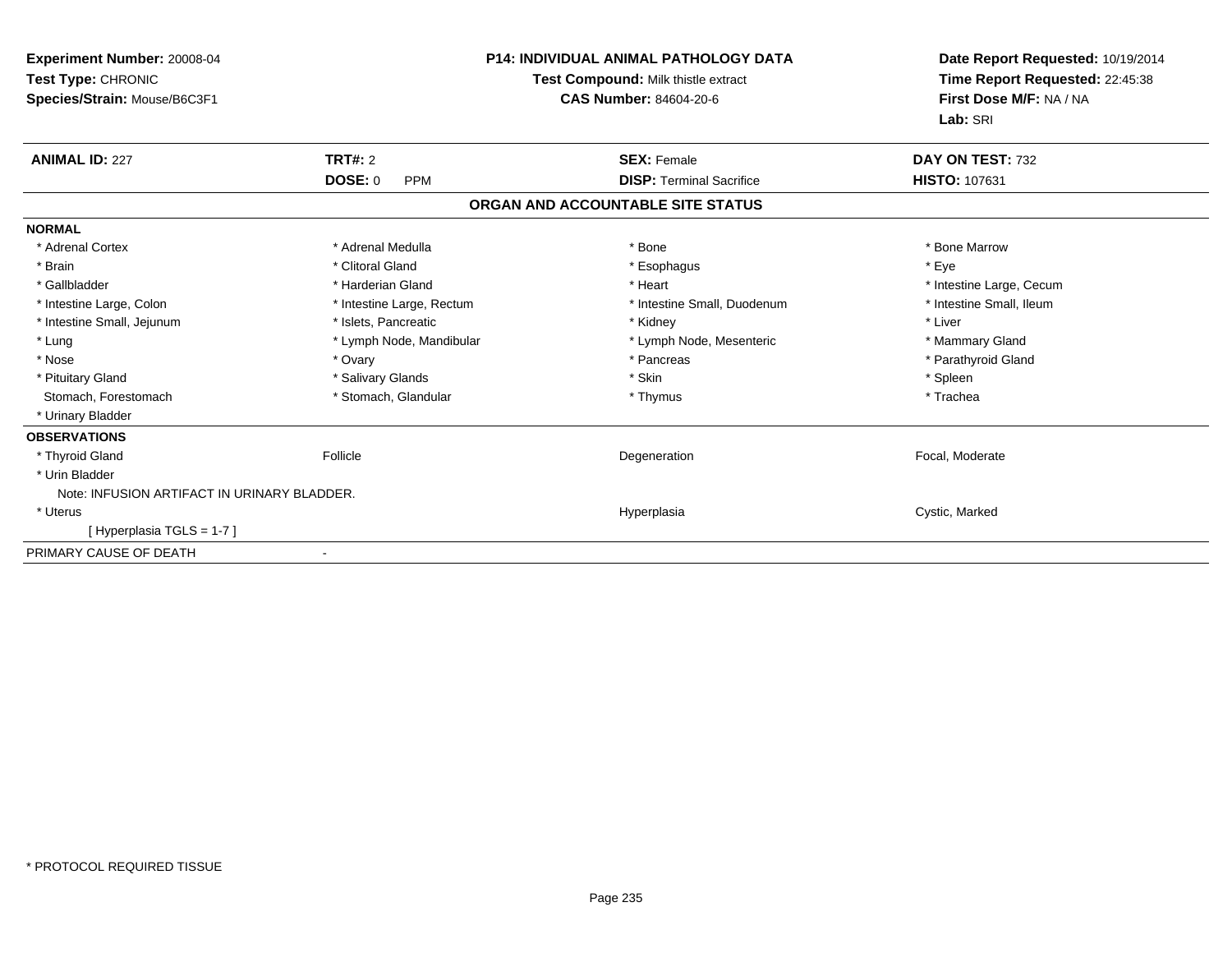| Experiment Number: 20008-04<br>Test Type: CHRONIC |                              | <b>P14: INDIVIDUAL ANIMAL PATHOLOGY DATA</b><br>Test Compound: Milk thistle extract | Date Report Requested: 10/19/2014<br>Time Report Requested: 22:45:38 |  |
|---------------------------------------------------|------------------------------|-------------------------------------------------------------------------------------|----------------------------------------------------------------------|--|
| Species/Strain: Mouse/B6C3F1                      |                              | <b>CAS Number: 84604-20-6</b>                                                       | First Dose M/F: NA / NA                                              |  |
|                                                   |                              |                                                                                     | Lab: SRI                                                             |  |
| <b>ANIMAL ID: 228</b>                             | TRT#: 2                      | <b>SEX: Female</b>                                                                  | DAY ON TEST: 732                                                     |  |
|                                                   | <b>DOSE: 0</b><br><b>PPM</b> | <b>DISP: Terminal Sacrifice</b>                                                     | <b>HISTO: 107632</b>                                                 |  |
|                                                   |                              | ORGAN AND ACCOUNTABLE SITE STATUS                                                   |                                                                      |  |
| <b>NORMAL</b>                                     |                              |                                                                                     |                                                                      |  |
| * Adrenal Medulla                                 | * Bone                       | * Bone Marrow                                                                       | * Brain                                                              |  |
| * Esophagus                                       | * Eye                        | * Gallbladder                                                                       | * Harderian Gland                                                    |  |
| * Heart                                           | * Intestine Large, Cecum     | * Intestine Large, Colon                                                            | * Intestine Large, Rectum                                            |  |
| * Intestine Small, Duodenum                       | * Intestine Small, Ileum     | * Intestine Small, Jejunum                                                          | * Islets, Pancreatic                                                 |  |
| * Kidney                                          | * Liver                      | * Lung                                                                              | * Lymph Node, Mandibular                                             |  |
| * Lymph Node, Mesenteric                          | * Mammary Gland              | * Nose                                                                              | * Pancreas                                                           |  |
| * Pituitary Gland                                 | * Salivary Glands            | * Skin                                                                              | * Spleen                                                             |  |
| Stomach, Forestomach                              | * Thyroid Gland              | * Trachea                                                                           | * Urinary Bladder                                                    |  |
| <b>MISSING</b>                                    |                              |                                                                                     |                                                                      |  |
| * Clitoral Gland                                  |                              |                                                                                     |                                                                      |  |
| <b>OBSERVATIONS</b>                               |                              |                                                                                     |                                                                      |  |
| * Adrenal Cortex                                  |                              | <b>Accessory Adrenal Cortical Nodule</b>                                            | Moderate                                                             |  |
| * Ovary                                           |                              | Cyst                                                                                | Moderate                                                             |  |
| [Cyst TGLS = $2-7$ ]                              |                              |                                                                                     |                                                                      |  |
| * Parathyroid Gland                               |                              | Cyst                                                                                | Moderate                                                             |  |
| * Stomach, Glandular                              |                              | Cyst                                                                                | Moderate                                                             |  |
| * Thymus                                          |                              | Hyperplasia                                                                         | Lymphoid, Minimal                                                    |  |
| * Uterus                                          |                              | Angiectasis                                                                         | Mild                                                                 |  |
|                                                   |                              | Hyperplasia                                                                         | Cystic, Mild                                                         |  |
| PRIMARY CAUSE OF DEATH                            |                              |                                                                                     |                                                                      |  |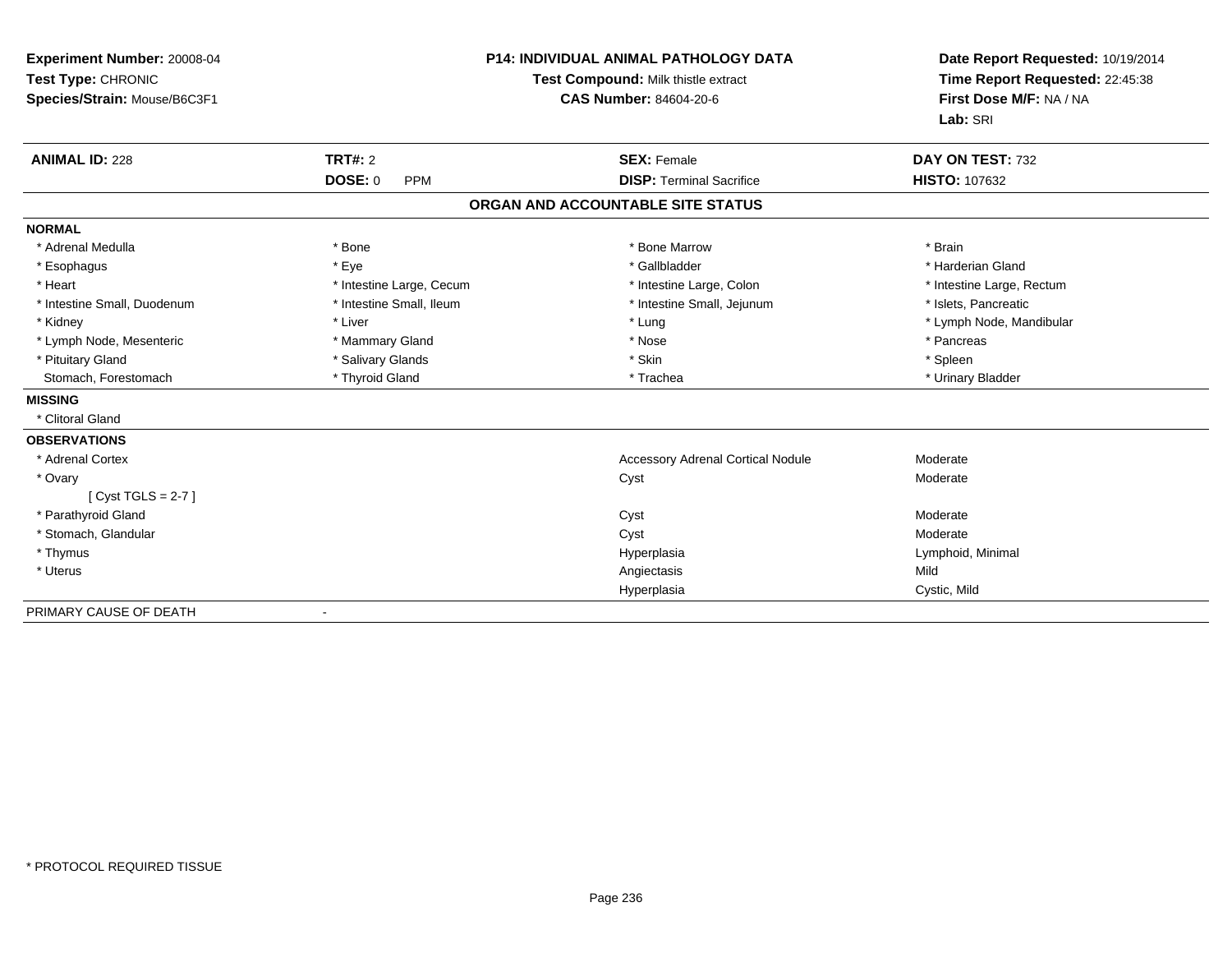| Experiment Number: 20008-04<br>Test Type: CHRONIC<br>Species/Strain: Mouse/B6C3F1 |                              | <b>P14: INDIVIDUAL ANIMAL PATHOLOGY DATA</b><br>Test Compound: Milk thistle extract<br><b>CAS Number: 84604-20-6</b> | Date Report Requested: 10/19/2014<br>Time Report Requested: 22:45:38<br>First Dose M/F: NA / NA<br>Lab: SRI |
|-----------------------------------------------------------------------------------|------------------------------|----------------------------------------------------------------------------------------------------------------------|-------------------------------------------------------------------------------------------------------------|
| <b>ANIMAL ID: 229</b>                                                             | <b>TRT#: 2</b>               | <b>SEX: Female</b>                                                                                                   | DAY ON TEST: 582                                                                                            |
|                                                                                   | <b>DOSE: 0</b><br><b>PPM</b> | <b>DISP:</b> Moribund Sacrifice                                                                                      | HISTO: 107633                                                                                               |
|                                                                                   |                              | ORGAN AND ACCOUNTABLE SITE STATUS                                                                                    |                                                                                                             |
| <b>NORMAL</b>                                                                     |                              |                                                                                                                      |                                                                                                             |
| * Adrenal Medulla                                                                 | * Bone                       | * Clitoral Gland                                                                                                     | * Esophagus                                                                                                 |
| * Heart                                                                           | * Intestine Large, Cecum     | * Intestine Large, Colon                                                                                             | * Intestine Large, Rectum                                                                                   |
| * Intestine Small, Duodenum                                                       | * Intestine Small, Ileum     | * Intestine Small, Jejunum                                                                                           | * Islets, Pancreatic                                                                                        |
| * Mammary Gland                                                                   | * Nose                       | * Parathyroid Gland                                                                                                  | Peripheral Nerve                                                                                            |
| * Pituitary Gland                                                                 | <b>Skeletal Muscle</b>       | * Thyroid Gland                                                                                                      | * Trachea                                                                                                   |
| <b>MISSING</b>                                                                    |                              |                                                                                                                      |                                                                                                             |
| * Gallbladder                                                                     |                              |                                                                                                                      |                                                                                                             |
| <b>OBSERVATIONS</b>                                                               |                              |                                                                                                                      |                                                                                                             |
| * Adrenal Cortex                                                                  |                              | Lymphoma Malignant                                                                                                   |                                                                                                             |
| * Bone Marrow                                                                     |                              | Lymphoma Malignant                                                                                                   |                                                                                                             |
| * Brain                                                                           |                              | Hemorrhage                                                                                                           | Moderate                                                                                                    |
|                                                                                   |                              | Lymphoma Malignant                                                                                                   |                                                                                                             |
| [Hemorrhage TGLS = 17-1]                                                          |                              |                                                                                                                      |                                                                                                             |
| [ Lymphoma Malignant TGLS = 17-1 ]                                                |                              |                                                                                                                      |                                                                                                             |
| * Eye                                                                             |                              | Lymphoma Malignant                                                                                                   |                                                                                                             |
| * Harderian Gland                                                                 |                              | Lymphoma Malignant                                                                                                   |                                                                                                             |
| * Kidney                                                                          |                              | Lymphoma Malignant                                                                                                   |                                                                                                             |
| * Liver                                                                           |                              | Lymphoma Malignant                                                                                                   |                                                                                                             |
| [ Lymphoma Malignant TGLS = 8-6,9-6 ]                                             |                              |                                                                                                                      |                                                                                                             |
| * Lung                                                                            |                              | Lymphoma Malignant                                                                                                   |                                                                                                             |
| [ Lymphoma Malignant TGLS = 16-2 ]                                                |                              |                                                                                                                      |                                                                                                             |
| Lymph Node                                                                        | <b>Iliac</b>                 | Lymphoma Malignant                                                                                                   |                                                                                                             |
|                                                                                   | Inguinal                     | Lymphoma Malignant                                                                                                   |                                                                                                             |
|                                                                                   | Mediastinal                  | Lymphoma Malignant                                                                                                   |                                                                                                             |
|                                                                                   | Pancreatic                   | Lymphoma Malignant                                                                                                   |                                                                                                             |
|                                                                                   | Renal                        | Lymphoma Malignant                                                                                                   |                                                                                                             |
|                                                                                   |                              | Lymphoma Malignant                                                                                                   |                                                                                                             |
| [ Lymphoma Malignant TGLS = 4-7 ]                                                 |                              |                                                                                                                      |                                                                                                             |
| [ Lymphoma Malignant TGLS = 15-3 ]                                                |                              |                                                                                                                      |                                                                                                             |
| [ Lymphoma Malignant TGLS = 13-23 ]                                               |                              |                                                                                                                      |                                                                                                             |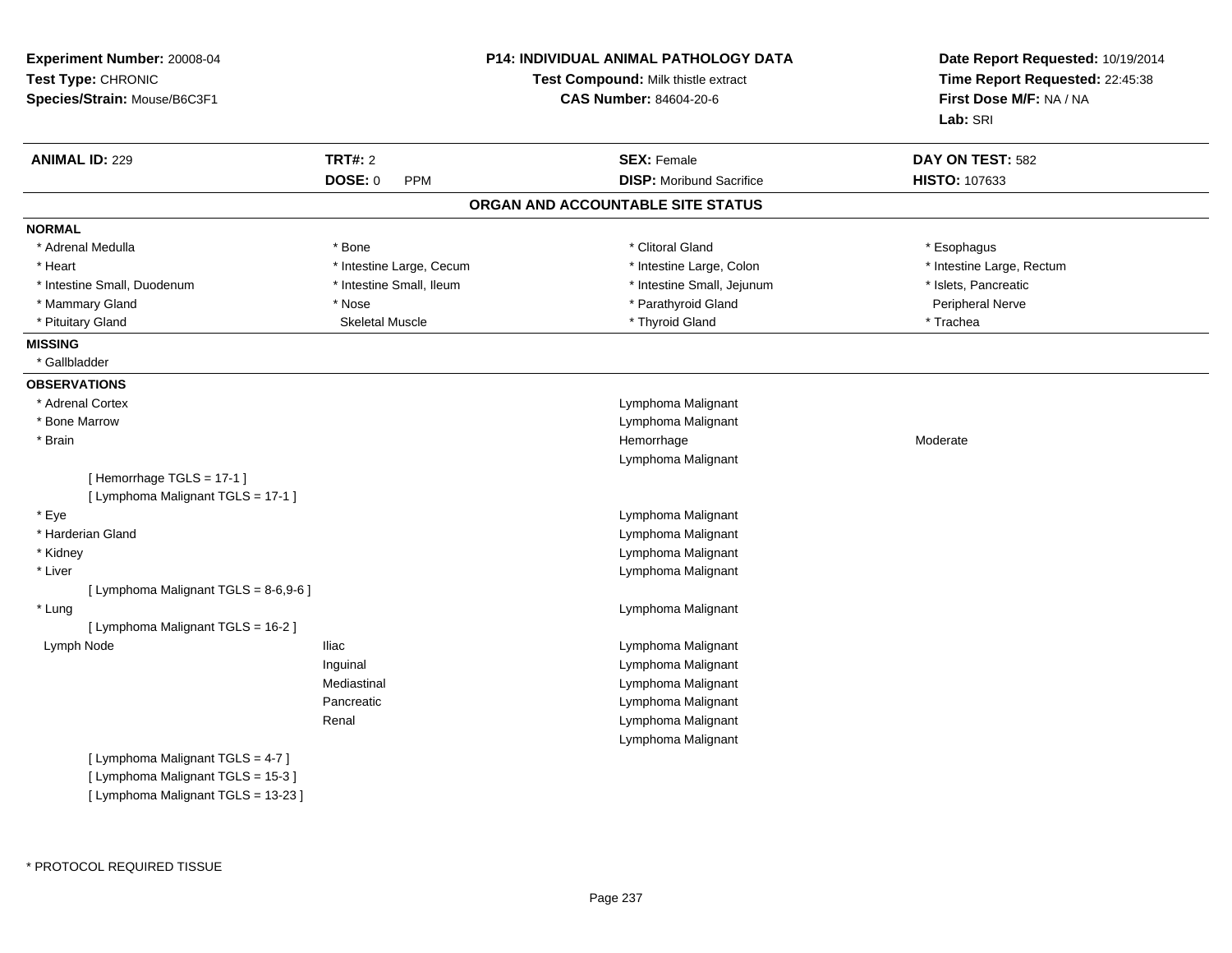**Experiment Number:** 20008-04**Test Type:** CHRONIC **Species/Strain:** Mouse/B6C3F1**P14: INDIVIDUAL ANIMAL PATHOLOGY DATATest Compound:** Milk thistle extract**CAS Number:** 84604-20-6**Date Report Requested:** 10/19/2014**Time Report Requested:** 22:45:38**First Dose M/F:** NA / NA**Lab:** SRI**ANIMAL ID:** 229 **TRT#:** <sup>2</sup> **SEX:** Female **DAY ON TEST:** <sup>582</sup> **DOSE:** 0 PPM **DISP:** Moribund Sacrifice **HISTO:** <sup>107633</sup> **ORGAN AND ACCOUNTABLE SITE STATUS**[ Lymphoma Malignant TGLS = 3-22 ][ Lymphoma Malignant TGLS = 2-21 ][ Lymphoma Malignant TGLS = 14-24 ] \* Lymph Node, Mandibular Lymphoma Malignant [ Lymphoma Malignant TGLS = 1-8 ] \* Lymph Node, Mesenteric Lymphoma Malignant [ Lymphoma Malignant TGLS = 6-5 ] \* Ovary Lymphoma Malignant \* Pancreas Lymphoma Malignant \* Salivary Glands Lymphoma Malignant \* Skinn and the control of the control of the control of the control of the control of the control of the control of the control of the control of the control of the control of the control of the control of the control of the co Spinal Cordd and the controller of the controller of the controller of the Moderate Moderate of the Moderate of the Moderate of the Moderate of the Moderate of the Moderate of the Moderate of the Moderate of the Moderate of the Moder Lymphoma Malignant \* Spleen Lymphoma Malignant [ Lymphoma Malignant TGLS = 5-6,7-6 ] Stomach, Forestomach Lymphoma Malignant \* Stomach, Glandular Lymphoma Malignant \* Thymus Lymphoma Malignant \* Urinary Bladder Lymphoma Malignant \* Uterus Lymphoma Malignant [ Lymphoma Malignant TGLS = 12-7 ]PRIMARY CAUSE OF DEATH- Spleen Lymphoma Malignant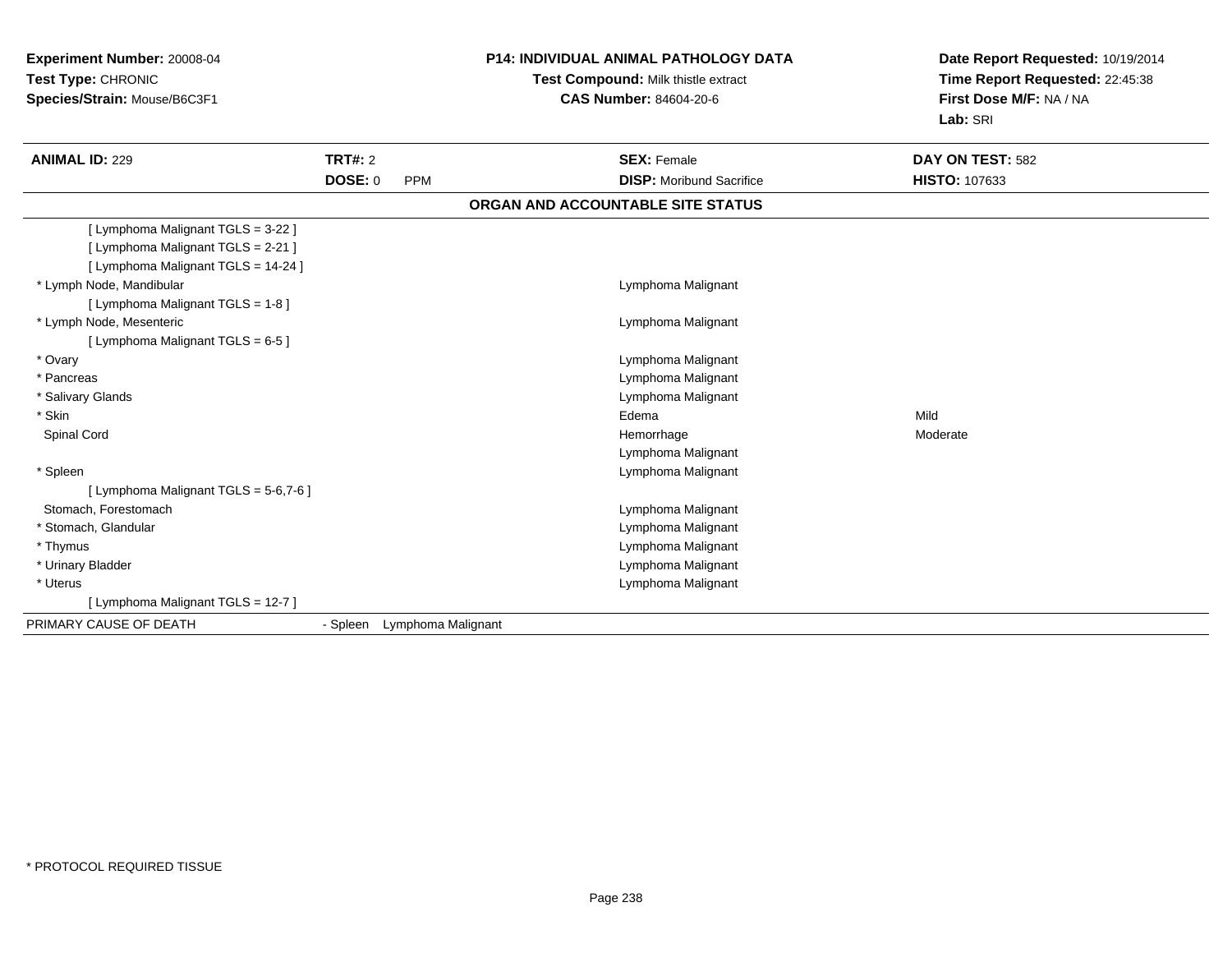| Experiment Number: 20008-04<br><b>Test Type: CHRONIC</b><br>Species/Strain: Mouse/B6C3F1 | <b>P14: INDIVIDUAL ANIMAL PATHOLOGY DATA</b><br>Test Compound: Milk thistle extract<br><b>CAS Number: 84604-20-6</b> |                                   | Date Report Requested: 10/19/2014<br>Time Report Requested: 22:45:38<br>First Dose M/F: NA / NA<br>Lab: SRI |
|------------------------------------------------------------------------------------------|----------------------------------------------------------------------------------------------------------------------|-----------------------------------|-------------------------------------------------------------------------------------------------------------|
| <b>ANIMAL ID: 230</b>                                                                    | TRT#: 2                                                                                                              | <b>SEX: Female</b>                | DAY ON TEST: 732                                                                                            |
|                                                                                          | <b>DOSE: 0</b><br><b>PPM</b>                                                                                         | <b>DISP: Terminal Sacrifice</b>   | <b>HISTO: 107634</b>                                                                                        |
|                                                                                          |                                                                                                                      | ORGAN AND ACCOUNTABLE SITE STATUS |                                                                                                             |
| <b>NORMAL</b>                                                                            |                                                                                                                      |                                   |                                                                                                             |
| * Adrenal Cortex                                                                         | * Adrenal Medulla                                                                                                    | * Bone                            | * Bone Marrow                                                                                               |
| * Brain                                                                                  | * Clitoral Gland                                                                                                     | * Esophagus                       | * Eye                                                                                                       |
| * Gallbladder                                                                            | * Harderian Gland                                                                                                    | * Heart                           | * Intestine Large, Cecum                                                                                    |
| * Intestine Large, Colon                                                                 | * Intestine Large, Rectum                                                                                            | * Intestine Small, Duodenum       | * Intestine Small, Ileum                                                                                    |
| * Intestine Small, Jejunum                                                               | * Islets, Pancreatic                                                                                                 | * Kidney                          | * Liver                                                                                                     |
| * Lung                                                                                   | * Lymph Node, Mandibular                                                                                             | * Lymph Node, Mesenteric          | * Mammary Gland                                                                                             |
| * Nose                                                                                   | * Ovary                                                                                                              | * Pancreas                        | * Parathyroid Gland                                                                                         |
| * Pituitary Gland                                                                        | * Salivary Glands                                                                                                    | * Skin                            | * Spleen                                                                                                    |
| Stomach, Forestomach                                                                     | * Stomach, Glandular                                                                                                 | * Thymus                          | * Thyroid Gland                                                                                             |
| * Trachea                                                                                | * Urinary Bladder                                                                                                    |                                   |                                                                                                             |
| <b>OBSERVATIONS</b>                                                                      |                                                                                                                      |                                   |                                                                                                             |
| * Uterus                                                                                 |                                                                                                                      | Hyperplasia                       | Cystic, Mild                                                                                                |
| PRIMARY CAUSE OF DEATH                                                                   |                                                                                                                      |                                   |                                                                                                             |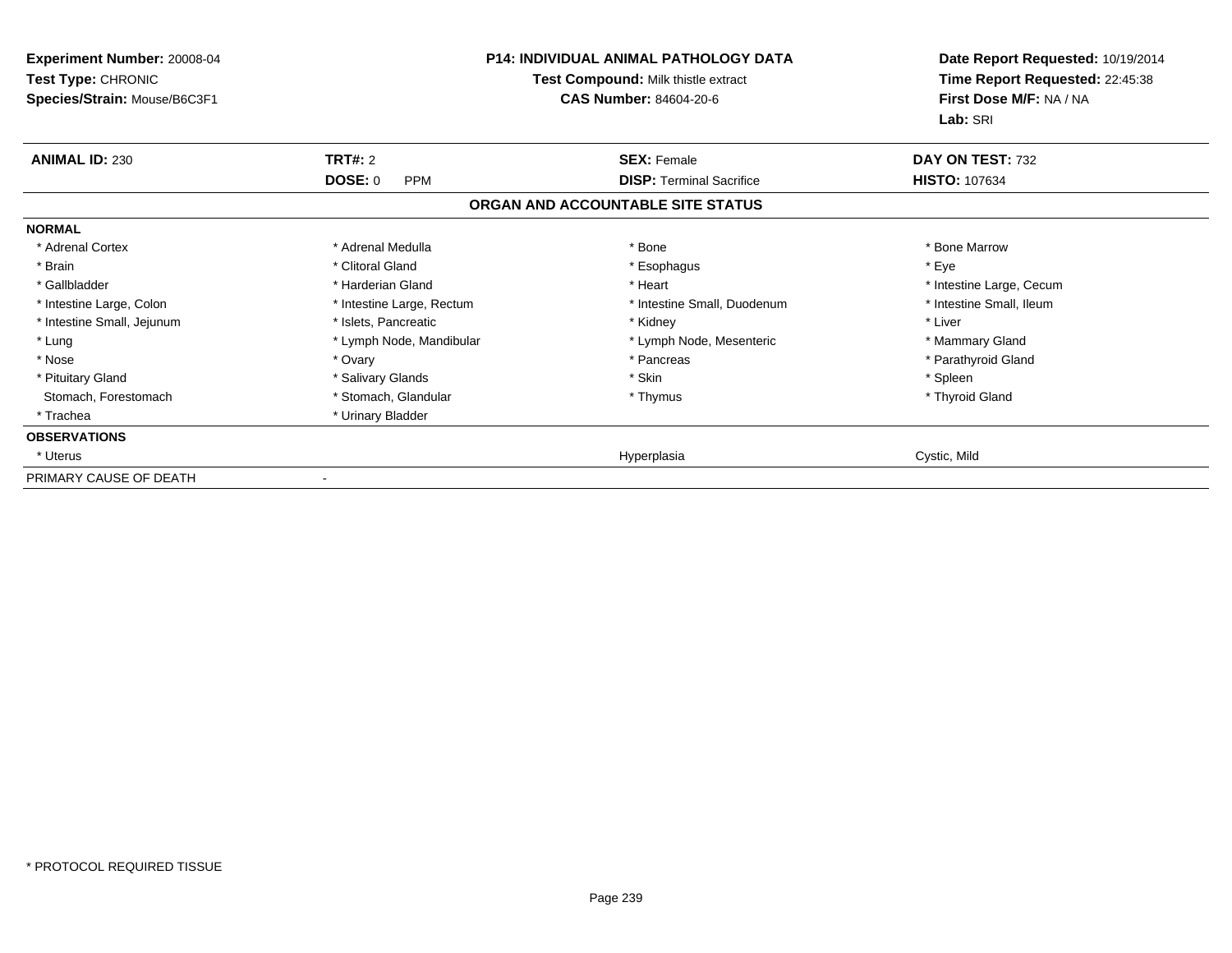| Experiment Number: 20008-04<br>Test Type: CHRONIC<br>Species/Strain: Mouse/B6C3F1 | <b>P14: INDIVIDUAL ANIMAL PATHOLOGY DATA</b><br>Test Compound: Milk thistle extract<br>CAS Number: 84604-20-6 |                                   | Date Report Requested: 10/19/2014<br>Time Report Requested: 22:45:38<br>First Dose M/F: NA / NA<br>Lab: SRI |
|-----------------------------------------------------------------------------------|---------------------------------------------------------------------------------------------------------------|-----------------------------------|-------------------------------------------------------------------------------------------------------------|
| <b>ANIMAL ID: 231</b>                                                             | TRT#: 2                                                                                                       | <b>SEX: Female</b>                | DAY ON TEST: 732                                                                                            |
|                                                                                   | DOSE: 0<br><b>PPM</b>                                                                                         | <b>DISP: Terminal Sacrifice</b>   | <b>HISTO: 107635</b>                                                                                        |
|                                                                                   |                                                                                                               | ORGAN AND ACCOUNTABLE SITE STATUS |                                                                                                             |
| <b>NORMAL</b>                                                                     |                                                                                                               |                                   |                                                                                                             |
| * Adrenal Cortex                                                                  | * Adrenal Medulla                                                                                             | * Bone                            | * Bone Marrow                                                                                               |
| * Brain                                                                           | * Clitoral Gland                                                                                              | * Esophagus                       | * Eye                                                                                                       |
| * Gallbladder                                                                     | * Harderian Gland                                                                                             | * Heart                           | * Intestine Large, Cecum                                                                                    |
| * Intestine Large, Colon                                                          | * Intestine Large, Rectum                                                                                     | * Intestine Small, Duodenum       | * Intestine Small, Ileum                                                                                    |
| * Intestine Small, Jejunum                                                        | * Islets, Pancreatic                                                                                          | * Kidney                          | * Liver                                                                                                     |
| * Lung                                                                            | * Lymph Node, Mesenteric                                                                                      | * Mammary Gland                   | * Nose                                                                                                      |
| * Pancreas                                                                        | * Parathyroid Gland                                                                                           | * Pituitary Gland                 | * Salivary Glands                                                                                           |
| * Skin                                                                            | Stomach, Forestomach                                                                                          | * Stomach, Glandular              | * Thymus                                                                                                    |
| * Thyroid Gland                                                                   | * Trachea                                                                                                     | * Urinary Bladder                 |                                                                                                             |
| <b>OBSERVATIONS</b>                                                               |                                                                                                               |                                   |                                                                                                             |
| * Lymph Node, Mandibular                                                          |                                                                                                               | Pigmentation                      | Moderate                                                                                                    |
| * Ovary                                                                           |                                                                                                               | Cyst                              | Moderate                                                                                                    |
| * Spleen                                                                          |                                                                                                               | Hematopoietic Cell Proliferation  | Minimal                                                                                                     |
| * Uterus                                                                          |                                                                                                               | Hyperplasia                       | Cystic, Mild                                                                                                |
|                                                                                   |                                                                                                               | Polyp Stromal                     |                                                                                                             |
| [Hyperplasia TGLS = 1-7]                                                          |                                                                                                               |                                   |                                                                                                             |
| [Polyp Stromal TGLS = 2-7]                                                        |                                                                                                               |                                   |                                                                                                             |
| PRIMARY CAUSE OF DEATH                                                            |                                                                                                               |                                   |                                                                                                             |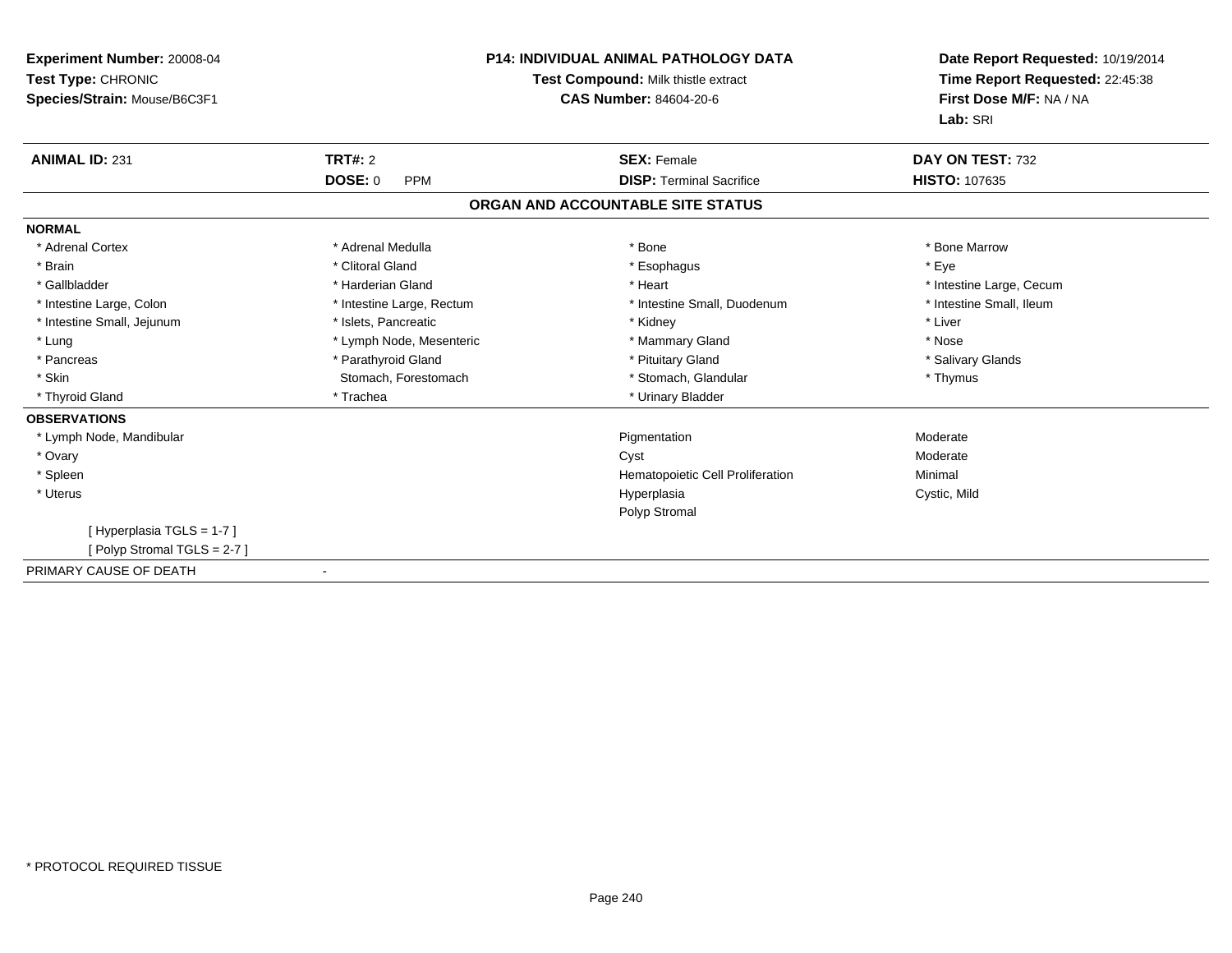| <b>Experiment Number: 20008-04</b><br>Test Type: CHRONIC<br>Species/Strain: Mouse/B6C3F1 |                              | <b>P14: INDIVIDUAL ANIMAL PATHOLOGY DATA</b><br>Test Compound: Milk thistle extract<br><b>CAS Number: 84604-20-6</b> | Date Report Requested: 10/19/2014<br>Time Report Requested: 22:45:38<br>First Dose M/F: NA / NA<br>Lab: SRI |
|------------------------------------------------------------------------------------------|------------------------------|----------------------------------------------------------------------------------------------------------------------|-------------------------------------------------------------------------------------------------------------|
| <b>ANIMAL ID: 232</b>                                                                    | <b>TRT#: 2</b>               | <b>SEX: Female</b>                                                                                                   | DAY ON TEST: 732                                                                                            |
|                                                                                          | <b>DOSE: 0</b><br><b>PPM</b> | <b>DISP: Terminal Sacrifice</b>                                                                                      | <b>HISTO: 107636</b>                                                                                        |
|                                                                                          |                              | ORGAN AND ACCOUNTABLE SITE STATUS                                                                                    |                                                                                                             |
| <b>NORMAL</b>                                                                            |                              |                                                                                                                      |                                                                                                             |
| * Adrenal Cortex                                                                         | * Adrenal Medulla            | * Bone                                                                                                               | * Bone Marrow                                                                                               |
| * Brain                                                                                  | * Clitoral Gland             | * Esophagus                                                                                                          | * Eye                                                                                                       |
| * Gallbladder                                                                            | * Harderian Gland            | * Heart                                                                                                              | * Intestine Large, Colon                                                                                    |
| * Intestine Large, Rectum                                                                | * Intestine Small, Duodenum  | * Intestine Small, Ileum                                                                                             | * Intestine Small, Jejunum                                                                                  |
| * Islets, Pancreatic                                                                     | * Kidney                     | * Liver                                                                                                              | * Lung                                                                                                      |
| * Lymph Node, Mandibular                                                                 | * Lymph Node, Mesenteric     | * Mammary Gland                                                                                                      | * Nose                                                                                                      |
| * Pancreas                                                                               | * Parathyroid Gland          | * Pituitary Gland                                                                                                    | * Salivary Glands                                                                                           |
| * Skin                                                                                   | * Spleen                     | Stomach, Forestomach                                                                                                 | * Stomach, Glandular                                                                                        |
| * Thymus                                                                                 | * Thyroid Gland              | * Trachea                                                                                                            | * Urinary Bladder                                                                                           |
| <b>OBSERVATIONS</b>                                                                      |                              |                                                                                                                      |                                                                                                             |
| * Intestine Large, Cecum                                                                 |                              | Edema                                                                                                                | Mild                                                                                                        |
| * Ovary                                                                                  |                              | Cyst                                                                                                                 | Moderate                                                                                                    |
| * Urin Bladder                                                                           |                              |                                                                                                                      |                                                                                                             |
| Note: INFUSION ARTIFACT IN URINARY BLADDER.                                              |                              |                                                                                                                      |                                                                                                             |
| * Uterus                                                                                 |                              | Hyperplasia                                                                                                          | Cystic, Moderate                                                                                            |
| [Hyperplasia TGLS = 1-7]                                                                 |                              |                                                                                                                      |                                                                                                             |
| PRIMARY CAUSE OF DEATH                                                                   |                              |                                                                                                                      |                                                                                                             |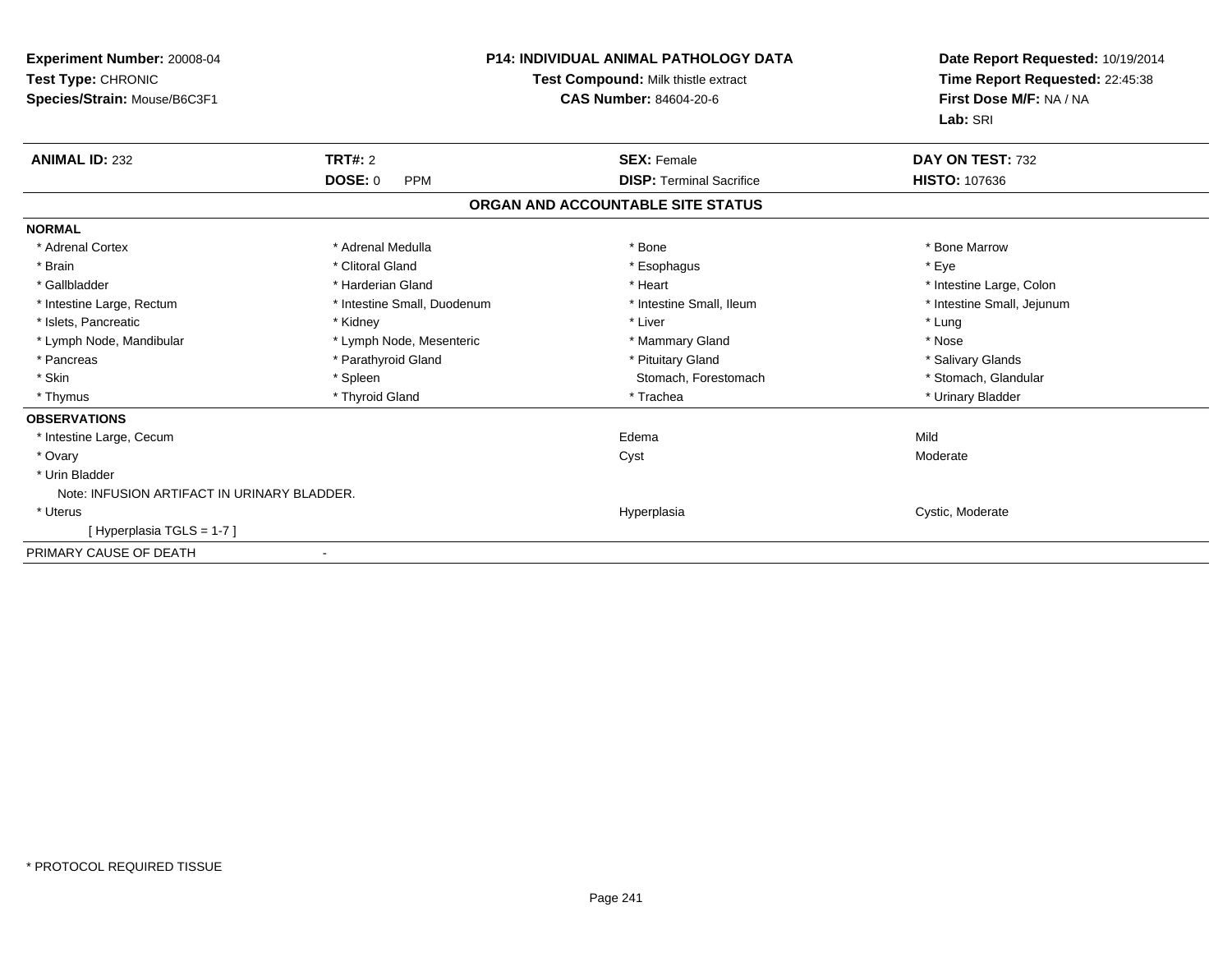| Experiment Number: 20008-04<br>Test Type: CHRONIC<br>Species/Strain: Mouse/B6C3F1 |                           | <b>P14: INDIVIDUAL ANIMAL PATHOLOGY DATA</b><br>Test Compound: Milk thistle extract<br><b>CAS Number: 84604-20-6</b> | Date Report Requested: 10/19/2014<br>Time Report Requested: 22:45:38<br>First Dose M/F: NA / NA<br>Lab: SRI |  |
|-----------------------------------------------------------------------------------|---------------------------|----------------------------------------------------------------------------------------------------------------------|-------------------------------------------------------------------------------------------------------------|--|
| <b>ANIMAL ID: 233</b>                                                             | TRT#: 2                   | <b>SEX: Female</b>                                                                                                   | DAY ON TEST: 732                                                                                            |  |
|                                                                                   | DOSE: 0<br><b>PPM</b>     | <b>DISP: Terminal Sacrifice</b>                                                                                      | <b>HISTO: 107637</b>                                                                                        |  |
|                                                                                   |                           | ORGAN AND ACCOUNTABLE SITE STATUS                                                                                    |                                                                                                             |  |
| <b>NORMAL</b>                                                                     |                           |                                                                                                                      |                                                                                                             |  |
| * Adrenal Cortex                                                                  | * Adrenal Medulla         | * Bone                                                                                                               | * Bone Marrow                                                                                               |  |
| * Brain                                                                           | * Clitoral Gland          | * Esophagus                                                                                                          | * Eve                                                                                                       |  |
| * Gallbladder                                                                     | * Harderian Gland         | * Heart                                                                                                              | * Intestine Large, Cecum                                                                                    |  |
| * Intestine Large, Colon                                                          | * Intestine Large, Rectum | * Intestine Small, Duodenum                                                                                          | * Intestine Small, Ileum                                                                                    |  |
| * Intestine Small, Jejunum                                                        | * Islets. Pancreatic      | * Kidney                                                                                                             | * Liver                                                                                                     |  |
| * Lung                                                                            | * Lymph Node, Mesenteric  | * Mammary Gland                                                                                                      | * Nose                                                                                                      |  |
| * Ovary                                                                           | * Pancreas                | * Parathyroid Gland                                                                                                  | * Pituitary Gland                                                                                           |  |
| * Salivary Glands                                                                 | * Skin                    | Stomach, Forestomach                                                                                                 | * Stomach, Glandular                                                                                        |  |
| * Thymus                                                                          | * Trachea                 | * Urinary Bladder                                                                                                    |                                                                                                             |  |
| <b>OBSERVATIONS</b>                                                               |                           |                                                                                                                      |                                                                                                             |  |
| * Lymph Node, Mandibular                                                          |                           | Hemangiosarcoma                                                                                                      |                                                                                                             |  |
| Note: HEMANGIOSARCOMA IS ON SLIDES 8 AND 21.                                      |                           |                                                                                                                      |                                                                                                             |  |
| [Hemangiosarcoma TGLS = 1-21]                                                     |                           |                                                                                                                      |                                                                                                             |  |
| * Spleen                                                                          |                           | Hematopoietic Cell Proliferation                                                                                     | Mild                                                                                                        |  |
| * Thyroid Gland                                                                   | Follicle                  | Degeneration                                                                                                         | Focal, Minimal                                                                                              |  |
| * Uterus                                                                          |                           | Hyperplasia                                                                                                          | Cystic, Mild                                                                                                |  |
| [Hyperplasia TGLS = 2-7]                                                          |                           |                                                                                                                      |                                                                                                             |  |
| PRIMARY CAUSE OF DEATH                                                            |                           |                                                                                                                      |                                                                                                             |  |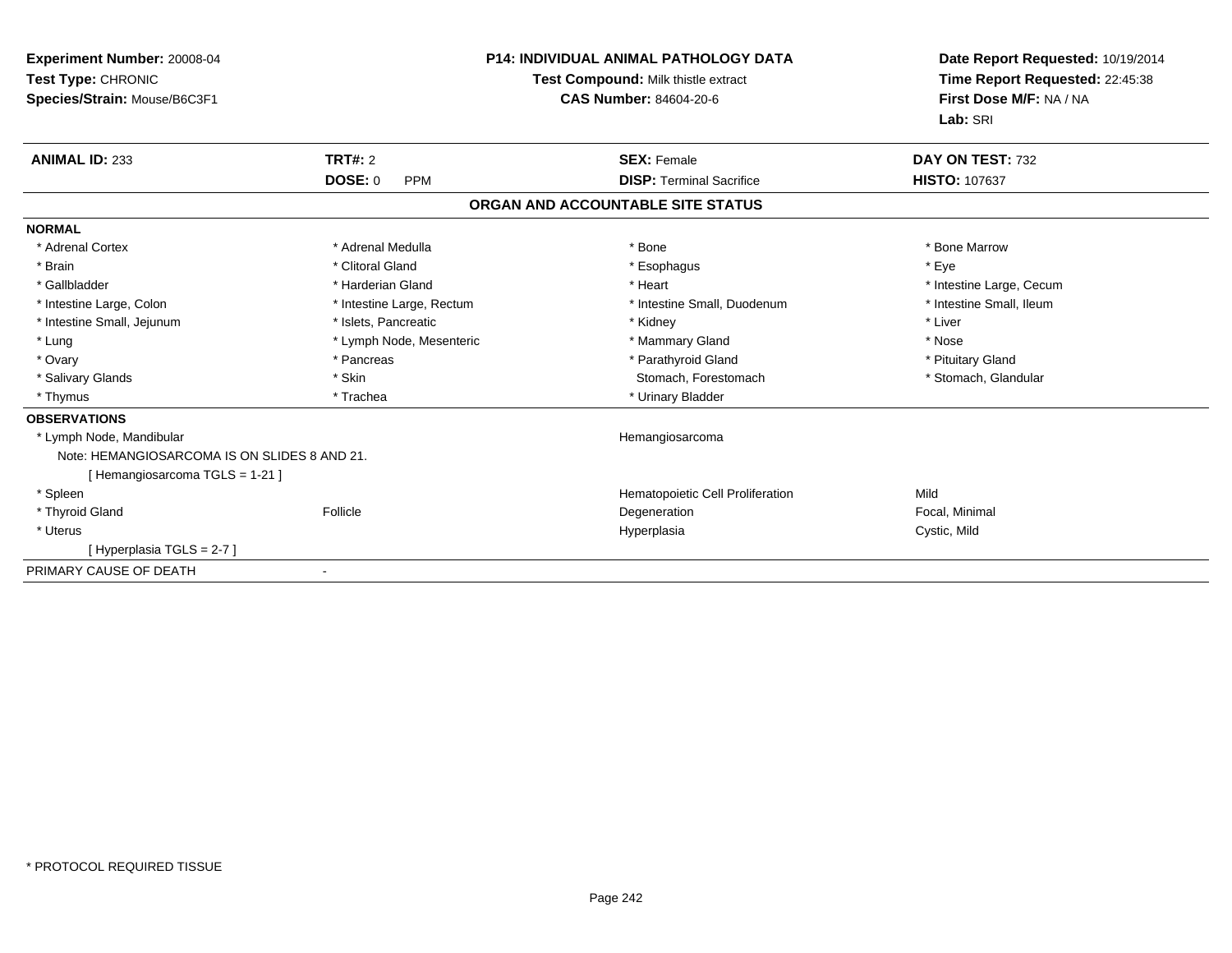| Experiment Number: 20008-04<br>Test Type: CHRONIC<br>Species/Strain: Mouse/B6C3F1 |                            | <b>P14: INDIVIDUAL ANIMAL PATHOLOGY DATA</b><br>Test Compound: Milk thistle extract<br><b>CAS Number: 84604-20-6</b> | Date Report Requested: 10/19/2014<br>Time Report Requested: 22:45:38<br>First Dose M/F: NA / NA<br>Lab: SRI |
|-----------------------------------------------------------------------------------|----------------------------|----------------------------------------------------------------------------------------------------------------------|-------------------------------------------------------------------------------------------------------------|
| <b>ANIMAL ID: 234</b>                                                             | <b>TRT#: 2</b>             | <b>SEX: Female</b>                                                                                                   | DAY ON TEST: 732                                                                                            |
|                                                                                   | <b>DOSE: 0</b><br>PPM      | <b>DISP: Terminal Sacrifice</b>                                                                                      | <b>HISTO: 107638</b>                                                                                        |
|                                                                                   |                            | ORGAN AND ACCOUNTABLE SITE STATUS                                                                                    |                                                                                                             |
| <b>NORMAL</b>                                                                     |                            |                                                                                                                      |                                                                                                             |
| * Adrenal Cortex                                                                  | * Adrenal Medulla          | * Bone                                                                                                               | * Brain                                                                                                     |
| * Clitoral Gland                                                                  | * Esophagus                | * Gallbladder                                                                                                        | * Heart                                                                                                     |
| * Intestine Large, Cecum                                                          | * Intestine Large, Colon   | * Intestine Large, Rectum                                                                                            | * Intestine Small. Duodenum                                                                                 |
| * Intestine Small, Ileum                                                          | * Intestine Small, Jejunum | * Islets, Pancreatic                                                                                                 | * Kidney                                                                                                    |
| * Liver                                                                           | * Lymph Node, Mesenteric   | * Mammary Gland                                                                                                      | * Nose                                                                                                      |
| * Ovary                                                                           | * Pancreas                 | * Parathyroid Gland                                                                                                  | * Pituitary Gland                                                                                           |
| * Salivary Glands                                                                 | * Skin                     | Stomach, Forestomach                                                                                                 | * Stomach, Glandular                                                                                        |
| * Trachea                                                                         | * Urinary Bladder          |                                                                                                                      |                                                                                                             |
| <b>OBSERVATIONS</b>                                                               |                            |                                                                                                                      |                                                                                                             |
| * Bone Marrow                                                                     |                            | Hyperplasia                                                                                                          | Mild                                                                                                        |
| * Eye                                                                             | Cornea                     | Hyperplasia                                                                                                          | Minimal                                                                                                     |
|                                                                                   |                            | Inflammation                                                                                                         | Chronic, Minimal                                                                                            |
| * Harderian Gland                                                                 |                            | Carcinoma                                                                                                            |                                                                                                             |
| [Carcinoma TGLS = $2-12$ ]                                                        |                            |                                                                                                                      |                                                                                                             |
| * Lung                                                                            |                            | <b>Infiltration Cellular</b>                                                                                         | Histiocyte, Marked                                                                                          |
| * Lymph Node, Mandibular                                                          |                            | Ectasia                                                                                                              | Marked                                                                                                      |
|                                                                                   |                            | Hyperplasia                                                                                                          | Lymphoid, Mild                                                                                              |
| * Spleen                                                                          |                            | Hematopoietic Cell Proliferation                                                                                     | Minimal                                                                                                     |
| * Thymus                                                                          |                            | Hyperplasia                                                                                                          | Lymphoid, Minimal                                                                                           |
| * Thyroid Gland                                                                   | Follicle                   | Degeneration                                                                                                         | Focal, Moderate                                                                                             |
| * Uterus                                                                          |                            | Hyperplasia                                                                                                          | Cystic, Marked                                                                                              |
| [Hyperplasia TGLS = 1-7]                                                          |                            |                                                                                                                      |                                                                                                             |
| PRIMARY CAUSE OF DEATH                                                            | $\blacksquare$             |                                                                                                                      |                                                                                                             |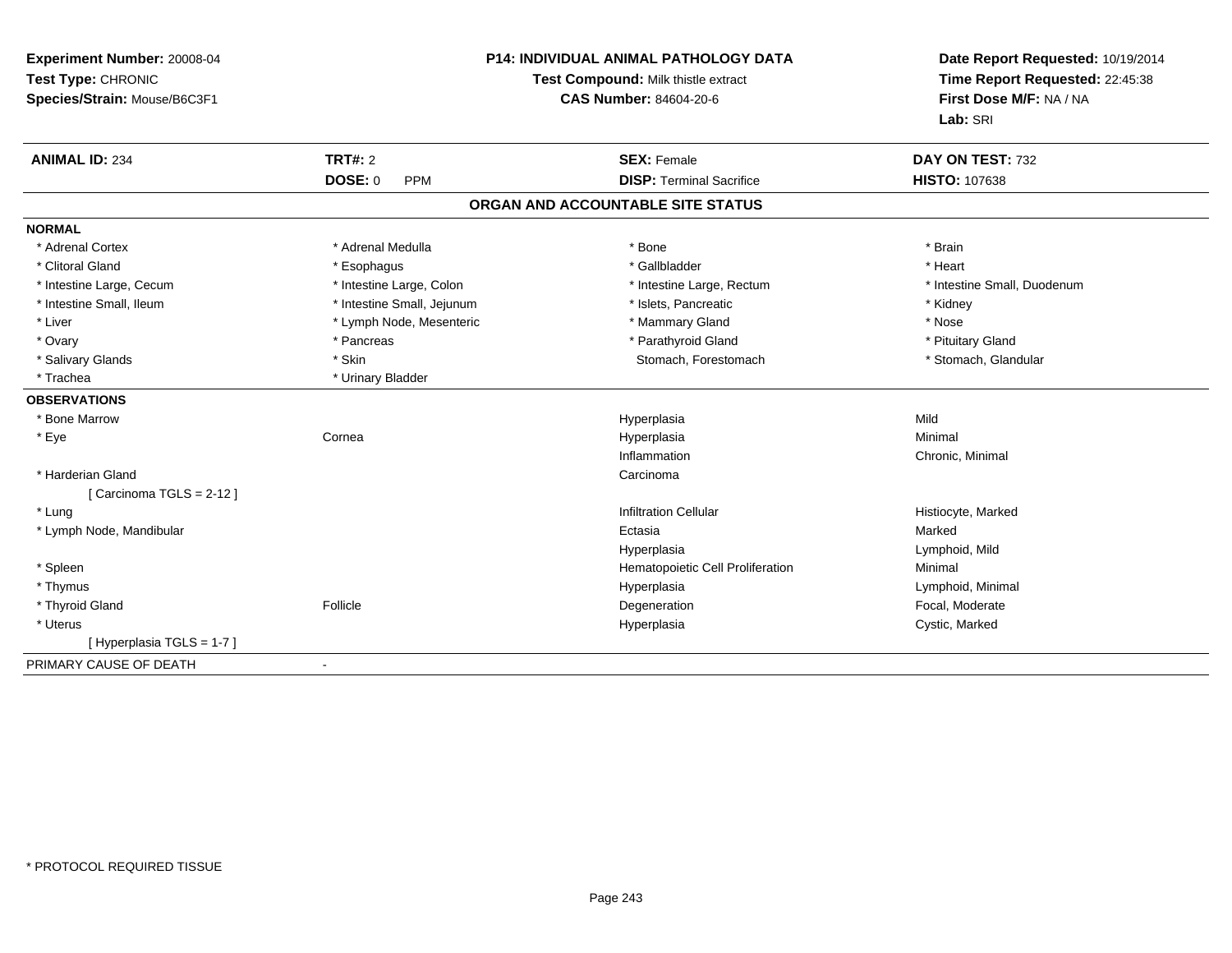| Experiment Number: 20008-04<br>Test Type: CHRONIC<br>Species/Strain: Mouse/B6C3F1 |                              | P14: INDIVIDUAL ANIMAL PATHOLOGY DATA<br>Test Compound: Milk thistle extract<br><b>CAS Number: 84604-20-6</b> | Date Report Requested: 10/19/2014<br>Time Report Requested: 22:45:38<br>First Dose M/F: NA / NA<br>Lab: SRI |
|-----------------------------------------------------------------------------------|------------------------------|---------------------------------------------------------------------------------------------------------------|-------------------------------------------------------------------------------------------------------------|
| <b>ANIMAL ID: 235</b>                                                             | <b>TRT#: 2</b>               | <b>SEX: Female</b>                                                                                            | DAY ON TEST: 732                                                                                            |
|                                                                                   | <b>DOSE: 0</b><br><b>PPM</b> | <b>DISP: Terminal Sacrifice</b>                                                                               | HISTO: 107639                                                                                               |
|                                                                                   |                              | ORGAN AND ACCOUNTABLE SITE STATUS                                                                             |                                                                                                             |
| <b>NORMAL</b>                                                                     |                              |                                                                                                               |                                                                                                             |
| * Adrenal Medulla                                                                 | * Bone Marrow                | * Brain                                                                                                       | * Clitoral Gland                                                                                            |
| * Esophagus                                                                       | * Eye                        | * Gallbladder                                                                                                 | * Harderian Gland                                                                                           |
| * Heart                                                                           | * Intestine Large, Cecum     | * Intestine Large, Colon                                                                                      | * Intestine Large, Rectum                                                                                   |
| * Intestine Small, Duodenum                                                       | * Intestine Small, Ileum     | * Intestine Small, Jejunum                                                                                    | * Islets, Pancreatic                                                                                        |
| * Lung                                                                            | * Lymph Node, Mesenteric     | * Mammary Gland                                                                                               | * Nose                                                                                                      |
| * Parathyroid Gland                                                               | * Skin                       | Stomach, Forestomach                                                                                          | * Stomach, Glandular                                                                                        |
| * Thymus                                                                          | * Trachea                    | * Urinary Bladder                                                                                             |                                                                                                             |
| <b>OBSERVATIONS</b>                                                               |                              |                                                                                                               |                                                                                                             |
| * Adrenal Cortex                                                                  | Capsule                      | Hyperplasia                                                                                                   | Mild                                                                                                        |
| $*$ Bone                                                                          |                              | Fibro-Osseous Lesion                                                                                          | Minimal                                                                                                     |
| * Kidney                                                                          |                              | Metaplasia                                                                                                    | Osseous, Minimal                                                                                            |
|                                                                                   |                              | Nephropathy                                                                                                   | Minimal                                                                                                     |
| * Liver                                                                           |                              | Hepatocellular Adenoma                                                                                        |                                                                                                             |
| [ Hepatocellular Adenoma TGLS = 5-21 ]                                            |                              |                                                                                                               |                                                                                                             |
| * Lymph Node, Mandibular                                                          |                              | Ectasia                                                                                                       | Mild                                                                                                        |
|                                                                                   |                              | Hemorrhage                                                                                                    | Minimal                                                                                                     |
| * Ovary                                                                           |                              | Cyst                                                                                                          | Moderate                                                                                                    |
| [Cyst TGLS = $2-7$ ]                                                              |                              |                                                                                                               |                                                                                                             |
| * Pancreas                                                                        |                              | Atrophy                                                                                                       | Marked                                                                                                      |
|                                                                                   |                              | Cyst                                                                                                          | Moderate                                                                                                    |
| [Atrophy TGLS = $3-7$ ]                                                           |                              |                                                                                                               |                                                                                                             |
| * Pituitary Gland                                                                 | Pars Distalis                | Hyperplasia                                                                                                   | Focal, Mild                                                                                                 |
| * Salivary Glands                                                                 |                              | <b>Infiltration Cellular</b>                                                                                  | Lymphocyte, Moderate                                                                                        |
| * Spleen                                                                          | Lymph Follic                 | Hyperplasia                                                                                                   | Mild                                                                                                        |
| * Thyroid Gland                                                                   | Follicle                     | Degeneration                                                                                                  | Focal, Minimal                                                                                              |
| * Uterus                                                                          |                              | Hyperplasia                                                                                                   | Cystic, Mild                                                                                                |
| [Hyperplasia TGLS = $1-7$ ]                                                       |                              |                                                                                                               |                                                                                                             |
| PRIMARY CAUSE OF DEATH                                                            | $\blacksquare$               |                                                                                                               |                                                                                                             |

Animal Note: MARKED HYPERPLASIA AND HEMATOPOIETIC CELL PROLIFERATION OF PANCREATIC LYMPH NODE (SLIDE 7); NOT TABULATED AS PANCREATIC NODE IS NON PROTOCOL-<br>REQUIRED TISSUE.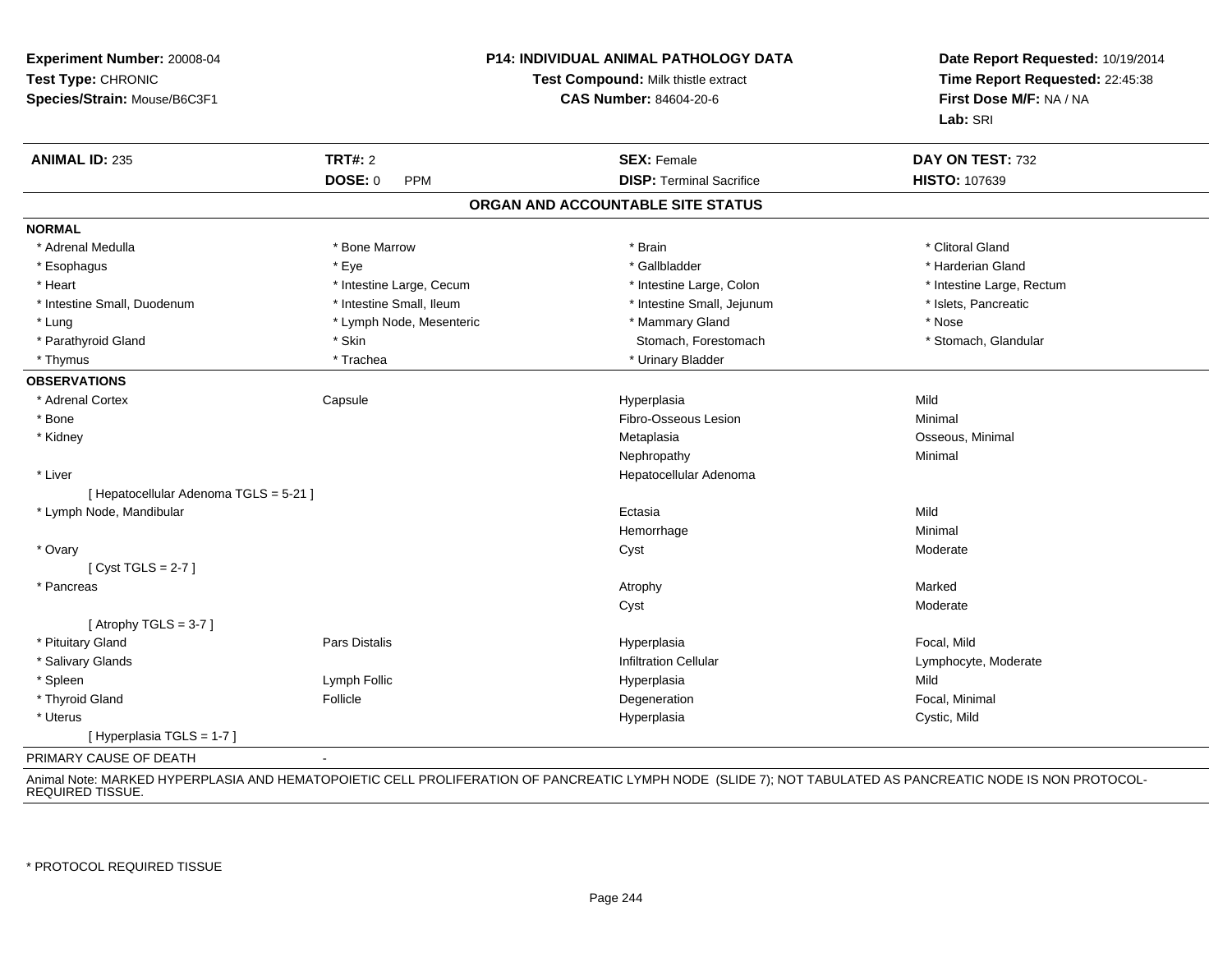| Experiment Number: 20008-04<br>Test Type: CHRONIC<br>Species/Strain: Mouse/B6C3F1 |                              | <b>P14: INDIVIDUAL ANIMAL PATHOLOGY DATA</b><br>Date Report Requested: 10/19/2014<br>Time Report Requested: 22:45:38<br><b>Test Compound: Milk thistle extract</b><br>First Dose M/F: NA / NA<br><b>CAS Number: 84604-20-6</b><br>Lab: SRI |                            |
|-----------------------------------------------------------------------------------|------------------------------|--------------------------------------------------------------------------------------------------------------------------------------------------------------------------------------------------------------------------------------------|----------------------------|
| <b>ANIMAL ID: 236</b>                                                             | <b>TRT#: 2</b>               | <b>SEX: Female</b>                                                                                                                                                                                                                         | DAY ON TEST: 735           |
|                                                                                   | <b>DOSE: 0</b><br><b>PPM</b> | <b>DISP: Terminal Sacrifice</b>                                                                                                                                                                                                            | <b>HISTO: 107640</b>       |
|                                                                                   |                              | ORGAN AND ACCOUNTABLE SITE STATUS                                                                                                                                                                                                          |                            |
| <b>NORMAL</b>                                                                     |                              |                                                                                                                                                                                                                                            |                            |
| * Adrenal Cortex                                                                  | * Adrenal Medulla            | * Bone                                                                                                                                                                                                                                     | * Bone Marrow              |
| * Brain                                                                           | * Clitoral Gland             | * Esophagus                                                                                                                                                                                                                                | * Eye                      |
| * Gallbladder                                                                     | * Heart                      | * Intestine Large, Cecum                                                                                                                                                                                                                   | * Intestine Large, Colon   |
| * Intestine Large, Rectum                                                         | * Intestine Small, Duodenum  | * Intestine Small, Ileum                                                                                                                                                                                                                   | * Intestine Small, Jejunum |
| * Islets, Pancreatic                                                              | * Kidney                     | * Liver                                                                                                                                                                                                                                    | * Lung                     |
| * Lymph Node, Mandibular                                                          | * Lymph Node, Mesenteric     | * Mammary Gland                                                                                                                                                                                                                            | * Nose                     |
| * Pancreas                                                                        | * Parathyroid Gland          | * Pituitary Gland                                                                                                                                                                                                                          | * Salivary Glands          |
| * Skin                                                                            | * Spleen                     | Stomach, Forestomach                                                                                                                                                                                                                       | * Stomach, Glandular       |
| * Thymus                                                                          | * Thyroid Gland              | * Trachea                                                                                                                                                                                                                                  | * Urinary Bladder          |
| <b>OBSERVATIONS</b>                                                               |                              |                                                                                                                                                                                                                                            |                            |
| * Harderian Gland                                                                 |                              | Adenoma                                                                                                                                                                                                                                    |                            |
| [Adenoma TGLS = $2-12$ ]                                                          |                              |                                                                                                                                                                                                                                            |                            |
| * Ovary                                                                           |                              | Cyst                                                                                                                                                                                                                                       | Moderate                   |
| * Urin Bladder                                                                    |                              |                                                                                                                                                                                                                                            |                            |
| Note: INFUSION ARTIFACT IN URINARY BLADDER.                                       |                              |                                                                                                                                                                                                                                            |                            |
| * Uterus                                                                          |                              | Hyperplasia                                                                                                                                                                                                                                | Cystic, Marked             |
| [Hyperplasia TGLS = $1-7$ ]                                                       |                              |                                                                                                                                                                                                                                            |                            |
| PRIMARY CAUSE OF DEATH                                                            |                              |                                                                                                                                                                                                                                            |                            |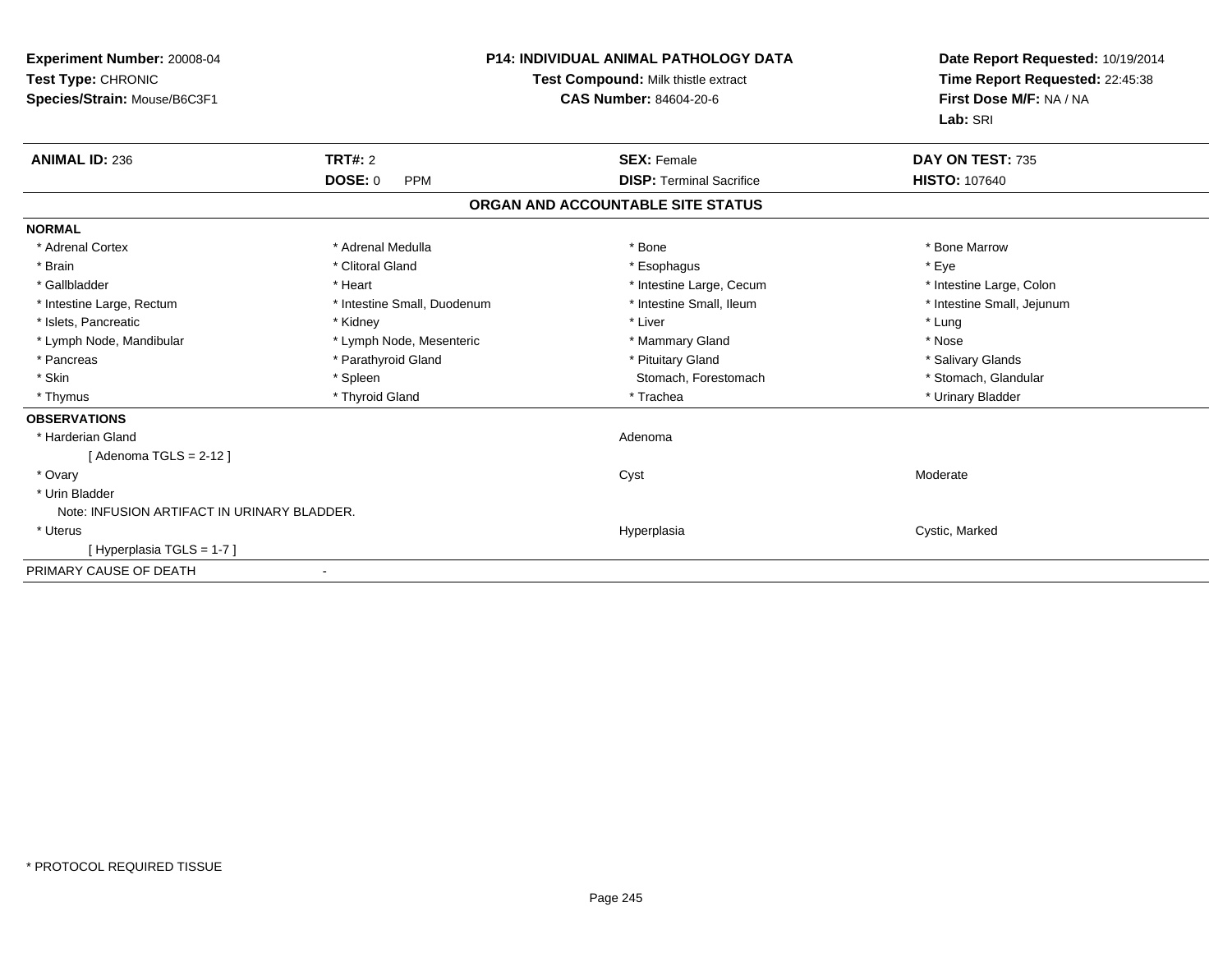| Experiment Number: 20008-04<br>Test Type: CHRONIC<br>Species/Strain: Mouse/B6C3F1 | <b>P14: INDIVIDUAL ANIMAL PATHOLOGY DATA</b><br>Test Compound: Milk thistle extract<br><b>CAS Number: 84604-20-6</b> |                                   | Date Report Requested: 10/19/2014<br>Time Report Requested: 22:45:38<br>First Dose M/F: NA / NA<br>Lab: SRI |
|-----------------------------------------------------------------------------------|----------------------------------------------------------------------------------------------------------------------|-----------------------------------|-------------------------------------------------------------------------------------------------------------|
| <b>ANIMAL ID: 237</b>                                                             | TRT#: 2                                                                                                              | <b>SEX: Female</b>                | DAY ON TEST: 735                                                                                            |
|                                                                                   | DOSE: 0<br><b>PPM</b>                                                                                                | <b>DISP: Terminal Sacrifice</b>   | <b>HISTO: 107641</b>                                                                                        |
|                                                                                   |                                                                                                                      | ORGAN AND ACCOUNTABLE SITE STATUS |                                                                                                             |
| <b>NORMAL</b>                                                                     |                                                                                                                      |                                   |                                                                                                             |
| * Adrenal Cortex                                                                  | * Brain                                                                                                              | * Clitoral Gland                  | * Esophagus                                                                                                 |
| * Eye                                                                             | * Gallbladder                                                                                                        | * Harderian Gland                 | * Heart                                                                                                     |
| * Intestine Large, Cecum                                                          | * Intestine Large, Colon                                                                                             | * Intestine Large, Rectum         | * Intestine Small, Duodenum                                                                                 |
| * Intestine Small, Ileum                                                          | * Intestine Small, Jejunum                                                                                           | * Islets, Pancreatic              | * Kidney                                                                                                    |
| * Liver                                                                           | * Lymph Node, Mandibular                                                                                             | * Lymph Node, Mesenteric          | * Mammary Gland                                                                                             |
| * Nose                                                                            | * Ovary                                                                                                              | * Pancreas                        | * Parathyroid Gland                                                                                         |
| * Salivary Glands                                                                 | * Skin                                                                                                               | * Spleen                          | Stomach, Forestomach                                                                                        |
| * Stomach, Glandular                                                              | * Thymus                                                                                                             | * Thyroid Gland                   | * Trachea                                                                                                   |
| * Urinary Bladder                                                                 |                                                                                                                      |                                   |                                                                                                             |
| <b>OBSERVATIONS</b>                                                               |                                                                                                                      |                                   |                                                                                                             |
| * Adrenal Medulla                                                                 |                                                                                                                      | Hyperplasia                       | Moderate                                                                                                    |
| * Bone                                                                            |                                                                                                                      | Fibro-Osseous Lesion              | Moderate                                                                                                    |
| * Bone Marrow                                                                     |                                                                                                                      | Hyperplasia                       | Mild                                                                                                        |
| * Lung                                                                            |                                                                                                                      | Hemorrhage                        | Minimal                                                                                                     |
| * Pituitary Gland                                                                 | <b>Pars Distalis</b>                                                                                                 | Adenoma                           |                                                                                                             |
|                                                                                   | Pars Distalis                                                                                                        | Hyperplasia                       | Focal, Minimal                                                                                              |
| [Adenoma TGLS = 1-1]                                                              |                                                                                                                      |                                   |                                                                                                             |
| * Uterus                                                                          |                                                                                                                      | Hyperplasia                       | Cystic, Moderate                                                                                            |
| PRIMARY CAUSE OF DEATH                                                            |                                                                                                                      |                                   |                                                                                                             |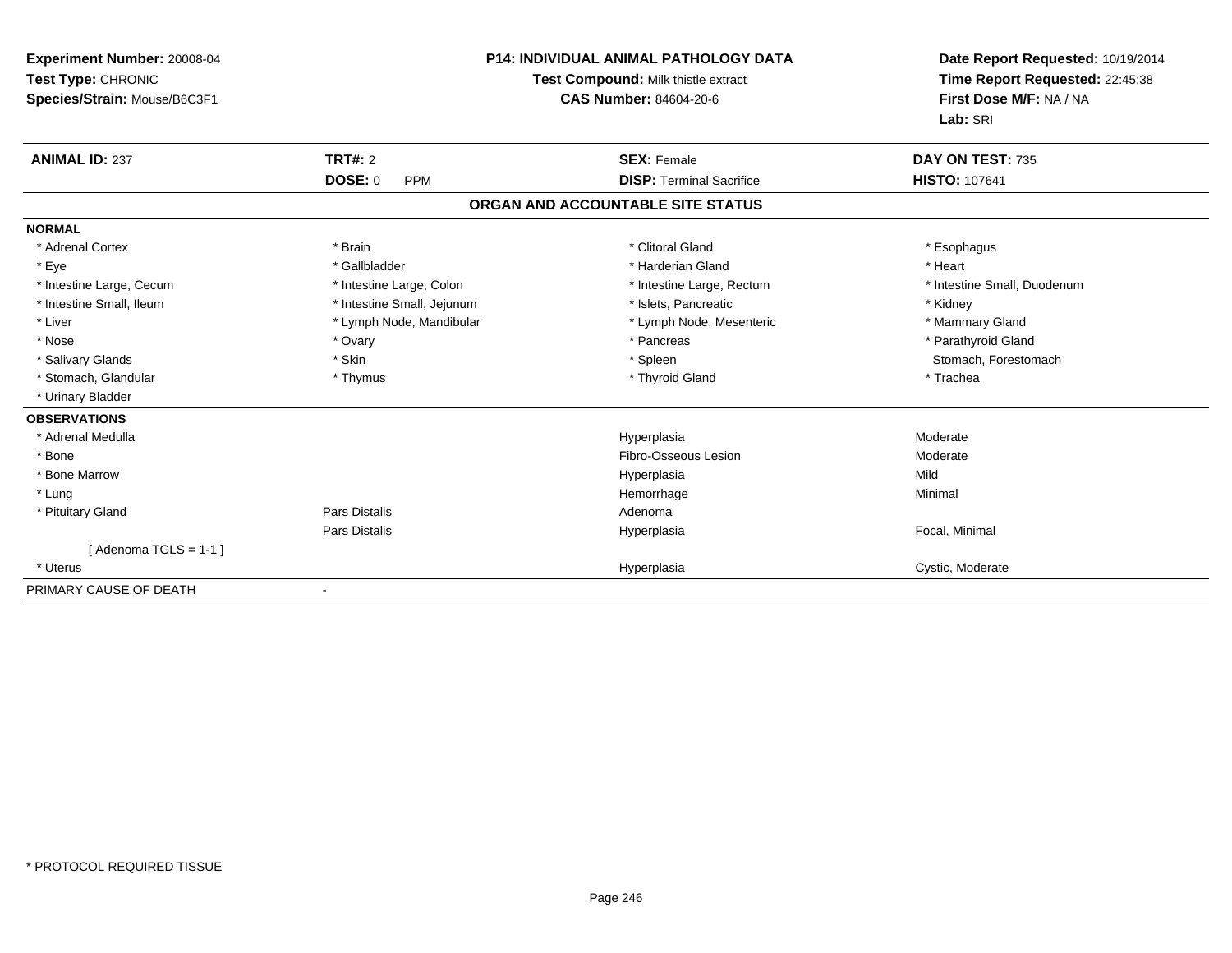| Experiment Number: 20008-04<br>Test Type: CHRONIC<br>Species/Strain: Mouse/B6C3F1             |                           | P14: INDIVIDUAL ANIMAL PATHOLOGY DATA<br>Test Compound: Milk thistle extract<br><b>CAS Number: 84604-20-6</b> | Date Report Requested: 10/19/2014<br>Time Report Requested: 22:45:38<br>First Dose M/F: NA / NA<br>Lab: SRI |
|-----------------------------------------------------------------------------------------------|---------------------------|---------------------------------------------------------------------------------------------------------------|-------------------------------------------------------------------------------------------------------------|
| <b>ANIMAL ID: 238</b>                                                                         | <b>TRT#: 2</b>            | <b>SEX: Female</b>                                                                                            | DAY ON TEST: 735                                                                                            |
|                                                                                               | <b>DOSE: 0</b><br>PPM     | <b>DISP: Terminal Sacrifice</b>                                                                               | <b>HISTO: 107642</b>                                                                                        |
|                                                                                               |                           | ORGAN AND ACCOUNTABLE SITE STATUS                                                                             |                                                                                                             |
| <b>NORMAL</b>                                                                                 |                           |                                                                                                               |                                                                                                             |
| * Adrenal Cortex                                                                              | * Adrenal Medulla         | * Bone                                                                                                        | * Bone Marrow                                                                                               |
| * Brain                                                                                       | * Clitoral Gland          | * Esophagus                                                                                                   | * Eye                                                                                                       |
| * Gallbladder                                                                                 | * Harderian Gland         | * Heart                                                                                                       | * Intestine Large, Cecum                                                                                    |
| * Intestine Large, Colon                                                                      | * Intestine Large, Rectum | * Intestine Small, Duodenum                                                                                   | * Intestine Small, Ileum                                                                                    |
| * Intestine Small, Jejunum                                                                    | * Islets, Pancreatic      | * Kidney                                                                                                      | * Lung                                                                                                      |
| * Lymph Node, Mandibular                                                                      | * Mammary Gland           | * Nose                                                                                                        | * Ovary                                                                                                     |
| * Pancreas                                                                                    | * Parathyroid Gland       | * Pituitary Gland                                                                                             | * Salivary Glands                                                                                           |
| * Skin                                                                                        | Stomach, Forestomach      | * Stomach, Glandular                                                                                          | * Trachea                                                                                                   |
| * Urinary Bladder                                                                             |                           |                                                                                                               |                                                                                                             |
| <b>OBSERVATIONS</b>                                                                           |                           |                                                                                                               |                                                                                                             |
| * Liver                                                                                       |                           | Lymphoma Malignant                                                                                            |                                                                                                             |
| Note: MALIGNANT LYMPHOMA IS PRESENT ON SLIDES 6 AND 21.<br>[ Lymphoma Malignant TGLS = 3-21 ] |                           |                                                                                                               |                                                                                                             |
| Lymph Node                                                                                    | Mediastinal               | Lymphoma Malignant                                                                                            |                                                                                                             |
| [ Lymphoma Malignant TGLS = 4-3 ]                                                             |                           |                                                                                                               |                                                                                                             |
| * Lymph Node, Mesenteric                                                                      |                           | Lymphoma Malignant                                                                                            |                                                                                                             |
| * Spleen                                                                                      |                           | Lymphoma Malignant                                                                                            |                                                                                                             |
| [ Lymphoma Malignant TGLS = 2-6 ]                                                             |                           |                                                                                                               |                                                                                                             |
| * Thymus                                                                                      |                           | Lymphoma Malignant                                                                                            |                                                                                                             |
| * Thyroid Gland                                                                               | Follicle                  | Degeneration                                                                                                  | Focal, Moderate                                                                                             |
| * Uterus                                                                                      |                           | Hyperplasia                                                                                                   | Cystic, Marked                                                                                              |
| [ Hyperplasia TGLS = 1-7 ]                                                                    |                           |                                                                                                               |                                                                                                             |
| PRIMARY CAUSE OF DEATH                                                                        | $\blacksquare$            |                                                                                                               |                                                                                                             |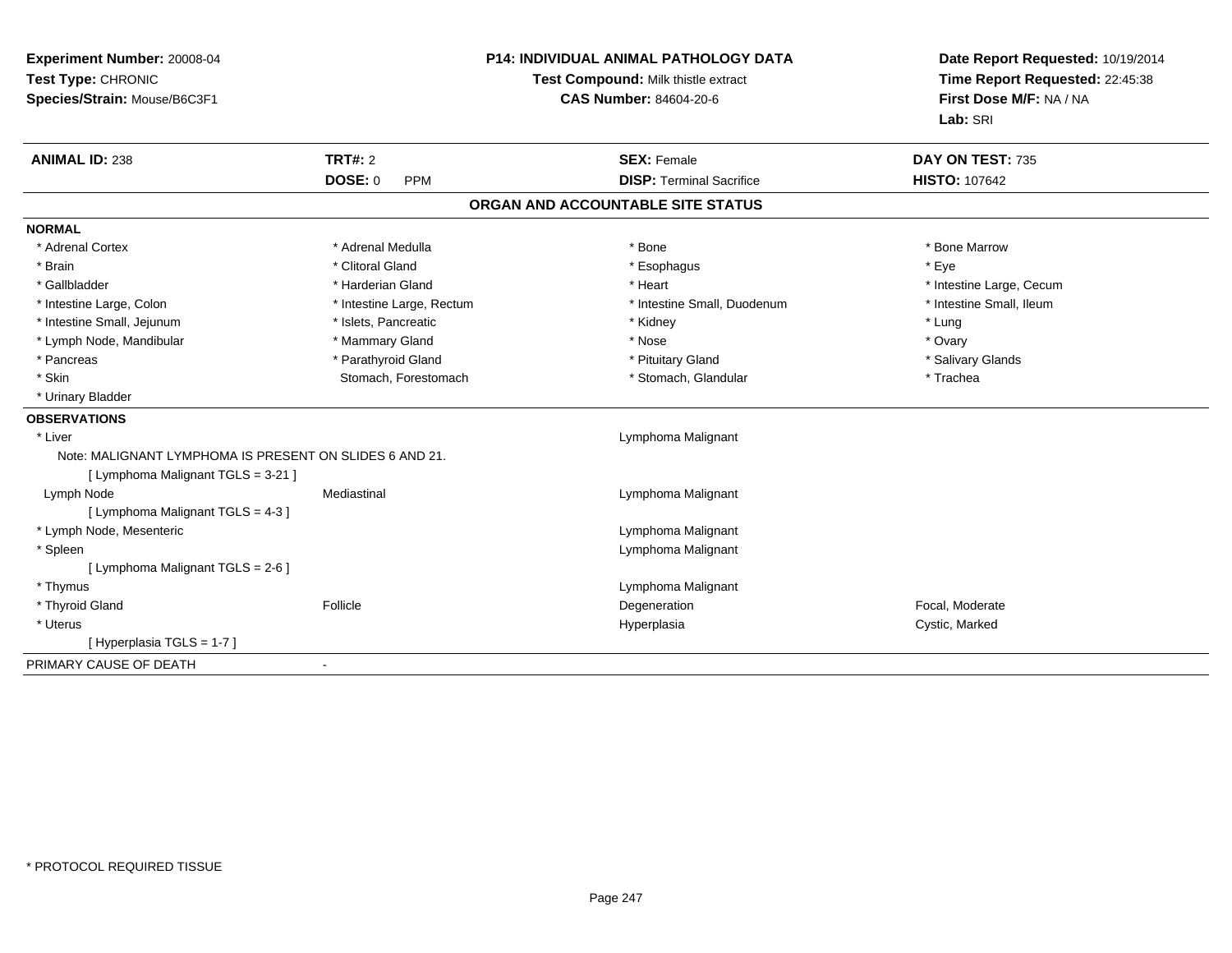| Experiment Number: 20008-04<br>Test Type: CHRONIC<br>Species/Strain: Mouse/B6C3F1    |                              | <b>P14: INDIVIDUAL ANIMAL PATHOLOGY DATA</b><br>Test Compound: Milk thistle extract<br><b>CAS Number: 84604-20-6</b> | Date Report Requested: 10/19/2014<br>Time Report Requested: 22:45:38<br>First Dose M/F: NA / NA<br>Lab: SRI |  |
|--------------------------------------------------------------------------------------|------------------------------|----------------------------------------------------------------------------------------------------------------------|-------------------------------------------------------------------------------------------------------------|--|
| <b>ANIMAL ID: 239</b>                                                                | <b>TRT#: 2</b>               | <b>SEX: Female</b>                                                                                                   | DAY ON TEST: 735                                                                                            |  |
|                                                                                      | <b>DOSE: 0</b><br><b>PPM</b> | <b>DISP: Terminal Sacrifice</b>                                                                                      | <b>HISTO: 107643</b>                                                                                        |  |
|                                                                                      |                              | ORGAN AND ACCOUNTABLE SITE STATUS                                                                                    |                                                                                                             |  |
| <b>NORMAL</b>                                                                        |                              |                                                                                                                      |                                                                                                             |  |
| * Adrenal Cortex                                                                     | * Adrenal Medulla            | * Bone Marrow                                                                                                        | * Brain                                                                                                     |  |
| * Clitoral Gland                                                                     | * Esophagus                  | * Eye                                                                                                                | * Gallbladder                                                                                               |  |
| * Heart                                                                              | * Intestine Large, Cecum     | * Intestine Large, Colon                                                                                             | * Intestine Large, Rectum                                                                                   |  |
| * Intestine Small, Duodenum                                                          | * Intestine Small, Ileum     | * Intestine Small, Jejunum                                                                                           | * Islets, Pancreatic                                                                                        |  |
| * Kidney                                                                             | * Liver                      | * Lung                                                                                                               | * Lymph Node, Mesenteric                                                                                    |  |
| * Mammary Gland                                                                      | * Nose                       | * Pancreas                                                                                                           | * Parathyroid Gland                                                                                         |  |
| * Pituitary Gland                                                                    | * Salivary Glands            | * Skin                                                                                                               | Stomach, Forestomach                                                                                        |  |
| * Stomach, Glandular                                                                 | * Trachea                    | * Urinary Bladder                                                                                                    |                                                                                                             |  |
| <b>OBSERVATIONS</b>                                                                  |                              |                                                                                                                      |                                                                                                             |  |
| * Bone                                                                               |                              | Fibro-Osseous Lesion                                                                                                 | Minimal                                                                                                     |  |
| * Harderian Gland                                                                    |                              | Adenoma                                                                                                              |                                                                                                             |  |
| [Adenoma TGLS = $4-12$ ]                                                             |                              |                                                                                                                      |                                                                                                             |  |
| * Lymph Node, Mandibular                                                             |                              | Hyperplasia                                                                                                          | Lymphoid, Moderate                                                                                          |  |
| Note: MANDIBULAR LYMPH NODE HYPERPLASIA IS SOMEWHAT SUGGESTIVE OF THYMIC METAPLASIA. |                              |                                                                                                                      |                                                                                                             |  |
| * Ovary                                                                              |                              | Cyst                                                                                                                 | Moderate                                                                                                    |  |
|                                                                                      | <b>Thecal Cell</b>           | Hyperplasia                                                                                                          | Mild                                                                                                        |  |
| [Cyst TGLS = $2-7$ ]                                                                 |                              |                                                                                                                      |                                                                                                             |  |
| * Spleen                                                                             | Lymph Follic                 | Hyperplasia                                                                                                          | Mild                                                                                                        |  |
| * Thymus                                                                             |                              | Hyperplasia                                                                                                          | Lymphoid, Minimal                                                                                           |  |
| * Thyroid Gland                                                                      | Follicle                     | Degeneration                                                                                                         | Focal, Minimal                                                                                              |  |
| * Urin Bladder                                                                       |                              |                                                                                                                      |                                                                                                             |  |
| Note: INFUSION ARTIFACT IN URINARY BLADDER.                                          |                              |                                                                                                                      |                                                                                                             |  |
| * Uterus                                                                             |                              | Hyperplasia                                                                                                          | Cystic, Mild                                                                                                |  |
| [Hyperplasia TGLS = 1-7]                                                             |                              |                                                                                                                      |                                                                                                             |  |
| PRIMARY CAUSE OF DEATH                                                               | $\blacksquare$               |                                                                                                                      |                                                                                                             |  |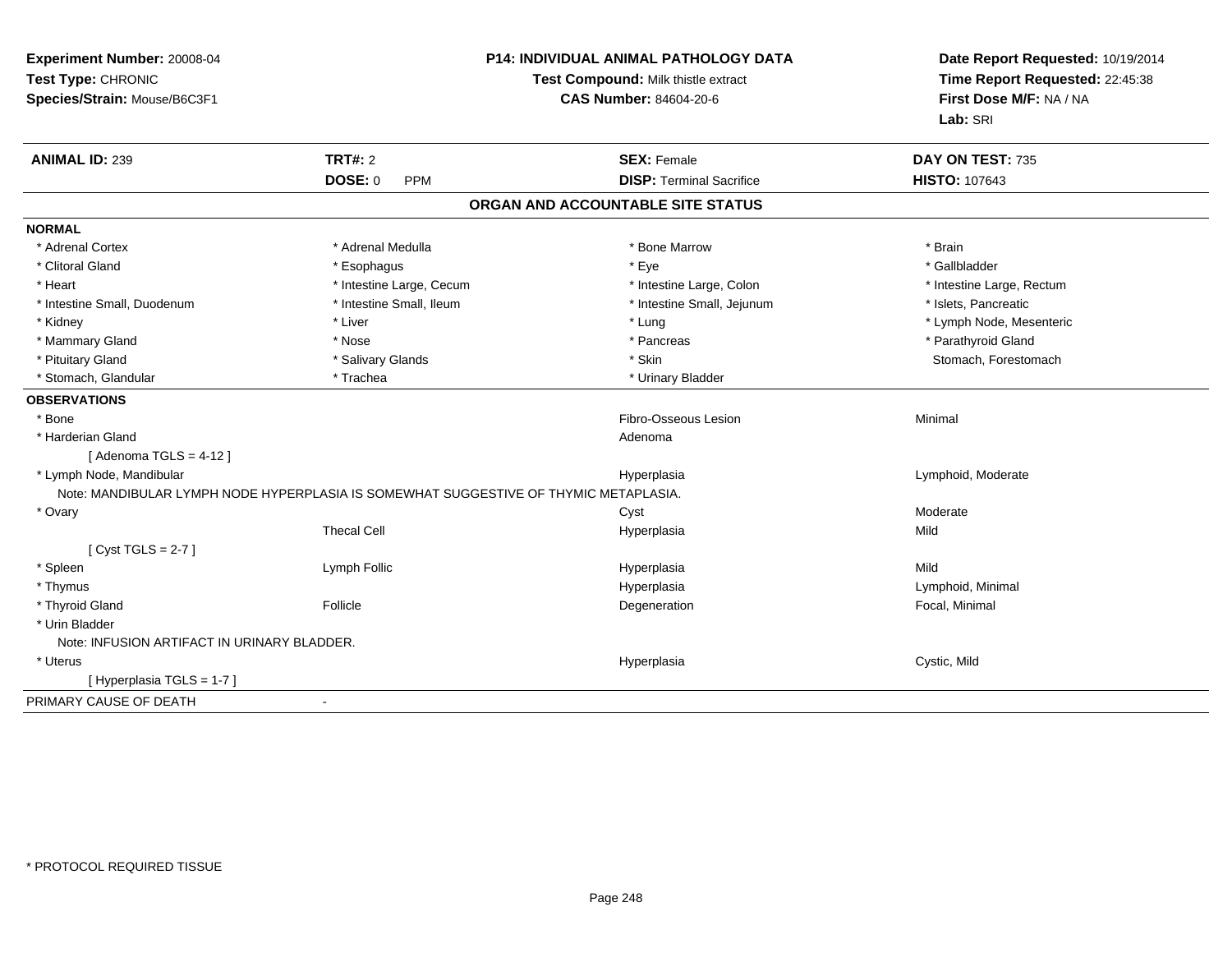| Experiment Number: 20008-04<br>Test Type: CHRONIC<br>Species/Strain: Mouse/B6C3F1 |                              | <b>P14: INDIVIDUAL ANIMAL PATHOLOGY DATA</b><br><b>Test Compound: Milk thistle extract</b><br><b>CAS Number: 84604-20-6</b> |             | Date Report Requested: 10/19/2014<br>Time Report Requested: 22:45:38<br>First Dose M/F: NA / NA<br>Lab: SRI |
|-----------------------------------------------------------------------------------|------------------------------|-----------------------------------------------------------------------------------------------------------------------------|-------------|-------------------------------------------------------------------------------------------------------------|
| <b>ANIMAL ID: 240</b>                                                             | <b>TRT#: 2</b>               | <b>SEX: Female</b>                                                                                                          |             | DAY ON TEST: 735                                                                                            |
|                                                                                   | <b>DOSE: 0</b><br><b>PPM</b> | <b>DISP: Terminal Sacrifice</b>                                                                                             |             | <b>HISTO: 107644</b>                                                                                        |
|                                                                                   |                              | ORGAN AND ACCOUNTABLE SITE STATUS                                                                                           |             |                                                                                                             |
| <b>NORMAL</b>                                                                     |                              |                                                                                                                             |             |                                                                                                             |
| * Adrenal Cortex                                                                  | * Adrenal Medulla            | * Bone                                                                                                                      |             | * Bone Marrow                                                                                               |
| * Brain                                                                           | * Clitoral Gland             | * Esophagus                                                                                                                 | * Eve       |                                                                                                             |
| * Gallbladder                                                                     | * Harderian Gland            | * Heart                                                                                                                     |             | * Intestine Large, Cecum                                                                                    |
| * Intestine Large, Colon                                                          | * Intestine Large, Rectum    | * Intestine Small, Duodenum                                                                                                 |             | * Intestine Small, Ileum                                                                                    |
| * Intestine Small, Jejunum                                                        | * Islets, Pancreatic         | * Liver                                                                                                                     |             | * Lymph Node, Mandibular                                                                                    |
| * Lymph Node, Mesenteric                                                          | * Mammary Gland              | * Nose                                                                                                                      | * Ovary     |                                                                                                             |
| * Pancreas                                                                        | * Parathyroid Gland          | * Salivary Glands                                                                                                           | * Skin      |                                                                                                             |
| Stomach, Forestomach                                                              | * Stomach, Glandular         | * Trachea                                                                                                                   |             |                                                                                                             |
| <b>OBSERVATIONS</b>                                                               |                              |                                                                                                                             |             |                                                                                                             |
| * Kidney                                                                          |                              | Infarct                                                                                                                     | Mild        |                                                                                                             |
| * Lung                                                                            |                              | Edema                                                                                                                       | Mild        |                                                                                                             |
|                                                                                   |                              | Inflammation                                                                                                                |             | Chronic, Mild                                                                                               |
| * Pituitary Gland                                                                 | <b>Pars Distalis</b>         | Hyperplasia                                                                                                                 |             | Focal, Moderate                                                                                             |
| * Spleen                                                                          |                              | Hematopoietic Cell Proliferation                                                                                            | Minimal     |                                                                                                             |
| * Thymus                                                                          |                              | Hyperplasia                                                                                                                 |             | Lymphoid, Mild                                                                                              |
| * Thyroid Gland                                                                   | Follicle                     | Degeneration                                                                                                                | Focal, Mild |                                                                                                             |
| * Urinary Bladder                                                                 |                              | <b>Infiltration Cellular</b>                                                                                                |             | Lymphocyte, Moderate                                                                                        |
| * Uterus                                                                          |                              | Hyperplasia                                                                                                                 |             | Cystic, Moderate                                                                                            |
| [Hyperplasia TGLS = 1-7]                                                          |                              |                                                                                                                             |             |                                                                                                             |
| PRIMARY CAUSE OF DEATH                                                            |                              |                                                                                                                             |             |                                                                                                             |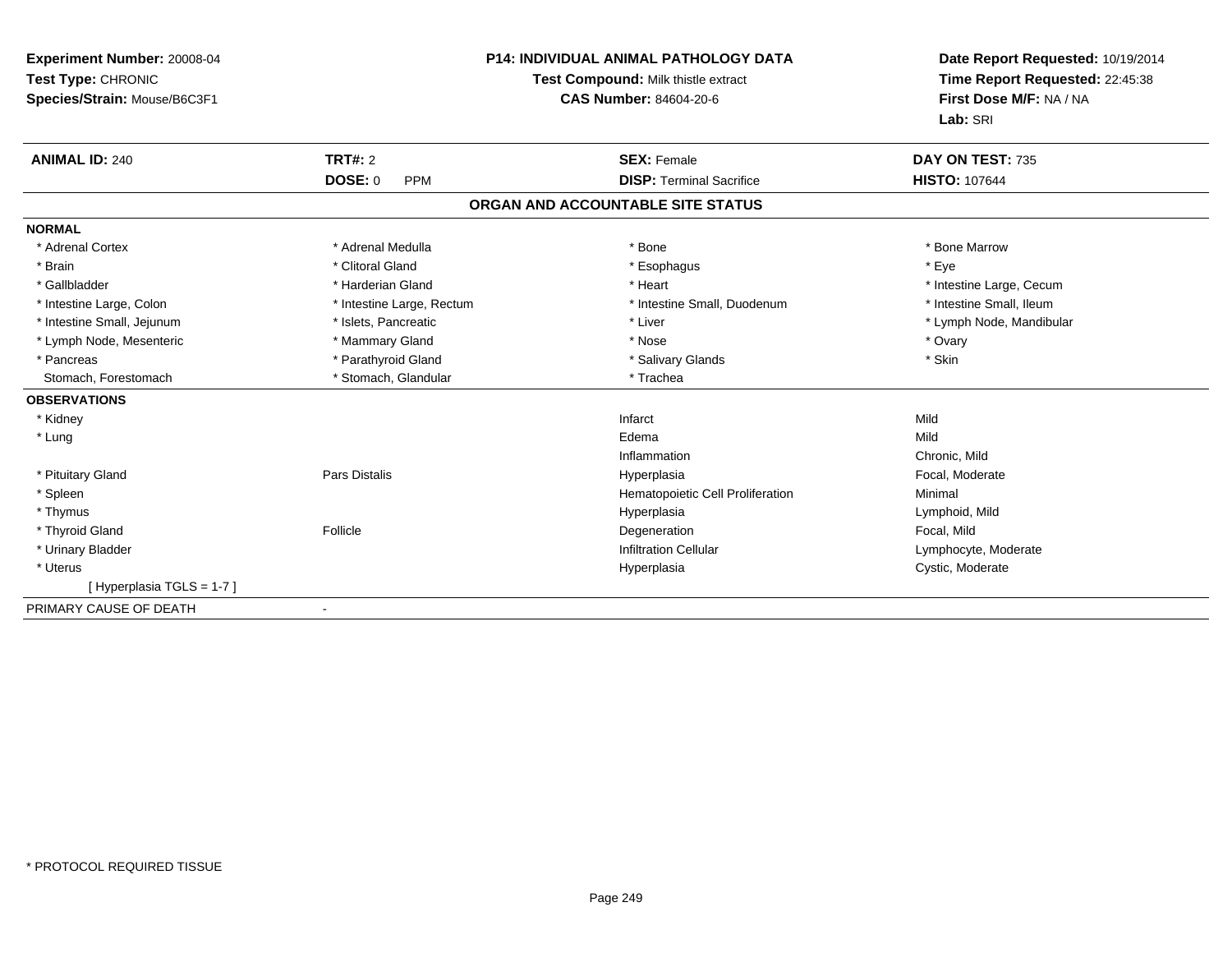| Experiment Number: 20008-04<br>Test Type: CHRONIC<br>Species/Strain: Mouse/B6C3F1 |                              | P14: INDIVIDUAL ANIMAL PATHOLOGY DATA<br>Test Compound: Milk thistle extract<br><b>CAS Number: 84604-20-6</b> | Date Report Requested: 10/19/2014<br>Time Report Requested: 22:45:38<br>First Dose M/F: NA / NA<br>Lab: SRI |
|-----------------------------------------------------------------------------------|------------------------------|---------------------------------------------------------------------------------------------------------------|-------------------------------------------------------------------------------------------------------------|
| <b>ANIMAL ID: 241</b>                                                             | <b>TRT#: 2</b>               | <b>SEX: Female</b>                                                                                            | DAY ON TEST: 549                                                                                            |
|                                                                                   | <b>DOSE: 0</b><br><b>PPM</b> | <b>DISP: Natural Death</b>                                                                                    | <b>HISTO: 107645</b>                                                                                        |
|                                                                                   |                              | ORGAN AND ACCOUNTABLE SITE STATUS                                                                             |                                                                                                             |
| <b>NORMAL</b>                                                                     |                              |                                                                                                               |                                                                                                             |
| * Adrenal Cortex                                                                  | * Adrenal Medulla            | * Brain                                                                                                       | * Clitoral Gland                                                                                            |
| * Esophagus                                                                       | * Eye                        | * Gallbladder                                                                                                 | * Harderian Gland                                                                                           |
| * Heart                                                                           | * Intestine Large, Cecum     | * Intestine Large, Colon                                                                                      | * Intestine Large, Rectum                                                                                   |
| * Intestine Small, Duodenum                                                       | * Islets, Pancreatic         | * Liver                                                                                                       | * Lymph Node, Mandibular                                                                                    |
| * Lymph Node, Mesenteric                                                          | * Nose                       | * Ovary                                                                                                       | * Pancreas                                                                                                  |
| * Parathyroid Gland                                                               | * Pituitary Gland            | * Salivary Glands                                                                                             | * Skin                                                                                                      |
| Stomach, Forestomach                                                              | * Stomach, Glandular         | * Trachea                                                                                                     | * Urinary Bladder                                                                                           |
| <b>MISSING</b>                                                                    |                              |                                                                                                               |                                                                                                             |
| * Thymus                                                                          |                              |                                                                                                               |                                                                                                             |
| <b>AUTO PRECLUDES DIAG.</b>                                                       |                              |                                                                                                               |                                                                                                             |
| * Intestine Small, Ileum                                                          |                              |                                                                                                               |                                                                                                             |
| <b>OBSERVATIONS</b>                                                               |                              |                                                                                                               |                                                                                                             |
| * Bone                                                                            |                              | Osteosarcoma                                                                                                  |                                                                                                             |
| [Osteosarcoma TGLS = 9-22]                                                        |                              |                                                                                                               |                                                                                                             |
| * Bone Marrow                                                                     |                              | Hyperplasia                                                                                                   | Moderate                                                                                                    |
| * Intestine Small, Jejunum                                                        | Peyers Patch                 | Inflammation                                                                                                  | Suppurative, Mild                                                                                           |
| * Kidney                                                                          |                              | Nephropathy                                                                                                   | Minimal                                                                                                     |
| * Lung                                                                            |                              | Osteosarcoma                                                                                                  | Metastatic (Bone)                                                                                           |
| [Osteosarcoma TGLS = 2-23,3-2,4-25,5-2,6-24,7-2 ]                                 |                              |                                                                                                               |                                                                                                             |
| * Mammary Gland                                                                   |                              | Hyperplasia                                                                                                   | Mild                                                                                                        |
| Mesentery                                                                         |                              | Osteosarcoma                                                                                                  | Metastatic (Bone)                                                                                           |
| [Osteosarcoma TGLS = 8-21]                                                        |                              |                                                                                                               |                                                                                                             |
| * Spleen                                                                          | Lymph Follic                 | Atrophy                                                                                                       | Moderate                                                                                                    |
| * Thyroid Gland                                                                   | Follicle                     | Degeneration                                                                                                  | Focal, Minimal                                                                                              |
| * Uterus                                                                          |                              | Hyperplasia                                                                                                   | Cystic, Minimal                                                                                             |
| PRIMARY CAUSE OF DEATH                                                            | - Bone Osteosarcoma          |                                                                                                               |                                                                                                             |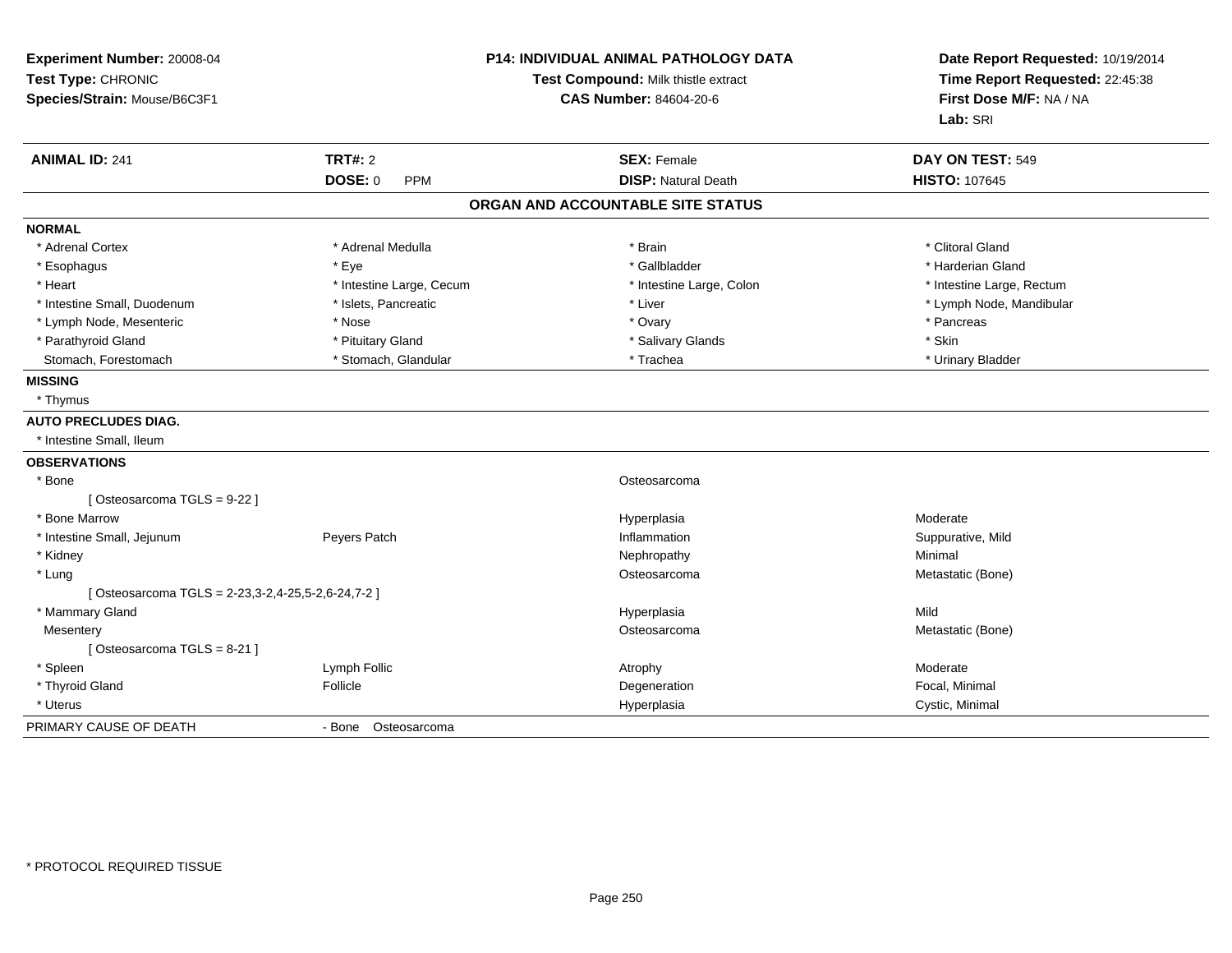| Experiment Number: 20008-04<br>Test Type: CHRONIC<br>Species/Strain: Mouse/B6C3F1 |                              | P14: INDIVIDUAL ANIMAL PATHOLOGY DATA<br>Date Report Requested: 10/19/2014<br>Test Compound: Milk thistle extract<br>Time Report Requested: 22:45:38<br>First Dose M/F: NA / NA<br><b>CAS Number: 84604-20-6</b><br>Lab: SRI |                          |
|-----------------------------------------------------------------------------------|------------------------------|------------------------------------------------------------------------------------------------------------------------------------------------------------------------------------------------------------------------------|--------------------------|
| <b>ANIMAL ID: 242</b>                                                             | <b>TRT#: 2</b>               | <b>SEX: Female</b>                                                                                                                                                                                                           | DAY ON TEST: 705         |
|                                                                                   | <b>DOSE: 0</b><br><b>PPM</b> | <b>DISP: Natural Death</b>                                                                                                                                                                                                   | <b>HISTO: 107646</b>     |
|                                                                                   |                              | ORGAN AND ACCOUNTABLE SITE STATUS                                                                                                                                                                                            |                          |
| <b>NORMAL</b>                                                                     |                              |                                                                                                                                                                                                                              |                          |
| * Adrenal Cortex                                                                  | * Adrenal Medulla            | * Bone                                                                                                                                                                                                                       | * Brain                  |
| * Clitoral Gland                                                                  | * Esophagus                  | * Eye                                                                                                                                                                                                                        | * Gallbladder            |
| * Harderian Gland                                                                 | * Heart                      | * Intestine Large, Cecum                                                                                                                                                                                                     | * Intestine Large, Colon |
| * Intestine Large, Rectum                                                         | * Intestine Small, Duodenum  | * Intestine Small, Ileum                                                                                                                                                                                                     | * Islets, Pancreatic     |
| * Lymph Node, Mesenteric                                                          | * Mammary Gland              | * Nose                                                                                                                                                                                                                       | * Pancreas               |
| * Parathyroid Gland                                                               | * Pituitary Gland            | * Salivary Glands                                                                                                                                                                                                            | Stomach, Forestomach     |
| * Stomach, Glandular                                                              | * Thyroid Gland              | * Trachea                                                                                                                                                                                                                    | * Urinary Bladder        |
| <b>AUTO PRECLUDES DIAG.</b>                                                       |                              |                                                                                                                                                                                                                              |                          |
| * Intestine Small, Jejunum                                                        |                              |                                                                                                                                                                                                                              |                          |
| <b>INSUFFICIENT TISSUE</b>                                                        |                              |                                                                                                                                                                                                                              |                          |
| * Ovary                                                                           |                              |                                                                                                                                                                                                                              |                          |
| <b>OBSERVATIONS</b>                                                               |                              |                                                                                                                                                                                                                              |                          |
| * Bone Marrow                                                                     |                              | Hyperplasia                                                                                                                                                                                                                  | Moderate                 |
| * Kidney                                                                          | <b>Renal Tubule</b>          | Accumulation, Hyaline Droplet                                                                                                                                                                                                | Minimal                  |
|                                                                                   |                              | Infiltration Cellular                                                                                                                                                                                                        | Lymphocyte, Mild         |
|                                                                                   |                              | Metaplasia                                                                                                                                                                                                                   | Osseous, Minimal         |
| * Liver                                                                           | Kupffer Cell                 | Hyperplasia                                                                                                                                                                                                                  | Mild                     |
| * Lung                                                                            |                              | Inflammation                                                                                                                                                                                                                 | Chronic, Mild            |
| * Lymph Node, Mandibular                                                          |                              | Lymphoma Malignant                                                                                                                                                                                                           |                          |
| * Skin                                                                            | <b>Subcut Tiss</b>           | Fibrosarcoma                                                                                                                                                                                                                 |                          |
| [Fibrosarcoma TGLS = 1-21,1-21-1 ]                                                |                              |                                                                                                                                                                                                                              |                          |
| * Spleen                                                                          |                              | Hematopoietic Cell Proliferation                                                                                                                                                                                             | Moderate                 |
|                                                                                   | Lymph Follic                 | Hyperplasia                                                                                                                                                                                                                  | Moderate                 |
| [ Hematopoietic Cell Proliferation TGLS = 2-6 ]<br>[ Hyperplasia TGLS = 2-6 ]     |                              |                                                                                                                                                                                                                              |                          |
| * Thymus                                                                          |                              | Atrophy                                                                                                                                                                                                                      | Moderate                 |
| * Urin Bladder                                                                    |                              |                                                                                                                                                                                                                              |                          |
| Note: INFUSION ARTIFACT IN URINARY BLADDER.                                       |                              |                                                                                                                                                                                                                              |                          |
| * Uterus                                                                          |                              | Hyperplasia                                                                                                                                                                                                                  | Cystic, Minimal          |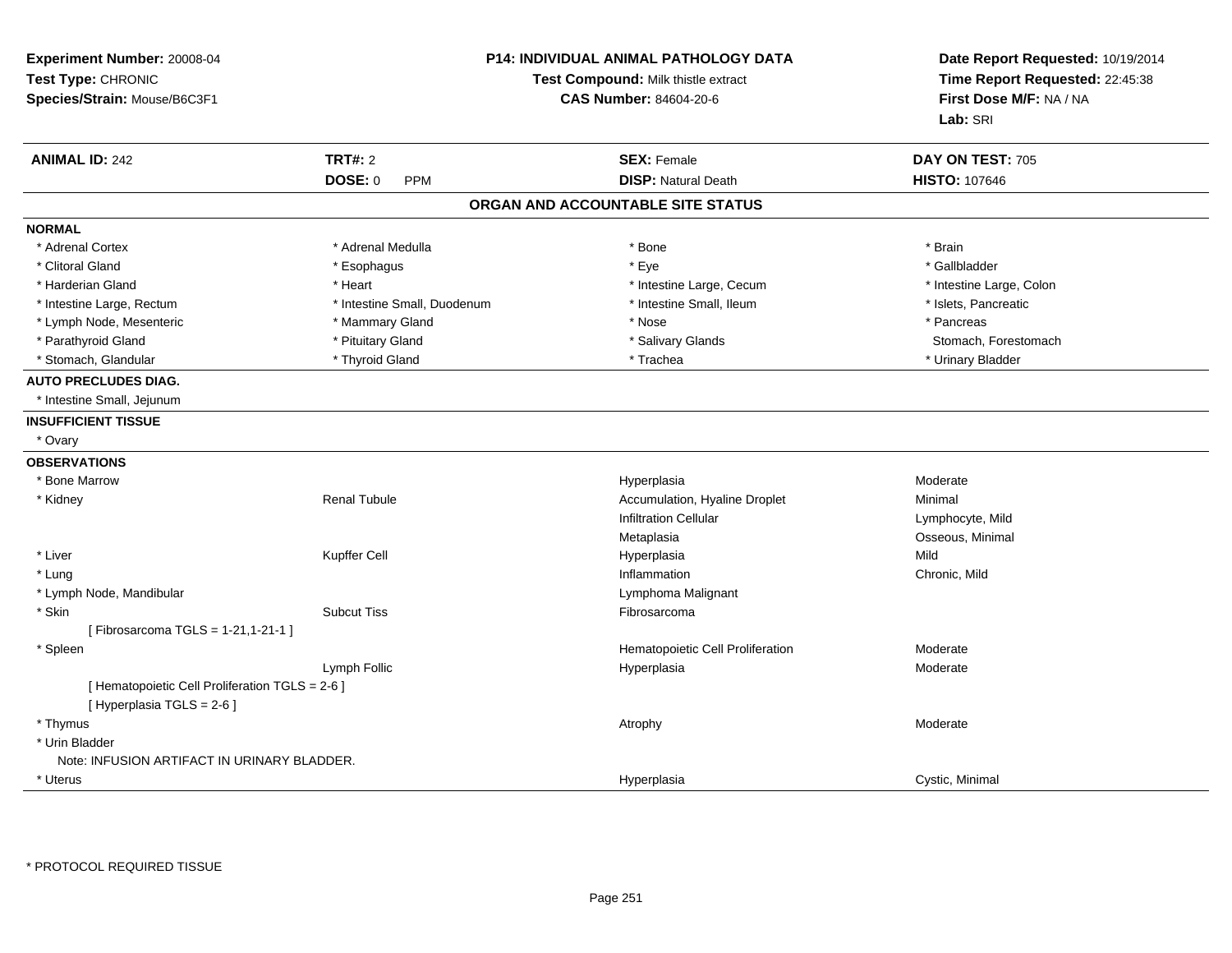| Experiment Number: 20008-04<br>Test Type: CHRONIC<br>Species/Strain: Mouse/B6C3F1 | <b>P14: INDIVIDUAL ANIMAL PATHOLOGY DATA</b><br>Test Compound: Milk thistle extract<br><b>CAS Number: 84604-20-6</b> |                                   | Date Report Requested: 10/19/2014<br>Time Report Requested: 22:45:38<br>First Dose M/F: NA / NA<br>Lab: SRI |  |
|-----------------------------------------------------------------------------------|----------------------------------------------------------------------------------------------------------------------|-----------------------------------|-------------------------------------------------------------------------------------------------------------|--|
| <b>ANIMAL ID: 242</b>                                                             | <b>TRT#: 2</b>                                                                                                       | <b>SEX:</b> Female                | DAY ON TEST: 705                                                                                            |  |
|                                                                                   | DOSE: 0<br><b>PPM</b>                                                                                                | <b>DISP: Natural Death</b>        | <b>HISTO: 107646</b>                                                                                        |  |
|                                                                                   |                                                                                                                      | ORGAN AND ACCOUNTABLE SITE STATUS |                                                                                                             |  |
| PRIMARY CAUSE OF DEATH<br>CONTRIBUTORY CAUSE OF DEATH                             | - Skin Subcut Tiss Fibrosarcoma<br>- Lymph Node: Mandibular Lymphoma Malignant                                       |                                   |                                                                                                             |  |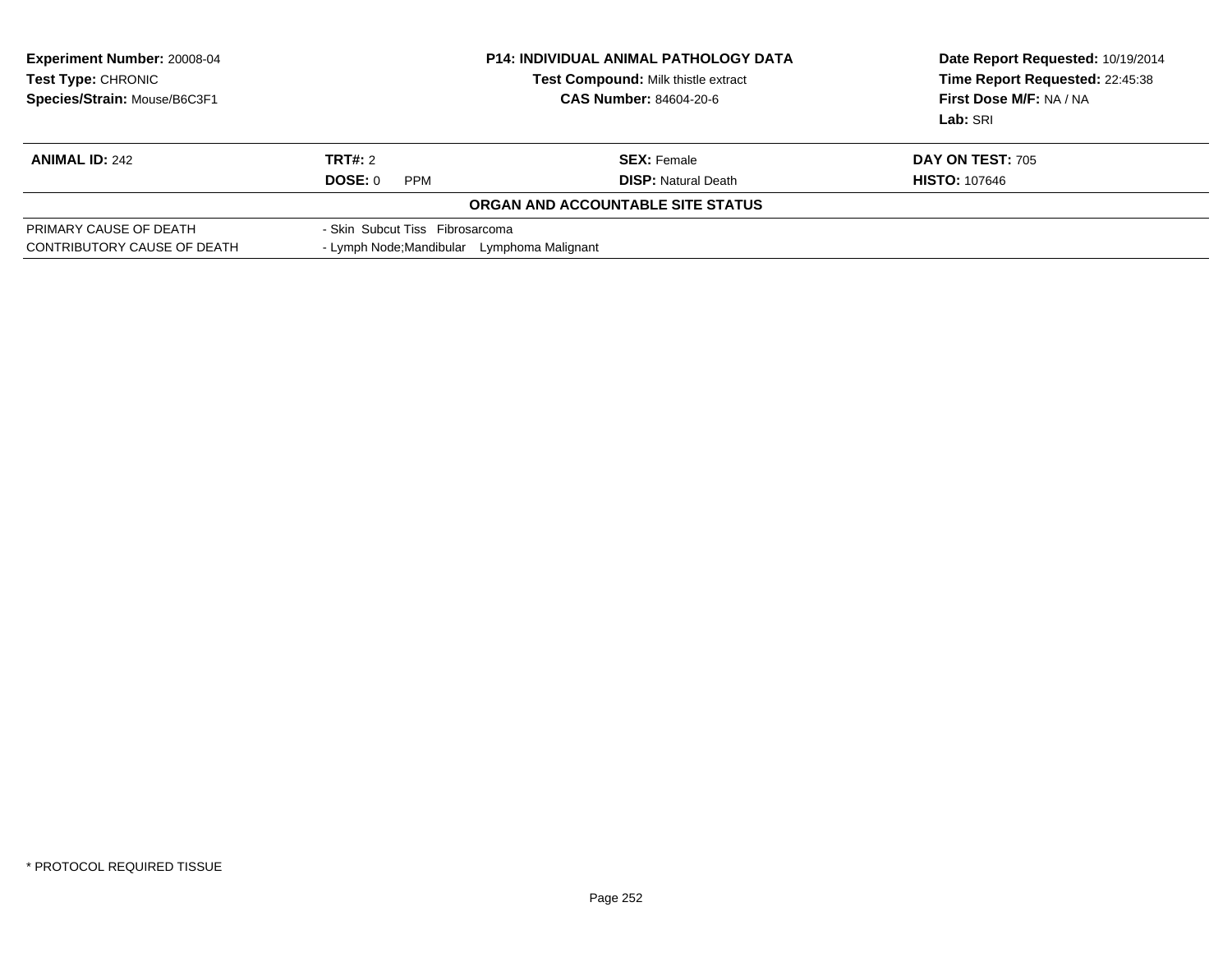| <b>Experiment Number: 20008-04</b><br>Test Type: CHRONIC<br>Species/Strain: Mouse/B6C3F1 |                              | <b>P14: INDIVIDUAL ANIMAL PATHOLOGY DATA</b><br>Test Compound: Milk thistle extract<br><b>CAS Number: 84604-20-6</b> | Date Report Requested: 10/19/2014<br>Time Report Requested: 22:45:38<br>First Dose M/F: NA / NA<br>Lab: SRI |
|------------------------------------------------------------------------------------------|------------------------------|----------------------------------------------------------------------------------------------------------------------|-------------------------------------------------------------------------------------------------------------|
| <b>ANIMAL ID: 243</b>                                                                    | TRT#: 2                      | <b>SEX: Female</b>                                                                                                   | DAY ON TEST: 732                                                                                            |
|                                                                                          | <b>DOSE: 0</b><br><b>PPM</b> | <b>DISP: Terminal Sacrifice</b>                                                                                      | <b>HISTO: 107647</b>                                                                                        |
|                                                                                          |                              | ORGAN AND ACCOUNTABLE SITE STATUS                                                                                    |                                                                                                             |
| <b>NORMAL</b>                                                                            |                              |                                                                                                                      |                                                                                                             |
| * Adrenal Cortex                                                                         | * Adrenal Medulla            | * Bone                                                                                                               | * Bone Marrow                                                                                               |
| * Brain                                                                                  | * Clitoral Gland             | * Esophagus                                                                                                          | * Eve                                                                                                       |
| * Gallbladder                                                                            | * Harderian Gland            | * Heart                                                                                                              | * Intestine Large, Cecum                                                                                    |
| * Intestine Large, Colon                                                                 | * Intestine Large, Rectum    | * Intestine Small, Duodenum                                                                                          | * Intestine Small, Ileum                                                                                    |
| * Intestine Small, Jejunum                                                               | * Islets, Pancreatic         | * Kidney                                                                                                             | * Liver                                                                                                     |
| * Lung                                                                                   | * Lymph Node, Mandibular     | * Lymph Node, Mesenteric                                                                                             | * Mammary Gland                                                                                             |
| * Nose                                                                                   | * Pancreas                   | * Parathyroid Gland                                                                                                  | * Pituitary Gland                                                                                           |
| * Salivary Glands                                                                        | * Skin                       | * Spleen                                                                                                             | Stomach, Forestomach                                                                                        |
| * Stomach, Glandular                                                                     | * Thymus                     | * Thyroid Gland                                                                                                      | * Trachea                                                                                                   |
| * Urinary Bladder                                                                        |                              |                                                                                                                      |                                                                                                             |
| <b>OBSERVATIONS</b>                                                                      |                              |                                                                                                                      |                                                                                                             |
| * Ovary                                                                                  |                              | Angiectasis                                                                                                          | Moderate                                                                                                    |
| [Angiectasis TGLS = 2-7]                                                                 |                              |                                                                                                                      |                                                                                                             |
| * Uterus                                                                                 |                              | Hyperplasia                                                                                                          | Cystic, Moderate                                                                                            |
| [Hyperplasia TGLS = 1-7]                                                                 |                              |                                                                                                                      |                                                                                                             |
| PRIMARY CAUSE OF DEATH                                                                   |                              |                                                                                                                      |                                                                                                             |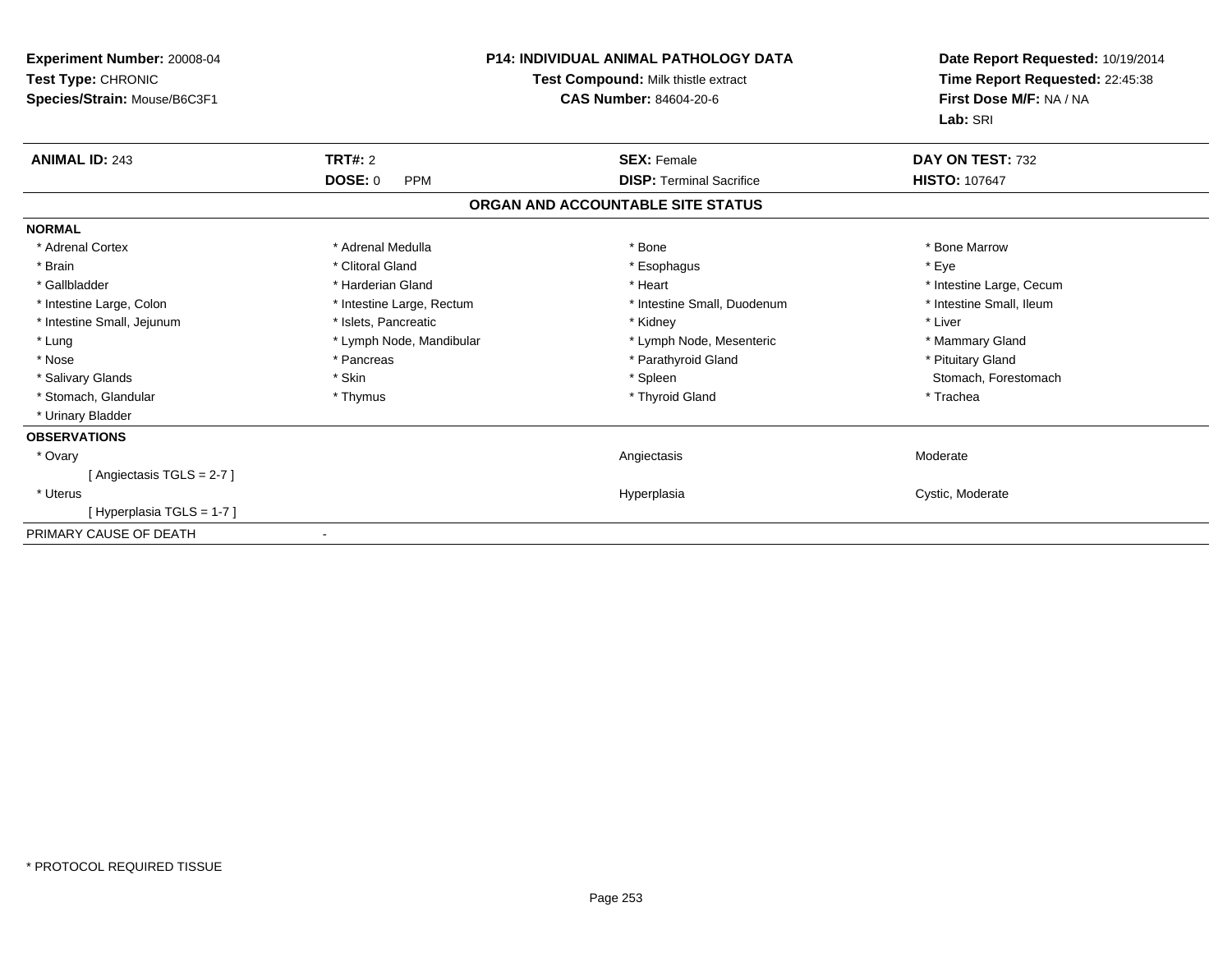| Experiment Number: 20008-04<br>Test Type: CHRONIC<br>Species/Strain: Mouse/B6C3F1 |                              | <b>P14: INDIVIDUAL ANIMAL PATHOLOGY DATA</b><br>Test Compound: Milk thistle extract<br><b>CAS Number: 84604-20-6</b> | Date Report Requested: 10/19/2014<br>Time Report Requested: 22:45:38<br>First Dose M/F: NA / NA<br>Lab: SRI |
|-----------------------------------------------------------------------------------|------------------------------|----------------------------------------------------------------------------------------------------------------------|-------------------------------------------------------------------------------------------------------------|
| <b>ANIMAL ID: 244</b>                                                             | <b>TRT#: 2</b>               | <b>SEX: Female</b>                                                                                                   | DAY ON TEST: 732                                                                                            |
|                                                                                   | <b>DOSE: 0</b><br><b>PPM</b> | <b>DISP: Terminal Sacrifice</b>                                                                                      | <b>HISTO: 107648</b>                                                                                        |
|                                                                                   |                              | ORGAN AND ACCOUNTABLE SITE STATUS                                                                                    |                                                                                                             |
| <b>NORMAL</b>                                                                     |                              |                                                                                                                      |                                                                                                             |
| * Adrenal Cortex                                                                  | * Adrenal Medulla            | * Bone                                                                                                               | * Bone Marrow                                                                                               |
| * Brain                                                                           | * Clitoral Gland             | * Esophagus                                                                                                          | * Eye                                                                                                       |
| * Gallbladder                                                                     | * Heart                      | * Intestine Large, Cecum                                                                                             | * Intestine Large, Colon                                                                                    |
| * Intestine Large, Rectum                                                         | * Intestine Small, Duodenum  | * Intestine Small, Ileum                                                                                             | * Intestine Small, Jejunum                                                                                  |
| * Islets, Pancreatic                                                              | * Liver                      | * Lung                                                                                                               | * Lymph Node, Mandibular                                                                                    |
| * Mammary Gland                                                                   | * Nose                       | * Pancreas                                                                                                           | * Parathyroid Gland                                                                                         |
| * Pituitary Gland                                                                 | * Salivary Glands            | * Skin                                                                                                               | Stomach, Forestomach                                                                                        |
| * Stomach, Glandular                                                              | * Thyroid Gland              | * Trachea                                                                                                            | * Urinary Bladder                                                                                           |
| <b>OBSERVATIONS</b>                                                               |                              |                                                                                                                      |                                                                                                             |
| * Harderian Gland                                                                 |                              | Adenoma                                                                                                              |                                                                                                             |
| [Adenoma TGLS = $3-12$ ]                                                          |                              |                                                                                                                      |                                                                                                             |
| * Kidney                                                                          |                              | Nephropathy                                                                                                          | Minimal                                                                                                     |
| * Lymph Node, Mesenteric                                                          |                              | Hyperplasia                                                                                                          | Lymphoid, Marked                                                                                            |
| * Ovary                                                                           |                              | Cyst                                                                                                                 | Moderate                                                                                                    |
| * Spleen                                                                          |                              | Hematopoietic Cell Proliferation                                                                                     | Mild                                                                                                        |
| * Thymus                                                                          |                              | Hyperplasia                                                                                                          | Lymphoid, Minimal                                                                                           |
| * Uterus                                                                          |                              | Hyperplasia                                                                                                          | Cystic, Marked                                                                                              |
| [Hyperplasia TGLS = 1-7]                                                          |                              |                                                                                                                      |                                                                                                             |
| PRIMARY CAUSE OF DEATH                                                            |                              |                                                                                                                      |                                                                                                             |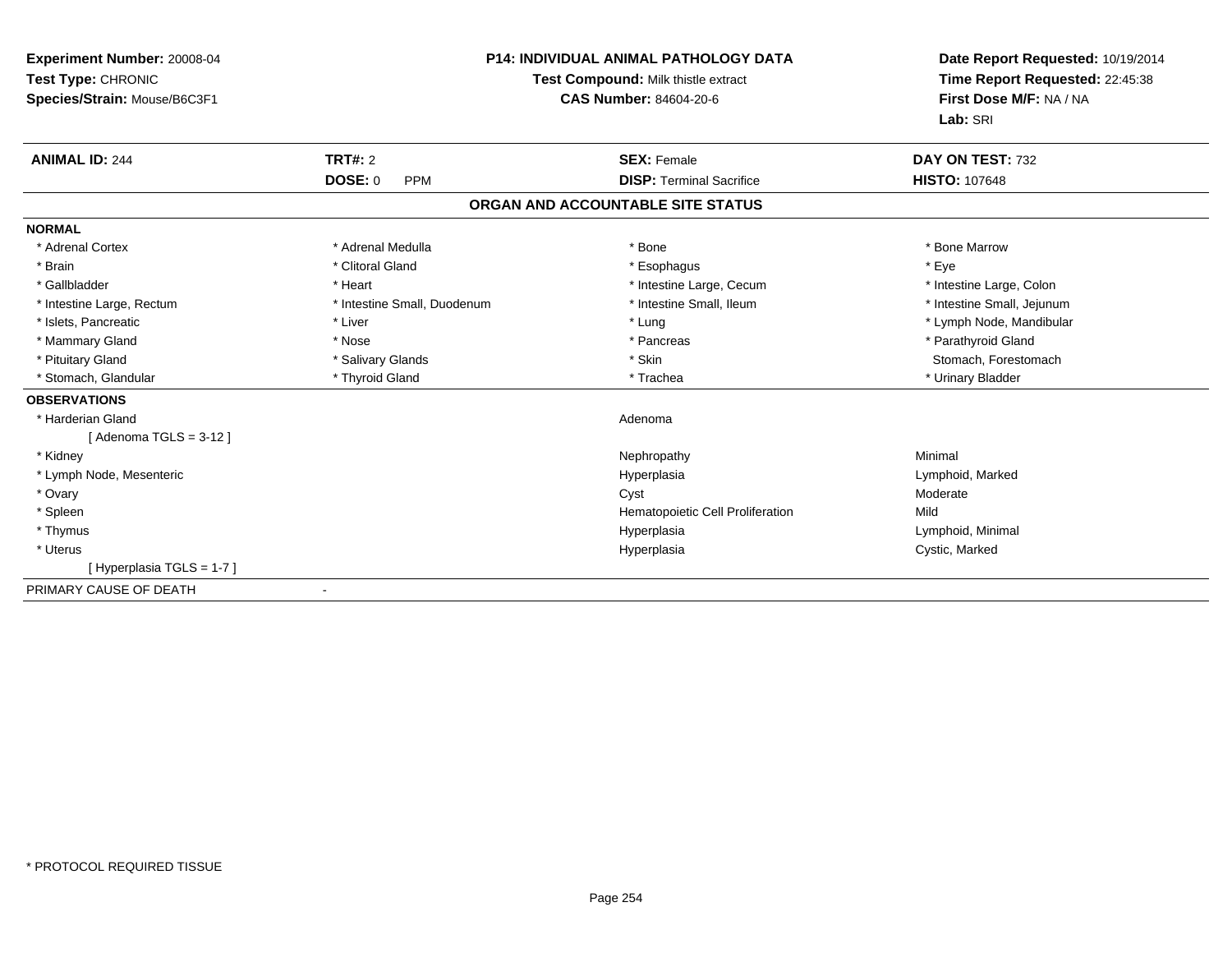| Experiment Number: 20008-04<br>Test Type: CHRONIC<br>Species/Strain: Mouse/B6C3F1                             |                            | P14: INDIVIDUAL ANIMAL PATHOLOGY DATA<br>Test Compound: Milk thistle extract<br><b>CAS Number: 84604-20-6</b> | Date Report Requested: 10/19/2014<br>Time Report Requested: 22:45:38<br>First Dose M/F: NA / NA<br>Lab: SRI |
|---------------------------------------------------------------------------------------------------------------|----------------------------|---------------------------------------------------------------------------------------------------------------|-------------------------------------------------------------------------------------------------------------|
| <b>ANIMAL ID: 245</b>                                                                                         | <b>TRT#: 2</b>             | <b>SEX: Female</b>                                                                                            | DAY ON TEST: 732                                                                                            |
|                                                                                                               | DOSE: 0<br><b>PPM</b>      | <b>DISP: Terminal Sacrifice</b>                                                                               | <b>HISTO: 107649</b>                                                                                        |
|                                                                                                               |                            | ORGAN AND ACCOUNTABLE SITE STATUS                                                                             |                                                                                                             |
| <b>NORMAL</b>                                                                                                 |                            |                                                                                                               |                                                                                                             |
| * Adrenal Medulla                                                                                             | * Bone                     | * Brain                                                                                                       | * Clitoral Gland                                                                                            |
| * Esophagus                                                                                                   | * Eye                      | * Gallbladder                                                                                                 | * Heart                                                                                                     |
| * Intestine Large, Cecum                                                                                      | * Intestine Large, Colon   | * Intestine Large, Rectum                                                                                     | * Intestine Small, Duodenum                                                                                 |
| * Intestine Small, Ileum                                                                                      | * Intestine Small, Jejunum | * Islets, Pancreatic                                                                                          | * Mammary Gland                                                                                             |
| * Nose                                                                                                        | * Ovary                    | * Pancreas                                                                                                    | * Parathyroid Gland                                                                                         |
| * Pituitary Gland                                                                                             | * Salivary Glands          | * Skin                                                                                                        | Stomach, Forestomach                                                                                        |
| * Stomach, Glandular                                                                                          | * Thymus                   | * Trachea                                                                                                     | * Urinary Bladder                                                                                           |
| <b>OBSERVATIONS</b>                                                                                           |                            |                                                                                                               |                                                                                                             |
| * Adrenal Cortex                                                                                              |                            | <b>Accessory Adrenal Cortical Nodule</b>                                                                      | Moderate                                                                                                    |
| * Bone Marrow                                                                                                 |                            | Hyperplasia                                                                                                   | Marked                                                                                                      |
| * Harderian Gland                                                                                             |                            | Adenoma                                                                                                       |                                                                                                             |
| [Adenoma TGLS = $7-12$ ]                                                                                      |                            |                                                                                                               |                                                                                                             |
| * Kidney                                                                                                      |                            | Nephropathy                                                                                                   | Mild                                                                                                        |
| * Liver                                                                                                       |                            | Lymphoma Malignant                                                                                            |                                                                                                             |
|                                                                                                               |                            | <b>Necrosis</b>                                                                                               | Focal, Moderate                                                                                             |
| [ Lymphoma Malignant TGLS = 4-6,4-25 ]<br>[ Necrosis TGLS = $4-6, 4-25$ ]                                     |                            |                                                                                                               |                                                                                                             |
| * Lung                                                                                                        |                            | Lymphoma Malignant                                                                                            |                                                                                                             |
| Lymph Node                                                                                                    | <b>Iliac</b>               | Lymphoma Malignant                                                                                            |                                                                                                             |
|                                                                                                               | Mediastinal                | Lymphoma Malignant                                                                                            |                                                                                                             |
| [ Lymphoma Malignant TGLS = 2-21 ]<br>[ Lymphoma Malignant TGLS = 6-3 ]<br>[ Lymphoma Malignant TGLS = 3-22 ] | Renal                      | Lymphoma Malignant                                                                                            |                                                                                                             |
| * Lymph Node, Mandibular                                                                                      |                            | Lymphoma Malignant                                                                                            |                                                                                                             |
| * Lymph Node, Mesenteric                                                                                      |                            | Lymphoma Malignant                                                                                            |                                                                                                             |
| Mesentery                                                                                                     | Fat                        | Necrosis                                                                                                      | Moderate                                                                                                    |
| [Necrosis $TGLS = 5-23$ ]                                                                                     |                            |                                                                                                               |                                                                                                             |
| * Spleen                                                                                                      |                            | Hematopoietic Cell Proliferation<br>Lymphoma Malignant                                                        | Marked                                                                                                      |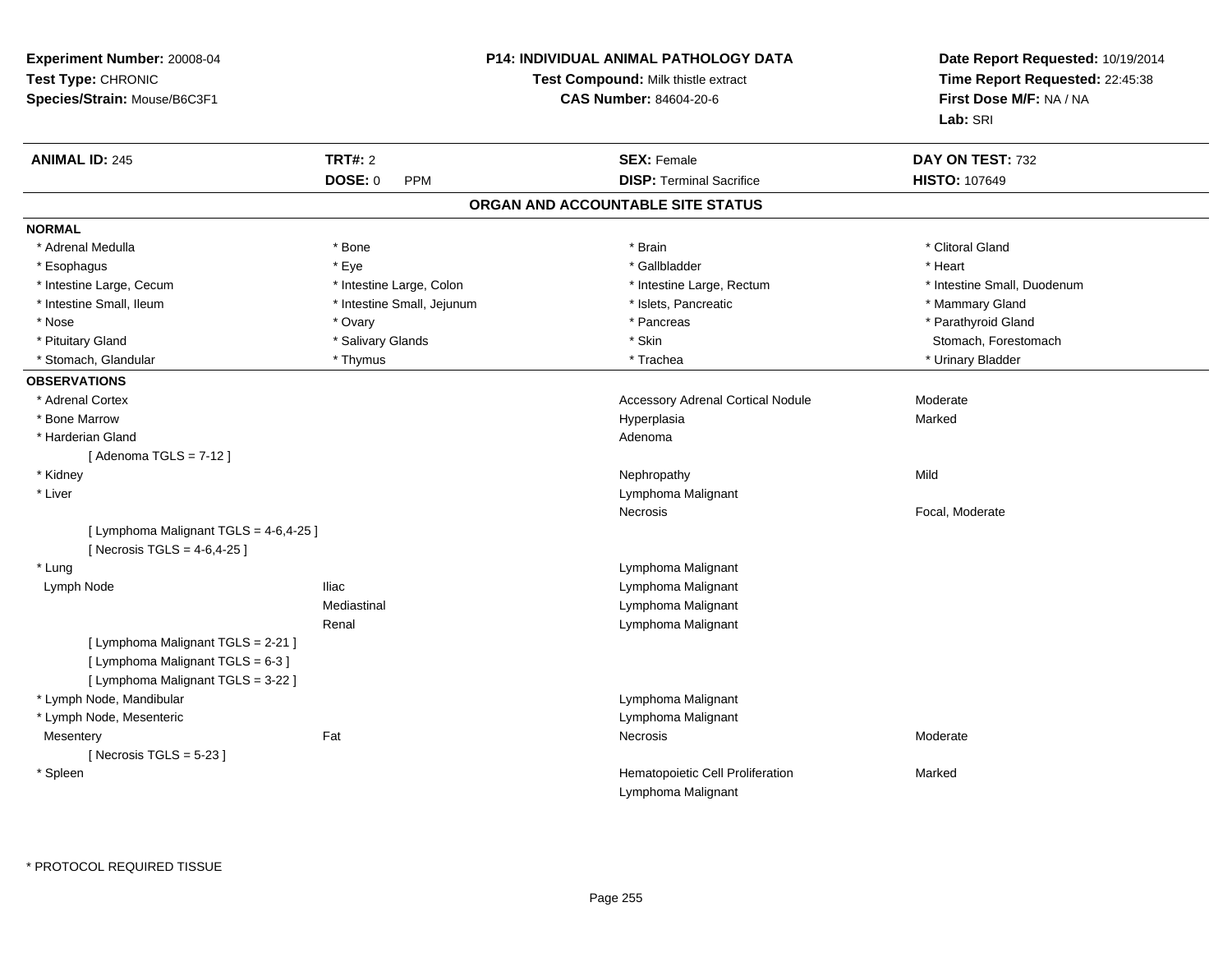| Experiment Number: 20008-04<br>Test Type: CHRONIC<br>Species/Strain: Mouse/B6C3F1 |                | P14: INDIVIDUAL ANIMAL PATHOLOGY DATA<br>Test Compound: Milk thistle extract<br><b>CAS Number: 84604-20-6</b> | Date Report Requested: 10/19/2014<br>Time Report Requested: 22:45:38<br>First Dose M/F: NA / NA<br>Lab: SRI |  |
|-----------------------------------------------------------------------------------|----------------|---------------------------------------------------------------------------------------------------------------|-------------------------------------------------------------------------------------------------------------|--|
| <b>ANIMAL ID: 245</b>                                                             | <b>TRT#: 2</b> | <b>SEX: Female</b>                                                                                            | DAY ON TEST: 732                                                                                            |  |
|                                                                                   | DOSE: 0<br>PPM | <b>DISP:</b> Terminal Sacrifice                                                                               | <b>HISTO: 107649</b>                                                                                        |  |
|                                                                                   |                | ORGAN AND ACCOUNTABLE SITE STATUS                                                                             |                                                                                                             |  |
|                                                                                   |                | <b>Necrosis</b>                                                                                               | Marked                                                                                                      |  |
| [ Hematopoietic Cell Proliferation TGLS = 1-24 ]                                  |                |                                                                                                               |                                                                                                             |  |
| [ Lymphoma Malignant TGLS = 1-24 ]                                                |                |                                                                                                               |                                                                                                             |  |
| [ Necrosis TGLS = $1-24$ ]                                                        |                |                                                                                                               |                                                                                                             |  |
| * Thyroid Gland                                                                   | Follicle       | Degeneration                                                                                                  | Focal, Mild                                                                                                 |  |
| * Uterus                                                                          |                | Hyperplasia                                                                                                   | Cystic, Moderate                                                                                            |  |
| PRIMARY CAUSE OF DEATH                                                            |                |                                                                                                               |                                                                                                             |  |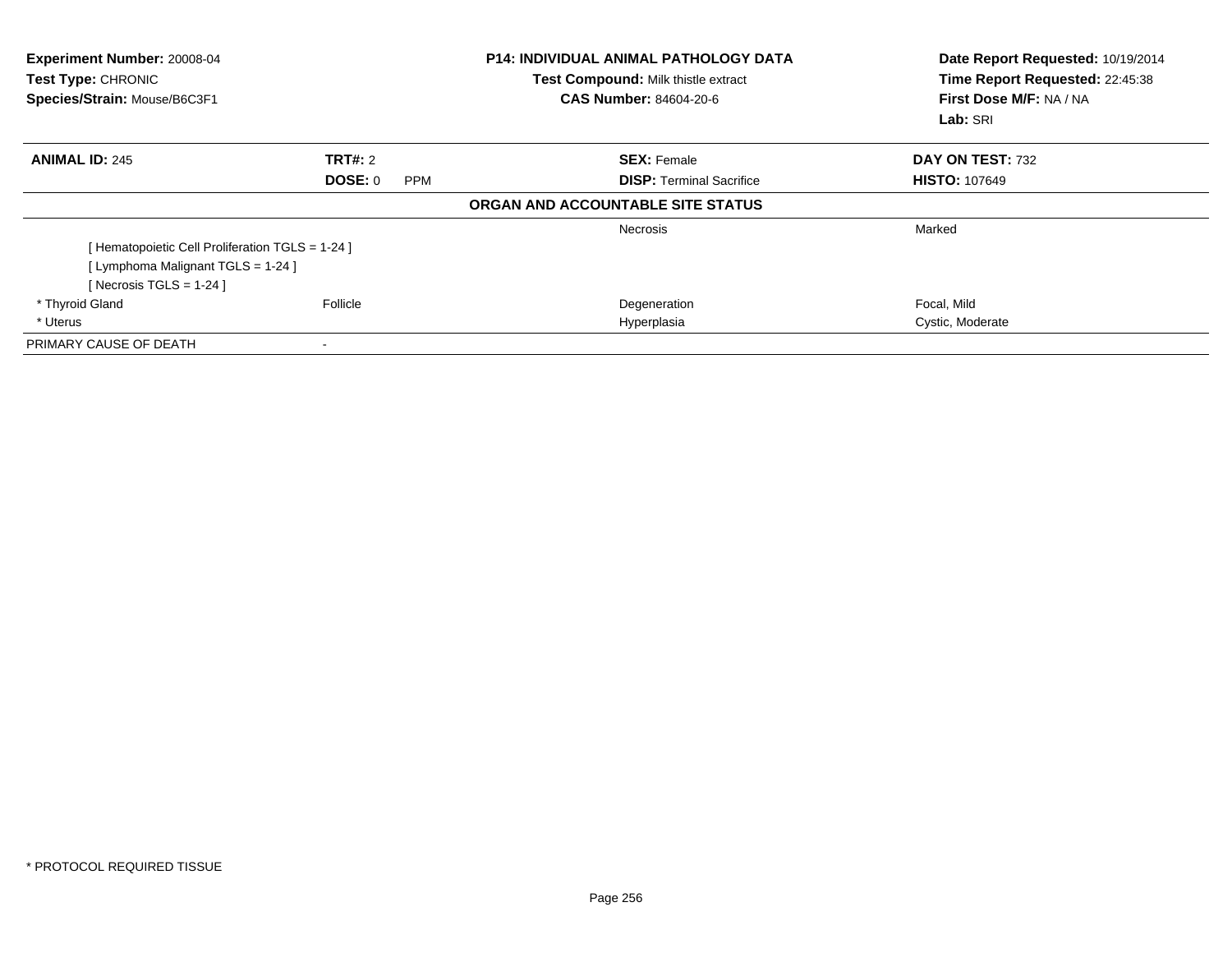| Experiment Number: 20008-04<br><b>Test Type: CHRONIC</b><br>Species/Strain: Mouse/B6C3F1 |                              | <b>P14: INDIVIDUAL ANIMAL PATHOLOGY DATA</b><br>Test Compound: Milk thistle extract<br><b>CAS Number: 84604-20-6</b> | Date Report Requested: 10/19/2014<br>Time Report Requested: 22:45:38<br>First Dose M/F: NA / NA<br>Lab: SRI |
|------------------------------------------------------------------------------------------|------------------------------|----------------------------------------------------------------------------------------------------------------------|-------------------------------------------------------------------------------------------------------------|
| <b>ANIMAL ID: 246</b>                                                                    | <b>TRT#: 2</b>               | <b>SEX: Female</b>                                                                                                   | DAY ON TEST: 732                                                                                            |
|                                                                                          | <b>DOSE: 0</b><br><b>PPM</b> | <b>DISP: Terminal Sacrifice</b>                                                                                      | <b>HISTO: 107650</b>                                                                                        |
|                                                                                          |                              | ORGAN AND ACCOUNTABLE SITE STATUS                                                                                    |                                                                                                             |
| <b>NORMAL</b>                                                                            |                              |                                                                                                                      |                                                                                                             |
| * Adrenal Cortex                                                                         | * Adrenal Medulla            | * Bone                                                                                                               | * Bone Marrow                                                                                               |
| * Brain                                                                                  | * Clitoral Gland             | * Esophagus                                                                                                          | * Eve                                                                                                       |
| * Gallbladder                                                                            | * Harderian Gland            | * Heart                                                                                                              | * Intestine Large, Cecum                                                                                    |
| * Intestine Large, Colon                                                                 | * Intestine Large, Rectum    | * Intestine Small, Duodenum                                                                                          | * Intestine Small, Ileum                                                                                    |
| * Intestine Small, Jejunum                                                               | * Islets, Pancreatic         | * Liver                                                                                                              | * Lung                                                                                                      |
| * Lymph Node, Mandibular                                                                 | * Lymph Node, Mesenteric     | * Mammary Gland                                                                                                      | * Nose                                                                                                      |
| * Ovary                                                                                  | * Pancreas                   | * Parathyroid Gland                                                                                                  | * Pituitary Gland                                                                                           |
| * Salivary Glands                                                                        | * Skin                       | Stomach, Forestomach                                                                                                 | * Stomach, Glandular                                                                                        |
| * Thymus                                                                                 | * Trachea                    | * Urinary Bladder                                                                                                    |                                                                                                             |
| <b>OBSERVATIONS</b>                                                                      |                              |                                                                                                                      |                                                                                                             |
| * Kidney                                                                                 |                              | Nephropathy                                                                                                          | Minimal                                                                                                     |
| * Spleen                                                                                 | Lymph Follic                 | Hyperplasia                                                                                                          | Mild                                                                                                        |
| * Thyroid Gland                                                                          | Follicle                     | Degeneration                                                                                                         | Focal, Moderate                                                                                             |
| * Uterus                                                                                 |                              | Hyperplasia                                                                                                          | Cystic, Marked                                                                                              |
| [Hyperplasia TGLS = 1-7,2-7]                                                             |                              |                                                                                                                      |                                                                                                             |
| PRIMARY CAUSE OF DEATH                                                                   |                              |                                                                                                                      |                                                                                                             |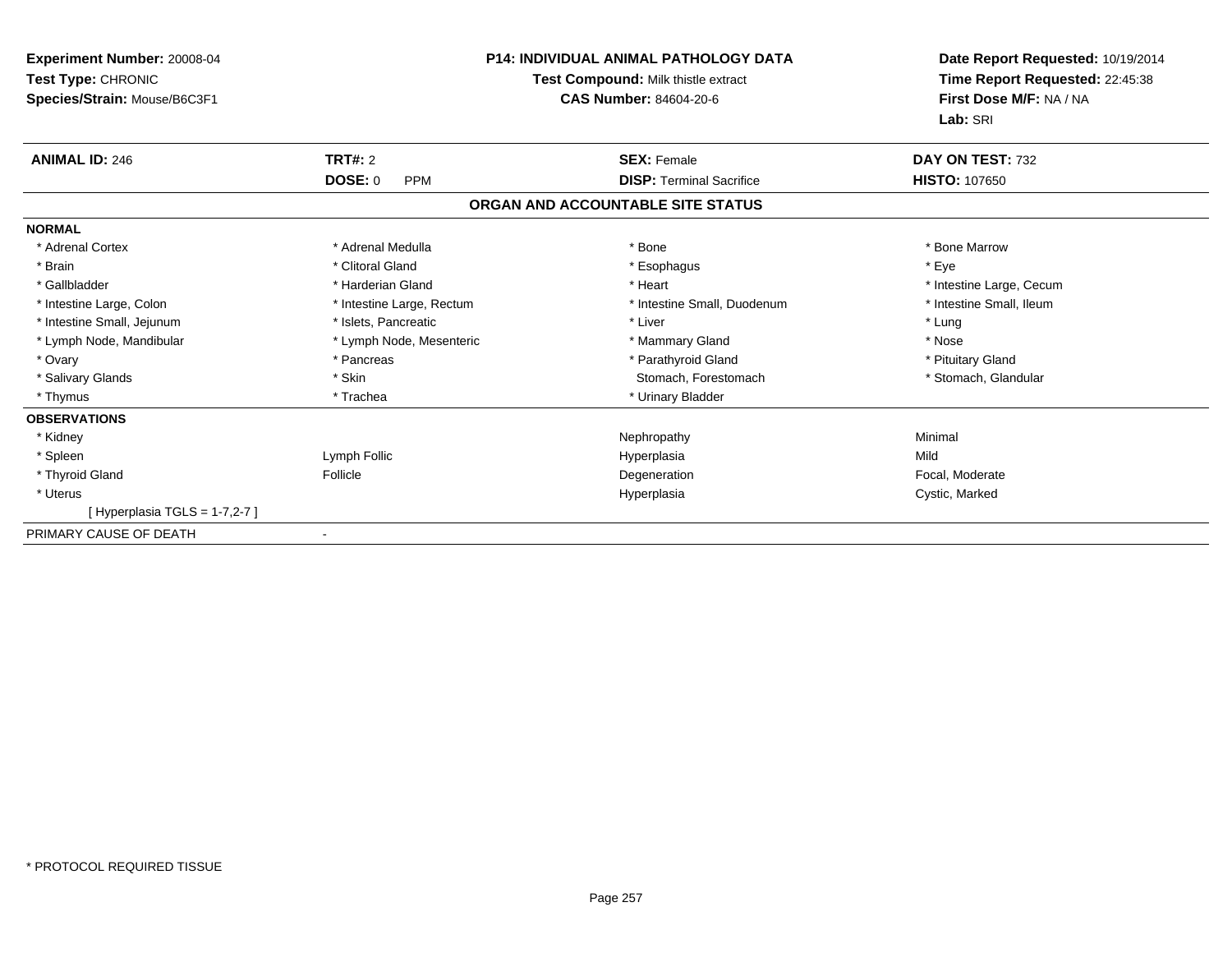| Experiment Number: 20008-04<br><b>Test Type: CHRONIC</b><br>Species/Strain: Mouse/B6C3F1 |                              | <b>P14: INDIVIDUAL ANIMAL PATHOLOGY DATA</b><br>Test Compound: Milk thistle extract<br><b>CAS Number: 84604-20-6</b> | Date Report Requested: 10/19/2014<br>Time Report Requested: 22:45:38<br>First Dose M/F: NA / NA |  |
|------------------------------------------------------------------------------------------|------------------------------|----------------------------------------------------------------------------------------------------------------------|-------------------------------------------------------------------------------------------------|--|
| <b>ANIMAL ID: 247</b>                                                                    | <b>TRT#: 2</b>               | <b>SEX: Female</b>                                                                                                   | Lab: SRI<br>DAY ON TEST: 732                                                                    |  |
|                                                                                          | <b>DOSE: 0</b><br><b>PPM</b> | <b>DISP: Terminal Sacrifice</b>                                                                                      | <b>HISTO: 107651</b>                                                                            |  |
|                                                                                          |                              | ORGAN AND ACCOUNTABLE SITE STATUS                                                                                    |                                                                                                 |  |
| <b>NORMAL</b>                                                                            |                              |                                                                                                                      |                                                                                                 |  |
| * Adrenal Cortex                                                                         | * Adrenal Medulla            | * Bone                                                                                                               | * Bone Marrow                                                                                   |  |
| * Brain                                                                                  | * Clitoral Gland             | * Esophagus                                                                                                          | * Eve                                                                                           |  |
| * Gallbladder                                                                            | * Harderian Gland            | * Heart                                                                                                              | * Intestine Large, Cecum                                                                        |  |
| * Intestine Large, Colon                                                                 | * Intestine Large, Rectum    | * Intestine Small, Duodenum                                                                                          | * Intestine Small, Ileum                                                                        |  |
| * Intestine Small, Jejunum                                                               | * Islets, Pancreatic         | * Kidney                                                                                                             | * Lung                                                                                          |  |
| * Lymph Node, Mesenteric                                                                 | * Mammary Gland              | * Nose                                                                                                               | * Ovary                                                                                         |  |
| * Pancreas                                                                               | * Parathyroid Gland          | * Pituitary Gland                                                                                                    | * Salivary Glands                                                                               |  |
| * Skin                                                                                   | * Spleen                     | Stomach, Forestomach                                                                                                 | * Stomach, Glandular                                                                            |  |
| * Trachea                                                                                | * Urinary Bladder            |                                                                                                                      |                                                                                                 |  |
| <b>OBSERVATIONS</b>                                                                      |                              |                                                                                                                      |                                                                                                 |  |
| * Liver                                                                                  |                              | <b>Basophilic Focus</b>                                                                                              |                                                                                                 |  |
| * Lymph Node, Mandibular                                                                 |                              | Pigmentation                                                                                                         | Moderate                                                                                        |  |
| * Thymus                                                                                 |                              | Hyperplasia                                                                                                          | Lymphoid, Mild                                                                                  |  |
| * Thyroid Gland                                                                          | Follicle                     | Degeneration                                                                                                         | Focal, Minimal                                                                                  |  |
| * Uterus                                                                                 |                              | Hyperplasia                                                                                                          | Cystic, Mild                                                                                    |  |
| PRIMARY CAUSE OF DEATH                                                                   |                              |                                                                                                                      |                                                                                                 |  |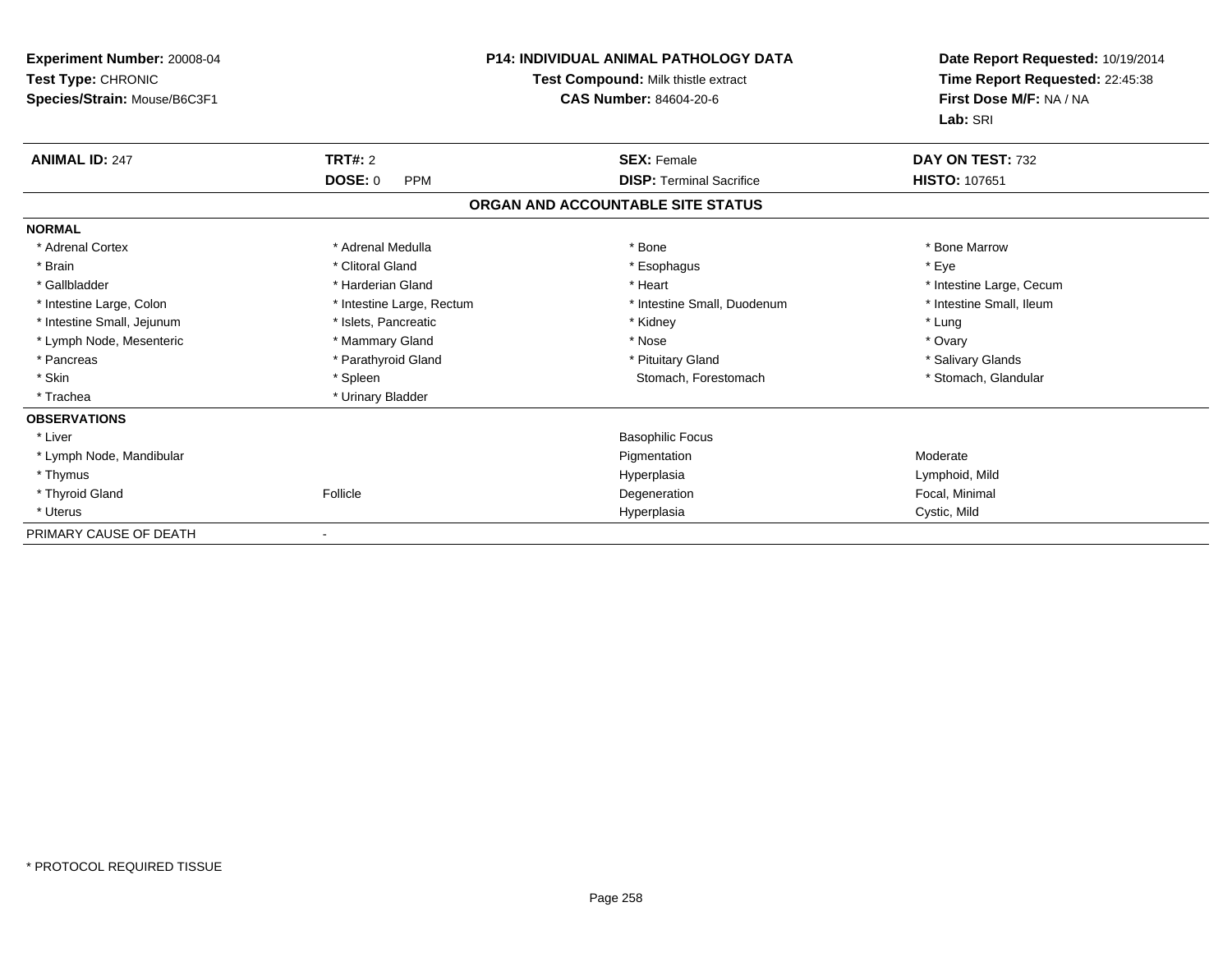| Experiment Number: 20008-04<br>Test Type: CHRONIC<br>Species/Strain: Mouse/B6C3F1 | <b>P14: INDIVIDUAL ANIMAL PATHOLOGY DATA</b><br>Test Compound: Milk thistle extract<br><b>CAS Number: 84604-20-6</b> |                                                       | Date Report Requested: 10/19/2014<br>Time Report Requested: 22:45:38<br>First Dose M/F: NA / NA<br>Lab: SRI |  |
|-----------------------------------------------------------------------------------|----------------------------------------------------------------------------------------------------------------------|-------------------------------------------------------|-------------------------------------------------------------------------------------------------------------|--|
| <b>ANIMAL ID: 248</b>                                                             | TRT#: 2<br><b>DOSE: 0</b><br><b>PPM</b>                                                                              | <b>SEX: Female</b><br><b>DISP: Terminal Sacrifice</b> | DAY ON TEST: 732<br><b>HISTO: 107652</b>                                                                    |  |
|                                                                                   |                                                                                                                      | ORGAN AND ACCOUNTABLE SITE STATUS                     |                                                                                                             |  |
| <b>NORMAL</b>                                                                     |                                                                                                                      |                                                       |                                                                                                             |  |
| * Adrenal Cortex                                                                  | * Adrenal Medulla                                                                                                    | * Bone                                                | * Bone Marrow                                                                                               |  |
| * Brain                                                                           | * Esophagus                                                                                                          | * Eye                                                 | * Harderian Gland                                                                                           |  |
| * Heart                                                                           | * Intestine Large, Cecum                                                                                             | * Intestine Large, Colon                              | * Intestine Large, Rectum                                                                                   |  |
| * Intestine Small, Duodenum                                                       | * Intestine Small, Ileum                                                                                             | * Intestine Small, Jejunum                            | * Islets, Pancreatic                                                                                        |  |
| * Kidney                                                                          | * Liver                                                                                                              | * Lymph Node, Mandibular                              | * Lymph Node, Mesenteric                                                                                    |  |
| * Mammary Gland                                                                   | * Nose                                                                                                               | * Pancreas                                            | * Parathyroid Gland                                                                                         |  |
| * Pituitary Gland                                                                 | * Skin                                                                                                               | Stomach, Forestomach                                  | * Stomach, Glandular                                                                                        |  |
| * Thymus                                                                          | * Thyroid Gland                                                                                                      | * Trachea                                             | * Urinary Bladder                                                                                           |  |
| <b>MISSING</b>                                                                    |                                                                                                                      |                                                       |                                                                                                             |  |
| * Clitoral Gland                                                                  |                                                                                                                      |                                                       |                                                                                                             |  |
| <b>INSUFFICIENT TISSUE</b>                                                        |                                                                                                                      |                                                       |                                                                                                             |  |
| * Gallbladder                                                                     | * Ovary                                                                                                              |                                                       |                                                                                                             |  |
| <b>OBSERVATIONS</b>                                                               |                                                                                                                      |                                                       |                                                                                                             |  |
| * Lung                                                                            |                                                                                                                      | <b>Infiltration Cellular</b>                          | Lymphocyte, Mild                                                                                            |  |
| * Lym Node Mand                                                                   |                                                                                                                      |                                                       |                                                                                                             |  |
| Note: ECTOPIC THYMUS IN MANDIBULAR LYMPH NODE; MORPHOLOGY UNAVAILABLE ON TDMS.    |                                                                                                                      |                                                       |                                                                                                             |  |
| * Salivary Glands                                                                 |                                                                                                                      | <b>Infiltration Cellular</b>                          | Lymphocyte, Moderate                                                                                        |  |
| * Spleen                                                                          |                                                                                                                      | Lymphoma Malignant                                    |                                                                                                             |  |
| [ Lymphoma Malignant TGLS = 2-6 ]                                                 |                                                                                                                      |                                                       |                                                                                                             |  |
| * Uterus                                                                          |                                                                                                                      | Hyperplasia                                           | Cystic, Mild                                                                                                |  |
| [Hyperplasia TGLS = 1-7]                                                          |                                                                                                                      |                                                       |                                                                                                             |  |
| PRIMARY CAUSE OF DEATH                                                            | $\blacksquare$                                                                                                       |                                                       |                                                                                                             |  |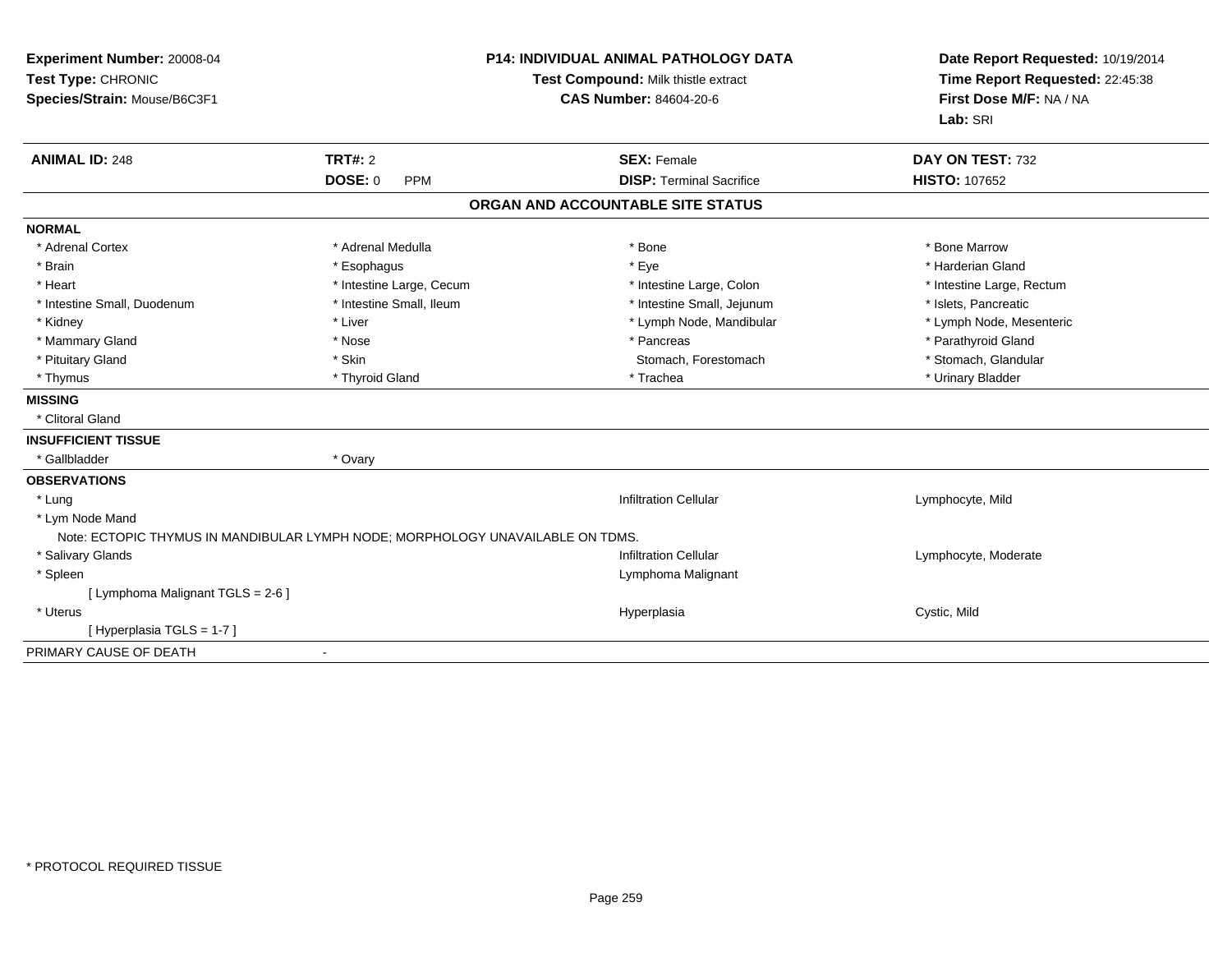| <b>Experiment Number: 20008-04</b><br>Test Type: CHRONIC<br>Species/Strain: Mouse/B6C3F1 |                              | <b>P14: INDIVIDUAL ANIMAL PATHOLOGY DATA</b><br>Test Compound: Milk thistle extract<br><b>CAS Number: 84604-20-6</b> | Date Report Requested: 10/19/2014<br>Time Report Requested: 22:45:38<br>First Dose M/F: NA / NA<br>Lab: SRI |
|------------------------------------------------------------------------------------------|------------------------------|----------------------------------------------------------------------------------------------------------------------|-------------------------------------------------------------------------------------------------------------|
| <b>ANIMAL ID: 249</b>                                                                    | <b>TRT#: 2</b>               | <b>SEX: Female</b>                                                                                                   | DAY ON TEST: 732                                                                                            |
|                                                                                          | <b>DOSE: 0</b><br><b>PPM</b> | <b>DISP: Terminal Sacrifice</b>                                                                                      | HISTO: 107653                                                                                               |
|                                                                                          |                              | ORGAN AND ACCOUNTABLE SITE STATUS                                                                                    |                                                                                                             |
| <b>NORMAL</b>                                                                            |                              |                                                                                                                      |                                                                                                             |
| * Adrenal Cortex                                                                         | * Adrenal Medulla            | * Bone                                                                                                               | * Bone Marrow                                                                                               |
| * Brain                                                                                  | * Clitoral Gland             | * Esophagus                                                                                                          | * Eve                                                                                                       |
| * Gallbladder                                                                            | * Harderian Gland            | * Heart                                                                                                              | * Intestine Large, Cecum                                                                                    |
| * Intestine Large, Colon                                                                 | * Intestine Large, Rectum    | * Intestine Small, Duodenum                                                                                          | * Intestine Small, Ileum                                                                                    |
| * Intestine Small, Jejunum                                                               | * Islets, Pancreatic         | * Kidney                                                                                                             | * Liver                                                                                                     |
| * Lung                                                                                   | * Lymph Node, Mandibular     | * Mammary Gland                                                                                                      | * Nose                                                                                                      |
| * Pancreas                                                                               | * Parathyroid Gland          | * Pituitary Gland                                                                                                    | * Salivary Glands                                                                                           |
| * Skin                                                                                   | Stomach, Forestomach         | * Stomach, Glandular                                                                                                 | * Thymus                                                                                                    |
| * Thyroid Gland                                                                          | * Trachea                    | * Urinary Bladder                                                                                                    |                                                                                                             |
| <b>OBSERVATIONS</b>                                                                      |                              |                                                                                                                      |                                                                                                             |
| * Lymph Node, Mesenteric                                                                 |                              | Hemorrhage                                                                                                           | Marked                                                                                                      |
| [Hemorrhage TGLS = $1-21$ ]                                                              |                              |                                                                                                                      |                                                                                                             |
| * Ovary                                                                                  |                              | Hemorrhage                                                                                                           | Moderate                                                                                                    |
| * Spleen                                                                                 |                              | Hematopoietic Cell Proliferation                                                                                     | Minimal                                                                                                     |
| * Uterus                                                                                 |                              | Hyperplasia                                                                                                          | Cystic, Moderate                                                                                            |
| PRIMARY CAUSE OF DEATH                                                                   |                              |                                                                                                                      |                                                                                                             |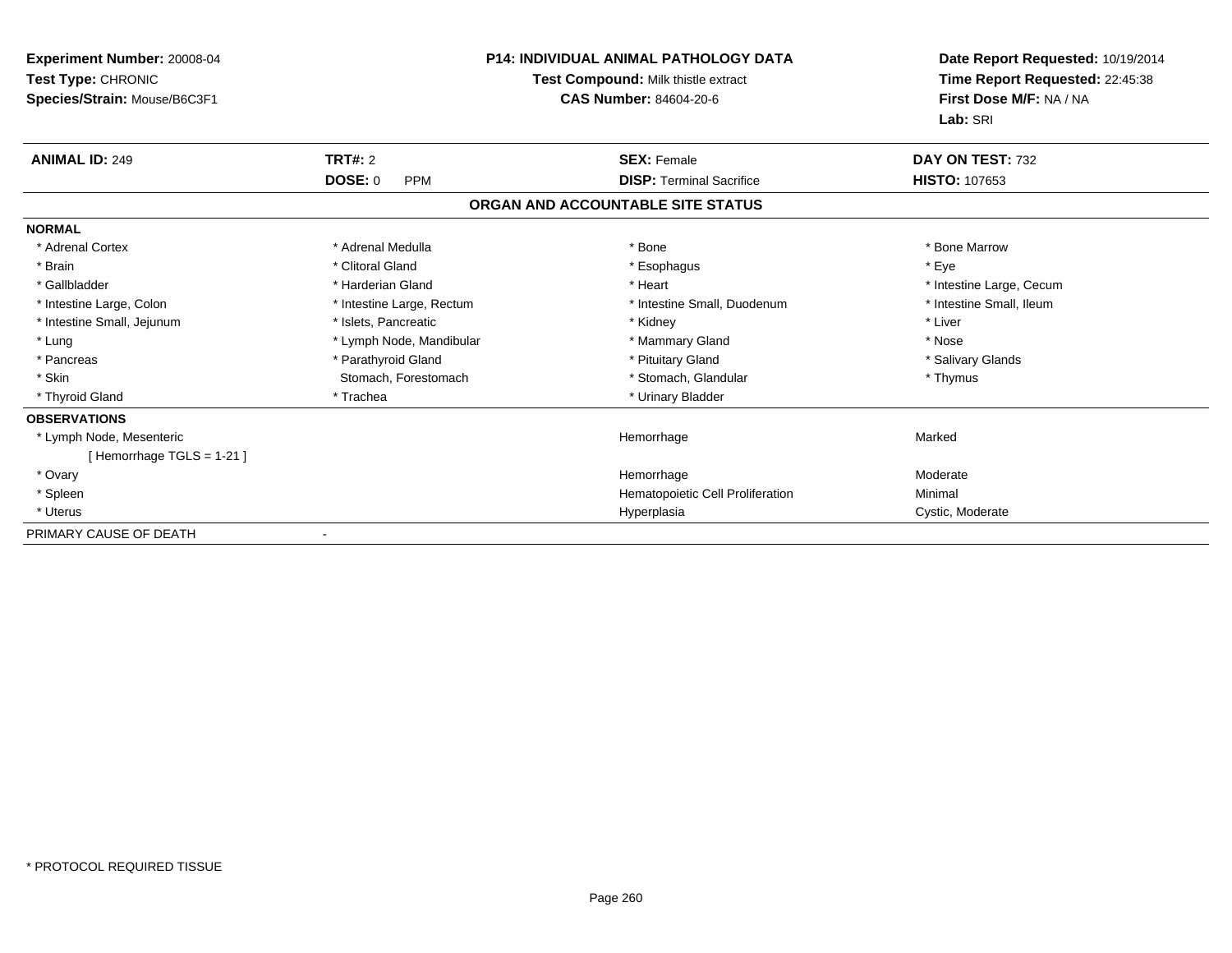| Experiment Number: 20008-04<br>Test Type: CHRONIC<br>Species/Strain: Mouse/B6C3F1 |                             | <b>P14: INDIVIDUAL ANIMAL PATHOLOGY DATA</b><br>Test Compound: Milk thistle extract<br><b>CAS Number: 84604-20-6</b> | Date Report Requested: 10/19/2014<br>Time Report Requested: 22:45:38<br>First Dose M/F: NA / NA<br>Lab: SRI |
|-----------------------------------------------------------------------------------|-----------------------------|----------------------------------------------------------------------------------------------------------------------|-------------------------------------------------------------------------------------------------------------|
| <b>ANIMAL ID: 250</b>                                                             | <b>TRT#: 2</b>              | <b>SEX: Female</b>                                                                                                   | DAY ON TEST: 629                                                                                            |
|                                                                                   | DOSE: 0<br><b>PPM</b>       | <b>DISP: Natural Death</b>                                                                                           | <b>HISTO: 107654</b>                                                                                        |
|                                                                                   |                             | ORGAN AND ACCOUNTABLE SITE STATUS                                                                                    |                                                                                                             |
| <b>NORMAL</b>                                                                     |                             |                                                                                                                      |                                                                                                             |
| * Adrenal Medulla                                                                 | * Bone                      | * Brain                                                                                                              | * Clitoral Gland                                                                                            |
| * Esophagus                                                                       | * Eye                       | * Intestine Large, Cecum                                                                                             | * Intestine Large, Colon                                                                                    |
| * Intestine Large, Rectum                                                         | * Intestine Small, Duodenum | * Intestine Small, Ileum                                                                                             | * Intestine Small, Jejunum                                                                                  |
| * Islets, Pancreatic                                                              | * Lung                      | * Nose                                                                                                               | * Ovary                                                                                                     |
| * Salivary Glands                                                                 | * Skin                      | * Stomach, Glandular                                                                                                 | * Thyroid Gland                                                                                             |
| * Trachea                                                                         | * Urinary Bladder           |                                                                                                                      |                                                                                                             |
| <b>MISSING</b>                                                                    |                             |                                                                                                                      |                                                                                                             |
| * Parathyroid Gland                                                               | * Pituitary Gland           |                                                                                                                      |                                                                                                             |
| <b>AUTO PRECLUDES DIAG.</b>                                                       |                             |                                                                                                                      |                                                                                                             |
| * Gallbladder                                                                     |                             |                                                                                                                      |                                                                                                             |
| <b>OBSERVATIONS</b>                                                               |                             |                                                                                                                      |                                                                                                             |
| * Adrenal Cortex                                                                  |                             | Lymphoma Malignant                                                                                                   |                                                                                                             |
| * Bone Marrow                                                                     |                             | Lymphoma Malignant                                                                                                   |                                                                                                             |
| * Harderian Gland                                                                 |                             | Lymphoma Malignant                                                                                                   |                                                                                                             |
| * Heart                                                                           |                             | Mineralization                                                                                                       | Mild                                                                                                        |
| * Kidney                                                                          |                             | Lymphoma Malignant                                                                                                   |                                                                                                             |
| * Liver                                                                           |                             | Lymphoma Malignant                                                                                                   |                                                                                                             |
|                                                                                   |                             | Necrosis                                                                                                             | Focal, Moderate                                                                                             |
| [ Lymphoma Malignant TGLS = 3-6 ]<br>[Necrosis $TGLS = 3-6$ ]                     |                             |                                                                                                                      |                                                                                                             |
| Lymph Node                                                                        | <b>Iliac</b>                | Lymphoma Malignant                                                                                                   |                                                                                                             |
|                                                                                   | Mediastinal                 | Lymphoma Malignant                                                                                                   |                                                                                                             |
| [ Lymphoma Malignant TGLS = 8-22 ]                                                |                             |                                                                                                                      |                                                                                                             |
| [ Lymphoma Malignant TGLS = 6-3 ]                                                 |                             |                                                                                                                      |                                                                                                             |
| * Lymph Node, Mandibular                                                          |                             | Lymphoma Malignant                                                                                                   |                                                                                                             |
| * Lymph Node, Mesenteric                                                          |                             | Lymphoma Malignant                                                                                                   |                                                                                                             |
| [ Lymphoma Malignant TGLS = 5-5]                                                  |                             |                                                                                                                      |                                                                                                             |
| * Mammary Gland                                                                   |                             | Hyperplasia                                                                                                          | Mild                                                                                                        |
| Mesentery                                                                         |                             | Lymphoma Malignant                                                                                                   |                                                                                                             |
| [ Lymphoma Malignant TGLS = 4-21 ]                                                |                             |                                                                                                                      |                                                                                                             |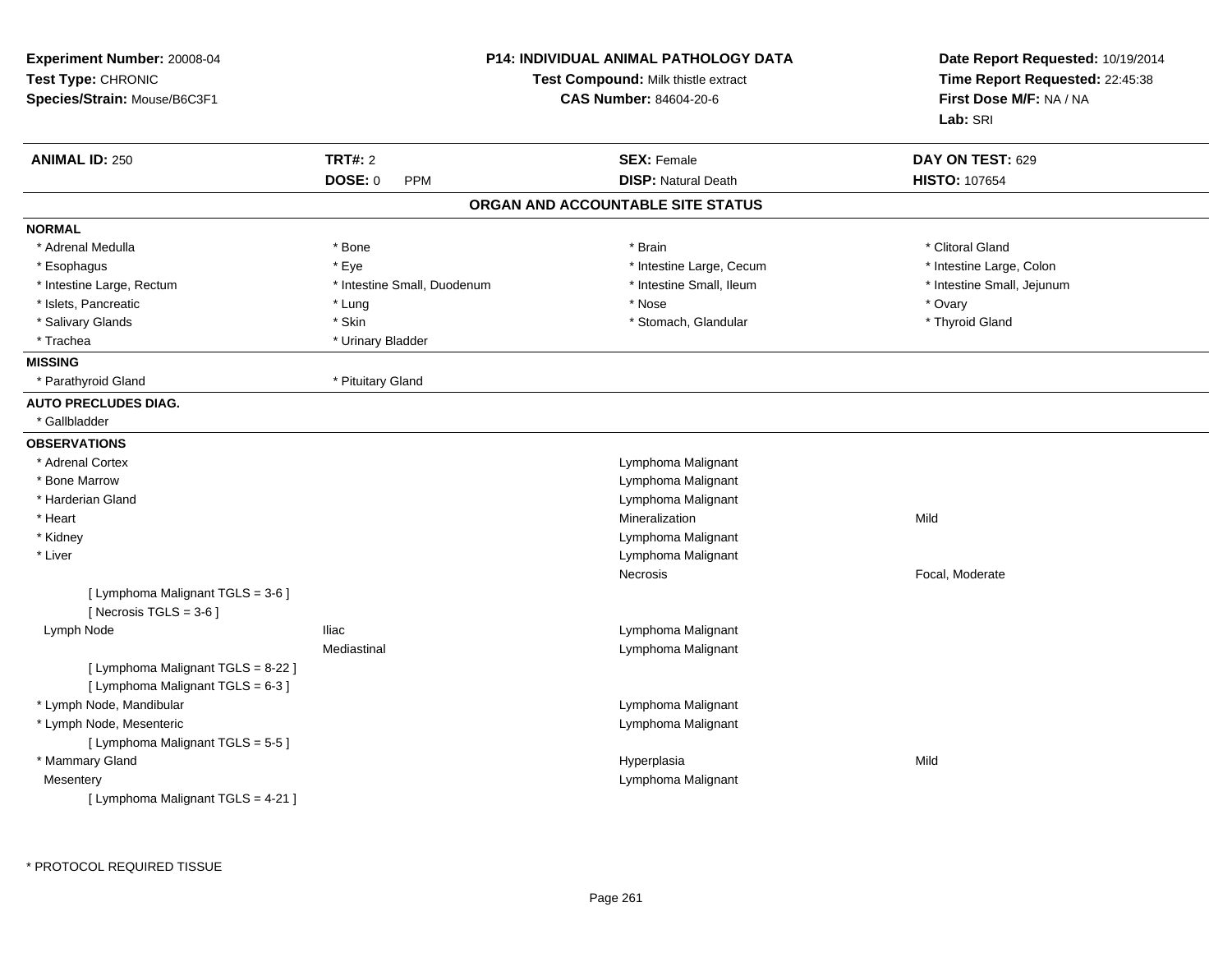| Experiment Number: 20008-04<br>Test Type: CHRONIC<br>Species/Strain: Mouse/B6C3F1 |                             | <b>P14: INDIVIDUAL ANIMAL PATHOLOGY DATA</b><br>Test Compound: Milk thistle extract<br><b>CAS Number: 84604-20-6</b> | Date Report Requested: 10/19/2014<br>Time Report Requested: 22:45:38<br>First Dose M/F: NA / NA<br>Lab: SRI |
|-----------------------------------------------------------------------------------|-----------------------------|----------------------------------------------------------------------------------------------------------------------|-------------------------------------------------------------------------------------------------------------|
| <b>ANIMAL ID: 250</b>                                                             | TRT#: 2                     | <b>SEX: Female</b>                                                                                                   | DAY ON TEST: 629                                                                                            |
|                                                                                   | DOSE: 0<br><b>PPM</b>       | <b>DISP:</b> Natural Death                                                                                           | <b>HISTO: 107654</b>                                                                                        |
|                                                                                   |                             | ORGAN AND ACCOUNTABLE SITE STATUS                                                                                    |                                                                                                             |
| * Pancreas                                                                        |                             | Lymphoma Malignant                                                                                                   |                                                                                                             |
| * Spleen                                                                          |                             | Lymphoma Malignant                                                                                                   |                                                                                                             |
| [ Lymphoma Malignant TGLS = 2-6 ]                                                 |                             |                                                                                                                      |                                                                                                             |
| Stomach, Forestomach                                                              | Epithelium                  | Hyperplasia<br>Lymphoma Malignant                                                                                    | Mild                                                                                                        |
| Note: FORESTOMACH LESIONS ARE PRESENT ON SLIDES 4 AND 23.                         |                             |                                                                                                                      |                                                                                                             |
| [Hyperplasia TGLS = 9-23]                                                         |                             |                                                                                                                      |                                                                                                             |
| [Lymphoma Malignant TGLS = 9-23]                                                  |                             |                                                                                                                      |                                                                                                             |
| * Thymus                                                                          |                             | Atrophy                                                                                                              | Moderate                                                                                                    |
| * Uterus                                                                          |                             | Hyperplasia                                                                                                          | Cystic, Marked                                                                                              |
| [Hyperplasia TGLS = 7-7 ]                                                         |                             |                                                                                                                      |                                                                                                             |
| PRIMARY CAUSE OF DEATH                                                            | - Spleen Lymphoma Malignant |                                                                                                                      |                                                                                                             |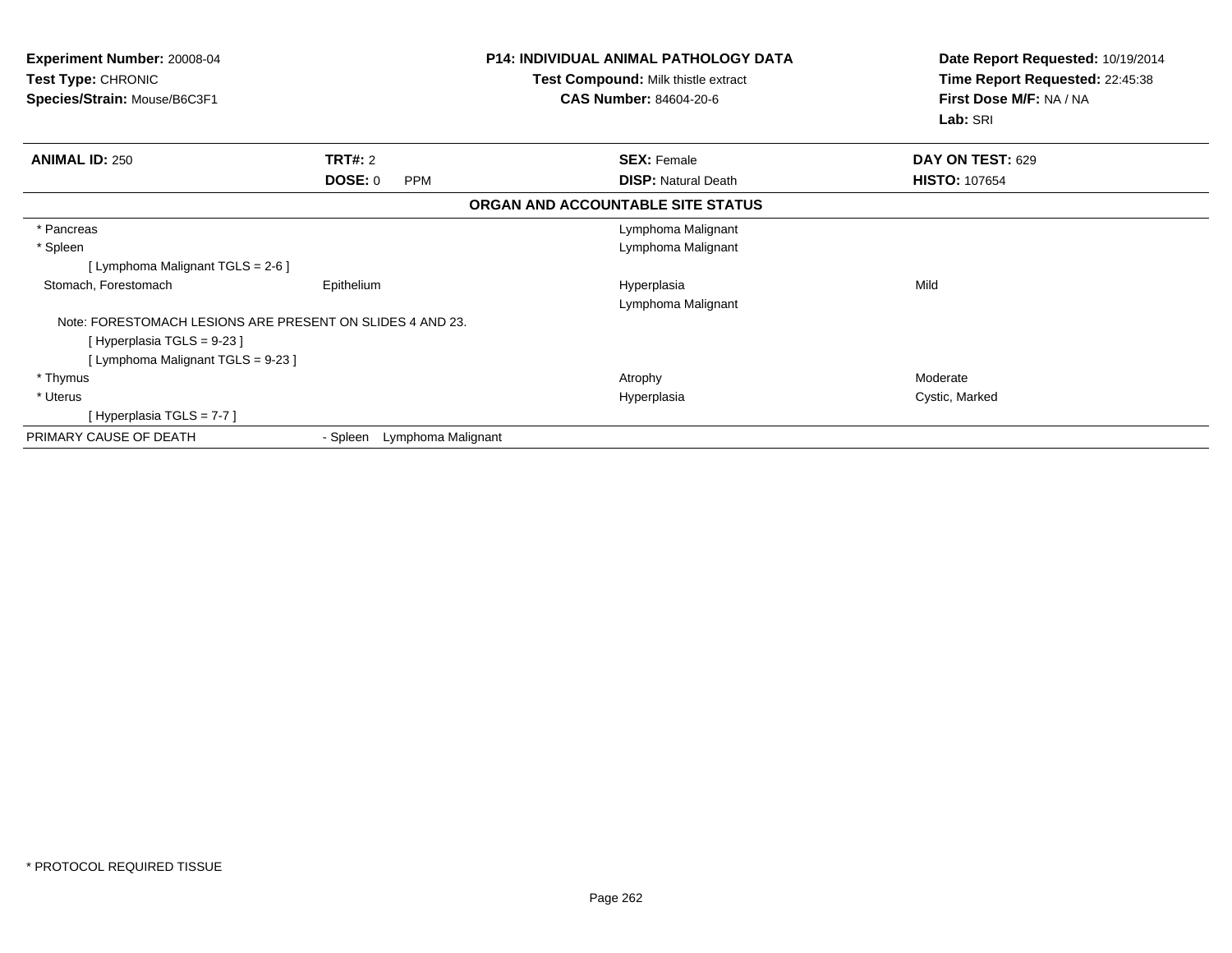| <b>Experiment Number: 20008-04</b><br>Test Type: CHRONIC<br>Species/Strain: Mouse/B6C3F1 | <b>P14: INDIVIDUAL ANIMAL PATHOLOGY DATA</b><br>Test Compound: Milk thistle extract<br><b>CAS Number: 84604-20-6</b> |                                   | Date Report Requested: 10/19/2014<br>Time Report Requested: 22:45:38<br>First Dose M/F: NA / NA<br>Lab: SRI |
|------------------------------------------------------------------------------------------|----------------------------------------------------------------------------------------------------------------------|-----------------------------------|-------------------------------------------------------------------------------------------------------------|
| <b>ANIMAL ID: 251</b>                                                                    | <b>TRT#: 4</b>                                                                                                       | <b>SEX: Female</b>                | DAY ON TEST: 735                                                                                            |
|                                                                                          | <b>DOSE: 12500 PPM</b>                                                                                               | <b>DISP: Terminal Sacrifice</b>   | HISTO: 107655                                                                                               |
|                                                                                          |                                                                                                                      | ORGAN AND ACCOUNTABLE SITE STATUS |                                                                                                             |
| <b>NORMAL</b>                                                                            |                                                                                                                      |                                   |                                                                                                             |
| * Adrenal Cortex                                                                         | * Adrenal Medulla                                                                                                    | * Bone                            | * Bone Marrow                                                                                               |
| * Brain                                                                                  | * Clitoral Gland                                                                                                     | * Esophagus                       | * Eye                                                                                                       |
| * Gallbladder                                                                            | * Harderian Gland                                                                                                    | * Heart                           | * Intestine Large, Cecum                                                                                    |
| * Intestine Large, Colon                                                                 | * Intestine Large, Rectum                                                                                            | * Intestine Small, Duodenum       | * Intestine Small, Ileum                                                                                    |
| * Intestine Small, Jejunum                                                               | * Islets, Pancreatic                                                                                                 | * Kidney                          | * Liver                                                                                                     |
| * Lung                                                                                   | * Lymph Node, Mandibular                                                                                             | * Lymph Node, Mesenteric          | * Mammary Gland                                                                                             |
| * Nose                                                                                   | * Pancreas                                                                                                           | * Parathyroid Gland               | * Pituitary Gland                                                                                           |
| * Skin                                                                                   | Stomach, Forestomach                                                                                                 | * Stomach, Glandular              | * Thymus                                                                                                    |
| * Trachea                                                                                | * Urinary Bladder                                                                                                    | * Uterus                          |                                                                                                             |
| <b>OBSERVATIONS</b>                                                                      |                                                                                                                      |                                   |                                                                                                             |
| * Ovary                                                                                  |                                                                                                                      | Cyst                              | Moderate                                                                                                    |
| [Cyst TGLS = $1-7$ ]                                                                     |                                                                                                                      |                                   |                                                                                                             |
| * Salivary Glands                                                                        |                                                                                                                      | <b>Infiltration Cellular</b>      | Lymphocyte, Moderate                                                                                        |
| * Spleen                                                                                 | Lymph Follic                                                                                                         | Hyperplasia                       | Moderate                                                                                                    |
| * Thyroid Gland                                                                          | Follicle                                                                                                             | Degeneration                      | Focal, Mild                                                                                                 |
| PRIMARY CAUSE OF DEATH                                                                   |                                                                                                                      |                                   |                                                                                                             |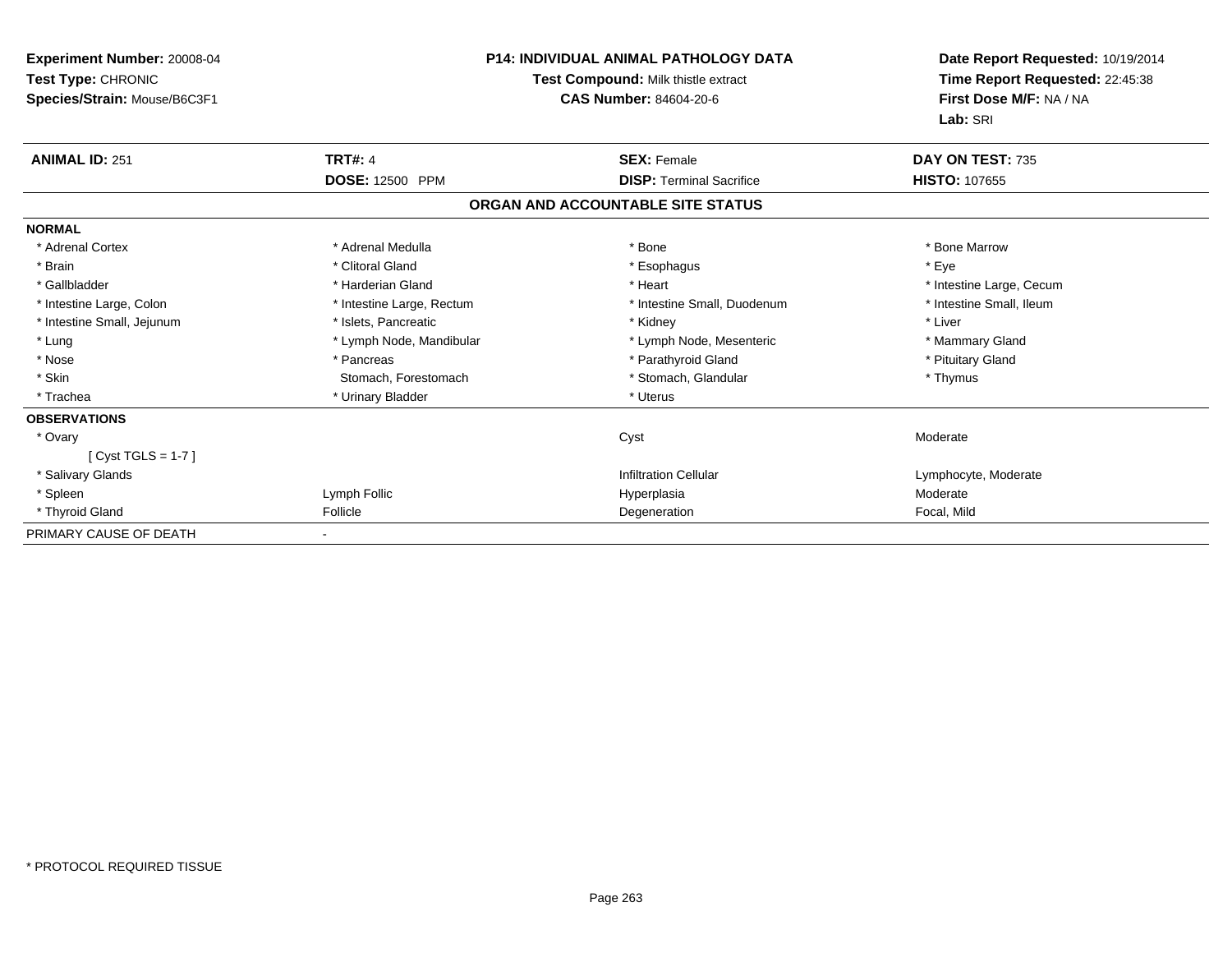| Experiment Number: 20008-04<br>Test Type: CHRONIC<br>Species/Strain: Mouse/B6C3F1 | <b>P14: INDIVIDUAL ANIMAL PATHOLOGY DATA</b><br>Test Compound: Milk thistle extract<br><b>CAS Number: 84604-20-6</b> |                                                       | Date Report Requested: 10/19/2014<br>Time Report Requested: 22:45:38<br>First Dose M/F: NA / NA<br>Lab: SRI |  |
|-----------------------------------------------------------------------------------|----------------------------------------------------------------------------------------------------------------------|-------------------------------------------------------|-------------------------------------------------------------------------------------------------------------|--|
| <b>ANIMAL ID: 252</b>                                                             | <b>TRT#: 4</b><br><b>DOSE: 12500 PPM</b>                                                                             | <b>SEX: Female</b><br><b>DISP: Terminal Sacrifice</b> | DAY ON TEST: 735<br><b>HISTO: 107656</b>                                                                    |  |
|                                                                                   |                                                                                                                      | ORGAN AND ACCOUNTABLE SITE STATUS                     |                                                                                                             |  |
|                                                                                   |                                                                                                                      |                                                       |                                                                                                             |  |
| <b>NORMAL</b>                                                                     |                                                                                                                      |                                                       |                                                                                                             |  |
| * Adrenal Cortex                                                                  | * Adrenal Medulla                                                                                                    | * Brain                                               | * Esophagus                                                                                                 |  |
| * Eye                                                                             | * Gallbladder                                                                                                        | * Harderian Gland                                     | * Heart                                                                                                     |  |
| * Intestine Large, Cecum                                                          | * Intestine Large, Colon                                                                                             | * Intestine Large, Rectum                             | * Intestine Small, Duodenum                                                                                 |  |
| * Intestine Small, Ileum                                                          | * Intestine Small, Jejunum                                                                                           | * Islets, Pancreatic                                  | * Kidney                                                                                                    |  |
| * Liver                                                                           | * Lymph Node, Mandibular                                                                                             | * Mammary Gland                                       | * Nose                                                                                                      |  |
| * Ovary                                                                           | * Pancreas                                                                                                           | * Parathyroid Gland                                   | * Skin                                                                                                      |  |
| Stomach, Forestomach                                                              | * Stomach, Glandular                                                                                                 | * Thymus                                              | * Thyroid Gland                                                                                             |  |
| * Trachea                                                                         | * Urinary Bladder                                                                                                    |                                                       |                                                                                                             |  |
| <b>INSUFFICIENT TISSUE</b>                                                        |                                                                                                                      |                                                       |                                                                                                             |  |
| * Clitoral Gland                                                                  |                                                                                                                      |                                                       |                                                                                                             |  |
| <b>OBSERVATIONS</b>                                                               |                                                                                                                      |                                                       |                                                                                                             |  |
| * Bone                                                                            |                                                                                                                      | Fibro-Osseous Lesion                                  | Minimal                                                                                                     |  |
| * Bone Marrow                                                                     |                                                                                                                      | Hemangiosarcoma                                       |                                                                                                             |  |
|                                                                                   |                                                                                                                      | Hyperplasia                                           | Mild                                                                                                        |  |
| * Lung                                                                            |                                                                                                                      | Alveolar/Bronchiolar Adenoma                          |                                                                                                             |  |
| * Lymph Node, Mesenteric                                                          |                                                                                                                      | Hematopoietic Cell Proliferation                      | Mild                                                                                                        |  |
|                                                                                   |                                                                                                                      | Hyperplasia                                           | Lymphoid, Mild                                                                                              |  |
| * Pituitary Gland                                                                 | <b>Pars Distalis</b>                                                                                                 | Angiectasis                                           | Mild                                                                                                        |  |
| * Salivary Glands                                                                 |                                                                                                                      | <b>Infiltration Cellular</b>                          | Lymphocyte, Mild                                                                                            |  |
| * Spleen                                                                          |                                                                                                                      | Hemangiosarcoma                                       |                                                                                                             |  |
| [Hemangiosarcoma TGLS = 2-6]                                                      |                                                                                                                      |                                                       |                                                                                                             |  |
| * Uterus                                                                          |                                                                                                                      | Hyperplasia                                           | Cystic, Moderate                                                                                            |  |
| [ Hyperplasia TGLS = 1-7,3-7 ]                                                    |                                                                                                                      |                                                       |                                                                                                             |  |
| PRIMARY CAUSE OF DEATH                                                            |                                                                                                                      |                                                       |                                                                                                             |  |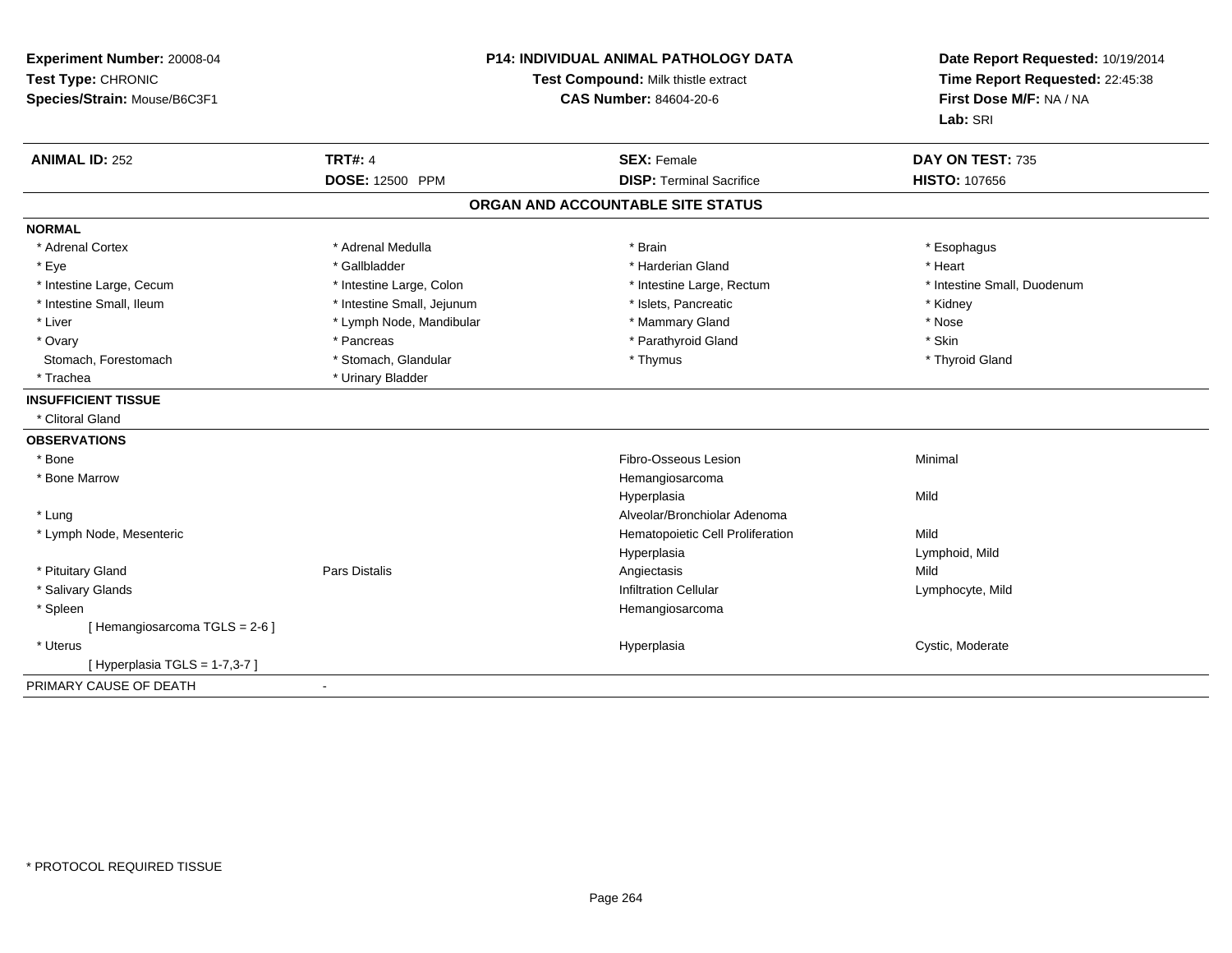| Experiment Number: 20008-04<br>Test Type: CHRONIC<br>Species/Strain: Mouse/B6C3F1 | P14: INDIVIDUAL ANIMAL PATHOLOGY DATA<br>Test Compound: Milk thistle extract<br>CAS Number: 84604-20-6 |                                   | Date Report Requested: 10/19/2014<br>Time Report Requested: 22:45:38<br>First Dose M/F: NA / NA<br>Lab: SRI |
|-----------------------------------------------------------------------------------|--------------------------------------------------------------------------------------------------------|-----------------------------------|-------------------------------------------------------------------------------------------------------------|
| <b>ANIMAL ID: 253</b>                                                             | <b>TRT#: 4</b>                                                                                         | <b>SEX: Female</b>                | DAY ON TEST: 735                                                                                            |
|                                                                                   | <b>DOSE: 12500 PPM</b>                                                                                 | <b>DISP: Terminal Sacrifice</b>   | HISTO: 107657                                                                                               |
|                                                                                   |                                                                                                        | ORGAN AND ACCOUNTABLE SITE STATUS |                                                                                                             |
| <b>NORMAL</b>                                                                     |                                                                                                        |                                   |                                                                                                             |
| * Adrenal Cortex                                                                  | * Adrenal Medulla                                                                                      | * Bone                            | * Bone Marrow                                                                                               |
| * Brain                                                                           | * Clitoral Gland                                                                                       | * Esophagus                       | * Eye                                                                                                       |
| * Gallbladder                                                                     | * Harderian Gland                                                                                      | * Heart                           | * Intestine Large, Cecum                                                                                    |
| * Intestine Large, Colon                                                          | * Intestine Large, Rectum                                                                              | * Intestine Small, Duodenum       | * Intestine Small, Ileum                                                                                    |
| * Islets, Pancreatic                                                              | * Kidney                                                                                               | * Liver                           | * Lung                                                                                                      |
| * Lymph Node, Mandibular                                                          | * Mammary Gland                                                                                        | * Nose                            | * Ovary                                                                                                     |
| * Pancreas                                                                        | * Parathyroid Gland                                                                                    | * Pituitary Gland                 | * Skin                                                                                                      |
| Stomach, Forestomach                                                              | * Stomach, Glandular                                                                                   | * Thymus                          | * Trachea                                                                                                   |
| * Urinary Bladder                                                                 |                                                                                                        |                                   |                                                                                                             |
| <b>OBSERVATIONS</b>                                                               |                                                                                                        |                                   |                                                                                                             |
| * Intestine Small, Jejunum                                                        |                                                                                                        | Lymphoma Malignant                |                                                                                                             |
| * Lymph Node, Mesenteric                                                          |                                                                                                        | Lymphoma Malignant                |                                                                                                             |
| * Salivary Glands                                                                 |                                                                                                        | <b>Infiltration Cellular</b>      | Lymphocyte, Mild                                                                                            |
| * Spleen                                                                          |                                                                                                        | Hematopoietic Cell Proliferation  | Minimal                                                                                                     |
|                                                                                   | Lymph Follic                                                                                           | Hyperplasia                       | Moderate                                                                                                    |
| * Thyroid Gland                                                                   | Follicle                                                                                               | Degeneration                      | Focal, Mild                                                                                                 |
| * Uterus                                                                          |                                                                                                        | Hyperplasia                       | Cystic, Moderate                                                                                            |
| [Hyperplasia TGLS = 1-7]                                                          |                                                                                                        |                                   |                                                                                                             |
| PRIMARY CAUSE OF DEATH                                                            |                                                                                                        |                                   |                                                                                                             |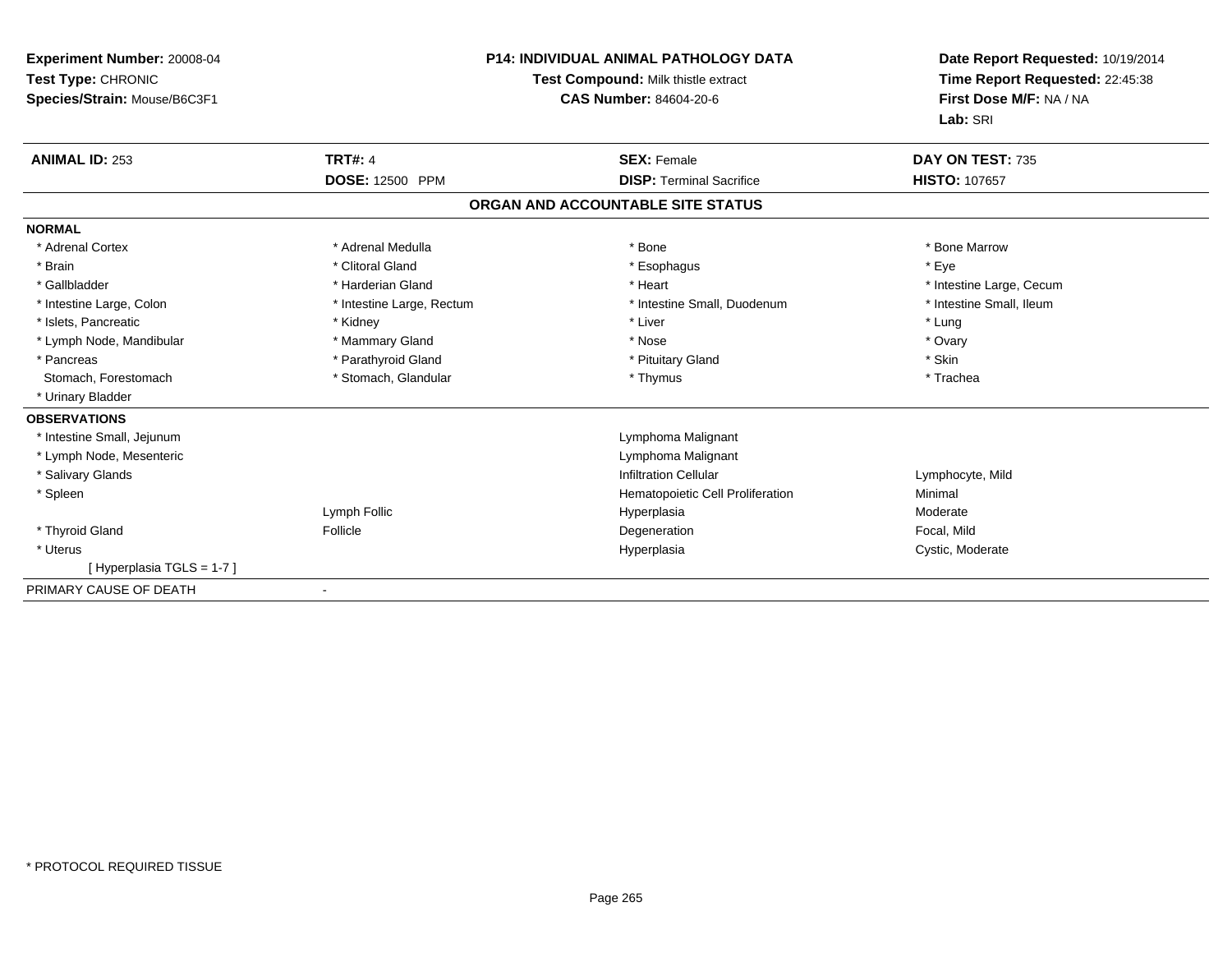| <b>Experiment Number: 20008-04</b><br>Test Type: CHRONIC<br>Species/Strain: Mouse/B6C3F1 |                                   | <b>P14: INDIVIDUAL ANIMAL PATHOLOGY DATA</b><br>Test Compound: Milk thistle extract<br><b>CAS Number: 84604-20-6</b> | Date Report Requested: 10/19/2014<br>Time Report Requested: 22:45:38<br>First Dose M/F: NA / NA<br>Lab: SRI |
|------------------------------------------------------------------------------------------|-----------------------------------|----------------------------------------------------------------------------------------------------------------------|-------------------------------------------------------------------------------------------------------------|
| <b>ANIMAL ID: 254</b>                                                                    | <b>TRT#: 4</b><br>DOSE: 12500 PPM | <b>SEX: Female</b><br><b>DISP: Terminal Sacrifice</b>                                                                | DAY ON TEST: 735<br><b>HISTO: 107658</b>                                                                    |
|                                                                                          |                                   |                                                                                                                      |                                                                                                             |
|                                                                                          |                                   | ORGAN AND ACCOUNTABLE SITE STATUS                                                                                    |                                                                                                             |
| <b>NORMAL</b>                                                                            |                                   |                                                                                                                      |                                                                                                             |
| * Adrenal Cortex                                                                         | * Adrenal Medulla                 | * Bone                                                                                                               | * Brain                                                                                                     |
| * Clitoral Gland                                                                         | * Esophagus                       | * Eye                                                                                                                | * Gallbladder                                                                                               |
| * Heart                                                                                  | * Intestine Large, Cecum          | * Intestine Large, Colon                                                                                             | * Intestine Large, Rectum                                                                                   |
| * Intestine Small, Duodenum                                                              | * Intestine Small, Ileum          | * Intestine Small, Jejunum                                                                                           | * Islets, Pancreatic                                                                                        |
| * Kidney                                                                                 | * Liver                           | * Lymph Node, Mandibular                                                                                             | * Lymph Node, Mesenteric                                                                                    |
| * Mammary Gland                                                                          | * Nose                            | * Pancreas                                                                                                           | * Parathyroid Gland                                                                                         |
| * Pituitary Gland                                                                        | * Skin                            | * Stomach, Glandular                                                                                                 | * Thymus                                                                                                    |
| * Thyroid Gland                                                                          | * Trachea                         | * Urinary Bladder                                                                                                    |                                                                                                             |
| <b>OBSERVATIONS</b>                                                                      |                                   |                                                                                                                      |                                                                                                             |
| * Bone Marrow                                                                            |                                   | Hyperplasia                                                                                                          | Mild                                                                                                        |
| * Harderian Gland                                                                        |                                   | Adenoma                                                                                                              | Multiple                                                                                                    |
| * Lung                                                                                   |                                   | Hemorrhage                                                                                                           | Minimal                                                                                                     |
| * Ovary                                                                                  |                                   | Cyst                                                                                                                 | Moderate                                                                                                    |
| * Salivary Glands                                                                        |                                   | <b>Infiltration Cellular</b>                                                                                         | Lymphocyte, Moderate                                                                                        |
| * Spleen                                                                                 |                                   | Hematopoietic Cell Proliferation                                                                                     | Minimal                                                                                                     |
| Stomach, Forestomach                                                                     |                                   | Diverticulum                                                                                                         |                                                                                                             |
| * Uterus                                                                                 |                                   | Angiectasis                                                                                                          | Mild                                                                                                        |
|                                                                                          |                                   | Hyperplasia                                                                                                          | Cystic, Marked                                                                                              |

-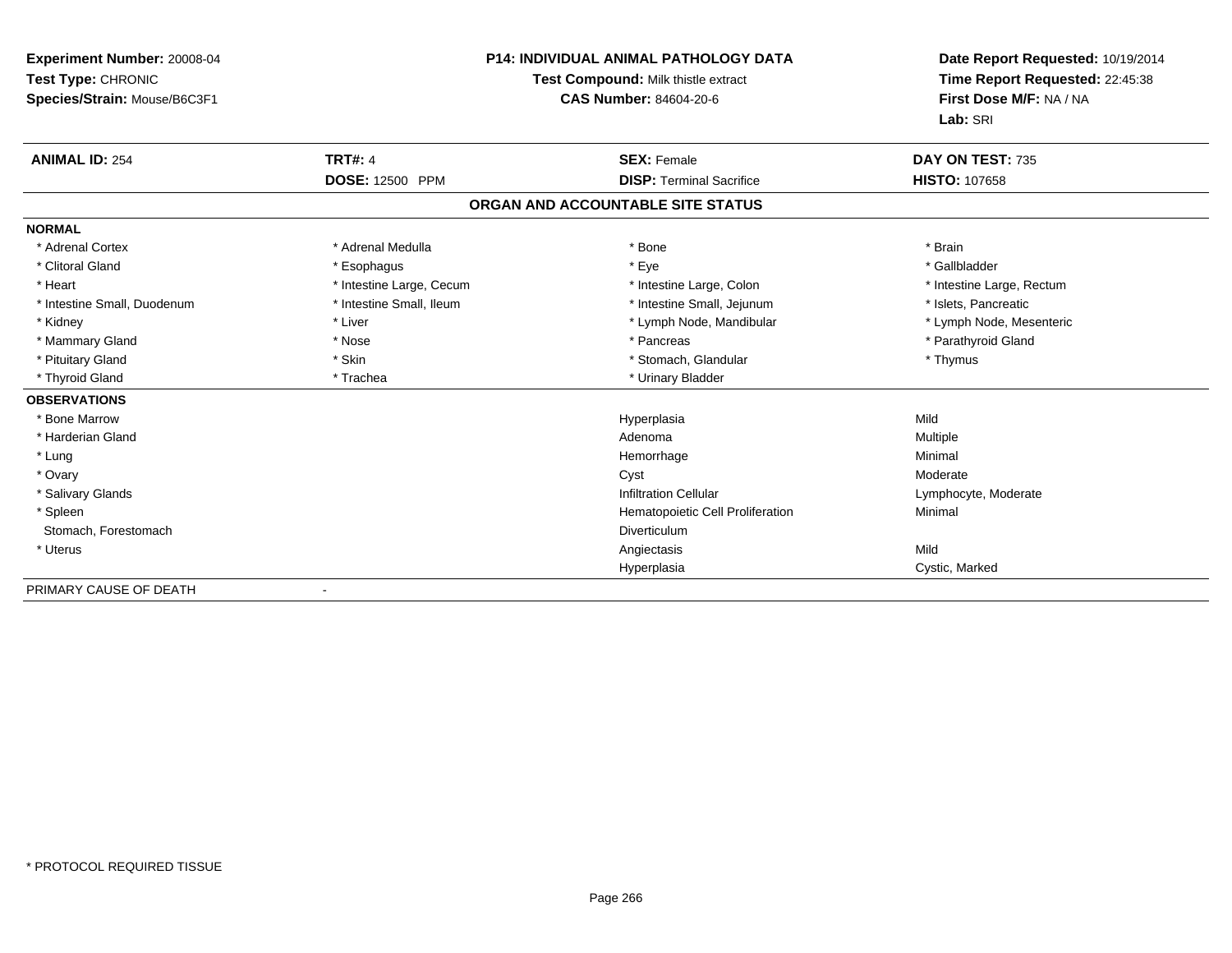| <b>Experiment Number: 20008-04</b><br>Test Type: CHRONIC<br>Species/Strain: Mouse/B6C3F1 | <b>P14: INDIVIDUAL ANIMAL PATHOLOGY DATA</b><br>Test Compound: Milk thistle extract<br><b>CAS Number: 84604-20-6</b> |                                   | Date Report Requested: 10/19/2014<br>Time Report Requested: 22:45:38<br>First Dose M/F: NA / NA<br>Lab: SRI |  |
|------------------------------------------------------------------------------------------|----------------------------------------------------------------------------------------------------------------------|-----------------------------------|-------------------------------------------------------------------------------------------------------------|--|
| <b>ANIMAL ID: 255</b>                                                                    | <b>TRT#: 4</b>                                                                                                       | <b>SEX: Female</b>                | DAY ON TEST: 735                                                                                            |  |
|                                                                                          | <b>DOSE: 12500 PPM</b>                                                                                               | <b>DISP: Terminal Sacrifice</b>   | <b>HISTO: 107659</b>                                                                                        |  |
|                                                                                          |                                                                                                                      | ORGAN AND ACCOUNTABLE SITE STATUS |                                                                                                             |  |
| <b>NORMAL</b>                                                                            |                                                                                                                      |                                   |                                                                                                             |  |
| * Adrenal Cortex                                                                         | * Adrenal Medulla                                                                                                    | * Brain                           | * Clitoral Gland                                                                                            |  |
| * Esophagus                                                                              | * Eye                                                                                                                | * Gallbladder                     | * Harderian Gland                                                                                           |  |
| * Heart                                                                                  | * Intestine Large, Cecum                                                                                             | * Intestine Large, Colon          | * Intestine Large, Rectum                                                                                   |  |
| * Intestine Small, Duodenum                                                              | * Intestine Small. Ileum                                                                                             | * Intestine Small, Jejunum        | * Islets. Pancreatic                                                                                        |  |
| * Kidney                                                                                 | * Liver                                                                                                              | * Lymph Node, Mandibular          | * Lymph Node, Mesenteric                                                                                    |  |
| * Mammary Gland                                                                          | * Nose                                                                                                               | * Ovary                           | * Pancreas                                                                                                  |  |
| * Parathyroid Gland                                                                      | * Pituitary Gland                                                                                                    | * Salivary Glands                 | * Skin                                                                                                      |  |
| Stomach, Forestomach                                                                     | * Stomach, Glandular                                                                                                 | * Thymus                          | * Thyroid Gland                                                                                             |  |
| * Trachea                                                                                | * Urinary Bladder                                                                                                    |                                   |                                                                                                             |  |
| <b>OBSERVATIONS</b>                                                                      |                                                                                                                      |                                   |                                                                                                             |  |
| * Bone                                                                                   |                                                                                                                      | Fibro-Osseous Lesion              | Minimal                                                                                                     |  |
| * Bone Marrow                                                                            |                                                                                                                      | Hyperplasia                       | Mild                                                                                                        |  |
| * Lung                                                                                   | Alveolar Epith                                                                                                       | Hyperplasia                       | Minimal                                                                                                     |  |
| * Spleen                                                                                 |                                                                                                                      | Hematopoietic Cell Proliferation  | Mild                                                                                                        |  |
|                                                                                          |                                                                                                                      | Hyperplasia                       | Lymphoid, Mild                                                                                              |  |
| * Uterus                                                                                 |                                                                                                                      | Hyperplasia                       | Cystic, Minimal                                                                                             |  |
| [Hyperplasia TGLS = 1-7]                                                                 |                                                                                                                      |                                   |                                                                                                             |  |
| PRIMARY CAUSE OF DEATH                                                                   |                                                                                                                      |                                   |                                                                                                             |  |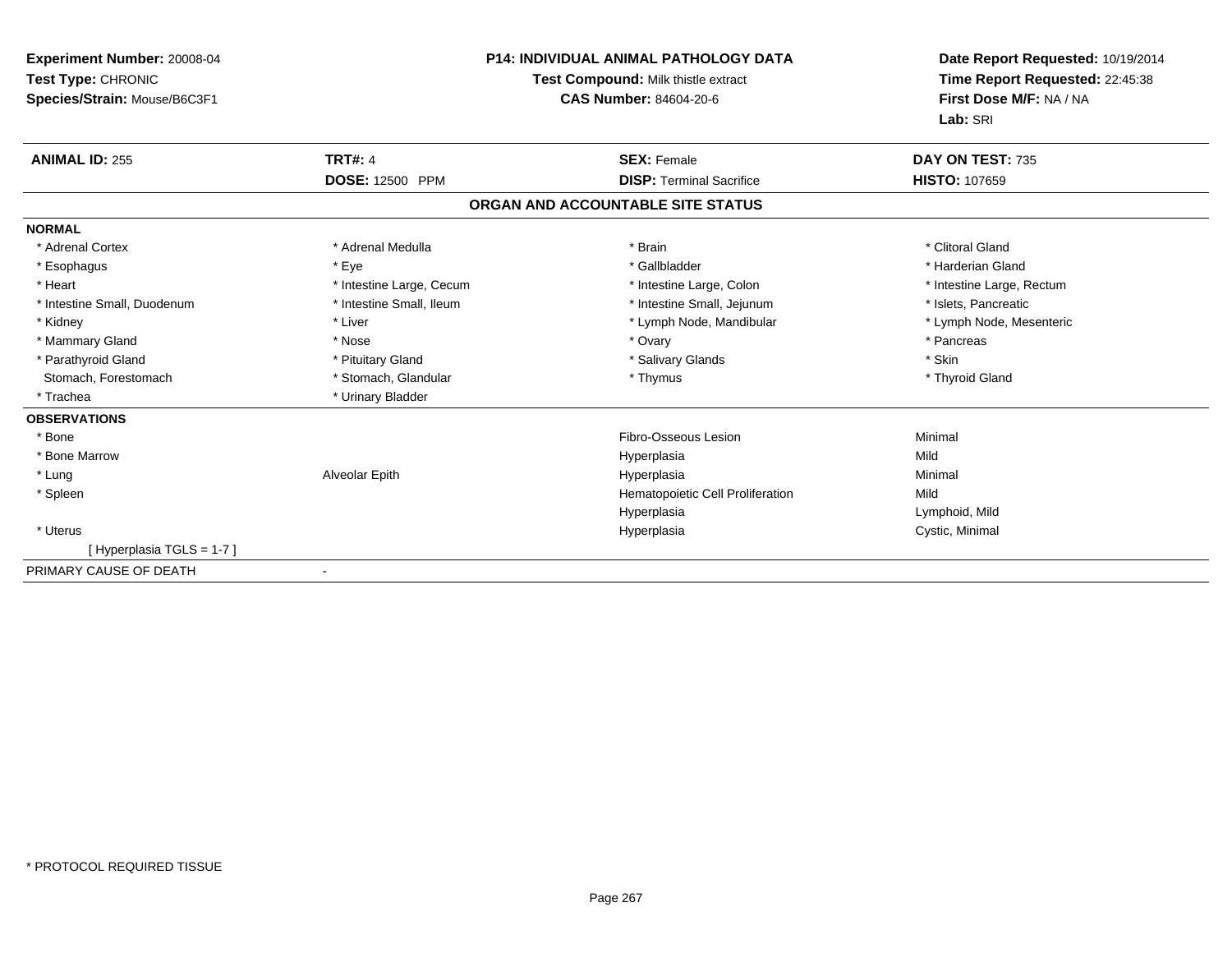| Experiment Number: 20008-04<br>Test Type: CHRONIC<br>Species/Strain: Mouse/B6C3F1 | <b>P14: INDIVIDUAL ANIMAL PATHOLOGY DATA</b><br>Test Compound: Milk thistle extract<br><b>CAS Number: 84604-20-6</b> |                                          | Date Report Requested: 10/19/2014<br>Time Report Requested: 22:45:38<br>First Dose M/F: NA / NA<br>Lab: SRI |
|-----------------------------------------------------------------------------------|----------------------------------------------------------------------------------------------------------------------|------------------------------------------|-------------------------------------------------------------------------------------------------------------|
| <b>ANIMAL ID: 256</b>                                                             | <b>TRT#: 4</b>                                                                                                       | <b>SEX: Female</b>                       | DAY ON TEST: 735                                                                                            |
|                                                                                   | DOSE: 12500 PPM                                                                                                      | <b>DISP: Terminal Sacrifice</b>          | <b>HISTO: 107660</b>                                                                                        |
|                                                                                   |                                                                                                                      | ORGAN AND ACCOUNTABLE SITE STATUS        |                                                                                                             |
| <b>NORMAL</b>                                                                     |                                                                                                                      |                                          |                                                                                                             |
| * Adrenal Medulla                                                                 | * Brain                                                                                                              | * Clitoral Gland                         | * Esophagus                                                                                                 |
| * Eye                                                                             | * Gallbladder                                                                                                        | * Harderian Gland                        | * Heart                                                                                                     |
| * Intestine Large, Cecum                                                          | * Intestine Large, Colon                                                                                             | * Intestine Large, Rectum                | * Intestine Small, Duodenum                                                                                 |
| * Intestine Small, Ileum                                                          | * Intestine Small, Jejunum                                                                                           | * Islets, Pancreatic                     | * Kidney                                                                                                    |
| * Liver                                                                           | * Lymph Node, Mandibular                                                                                             | * Lymph Node, Mesenteric                 | * Mammary Gland                                                                                             |
| * Nose                                                                            | * Pancreas                                                                                                           | * Parathyroid Gland                      | * Pituitary Gland                                                                                           |
| * Salivary Glands                                                                 | * Skin                                                                                                               | Stomach, Forestomach                     | * Stomach, Glandular                                                                                        |
| * Thymus                                                                          | * Trachea                                                                                                            |                                          |                                                                                                             |
| <b>OBSERVATIONS</b>                                                               |                                                                                                                      |                                          |                                                                                                             |
| * Adrenal Cortex                                                                  |                                                                                                                      | <b>Accessory Adrenal Cortical Nodule</b> | Moderate                                                                                                    |
| * Bone                                                                            |                                                                                                                      | Fibro-Osseous Lesion                     | Minimal                                                                                                     |
| * Bone Marrow                                                                     |                                                                                                                      | Hyperplasia                              | Mild                                                                                                        |
| * Lung                                                                            |                                                                                                                      | Alveolar/Bronchiolar Carcinoma           |                                                                                                             |
|                                                                                   |                                                                                                                      | <b>Infiltration Cellular</b>             | Histiocyte, Marked                                                                                          |
| [ Alveolar/Bronchiolar Carcinoma TGLS = 2-21 ]                                    |                                                                                                                      |                                          |                                                                                                             |
| * Ovary                                                                           |                                                                                                                      | Hemorrhage                               | Mild                                                                                                        |
| * Spleen                                                                          |                                                                                                                      | Hematopoietic Cell Proliferation         | Minimal                                                                                                     |
| [ Hematopoietic Cell Proliferation TGLS = 3-6 ]                                   |                                                                                                                      |                                          |                                                                                                             |
| * Thyroid Gland                                                                   | Follicle                                                                                                             | Degeneration                             | Focal, Minimal                                                                                              |
| * Urinary Bladder                                                                 |                                                                                                                      | <b>Infiltration Cellular</b>             | Lymphocyte, Moderate                                                                                        |
| * Uterus                                                                          |                                                                                                                      | Hyperplasia                              | Cystic, Moderate                                                                                            |
| [ Hyperplasia TGLS = 1-7 ]                                                        |                                                                                                                      |                                          |                                                                                                             |
| PRIMARY CAUSE OF DEATH                                                            | $\blacksquare$                                                                                                       |                                          |                                                                                                             |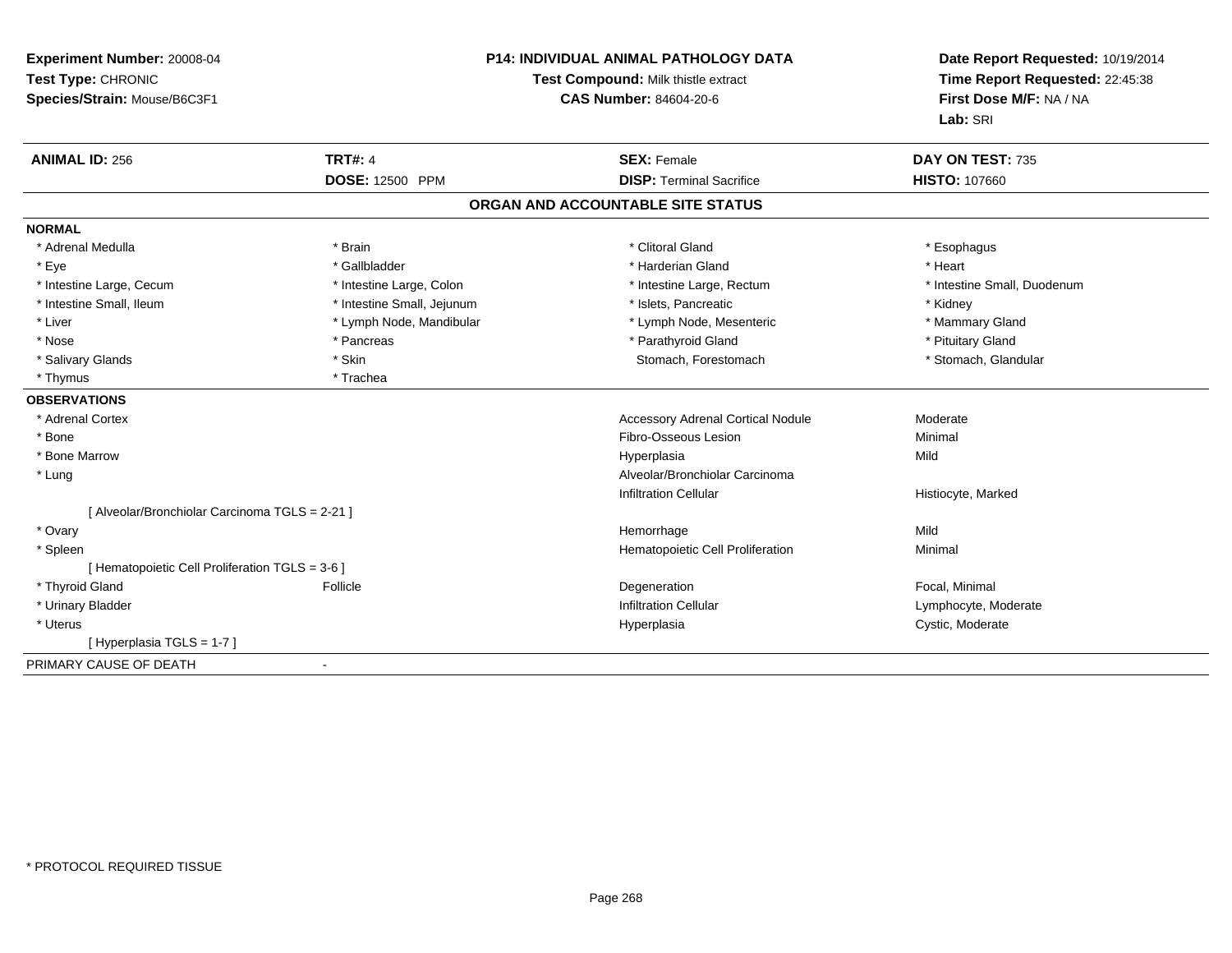| Experiment Number: 20008-04<br>Test Type: CHRONIC<br>Species/Strain: Mouse/B6C3F1 |                          | <b>P14: INDIVIDUAL ANIMAL PATHOLOGY DATA</b><br>Test Compound: Milk thistle extract<br><b>CAS Number: 84604-20-6</b> | Date Report Requested: 10/19/2014<br>Time Report Requested: 22:45:38<br>First Dose M/F: NA / NA<br>Lab: SRI |  |
|-----------------------------------------------------------------------------------|--------------------------|----------------------------------------------------------------------------------------------------------------------|-------------------------------------------------------------------------------------------------------------|--|
| <b>ANIMAL ID: 257</b>                                                             | <b>TRT#: 4</b>           | <b>SEX: Female</b>                                                                                                   | DAY ON TEST: 735                                                                                            |  |
|                                                                                   | DOSE: 12500 PPM          | <b>DISP: Terminal Sacrifice</b>                                                                                      | <b>HISTO: 107661</b>                                                                                        |  |
|                                                                                   |                          | ORGAN AND ACCOUNTABLE SITE STATUS                                                                                    |                                                                                                             |  |
| <b>NORMAL</b>                                                                     |                          |                                                                                                                      |                                                                                                             |  |
| * Adrenal Cortex                                                                  | * Bone                   | * Brain                                                                                                              | * Clitoral Gland                                                                                            |  |
| * Esophagus                                                                       | * Eye                    | * Gallbladder                                                                                                        | * Harderian Gland                                                                                           |  |
| * Heart                                                                           | * Intestine Large, Cecum | * Intestine Large, Colon                                                                                             | * Intestine Large, Rectum                                                                                   |  |
| * Intestine Small, Duodenum                                                       | * Intestine Small, Ileum | * Intestine Small, Jejunum                                                                                           | * Islets, Pancreatic                                                                                        |  |
| * Kidney                                                                          | * Lung                   | * Lymph Node, Mandibular                                                                                             | * Lymph Node, Mesenteric                                                                                    |  |
| * Mammary Gland                                                                   | * Nose                   | * Ovary                                                                                                              | * Pancreas                                                                                                  |  |
| * Parathyroid Gland                                                               | * Pituitary Gland        | * Salivary Glands                                                                                                    | * Skin                                                                                                      |  |
| Stomach, Forestomach                                                              | * Stomach, Glandular     | * Thymus                                                                                                             | * Thyroid Gland                                                                                             |  |
| * Trachea                                                                         | * Urinary Bladder        |                                                                                                                      |                                                                                                             |  |
| <b>OBSERVATIONS</b>                                                               |                          |                                                                                                                      |                                                                                                             |  |
| * Adrenal Medulla                                                                 |                          | Hyperplasia                                                                                                          | Minimal                                                                                                     |  |
| * Bone Marrow                                                                     |                          | Hyperplasia                                                                                                          | Mild                                                                                                        |  |
| * Liver                                                                           |                          | <b>Mixed Cell Focus</b>                                                                                              |                                                                                                             |  |
| [Mixed Cell Focus TGLS = 3-21]                                                    |                          |                                                                                                                      |                                                                                                             |  |
| * Spleen                                                                          |                          | Hematopoietic Cell Proliferation                                                                                     | Minimal                                                                                                     |  |
| * Uterus                                                                          |                          | Hemangiosarcoma                                                                                                      |                                                                                                             |  |
|                                                                                   |                          | Hyperplasia                                                                                                          | Cystic, Moderate                                                                                            |  |
| [Hemangiosarcoma TGLS = 2-7]                                                      |                          |                                                                                                                      |                                                                                                             |  |
| [Hyperplasia TGLS = 1-7]                                                          |                          |                                                                                                                      |                                                                                                             |  |
| PRIMARY CAUSE OF DEATH                                                            |                          |                                                                                                                      |                                                                                                             |  |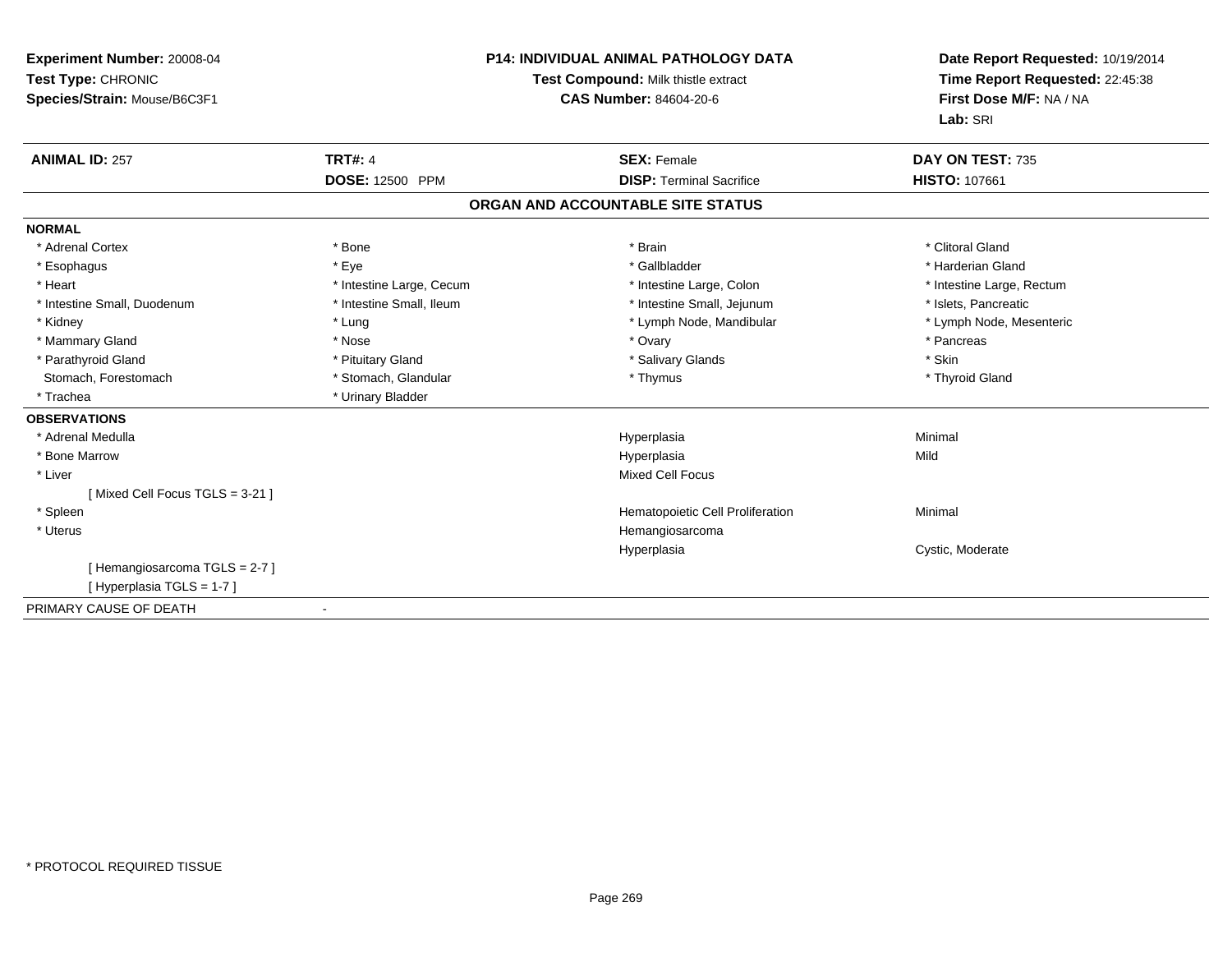| Experiment Number: 20008-04<br>Test Type: CHRONIC<br>Species/Strain: Mouse/B6C3F1 | P14: INDIVIDUAL ANIMAL PATHOLOGY DATA<br>Test Compound: Milk thistle extract<br><b>CAS Number: 84604-20-6</b> |                                   | Date Report Requested: 10/19/2014<br>Time Report Requested: 22:45:38<br>First Dose M/F: NA / NA<br>Lab: SRI |
|-----------------------------------------------------------------------------------|---------------------------------------------------------------------------------------------------------------|-----------------------------------|-------------------------------------------------------------------------------------------------------------|
| <b>ANIMAL ID: 258</b>                                                             | <b>TRT#: 4</b>                                                                                                | <b>SEX: Female</b>                | DAY ON TEST: 735                                                                                            |
|                                                                                   | DOSE: 12500 PPM                                                                                               | <b>DISP: Terminal Sacrifice</b>   | HISTO: 107662                                                                                               |
|                                                                                   |                                                                                                               | ORGAN AND ACCOUNTABLE SITE STATUS |                                                                                                             |
| <b>NORMAL</b>                                                                     |                                                                                                               |                                   |                                                                                                             |
| * Adrenal Cortex                                                                  | * Adrenal Medulla                                                                                             | * Bone                            | * Bone Marrow                                                                                               |
| * Brain                                                                           | * Clitoral Gland                                                                                              | * Esophagus                       | * Eye                                                                                                       |
| * Gallbladder                                                                     | * Harderian Gland                                                                                             | * Heart                           | * Intestine Large, Cecum                                                                                    |
| * Intestine Large, Colon                                                          | * Intestine Large, Rectum                                                                                     | * Intestine Small, Duodenum       | * Intestine Small, Ileum                                                                                    |
| * Intestine Small, Jejunum                                                        | * Islets, Pancreatic                                                                                          | * Kidney                          | * Liver                                                                                                     |
| * Lung                                                                            | * Lymph Node, Mesenteric                                                                                      | * Mammary Gland                   | * Nose                                                                                                      |
| * Pancreas                                                                        | * Pituitary Gland                                                                                             | * Salivary Glands                 | * Skin                                                                                                      |
| * Spleen                                                                          | Stomach, Forestomach                                                                                          | * Stomach, Glandular              | * Thymus                                                                                                    |
| * Thyroid Gland                                                                   | * Trachea                                                                                                     | * Urinary Bladder                 |                                                                                                             |
| <b>MISSING</b>                                                                    |                                                                                                               |                                   |                                                                                                             |
| * Parathyroid Gland                                                               |                                                                                                               |                                   |                                                                                                             |
| <b>OBSERVATIONS</b>                                                               |                                                                                                               |                                   |                                                                                                             |
| * Lymph Node, Mandibular                                                          |                                                                                                               | Pigmentation                      | Moderate                                                                                                    |
| * Ovary                                                                           |                                                                                                               | Hemorrhage                        | Mild                                                                                                        |
| * Uterus                                                                          |                                                                                                               | Hyperplasia                       | Cystic, Moderate                                                                                            |
| [ Hyperplasia TGLS = 1-7,2-7 ]                                                    |                                                                                                               |                                   |                                                                                                             |
| PRIMARY CAUSE OF DEATH                                                            |                                                                                                               |                                   |                                                                                                             |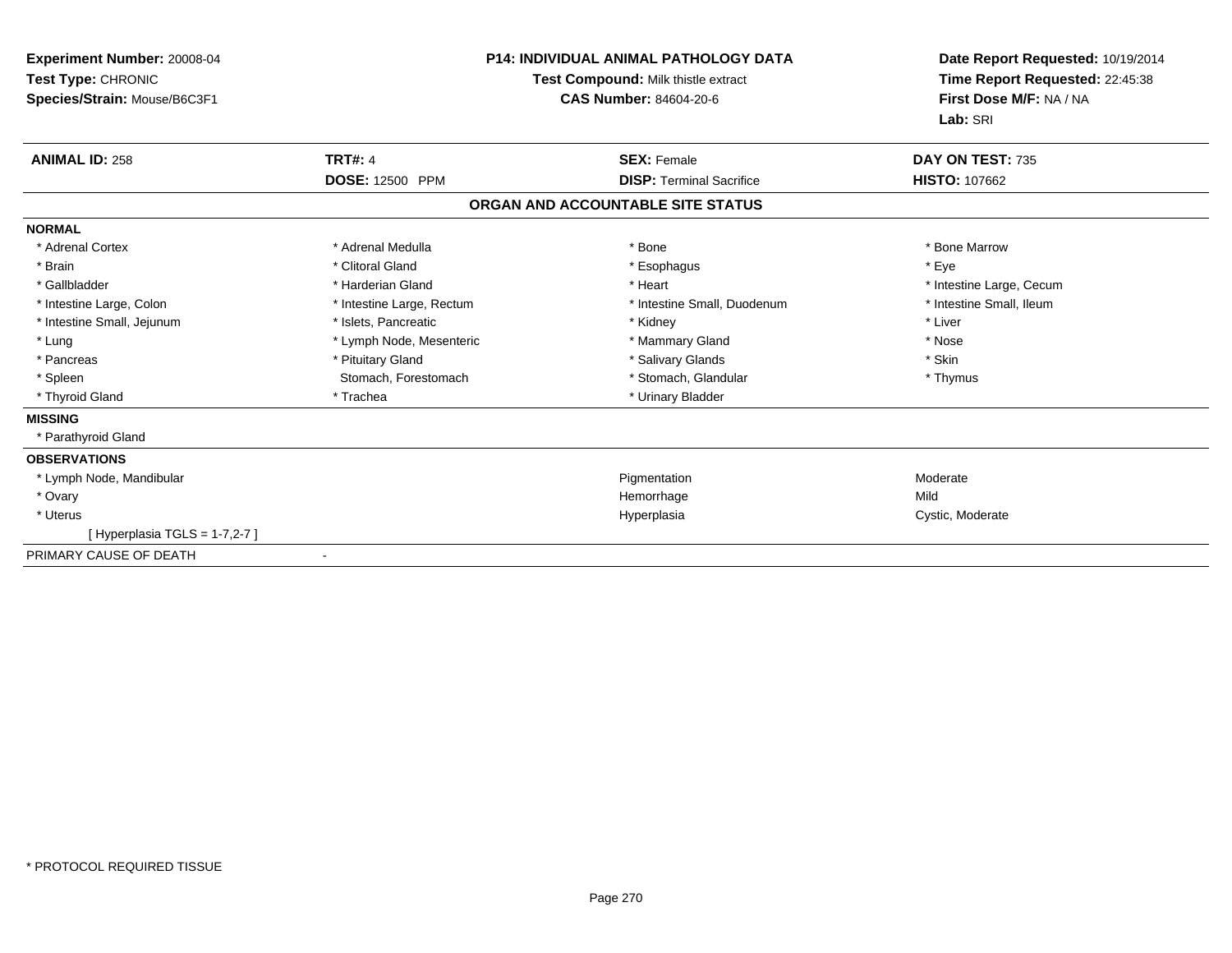| Experiment Number: 20008-04<br>Test Type: CHRONIC<br>Species/Strain: Mouse/B6C3F1 |                             | <b>P14: INDIVIDUAL ANIMAL PATHOLOGY DATA</b><br>Test Compound: Milk thistle extract<br><b>CAS Number: 84604-20-6</b> | Date Report Requested: 10/19/2014<br>Time Report Requested: 22:45:38<br>First Dose M/F: NA / NA<br>Lab: SRI |
|-----------------------------------------------------------------------------------|-----------------------------|----------------------------------------------------------------------------------------------------------------------|-------------------------------------------------------------------------------------------------------------|
| <b>ANIMAL ID: 259</b>                                                             | <b>TRT#: 4</b>              | <b>SEX: Female</b>                                                                                                   | DAY ON TEST: 735                                                                                            |
|                                                                                   | DOSE: 12500 PPM             | <b>DISP: Terminal Sacrifice</b>                                                                                      | <b>HISTO: 107663</b>                                                                                        |
|                                                                                   |                             | ORGAN AND ACCOUNTABLE SITE STATUS                                                                                    |                                                                                                             |
| <b>NORMAL</b>                                                                     |                             |                                                                                                                      |                                                                                                             |
| * Adrenal Cortex                                                                  | * Adrenal Medulla           | * Bone                                                                                                               | * Brain                                                                                                     |
| * Clitoral Gland                                                                  | * Esophagus                 | * Eye                                                                                                                | * Gallbladder                                                                                               |
| * Harderian Gland                                                                 | * Heart                     | * Intestine Large, Cecum                                                                                             | * Intestine Large, Colon                                                                                    |
| * Intestine Large, Rectum                                                         | * Intestine Small, Duodenum | * Intestine Small, Ileum                                                                                             | * Intestine Small, Jejunum                                                                                  |
| * Islets, Pancreatic                                                              | * Kidney                    | * Liver                                                                                                              | * Mammary Gland                                                                                             |
| * Nose                                                                            | * Ovary                     | * Pancreas                                                                                                           | * Parathyroid Gland                                                                                         |
| * Pituitary Gland                                                                 | * Salivary Glands           | * Skin                                                                                                               | * Spleen                                                                                                    |
| Stomach, Forestomach                                                              | * Stomach, Glandular        | * Thymus                                                                                                             | * Thyroid Gland                                                                                             |
| * Trachea                                                                         |                             |                                                                                                                      |                                                                                                             |
| <b>OBSERVATIONS</b>                                                               |                             |                                                                                                                      |                                                                                                             |
| * Bone Marrow                                                                     |                             | Hyperplasia                                                                                                          | Mild                                                                                                        |
| * Lung                                                                            |                             | Alveolar/Bronchiolar Carcinoma                                                                                       |                                                                                                             |
|                                                                                   |                             | <b>Infiltration Cellular</b>                                                                                         | Histiocyte, Marked                                                                                          |
| [ Alveolar/Bronchiolar Carcinoma TGLS = 3-2 ]                                     |                             |                                                                                                                      |                                                                                                             |
| * Lymph Node, Mandibular                                                          |                             | Hyperplasia                                                                                                          | Lymphoid, Moderate                                                                                          |
|                                                                                   |                             | Pigmentation                                                                                                         | Moderate                                                                                                    |
| * Lymph Node, Mesenteric                                                          |                             | Hyperplasia                                                                                                          | Lymphoid, Moderate                                                                                          |
| * Urinary Bladder                                                                 |                             | <b>Infiltration Cellular</b>                                                                                         | Lymphocyte, Moderate                                                                                        |
| * Uterus                                                                          |                             | Hyperplasia                                                                                                          | Cystic, Moderate                                                                                            |
| [Hyperplasia TGLS = $1-7,2-7$ ]                                                   |                             |                                                                                                                      |                                                                                                             |
| PRIMARY CAUSE OF DEATH                                                            |                             |                                                                                                                      |                                                                                                             |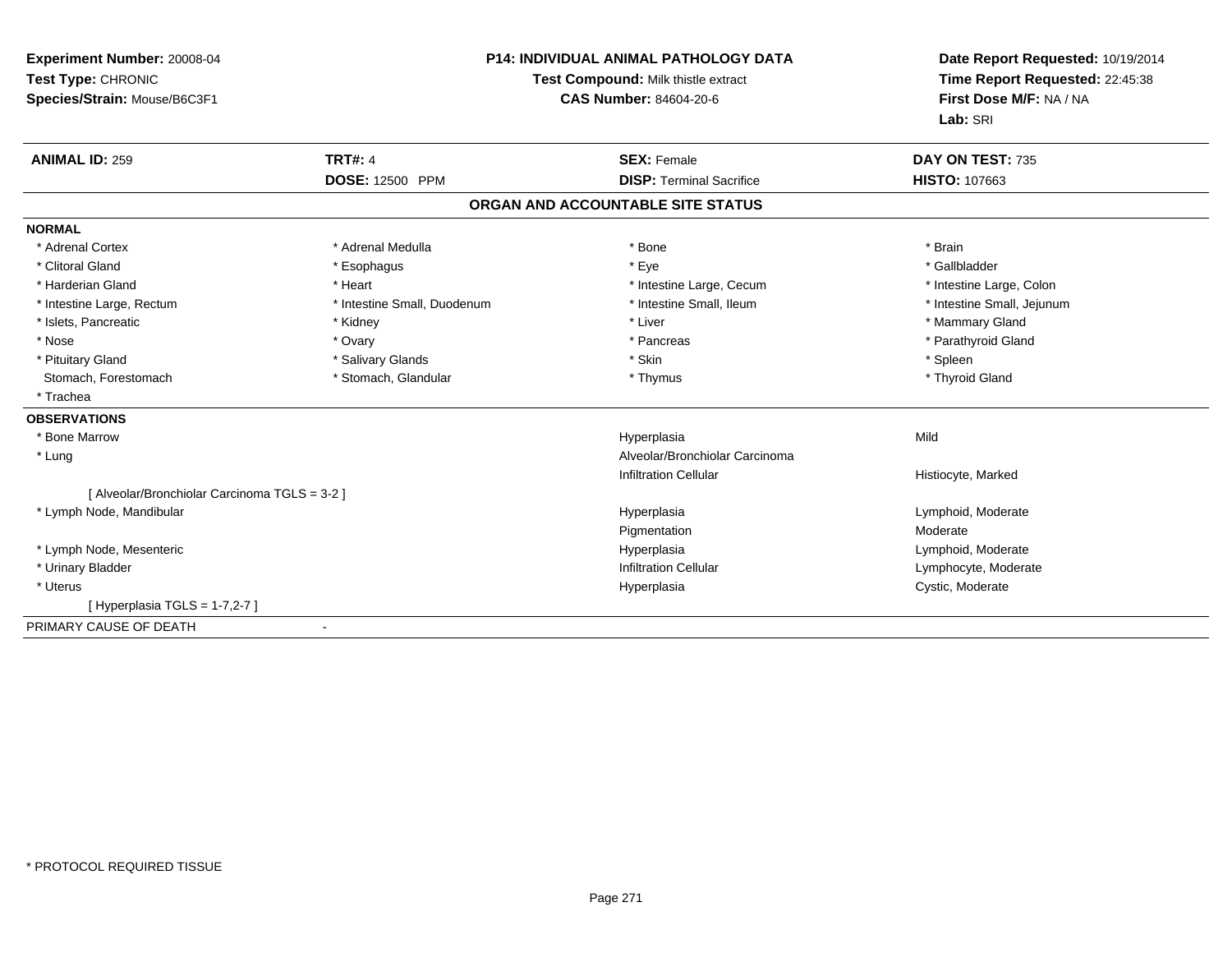| <b>Experiment Number: 20008-04</b><br>Test Type: CHRONIC<br>Species/Strain: Mouse/B6C3F1 |                             | <b>P14: INDIVIDUAL ANIMAL PATHOLOGY DATA</b><br>Test Compound: Milk thistle extract<br><b>CAS Number: 84604-20-6</b> | Date Report Requested: 10/19/2014<br>Time Report Requested: 22:45:38<br>First Dose M/F: NA / NA<br>Lab: SRI |
|------------------------------------------------------------------------------------------|-----------------------------|----------------------------------------------------------------------------------------------------------------------|-------------------------------------------------------------------------------------------------------------|
| <b>ANIMAL ID: 260</b>                                                                    | <b>TRT#: 4</b>              | <b>SEX: Female</b>                                                                                                   | DAY ON TEST: 735                                                                                            |
|                                                                                          | <b>DOSE: 12500 PPM</b>      | <b>DISP: Terminal Sacrifice</b>                                                                                      | <b>HISTO: 107664</b>                                                                                        |
|                                                                                          |                             | ORGAN AND ACCOUNTABLE SITE STATUS                                                                                    |                                                                                                             |
| <b>NORMAL</b>                                                                            |                             |                                                                                                                      |                                                                                                             |
| * Adrenal Cortex                                                                         | * Adrenal Medulla           | * Bone                                                                                                               | * Brain                                                                                                     |
| * Clitoral Gland                                                                         | * Esophagus                 | * Eye                                                                                                                | * Gallbladder                                                                                               |
| * Harderian Gland                                                                        | * Heart                     | * Intestine Large, Cecum                                                                                             | * Intestine Large, Colon                                                                                    |
| * Intestine Large, Rectum                                                                | * Intestine Small, Duodenum | * Intestine Small, Ileum                                                                                             | * Intestine Small, Jejunum                                                                                  |
| * Islets, Pancreatic                                                                     | * Kidney                    | * Liver                                                                                                              | * Lymph Node, Mesenteric                                                                                    |
| * Mammary Gland                                                                          | * Nose                      | * Pancreas                                                                                                           | * Parathyroid Gland                                                                                         |
| * Salivary Glands                                                                        | * Skin                      | * Spleen                                                                                                             | Stomach, Forestomach                                                                                        |
| * Stomach, Glandular                                                                     | * Trachea                   | * Urinary Bladder                                                                                                    |                                                                                                             |
| <b>OBSERVATIONS</b>                                                                      |                             |                                                                                                                      |                                                                                                             |
| * Bone Marrow                                                                            |                             | Hyperplasia                                                                                                          | Mild                                                                                                        |
| * Lung                                                                                   |                             | Hemorrhage                                                                                                           | Minimal                                                                                                     |
| * Lymph Node, Mandibular                                                                 |                             | Pigmentation                                                                                                         | Moderate                                                                                                    |
| * Ovary                                                                                  |                             | Hemorrhage                                                                                                           | Mild                                                                                                        |
| * Pituitary Gland                                                                        | Pars Distalis               | Cyst                                                                                                                 | Moderate                                                                                                    |
| * Thymus                                                                                 |                             | Hyperplasia                                                                                                          | Lymphoid, Minimal                                                                                           |
| * Thyroid Gland                                                                          | Follicle                    | Degeneration                                                                                                         | Focal. Moderate                                                                                             |
| * Uterus                                                                                 |                             | Hyperplasia                                                                                                          | Cystic, Moderate                                                                                            |
| PRIMARY CAUSE OF DEATH                                                                   |                             |                                                                                                                      |                                                                                                             |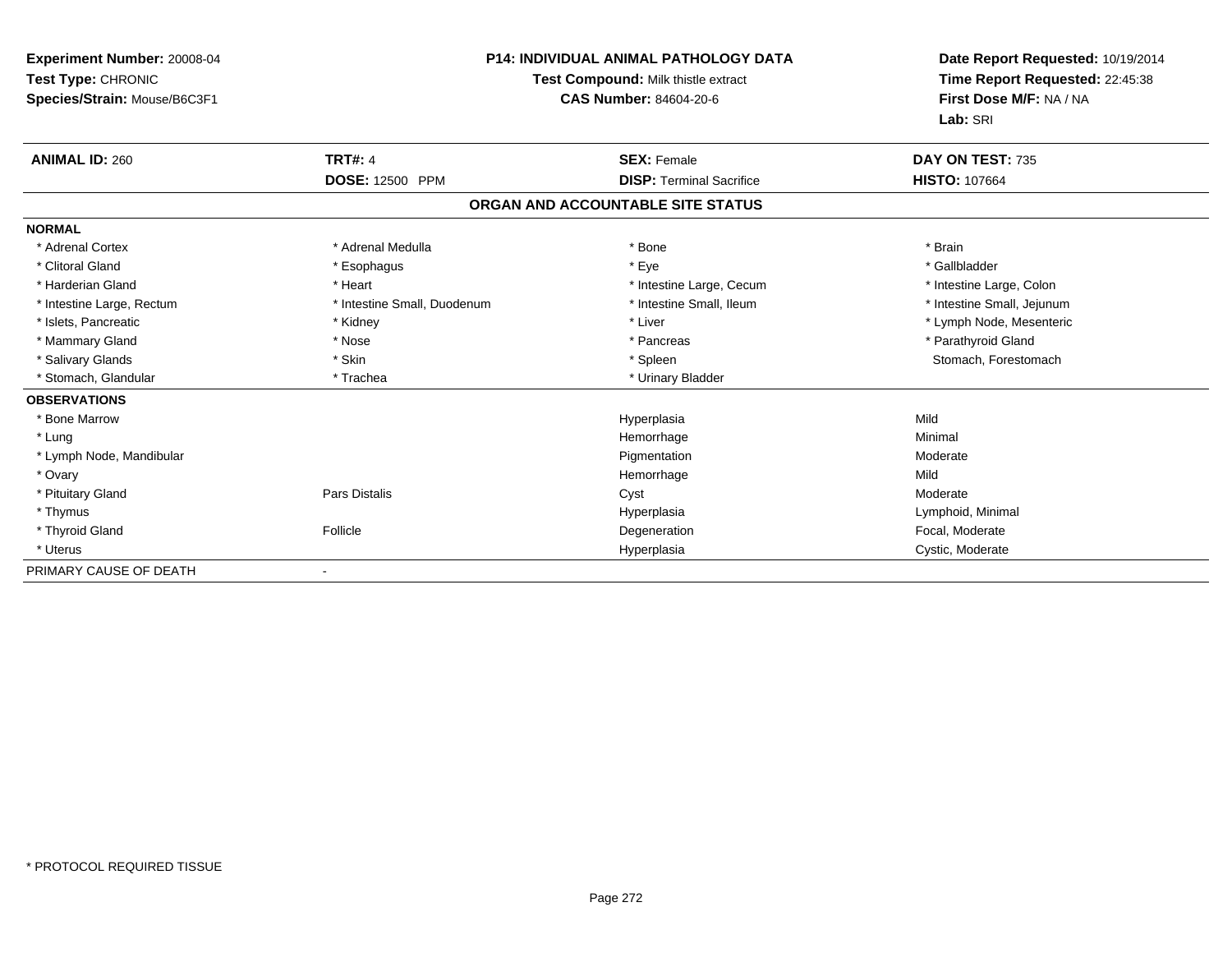| Experiment Number: 20008-04<br>Test Type: CHRONIC<br>Species/Strain: Mouse/B6C3F1 | <b>P14: INDIVIDUAL ANIMAL PATHOLOGY DATA</b><br>Test Compound: Milk thistle extract<br><b>CAS Number: 84604-20-6</b> |                                   | Date Report Requested: 10/19/2014<br>Time Report Requested: 22:45:38<br>First Dose M/F: NA / NA<br>Lab: SRI |  |
|-----------------------------------------------------------------------------------|----------------------------------------------------------------------------------------------------------------------|-----------------------------------|-------------------------------------------------------------------------------------------------------------|--|
| <b>ANIMAL ID: 261</b>                                                             | <b>TRT#: 4</b>                                                                                                       | <b>SEX: Female</b>                | DAY ON TEST: 735                                                                                            |  |
|                                                                                   | DOSE: 12500 PPM                                                                                                      | <b>DISP: Terminal Sacrifice</b>   | <b>HISTO: 107665</b>                                                                                        |  |
|                                                                                   |                                                                                                                      | ORGAN AND ACCOUNTABLE SITE STATUS |                                                                                                             |  |
| <b>NORMAL</b>                                                                     |                                                                                                                      |                                   |                                                                                                             |  |
| * Adrenal Cortex                                                                  | * Adrenal Medulla                                                                                                    | * Bone                            | * Bone Marrow                                                                                               |  |
| * Brain                                                                           | * Clitoral Gland                                                                                                     | * Esophagus                       | * Eye                                                                                                       |  |
| * Gallbladder                                                                     | * Harderian Gland                                                                                                    | * Heart                           | * Intestine Large, Cecum                                                                                    |  |
| * Intestine Large, Colon                                                          | * Intestine Large, Rectum                                                                                            | * Intestine Small, Duodenum       | * Intestine Small, Ileum                                                                                    |  |
| * Intestine Small, Jejunum                                                        | * Islets, Pancreatic                                                                                                 | * Kidney                          | * Lung                                                                                                      |  |
| * Lymph Node, Mandibular                                                          | * Lymph Node, Mesenteric                                                                                             | * Mammary Gland                   | * Nose                                                                                                      |  |
| * Pancreas                                                                        | * Parathyroid Gland                                                                                                  | * Pituitary Gland                 | * Salivary Glands                                                                                           |  |
| * Skin                                                                            | * Spleen                                                                                                             | Stomach, Forestomach              | * Thymus                                                                                                    |  |
| * Thyroid Gland                                                                   | * Trachea                                                                                                            | * Urinary Bladder                 |                                                                                                             |  |
| <b>OBSERVATIONS</b>                                                               |                                                                                                                      |                                   |                                                                                                             |  |
| * Liver                                                                           |                                                                                                                      | Angiectasis                       | Moderate                                                                                                    |  |
|                                                                                   |                                                                                                                      | <b>Infiltration Cellular</b>      | Mixed Cell, Minimal                                                                                         |  |
| * Ovary                                                                           |                                                                                                                      | Cystadenoma                       |                                                                                                             |  |
| [Cystadenoma TGLS = 4-7]                                                          |                                                                                                                      |                                   |                                                                                                             |  |
| * Stomach, Glandular                                                              |                                                                                                                      | Cyst                              | Moderate                                                                                                    |  |
| * Uterus                                                                          |                                                                                                                      | Hyperplasia                       | Cystic, Mild                                                                                                |  |
| [Hyperplasia TGLS = $2-7,3-7$ ]                                                   |                                                                                                                      |                                   |                                                                                                             |  |
| PRIMARY CAUSE OF DEATH                                                            |                                                                                                                      |                                   |                                                                                                             |  |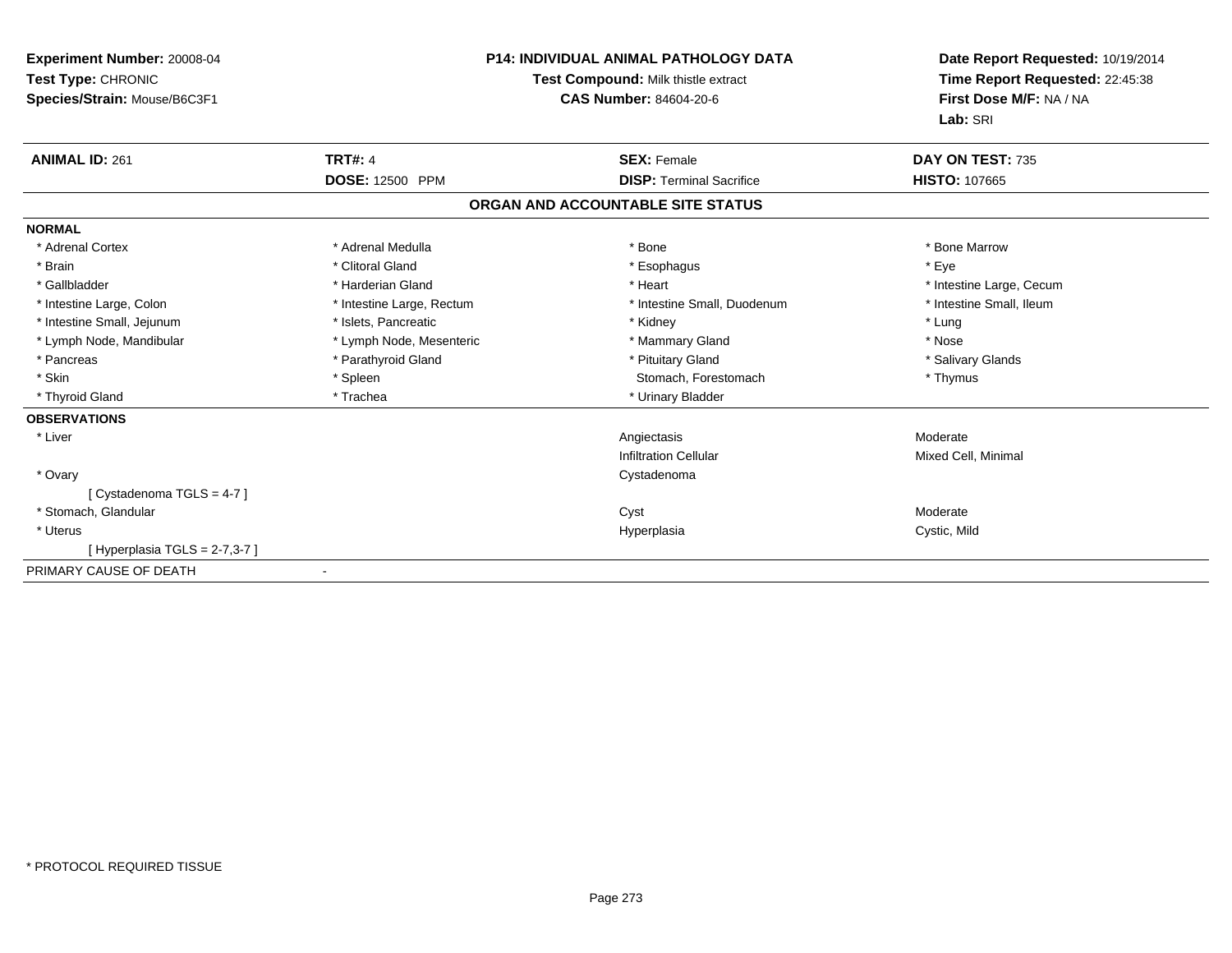| Experiment Number: 20008-04<br>Test Type: CHRONIC<br>Species/Strain: Mouse/B6C3F1 |                          | <b>P14: INDIVIDUAL ANIMAL PATHOLOGY DATA</b><br>Test Compound: Milk thistle extract<br><b>CAS Number: 84604-20-6</b> | Date Report Requested: 10/19/2014<br>Time Report Requested: 22:45:38<br>First Dose M/F: NA / NA<br>Lab: SRI |
|-----------------------------------------------------------------------------------|--------------------------|----------------------------------------------------------------------------------------------------------------------|-------------------------------------------------------------------------------------------------------------|
| <b>ANIMAL ID: 262</b>                                                             | <b>TRT#: 4</b>           | <b>SEX: Female</b>                                                                                                   | DAY ON TEST: 675                                                                                            |
|                                                                                   | DOSE: 12500 PPM          | <b>DISP: Natural Death</b>                                                                                           | <b>HISTO: 107666</b>                                                                                        |
|                                                                                   |                          | ORGAN AND ACCOUNTABLE SITE STATUS                                                                                    |                                                                                                             |
| <b>NORMAL</b>                                                                     |                          |                                                                                                                      |                                                                                                             |
| * Adrenal Cortex                                                                  | * Adrenal Medulla        | * Bone                                                                                                               | * Brain                                                                                                     |
| * Esophagus                                                                       | * Eye                    | * Gallbladder                                                                                                        | * Harderian Gland                                                                                           |
| * Heart                                                                           | * Intestine Large, Cecum | * Intestine Large, Colon                                                                                             | * Intestine Large, Rectum                                                                                   |
| * Intestine Small, Duodenum                                                       | * Intestine Small, Ileum | * Islets, Pancreatic                                                                                                 | * Lymph Node, Mandibular                                                                                    |
| * Lymph Node, Mesenteric                                                          | * Nose                   | * Ovary                                                                                                              | * Parathyroid Gland                                                                                         |
| * Pituitary Gland                                                                 | * Salivary Glands        | * Skin                                                                                                               | Stomach, Forestomach                                                                                        |
| * Trachea                                                                         |                          |                                                                                                                      |                                                                                                             |
| <b>AUTO PRECLUDES DIAG.</b>                                                       |                          |                                                                                                                      |                                                                                                             |
| * Intestine Small, Jejunum                                                        |                          |                                                                                                                      |                                                                                                             |
| <b>OBSERVATIONS</b>                                                               |                          |                                                                                                                      |                                                                                                             |
| * Bone Marrow                                                                     |                          | Hyperplasia                                                                                                          | Moderate                                                                                                    |
| * Clitoral Gland                                                                  |                          | Inflammation                                                                                                         | Chronic, Mild                                                                                               |
| * Kidney                                                                          | <b>Renal Tubule</b>      | <b>Necrosis</b>                                                                                                      | Moderate                                                                                                    |
|                                                                                   |                          | Nephropathy                                                                                                          | Minimal                                                                                                     |
| * Liver                                                                           |                          | Angiectasis                                                                                                          | Moderate                                                                                                    |
|                                                                                   | Centrilobular            | <b>Necrosis</b>                                                                                                      | Mild                                                                                                        |
|                                                                                   | Hepatocyte               | Vacuolization Cytoplasmic                                                                                            | Moderate                                                                                                    |
| [Angiectasis TGLS = 6-23]                                                         |                          |                                                                                                                      |                                                                                                             |
| * Lung                                                                            |                          | Carcinoma                                                                                                            | Metastatic (Mammary Gland)                                                                                  |
| * Mammary Gland                                                                   |                          | Carcinoma                                                                                                            |                                                                                                             |
| [Carcinoma TGLS = 1-21]                                                           |                          |                                                                                                                      |                                                                                                             |
| * Pancreas                                                                        |                          | Atrophy                                                                                                              | Marked                                                                                                      |
|                                                                                   |                          | Lymphoma Malignant                                                                                                   |                                                                                                             |
| * Spleen                                                                          |                          | Hematopoietic Cell Proliferation                                                                                     | Marked                                                                                                      |
|                                                                                   |                          | Lymphoma Malignant                                                                                                   |                                                                                                             |
| [ Hematopoietic Cell Proliferation TGLS = 3-6 ]                                   |                          |                                                                                                                      |                                                                                                             |
| [ Lymphoma Malignant TGLS = 4-22 ]                                                |                          |                                                                                                                      |                                                                                                             |
| * Stomach, Glandular                                                              |                          | Erosion                                                                                                              | Mild                                                                                                        |
| * Thymus                                                                          |                          | Angiectasis                                                                                                          | Mild                                                                                                        |
|                                                                                   |                          | Atrophy                                                                                                              | Mild                                                                                                        |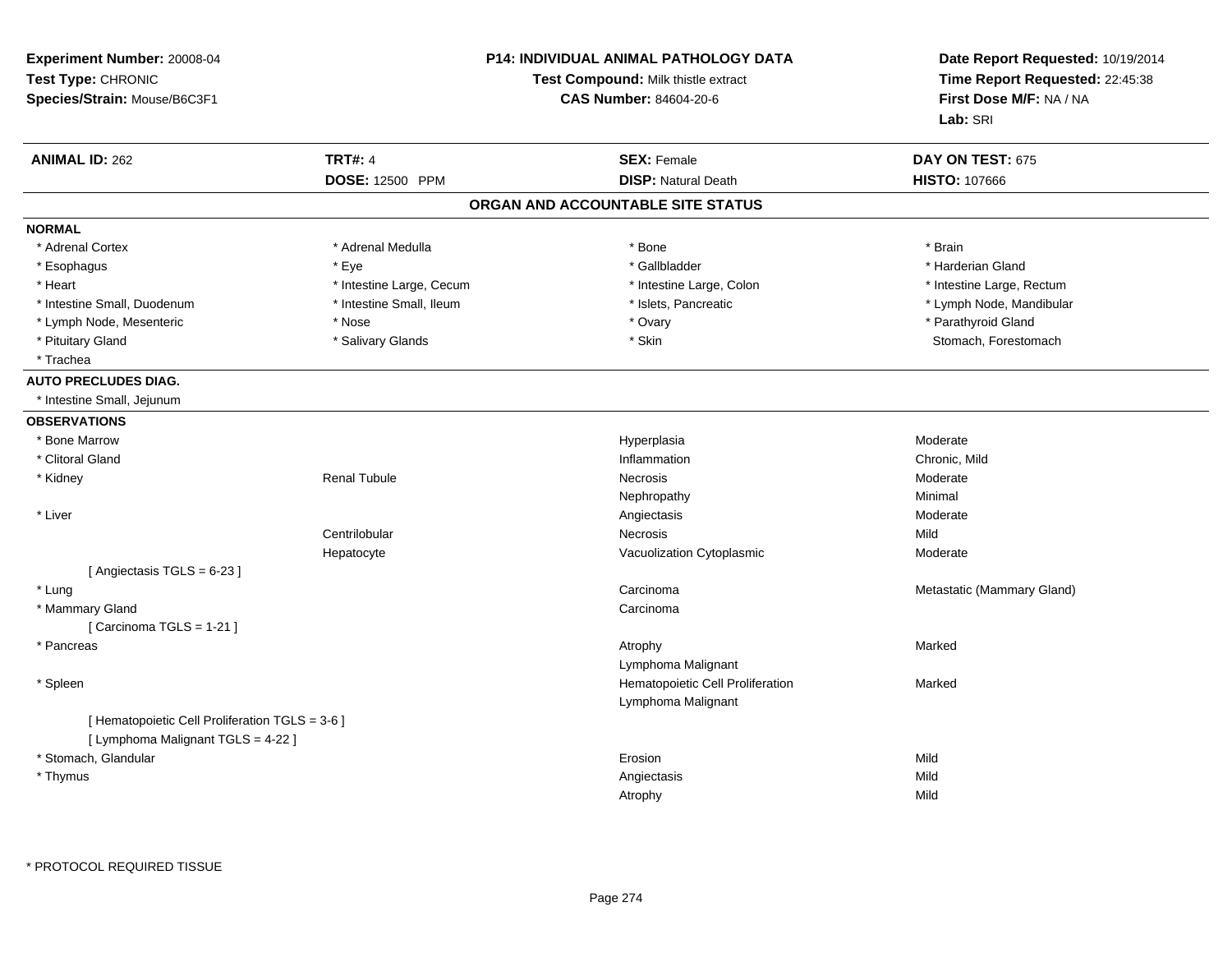| Experiment Number: 20008-04<br><b>Test Type: CHRONIC</b><br>Species/Strain: Mouse/B6C3F1 |                             | <b>P14: INDIVIDUAL ANIMAL PATHOLOGY DATA</b><br>Test Compound: Milk thistle extract<br><b>CAS Number: 84604-20-6</b> | Date Report Requested: 10/19/2014<br>Time Report Requested: 22:45:38<br>First Dose M/F: NA / NA<br>Lab: SRI |
|------------------------------------------------------------------------------------------|-----------------------------|----------------------------------------------------------------------------------------------------------------------|-------------------------------------------------------------------------------------------------------------|
| <b>ANIMAL ID: 262</b>                                                                    | <b>TRT#: 4</b>              | <b>SEX: Female</b>                                                                                                   | DAY ON TEST: 675                                                                                            |
|                                                                                          | <b>DOSE: 12500 PPM</b>      | <b>DISP:</b> Natural Death                                                                                           | <b>HISTO: 107666</b>                                                                                        |
|                                                                                          |                             | ORGAN AND ACCOUNTABLE SITE STATUS                                                                                    |                                                                                                             |
| * Thyroid Gland                                                                          | Follicle                    | Degeneration                                                                                                         | Focal, Mild                                                                                                 |
| * Urinary Bladder                                                                        |                             | Edema                                                                                                                | Moderate                                                                                                    |
| * Uterus                                                                                 |                             | Angiectasis                                                                                                          | Moderate                                                                                                    |
|                                                                                          |                             | Hyperplasia                                                                                                          | Cystic, Moderate                                                                                            |
| [Angiectasis TGLS = 5-7]                                                                 |                             |                                                                                                                      |                                                                                                             |
| PRIMARY CAUSE OF DEATH                                                                   | - Mammary Gland Carcinoma   |                                                                                                                      |                                                                                                             |
| CONTRIBUTORY CAUSE OF DEATH                                                              | - Spleen Lymphoma Malignant |                                                                                                                      |                                                                                                             |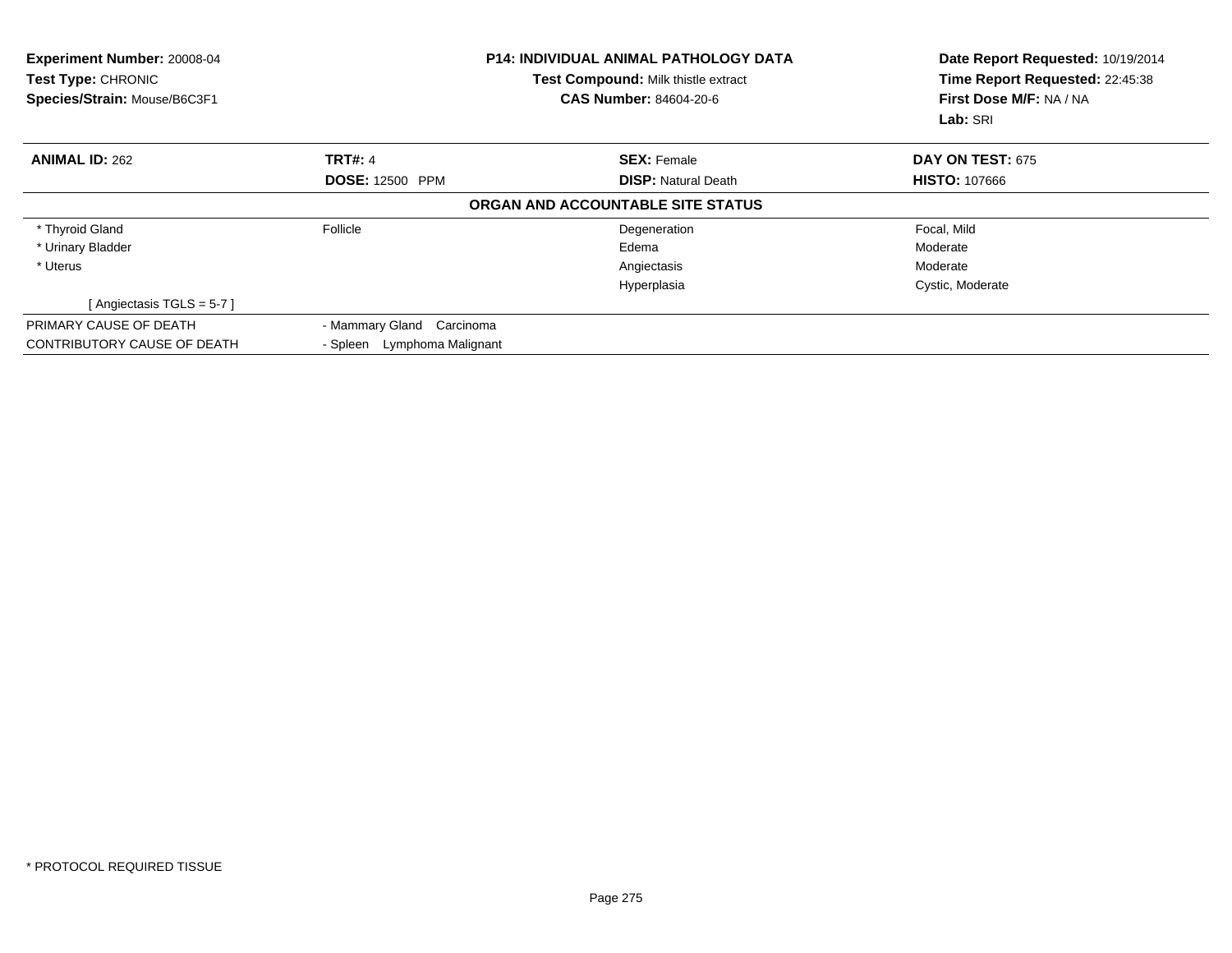| Experiment Number: 20008-04<br>Test Type: CHRONIC<br>Species/Strain: Mouse/B6C3F1           |                                                                              | <b>P14: INDIVIDUAL ANIMAL PATHOLOGY DATA</b><br>Test Compound: Milk thistle extract<br><b>CAS Number: 84604-20-6</b> | Date Report Requested: 10/19/2014<br>Time Report Requested: 22:45:38<br>First Dose M/F: NA / NA<br>Lab: SRI |
|---------------------------------------------------------------------------------------------|------------------------------------------------------------------------------|----------------------------------------------------------------------------------------------------------------------|-------------------------------------------------------------------------------------------------------------|
| <b>ANIMAL ID: 263</b>                                                                       | <b>TRT#: 4</b>                                                               | <b>SEX: Female</b>                                                                                                   | DAY ON TEST: 450                                                                                            |
|                                                                                             | DOSE: 12500 PPM                                                              | <b>DISP:</b> Moribund Sacrifice                                                                                      | <b>HISTO: 107667</b>                                                                                        |
|                                                                                             |                                                                              | ORGAN AND ACCOUNTABLE SITE STATUS                                                                                    |                                                                                                             |
| <b>NORMAL</b>                                                                               |                                                                              |                                                                                                                      |                                                                                                             |
| * Adrenal Cortex                                                                            | * Adrenal Medulla                                                            | * Bone                                                                                                               | * Brain                                                                                                     |
| * Clitoral Gland                                                                            | * Esophagus                                                                  | * Eye                                                                                                                | * Gallbladder                                                                                               |
| * Harderian Gland                                                                           | * Heart                                                                      | * Intestine Large, Cecum                                                                                             | * Intestine Large, Colon                                                                                    |
| * Intestine Large, Rectum                                                                   | * Intestine Small, Duodenum                                                  | * Intestine Small, Ileum                                                                                             | * Intestine Small, Jejunum                                                                                  |
| * Islets, Pancreatic                                                                        | * Kidney                                                                     | * Lymph Node, Mandibular                                                                                             | * Lymph Node, Mesenteric                                                                                    |
| * Mammary Gland                                                                             | * Nose                                                                       | * Ovary                                                                                                              | * Pancreas                                                                                                  |
| * Parathyroid Gland                                                                         | * Pituitary Gland                                                            | * Salivary Glands                                                                                                    | * Skin                                                                                                      |
| Stomach, Forestomach                                                                        | * Stomach, Glandular                                                         | * Thymus                                                                                                             | * Trachea                                                                                                   |
| * Urinary Bladder                                                                           | * Uterus                                                                     |                                                                                                                      |                                                                                                             |
| <b>OBSERVATIONS</b>                                                                         |                                                                              |                                                                                                                      |                                                                                                             |
| * Bone Marrow                                                                               |                                                                              | Hyperplasia                                                                                                          | Moderate                                                                                                    |
| * Liver                                                                                     |                                                                              | Hematopoietic Cell Proliferation                                                                                     | Minimal                                                                                                     |
| * Lung                                                                                      |                                                                              | Alveolar/Bronchiolar Carcinoma                                                                                       |                                                                                                             |
|                                                                                             |                                                                              | <b>Infiltration Cellular</b>                                                                                         | Histiocyte, Marked                                                                                          |
| [ Alveolar/Bronchiolar Carcinoma TGLS = 3-23 ]<br>[ Infiltration Cellular TGLS = 5-2,5-23 ] |                                                                              |                                                                                                                      |                                                                                                             |
| <b>Skeletal Muscle</b>                                                                      |                                                                              | Alveolar/Bronchiolar Carcinoma                                                                                       | Metastatic (Lung)                                                                                           |
|                                                                                             | Note: METASTATIC TUMOR WAS DETACHED FROM DIAPHRAGM IN THE AVAILABLE SECTION. |                                                                                                                      |                                                                                                             |
| [ Alveolar/Bronchiolar Carcinoma TGLS = 2-21 ]                                              |                                                                              |                                                                                                                      |                                                                                                             |
| * Spleen                                                                                    |                                                                              | Hematopoietic Cell Proliferation                                                                                     | Marked                                                                                                      |
| [ Hematopoietic Cell Proliferation TGLS = 1-6 ]                                             |                                                                              |                                                                                                                      |                                                                                                             |
| * Thyroid Gland                                                                             | Follicle                                                                     | Degeneration                                                                                                         | Focal, Mild                                                                                                 |
| <b>Tissue NOS</b>                                                                           |                                                                              | Alveolar/Bronchiolar Carcinoma                                                                                       | Metastatic (Lung)                                                                                           |
| Note: "TISSUE NOS" IS MEDIASTINUM.                                                          |                                                                              |                                                                                                                      |                                                                                                             |
| [ Alveolar/Bronchiolar Carcinoma TGLS = 4-22 ]                                              |                                                                              |                                                                                                                      |                                                                                                             |
| PRIMARY CAUSE OF DEATH                                                                      | - Lung Alveolar/Bronchiolar Carcinoma                                        |                                                                                                                      |                                                                                                             |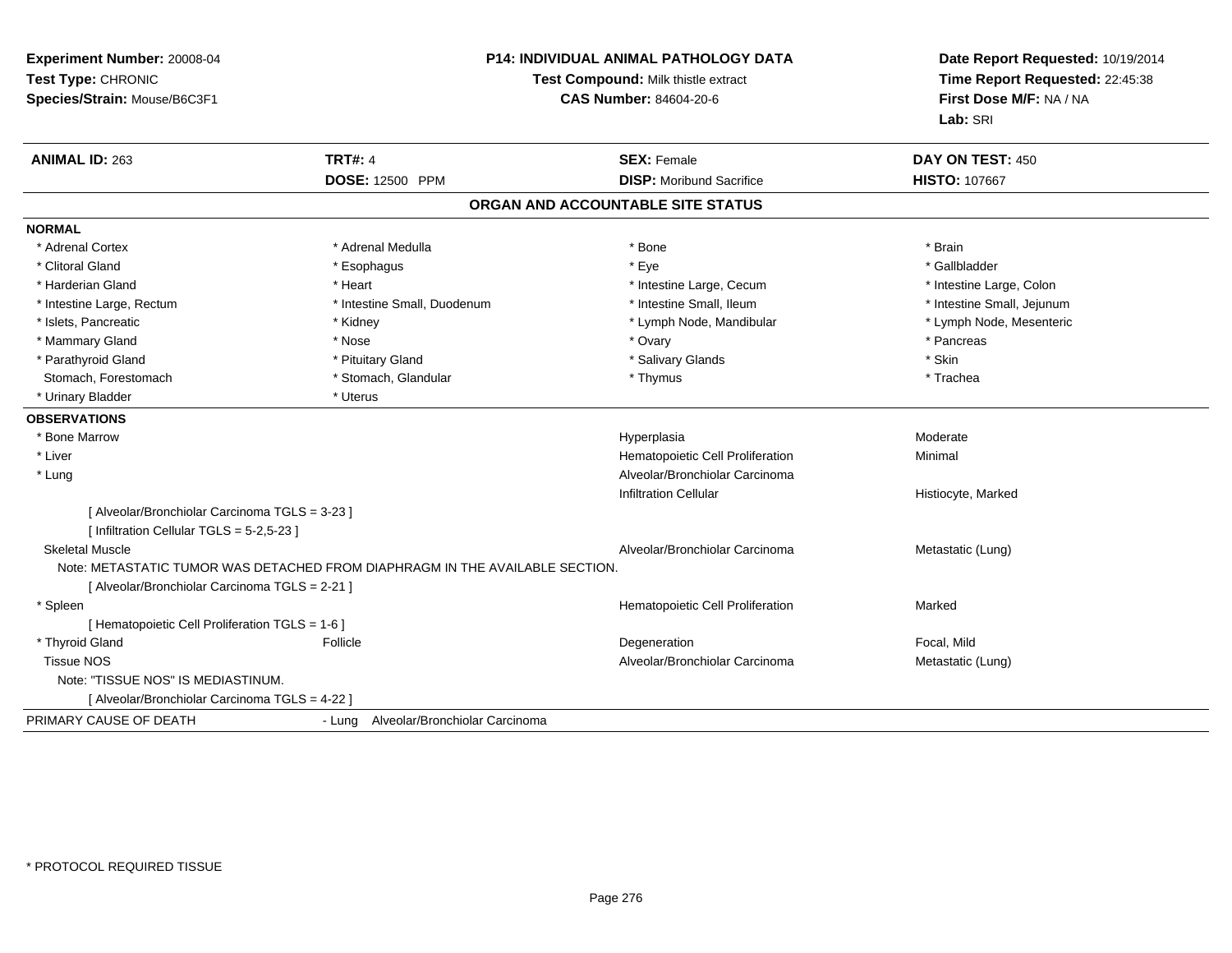| Experiment Number: 20008-04<br>Test Type: CHRONIC<br>Species/Strain: Mouse/B6C3F1 | <b>P14: INDIVIDUAL ANIMAL PATHOLOGY DATA</b><br>Test Compound: Milk thistle extract<br><b>CAS Number: 84604-20-6</b> |                                                       | Date Report Requested: 10/19/2014<br>Time Report Requested: 22:45:38<br>First Dose M/F: NA / NA<br>Lab: SRI |
|-----------------------------------------------------------------------------------|----------------------------------------------------------------------------------------------------------------------|-------------------------------------------------------|-------------------------------------------------------------------------------------------------------------|
| <b>ANIMAL ID: 264</b>                                                             | <b>TRT#: 4</b><br>DOSE: 12500 PPM                                                                                    | <b>SEX: Female</b><br><b>DISP: Terminal Sacrifice</b> | DAY ON TEST: 735<br>HISTO: 107668                                                                           |
|                                                                                   |                                                                                                                      | ORGAN AND ACCOUNTABLE SITE STATUS                     |                                                                                                             |
|                                                                                   |                                                                                                                      |                                                       |                                                                                                             |
| <b>NORMAL</b>                                                                     |                                                                                                                      |                                                       |                                                                                                             |
| * Adrenal Cortex                                                                  | * Bone Marrow                                                                                                        | * Brain                                               | * Clitoral Gland                                                                                            |
| * Esophagus                                                                       | * Eve                                                                                                                | * Gallbladder                                         | * Harderian Gland                                                                                           |
| * Heart                                                                           | * Intestine Large, Cecum                                                                                             | * Intestine Large, Colon                              | * Intestine Large, Rectum                                                                                   |
| * Intestine Small, Duodenum                                                       | * Intestine Small, Ileum                                                                                             | * Intestine Small, Jejunum                            | * Islets, Pancreatic                                                                                        |
| * Kidney                                                                          | * Lymph Node, Mandibular                                                                                             | * Mammary Gland                                       | * Nose                                                                                                      |
| * Ovary                                                                           | * Pancreas                                                                                                           | * Parathyroid Gland                                   | * Pituitary Gland                                                                                           |
| * Skin                                                                            | Stomach, Forestomach                                                                                                 | * Stomach, Glandular                                  | * Thymus                                                                                                    |
| * Trachea                                                                         | * Urinary Bladder                                                                                                    |                                                       |                                                                                                             |
| <b>OBSERVATIONS</b>                                                               |                                                                                                                      |                                                       |                                                                                                             |
| * Adrenal Medulla                                                                 |                                                                                                                      | Hyperplasia                                           | Minimal                                                                                                     |
| * Bone                                                                            |                                                                                                                      | Fibro-Osseous Lesion                                  | Minimal                                                                                                     |
| * Liver                                                                           |                                                                                                                      | <b>Clear Cell Focus</b>                               |                                                                                                             |
| * Lung                                                                            |                                                                                                                      | Hemorrhage                                            | Mild                                                                                                        |
| * Lymph Node, Mesenteric                                                          |                                                                                                                      | Hematopoietic Cell Proliferation                      | Mild                                                                                                        |
|                                                                                   |                                                                                                                      | Hyperplasia                                           | Lymphoid, Mild                                                                                              |
| * Salivary Glands                                                                 |                                                                                                                      | <b>Infiltration Cellular</b>                          | Lymphocyte, Moderate                                                                                        |
| * Spleen                                                                          |                                                                                                                      | Hematopoietic Cell Proliferation                      | Mild                                                                                                        |
| * Thyroid Gland                                                                   | Follicle                                                                                                             | Degeneration                                          | Focal, Minimal                                                                                              |
| * Uterus                                                                          |                                                                                                                      | Hyperplasia                                           | Cystic, Moderate                                                                                            |
|                                                                                   |                                                                                                                      | Polyp Stromal                                         |                                                                                                             |
| Note: UTERINE STROMAL POLYP ON SLIDE 21 IS MARKEDLY NECROTIC.                     |                                                                                                                      |                                                       |                                                                                                             |
| [Hyperplasia TGLS = 1-7]                                                          |                                                                                                                      |                                                       |                                                                                                             |
| [Polyp Stromal TGLS = 2-21]                                                       |                                                                                                                      |                                                       |                                                                                                             |
| PRIMARY CAUSE OF DEATH                                                            | $\blacksquare$                                                                                                       |                                                       |                                                                                                             |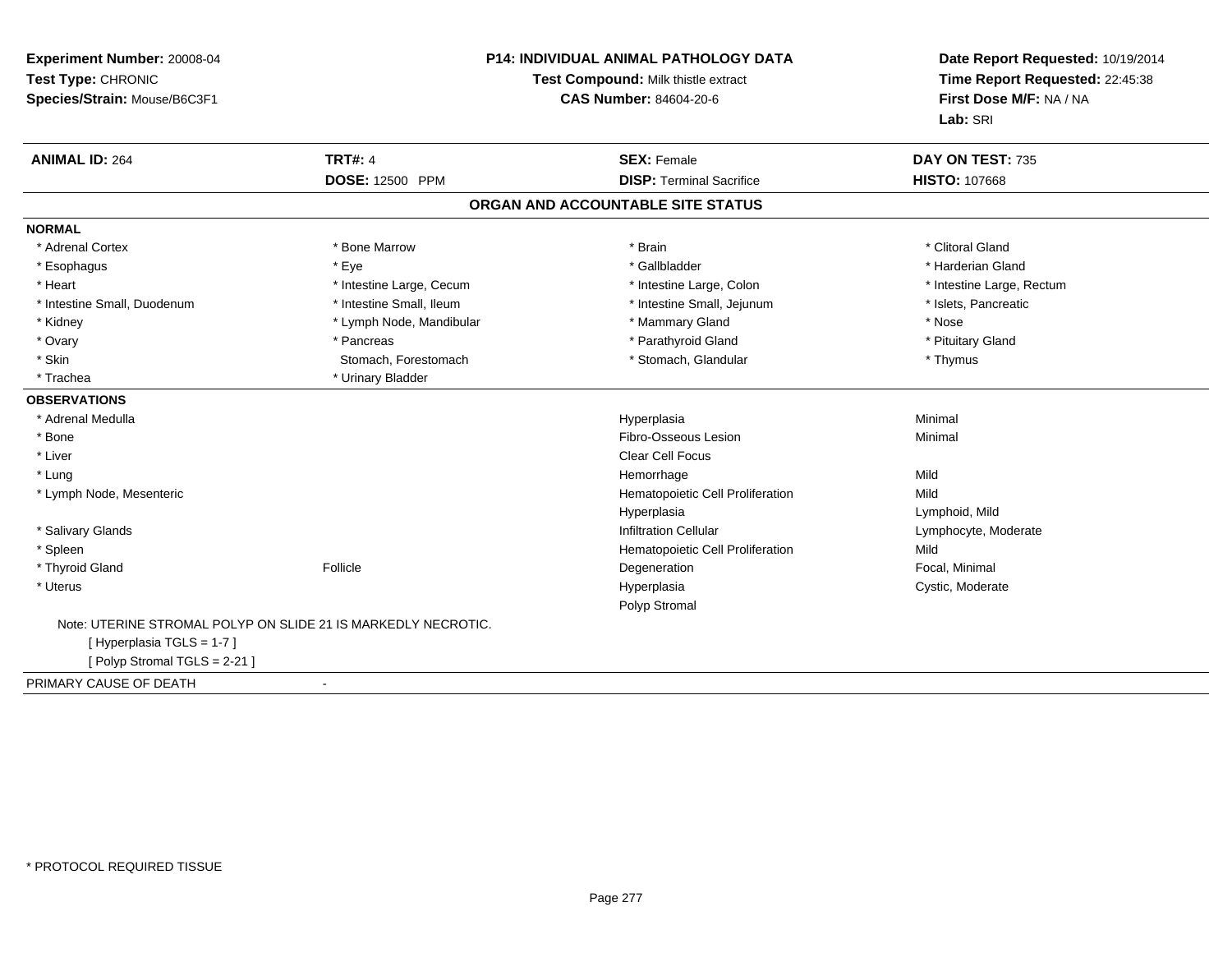| <b>Experiment Number: 20008-04</b><br>Test Type: CHRONIC<br>Species/Strain: Mouse/B6C3F1 |                             | <b>P14: INDIVIDUAL ANIMAL PATHOLOGY DATA</b><br>Test Compound: Milk thistle extract<br><b>CAS Number: 84604-20-6</b> | Date Report Requested: 10/19/2014<br>Time Report Requested: 22:45:38<br>First Dose M/F: NA / NA<br>Lab: SRI |
|------------------------------------------------------------------------------------------|-----------------------------|----------------------------------------------------------------------------------------------------------------------|-------------------------------------------------------------------------------------------------------------|
| <b>ANIMAL ID: 265</b>                                                                    | <b>TRT#: 4</b>              | <b>SEX: Female</b>                                                                                                   | DAY ON TEST: 735                                                                                            |
|                                                                                          | <b>DOSE: 12500 PPM</b>      | <b>DISP: Terminal Sacrifice</b>                                                                                      | <b>HISTO: 107669</b>                                                                                        |
|                                                                                          |                             | ORGAN AND ACCOUNTABLE SITE STATUS                                                                                    |                                                                                                             |
| <b>NORMAL</b>                                                                            |                             |                                                                                                                      |                                                                                                             |
| * Adrenal Cortex                                                                         | * Adrenal Medulla           | * Bone Marrow                                                                                                        | * Brain                                                                                                     |
| * Clitoral Gland                                                                         | * Esophagus                 | * Eye                                                                                                                | * Gallbladder                                                                                               |
| * Harderian Gland                                                                        | * Heart                     | * Intestine Large, Cecum                                                                                             | * Intestine Large, Colon                                                                                    |
| * Intestine Large, Rectum                                                                | * Intestine Small, Duodenum | * Intestine Small. Ileum                                                                                             | * Intestine Small, Jejunum                                                                                  |
| * Islets, Pancreatic                                                                     | * Kidney                    | * Lung                                                                                                               | * Lymph Node, Mandibular                                                                                    |
| * Mammary Gland                                                                          | * Nose                      | * Pancreas                                                                                                           | * Parathyroid Gland                                                                                         |
| * Pituitary Gland                                                                        | * Salivary Glands           | * Skin                                                                                                               | Stomach, Forestomach                                                                                        |
| * Thymus                                                                                 | * Thyroid Gland             | * Trachea                                                                                                            | * Urinary Bladder                                                                                           |
| <b>OBSERVATIONS</b>                                                                      |                             |                                                                                                                      |                                                                                                             |
| * Bone                                                                                   |                             | Fibro-Osseous Lesion                                                                                                 | Minimal                                                                                                     |
| * Liver                                                                                  |                             | <b>Infiltration Cellular</b>                                                                                         | Mixed Cell, Minimal                                                                                         |
|                                                                                          |                             | <b>Necrosis</b>                                                                                                      | Focal, Minimal                                                                                              |
| * Lymph Node, Mesenteric                                                                 |                             | Ectasia                                                                                                              | Moderate                                                                                                    |
| * Ovary                                                                                  |                             | Hemorrhage                                                                                                           | Mild                                                                                                        |
| * Spleen                                                                                 | Lymph Follic                | Hyperplasia                                                                                                          | Moderate                                                                                                    |
| * Stomach, Glandular                                                                     |                             | Cyst                                                                                                                 | Moderate                                                                                                    |
| * Uterus                                                                                 |                             | Hyperplasia                                                                                                          | Cystic, Moderate                                                                                            |
| PRIMARY CAUSE OF DEATH                                                                   |                             |                                                                                                                      |                                                                                                             |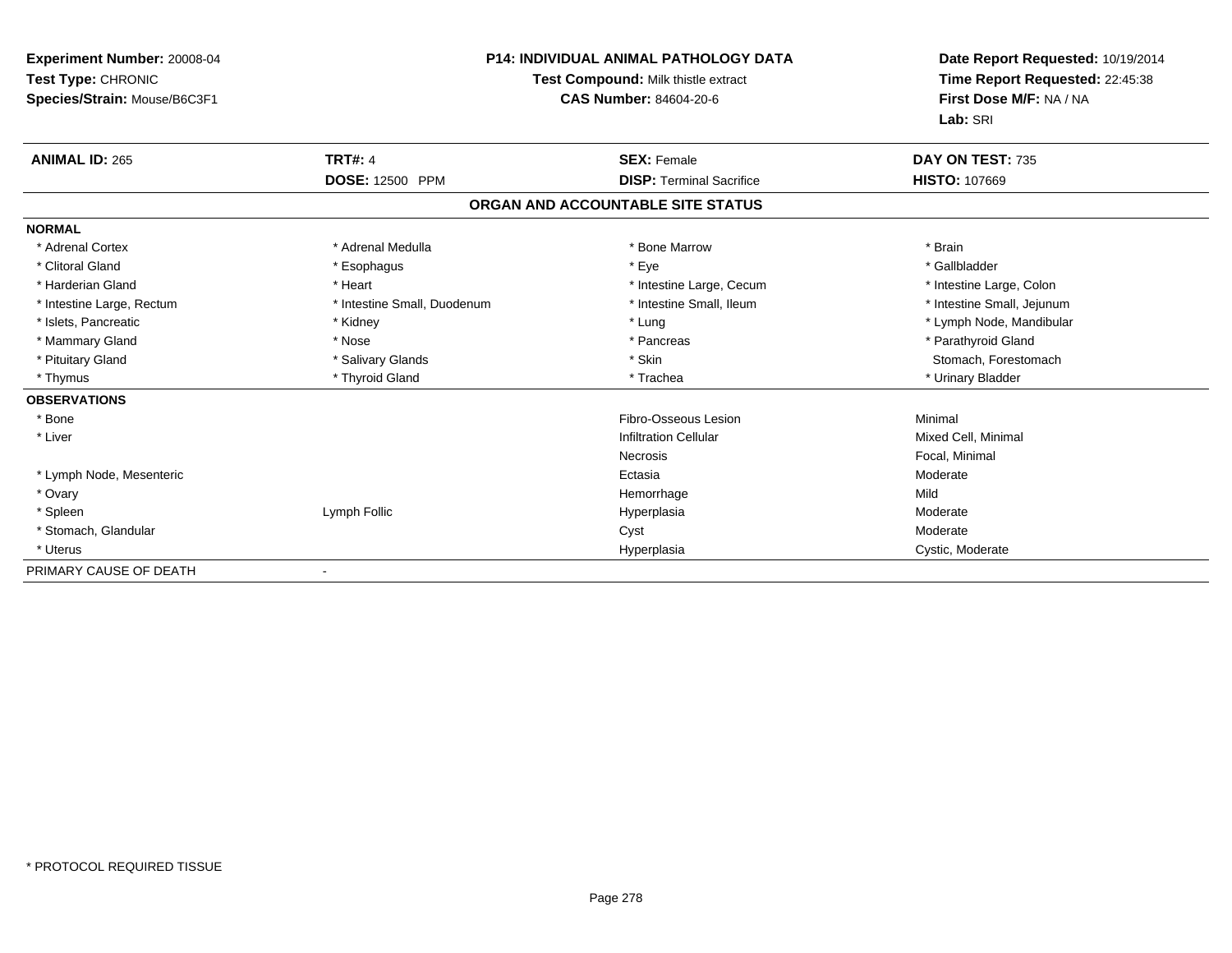| Experiment Number: 20008-04<br>Test Type: CHRONIC<br>Species/Strain: Mouse/B6C3F1 |                          | <b>P14: INDIVIDUAL ANIMAL PATHOLOGY DATA</b><br>Test Compound: Milk thistle extract<br><b>CAS Number: 84604-20-6</b> | Date Report Requested: 10/19/2014<br>Time Report Requested: 22:45:38<br>First Dose M/F: NA / NA<br>Lab: SRI |
|-----------------------------------------------------------------------------------|--------------------------|----------------------------------------------------------------------------------------------------------------------|-------------------------------------------------------------------------------------------------------------|
| <b>ANIMAL ID: 266</b>                                                             | <b>TRT#: 4</b>           | <b>SEX: Female</b>                                                                                                   | DAY ON TEST: 736                                                                                            |
|                                                                                   | DOSE: 12500 PPM          | <b>DISP: Terminal Sacrifice</b>                                                                                      | <b>HISTO: 107670</b>                                                                                        |
|                                                                                   |                          | ORGAN AND ACCOUNTABLE SITE STATUS                                                                                    |                                                                                                             |
| <b>NORMAL</b>                                                                     |                          |                                                                                                                      |                                                                                                             |
| * Adrenal Medulla                                                                 | * Bone                   | * Brain                                                                                                              | * Clitoral Gland                                                                                            |
| * Esophagus                                                                       | * Eye                    | * Gallbladder                                                                                                        | * Harderian Gland                                                                                           |
| * Heart                                                                           | * Intestine Large, Cecum | * Intestine Large, Colon                                                                                             | * Intestine Large, Rectum                                                                                   |
| * Intestine Small, Duodenum                                                       | * Intestine Small, Ileum | * Intestine Small, Jejunum                                                                                           | * Liver                                                                                                     |
| * Lung                                                                            | * Lymph Node, Mandibular | * Lymph Node, Mesenteric                                                                                             | * Mammary Gland                                                                                             |
| * Nose                                                                            | * Ovary                  | * Pancreas                                                                                                           | * Parathyroid Gland                                                                                         |
| * Pituitary Gland                                                                 | * Salivary Glands        | * Skin                                                                                                               | Stomach, Forestomach                                                                                        |
| * Stomach, Glandular                                                              | * Thymus                 | * Trachea                                                                                                            | * Urinary Bladder                                                                                           |
| <b>OBSERVATIONS</b>                                                               |                          |                                                                                                                      |                                                                                                             |
| * Adrenal Cortex                                                                  |                          | <b>Accessory Adrenal Cortical Nodule</b>                                                                             | Moderate                                                                                                    |
| * Bone Marrow                                                                     |                          | Hyperplasia                                                                                                          | Mild                                                                                                        |
| * Islets, Pancreatic                                                              |                          | Adenoma                                                                                                              |                                                                                                             |
| * Kidney                                                                          |                          | Cyst                                                                                                                 | Moderate                                                                                                    |
|                                                                                   |                          | <b>Infiltration Cellular</b>                                                                                         | Lymphocyte, Mild                                                                                            |
| [Cyst TGLS = $2-21$ ]                                                             |                          |                                                                                                                      |                                                                                                             |
| * Spleen                                                                          | Lymph Follic             | Hyperplasia                                                                                                          | Moderate                                                                                                    |
| * Thyroid Gland                                                                   | Follicle                 | Degeneration                                                                                                         | Focal, Minimal                                                                                              |
| * Uterus                                                                          |                          | Hyperplasia                                                                                                          | Cystic, Marked                                                                                              |
| [Hyperplasia TGLS = 1-7]                                                          |                          |                                                                                                                      |                                                                                                             |
| PRIMARY CAUSE OF DEATH                                                            | $\blacksquare$           |                                                                                                                      |                                                                                                             |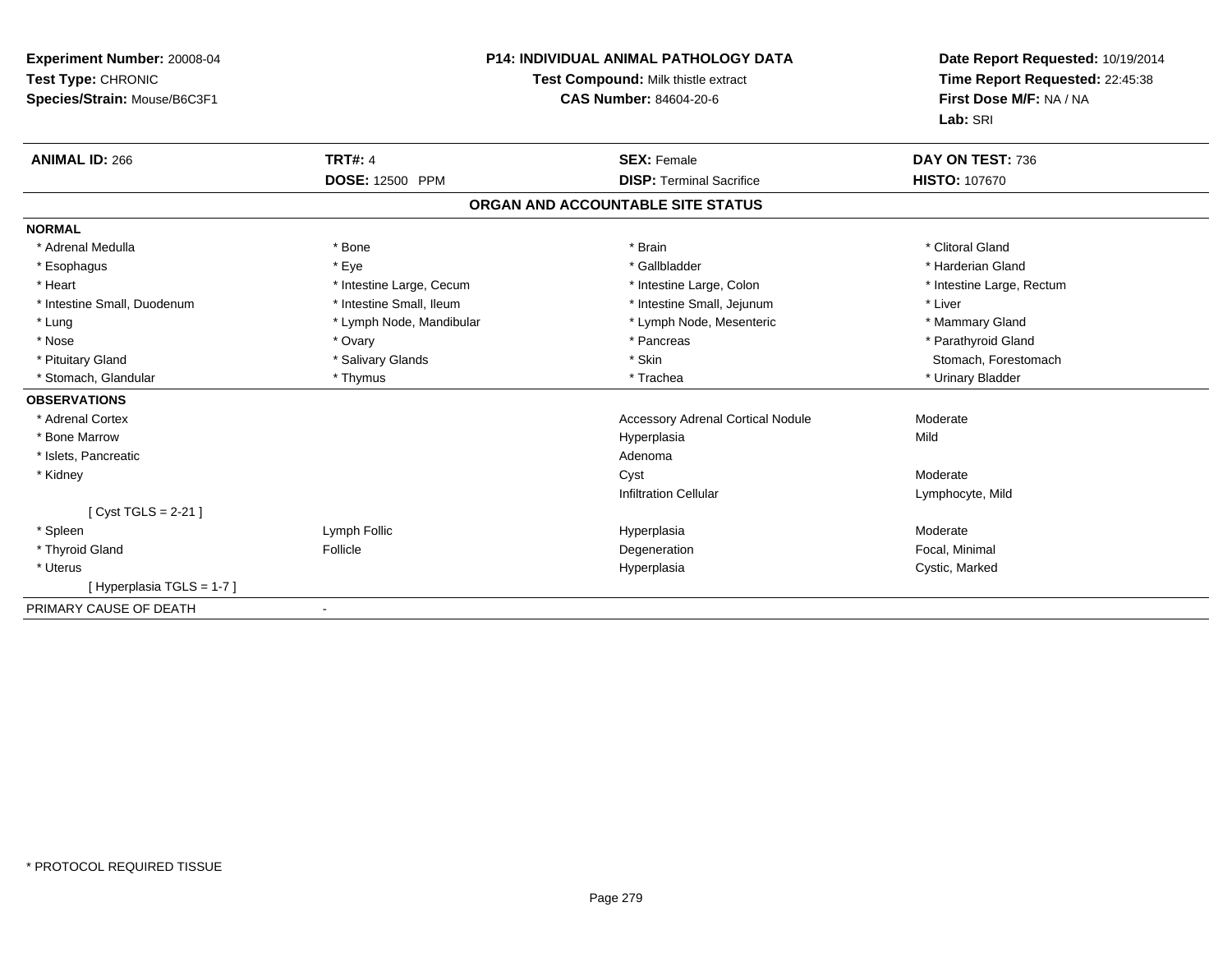| Experiment Number: 20008-04<br>Test Type: CHRONIC<br>Species/Strain: Mouse/B6C3F1 | <b>P14: INDIVIDUAL ANIMAL PATHOLOGY DATA</b><br>Test Compound: Milk thistle extract<br><b>CAS Number: 84604-20-6</b> |                                                                                                         | Date Report Requested: 10/19/2014<br>Time Report Requested: 22:45:38<br>First Dose M/F: NA / NA<br>Lab: SRI |
|-----------------------------------------------------------------------------------|----------------------------------------------------------------------------------------------------------------------|---------------------------------------------------------------------------------------------------------|-------------------------------------------------------------------------------------------------------------|
| <b>ANIMAL ID: 267</b>                                                             | <b>TRT#: 4</b>                                                                                                       | <b>SEX: Female</b>                                                                                      | DAY ON TEST: 736                                                                                            |
|                                                                                   | DOSE: 12500 PPM                                                                                                      | <b>DISP: Terminal Sacrifice</b>                                                                         | HISTO: 107671                                                                                               |
|                                                                                   |                                                                                                                      | ORGAN AND ACCOUNTABLE SITE STATUS                                                                       |                                                                                                             |
| <b>NORMAL</b>                                                                     |                                                                                                                      |                                                                                                         |                                                                                                             |
| * Adrenal Cortex                                                                  | * Adrenal Medulla                                                                                                    | * Bone                                                                                                  | * Brain                                                                                                     |
| * Esophagus                                                                       | * Eye                                                                                                                | * Gallbladder                                                                                           | * Harderian Gland                                                                                           |
| * Heart                                                                           | * Intestine Large, Cecum                                                                                             | * Intestine Large, Colon                                                                                | * Intestine Large, Rectum                                                                                   |
| * Intestine Small, Duodenum                                                       | * Intestine Small, Ileum                                                                                             | * Intestine Small, Jejunum                                                                              | * Islets, Pancreatic                                                                                        |
| * Kidney                                                                          | * Lung                                                                                                               | * Lymph Node, Mandibular                                                                                | * Lymph Node, Mesenteric                                                                                    |
| * Mammary Gland                                                                   | * Nose                                                                                                               | * Ovary                                                                                                 | * Parathyroid Gland                                                                                         |
| * Pituitary Gland                                                                 | * Salivary Glands                                                                                                    | * Skin                                                                                                  | Stomach, Forestomach                                                                                        |
| * Thymus                                                                          | * Thyroid Gland                                                                                                      | * Trachea                                                                                               |                                                                                                             |
| <b>OBSERVATIONS</b>                                                               |                                                                                                                      |                                                                                                         |                                                                                                             |
| * Bone Marrow                                                                     |                                                                                                                      | Hyperplasia                                                                                             | Marked                                                                                                      |
| * Clitoral Gland                                                                  |                                                                                                                      | Inflammation                                                                                            | Chronic, Mild                                                                                               |
| * Liver                                                                           |                                                                                                                      | Hematopoietic Cell Proliferation                                                                        | Mild                                                                                                        |
| * Pancreas                                                                        | Acinus                                                                                                               | <b>Cytoplasmic Alteration</b>                                                                           | Marked                                                                                                      |
| * Spleen                                                                          |                                                                                                                      | Hematopoietic Cell Proliferation                                                                        | Moderate                                                                                                    |
| Stom Forestom                                                                     |                                                                                                                      |                                                                                                         |                                                                                                             |
|                                                                                   |                                                                                                                      | Note: A PORTION OF FORESTOMACH APPEARS TO BE REFLECTED OVER THE AREA ON HYPERPLASTIC GLANDULAR STOMACH. |                                                                                                             |
| * Stomach, Glandular<br>[ Hyperplasia TGLS = 2-21 ]                               | Epithelium                                                                                                           | Hyperplasia                                                                                             | Minimal                                                                                                     |
| * Urinary Bladder                                                                 |                                                                                                                      | <b>Infiltration Cellular</b>                                                                            | Lymphocyte, Mild                                                                                            |
| Note: INFUSION ARTIFACT IN URINARY BLADDER.                                       |                                                                                                                      |                                                                                                         |                                                                                                             |
| * Uterus                                                                          |                                                                                                                      | Angiectasis                                                                                             | Moderate                                                                                                    |
|                                                                                   |                                                                                                                      | Hyperplasia                                                                                             | Cystic, Marked                                                                                              |
|                                                                                   |                                                                                                                      | Inflammation                                                                                            | Chronic, Marked                                                                                             |
| [Hyperplasia TGLS = 1-7]                                                          |                                                                                                                      |                                                                                                         |                                                                                                             |
| PRIMARY CAUSE OF DEATH                                                            | $\sim$                                                                                                               |                                                                                                         |                                                                                                             |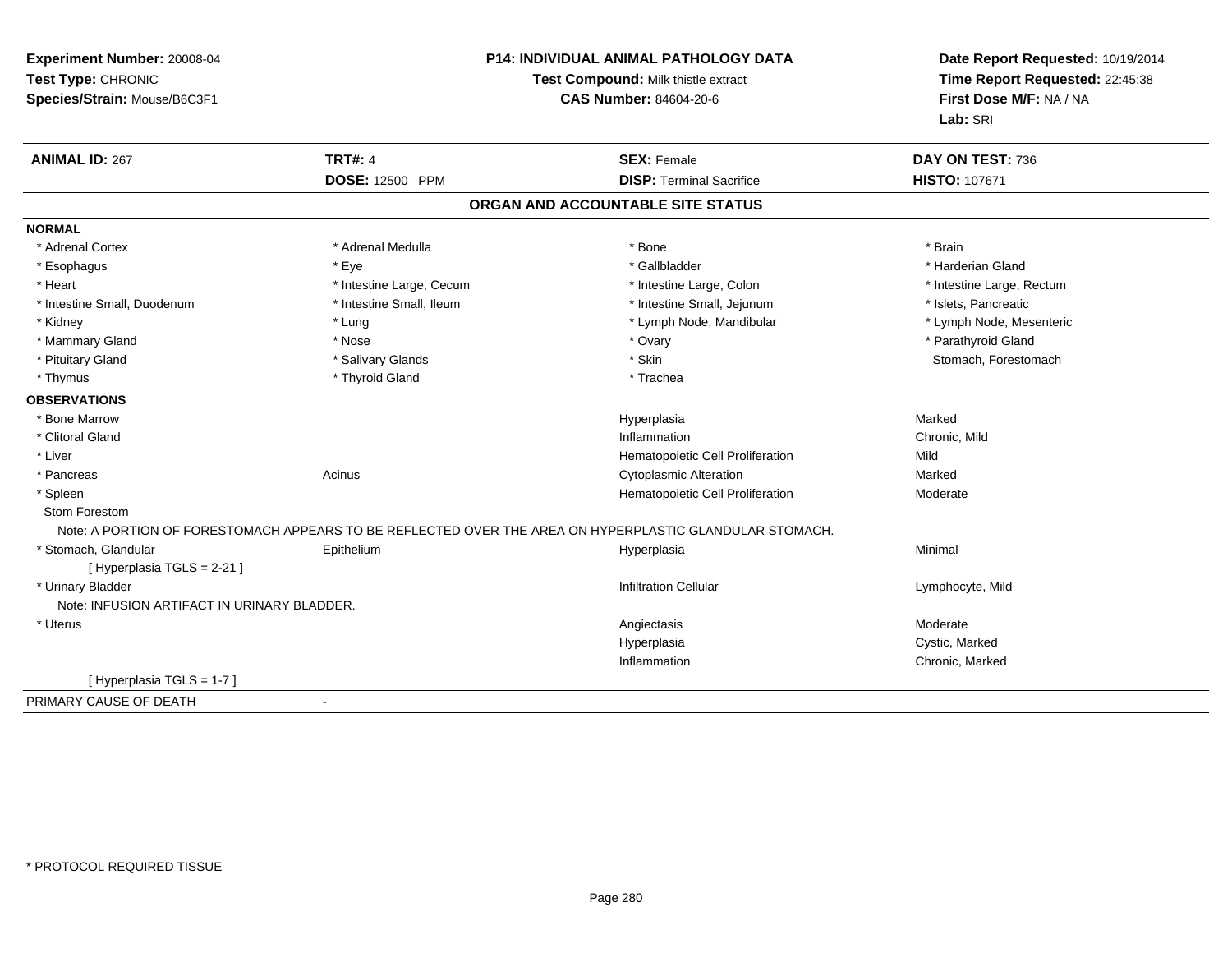| Experiment Number: 20008-04<br>Test Type: CHRONIC<br>Species/Strain: Mouse/B6C3F1 |                             | <b>P14: INDIVIDUAL ANIMAL PATHOLOGY DATA</b><br>Test Compound: Milk thistle extract<br><b>CAS Number: 84604-20-6</b> | Date Report Requested: 10/19/2014<br>Time Report Requested: 22:45:38<br>First Dose M/F: NA / NA<br>Lab: SRI |
|-----------------------------------------------------------------------------------|-----------------------------|----------------------------------------------------------------------------------------------------------------------|-------------------------------------------------------------------------------------------------------------|
| <b>ANIMAL ID: 268</b>                                                             | <b>TRT#: 4</b>              | <b>SEX: Female</b>                                                                                                   | DAY ON TEST: 736                                                                                            |
|                                                                                   | DOSE: 12500 PPM             | <b>DISP: Terminal Sacrifice</b>                                                                                      | HISTO: 107672                                                                                               |
|                                                                                   |                             | ORGAN AND ACCOUNTABLE SITE STATUS                                                                                    |                                                                                                             |
| <b>NORMAL</b>                                                                     |                             |                                                                                                                      |                                                                                                             |
| * Adrenal Cortex                                                                  | * Adrenal Medulla           | * Bone                                                                                                               | * Brain                                                                                                     |
| * Clitoral Gland                                                                  | * Esophagus                 | * Eye                                                                                                                | * Gallbladder                                                                                               |
| * Harderian Gland                                                                 | * Heart                     | * Intestine Large, Cecum                                                                                             | * Intestine Large, Colon                                                                                    |
| * Intestine Large, Rectum                                                         | * Intestine Small, Duodenum | * Intestine Small, Jejunum                                                                                           | * Islets, Pancreatic                                                                                        |
| * Lung                                                                            | * Mammary Gland             | * Nose                                                                                                               | * Parathyroid Gland                                                                                         |
| * Pituitary Gland                                                                 | * Salivary Glands           | * Skin                                                                                                               | Stomach, Forestomach                                                                                        |
| * Stomach, Glandular                                                              | * Thymus                    | * Thyroid Gland                                                                                                      | * Trachea                                                                                                   |
| * Urinary Bladder                                                                 |                             |                                                                                                                      |                                                                                                             |
| <b>OBSERVATIONS</b>                                                               |                             |                                                                                                                      |                                                                                                             |
| * Bone Marrow                                                                     |                             | Hyperplasia                                                                                                          | Moderate                                                                                                    |
| * Intestine Small, Ileum                                                          |                             | Lymphoma Malignant                                                                                                   |                                                                                                             |
| * Kidney                                                                          |                             | Nephropathy                                                                                                          | Minimal                                                                                                     |
| * Liver                                                                           |                             | <b>Infiltration Cellular</b>                                                                                         | Mixed Cell, Moderate                                                                                        |
|                                                                                   |                             | Lymphoma Malignant                                                                                                   |                                                                                                             |
| [ Lymphoma Malignant TGLS = 5-6 ]                                                 |                             |                                                                                                                      |                                                                                                             |
| Lymph Node                                                                        | Mediastinal                 | Lymphoma Malignant                                                                                                   |                                                                                                             |
|                                                                                   | Renal                       | Lymphoma Malignant                                                                                                   |                                                                                                             |
| [ Lymphoma Malignant TGLS = 7-23 ]                                                |                             |                                                                                                                      |                                                                                                             |
| [ Lymphoma Malignant TGLS = 4-22 ]                                                |                             |                                                                                                                      |                                                                                                             |
| * Lymph Node, Mandibular                                                          |                             | Angiectasis                                                                                                          | Mild                                                                                                        |
|                                                                                   |                             | Lymphoma Malignant                                                                                                   |                                                                                                             |
| * Lymph Node, Mesenteric                                                          |                             | Lymphoma Malignant                                                                                                   |                                                                                                             |
| [ Lymphoma Malignant TGLS = 3-21 ]                                                |                             |                                                                                                                      |                                                                                                             |
| * Ovary                                                                           |                             | Lymphoma Malignant                                                                                                   |                                                                                                             |
| [ Lymphoma Malignant TGLS = 6-7 ]                                                 |                             |                                                                                                                      |                                                                                                             |
| * Pancreas                                                                        |                             | Lymphoma Malignant                                                                                                   |                                                                                                             |
| * Spleen                                                                          |                             | Lymphoma Malignant                                                                                                   |                                                                                                             |
| [ Lymphoma Malignant TGLS = 2-6 ]                                                 |                             |                                                                                                                      |                                                                                                             |
| * Urin Bladder                                                                    |                             |                                                                                                                      |                                                                                                             |
| Note: INFUSION ARTIFACT IN URINARY BLADDER.                                       |                             |                                                                                                                      |                                                                                                             |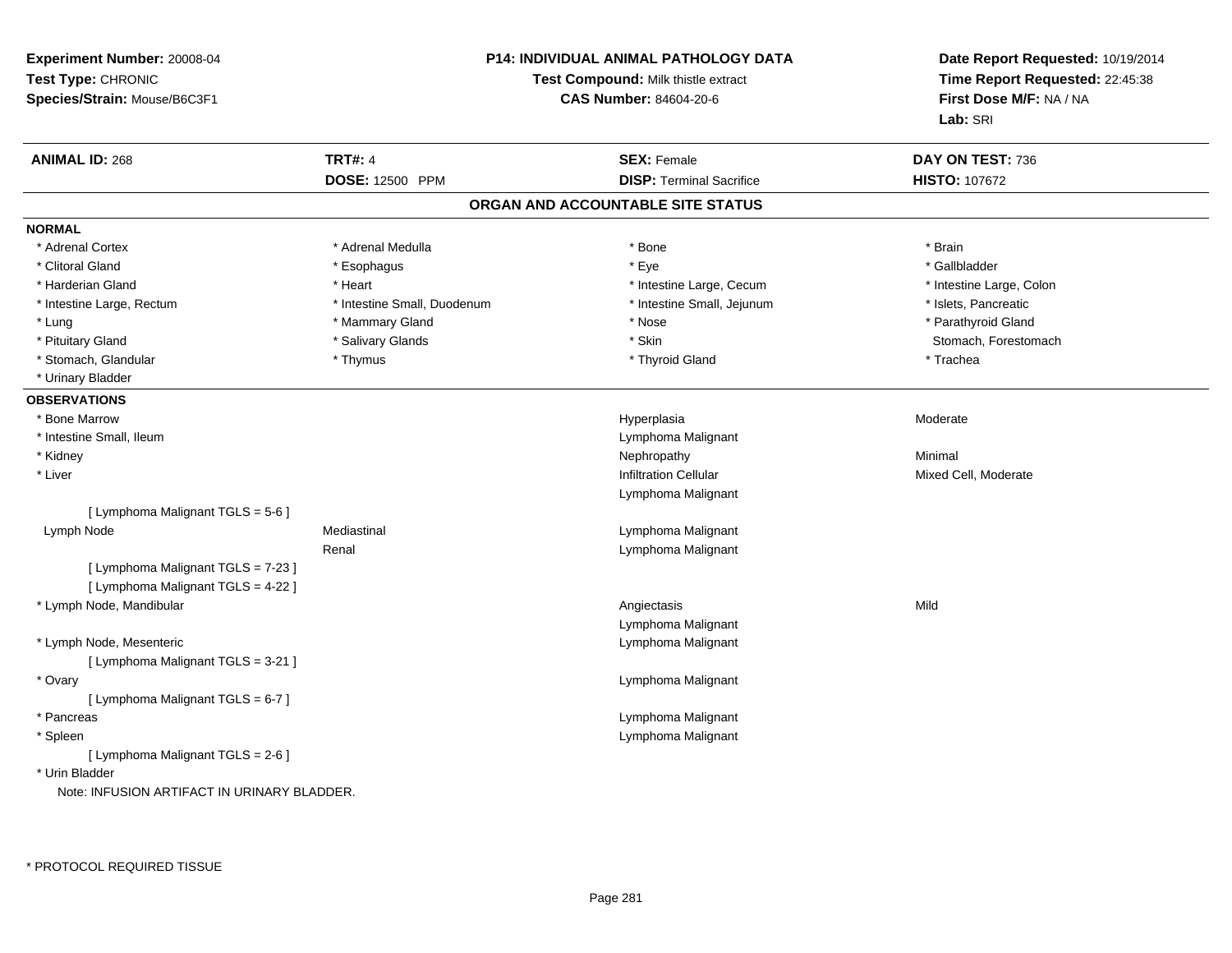| Experiment Number: 20008-04<br>Test Type: CHRONIC<br>Species/Strain: Mouse/B6C3F1 | <b>P14: INDIVIDUAL ANIMAL PATHOLOGY DATA</b><br><b>Test Compound: Milk thistle extract</b><br><b>CAS Number: 84604-20-6</b> |                                   | Date Report Requested: 10/19/2014<br>Time Report Requested: 22:45:38<br>First Dose M/F: NA / NA<br>Lab: SRI |
|-----------------------------------------------------------------------------------|-----------------------------------------------------------------------------------------------------------------------------|-----------------------------------|-------------------------------------------------------------------------------------------------------------|
| <b>ANIMAL ID: 268</b>                                                             | <b>TRT#: 4</b>                                                                                                              | <b>SEX: Female</b>                | DAY ON TEST: 736                                                                                            |
|                                                                                   | <b>DOSE: 12500 PPM</b>                                                                                                      | <b>DISP:</b> Terminal Sacrifice   | <b>HISTO: 107672</b>                                                                                        |
|                                                                                   |                                                                                                                             | ORGAN AND ACCOUNTABLE SITE STATUS |                                                                                                             |
| * Uterus                                                                          |                                                                                                                             | Hyperplasia                       | Cystic, Marked                                                                                              |
|                                                                                   |                                                                                                                             | Inflammation                      | Chronic, Moderate                                                                                           |
| [Hyperplasia TGLS = 1-7]                                                          |                                                                                                                             |                                   |                                                                                                             |
| PRIMARY CAUSE OF DEATH                                                            |                                                                                                                             |                                   |                                                                                                             |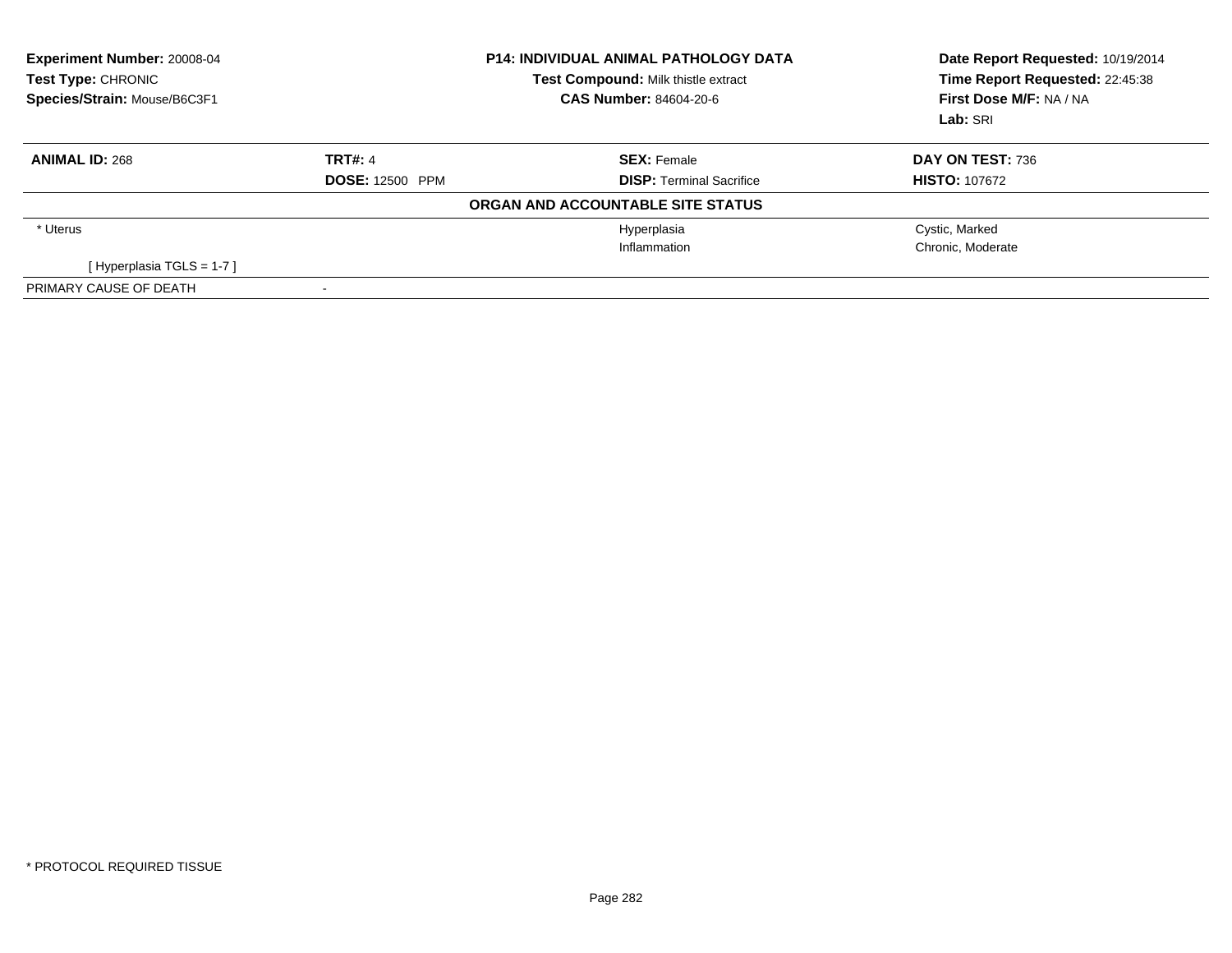| <b>Experiment Number: 20008-04</b><br>Test Type: CHRONIC<br>Species/Strain: Mouse/B6C3F1 | <b>P14: INDIVIDUAL ANIMAL PATHOLOGY DATA</b><br>Test Compound: Milk thistle extract<br><b>CAS Number: 84604-20-6</b> |                                   | Date Report Requested: 10/19/2014<br>Time Report Requested: 22:45:38<br>First Dose M/F: NA / NA<br>Lab: SRI |  |
|------------------------------------------------------------------------------------------|----------------------------------------------------------------------------------------------------------------------|-----------------------------------|-------------------------------------------------------------------------------------------------------------|--|
| <b>ANIMAL ID: 269</b>                                                                    | <b>TRT#: 4</b>                                                                                                       | <b>SEX: Female</b>                | DAY ON TEST: 736                                                                                            |  |
|                                                                                          | DOSE: 12500 PPM                                                                                                      | <b>DISP: Terminal Sacrifice</b>   | HISTO: 107673                                                                                               |  |
|                                                                                          |                                                                                                                      | ORGAN AND ACCOUNTABLE SITE STATUS |                                                                                                             |  |
| <b>NORMAL</b>                                                                            |                                                                                                                      |                                   |                                                                                                             |  |
| * Adrenal Cortex                                                                         | * Adrenal Medulla                                                                                                    | * Bone                            | * Brain                                                                                                     |  |
| * Clitoral Gland                                                                         | * Esophagus                                                                                                          | * Eye                             | * Gallbladder                                                                                               |  |
| * Harderian Gland                                                                        | * Heart                                                                                                              | * Intestine Large, Cecum          | * Intestine Large, Colon                                                                                    |  |
| * Intestine Large, Rectum                                                                | * Intestine Small, Duodenum                                                                                          | * Intestine Small, Ileum          | * Intestine Small, Jejunum                                                                                  |  |
| * Islets, Pancreatic                                                                     | * Kidney                                                                                                             | * Liver                           | * Lymph Node, Mandibular                                                                                    |  |
| * Lymph Node, Mesenteric                                                                 | * Mammary Gland                                                                                                      | * Nose                            | * Ovary                                                                                                     |  |
| * Pancreas                                                                               | * Parathyroid Gland                                                                                                  | * Pituitary Gland                 | * Salivary Glands                                                                                           |  |
| * Skin                                                                                   | * Spleen                                                                                                             | Stomach, Forestomach              | * Stomach, Glandular                                                                                        |  |
| * Thymus                                                                                 | * Thyroid Gland                                                                                                      | * Trachea                         | * Urinary Bladder                                                                                           |  |
| <b>OBSERVATIONS</b>                                                                      |                                                                                                                      |                                   |                                                                                                             |  |
| * Bone Marrow                                                                            |                                                                                                                      | Hyperplasia                       | Mild                                                                                                        |  |
| * Lung                                                                                   | Alveolar Epith                                                                                                       | Hyperplasia                       | Mild                                                                                                        |  |
| * Urin Bladder                                                                           |                                                                                                                      |                                   |                                                                                                             |  |
| Note: INFUSION ARTIFACT IN URINARY BLADDER.                                              |                                                                                                                      |                                   |                                                                                                             |  |
| * Uterus                                                                                 |                                                                                                                      | Hyperplasia                       | Cystic, Moderate                                                                                            |  |
| [Hyperplasia TGLS = $1-7,2-7$ ]                                                          |                                                                                                                      |                                   |                                                                                                             |  |
| PRIMARY CAUSE OF DEATH                                                                   |                                                                                                                      |                                   |                                                                                                             |  |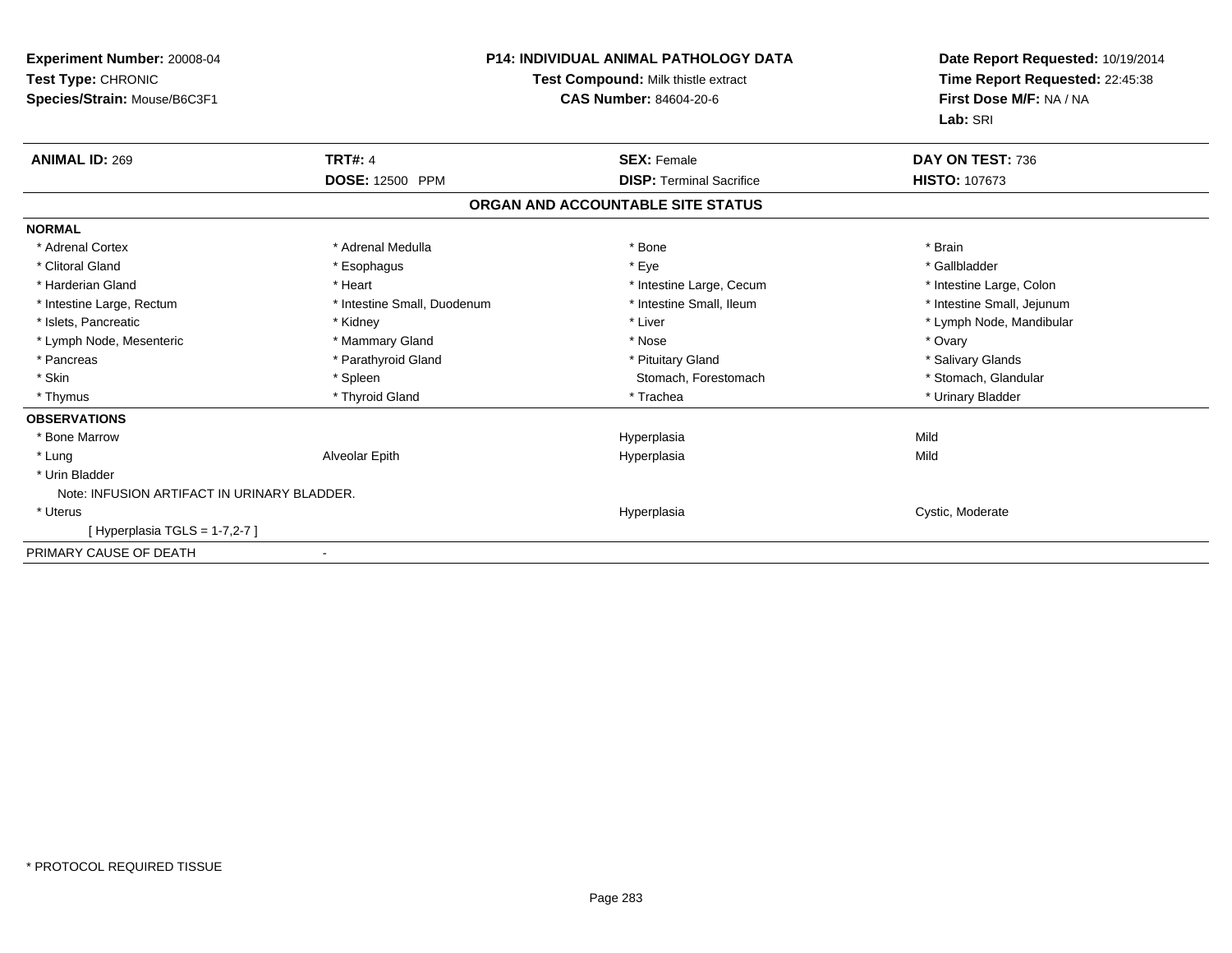| <b>Experiment Number: 20008-04</b><br>Test Type: CHRONIC<br>Species/Strain: Mouse/B6C3F1 | <b>P14: INDIVIDUAL ANIMAL PATHOLOGY DATA</b><br>Test Compound: Milk thistle extract<br><b>CAS Number: 84604-20-6</b> |                                   | Date Report Requested: 10/19/2014<br>Time Report Requested: 22:45:38<br>First Dose M/F: NA / NA<br>Lab: SRI |
|------------------------------------------------------------------------------------------|----------------------------------------------------------------------------------------------------------------------|-----------------------------------|-------------------------------------------------------------------------------------------------------------|
| <b>ANIMAL ID: 270</b>                                                                    | <b>TRT#: 4</b>                                                                                                       | <b>SEX: Female</b>                | DAY ON TEST: 736                                                                                            |
|                                                                                          | DOSE: 12500 PPM                                                                                                      | <b>DISP: Terminal Sacrifice</b>   | <b>HISTO: 107674</b>                                                                                        |
|                                                                                          |                                                                                                                      | ORGAN AND ACCOUNTABLE SITE STATUS |                                                                                                             |
| <b>NORMAL</b>                                                                            |                                                                                                                      |                                   |                                                                                                             |
| * Adrenal Cortex                                                                         | * Adrenal Medulla                                                                                                    | * Bone                            | * Bone Marrow                                                                                               |
| * Brain                                                                                  | * Clitoral Gland                                                                                                     | * Esophagus                       | * Eve                                                                                                       |
| * Gallbladder                                                                            | * Harderian Gland                                                                                                    | * Heart                           | * Intestine Large, Cecum                                                                                    |
| * Intestine Large, Colon                                                                 | * Intestine Large, Rectum                                                                                            | * Intestine Small, Duodenum       | * Intestine Small, Ileum                                                                                    |
| * Intestine Small, Jejunum                                                               | * Islets, Pancreatic                                                                                                 | * Kidney                          | * Liver                                                                                                     |
| * Lymph Node, Mandibular                                                                 | * Lymph Node, Mesenteric                                                                                             | * Mammary Gland                   | * Nose                                                                                                      |
| * Ovary                                                                                  | * Pancreas                                                                                                           | * Parathyroid Gland               | * Pituitary Gland                                                                                           |
| * Salivary Glands                                                                        | * Skin                                                                                                               | * Spleen                          | Stomach, Forestomach                                                                                        |
| * Stomach, Glandular                                                                     | * Thymus                                                                                                             | * Thyroid Gland                   | * Trachea                                                                                                   |
| * Urinary Bladder                                                                        |                                                                                                                      |                                   |                                                                                                             |
| <b>OBSERVATIONS</b>                                                                      |                                                                                                                      |                                   |                                                                                                             |
| * Lung                                                                                   | Alveolar Epith                                                                                                       | Hyperplasia                       | Mild                                                                                                        |
| [Hyperplasia TGLS = 2-21]                                                                |                                                                                                                      |                                   |                                                                                                             |
| * Uterus                                                                                 |                                                                                                                      | Hyperplasia                       | Cystic, Moderate                                                                                            |
| [Hyperplasia TGLS = 1-7]                                                                 |                                                                                                                      |                                   |                                                                                                             |
| PRIMARY CAUSE OF DEATH                                                                   |                                                                                                                      |                                   |                                                                                                             |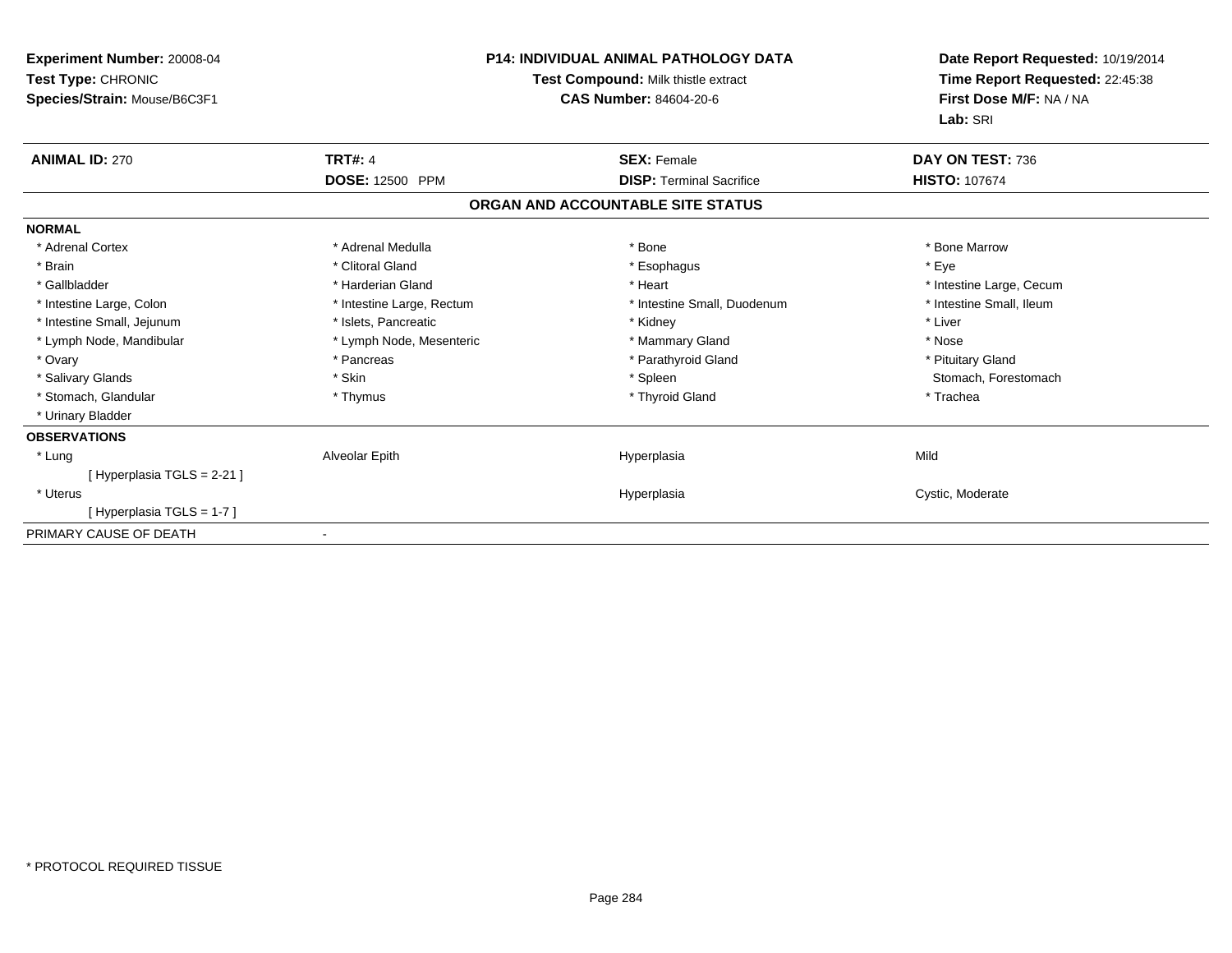| Experiment Number: 20008-04<br>Test Type: CHRONIC<br>Species/Strain: Mouse/B6C3F1 | P14: INDIVIDUAL ANIMAL PATHOLOGY DATA<br>Test Compound: Milk thistle extract<br><b>CAS Number: 84604-20-6</b> |                                                  | Date Report Requested: 10/19/2014<br>Time Report Requested: 22:45:38<br>First Dose M/F: NA / NA<br>Lab: SRI |  |
|-----------------------------------------------------------------------------------|---------------------------------------------------------------------------------------------------------------|--------------------------------------------------|-------------------------------------------------------------------------------------------------------------|--|
| <b>ANIMAL ID: 271</b>                                                             | <b>TRT#: 4</b><br><b>DOSE: 12500 PPM</b>                                                                      | <b>SEX: Female</b><br><b>DISP: Natural Death</b> | DAY ON TEST: 736<br><b>HISTO: 107675</b>                                                                    |  |
|                                                                                   |                                                                                                               | ORGAN AND ACCOUNTABLE SITE STATUS                |                                                                                                             |  |
| <b>NORMAL</b>                                                                     |                                                                                                               |                                                  |                                                                                                             |  |
| * Adrenal Cortex                                                                  | * Bone                                                                                                        | * Brain                                          | * Clitoral Gland                                                                                            |  |
| * Esophagus                                                                       | * Eye                                                                                                         | * Harderian Gland                                | * Heart                                                                                                     |  |
| * Intestine Large, Rectum                                                         | * Liver                                                                                                       | * Ovary                                          | * Parathyroid Gland                                                                                         |  |
| * Pituitary Gland                                                                 | * Salivary Glands                                                                                             | * Skin                                           | Stomach, Forestomach                                                                                        |  |
| * Trachea                                                                         | * Urinary Bladder                                                                                             |                                                  |                                                                                                             |  |
| <b>MISSING</b>                                                                    |                                                                                                               |                                                  |                                                                                                             |  |
| * Lymph Node, Mandibular                                                          | * Thymus                                                                                                      |                                                  |                                                                                                             |  |
| <b>AUTO PRECLUDES DIAG.</b>                                                       |                                                                                                               |                                                  |                                                                                                             |  |
| * Adrenal Medulla                                                                 | * Gallbladder                                                                                                 | * Intestine Large, Cecum                         | * Intestine Large, Colon                                                                                    |  |
| * Intestine Small, Duodenum                                                       | * Intestine Small, Ileum                                                                                      | * Intestine Small, Jejunum                       | * Islets, Pancreatic                                                                                        |  |
| * Kidney                                                                          | * Lymph Node, Mesenteric                                                                                      | * Pancreas                                       | * Spleen                                                                                                    |  |
| * Stomach, Glandular                                                              | * Thyroid Gland                                                                                               |                                                  |                                                                                                             |  |
| <b>OBSERVATIONS</b>                                                               |                                                                                                               |                                                  |                                                                                                             |  |
| * Bone Marrow                                                                     |                                                                                                               | Hyperplasia                                      | Marked                                                                                                      |  |
| * Lung                                                                            |                                                                                                               | Rhabdomyosarcoma                                 | Metastatic (Skeletal Muscle)                                                                                |  |
| Lymph Node                                                                        | Iliac                                                                                                         | Hyperplasia                                      | Lymphoid, Moderate                                                                                          |  |
|                                                                                   | Renal                                                                                                         | Hyperplasia                                      | Lymphoid, Moderate                                                                                          |  |
| [ Hyperplasia TGLS = 4-22 ]<br>[ Hyperplasia TGLS = 3-21 ]                        |                                                                                                               |                                                  |                                                                                                             |  |
| * Mammary Gland                                                                   |                                                                                                               | Hyperplasia                                      | Mild                                                                                                        |  |
| * Nose                                                                            |                                                                                                               | Inflammation                                     | Chronic, Minimal                                                                                            |  |
| <b>Skeletal Muscle</b>                                                            |                                                                                                               | Rhabdomyosarcoma                                 |                                                                                                             |  |
| [ Rhabdomyosarcoma TGLS = 5-23,6-24,6-24-1 ]                                      |                                                                                                               |                                                  |                                                                                                             |  |
| * Uterus                                                                          |                                                                                                               | Hyperplasia                                      | Cystic, Marked                                                                                              |  |
| [ Hyperplasia TGLS = 1-7 ]                                                        |                                                                                                               |                                                  |                                                                                                             |  |
| PRIMARY CAUSE OF DEATH                                                            | - Skeletal Muscle Rhabdomyosarcoma                                                                            |                                                  |                                                                                                             |  |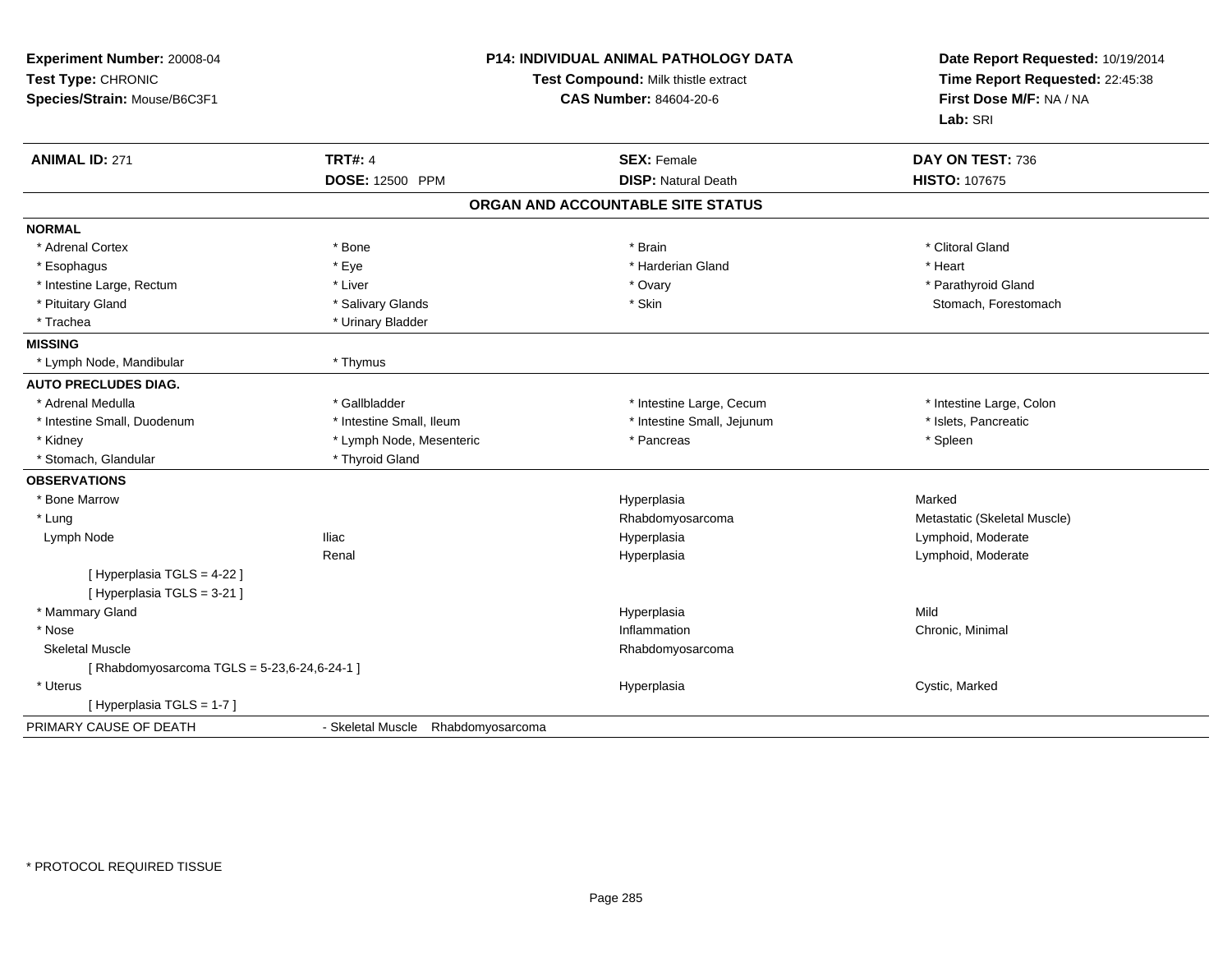| <b>Experiment Number: 20008-04</b><br>Test Type: CHRONIC<br>Species/Strain: Mouse/B6C3F1 |                             | <b>P14: INDIVIDUAL ANIMAL PATHOLOGY DATA</b><br>Test Compound: Milk thistle extract<br>CAS Number: 84604-20-6 | Date Report Requested: 10/19/2014<br>Time Report Requested: 22:45:38<br>First Dose M/F: NA / NA<br>Lab: SRI |
|------------------------------------------------------------------------------------------|-----------------------------|---------------------------------------------------------------------------------------------------------------|-------------------------------------------------------------------------------------------------------------|
| <b>ANIMAL ID: 272</b>                                                                    | <b>TRT#: 4</b>              | <b>SEX: Female</b>                                                                                            | DAY ON TEST: 736                                                                                            |
|                                                                                          | <b>DOSE: 12500 PPM</b>      | <b>DISP: Terminal Sacrifice</b>                                                                               | <b>HISTO: 107676</b>                                                                                        |
|                                                                                          |                             | ORGAN AND ACCOUNTABLE SITE STATUS                                                                             |                                                                                                             |
| <b>NORMAL</b>                                                                            |                             |                                                                                                               |                                                                                                             |
| * Adrenal Medulla                                                                        | * Bone                      | * Bone Marrow                                                                                                 | * Brain                                                                                                     |
| * Clitoral Gland                                                                         | * Esophagus                 | * Eye                                                                                                         | * Gallbladder                                                                                               |
| * Harderian Gland                                                                        | * Heart                     | * Intestine Large, Cecum                                                                                      | * Intestine Large, Colon                                                                                    |
| * Intestine Large, Rectum                                                                | * Intestine Small, Duodenum | * Intestine Small, Ileum                                                                                      | * Intestine Small, Jejunum                                                                                  |
| * Islets, Pancreatic                                                                     | * Kidney                    | * Liver                                                                                                       | * Lymph Node, Mandibular                                                                                    |
| * Lymph Node, Mesenteric                                                                 | * Mammary Gland             | * Nose                                                                                                        | * Pancreas                                                                                                  |
| * Parathyroid Gland                                                                      | * Pituitary Gland           | * Salivary Glands                                                                                             | * Skin                                                                                                      |
| Stomach, Forestomach                                                                     | * Stomach, Glandular        | * Thymus                                                                                                      | * Thyroid Gland                                                                                             |
| * Trachea                                                                                | * Urinary Bladder           |                                                                                                               |                                                                                                             |
| <b>OBSERVATIONS</b>                                                                      |                             |                                                                                                               |                                                                                                             |
| * Adrenal Cortex                                                                         |                             | Cyst                                                                                                          |                                                                                                             |
| * Lung                                                                                   | Arteriole                   | Hypertrophy                                                                                                   | Minimal                                                                                                     |
| * Ovary                                                                                  |                             | Angiectasis                                                                                                   | Mild                                                                                                        |
|                                                                                          | <b>Interstit Cell</b>       | Hyperplasia                                                                                                   | Moderate                                                                                                    |
| * Spleen                                                                                 |                             | Hematopoietic Cell Proliferation                                                                              | Mild                                                                                                        |
|                                                                                          | Lymph Follic                | Hyperplasia                                                                                                   | Mild                                                                                                        |
| * Uterus                                                                                 |                             | Hyperplasia                                                                                                   | Cystic, Moderate                                                                                            |
| [Hyperplasia TGLS = 1-7]                                                                 |                             |                                                                                                               |                                                                                                             |
| PRIMARY CAUSE OF DEATH                                                                   |                             |                                                                                                               |                                                                                                             |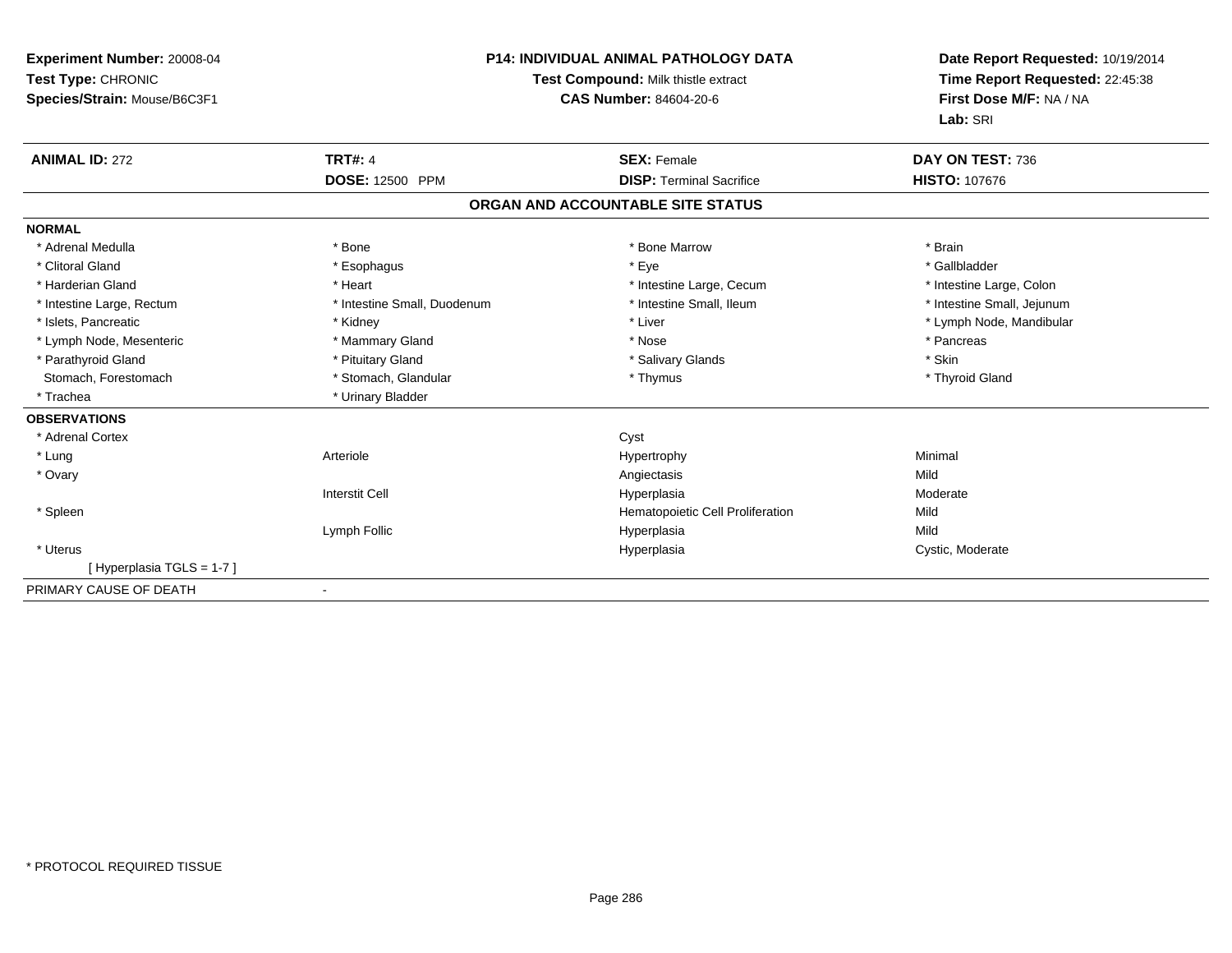| Experiment Number: 20008-04<br>Test Type: CHRONIC<br>Species/Strain: Mouse/B6C3F1 |                           | <b>P14: INDIVIDUAL ANIMAL PATHOLOGY DATA</b><br>Test Compound: Milk thistle extract<br><b>CAS Number: 84604-20-6</b> | Date Report Requested: 10/19/2014<br>Time Report Requested: 22:45:38<br>First Dose M/F: NA / NA<br>Lab: SRI |
|-----------------------------------------------------------------------------------|---------------------------|----------------------------------------------------------------------------------------------------------------------|-------------------------------------------------------------------------------------------------------------|
| <b>ANIMAL ID: 273</b>                                                             | <b>TRT#: 4</b>            | <b>SEX: Female</b>                                                                                                   | DAY ON TEST: 736                                                                                            |
|                                                                                   | DOSE: 12500 PPM           | <b>DISP: Terminal Sacrifice</b>                                                                                      | <b>HISTO: 107677</b>                                                                                        |
|                                                                                   |                           | ORGAN AND ACCOUNTABLE SITE STATUS                                                                                    |                                                                                                             |
| <b>NORMAL</b>                                                                     |                           |                                                                                                                      |                                                                                                             |
| * Adrenal Cortex                                                                  | * Adrenal Medulla         | * Bone                                                                                                               | * Bone Marrow                                                                                               |
| * Brain                                                                           | * Clitoral Gland          | * Esophagus                                                                                                          | * Eye                                                                                                       |
| * Gallbladder                                                                     | * Harderian Gland         | * Heart                                                                                                              | * Intestine Large, Cecum                                                                                    |
| * Intestine Large, Colon                                                          | * Intestine Large, Rectum | * Intestine Small, Duodenum                                                                                          | * Intestine Small, Ileum                                                                                    |
| * Intestine Small, Jejunum                                                        | * Islets, Pancreatic      | * Kidney                                                                                                             | * Liver                                                                                                     |
| * Lung                                                                            | * Mammary Gland           | * Nose                                                                                                               | * Pancreas                                                                                                  |
| * Parathyroid Gland                                                               | * Pituitary Gland         | * Skin                                                                                                               | * Spleen                                                                                                    |
| Stomach, Forestomach                                                              | * Stomach, Glandular      | * Thymus                                                                                                             | * Trachea                                                                                                   |
| * Urinary Bladder                                                                 |                           |                                                                                                                      |                                                                                                             |
| <b>OBSERVATIONS</b>                                                               |                           |                                                                                                                      |                                                                                                             |
| * Lymph Node, Mandibular                                                          |                           | Hyperplasia                                                                                                          | Lymphoid, Moderate                                                                                          |
| * Lymph Node, Mesenteric                                                          |                           | Hyperplasia                                                                                                          | Lymphoid, Moderate                                                                                          |
| * Ovary                                                                           |                           | Angiectasis                                                                                                          | Moderate                                                                                                    |
|                                                                                   |                           | Cyst                                                                                                                 | Moderate                                                                                                    |
|                                                                                   |                           | Hemorrhage                                                                                                           | Moderate                                                                                                    |
| * Salivary Glands                                                                 |                           | <b>Infiltration Cellular</b>                                                                                         | Lymphocyte, Mild                                                                                            |
| * Thyroid Gland                                                                   | Follicle                  | Degeneration                                                                                                         | Focal, Moderate                                                                                             |
| * Uterus                                                                          |                           | Hyperplasia                                                                                                          | Cystic, Marked                                                                                              |
| [Hyperplasia TGLS = 1-7]                                                          |                           |                                                                                                                      |                                                                                                             |
| PRIMARY CAUSE OF DEATH                                                            |                           |                                                                                                                      |                                                                                                             |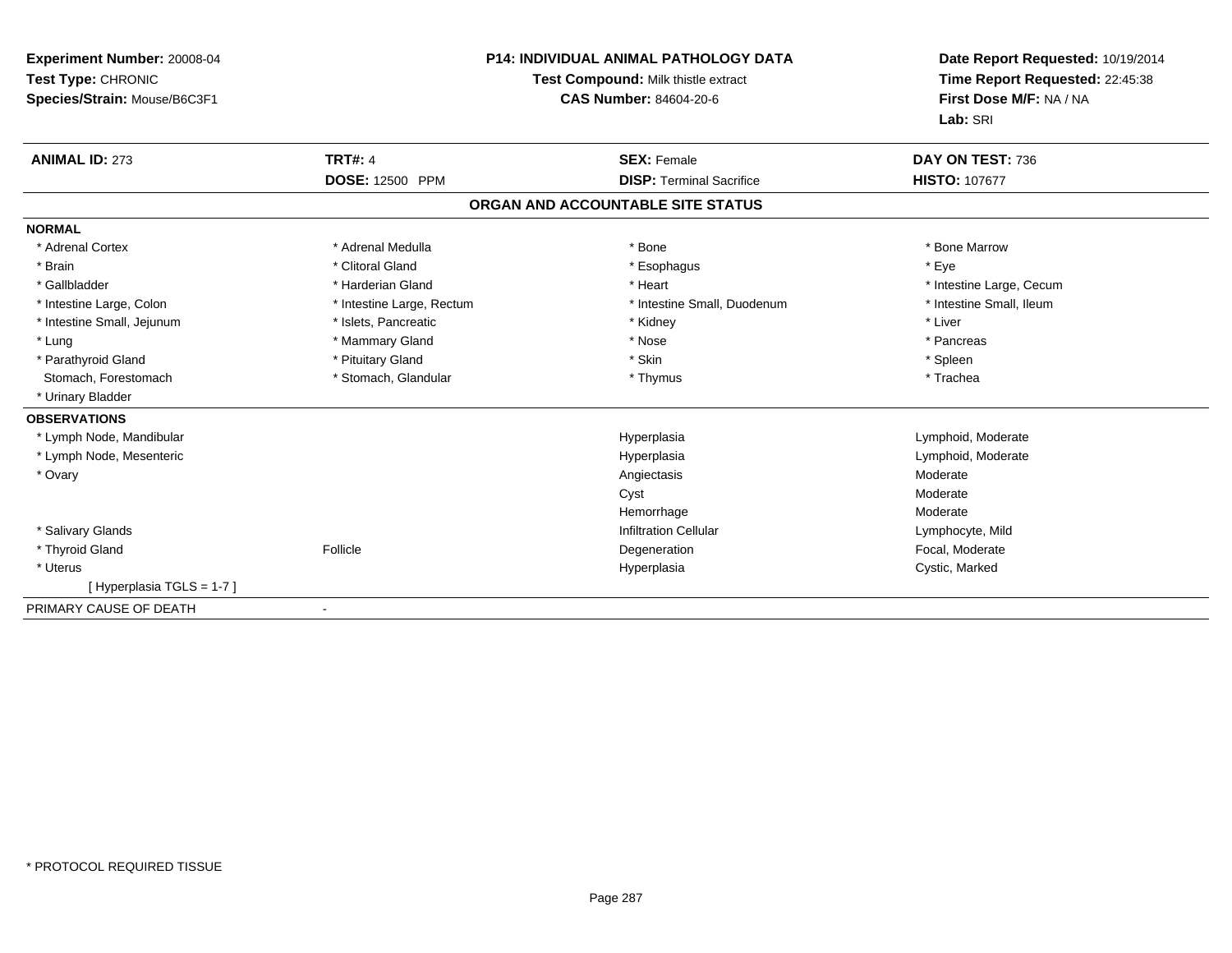| Experiment Number: 20008-04<br>Test Type: CHRONIC<br>Species/Strain: Mouse/B6C3F1 |                           | <b>P14: INDIVIDUAL ANIMAL PATHOLOGY DATA</b><br>Test Compound: Milk thistle extract<br><b>CAS Number: 84604-20-6</b> | Date Report Requested: 10/19/2014<br>Time Report Requested: 22:45:38<br>First Dose M/F: NA / NA<br>Lab: SRI |
|-----------------------------------------------------------------------------------|---------------------------|----------------------------------------------------------------------------------------------------------------------|-------------------------------------------------------------------------------------------------------------|
| <b>ANIMAL ID: 274</b>                                                             | <b>TRT#: 4</b>            | <b>SEX: Female</b>                                                                                                   | DAY ON TEST: 736                                                                                            |
|                                                                                   | <b>DOSE: 12500 PPM</b>    | <b>DISP: Terminal Sacrifice</b>                                                                                      | <b>HISTO: 107678</b>                                                                                        |
|                                                                                   |                           | ORGAN AND ACCOUNTABLE SITE STATUS                                                                                    |                                                                                                             |
| <b>NORMAL</b>                                                                     |                           |                                                                                                                      |                                                                                                             |
| * Adrenal Cortex                                                                  | * Adrenal Medulla         | * Bone                                                                                                               | * Bone Marrow                                                                                               |
| * Brain                                                                           | * Clitoral Gland          | * Esophagus                                                                                                          | * Eye                                                                                                       |
| * Gallbladder                                                                     | * Harderian Gland         | * Heart                                                                                                              | * Intestine Large, Cecum                                                                                    |
| * Intestine Large, Colon                                                          | * Intestine Large, Rectum | * Intestine Small, Duodenum                                                                                          | * Intestine Small, Ileum                                                                                    |
| * Intestine Small, Jejunum                                                        | * Islets, Pancreatic      | * Kidney                                                                                                             | * Lymph Node, Mandibular                                                                                    |
| * Lymph Node, Mesenteric                                                          | * Mammary Gland           | * Nose                                                                                                               | * Ovary                                                                                                     |
| * Pancreas                                                                        | * Parathyroid Gland       | * Salivary Glands                                                                                                    | * Skin                                                                                                      |
| * Spleen                                                                          | Stomach, Forestomach      | * Trachea                                                                                                            | * Urinary Bladder                                                                                           |
| <b>OBSERVATIONS</b>                                                               |                           |                                                                                                                      |                                                                                                             |
| * Liver                                                                           |                           | <b>Infiltration Cellular</b>                                                                                         | Lymphocyte, Mild                                                                                            |
| * Lung                                                                            |                           | <b>Infiltration Cellular</b>                                                                                         | Lymphocyte, Moderate                                                                                        |
| * Pituitary Gland                                                                 | <b>Pars Distalis</b>      | Cyst                                                                                                                 | Moderate                                                                                                    |
| * Stomach, Glandular                                                              |                           | Carcinoma                                                                                                            |                                                                                                             |
| Note: THE CARCINOMA APPEARS TO BE IN AN EARLY STAGE.                              |                           |                                                                                                                      |                                                                                                             |
| * Thymus                                                                          |                           | Hyperplasia                                                                                                          | Lymphoid, Minimal                                                                                           |
| * Thyroid Gland                                                                   | Follicle                  | Degeneration                                                                                                         | Focal, Mild                                                                                                 |
| * Uterus                                                                          |                           | Hyperplasia                                                                                                          | Cystic, Minimal                                                                                             |
| [Hyperplasia TGLS = 1-7]                                                          |                           |                                                                                                                      |                                                                                                             |
| PRIMARY CAUSE OF DEATH                                                            |                           |                                                                                                                      |                                                                                                             |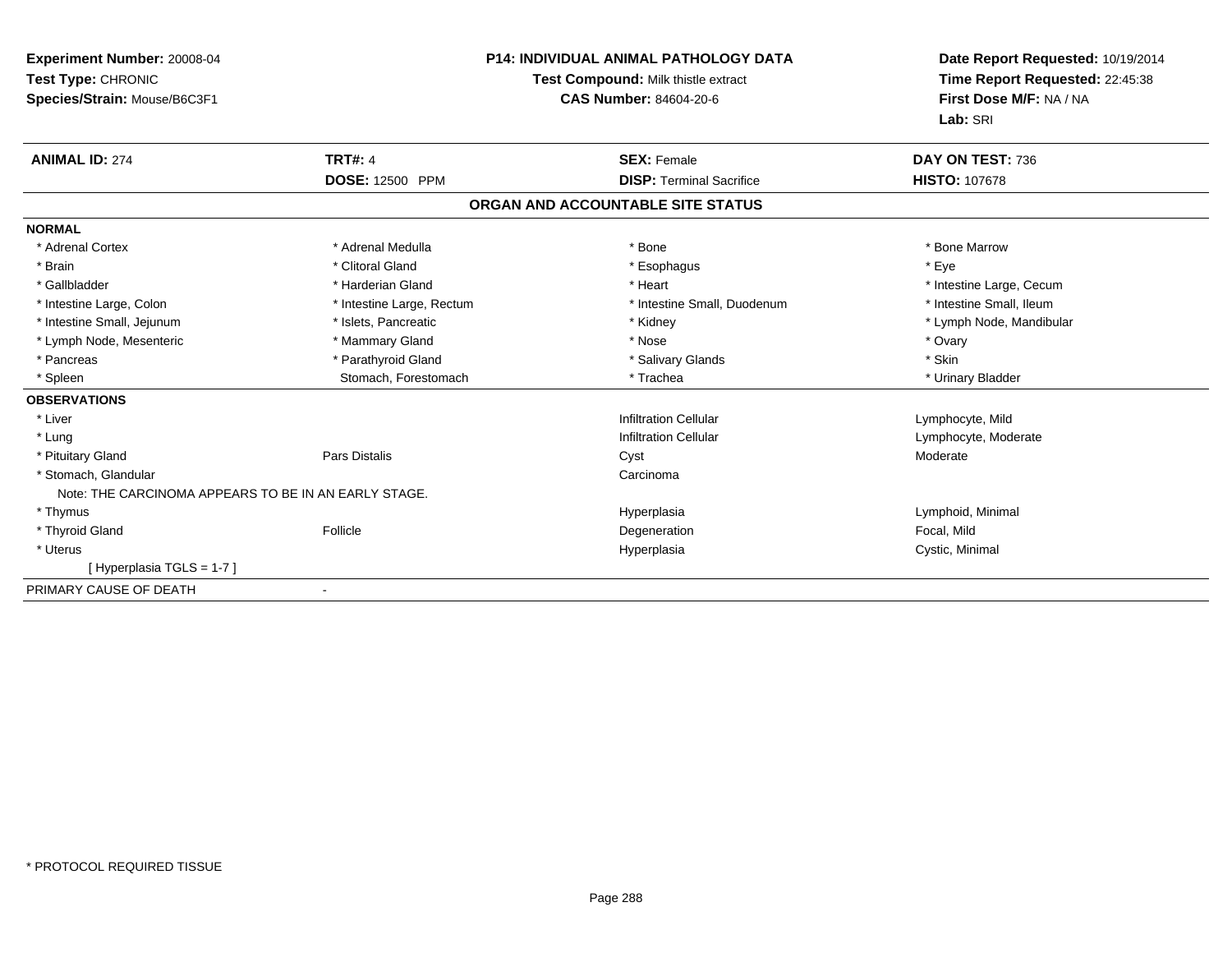| <b>Experiment Number: 20008-04</b><br>Test Type: CHRONIC<br>Species/Strain: Mouse/B6C3F1 | P14: INDIVIDUAL ANIMAL PATHOLOGY DATA<br>Test Compound: Milk thistle extract<br><b>CAS Number: 84604-20-6</b> |                                   | Date Report Requested: 10/19/2014<br>Time Report Requested: 22:45:38<br>First Dose M/F: NA / NA<br>Lab: SRI |
|------------------------------------------------------------------------------------------|---------------------------------------------------------------------------------------------------------------|-----------------------------------|-------------------------------------------------------------------------------------------------------------|
| <b>ANIMAL ID: 275</b>                                                                    | <b>TRT#: 4</b>                                                                                                | <b>SEX: Female</b>                | DAY ON TEST: 736                                                                                            |
|                                                                                          | <b>DOSE: 12500 PPM</b>                                                                                        | <b>DISP: Terminal Sacrifice</b>   | <b>HISTO: 107679</b>                                                                                        |
|                                                                                          |                                                                                                               | ORGAN AND ACCOUNTABLE SITE STATUS |                                                                                                             |
| <b>NORMAL</b>                                                                            |                                                                                                               |                                   |                                                                                                             |
| * Adrenal Cortex                                                                         | * Adrenal Medulla                                                                                             | * Bone Marrow                     | * Brain                                                                                                     |
| * Clitoral Gland                                                                         | * Esophagus                                                                                                   | * Eye                             | * Gallbladder                                                                                               |
| * Harderian Gland                                                                        | * Heart                                                                                                       | * Intestine Large, Cecum          | * Intestine Large, Colon                                                                                    |
| * Intestine Large, Rectum                                                                | * Intestine Small, Duodenum                                                                                   | * Intestine Small, Ileum          | * Intestine Small, Jejunum                                                                                  |
| * Islets, Pancreatic                                                                     | * Kidney                                                                                                      | * Liver                           | * Lung                                                                                                      |
| * Lymph Node, Mandibular                                                                 | * Lymph Node, Mesenteric                                                                                      | * Mammary Gland                   | * Nose                                                                                                      |
| * Ovary                                                                                  | * Pancreas                                                                                                    | * Parathyroid Gland               | * Pituitary Gland                                                                                           |
| * Salivary Glands                                                                        | * Skin                                                                                                        | * Spleen                          | Stomach, Forestomach                                                                                        |
| * Stomach, Glandular                                                                     | * Thymus                                                                                                      | * Thyroid Gland                   | * Trachea                                                                                                   |
| * Urinary Bladder                                                                        |                                                                                                               |                                   |                                                                                                             |
| <b>OBSERVATIONS</b>                                                                      |                                                                                                               |                                   |                                                                                                             |
| * Bone                                                                                   |                                                                                                               | Fibro-Osseous Lesion              | Minimal                                                                                                     |
| * Uterus                                                                                 |                                                                                                               | Hyperplasia                       | Cystic, Moderate                                                                                            |
| [Hyperplasia TGLS = 1-7]                                                                 |                                                                                                               |                                   |                                                                                                             |
| PRIMARY CAUSE OF DEATH                                                                   | $\overline{\phantom{a}}$                                                                                      |                                   |                                                                                                             |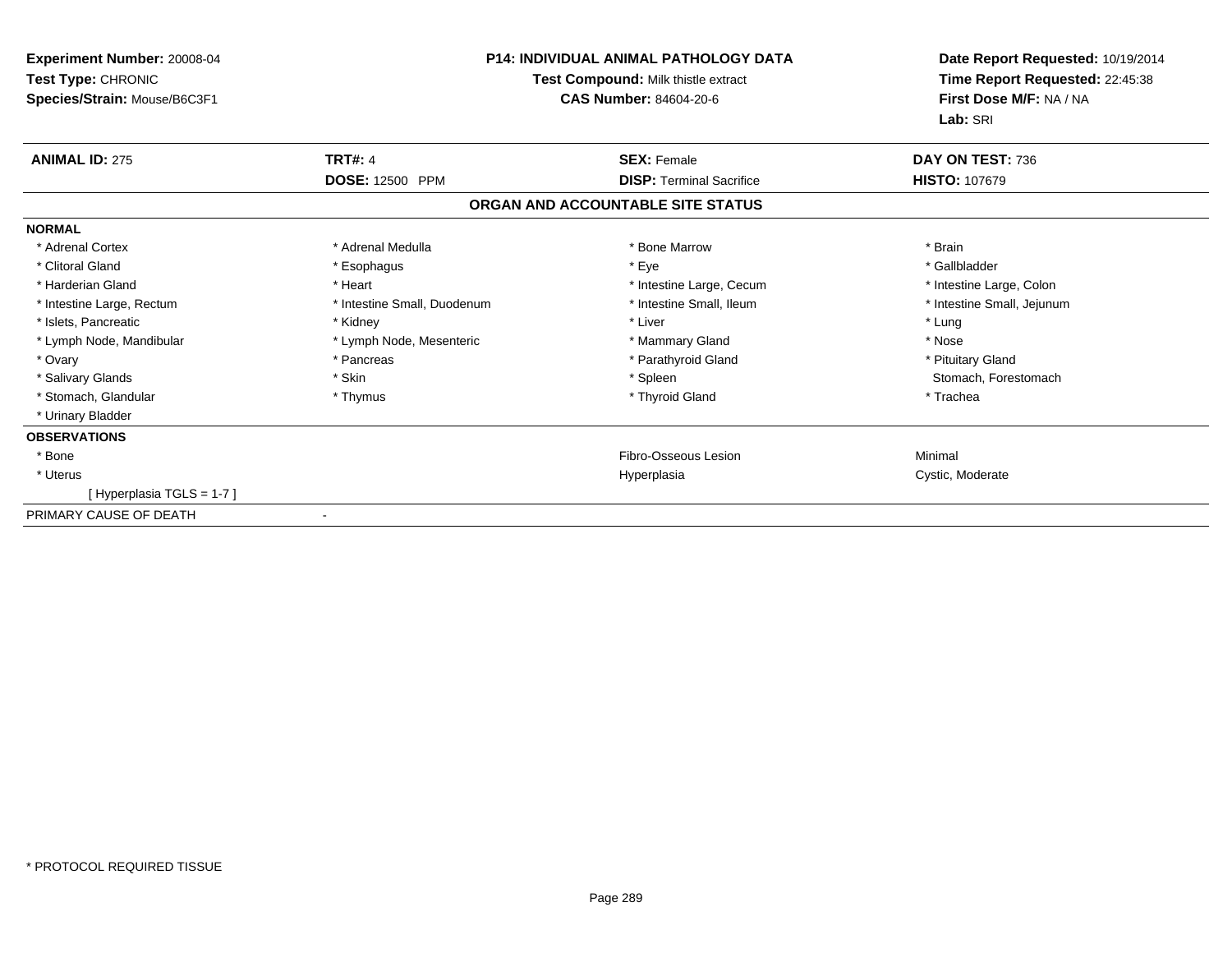| <b>Experiment Number: 20008-04</b><br>Test Type: CHRONIC<br>Species/Strain: Mouse/B6C3F1 |                             | <b>P14: INDIVIDUAL ANIMAL PATHOLOGY DATA</b><br>Test Compound: Milk thistle extract<br>CAS Number: 84604-20-6 | Date Report Requested: 10/19/2014<br>Time Report Requested: 22:45:38<br>First Dose M/F: NA / NA<br>Lab: SRI |  |
|------------------------------------------------------------------------------------------|-----------------------------|---------------------------------------------------------------------------------------------------------------|-------------------------------------------------------------------------------------------------------------|--|
| <b>ANIMAL ID: 276</b>                                                                    | <b>TRT#: 4</b>              | <b>SEX: Female</b>                                                                                            | DAY ON TEST: 406                                                                                            |  |
|                                                                                          | <b>DOSE: 12500 PPM</b>      | <b>DISP: Natural Death</b>                                                                                    | <b>HISTO: 107680</b>                                                                                        |  |
|                                                                                          |                             | ORGAN AND ACCOUNTABLE SITE STATUS                                                                             |                                                                                                             |  |
| <b>NORMAL</b>                                                                            |                             |                                                                                                               |                                                                                                             |  |
| * Adrenal Cortex                                                                         | * Adrenal Medulla           | * Bone                                                                                                        | * Brain                                                                                                     |  |
| * Clitoral Gland                                                                         | * Esophagus                 | * Eye                                                                                                         | * Harderian Gland                                                                                           |  |
| * Heart                                                                                  | * Intestine Large, Cecum    | * Intestine Large, Colon                                                                                      | * Intestine Large, Rectum                                                                                   |  |
| * Intestine Small, Ileum                                                                 | * Kidney                    | * Liver                                                                                                       | * Lung                                                                                                      |  |
| * Lymph Node, Mandibular                                                                 | * Mammary Gland             | * Nose                                                                                                        | * Ovary                                                                                                     |  |
| * Parathyroid Gland                                                                      | * Pituitary Gland           | * Salivary Glands                                                                                             | Stomach, Forestomach                                                                                        |  |
| * Thymus                                                                                 | * Trachea                   | * Urinary Bladder                                                                                             |                                                                                                             |  |
| <b>AUTO PRECLUDES DIAG.</b>                                                              |                             |                                                                                                               |                                                                                                             |  |
| * Gallbladder                                                                            | * Intestine Small, Duodenum | * Intestine Small, Jejunum                                                                                    | * Islets, Pancreatic                                                                                        |  |
| * Lymph Node, Mesenteric                                                                 | * Pancreas                  | * Spleen                                                                                                      | * Stomach, Glandular                                                                                        |  |
| * Thyroid Gland                                                                          |                             |                                                                                                               |                                                                                                             |  |
| <b>OBSERVATIONS</b>                                                                      |                             |                                                                                                               |                                                                                                             |  |
| * Bone Marrow                                                                            |                             | Hyperplasia                                                                                                   | Mild                                                                                                        |  |
| * Skin                                                                                   |                             | Lymphoma Malignant                                                                                            |                                                                                                             |  |
| [ Lymphoma Malignant TGLS = 1-21 ]                                                       |                             |                                                                                                               |                                                                                                             |  |
| * Uterus                                                                                 |                             | Hyperplasia                                                                                                   | Cystic, Minimal                                                                                             |  |
| PRIMARY CAUSE OF DEATH                                                                   | - Skin Lymphoma Malignant   |                                                                                                               |                                                                                                             |  |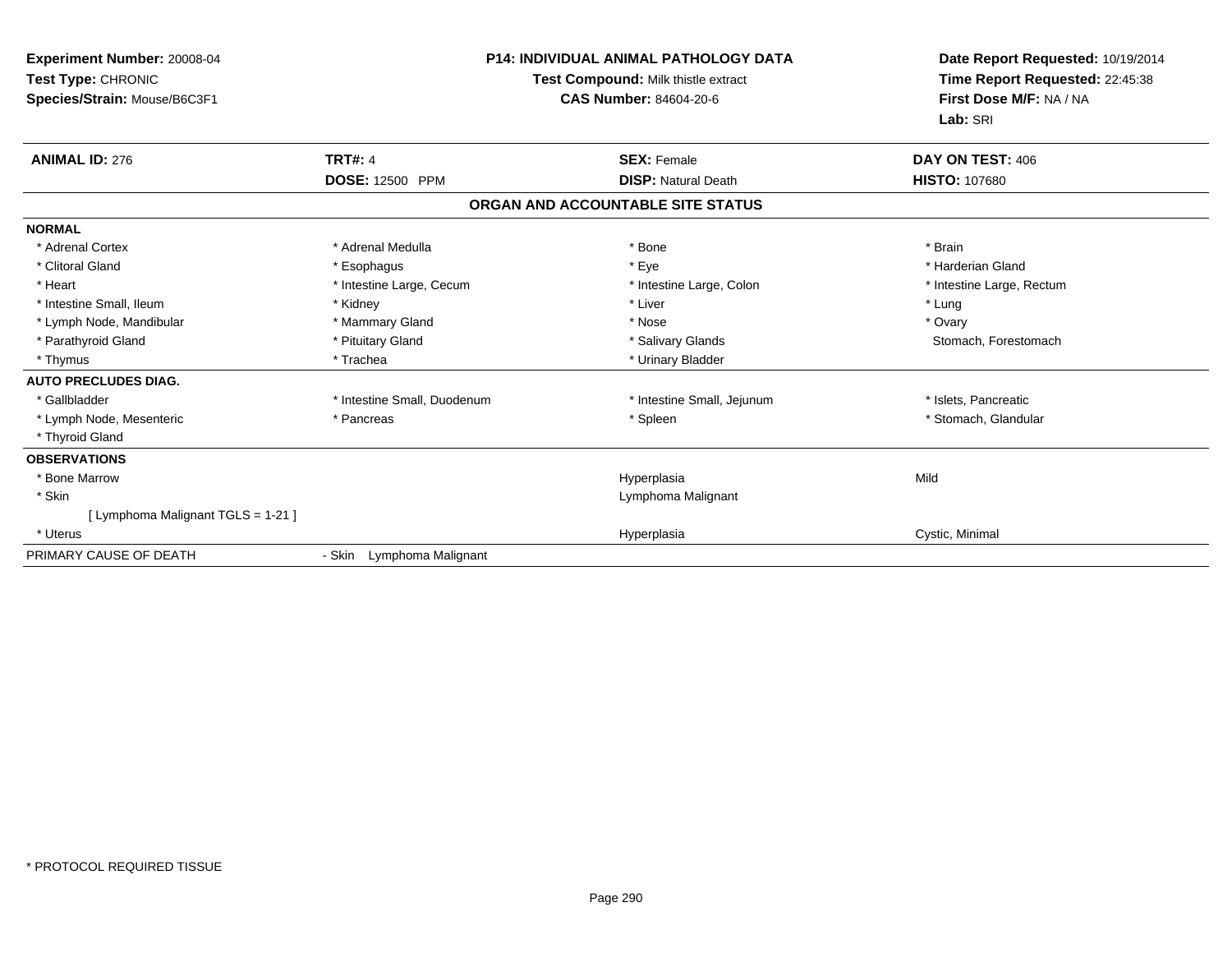| Experiment Number: 20008-04<br>Test Type: CHRONIC<br>Species/Strain: Mouse/B6C3F1          |                             | <b>P14: INDIVIDUAL ANIMAL PATHOLOGY DATA</b><br>Test Compound: Milk thistle extract<br><b>CAS Number: 84604-20-6</b>               | Date Report Requested: 10/19/2014<br>Time Report Requested: 22:45:38<br>First Dose M/F: NA / NA<br>Lab: SRI |
|--------------------------------------------------------------------------------------------|-----------------------------|------------------------------------------------------------------------------------------------------------------------------------|-------------------------------------------------------------------------------------------------------------|
| <b>ANIMAL ID: 277</b>                                                                      | <b>TRT#: 4</b>              | <b>SEX: Female</b>                                                                                                                 | DAY ON TEST: 649                                                                                            |
|                                                                                            | DOSE: 12500 PPM             | <b>DISP: Natural Death</b>                                                                                                         | <b>HISTO: 107681</b>                                                                                        |
|                                                                                            |                             | ORGAN AND ACCOUNTABLE SITE STATUS                                                                                                  |                                                                                                             |
| <b>NORMAL</b>                                                                              |                             |                                                                                                                                    |                                                                                                             |
| * Adrenal Medulla                                                                          | * Bone                      | * Clitoral Gland                                                                                                                   | * Esophagus                                                                                                 |
| * Eye                                                                                      | * Gallbladder               | * Harderian Gland                                                                                                                  | * Intestine Large, Colon                                                                                    |
| * Intestine Large, Rectum                                                                  | * Intestine Small, Duodenum | * Intestine Small, Ileum                                                                                                           | * Islets, Pancreatic                                                                                        |
| * Liver                                                                                    | * Lung                      | * Ovary                                                                                                                            | * Parathyroid Gland                                                                                         |
| * Pituitary Gland                                                                          | * Salivary Glands           | * Skin                                                                                                                             | Stomach, Forestomach                                                                                        |
| * Stomach, Glandular                                                                       | * Trachea                   | * Urinary Bladder                                                                                                                  |                                                                                                             |
| <b>AUTO PRECLUDES DIAG.</b>                                                                |                             |                                                                                                                                    |                                                                                                             |
| * Intestine Large, Cecum                                                                   | * Intestine Small, Jejunum  |                                                                                                                                    |                                                                                                             |
| <b>OBSERVATIONS</b>                                                                        |                             |                                                                                                                                    |                                                                                                             |
| * Adrenal Cortex                                                                           |                             | <b>Accessory Adrenal Cortical Nodule</b>                                                                                           | Moderate                                                                                                    |
| <b>Blood Vessel</b>                                                                        |                             |                                                                                                                                    |                                                                                                             |
|                                                                                            |                             | Note: MODERATE MINERALIZATION IN AORTA (SLIDE 3); NOT TABULATED AS BLOOD VESSEL IS NOT LISTED AS PROTOCOL-REQUIRED ON TDMS SCREEN. |                                                                                                             |
| * Bone Marrow                                                                              |                             | Hyperplasia                                                                                                                        | Marked                                                                                                      |
| * Brain                                                                                    |                             | Lymphoma Malignant                                                                                                                 |                                                                                                             |
| * Heart                                                                                    |                             | Lymphoma Malignant                                                                                                                 |                                                                                                             |
| [ Lymphoma Malignant TGLS = 8-12 ]                                                         |                             |                                                                                                                                    |                                                                                                             |
| * Kidney                                                                                   | <b>Renal Tubule</b>         | Accumulation, Hyaline Droplet                                                                                                      | Moderate                                                                                                    |
|                                                                                            |                             | Lymphoma Malignant                                                                                                                 |                                                                                                             |
|                                                                                            | <b>Renal Tubule</b>         | <b>Necrosis</b>                                                                                                                    | Mild                                                                                                        |
|                                                                                            |                             | Nephropathy                                                                                                                        | Moderate                                                                                                    |
| [ Lymphoma Malignant TGLS = 3-21 ]<br>[Necrosis TGLS = $4-5$ ]<br>[Nephropathy TGLS = 4-5] |                             |                                                                                                                                    |                                                                                                             |
| Lymph Node<br>[ Lymphoma Malignant TGLS = 9-22 ]                                           | Renal                       | Lymphoma Malignant                                                                                                                 |                                                                                                             |
| * Lymph Node, Mandibular                                                                   |                             | Lymphoma Malignant                                                                                                                 |                                                                                                             |
| * Lymph Node, Mesenteric                                                                   |                             | Lymphoma Malignant                                                                                                                 |                                                                                                             |
| [ Lymphoma Malignant TGLS = 6-5 ]                                                          |                             |                                                                                                                                    |                                                                                                             |
| * Mammary Gland                                                                            |                             | Hyperplasia                                                                                                                        | Minimal                                                                                                     |
| * Nose                                                                                     |                             | Lymphoma Malignant                                                                                                                 |                                                                                                             |
|                                                                                            |                             |                                                                                                                                    |                                                                                                             |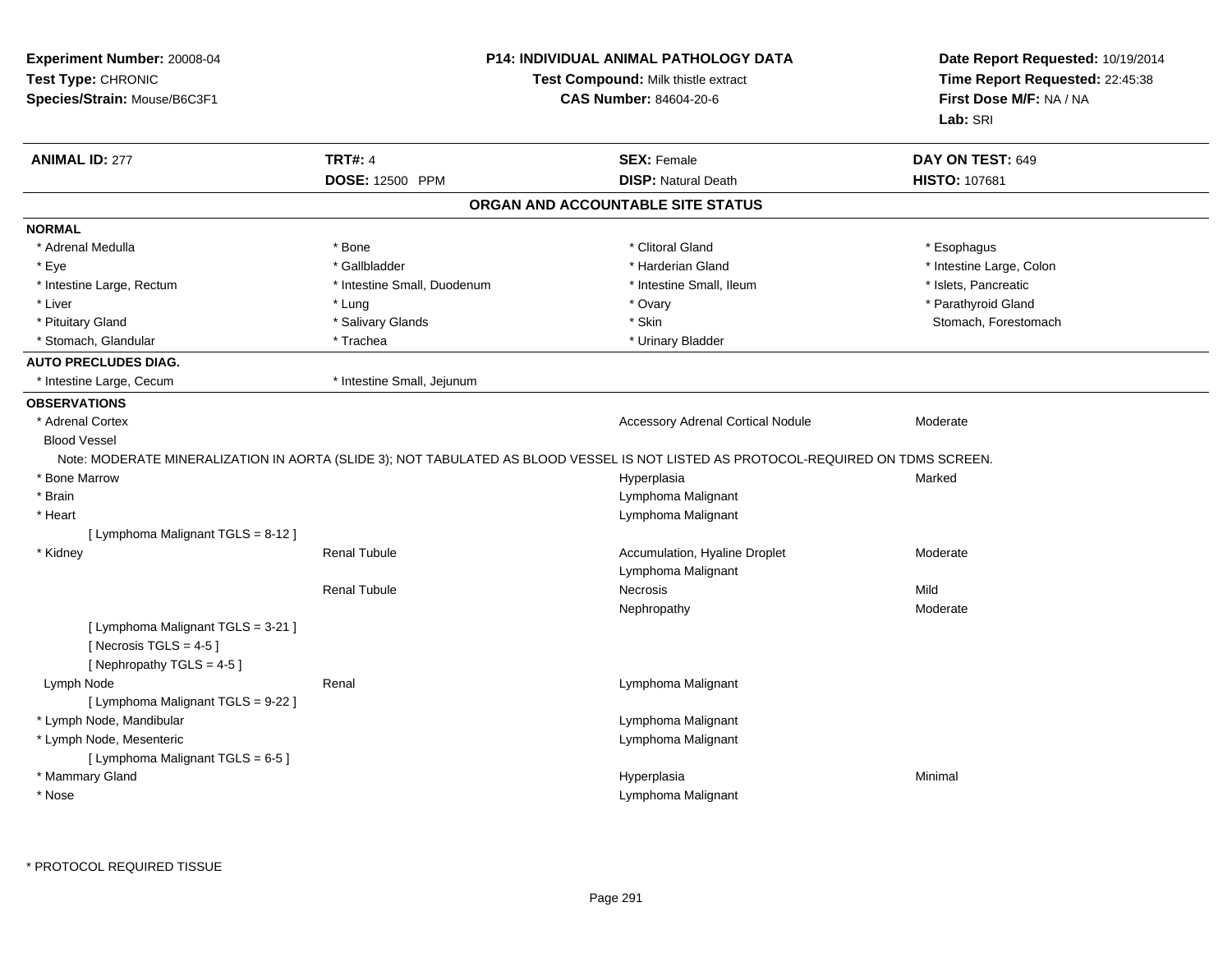| Experiment Number: 20008-04<br><b>Test Type: CHRONIC</b><br>Species/Strain: Mouse/B6C3F1 | <b>P14: INDIVIDUAL ANIMAL PATHOLOGY DATA</b><br><b>Test Compound: Milk thistle extract</b><br><b>CAS Number: 84604-20-6</b> |                                   | Date Report Requested: 10/19/2014<br>Time Report Requested: 22:45:38<br>First Dose M/F: NA / NA<br>Lab: SRI |
|------------------------------------------------------------------------------------------|-----------------------------------------------------------------------------------------------------------------------------|-----------------------------------|-------------------------------------------------------------------------------------------------------------|
| <b>ANIMAL ID: 277</b>                                                                    | <b>TRT#: 4</b>                                                                                                              | <b>SEX: Female</b>                | DAY ON TEST: 649                                                                                            |
|                                                                                          | <b>DOSE: 12500 PPM</b>                                                                                                      | <b>DISP: Natural Death</b>        | <b>HISTO: 107681</b>                                                                                        |
|                                                                                          |                                                                                                                             | ORGAN AND ACCOUNTABLE SITE STATUS |                                                                                                             |
| * Pancreas                                                                               |                                                                                                                             | Lymphoma Malignant                |                                                                                                             |
| * Spleen                                                                                 |                                                                                                                             | Lymphoma Malignant                |                                                                                                             |
| [Lymphoma Malignant TGLS = 2-6 ]                                                         |                                                                                                                             |                                   |                                                                                                             |
| * Thymus                                                                                 |                                                                                                                             | Lymphoma Malignant                |                                                                                                             |
| [Lymphoma Malignant TGLS = 7-3]                                                          |                                                                                                                             |                                   |                                                                                                             |
| * Thyroid Gland                                                                          | Follicle                                                                                                                    | Degeneration                      | Focal, Mild                                                                                                 |
| * Uterus                                                                                 |                                                                                                                             | Hyperplasia                       | Cystic, Moderate                                                                                            |
| [Hyperplasia TGLS = $5-7$ ]                                                              |                                                                                                                             |                                   |                                                                                                             |
| PRIMARY CAUSE OF DEATH                                                                   | Lymphoma Malignant<br>- Spleen                                                                                              |                                   |                                                                                                             |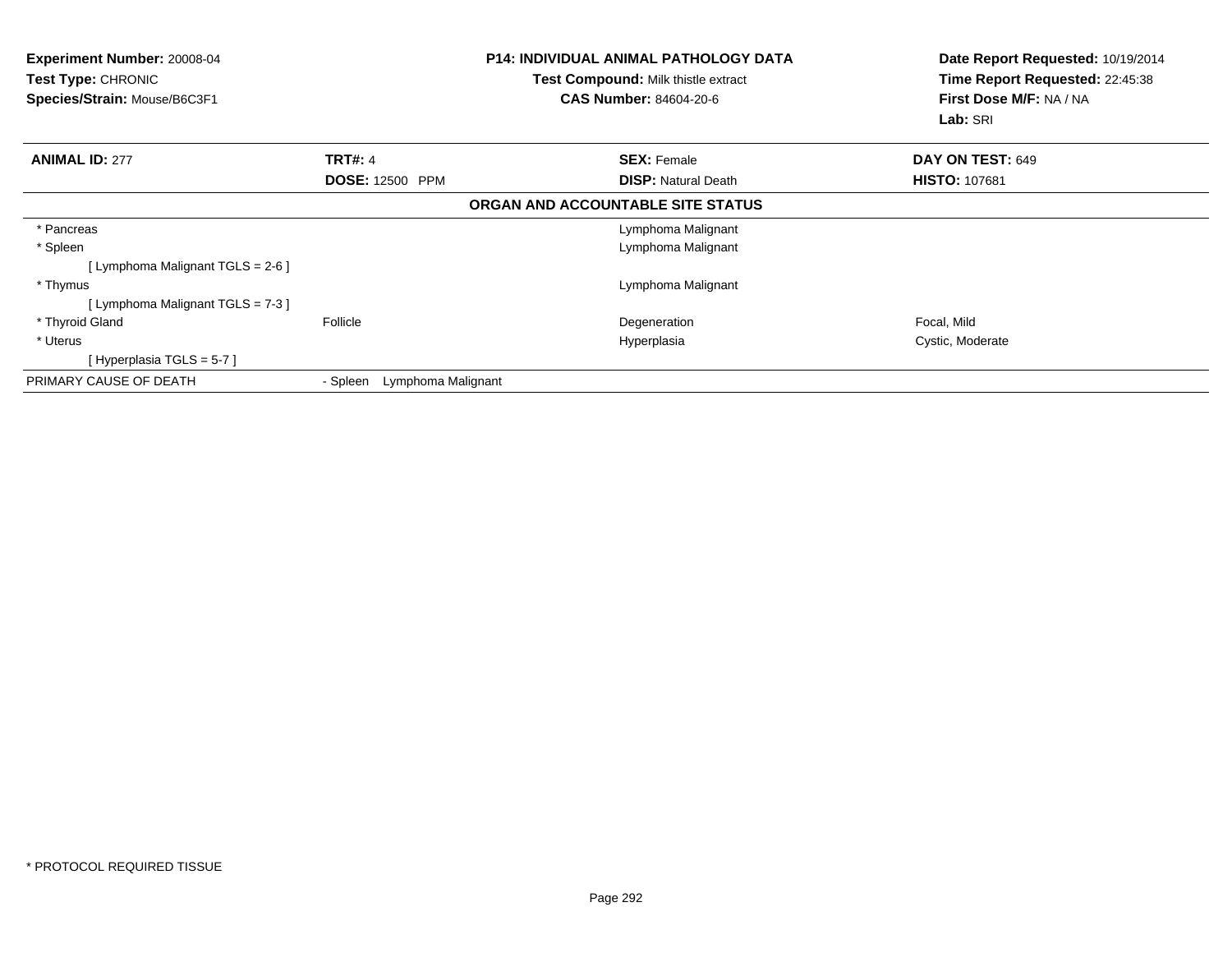| <b>Experiment Number: 20008-04</b><br>Test Type: CHRONIC<br>Species/Strain: Mouse/B6C3F1 |                             | P14: INDIVIDUAL ANIMAL PATHOLOGY DATA<br><b>Test Compound: Milk thistle extract</b><br><b>CAS Number: 84604-20-6</b> | Date Report Requested: 10/19/2014<br>Time Report Requested: 22:45:38<br>First Dose M/F: NA / NA<br>Lab: SRI |  |
|------------------------------------------------------------------------------------------|-----------------------------|----------------------------------------------------------------------------------------------------------------------|-------------------------------------------------------------------------------------------------------------|--|
| <b>ANIMAL ID: 278</b>                                                                    | <b>TRT#: 4</b>              | <b>SEX: Female</b>                                                                                                   | DAY ON TEST: 735                                                                                            |  |
|                                                                                          | <b>DOSE: 12500 PPM</b>      | <b>DISP: Terminal Sacrifice</b>                                                                                      | <b>HISTO: 107682</b>                                                                                        |  |
|                                                                                          |                             | ORGAN AND ACCOUNTABLE SITE STATUS                                                                                    |                                                                                                             |  |
| <b>NORMAL</b>                                                                            |                             |                                                                                                                      |                                                                                                             |  |
| * Adrenal Cortex                                                                         | * Adrenal Medulla           | * Bone Marrow                                                                                                        | * Brain                                                                                                     |  |
| * Clitoral Gland                                                                         | * Esophagus                 | * Eye                                                                                                                | * Gallbladder                                                                                               |  |
| * Harderian Gland                                                                        | * Heart                     | * Intestine Large, Cecum                                                                                             | * Intestine Large, Colon                                                                                    |  |
| * Intestine Large, Rectum                                                                | * Intestine Small, Duodenum | * Intestine Small, Ileum                                                                                             | * Intestine Small, Jejunum                                                                                  |  |
| * Islets, Pancreatic                                                                     | * Liver                     | * Lung                                                                                                               | * Lymph Node, Mandibular                                                                                    |  |
| * Lymph Node, Mesenteric                                                                 | * Mammary Gland             | * Nose                                                                                                               | * Pancreas                                                                                                  |  |
| * Parathyroid Gland                                                                      | * Pituitary Gland           | * Salivary Glands                                                                                                    | * Skin                                                                                                      |  |
| * Spleen                                                                                 | Stomach, Forestomach        | * Stomach, Glandular                                                                                                 | * Thymus                                                                                                    |  |
| * Thyroid Gland                                                                          | * Trachea                   | * Urinary Bladder                                                                                                    |                                                                                                             |  |
| <b>OBSERVATIONS</b>                                                                      |                             |                                                                                                                      |                                                                                                             |  |
| * Bone                                                                                   |                             | Fibro-Osseous Lesion                                                                                                 | Minimal                                                                                                     |  |
| * Kidney                                                                                 |                             | Nephropathy                                                                                                          | Minimal                                                                                                     |  |
| * Ovary                                                                                  |                             | Hemorrhage                                                                                                           | Moderate                                                                                                    |  |
| * Uterus                                                                                 |                             | Hyperplasia                                                                                                          | Cystic, Marked                                                                                              |  |
| [Hyperplasia TGLS = 1-7]                                                                 |                             |                                                                                                                      |                                                                                                             |  |
| PRIMARY CAUSE OF DEATH                                                                   |                             |                                                                                                                      |                                                                                                             |  |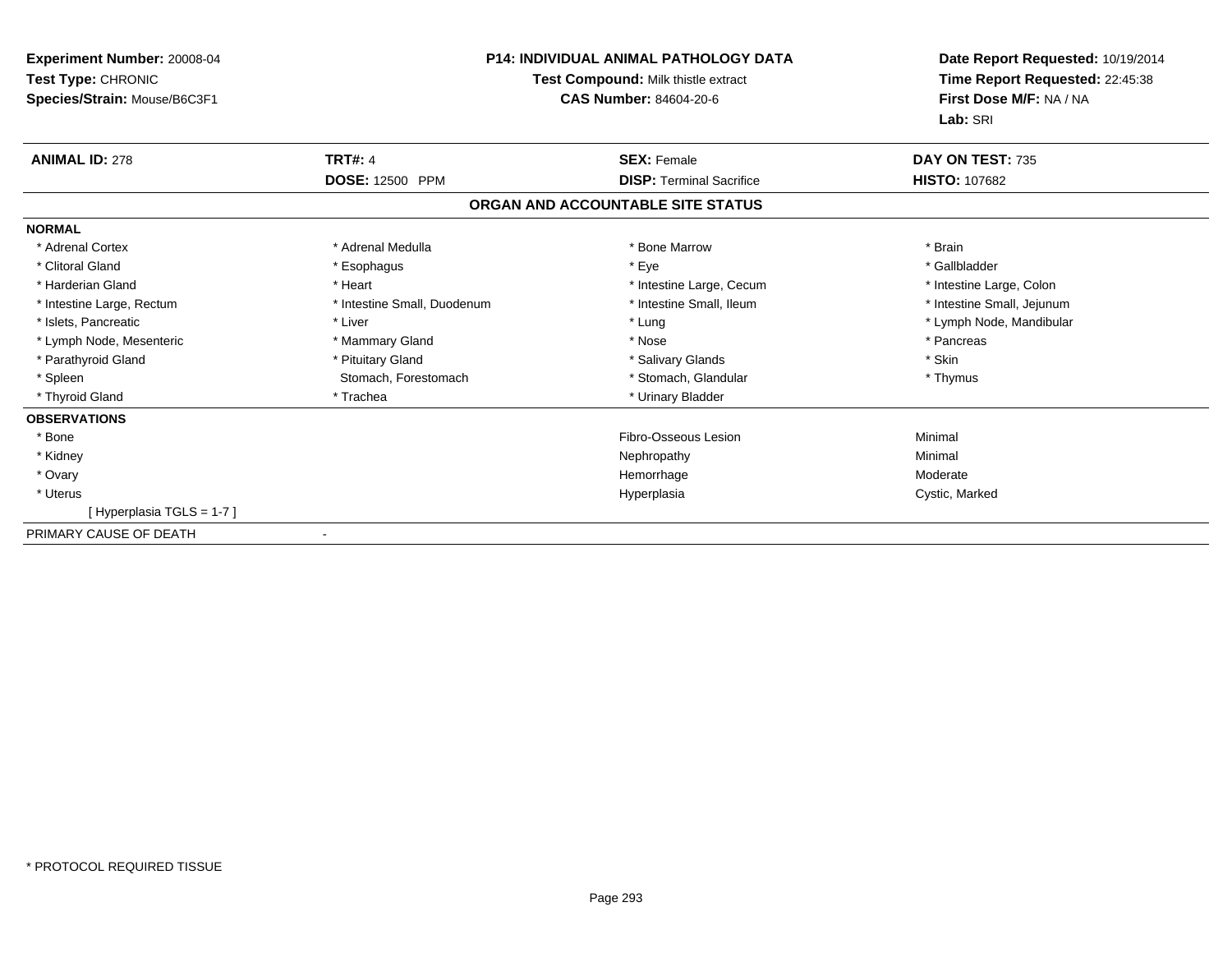| Experiment Number: 20008-04<br>Test Type: CHRONIC<br>Species/Strain: Mouse/B6C3F1 | <b>P14: INDIVIDUAL ANIMAL PATHOLOGY DATA</b><br>Test Compound: Milk thistle extract<br><b>CAS Number: 84604-20-6</b> |                                                       | Date Report Requested: 10/19/2014<br>Time Report Requested: 22:45:38<br>First Dose M/F: NA / NA<br>Lab: SRI |  |
|-----------------------------------------------------------------------------------|----------------------------------------------------------------------------------------------------------------------|-------------------------------------------------------|-------------------------------------------------------------------------------------------------------------|--|
| <b>ANIMAL ID: 279</b>                                                             | <b>TRT#: 4</b><br>DOSE: 12500 PPM                                                                                    | <b>SEX: Female</b><br><b>DISP: Terminal Sacrifice</b> | DAY ON TEST: 735<br><b>HISTO: 107683</b>                                                                    |  |
|                                                                                   |                                                                                                                      |                                                       |                                                                                                             |  |
|                                                                                   |                                                                                                                      | ORGAN AND ACCOUNTABLE SITE STATUS                     |                                                                                                             |  |
| <b>NORMAL</b>                                                                     |                                                                                                                      |                                                       |                                                                                                             |  |
| * Adrenal Medulla                                                                 | * Bone Marrow                                                                                                        | * Brain                                               | * Esophagus                                                                                                 |  |
| * Eye                                                                             | * Gallbladder                                                                                                        | * Heart                                               | * Intestine Large, Cecum                                                                                    |  |
| * Intestine Large, Colon                                                          | * Intestine Large, Rectum                                                                                            | * Intestine Small, Duodenum                           | * Intestine Small, Ileum                                                                                    |  |
| * Intestine Small, Jejunum                                                        | * Islets, Pancreatic                                                                                                 | * Kidney                                              | * Liver                                                                                                     |  |
| * Lung                                                                            | * Lymph Node, Mandibular                                                                                             | * Lymph Node, Mesenteric                              | * Mammary Gland                                                                                             |  |
| * Nose                                                                            | * Pancreas                                                                                                           | * Parathyroid Gland                                   | * Salivary Glands                                                                                           |  |
| * Skin                                                                            | * Spleen                                                                                                             | * Stomach, Glandular                                  | * Thymus                                                                                                    |  |
| * Thyroid Gland                                                                   | * Trachea                                                                                                            | * Urinary Bladder                                     |                                                                                                             |  |
| <b>MISSING</b>                                                                    |                                                                                                                      |                                                       |                                                                                                             |  |
| * Pituitary Gland                                                                 |                                                                                                                      |                                                       |                                                                                                             |  |
| <b>INSUFFICIENT TISSUE</b>                                                        |                                                                                                                      |                                                       |                                                                                                             |  |
| * Clitoral Gland                                                                  |                                                                                                                      |                                                       |                                                                                                             |  |
| <b>OBSERVATIONS</b>                                                               |                                                                                                                      |                                                       |                                                                                                             |  |
| * Adrenal Cortex                                                                  |                                                                                                                      | <b>Accessory Adrenal Cortical Nodule</b>              | Moderate                                                                                                    |  |
| * Bone                                                                            |                                                                                                                      | Fibro-Osseous Lesion                                  | Mild                                                                                                        |  |
| * Harderian Gland                                                                 |                                                                                                                      | Adenoma                                               |                                                                                                             |  |
| * Ovary                                                                           |                                                                                                                      | Cyst                                                  | Moderate                                                                                                    |  |
|                                                                                   |                                                                                                                      | Hemorrhage                                            | Mild                                                                                                        |  |
| [Cyst TGLS = $1-7$ ]                                                              |                                                                                                                      |                                                       |                                                                                                             |  |
| Stomach. Forestomach                                                              | Epithelium                                                                                                           | Hyperplasia                                           | Mild                                                                                                        |  |
| Note: THE HYPERPLASIA IS AT THE LIMITING RIDGE OF THE STOMACH.                    |                                                                                                                      |                                                       |                                                                                                             |  |
| * Uterus                                                                          |                                                                                                                      | Hyperplasia                                           | Cystic, Moderate                                                                                            |  |
| [Hyperplasia TGLS = 2-7]                                                          |                                                                                                                      |                                                       |                                                                                                             |  |
| PRIMARY CAUSE OF DEATH                                                            | $\blacksquare$                                                                                                       |                                                       |                                                                                                             |  |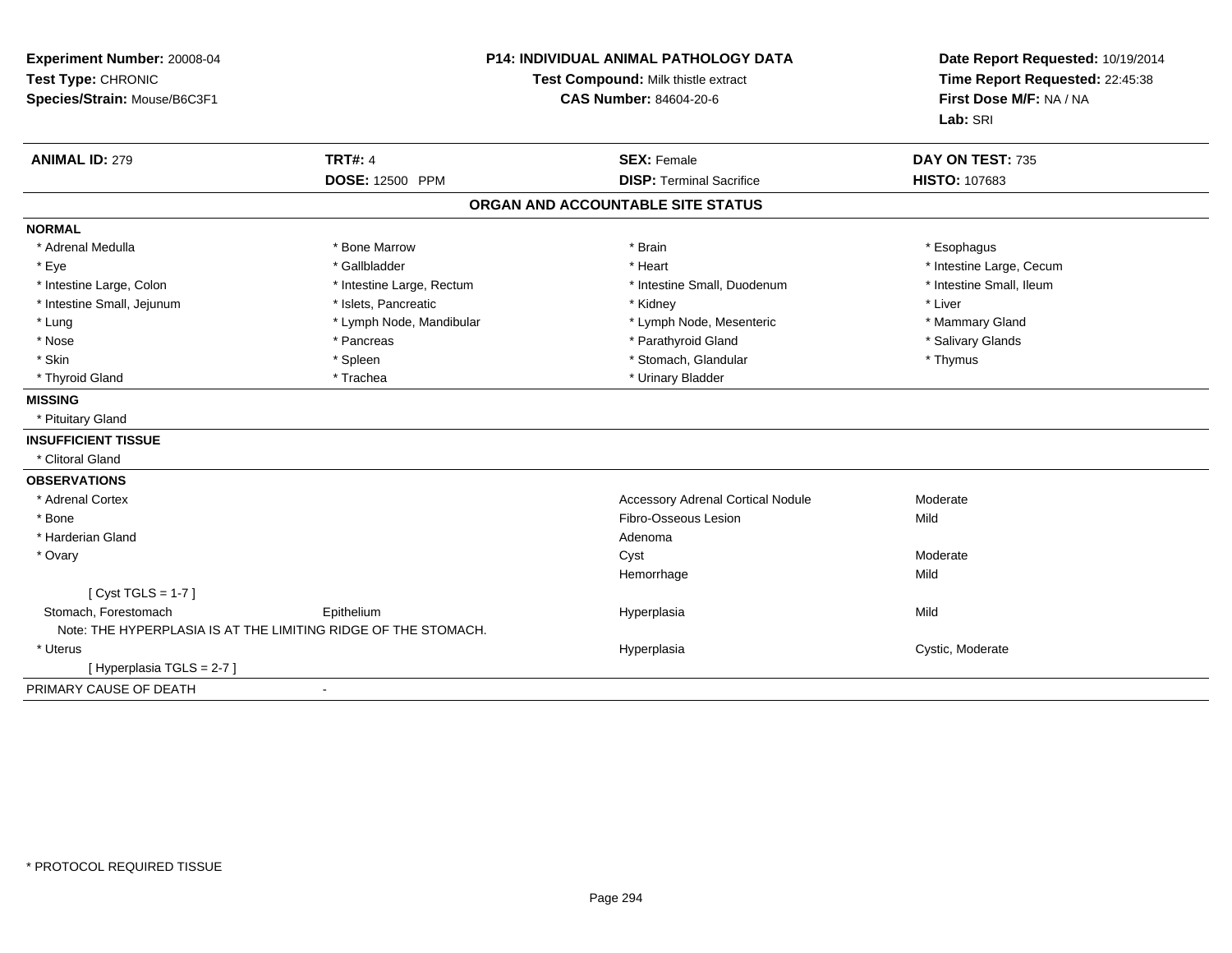| Experiment Number: 20008-04<br>Test Type: CHRONIC<br>Species/Strain: Mouse/B6C3F1 |                                                                                 | <b>P14: INDIVIDUAL ANIMAL PATHOLOGY DATA</b><br>Test Compound: Milk thistle extract<br><b>CAS Number: 84604-20-6</b> | Date Report Requested: 10/19/2014<br>Time Report Requested: 22:45:38<br>First Dose M/F: NA / NA<br>Lab: SRI |  |
|-----------------------------------------------------------------------------------|---------------------------------------------------------------------------------|----------------------------------------------------------------------------------------------------------------------|-------------------------------------------------------------------------------------------------------------|--|
| <b>ANIMAL ID: 280</b>                                                             | <b>TRT#: 4</b>                                                                  | <b>SEX: Female</b>                                                                                                   | DAY ON TEST: 664                                                                                            |  |
|                                                                                   | DOSE: 12500 PPM                                                                 | <b>DISP: Natural Death</b>                                                                                           | <b>HISTO: 107684</b>                                                                                        |  |
|                                                                                   |                                                                                 | ORGAN AND ACCOUNTABLE SITE STATUS                                                                                    |                                                                                                             |  |
| <b>NORMAL</b>                                                                     |                                                                                 |                                                                                                                      |                                                                                                             |  |
| * Adrenal Cortex                                                                  | * Adrenal Medulla                                                               | * Bone                                                                                                               | * Brain                                                                                                     |  |
| * Clitoral Gland                                                                  | * Esophagus                                                                     | * Eye                                                                                                                | * Harderian Gland                                                                                           |  |
| * Intestine Large, Cecum                                                          | * Intestine Large, Colon                                                        | * Intestine Large, Rectum                                                                                            | * Intestine Small, Ileum                                                                                    |  |
| * Intestine Small, Jejunum                                                        | * Islets, Pancreatic                                                            | * Kidney                                                                                                             | * Lung                                                                                                      |  |
| * Nose                                                                            | * Pancreas                                                                      | * Pituitary Gland                                                                                                    | * Salivary Glands                                                                                           |  |
| Stomach, Forestomach                                                              | * Stomach, Glandular                                                            | * Thyroid Gland                                                                                                      | * Trachea                                                                                                   |  |
| * Urinary Bladder                                                                 |                                                                                 |                                                                                                                      |                                                                                                             |  |
| <b>MISSING</b>                                                                    |                                                                                 |                                                                                                                      |                                                                                                             |  |
| * Lymph Node, Mesenteric                                                          | * Parathyroid Gland                                                             | * Thymus                                                                                                             |                                                                                                             |  |
| <b>AUTO PRECLUDES DIAG.</b>                                                       |                                                                                 |                                                                                                                      |                                                                                                             |  |
| * Gallbladder                                                                     | * Intestine Small, Duodenum                                                     |                                                                                                                      |                                                                                                             |  |
| <b>OBSERVATIONS</b>                                                               |                                                                                 |                                                                                                                      |                                                                                                             |  |
| * Bone Marrow                                                                     |                                                                                 | Hemangiosarcoma                                                                                                      |                                                                                                             |  |
|                                                                                   |                                                                                 | Hyperplasia                                                                                                          | Marked                                                                                                      |  |
| * Esophagus                                                                       |                                                                                 |                                                                                                                      |                                                                                                             |  |
|                                                                                   | Note: MODERATE EDEMA IN SUBMUCOSA OF ESOPHAGUS; MORPHOLOGY UNAVAILABLE ON TDMS. |                                                                                                                      |                                                                                                             |  |
| * Heart                                                                           |                                                                                 | Mineralization                                                                                                       | Mild                                                                                                        |  |
| * Liver                                                                           |                                                                                 | Hemangiosarcoma                                                                                                      |                                                                                                             |  |
|                                                                                   |                                                                                 | Hematopoietic Cell Proliferation                                                                                     | Marked                                                                                                      |  |
| [ Hemangiosarcoma TGLS = 7-6 ]                                                    |                                                                                 |                                                                                                                      |                                                                                                             |  |
| [ Hematopoietic Cell Proliferation TGLS = 8-6 ]                                   |                                                                                 |                                                                                                                      |                                                                                                             |  |
| * Lymph Node, Mandibular                                                          |                                                                                 | Pigmentation                                                                                                         | Moderate<br>Mild                                                                                            |  |
| * Mammary Gland                                                                   |                                                                                 | Hyperplasia                                                                                                          |                                                                                                             |  |
| * Ovary                                                                           |                                                                                 | Cyst                                                                                                                 | Moderate                                                                                                    |  |
| [Cyst TGLS = $6-7$ ]                                                              | <b>Subcut Tiss</b>                                                              |                                                                                                                      |                                                                                                             |  |
| * Skin                                                                            |                                                                                 | Hemangiosarcoma                                                                                                      |                                                                                                             |  |
| [Hemangiosarcoma TGLS = 1-8]                                                      |                                                                                 |                                                                                                                      |                                                                                                             |  |
| * Spleen                                                                          |                                                                                 | Hemangiosarcoma                                                                                                      |                                                                                                             |  |
|                                                                                   |                                                                                 | Hematopoietic Cell Proliferation                                                                                     | Moderate                                                                                                    |  |
| [Hemangiosarcoma TGLS = 4-21]                                                     |                                                                                 |                                                                                                                      |                                                                                                             |  |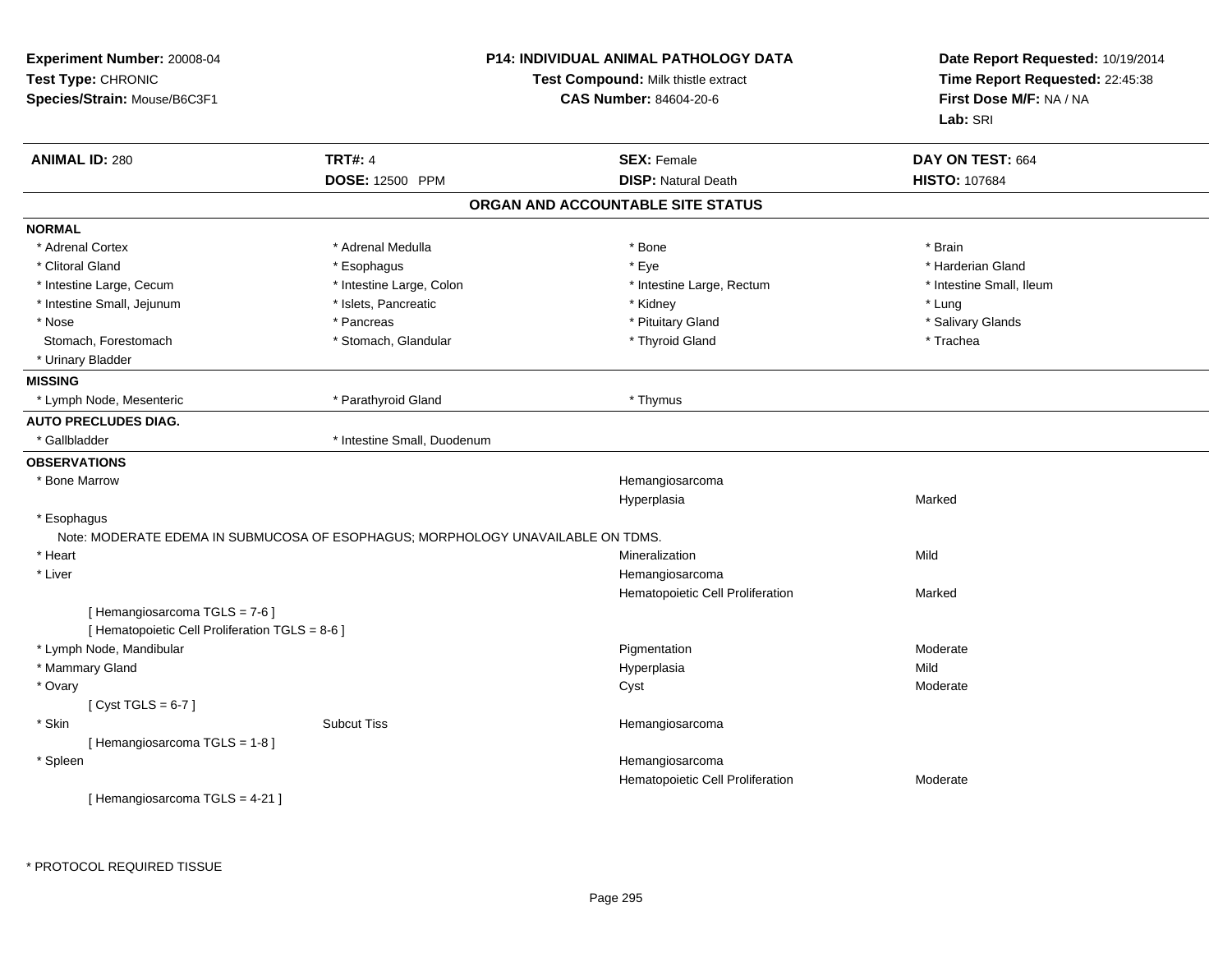| Experiment Number: 20008-04<br>Test Type: CHRONIC<br>Species/Strain: Mouse/B6C3F1 |                             | <b>P14: INDIVIDUAL ANIMAL PATHOLOGY DATA</b><br>Test Compound: Milk thistle extract<br><b>CAS Number: 84604-20-6</b> | Date Report Requested: 10/19/2014<br>Time Report Requested: 22:45:38<br>First Dose M/F: NA / NA<br>Lab: SRI |
|-----------------------------------------------------------------------------------|-----------------------------|----------------------------------------------------------------------------------------------------------------------|-------------------------------------------------------------------------------------------------------------|
| <b>ANIMAL ID: 280</b>                                                             | <b>TRT#: 4</b>              | <b>SEX: Female</b>                                                                                                   | DAY ON TEST: 664                                                                                            |
|                                                                                   | <b>DOSE: 12500 PPM</b>      | <b>DISP:</b> Natural Death                                                                                           | <b>HISTO: 107684</b>                                                                                        |
|                                                                                   |                             | ORGAN AND ACCOUNTABLE SITE STATUS                                                                                    |                                                                                                             |
| * Urin Bladder                                                                    |                             |                                                                                                                      |                                                                                                             |
| Note: INFUSION ARTIFACT IN URINARY BLADDER.                                       |                             |                                                                                                                      |                                                                                                             |
| * Uterus                                                                          |                             | Hyperplasia                                                                                                          | Cystic, Marked                                                                                              |
| [Hyperplasia TGLS = 5-7]                                                          |                             |                                                                                                                      |                                                                                                             |
| PRIMARY CAUSE OF DEATH                                                            | - Spleen<br>Hemangiosarcoma |                                                                                                                      |                                                                                                             |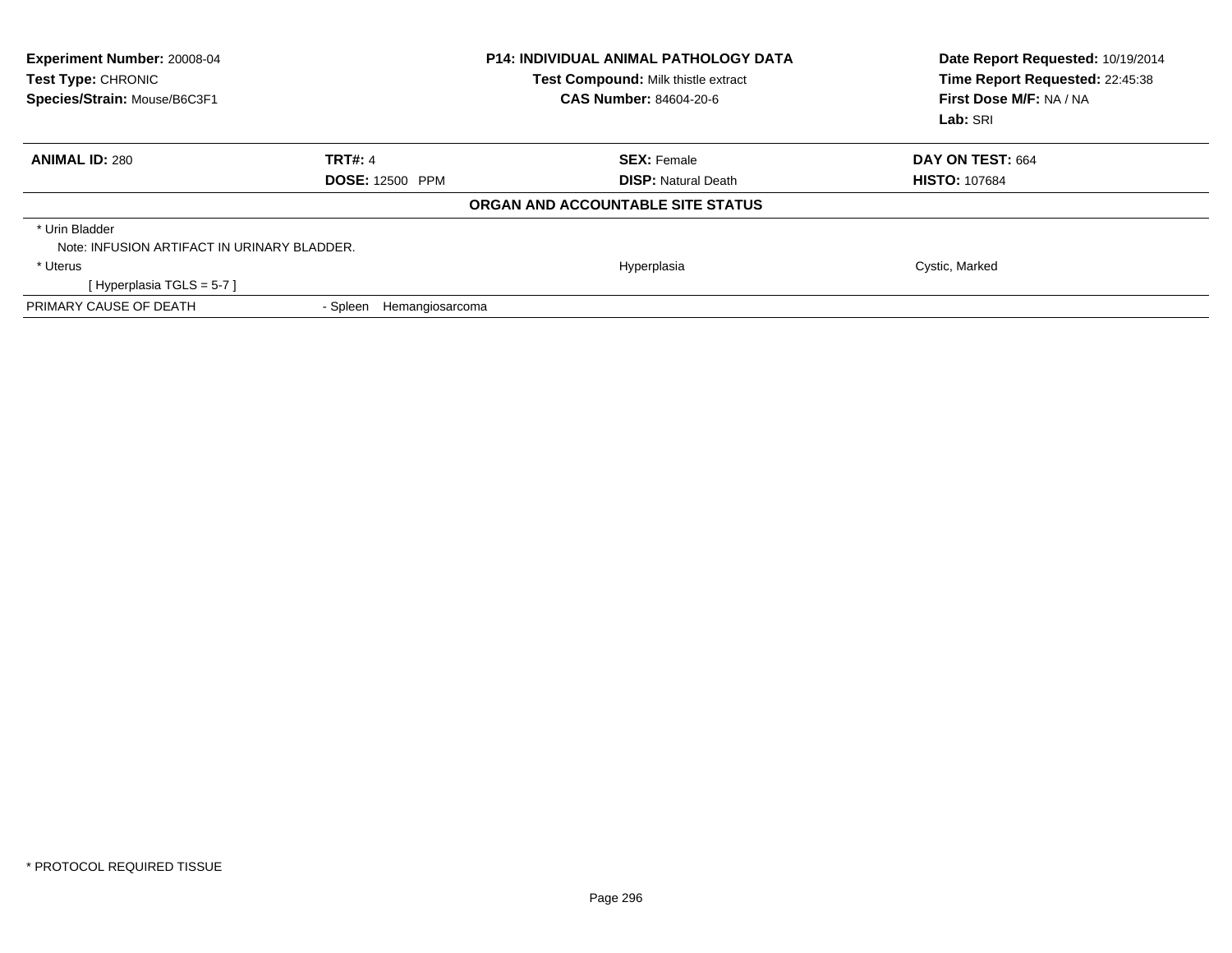| Experiment Number: 20008-04<br>Test Type: CHRONIC<br>Species/Strain: Mouse/B6C3F1 |                           | <b>P14: INDIVIDUAL ANIMAL PATHOLOGY DATA</b><br>Test Compound: Milk thistle extract<br><b>CAS Number: 84604-20-6</b> |                                   | Date Report Requested: 10/19/2014<br>Time Report Requested: 22:45:38<br>First Dose M/F: NA / NA<br>Lab: SRI |  |
|-----------------------------------------------------------------------------------|---------------------------|----------------------------------------------------------------------------------------------------------------------|-----------------------------------|-------------------------------------------------------------------------------------------------------------|--|
| <b>ANIMAL ID: 281</b>                                                             | <b>TRT#: 4</b>            |                                                                                                                      | <b>SEX: Female</b>                | DAY ON TEST: 732                                                                                            |  |
|                                                                                   | <b>DOSE: 12500 PPM</b>    |                                                                                                                      | <b>DISP: Terminal Sacrifice</b>   | <b>HISTO: 107685</b>                                                                                        |  |
|                                                                                   |                           |                                                                                                                      | ORGAN AND ACCOUNTABLE SITE STATUS |                                                                                                             |  |
| <b>NORMAL</b>                                                                     |                           |                                                                                                                      |                                   |                                                                                                             |  |
| * Adrenal Cortex                                                                  | * Adrenal Medulla         |                                                                                                                      | * Bone                            | * Bone Marrow                                                                                               |  |
| * Brain                                                                           | * Clitoral Gland          |                                                                                                                      | * Esophagus                       | * Eve                                                                                                       |  |
| * Gallbladder                                                                     | * Harderian Gland         |                                                                                                                      | * Heart                           | * Intestine Large, Cecum                                                                                    |  |
| * Intestine Large, Colon                                                          | * Intestine Large, Rectum |                                                                                                                      | * Intestine Small, Duodenum       | * Intestine Small, Ileum                                                                                    |  |
| * Islets, Pancreatic                                                              | * Kidney                  |                                                                                                                      | * Liver                           | * Lung                                                                                                      |  |
| * Lymph Node, Mandibular                                                          | * Lymph Node, Mesenteric  |                                                                                                                      | * Mammary Gland                   | * Nose                                                                                                      |  |
| * Ovary                                                                           | * Pancreas                |                                                                                                                      | * Parathyroid Gland               | * Skin                                                                                                      |  |
| Stomach, Forestomach                                                              | * Stomach, Glandular      |                                                                                                                      | * Thyroid Gland                   | * Trachea                                                                                                   |  |
| * Urinary Bladder                                                                 |                           |                                                                                                                      |                                   |                                                                                                             |  |
| <b>OBSERVATIONS</b>                                                               |                           |                                                                                                                      |                                   |                                                                                                             |  |
| * Intestine Small, Jejunum                                                        |                           |                                                                                                                      | Lymphoma Malignant                |                                                                                                             |  |
| [ Lymphoma Malignant TGLS = 2-3 ]                                                 |                           |                                                                                                                      |                                   |                                                                                                             |  |
| * Pituitary Gland                                                                 | <b>Pars Distalis</b>      |                                                                                                                      | Adenoma                           |                                                                                                             |  |
| [Adenoma TGLS = $3-1$ ]                                                           |                           |                                                                                                                      |                                   |                                                                                                             |  |
| * Salivary Glands                                                                 |                           |                                                                                                                      | <b>Infiltration Cellular</b>      | Lymphocyte, Mild                                                                                            |  |
| * Spleen                                                                          | Lymph Follic              |                                                                                                                      | Hyperplasia                       | Mild                                                                                                        |  |
| * Thymus                                                                          |                           |                                                                                                                      | Hyperplasia                       | Lymphoid, Moderate                                                                                          |  |
| * Uterus                                                                          |                           |                                                                                                                      | Hyperplasia                       | Cystic, Moderate                                                                                            |  |
| [Hyperplasia TGLS = 1-7]                                                          |                           |                                                                                                                      |                                   |                                                                                                             |  |
| PRIMARY CAUSE OF DEATH                                                            |                           |                                                                                                                      |                                   |                                                                                                             |  |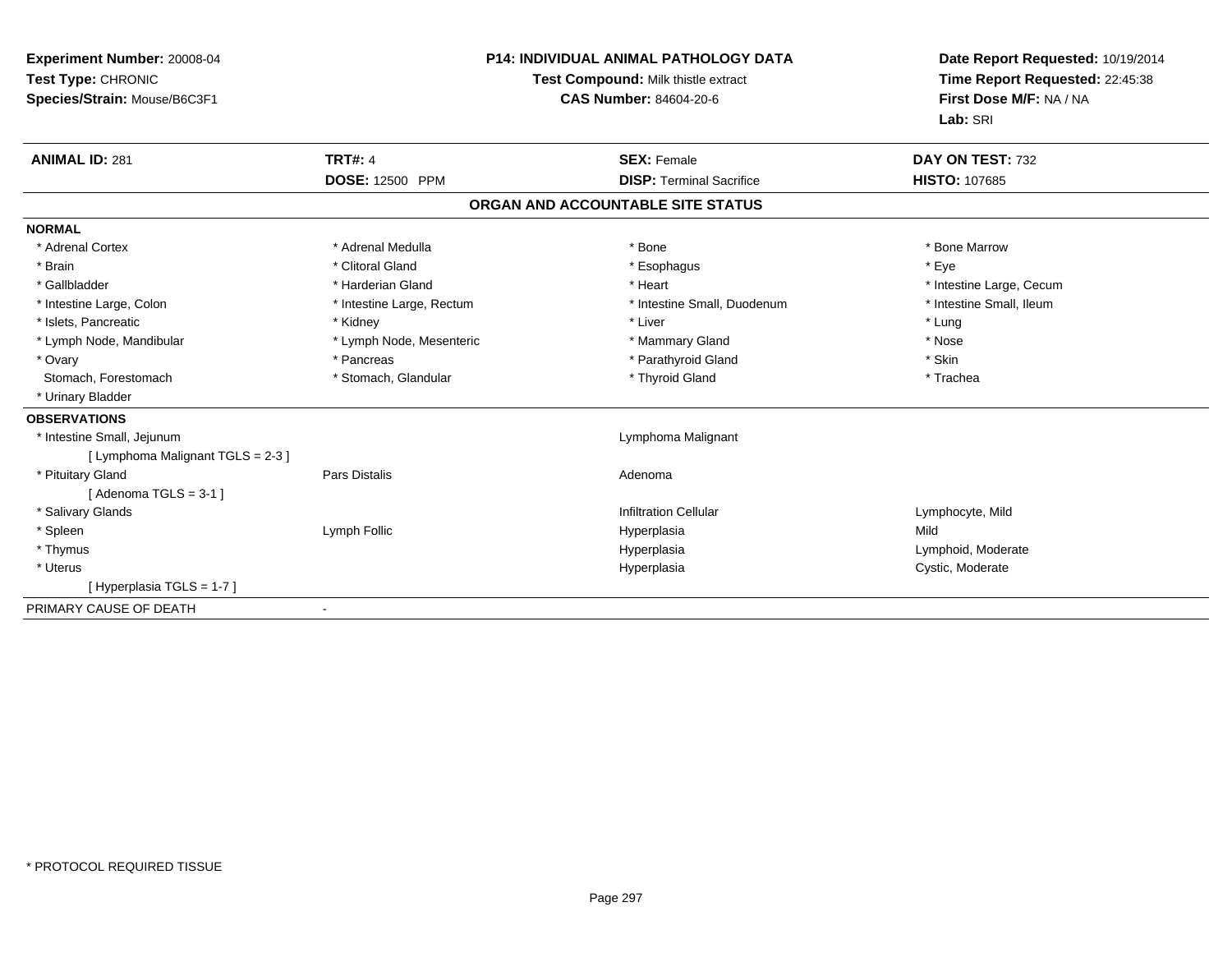| Experiment Number: 20008-04<br>Test Type: CHRONIC<br>Species/Strain: Mouse/B6C3F1 |                            | <b>P14: INDIVIDUAL ANIMAL PATHOLOGY DATA</b><br>Test Compound: Milk thistle extract<br><b>CAS Number: 84604-20-6</b> | Date Report Requested: 10/19/2014<br>Time Report Requested: 22:45:38<br>First Dose M/F: NA / NA<br>Lab: SRI |
|-----------------------------------------------------------------------------------|----------------------------|----------------------------------------------------------------------------------------------------------------------|-------------------------------------------------------------------------------------------------------------|
| <b>ANIMAL ID: 282</b>                                                             | <b>TRT#: 4</b>             | <b>SEX: Female</b>                                                                                                   | DAY ON TEST: 732                                                                                            |
|                                                                                   | DOSE: 12500 PPM            | <b>DISP: Terminal Sacrifice</b>                                                                                      | <b>HISTO: 107686</b>                                                                                        |
|                                                                                   |                            | ORGAN AND ACCOUNTABLE SITE STATUS                                                                                    |                                                                                                             |
| <b>NORMAL</b>                                                                     |                            |                                                                                                                      |                                                                                                             |
| * Adrenal Medulla                                                                 | * Bone                     | * Brain                                                                                                              | * Clitoral Gland                                                                                            |
| * Esophagus                                                                       | * Eye                      | * Gallbladder                                                                                                        | * Heart                                                                                                     |
| * Intestine Large, Cecum                                                          | * Intestine Large, Colon   | * Intestine Large, Rectum                                                                                            | * Intestine Small, Duodenum                                                                                 |
| * Intestine Small, Ileum                                                          | * Intestine Small, Jejunum | * Islets, Pancreatic                                                                                                 | * Kidney                                                                                                    |
| * Liver                                                                           | * Lymph Node, Mandibular   | * Lymph Node, Mesenteric                                                                                             | * Mammary Gland                                                                                             |
| * Ovary                                                                           | * Pancreas                 | * Parathyroid Gland                                                                                                  | * Pituitary Gland                                                                                           |
| * Salivary Glands                                                                 | * Skin                     | * Spleen                                                                                                             | Stomach, Forestomach                                                                                        |
| * Stomach, Glandular                                                              | * Thymus                   | * Thyroid Gland                                                                                                      | * Trachea                                                                                                   |
| * Urinary Bladder                                                                 |                            |                                                                                                                      |                                                                                                             |
| <b>OBSERVATIONS</b>                                                               |                            |                                                                                                                      |                                                                                                             |
| * Adrenal Cortex                                                                  |                            | Accessory Adrenal Cortical Nodule                                                                                    | Moderate                                                                                                    |
| * Bone Marrow                                                                     |                            | Hyperplasia                                                                                                          | Mild                                                                                                        |
| * Harderian Gland                                                                 |                            | Carcinoma                                                                                                            |                                                                                                             |
| [ Carcinoma TGLS = 1-21 ]                                                         |                            |                                                                                                                      |                                                                                                             |
| * Lung                                                                            |                            | <b>Infiltration Cellular</b>                                                                                         | Histiocyte, Moderate                                                                                        |
| * Nose                                                                            |                            | Carcinoma                                                                                                            | Metastatic (Harderian Gland)                                                                                |
|                                                                                   |                            | Inflammation                                                                                                         | Chronic, Moderate                                                                                           |
| * Uterus                                                                          |                            | Hyperplasia                                                                                                          | Cystic, Moderate                                                                                            |
| [Hyperplasia TGLS = 2-7]                                                          |                            |                                                                                                                      |                                                                                                             |
| PRIMARY CAUSE OF DEATH                                                            |                            |                                                                                                                      |                                                                                                             |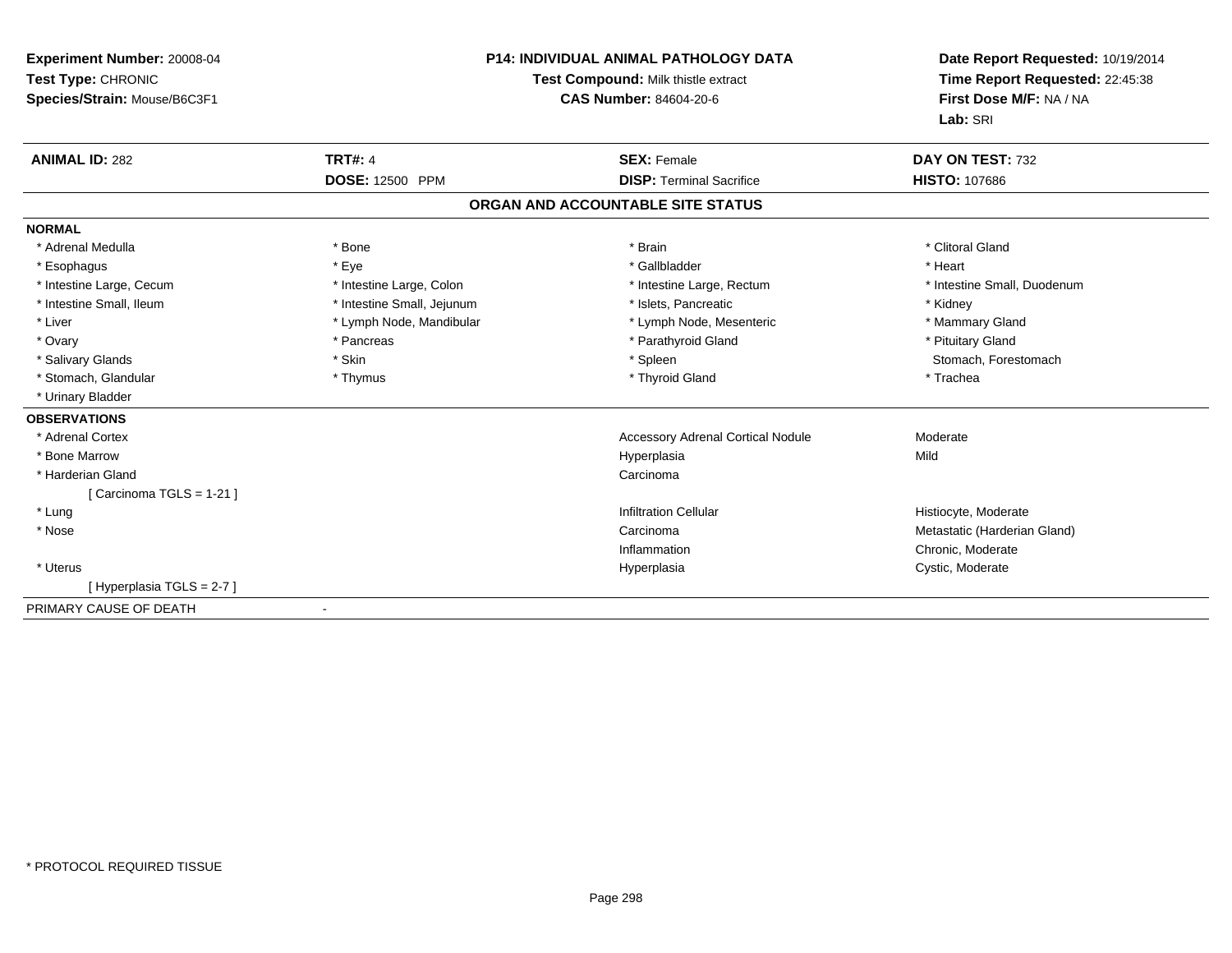| Experiment Number: 20008-04<br>Test Type: CHRONIC<br>Species/Strain: Mouse/B6C3F1 |                           | P14: INDIVIDUAL ANIMAL PATHOLOGY DATA<br>Test Compound: Milk thistle extract<br>CAS Number: 84604-20-6 | Date Report Requested: 10/19/2014<br>Time Report Requested: 22:45:38<br>First Dose M/F: NA / NA<br>Lab: SRI |  |
|-----------------------------------------------------------------------------------|---------------------------|--------------------------------------------------------------------------------------------------------|-------------------------------------------------------------------------------------------------------------|--|
| <b>ANIMAL ID: 283</b>                                                             | <b>TRT#: 4</b>            | <b>SEX: Female</b>                                                                                     | DAY ON TEST: 732                                                                                            |  |
|                                                                                   | DOSE: 12500 PPM           | <b>DISP: Terminal Sacrifice</b>                                                                        | <b>HISTO: 107687</b>                                                                                        |  |
|                                                                                   |                           | ORGAN AND ACCOUNTABLE SITE STATUS                                                                      |                                                                                                             |  |
| <b>NORMAL</b>                                                                     |                           |                                                                                                        |                                                                                                             |  |
| * Adrenal Cortex                                                                  | * Adrenal Medulla         | * Bone                                                                                                 | * Bone Marrow                                                                                               |  |
| * Brain                                                                           | * Clitoral Gland          | * Esophagus                                                                                            | * Eye                                                                                                       |  |
| * Gallbladder                                                                     | * Harderian Gland         | * Heart                                                                                                | * Intestine Large, Cecum                                                                                    |  |
| * Intestine Large, Colon                                                          | * Intestine Large, Rectum | * Intestine Small, Duodenum                                                                            | * Intestine Small, Ileum                                                                                    |  |
| * Intestine Small, Jejunum                                                        | * Islets. Pancreatic      | * Kidney                                                                                               | * Liver                                                                                                     |  |
| * Lung                                                                            | * Lymph Node, Mandibular  | * Lymph Node, Mesenteric                                                                               | * Mammary Gland                                                                                             |  |
| * Nose                                                                            | * Pancreas                | * Parathyroid Gland                                                                                    | * Pituitary Gland                                                                                           |  |
| * Salivary Glands                                                                 | Stomach, Forestomach      | * Stomach, Glandular                                                                                   | * Thymus                                                                                                    |  |
| * Trachea                                                                         | * Urinary Bladder         |                                                                                                        |                                                                                                             |  |
| <b>OBSERVATIONS</b>                                                               |                           |                                                                                                        |                                                                                                             |  |
| * Ovary                                                                           |                           | Cyst                                                                                                   | Moderate                                                                                                    |  |
| * Skin                                                                            | <b>Subcut Tiss</b>        | Fibrosarcoma                                                                                           |                                                                                                             |  |
| [Fibrosarcoma TGLS = 1-21]                                                        |                           |                                                                                                        |                                                                                                             |  |
| * Spleen                                                                          |                           | Hematopoietic Cell Proliferation                                                                       | Minimal                                                                                                     |  |
| * Thyroid Gland                                                                   | Follicle                  | Degeneration                                                                                           | Focal, Moderate                                                                                             |  |
| * Uterus                                                                          |                           | Hyperplasia                                                                                            | Cystic, Mild                                                                                                |  |
| PRIMARY CAUSE OF DEATH                                                            |                           |                                                                                                        |                                                                                                             |  |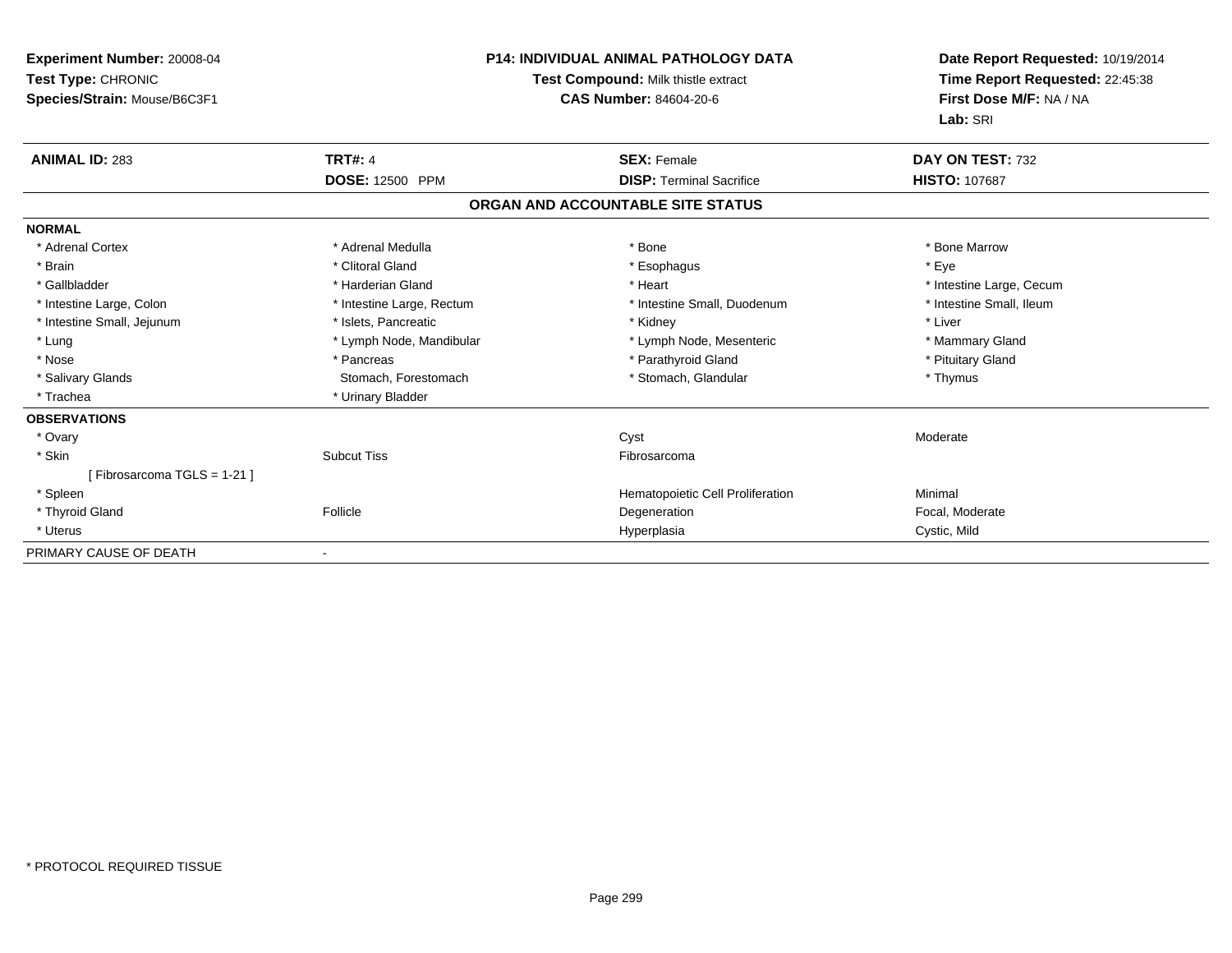| <b>Experiment Number: 20008-04</b><br>Test Type: CHRONIC<br>Species/Strain: Mouse/B6C3F1 | <b>P14: INDIVIDUAL ANIMAL PATHOLOGY DATA</b><br>Test Compound: Milk thistle extract<br><b>CAS Number: 84604-20-6</b> |                                   | Date Report Requested: 10/19/2014<br>Time Report Requested: 22:45:38<br>First Dose M/F: NA / NA<br>Lab: SRI |
|------------------------------------------------------------------------------------------|----------------------------------------------------------------------------------------------------------------------|-----------------------------------|-------------------------------------------------------------------------------------------------------------|
| <b>ANIMAL ID: 284</b>                                                                    | <b>TRT#: 4</b>                                                                                                       | <b>SEX: Female</b>                | DAY ON TEST: 732                                                                                            |
|                                                                                          | <b>DOSE: 12500 PPM</b>                                                                                               | <b>DISP: Terminal Sacrifice</b>   | <b>HISTO: 107688</b>                                                                                        |
|                                                                                          |                                                                                                                      | ORGAN AND ACCOUNTABLE SITE STATUS |                                                                                                             |
| <b>NORMAL</b>                                                                            |                                                                                                                      |                                   |                                                                                                             |
| * Adrenal Cortex                                                                         | * Adrenal Medulla                                                                                                    | * Bone                            | * Bone Marrow                                                                                               |
| * Brain                                                                                  | * Clitoral Gland                                                                                                     | * Esophagus                       | * Eye                                                                                                       |
| * Gallbladder                                                                            | * Harderian Gland                                                                                                    | * Heart                           | * Intestine Large, Cecum                                                                                    |
| * Intestine Large, Colon                                                                 | * Intestine Large, Rectum                                                                                            | * Intestine Small, Duodenum       | * Intestine Small, Ileum                                                                                    |
| * Intestine Small, Jejunum                                                               | * Islets, Pancreatic                                                                                                 | * Kidney                          | * Liver                                                                                                     |
| * Lung                                                                                   | * Lymph Node, Mandibular                                                                                             | * Lymph Node, Mesenteric          | * Mammary Gland                                                                                             |
| * Nose                                                                                   | * Ovary                                                                                                              | * Pancreas                        | * Parathyroid Gland                                                                                         |
| * Pituitary Gland                                                                        | * Salivary Glands                                                                                                    | * Skin                            | * Spleen                                                                                                    |
| Stomach, Forestomach                                                                     | * Stomach, Glandular                                                                                                 | * Thymus                          | * Thyroid Gland                                                                                             |
| * Trachea                                                                                | * Urinary Bladder                                                                                                    |                                   |                                                                                                             |
| <b>OBSERVATIONS</b>                                                                      |                                                                                                                      |                                   |                                                                                                             |
| * Uterus                                                                                 |                                                                                                                      | Hyperplasia                       | Cystic, Moderate                                                                                            |
| [Hyperplasia TGLS = 1-7]                                                                 |                                                                                                                      |                                   |                                                                                                             |
| PRIMARY CAUSE OF DEATH                                                                   |                                                                                                                      |                                   |                                                                                                             |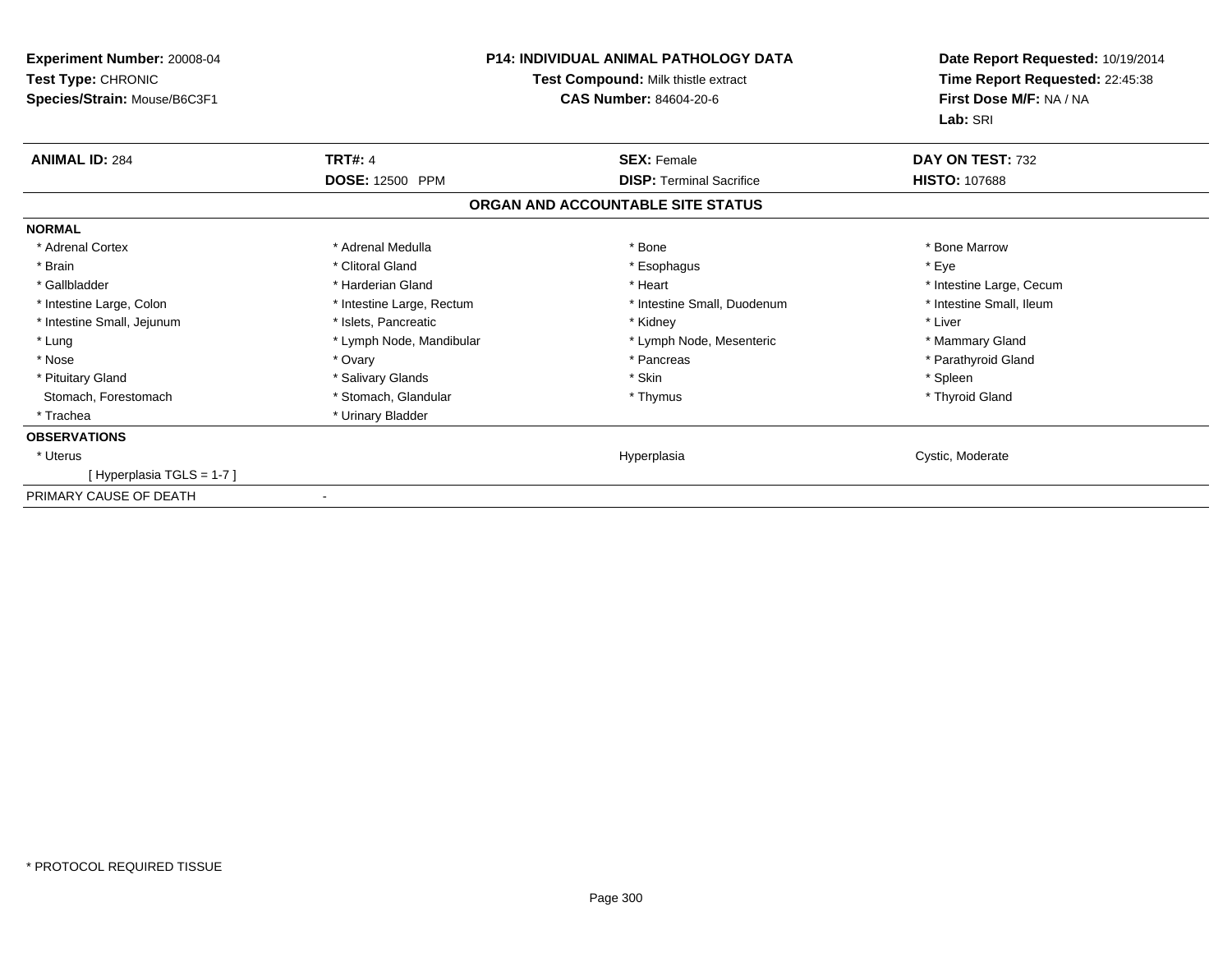| Experiment Number: 20008-04<br>Test Type: CHRONIC<br>Species/Strain: Mouse/B6C3F1 |                          | <b>P14: INDIVIDUAL ANIMAL PATHOLOGY DATA</b><br>Test Compound: Milk thistle extract<br><b>CAS Number: 84604-20-6</b> | Date Report Requested: 10/19/2014<br>Time Report Requested: 22:45:38<br>First Dose M/F: NA / NA<br>Lab: SRI |  |
|-----------------------------------------------------------------------------------|--------------------------|----------------------------------------------------------------------------------------------------------------------|-------------------------------------------------------------------------------------------------------------|--|
| <b>ANIMAL ID: 285</b>                                                             | <b>TRT#: 4</b>           | <b>SEX: Female</b>                                                                                                   | DAY ON TEST: 732                                                                                            |  |
|                                                                                   | DOSE: 12500 PPM          | <b>DISP: Terminal Sacrifice</b>                                                                                      | HISTO: 107689                                                                                               |  |
|                                                                                   |                          | ORGAN AND ACCOUNTABLE SITE STATUS                                                                                    |                                                                                                             |  |
| <b>NORMAL</b>                                                                     |                          |                                                                                                                      |                                                                                                             |  |
| * Adrenal Cortex                                                                  | * Bone                   | * Brain                                                                                                              | * Clitoral Gland                                                                                            |  |
| * Esophagus                                                                       | * Eye                    | * Gallbladder                                                                                                        | * Harderian Gland                                                                                           |  |
| * Heart                                                                           | * Intestine Large, Cecum | * Intestine Large, Colon                                                                                             | * Intestine Large, Rectum                                                                                   |  |
| * Intestine Small, Duodenum                                                       | * Intestine Small, Ileum | * Intestine Small, Jejunum                                                                                           | * Islets, Pancreatic                                                                                        |  |
| * Kidney                                                                          | * Liver                  | * Lymph Node, Mandibular                                                                                             | * Mammary Gland                                                                                             |  |
| * Nose                                                                            | * Pancreas               | * Parathyroid Gland                                                                                                  | * Pituitary Gland                                                                                           |  |
| * Salivary Glands                                                                 | * Skin                   | * Stomach, Glandular                                                                                                 | * Thymus                                                                                                    |  |
| * Trachea                                                                         | * Urinary Bladder        |                                                                                                                      |                                                                                                             |  |
| <b>OBSERVATIONS</b>                                                               |                          |                                                                                                                      |                                                                                                             |  |
| * Adrenal Medulla                                                                 |                          | Hyperplasia                                                                                                          | Minimal                                                                                                     |  |
| * Bone Marrow                                                                     |                          | Lymphoma Malignant                                                                                                   |                                                                                                             |  |
| * Lung                                                                            |                          | Hemorrhage                                                                                                           | Mild                                                                                                        |  |
|                                                                                   |                          | Lymphoma Malignant                                                                                                   |                                                                                                             |  |
| * Lymph Node, Mesenteric                                                          |                          | Lymphoma Malignant                                                                                                   |                                                                                                             |  |
| Note: MESENTERIC LYMPH NODE IS ON SLIDE 3.                                        |                          |                                                                                                                      |                                                                                                             |  |
| * Ovary                                                                           |                          | Cyst                                                                                                                 | Moderate                                                                                                    |  |
| * Spleen                                                                          | Lymph Follic             | Hyperplasia                                                                                                          | Moderate                                                                                                    |  |
| Stomach, Forestomach                                                              | Epithelium               | Hyperplasia                                                                                                          | Minimal                                                                                                     |  |
| * Thyroid Gland                                                                   | Follicle                 | Degeneration                                                                                                         | Focal, Moderate                                                                                             |  |
| * Urin Bladder                                                                    |                          |                                                                                                                      |                                                                                                             |  |
| Note: INFUSION ARTIFACT IN URINARY BLADDER.                                       |                          |                                                                                                                      |                                                                                                             |  |
| * Uterus                                                                          |                          | Hyperplasia                                                                                                          | Cystic, Moderate                                                                                            |  |
| [Hyperplasia TGLS = 1-7]                                                          |                          |                                                                                                                      |                                                                                                             |  |
| PRIMARY CAUSE OF DEATH                                                            | $\blacksquare$           |                                                                                                                      |                                                                                                             |  |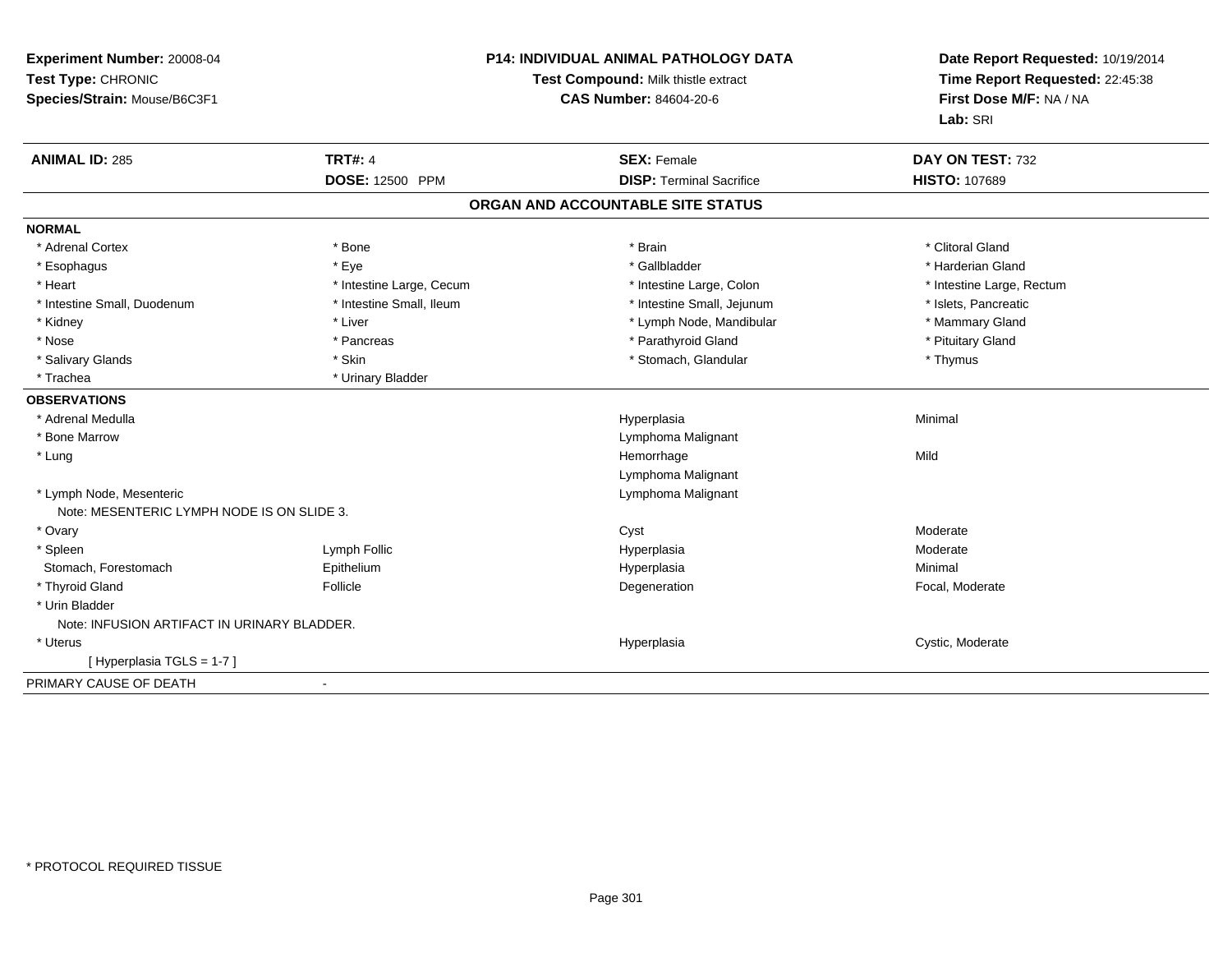| <b>Experiment Number: 20008-04</b><br>Test Type: CHRONIC | <b>P14: INDIVIDUAL ANIMAL PATHOLOGY DATA</b><br>Test Compound: Milk thistle extract |                                   | Date Report Requested: 10/19/2014<br>Time Report Requested: 22:45:38 |
|----------------------------------------------------------|-------------------------------------------------------------------------------------|-----------------------------------|----------------------------------------------------------------------|
| Species/Strain: Mouse/B6C3F1                             |                                                                                     | <b>CAS Number: 84604-20-6</b>     | First Dose M/F: NA / NA<br>Lab: SRI                                  |
| <b>ANIMAL ID: 286</b>                                    | <b>TRT#: 4</b>                                                                      | <b>SEX: Female</b>                | DAY ON TEST: 736                                                     |
|                                                          | <b>DOSE: 12500 PPM</b>                                                              | <b>DISP: Terminal Sacrifice</b>   | <b>HISTO: 107690</b>                                                 |
|                                                          |                                                                                     | ORGAN AND ACCOUNTABLE SITE STATUS |                                                                      |
| <b>NORMAL</b>                                            |                                                                                     |                                   |                                                                      |
| * Adrenal Cortex                                         | * Adrenal Medulla                                                                   | * Bone Marrow                     | * Brain                                                              |
| * Clitoral Gland                                         | * Esophagus                                                                         | * Eye                             | * Gallbladder                                                        |
| * Harderian Gland                                        | * Heart                                                                             | * Intestine Large, Cecum          | * Intestine Large, Colon                                             |
| * Intestine Large, Rectum                                | * Intestine Small, Duodenum                                                         | * Intestine Small, Ileum          | * Intestine Small, Jejunum                                           |
| * Islets, Pancreatic                                     | * Liver                                                                             | * Lymph Node, Mandibular          | * Lymph Node, Mesenteric                                             |
| * Mammary Gland                                          | * Nose                                                                              | * Ovary                           | * Pancreas                                                           |
| * Parathyroid Gland                                      | * Pituitary Gland                                                                   | * Salivary Glands                 | * Skin                                                               |
| Stomach, Forestomach                                     | * Stomach, Glandular                                                                | * Thymus                          | * Trachea                                                            |
| * Urinary Bladder                                        |                                                                                     |                                   |                                                                      |
| <b>OBSERVATIONS</b>                                      |                                                                                     |                                   |                                                                      |
| * Bone                                                   |                                                                                     | Fibro-Osseous Lesion              | Minimal                                                              |
| * Kidney                                                 |                                                                                     | <b>Infiltration Cellular</b>      | Lymphocyte, Mild                                                     |
| * Lung                                                   |                                                                                     | Alveolar/Bronchiolar Adenoma      |                                                                      |
|                                                          |                                                                                     | Alveolar/Bronchiolar Carcinoma    |                                                                      |
| [ Alveolar/Bronchiolar Carcinoma TGLS = 2-21 ]           |                                                                                     |                                   |                                                                      |
| * Spleen                                                 |                                                                                     | Hematopoietic Cell Proliferation  | Minimal                                                              |
|                                                          | Lymph Follic                                                                        | Hyperplasia                       | Mild                                                                 |
| * Thyroid Gland                                          | Follicle                                                                            | Degeneration                      | Focal, Minimal                                                       |
| * Uterus                                                 |                                                                                     | Hyperplasia                       | Cystic, Marked                                                       |
| [Hyperplasia TGLS = 1-7]                                 |                                                                                     |                                   |                                                                      |
| PRIMARY CAUSE OF DEATH                                   | $\overline{\phantom{a}}$                                                            |                                   |                                                                      |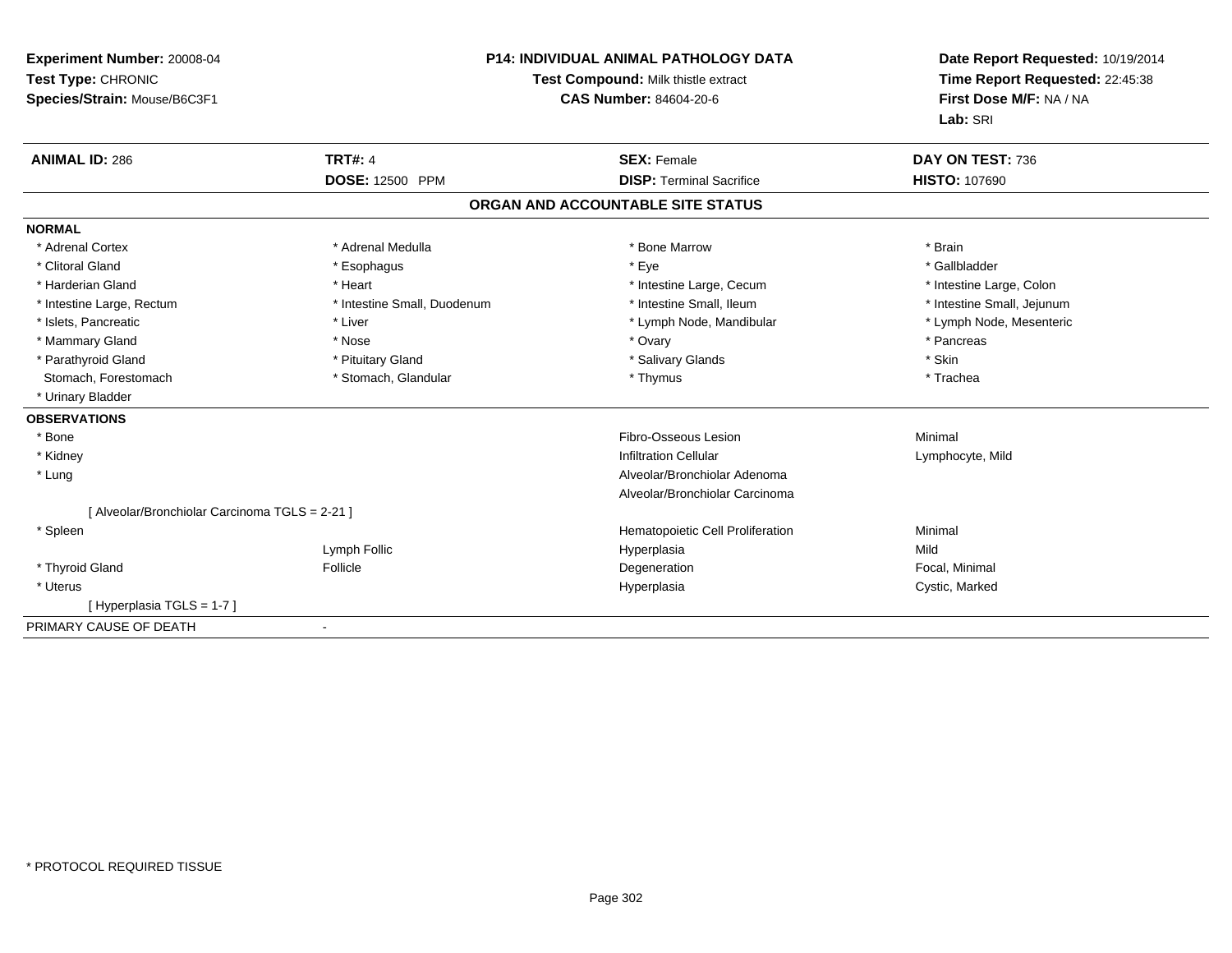| <b>Experiment Number: 20008-04</b><br>Test Type: CHRONIC<br>Species/Strain: Mouse/B6C3F1 | <b>P14: INDIVIDUAL ANIMAL PATHOLOGY DATA</b><br>Test Compound: Milk thistle extract<br><b>CAS Number: 84604-20-6</b> |                                   | Date Report Requested: 10/19/2014<br>Time Report Requested: 22:45:38<br>First Dose M/F: NA / NA<br>Lab: SRI |
|------------------------------------------------------------------------------------------|----------------------------------------------------------------------------------------------------------------------|-----------------------------------|-------------------------------------------------------------------------------------------------------------|
| <b>ANIMAL ID: 287</b>                                                                    | <b>TRT#: 4</b>                                                                                                       | <b>SEX: Female</b>                | DAY ON TEST: 371                                                                                            |
|                                                                                          | DOSE: 12500 PPM                                                                                                      | <b>DISP:</b> Moribund Sacrifice   | <b>HISTO: 107691</b>                                                                                        |
|                                                                                          |                                                                                                                      | ORGAN AND ACCOUNTABLE SITE STATUS |                                                                                                             |
| <b>NORMAL</b>                                                                            |                                                                                                                      |                                   |                                                                                                             |
| * Adrenal Cortex                                                                         | * Adrenal Medulla                                                                                                    | * Bone                            | * Bone Marrow                                                                                               |
| * Brain                                                                                  | * Clitoral Gland                                                                                                     | * Esophagus                       | * Eye                                                                                                       |
| * Gallbladder                                                                            | * Harderian Gland                                                                                                    | * Intestine Large, Cecum          | * Intestine Large, Colon                                                                                    |
| * Intestine Large, Rectum                                                                | * Intestine Small, Duodenum                                                                                          | * Intestine Small, Ileum          | * Intestine Small, Jejunum                                                                                  |
| * Islets, Pancreatic                                                                     | * Kidney                                                                                                             | * Liver                           | * Lung                                                                                                      |
| * Lymph Node, Mandibular                                                                 | * Lymph Node, Mesenteric                                                                                             | * Mammary Gland                   | * Nose                                                                                                      |
| * Ovary                                                                                  | * Parathyroid Gland                                                                                                  | * Pituitary Gland                 | * Salivary Glands                                                                                           |
| * Skin                                                                                   | * Spleen                                                                                                             | Stomach, Forestomach              | * Stomach, Glandular                                                                                        |
| * Thymus                                                                                 | * Thyroid Gland                                                                                                      | * Trachea                         | * Urinary Bladder                                                                                           |
| <b>OBSERVATIONS</b>                                                                      |                                                                                                                      |                                   |                                                                                                             |
| * Heart                                                                                  | Artery                                                                                                               | Inflammation                      | Chronic Active, Moderate                                                                                    |
| * Pancreas                                                                               | Acinus                                                                                                               | <b>Cytoplasmic Alteration</b>     | Moderate                                                                                                    |
|                                                                                          | Note: CYTOPLASMIC ALTERATION IS DEPLETION OF ZYMOGEN GRANULES.                                                       |                                   |                                                                                                             |
| * Uterus                                                                                 |                                                                                                                      | Hyperplasia                       | Cystic, Minimal                                                                                             |
| PRIMARY CAUSE OF DEATH                                                                   | - UNCERTAIN                                                                                                          |                                   |                                                                                                             |
|                                                                                          | Animal Note: INFLAMMATION IN HEART IS PERIARTERITIS, MILD PERIARTERITIS ALSO PRESENT IN MESENTERY ON SLIDE 5.        |                                   |                                                                                                             |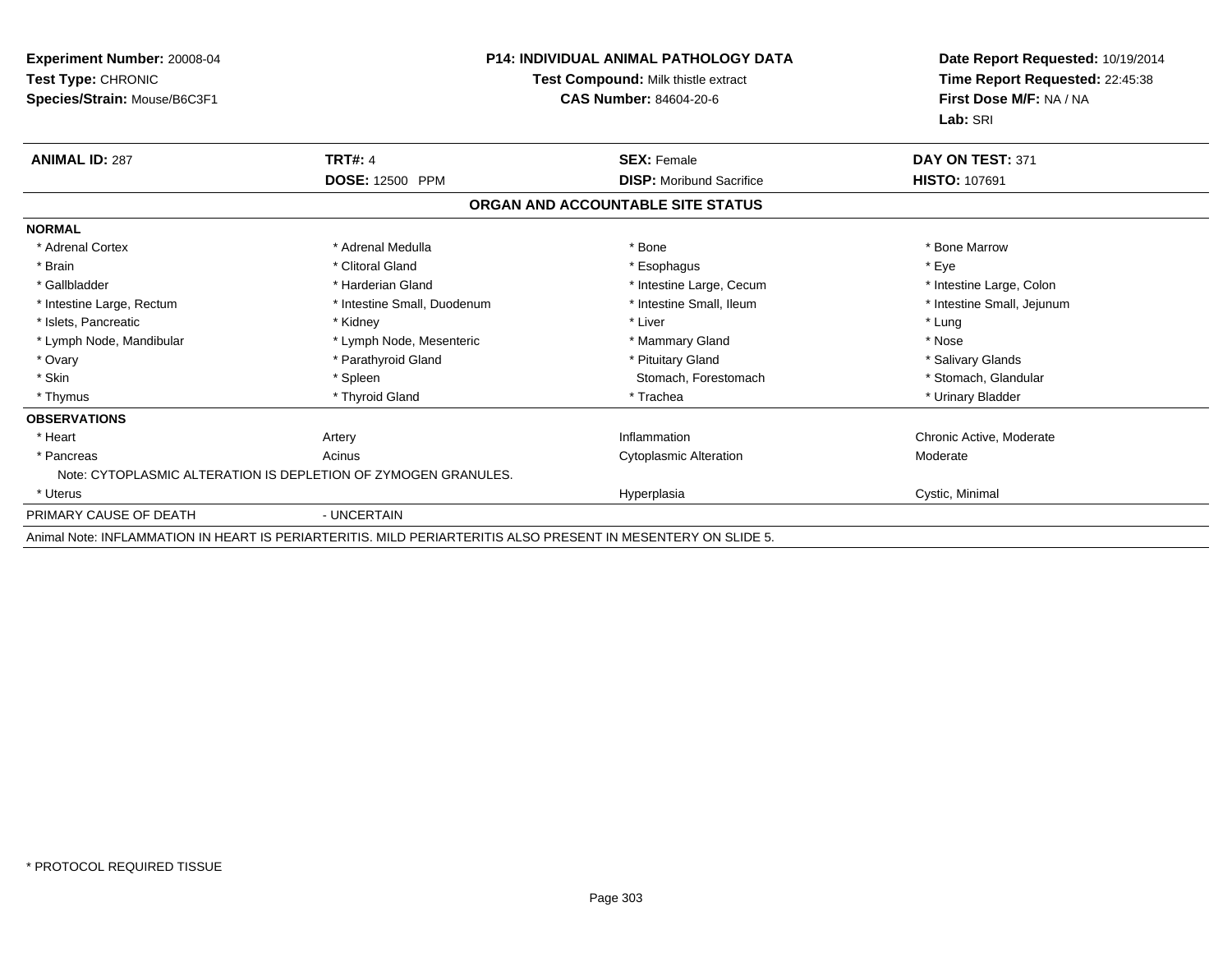| Experiment Number: 20008-04<br>Test Type: CHRONIC<br>Species/Strain: Mouse/B6C3F1 | <b>P14: INDIVIDUAL ANIMAL PATHOLOGY DATA</b><br>Test Compound: Milk thistle extract<br><b>CAS Number: 84604-20-6</b> |                                                                                                                                            | Date Report Requested: 10/19/2014<br>Time Report Requested: 22:45:38<br>First Dose M/F: NA / NA<br>Lab: SRI |
|-----------------------------------------------------------------------------------|----------------------------------------------------------------------------------------------------------------------|--------------------------------------------------------------------------------------------------------------------------------------------|-------------------------------------------------------------------------------------------------------------|
| <b>ANIMAL ID: 288</b>                                                             | <b>TRT#: 4</b>                                                                                                       | <b>SEX: Female</b>                                                                                                                         | DAY ON TEST: 733                                                                                            |
|                                                                                   | <b>DOSE: 12500 PPM</b>                                                                                               | <b>DISP: Terminal Sacrifice</b>                                                                                                            | <b>HISTO: 107692</b>                                                                                        |
|                                                                                   |                                                                                                                      | ORGAN AND ACCOUNTABLE SITE STATUS                                                                                                          |                                                                                                             |
| <b>NORMAL</b>                                                                     |                                                                                                                      |                                                                                                                                            |                                                                                                             |
| * Adrenal Cortex                                                                  | * Adrenal Medulla                                                                                                    | * Bone                                                                                                                                     | * Brain                                                                                                     |
| * Clitoral Gland                                                                  | * Esophagus                                                                                                          | * Eye                                                                                                                                      | * Gallbladder                                                                                               |
| * Harderian Gland                                                                 | * Intestine Large, Cecum                                                                                             | * Intestine Large, Colon                                                                                                                   | * Intestine Large, Rectum                                                                                   |
| * Intestine Small, Duodenum                                                       | * Intestine Small, Ileum                                                                                             | * Intestine Small, Jejunum                                                                                                                 | * Islets, Pancreatic                                                                                        |
| * Lymph Node, Mandibular                                                          | * Nose                                                                                                               | * Ovary                                                                                                                                    | * Pituitary Gland                                                                                           |
| * Salivary Glands                                                                 | Stomach, Forestomach                                                                                                 | * Stomach, Glandular                                                                                                                       | * Thyroid Gland                                                                                             |
| * Trachea                                                                         | * Urinary Bladder                                                                                                    |                                                                                                                                            |                                                                                                             |
| <b>INSUFFICIENT TISSUE</b>                                                        |                                                                                                                      |                                                                                                                                            |                                                                                                             |
| * Thymus                                                                          |                                                                                                                      |                                                                                                                                            |                                                                                                             |
| <b>OBSERVATIONS</b>                                                               |                                                                                                                      |                                                                                                                                            |                                                                                                             |
| <b>Blood Vessel</b>                                                               |                                                                                                                      |                                                                                                                                            |                                                                                                             |
|                                                                                   |                                                                                                                      | Note: MARKED MINERALIZATION IN AORTA (SLIDE 3); NOT TABULATED SINCE BLOOD VESSEL IS NOT LISTED ON TDMS SCREEN AS PROTOCOL-REQUIRED TISSUE. |                                                                                                             |
| * Bone Marrow                                                                     |                                                                                                                      | Hyperplasia                                                                                                                                | Moderate                                                                                                    |
| * Heart                                                                           |                                                                                                                      | Mineralization                                                                                                                             | Minimal                                                                                                     |
| * Kidney                                                                          |                                                                                                                      | Mineralization                                                                                                                             | Mild                                                                                                        |
| * Liver                                                                           |                                                                                                                      | Hematopoietic Cell Proliferation                                                                                                           | Mild                                                                                                        |
|                                                                                   | <b>Kupffer Cell</b>                                                                                                  | Hyperplasia                                                                                                                                | Moderate                                                                                                    |
| * Lung                                                                            |                                                                                                                      | Fibrosarcoma                                                                                                                               | Metastatic (Skin)                                                                                           |
| Note: METASTATIC FIBROSARCOMA IS IN MEDIASTINAL AREA (ADJACENT TO PLEURA).        |                                                                                                                      |                                                                                                                                            |                                                                                                             |
| * Lymph Node, Mesenteric                                                          |                                                                                                                      | Hyperplasia                                                                                                                                | Lymphoid, Mild                                                                                              |
| * Mammary Gland                                                                   |                                                                                                                      | Hyperplasia                                                                                                                                | Moderate                                                                                                    |
| [ Hyperplasia TGLS = 1-8 ]                                                        |                                                                                                                      |                                                                                                                                            |                                                                                                             |
| * Pancreas                                                                        | Acinus                                                                                                               | <b>Cytoplasmic Alteration</b>                                                                                                              | Moderate                                                                                                    |
| * Parathyroid Gland                                                               |                                                                                                                      | Hyperplasia                                                                                                                                | Moderate                                                                                                    |
| * Skin                                                                            | <b>Subcut Tiss</b>                                                                                                   | Fibrosarcoma                                                                                                                               | Multiple                                                                                                    |
| [Fibrosarcoma TGLS = 3-21,6-22,7-23 ]                                             |                                                                                                                      |                                                                                                                                            |                                                                                                             |
| * Spleen                                                                          |                                                                                                                      | Hematopoietic Cell Proliferation                                                                                                           | Moderate                                                                                                    |
| * Uterus                                                                          |                                                                                                                      | Hyperplasia                                                                                                                                | Cystic, Mild                                                                                                |
| [Hyperplasia TGLS = 4-7]                                                          |                                                                                                                      |                                                                                                                                            |                                                                                                             |
| PRIMARY CAUSE OF DEATH                                                            | $\ddot{\phantom{a}}$                                                                                                 |                                                                                                                                            |                                                                                                             |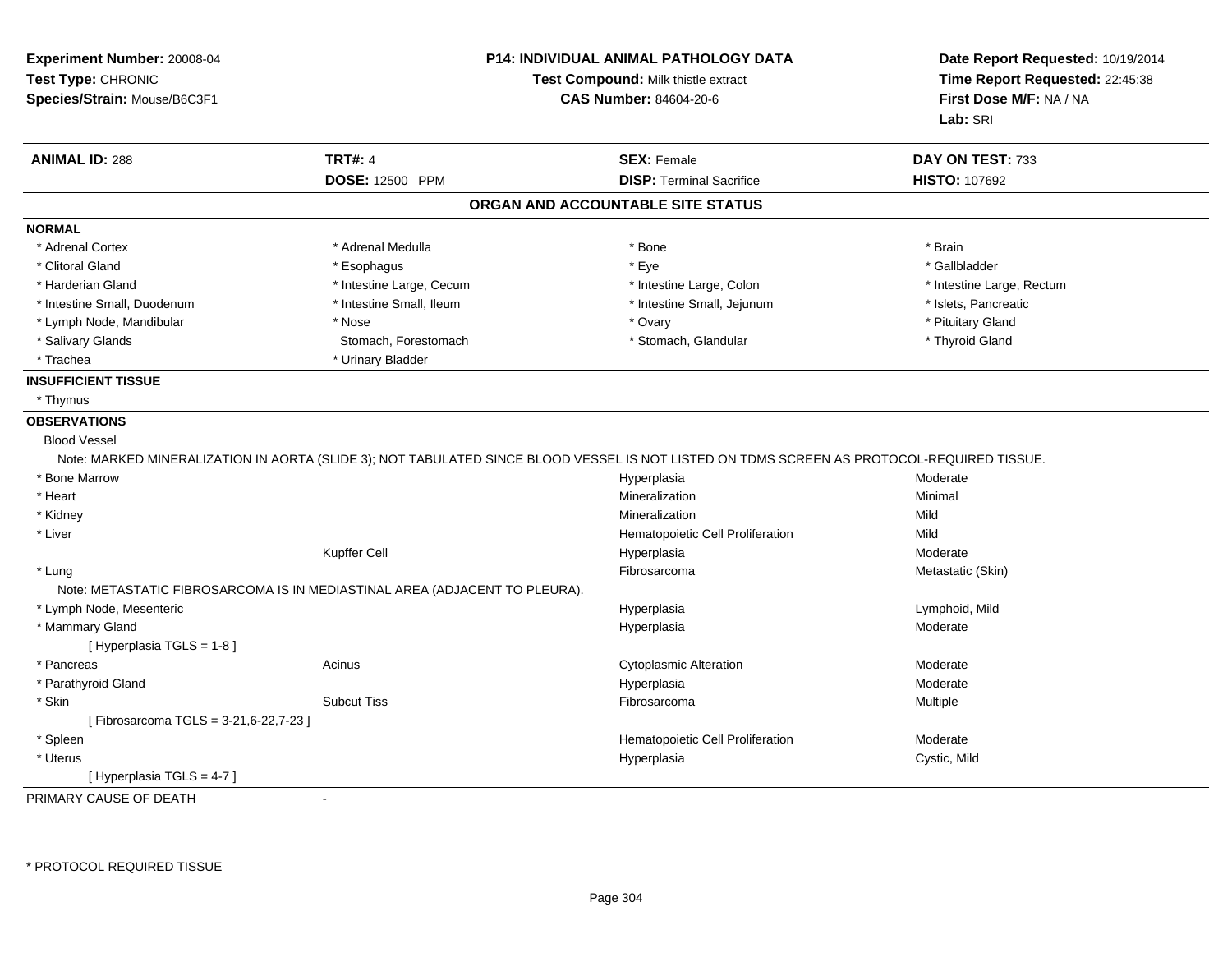| <b>Experiment Number: 20008-04</b><br>Test Type: CHRONIC<br>Species/Strain: Mouse/B6C3F1 | <b>P14: INDIVIDUAL ANIMAL PATHOLOGY DATA</b><br>Test Compound: Milk thistle extract<br><b>CAS Number: 84604-20-6</b> |                                                       | Date Report Requested: 10/19/2014<br>Time Report Requested: 22:45:38<br>First Dose M/F: NA / NA<br>Lab: SRI |
|------------------------------------------------------------------------------------------|----------------------------------------------------------------------------------------------------------------------|-------------------------------------------------------|-------------------------------------------------------------------------------------------------------------|
| <b>ANIMAL ID: 288</b>                                                                    | <b>TRT#: 4</b><br><b>DOSE: 12500 PPM</b>                                                                             | <b>SEX: Female</b><br><b>DISP: Terminal Sacrifice</b> | DAY ON TEST: 733<br><b>HISTO: 107692</b>                                                                    |
|                                                                                          |                                                                                                                      | ORGAN AND ACCOUNTABLE SITE STATUS                     |                                                                                                             |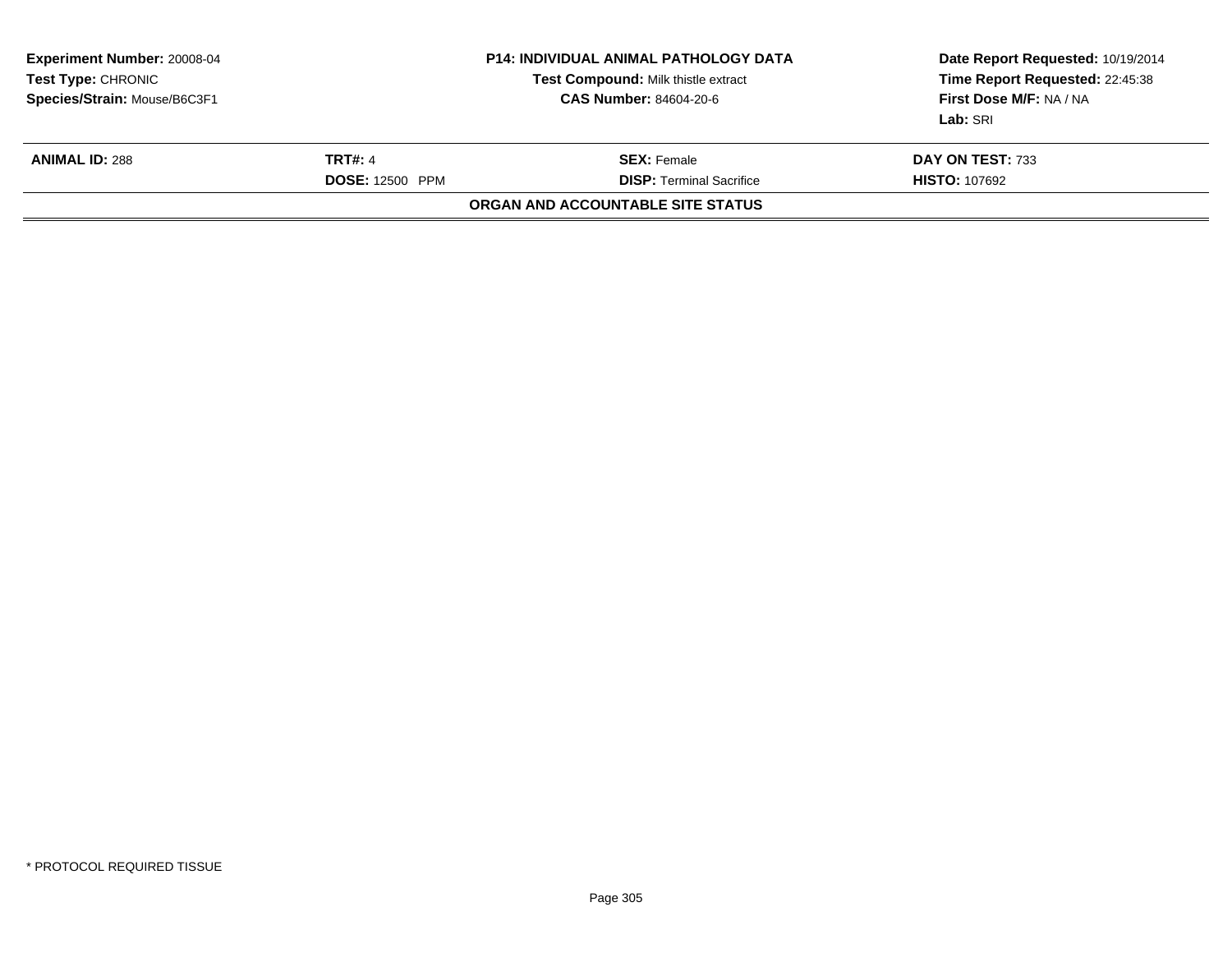| Experiment Number: 20008-04<br>Test Type: CHRONIC<br>Species/Strain: Mouse/B6C3F1 | <b>P14: INDIVIDUAL ANIMAL PATHOLOGY DATA</b><br>Test Compound: Milk thistle extract<br><b>CAS Number: 84604-20-6</b> |                                   | Date Report Requested: 10/19/2014<br>Time Report Requested: 22:45:38<br>First Dose M/F: NA / NA<br>Lab: SRI |
|-----------------------------------------------------------------------------------|----------------------------------------------------------------------------------------------------------------------|-----------------------------------|-------------------------------------------------------------------------------------------------------------|
| <b>ANIMAL ID: 289</b>                                                             | <b>TRT#: 4</b>                                                                                                       | <b>SEX: Female</b>                | DAY ON TEST: 725                                                                                            |
|                                                                                   | <b>DOSE: 12500 PPM</b>                                                                                               | <b>DISP: Natural Death</b>        | <b>HISTO: 107693</b>                                                                                        |
|                                                                                   |                                                                                                                      | ORGAN AND ACCOUNTABLE SITE STATUS |                                                                                                             |
| <b>NORMAL</b>                                                                     |                                                                                                                      |                                   |                                                                                                             |
| * Adrenal Cortex                                                                  | * Adrenal Medulla                                                                                                    | * Bone                            | * Brain                                                                                                     |
| * Esophagus                                                                       | * Eye                                                                                                                | * Gallbladder                     | * Harderian Gland                                                                                           |
| * Intestine Large, Cecum                                                          | * Intestine Large, Colon                                                                                             | * Intestine Large, Rectum         | * Intestine Small, Duodenum                                                                                 |
| * Intestine Small, Ileum                                                          | * Islets, Pancreatic                                                                                                 | * Kidney                          | * Liver                                                                                                     |
| * Lung                                                                            | * Lymph Node, Mandibular                                                                                             | * Lymph Node, Mesenteric          | * Nose                                                                                                      |
| * Pancreas                                                                        | * Parathyroid Gland                                                                                                  | * Pituitary Gland                 | * Salivary Glands                                                                                           |
| * Skin                                                                            | Stomach, Forestomach                                                                                                 | * Stomach, Glandular              | * Thymus                                                                                                    |
| * Thyroid Gland                                                                   | * Trachea                                                                                                            | * Urinary Bladder                 |                                                                                                             |
| <b>AUTO PRECLUDES DIAG.</b>                                                       |                                                                                                                      |                                   |                                                                                                             |
| * Intestine Small, Jejunum                                                        |                                                                                                                      |                                   |                                                                                                             |
| <b>OBSERVATIONS</b>                                                               |                                                                                                                      |                                   |                                                                                                             |
| * Bone Marrow                                                                     |                                                                                                                      | Hyperplasia                       | Marked                                                                                                      |
| * Clitoral Gland                                                                  |                                                                                                                      | Inflammation                      | Chronic, Mild                                                                                               |
| * Heart                                                                           |                                                                                                                      | Cardiomyopathy                    | Mild                                                                                                        |
| * Mammary Gland                                                                   |                                                                                                                      | Carcinoma                         |                                                                                                             |
|                                                                                   |                                                                                                                      | Hyperplasia                       | Minimal                                                                                                     |
| Carcinoma TGLS = 1-21 ]                                                           |                                                                                                                      |                                   |                                                                                                             |
| * Ovary                                                                           |                                                                                                                      | Hemorrhage                        | Mild                                                                                                        |
| * Spleen                                                                          |                                                                                                                      | Hematopoietic Cell Proliferation  | Moderate                                                                                                    |
| [ Hematopoietic Cell Proliferation TGLS = 3-6 ]                                   |                                                                                                                      |                                   |                                                                                                             |
| * Uterus                                                                          |                                                                                                                      | Hyperplasia                       | Cystic, Moderate                                                                                            |
| [Hyperplasia TGLS = 4-7]                                                          |                                                                                                                      |                                   |                                                                                                             |
| PRIMARY CAUSE OF DEATH                                                            | - Mammary Gland Carcinoma                                                                                            |                                   |                                                                                                             |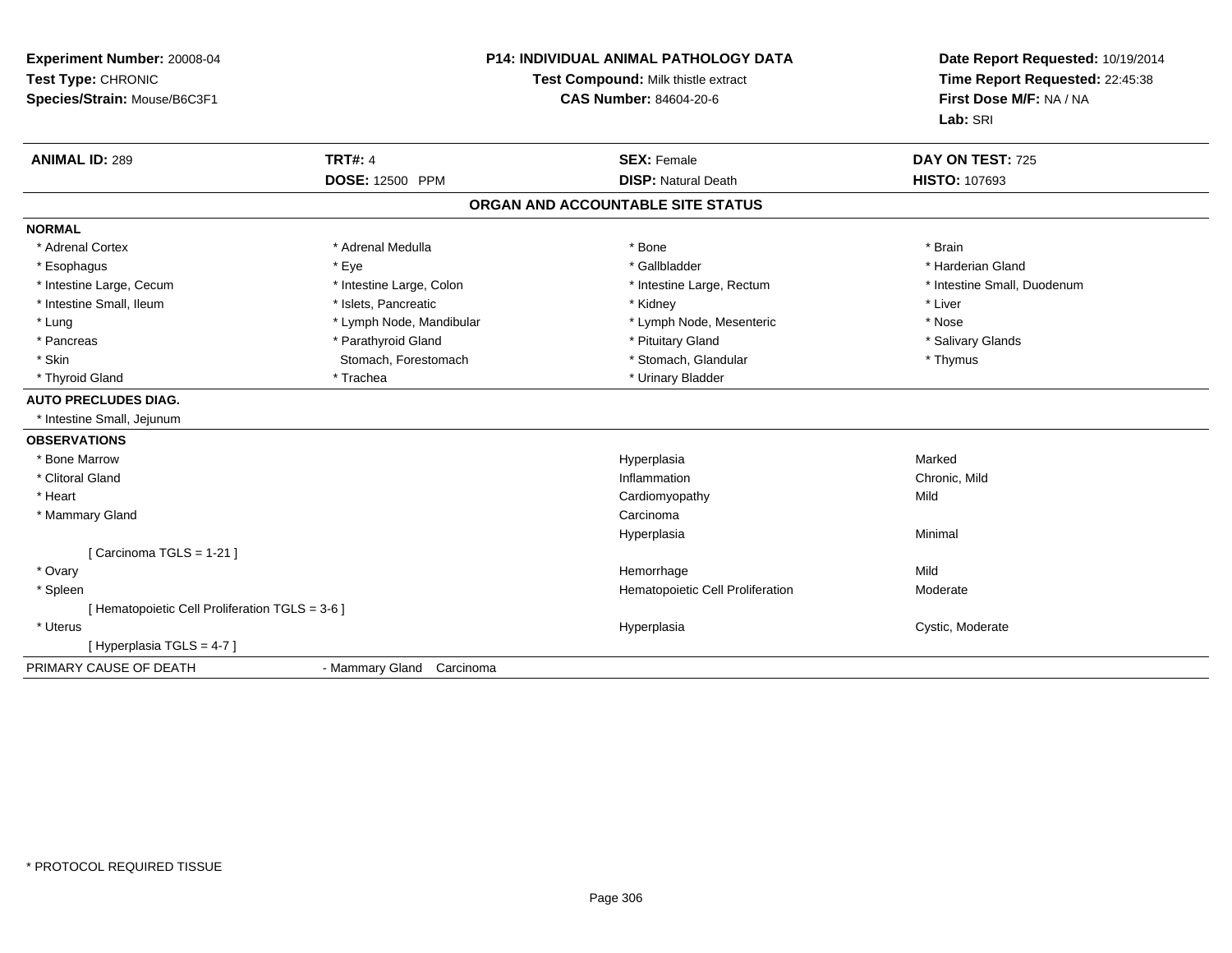| Experiment Number: 20008-04<br>Test Type: CHRONIC<br>Species/Strain: Mouse/B6C3F1 | <b>P14: INDIVIDUAL ANIMAL PATHOLOGY DATA</b><br>Test Compound: Milk thistle extract<br><b>CAS Number: 84604-20-6</b> |                                   | Date Report Requested: 10/19/2014<br>Time Report Requested: 22:45:38<br>First Dose M/F: NA / NA<br>Lab: SRI |
|-----------------------------------------------------------------------------------|----------------------------------------------------------------------------------------------------------------------|-----------------------------------|-------------------------------------------------------------------------------------------------------------|
| <b>ANIMAL ID: 290</b>                                                             | <b>TRT#: 4</b>                                                                                                       | <b>SEX: Female</b>                | DAY ON TEST: 736                                                                                            |
|                                                                                   | <b>DOSE: 12500 PPM</b>                                                                                               | <b>DISP: Terminal Sacrifice</b>   | <b>HISTO: 107694</b>                                                                                        |
|                                                                                   |                                                                                                                      | ORGAN AND ACCOUNTABLE SITE STATUS |                                                                                                             |
| <b>NORMAL</b>                                                                     |                                                                                                                      |                                   |                                                                                                             |
| * Adrenal Cortex                                                                  | * Adrenal Medulla                                                                                                    | * Bone                            | * Bone Marrow                                                                                               |
| * Brain                                                                           | * Clitoral Gland                                                                                                     | * Esophagus                       | * Eye                                                                                                       |
| * Gallbladder                                                                     | * Harderian Gland                                                                                                    | * Heart                           | * Intestine Large, Cecum                                                                                    |
| * Intestine Large, Colon                                                          | * Intestine Large, Rectum                                                                                            | * Intestine Small, Duodenum       | * Intestine Small, Ileum                                                                                    |
| * Intestine Small, Jejunum                                                        | * Islets. Pancreatic                                                                                                 | * Kidney                          | * Liver                                                                                                     |
| * Lung                                                                            | * Lymph Node, Mandibular                                                                                             | * Lymph Node, Mesenteric          | * Mammary Gland                                                                                             |
| * Nose                                                                            | * Pancreas                                                                                                           | * Parathyroid Gland               | * Pituitary Gland                                                                                           |
| * Salivary Glands                                                                 | * Skin                                                                                                               | Stomach, Forestomach              | * Stomach, Glandular                                                                                        |
| * Trachea                                                                         | * Urinary Bladder                                                                                                    |                                   |                                                                                                             |
| <b>OBSERVATIONS</b>                                                               |                                                                                                                      |                                   |                                                                                                             |
| * Ovary                                                                           |                                                                                                                      | Angiectasis                       | Mild                                                                                                        |
| * Spleen                                                                          |                                                                                                                      | Lymphoma Malignant                |                                                                                                             |
| [ Lymphoma Malignant TGLS = 2-6 ]                                                 |                                                                                                                      |                                   |                                                                                                             |
| * Thymus                                                                          |                                                                                                                      | Hyperplasia                       | Lymphoid, Mild                                                                                              |
| * Thyroid Gland                                                                   | Follicle                                                                                                             | Degeneration                      | Focal, Minimal                                                                                              |
| * Uterus                                                                          |                                                                                                                      | Hyperplasia                       | Cystic, Moderate                                                                                            |
| [Hyperplasia TGLS = 1-7]                                                          |                                                                                                                      |                                   |                                                                                                             |
| PRIMARY CAUSE OF DEATH                                                            |                                                                                                                      |                                   |                                                                                                             |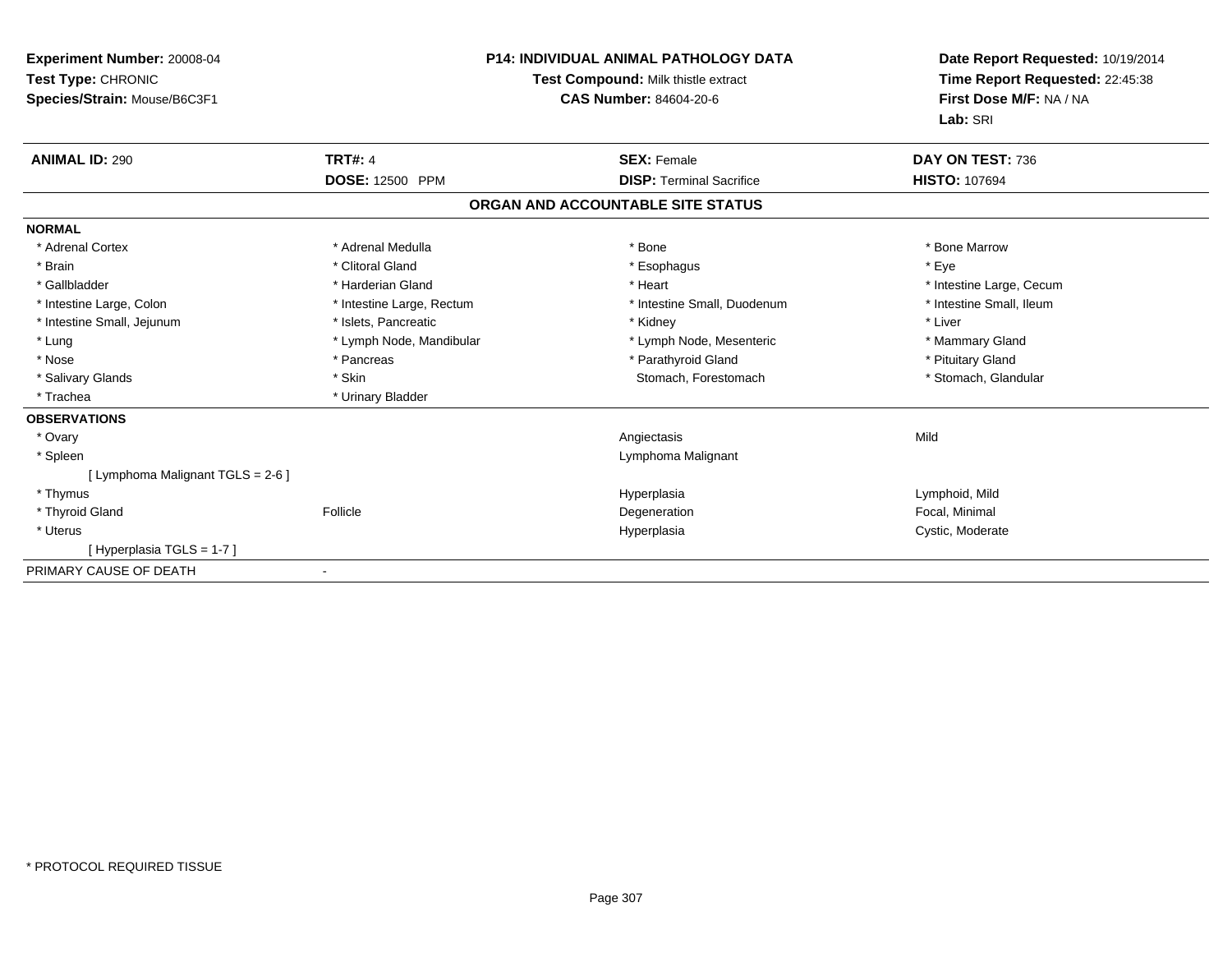| Experiment Number: 20008-04<br>Test Type: CHRONIC<br>Species/Strain: Mouse/B6C3F1 | <b>P14: INDIVIDUAL ANIMAL PATHOLOGY DATA</b><br>Test Compound: Milk thistle extract<br><b>CAS Number: 84604-20-6</b> |                                   | Date Report Requested: 10/19/2014<br>Time Report Requested: 22:45:38<br>First Dose M/F: NA / NA<br>Lab: SRI |
|-----------------------------------------------------------------------------------|----------------------------------------------------------------------------------------------------------------------|-----------------------------------|-------------------------------------------------------------------------------------------------------------|
| <b>ANIMAL ID: 291</b>                                                             | <b>TRT#: 4</b>                                                                                                       | <b>SEX: Female</b>                | DAY ON TEST: 735                                                                                            |
|                                                                                   | DOSE: 12500 PPM                                                                                                      | <b>DISP: Terminal Sacrifice</b>   | <b>HISTO: 107695</b>                                                                                        |
|                                                                                   |                                                                                                                      | ORGAN AND ACCOUNTABLE SITE STATUS |                                                                                                             |
| <b>NORMAL</b>                                                                     |                                                                                                                      |                                   |                                                                                                             |
| * Adrenal Cortex                                                                  | * Bone                                                                                                               | * Bone Marrow                     | * Brain                                                                                                     |
| * Clitoral Gland                                                                  | * Esophagus                                                                                                          | * Eye                             | * Gallbladder                                                                                               |
| * Heart                                                                           | * Intestine Large, Cecum                                                                                             | * Intestine Large, Colon          | * Intestine Large, Rectum                                                                                   |
| * Intestine Small, Duodenum                                                       | * Intestine Small, Ileum                                                                                             | * Intestine Small, Jejunum        | * Islets, Pancreatic                                                                                        |
| * Liver                                                                           | * Lung                                                                                                               | * Lymph Node, Mandibular          | * Lymph Node, Mesenteric                                                                                    |
| * Mammary Gland                                                                   | * Nose                                                                                                               | * Ovary                           | * Pancreas                                                                                                  |
| * Parathyroid Gland                                                               | * Salivary Glands                                                                                                    | * Skin                            | * Spleen                                                                                                    |
| Stomach, Forestomach                                                              | * Stomach, Glandular                                                                                                 | * Thymus                          | * Trachea                                                                                                   |
| * Urinary Bladder                                                                 |                                                                                                                      |                                   |                                                                                                             |
| <b>OBSERVATIONS</b>                                                               |                                                                                                                      |                                   |                                                                                                             |
| * Adrenal Medulla                                                                 |                                                                                                                      | Pheochromocytoma Benign           |                                                                                                             |
| * Harderian Gland                                                                 |                                                                                                                      | Adenoma                           |                                                                                                             |
| * Kidney                                                                          |                                                                                                                      | Nephropathy                       | Minimal                                                                                                     |
| * Pituitary Gland                                                                 | <b>Pars Distalis</b>                                                                                                 | Cyst                              | Moderate                                                                                                    |
| * Thyroid Gland                                                                   | Follicle                                                                                                             | Degeneration                      | Focal, Moderate                                                                                             |
| * Urin Bladder                                                                    |                                                                                                                      |                                   |                                                                                                             |
| Note: INFUSION ARTIFACT IN URINARY BLADDER.                                       |                                                                                                                      |                                   |                                                                                                             |
| * Uterus                                                                          |                                                                                                                      | Hyperplasia                       | Cystic, Mild                                                                                                |
| PRIMARY CAUSE OF DEATH                                                            |                                                                                                                      |                                   |                                                                                                             |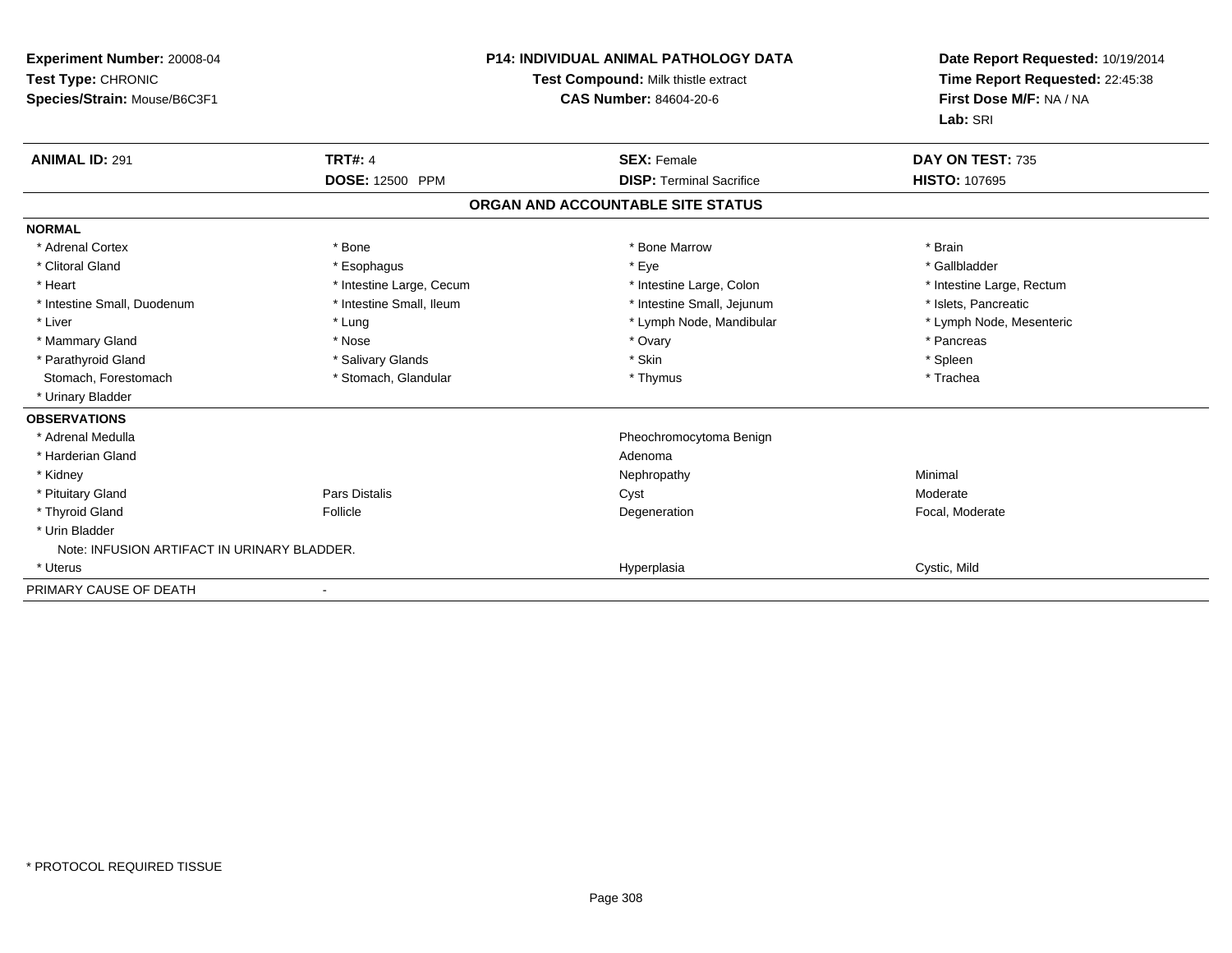| Experiment Number: 20008-04<br>Test Type: CHRONIC<br>Species/Strain: Mouse/B6C3F1 | <b>P14: INDIVIDUAL ANIMAL PATHOLOGY DATA</b><br>Test Compound: Milk thistle extract<br><b>CAS Number: 84604-20-6</b> |                                   | Date Report Requested: 10/19/2014<br>Time Report Requested: 22:45:38<br>First Dose M/F: NA / NA<br>Lab: SRI |
|-----------------------------------------------------------------------------------|----------------------------------------------------------------------------------------------------------------------|-----------------------------------|-------------------------------------------------------------------------------------------------------------|
| <b>ANIMAL ID: 292</b>                                                             | <b>TRT#: 4</b>                                                                                                       | <b>SEX: Female</b>                | DAY ON TEST: 735                                                                                            |
|                                                                                   | <b>DOSE: 12500 PPM</b>                                                                                               | <b>DISP: Terminal Sacrifice</b>   | <b>HISTO: 107696</b>                                                                                        |
|                                                                                   |                                                                                                                      | ORGAN AND ACCOUNTABLE SITE STATUS |                                                                                                             |
| <b>NORMAL</b>                                                                     |                                                                                                                      |                                   |                                                                                                             |
| * Adrenal Cortex                                                                  | * Adrenal Medulla                                                                                                    | * Bone Marrow                     | * Brain                                                                                                     |
| * Clitoral Gland                                                                  | * Esophagus                                                                                                          | * Eye                             | * Gallbladder                                                                                               |
| * Harderian Gland                                                                 | * Heart                                                                                                              | * Intestine Large, Cecum          | * Intestine Large, Colon                                                                                    |
| * Intestine Large, Rectum                                                         | * Intestine Small, Duodenum                                                                                          | * Intestine Small, Ileum          | * Intestine Small, Jejunum                                                                                  |
| * Islets, Pancreatic                                                              | * Liver                                                                                                              | * Lung                            | * Lymph Node, Mandibular                                                                                    |
| * Lymph Node, Mesenteric                                                          | * Mammary Gland                                                                                                      | * Nose                            | * Pancreas                                                                                                  |
| * Pituitary Gland                                                                 | * Salivary Glands                                                                                                    | * Skin                            | Stomach, Forestomach                                                                                        |
| * Stomach, Glandular                                                              | * Thymus                                                                                                             | * Thyroid Gland                   | * Trachea                                                                                                   |
| * Urinary Bladder                                                                 |                                                                                                                      |                                   |                                                                                                             |
| <b>OBSERVATIONS</b>                                                               |                                                                                                                      |                                   |                                                                                                             |
| * Bone                                                                            |                                                                                                                      | Fibro-Osseous Lesion              | Mild                                                                                                        |
| * Kidney                                                                          |                                                                                                                      | Nephropathy                       | Minimal                                                                                                     |
| Mesentery                                                                         | Fat                                                                                                                  | <b>Necrosis</b>                   | Mild                                                                                                        |
| [Necrosis TGLS = $1-21$ ]                                                         |                                                                                                                      |                                   |                                                                                                             |
| * Ovary                                                                           |                                                                                                                      | Hemorrhage                        | Mild                                                                                                        |
| * Parathyroid Gland                                                               |                                                                                                                      | Cyst                              | Moderate                                                                                                    |
| * Spleen                                                                          | Lymph Follic                                                                                                         | Hyperplasia                       | Mild                                                                                                        |
| * Uterus                                                                          |                                                                                                                      | Hyperplasia                       | Cystic, Marked                                                                                              |
| [Hyperplasia TGLS = $2-7,3-7$ ]                                                   |                                                                                                                      |                                   |                                                                                                             |
| PRIMARY CAUSE OF DEATH                                                            |                                                                                                                      |                                   |                                                                                                             |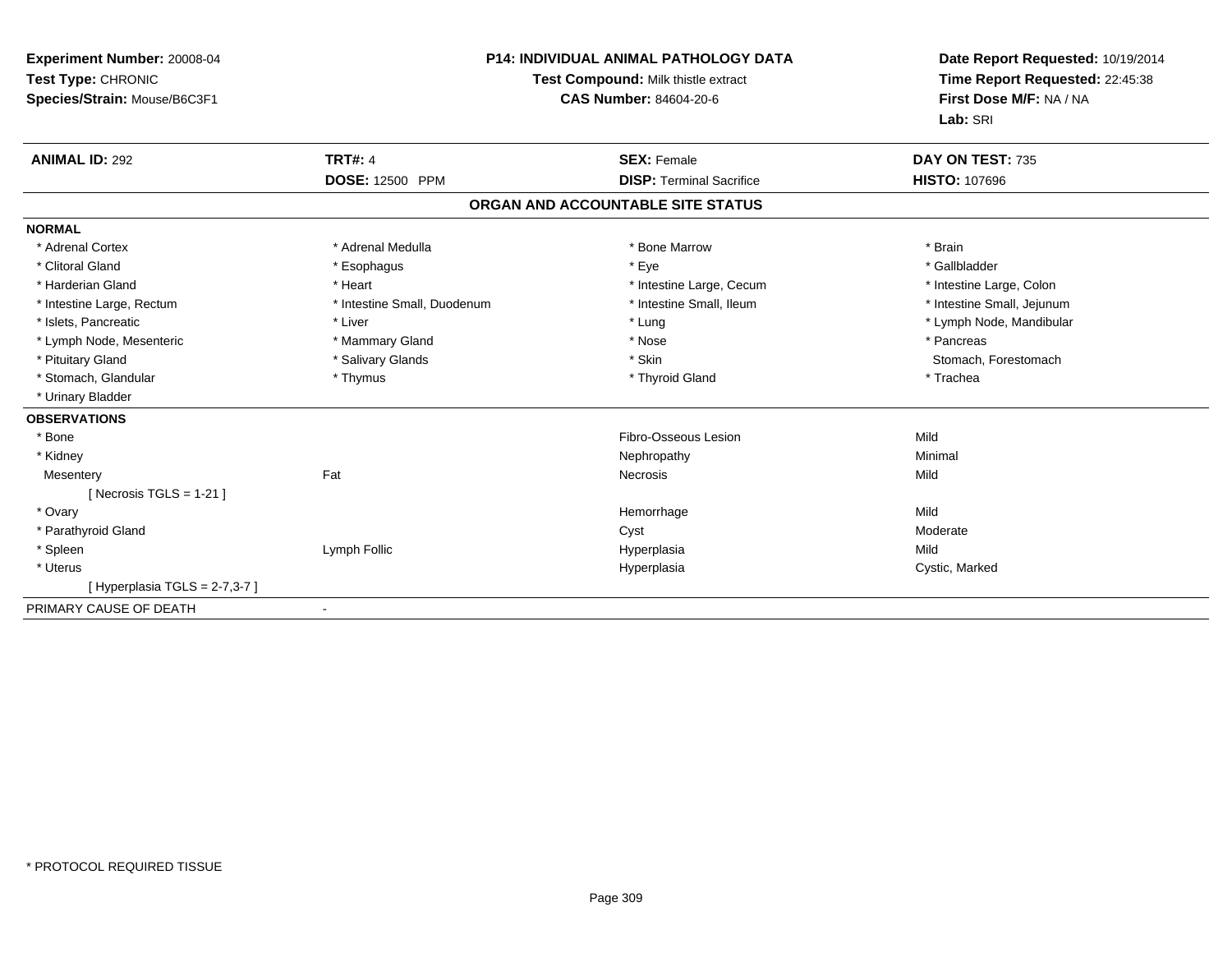| Experiment Number: 20008-04<br>Test Type: CHRONIC<br>Species/Strain: Mouse/B6C3F1 | P14: INDIVIDUAL ANIMAL PATHOLOGY DATA<br>Test Compound: Milk thistle extract<br><b>CAS Number: 84604-20-6</b> |                                   | Date Report Requested: 10/19/2014<br>Time Report Requested: 22:45:38<br>First Dose M/F: NA / NA<br>Lab: SRI |  |
|-----------------------------------------------------------------------------------|---------------------------------------------------------------------------------------------------------------|-----------------------------------|-------------------------------------------------------------------------------------------------------------|--|
| <b>ANIMAL ID: 293</b>                                                             | <b>TRT#: 4</b>                                                                                                | <b>SEX: Female</b>                | DAY ON TEST: 735                                                                                            |  |
|                                                                                   | <b>DOSE: 12500 PPM</b>                                                                                        | <b>DISP: Terminal Sacrifice</b>   | <b>HISTO: 107697</b>                                                                                        |  |
|                                                                                   |                                                                                                               | ORGAN AND ACCOUNTABLE SITE STATUS |                                                                                                             |  |
| <b>NORMAL</b>                                                                     |                                                                                                               |                                   |                                                                                                             |  |
| * Adrenal Cortex                                                                  | * Adrenal Medulla                                                                                             | * Brain                           | * Clitoral Gland                                                                                            |  |
| * Esophagus                                                                       | * Eye                                                                                                         | * Gallbladder                     | * Heart                                                                                                     |  |
| * Intestine Large, Cecum                                                          | * Intestine Large, Colon                                                                                      | * Intestine Large, Rectum         | * Intestine Small, Duodenum                                                                                 |  |
| * Intestine Small, Ileum                                                          | * Intestine Small, Jejunum                                                                                    | * Islets, Pancreatic              | * Liver                                                                                                     |  |
| * Lymph Node, Mandibular                                                          | * Mammary Gland                                                                                               | * Nose                            | * Pancreas                                                                                                  |  |
| * Parathyroid Gland                                                               | * Pituitary Gland                                                                                             | * Salivary Glands                 | * Skin                                                                                                      |  |
| Stomach, Forestomach                                                              | * Stomach, Glandular                                                                                          | * Trachea                         | * Urinary Bladder                                                                                           |  |
| <b>OBSERVATIONS</b>                                                               |                                                                                                               |                                   |                                                                                                             |  |
| * Bone                                                                            |                                                                                                               | Fibro-Osseous Lesion              | Minimal                                                                                                     |  |
| * Bone Marrow                                                                     |                                                                                                               | Hyperplasia                       | Mild                                                                                                        |  |
| * Harderian Gland                                                                 |                                                                                                               | Hyperplasia                       | Focal, Minimal                                                                                              |  |
| * Kidney                                                                          |                                                                                                               | Lymphoma Malignant                |                                                                                                             |  |
| * Lung                                                                            |                                                                                                               | Lymphoma Malignant                |                                                                                                             |  |
| Lymph Node                                                                        | Mediastinal                                                                                                   | Lymphoma Malignant                |                                                                                                             |  |
| [ Lymphoma Malignant TGLS = 4-3 ]                                                 |                                                                                                               |                                   |                                                                                                             |  |
| * Lymph Node, Mesenteric                                                          |                                                                                                               | Lymphoma Malignant                |                                                                                                             |  |
| [ Lymphoma Malignant TGLS = 3-21 ]                                                |                                                                                                               |                                   |                                                                                                             |  |
| * Ovary                                                                           |                                                                                                               | Cyst                              | Moderate                                                                                                    |  |
|                                                                                   |                                                                                                               | Hemorrhage                        | Mild                                                                                                        |  |
| * Spleen                                                                          |                                                                                                               | Lymphoma Malignant                |                                                                                                             |  |
| [ Lymphoma Malignant TGLS = 2-6 ]                                                 |                                                                                                               |                                   |                                                                                                             |  |
| * Thymus                                                                          |                                                                                                               | Lymphoma Malignant                |                                                                                                             |  |
| * Thyroid Gland                                                                   | Follicle                                                                                                      | Degeneration                      | Focal, Moderate                                                                                             |  |
| * Uterus                                                                          |                                                                                                               | Hyperplasia                       | Cystic, Mild                                                                                                |  |
| [Hyperplasia TGLS = 1-7]                                                          |                                                                                                               |                                   |                                                                                                             |  |
| PRIMARY CAUSE OF DEATH                                                            | $\blacksquare$                                                                                                |                                   |                                                                                                             |  |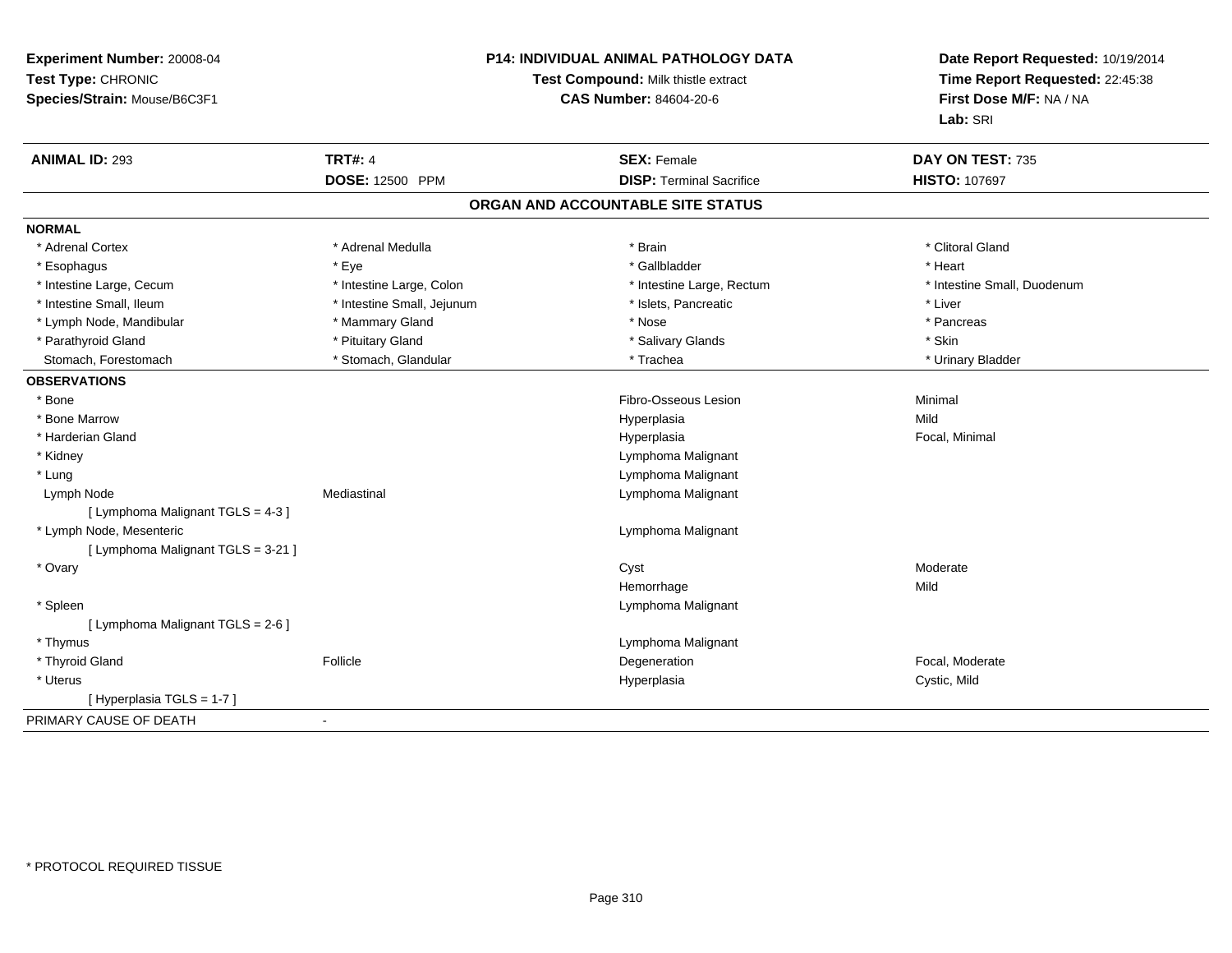| <b>Experiment Number: 20008-04</b><br>Test Type: CHRONIC<br>Species/Strain: Mouse/B6C3F1 | <b>P14: INDIVIDUAL ANIMAL PATHOLOGY DATA</b><br>Test Compound: Milk thistle extract<br><b>CAS Number: 84604-20-6</b> |                                   | Date Report Requested: 10/19/2014<br>Time Report Requested: 22:45:38<br>First Dose M/F: NA / NA<br>Lab: SRI |
|------------------------------------------------------------------------------------------|----------------------------------------------------------------------------------------------------------------------|-----------------------------------|-------------------------------------------------------------------------------------------------------------|
| <b>ANIMAL ID: 294</b>                                                                    | <b>TRT#: 4</b>                                                                                                       | <b>SEX: Female</b>                | DAY ON TEST: 735                                                                                            |
|                                                                                          | <b>DOSE: 12500 PPM</b>                                                                                               | <b>DISP: Terminal Sacrifice</b>   | <b>HISTO: 107698</b>                                                                                        |
|                                                                                          |                                                                                                                      | ORGAN AND ACCOUNTABLE SITE STATUS |                                                                                                             |
| <b>NORMAL</b>                                                                            |                                                                                                                      |                                   |                                                                                                             |
| * Adrenal Cortex                                                                         | * Adrenal Medulla                                                                                                    | * Bone                            | * Bone Marrow                                                                                               |
| * Brain                                                                                  | * Clitoral Gland                                                                                                     | * Esophagus                       | * Eve                                                                                                       |
| * Gallbladder                                                                            | * Harderian Gland                                                                                                    | * Heart                           | * Intestine Large, Colon                                                                                    |
| * Intestine Large, Rectum                                                                | * Intestine Small, Duodenum                                                                                          | * Intestine Small, Ileum          | * Intestine Small, Jejunum                                                                                  |
| * Islets, Pancreatic                                                                     | * Kidney                                                                                                             | * Liver                           | * Lung                                                                                                      |
| * Lymph Node, Mandibular                                                                 | * Lymph Node, Mesenteric                                                                                             | * Mammary Gland                   | * Nose                                                                                                      |
| * Ovary                                                                                  | * Pancreas                                                                                                           | * Parathyroid Gland               | * Pituitary Gland                                                                                           |
| * Salivary Glands                                                                        | * Skin                                                                                                               | * Spleen                          | Stomach, Forestomach                                                                                        |
| * Thymus                                                                                 | * Trachea                                                                                                            | * Urinary Bladder                 |                                                                                                             |
| <b>OBSERVATIONS</b>                                                                      |                                                                                                                      |                                   |                                                                                                             |
| * Intestine Large, Cecum                                                                 |                                                                                                                      | Edema                             | Mild                                                                                                        |
| * Stomach, Glandular                                                                     |                                                                                                                      | Cyst                              | Moderate                                                                                                    |
| * Thyroid Gland                                                                          | Follicle                                                                                                             | Degeneration                      | Focal, Mild                                                                                                 |
| * Uterus                                                                                 |                                                                                                                      | Hyperplasia                       | Cystic, Mild                                                                                                |
| [Hyperplasia TGLS = 1-7]                                                                 |                                                                                                                      |                                   |                                                                                                             |
| PRIMARY CAUSE OF DEATH                                                                   |                                                                                                                      |                                   |                                                                                                             |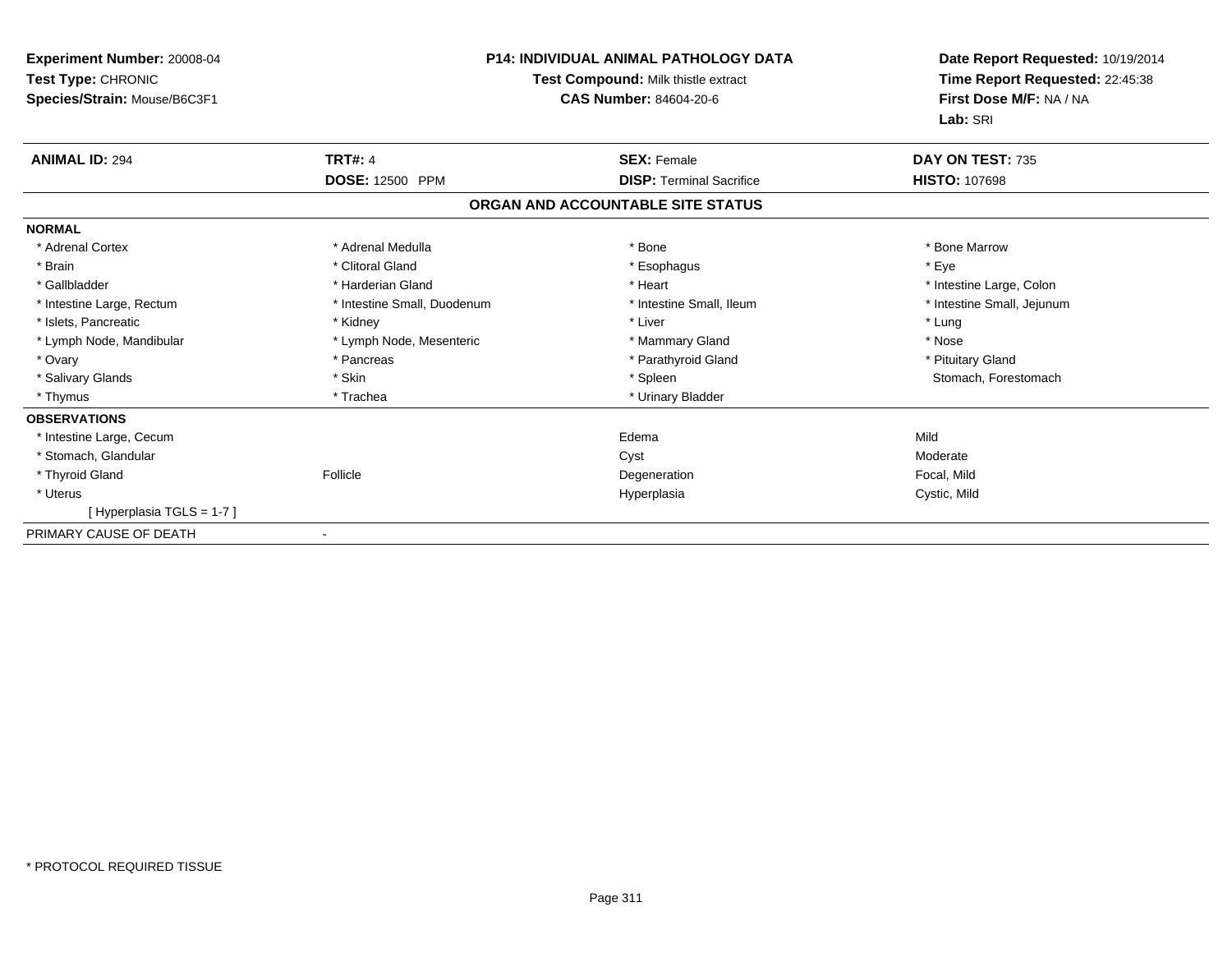| <b>Experiment Number: 20008-04</b><br>Test Type: CHRONIC<br>Species/Strain: Mouse/B6C3F1 |                             | <b>P14: INDIVIDUAL ANIMAL PATHOLOGY DATA</b><br>Test Compound: Milk thistle extract<br><b>CAS Number: 84604-20-6</b> | Date Report Requested: 10/19/2014<br>Time Report Requested: 22:45:38<br>First Dose M/F: NA / NA<br>Lab: SRI |
|------------------------------------------------------------------------------------------|-----------------------------|----------------------------------------------------------------------------------------------------------------------|-------------------------------------------------------------------------------------------------------------|
| <b>ANIMAL ID: 295</b>                                                                    | <b>TRT#: 4</b>              | <b>SEX: Female</b>                                                                                                   | DAY ON TEST: 735                                                                                            |
|                                                                                          | <b>DOSE: 12500 PPM</b>      | <b>DISP:</b> Terminal Sacrifice                                                                                      | <b>HISTO: 107699</b>                                                                                        |
|                                                                                          |                             | ORGAN AND ACCOUNTABLE SITE STATUS                                                                                    |                                                                                                             |
| <b>NORMAL</b>                                                                            |                             |                                                                                                                      |                                                                                                             |
| * Adrenal Cortex                                                                         | * Adrenal Medulla           | * Bone Marrow                                                                                                        | * Brain                                                                                                     |
| * Clitoral Gland                                                                         | * Esophagus                 | * Eye                                                                                                                | * Gallbladder                                                                                               |
| * Harderian Gland                                                                        | * Heart                     | * Intestine Large, Cecum                                                                                             | * Intestine Large, Colon                                                                                    |
| * Intestine Large, Rectum                                                                | * Intestine Small, Duodenum | * Intestine Small, Ileum                                                                                             | * Intestine Small, Jejunum                                                                                  |
| * Islets. Pancreatic                                                                     | * Kidney                    | * Lung                                                                                                               | * Lymph Node, Mandibular                                                                                    |
| * Lymph Node, Mesenteric                                                                 | * Mammary Gland             | * Nose                                                                                                               | * Pancreas                                                                                                  |
| * Parathyroid Gland                                                                      | * Salivary Glands           | * Skin                                                                                                               | * Spleen                                                                                                    |
| Stomach, Forestomach                                                                     | * Stomach, Glandular        | * Thymus                                                                                                             | * Trachea                                                                                                   |
| * Urinary Bladder                                                                        |                             |                                                                                                                      |                                                                                                             |
| <b>OBSERVATIONS</b>                                                                      |                             |                                                                                                                      |                                                                                                             |
| * Bone                                                                                   |                             | Fibro-Osseous Lesion                                                                                                 | Minimal                                                                                                     |
| * Liver                                                                                  |                             | <b>Infiltration Cellular</b>                                                                                         | Lymphocyte, Mild                                                                                            |
| * Ovary                                                                                  |                             | Hemorrhage                                                                                                           | Mild                                                                                                        |
| * Pituitary Gland                                                                        | Pars Distalis               | Hyperplasia                                                                                                          | Focal, Minimal                                                                                              |
| * Thyroid Gland                                                                          | Follicle                    | Degeneration                                                                                                         | Focal, Minimal                                                                                              |
|                                                                                          |                             | <b>Ectopic Thymus</b>                                                                                                | Moderate                                                                                                    |
| * Uterus                                                                                 |                             | Hyperplasia                                                                                                          | Cystic, Mild                                                                                                |
| PRIMARY CAUSE OF DEATH                                                                   |                             |                                                                                                                      |                                                                                                             |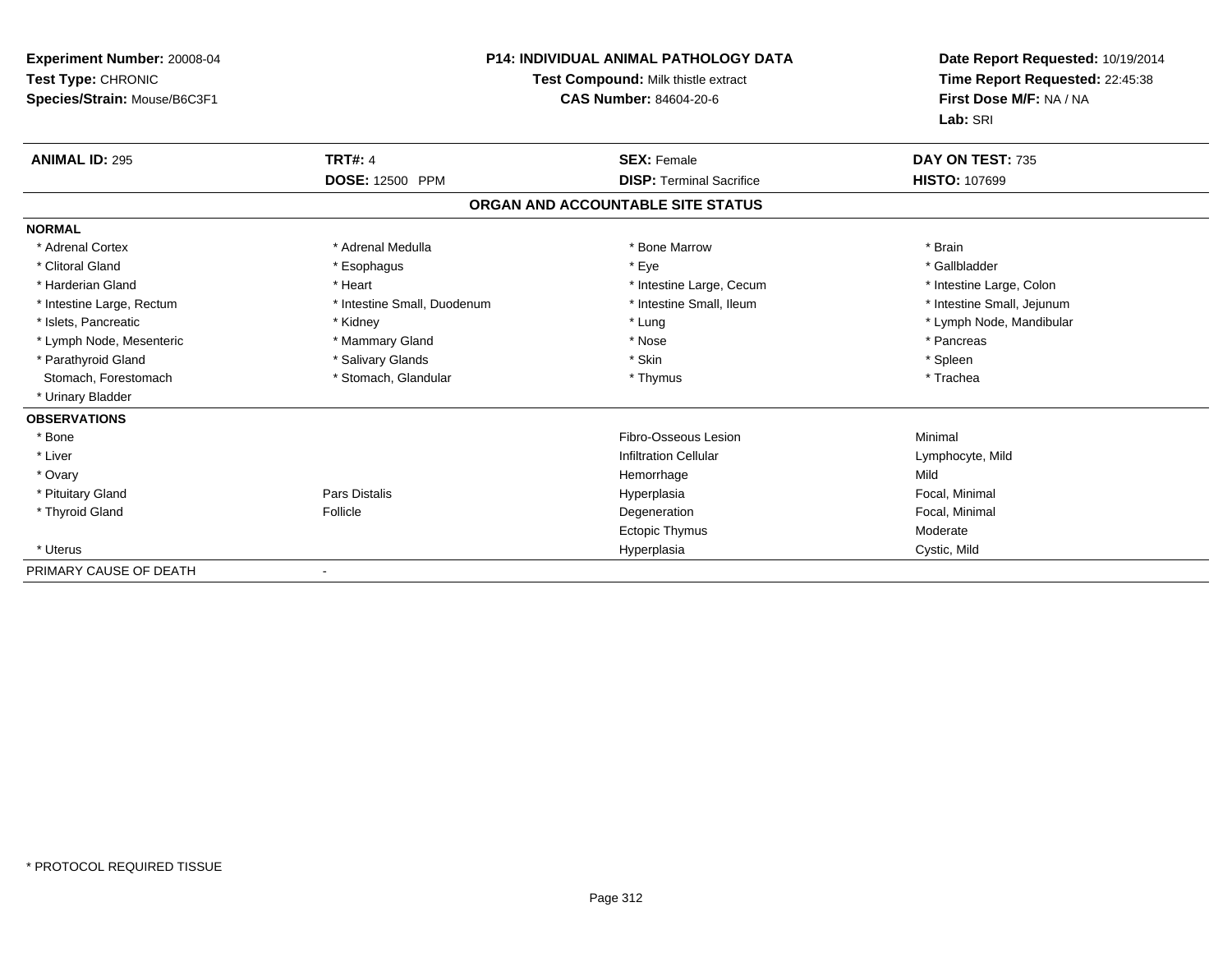| Experiment Number: 20008-04<br>Test Type: CHRONIC<br>Species/Strain: Mouse/B6C3F1 | <b>P14: INDIVIDUAL ANIMAL PATHOLOGY DATA</b><br>Test Compound: Milk thistle extract<br><b>CAS Number: 84604-20-6</b> |                                   | Date Report Requested: 10/19/2014<br>Time Report Requested: 22:45:38<br>First Dose M/F: NA / NA<br>Lab: SRI |  |
|-----------------------------------------------------------------------------------|----------------------------------------------------------------------------------------------------------------------|-----------------------------------|-------------------------------------------------------------------------------------------------------------|--|
| <b>ANIMAL ID: 296</b>                                                             | <b>TRT#: 4</b>                                                                                                       | <b>SEX: Female</b>                | DAY ON TEST: 732                                                                                            |  |
|                                                                                   | <b>DOSE: 12500 PPM</b>                                                                                               | <b>DISP: Terminal Sacrifice</b>   | <b>HISTO: 107700</b>                                                                                        |  |
|                                                                                   |                                                                                                                      | ORGAN AND ACCOUNTABLE SITE STATUS |                                                                                                             |  |
| <b>NORMAL</b>                                                                     |                                                                                                                      |                                   |                                                                                                             |  |
| * Adrenal Cortex                                                                  | * Adrenal Medulla                                                                                                    | * Bone Marrow                     | * Brain                                                                                                     |  |
| * Clitoral Gland                                                                  | * Esophagus                                                                                                          | * Eye                             | * Gallbladder                                                                                               |  |
| * Harderian Gland                                                                 | * Heart                                                                                                              | * Intestine Large, Cecum          | * Intestine Large, Colon                                                                                    |  |
| * Intestine Large, Rectum                                                         | * Intestine Small, Duodenum                                                                                          | * Intestine Small, Ileum          | * Intestine Small, Jejunum                                                                                  |  |
| * Islets, Pancreatic                                                              | * Kidney                                                                                                             | * Liver                           | * Lung                                                                                                      |  |
| * Lymph Node, Mandibular                                                          | * Lymph Node, Mesenteric                                                                                             | * Mammary Gland                   | * Nose                                                                                                      |  |
| * Ovary                                                                           | * Pancreas                                                                                                           | * Parathyroid Gland               | * Salivary Glands                                                                                           |  |
| * Skin                                                                            | * Spleen                                                                                                             | Stomach, Forestomach              | * Thymus                                                                                                    |  |
| * Thyroid Gland                                                                   | * Trachea                                                                                                            | * Urinary Bladder                 |                                                                                                             |  |
| <b>OBSERVATIONS</b>                                                               |                                                                                                                      |                                   |                                                                                                             |  |
| * Bone                                                                            |                                                                                                                      | Fibro-Osseous Lesion              | Minimal                                                                                                     |  |
| Mesentery                                                                         | Fat                                                                                                                  | Necrosis                          | Moderate                                                                                                    |  |
| [Necrosis TGLS = $2-21$ ]                                                         |                                                                                                                      |                                   |                                                                                                             |  |
| * Pituitary Gland                                                                 | <b>Pars Distalis</b>                                                                                                 | Adenoma                           |                                                                                                             |  |
| * Stomach, Glandular                                                              |                                                                                                                      | Cyst                              | Moderate                                                                                                    |  |
| * Uterus                                                                          |                                                                                                                      | Hyperplasia                       | Cystic, Mild                                                                                                |  |
| [Hyperplasia TGLS = 1-7]                                                          |                                                                                                                      |                                   |                                                                                                             |  |
| PRIMARY CAUSE OF DEATH                                                            | $\blacksquare$                                                                                                       |                                   |                                                                                                             |  |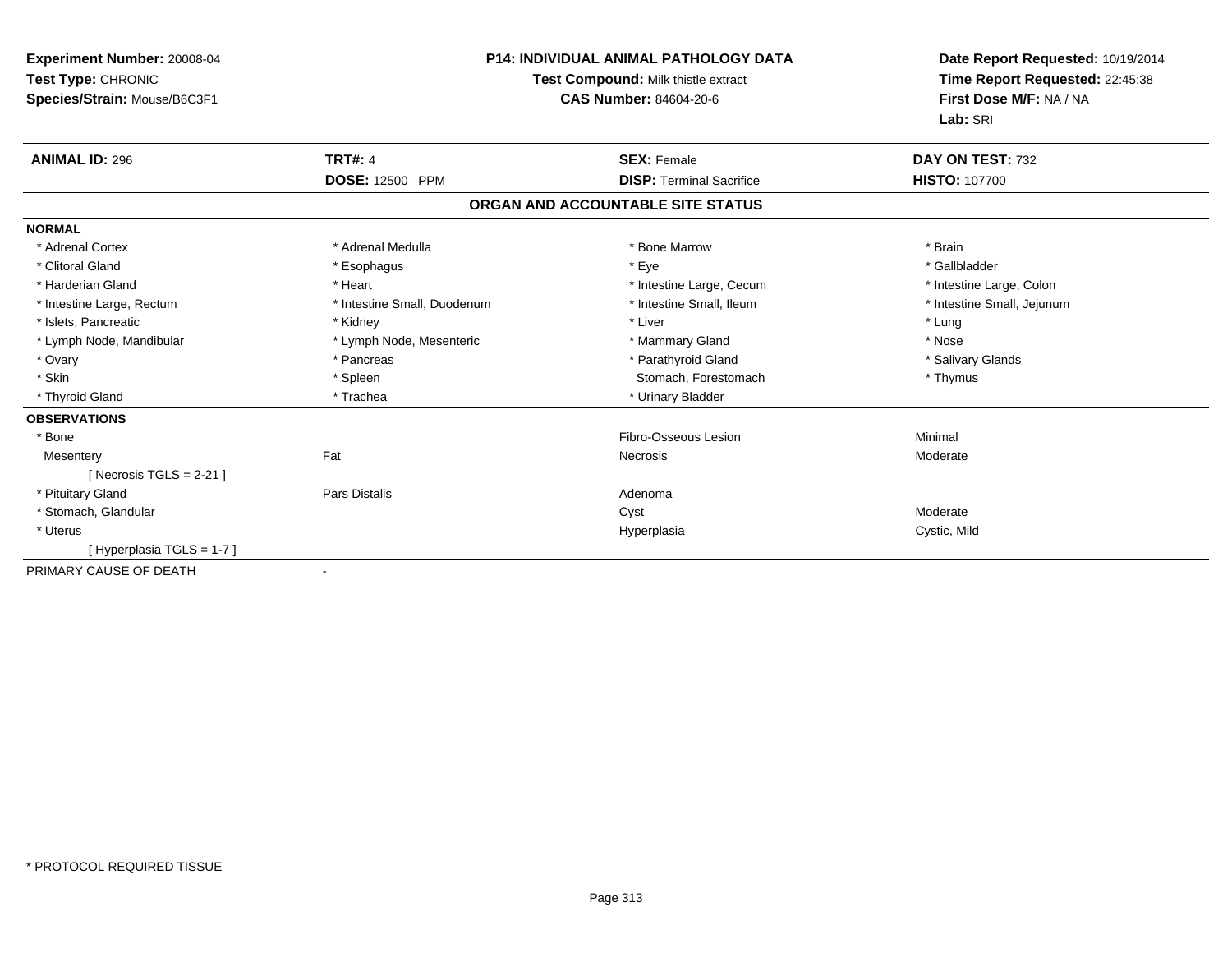| Experiment Number: 20008-04<br>Test Type: CHRONIC<br>Species/Strain: Mouse/B6C3F1 |                          | <b>P14: INDIVIDUAL ANIMAL PATHOLOGY DATA</b><br>Test Compound: Milk thistle extract<br>CAS Number: 84604-20-6 | Date Report Requested: 10/19/2014<br>Time Report Requested: 22:45:38<br>First Dose M/F: NA / NA<br>Lab: SRI |
|-----------------------------------------------------------------------------------|--------------------------|---------------------------------------------------------------------------------------------------------------|-------------------------------------------------------------------------------------------------------------|
| <b>ANIMAL ID: 297</b>                                                             | <b>TRT#: 4</b>           | <b>SEX: Female</b>                                                                                            | DAY ON TEST: 732                                                                                            |
|                                                                                   | DOSE: 12500 PPM          | <b>DISP: Terminal Sacrifice</b>                                                                               | HISTO: 107701                                                                                               |
|                                                                                   |                          | ORGAN AND ACCOUNTABLE SITE STATUS                                                                             |                                                                                                             |
| <b>NORMAL</b>                                                                     |                          |                                                                                                               |                                                                                                             |
| * Adrenal Medulla                                                                 | * Bone Marrow            | * Brain                                                                                                       | * Clitoral Gland                                                                                            |
| * Esophagus                                                                       | * Eye                    | * Gallbladder                                                                                                 | * Harderian Gland                                                                                           |
| * Heart                                                                           | * Intestine Large, Cecum | * Intestine Large, Colon                                                                                      | * Intestine Large, Rectum                                                                                   |
| * Intestine Small, Duodenum                                                       | * Intestine Small, Ileum | * Intestine Small, Jejunum                                                                                    | * Islets, Pancreatic                                                                                        |
| * Kidney                                                                          | * Liver                  | * Lung                                                                                                        | * Lymph Node, Mandibular                                                                                    |
| * Lymph Node, Mesenteric                                                          | * Mammary Gland          | * Nose                                                                                                        | * Pancreas                                                                                                  |
| * Parathyroid Gland                                                               | * Pituitary Gland        | * Skin                                                                                                        | Stomach, Forestomach                                                                                        |
| * Stomach, Glandular                                                              | * Thyroid Gland          | * Trachea                                                                                                     | * Urinary Bladder                                                                                           |
| <b>OBSERVATIONS</b>                                                               |                          |                                                                                                               |                                                                                                             |
| * Adrenal Cortex                                                                  |                          | <b>Accessory Adrenal Cortical Nodule</b>                                                                      | Moderate                                                                                                    |
| * Bone                                                                            |                          | Fibro-Osseous Lesion                                                                                          | Minimal                                                                                                     |
|                                                                                   |                          | Fibrosis                                                                                                      | Minimal                                                                                                     |
| * Ovary                                                                           |                          | Hemorrhage                                                                                                    | Mild                                                                                                        |
| * Salivary Glands                                                                 |                          | <b>Infiltration Cellular</b>                                                                                  | Lymphocyte, Moderate                                                                                        |
| * Spleen                                                                          |                          | Lymphoma Malignant                                                                                            |                                                                                                             |
| * Thymus                                                                          |                          | Hyperplasia                                                                                                   | Lymphoid, Minimal                                                                                           |
| * Uterus                                                                          |                          | Hyperplasia                                                                                                   | Cystic, Moderate                                                                                            |
| [Hyperplasia TGLS = 1-7]                                                          |                          |                                                                                                               |                                                                                                             |
| PRIMARY CAUSE OF DEATH                                                            |                          |                                                                                                               |                                                                                                             |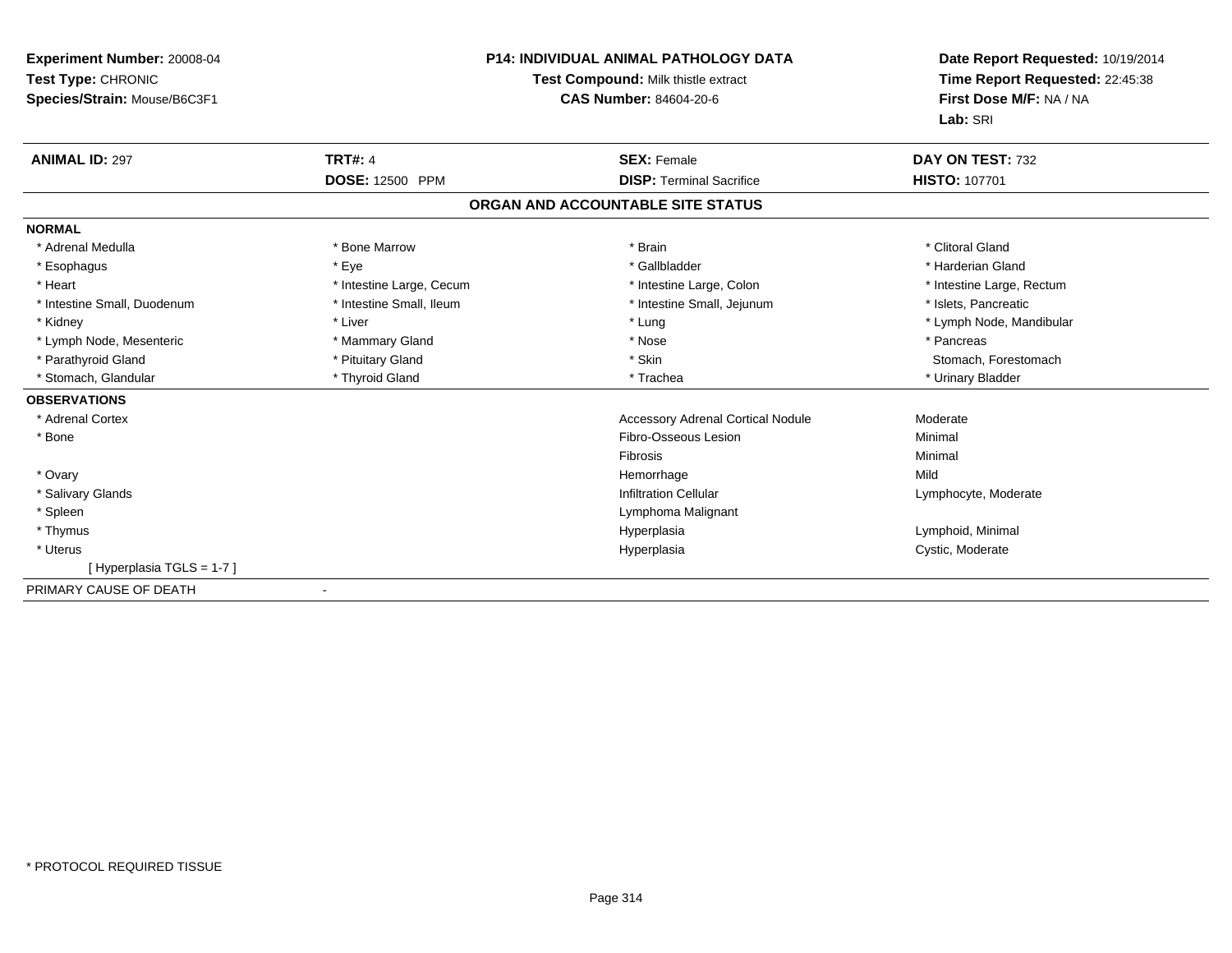| Experiment Number: 20008-04<br>Test Type: CHRONIC<br>Species/Strain: Mouse/B6C3F1 |                           | <b>P14: INDIVIDUAL ANIMAL PATHOLOGY DATA</b><br>Test Compound: Milk thistle extract<br><b>CAS Number: 84604-20-6</b> | Date Report Requested: 10/19/2014<br>Time Report Requested: 22:45:38<br>First Dose M/F: NA / NA<br>Lab: SRI |
|-----------------------------------------------------------------------------------|---------------------------|----------------------------------------------------------------------------------------------------------------------|-------------------------------------------------------------------------------------------------------------|
| <b>ANIMAL ID: 298</b>                                                             | <b>TRT#: 4</b>            | <b>SEX: Female</b>                                                                                                   | DAY ON TEST: 732                                                                                            |
|                                                                                   | <b>DOSE: 12500 PPM</b>    | <b>DISP: Terminal Sacrifice</b>                                                                                      | <b>HISTO: 107702</b>                                                                                        |
|                                                                                   |                           | ORGAN AND ACCOUNTABLE SITE STATUS                                                                                    |                                                                                                             |
| <b>NORMAL</b>                                                                     |                           |                                                                                                                      |                                                                                                             |
| * Adrenal Cortex                                                                  | * Adrenal Medulla         | * Bone                                                                                                               | * Bone Marrow                                                                                               |
| * Brain                                                                           | * Clitoral Gland          | * Esophagus                                                                                                          | * Eye                                                                                                       |
| * Gallbladder                                                                     | * Harderian Gland         | * Heart                                                                                                              | * Intestine Large, Cecum                                                                                    |
| * Intestine Large, Colon                                                          | * Intestine Large, Rectum | * Intestine Small, Duodenum                                                                                          | * Intestine Small, Ileum                                                                                    |
| * Intestine Small, Jejunum                                                        | * Islets, Pancreatic      | * Lung                                                                                                               | * Lymph Node, Mandibular                                                                                    |
| * Lymph Node, Mesenteric                                                          | * Mammary Gland           | * Nose                                                                                                               | * Pancreas                                                                                                  |
| * Parathyroid Gland                                                               | * Pituitary Gland         | * Salivary Glands                                                                                                    | * Skin                                                                                                      |
| Stomach, Forestomach                                                              | * Stomach, Glandular      | * Thyroid Gland                                                                                                      | * Trachea                                                                                                   |
| * Urinary Bladder                                                                 | * Uterus                  |                                                                                                                      |                                                                                                             |
| <b>OBSERVATIONS</b>                                                               |                           |                                                                                                                      |                                                                                                             |
| * Kidney                                                                          |                           | Nephropathy                                                                                                          | Minimal                                                                                                     |
| * Liver                                                                           |                           | Hepatocellular Carcinoma                                                                                             |                                                                                                             |
| [ Hepatocellular Carcinoma TGLS = 2-21 ]                                          |                           |                                                                                                                      |                                                                                                             |
| * Ovary                                                                           |                           | Cyst                                                                                                                 | Moderate                                                                                                    |
| [Cyst TGLS = $1-7$ ]                                                              |                           |                                                                                                                      |                                                                                                             |
| * Spleen                                                                          |                           | Hematopoietic Cell Proliferation                                                                                     | Minimal                                                                                                     |
| * Thymus                                                                          |                           | Lymphoma Malignant                                                                                                   |                                                                                                             |
| PRIMARY CAUSE OF DEATH                                                            |                           |                                                                                                                      |                                                                                                             |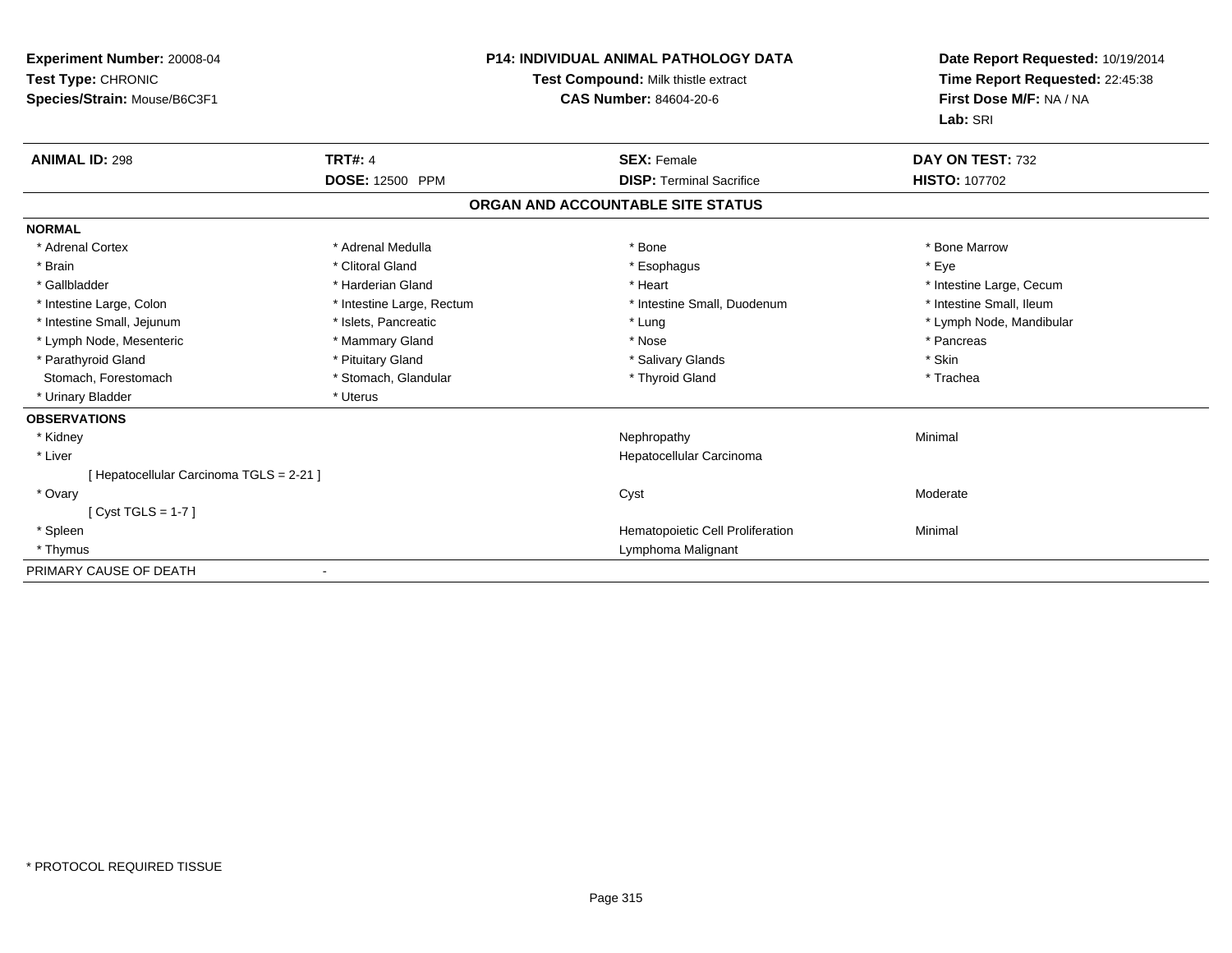| Experiment Number: 20008-04<br>Test Type: CHRONIC<br>Species/Strain: Mouse/B6C3F1 |                            | <b>P14: INDIVIDUAL ANIMAL PATHOLOGY DATA</b><br>Test Compound: Milk thistle extract<br><b>CAS Number: 84604-20-6</b> | Date Report Requested: 10/19/2014<br>Time Report Requested: 22:45:38<br>First Dose M/F: NA / NA<br>Lab: SRI |  |
|-----------------------------------------------------------------------------------|----------------------------|----------------------------------------------------------------------------------------------------------------------|-------------------------------------------------------------------------------------------------------------|--|
| <b>ANIMAL ID: 299</b>                                                             | <b>TRT#: 4</b>             | <b>SEX: Female</b>                                                                                                   | DAY ON TEST: 732                                                                                            |  |
|                                                                                   | DOSE: 12500 PPM            | <b>DISP: Terminal Sacrifice</b>                                                                                      | <b>HISTO: 107703</b>                                                                                        |  |
|                                                                                   |                            | ORGAN AND ACCOUNTABLE SITE STATUS                                                                                    |                                                                                                             |  |
| <b>NORMAL</b>                                                                     |                            |                                                                                                                      |                                                                                                             |  |
| * Adrenal Cortex                                                                  | * Adrenal Medulla          | * Bone Marrow                                                                                                        | * Brain                                                                                                     |  |
| * Esophagus                                                                       | * Eye                      | * Gallbladder                                                                                                        | * Heart                                                                                                     |  |
| * Intestine Large, Cecum                                                          | * Intestine Large, Colon   | * Intestine Large, Rectum                                                                                            | * Intestine Small, Duodenum                                                                                 |  |
| * Intestine Small, Ileum                                                          | * Intestine Small, Jejunum | * Islets, Pancreatic                                                                                                 | * Kidney                                                                                                    |  |
| * Mammary Gland                                                                   | * Nose                     | * Pancreas                                                                                                           | * Parathyroid Gland                                                                                         |  |
| * Pituitary Gland                                                                 | * Salivary Glands          | * Skin                                                                                                               | Stomach, Forestomach                                                                                        |  |
| * Stomach, Glandular                                                              | * Thymus                   | * Thyroid Gland                                                                                                      | * Trachea                                                                                                   |  |
| * Urinary Bladder                                                                 |                            |                                                                                                                      |                                                                                                             |  |
| <b>MISSING</b>                                                                    |                            |                                                                                                                      |                                                                                                             |  |
| * Clitoral Gland                                                                  |                            |                                                                                                                      |                                                                                                             |  |
| <b>OBSERVATIONS</b>                                                               |                            |                                                                                                                      |                                                                                                             |  |
| * Bone                                                                            |                            | Fibro-Osseous Lesion                                                                                                 | Minimal                                                                                                     |  |
| * Harderian Gland                                                                 |                            | Carcinoma                                                                                                            |                                                                                                             |  |
| [Carcinoma TGLS = 7-12]                                                           |                            |                                                                                                                      |                                                                                                             |  |
| * Liver                                                                           |                            | Hepatocellular Adenoma                                                                                               |                                                                                                             |  |
| [ Hepatocellular Adenoma TGLS = 6-21 ]                                            |                            |                                                                                                                      |                                                                                                             |  |
| * Lung                                                                            |                            | Lymphoma Malignant                                                                                                   |                                                                                                             |  |
| * Lymph Node, Mandibular                                                          |                            | Lymphoma Malignant                                                                                                   |                                                                                                             |  |
| * Lymph Node, Mesenteric                                                          |                            | Lymphoma Malignant                                                                                                   |                                                                                                             |  |
| [ Lymphoma Malignant TGLS = 5-5 ]                                                 |                            |                                                                                                                      |                                                                                                             |  |
| * Ovary                                                                           |                            | Cyst                                                                                                                 | Moderate                                                                                                    |  |
| * Spleen                                                                          |                            | Lymphoma Malignant                                                                                                   |                                                                                                             |  |
| [ Lymphoma Malignant TGLS = 3-6 ]                                                 |                            |                                                                                                                      |                                                                                                             |  |
| * Uterus                                                                          |                            | Hyperplasia                                                                                                          | Cystic, Mild                                                                                                |  |
| [ Hyperplasia TGLS = 1-7,2-7 ]                                                    |                            |                                                                                                                      |                                                                                                             |  |
| PRIMARY CAUSE OF DEATH                                                            |                            |                                                                                                                      |                                                                                                             |  |
| Animal Note: THE MALIGNANT LYMPHOMA APPEARS TO BE IN AN EARLY STAGE.              |                            |                                                                                                                      |                                                                                                             |  |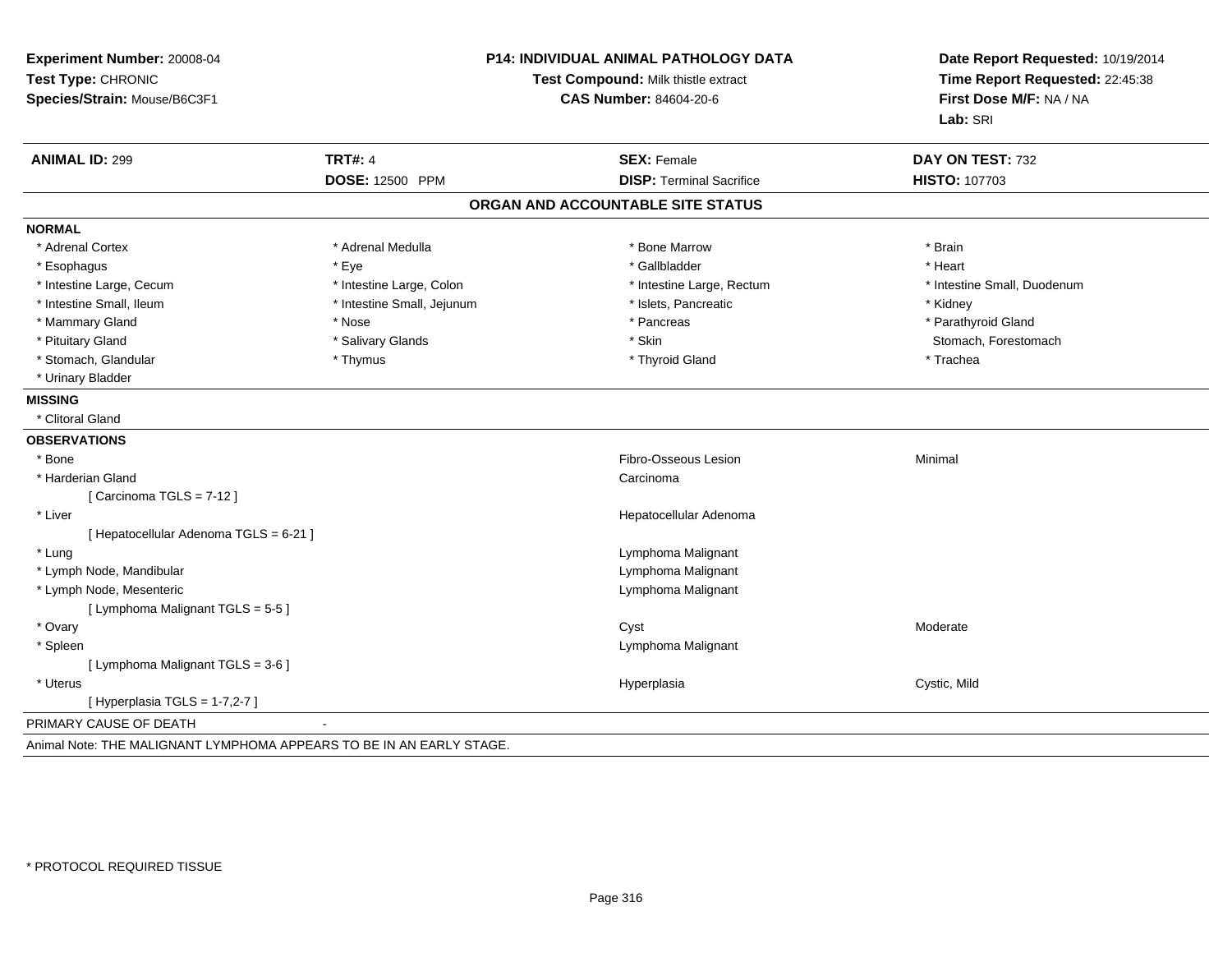| Experiment Number: 20008-04<br>Test Type: CHRONIC<br>Species/Strain: Mouse/B6C3F1 | <b>TRT#: 4</b>            | <b>P14: INDIVIDUAL ANIMAL PATHOLOGY DATA</b><br>Test Compound: Milk thistle extract<br><b>CAS Number: 84604-20-6</b> | Date Report Requested: 10/19/2014<br>Time Report Requested: 22:45:38<br>First Dose M/F: NA / NA<br>Lab: SRI<br>DAY ON TEST: 732 |  |
|-----------------------------------------------------------------------------------|---------------------------|----------------------------------------------------------------------------------------------------------------------|---------------------------------------------------------------------------------------------------------------------------------|--|
| <b>ANIMAL ID: 300</b>                                                             | <b>DOSE: 12500 PPM</b>    | <b>SEX: Female</b><br><b>DISP: Terminal Sacrifice</b>                                                                | <b>HISTO: 107704</b>                                                                                                            |  |
|                                                                                   |                           |                                                                                                                      |                                                                                                                                 |  |
|                                                                                   |                           | ORGAN AND ACCOUNTABLE SITE STATUS                                                                                    |                                                                                                                                 |  |
| <b>NORMAL</b>                                                                     |                           |                                                                                                                      |                                                                                                                                 |  |
| * Adrenal Cortex                                                                  | * Adrenal Medulla         | * Bone                                                                                                               | * Bone Marrow                                                                                                                   |  |
| * Brain                                                                           | * Clitoral Gland          | * Esophagus                                                                                                          | * Eye                                                                                                                           |  |
| * Gallbladder                                                                     | * Harderian Gland         | * Heart                                                                                                              | * Intestine Large, Cecum                                                                                                        |  |
| * Intestine Large, Colon                                                          | * Intestine Large, Rectum | * Intestine Small, Duodenum                                                                                          | * Intestine Small, Ileum                                                                                                        |  |
| * Intestine Small, Jejunum                                                        | * Islets, Pancreatic      | * Liver                                                                                                              | * Lung                                                                                                                          |  |
| * Lymph Node, Mesenteric                                                          | * Mammary Gland           | * Nose                                                                                                               | * Pancreas                                                                                                                      |  |
| * Parathyroid Gland                                                               | * Pituitary Gland         | * Salivary Glands                                                                                                    | * Skin                                                                                                                          |  |
| Stomach, Forestomach                                                              | * Stomach, Glandular      | * Thyroid Gland                                                                                                      | * Trachea                                                                                                                       |  |
| * Urinary Bladder                                                                 | * Uterus                  |                                                                                                                      |                                                                                                                                 |  |
| <b>OBSERVATIONS</b>                                                               |                           |                                                                                                                      |                                                                                                                                 |  |
| * Kidney                                                                          |                           | Lymphoma Malignant                                                                                                   |                                                                                                                                 |  |
| * Lymph Node, Mandibular                                                          |                           | Hyperplasia                                                                                                          | Lymphoid, Mild                                                                                                                  |  |
|                                                                                   |                           | Lymphoma Malignant                                                                                                   |                                                                                                                                 |  |
| * Ovary                                                                           | Corpus Luteum             | Hyperplasia                                                                                                          | Mild                                                                                                                            |  |
| [Hyperplasia TGLS = $2-7$ ]                                                       |                           |                                                                                                                      |                                                                                                                                 |  |
| * Spleen                                                                          |                           | Hemangiosarcoma                                                                                                      |                                                                                                                                 |  |
|                                                                                   |                           | Hematopoietic Cell Proliferation                                                                                     | Moderate                                                                                                                        |  |
| [Hemangiosarcoma TGLS = 1-6]<br>[ Hematopoietic Cell Proliferation TGLS = 1-6 ]   |                           |                                                                                                                      |                                                                                                                                 |  |
| * Thymus                                                                          |                           | Lymphoma Malignant                                                                                                   |                                                                                                                                 |  |
| PRIMARY CAUSE OF DEATH                                                            |                           |                                                                                                                      |                                                                                                                                 |  |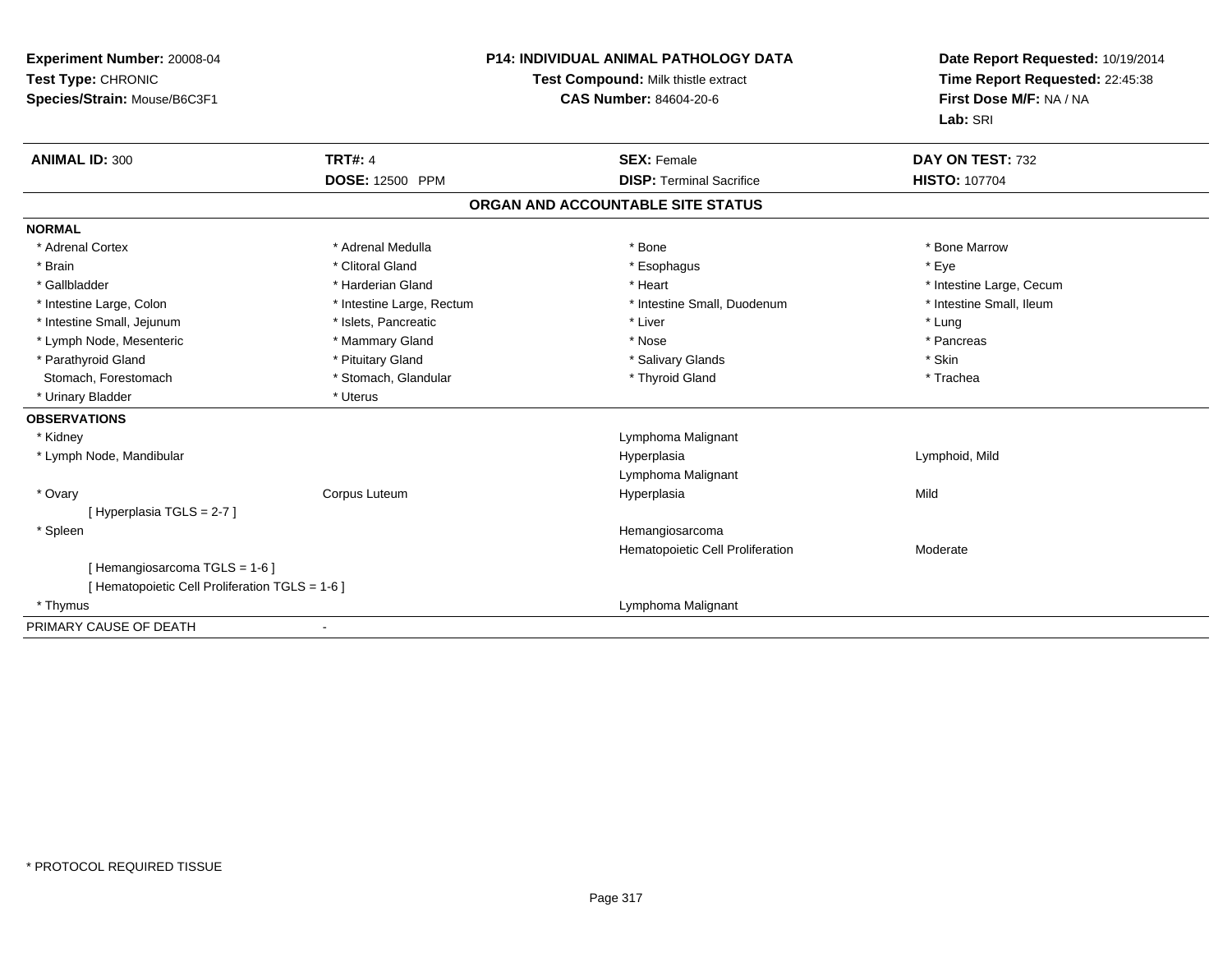| <b>ANIMAL ID: 301</b><br><b>TRT#: 6</b><br><b>SEX: Female</b><br>DAY ON TEST: 736<br>DOSE: 25000 PPM<br><b>DISP: Terminal Sacrifice</b><br><b>HISTO: 107705</b><br>ORGAN AND ACCOUNTABLE SITE STATUS<br><b>NORMAL</b><br>* Adrenal Medulla<br>* Bone Marrow<br>* Brain<br>* Clitoral Gland<br>* Eve<br>* Gallbladder<br>* Heart<br>* Esophagus<br>* Intestine Large, Colon<br>* Intestine Large, Cecum<br>* Intestine Large, Rectum<br>* Intestine Small, Ileum<br>* Intestine Small, Jejunum<br>* Islets, Pancreatic<br>* Kidney<br>* Liver<br>* Lymph Node, Mandibular<br>* Mammary Gland<br>* Lung<br>* Parathyroid Gland<br>* Nose<br>* Pancreas<br>* Ovary<br>* Salivary Glands<br>* Skin<br>* Spleen<br>* Pituitary Gland<br>Stomach, Forestomach<br>* Stomach, Glandular<br>* Thyroid Gland<br>* Thymus<br>* Trachea<br><b>OBSERVATIONS</b><br>* Adrenal Cortex<br><b>Accessory Adrenal Cortical Nodule</b><br>Moderate<br>Fibro-Osseous Lesion<br>Minimal<br>* Bone<br>* Harderian Gland<br>Adenoma<br>* Lymph Node, Mesenteric<br>Lymphoma Malignant<br>* Ovary<br>Note: FOCUS IN ONE OVARY OF MODERATE NUMBERS OF PIGMENTED MACROPHAGES, MILD GRANULOMATOUS INFLAMMATION, AND MILD MINERALIZATION; CONSIDERED INCIDENTAL | Date Report Requested: 10/19/2014<br>Time Report Requested: 22:45:38<br>First Dose M/F: NA / NA<br>Lab: SRI | <b>P14: INDIVIDUAL ANIMAL PATHOLOGY DATA</b><br>Test Compound: Milk thistle extract<br><b>CAS Number: 84604-20-6</b> | Experiment Number: 20008-04<br>Test Type: CHRONIC<br>Species/Strain: Mouse/B6C3F1 |          |
|------------------------------------------------------------------------------------------------------------------------------------------------------------------------------------------------------------------------------------------------------------------------------------------------------------------------------------------------------------------------------------------------------------------------------------------------------------------------------------------------------------------------------------------------------------------------------------------------------------------------------------------------------------------------------------------------------------------------------------------------------------------------------------------------------------------------------------------------------------------------------------------------------------------------------------------------------------------------------------------------------------------------------------------------------------------------------------------------------------------------------------------------------------------------------------------------------------------------------------|-------------------------------------------------------------------------------------------------------------|----------------------------------------------------------------------------------------------------------------------|-----------------------------------------------------------------------------------|----------|
|                                                                                                                                                                                                                                                                                                                                                                                                                                                                                                                                                                                                                                                                                                                                                                                                                                                                                                                                                                                                                                                                                                                                                                                                                                    |                                                                                                             |                                                                                                                      |                                                                                   |          |
|                                                                                                                                                                                                                                                                                                                                                                                                                                                                                                                                                                                                                                                                                                                                                                                                                                                                                                                                                                                                                                                                                                                                                                                                                                    |                                                                                                             |                                                                                                                      |                                                                                   |          |
|                                                                                                                                                                                                                                                                                                                                                                                                                                                                                                                                                                                                                                                                                                                                                                                                                                                                                                                                                                                                                                                                                                                                                                                                                                    |                                                                                                             |                                                                                                                      |                                                                                   |          |
|                                                                                                                                                                                                                                                                                                                                                                                                                                                                                                                                                                                                                                                                                                                                                                                                                                                                                                                                                                                                                                                                                                                                                                                                                                    |                                                                                                             |                                                                                                                      |                                                                                   |          |
|                                                                                                                                                                                                                                                                                                                                                                                                                                                                                                                                                                                                                                                                                                                                                                                                                                                                                                                                                                                                                                                                                                                                                                                                                                    |                                                                                                             |                                                                                                                      |                                                                                   |          |
|                                                                                                                                                                                                                                                                                                                                                                                                                                                                                                                                                                                                                                                                                                                                                                                                                                                                                                                                                                                                                                                                                                                                                                                                                                    |                                                                                                             |                                                                                                                      |                                                                                   |          |
|                                                                                                                                                                                                                                                                                                                                                                                                                                                                                                                                                                                                                                                                                                                                                                                                                                                                                                                                                                                                                                                                                                                                                                                                                                    | * Intestine Small, Duodenum                                                                                 |                                                                                                                      |                                                                                   |          |
|                                                                                                                                                                                                                                                                                                                                                                                                                                                                                                                                                                                                                                                                                                                                                                                                                                                                                                                                                                                                                                                                                                                                                                                                                                    |                                                                                                             |                                                                                                                      |                                                                                   |          |
|                                                                                                                                                                                                                                                                                                                                                                                                                                                                                                                                                                                                                                                                                                                                                                                                                                                                                                                                                                                                                                                                                                                                                                                                                                    |                                                                                                             |                                                                                                                      |                                                                                   |          |
|                                                                                                                                                                                                                                                                                                                                                                                                                                                                                                                                                                                                                                                                                                                                                                                                                                                                                                                                                                                                                                                                                                                                                                                                                                    |                                                                                                             |                                                                                                                      |                                                                                   |          |
|                                                                                                                                                                                                                                                                                                                                                                                                                                                                                                                                                                                                                                                                                                                                                                                                                                                                                                                                                                                                                                                                                                                                                                                                                                    |                                                                                                             |                                                                                                                      |                                                                                   |          |
|                                                                                                                                                                                                                                                                                                                                                                                                                                                                                                                                                                                                                                                                                                                                                                                                                                                                                                                                                                                                                                                                                                                                                                                                                                    |                                                                                                             |                                                                                                                      |                                                                                   |          |
|                                                                                                                                                                                                                                                                                                                                                                                                                                                                                                                                                                                                                                                                                                                                                                                                                                                                                                                                                                                                                                                                                                                                                                                                                                    |                                                                                                             |                                                                                                                      |                                                                                   |          |
|                                                                                                                                                                                                                                                                                                                                                                                                                                                                                                                                                                                                                                                                                                                                                                                                                                                                                                                                                                                                                                                                                                                                                                                                                                    |                                                                                                             |                                                                                                                      |                                                                                   |          |
|                                                                                                                                                                                                                                                                                                                                                                                                                                                                                                                                                                                                                                                                                                                                                                                                                                                                                                                                                                                                                                                                                                                                                                                                                                    |                                                                                                             |                                                                                                                      |                                                                                   |          |
|                                                                                                                                                                                                                                                                                                                                                                                                                                                                                                                                                                                                                                                                                                                                                                                                                                                                                                                                                                                                                                                                                                                                                                                                                                    |                                                                                                             |                                                                                                                      |                                                                                   |          |
|                                                                                                                                                                                                                                                                                                                                                                                                                                                                                                                                                                                                                                                                                                                                                                                                                                                                                                                                                                                                                                                                                                                                                                                                                                    |                                                                                                             |                                                                                                                      |                                                                                   |          |
|                                                                                                                                                                                                                                                                                                                                                                                                                                                                                                                                                                                                                                                                                                                                                                                                                                                                                                                                                                                                                                                                                                                                                                                                                                    |                                                                                                             |                                                                                                                      |                                                                                   |          |
|                                                                                                                                                                                                                                                                                                                                                                                                                                                                                                                                                                                                                                                                                                                                                                                                                                                                                                                                                                                                                                                                                                                                                                                                                                    |                                                                                                             |                                                                                                                      |                                                                                   | CHANGES. |
| * Urinary Bladder<br><b>Infiltration Cellular</b><br>Lymphocyte, Mild                                                                                                                                                                                                                                                                                                                                                                                                                                                                                                                                                                                                                                                                                                                                                                                                                                                                                                                                                                                                                                                                                                                                                              |                                                                                                             |                                                                                                                      |                                                                                   |          |
| * Uterus<br>Cystic, Mild<br>Hyperplasia                                                                                                                                                                                                                                                                                                                                                                                                                                                                                                                                                                                                                                                                                                                                                                                                                                                                                                                                                                                                                                                                                                                                                                                            |                                                                                                             |                                                                                                                      |                                                                                   |          |
| PRIMARY CAUSE OF DEATH<br>$\blacksquare$                                                                                                                                                                                                                                                                                                                                                                                                                                                                                                                                                                                                                                                                                                                                                                                                                                                                                                                                                                                                                                                                                                                                                                                           |                                                                                                             |                                                                                                                      |                                                                                   |          |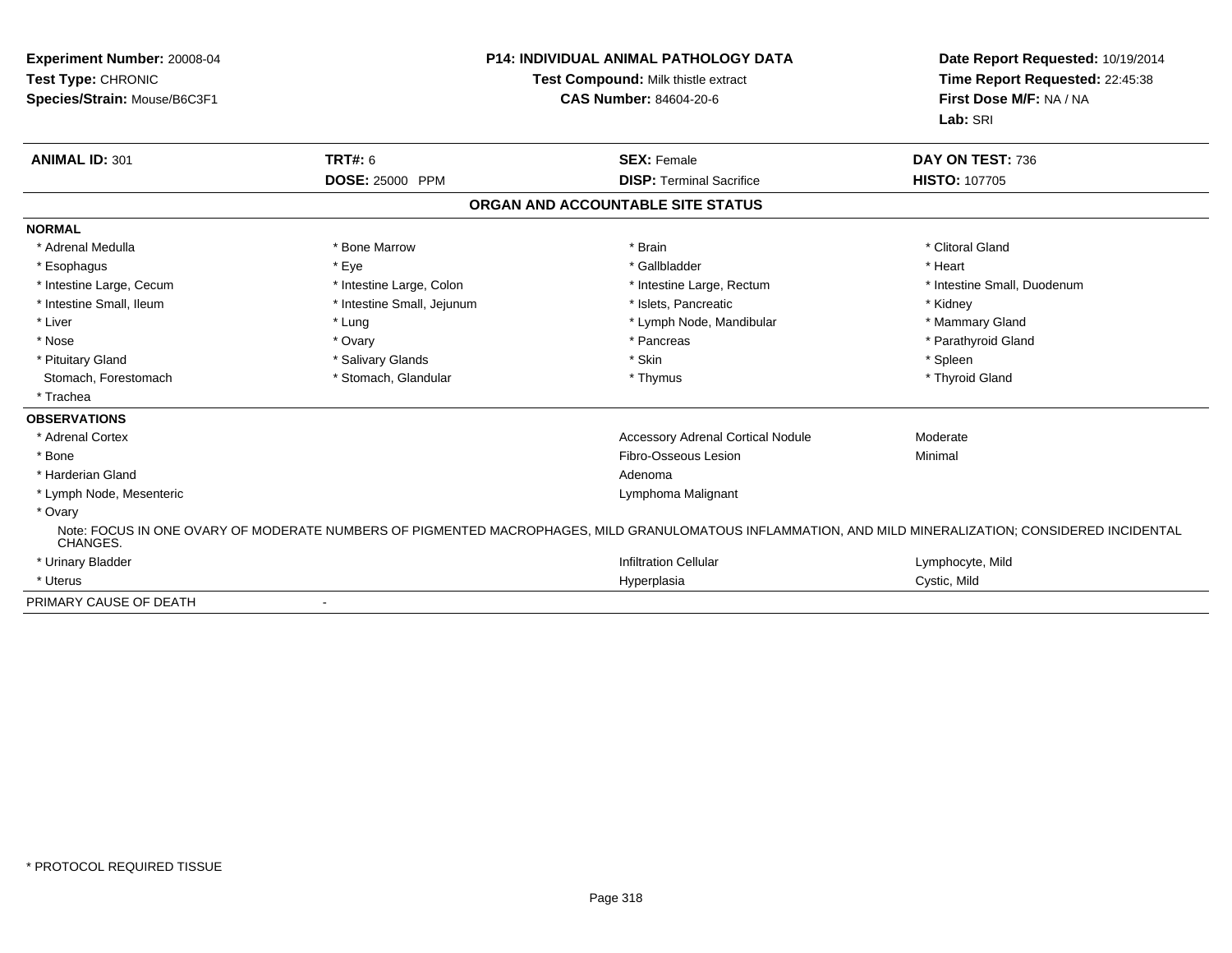| Experiment Number: 20008-04<br>Test Type: CHRONIC<br>Species/Strain: Mouse/B6C3F1 |                          | <b>P14: INDIVIDUAL ANIMAL PATHOLOGY DATA</b><br>Test Compound: Milk thistle extract<br><b>CAS Number: 84604-20-6</b> | Date Report Requested: 10/19/2014<br>Time Report Requested: 22:45:38<br>First Dose M/F: NA / NA<br>Lab: SRI |
|-----------------------------------------------------------------------------------|--------------------------|----------------------------------------------------------------------------------------------------------------------|-------------------------------------------------------------------------------------------------------------|
| <b>ANIMAL ID: 302</b>                                                             | <b>TRT#: 6</b>           | <b>SEX: Female</b>                                                                                                   | DAY ON TEST: 736                                                                                            |
|                                                                                   | <b>DOSE: 25000 PPM</b>   | <b>DISP: Terminal Sacrifice</b>                                                                                      | <b>HISTO: 107706</b>                                                                                        |
|                                                                                   |                          | ORGAN AND ACCOUNTABLE SITE STATUS                                                                                    |                                                                                                             |
| <b>NORMAL</b>                                                                     |                          |                                                                                                                      |                                                                                                             |
| * Adrenal Cortex                                                                  | * Adrenal Medulla        | * Brain                                                                                                              | * Clitoral Gland                                                                                            |
| * Esophagus                                                                       | * Eye                    | * Gallbladder                                                                                                        | * Harderian Gland                                                                                           |
| * Heart                                                                           | * Intestine Large, Cecum | * Intestine Large, Colon                                                                                             | * Intestine Large, Rectum                                                                                   |
| * Intestine Small, Duodenum                                                       | * Intestine Small, Ileum | * Intestine Small, Jejunum                                                                                           | * Islets, Pancreatic                                                                                        |
| * Lymph Node, Mandibular                                                          | * Lymph Node, Mesenteric | * Mammary Gland                                                                                                      | * Nose                                                                                                      |
| * Ovary                                                                           | * Parathyroid Gland      | * Salivary Glands                                                                                                    | Stomach, Forestomach                                                                                        |
| * Stomach, Glandular                                                              | * Thyroid Gland          | * Trachea                                                                                                            | * Urinary Bladder                                                                                           |
| <b>OBSERVATIONS</b>                                                               |                          |                                                                                                                      |                                                                                                             |
| * Bone                                                                            |                          | Fracture                                                                                                             |                                                                                                             |
| [ Fracture TGLS = $2-22$ ]                                                        |                          |                                                                                                                      |                                                                                                             |
| * Bone Marrow                                                                     |                          | Hyperplasia                                                                                                          | Marked                                                                                                      |
| * Kidney                                                                          |                          | Nephropathy                                                                                                          | Minimal                                                                                                     |
| * Liver                                                                           | Kupffer Cell             | Hyperplasia                                                                                                          | Moderate                                                                                                    |
|                                                                                   |                          | <b>Infiltration Cellular</b>                                                                                         | Mixed Cell, Mild                                                                                            |
| * Lung                                                                            |                          | Thrombosis                                                                                                           | Mild                                                                                                        |
| Lymph Node                                                                        | <b>Iliac</b>             | Liposarcoma                                                                                                          | Metastatic (Skin)                                                                                           |
|                                                                                   | Inguinal                 | Liposarcoma                                                                                                          | Metastatic (Skin)                                                                                           |
| [ Liposarcoma TGLS = 4-8 ]<br>[ Liposarcoma TGLS = 7-23 ]                         |                          |                                                                                                                      |                                                                                                             |
| * Pancreas                                                                        | Acinus                   | <b>Cytoplasmic Alteration</b>                                                                                        | Moderate                                                                                                    |
| * Pituitary Gland                                                                 | Pars Distalis            | Cyst                                                                                                                 | Moderate                                                                                                    |
| * Skin                                                                            |                          | Edema                                                                                                                | Moderate                                                                                                    |
|                                                                                   | <b>Subcut Tiss</b>       | Liposarcoma                                                                                                          |                                                                                                             |
| [Edema TGLS = $3-8$ ]                                                             |                          |                                                                                                                      |                                                                                                             |
| [ Liposarcoma TGLS = 1-21 ]                                                       |                          |                                                                                                                      |                                                                                                             |
| * Spleen                                                                          |                          | Hematopoietic Cell Proliferation                                                                                     | Marked                                                                                                      |
| [ Hematopoietic Cell Proliferation TGLS = 6-6 ]                                   |                          |                                                                                                                      |                                                                                                             |
| * Thymus                                                                          |                          | Atrophy                                                                                                              | Moderate                                                                                                    |
| * Uterus                                                                          |                          | Hyperplasia                                                                                                          | Cystic, Mild                                                                                                |
| PRIMARY CAUSE OF DEATH                                                            |                          |                                                                                                                      |                                                                                                             |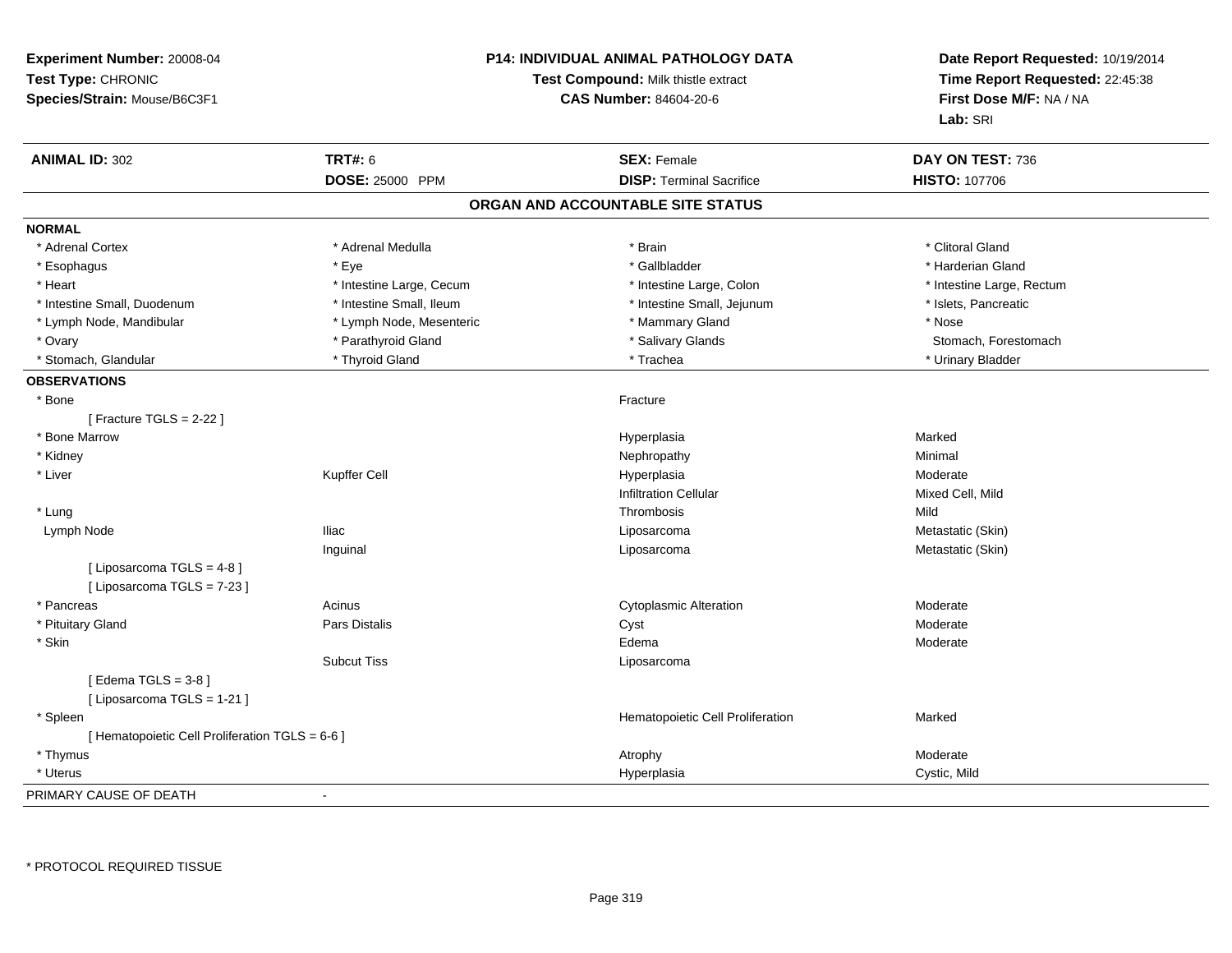| Experiment Number: 20008-04                 | P14: INDIVIDUAL ANIMAL PATHOLOGY DATA |                                   | Date Report Requested: 10/19/2014 |  |
|---------------------------------------------|---------------------------------------|-----------------------------------|-----------------------------------|--|
| Test Type: CHRONIC                          | Test Compound: Milk thistle extract   |                                   | Time Report Requested: 22:45:38   |  |
| Species/Strain: Mouse/B6C3F1                |                                       | <b>CAS Number: 84604-20-6</b>     | First Dose M/F: NA / NA           |  |
|                                             |                                       |                                   | Lab: SRI                          |  |
| <b>ANIMAL ID: 303</b>                       | <b>TRT#: 6</b>                        | <b>SEX: Female</b>                | DAY ON TEST: 736                  |  |
|                                             | <b>DOSE: 25000 PPM</b>                | <b>DISP: Terminal Sacrifice</b>   | <b>HISTO: 107707</b>              |  |
|                                             |                                       | ORGAN AND ACCOUNTABLE SITE STATUS |                                   |  |
| <b>NORMAL</b>                               |                                       |                                   |                                   |  |
| * Adrenal Cortex                            | * Adrenal Medulla                     | * Brain                           | * Clitoral Gland                  |  |
| * Esophagus                                 | * Eye                                 | * Gallbladder                     | * Harderian Gland                 |  |
| * Heart                                     | * Intestine Large, Cecum              | * Intestine Large, Colon          | * Intestine Large, Rectum         |  |
| * Intestine Small, Duodenum                 | * Intestine Small, Ileum              | * Intestine Small, Jejunum        | * Islets, Pancreatic              |  |
| * Kidney                                    | * Lymph Node, Mandibular              | * Lymph Node, Mesenteric          | * Mammary Gland                   |  |
| * Nose                                      | * Pancreas                            | * Parathyroid Gland               | * Pituitary Gland                 |  |
| * Salivary Glands                           | * Skin                                | Stomach, Forestomach              | * Stomach, Glandular              |  |
| * Trachea                                   |                                       |                                   |                                   |  |
| <b>OBSERVATIONS</b>                         |                                       |                                   |                                   |  |
| * Bone                                      |                                       | Fibro-Osseous Lesion              | Minimal                           |  |
| * Bone Marrow                               |                                       | Hyperplasia                       | Mild                              |  |
| * Liver                                     |                                       | <b>Infiltration Cellular</b>      | Mixed Cell, Minimal               |  |
| * Lung                                      |                                       | <b>Infiltration Cellular</b>      | Lymphocyte, Moderate              |  |
| * Ovary                                     |                                       | Cyst                              | Moderate                          |  |
| [Cyst TGLS = $1-7$ ]                        |                                       |                                   |                                   |  |
| * Spleen                                    |                                       | Hematopoietic Cell Proliferation  | Mild                              |  |
| * Thymus                                    |                                       | Hyperplasia                       | Lymphoid, Minimal                 |  |
| * Thyroid Gland                             | Follicle                              | Degeneration                      | Focal, Minimal                    |  |
| * Urinary Bladder                           |                                       | <b>Infiltration Cellular</b>      | Lymphocyte, Moderate              |  |
| Note: INFUSION ARTIFACT IN URINARY BLADDER. |                                       |                                   |                                   |  |
| * Uterus                                    |                                       | Hyperplasia                       | Cystic, Mild                      |  |
|                                             |                                       | Polyp Stromal                     |                                   |  |
| [Hyperplasia TGLS = 2-7]                    |                                       |                                   |                                   |  |
| [Polyp Stromal TGLS = 3-7]                  |                                       |                                   |                                   |  |
| PRIMARY CAUSE OF DEATH                      | $\blacksquare$                        |                                   |                                   |  |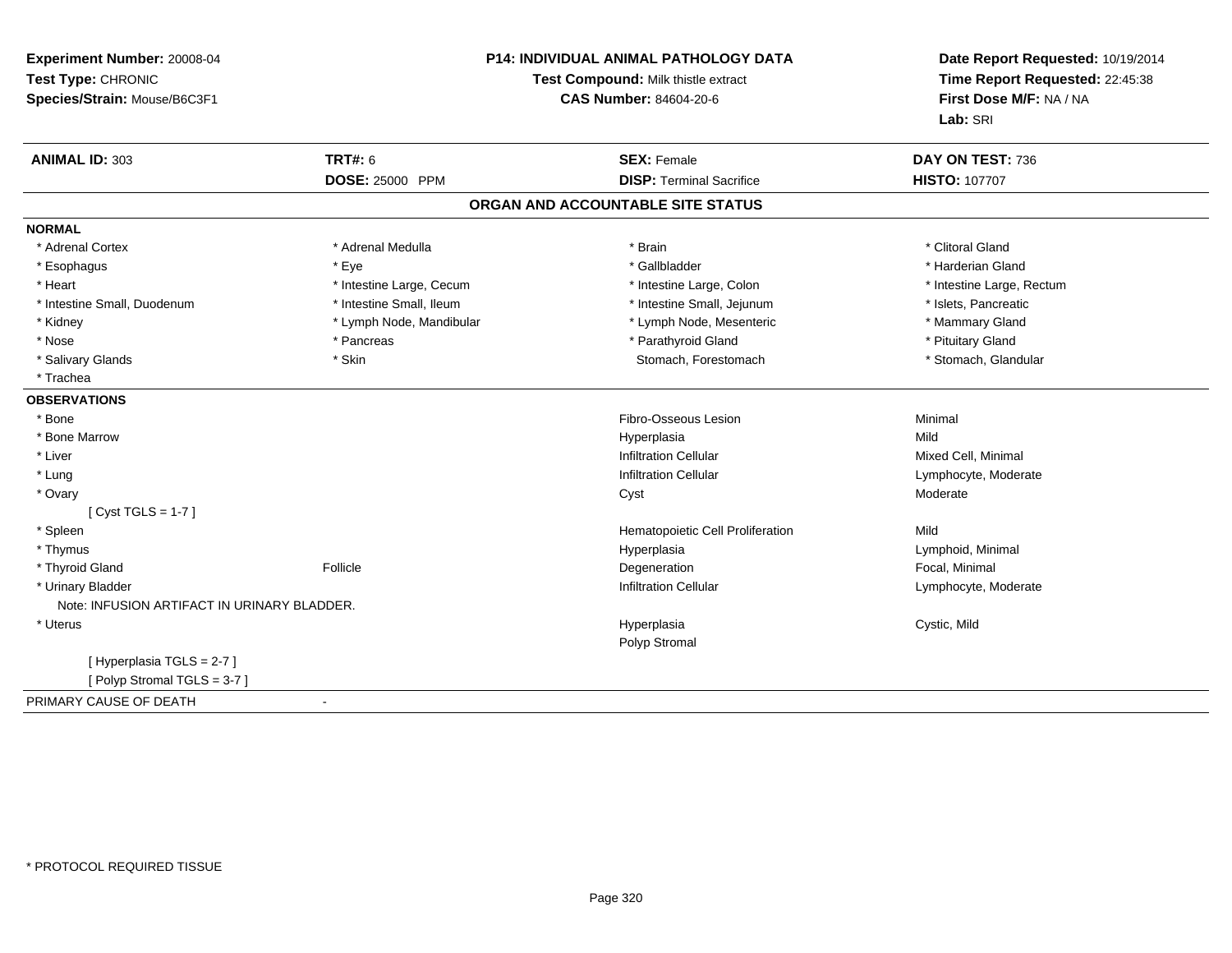| Experiment Number: 20008-04<br>Test Type: CHRONIC<br>Species/Strain: Mouse/B6C3F1 | <b>P14: INDIVIDUAL ANIMAL PATHOLOGY DATA</b><br>Test Compound: Milk thistle extract<br><b>CAS Number: 84604-20-6</b> |  | Date Report Requested: 10/19/2014<br>Time Report Requested: 22:45:38<br>First Dose M/F: NA / NA<br>Lab: SRI |                          |
|-----------------------------------------------------------------------------------|----------------------------------------------------------------------------------------------------------------------|--|-------------------------------------------------------------------------------------------------------------|--------------------------|
| <b>ANIMAL ID: 304</b>                                                             | <b>TRT#: 6</b>                                                                                                       |  | <b>SEX: Female</b>                                                                                          | DAY ON TEST: 736         |
|                                                                                   | <b>DOSE: 25000 PPM</b>                                                                                               |  | <b>DISP: Terminal Sacrifice</b>                                                                             | <b>HISTO: 107708</b>     |
|                                                                                   |                                                                                                                      |  | ORGAN AND ACCOUNTABLE SITE STATUS                                                                           |                          |
| <b>NORMAL</b>                                                                     |                                                                                                                      |  |                                                                                                             |                          |
| * Adrenal Cortex                                                                  | * Adrenal Medulla                                                                                                    |  | * Bone                                                                                                      | * Bone Marrow            |
| * Brain                                                                           | * Clitoral Gland                                                                                                     |  | * Esophagus                                                                                                 | * Eye                    |
| * Gallbladder                                                                     | * Harderian Gland                                                                                                    |  | * Heart                                                                                                     | * Intestine Large, Cecum |
| * Intestine Large, Colon                                                          | * Intestine Large, Rectum                                                                                            |  | * Intestine Small, Duodenum                                                                                 | * Intestine Small, Ileum |
| * Intestine Small, Jejunum                                                        | * Islets, Pancreatic                                                                                                 |  | * Kidney                                                                                                    | * Lung                   |
| * Lymph Node, Mandibular                                                          | * Lymph Node, Mesenteric                                                                                             |  | * Mammary Gland                                                                                             | * Nose                   |
| * Pancreas                                                                        | * Parathyroid Gland                                                                                                  |  | * Skin                                                                                                      | * Spleen                 |
| * Stomach, Glandular                                                              | * Thyroid Gland                                                                                                      |  | * Trachea                                                                                                   | * Urinary Bladder        |
| <b>OBSERVATIONS</b>                                                               |                                                                                                                      |  |                                                                                                             |                          |
| * Liver                                                                           |                                                                                                                      |  | <b>Mixed Cell Focus</b>                                                                                     |                          |
| * Ovary                                                                           |                                                                                                                      |  | Cyst                                                                                                        | Moderate                 |
| [Cyst TGLS = $2-7$ ]                                                              |                                                                                                                      |  |                                                                                                             |                          |
| * Pituitary Gland                                                                 | Pars Intermed                                                                                                        |  | Adenoma                                                                                                     |                          |
| [Adenoma TGLS = $4-1$ ]                                                           |                                                                                                                      |  |                                                                                                             |                          |
| * Salivary Glands                                                                 |                                                                                                                      |  | <b>Infiltration Cellular</b>                                                                                | Lymphocyte, Moderate     |
| Stomach, Forestomach                                                              | Epithelium                                                                                                           |  | Hyperplasia                                                                                                 | Minimal                  |
| * Thymus                                                                          |                                                                                                                      |  | Lymphoma Malignant                                                                                          |                          |
| [ Lymphoma Malignant TGLS = 3-3 ]                                                 |                                                                                                                      |  |                                                                                                             |                          |
| * Uterus                                                                          |                                                                                                                      |  | Hyperplasia                                                                                                 | Cystic, Marked           |
| [Hyperplasia TGLS = 1-7]                                                          |                                                                                                                      |  |                                                                                                             |                          |
| PRIMARY CAUSE OF DEATH                                                            |                                                                                                                      |  |                                                                                                             |                          |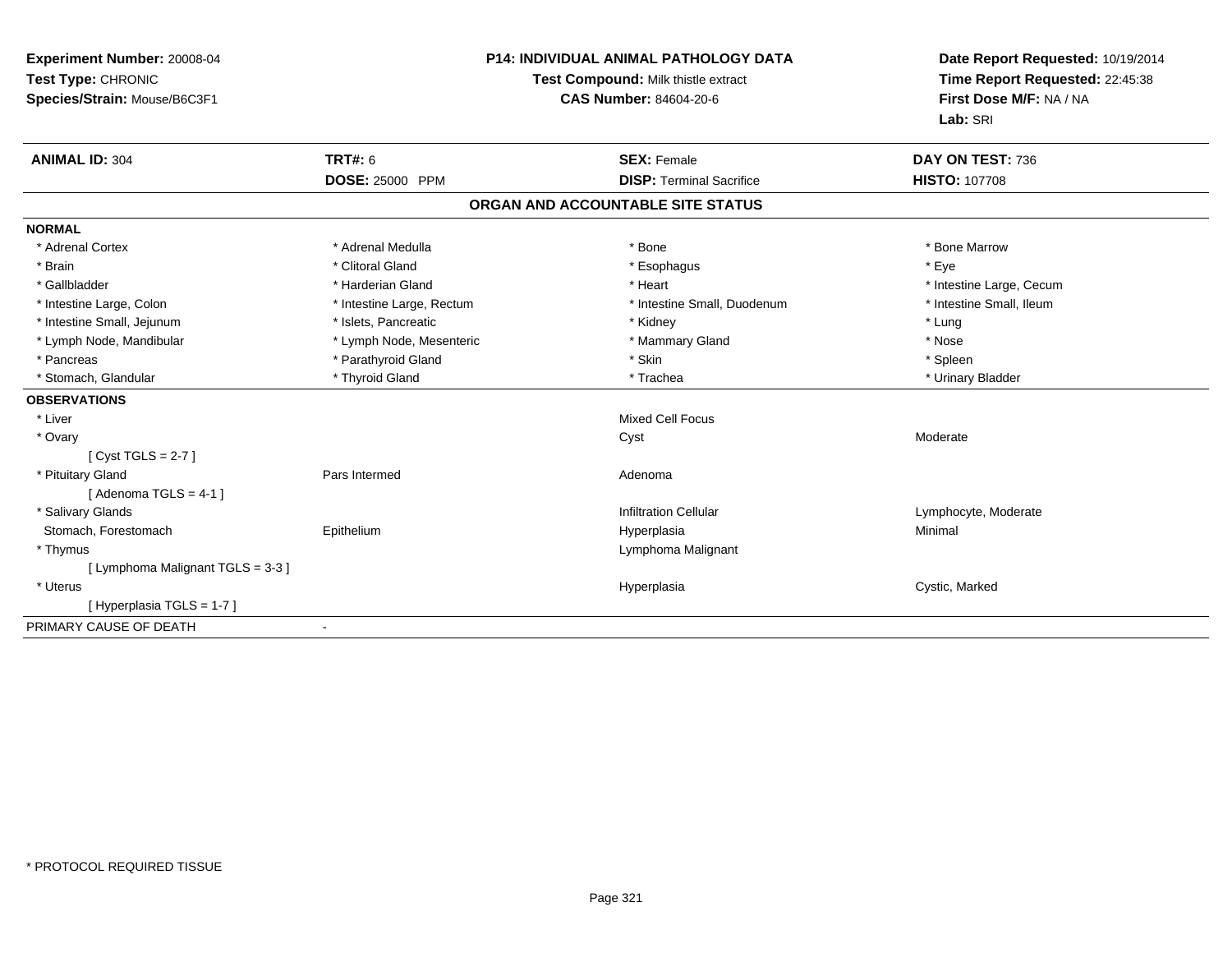| Experiment Number: 20008-04<br>Test Type: CHRONIC<br>Species/Strain: Mouse/B6C3F1 |                          | <b>P14: INDIVIDUAL ANIMAL PATHOLOGY DATA</b><br>Test Compound: Milk thistle extract<br><b>CAS Number: 84604-20-6</b> | Date Report Requested: 10/19/2014<br>Time Report Requested: 22:45:38<br>First Dose M/F: NA / NA<br>Lab: SRI |
|-----------------------------------------------------------------------------------|--------------------------|----------------------------------------------------------------------------------------------------------------------|-------------------------------------------------------------------------------------------------------------|
| <b>ANIMAL ID: 305</b>                                                             | <b>TRT#: 6</b>           | <b>SEX: Female</b>                                                                                                   | DAY ON TEST: 736                                                                                            |
|                                                                                   | DOSE: 25000 PPM          | <b>DISP: Terminal Sacrifice</b>                                                                                      | <b>HISTO: 107709</b>                                                                                        |
|                                                                                   |                          | ORGAN AND ACCOUNTABLE SITE STATUS                                                                                    |                                                                                                             |
| <b>NORMAL</b>                                                                     |                          |                                                                                                                      |                                                                                                             |
| * Adrenal Cortex                                                                  | * Adrenal Medulla        | * Bone Marrow                                                                                                        | * Brain                                                                                                     |
| * Clitoral Gland                                                                  | * Esophagus              | * Eye                                                                                                                | * Gallbladder                                                                                               |
| * Heart                                                                           | * Intestine Large, Cecum | * Intestine Large, Colon                                                                                             | * Intestine Large, Rectum                                                                                   |
| * Intestine Small, Duodenum                                                       | * Intestine Small, Ileum | * Intestine Small, Jejunum                                                                                           | * Islets, Pancreatic                                                                                        |
| * Liver                                                                           | * Lung                   | * Lymph Node, Mandibular                                                                                             | * Lymph Node, Mesenteric                                                                                    |
| * Mammary Gland                                                                   | * Nose                   | * Ovary                                                                                                              | * Pancreas                                                                                                  |
| * Parathyroid Gland                                                               | * Pituitary Gland        | * Salivary Glands                                                                                                    | * Skin                                                                                                      |
| Stomach, Forestomach                                                              | * Stomach, Glandular     | * Thyroid Gland                                                                                                      | * Trachea                                                                                                   |
| * Urinary Bladder                                                                 |                          |                                                                                                                      |                                                                                                             |
| <b>OBSERVATIONS</b>                                                               |                          |                                                                                                                      |                                                                                                             |
| * Bone                                                                            |                          | Fibro-Osseous Lesion                                                                                                 | Minimal                                                                                                     |
| * Harderian Gland                                                                 |                          | Adenoma                                                                                                              |                                                                                                             |
| [Adenoma TGLS = $2-12$ ]                                                          |                          |                                                                                                                      |                                                                                                             |
| * Kidney                                                                          |                          | Nephropathy                                                                                                          | Minimal                                                                                                     |
| * Spleen                                                                          |                          | Hematopoietic Cell Proliferation                                                                                     | Minimal                                                                                                     |
| * Thymus                                                                          |                          | Hyperplasia                                                                                                          | Lymphoid, Minimal                                                                                           |
| * Uterus                                                                          |                          | Hyperplasia                                                                                                          | Cystic, Moderate                                                                                            |
| [Hyperplasia TGLS = 1-7]                                                          |                          |                                                                                                                      |                                                                                                             |
| PRIMARY CAUSE OF DEATH                                                            |                          |                                                                                                                      |                                                                                                             |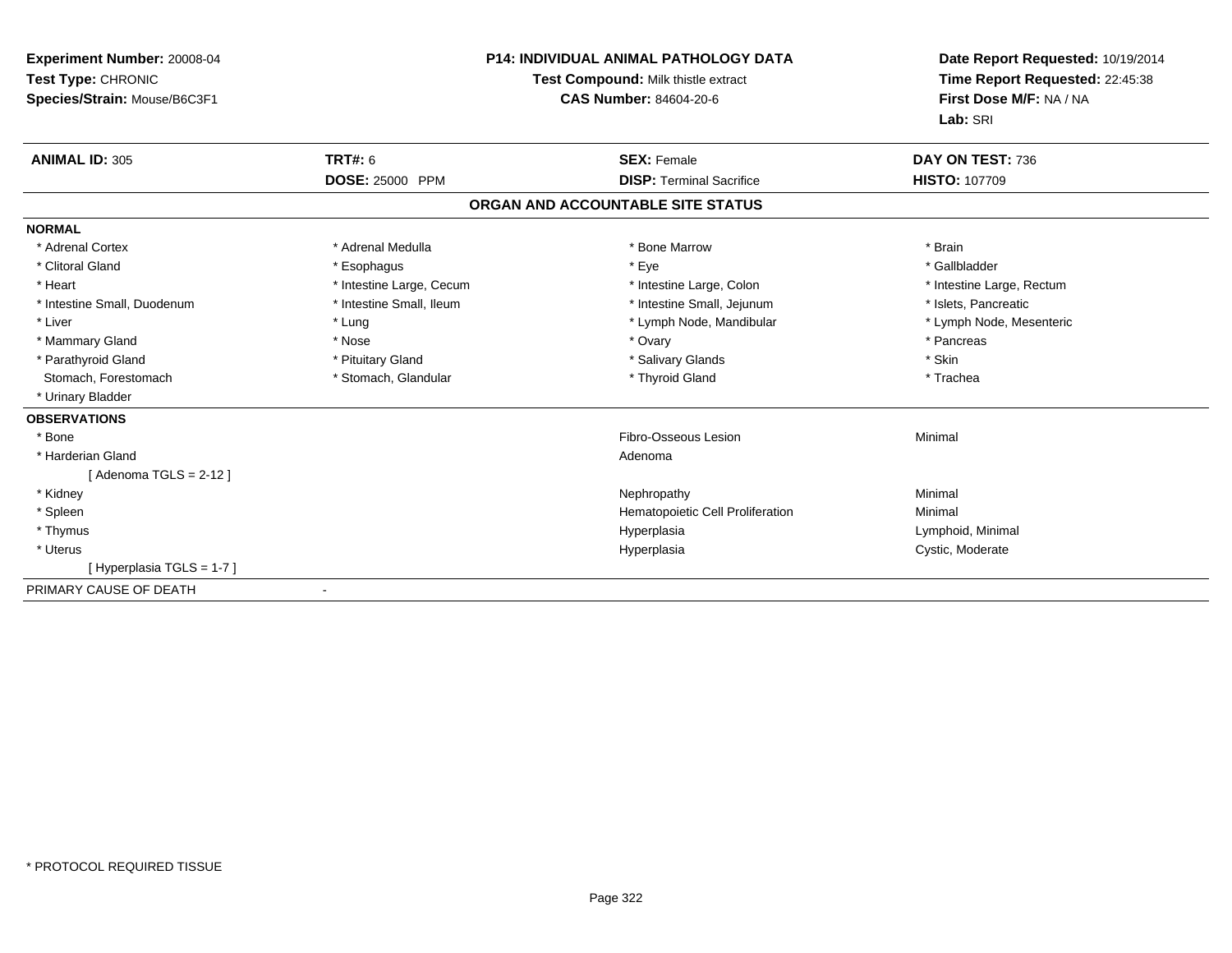| Experiment Number: 20008-04<br>Test Type: CHRONIC<br>Species/Strain: Mouse/B6C3F1 |                                          | <b>P14: INDIVIDUAL ANIMAL PATHOLOGY DATA</b><br><b>Test Compound: Milk thistle extract</b><br><b>CAS Number: 84604-20-6</b> | Date Report Requested: 10/19/2014<br>Time Report Requested: 22:45:38<br>First Dose M/F: NA / NA<br>Lab: SRI |  |
|-----------------------------------------------------------------------------------|------------------------------------------|-----------------------------------------------------------------------------------------------------------------------------|-------------------------------------------------------------------------------------------------------------|--|
| <b>ANIMAL ID: 306</b>                                                             | TRT#: 6                                  | <b>SEX: Female</b>                                                                                                          | DAY ON TEST: 659                                                                                            |  |
|                                                                                   | <b>DOSE: 25000 PPM</b>                   | <b>DISP:</b> Moribund Sacrifice                                                                                             | <b>HISTO: 107710</b>                                                                                        |  |
|                                                                                   |                                          | ORGAN AND ACCOUNTABLE SITE STATUS                                                                                           |                                                                                                             |  |
| <b>NORMAL</b>                                                                     |                                          |                                                                                                                             |                                                                                                             |  |
| * Adrenal Cortex                                                                  | * Adrenal Medulla                        | * Bone                                                                                                                      | * Brain                                                                                                     |  |
| * Clitoral Gland                                                                  | * Esophagus                              | * Eye                                                                                                                       | * Gallbladder                                                                                               |  |
| * Harderian Gland                                                                 | * Heart                                  | * Intestine Large, Cecum                                                                                                    | * Intestine Large, Colon                                                                                    |  |
| * Intestine Large, Rectum                                                         | * Intestine Small, Duodenum              | * Intestine Small, Ileum                                                                                                    | * Intestine Small, Jejunum                                                                                  |  |
| * Islets, Pancreatic                                                              | * Liver                                  | * Mammary Gland                                                                                                             | * Nose                                                                                                      |  |
| * Ovary                                                                           | * Pancreas                               | * Parathyroid Gland                                                                                                         | * Pituitary Gland                                                                                           |  |
| * Salivary Glands                                                                 | * Skin                                   | Stomach, Forestomach                                                                                                        | * Stomach, Glandular                                                                                        |  |
| * Trachea                                                                         | * Urinary Bladder                        |                                                                                                                             |                                                                                                             |  |
| <b>MISSING</b>                                                                    |                                          |                                                                                                                             |                                                                                                             |  |
| * Lymph Node, Mandibular                                                          | * Thymus                                 |                                                                                                                             |                                                                                                             |  |
| <b>OBSERVATIONS</b>                                                               |                                          |                                                                                                                             |                                                                                                             |  |
| * Bone Marrow                                                                     |                                          | Hyperplasia                                                                                                                 | Marked                                                                                                      |  |
| * Kidney                                                                          | <b>Renal Tubule</b>                      | Pigmentation                                                                                                                | Minimal                                                                                                     |  |
| * Lung                                                                            |                                          | <b>Infiltration Cellular</b>                                                                                                | Histiocyte, Mild                                                                                            |  |
| * Lymph Node, Mesenteric                                                          |                                          | Atrophy                                                                                                                     | Mild                                                                                                        |  |
| Oral Mucosa                                                                       |                                          | Squamous Cell Carcinoma                                                                                                     |                                                                                                             |  |
| [Squamous Cell Carcinoma TGLS = 2-21]                                             |                                          |                                                                                                                             |                                                                                                             |  |
| * Spleen                                                                          | Lymph Follic                             | Atrophy                                                                                                                     | Moderate                                                                                                    |  |
| * Thyroid Gland                                                                   | Follicle                                 | Degeneration                                                                                                                | Focal, Mild                                                                                                 |  |
| * Uterus                                                                          |                                          | Hyperplasia                                                                                                                 | Cystic, Minimal                                                                                             |  |
| PRIMARY CAUSE OF DEATH                                                            | Squamous Cell Carcinoma<br>- Oral Mucosa |                                                                                                                             |                                                                                                             |  |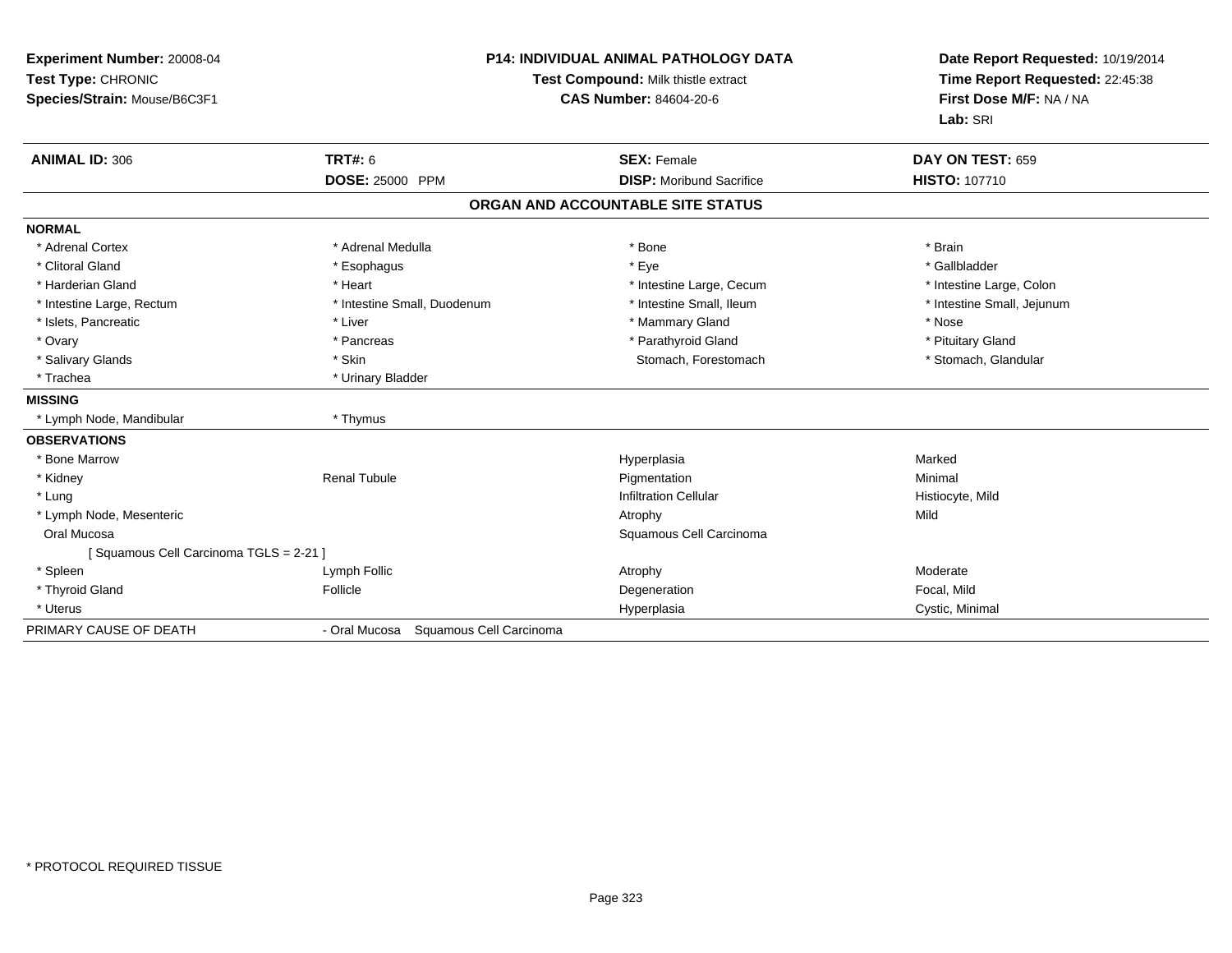| Experiment Number: 20008-04<br>Test Type: CHRONIC<br>Species/Strain: Mouse/B6C3F1 | P14: INDIVIDUAL ANIMAL PATHOLOGY DATA<br>Test Compound: Milk thistle extract<br><b>CAS Number: 84604-20-6</b> |                                          | Date Report Requested: 10/19/2014<br>Time Report Requested: 22:45:38<br>First Dose M/F: NA / NA<br>Lab: SRI |
|-----------------------------------------------------------------------------------|---------------------------------------------------------------------------------------------------------------|------------------------------------------|-------------------------------------------------------------------------------------------------------------|
| <b>ANIMAL ID: 307</b>                                                             | <b>TRT#: 6</b>                                                                                                | <b>SEX: Female</b>                       | DAY ON TEST: 732                                                                                            |
|                                                                                   | <b>DOSE: 25000 PPM</b>                                                                                        | <b>DISP: Terminal Sacrifice</b>          | <b>HISTO: 107711</b>                                                                                        |
|                                                                                   |                                                                                                               | ORGAN AND ACCOUNTABLE SITE STATUS        |                                                                                                             |
| <b>NORMAL</b>                                                                     |                                                                                                               |                                          |                                                                                                             |
| * Adrenal Medulla                                                                 | * Brain                                                                                                       | * Clitoral Gland                         | * Esophagus                                                                                                 |
| * Eye                                                                             | * Gallbladder                                                                                                 | * Harderian Gland                        | * Heart                                                                                                     |
| * Intestine Large, Cecum                                                          | * Intestine Large, Colon                                                                                      | * Intestine Large, Rectum                | * Intestine Small, Duodenum                                                                                 |
| * Intestine Small, Ileum                                                          | * Intestine Small, Jejunum                                                                                    | * Islets, Pancreatic                     | * Kidney                                                                                                    |
| * Liver                                                                           | * Lung                                                                                                        | * Lymph Node, Mandibular                 | * Lymph Node, Mesenteric                                                                                    |
| * Nose                                                                            | * Pancreas                                                                                                    | * Parathyroid Gland                      | * Pituitary Gland                                                                                           |
| * Salivary Glands                                                                 | * Skin                                                                                                        | * Spleen                                 | Stomach, Forestomach                                                                                        |
| * Stomach, Glandular                                                              | * Thymus                                                                                                      | * Trachea                                | * Urinary Bladder                                                                                           |
| <b>OBSERVATIONS</b>                                                               |                                                                                                               |                                          |                                                                                                             |
| * Adrenal Cortex                                                                  |                                                                                                               | <b>Accessory Adrenal Cortical Nodule</b> | Moderate                                                                                                    |
| * Bone                                                                            |                                                                                                               | Fibro-Osseous Lesion                     | Mild                                                                                                        |
| * Bone Marrow                                                                     |                                                                                                               | Hyperplasia                              | Mild                                                                                                        |
| Lymph Node                                                                        | <b>Iliac</b>                                                                                                  | Hyperplasia                              | Lymphoid, Moderate                                                                                          |
|                                                                                   | Renal                                                                                                         | Hyperplasia                              | Lymphoid, Mild                                                                                              |
| [Hyperplasia TGLS = 2-21]                                                         |                                                                                                               |                                          |                                                                                                             |
| [ Hyperplasia TGLS = 3-22 ]                                                       |                                                                                                               |                                          |                                                                                                             |
| * Mammary Gland                                                                   |                                                                                                               | Hyperplasia                              | Minimal                                                                                                     |
| * Ovary                                                                           |                                                                                                               | Hemorrhage                               | Mild                                                                                                        |
| * Thyroid Gland                                                                   | Follicle                                                                                                      | Degeneration                             | Focal, Mild                                                                                                 |
| * Uterus                                                                          |                                                                                                               | Hyperplasia                              | Cystic, Marked                                                                                              |
|                                                                                   |                                                                                                               | Inflammation                             | Chronic, Mild                                                                                               |
|                                                                                   |                                                                                                               | Metaplasia                               | Squamous, Moderate                                                                                          |
| [Hyperplasia TGLS = 1-7]                                                          |                                                                                                               |                                          |                                                                                                             |
| PRIMARY CAUSE OF DEATH                                                            | $\sim$                                                                                                        |                                          |                                                                                                             |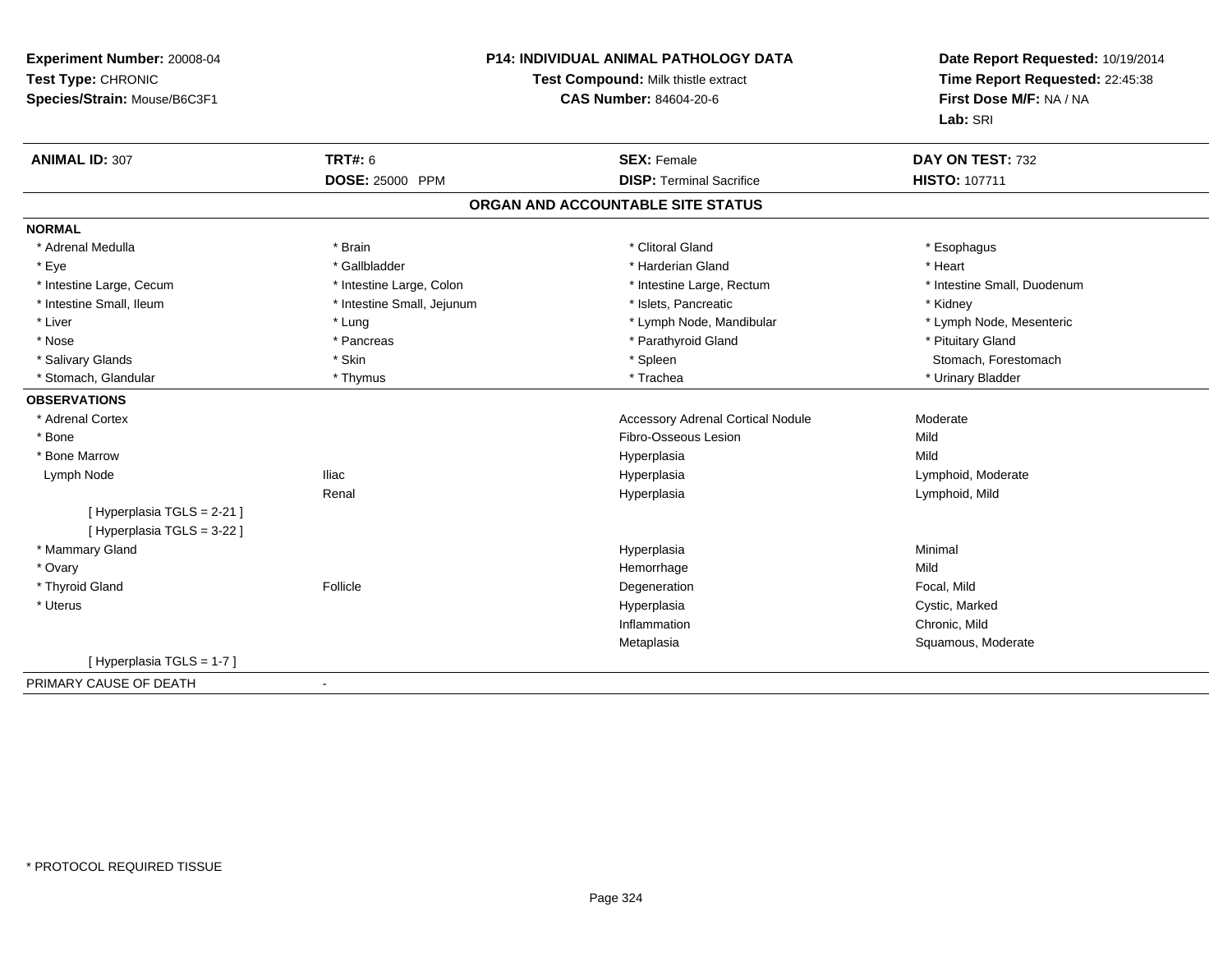| Experiment Number: 20008-04<br>Test Type: CHRONIC<br>Species/Strain: Mouse/B6C3F1 |                             | <b>P14: INDIVIDUAL ANIMAL PATHOLOGY DATA</b><br>Test Compound: Milk thistle extract<br><b>CAS Number: 84604-20-6</b> | Date Report Requested: 10/19/2014<br>Time Report Requested: 22:45:38<br>First Dose M/F: NA / NA<br>Lab: SRI |  |
|-----------------------------------------------------------------------------------|-----------------------------|----------------------------------------------------------------------------------------------------------------------|-------------------------------------------------------------------------------------------------------------|--|
| <b>ANIMAL ID: 308</b>                                                             | <b>TRT#: 6</b>              | <b>SEX: Female</b>                                                                                                   | DAY ON TEST: 732                                                                                            |  |
|                                                                                   | DOSE: 25000 PPM             | <b>DISP: Terminal Sacrifice</b>                                                                                      | <b>HISTO: 107712</b>                                                                                        |  |
|                                                                                   |                             | ORGAN AND ACCOUNTABLE SITE STATUS                                                                                    |                                                                                                             |  |
| <b>NORMAL</b>                                                                     |                             |                                                                                                                      |                                                                                                             |  |
| * Adrenal Cortex                                                                  | * Adrenal Medulla           | * Bone                                                                                                               | * Brain                                                                                                     |  |
| * Clitoral Gland                                                                  | * Esophagus                 | * Eye                                                                                                                | * Gallbladder                                                                                               |  |
| * Harderian Gland                                                                 | * Heart                     | * Intestine Large, Cecum                                                                                             | * Intestine Large, Colon                                                                                    |  |
| * Intestine Large, Rectum                                                         | * Intestine Small, Duodenum | * Intestine Small, Ileum                                                                                             | * Intestine Small, Jejunum                                                                                  |  |
| * Islets, Pancreatic                                                              | * Kidney                    | * Liver                                                                                                              | * Lymph Node, Mandibular                                                                                    |  |
| * Mammary Gland                                                                   | * Nose                      | * Ovary                                                                                                              | * Pancreas                                                                                                  |  |
| * Parathyroid Gland                                                               | * Skin                      | Stomach, Forestomach                                                                                                 | * Stomach, Glandular                                                                                        |  |
| * Thymus                                                                          | * Thyroid Gland             | * Trachea                                                                                                            |                                                                                                             |  |
| <b>OBSERVATIONS</b>                                                               |                             |                                                                                                                      |                                                                                                             |  |
| * Bone Marrow                                                                     |                             | Hyperplasia                                                                                                          | Moderate                                                                                                    |  |
| * Lung                                                                            |                             | <b>Infiltration Cellular</b>                                                                                         | Lymphocyte, Moderate                                                                                        |  |
| * Lymph Node, Mesenteric                                                          |                             | Hyperplasia                                                                                                          | Lymphoid, Moderate                                                                                          |  |
| [Hyperplasia TGLS = 3-5]                                                          |                             |                                                                                                                      |                                                                                                             |  |
| * Pituitary Gland                                                                 | <b>Pars Distalis</b>        | Hyperplasia                                                                                                          | Focal, Minimal                                                                                              |  |
| * Salivary Glands                                                                 |                             | <b>Infiltration Cellular</b>                                                                                         | Lymphocyte, Moderate                                                                                        |  |
| * Spleen                                                                          |                             | Hematopoietic Cell Proliferation                                                                                     | Moderate                                                                                                    |  |
| [ Hematopoietic Cell Proliferation TGLS = 2-6 ]                                   |                             |                                                                                                                      |                                                                                                             |  |
| * Urinary Bladder                                                                 |                             | <b>Infiltration Cellular</b>                                                                                         | Lymphocyte, Mild                                                                                            |  |
| Note: INFUSION ARTIFACT IN URINARY BLADDER.                                       |                             |                                                                                                                      |                                                                                                             |  |
| * Uterus                                                                          |                             | Hyperplasia                                                                                                          | Cystic, Mild                                                                                                |  |
| [Hyperplasia TGLS = 1-7]                                                          |                             |                                                                                                                      |                                                                                                             |  |
| PRIMARY CAUSE OF DEATH                                                            |                             |                                                                                                                      |                                                                                                             |  |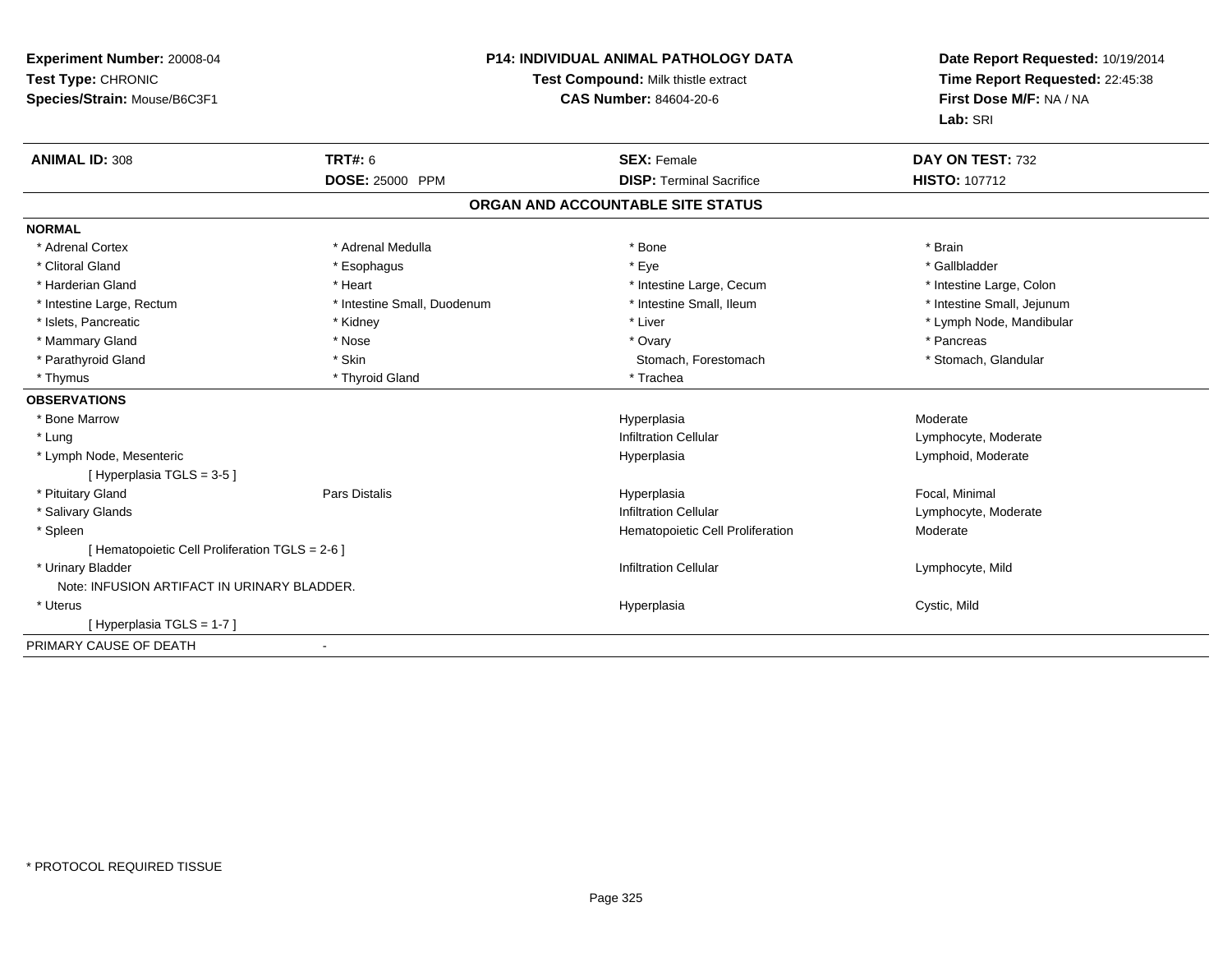| Experiment Number: 20008-04<br>Test Type: CHRONIC<br>Species/Strain: Mouse/B6C3F1 | <b>P14: INDIVIDUAL ANIMAL PATHOLOGY DATA</b><br>Test Compound: Milk thistle extract<br><b>CAS Number: 84604-20-6</b> |                                   | Date Report Requested: 10/19/2014<br>Time Report Requested: 22:45:38<br>First Dose M/F: NA / NA<br>Lab: SRI |
|-----------------------------------------------------------------------------------|----------------------------------------------------------------------------------------------------------------------|-----------------------------------|-------------------------------------------------------------------------------------------------------------|
| <b>ANIMAL ID: 309</b>                                                             | <b>TRT#: 6</b>                                                                                                       | <b>SEX: Female</b>                | DAY ON TEST: 732                                                                                            |
|                                                                                   | <b>DOSE: 25000 PPM</b>                                                                                               | <b>DISP: Terminal Sacrifice</b>   | <b>HISTO: 107713</b>                                                                                        |
|                                                                                   |                                                                                                                      | ORGAN AND ACCOUNTABLE SITE STATUS |                                                                                                             |
| <b>NORMAL</b>                                                                     |                                                                                                                      |                                   |                                                                                                             |
| * Adrenal Cortex                                                                  | * Adrenal Medulla                                                                                                    | * Bone                            | * Bone Marrow                                                                                               |
| * Brain                                                                           | * Clitoral Gland                                                                                                     | * Esophagus                       | * Eye                                                                                                       |
| * Gallbladder                                                                     | * Harderian Gland                                                                                                    | * Heart                           | * Intestine Large, Cecum                                                                                    |
| * Intestine Large, Colon                                                          | * Intestine Large, Rectum                                                                                            | * Intestine Small, Duodenum       | * Intestine Small. Ileum                                                                                    |
| * Intestine Small, Jejunum                                                        | * Islets, Pancreatic                                                                                                 | * Kidney                          | * Liver                                                                                                     |
| * Lung                                                                            | * Lymph Node, Mandibular                                                                                             | * Lymph Node, Mesenteric          | * Mammary Gland                                                                                             |
| * Nose                                                                            | * Ovary                                                                                                              | * Pancreas                        | * Parathyroid Gland                                                                                         |
| * Pituitary Gland                                                                 | * Salivary Glands                                                                                                    | * Skin                            | * Spleen                                                                                                    |
| Stomach, Forestomach                                                              | * Stomach, Glandular                                                                                                 | * Thymus                          | * Thyroid Gland                                                                                             |
| * Trachea                                                                         | * Urinary Bladder                                                                                                    |                                   |                                                                                                             |
| <b>OBSERVATIONS</b>                                                               |                                                                                                                      |                                   |                                                                                                             |
| * Uterus                                                                          |                                                                                                                      | Hyperplasia                       | Cystic, Moderate                                                                                            |
| Hyperplasia TGLS = 1-7,2-7 ]                                                      |                                                                                                                      |                                   |                                                                                                             |
| PRIMARY CAUSE OF DEATH                                                            |                                                                                                                      |                                   |                                                                                                             |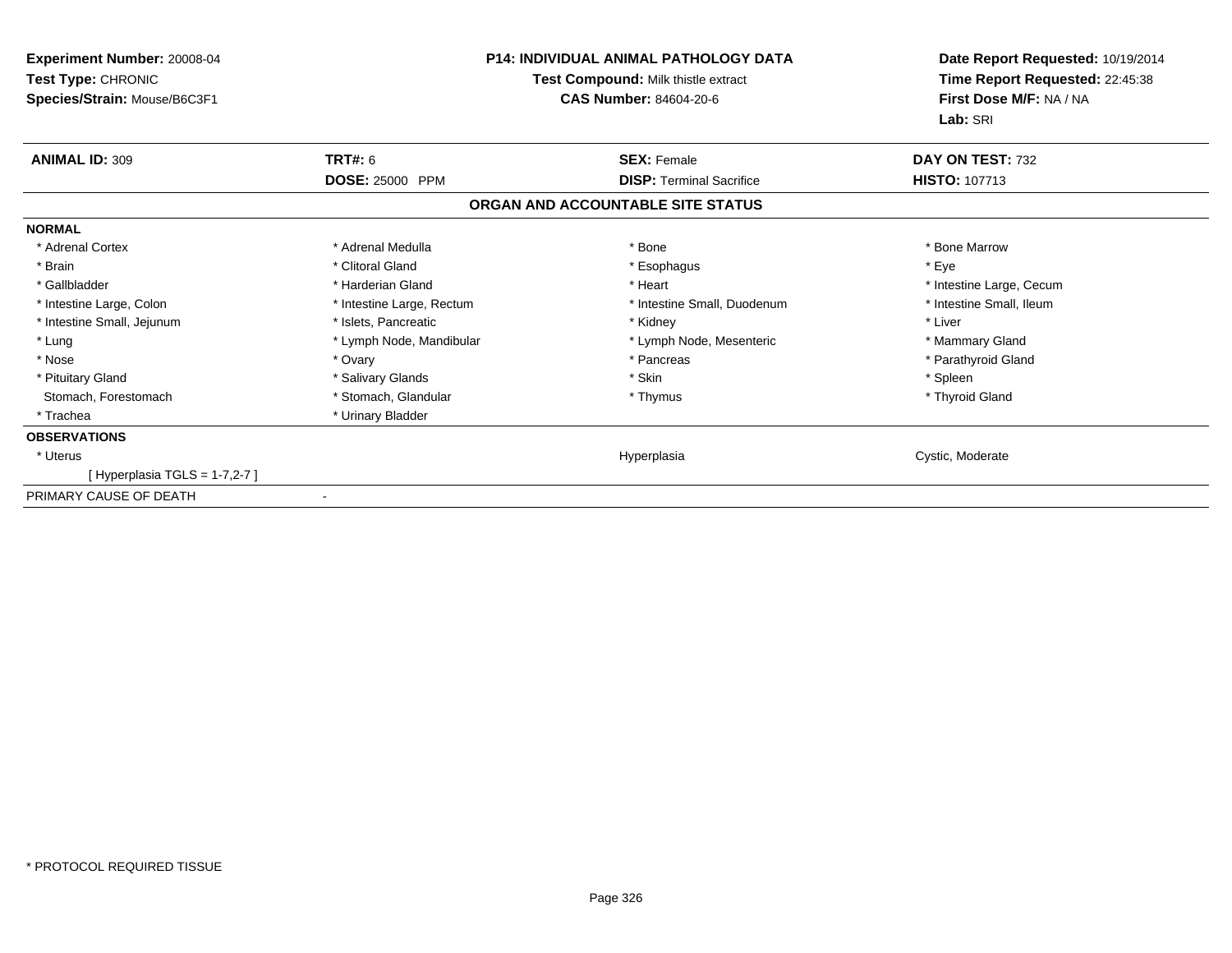| Experiment Number: 20008-04<br>Test Type: CHRONIC<br>Species/Strain: Mouse/B6C3F1 |                             | <b>P14: INDIVIDUAL ANIMAL PATHOLOGY DATA</b><br>Test Compound: Milk thistle extract<br><b>CAS Number: 84604-20-6</b> | Date Report Requested: 10/19/2014<br>Time Report Requested: 22:45:38<br>First Dose M/F: NA / NA<br>Lab: SRI |
|-----------------------------------------------------------------------------------|-----------------------------|----------------------------------------------------------------------------------------------------------------------|-------------------------------------------------------------------------------------------------------------|
| <b>ANIMAL ID: 310</b>                                                             | <b>TRT#: 6</b>              | <b>SEX: Female</b>                                                                                                   | DAY ON TEST: 732                                                                                            |
|                                                                                   | DOSE: 25000 PPM             | <b>DISP: Terminal Sacrifice</b>                                                                                      | <b>HISTO: 107714</b>                                                                                        |
|                                                                                   |                             | ORGAN AND ACCOUNTABLE SITE STATUS                                                                                    |                                                                                                             |
| <b>NORMAL</b>                                                                     |                             |                                                                                                                      |                                                                                                             |
| * Adrenal Cortex                                                                  | * Adrenal Medulla           | * Bone                                                                                                               | * Brain                                                                                                     |
| * Clitoral Gland                                                                  | * Esophagus                 | * Eye                                                                                                                | * Gallbladder                                                                                               |
| * Harderian Gland                                                                 | * Heart                     | * Intestine Large, Cecum                                                                                             | * Intestine Large, Colon                                                                                    |
| * Intestine Large, Rectum                                                         | * Intestine Small, Duodenum | * Islets, Pancreatic                                                                                                 | * Kidney                                                                                                    |
| * Lung                                                                            | * Lymph Node, Mandibular    | * Mammary Gland                                                                                                      | * Nose                                                                                                      |
| * Ovary                                                                           | * Pancreas                  | * Parathyroid Gland                                                                                                  | * Pituitary Gland                                                                                           |
| * Salivary Glands                                                                 | * Skin                      | Stomach, Forestomach                                                                                                 | * Stomach, Glandular                                                                                        |
| * Thyroid Gland                                                                   | * Trachea                   | * Urinary Bladder                                                                                                    |                                                                                                             |
| <b>OBSERVATIONS</b>                                                               |                             |                                                                                                                      |                                                                                                             |
| * Bone Marrow                                                                     |                             | Hyperplasia                                                                                                          | Moderate                                                                                                    |
| * Intestine Small, Ileum                                                          |                             | Lymphoma Malignant                                                                                                   |                                                                                                             |
| [ Lymphoma Malignant TGLS = 3-4 ]                                                 |                             |                                                                                                                      |                                                                                                             |
| * Intestine Small, Jejunum                                                        |                             | Lymphoma Malignant                                                                                                   |                                                                                                             |
| [ Lymphoma Malignant TGLS = 2-3 ]                                                 |                             |                                                                                                                      |                                                                                                             |
| * Liver                                                                           | Hepatocyte                  | Vacuolization Cytoplasmic                                                                                            | Moderate                                                                                                    |
| * Lymph Node, Mesenteric                                                          |                             | Lymphoma Malignant                                                                                                   |                                                                                                             |
| [ Lymphoma Malignant TGLS = 1-5 ]                                                 |                             |                                                                                                                      |                                                                                                             |
| * Spleen                                                                          |                             | Hematopoietic Cell Proliferation                                                                                     | Mild                                                                                                        |
| * Thymus                                                                          |                             | Atrophy                                                                                                              | Moderate                                                                                                    |
| * Urin Bladder                                                                    |                             |                                                                                                                      |                                                                                                             |
| Note: INFUSION ARTIFACT IN URINARY BLADDER.                                       |                             |                                                                                                                      |                                                                                                             |
| * Uterus                                                                          |                             | Hyperplasia                                                                                                          | Cystic, Mild                                                                                                |
| PRIMARY CAUSE OF DEATH                                                            |                             |                                                                                                                      |                                                                                                             |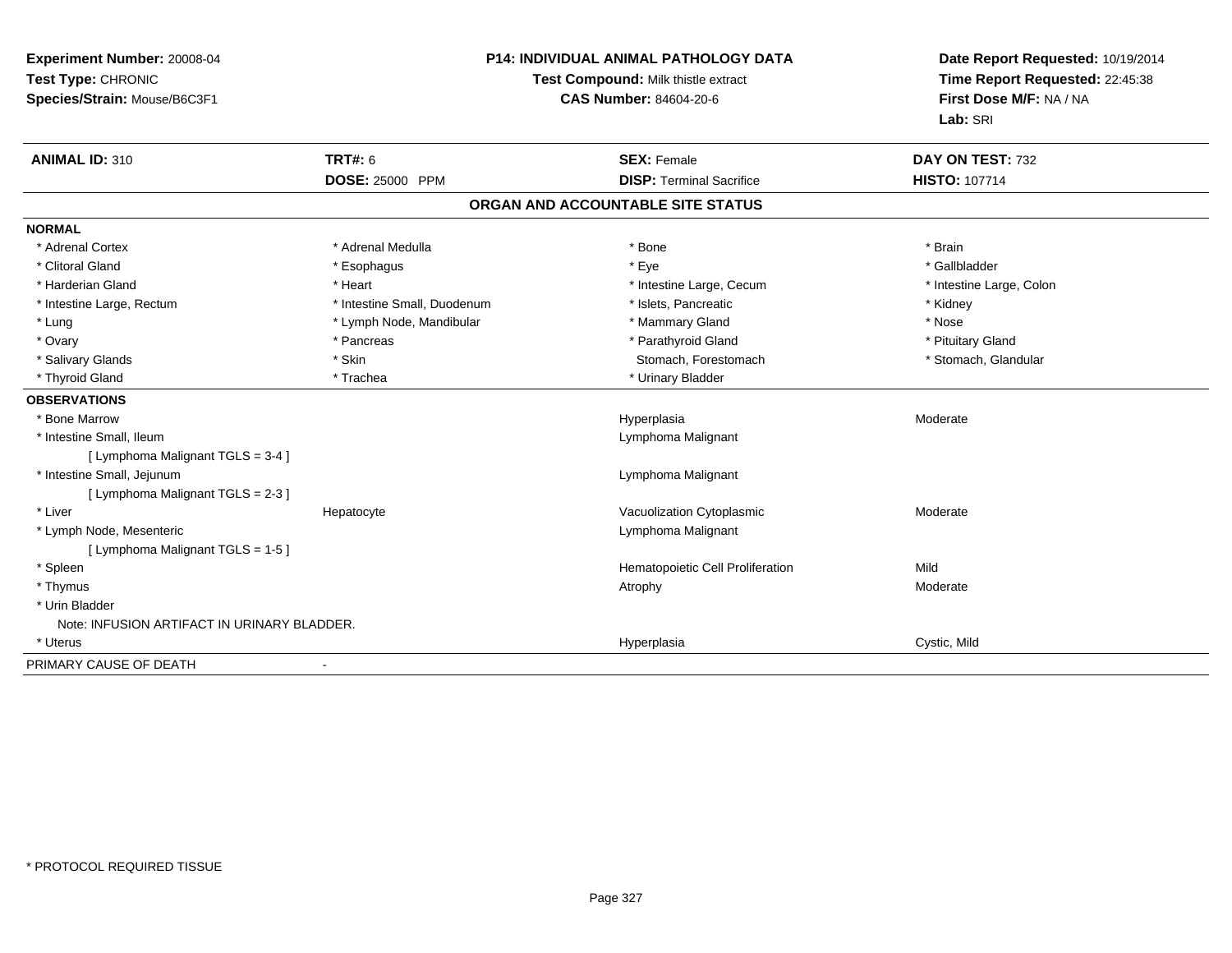| Experiment Number: 20008-04<br>Test Type: CHRONIC<br>Species/Strain: Mouse/B6C3F1<br><b>ANIMAL ID: 311</b> |                                          | <b>P14: INDIVIDUAL ANIMAL PATHOLOGY DATA</b><br>Test Compound: Milk thistle extract<br><b>CAS Number: 84604-20-6</b> | Date Report Requested: 10/19/2014<br>Time Report Requested: 22:45:38<br>First Dose M/F: NA / NA<br>Lab: SRI<br>DAY ON TEST: 736 |
|------------------------------------------------------------------------------------------------------------|------------------------------------------|----------------------------------------------------------------------------------------------------------------------|---------------------------------------------------------------------------------------------------------------------------------|
|                                                                                                            | <b>TRT#: 6</b><br><b>DOSE: 25000 PPM</b> | <b>SEX: Female</b><br><b>DISP: Terminal Sacrifice</b>                                                                | HISTO: 107715                                                                                                                   |
|                                                                                                            |                                          | ORGAN AND ACCOUNTABLE SITE STATUS                                                                                    |                                                                                                                                 |
|                                                                                                            |                                          |                                                                                                                      |                                                                                                                                 |
| <b>NORMAL</b><br>* Adrenal Cortex                                                                          | * Adrenal Medulla                        | * Bone                                                                                                               | * Brain                                                                                                                         |
| * Clitoral Gland                                                                                           | * Esophagus                              | * Eye                                                                                                                | * Gallbladder                                                                                                                   |
| * Harderian Gland                                                                                          | * Heart                                  | * Intestine Large, Cecum                                                                                             | * Intestine Large, Colon                                                                                                        |
| * Intestine Large, Rectum                                                                                  | * Intestine Small, Duodenum              | * Intestine Small, Ileum                                                                                             | * Intestine Small, Jejunum                                                                                                      |
| * Islets, Pancreatic                                                                                       | * Kidney                                 | * Liver                                                                                                              | * Lung                                                                                                                          |
| * Lymph Node, Mandibular                                                                                   | * Mammary Gland                          | * Nose                                                                                                               | * Pancreas                                                                                                                      |
| * Parathyroid Gland                                                                                        | * Pituitary Gland                        | * Skin                                                                                                               | * Spleen                                                                                                                        |
| Stomach, Forestomach                                                                                       | * Stomach, Glandular                     | * Thymus                                                                                                             | * Trachea                                                                                                                       |
| * Urinary Bladder                                                                                          |                                          |                                                                                                                      |                                                                                                                                 |
| <b>MISSING</b>                                                                                             |                                          |                                                                                                                      |                                                                                                                                 |
| * Lymph Node, Mesenteric                                                                                   |                                          |                                                                                                                      |                                                                                                                                 |
| <b>OBSERVATIONS</b>                                                                                        |                                          |                                                                                                                      |                                                                                                                                 |
| * Bone Marrow                                                                                              |                                          | Hyperplasia                                                                                                          | Moderate                                                                                                                        |
| * Ovary                                                                                                    |                                          | Hemorrhage                                                                                                           | Mild                                                                                                                            |
| * Salivary Glands                                                                                          |                                          | <b>Infiltration Cellular</b>                                                                                         | Lymphocyte, Mild                                                                                                                |
| * Thyroid Gland                                                                                            | Follicle                                 | Degeneration                                                                                                         | Focal, Minimal                                                                                                                  |
| * Urin Bladder                                                                                             |                                          |                                                                                                                      |                                                                                                                                 |
| Note: INFUSION ARTIFACT IN URINARY BLADDER.                                                                |                                          |                                                                                                                      |                                                                                                                                 |
| * Uterus                                                                                                   |                                          | Hyperplasia                                                                                                          | Cystic, Marked                                                                                                                  |
| [Hyperplasia TGLS = 1-7]                                                                                   |                                          |                                                                                                                      |                                                                                                                                 |
| PRIMARY CAUSE OF DEATH                                                                                     |                                          |                                                                                                                      |                                                                                                                                 |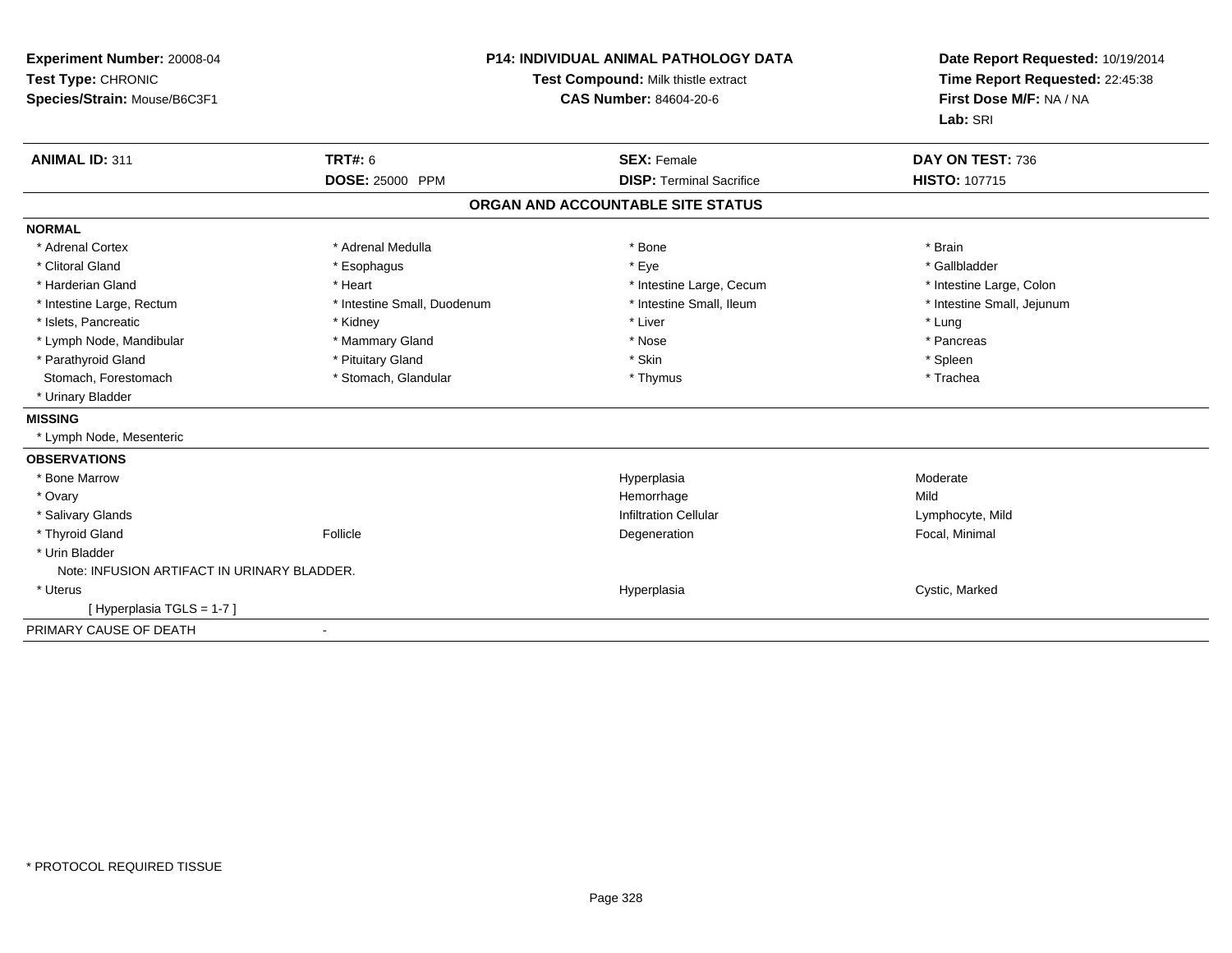| Experiment Number: 20008-04<br>Test Type: CHRONIC<br>Species/Strain: Mouse/B6C3F1 |                           | <b>P14: INDIVIDUAL ANIMAL PATHOLOGY DATA</b><br>Test Compound: Milk thistle extract<br><b>CAS Number: 84604-20-6</b> | Date Report Requested: 10/19/2014<br>Time Report Requested: 22:45:38<br>First Dose M/F: NA / NA<br>Lab: SRI |
|-----------------------------------------------------------------------------------|---------------------------|----------------------------------------------------------------------------------------------------------------------|-------------------------------------------------------------------------------------------------------------|
| <b>ANIMAL ID: 312</b>                                                             | <b>TRT#: 6</b>            | <b>SEX: Female</b>                                                                                                   | DAY ON TEST: 736                                                                                            |
|                                                                                   | DOSE: 25000 PPM           | <b>DISP: Terminal Sacrifice</b>                                                                                      | HISTO: 107716                                                                                               |
|                                                                                   |                           | ORGAN AND ACCOUNTABLE SITE STATUS                                                                                    |                                                                                                             |
| <b>NORMAL</b>                                                                     |                           |                                                                                                                      |                                                                                                             |
| * Adrenal Medulla                                                                 | * Bone                    | * Brain                                                                                                              | * Clitoral Gland                                                                                            |
| * Esophagus                                                                       | * Gallbladder             | * Heart                                                                                                              | * Intestine Large, Cecum                                                                                    |
| * Intestine Large, Colon                                                          | * Intestine Large, Rectum | * Intestine Small, Duodenum                                                                                          | * Intestine Small, Jejunum                                                                                  |
| * Islets, Pancreatic                                                              | * Kidney                  | * Liver                                                                                                              | * Lymph Node, Mandibular                                                                                    |
| * Lymph Node, Mesenteric                                                          | * Mammary Gland           | * Nose                                                                                                               | * Ovary                                                                                                     |
| * Pancreas                                                                        | * Parathyroid Gland       | * Pituitary Gland                                                                                                    | * Salivary Glands                                                                                           |
| * Skin                                                                            | Stomach, Forestomach      | * Stomach, Glandular                                                                                                 | * Thymus                                                                                                    |
| * Thyroid Gland                                                                   | * Trachea                 | * Urinary Bladder                                                                                                    |                                                                                                             |
| <b>MISSING</b>                                                                    |                           |                                                                                                                      |                                                                                                             |
| * Intestine Small, Ileum                                                          |                           |                                                                                                                      |                                                                                                             |
| <b>OBSERVATIONS</b>                                                               |                           |                                                                                                                      |                                                                                                             |
| * Adrenal Cortex                                                                  |                           | Accessory Adrenal Cortical Nodule                                                                                    | Moderate                                                                                                    |
| * Bone Marrow                                                                     |                           | Hyperplasia                                                                                                          | Moderate                                                                                                    |
| * Eye                                                                             | Cornea                    | Hyperplasia                                                                                                          | Moderate                                                                                                    |
|                                                                                   |                           | Inflammation                                                                                                         | Chronic, Moderate                                                                                           |
| [ Hyperplasia TGLS = 1-44 ]                                                       |                           |                                                                                                                      |                                                                                                             |
| [Inflammation TGLS = 1-44]                                                        |                           |                                                                                                                      |                                                                                                             |
| * Harderian Gland                                                                 |                           | Carcinoma                                                                                                            |                                                                                                             |
| [Carcinoma TGLS = $4-12$ ]                                                        |                           |                                                                                                                      |                                                                                                             |
| * Lung                                                                            |                           | Carcinoma                                                                                                            | Metastatic (Harderian Gland)                                                                                |
| * Spleen                                                                          |                           | Hematopoietic Cell Proliferation                                                                                     | Minimal                                                                                                     |
| * Uterus                                                                          |                           | Hyperplasia<br>Polyp Stromal                                                                                         | Cystic, Marked                                                                                              |
| Note: THE UTERINE STROMAL POLYP IS LARGELY NECROTIC.                              |                           |                                                                                                                      |                                                                                                             |
| [Hyperplasia TGLS = 3-7]                                                          |                           |                                                                                                                      |                                                                                                             |
| [Polyp Stromal TGLS = 2-7]                                                        |                           |                                                                                                                      |                                                                                                             |
| PRIMARY CAUSE OF DEATH                                                            |                           |                                                                                                                      |                                                                                                             |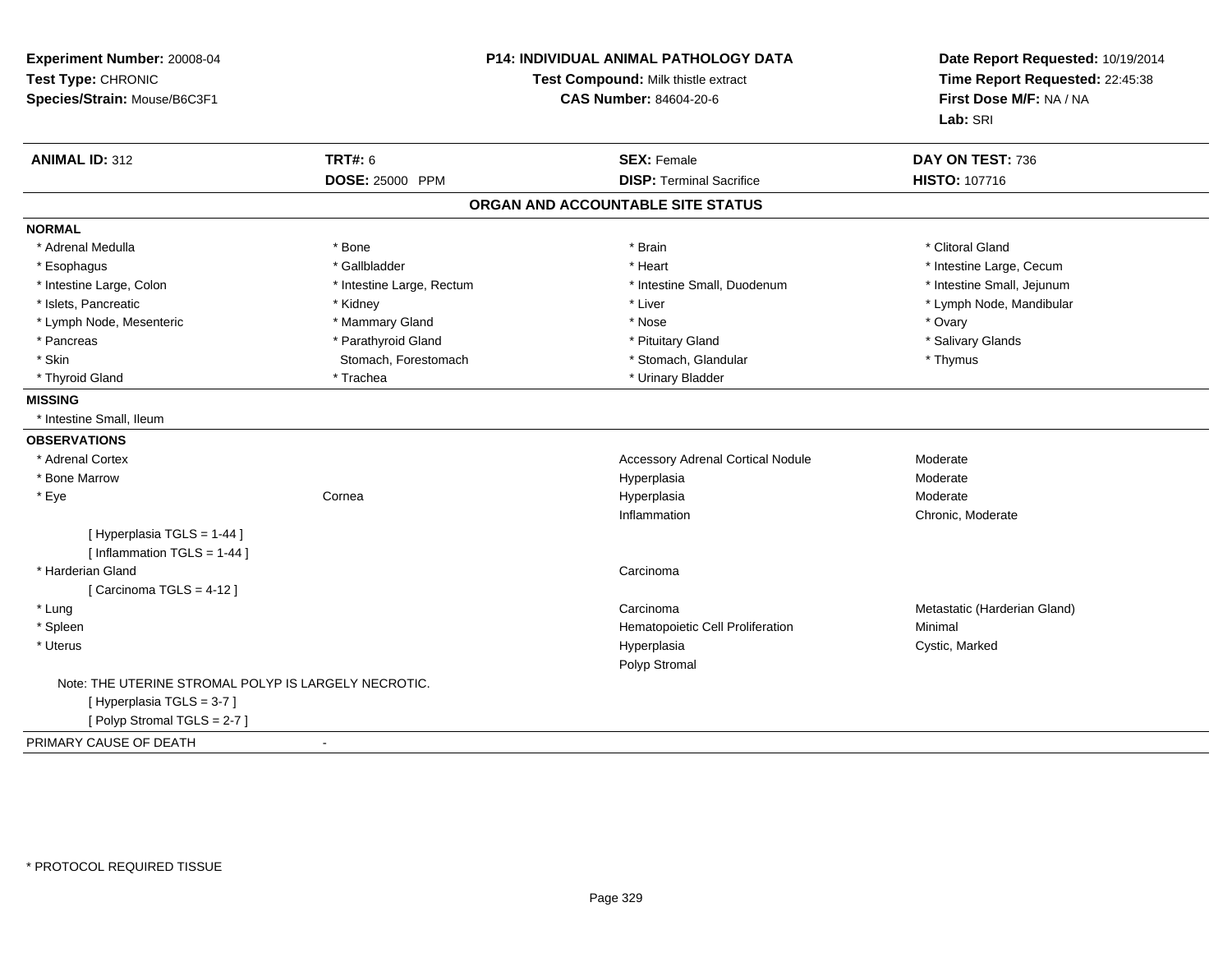| Experiment Number: 20008-04<br>Test Type: CHRONIC<br>Species/Strain: Mouse/B6C3F1 |                          | <b>P14: INDIVIDUAL ANIMAL PATHOLOGY DATA</b><br>Test Compound: Milk thistle extract<br><b>CAS Number: 84604-20-6</b> | Date Report Requested: 10/19/2014<br>Time Report Requested: 22:45:38<br>First Dose M/F: NA / NA<br>Lab: SRI |
|-----------------------------------------------------------------------------------|--------------------------|----------------------------------------------------------------------------------------------------------------------|-------------------------------------------------------------------------------------------------------------|
| <b>ANIMAL ID: 313</b>                                                             | <b>TRT#: 6</b>           | <b>SEX: Female</b>                                                                                                   | DAY ON TEST: 736                                                                                            |
|                                                                                   | <b>DOSE: 25000 PPM</b>   | <b>DISP: Terminal Sacrifice</b>                                                                                      | <b>HISTO: 107717</b>                                                                                        |
|                                                                                   |                          | ORGAN AND ACCOUNTABLE SITE STATUS                                                                                    |                                                                                                             |
| <b>NORMAL</b>                                                                     |                          |                                                                                                                      |                                                                                                             |
| * Adrenal Cortex                                                                  | * Adrenal Medulla        | * Bone                                                                                                               | * Brain                                                                                                     |
| * Clitoral Gland                                                                  | * Esophagus              | * Eye                                                                                                                | * Gallbladder                                                                                               |
| * Heart                                                                           | * Intestine Large, Cecum | * Intestine Large, Colon                                                                                             | * Intestine Large, Rectum                                                                                   |
| * Intestine Small, Duodenum                                                       | * Intestine Small, Ileum | * Intestine Small, Jejunum                                                                                           | * Islets, Pancreatic                                                                                        |
| * Kidney                                                                          | * Liver                  | * Lymph Node, Mesenteric                                                                                             | * Mammary Gland                                                                                             |
| * Nose                                                                            | * Pancreas               | * Parathyroid Gland                                                                                                  | * Pituitary Gland                                                                                           |
| * Salivary Glands                                                                 | * Skin                   | Stomach, Forestomach                                                                                                 | * Stomach, Glandular                                                                                        |
| * Thyroid Gland                                                                   | * Trachea                | * Urinary Bladder                                                                                                    |                                                                                                             |
| <b>OBSERVATIONS</b>                                                               |                          |                                                                                                                      |                                                                                                             |
| * Bone Marrow                                                                     |                          | Hyperplasia                                                                                                          | Marked                                                                                                      |
| * Harderian Gland                                                                 |                          | Adenoma                                                                                                              |                                                                                                             |
| * Lung                                                                            |                          | <b>Infiltration Cellular</b>                                                                                         | Lymphocyte, Mild                                                                                            |
| * Lymph Node, Mandibular                                                          |                          | Pigmentation                                                                                                         | Moderate                                                                                                    |
| * Ovary                                                                           |                          | Cyst                                                                                                                 | Moderate                                                                                                    |
| [ $Cyst TGLS = 1-7$ ]                                                             |                          |                                                                                                                      |                                                                                                             |
| * Spleen                                                                          |                          | Hematopoietic Cell Proliferation                                                                                     | Minimal                                                                                                     |
| * Thymus                                                                          |                          | Hyperplasia                                                                                                          | Lymphoid, Moderate                                                                                          |
| * Uterus                                                                          |                          | Hyperplasia                                                                                                          | Cystic, Marked                                                                                              |
| [Hyperplasia TGLS = 2-7]                                                          |                          |                                                                                                                      |                                                                                                             |
| PRIMARY CAUSE OF DEATH                                                            | $\blacksquare$           |                                                                                                                      |                                                                                                             |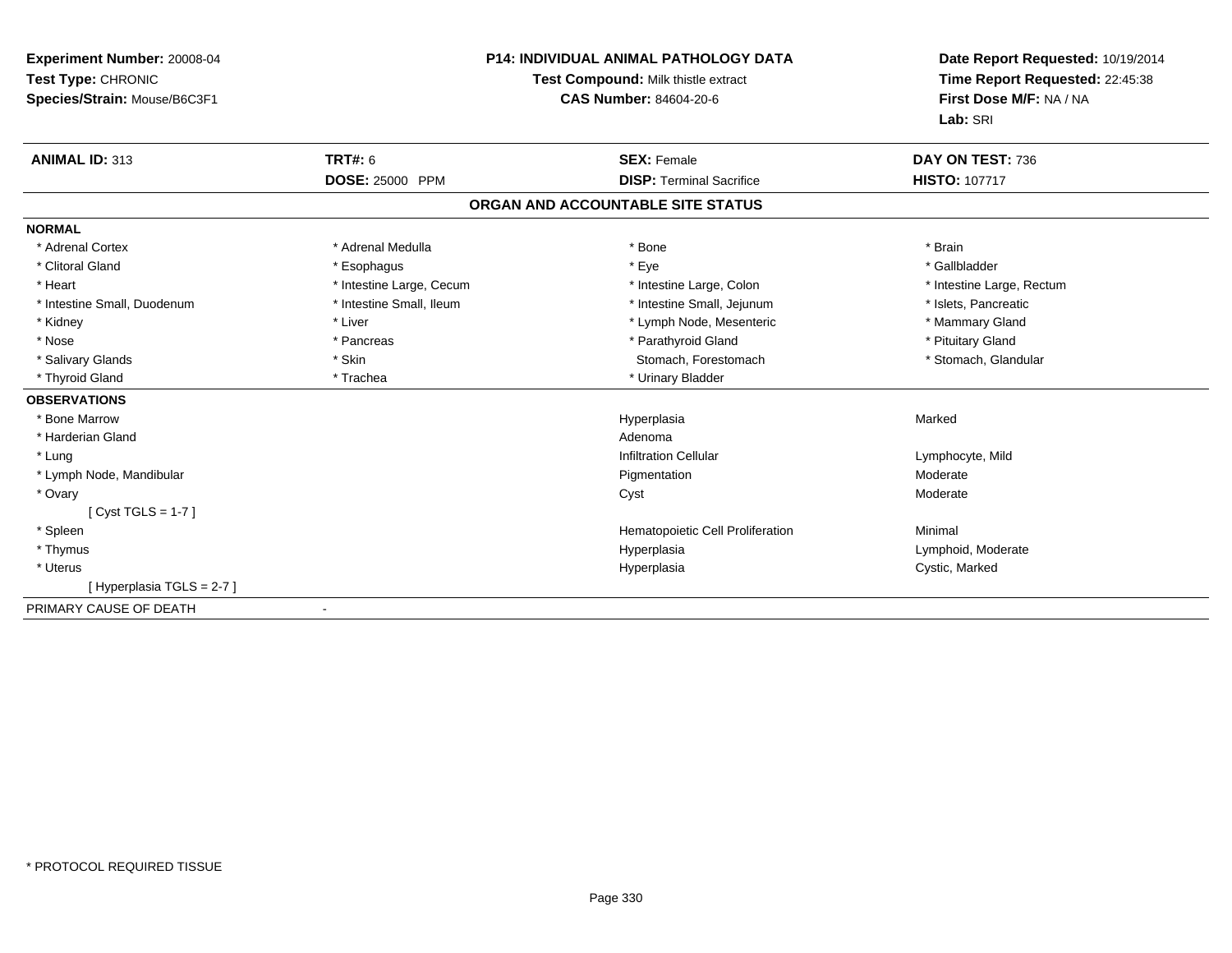| Experiment Number: 20008-04<br>Test Type: CHRONIC<br>Species/Strain: Mouse/B6C3F1 |                           | <b>P14: INDIVIDUAL ANIMAL PATHOLOGY DATA</b><br>Test Compound: Milk thistle extract<br>CAS Number: 84604-20-6 | Date Report Requested: 10/19/2014<br>Time Report Requested: 22:45:38<br>First Dose M/F: NA / NA<br>Lab: SRI |
|-----------------------------------------------------------------------------------|---------------------------|---------------------------------------------------------------------------------------------------------------|-------------------------------------------------------------------------------------------------------------|
| <b>ANIMAL ID: 314</b>                                                             | <b>TRT#: 6</b>            | <b>SEX: Female</b>                                                                                            | DAY ON TEST: 736                                                                                            |
|                                                                                   | <b>DOSE: 25000 PPM</b>    | <b>DISP: Terminal Sacrifice</b>                                                                               | <b>HISTO: 107718</b>                                                                                        |
|                                                                                   |                           | ORGAN AND ACCOUNTABLE SITE STATUS                                                                             |                                                                                                             |
| <b>NORMAL</b>                                                                     |                           |                                                                                                               |                                                                                                             |
| * Adrenal Cortex                                                                  | * Adrenal Medulla         | * Bone                                                                                                        | * Bone Marrow                                                                                               |
| * Brain                                                                           | * Clitoral Gland          | * Esophagus                                                                                                   | * Eye                                                                                                       |
| * Gallbladder                                                                     | * Harderian Gland         | * Heart                                                                                                       | * Intestine Large, Cecum                                                                                    |
| * Intestine Large, Colon                                                          | * Intestine Large, Rectum | * Intestine Small, Duodenum                                                                                   | * Intestine Small. Ileum                                                                                    |
| * Intestine Small, Jejunum                                                        | * Islets, Pancreatic      | * Kidney                                                                                                      | * Liver                                                                                                     |
| * Lymph Node, Mandibular                                                          | * Lymph Node, Mesenteric  | * Mammary Gland                                                                                               | * Nose                                                                                                      |
| * Pancreas                                                                        | * Parathyroid Gland       | * Pituitary Gland                                                                                             | * Salivary Glands                                                                                           |
| * Spleen                                                                          | Stomach, Forestomach      | * Stomach, Glandular                                                                                          | * Thymus                                                                                                    |
| * Trachea                                                                         | * Urinary Bladder         |                                                                                                               |                                                                                                             |
| <b>OBSERVATIONS</b>                                                               |                           |                                                                                                               |                                                                                                             |
| * Lung                                                                            |                           | <b>Infiltration Cellular</b>                                                                                  | Lymphocyte, Mild                                                                                            |
| * Ovary                                                                           |                           | Angiectasis                                                                                                   | Moderate                                                                                                    |
| * Skin                                                                            |                           | Hyperkeratosis                                                                                                | Mild                                                                                                        |
|                                                                                   | Epidermis                 | Hyperplasia                                                                                                   | Moderate                                                                                                    |
| [ Hyperkeratosis TGLS = 1-21 ]                                                    |                           |                                                                                                               |                                                                                                             |
| [ Hyperplasia TGLS = 1-21 ]                                                       |                           |                                                                                                               |                                                                                                             |
| * Thyroid Gland                                                                   | Follicle                  | Degeneration                                                                                                  | Focal, Minimal                                                                                              |
| * Uterus                                                                          |                           | Hyperplasia                                                                                                   | Cystic, Minimal                                                                                             |
| [Hyperplasia TGLS = 2-7]                                                          |                           |                                                                                                               |                                                                                                             |
| PRIMARY CAUSE OF DEATH                                                            |                           |                                                                                                               |                                                                                                             |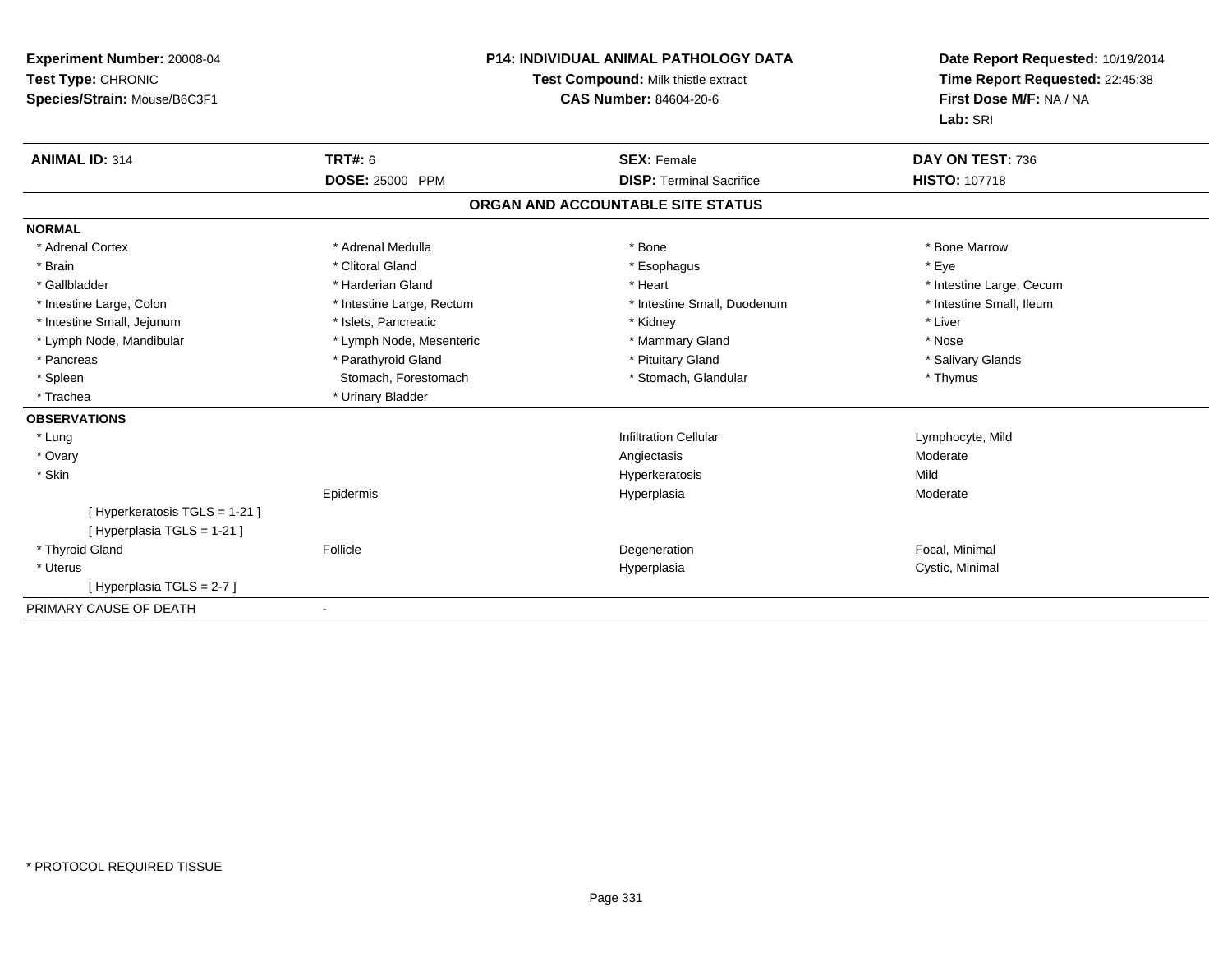| <b>Experiment Number: 20008-04</b><br>Test Type: CHRONIC<br>Species/Strain: Mouse/B6C3F1 |                             | <b>P14: INDIVIDUAL ANIMAL PATHOLOGY DATA</b><br>Test Compound: Milk thistle extract<br><b>CAS Number: 84604-20-6</b> | Date Report Requested: 10/19/2014<br>Time Report Requested: 22:45:38<br>First Dose M/F: NA / NA<br>Lab: SRI |
|------------------------------------------------------------------------------------------|-----------------------------|----------------------------------------------------------------------------------------------------------------------|-------------------------------------------------------------------------------------------------------------|
| <b>ANIMAL ID: 315</b>                                                                    | <b>TRT#: 6</b>              | <b>SEX: Female</b>                                                                                                   | DAY ON TEST: 736                                                                                            |
|                                                                                          | <b>DOSE: 25000 PPM</b>      | <b>DISP: Terminal Sacrifice</b>                                                                                      | <b>HISTO: 107719</b>                                                                                        |
|                                                                                          |                             | ORGAN AND ACCOUNTABLE SITE STATUS                                                                                    |                                                                                                             |
| <b>NORMAL</b>                                                                            |                             |                                                                                                                      |                                                                                                             |
| * Adrenal Cortex                                                                         | * Adrenal Medulla           | * Bone                                                                                                               | * Brain                                                                                                     |
| * Clitoral Gland                                                                         | * Esophagus                 | * Eye                                                                                                                | * Gallbladder                                                                                               |
| * Harderian Gland                                                                        | * Heart                     | * Intestine Large, Cecum                                                                                             | * Intestine Large, Colon                                                                                    |
| * Intestine Large, Rectum                                                                | * Intestine Small, Duodenum | * Intestine Small, Ileum                                                                                             | * Intestine Small, Jejunum                                                                                  |
| * Islets, Pancreatic                                                                     | * Liver                     | * Lung                                                                                                               | * Mammary Gland                                                                                             |
| * Nose                                                                                   | * Ovary                     | * Parathyroid Gland                                                                                                  | * Pituitary Gland                                                                                           |
| * Skin                                                                                   | Stomach, Forestomach        | * Stomach, Glandular                                                                                                 | * Trachea                                                                                                   |
| * Urinary Bladder                                                                        |                             |                                                                                                                      |                                                                                                             |
| <b>OBSERVATIONS</b>                                                                      |                             |                                                                                                                      |                                                                                                             |
| * Bone Marrow                                                                            |                             | Hyperplasia                                                                                                          | Mild                                                                                                        |
| * Kidney                                                                                 |                             | <b>Infiltration Cellular</b>                                                                                         | Lymphocyte, Moderate                                                                                        |
| * Lymph Node, Mandibular                                                                 |                             | Lymphoma Malignant                                                                                                   |                                                                                                             |
| * Lymph Node, Mesenteric                                                                 |                             | Hyperplasia                                                                                                          | Lymphoid, Minimal                                                                                           |
| * Pancreas                                                                               |                             | Lymphoma Malignant                                                                                                   |                                                                                                             |
| * Salivary Glands                                                                        |                             | Lymphoma Malignant                                                                                                   |                                                                                                             |
| * Spleen                                                                                 |                             | Lymphoma Malignant                                                                                                   |                                                                                                             |
| * Thymus                                                                                 |                             | Hyperplasia                                                                                                          | Lymphoid, Mild                                                                                              |
| * Thyroid Gland                                                                          | Follicle                    | Degeneration                                                                                                         | Focal, Mild                                                                                                 |
| * Uterus                                                                                 |                             | Hyperplasia                                                                                                          | Cystic, Moderate                                                                                            |
| [Hyperplasia TGLS = 1-7]                                                                 |                             |                                                                                                                      |                                                                                                             |
| PRIMARY CAUSE OF DEATH                                                                   | $\overline{\phantom{a}}$    |                                                                                                                      |                                                                                                             |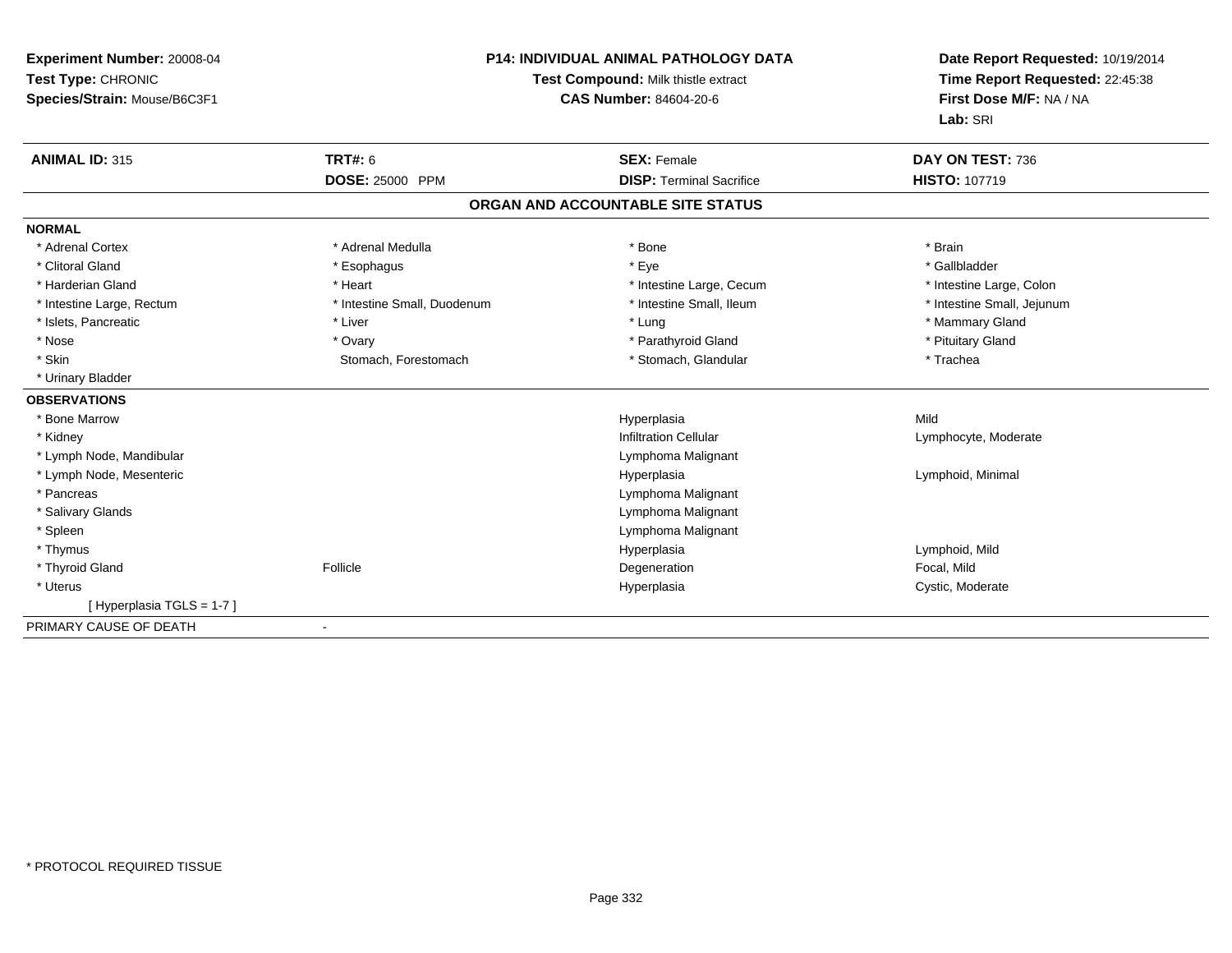| Experiment Number: 20008-04<br>Test Type: CHRONIC<br>Species/Strain: Mouse/B6C3F1 | P14: INDIVIDUAL ANIMAL PATHOLOGY DATA<br>Test Compound: Milk thistle extract<br><b>CAS Number: 84604-20-6</b> |                                                       | Date Report Requested: 10/19/2014<br>Time Report Requested: 22:45:38<br>First Dose M/F: NA / NA<br>Lab: SRI |  |
|-----------------------------------------------------------------------------------|---------------------------------------------------------------------------------------------------------------|-------------------------------------------------------|-------------------------------------------------------------------------------------------------------------|--|
| <b>ANIMAL ID: 316</b>                                                             | <b>TRT#: 6</b><br>DOSE: 25000 PPM                                                                             | <b>SEX: Female</b><br><b>DISP: Terminal Sacrifice</b> | DAY ON TEST: 735<br>HISTO: 107720                                                                           |  |
|                                                                                   |                                                                                                               |                                                       |                                                                                                             |  |
|                                                                                   |                                                                                                               | ORGAN AND ACCOUNTABLE SITE STATUS                     |                                                                                                             |  |
| <b>NORMAL</b>                                                                     |                                                                                                               |                                                       |                                                                                                             |  |
| * Adrenal Cortex                                                                  | * Adrenal Medulla                                                                                             | * Brain                                               | * Clitoral Gland                                                                                            |  |
| * Esophagus                                                                       | * Eye                                                                                                         | * Gallbladder                                         | * Harderian Gland                                                                                           |  |
| * Heart                                                                           | * Intestine Large, Cecum                                                                                      | * Intestine Large, Colon                              | * Intestine Small, Duodenum                                                                                 |  |
| * Intestine Small, Ileum                                                          | * Intestine Small, Jejunum                                                                                    | * Islets, Pancreatic                                  | * Liver                                                                                                     |  |
| * Lymph Node, Mandibular                                                          | * Mammary Gland                                                                                               | * Nose                                                | * Parathyroid Gland                                                                                         |  |
| * Pituitary Gland                                                                 | * Salivary Glands                                                                                             | * Skin                                                | * Stomach, Glandular                                                                                        |  |
| * Trachea                                                                         | * Urinary Bladder                                                                                             |                                                       |                                                                                                             |  |
| <b>INSUFFICIENT TISSUE</b>                                                        |                                                                                                               |                                                       |                                                                                                             |  |
| * Intestine Large, Rectum                                                         |                                                                                                               |                                                       |                                                                                                             |  |
| <b>OBSERVATIONS</b>                                                               |                                                                                                               |                                                       |                                                                                                             |  |
| * Bone                                                                            |                                                                                                               | Fibro-Osseous Lesion                                  | Minimal                                                                                                     |  |
| * Bone Marrow                                                                     |                                                                                                               | Hyperplasia                                           | Mild                                                                                                        |  |
| * Kidney                                                                          |                                                                                                               | Nephropathy                                           | Minimal                                                                                                     |  |
| * Lung                                                                            |                                                                                                               | Hemorrhage                                            | Mild                                                                                                        |  |
| * Lymph Node, Mesenteric                                                          |                                                                                                               | Lymphoma Malignant                                    |                                                                                                             |  |
| * Ovary                                                                           |                                                                                                               | Cyst                                                  | Moderate                                                                                                    |  |
| [Cyst TGLS = $1-7$ ]                                                              |                                                                                                               |                                                       |                                                                                                             |  |
| * Pancreas                                                                        |                                                                                                               | Cyst                                                  | Moderate                                                                                                    |  |
| * Spleen                                                                          |                                                                                                               | Lymphoma Malignant                                    |                                                                                                             |  |
| Stomach, Forestomach                                                              | Epithelium                                                                                                    | Hyperplasia                                           | Minimal                                                                                                     |  |
| * Thymus                                                                          |                                                                                                               | Lymphoma Malignant                                    |                                                                                                             |  |
| * Thyroid Gland                                                                   | Follicle                                                                                                      | Degeneration                                          | Focal, Minimal                                                                                              |  |
| * Uterus                                                                          |                                                                                                               | Hyperplasia                                           | Cystic, Mild                                                                                                |  |
| PRIMARY CAUSE OF DEATH                                                            |                                                                                                               |                                                       |                                                                                                             |  |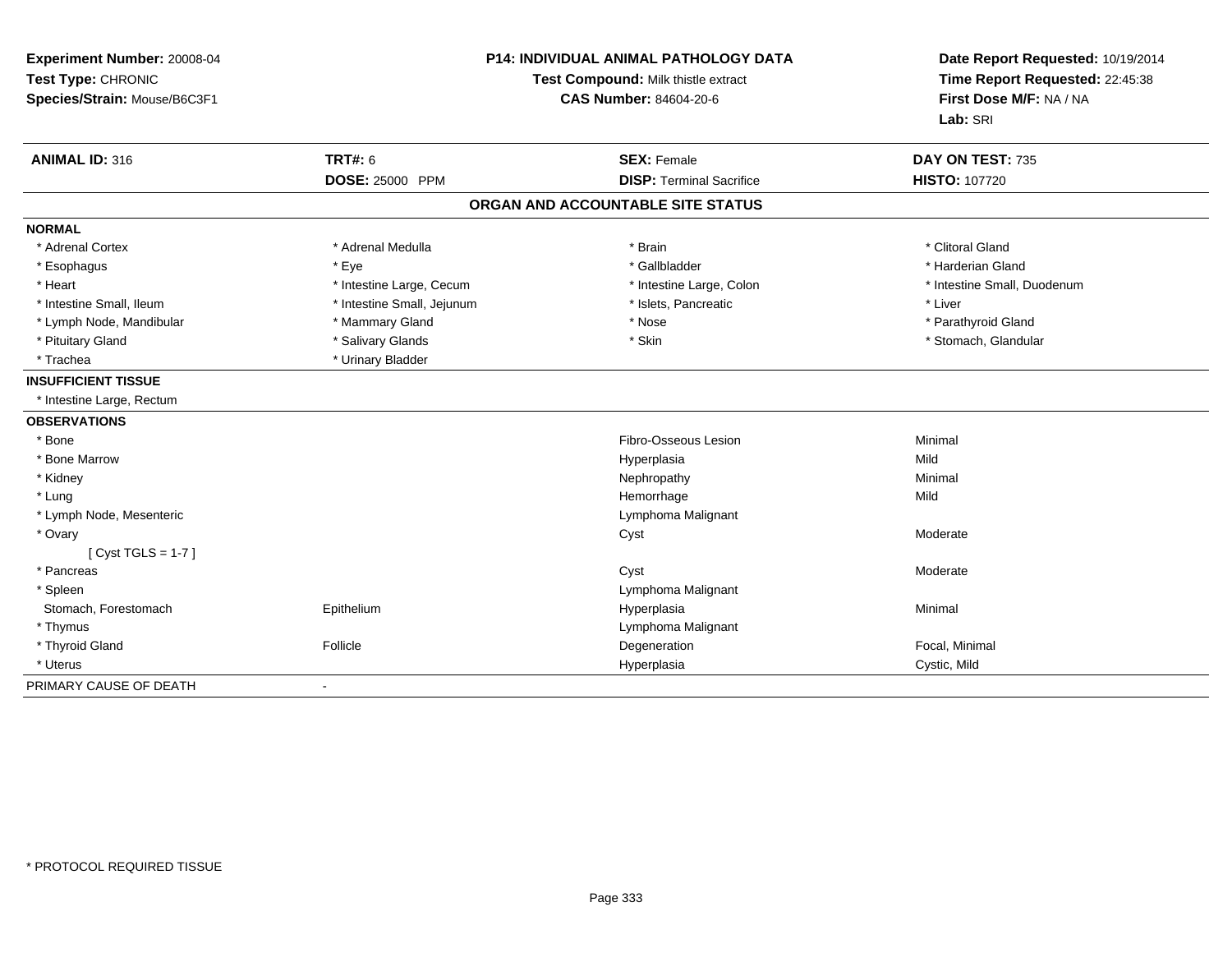| Experiment Number: 20008-04<br>Test Type: CHRONIC<br>Species/Strain: Mouse/B6C3F1 |                            | <b>P14: INDIVIDUAL ANIMAL PATHOLOGY DATA</b><br>Test Compound: Milk thistle extract<br><b>CAS Number: 84604-20-6</b> | Date Report Requested: 10/19/2014<br>Time Report Requested: 22:45:38<br>First Dose M/F: NA / NA<br>Lab: SRI |
|-----------------------------------------------------------------------------------|----------------------------|----------------------------------------------------------------------------------------------------------------------|-------------------------------------------------------------------------------------------------------------|
| <b>ANIMAL ID: 317</b>                                                             | <b>TRT#: 6</b>             | <b>SEX: Female</b>                                                                                                   | DAY ON TEST: 688                                                                                            |
|                                                                                   | DOSE: 25000 PPM            | <b>DISP:</b> Moribund Sacrifice                                                                                      | HISTO: 107721                                                                                               |
|                                                                                   |                            | ORGAN AND ACCOUNTABLE SITE STATUS                                                                                    |                                                                                                             |
| <b>NORMAL</b>                                                                     |                            |                                                                                                                      |                                                                                                             |
| * Adrenal Medulla                                                                 | * Bone                     | * Brain                                                                                                              | * Clitoral Gland                                                                                            |
| * Esophagus                                                                       | * Eye                      | * Gallbladder                                                                                                        | * Heart                                                                                                     |
| * Intestine Large, Cecum                                                          | * Intestine Large, Colon   | * Intestine Large, Rectum                                                                                            | * Intestine Small, Duodenum                                                                                 |
| * Intestine Small, Ileum                                                          | * Intestine Small, Jejunum | * Islets, Pancreatic                                                                                                 | * Kidney                                                                                                    |
| * Lymph Node, Mesenteric                                                          | * Nose                     | * Ovary                                                                                                              | * Parathyroid Gland                                                                                         |
| * Pituitary Gland                                                                 | * Salivary Glands          | Stomach, Forestomach                                                                                                 | * Stomach, Glandular                                                                                        |
| * Thyroid Gland                                                                   | * Trachea                  | * Urinary Bladder                                                                                                    | * Uterus                                                                                                    |
| <b>OBSERVATIONS</b>                                                               |                            |                                                                                                                      |                                                                                                             |
| * Adrenal Cortex                                                                  |                            | Lymphoma Malignant                                                                                                   |                                                                                                             |
| * Bone Marrow                                                                     |                            | Hyperplasia                                                                                                          | Marked                                                                                                      |
|                                                                                   |                            | Lymphoma Malignant                                                                                                   |                                                                                                             |
| * Harderian Gland                                                                 |                            | Carcinoma                                                                                                            |                                                                                                             |
| [Carcinoma TGLS = 9-12]                                                           |                            |                                                                                                                      |                                                                                                             |
| * Liver                                                                           |                            | Lymphoma Malignant                                                                                                   |                                                                                                             |
| [ Lymphoma Malignant TGLS = 5-6 ]                                                 |                            |                                                                                                                      |                                                                                                             |
| * Lung                                                                            |                            | Lymphoma Malignant                                                                                                   |                                                                                                             |
| Lymph Node                                                                        | <b>Iliac</b>               | Hematopoietic Cell Proliferation                                                                                     | Moderate                                                                                                    |
|                                                                                   | Renal                      | Hematopoietic Cell Proliferation                                                                                     | Moderate                                                                                                    |
|                                                                                   |                            | Hematopoietic Cell Proliferation                                                                                     | Moderate                                                                                                    |
|                                                                                   | <b>Iliac</b>               | Liposarcoma                                                                                                          | Metastatic (Skin)                                                                                           |
|                                                                                   | Inguinal                   | Liposarcoma                                                                                                          | Metastatic (Skin)                                                                                           |
|                                                                                   | Renal                      | Liposarcoma                                                                                                          | Metastatic (Skin)                                                                                           |
|                                                                                   | <b>Iliac</b>               | Lymphoma Malignant                                                                                                   |                                                                                                             |
| [ Hematopoietic Cell Proliferation TGLS = 6-22 ]                                  |                            |                                                                                                                      |                                                                                                             |
| [ Hematopoietic Cell Proliferation TGLS = 7-23 ]                                  |                            |                                                                                                                      |                                                                                                             |
| [ Hematopoietic Cell Proliferation TGLS = 8-24 ]                                  |                            |                                                                                                                      |                                                                                                             |
| [ Liposarcoma TGLS = 6-22 ]                                                       |                            |                                                                                                                      |                                                                                                             |
| [ Liposarcoma TGLS = 2-21 ]                                                       |                            |                                                                                                                      |                                                                                                             |
| [ Liposarcoma TGLS = 7-23 ]                                                       |                            |                                                                                                                      |                                                                                                             |
| [ Lymphoma Malignant TGLS = 6-22 ]                                                |                            |                                                                                                                      |                                                                                                             |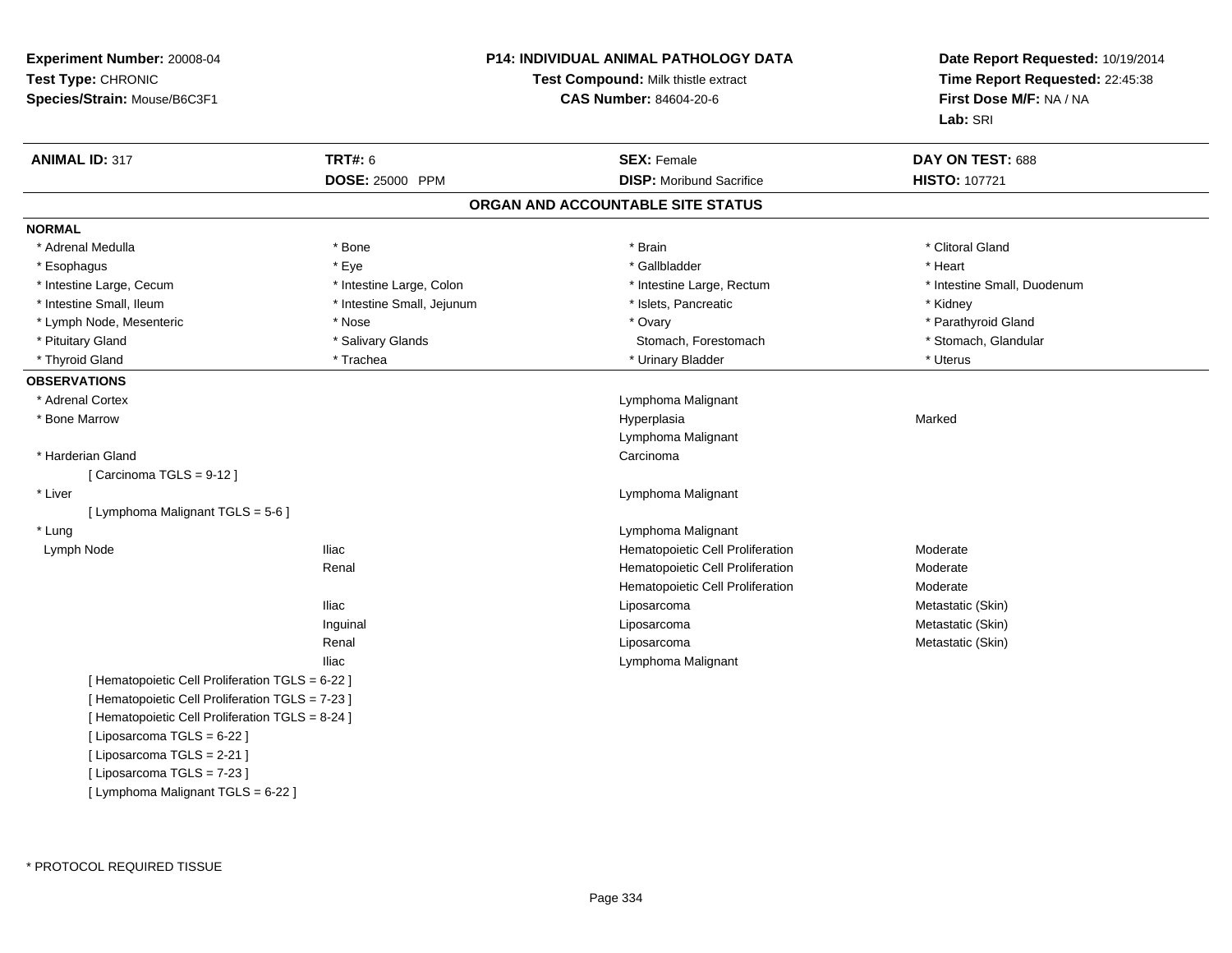| <b>Experiment Number: 20008-04</b><br><b>Test Type: CHRONIC</b><br>Species/Strain: Mouse/B6C3F1 | <b>P14: INDIVIDUAL ANIMAL PATHOLOGY DATA</b><br>Test Compound: Milk thistle extract<br><b>CAS Number: 84604-20-6</b> |                                   | Date Report Requested: 10/19/2014<br>Time Report Requested: 22:45:38<br>First Dose M/F: NA / NA<br>Lab: SRI |  |
|-------------------------------------------------------------------------------------------------|----------------------------------------------------------------------------------------------------------------------|-----------------------------------|-------------------------------------------------------------------------------------------------------------|--|
| <b>ANIMAL ID: 317</b>                                                                           | TRT#: 6                                                                                                              | <b>SEX: Female</b>                | DAY ON TEST: 688                                                                                            |  |
|                                                                                                 | <b>DOSE: 25000 PPM</b>                                                                                               | <b>DISP:</b> Moribund Sacrifice   | <b>HISTO: 107721</b>                                                                                        |  |
|                                                                                                 |                                                                                                                      | ORGAN AND ACCOUNTABLE SITE STATUS |                                                                                                             |  |
| * Lymph Node, Mandibular                                                                        |                                                                                                                      | Hematopoietic Cell Proliferation  | Mild                                                                                                        |  |
| [Hematopoietic Cell Proliferation TGLS = 1-8]                                                   |                                                                                                                      |                                   |                                                                                                             |  |
| * Mammary Gland                                                                                 |                                                                                                                      | Hyperplasia                       | Minimal                                                                                                     |  |
| * Pancreas                                                                                      |                                                                                                                      | Lymphoma Malignant                |                                                                                                             |  |
| * Skin                                                                                          | <b>Subcut Tiss</b>                                                                                                   | Liposarcoma                       |                                                                                                             |  |
|                                                                                                 | Note: LIPOSARCOMA ALSO PRESENT ON SLIDE 8 SURROUNDING CLITORAL GLANDS.                                               |                                   |                                                                                                             |  |
| [Liposarcoma TGLS = 10-25 ]                                                                     |                                                                                                                      |                                   |                                                                                                             |  |
| * Spleen                                                                                        |                                                                                                                      | Hematopoietic Cell Proliferation  | Marked                                                                                                      |  |
|                                                                                                 |                                                                                                                      | Lymphoma Malignant                |                                                                                                             |  |
| [Hematopoietic Cell Proliferation TGLS = 3-6 ]                                                  |                                                                                                                      |                                   |                                                                                                             |  |
| [Lymphoma Malignant TGLS = 3-6]                                                                 |                                                                                                                      |                                   |                                                                                                             |  |
| * Thymus                                                                                        |                                                                                                                      | Atrophy                           | Moderate                                                                                                    |  |
| PRIMARY CAUSE OF DEATH                                                                          | - Skin Subcut Tiss Liposarcoma                                                                                       |                                   |                                                                                                             |  |
| <b>CONTRIBUTORY CAUSE OF DEATH</b>                                                              | - Harderian Gland Carcinoma; Spleen                                                                                  | Lymphoma Malignant                |                                                                                                             |  |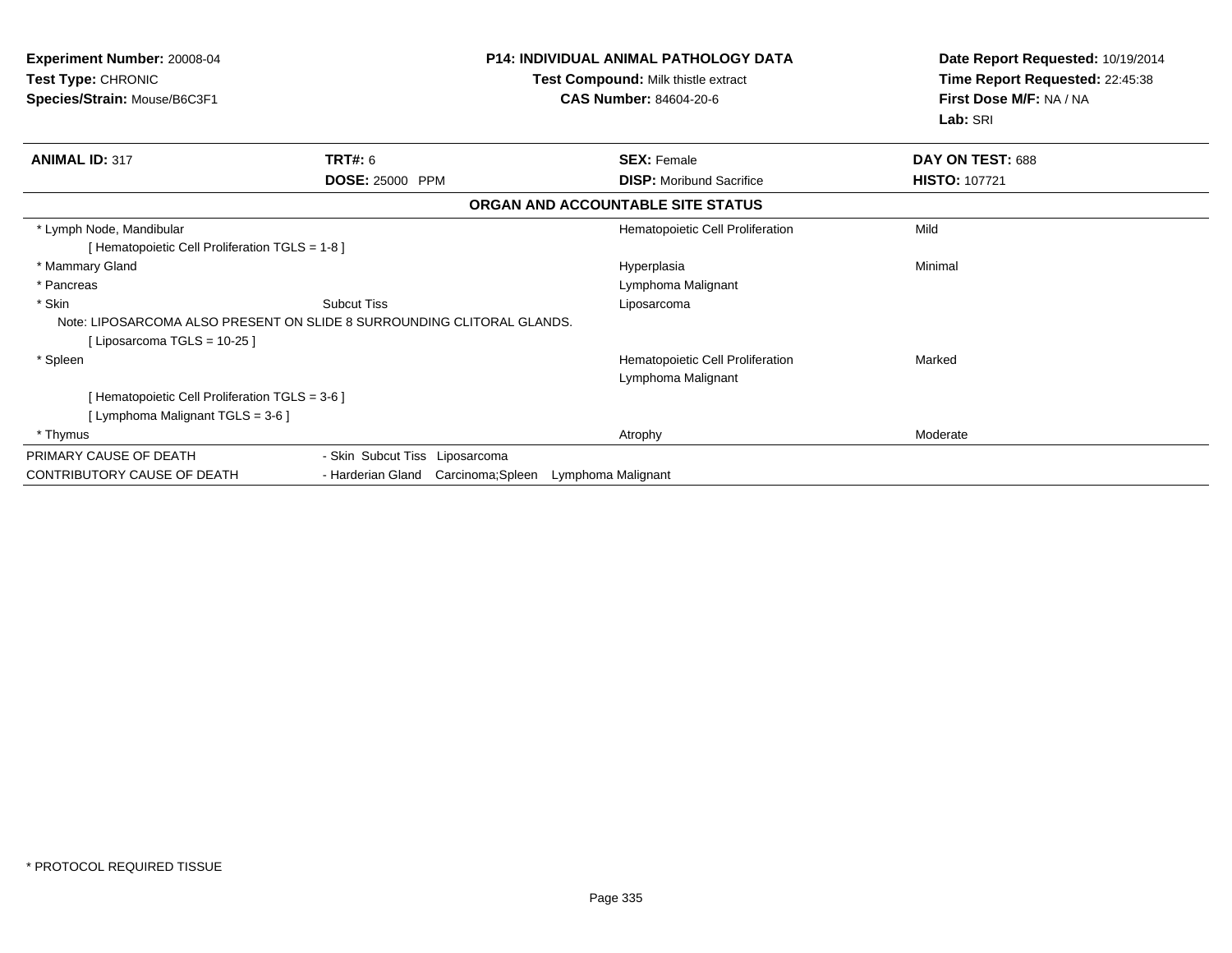| <b>Experiment Number: 20008-04</b><br>Test Type: CHRONIC<br>Species/Strain: Mouse/B6C3F1 | <b>P14: INDIVIDUAL ANIMAL PATHOLOGY DATA</b><br>Test Compound: Milk thistle extract<br><b>CAS Number: 84604-20-6</b> |                                   | Date Report Requested: 10/19/2014<br>Time Report Requested: 22:45:38<br>First Dose M/F: NA / NA<br>Lab: SRI |
|------------------------------------------------------------------------------------------|----------------------------------------------------------------------------------------------------------------------|-----------------------------------|-------------------------------------------------------------------------------------------------------------|
| <b>ANIMAL ID: 318</b>                                                                    | <b>TRT#: 6</b>                                                                                                       | <b>SEX: Female</b>                | DAY ON TEST: 735                                                                                            |
|                                                                                          | DOSE: 25000 PPM                                                                                                      | <b>DISP: Terminal Sacrifice</b>   | <b>HISTO: 107722</b>                                                                                        |
|                                                                                          |                                                                                                                      | ORGAN AND ACCOUNTABLE SITE STATUS |                                                                                                             |
| <b>NORMAL</b>                                                                            |                                                                                                                      |                                   |                                                                                                             |
| * Adrenal Cortex                                                                         | * Adrenal Medulla                                                                                                    | * Bone                            | * Bone Marrow                                                                                               |
| * Brain                                                                                  | * Clitoral Gland                                                                                                     | * Esophagus                       | * Eye                                                                                                       |
| * Gallbladder                                                                            | * Harderian Gland                                                                                                    | * Heart                           | * Intestine Large, Cecum                                                                                    |
| * Intestine Large, Colon                                                                 | * Intestine Large, Rectum                                                                                            | * Intestine Small, Duodenum       | * Intestine Small, Ileum                                                                                    |
| * Intestine Small, Jejunum                                                               | * Islets, Pancreatic                                                                                                 | * Kidney                          | * Liver                                                                                                     |
| * Lung                                                                                   | * Lymph Node, Mandibular                                                                                             | * Lymph Node, Mesenteric          | * Nose                                                                                                      |
| * Ovary                                                                                  | * Parathyroid Gland                                                                                                  | * Salivary Glands                 | * Skin                                                                                                      |
| * Spleen                                                                                 | Stomach, Forestomach                                                                                                 | * Stomach, Glandular              | * Thymus                                                                                                    |
| * Thyroid Gland                                                                          | * Trachea                                                                                                            | * Urinary Bladder                 |                                                                                                             |
| <b>OBSERVATIONS</b>                                                                      |                                                                                                                      |                                   |                                                                                                             |
| * Mammary Gland                                                                          |                                                                                                                      | Hyperplasia                       | Minimal                                                                                                     |
| * Pancreas                                                                               |                                                                                                                      | Atrophy                           | Marked                                                                                                      |
| [Atrophy TGLS = $3-7$ ]                                                                  |                                                                                                                      |                                   |                                                                                                             |
| * Pituitary Gland                                                                        | Pars Intermed                                                                                                        | Hyperplasia                       | Moderate                                                                                                    |
| * Uterus                                                                                 |                                                                                                                      | Hyperplasia                       | Cystic, Moderate                                                                                            |
| [Hyperplasia TGLS = $1-7,2-7$ ]                                                          |                                                                                                                      |                                   |                                                                                                             |
| PRIMARY CAUSE OF DEATH                                                                   |                                                                                                                      |                                   |                                                                                                             |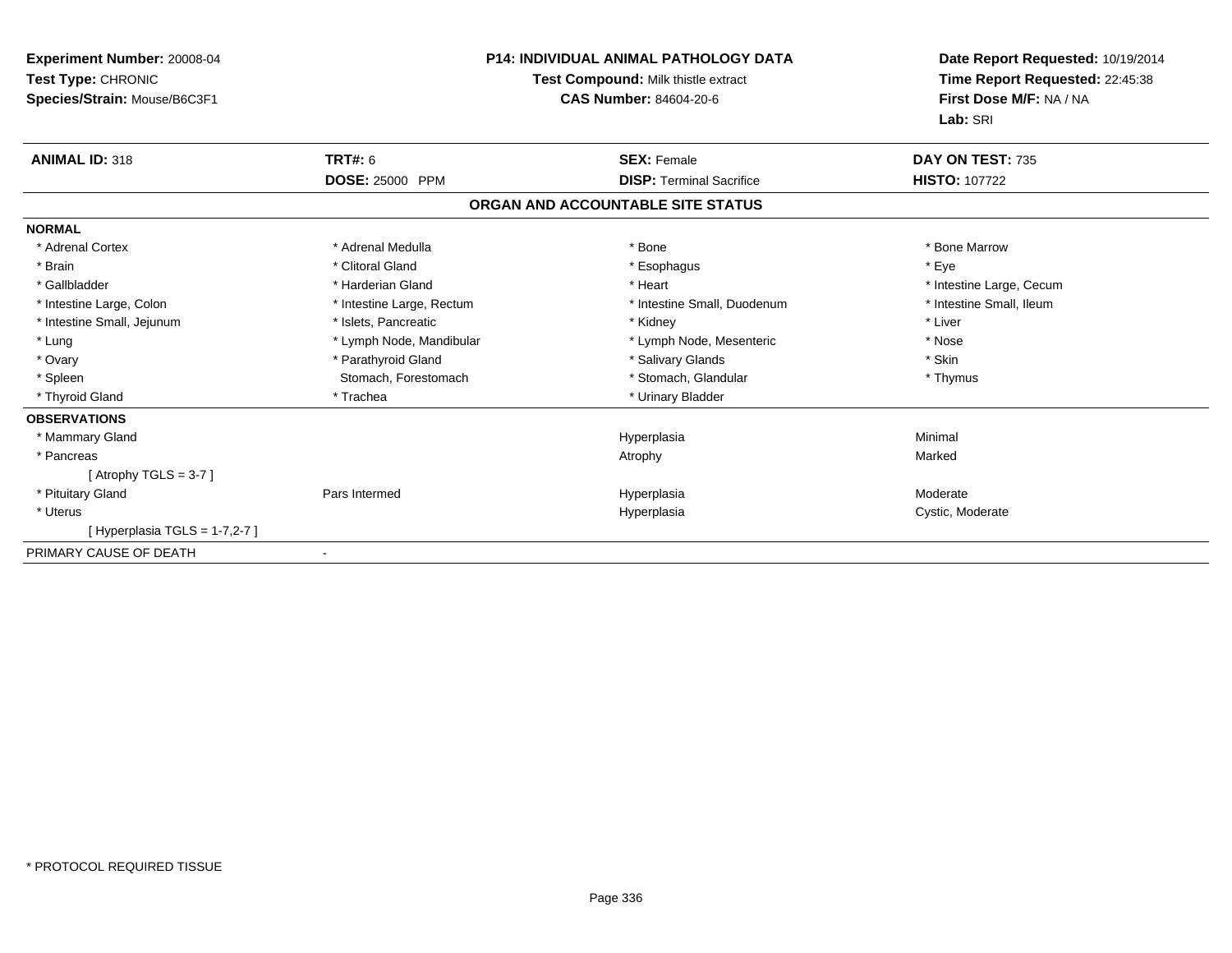| Experiment Number: 20008-04<br>Test Type: CHRONIC<br>Species/Strain: Mouse/B6C3F1<br><b>ANIMAL ID: 319</b> | <b>TRT#: 6</b>           | <b>P14: INDIVIDUAL ANIMAL PATHOLOGY DATA</b><br>Test Compound: Milk thistle extract<br><b>CAS Number: 84604-20-6</b><br><b>SEX: Female</b> | Date Report Requested: 10/19/2014<br>Time Report Requested: 22:45:38<br>First Dose M/F: NA / NA<br>Lab: SRI<br>DAY ON TEST: 661 |
|------------------------------------------------------------------------------------------------------------|--------------------------|--------------------------------------------------------------------------------------------------------------------------------------------|---------------------------------------------------------------------------------------------------------------------------------|
|                                                                                                            | <b>DOSE: 25000 PPM</b>   | <b>DISP: Natural Death</b>                                                                                                                 | <b>HISTO: 107723</b>                                                                                                            |
|                                                                                                            |                          | ORGAN AND ACCOUNTABLE SITE STATUS                                                                                                          |                                                                                                                                 |
| <b>NORMAL</b>                                                                                              |                          |                                                                                                                                            |                                                                                                                                 |
| * Adrenal Cortex                                                                                           | * Adrenal Medulla        | * Bone                                                                                                                                     | * Brain                                                                                                                         |
| * Clitoral Gland                                                                                           | * Esophagus              | * Eye                                                                                                                                      | * Gallbladder                                                                                                                   |
| * Heart                                                                                                    | * Intestine Large, Cecum | * Intestine Large, Colon                                                                                                                   | * Intestine Large, Rectum                                                                                                       |
| * Intestine Small, Duodenum                                                                                | * Intestine Small, Ileum | * Intestine Small, Jejunum                                                                                                                 | * Islets, Pancreatic                                                                                                            |
| * Lung                                                                                                     | * Lymph Node, Mandibular | * Lymph Node, Mesenteric                                                                                                                   | * Mammary Gland                                                                                                                 |
| * Nose                                                                                                     | * Ovary                  | * Pancreas                                                                                                                                 | * Parathyroid Gland                                                                                                             |
| * Pituitary Gland                                                                                          | * Salivary Glands        | * Skin                                                                                                                                     | Stomach, Forestomach                                                                                                            |
| * Stomach, Glandular                                                                                       | * Thyroid Gland          | * Trachea                                                                                                                                  | * Urinary Bladder                                                                                                               |
| <b>OBSERVATIONS</b>                                                                                        |                          |                                                                                                                                            |                                                                                                                                 |
| * Bone Marrow                                                                                              |                          | Hyperplasia                                                                                                                                | Moderate                                                                                                                        |
| * Harderian Gland                                                                                          |                          | Adenoma                                                                                                                                    |                                                                                                                                 |
| * Kidney                                                                                                   |                          | Nephropathy                                                                                                                                | Minimal                                                                                                                         |
| * Liver                                                                                                    |                          | Hematopoietic Cell Proliferation                                                                                                           | Moderate                                                                                                                        |
| * Spleen                                                                                                   |                          | Hemangiosarcoma                                                                                                                            |                                                                                                                                 |
| [ Hemangiosarcoma TGLS = 4-21,4-22,5-22 ]                                                                  |                          |                                                                                                                                            |                                                                                                                                 |
| * Thymus                                                                                                   |                          | Hyperplasia                                                                                                                                | Lymphoid, Moderate                                                                                                              |
| * Urin Bladder                                                                                             |                          |                                                                                                                                            |                                                                                                                                 |
| Note: INFUSION ARTIFACT IN URINARY BLADDER.                                                                |                          |                                                                                                                                            |                                                                                                                                 |
| * Uterus                                                                                                   |                          | Hyperplasia                                                                                                                                | Cystic, Minimal                                                                                                                 |
| [Hyperplasia TGLS = 7-7]                                                                                   |                          |                                                                                                                                            |                                                                                                                                 |
| PRIMARY CAUSE OF DEATH                                                                                     | - Spleen Hemangiosarcoma |                                                                                                                                            |                                                                                                                                 |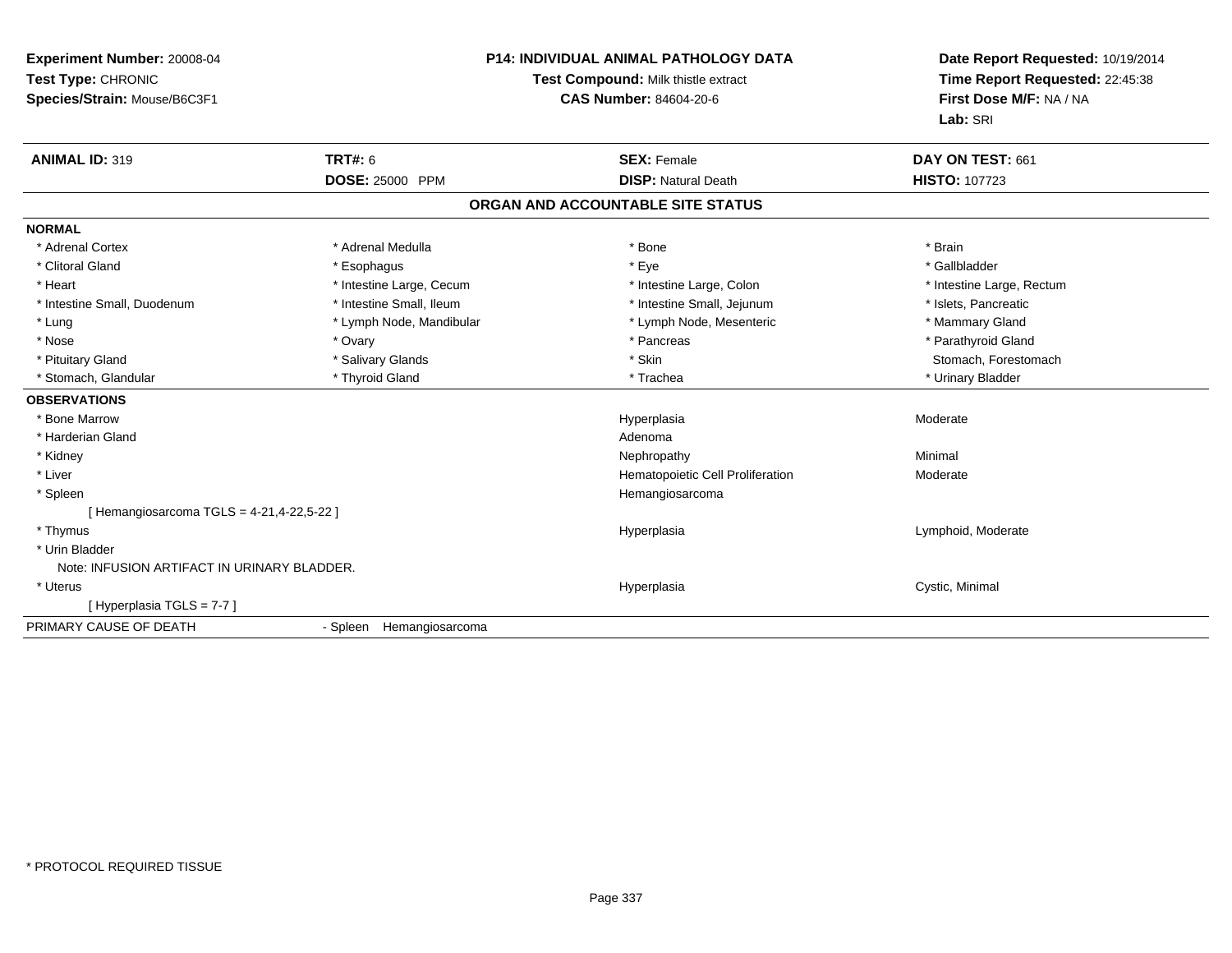| Experiment Number: 20008-04<br>Test Type: CHRONIC<br>Species/Strain: Mouse/B6C3F1 |                           | <b>P14: INDIVIDUAL ANIMAL PATHOLOGY DATA</b><br>Test Compound: Milk thistle extract<br><b>CAS Number: 84604-20-6</b> |                          |
|-----------------------------------------------------------------------------------|---------------------------|----------------------------------------------------------------------------------------------------------------------|--------------------------|
| <b>ANIMAL ID: 320</b>                                                             | <b>TRT#: 6</b>            | <b>SEX: Female</b>                                                                                                   | DAY ON TEST: 735         |
|                                                                                   | DOSE: 25000 PPM           | <b>DISP: Terminal Sacrifice</b>                                                                                      | <b>HISTO: 107724</b>     |
|                                                                                   |                           | ORGAN AND ACCOUNTABLE SITE STATUS                                                                                    |                          |
| <b>NORMAL</b>                                                                     |                           |                                                                                                                      |                          |
| * Adrenal Cortex                                                                  | * Adrenal Medulla         | * Bone                                                                                                               | * Bone Marrow            |
| * Brain                                                                           | * Clitoral Gland          | * Esophagus                                                                                                          | * Eye                    |
| * Gallbladder                                                                     | * Harderian Gland         | * Heart                                                                                                              | * Intestine Large, Cecum |
| * Intestine Large, Colon                                                          | * Intestine Large, Rectum | * Intestine Small, Duodenum                                                                                          | * Intestine Small, Ileum |
| * Intestine Small, Jejunum                                                        | * Islets, Pancreatic      | * Kidney                                                                                                             | * Liver                  |
| * Lymph Node, Mandibular                                                          | * Lymph Node, Mesenteric  | * Mammary Gland                                                                                                      | * Nose                   |
| * Pancreas                                                                        | * Parathyroid Gland       | * Pituitary Gland                                                                                                    | * Salivary Glands        |
| * Skin                                                                            | Stomach, Forestomach      | * Stomach, Glandular                                                                                                 | * Thyroid Gland          |
| * Trachea                                                                         | * Urinary Bladder         |                                                                                                                      |                          |
| <b>OBSERVATIONS</b>                                                               |                           |                                                                                                                      |                          |
| * Lung                                                                            | Alveolar Epith            | Hyperplasia                                                                                                          | Minimal                  |
| * Ovary                                                                           |                           | Cyst                                                                                                                 | Moderate                 |
| [ $Cyst TGLS = 1-7$ ]                                                             |                           |                                                                                                                      |                          |
| * Spleen                                                                          |                           | Lymphoma Malignant                                                                                                   |                          |
| * Thymus                                                                          |                           | Lymphoma Malignant                                                                                                   |                          |
| * Uterus                                                                          |                           | Hyperplasia                                                                                                          | Cystic, Minimal          |
| PRIMARY CAUSE OF DEATH                                                            |                           |                                                                                                                      |                          |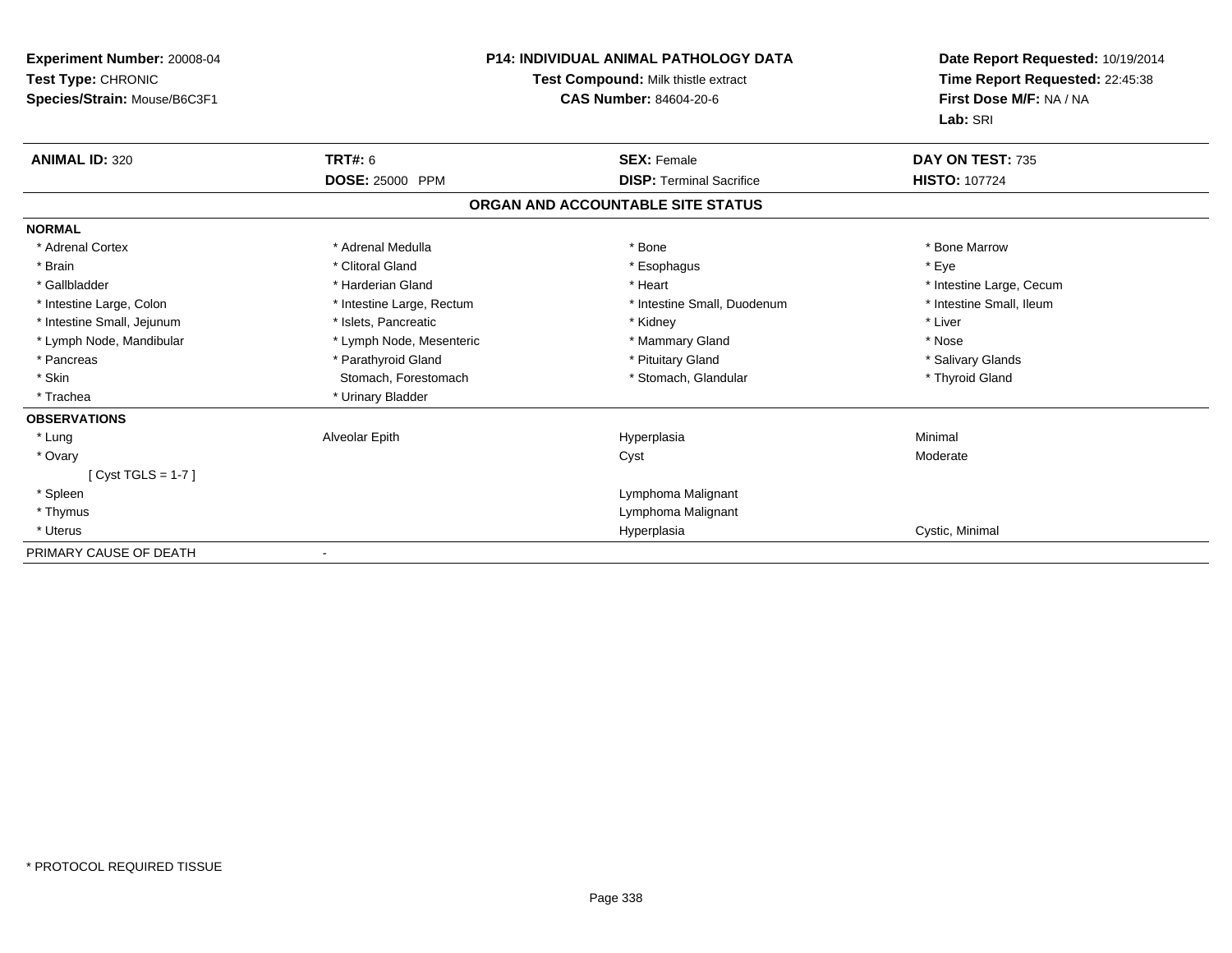| Experiment Number: 20008-04<br>Test Type: CHRONIC<br>Species/Strain: Mouse/B6C3F1 | <b>P14: INDIVIDUAL ANIMAL PATHOLOGY DATA</b><br>Test Compound: Milk thistle extract<br><b>CAS Number: 84604-20-6</b> |                                   | Date Report Requested: 10/19/2014<br>Time Report Requested: 22:45:38<br>First Dose M/F: NA / NA<br>Lab: SRI |
|-----------------------------------------------------------------------------------|----------------------------------------------------------------------------------------------------------------------|-----------------------------------|-------------------------------------------------------------------------------------------------------------|
| <b>ANIMAL ID: 321</b>                                                             | <b>TRT#: 6</b>                                                                                                       | <b>SEX: Female</b>                | DAY ON TEST: 732                                                                                            |
|                                                                                   | DOSE: 25000 PPM                                                                                                      | <b>DISP: Terminal Sacrifice</b>   | <b>HISTO: 107725</b>                                                                                        |
|                                                                                   |                                                                                                                      | ORGAN AND ACCOUNTABLE SITE STATUS |                                                                                                             |
| <b>NORMAL</b>                                                                     |                                                                                                                      |                                   |                                                                                                             |
| * Adrenal Cortex                                                                  | * Adrenal Medulla                                                                                                    | * Bone Marrow                     | * Brain                                                                                                     |
| * Clitoral Gland                                                                  | * Esophagus                                                                                                          | * Eye                             | * Gallbladder                                                                                               |
| * Harderian Gland                                                                 | * Heart                                                                                                              | * Intestine Large, Cecum          | * Intestine Large, Colon                                                                                    |
| * Intestine Large, Rectum                                                         | * Intestine Small, Duodenum                                                                                          | * Intestine Small, Ileum          | * Intestine Small, Jejunum                                                                                  |
| * Islets, Pancreatic                                                              | * Kidney                                                                                                             | * Liver                           | * Lung                                                                                                      |
| * Lymph Node, Mandibular                                                          | * Lymph Node, Mesenteric                                                                                             | * Mammary Gland                   | * Nose                                                                                                      |
| * Pancreas                                                                        | * Parathyroid Gland                                                                                                  | * Pituitary Gland                 | * Salivary Glands                                                                                           |
| * Skin                                                                            | * Spleen                                                                                                             | Stomach, Forestomach              | * Stomach, Glandular                                                                                        |
| * Thymus                                                                          | * Trachea                                                                                                            | * Urinary Bladder                 |                                                                                                             |
| <b>OBSERVATIONS</b>                                                               |                                                                                                                      |                                   |                                                                                                             |
| * Bone                                                                            |                                                                                                                      | Fibro-Osseous Lesion              | Minimal                                                                                                     |
| * Ovary                                                                           |                                                                                                                      | Cyst                              | Moderate                                                                                                    |
|                                                                                   |                                                                                                                      | Hemorrhage                        | Mild                                                                                                        |
| * Thyroid Gland                                                                   | Follicle                                                                                                             | Degeneration                      | Focal, Minimal                                                                                              |
| * Uterus                                                                          |                                                                                                                      | Hyperplasia                       | Cystic, Moderate                                                                                            |
| [Hyperplasia TGLS = 1-7]                                                          |                                                                                                                      |                                   |                                                                                                             |
| PRIMARY CAUSE OF DEATH                                                            |                                                                                                                      |                                   |                                                                                                             |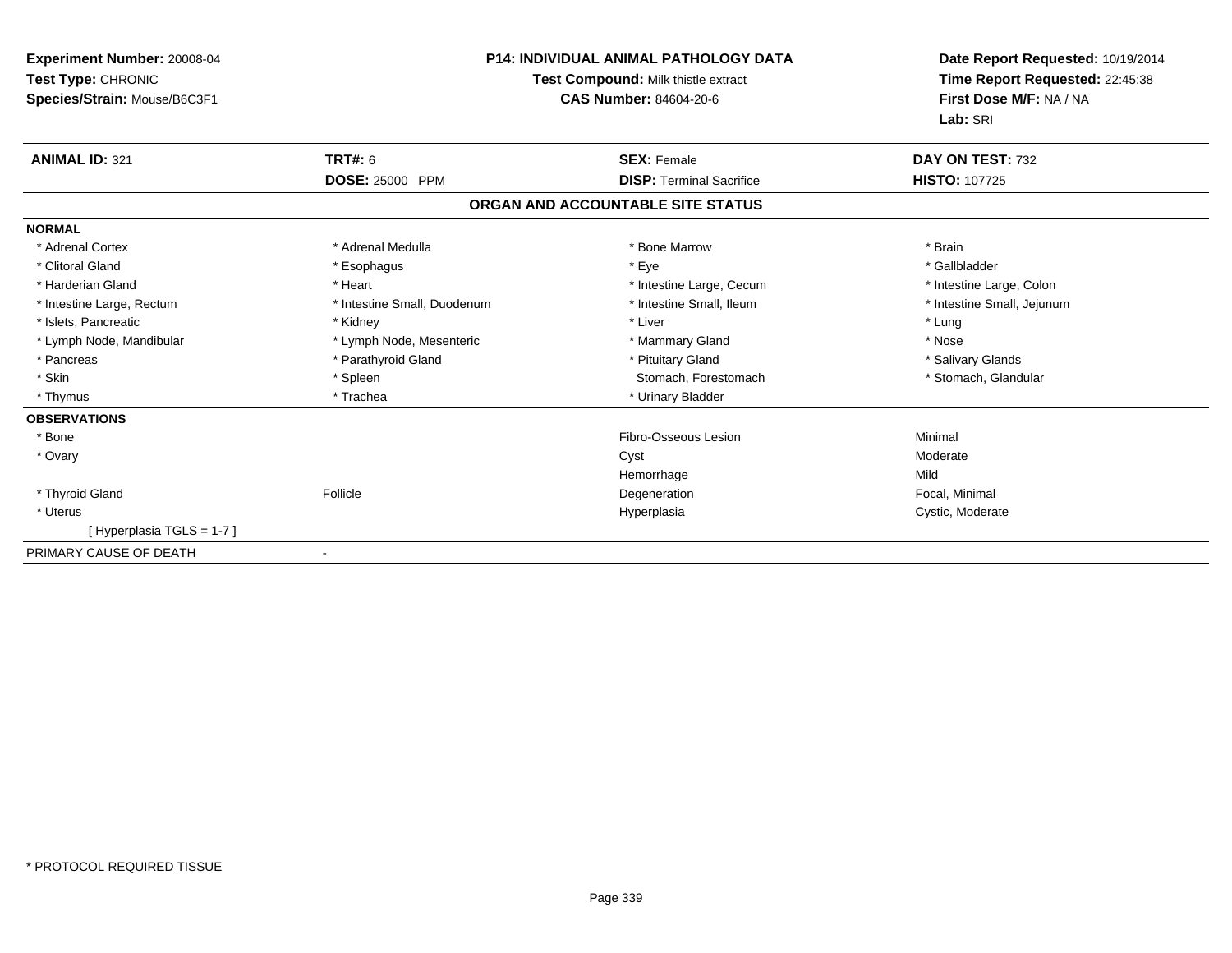| <b>Experiment Number: 20008-04</b><br>Test Type: CHRONIC<br>Species/Strain: Mouse/B6C3F1 |                             | <b>P14: INDIVIDUAL ANIMAL PATHOLOGY DATA</b><br>Test Compound: Milk thistle extract<br><b>CAS Number: 84604-20-6</b> | Date Report Requested: 10/19/2014<br>Time Report Requested: 22:45:38<br>First Dose M/F: NA / NA<br>Lab: SRI |
|------------------------------------------------------------------------------------------|-----------------------------|----------------------------------------------------------------------------------------------------------------------|-------------------------------------------------------------------------------------------------------------|
| <b>ANIMAL ID: 322</b>                                                                    | <b>TRT#: 6</b>              | <b>SEX: Female</b>                                                                                                   | DAY ON TEST: 732                                                                                            |
|                                                                                          | <b>DOSE: 25000 PPM</b>      | <b>DISP: Terminal Sacrifice</b>                                                                                      | <b>HISTO: 107726</b>                                                                                        |
|                                                                                          |                             | ORGAN AND ACCOUNTABLE SITE STATUS                                                                                    |                                                                                                             |
| <b>NORMAL</b>                                                                            |                             |                                                                                                                      |                                                                                                             |
| * Adrenal Cortex                                                                         | * Adrenal Medulla           | * Bone                                                                                                               | * Bone Marrow                                                                                               |
| * Brain                                                                                  | * Clitoral Gland            | * Esophagus                                                                                                          | * Eye                                                                                                       |
| * Gallbladder                                                                            | * Heart                     | * Intestine Large, Cecum                                                                                             | * Intestine Large, Colon                                                                                    |
| * Intestine Large, Rectum                                                                | * Intestine Small, Duodenum | * Intestine Small. Ileum                                                                                             | * Islets. Pancreatic                                                                                        |
| * Kidney                                                                                 | * Lung                      | * Lymph Node, Mandibular                                                                                             | * Lymph Node, Mesenteric                                                                                    |
| * Mammary Gland                                                                          | * Nose                      | * Pancreas                                                                                                           | * Parathyroid Gland                                                                                         |
| * Pituitary Gland                                                                        | * Salivary Glands           | * Skin                                                                                                               | * Spleen                                                                                                    |
| Stomach, Forestomach                                                                     | * Stomach, Glandular        | * Thymus                                                                                                             | * Thyroid Gland                                                                                             |
| * Trachea                                                                                | * Urinary Bladder           |                                                                                                                      |                                                                                                             |
| <b>OBSERVATIONS</b>                                                                      |                             |                                                                                                                      |                                                                                                             |
| * Harderian Gland                                                                        |                             | Adenoma                                                                                                              |                                                                                                             |
| * Intestine Small, Jejunum                                                               | Peyers Patch                | Inflammation                                                                                                         | Suppurative, Mild                                                                                           |
| * Liver                                                                                  |                             | Hepatocellular Adenoma                                                                                               |                                                                                                             |
| [ Hepatocellular Adenoma TGLS = 3-21 ]                                                   |                             |                                                                                                                      |                                                                                                             |
| * Ovary                                                                                  |                             | Cyst                                                                                                                 | Moderate                                                                                                    |
| [Cyst TGLS = $2-7$ ]                                                                     |                             |                                                                                                                      |                                                                                                             |
| * Uterus                                                                                 |                             | Hyperplasia                                                                                                          | Cystic, Marked                                                                                              |
| [Hyperplasia TGLS = 1-7]                                                                 |                             |                                                                                                                      |                                                                                                             |
| PRIMARY CAUSE OF DEATH                                                                   |                             |                                                                                                                      |                                                                                                             |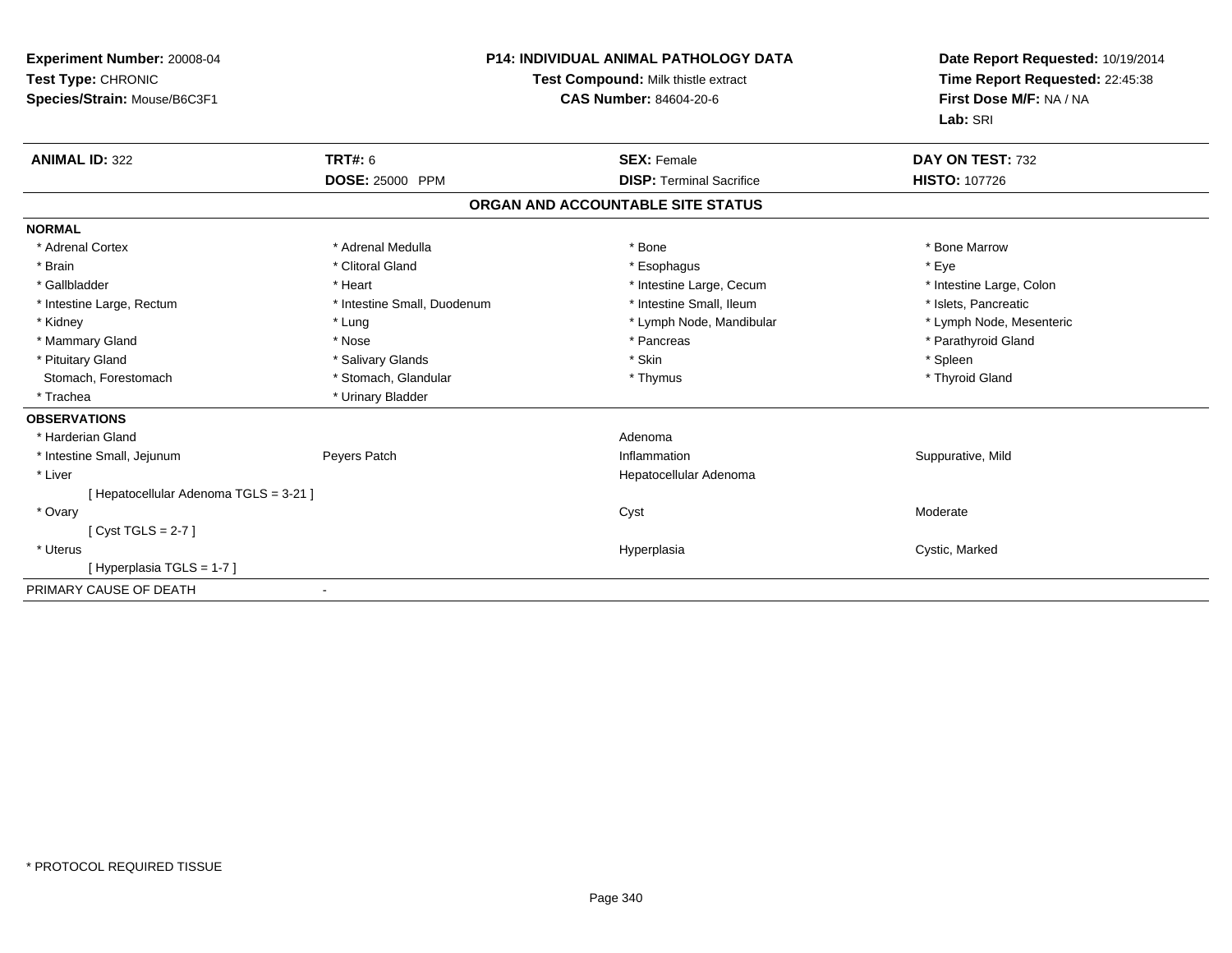| <b>ANIMAL ID: 323</b><br><b>TRT#: 6</b><br><b>SEX: Female</b><br>DAY ON TEST: 732<br><b>DISP: Terminal Sacrifice</b><br>DOSE: 25000 PPM<br><b>HISTO: 107727</b><br>ORGAN AND ACCOUNTABLE SITE STATUS<br><b>NORMAL</b><br>* Adrenal Cortex<br>* Adrenal Medulla<br>* Bone<br>* Brain<br>* Clitoral Gland<br>* Eye<br>* Gallbladder<br>* Esophagus<br>* Harderian Gland<br>* Heart<br>* Intestine Large, Cecum<br>* Intestine Large, Colon<br>* Intestine Small, Ileum<br>* Intestine Large, Rectum<br>* Intestine Small, Duodenum<br>* Intestine Small, Jejunum<br>* Islets, Pancreatic<br>* Mammary Gland<br>* Nose<br>* Lung<br>* Parathyroid Gland<br>* Pituitary Gland<br>* Salivary Glands<br>* Pancreas<br>* Skin<br>* Trachea<br>* Stomach, Glandular<br>* Urinary Bladder<br><b>OBSERVATIONS</b><br>* Bone Marrow<br>Hyperplasia<br>Moderate<br><b>Renal Tubule</b><br>* Kidney<br>Dilatation<br>Diffuse, Mild<br>Nephropathy<br>Moderate<br>* Liver<br>Lymphoma Malignant<br>Vacuolization Cytoplasmic<br>Hepatocyte<br>Moderate<br>Lymphoma Malignant<br>Lymph Node<br><b>Iliac</b><br>Pancreatic<br>Lymphoma Malignant<br>Renal<br>Lymphoma Malignant | First Dose M/F: NA / NA |
|-----------------------------------------------------------------------------------------------------------------------------------------------------------------------------------------------------------------------------------------------------------------------------------------------------------------------------------------------------------------------------------------------------------------------------------------------------------------------------------------------------------------------------------------------------------------------------------------------------------------------------------------------------------------------------------------------------------------------------------------------------------------------------------------------------------------------------------------------------------------------------------------------------------------------------------------------------------------------------------------------------------------------------------------------------------------------------------------------------------------------------------------------------------------|-------------------------|
|                                                                                                                                                                                                                                                                                                                                                                                                                                                                                                                                                                                                                                                                                                                                                                                                                                                                                                                                                                                                                                                                                                                                                                 |                         |
|                                                                                                                                                                                                                                                                                                                                                                                                                                                                                                                                                                                                                                                                                                                                                                                                                                                                                                                                                                                                                                                                                                                                                                 |                         |
|                                                                                                                                                                                                                                                                                                                                                                                                                                                                                                                                                                                                                                                                                                                                                                                                                                                                                                                                                                                                                                                                                                                                                                 |                         |
|                                                                                                                                                                                                                                                                                                                                                                                                                                                                                                                                                                                                                                                                                                                                                                                                                                                                                                                                                                                                                                                                                                                                                                 |                         |
|                                                                                                                                                                                                                                                                                                                                                                                                                                                                                                                                                                                                                                                                                                                                                                                                                                                                                                                                                                                                                                                                                                                                                                 |                         |
|                                                                                                                                                                                                                                                                                                                                                                                                                                                                                                                                                                                                                                                                                                                                                                                                                                                                                                                                                                                                                                                                                                                                                                 |                         |
|                                                                                                                                                                                                                                                                                                                                                                                                                                                                                                                                                                                                                                                                                                                                                                                                                                                                                                                                                                                                                                                                                                                                                                 |                         |
|                                                                                                                                                                                                                                                                                                                                                                                                                                                                                                                                                                                                                                                                                                                                                                                                                                                                                                                                                                                                                                                                                                                                                                 |                         |
|                                                                                                                                                                                                                                                                                                                                                                                                                                                                                                                                                                                                                                                                                                                                                                                                                                                                                                                                                                                                                                                                                                                                                                 |                         |
|                                                                                                                                                                                                                                                                                                                                                                                                                                                                                                                                                                                                                                                                                                                                                                                                                                                                                                                                                                                                                                                                                                                                                                 |                         |
|                                                                                                                                                                                                                                                                                                                                                                                                                                                                                                                                                                                                                                                                                                                                                                                                                                                                                                                                                                                                                                                                                                                                                                 |                         |
|                                                                                                                                                                                                                                                                                                                                                                                                                                                                                                                                                                                                                                                                                                                                                                                                                                                                                                                                                                                                                                                                                                                                                                 |                         |
|                                                                                                                                                                                                                                                                                                                                                                                                                                                                                                                                                                                                                                                                                                                                                                                                                                                                                                                                                                                                                                                                                                                                                                 |                         |
|                                                                                                                                                                                                                                                                                                                                                                                                                                                                                                                                                                                                                                                                                                                                                                                                                                                                                                                                                                                                                                                                                                                                                                 |                         |
|                                                                                                                                                                                                                                                                                                                                                                                                                                                                                                                                                                                                                                                                                                                                                                                                                                                                                                                                                                                                                                                                                                                                                                 |                         |
|                                                                                                                                                                                                                                                                                                                                                                                                                                                                                                                                                                                                                                                                                                                                                                                                                                                                                                                                                                                                                                                                                                                                                                 |                         |
|                                                                                                                                                                                                                                                                                                                                                                                                                                                                                                                                                                                                                                                                                                                                                                                                                                                                                                                                                                                                                                                                                                                                                                 |                         |
|                                                                                                                                                                                                                                                                                                                                                                                                                                                                                                                                                                                                                                                                                                                                                                                                                                                                                                                                                                                                                                                                                                                                                                 |                         |
|                                                                                                                                                                                                                                                                                                                                                                                                                                                                                                                                                                                                                                                                                                                                                                                                                                                                                                                                                                                                                                                                                                                                                                 |                         |
|                                                                                                                                                                                                                                                                                                                                                                                                                                                                                                                                                                                                                                                                                                                                                                                                                                                                                                                                                                                                                                                                                                                                                                 |                         |
| [ Lymphoma Malignant TGLS = 7-21 ]<br>[ Lymphoma Malignant TGLS = 8-22 ]<br>[ Lymphoma Malignant TGLS = $6-7$ ]                                                                                                                                                                                                                                                                                                                                                                                                                                                                                                                                                                                                                                                                                                                                                                                                                                                                                                                                                                                                                                                 |                         |
| * Lymph Node, Mandibular<br>Lymphoma Malignant                                                                                                                                                                                                                                                                                                                                                                                                                                                                                                                                                                                                                                                                                                                                                                                                                                                                                                                                                                                                                                                                                                                  |                         |
| * Lymph Node, Mesenteric<br>Lymphoma Malignant                                                                                                                                                                                                                                                                                                                                                                                                                                                                                                                                                                                                                                                                                                                                                                                                                                                                                                                                                                                                                                                                                                                  |                         |
| * Ovary<br>Hemangioma                                                                                                                                                                                                                                                                                                                                                                                                                                                                                                                                                                                                                                                                                                                                                                                                                                                                                                                                                                                                                                                                                                                                           |                         |
| Mild<br>Hemorrhage                                                                                                                                                                                                                                                                                                                                                                                                                                                                                                                                                                                                                                                                                                                                                                                                                                                                                                                                                                                                                                                                                                                                              |                         |
| [Hemangioma TGLS = $4-7$ ]                                                                                                                                                                                                                                                                                                                                                                                                                                                                                                                                                                                                                                                                                                                                                                                                                                                                                                                                                                                                                                                                                                                                      |                         |
| * Spleen<br>Hematopoietic Cell Proliferation<br>Marked<br>Lymphoma Malignant                                                                                                                                                                                                                                                                                                                                                                                                                                                                                                                                                                                                                                                                                                                                                                                                                                                                                                                                                                                                                                                                                    |                         |
| [ Hematopoietic Cell Proliferation TGLS = 5-6 ]<br>[ Lymphoma Malignant TGLS = 5-6 ]                                                                                                                                                                                                                                                                                                                                                                                                                                                                                                                                                                                                                                                                                                                                                                                                                                                                                                                                                                                                                                                                            |                         |
| Mild<br>Stomach, Forestomach<br>Epithelium<br>Hyperplasia                                                                                                                                                                                                                                                                                                                                                                                                                                                                                                                                                                                                                                                                                                                                                                                                                                                                                                                                                                                                                                                                                                       |                         |
| * Thymus<br>Moderate<br>Atrophy                                                                                                                                                                                                                                                                                                                                                                                                                                                                                                                                                                                                                                                                                                                                                                                                                                                                                                                                                                                                                                                                                                                                 |                         |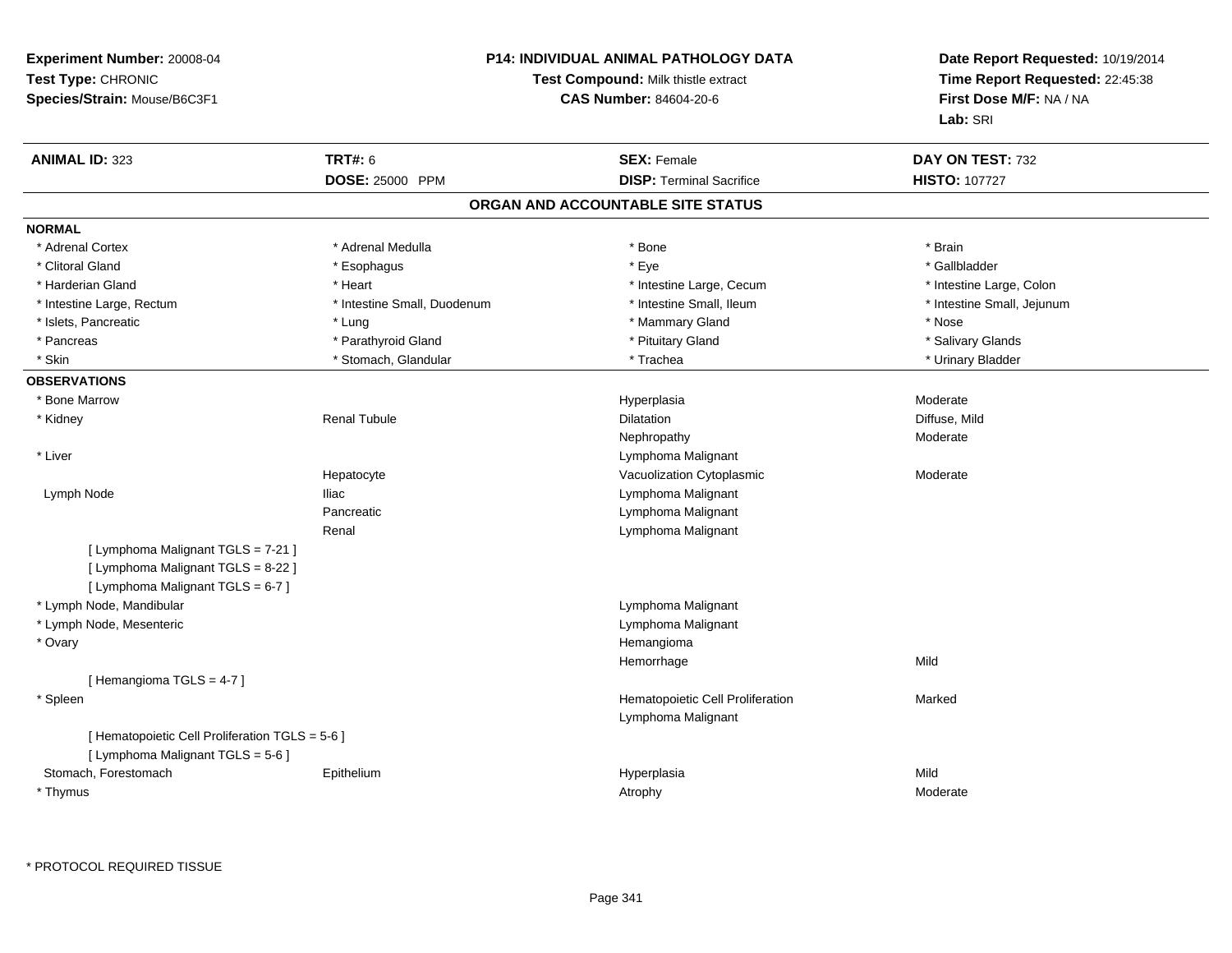| Experiment Number: 20008-04<br>Test Type: CHRONIC<br>Species/Strain: Mouse/B6C3F1 |                        | <b>P14: INDIVIDUAL ANIMAL PATHOLOGY DATA</b><br>Test Compound: Milk thistle extract<br><b>CAS Number: 84604-20-6</b> | Date Report Requested: 10/19/2014<br>Time Report Requested: 22:45:38<br>First Dose M/F: NA / NA<br>Lab: SRI |
|-----------------------------------------------------------------------------------|------------------------|----------------------------------------------------------------------------------------------------------------------|-------------------------------------------------------------------------------------------------------------|
| <b>ANIMAL ID: 323</b>                                                             | <b>TRT#: 6</b>         | <b>SEX: Female</b>                                                                                                   | DAY ON TEST: 732                                                                                            |
|                                                                                   | <b>DOSE: 25000 PPM</b> | <b>DISP:</b> Terminal Sacrifice                                                                                      | <b>HISTO: 107727</b>                                                                                        |
|                                                                                   |                        | ORGAN AND ACCOUNTABLE SITE STATUS                                                                                    |                                                                                                             |
| * Thyroid Gland                                                                   | Follicle               | Degeneration                                                                                                         | Focal, Minimal                                                                                              |
| * Uterus                                                                          |                        | Hyperplasia                                                                                                          | Cystic, Marked                                                                                              |
|                                                                                   |                        | Polyp Stromal                                                                                                        |                                                                                                             |
| [Hyperplasia TGLS = $3-7$ ]                                                       |                        |                                                                                                                      |                                                                                                             |
| [ Polyp Stromal TGLS = $2-23$ ]                                                   |                        |                                                                                                                      |                                                                                                             |
| PRIMARY CAUSE OF DEATH                                                            |                        |                                                                                                                      |                                                                                                             |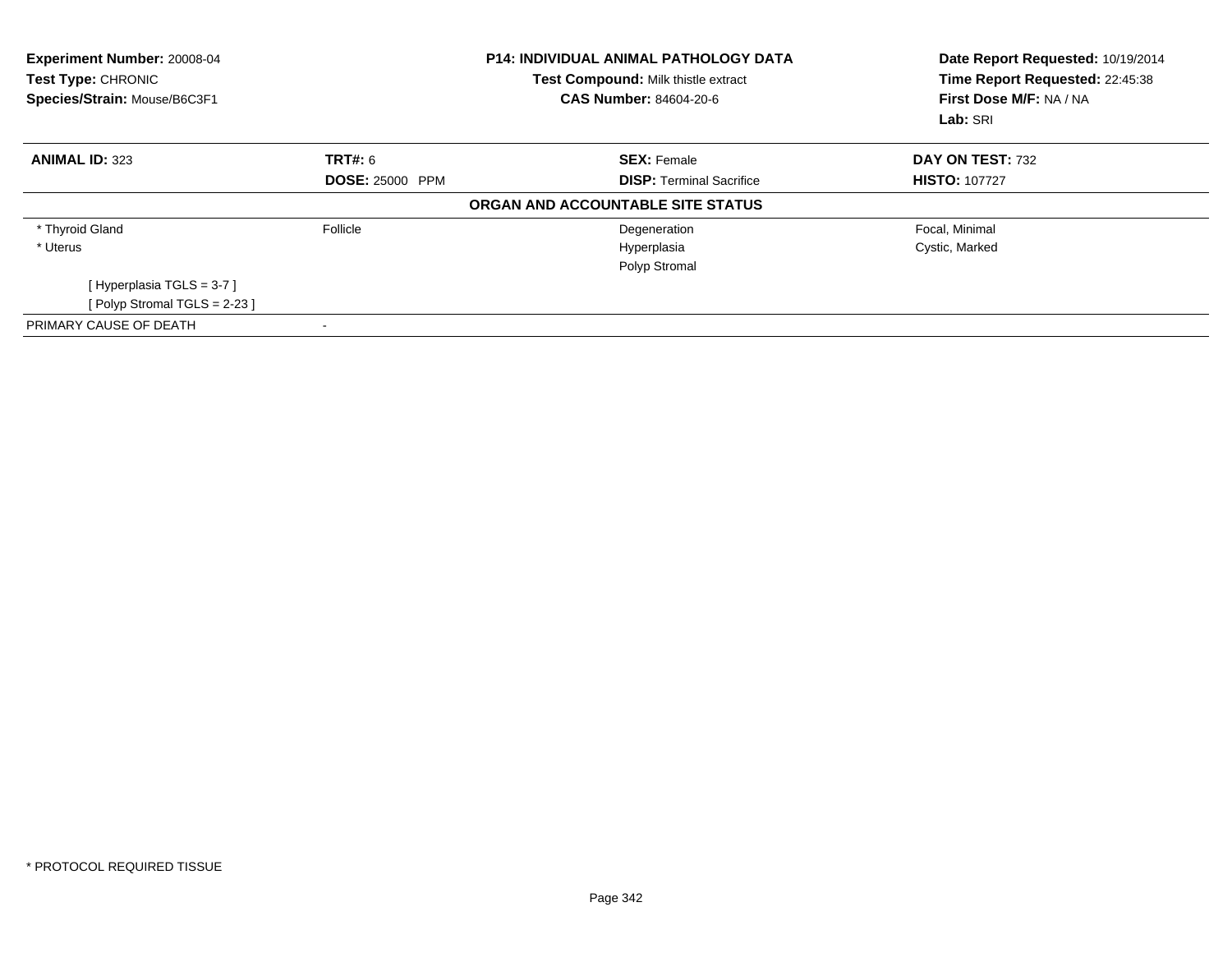| Experiment Number: 20008-04<br>Test Type: CHRONIC<br>Species/Strain: Mouse/B6C3F1<br><b>ANIMAL ID: 324</b> | TRT#: 6<br>DOSE: 25000 PPM  | <b>P14: INDIVIDUAL ANIMAL PATHOLOGY DATA</b><br>Test Compound: Milk thistle extract<br><b>CAS Number: 84604-20-6</b><br><b>SEX: Female</b><br><b>DISP: Terminal Sacrifice</b> | Date Report Requested: 10/19/2014<br>Time Report Requested: 22:45:38<br>First Dose M/F: NA / NA<br>Lab: SRI<br>DAY ON TEST: 732<br><b>HISTO: 107728</b> |
|------------------------------------------------------------------------------------------------------------|-----------------------------|-------------------------------------------------------------------------------------------------------------------------------------------------------------------------------|---------------------------------------------------------------------------------------------------------------------------------------------------------|
|                                                                                                            |                             | ORGAN AND ACCOUNTABLE SITE STATUS                                                                                                                                             |                                                                                                                                                         |
| <b>NORMAL</b>                                                                                              |                             |                                                                                                                                                                               |                                                                                                                                                         |
| * Adrenal Medulla                                                                                          | * Bone                      | * Bone Marrow                                                                                                                                                                 | * Brain                                                                                                                                                 |
| * Clitoral Gland                                                                                           | * Esophagus                 | * Eye                                                                                                                                                                         | * Gallbladder                                                                                                                                           |
| * Harderian Gland                                                                                          | * Heart                     | * Intestine Large, Cecum                                                                                                                                                      | * Intestine Large, Colon                                                                                                                                |
| * Intestine Large, Rectum                                                                                  | * Intestine Small, Duodenum | * Intestine Small, Ileum                                                                                                                                                      | * Intestine Small, Jejunum                                                                                                                              |
| * Islets, Pancreatic                                                                                       | * Kidney                    | * Lung                                                                                                                                                                        | * Lymph Node, Mesenteric                                                                                                                                |
| * Mammary Gland                                                                                            | * Nose                      | * Pancreas                                                                                                                                                                    | * Parathyroid Gland                                                                                                                                     |
| * Pituitary Gland                                                                                          | * Skin                      | Stomach, Forestomach                                                                                                                                                          | * Stomach, Glandular                                                                                                                                    |
| * Thymus                                                                                                   | * Trachea                   | * Urinary Bladder                                                                                                                                                             |                                                                                                                                                         |
| <b>MISSING</b>                                                                                             |                             |                                                                                                                                                                               |                                                                                                                                                         |
| * Lymph Node, Mandibular                                                                                   |                             |                                                                                                                                                                               |                                                                                                                                                         |
| <b>OBSERVATIONS</b>                                                                                        |                             |                                                                                                                                                                               |                                                                                                                                                         |
| * Adrenal Cortex                                                                                           |                             | <b>Accessory Adrenal Cortical Nodule</b>                                                                                                                                      | Moderate                                                                                                                                                |
| * Liver                                                                                                    |                             | Hepatocellular Adenoma                                                                                                                                                        |                                                                                                                                                         |
| [ Hepatocellular Adenoma TGLS = 2-21 ]                                                                     |                             |                                                                                                                                                                               |                                                                                                                                                         |
| * Ovary                                                                                                    |                             | Hemorrhage                                                                                                                                                                    | Minimal                                                                                                                                                 |
| * Salivary Glands                                                                                          |                             | <b>Infiltration Cellular</b>                                                                                                                                                  | Lymphocyte, Moderate                                                                                                                                    |
| * Spleen                                                                                                   | Lymph Follic                | Hyperplasia                                                                                                                                                                   | Mild                                                                                                                                                    |
| * Thyroid Gland                                                                                            | Follicle                    | Degeneration                                                                                                                                                                  | Focal, Minimal                                                                                                                                          |
| * Uterus                                                                                                   |                             | Hyperplasia                                                                                                                                                                   | Cystic, Marked                                                                                                                                          |
| [Hyperplasia TGLS = 1-7]                                                                                   |                             |                                                                                                                                                                               |                                                                                                                                                         |
| PRIMARY CAUSE OF DEATH                                                                                     | $\blacksquare$              |                                                                                                                                                                               |                                                                                                                                                         |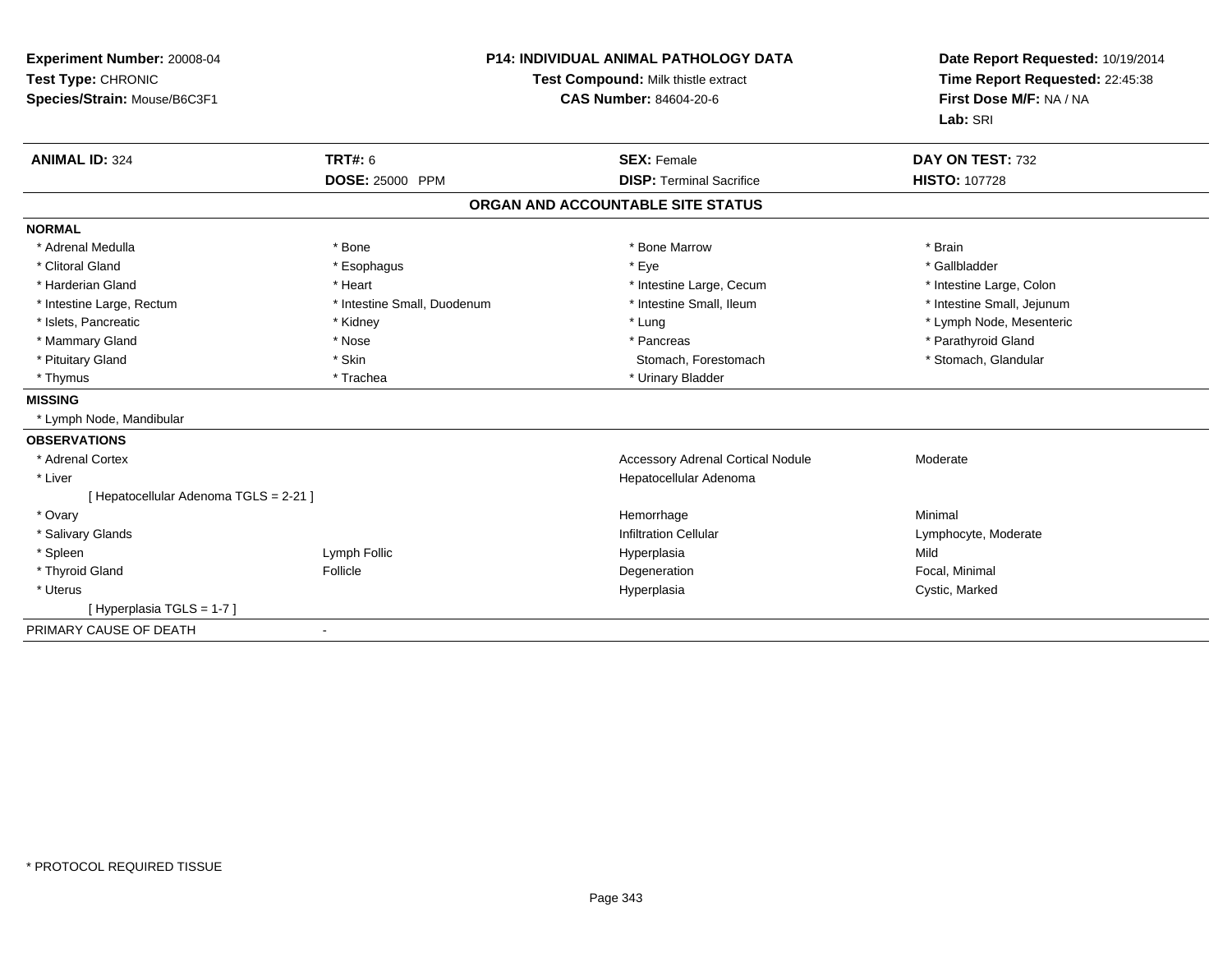| Experiment Number: 20008-04<br>Test Type: CHRONIC<br>Species/Strain: Mouse/B6C3F1 |                             | P14: INDIVIDUAL ANIMAL PATHOLOGY DATA<br>Test Compound: Milk thistle extract<br><b>CAS Number: 84604-20-6</b> | Date Report Requested: 10/19/2014<br>Time Report Requested: 22:45:38<br>First Dose M/F: NA / NA<br>Lab: SRI |
|-----------------------------------------------------------------------------------|-----------------------------|---------------------------------------------------------------------------------------------------------------|-------------------------------------------------------------------------------------------------------------|
| <b>ANIMAL ID: 325</b>                                                             | <b>TRT#: 6</b>              | <b>SEX: Female</b>                                                                                            | DAY ON TEST: 732                                                                                            |
|                                                                                   | <b>DOSE: 25000 PPM</b>      | <b>DISP: Terminal Sacrifice</b>                                                                               | <b>HISTO: 107729</b>                                                                                        |
|                                                                                   |                             | ORGAN AND ACCOUNTABLE SITE STATUS                                                                             |                                                                                                             |
| <b>NORMAL</b>                                                                     |                             |                                                                                                               |                                                                                                             |
| * Adrenal Cortex                                                                  | * Adrenal Medulla           | * Bone                                                                                                        | * Brain                                                                                                     |
| * Clitoral Gland                                                                  | * Esophagus                 | * Eye                                                                                                         | * Gallbladder                                                                                               |
| * Harderian Gland                                                                 | * Heart                     | * Intestine Large, Cecum                                                                                      | * Intestine Large, Colon                                                                                    |
| * Intestine Large, Rectum                                                         | * Intestine Small, Duodenum | * Islets, Pancreatic                                                                                          | * Mammary Gland                                                                                             |
| * Nose                                                                            | * Pancreas                  | * Parathyroid Gland                                                                                           | * Pituitary Gland                                                                                           |
| * Skin                                                                            | Stomach, Forestomach        | * Stomach, Glandular                                                                                          | * Thyroid Gland                                                                                             |
| * Trachea                                                                         |                             |                                                                                                               |                                                                                                             |
| <b>OBSERVATIONS</b>                                                               |                             |                                                                                                               |                                                                                                             |
| * Bone Marrow                                                                     |                             | Hyperplasia                                                                                                   | Mild                                                                                                        |
| * Intestine Small, Ileum                                                          |                             | Lymphoma Malignant                                                                                            |                                                                                                             |
| * Intestine Small, Jejunum                                                        |                             | Lymphoma Malignant                                                                                            |                                                                                                             |
| * Kidney                                                                          |                             | Lymphoma Malignant                                                                                            |                                                                                                             |
| * Liver                                                                           |                             | Lymphoma Malignant                                                                                            |                                                                                                             |
| * Lung                                                                            |                             | Lymphoma Malignant                                                                                            |                                                                                                             |
| * Lymph Node, Mandibular                                                          |                             | Lymphoma Malignant                                                                                            |                                                                                                             |
| [ Lymphoma Malignant TGLS = 1-8 ]                                                 |                             |                                                                                                               |                                                                                                             |
| * Lymph Node, Mesenteric                                                          |                             | Lymphoma Malignant                                                                                            |                                                                                                             |
| * Ovary                                                                           |                             | Cyst                                                                                                          | Moderate                                                                                                    |
| * Salivary Glands                                                                 |                             | Lymphoma Malignant                                                                                            |                                                                                                             |
| * Spleen                                                                          |                             | Fibrosis                                                                                                      | Moderate                                                                                                    |
|                                                                                   |                             | Hematopoietic Cell Proliferation                                                                              | Moderate                                                                                                    |
|                                                                                   |                             | Lymphoma Malignant                                                                                            |                                                                                                             |
| [ Hematopoietic Cell Proliferation TGLS = 2-6 ]                                   |                             |                                                                                                               |                                                                                                             |
| [ Lymphoma Malignant TGLS = 2-6 ]                                                 |                             |                                                                                                               |                                                                                                             |
| * Thymus                                                                          |                             | Lymphoma Malignant                                                                                            |                                                                                                             |
| * Urinary Bladder                                                                 |                             | Lymphoma Malignant                                                                                            |                                                                                                             |
| Note: INFUSION ARTIFACT IN URINARY BLADDER.                                       |                             |                                                                                                               |                                                                                                             |
| * Uterus                                                                          |                             | Hyperplasia                                                                                                   | Cystic, Mild                                                                                                |
| PRIMARY CAUSE OF DEATH                                                            | $\blacksquare$              |                                                                                                               |                                                                                                             |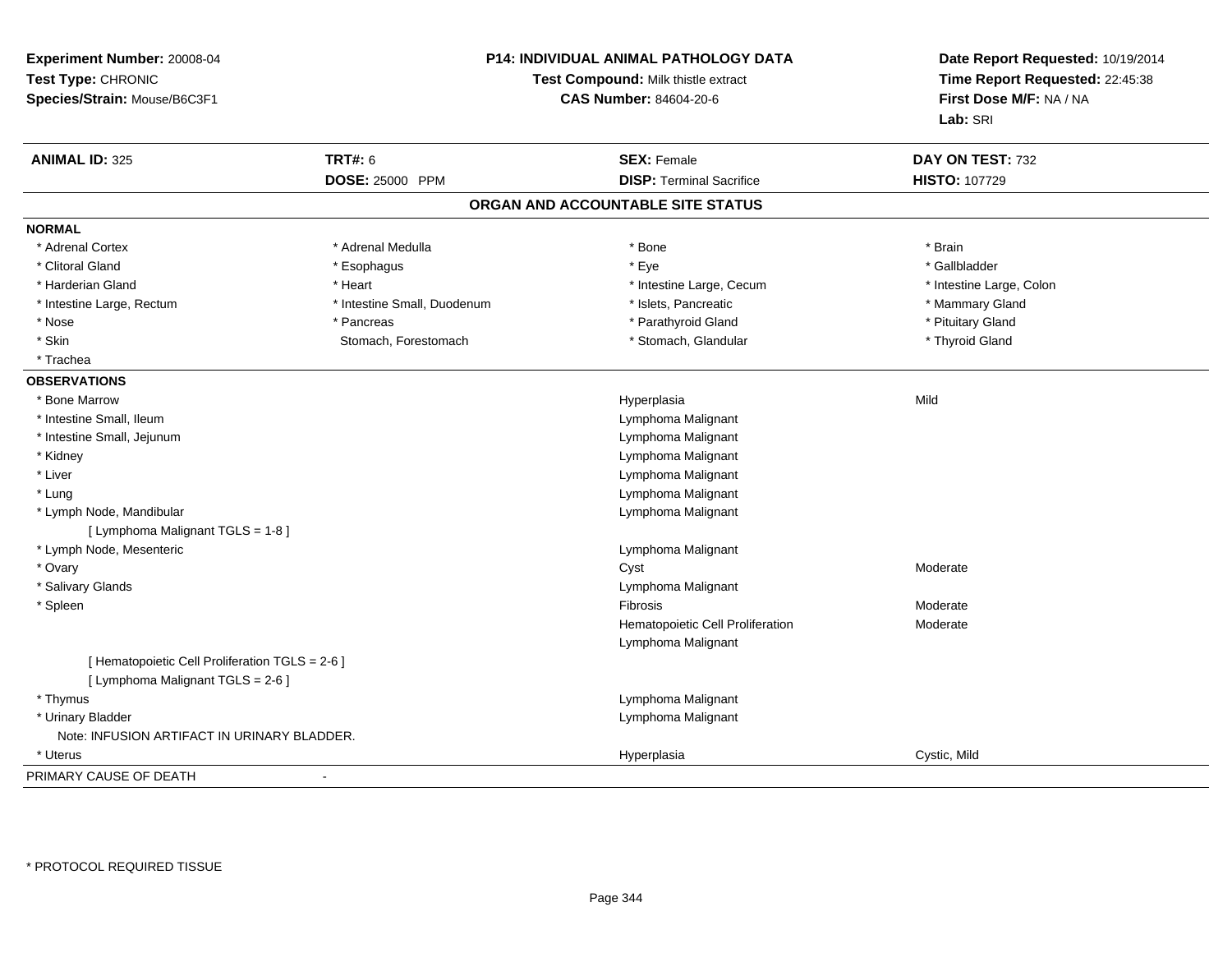| Experiment Number: 20008-04<br>Test Type: CHRONIC<br>Species/Strain: Mouse/B6C3F1 | P14: INDIVIDUAL ANIMAL PATHOLOGY DATA<br>Test Compound: Milk thistle extract<br><b>CAS Number: 84604-20-6</b> |                                   | Date Report Requested: 10/19/2014<br>Time Report Requested: 22:45:38<br>First Dose M/F: NA / NA<br>Lab: SRI |
|-----------------------------------------------------------------------------------|---------------------------------------------------------------------------------------------------------------|-----------------------------------|-------------------------------------------------------------------------------------------------------------|
| <b>ANIMAL ID: 326</b>                                                             | <b>TRT#: 6</b>                                                                                                | <b>SEX: Female</b>                | DAY ON TEST: 735                                                                                            |
|                                                                                   | <b>DOSE: 25000 PPM</b>                                                                                        | <b>DISP: Terminal Sacrifice</b>   | <b>HISTO: 107730</b>                                                                                        |
|                                                                                   |                                                                                                               | ORGAN AND ACCOUNTABLE SITE STATUS |                                                                                                             |
| <b>NORMAL</b>                                                                     |                                                                                                               |                                   |                                                                                                             |
| * Adrenal Cortex                                                                  | * Adrenal Medulla                                                                                             | * Brain                           | * Clitoral Gland                                                                                            |
| * Esophagus                                                                       | * Eye                                                                                                         | * Gallbladder                     | * Heart                                                                                                     |
| * Intestine Large, Cecum                                                          | * Intestine Large, Colon                                                                                      | * Intestine Large, Rectum         | * Intestine Small, Duodenum                                                                                 |
| * Intestine Small, Ileum                                                          | * Intestine Small, Jejunum                                                                                    | * Islets, Pancreatic              | * Kidney                                                                                                    |
| * Mammary Gland                                                                   | * Nose                                                                                                        | * Ovary                           | * Parathyroid Gland                                                                                         |
| * Pituitary Gland                                                                 | * Skin                                                                                                        | Stomach, Forestomach              | * Stomach, Glandular                                                                                        |
| * Thyroid Gland                                                                   | * Trachea                                                                                                     | * Urinary Bladder                 |                                                                                                             |
| <b>OBSERVATIONS</b>                                                               |                                                                                                               |                                   |                                                                                                             |
| * Bone                                                                            |                                                                                                               | Fibro-Osseous Lesion              | Minimal                                                                                                     |
| * Bone Marrow                                                                     |                                                                                                               | Hyperplasia                       | Mild                                                                                                        |
| * Harderian Gland                                                                 |                                                                                                               | Lymphoma Malignant                |                                                                                                             |
| * Liver                                                                           |                                                                                                               | Lymphoma Malignant                |                                                                                                             |
| * Lung                                                                            |                                                                                                               | Lymphoma Malignant                |                                                                                                             |
| * Lymph Node, Mandibular                                                          |                                                                                                               | Lymphoma Malignant                |                                                                                                             |
| * Lymph Node, Mesenteric                                                          |                                                                                                               | Ectasia                           | Moderate                                                                                                    |
|                                                                                   |                                                                                                               | Lymphoma Malignant                |                                                                                                             |
| * Pancreas                                                                        |                                                                                                               | Lymphoma Malignant                |                                                                                                             |
| * Salivary Glands                                                                 |                                                                                                               | Lymphoma Malignant                |                                                                                                             |
| * Spleen                                                                          |                                                                                                               | Hematopoietic Cell Proliferation  | Moderate                                                                                                    |
|                                                                                   | Lymph Follic                                                                                                  | Hyperplasia                       | Mild                                                                                                        |
| [ Hematopoietic Cell Proliferation TGLS = 1-6 ]                                   |                                                                                                               |                                   |                                                                                                             |
| [ Hyperplasia TGLS = 1-6 ]                                                        |                                                                                                               |                                   |                                                                                                             |
| * Thymus                                                                          |                                                                                                               | Lymphoma Malignant                |                                                                                                             |
| * Uterus                                                                          |                                                                                                               | Hyperplasia                       | Cystic, Moderate                                                                                            |
|                                                                                   |                                                                                                               | Metaplasia                        | Squamous, Mild                                                                                              |
| PRIMARY CAUSE OF DEATH                                                            |                                                                                                               |                                   |                                                                                                             |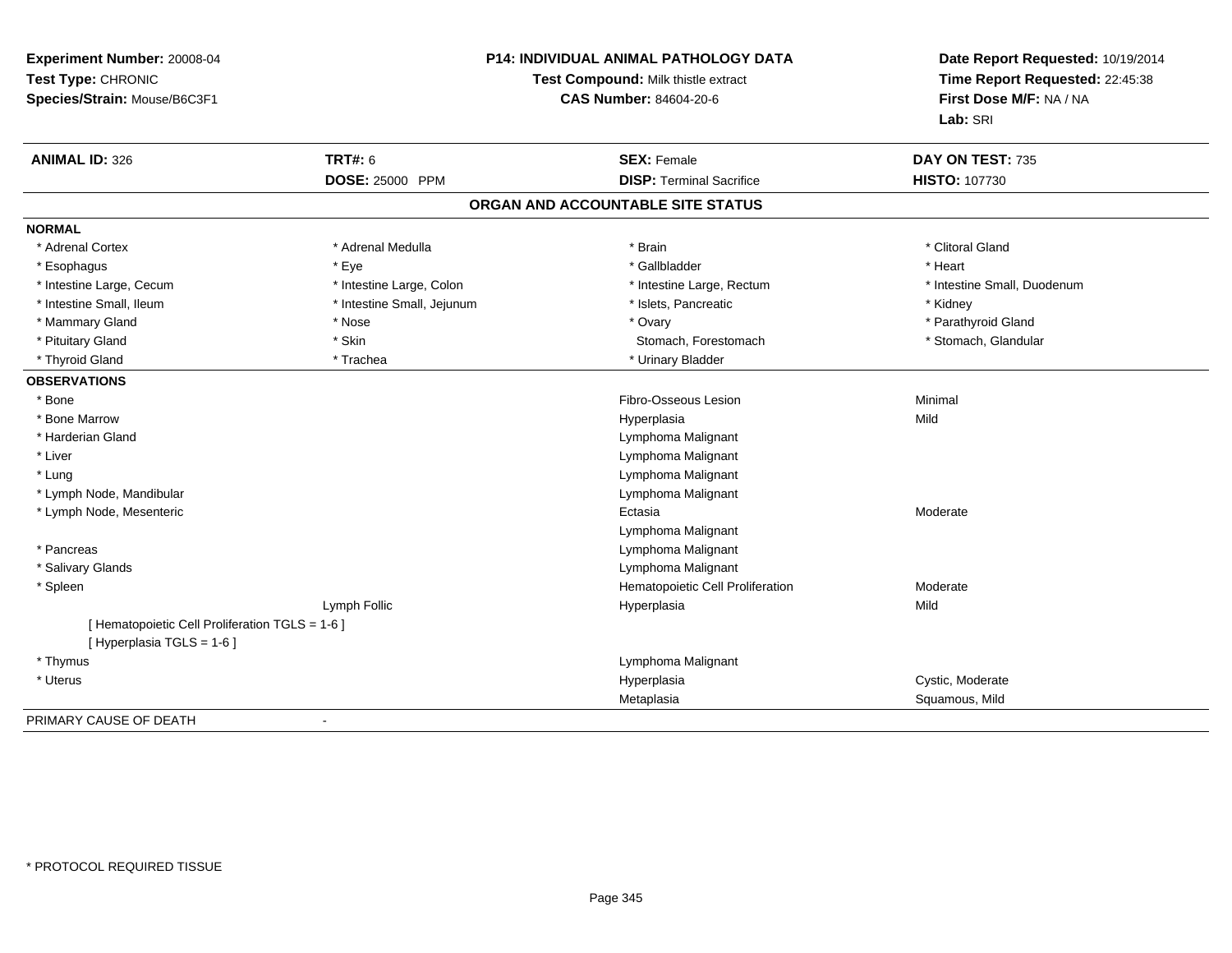| Experiment Number: 20008-04<br>Test Type: CHRONIC<br>Species/Strain: Mouse/B6C3F1 |                                                                                              | <b>P14: INDIVIDUAL ANIMAL PATHOLOGY DATA</b><br>Test Compound: Milk thistle extract<br><b>CAS Number: 84604-20-6</b> | Date Report Requested: 10/19/2014<br>Time Report Requested: 22:45:38<br>First Dose M/F: NA / NA<br>Lab: SRI |
|-----------------------------------------------------------------------------------|----------------------------------------------------------------------------------------------|----------------------------------------------------------------------------------------------------------------------|-------------------------------------------------------------------------------------------------------------|
| <b>ANIMAL ID: 327</b>                                                             | <b>TRT#: 6</b>                                                                               | <b>SEX: Female</b>                                                                                                   | DAY ON TEST: 735                                                                                            |
|                                                                                   | DOSE: 25000 PPM                                                                              | <b>DISP: Terminal Sacrifice</b>                                                                                      | HISTO: 107731                                                                                               |
|                                                                                   |                                                                                              | ORGAN AND ACCOUNTABLE SITE STATUS                                                                                    |                                                                                                             |
| <b>NORMAL</b>                                                                     |                                                                                              |                                                                                                                      |                                                                                                             |
| * Adrenal Cortex                                                                  | * Adrenal Medulla                                                                            | * Bone                                                                                                               | * Brain                                                                                                     |
| * Clitoral Gland                                                                  | * Esophagus                                                                                  | * Eye                                                                                                                | * Gallbladder                                                                                               |
| * Heart                                                                           | * Intestine Large, Cecum                                                                     | * Intestine Large, Colon                                                                                             | * Intestine Large, Rectum                                                                                   |
| * Intestine Small, Duodenum                                                       | * Intestine Small, Ileum                                                                     | * Intestine Small, Jejunum                                                                                           | * Islets, Pancreatic                                                                                        |
| * Liver                                                                           | * Lung                                                                                       | * Lymph Node, Mesenteric                                                                                             | * Mammary Gland                                                                                             |
| * Nose                                                                            | * Parathyroid Gland                                                                          | * Pituitary Gland                                                                                                    | * Salivary Glands                                                                                           |
| * Skin                                                                            | Stomach, Forestomach                                                                         | * Stomach, Glandular                                                                                                 | * Thymus                                                                                                    |
| * Thyroid Gland                                                                   | * Trachea                                                                                    |                                                                                                                      |                                                                                                             |
| <b>OBSERVATIONS</b>                                                               |                                                                                              |                                                                                                                      |                                                                                                             |
| * Bone Marrow                                                                     |                                                                                              | Hyperplasia                                                                                                          | Mild                                                                                                        |
| * Harderian Gland                                                                 |                                                                                              | Lymphoma Malignant                                                                                                   |                                                                                                             |
| * Kidney                                                                          |                                                                                              | Lymphoma Malignant                                                                                                   |                                                                                                             |
|                                                                                   |                                                                                              | Nephropathy                                                                                                          | Minimal                                                                                                     |
| Lymph Node                                                                        |                                                                                              |                                                                                                                      |                                                                                                             |
|                                                                                   | Note: MALIGNANT LYMPHOMA IN MEDIASTINAL LYMPH NODE (NONPROTOCOL-REQUIRED TISSUE) ON SLIDE 3. |                                                                                                                      |                                                                                                             |
| * Lymph Node, Mandibular                                                          |                                                                                              | Lymphoma Malignant                                                                                                   |                                                                                                             |
| * Ovary                                                                           |                                                                                              | Cyst                                                                                                                 | Moderate                                                                                                    |
| * Pancreas                                                                        |                                                                                              | Lymphoma Malignant                                                                                                   |                                                                                                             |
| * Spleen                                                                          |                                                                                              | Lymphoma Malignant                                                                                                   |                                                                                                             |
| * Urinary Bladder                                                                 |                                                                                              | <b>Infiltration Cellular</b>                                                                                         | Lymphocyte, Moderate                                                                                        |
| Note: INFUSION ARTIFACT IN URINARY BLADDER.                                       |                                                                                              |                                                                                                                      |                                                                                                             |
| * Uterus                                                                          |                                                                                              | Hyperplasia                                                                                                          | Cystic, Marked                                                                                              |
| [ Hyperplasia TGLS = 1-7,2-7 ]                                                    |                                                                                              |                                                                                                                      |                                                                                                             |
| PRIMARY CAUSE OF DEATH                                                            | $\sim$                                                                                       |                                                                                                                      |                                                                                                             |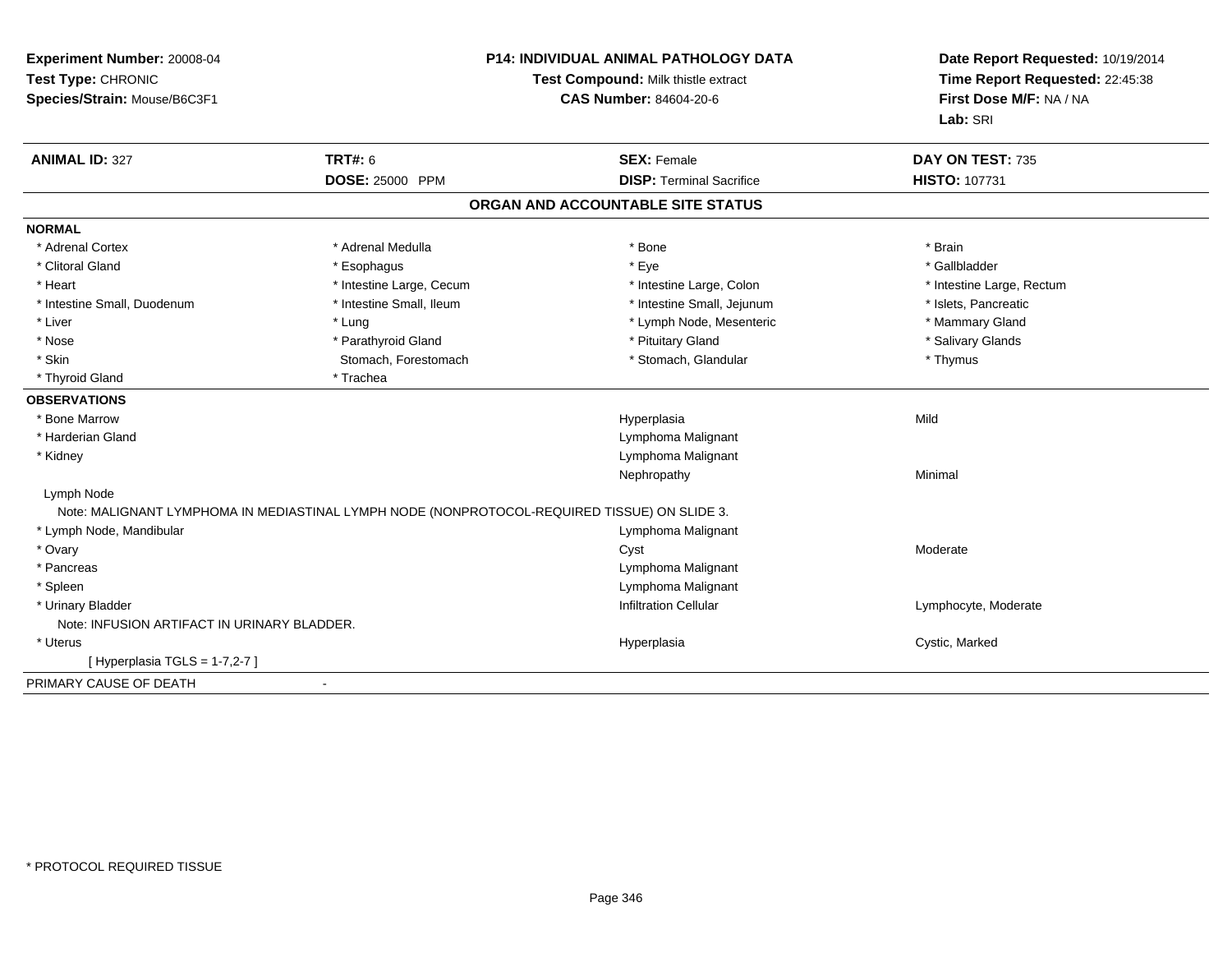| Experiment Number: 20008-04<br>Test Type: CHRONIC<br>Species/Strain: Mouse/B6C3F1 |                          | <b>P14: INDIVIDUAL ANIMAL PATHOLOGY DATA</b><br>Test Compound: Milk thistle extract<br><b>CAS Number: 84604-20-6</b> | Date Report Requested: 10/19/2014<br>Time Report Requested: 22:45:38<br>First Dose M/F: NA / NA<br>Lab: SRI |
|-----------------------------------------------------------------------------------|--------------------------|----------------------------------------------------------------------------------------------------------------------|-------------------------------------------------------------------------------------------------------------|
| <b>ANIMAL ID: 328</b>                                                             | <b>TRT#: 6</b>           | <b>SEX: Female</b>                                                                                                   | DAY ON TEST: 637                                                                                            |
|                                                                                   | DOSE: 25000 PPM          | <b>DISP: Natural Death</b>                                                                                           | <b>HISTO: 107732</b>                                                                                        |
|                                                                                   |                          | ORGAN AND ACCOUNTABLE SITE STATUS                                                                                    |                                                                                                             |
| <b>NORMAL</b>                                                                     |                          |                                                                                                                      |                                                                                                             |
| * Adrenal Cortex                                                                  | * Adrenal Medulla        | * Bone Marrow                                                                                                        | * Brain                                                                                                     |
| * Clitoral Gland                                                                  | * Esophagus              | * Eye                                                                                                                | * Harderian Gland                                                                                           |
| * Heart                                                                           | * Intestine Large, Cecum | * Intestine Large, Colon                                                                                             | * Intestine Large, Rectum                                                                                   |
| * Intestine Small, Duodenum                                                       | * Intestine Small, Ileum | * Intestine Small, Jejunum                                                                                           | * Islets, Pancreatic                                                                                        |
| * Liver                                                                           | * Lymph Node, Mandibular | * Lymph Node, Mesenteric                                                                                             | * Mammary Gland                                                                                             |
| * Nose                                                                            | * Ovary                  | * Pancreas                                                                                                           | * Parathyroid Gland                                                                                         |
| * Pituitary Gland                                                                 | * Salivary Glands        | * Skin                                                                                                               | * Spleen                                                                                                    |
| Stomach, Forestomach                                                              | * Stomach, Glandular     | * Thymus                                                                                                             | * Thyroid Gland                                                                                             |
| * Trachea                                                                         | * Urinary Bladder        |                                                                                                                      |                                                                                                             |
| <b>MISSING</b>                                                                    |                          |                                                                                                                      |                                                                                                             |
| * Gallbladder                                                                     |                          |                                                                                                                      |                                                                                                             |
| <b>OBSERVATIONS</b>                                                               |                          |                                                                                                                      |                                                                                                             |
| * Bone                                                                            |                          | Fibro-Osseous Lesion                                                                                                 | Mild                                                                                                        |
| * Kidney                                                                          |                          | Nephropathy                                                                                                          | Minimal                                                                                                     |
| * Lung                                                                            |                          | Hemorrhage                                                                                                           | Moderate                                                                                                    |
| [Hemorrhage TGLS = $1-2$ ]                                                        |                          |                                                                                                                      |                                                                                                             |
| * Uterus                                                                          |                          | Hyperplasia                                                                                                          | Cystic, Marked                                                                                              |
| [Hyperplasia TGLS = 2-7]                                                          |                          |                                                                                                                      |                                                                                                             |
| PRIMARY CAUSE OF DEATH                                                            | - Uterus Hyperplasia     |                                                                                                                      |                                                                                                             |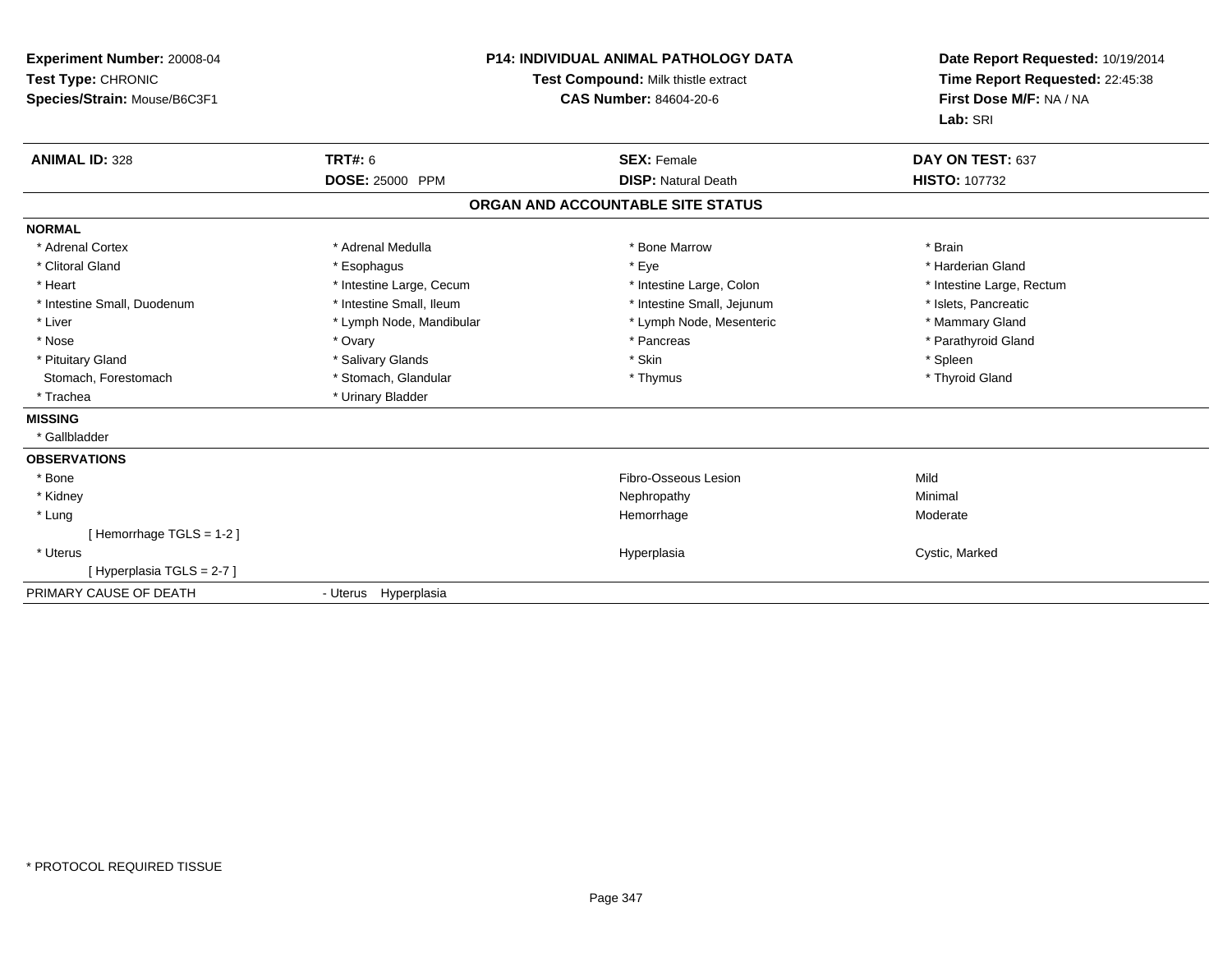| Experiment Number: 20008-04<br>Test Type: CHRONIC<br>Species/Strain: Mouse/B6C3F1 |                          | <b>P14: INDIVIDUAL ANIMAL PATHOLOGY DATA</b><br>Test Compound: Milk thistle extract<br><b>CAS Number: 84604-20-6</b> | Date Report Requested: 10/19/2014<br>Time Report Requested: 22:45:38<br>First Dose M/F: NA / NA<br>Lab: SRI |
|-----------------------------------------------------------------------------------|--------------------------|----------------------------------------------------------------------------------------------------------------------|-------------------------------------------------------------------------------------------------------------|
| <b>ANIMAL ID: 329</b>                                                             | <b>TRT#: 6</b>           | <b>SEX: Female</b>                                                                                                   | DAY ON TEST: 735                                                                                            |
|                                                                                   | DOSE: 25000 PPM          | <b>DISP: Terminal Sacrifice</b>                                                                                      | <b>HISTO: 107733</b>                                                                                        |
|                                                                                   |                          | ORGAN AND ACCOUNTABLE SITE STATUS                                                                                    |                                                                                                             |
| <b>NORMAL</b>                                                                     |                          |                                                                                                                      |                                                                                                             |
| * Adrenal Cortex                                                                  | * Adrenal Medulla        | * Brain                                                                                                              | * Clitoral Gland                                                                                            |
| * Esophagus                                                                       | * Eye                    | * Gallbladder                                                                                                        | * Harderian Gland                                                                                           |
| * Heart                                                                           | * Intestine Large, Cecum | * Intestine Large, Colon                                                                                             | * Intestine Large, Rectum                                                                                   |
| * Intestine Small, Duodenum                                                       | * Intestine Small, Ileum | * Intestine Small, Jejunum                                                                                           | * Islets, Pancreatic                                                                                        |
| * Liver                                                                           | * Lymph Node, Mandibular | * Lymph Node, Mesenteric                                                                                             | * Mammary Gland                                                                                             |
| * Nose                                                                            | * Pancreas               | * Parathyroid Gland                                                                                                  | * Pituitary Gland                                                                                           |
| * Salivary Glands                                                                 | * Skin                   | Stomach, Forestomach                                                                                                 | * Thymus                                                                                                    |
| * Thyroid Gland                                                                   | * Trachea                | * Urinary Bladder                                                                                                    |                                                                                                             |
| <b>OBSERVATIONS</b>                                                               |                          |                                                                                                                      |                                                                                                             |
| * Bone                                                                            |                          | Fibro-Osseous Lesion                                                                                                 | Mild                                                                                                        |
| * Bone Marrow                                                                     |                          | Hyperplasia                                                                                                          | Mild                                                                                                        |
| * Kidney                                                                          |                          | Nephropathy                                                                                                          | Minimal                                                                                                     |
| * Lung                                                                            | Alveolar Epith           | Hyperplasia                                                                                                          | Mild                                                                                                        |
|                                                                                   |                          | <b>Infiltration Cellular</b>                                                                                         | Lymphocyte, Mild                                                                                            |
| * Ovary                                                                           |                          | Hemorrhage                                                                                                           | Mild                                                                                                        |
| * Spleen                                                                          | Lymph Follic             | Hyperplasia                                                                                                          | Mild                                                                                                        |
| * Stomach, Glandular                                                              |                          | Cyst                                                                                                                 | Moderate                                                                                                    |
| * Uterus                                                                          |                          | Hyperplasia                                                                                                          | Cystic, Moderate                                                                                            |
| [Hyperplasia TGLS = 1-7]                                                          |                          |                                                                                                                      |                                                                                                             |
| PRIMARY CAUSE OF DEATH                                                            |                          |                                                                                                                      |                                                                                                             |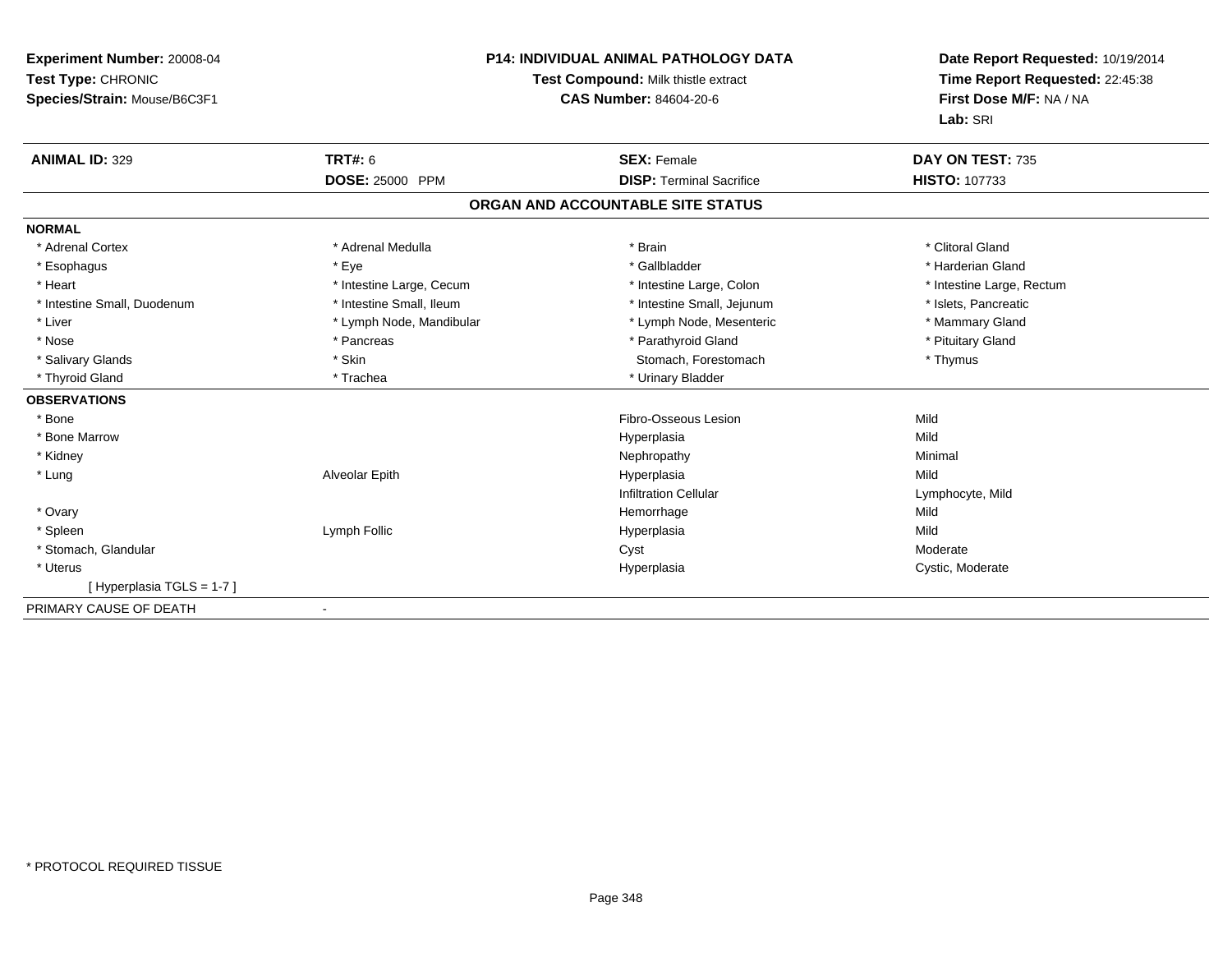| Experiment Number: 20008-04<br>Test Type: CHRONIC<br>Species/Strain: Mouse/B6C3F1 | <b>P14: INDIVIDUAL ANIMAL PATHOLOGY DATA</b><br>Test Compound: Milk thistle extract<br><b>CAS Number: 84604-20-6</b> |                                   | Date Report Requested: 10/19/2014<br>Time Report Requested: 22:45:38<br>First Dose M/F: NA / NA<br>Lab: SRI |  |
|-----------------------------------------------------------------------------------|----------------------------------------------------------------------------------------------------------------------|-----------------------------------|-------------------------------------------------------------------------------------------------------------|--|
| <b>ANIMAL ID: 330</b>                                                             | <b>TRT#: 6</b>                                                                                                       | <b>SEX: Female</b>                | DAY ON TEST: 674                                                                                            |  |
|                                                                                   | DOSE: 25000 PPM                                                                                                      | <b>DISP: Natural Death</b>        | <b>HISTO: 107734</b>                                                                                        |  |
|                                                                                   |                                                                                                                      | ORGAN AND ACCOUNTABLE SITE STATUS |                                                                                                             |  |
| <b>NORMAL</b>                                                                     |                                                                                                                      |                                   |                                                                                                             |  |
| * Adrenal Cortex                                                                  | * Adrenal Medulla                                                                                                    | * Bone                            | * Brain                                                                                                     |  |
| * Clitoral Gland                                                                  | * Esophagus                                                                                                          | * Eye                             | * Gallbladder                                                                                               |  |
| * Harderian Gland                                                                 | * Heart                                                                                                              | * Intestine Large, Cecum          | * Intestine Large, Colon                                                                                    |  |
| * Intestine Large, Rectum                                                         | * Intestine Small, Duodenum                                                                                          | * Intestine Small, Ileum          | * Islets, Pancreatic                                                                                        |  |
| * Kidney                                                                          | * Liver                                                                                                              | * Lung                            | * Lymph Node, Mesenteric                                                                                    |  |
| * Nose                                                                            | * Ovary                                                                                                              | * Pancreas                        | * Parathyroid Gland                                                                                         |  |
| * Salivary Glands                                                                 | * Skin                                                                                                               | Stomach, Forestomach              | * Stomach, Glandular                                                                                        |  |
| * Thymus                                                                          | * Thyroid Gland                                                                                                      | * Trachea                         | * Urinary Bladder                                                                                           |  |
| * Uterus                                                                          |                                                                                                                      |                                   |                                                                                                             |  |
| <b>MISSING</b>                                                                    |                                                                                                                      |                                   |                                                                                                             |  |
| * Lymph Node, Mandibular                                                          |                                                                                                                      |                                   |                                                                                                             |  |
| <b>OBSERVATIONS</b>                                                               |                                                                                                                      |                                   |                                                                                                             |  |
| * Bone Marrow                                                                     |                                                                                                                      | Hyperplasia                       | Moderate                                                                                                    |  |
| * Intestine Small, Jejunum                                                        |                                                                                                                      | Lymphoma Malignant                |                                                                                                             |  |
| [ Lymphoma Malignant TGLS = 5-21 ]                                                |                                                                                                                      |                                   |                                                                                                             |  |
| * Mammary Gland                                                                   |                                                                                                                      | Hyperplasia                       | Minimal                                                                                                     |  |
| [ Hyperplasia TGLS = 2-8 ]                                                        |                                                                                                                      |                                   |                                                                                                             |  |
| * Pituitary Gland                                                                 | <b>Pars Distalis</b>                                                                                                 | Adenoma                           |                                                                                                             |  |
| [Adenoma TGLS = $4-1$ ]                                                           |                                                                                                                      |                                   |                                                                                                             |  |
| * Spleen                                                                          |                                                                                                                      | Lymphoma Malignant                |                                                                                                             |  |
| PRIMARY CAUSE OF DEATH                                                            | - Spleen Lymphoma Malignant                                                                                          |                                   |                                                                                                             |  |
| <b>CONTRIBUTORY CAUSE OF DEATH</b>                                                | - Pituitary Gland Pars Distalis Adenoma                                                                              |                                   |                                                                                                             |  |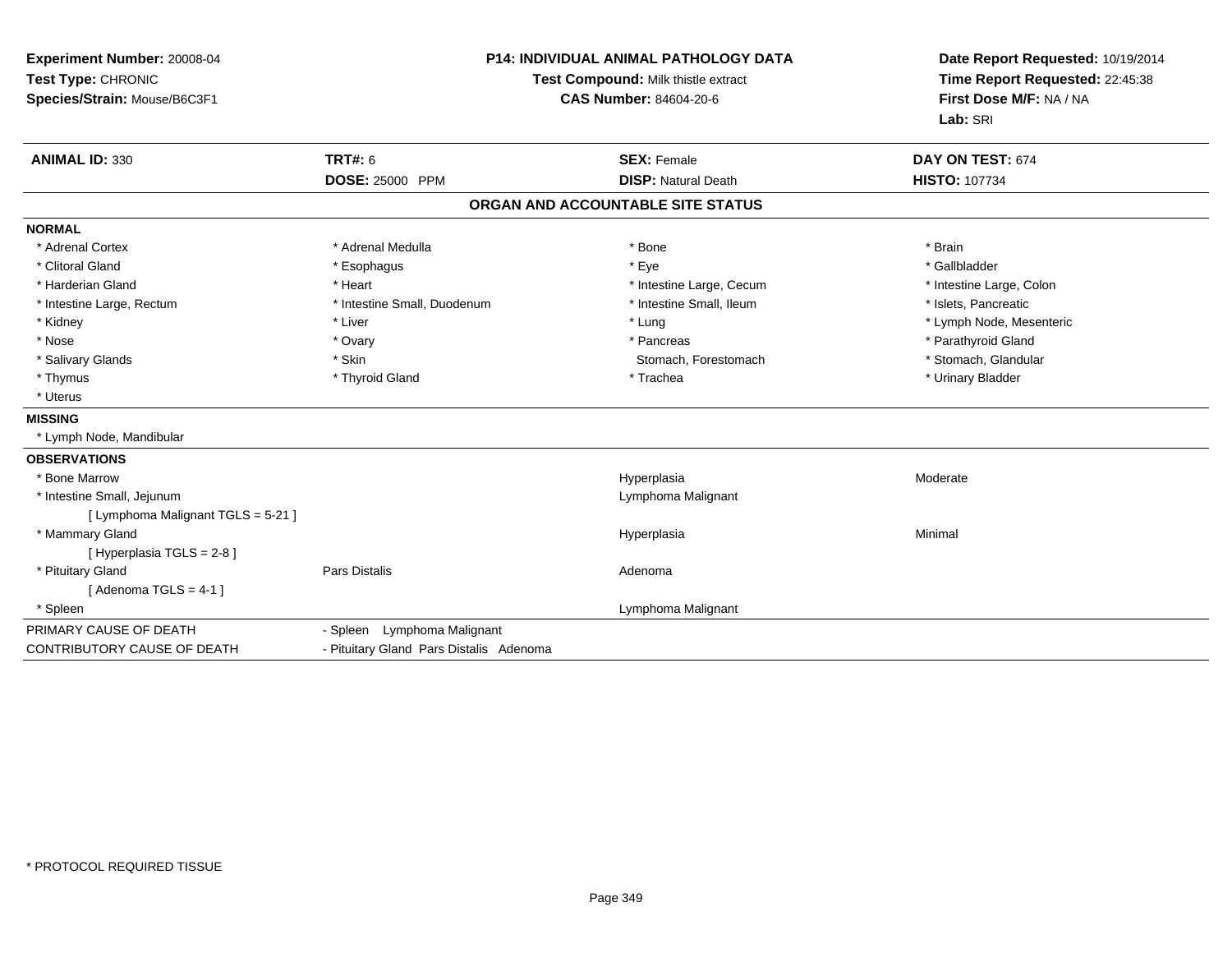| Experiment Number: 20008-04<br>Test Type: CHRONIC<br>Species/Strain: Mouse/B6C3F1 | <b>P14: INDIVIDUAL ANIMAL PATHOLOGY DATA</b><br>Test Compound: Milk thistle extract<br><b>CAS Number: 84604-20-6</b> |                                   | Date Report Requested: 10/19/2014<br>Time Report Requested: 22:45:38<br>First Dose M/F: NA / NA<br>Lab: SRI |  |
|-----------------------------------------------------------------------------------|----------------------------------------------------------------------------------------------------------------------|-----------------------------------|-------------------------------------------------------------------------------------------------------------|--|
| <b>ANIMAL ID: 331</b>                                                             | TRT#: 6                                                                                                              | <b>SEX: Female</b>                | DAY ON TEST: 736                                                                                            |  |
|                                                                                   | <b>DOSE: 25000 PPM</b>                                                                                               | <b>DISP: Terminal Sacrifice</b>   | <b>HISTO: 107735</b>                                                                                        |  |
|                                                                                   |                                                                                                                      | ORGAN AND ACCOUNTABLE SITE STATUS |                                                                                                             |  |
| <b>NORMAL</b>                                                                     |                                                                                                                      |                                   |                                                                                                             |  |
| * Adrenal Cortex                                                                  | * Adrenal Medulla                                                                                                    | * Bone                            | * Bone Marrow                                                                                               |  |
| * Brain                                                                           | * Clitoral Gland                                                                                                     | * Esophagus                       | * Eye                                                                                                       |  |
| * Gallbladder                                                                     | * Harderian Gland                                                                                                    | * Heart                           | * Intestine Large, Cecum                                                                                    |  |
| * Intestine Large, Colon                                                          | * Intestine Large, Rectum                                                                                            | * Intestine Small, Duodenum       | * Intestine Small, Ileum                                                                                    |  |
| * Intestine Small, Jejunum                                                        | * Islets, Pancreatic                                                                                                 | * Liver                           | * Lung                                                                                                      |  |
| * Lymph Node, Mandibular                                                          | * Lymph Node, Mesenteric                                                                                             | * Mammary Gland                   | * Nose                                                                                                      |  |
| * Pancreas                                                                        | * Pituitary Gland                                                                                                    | * Salivary Glands                 | * Skin                                                                                                      |  |
| * Stomach, Glandular                                                              | * Thymus                                                                                                             | * Trachea                         | * Urinary Bladder                                                                                           |  |
| <b>MISSING</b>                                                                    |                                                                                                                      |                                   |                                                                                                             |  |
| * Parathyroid Gland                                                               |                                                                                                                      |                                   |                                                                                                             |  |
| <b>OBSERVATIONS</b>                                                               |                                                                                                                      |                                   |                                                                                                             |  |
| * Kidney                                                                          |                                                                                                                      | Nephropathy                       | Minimal                                                                                                     |  |
| * Ovary                                                                           |                                                                                                                      | Cyst                              | Moderate                                                                                                    |  |
|                                                                                   |                                                                                                                      | Hemorrhage                        | Moderate                                                                                                    |  |
| [Cyst TGLS = $2-7$ ]                                                              |                                                                                                                      |                                   |                                                                                                             |  |
| * Spleen                                                                          |                                                                                                                      | Hematopoietic Cell Proliferation  | Minimal                                                                                                     |  |
| Stomach, Forestomach                                                              |                                                                                                                      | Squamous Cell Papilloma           |                                                                                                             |  |
| [Squamous Cell Papilloma TGLS = 3-4]                                              |                                                                                                                      |                                   |                                                                                                             |  |
| * Thyroid Gland                                                                   | Follicle                                                                                                             | Degeneration                      | Focal, Minimal                                                                                              |  |
| * Uterus                                                                          |                                                                                                                      | Hyperplasia                       | Cystic, Mild                                                                                                |  |
| [Hyperplasia TGLS = 1-7]                                                          |                                                                                                                      |                                   |                                                                                                             |  |
| PRIMARY CAUSE OF DEATH                                                            | $\blacksquare$                                                                                                       |                                   |                                                                                                             |  |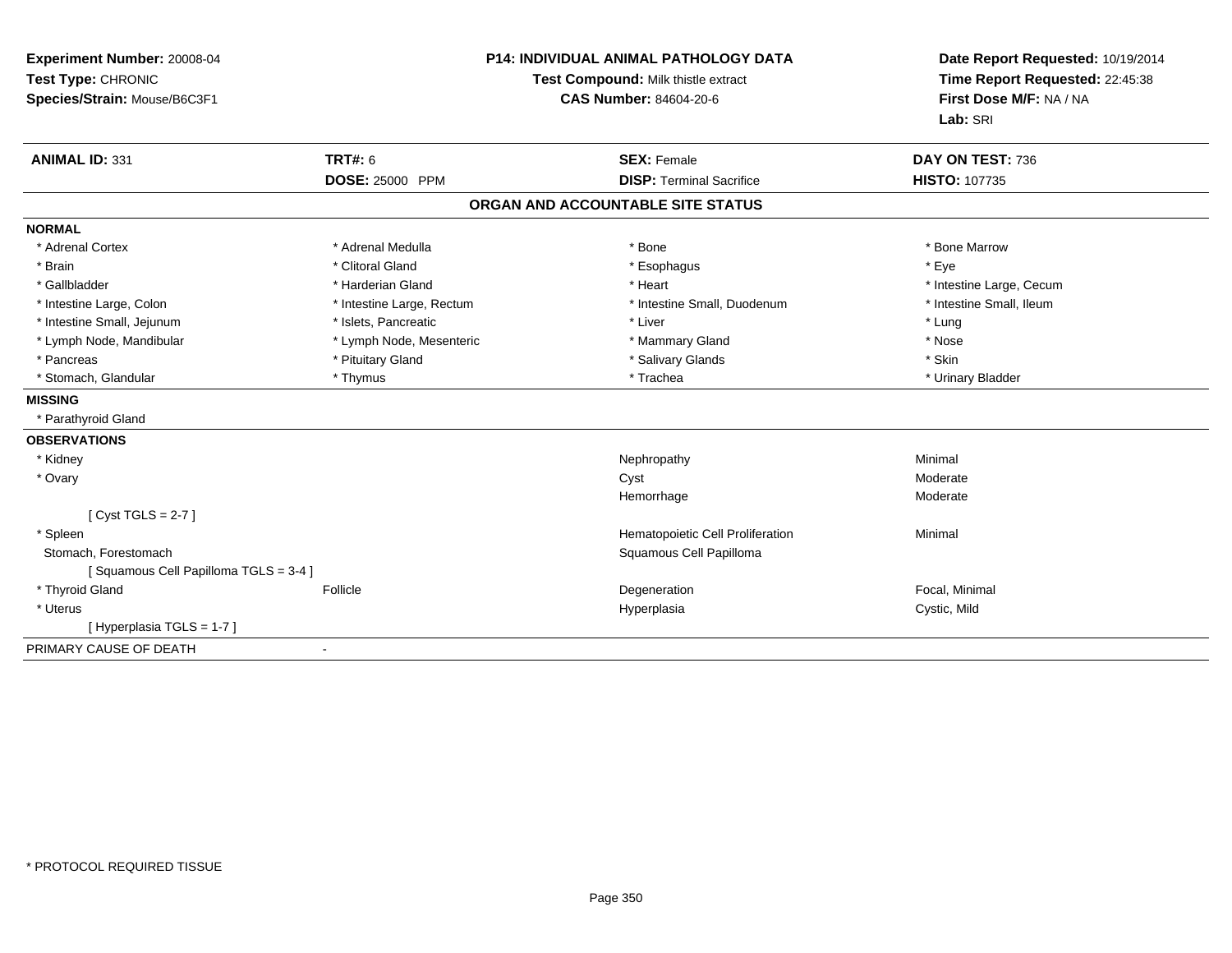| <b>Experiment Number: 20008-04</b><br>Test Type: CHRONIC<br>Species/Strain: Mouse/B6C3F1 | <b>P14: INDIVIDUAL ANIMAL PATHOLOGY DATA</b><br>Test Compound: Milk thistle extract<br><b>CAS Number: 84604-20-6</b> |                                   | Date Report Requested: 10/19/2014<br>Time Report Requested: 22:45:38<br>First Dose M/F: NA / NA<br>Lab: SRI |  |
|------------------------------------------------------------------------------------------|----------------------------------------------------------------------------------------------------------------------|-----------------------------------|-------------------------------------------------------------------------------------------------------------|--|
| <b>ANIMAL ID: 332</b>                                                                    | TRT#: 6                                                                                                              | <b>SEX: Female</b>                | DAY ON TEST: 736                                                                                            |  |
|                                                                                          | <b>DOSE: 25000 PPM</b>                                                                                               | <b>DISP: Terminal Sacrifice</b>   | <b>HISTO: 107736</b>                                                                                        |  |
|                                                                                          |                                                                                                                      | ORGAN AND ACCOUNTABLE SITE STATUS |                                                                                                             |  |
| <b>NORMAL</b>                                                                            |                                                                                                                      |                                   |                                                                                                             |  |
| * Adrenal Cortex                                                                         | * Adrenal Medulla                                                                                                    | * Bone                            | * Bone Marrow                                                                                               |  |
| * Brain                                                                                  | * Clitoral Gland                                                                                                     | * Esophagus                       | * Eve                                                                                                       |  |
| * Gallbladder                                                                            | * Heart                                                                                                              | * Intestine Large, Cecum          | * Intestine Large, Colon                                                                                    |  |
| * Intestine Large, Rectum                                                                | * Intestine Small, Duodenum                                                                                          | * Intestine Small, Ileum          | * Intestine Small, Jejunum                                                                                  |  |
| * Islets, Pancreatic                                                                     | * Lung                                                                                                               | * Lymph Node, Mandibular          | * Lymph Node, Mesenteric                                                                                    |  |
| * Mammary Gland                                                                          | * Nose                                                                                                               | * Pancreas                        | * Parathyroid Gland                                                                                         |  |
| * Pituitary Gland                                                                        | * Salivary Glands                                                                                                    | * Skin                            | Stomach, Forestomach                                                                                        |  |
| * Stomach, Glandular                                                                     | * Thymus                                                                                                             | * Trachea                         | * Urinary Bladder                                                                                           |  |
| <b>OBSERVATIONS</b>                                                                      |                                                                                                                      |                                   |                                                                                                             |  |
| * Harderian Gland                                                                        |                                                                                                                      | Carcinoma                         |                                                                                                             |  |
| * Kidney                                                                                 |                                                                                                                      | Nephropathy                       | Minimal                                                                                                     |  |
| * Liver                                                                                  |                                                                                                                      | Hepatocellular Adenoma            |                                                                                                             |  |
| [ Hepatocellular Adenoma TGLS = 1-21 ]                                                   |                                                                                                                      |                                   |                                                                                                             |  |
| * Ovary                                                                                  | <b>Interstit Cell</b>                                                                                                | Hyperplasia                       | Moderate                                                                                                    |  |
| * Spleen                                                                                 | Lymph Follic                                                                                                         | Hyperplasia                       | Mild                                                                                                        |  |
| * Thyroid Gland                                                                          | Follicle                                                                                                             | Degeneration                      | Focal, Minimal                                                                                              |  |
| * Uterus                                                                                 |                                                                                                                      | Hyperplasia                       | Cystic, Mild                                                                                                |  |
| PRIMARY CAUSE OF DEATH                                                                   |                                                                                                                      |                                   |                                                                                                             |  |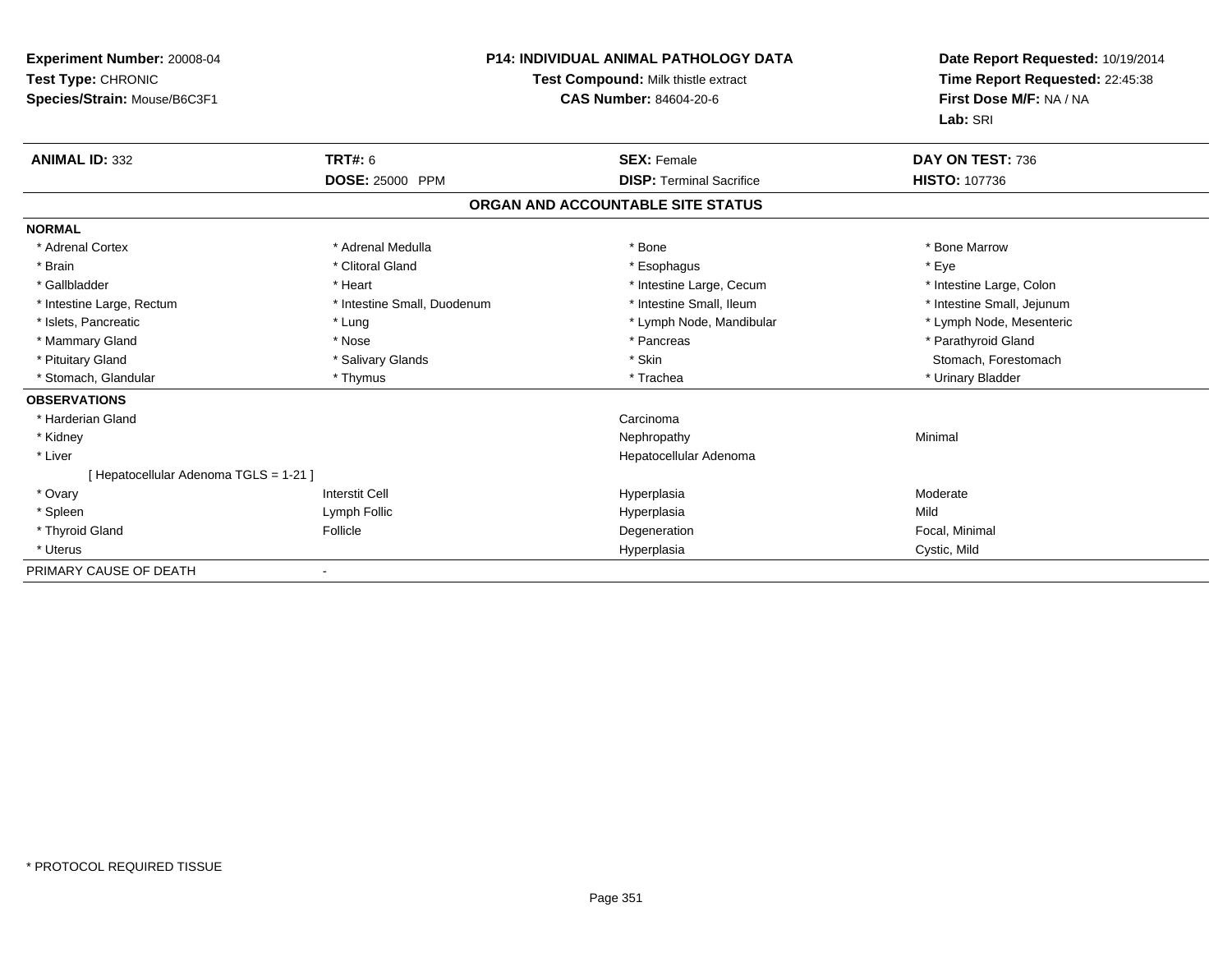| Experiment Number: 20008-04<br>Test Type: CHRONIC<br>Species/Strain: Mouse/B6C3F1 |                                                             | <b>P14: INDIVIDUAL ANIMAL PATHOLOGY DATA</b><br>Test Compound: Milk thistle extract<br><b>CAS Number: 84604-20-6</b> |                          |
|-----------------------------------------------------------------------------------|-------------------------------------------------------------|----------------------------------------------------------------------------------------------------------------------|--------------------------|
| <b>ANIMAL ID: 333</b>                                                             | <b>TRT#: 6</b>                                              | <b>SEX: Female</b>                                                                                                   | DAY ON TEST: 697         |
|                                                                                   | <b>DOSE: 25000 PPM</b>                                      | <b>DISP: Natural Death</b>                                                                                           | <b>HISTO: 107737</b>     |
|                                                                                   |                                                             | ORGAN AND ACCOUNTABLE SITE STATUS                                                                                    |                          |
| <b>NORMAL</b>                                                                     |                                                             |                                                                                                                      |                          |
| * Adrenal Cortex                                                                  | * Adrenal Medulla                                           | * Bone                                                                                                               | * Brain                  |
| * Clitoral Gland                                                                  | * Esophagus                                                 | * Eye                                                                                                                | * Gallbladder            |
| * Harderian Gland                                                                 | * Heart                                                     | * Intestine Large, Cecum                                                                                             | * Intestine Large, Colon |
| * Intestine Large, Rectum                                                         | * Intestine Small, Ileum                                    | * Intestine Small, Jejunum                                                                                           | * Islets, Pancreatic     |
| * Kidney                                                                          | * Liver                                                     | * Lung                                                                                                               | * Nose                   |
| * Pancreas                                                                        | * Parathyroid Gland                                         | * Pituitary Gland                                                                                                    | * Salivary Glands        |
| * Skin                                                                            | Stomach, Forestomach                                        | * Trachea                                                                                                            | * Urinary Bladder        |
| <b>MISSING</b>                                                                    |                                                             |                                                                                                                      |                          |
| * Ovary                                                                           | * Thymus                                                    |                                                                                                                      |                          |
| <b>AUTO PRECLUDES DIAG.</b>                                                       |                                                             |                                                                                                                      |                          |
| * Intestine Small, Duodenum                                                       |                                                             |                                                                                                                      |                          |
| <b>OBSERVATIONS</b>                                                               |                                                             |                                                                                                                      |                          |
| * Bone Marrow                                                                     |                                                             | Hyperplasia                                                                                                          | Marked                   |
| * Lymph Node, Mandibular                                                          |                                                             | Atrophy                                                                                                              | Moderate                 |
| * Lymph Node, Mesenteric                                                          |                                                             | Sarcoma Stromal                                                                                                      | Metastatic (Uterus)      |
| * Mammary Gland                                                                   |                                                             | Hyperplasia                                                                                                          | Mild                     |
| * Ovary                                                                           |                                                             |                                                                                                                      |                          |
|                                                                                   | Note: OVARIES WERE APPARENTLY OBSCURED BY THE UTERINE MASS. |                                                                                                                      |                          |
| * Spleen                                                                          |                                                             | Hematopoietic Cell Proliferation                                                                                     | Marked                   |
| [ Hematopoietic Cell Proliferation TGLS = 2-6 ]                                   |                                                             |                                                                                                                      |                          |
| * Stomach, Glandular                                                              |                                                             | Sarcoma Stromal                                                                                                      | Metastatic (Uterus)      |
| * Thyroid Gland                                                                   | Follicle                                                    | Degeneration                                                                                                         | Focal, Minimal           |
| * Urin Bladder                                                                    |                                                             |                                                                                                                      |                          |
| Note: INFUSION ARTIFACT IN URINARY BLADDER.                                       |                                                             |                                                                                                                      |                          |
| * Uterus                                                                          |                                                             | Sarcoma Stromal                                                                                                      |                          |
| [Sarcoma Stromal TGLS = 3-21]                                                     |                                                             |                                                                                                                      |                          |
| PRIMARY CAUSE OF DEATH                                                            | Sarcoma Stromal<br>- Uterus                                 |                                                                                                                      |                          |

Animal Note: METATSTATIC UTERINE STROMAL SARCOMA IN PANCREATIC LYMPH NODES ON SLIDE 7; NOT TABULATED AS PANCREATIC NODE IS NONPROTOCOL-REQUIRED TISSUE.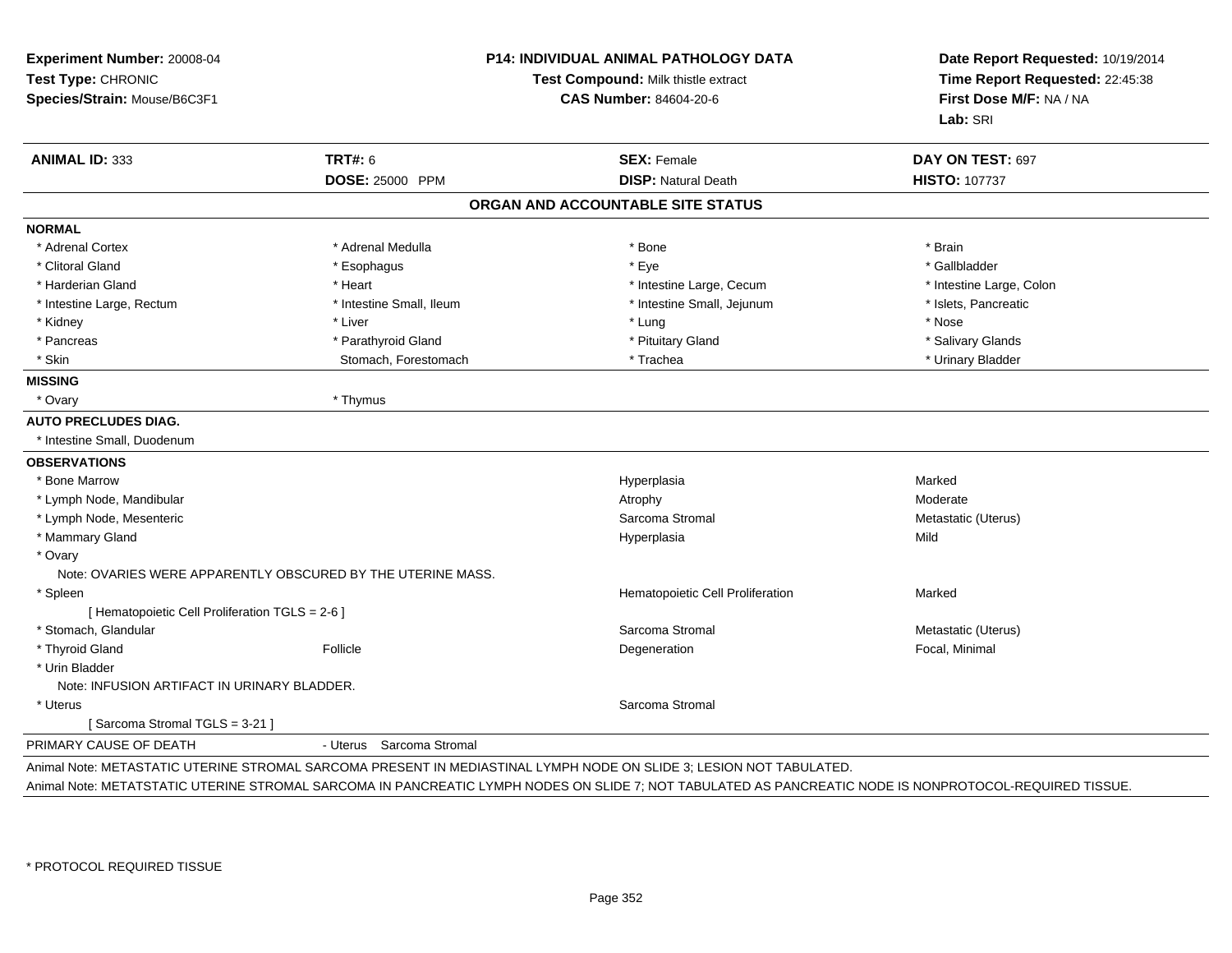| Experiment Number: 20008-04<br>Test Type: CHRONIC<br>Species/Strain: Mouse/B6C3F1 |                          | <b>P14: INDIVIDUAL ANIMAL PATHOLOGY DATA</b><br>Test Compound: Milk thistle extract<br><b>CAS Number: 84604-20-6</b> | Date Report Requested: 10/19/2014<br>Time Report Requested: 22:45:38<br>First Dose M/F: NA / NA<br>Lab: SRI |  |
|-----------------------------------------------------------------------------------|--------------------------|----------------------------------------------------------------------------------------------------------------------|-------------------------------------------------------------------------------------------------------------|--|
| <b>ANIMAL ID: 334</b>                                                             | <b>TRT#: 6</b>           | <b>SEX: Female</b>                                                                                                   | DAY ON TEST: 736                                                                                            |  |
|                                                                                   | <b>DOSE: 25000 PPM</b>   | <b>DISP: Terminal Sacrifice</b>                                                                                      | <b>HISTO: 107738</b>                                                                                        |  |
|                                                                                   |                          | ORGAN AND ACCOUNTABLE SITE STATUS                                                                                    |                                                                                                             |  |
|                                                                                   |                          |                                                                                                                      |                                                                                                             |  |
| <b>NORMAL</b>                                                                     |                          |                                                                                                                      |                                                                                                             |  |
| * Adrenal Cortex                                                                  | * Adrenal Medulla        | * Brain                                                                                                              | * Clitoral Gland                                                                                            |  |
| * Esophagus                                                                       | * Eye                    | * Gallbladder                                                                                                        | * Harderian Gland                                                                                           |  |
| * Heart                                                                           | * Intestine Large, Cecum | * Intestine Large, Colon                                                                                             | * Intestine Large, Rectum                                                                                   |  |
| * Intestine Small, Duodenum                                                       | * Intestine Small, Ileum | * Intestine Small, Jejunum                                                                                           | * Islets, Pancreatic                                                                                        |  |
| * Kidney                                                                          | * Liver                  | * Lung                                                                                                               | * Lymph Node, Mandibular                                                                                    |  |
| * Lymph Node, Mesenteric                                                          | * Mammary Gland          | * Nose                                                                                                               | * Pancreas                                                                                                  |  |
| * Parathyroid Gland                                                               | * Pituitary Gland        | * Salivary Glands                                                                                                    | * Skin                                                                                                      |  |
| Stomach, Forestomach                                                              | * Stomach, Glandular     | * Thymus                                                                                                             | * Trachea                                                                                                   |  |
| * Urinary Bladder                                                                 |                          |                                                                                                                      |                                                                                                             |  |
| <b>OBSERVATIONS</b>                                                               |                          |                                                                                                                      |                                                                                                             |  |
| * Bone                                                                            |                          | Fibro-Osseous Lesion                                                                                                 | Minimal                                                                                                     |  |
| * Bone Marrow                                                                     |                          | Hyperplasia                                                                                                          | Mild                                                                                                        |  |
| * Ovary                                                                           |                          | Angiectasis                                                                                                          | Moderate                                                                                                    |  |
|                                                                                   |                          | Cystadenoma                                                                                                          |                                                                                                             |  |
| [Angiectasis TGLS = 2-7]                                                          |                          |                                                                                                                      |                                                                                                             |  |
| [Cystadenoma TGLS = 3-7]                                                          |                          |                                                                                                                      |                                                                                                             |  |
| * Spleen                                                                          |                          | Hematopoietic Cell Proliferation                                                                                     | Mild                                                                                                        |  |
| * Thyroid Gland                                                                   | Follicle                 | Degeneration                                                                                                         | Focal, Moderate                                                                                             |  |
| * Uterus                                                                          |                          | Hyperplasia                                                                                                          | Cystic, Mild                                                                                                |  |
| [Hyperplasia TGLS = 1-7]                                                          |                          |                                                                                                                      |                                                                                                             |  |
| PRIMARY CAUSE OF DEATH                                                            | $\blacksquare$           |                                                                                                                      |                                                                                                             |  |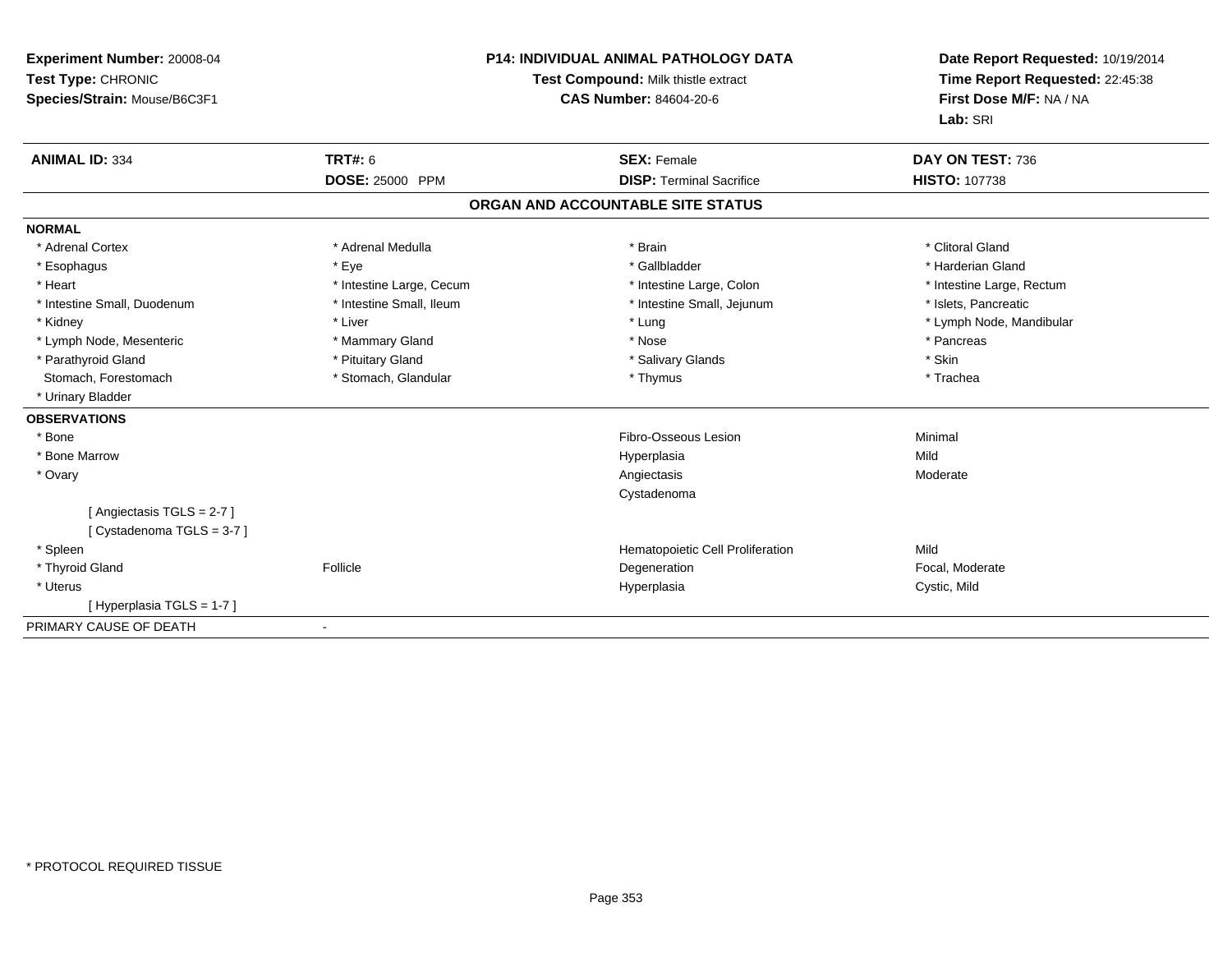| Experiment Number: 20008-04<br>Test Type: CHRONIC<br>Species/Strain: Mouse/B6C3F1    |                             | P14: INDIVIDUAL ANIMAL PATHOLOGY DATA<br>Test Compound: Milk thistle extract<br><b>CAS Number: 84604-20-6</b> | Date Report Requested: 10/19/2014<br>Time Report Requested: 22:45:38<br>First Dose M/F: NA / NA<br>Lab: SRI |
|--------------------------------------------------------------------------------------|-----------------------------|---------------------------------------------------------------------------------------------------------------|-------------------------------------------------------------------------------------------------------------|
| <b>ANIMAL ID: 335</b>                                                                | <b>TRT#: 6</b>              | <b>SEX: Female</b>                                                                                            | DAY ON TEST: 736                                                                                            |
|                                                                                      | <b>DOSE: 25000 PPM</b>      | <b>DISP: Terminal Sacrifice</b>                                                                               | HISTO: 107739                                                                                               |
|                                                                                      |                             | ORGAN AND ACCOUNTABLE SITE STATUS                                                                             |                                                                                                             |
| <b>NORMAL</b>                                                                        |                             |                                                                                                               |                                                                                                             |
| * Adrenal Cortex                                                                     | * Adrenal Medulla           | * Bone                                                                                                        | * Brain                                                                                                     |
| * Clitoral Gland                                                                     | * Esophagus                 | * Eye                                                                                                         | * Gallbladder                                                                                               |
| * Harderian Gland                                                                    | * Heart                     | * Intestine Large, Cecum                                                                                      | * Intestine Large, Colon                                                                                    |
| * Intestine Large, Rectum                                                            | * Intestine Small, Duodenum | * Intestine Small, Ileum                                                                                      | * Intestine Small, Jejunum                                                                                  |
| * Islets, Pancreatic                                                                 | * Kidney                    | * Lung                                                                                                        | * Mammary Gland                                                                                             |
| * Nose                                                                               | * Pancreas                  | * Parathyroid Gland                                                                                           | * Pituitary Gland                                                                                           |
| * Salivary Glands                                                                    | * Skin                      | Stomach, Forestomach                                                                                          | * Stomach, Glandular                                                                                        |
| * Trachea                                                                            | * Urinary Bladder           |                                                                                                               |                                                                                                             |
| <b>OBSERVATIONS</b>                                                                  |                             |                                                                                                               |                                                                                                             |
| * Bone Marrow                                                                        |                             | Lymphoma Malignant                                                                                            |                                                                                                             |
| * Liver                                                                              |                             | Hepatocellular Adenoma                                                                                        |                                                                                                             |
| [ Hepatocellular Adenoma TGLS = 3-21 ]                                               |                             |                                                                                                               |                                                                                                             |
| * Lymph Node, Mandibular                                                             |                             | Lymphoma Malignant                                                                                            |                                                                                                             |
| * Lymph Node, Mesenteric                                                             |                             | Lymphoma Malignant                                                                                            |                                                                                                             |
| * Ovary                                                                              |                             | Cyst                                                                                                          | Moderate                                                                                                    |
| * Spleen                                                                             |                             | Hematopoietic Cell Proliferation                                                                              | Mild                                                                                                        |
|                                                                                      |                             | Lymphoma Malignant                                                                                            |                                                                                                             |
| [ Hematopoietic Cell Proliferation TGLS = 2-6 ]<br>[ Lymphoma Malignant TGLS = 2-6 ] |                             |                                                                                                               |                                                                                                             |
| * Thymus                                                                             |                             | Lymphoma Malignant                                                                                            |                                                                                                             |
| * Thyroid Gland                                                                      | Follicle                    | Degeneration                                                                                                  | Focal, Moderate                                                                                             |
| * Urin Bladder                                                                       |                             |                                                                                                               |                                                                                                             |
| Note: INFUSION ARTIFACT IN URINARY BLADDER.                                          |                             |                                                                                                               |                                                                                                             |
| * Uterus                                                                             |                             | Hyperplasia                                                                                                   | Cystic, Moderate                                                                                            |
| [Hyperplasia TGLS = 1-7]                                                             |                             |                                                                                                               |                                                                                                             |
| PRIMARY CAUSE OF DEATH                                                               | $\blacksquare$              |                                                                                                               |                                                                                                             |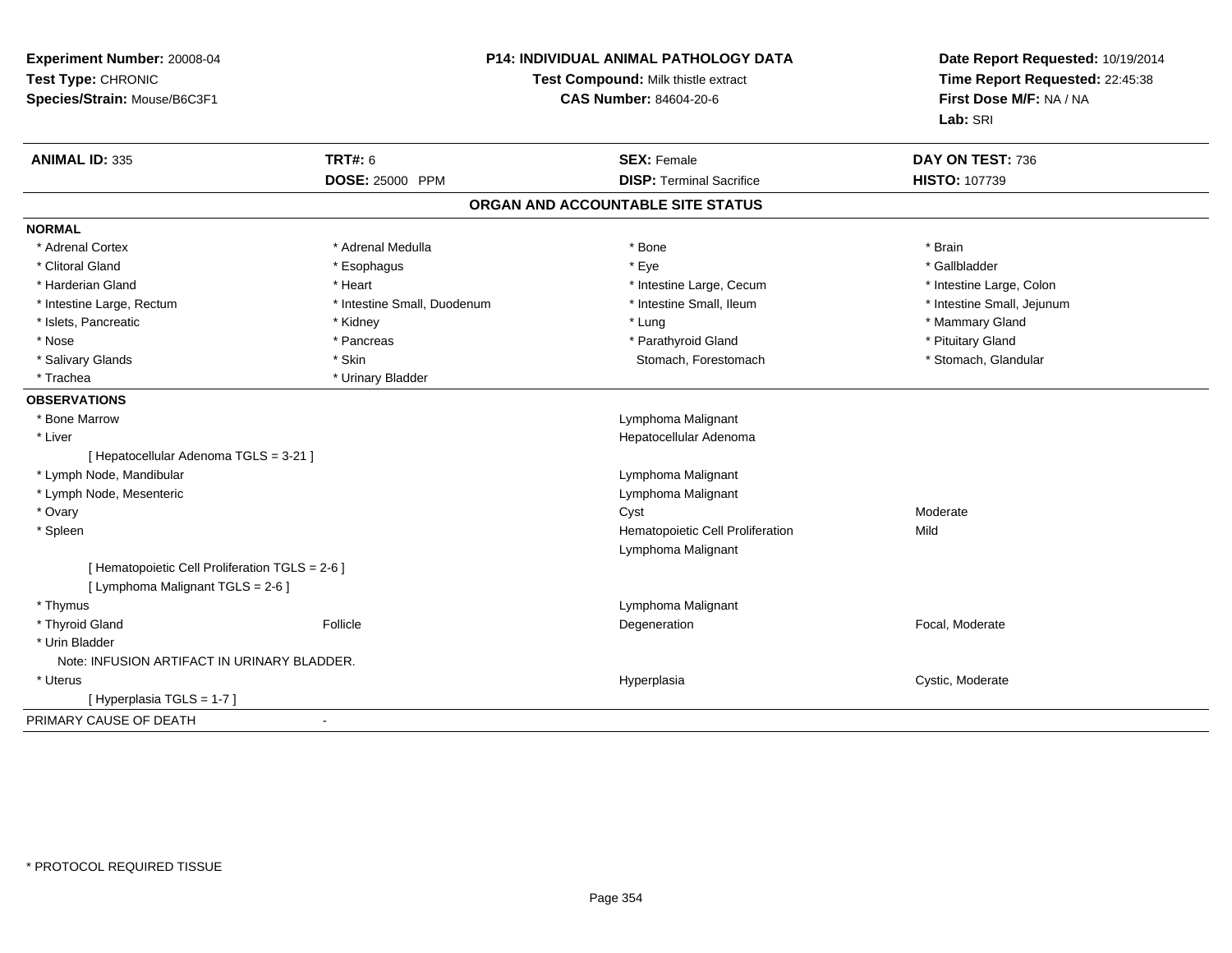| Experiment Number: 20008-04<br>Test Type: CHRONIC<br>Species/Strain: Mouse/B6C3F1 |                                                                   | <b>P14: INDIVIDUAL ANIMAL PATHOLOGY DATA</b><br>Test Compound: Milk thistle extract<br><b>CAS Number: 84604-20-6</b> | Date Report Requested: 10/19/2014<br>Time Report Requested: 22:45:38<br>First Dose M/F: NA / NA<br>Lab: SRI |
|-----------------------------------------------------------------------------------|-------------------------------------------------------------------|----------------------------------------------------------------------------------------------------------------------|-------------------------------------------------------------------------------------------------------------|
| <b>ANIMAL ID: 336</b>                                                             | <b>TRT#: 6</b>                                                    | <b>SEX: Female</b>                                                                                                   | DAY ON TEST: 732                                                                                            |
|                                                                                   | DOSE: 25000 PPM                                                   | <b>DISP: Terminal Sacrifice</b>                                                                                      | <b>HISTO: 107740</b>                                                                                        |
|                                                                                   |                                                                   | ORGAN AND ACCOUNTABLE SITE STATUS                                                                                    |                                                                                                             |
| <b>NORMAL</b>                                                                     |                                                                   |                                                                                                                      |                                                                                                             |
| * Adrenal Medulla                                                                 | * Bone Marrow                                                     | * Brain                                                                                                              | * Clitoral Gland                                                                                            |
| * Esophagus                                                                       | * Gallbladder                                                     | * Heart                                                                                                              | * Intestine Large, Cecum                                                                                    |
| * Intestine Large, Colon                                                          | * Intestine Large, Rectum                                         | * Intestine Small, Duodenum                                                                                          | * Intestine Small, Ileum                                                                                    |
| * Intestine Small, Jejunum                                                        | * Islets, Pancreatic                                              | * Liver                                                                                                              | * Lymph Node, Mandibular                                                                                    |
| * Lymph Node, Mesenteric                                                          | * Mammary Gland                                                   | * Nose                                                                                                               | * Pancreas                                                                                                  |
| * Parathyroid Gland                                                               | * Pituitary Gland                                                 | * Salivary Glands                                                                                                    | * Skin                                                                                                      |
| * Spleen                                                                          | Stomach, Forestomach                                              | * Stomach, Glandular                                                                                                 | * Thymus                                                                                                    |
| * Thyroid Gland                                                                   | * Trachea                                                         | * Urinary Bladder                                                                                                    |                                                                                                             |
| <b>OBSERVATIONS</b>                                                               |                                                                   |                                                                                                                      |                                                                                                             |
| * Adrenal Cortex                                                                  |                                                                   | <b>Accessory Adrenal Cortical Nodule</b>                                                                             | Moderate                                                                                                    |
| * Bone                                                                            |                                                                   | Fibro-Osseous Lesion                                                                                                 | Minimal                                                                                                     |
| * Eye                                                                             |                                                                   | Cataract                                                                                                             | Moderate                                                                                                    |
|                                                                                   | Cornea                                                            | Hyperplasia                                                                                                          | Moderate                                                                                                    |
|                                                                                   |                                                                   | Inflammation                                                                                                         | Chronic, Moderate                                                                                           |
| [Cataract TGLS = $5-44$ ]                                                         |                                                                   |                                                                                                                      |                                                                                                             |
| [Hyperplasia TGLS = 5-44]                                                         |                                                                   |                                                                                                                      |                                                                                                             |
| [Inflammation TGLS = 5-44]                                                        |                                                                   |                                                                                                                      |                                                                                                             |
| * Harderian Gland                                                                 |                                                                   | Carcinoma                                                                                                            |                                                                                                             |
|                                                                                   | Note: HARDERIAN GLAND CARCINOMA IS VISIBLE ON SLIDES 12 AND 44.   |                                                                                                                      |                                                                                                             |
| [Carcinoma TGLS = 4-12]                                                           |                                                                   |                                                                                                                      |                                                                                                             |
| * Kidney                                                                          |                                                                   | Nephropathy                                                                                                          | Minimal                                                                                                     |
| * Lung                                                                            |                                                                   | Carcinoma                                                                                                            | Metastatic (Harderian Gland)                                                                                |
| [Carcinoma TGLS = 3-21]                                                           | Note: METASTATIC HARDERIAN GLAND CARCINOMA IS ON SLIDES 2 AND 21. |                                                                                                                      |                                                                                                             |
| * Lym Node Mand                                                                   |                                                                   |                                                                                                                      |                                                                                                             |
|                                                                                   |                                                                   | Note: TISSUE RESEMBLING ECTOPIC THYMUS IN REGION OF MANDIBULAR LYMPH NODE; MORPHOLOGY UNAVAILABLE ON TDMS.           |                                                                                                             |
| * Ovary                                                                           |                                                                   | Cyst                                                                                                                 | Moderate                                                                                                    |
| * Uterus                                                                          |                                                                   | Hyperplasia                                                                                                          | Cystic, Mild                                                                                                |
| [Hyperplasia TGLS = $1-7,2-7$ ]                                                   |                                                                   |                                                                                                                      |                                                                                                             |
| PRIMARY CAUSE OF DEATH                                                            |                                                                   |                                                                                                                      |                                                                                                             |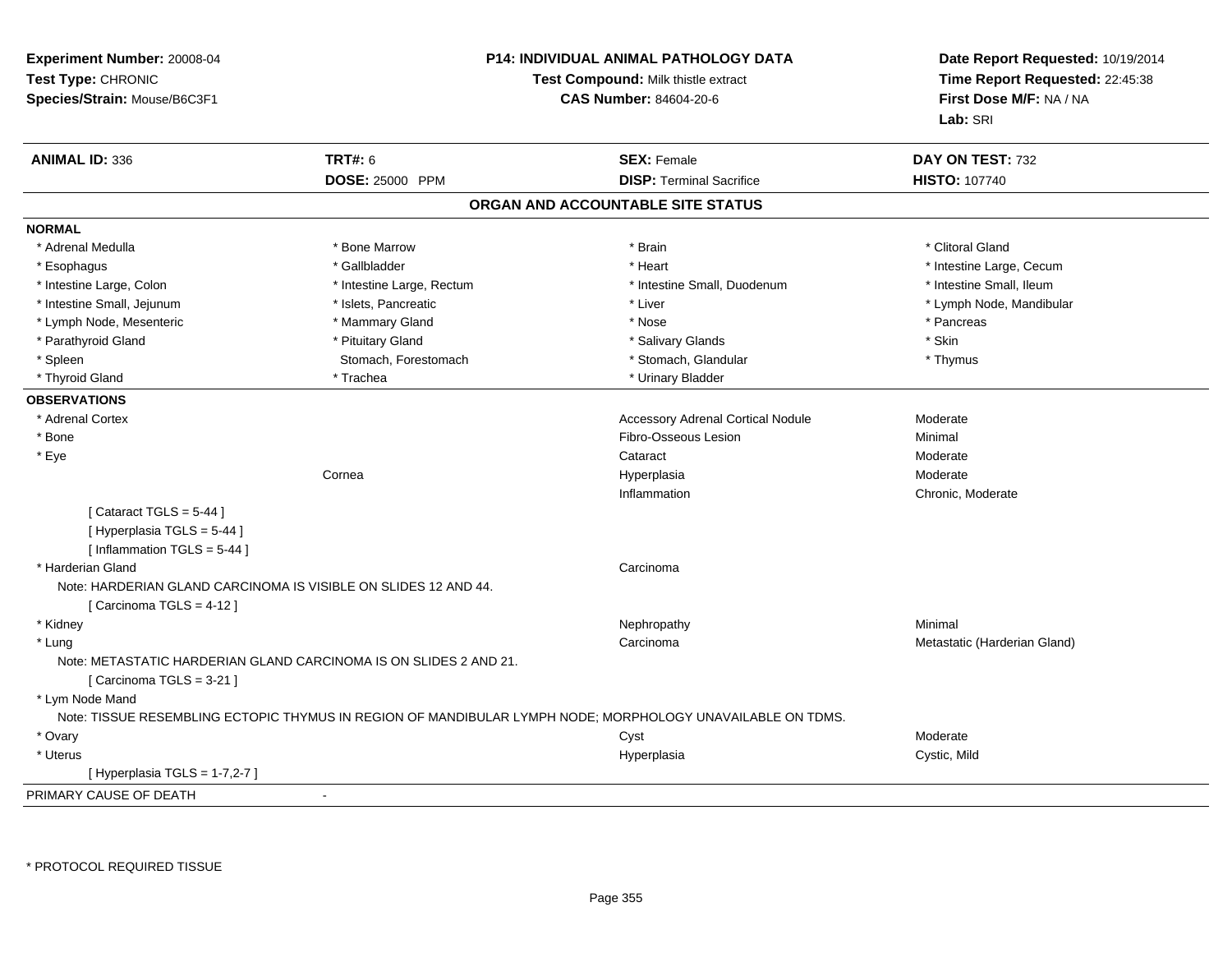| Experiment Number: 20008-04<br>Test Type: CHRONIC<br>Species/Strain: Mouse/B6C3F1 |                             | <b>P14: INDIVIDUAL ANIMAL PATHOLOGY DATA</b><br>Test Compound: Milk thistle extract<br><b>CAS Number: 84604-20-6</b> | Date Report Requested: 10/19/2014<br>Time Report Requested: 22:45:38<br>First Dose M/F: NA / NA<br>Lab: SRI |  |
|-----------------------------------------------------------------------------------|-----------------------------|----------------------------------------------------------------------------------------------------------------------|-------------------------------------------------------------------------------------------------------------|--|
| <b>ANIMAL ID: 337</b>                                                             | <b>TRT#: 6</b>              | <b>SEX: Female</b>                                                                                                   | DAY ON TEST: 732                                                                                            |  |
|                                                                                   | DOSE: 25000 PPM             | <b>DISP: Terminal Sacrifice</b>                                                                                      | <b>HISTO: 107741</b>                                                                                        |  |
|                                                                                   |                             | ORGAN AND ACCOUNTABLE SITE STATUS                                                                                    |                                                                                                             |  |
| <b>NORMAL</b>                                                                     |                             |                                                                                                                      |                                                                                                             |  |
| * Adrenal Cortex                                                                  | * Adrenal Medulla           | * Bone Marrow                                                                                                        | * Brain                                                                                                     |  |
| * Clitoral Gland                                                                  | * Esophagus                 | * Eye                                                                                                                | * Gallbladder                                                                                               |  |
| * Harderian Gland                                                                 | * Heart                     | * Intestine Large, Cecum                                                                                             | * Intestine Large, Colon                                                                                    |  |
| * Intestine Large, Rectum                                                         | * Intestine Small, Duodenum | * Intestine Small, Ileum                                                                                             | * Intestine Small, Jejunum                                                                                  |  |
| * Islets, Pancreatic                                                              | * Kidney                    | * Liver                                                                                                              | * Lymph Node, Mandibular                                                                                    |  |
| * Mammary Gland                                                                   | * Nose                      | * Parathyroid Gland                                                                                                  | * Pituitary Gland                                                                                           |  |
| * Skin                                                                            | Stomach, Forestomach        | * Stomach, Glandular                                                                                                 | * Thymus                                                                                                    |  |
| * Thyroid Gland                                                                   | * Trachea                   | * Urinary Bladder                                                                                                    |                                                                                                             |  |
| <b>OBSERVATIONS</b>                                                               |                             |                                                                                                                      |                                                                                                             |  |
| * Bone                                                                            |                             | Fibro-Osseous Lesion                                                                                                 | Minimal                                                                                                     |  |
| * Lung                                                                            |                             | <b>Infiltration Cellular</b>                                                                                         | Lymphocyte, Moderate                                                                                        |  |
| * Lymph Node, Mesenteric                                                          |                             | Lymphoma Malignant                                                                                                   |                                                                                                             |  |
| * Ovary                                                                           |                             | Cyst                                                                                                                 | Moderate                                                                                                    |  |
|                                                                                   |                             | Hemorrhage                                                                                                           | Mild                                                                                                        |  |
| [ $Cyst TGLS = 1-7$ ]                                                             |                             |                                                                                                                      |                                                                                                             |  |
| * Pancreas                                                                        |                             | Lymphoma Malignant                                                                                                   |                                                                                                             |  |
| * Salivary Glands                                                                 |                             | <b>Infiltration Cellular</b>                                                                                         | Lymphocyte, Mild                                                                                            |  |
| * Spleen                                                                          |                             | Lymphoma Malignant                                                                                                   |                                                                                                             |  |
| * Uterus                                                                          |                             | Hyperplasia                                                                                                          | Cystic, Mild                                                                                                |  |
| [Hyperplasia TGLS = 2-7]                                                          |                             |                                                                                                                      |                                                                                                             |  |
| PRIMARY CAUSE OF DEATH                                                            |                             |                                                                                                                      |                                                                                                             |  |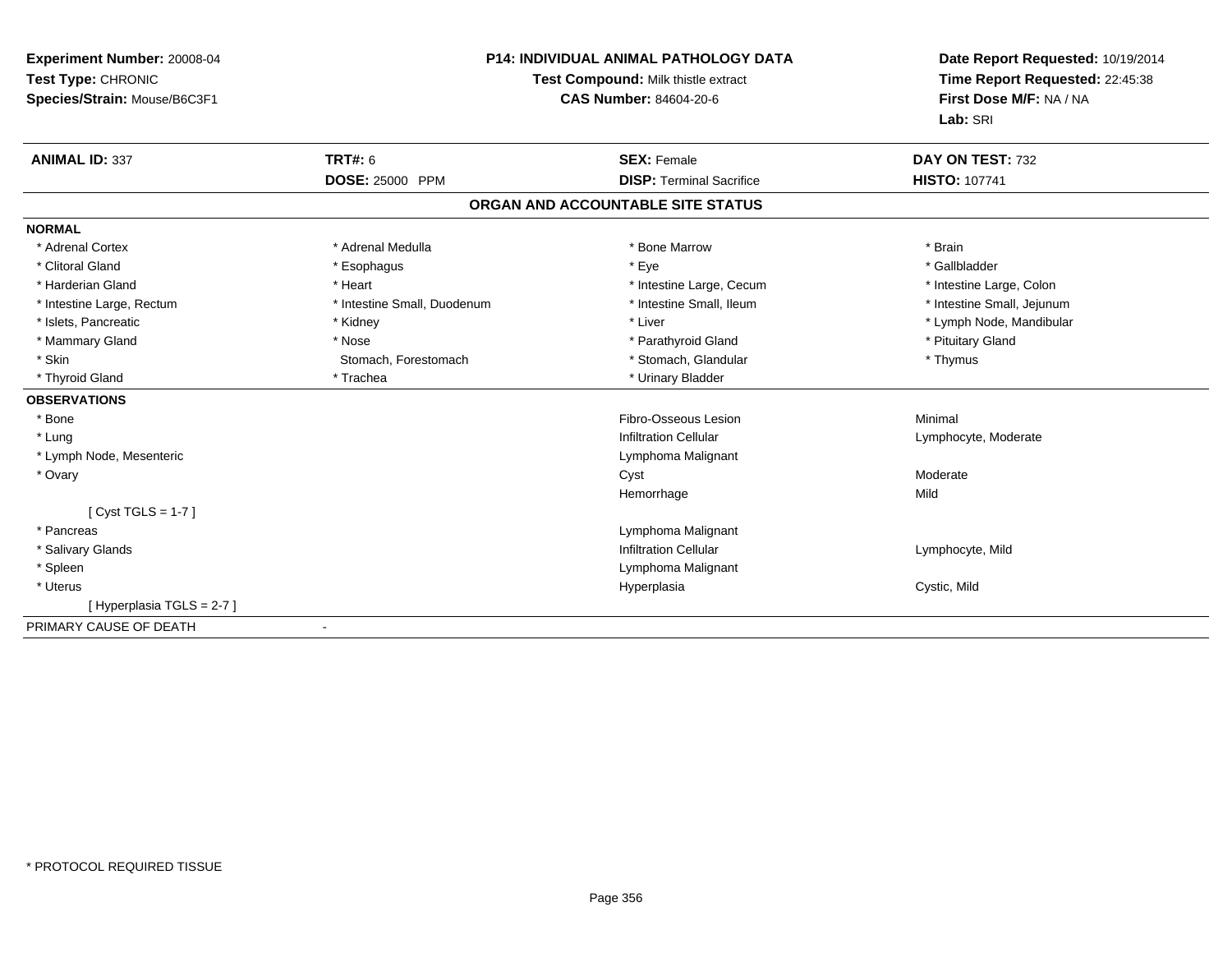| Experiment Number: 20008-04<br>Test Type: CHRONIC<br>Species/Strain: Mouse/B6C3F1 |                             | <b>P14: INDIVIDUAL ANIMAL PATHOLOGY DATA</b><br>Test Compound: Milk thistle extract<br><b>CAS Number: 84604-20-6</b> | Date Report Requested: 10/19/2014<br>Time Report Requested: 22:45:38<br>First Dose M/F: NA / NA<br>Lab: SRI |  |
|-----------------------------------------------------------------------------------|-----------------------------|----------------------------------------------------------------------------------------------------------------------|-------------------------------------------------------------------------------------------------------------|--|
| <b>ANIMAL ID: 338</b>                                                             | <b>TRT#: 6</b>              | <b>SEX: Female</b>                                                                                                   | DAY ON TEST: 732                                                                                            |  |
|                                                                                   | DOSE: 25000 PPM             | <b>DISP: Terminal Sacrifice</b>                                                                                      | <b>HISTO: 107742</b>                                                                                        |  |
|                                                                                   |                             | ORGAN AND ACCOUNTABLE SITE STATUS                                                                                    |                                                                                                             |  |
| <b>NORMAL</b>                                                                     |                             |                                                                                                                      |                                                                                                             |  |
| * Adrenal Medulla                                                                 | * Bone                      | * Bone Marrow                                                                                                        | * Brain                                                                                                     |  |
| * Clitoral Gland                                                                  | * Esophagus                 | * Eye                                                                                                                | * Gallbladder                                                                                               |  |
| * Harderian Gland                                                                 | * Heart                     | * Intestine Large, Cecum                                                                                             | * Intestine Large, Colon                                                                                    |  |
| * Intestine Large, Rectum                                                         | * Intestine Small, Duodenum | * Intestine Small, Ileum                                                                                             | * Intestine Small, Jejunum                                                                                  |  |
| * Islets, Pancreatic                                                              | * Lung                      | * Lymph Node, Mandibular                                                                                             | * Lymph Node, Mesenteric                                                                                    |  |
| * Mammary Gland                                                                   | * Nose                      | * Pancreas                                                                                                           | * Parathyroid Gland                                                                                         |  |
| * Salivary Glands                                                                 | * Skin                      | * Spleen                                                                                                             | Stomach, Forestomach                                                                                        |  |
| * Stomach, Glandular                                                              | * Trachea                   | * Urinary Bladder                                                                                                    |                                                                                                             |  |
| <b>MISSING</b>                                                                    |                             |                                                                                                                      |                                                                                                             |  |
| * Pituitary Gland                                                                 |                             |                                                                                                                      |                                                                                                             |  |
| <b>OBSERVATIONS</b>                                                               |                             |                                                                                                                      |                                                                                                             |  |
| * Adrenal Cortex                                                                  |                             | <b>Accessory Adrenal Cortical Nodule</b>                                                                             | Moderate                                                                                                    |  |
| * Kidney                                                                          |                             | Nephropathy                                                                                                          | Minimal                                                                                                     |  |
| * Liver                                                                           |                             | <b>Clear Cell Focus</b>                                                                                              |                                                                                                             |  |
| * Ovary                                                                           |                             | Cyst                                                                                                                 | Moderate                                                                                                    |  |
| [Cyst TGLS = $1-7$ ]                                                              |                             |                                                                                                                      |                                                                                                             |  |
| * Thymus                                                                          |                             | Hyperplasia                                                                                                          | Lymphoid, Minimal                                                                                           |  |
| * Thyroid Gland                                                                   | Follicle                    | Degeneration                                                                                                         | Focal, Mild                                                                                                 |  |
| * Uterus                                                                          |                             | Hyperplasia                                                                                                          | Cystic, Mild                                                                                                |  |
| PRIMARY CAUSE OF DEATH                                                            |                             |                                                                                                                      |                                                                                                             |  |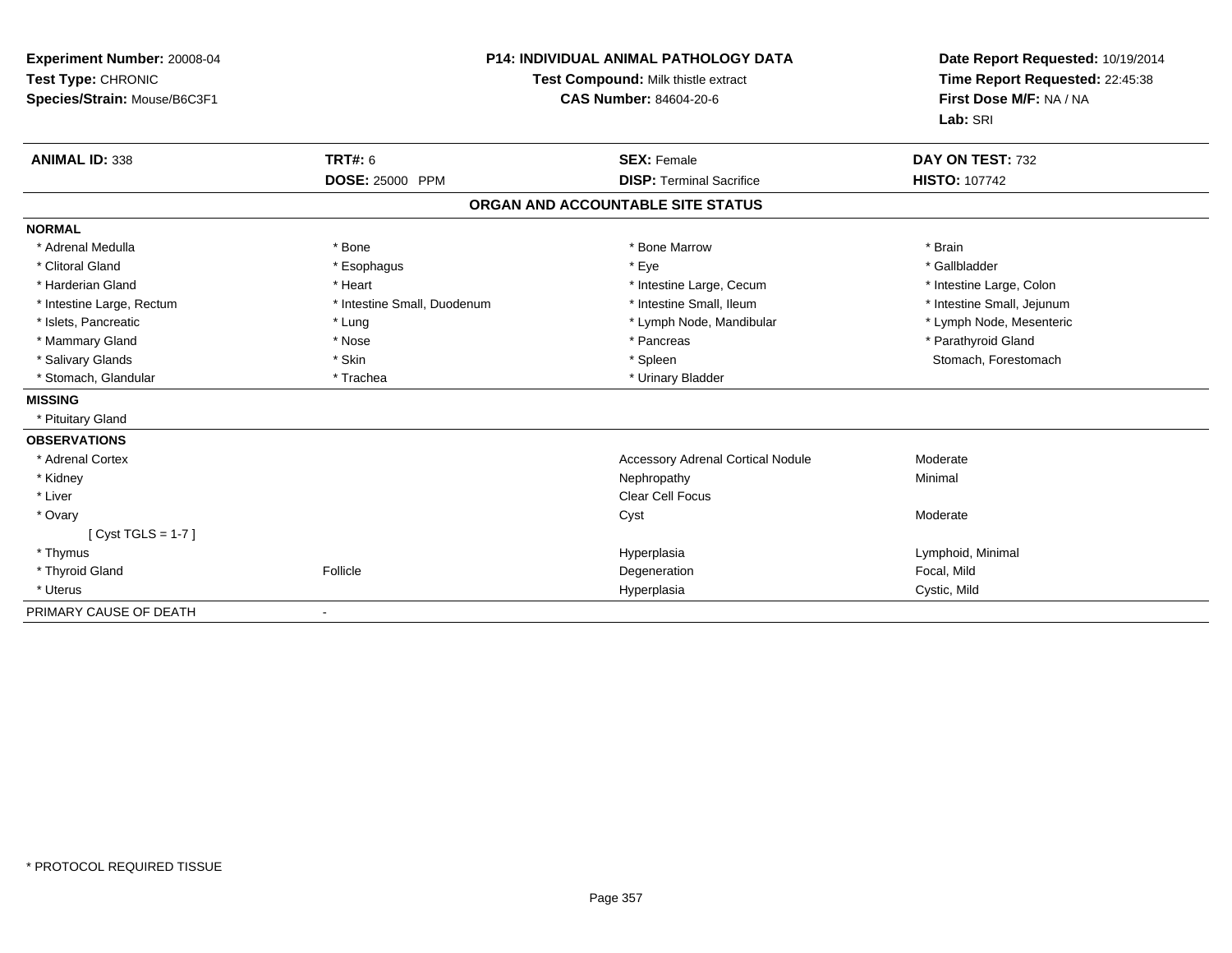| Experiment Number: 20008-04<br>Test Type: CHRONIC<br>Species/Strain: Mouse/B6C3F1 | <b>P14: INDIVIDUAL ANIMAL PATHOLOGY DATA</b><br>Test Compound: Milk thistle extract<br>CAS Number: 84604-20-6 |                                   | Date Report Requested: 10/19/2014<br>Time Report Requested: 22:45:38<br>First Dose M/F: NA / NA<br>Lab: SRI |
|-----------------------------------------------------------------------------------|---------------------------------------------------------------------------------------------------------------|-----------------------------------|-------------------------------------------------------------------------------------------------------------|
| <b>ANIMAL ID: 339</b>                                                             | <b>TRT#: 6</b>                                                                                                | <b>SEX: Female</b>                | DAY ON TEST: 732                                                                                            |
|                                                                                   | DOSE: 25000 PPM                                                                                               | <b>DISP: Terminal Sacrifice</b>   | <b>HISTO: 107743</b>                                                                                        |
|                                                                                   |                                                                                                               | ORGAN AND ACCOUNTABLE SITE STATUS |                                                                                                             |
| <b>NORMAL</b>                                                                     |                                                                                                               |                                   |                                                                                                             |
| * Adrenal Cortex                                                                  | * Adrenal Medulla                                                                                             | * Bone Marrow                     | * Brain                                                                                                     |
| * Clitoral Gland                                                                  | * Esophagus                                                                                                   | * Eye                             | * Gallbladder                                                                                               |
| * Harderian Gland                                                                 | * Heart                                                                                                       | * Intestine Large, Cecum          | * Intestine Large, Colon                                                                                    |
| * Intestine Large, Rectum                                                         | * Intestine Small, Duodenum                                                                                   | * Intestine Small, Ileum          | * Intestine Small, Jejunum                                                                                  |
| * Islets, Pancreatic                                                              | * Kidney                                                                                                      | * Liver                           | * Lung                                                                                                      |
| * Lymph Node, Mandibular                                                          | * Lymph Node, Mesenteric                                                                                      | * Mammary Gland                   | * Nose                                                                                                      |
| * Pancreas                                                                        | * Parathyroid Gland                                                                                           | * Pituitary Gland                 | * Salivary Glands                                                                                           |
| * Skin                                                                            | Stomach, Forestomach                                                                                          | * Stomach, Glandular              | * Thyroid Gland                                                                                             |
| * Trachea                                                                         | * Urinary Bladder                                                                                             | * Uterus                          |                                                                                                             |
| <b>INSUFFICIENT TISSUE</b>                                                        |                                                                                                               |                                   |                                                                                                             |
| * Thymus                                                                          |                                                                                                               |                                   |                                                                                                             |
| <b>OBSERVATIONS</b>                                                               |                                                                                                               |                                   |                                                                                                             |
| * Bone                                                                            |                                                                                                               | Fibro-Osseous Lesion              | Minimal                                                                                                     |
| * Ovary                                                                           |                                                                                                               | Cyst                              | Moderate                                                                                                    |
| * Spleen                                                                          | Lymph Follic                                                                                                  | Hyperplasia                       | Mild                                                                                                        |
| PRIMARY CAUSE OF DEATH                                                            |                                                                                                               |                                   |                                                                                                             |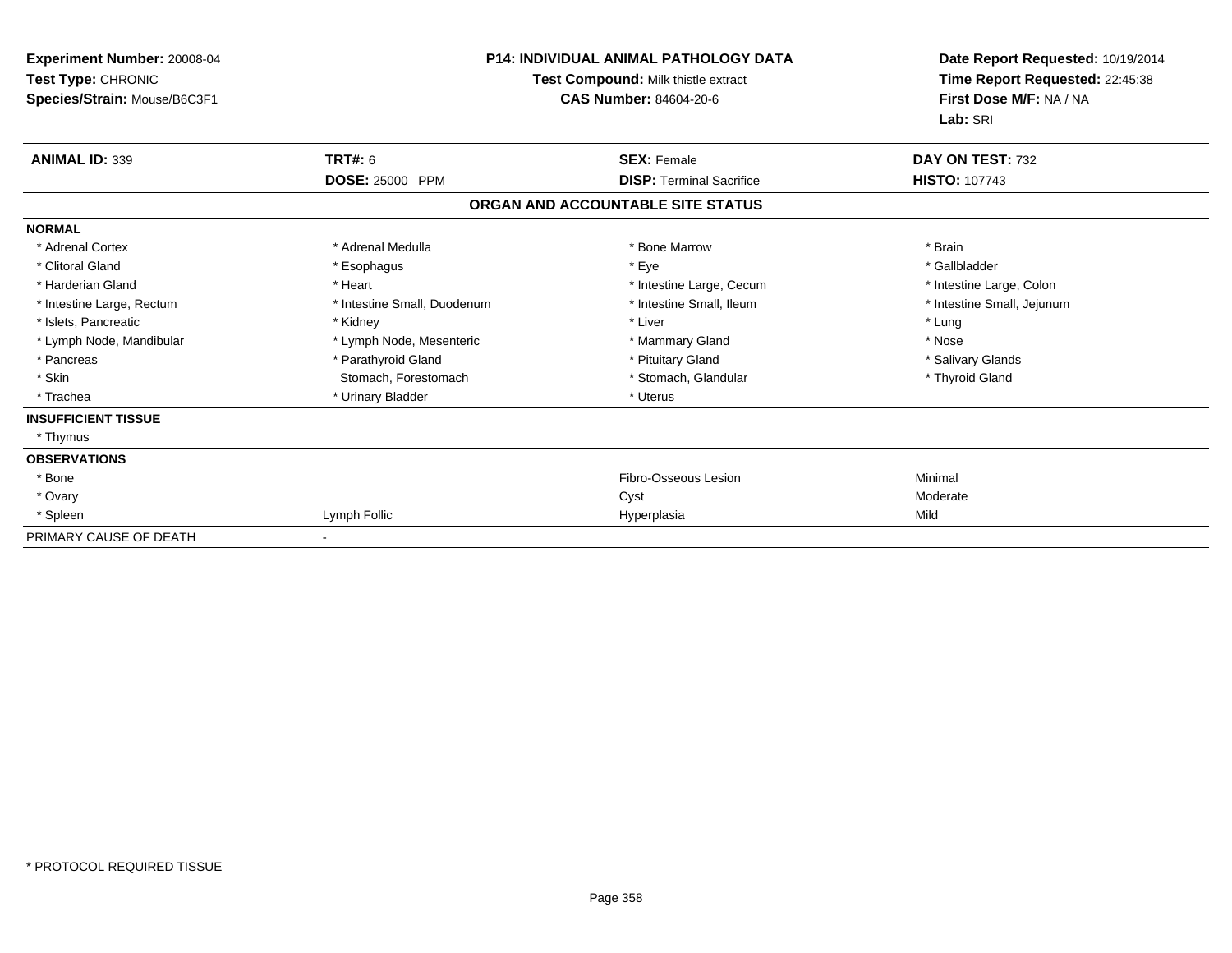| Experiment Number: 20008-04<br>Test Type: CHRONIC<br>Species/Strain: Mouse/B6C3F1 |                                            | P14: INDIVIDUAL ANIMAL PATHOLOGY DATA<br>Test Compound: Milk thistle extract<br><b>CAS Number: 84604-20-6</b>                                     | Date Report Requested: 10/19/2014<br>Time Report Requested: 22:45:38<br>First Dose M/F: NA / NA<br>Lab: SRI |  |
|-----------------------------------------------------------------------------------|--------------------------------------------|---------------------------------------------------------------------------------------------------------------------------------------------------|-------------------------------------------------------------------------------------------------------------|--|
| <b>ANIMAL ID: 340</b>                                                             | TRT#: 6                                    | <b>SEX: Female</b>                                                                                                                                | DAY ON TEST: 602                                                                                            |  |
|                                                                                   | <b>DOSE: 25000 PPM</b>                     | <b>DISP: Natural Death</b>                                                                                                                        | <b>HISTO: 107744</b>                                                                                        |  |
|                                                                                   |                                            | ORGAN AND ACCOUNTABLE SITE STATUS                                                                                                                 |                                                                                                             |  |
| <b>NORMAL</b>                                                                     |                                            |                                                                                                                                                   |                                                                                                             |  |
| * Adrenal Cortex                                                                  | * Adrenal Medulla                          | * Bone Marrow                                                                                                                                     | * Brain                                                                                                     |  |
| * Clitoral Gland                                                                  | * Esophagus                                | * Eye                                                                                                                                             | * Harderian Gland                                                                                           |  |
| * Heart                                                                           | * Intestine Large, Colon                   | * Intestine Large, Rectum                                                                                                                         | * Intestine Small, Ileum                                                                                    |  |
| * Kidney                                                                          | * Lung                                     | * Lymph Node, Mandibular                                                                                                                          | * Lymph Node, Mesenteric                                                                                    |  |
| * Mammary Gland                                                                   | * Nose                                     | * Ovary                                                                                                                                           | * Pancreas                                                                                                  |  |
| * Parathyroid Gland                                                               | * Pituitary Gland                          | * Salivary Glands                                                                                                                                 | * Skin                                                                                                      |  |
| * Spleen                                                                          | Stomach, Forestomach                       | * Stomach, Glandular                                                                                                                              | * Thyroid Gland                                                                                             |  |
| * Trachea                                                                         |                                            |                                                                                                                                                   |                                                                                                             |  |
| <b>AUTO PRECLUDES DIAG.</b>                                                       |                                            |                                                                                                                                                   |                                                                                                             |  |
| * Gallbladder                                                                     | * Intestine Large, Cecum                   | * Intestine Small, Duodenum                                                                                                                       | * Intestine Small, Jejunum                                                                                  |  |
| <b>OBSERVATIONS</b>                                                               |                                            |                                                                                                                                                   |                                                                                                             |  |
| * Bone                                                                            |                                            | Fibro-Osseous Lesion                                                                                                                              | Mild                                                                                                        |  |
| * Islets, Pancreatic                                                              |                                            | Adenoma                                                                                                                                           |                                                                                                             |  |
| * Liver                                                                           | Hepatocyte                                 | Vacuolization Cytoplasmic                                                                                                                         | Moderate                                                                                                    |  |
| [Vacuolization Cytoplasmic TGLS = 1-6]                                            |                                            |                                                                                                                                                   |                                                                                                             |  |
| * Thymus                                                                          |                                            | Atrophy                                                                                                                                           | Moderate                                                                                                    |  |
| * Urinary Bladder                                                                 | <b>Transit Epithe</b>                      | Carcinoma                                                                                                                                         |                                                                                                             |  |
|                                                                                   |                                            | Note: STEP SECTIONS TAKEN IN URINARY BLADDER IN ATTEMPT TO GET MORE COMPLETE SECTION OF LESION. A PORTION OF TUMOR PRESUMABLY LOST IN PROCESSING. |                                                                                                             |  |
| * Uterus                                                                          |                                            | Hyperplasia                                                                                                                                       | Cystic, Moderate                                                                                            |  |
| PRIMARY CAUSE OF DEATH                                                            | - Urinary Bladder Transit Epithe Carcinoma |                                                                                                                                                   |                                                                                                             |  |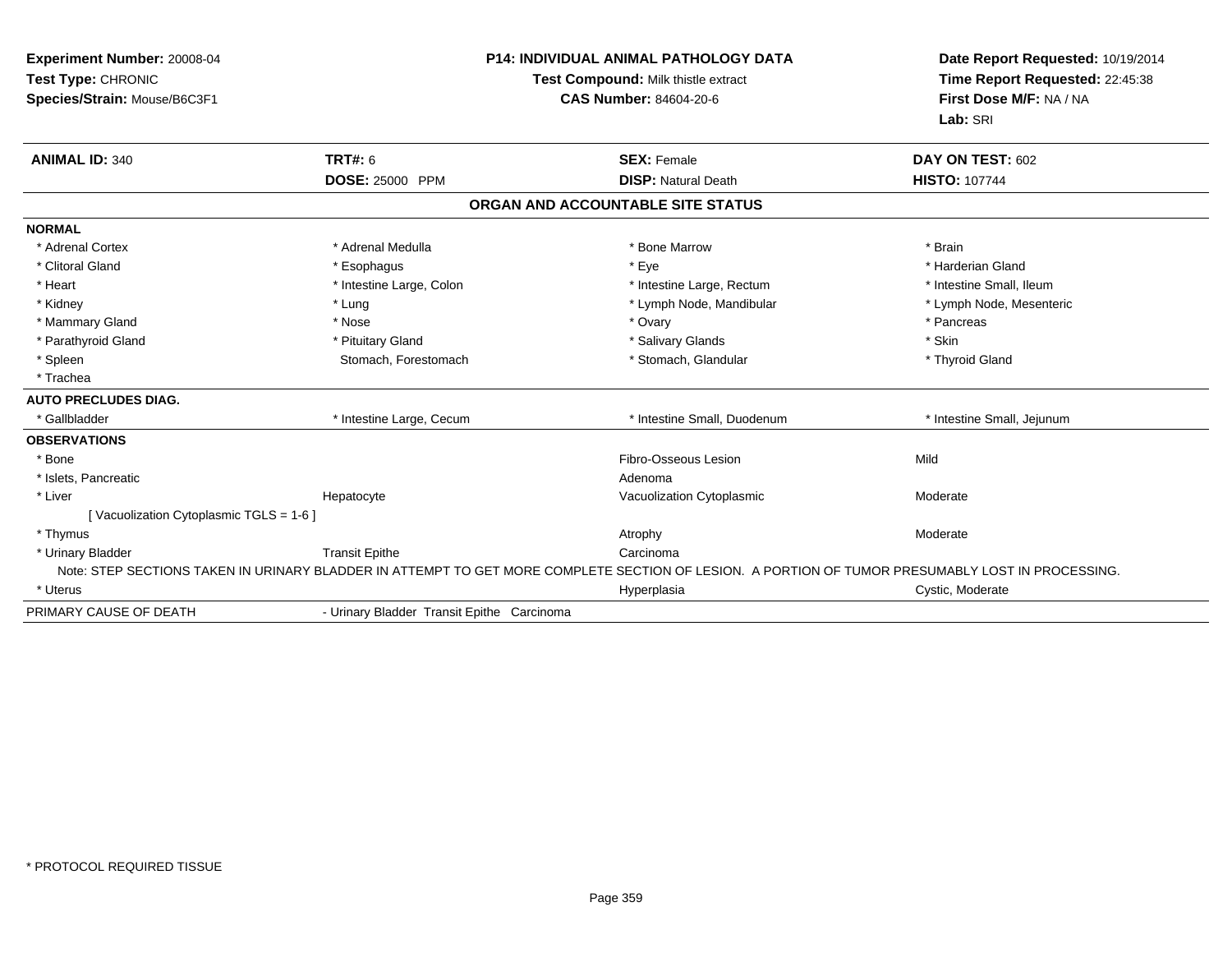| Experiment Number: 20008-04<br>Test Type: CHRONIC<br>Species/Strain: Mouse/B6C3F1 |                           | <b>P14: INDIVIDUAL ANIMAL PATHOLOGY DATA</b><br>Test Compound: Milk thistle extract<br><b>CAS Number: 84604-20-6</b> | Date Report Requested: 10/19/2014<br>Time Report Requested: 22:45:38<br>First Dose M/F: NA / NA<br>Lab: SRI |  |
|-----------------------------------------------------------------------------------|---------------------------|----------------------------------------------------------------------------------------------------------------------|-------------------------------------------------------------------------------------------------------------|--|
| <b>ANIMAL ID: 341</b>                                                             | TRT#: 6                   | <b>SEX: Female</b>                                                                                                   | DAY ON TEST: 735                                                                                            |  |
|                                                                                   | <b>DOSE: 25000 PPM</b>    | <b>DISP: Terminal Sacrifice</b>                                                                                      | <b>HISTO: 107745</b>                                                                                        |  |
|                                                                                   |                           | ORGAN AND ACCOUNTABLE SITE STATUS                                                                                    |                                                                                                             |  |
| <b>NORMAL</b>                                                                     |                           |                                                                                                                      |                                                                                                             |  |
| * Adrenal Cortex                                                                  | * Adrenal Medulla         | * Bone                                                                                                               | * Bone Marrow                                                                                               |  |
| * Brain                                                                           | * Clitoral Gland          | * Esophagus                                                                                                          | * Eye                                                                                                       |  |
| * Gallbladder                                                                     | * Harderian Gland         | * Heart                                                                                                              | * Intestine Large, Cecum                                                                                    |  |
| * Intestine Large, Colon                                                          | * Intestine Large, Rectum | * Intestine Small. Duodenum                                                                                          | * Intestine Small. Ileum                                                                                    |  |
| * Intestine Small, Jejunum                                                        | * Islets, Pancreatic      | * Kidney                                                                                                             | * Liver                                                                                                     |  |
| * Lung                                                                            | * Lymph Node, Mandibular  | * Lymph Node, Mesenteric                                                                                             | * Mammary Gland                                                                                             |  |
| * Nose                                                                            | * Pancreas                | * Parathyroid Gland                                                                                                  | * Pituitary Gland                                                                                           |  |
| * Skin                                                                            | Stomach, Forestomach      | * Stomach, Glandular                                                                                                 | * Thymus                                                                                                    |  |
| * Thyroid Gland                                                                   | * Trachea                 |                                                                                                                      |                                                                                                             |  |
| <b>OBSERVATIONS</b>                                                               |                           |                                                                                                                      |                                                                                                             |  |
| * Ovary                                                                           |                           | Hemorrhage                                                                                                           | Mild                                                                                                        |  |
| * Salivary Glands                                                                 |                           | <b>Infiltration Cellular</b>                                                                                         | Lymphocyte, Moderate                                                                                        |  |
| * Spleen                                                                          | Lymph Follic              | Hyperplasia                                                                                                          | Moderate                                                                                                    |  |
| [Hyperplasia TGLS = $1-6$ ]                                                       |                           |                                                                                                                      |                                                                                                             |  |
| * Urinary Bladder                                                                 |                           | <b>Infiltration Cellular</b>                                                                                         | Lymphocyte, Mild                                                                                            |  |
| * Uterus                                                                          |                           | Hyperplasia                                                                                                          | Cystic, Marked                                                                                              |  |
| [Hyperplasia TGLS = 2-7]                                                          |                           |                                                                                                                      |                                                                                                             |  |
| PRIMARY CAUSE OF DEATH                                                            |                           |                                                                                                                      |                                                                                                             |  |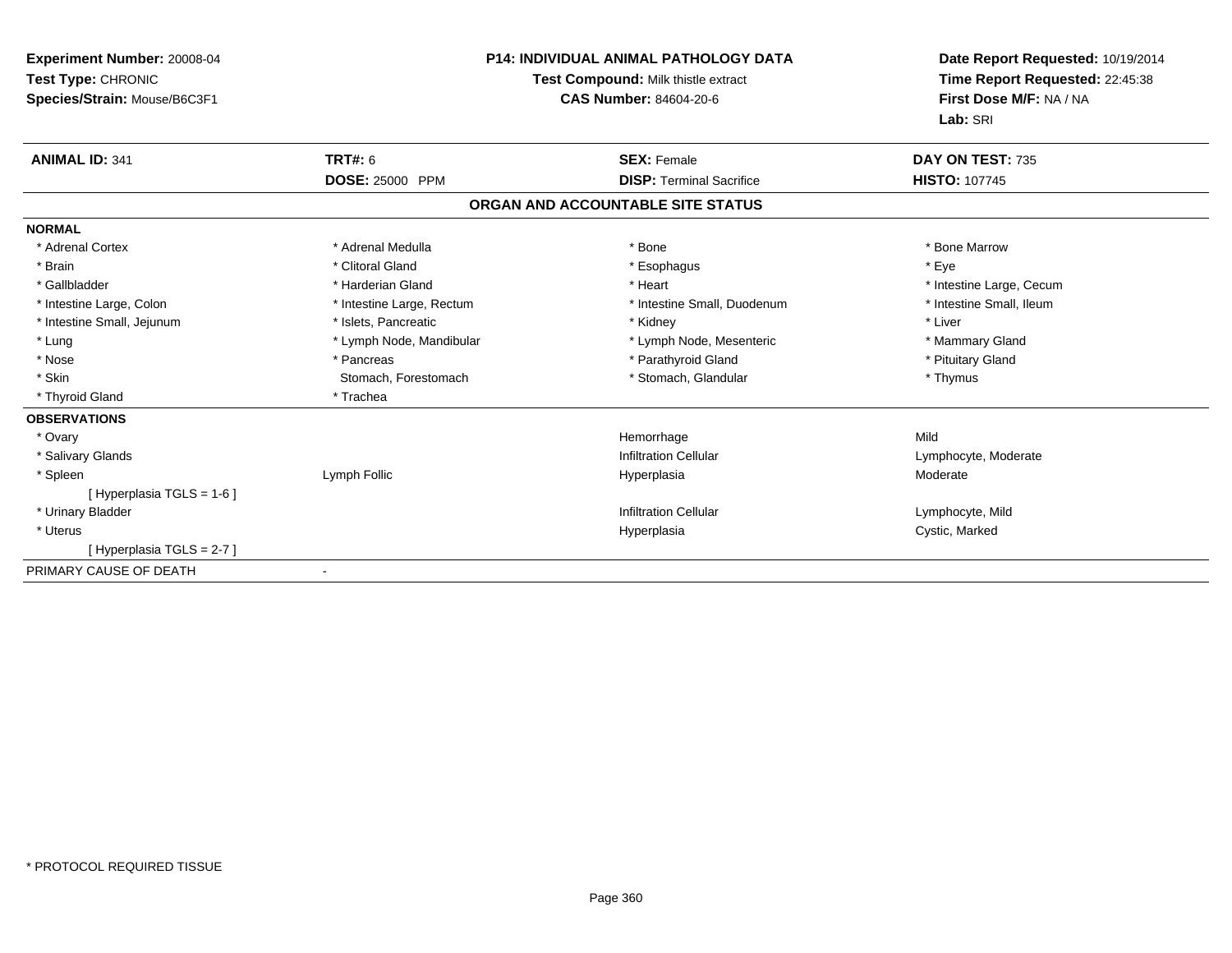| Experiment Number: 20008-04<br>Test Type: CHRONIC<br>Species/Strain: Mouse/B6C3F1 |                          | <b>P14: INDIVIDUAL ANIMAL PATHOLOGY DATA</b><br>Test Compound: Milk thistle extract<br><b>CAS Number: 84604-20-6</b> | Date Report Requested: 10/19/2014<br>Time Report Requested: 22:45:38<br>First Dose M/F: NA / NA<br>Lab: SRI |  |
|-----------------------------------------------------------------------------------|--------------------------|----------------------------------------------------------------------------------------------------------------------|-------------------------------------------------------------------------------------------------------------|--|
| <b>ANIMAL ID: 342</b>                                                             | <b>TRT#: 6</b>           | <b>SEX: Female</b>                                                                                                   | DAY ON TEST: 735                                                                                            |  |
|                                                                                   | DOSE: 25000 PPM          | <b>DISP: Terminal Sacrifice</b>                                                                                      | <b>HISTO: 107746</b>                                                                                        |  |
|                                                                                   |                          | ORGAN AND ACCOUNTABLE SITE STATUS                                                                                    |                                                                                                             |  |
| <b>NORMAL</b>                                                                     |                          |                                                                                                                      |                                                                                                             |  |
| * Adrenal Cortex                                                                  | * Adrenal Medulla        | * Bone                                                                                                               | * Brain                                                                                                     |  |
| * Clitoral Gland                                                                  | * Esophagus              | * Eye                                                                                                                | * Gallbladder                                                                                               |  |
| * Heart                                                                           | * Intestine Large, Cecum | * Intestine Large, Colon                                                                                             | * Intestine Large, Rectum                                                                                   |  |
| * Intestine Small, Duodenum                                                       | * Intestine Small, Ileum | * Intestine Small, Jejunum                                                                                           | * Islets, Pancreatic                                                                                        |  |
| * Lung                                                                            | * Lymph Node, Mandibular | * Lymph Node, Mesenteric                                                                                             | * Mammary Gland                                                                                             |  |
| * Nose                                                                            | * Ovary                  | * Pancreas                                                                                                           | * Parathyroid Gland                                                                                         |  |
| * Pituitary Gland                                                                 | * Skin                   | Stomach, Forestomach                                                                                                 | * Stomach, Glandular                                                                                        |  |
| * Thymus                                                                          | * Trachea                | * Urinary Bladder                                                                                                    |                                                                                                             |  |
| <b>OBSERVATIONS</b>                                                               |                          |                                                                                                                      |                                                                                                             |  |
| * Bone Marrow                                                                     |                          | Myelofibrosis                                                                                                        | Minimal                                                                                                     |  |
| * Harderian Gland                                                                 |                          | Carcinoma                                                                                                            |                                                                                                             |  |
| [Carcinoma TGLS = 2-12]                                                           |                          | Note: HARDERIAN GLAND TUMOR HAS A SINGLE LOCALIZED AREA THAT APPEARS TO REPRESENT CARCINOMA.                         |                                                                                                             |  |
| * Kidney                                                                          |                          | <b>Infiltration Cellular</b>                                                                                         | Lymphocyte, Moderate                                                                                        |  |
| * Liver                                                                           |                          | <b>Infiltration Cellular</b>                                                                                         | Lymphocyte, Mild                                                                                            |  |
| * Salivary Glands                                                                 |                          | <b>Infiltration Cellular</b>                                                                                         | Lymphocyte, Moderate                                                                                        |  |
| * Spleen                                                                          | Lymph Follic             | Hyperplasia                                                                                                          | Moderate                                                                                                    |  |
| * Thyroid Gland                                                                   | Follicle                 | Degeneration                                                                                                         | Focal, Mild                                                                                                 |  |
| * Uterus                                                                          |                          | Hyperplasia                                                                                                          | Cystic, Marked                                                                                              |  |
| [Hyperplasia TGLS = 1-7]                                                          |                          |                                                                                                                      |                                                                                                             |  |
| PRIMARY CAUSE OF DEATH                                                            |                          |                                                                                                                      |                                                                                                             |  |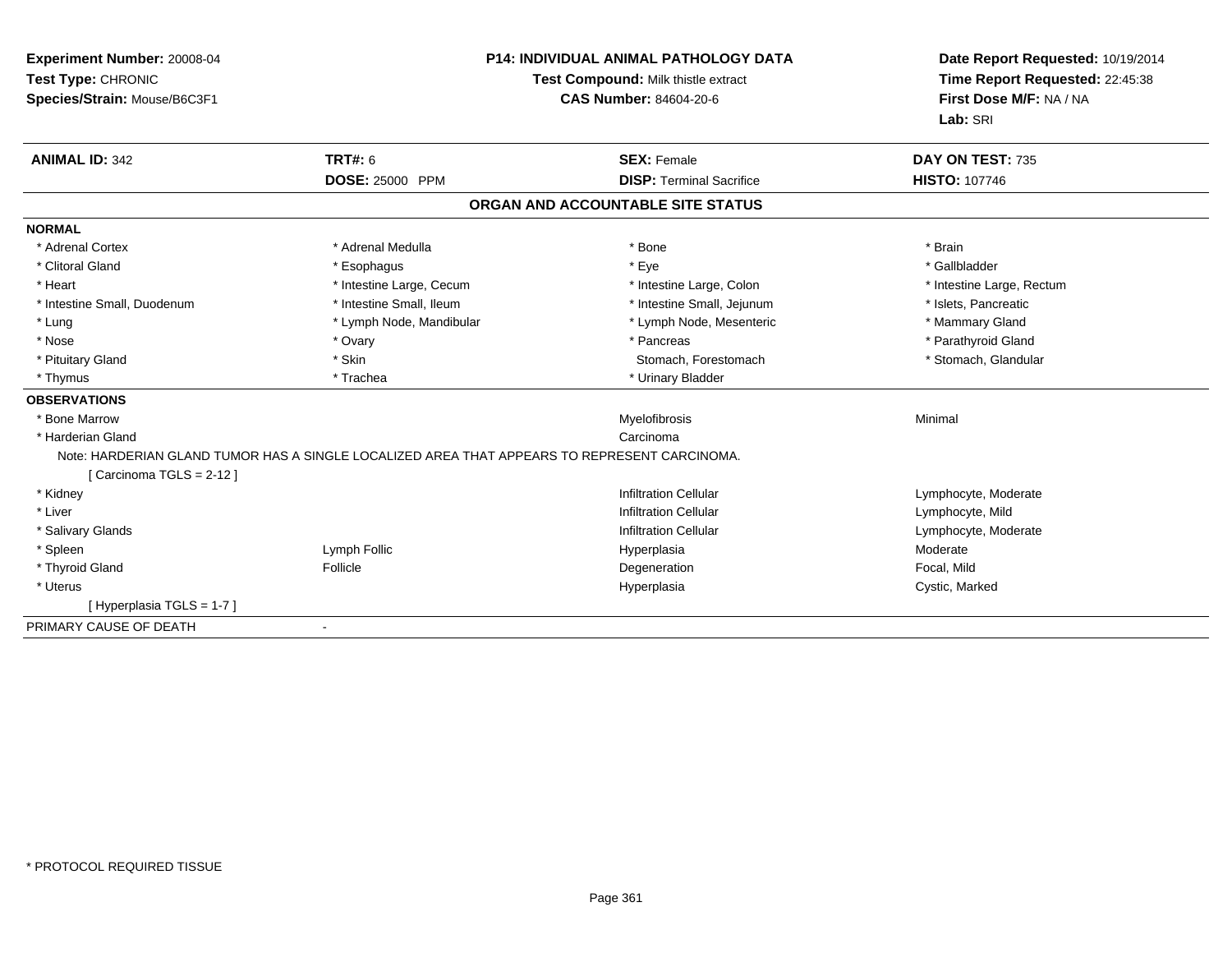| Experiment Number: 20008-04<br>Test Type: CHRONIC<br>Species/Strain: Mouse/B6C3F1 | P14: INDIVIDUAL ANIMAL PATHOLOGY DATA<br>Test Compound: Milk thistle extract<br><b>CAS Number: 84604-20-6</b> |                                                                                                                                           | Date Report Requested: 10/19/2014<br>Time Report Requested: 22:45:38<br>First Dose M/F: NA / NA<br>Lab: SRI |
|-----------------------------------------------------------------------------------|---------------------------------------------------------------------------------------------------------------|-------------------------------------------------------------------------------------------------------------------------------------------|-------------------------------------------------------------------------------------------------------------|
| <b>ANIMAL ID: 343</b>                                                             | <b>TRT#: 6</b>                                                                                                | <b>SEX: Female</b><br><b>DISP: Terminal Sacrifice</b>                                                                                     | DAY ON TEST: 735                                                                                            |
|                                                                                   | <b>DOSE: 25000 PPM</b>                                                                                        |                                                                                                                                           | <b>HISTO: 107747</b>                                                                                        |
|                                                                                   |                                                                                                               | ORGAN AND ACCOUNTABLE SITE STATUS                                                                                                         |                                                                                                             |
| <b>NORMAL</b>                                                                     |                                                                                                               |                                                                                                                                           |                                                                                                             |
| * Adrenal Cortex                                                                  | * Adrenal Medulla                                                                                             | * Bone Marrow                                                                                                                             | * Brain                                                                                                     |
| * Clitoral Gland                                                                  | * Esophagus                                                                                                   | * Eye                                                                                                                                     | * Gallbladder                                                                                               |
| * Harderian Gland                                                                 | * Heart                                                                                                       | * Intestine Large, Cecum                                                                                                                  | * Intestine Large, Colon                                                                                    |
| * Intestine Large, Rectum                                                         | * Intestine Small, Duodenum                                                                                   | * Intestine Small, Ileum                                                                                                                  | * Intestine Small, Jejunum                                                                                  |
| * Islets, Pancreatic                                                              | * Lung                                                                                                        | * Mammary Gland                                                                                                                           | * Nose                                                                                                      |
| * Pancreas                                                                        | * Parathyroid Gland                                                                                           | * Pituitary Gland                                                                                                                         | * Salivary Glands                                                                                           |
| * Skin                                                                            | Stomach, Forestomach                                                                                          | * Stomach, Glandular                                                                                                                      | * Thymus                                                                                                    |
| * Trachea                                                                         | * Urinary Bladder                                                                                             |                                                                                                                                           |                                                                                                             |
| <b>OBSERVATIONS</b>                                                               |                                                                                                               |                                                                                                                                           |                                                                                                             |
| * Bone                                                                            |                                                                                                               | Fibro-Osseous Lesion                                                                                                                      | Minimal                                                                                                     |
| * Kidney                                                                          |                                                                                                               | Cyst                                                                                                                                      | Moderate                                                                                                    |
| [ $Cyst TGLS = 5-21$ ]                                                            |                                                                                                               |                                                                                                                                           |                                                                                                             |
| * Liver                                                                           |                                                                                                               | Lymphoma Malignant                                                                                                                        |                                                                                                             |
| [ Lymphoma Malignant TGLS = 6-22 ]                                                |                                                                                                               | Note: LESION TABULATED AS MALIGNANT LYMPHOMA CONTAINS SIGNIFICANT HISTIOCYTIC COMPONENT IN SOME AREAS, ESPECIALLY IN SECTIONS ON SLIDE 6. |                                                                                                             |
| * Lymph Node, Mandibular                                                          |                                                                                                               | Hyperplasia                                                                                                                               | Lymphoid, Moderate                                                                                          |
| * Lymph Node, Mesenteric                                                          |                                                                                                               | Lymphoma Malignant                                                                                                                        |                                                                                                             |
| [ Lymphoma Malignant TGLS = 4-23 ]                                                |                                                                                                               |                                                                                                                                           |                                                                                                             |
| * Ovary                                                                           |                                                                                                               | Cyst                                                                                                                                      | Moderate                                                                                                    |
| [Cyst TGLS = $2-7$ ]                                                              |                                                                                                               |                                                                                                                                           |                                                                                                             |
| * Spleen                                                                          | Lymph Follic                                                                                                  | Hyperplasia                                                                                                                               | Mild                                                                                                        |
| [ Hyperplasia TGLS = 3-6 ]                                                        |                                                                                                               |                                                                                                                                           |                                                                                                             |
| * Thyroid Gland                                                                   | Follicle                                                                                                      | Degeneration                                                                                                                              | Focal, Minimal                                                                                              |
| * Uterus                                                                          |                                                                                                               | Hyperplasia                                                                                                                               | Cystic, Mild                                                                                                |
| [Hyperplasia TGLS = 1-7]                                                          |                                                                                                               |                                                                                                                                           |                                                                                                             |
| PRIMARY CAUSE OF DEATH                                                            | $\blacksquare$                                                                                                |                                                                                                                                           |                                                                                                             |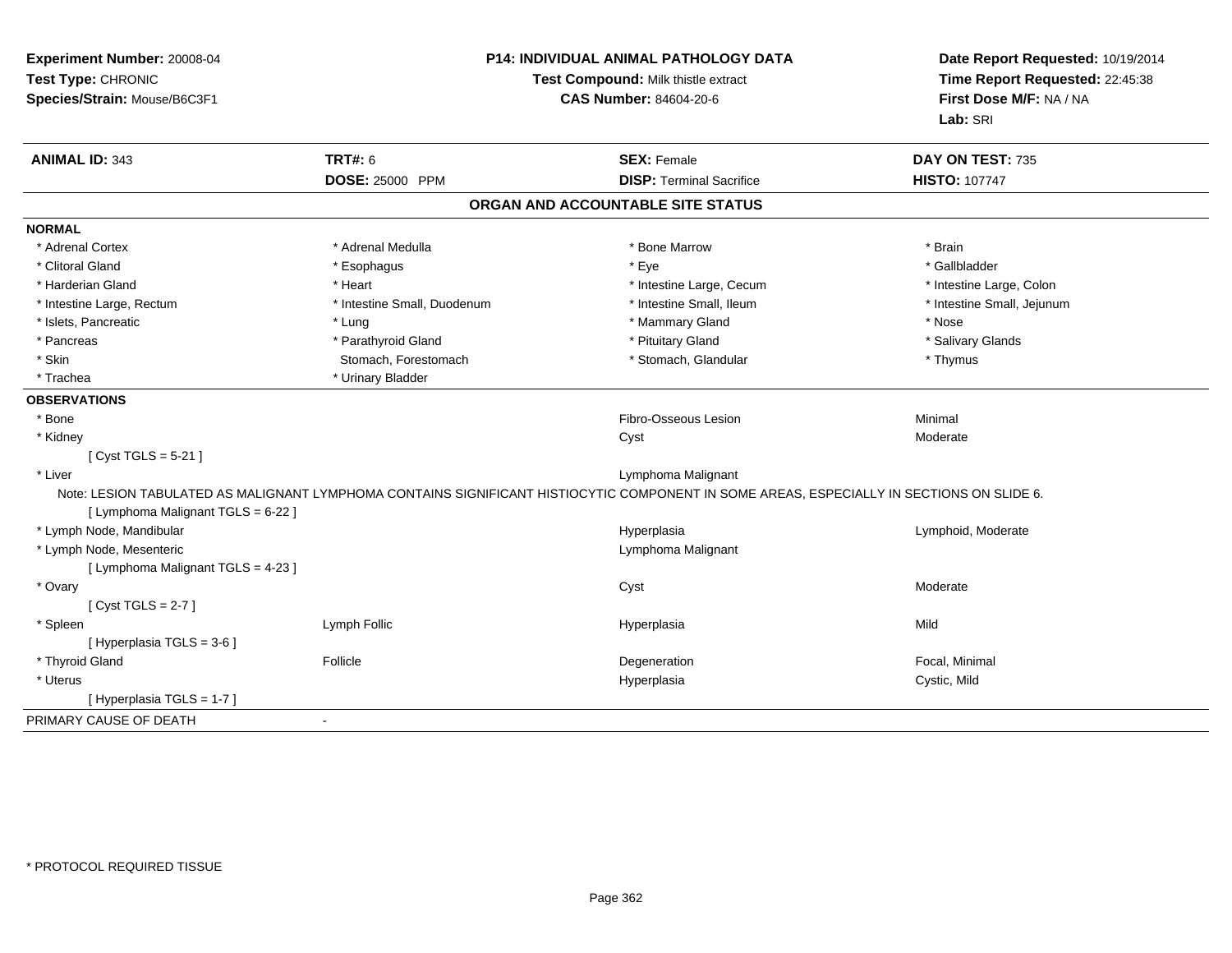| Experiment Number: 20008-04<br>Test Type: CHRONIC<br>Species/Strain: Mouse/B6C3F1 | P14: INDIVIDUAL ANIMAL PATHOLOGY DATA<br>Test Compound: Milk thistle extract<br><b>CAS Number: 84604-20-6</b> |                                   | Date Report Requested: 10/19/2014<br>Time Report Requested: 22:45:38<br>First Dose M/F: NA / NA<br>Lab: SRI |
|-----------------------------------------------------------------------------------|---------------------------------------------------------------------------------------------------------------|-----------------------------------|-------------------------------------------------------------------------------------------------------------|
| <b>ANIMAL ID: 344</b>                                                             | <b>TRT#: 6</b>                                                                                                | <b>SEX: Female</b>                | DAY ON TEST: 735                                                                                            |
|                                                                                   | <b>DOSE: 25000 PPM</b>                                                                                        | <b>DISP: Terminal Sacrifice</b>   | <b>HISTO: 107748</b>                                                                                        |
|                                                                                   |                                                                                                               | ORGAN AND ACCOUNTABLE SITE STATUS |                                                                                                             |
| <b>NORMAL</b>                                                                     |                                                                                                               |                                   |                                                                                                             |
| * Adrenal Cortex                                                                  | * Adrenal Medulla                                                                                             | * Bone                            | * Brain                                                                                                     |
| * Clitoral Gland                                                                  | * Esophagus                                                                                                   | * Eye                             | * Gallbladder                                                                                               |
| * Harderian Gland                                                                 | * Heart                                                                                                       | * Intestine Large, Cecum          | * Intestine Large, Colon                                                                                    |
| * Intestine Large, Rectum                                                         | * Intestine Small, Duodenum                                                                                   | * Intestine Small, Ileum          | * Intestine Small, Jejunum                                                                                  |
| * Islets, Pancreatic                                                              | * Kidney                                                                                                      | * Liver                           | * Lung                                                                                                      |
| * Lymph Node, Mandibular                                                          | * Lymph Node, Mesenteric                                                                                      | * Mammary Gland                   | * Nose                                                                                                      |
| * Pancreas                                                                        | * Parathyroid Gland                                                                                           | * Pituitary Gland                 | * Salivary Glands                                                                                           |
| * Skin                                                                            | Stomach, Forestomach                                                                                          | * Stomach, Glandular              | * Thymus                                                                                                    |
| * Thyroid Gland                                                                   | * Trachea                                                                                                     | * Urinary Bladder                 |                                                                                                             |
| <b>OBSERVATIONS</b>                                                               |                                                                                                               |                                   |                                                                                                             |
| * Bone Marrow                                                                     |                                                                                                               | Hyperplasia                       | Mild                                                                                                        |
| Lymph Node                                                                        | <b>Iliac</b>                                                                                                  | Hyperplasia                       | Lymphoid, Mild                                                                                              |
|                                                                                   | Renal                                                                                                         | Hyperplasia                       | Lymphoid, Minimal                                                                                           |
| [ Hyperplasia TGLS = 6-23 ]<br>[ Hyperplasia TGLS = 5-22 ]                        |                                                                                                               |                                   |                                                                                                             |
| Mesentery                                                                         |                                                                                                               | Hemangiosarcoma                   |                                                                                                             |
| [Hemangiosarcoma TGLS = 1-21]                                                     |                                                                                                               |                                   |                                                                                                             |
| * Ovary                                                                           |                                                                                                               | Hemorrhage                        | Mild                                                                                                        |
| * Spleen                                                                          |                                                                                                               | Hematopoietic Cell Proliferation  | Minimal                                                                                                     |
| [ Hematopoietic Cell Proliferation TGLS = 4-6 ]                                   |                                                                                                               |                                   |                                                                                                             |
| * Uterus                                                                          |                                                                                                               | Hyperplasia                       | Cystic, Marked                                                                                              |
|                                                                                   |                                                                                                               | Polyp Stromal                     |                                                                                                             |
| [Hyperplasia TGLS = 3-7]                                                          |                                                                                                               |                                   |                                                                                                             |
| PRIMARY CAUSE OF DEATH                                                            |                                                                                                               |                                   |                                                                                                             |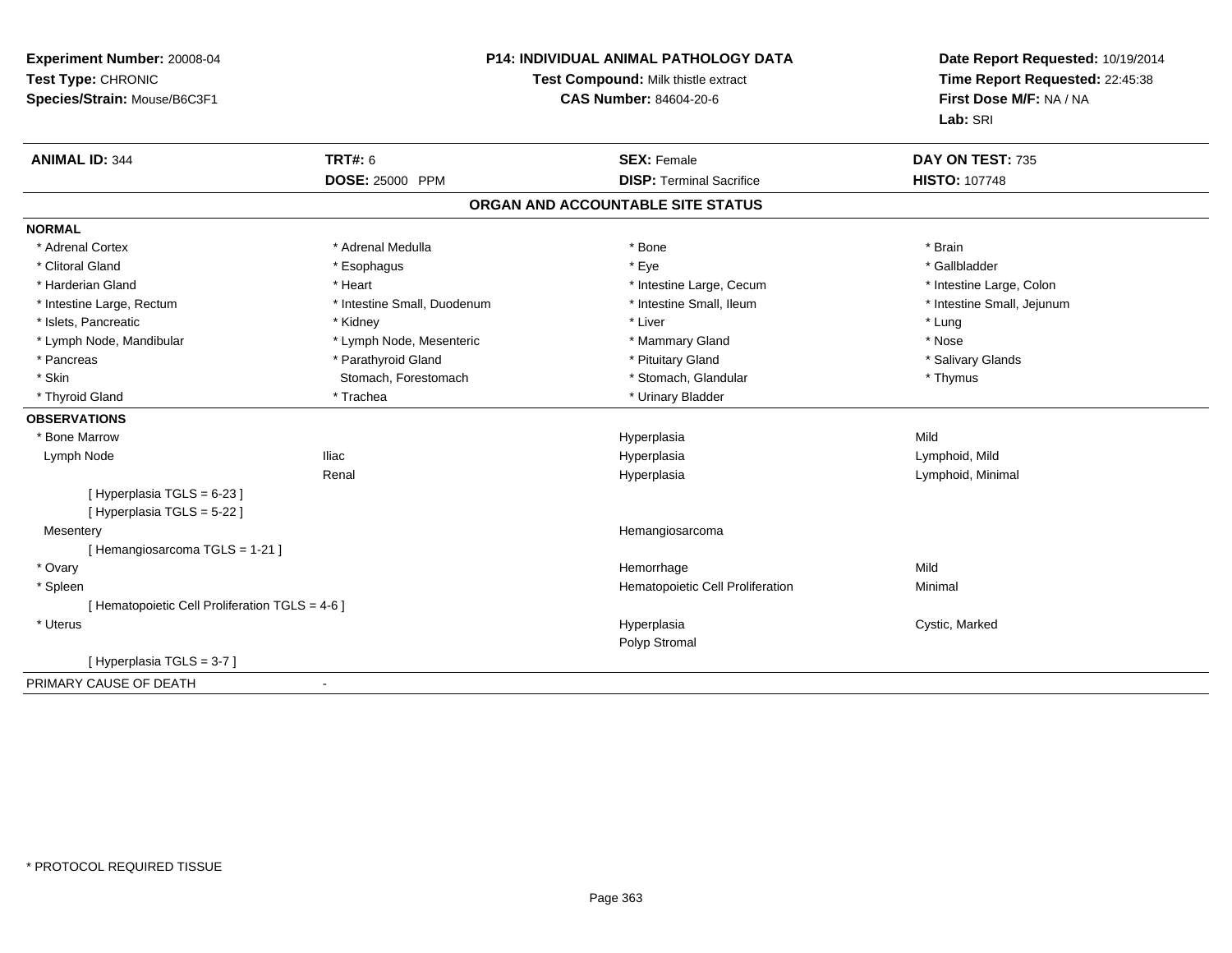| <b>Experiment Number: 20008-04</b><br>Test Type: CHRONIC<br>Species/Strain: Mouse/B6C3F1 | <b>P14: INDIVIDUAL ANIMAL PATHOLOGY DATA</b><br>Test Compound: Milk thistle extract<br><b>CAS Number: 84604-20-6</b> |                                   | Date Report Requested: 10/19/2014<br>Time Report Requested: 22:45:38<br>First Dose M/F: NA / NA<br>Lab: SRI |
|------------------------------------------------------------------------------------------|----------------------------------------------------------------------------------------------------------------------|-----------------------------------|-------------------------------------------------------------------------------------------------------------|
| <b>ANIMAL ID: 345</b>                                                                    | TRT#: 6                                                                                                              | <b>SEX: Female</b>                | DAY ON TEST: 735                                                                                            |
|                                                                                          | DOSE: 25000 PPM                                                                                                      | <b>DISP:</b> Terminal Sacrifice   | <b>HISTO: 107749</b>                                                                                        |
|                                                                                          |                                                                                                                      | ORGAN AND ACCOUNTABLE SITE STATUS |                                                                                                             |
| <b>NORMAL</b>                                                                            |                                                                                                                      |                                   |                                                                                                             |
| * Adrenal Cortex                                                                         | * Adrenal Medulla                                                                                                    | * Bone Marrow                     | * Brain                                                                                                     |
| * Clitoral Gland                                                                         | * Esophagus                                                                                                          | * Eye                             | * Gallbladder                                                                                               |
| * Harderian Gland                                                                        | * Heart                                                                                                              | * Intestine Large, Cecum          | * Intestine Large, Colon                                                                                    |
| * Intestine Large, Rectum                                                                | * Intestine Small, Duodenum                                                                                          | * Intestine Small, Ileum          | * Intestine Small, Jejunum                                                                                  |
| * Islets, Pancreatic                                                                     | * Kidney                                                                                                             | * Liver                           | * Lung                                                                                                      |
| * Lymph Node, Mandibular                                                                 | * Lymph Node, Mesenteric                                                                                             | * Mammary Gland                   | * Nose                                                                                                      |
| * Ovary                                                                                  | * Pancreas                                                                                                           | * Parathyroid Gland               | * Pituitary Gland                                                                                           |
| * Salivary Glands                                                                        | * Skin                                                                                                               | * Spleen                          | Stomach, Forestomach                                                                                        |
| * Thymus                                                                                 | * Thyroid Gland                                                                                                      | * Trachea                         | * Urinary Bladder                                                                                           |
| <b>OBSERVATIONS</b>                                                                      |                                                                                                                      |                                   |                                                                                                             |
| * Bone                                                                                   |                                                                                                                      | Fibro-Osseous Lesion              | Mild                                                                                                        |
| * Stomach, Glandular                                                                     |                                                                                                                      | Cyst                              | Moderate                                                                                                    |
| * Uterus                                                                                 |                                                                                                                      | Hyperplasia                       | Cystic, Mild                                                                                                |
| PRIMARY CAUSE OF DEATH                                                                   |                                                                                                                      |                                   |                                                                                                             |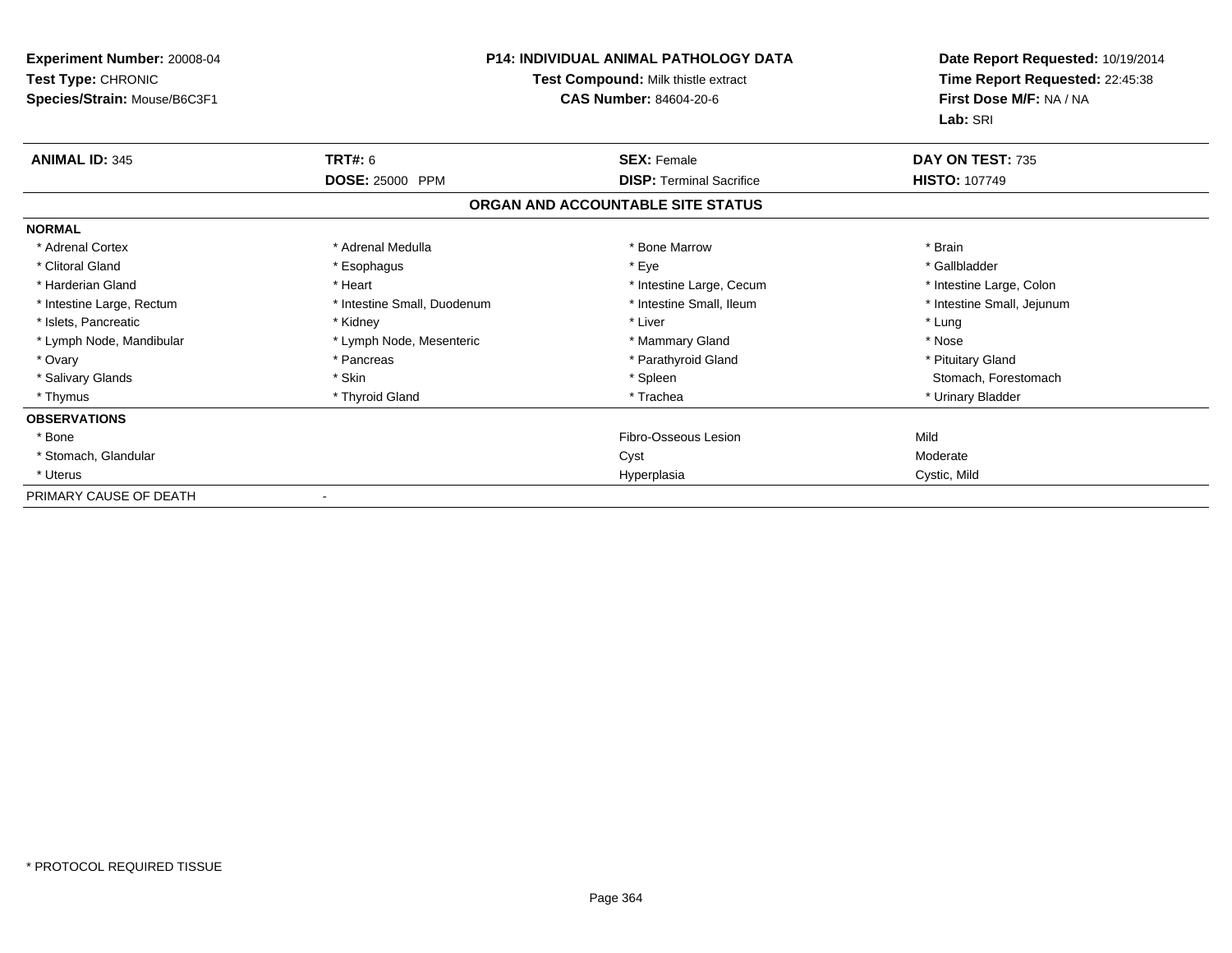| Experiment Number: 20008-04<br>Test Type: CHRONIC<br>Species/Strain: Mouse/B6C3F1 | <b>P14: INDIVIDUAL ANIMAL PATHOLOGY DATA</b><br>Test Compound: Milk thistle extract<br><b>CAS Number: 84604-20-6</b> |                                   | Date Report Requested: 10/19/2014<br>Time Report Requested: 22:45:38<br>First Dose M/F: NA / NA<br>Lab: SRI |  |
|-----------------------------------------------------------------------------------|----------------------------------------------------------------------------------------------------------------------|-----------------------------------|-------------------------------------------------------------------------------------------------------------|--|
| <b>ANIMAL ID: 346</b>                                                             | TRT#: 6                                                                                                              | <b>SEX: Female</b>                | DAY ON TEST: 735                                                                                            |  |
|                                                                                   | DOSE: 25000 PPM                                                                                                      | <b>DISP: Terminal Sacrifice</b>   | <b>HISTO: 107750</b>                                                                                        |  |
|                                                                                   |                                                                                                                      | ORGAN AND ACCOUNTABLE SITE STATUS |                                                                                                             |  |
| <b>NORMAL</b>                                                                     |                                                                                                                      |                                   |                                                                                                             |  |
| * Adrenal Cortex                                                                  | * Adrenal Medulla                                                                                                    | * Bone Marrow                     | * Brain                                                                                                     |  |
| * Clitoral Gland                                                                  | * Esophagus                                                                                                          | * Eye                             | * Gallbladder                                                                                               |  |
| * Harderian Gland                                                                 | * Heart                                                                                                              | * Intestine Large, Cecum          | * Intestine Large, Colon                                                                                    |  |
| * Intestine Large, Rectum                                                         | * Intestine Small, Duodenum                                                                                          | * Intestine Small, Ileum          | * Intestine Small, Jejunum                                                                                  |  |
| * Islets, Pancreatic                                                              | * Kidney                                                                                                             | * Liver                           | * Lymph Node, Mandibular                                                                                    |  |
| * Lymph Node, Mesenteric                                                          | * Mammary Gland                                                                                                      | * Nose                            | * Pancreas                                                                                                  |  |
| * Parathyroid Gland                                                               | * Pituitary Gland                                                                                                    | * Skin                            | Stomach, Forestomach                                                                                        |  |
| * Stomach, Glandular                                                              | * Thymus                                                                                                             | * Thyroid Gland                   | * Trachea                                                                                                   |  |
| * Urinary Bladder                                                                 |                                                                                                                      |                                   |                                                                                                             |  |
| <b>OBSERVATIONS</b>                                                               |                                                                                                                      |                                   |                                                                                                             |  |
| * Bone                                                                            |                                                                                                                      | Fibro-Osseous Lesion              | Moderate                                                                                                    |  |
| * Lung                                                                            | Alveolar Epith                                                                                                       | Hyperplasia                       | Mild                                                                                                        |  |
| * Ovary                                                                           |                                                                                                                      | Cyst                              | Moderate                                                                                                    |  |
| [Cyst TGLS = $2-7$ ]                                                              |                                                                                                                      |                                   |                                                                                                             |  |
| * Salivary Glands                                                                 |                                                                                                                      | <b>Infiltration Cellular</b>      | Lymphocyte, Moderate                                                                                        |  |
| * Spleen                                                                          |                                                                                                                      | Hematopoietic Cell Proliferation  | Minimal                                                                                                     |  |
| * Urin Bladder                                                                    |                                                                                                                      |                                   |                                                                                                             |  |
| Note: INFUSION ARTIFACT IN URINARY BLADDER.                                       |                                                                                                                      |                                   |                                                                                                             |  |
| * Uterus                                                                          |                                                                                                                      | Hyperplasia                       | Cystic, Moderate                                                                                            |  |
|                                                                                   | Note: MODERATE DEGREE OF ENDOMETRIAL STROMAL HYPERPLASIA ASSOCIATED WITH CYSTIC HYPERPLASIA.                         |                                   |                                                                                                             |  |
| [Hyperplasia TGLS = 1-7]                                                          |                                                                                                                      |                                   |                                                                                                             |  |
| PRIMARY CAUSE OF DEATH                                                            | $\blacksquare$                                                                                                       |                                   |                                                                                                             |  |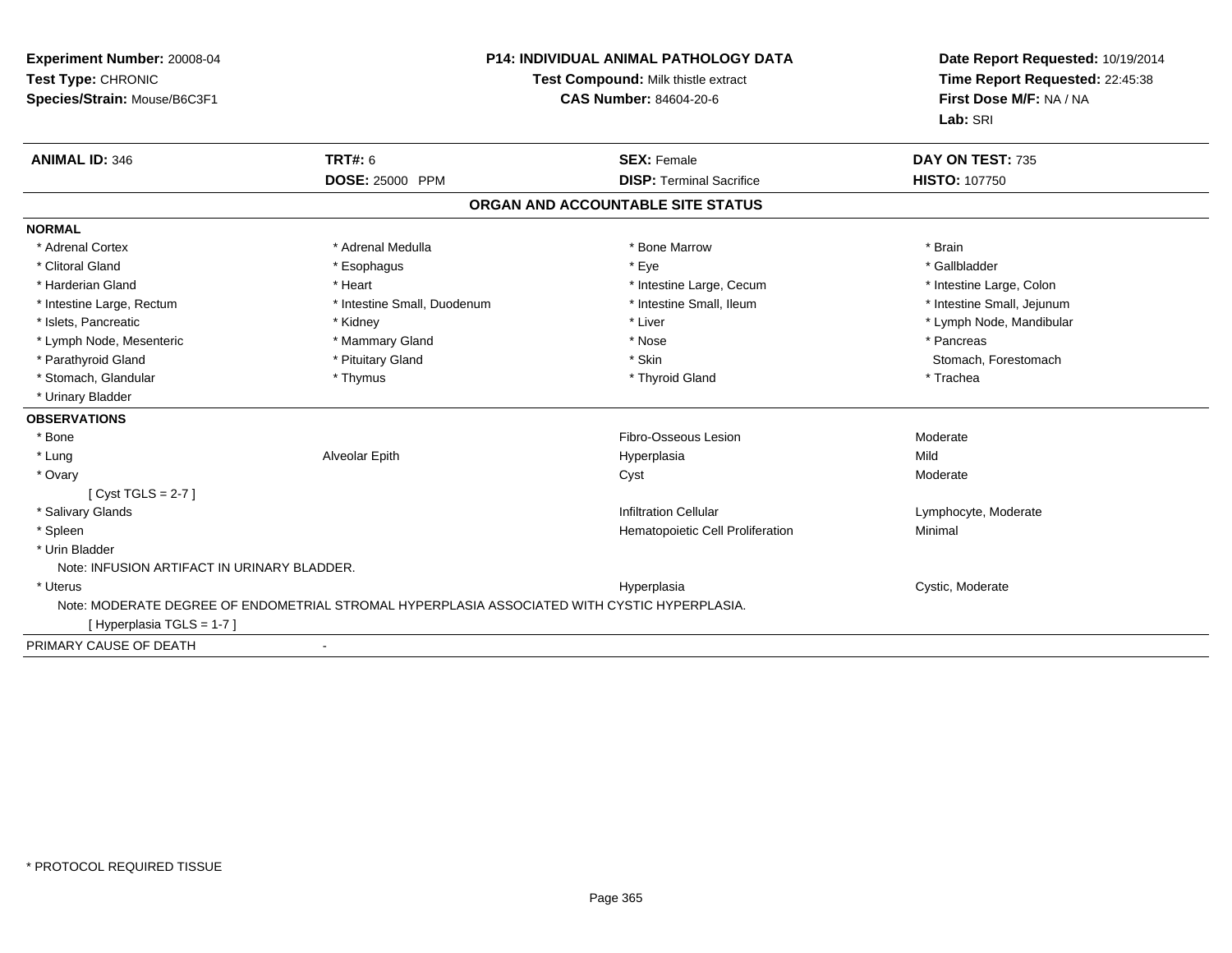| Experiment Number: 20008-04<br>Test Type: CHRONIC<br>Species/Strain: Mouse/B6C3F1 | <b>P14: INDIVIDUAL ANIMAL PATHOLOGY DATA</b><br>Test Compound: Milk thistle extract<br><b>CAS Number: 84604-20-6</b> |                                   | Date Report Requested: 10/19/2014<br>Time Report Requested: 22:45:38<br>First Dose M/F: NA / NA<br>Lab: SRI |
|-----------------------------------------------------------------------------------|----------------------------------------------------------------------------------------------------------------------|-----------------------------------|-------------------------------------------------------------------------------------------------------------|
| <b>ANIMAL ID: 347</b>                                                             | <b>TRT#: 6</b>                                                                                                       | <b>SEX: Female</b>                | DAY ON TEST: 665                                                                                            |
|                                                                                   | DOSE: 25000 PPM                                                                                                      | <b>DISP: Natural Death</b>        | <b>HISTO: 107751</b>                                                                                        |
|                                                                                   |                                                                                                                      | ORGAN AND ACCOUNTABLE SITE STATUS |                                                                                                             |
| <b>NORMAL</b>                                                                     |                                                                                                                      |                                   |                                                                                                             |
| * Adrenal Cortex                                                                  | * Adrenal Medulla                                                                                                    | * Bone                            | * Brain                                                                                                     |
| * Clitoral Gland                                                                  | * Eye                                                                                                                | * Harderian Gland                 | * Heart                                                                                                     |
| * Intestine Large, Cecum                                                          | * Intestine Large, Colon                                                                                             | * Intestine Large, Rectum         | * Liver                                                                                                     |
| * Lung                                                                            | * Mammary Gland                                                                                                      | * Nose                            | * Skin                                                                                                      |
| Stomach, Forestomach                                                              | * Stomach, Glandular                                                                                                 | * Urinary Bladder                 |                                                                                                             |
| <b>MISSING</b>                                                                    |                                                                                                                      |                                   |                                                                                                             |
| * Esophagus                                                                       | * Lymph Node, Mandibular                                                                                             | * Ovary                           | * Parathyroid Gland                                                                                         |
| * Pituitary Gland                                                                 | * Salivary Glands                                                                                                    | * Thymus                          | * Thyroid Gland                                                                                             |
| * Trachea                                                                         |                                                                                                                      |                                   |                                                                                                             |
| <b>AUTO PRECLUDES DIAG.</b>                                                       |                                                                                                                      |                                   |                                                                                                             |
| * Gallbladder                                                                     | * Intestine Small, Duodenum                                                                                          | * Intestine Small, Ileum          | * Intestine Small, Jejunum                                                                                  |
| * Islets, Pancreatic                                                              | * Pancreas                                                                                                           | * Spleen                          |                                                                                                             |
| <b>OBSERVATIONS</b>                                                               |                                                                                                                      |                                   |                                                                                                             |
| * Bone Marrow                                                                     |                                                                                                                      | Hyperplasia                       | Marked                                                                                                      |
| * Kidney                                                                          |                                                                                                                      | Nephropathy                       | Minimal                                                                                                     |
| * Lymph Node, Mesenteric                                                          |                                                                                                                      | Lymphoma Malignant                |                                                                                                             |
| [ Lymphoma Malignant TGLS = 3-5 ]                                                 |                                                                                                                      |                                   |                                                                                                             |
| * Uterus                                                                          |                                                                                                                      | Hyperplasia                       | Cystic, Moderate                                                                                            |
| [Hyperplasia TGLS = 1-7]                                                          |                                                                                                                      |                                   |                                                                                                             |
| PRIMARY CAUSE OF DEATH                                                            | - Lymph Node, Mesenteric Lymphoma Malignant                                                                          |                                   |                                                                                                             |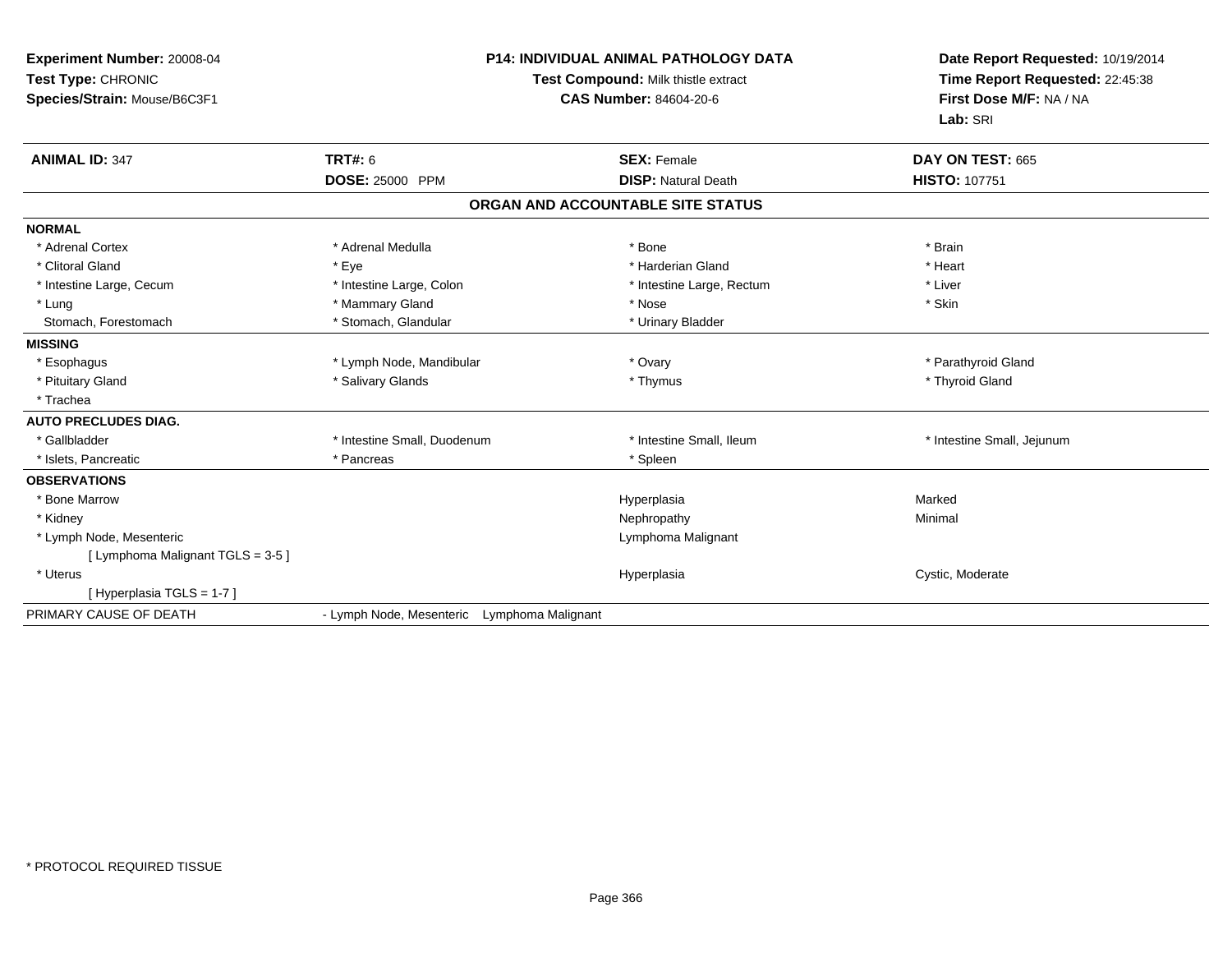| <b>Experiment Number: 20008-04</b><br>Test Type: CHRONIC<br>Species/Strain: Mouse/B6C3F1 |                             | <b>P14: INDIVIDUAL ANIMAL PATHOLOGY DATA</b><br>Test Compound: Milk thistle extract<br><b>CAS Number: 84604-20-6</b> | Date Report Requested: 10/19/2014<br>Time Report Requested: 22:45:38<br>First Dose M/F: NA / NA<br>Lab: SRI |
|------------------------------------------------------------------------------------------|-----------------------------|----------------------------------------------------------------------------------------------------------------------|-------------------------------------------------------------------------------------------------------------|
| <b>ANIMAL ID: 348</b>                                                                    | <b>TRT#: 6</b>              | <b>SEX: Female</b>                                                                                                   | DAY ON TEST: 735                                                                                            |
|                                                                                          | DOSE: 25000 PPM             | <b>DISP: Terminal Sacrifice</b>                                                                                      | <b>HISTO: 107752</b>                                                                                        |
|                                                                                          |                             | ORGAN AND ACCOUNTABLE SITE STATUS                                                                                    |                                                                                                             |
| <b>NORMAL</b>                                                                            |                             |                                                                                                                      |                                                                                                             |
| * Adrenal Cortex                                                                         | * Adrenal Medulla           | * Bone Marrow                                                                                                        | * Brain                                                                                                     |
| * Clitoral Gland                                                                         | * Esophagus                 | * Eye                                                                                                                | * Gallbladder                                                                                               |
| * Harderian Gland                                                                        | * Heart                     | * Intestine Large, Cecum                                                                                             | * Intestine Large, Colon                                                                                    |
| * Intestine Large, Rectum                                                                | * Intestine Small, Duodenum | * Intestine Small, Ileum                                                                                             | * Intestine Small, Jejunum                                                                                  |
| * Islets, Pancreatic                                                                     | * Kidney                    | * Liver                                                                                                              | * Lymph Node, Mandibular                                                                                    |
| * Lymph Node, Mesenteric                                                                 | * Mammary Gland             | * Nose                                                                                                               | * Pancreas                                                                                                  |
| * Parathyroid Gland                                                                      | * Pituitary Gland           | * Salivary Glands                                                                                                    | * Skin                                                                                                      |
| * Spleen                                                                                 | Stomach, Forestomach        | * Stomach, Glandular                                                                                                 | * Thymus                                                                                                    |
| * Thyroid Gland                                                                          | * Trachea                   | * Urinary Bladder                                                                                                    |                                                                                                             |
| <b>OBSERVATIONS</b>                                                                      |                             |                                                                                                                      |                                                                                                             |
| * Bone                                                                                   |                             | Fibro-Osseous Lesion                                                                                                 | Minimal                                                                                                     |
| * Lung                                                                                   |                             | Alveolar/Bronchiolar Adenoma                                                                                         |                                                                                                             |
| [ Alveolar/Bronchiolar Adenoma TGLS = 2-21 ]                                             |                             |                                                                                                                      |                                                                                                             |
| * Ovary                                                                                  |                             | Angiectasis                                                                                                          | Moderate                                                                                                    |
|                                                                                          |                             | Cyst                                                                                                                 | Moderate                                                                                                    |
| * Uterus                                                                                 |                             | Hyperplasia                                                                                                          | Cystic, Moderate                                                                                            |
| [Hyperplasia TGLS = 1-7]                                                                 |                             |                                                                                                                      |                                                                                                             |
| PRIMARY CAUSE OF DEATH                                                                   | $\blacksquare$              |                                                                                                                      |                                                                                                             |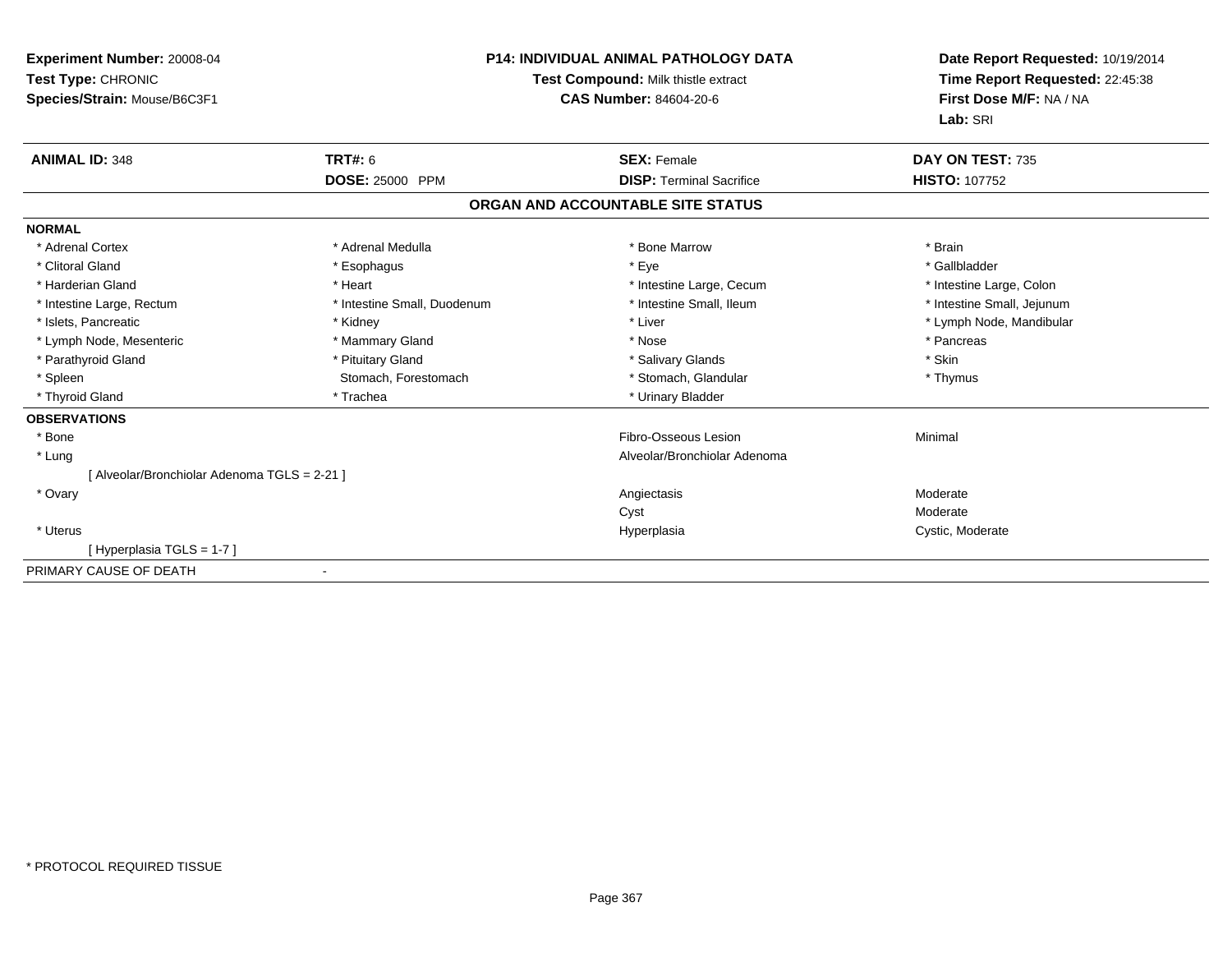| Experiment Number: 20008-04<br>Test Type: CHRONIC<br>Species/Strain: Mouse/B6C3F1 |                                          | <b>P14: INDIVIDUAL ANIMAL PATHOLOGY DATA</b><br>Test Compound: Milk thistle extract<br><b>CAS Number: 84604-20-6</b> | Date Report Requested: 10/19/2014<br>Time Report Requested: 22:45:38<br>First Dose M/F: NA / NA<br>Lab: SRI |  |
|-----------------------------------------------------------------------------------|------------------------------------------|----------------------------------------------------------------------------------------------------------------------|-------------------------------------------------------------------------------------------------------------|--|
| <b>ANIMAL ID: 349</b>                                                             | <b>TRT#: 6</b><br><b>DOSE: 25000 PPM</b> | <b>SEX: Female</b><br><b>DISP: Terminal Sacrifice</b>                                                                | DAY ON TEST: 735<br><b>HISTO: 107753</b>                                                                    |  |
|                                                                                   |                                          |                                                                                                                      |                                                                                                             |  |
|                                                                                   |                                          | ORGAN AND ACCOUNTABLE SITE STATUS                                                                                    |                                                                                                             |  |
| <b>NORMAL</b>                                                                     |                                          |                                                                                                                      |                                                                                                             |  |
| * Adrenal Cortex                                                                  | * Adrenal Medulla                        | * Bone Marrow                                                                                                        | * Brain                                                                                                     |  |
| * Esophagus                                                                       | * Eye                                    | * Gallbladder                                                                                                        | * Harderian Gland                                                                                           |  |
| * Heart                                                                           | * Intestine Large, Cecum                 | * Intestine Large, Colon                                                                                             | * Intestine Large, Rectum                                                                                   |  |
| * Intestine Small, Duodenum                                                       | * Intestine Small, Ileum                 | * Intestine Small, Jejunum                                                                                           | * Islets, Pancreatic                                                                                        |  |
| * Kidney                                                                          | * Liver                                  | * Lung                                                                                                               | * Lymph Node, Mandibular                                                                                    |  |
| * Lymph Node, Mesenteric                                                          | * Mammary Gland                          | * Nose                                                                                                               | * Pancreas                                                                                                  |  |
| * Parathyroid Gland                                                               | * Salivary Glands                        | * Skin                                                                                                               | * Spleen                                                                                                    |  |
| Stomach, Forestomach                                                              | * Stomach, Glandular                     | * Thymus                                                                                                             | * Trachea                                                                                                   |  |
| * Urinary Bladder                                                                 |                                          |                                                                                                                      |                                                                                                             |  |
| <b>INSUFFICIENT TISSUE</b>                                                        |                                          |                                                                                                                      |                                                                                                             |  |
| * Clitoral Gland                                                                  |                                          |                                                                                                                      |                                                                                                             |  |
| <b>OBSERVATIONS</b>                                                               |                                          |                                                                                                                      |                                                                                                             |  |
| * Bone                                                                            |                                          | Fibro-Osseous Lesion                                                                                                 | Mild                                                                                                        |  |
| * Ovary                                                                           |                                          | Cyst                                                                                                                 | Moderate                                                                                                    |  |
| [ $Cyst TGLS = 1-7$ ]                                                             |                                          |                                                                                                                      |                                                                                                             |  |
| * Pituitary Gland                                                                 | Pars Distalis                            | Cyst                                                                                                                 | Moderate                                                                                                    |  |
| * Thyroid Gland                                                                   | Follicle                                 | Degeneration                                                                                                         | Focal, Minimal                                                                                              |  |
| * Uterus                                                                          |                                          | Hyperplasia                                                                                                          | Cystic, Mild                                                                                                |  |
| [Hyperplasia TGLS = 2-7]                                                          |                                          |                                                                                                                      |                                                                                                             |  |
| PRIMARY CAUSE OF DEATH                                                            |                                          |                                                                                                                      |                                                                                                             |  |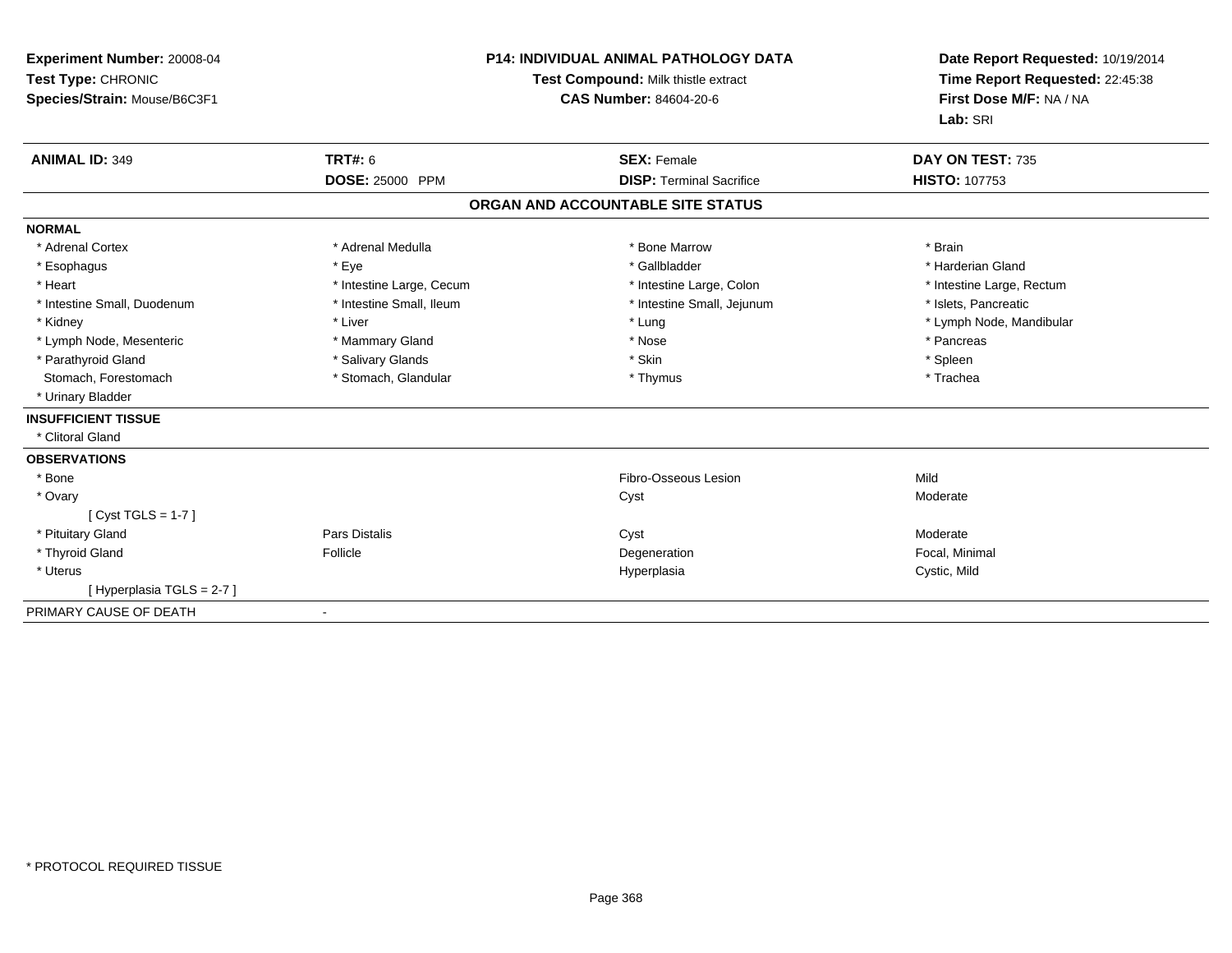| Experiment Number: 20008-04  | <b>P14: INDIVIDUAL ANIMAL PATHOLOGY DATA</b><br>Test Compound: Milk thistle extract |                                          | Date Report Requested: 10/19/2014 |
|------------------------------|-------------------------------------------------------------------------------------|------------------------------------------|-----------------------------------|
| Test Type: CHRONIC           |                                                                                     |                                          | Time Report Requested: 22:45:38   |
| Species/Strain: Mouse/B6C3F1 |                                                                                     | <b>CAS Number: 84604-20-6</b>            | First Dose M/F: NA / NA           |
|                              |                                                                                     |                                          | Lab: SRI                          |
| <b>ANIMAL ID: 350</b>        | TRT#: 6                                                                             | <b>SEX: Female</b>                       | DAY ON TEST: 735                  |
|                              | <b>DOSE: 25000 PPM</b>                                                              | <b>DISP: Terminal Sacrifice</b>          | <b>HISTO: 107754</b>              |
|                              |                                                                                     | ORGAN AND ACCOUNTABLE SITE STATUS        |                                   |
| <b>NORMAL</b>                |                                                                                     |                                          |                                   |
| * Adrenal Medulla            | * Bone                                                                              | * Brain                                  | * Clitoral Gland                  |
| * Esophagus                  | * Eye                                                                               | * Gallbladder                            | * Harderian Gland                 |
| * Heart                      | * Intestine Large, Cecum                                                            | * Intestine Large, Colon                 | * Intestine Large, Rectum         |
| * Intestine Small, Duodenum  | * Intestine Small, Ileum                                                            | * Intestine Small, Jejunum               | * Islets, Pancreatic              |
| * Kidney                     | * Liver                                                                             | * Lung                                   | * Lymph Node, Mandibular          |
| * Lymph Node, Mesenteric     | * Mammary Gland                                                                     | * Nose                                   | * Ovary                           |
| * Pancreas                   | * Parathyroid Gland                                                                 | * Pituitary Gland                        | * Salivary Glands                 |
| * Skin                       | * Spleen                                                                            | Stomach, Forestomach                     | * Stomach, Glandular              |
| * Thymus                     | * Trachea                                                                           | * Urinary Bladder                        |                                   |
| <b>OBSERVATIONS</b>          |                                                                                     |                                          |                                   |
| * Adrenal Cortex             |                                                                                     | <b>Accessory Adrenal Cortical Nodule</b> | Moderate                          |
| * Bone Marrow                |                                                                                     | Hyperplasia                              | Moderate                          |
| Lymph Node                   | <b>Iliac</b>                                                                        | Hyperplasia                              | Lymphoid, Moderate                |
|                              | Renal                                                                               | Hyperplasia                              | Lymphoid, Mild                    |
| [Hyperplasia TGLS = 2-21]    |                                                                                     |                                          |                                   |
| [ Hyperplasia TGLS = 3-22 ]  |                                                                                     |                                          |                                   |
| * Thyroid Gland              | Follicle                                                                            | Degeneration                             | Focal, Mild                       |
| * Uterus                     |                                                                                     | Hyperplasia                              | Cystic, Moderate                  |
|                              |                                                                                     | Inflammation                             | Chronic, Mild                     |
| [Hyperplasia TGLS = 1-7]     |                                                                                     |                                          |                                   |
| PRIMARY CAUSE OF DEATH       | $\overline{\phantom{a}}$                                                            |                                          |                                   |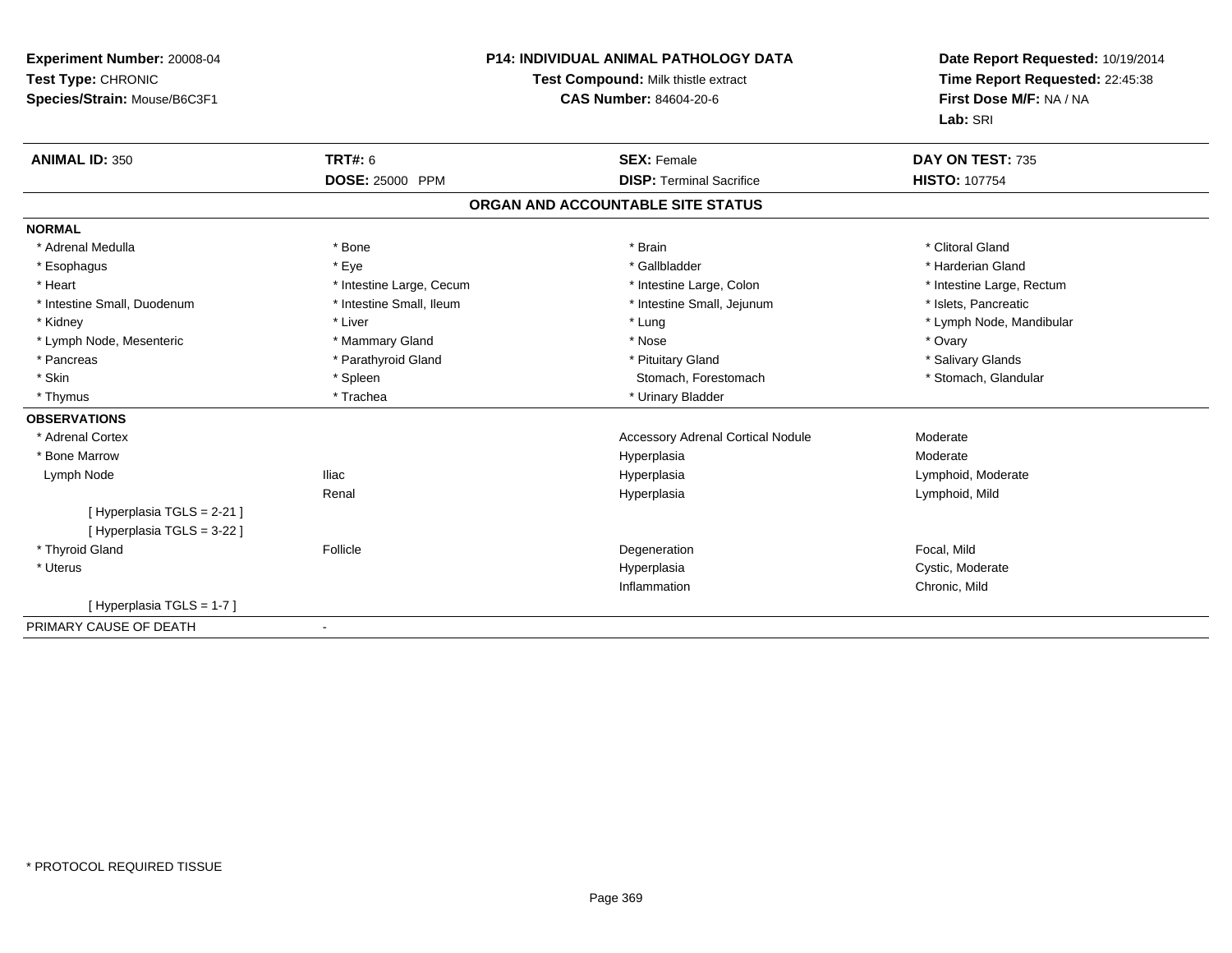| Experiment Number: 20008-04<br>Test Type: CHRONIC<br>Species/Strain: Mouse/B6C3F1 |                             | <b>P14: INDIVIDUAL ANIMAL PATHOLOGY DATA</b><br>Test Compound: Milk thistle extract<br><b>CAS Number: 84604-20-6</b> | Date Report Requested: 10/19/2014<br>Time Report Requested: 22:45:38<br>First Dose M/F: NA / NA<br>Lab: SRI |  |
|-----------------------------------------------------------------------------------|-----------------------------|----------------------------------------------------------------------------------------------------------------------|-------------------------------------------------------------------------------------------------------------|--|
| <b>ANIMAL ID: 351</b>                                                             | <b>TRT#: 8</b>              | <b>SEX: Female</b>                                                                                                   | DAY ON TEST: 735                                                                                            |  |
|                                                                                   | DOSE: 50000 PPM             | <b>DISP: Terminal Sacrifice</b>                                                                                      | <b>HISTO: 107755</b>                                                                                        |  |
|                                                                                   |                             | ORGAN AND ACCOUNTABLE SITE STATUS                                                                                    |                                                                                                             |  |
| <b>NORMAL</b>                                                                     |                             |                                                                                                                      |                                                                                                             |  |
| * Adrenal Cortex                                                                  | * Adrenal Medulla           | * Bone Marrow                                                                                                        | * Brain                                                                                                     |  |
| * Clitoral Gland                                                                  | * Esophagus                 | * Eye                                                                                                                | * Gallbladder                                                                                               |  |
| * Harderian Gland                                                                 | * Heart                     | * Intestine Large, Cecum                                                                                             | * Intestine Large, Colon                                                                                    |  |
| * Intestine Large, Rectum                                                         | * Intestine Small, Duodenum | * Intestine Small, Ileum                                                                                             | * Intestine Small, Jejunum                                                                                  |  |
| * Islets, Pancreatic                                                              | * Liver                     | * Lung                                                                                                               | * Lymph Node, Mandibular                                                                                    |  |
| * Lymph Node, Mesenteric                                                          | * Mammary Gland             | * Nose                                                                                                               | * Pancreas                                                                                                  |  |
| * Parathyroid Gland                                                               | * Pituitary Gland           | * Salivary Glands                                                                                                    | * Skin                                                                                                      |  |
| * Spleen                                                                          | Stomach, Forestomach        | * Stomach, Glandular                                                                                                 | * Thymus                                                                                                    |  |
| * Trachea                                                                         | * Urinary Bladder           |                                                                                                                      |                                                                                                             |  |
| <b>OBSERVATIONS</b>                                                               |                             |                                                                                                                      |                                                                                                             |  |
| * Bone                                                                            |                             | Fibro-Osseous Lesion                                                                                                 | Mild                                                                                                        |  |
| * Kidney                                                                          |                             | Metaplasia                                                                                                           | Osseous, Minimal                                                                                            |  |
| * Ovary                                                                           |                             | Cyst                                                                                                                 | Moderate                                                                                                    |  |
| $[Cyst TGLS = 1-7]$                                                               |                             |                                                                                                                      |                                                                                                             |  |
| * Thyroid Gland                                                                   | Follicle                    | Degeneration                                                                                                         | Focal, Moderate                                                                                             |  |
| * Urin Bladder                                                                    |                             |                                                                                                                      |                                                                                                             |  |
| Note: INFUSION ARTIFACT IN URINARY BLADDER.                                       |                             |                                                                                                                      |                                                                                                             |  |
| * Uterus                                                                          |                             | Hyperplasia                                                                                                          | Cystic, Mild                                                                                                |  |
| PRIMARY CAUSE OF DEATH                                                            |                             |                                                                                                                      |                                                                                                             |  |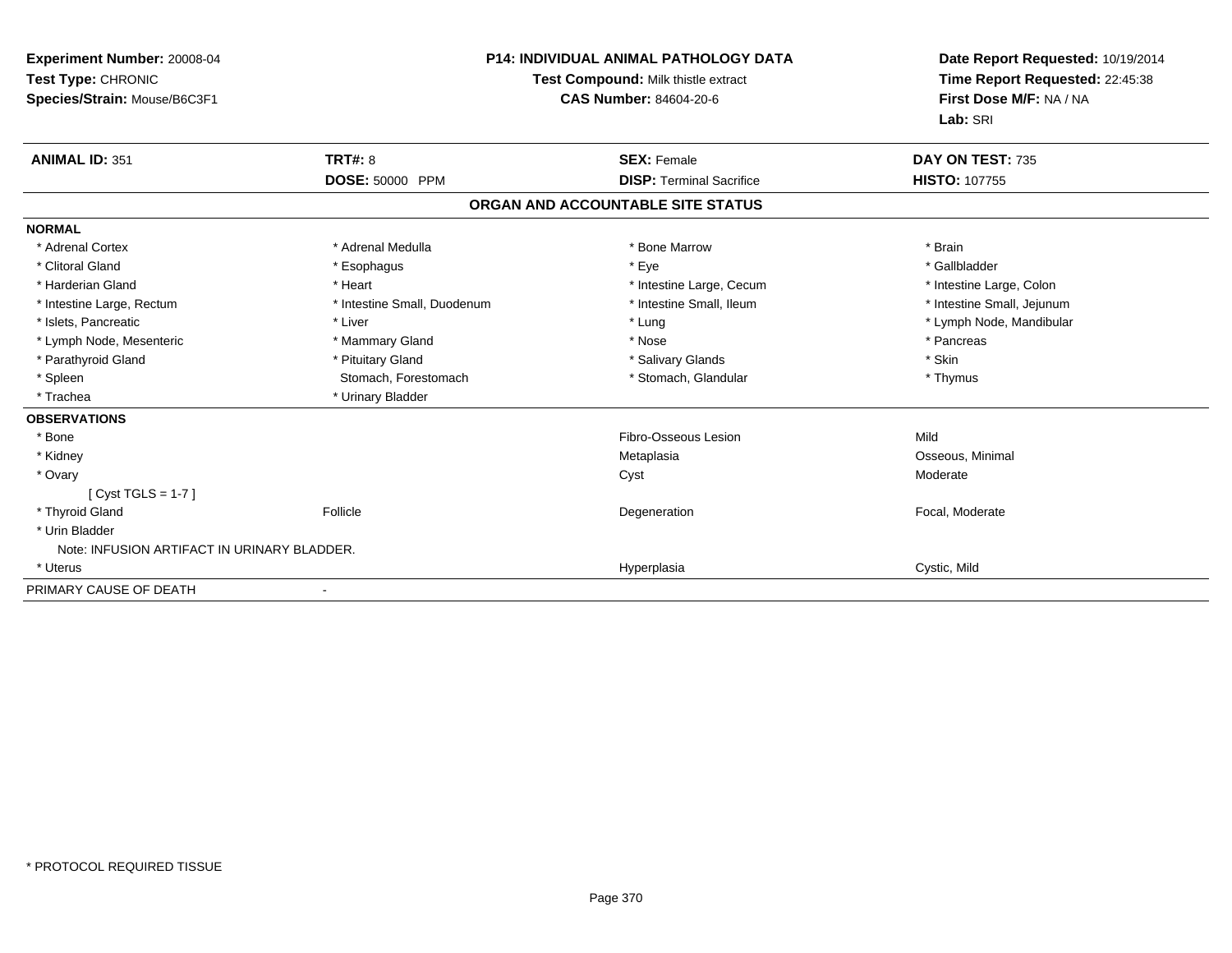| Experiment Number: 20008-04<br>Test Type: CHRONIC<br>Species/Strain: Mouse/B6C3F1 |                             | <b>P14: INDIVIDUAL ANIMAL PATHOLOGY DATA</b><br>Test Compound: Milk thistle extract<br><b>CAS Number: 84604-20-6</b> | Date Report Requested: 10/19/2014<br>Time Report Requested: 22:45:38<br>First Dose M/F: NA / NA<br>Lab: SRI |  |
|-----------------------------------------------------------------------------------|-----------------------------|----------------------------------------------------------------------------------------------------------------------|-------------------------------------------------------------------------------------------------------------|--|
| <b>ANIMAL ID: 352</b>                                                             | <b>TRT#: 8</b>              | <b>SEX: Female</b>                                                                                                   | DAY ON TEST: 735                                                                                            |  |
|                                                                                   | <b>DOSE: 50000 PPM</b>      | <b>DISP: Terminal Sacrifice</b>                                                                                      | <b>HISTO: 107756</b>                                                                                        |  |
|                                                                                   |                             | ORGAN AND ACCOUNTABLE SITE STATUS                                                                                    |                                                                                                             |  |
| <b>NORMAL</b>                                                                     |                             |                                                                                                                      |                                                                                                             |  |
| * Adrenal Cortex                                                                  | * Adrenal Medulla           | * Bone                                                                                                               | * Bone Marrow                                                                                               |  |
| * Brain                                                                           | * Esophagus                 | * Eye                                                                                                                | * Gallbladder                                                                                               |  |
| * Harderian Gland                                                                 | * Heart                     | * Intestine Large, Cecum                                                                                             | * Intestine Large, Colon                                                                                    |  |
| * Intestine Large, Rectum                                                         | * Intestine Small, Duodenum | * Intestine Small. Ileum                                                                                             | * Intestine Small, Jejunum                                                                                  |  |
| * Islets, Pancreatic                                                              | * Liver                     | * Lung                                                                                                               | * Lymph Node, Mesenteric                                                                                    |  |
| * Mammary Gland                                                                   | * Nose                      | * Pancreas                                                                                                           | * Parathyroid Gland                                                                                         |  |
| * Salivary Glands                                                                 | * Skin                      | * Spleen                                                                                                             | Stomach, Forestomach                                                                                        |  |
| * Thymus                                                                          | * Thyroid Gland             | * Trachea                                                                                                            | * Urinary Bladder                                                                                           |  |
| <b>OBSERVATIONS</b>                                                               |                             |                                                                                                                      |                                                                                                             |  |
| * Clitoral Gland                                                                  |                             | Inflammation                                                                                                         | Chronic, Mild                                                                                               |  |
| * Kidney                                                                          |                             | Metaplasia                                                                                                           | Osseous, Minimal                                                                                            |  |
| * Lymph Node, Mandibular                                                          |                             | Hyperplasia                                                                                                          | Lymphoid, Moderate                                                                                          |  |
| * Ovary                                                                           |                             | Cyst                                                                                                                 | Moderate                                                                                                    |  |
|                                                                                   |                             | Hemorrhage                                                                                                           | Minimal                                                                                                     |  |
| [ $Cyst TGLS = 1-7$ ]                                                             |                             |                                                                                                                      |                                                                                                             |  |
| * Pituitary Gland                                                                 | <b>Pars Distalis</b>        | Hyperplasia                                                                                                          | Focal, Mild                                                                                                 |  |
| * Stomach, Glandular                                                              |                             | Cyst                                                                                                                 | Moderate                                                                                                    |  |
| * Uterus                                                                          |                             | Hyperplasia                                                                                                          | Cystic, Mild                                                                                                |  |
| [Hyperplasia TGLS = 2-7,3-7 ]                                                     |                             |                                                                                                                      |                                                                                                             |  |
| PRIMARY CAUSE OF DEATH                                                            |                             |                                                                                                                      |                                                                                                             |  |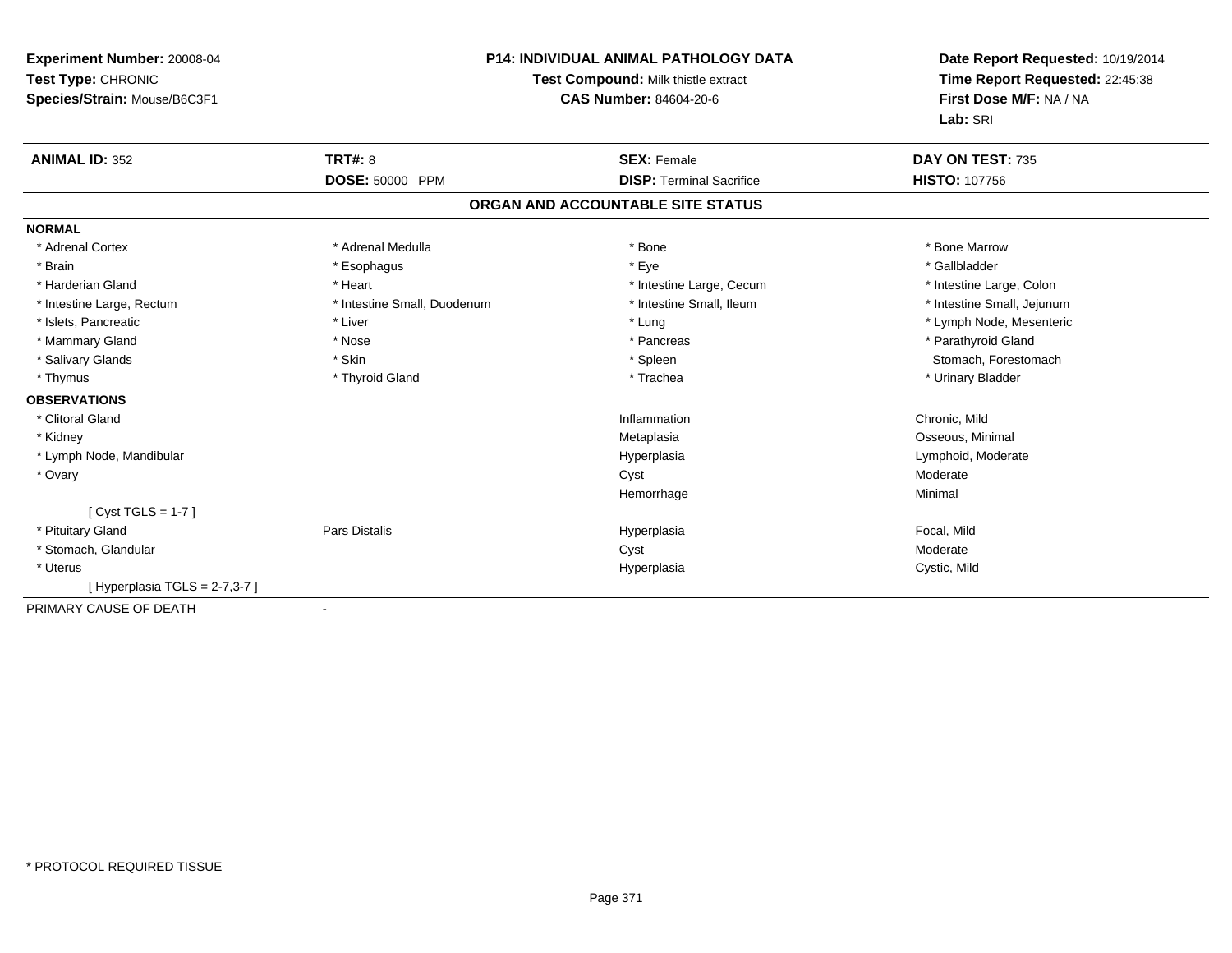| Experiment Number: 20008-04<br>Test Type: CHRONIC<br>Species/Strain: Mouse/B6C3F1 |                                   | <b>P14: INDIVIDUAL ANIMAL PATHOLOGY DATA</b><br>Test Compound: Milk thistle extract<br><b>CAS Number: 84604-20-6</b> | Date Report Requested: 10/19/2014<br>Time Report Requested: 22:45:38<br>First Dose M/F: NA / NA<br>Lab: SRI |
|-----------------------------------------------------------------------------------|-----------------------------------|----------------------------------------------------------------------------------------------------------------------|-------------------------------------------------------------------------------------------------------------|
| <b>ANIMAL ID: 353</b>                                                             | <b>TRT#: 8</b><br>DOSE: 50000 PPM | <b>SEX: Female</b><br><b>DISP: Terminal Sacrifice</b>                                                                | DAY ON TEST: 735<br><b>HISTO: 107757</b>                                                                    |
|                                                                                   |                                   |                                                                                                                      |                                                                                                             |
|                                                                                   |                                   | ORGAN AND ACCOUNTABLE SITE STATUS                                                                                    |                                                                                                             |
| <b>NORMAL</b>                                                                     |                                   |                                                                                                                      |                                                                                                             |
| * Adrenal Cortex                                                                  | * Adrenal Medulla                 | * Bone Marrow                                                                                                        | * Brain                                                                                                     |
| * Clitoral Gland                                                                  | * Esophagus                       | * Eye                                                                                                                | * Gallbladder                                                                                               |
| * Harderian Gland                                                                 | * Heart                           | * Intestine Large, Cecum                                                                                             | * Intestine Large, Colon                                                                                    |
| * Intestine Large, Rectum                                                         | * Intestine Small, Duodenum       | * Intestine Small, Ileum                                                                                             | * Intestine Small, Jejunum                                                                                  |
| * Islets, Pancreatic                                                              | * Liver                           | * Lymph Node, Mesenteric                                                                                             | * Mammary Gland                                                                                             |
| * Nose                                                                            | * Pancreas                        | * Skin                                                                                                               | Stomach, Forestomach                                                                                        |
| * Stomach, Glandular                                                              | * Thymus                          | * Trachea                                                                                                            | * Urinary Bladder                                                                                           |
| <b>MISSING</b>                                                                    |                                   |                                                                                                                      |                                                                                                             |
| * Parathyroid Gland                                                               |                                   |                                                                                                                      |                                                                                                             |
| <b>OBSERVATIONS</b>                                                               |                                   |                                                                                                                      |                                                                                                             |
| * Bone                                                                            |                                   | Fibro-Osseous Lesion                                                                                                 | Mild                                                                                                        |
| * Kidney                                                                          |                                   | Hyperplasia                                                                                                          | Lymphoid, Mild                                                                                              |
| * Lung                                                                            |                                   | <b>Infiltration Cellular</b>                                                                                         | Lymphocyte, Mild                                                                                            |
| * Lymph Node, Mandibular                                                          |                                   | Lymphoma Malignant                                                                                                   |                                                                                                             |
| * Ovary                                                                           |                                   | Hemorrhage                                                                                                           | Moderate                                                                                                    |
| * Pituitary Gland                                                                 | <b>Pars Distalis</b>              | Hyperplasia                                                                                                          | Focal, Minimal                                                                                              |
| * Salivary Glands                                                                 |                                   | <b>Infiltration Cellular</b>                                                                                         | Lymphocyte, Moderate                                                                                        |
| * Spleen                                                                          |                                   | Lymphoma Malignant                                                                                                   |                                                                                                             |
| [ Lymphoma Malignant TGLS = 2-6 ]                                                 |                                   |                                                                                                                      |                                                                                                             |
| * Thyroid Gland                                                                   | Follicle                          | Degeneration                                                                                                         | Focal, Moderate                                                                                             |
| * Uterus                                                                          |                                   | Angiectasis                                                                                                          | Mild                                                                                                        |
|                                                                                   |                                   | Hyperplasia                                                                                                          | Cystic, Moderate                                                                                            |
| [Hyperplasia TGLS = 1-7]                                                          |                                   |                                                                                                                      |                                                                                                             |
| PRIMARY CAUSE OF DEATH                                                            |                                   |                                                                                                                      |                                                                                                             |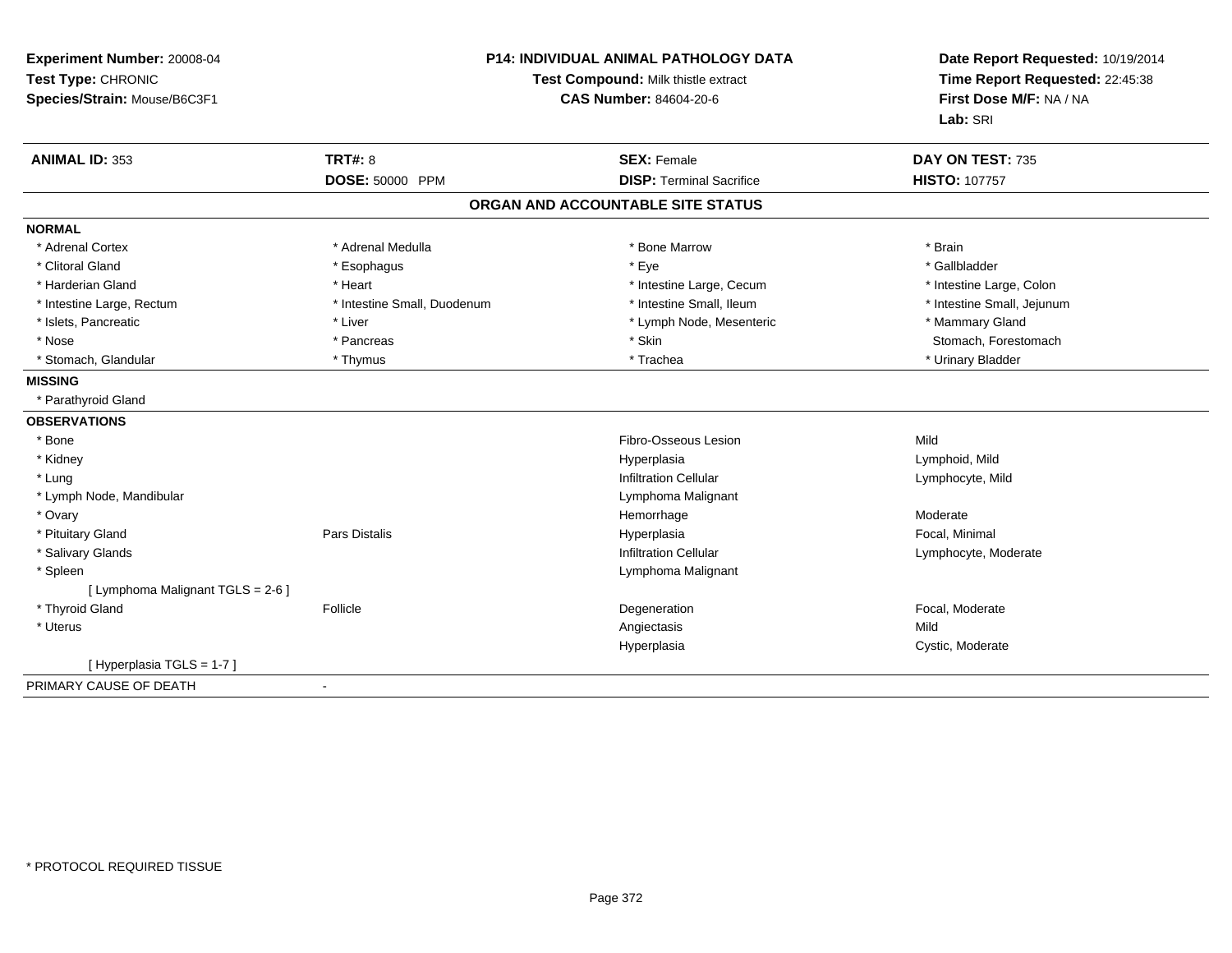| Experiment Number: 20008-04<br>Test Type: CHRONIC<br>Species/Strain: Mouse/B6C3F1 |                                   | <b>P14: INDIVIDUAL ANIMAL PATHOLOGY DATA</b><br>Test Compound: Milk thistle extract<br><b>CAS Number: 84604-20-6</b> | Date Report Requested: 10/19/2014<br>Time Report Requested: 22:45:38<br>First Dose M/F: NA / NA<br>Lab: SRI |
|-----------------------------------------------------------------------------------|-----------------------------------|----------------------------------------------------------------------------------------------------------------------|-------------------------------------------------------------------------------------------------------------|
| <b>ANIMAL ID: 354</b>                                                             | <b>TRT#: 8</b>                    | <b>SEX: Female</b>                                                                                                   | DAY ON TEST: 632                                                                                            |
|                                                                                   | DOSE: 50000 PPM                   | <b>DISP: Natural Death</b>                                                                                           | <b>HISTO: 107758</b>                                                                                        |
|                                                                                   |                                   | ORGAN AND ACCOUNTABLE SITE STATUS                                                                                    |                                                                                                             |
| <b>NORMAL</b>                                                                     |                                   |                                                                                                                      |                                                                                                             |
| * Adrenal Cortex                                                                  | * Adrenal Medulla                 | * Bone                                                                                                               | * Brain                                                                                                     |
| * Clitoral Gland                                                                  | * Esophagus                       | * Eye                                                                                                                | * Gallbladder                                                                                               |
| * Heart                                                                           | * Intestine Large, Cecum          | * Intestine Large, Colon                                                                                             | * Intestine Large, Rectum                                                                                   |
| * Intestine Small, Duodenum                                                       | * Intestine Small, Ileum          | * Intestine Small, Jejunum                                                                                           | * Islets, Pancreatic                                                                                        |
| * Kidney                                                                          | * Lung                            | * Lymph Node, Mesenteric                                                                                             | * Mammary Gland                                                                                             |
| * Nose                                                                            | * Ovary                           | * Pancreas                                                                                                           | * Parathyroid Gland                                                                                         |
| * Pituitary Gland                                                                 | * Salivary Glands                 | Stomach, Forestomach                                                                                                 | * Trachea                                                                                                   |
| * Urinary Bladder                                                                 | * Uterus                          |                                                                                                                      |                                                                                                             |
| <b>MISSING</b>                                                                    |                                   |                                                                                                                      |                                                                                                             |
| * Lymph Node, Mandibular                                                          |                                   |                                                                                                                      |                                                                                                             |
| <b>OBSERVATIONS</b>                                                               |                                   |                                                                                                                      |                                                                                                             |
| * Bone Marrow                                                                     |                                   | Hemangiosarcoma                                                                                                      |                                                                                                             |
|                                                                                   |                                   | Hyperplasia                                                                                                          | Marked                                                                                                      |
| * Harderian Gland                                                                 |                                   | Adenoma                                                                                                              |                                                                                                             |
| [Adenoma TGLS = $6-12$ ]                                                          |                                   |                                                                                                                      |                                                                                                             |
| * Liver                                                                           |                                   | Hematopoietic Cell Proliferation                                                                                     | Moderate                                                                                                    |
|                                                                                   | Centrilobular                     | Necrosis                                                                                                             | Moderate                                                                                                    |
| <b>Skeletal Muscle</b>                                                            |                                   | Hemangiosarcoma                                                                                                      |                                                                                                             |
| [Hemangiosarcoma TGLS = 4-22]                                                     |                                   |                                                                                                                      |                                                                                                             |
| * Skin                                                                            |                                   | Edema                                                                                                                | Mild                                                                                                        |
| [Edema TGLS = $3-21$ ]                                                            |                                   |                                                                                                                      |                                                                                                             |
| * Spleen                                                                          |                                   | Hemangiosarcoma                                                                                                      |                                                                                                             |
|                                                                                   |                                   | Hematopoietic Cell Proliferation                                                                                     | Marked                                                                                                      |
| [Hemangiosarcoma TGLS = 5-23]                                                     |                                   |                                                                                                                      |                                                                                                             |
| [ Hematopoietic Cell Proliferation TGLS = 5-23 ]                                  |                                   |                                                                                                                      |                                                                                                             |
| * Stomach, Glandular                                                              |                                   | Erosion                                                                                                              | Moderate                                                                                                    |
| * Thymus                                                                          |                                   | Atrophy                                                                                                              | Moderate                                                                                                    |
| * Thyroid Gland                                                                   | Follicle                          | Degeneration                                                                                                         | Focal, Mild                                                                                                 |
| PRIMARY CAUSE OF DEATH                                                            | - Skeletal Muscle Hemangiosarcoma |                                                                                                                      |                                                                                                             |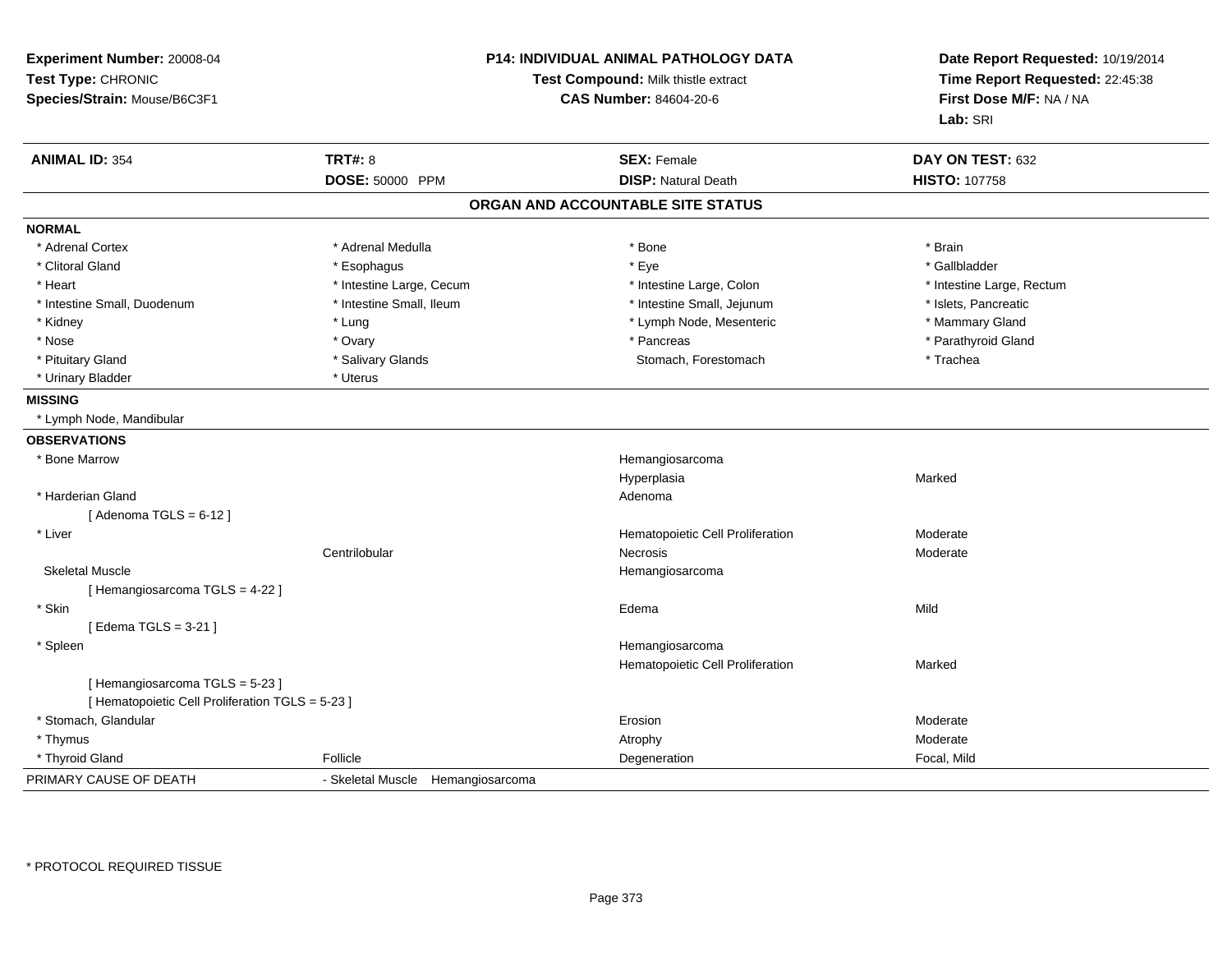| Experiment Number: 20008-04<br>Test Type: CHRONIC<br>Species/Strain: Mouse/B6C3F1 |                                  | P14: INDIVIDUAL ANIMAL PATHOLOGY DATA<br>Test Compound: Milk thistle extract<br><b>CAS Number: 84604-20-6</b> |                            |
|-----------------------------------------------------------------------------------|----------------------------------|---------------------------------------------------------------------------------------------------------------|----------------------------|
| <b>ANIMAL ID: 355</b>                                                             | <b>TRT#: 8</b>                   | <b>SEX: Female</b>                                                                                            | DAY ON TEST: 721           |
|                                                                                   | DOSE: 50000 PPM                  | <b>DISP:</b> Moribund Sacrifice                                                                               | <b>HISTO: 107759</b>       |
|                                                                                   |                                  | ORGAN AND ACCOUNTABLE SITE STATUS                                                                             |                            |
| <b>NORMAL</b>                                                                     |                                  |                                                                                                               |                            |
| * Adrenal Medulla                                                                 | * Bone                           | * Bone Marrow                                                                                                 | * Brain                    |
| * Clitoral Gland                                                                  | * Esophagus                      | * Eye                                                                                                         | * Gallbladder              |
| * Harderian Gland                                                                 | * Heart                          | * Intestine Large, Cecum                                                                                      | * Intestine Large, Colon   |
| * Intestine Large, Rectum                                                         | * Intestine Small, Duodenum      | * Intestine Small, Ileum                                                                                      | * Intestine Small, Jejunum |
| * Islets, Pancreatic                                                              | * Lung                           | * Mammary Gland                                                                                               | * Nose                     |
| * Ovary                                                                           | * Pancreas                       | * Parathyroid Gland                                                                                           | * Pituitary Gland          |
| * Salivary Glands                                                                 | Stomach, Forestomach             | * Stomach, Glandular                                                                                          | * Thyroid Gland            |
| * Trachea                                                                         | * Uterus                         |                                                                                                               |                            |
| <b>OBSERVATIONS</b>                                                               |                                  |                                                                                                               |                            |
| * Adrenal Cortex                                                                  |                                  | <b>Accessory Adrenal Cortical Nodule</b>                                                                      | Moderate                   |
| * Kidney                                                                          |                                  | Nephropathy                                                                                                   | Minimal                    |
| * Liver                                                                           |                                  | Hematopoietic Cell Proliferation                                                                              | Moderate                   |
|                                                                                   |                                  | Hepatocellular Carcinoma                                                                                      |                            |
| [ Hepatocellular Carcinoma TGLS = 4-6 ]                                           |                                  |                                                                                                               |                            |
| * Lymph Node, Mandibular                                                          |                                  | Hyperplasia                                                                                                   | Lymphoid, Mild             |
| * Lymph Node, Mesenteric                                                          |                                  | Atrophy                                                                                                       | Moderate                   |
| * Skin                                                                            | <b>Subcut Tiss</b>               | Fibrosarcoma                                                                                                  |                            |
| [Fibrosarcoma TGLS = 1-21]                                                        |                                  |                                                                                                               |                            |
| * Spleen                                                                          |                                  | Hematopoietic Cell Proliferation                                                                              | Marked                     |
| [ Hematopoietic Cell Proliferation TGLS = 3-6 ]                                   |                                  |                                                                                                               |                            |
| * Thymus                                                                          |                                  | Atrophy                                                                                                       | Mild                       |
| * Urinary Bladder                                                                 |                                  | <b>Infiltration Cellular</b>                                                                                  | Lymphocyte, Moderate       |
| PRIMARY CAUSE OF DEATH                                                            | - Skin Subcut Tiss Fibrosarcoma  |                                                                                                               |                            |
| <b>CONTRIBUTORY CAUSE OF DEATH</b>                                                | - Liver Hepatocellular Carcinoma |                                                                                                               |                            |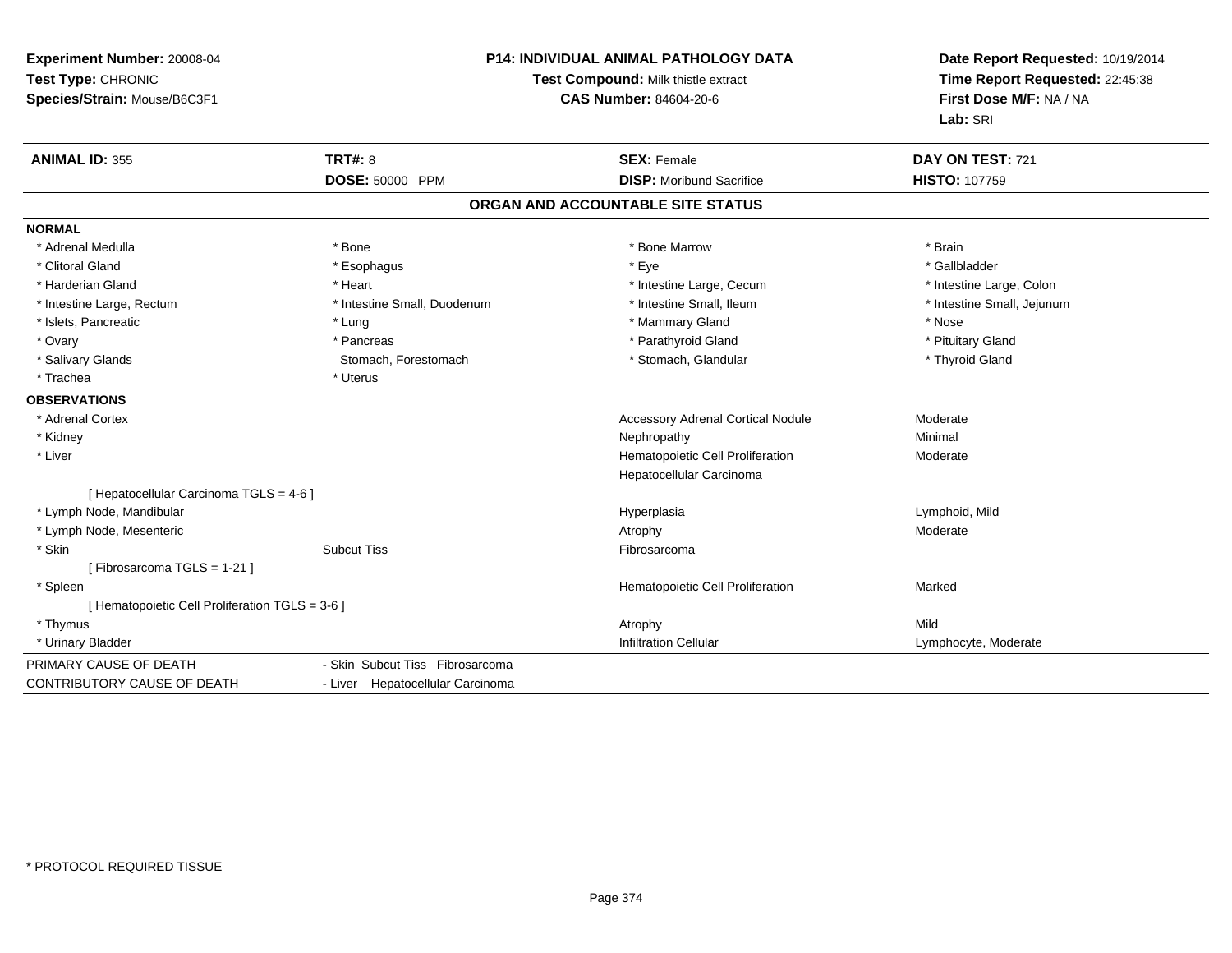| Experiment Number: 20008-04<br>Test Type: CHRONIC<br>Species/Strain: Mouse/B6C3F1 |                          | P14: INDIVIDUAL ANIMAL PATHOLOGY DATA<br><b>Test Compound: Milk thistle extract</b><br><b>CAS Number: 84604-20-6</b> | Date Report Requested: 10/19/2014<br>Time Report Requested: 22:45:38<br>First Dose M/F: NA / NA<br>Lab: SRI |
|-----------------------------------------------------------------------------------|--------------------------|----------------------------------------------------------------------------------------------------------------------|-------------------------------------------------------------------------------------------------------------|
| <b>ANIMAL ID: 356</b>                                                             | <b>TRT#: 8</b>           | <b>SEX: Female</b>                                                                                                   | DAY ON TEST: 729                                                                                            |
|                                                                                   | DOSE: 50000 PPM          | <b>DISP: Terminal Sacrifice</b>                                                                                      | <b>HISTO: 107760</b>                                                                                        |
|                                                                                   |                          | ORGAN AND ACCOUNTABLE SITE STATUS                                                                                    |                                                                                                             |
| <b>NORMAL</b>                                                                     |                          |                                                                                                                      |                                                                                                             |
| * Adrenal Medulla                                                                 | * Bone Marrow            | * Brain                                                                                                              | * Clitoral Gland                                                                                            |
| * Esophagus                                                                       | * Eye                    | * Gallbladder                                                                                                        | * Harderian Gland                                                                                           |
| * Heart                                                                           | * Intestine Large, Cecum | * Intestine Large, Colon                                                                                             | * Intestine Large, Rectum                                                                                   |
| * Intestine Small, Duodenum                                                       | * Intestine Small, Ileum | * Intestine Small, Jejunum                                                                                           | * Islets, Pancreatic                                                                                        |
| * Kidney                                                                          | * Liver                  | * Lung                                                                                                               | * Lymph Node, Mandibular                                                                                    |
| * Lymph Node, Mesenteric                                                          | * Mammary Gland          | * Nose                                                                                                               | * Ovary                                                                                                     |
| * Pancreas                                                                        | * Parathyroid Gland      | * Pituitary Gland                                                                                                    | * Salivary Glands                                                                                           |
| * Skin                                                                            | * Spleen                 | Stomach, Forestomach                                                                                                 | * Stomach, Glandular                                                                                        |
| * Thyroid Gland                                                                   | * Trachea                | * Urinary Bladder                                                                                                    |                                                                                                             |
| <b>OBSERVATIONS</b>                                                               |                          |                                                                                                                      |                                                                                                             |
| * Adrenal Cortex                                                                  |                          | <b>Accessory Adrenal Cortical Nodule</b>                                                                             | Moderate                                                                                                    |
| * Bone                                                                            |                          | Fibro-Osseous Lesion                                                                                                 | Minimal                                                                                                     |
| * Thymus                                                                          |                          | Lymphoma Malignant                                                                                                   |                                                                                                             |
| [ Lymphoma Malignant TGLS = 2-21 ]                                                |                          |                                                                                                                      |                                                                                                             |
| * Uterus                                                                          |                          | Hyperplasia                                                                                                          | Cystic, Moderate                                                                                            |
| [Hyperplasia TGLS = 1-7]                                                          |                          |                                                                                                                      |                                                                                                             |
| PRIMARY CAUSE OF DEATH                                                            |                          |                                                                                                                      |                                                                                                             |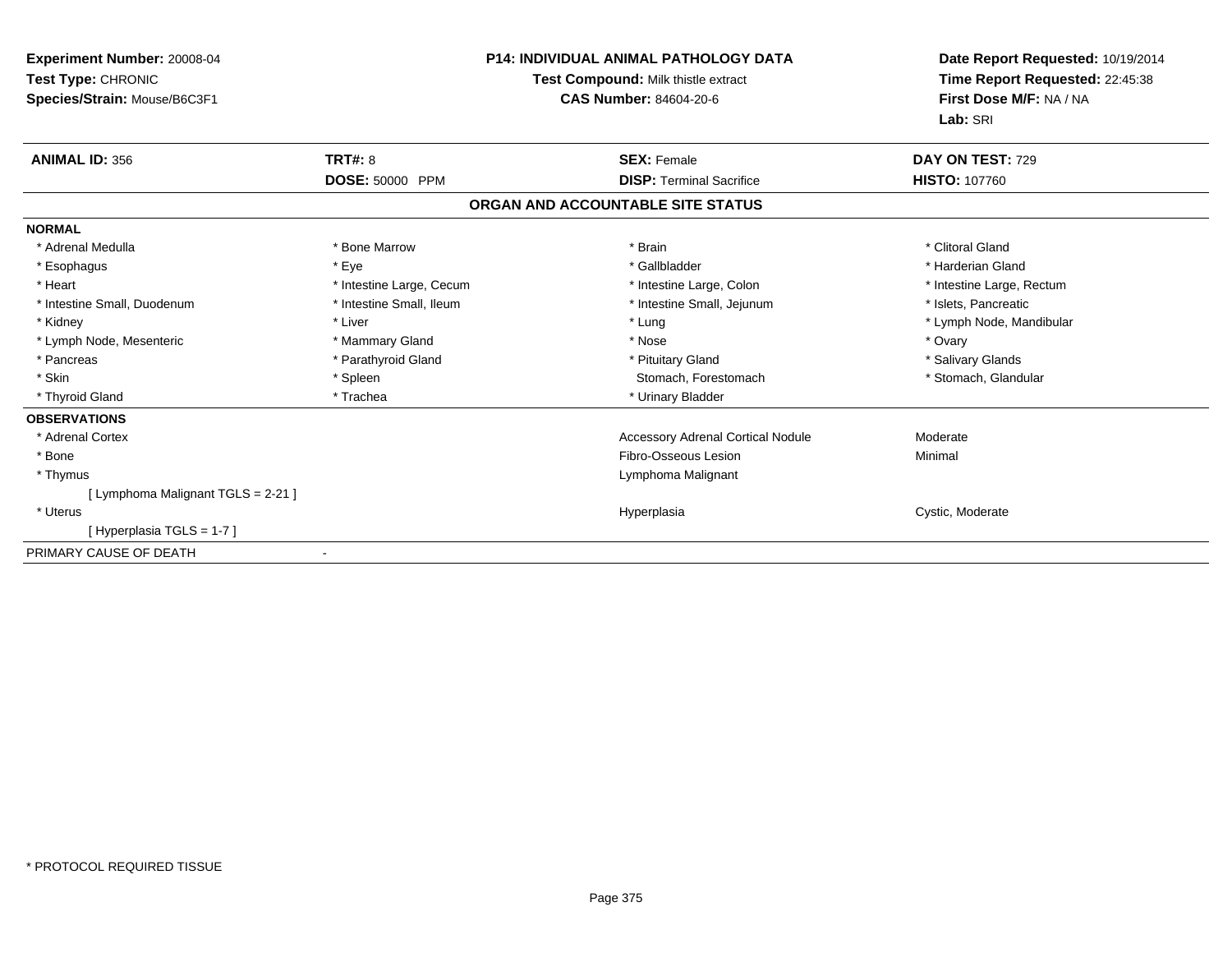| <b>Experiment Number: 20008-04</b><br>Test Type: CHRONIC<br>Species/Strain: Mouse/B6C3F1 |                             | <b>P14: INDIVIDUAL ANIMAL PATHOLOGY DATA</b><br>Test Compound: Milk thistle extract<br><b>CAS Number: 84604-20-6</b> | Date Report Requested: 10/19/2014<br>Time Report Requested: 22:45:38<br>First Dose M/F: NA / NA<br>Lab: SRI |
|------------------------------------------------------------------------------------------|-----------------------------|----------------------------------------------------------------------------------------------------------------------|-------------------------------------------------------------------------------------------------------------|
| <b>ANIMAL ID: 357</b>                                                                    | TRT#: 8                     | <b>SEX: Female</b>                                                                                                   | DAY ON TEST: 729                                                                                            |
|                                                                                          | DOSE: 50000 PPM             | <b>DISP: Terminal Sacrifice</b>                                                                                      | <b>HISTO: 107761</b>                                                                                        |
|                                                                                          |                             | ORGAN AND ACCOUNTABLE SITE STATUS                                                                                    |                                                                                                             |
| <b>NORMAL</b>                                                                            |                             |                                                                                                                      |                                                                                                             |
| * Adrenal Cortex                                                                         | * Bone                      | * Bone Marrow                                                                                                        | * Brain                                                                                                     |
| * Clitoral Gland                                                                         | * Esophagus                 | * Eye                                                                                                                | * Gallbladder                                                                                               |
| * Harderian Gland                                                                        | * Heart                     | * Intestine Large, Cecum                                                                                             | * Intestine Large, Colon                                                                                    |
| * Intestine Large, Rectum                                                                | * Intestine Small, Duodenum | * Intestine Small, Ileum                                                                                             | * Intestine Small, Jejunum                                                                                  |
| * Kidney                                                                                 | * Liver                     | * Lung                                                                                                               | * Lymph Node, Mandibular                                                                                    |
| * Lymph Node, Mesenteric                                                                 | * Mammary Gland             | * Nose                                                                                                               | * Pancreas                                                                                                  |
| * Parathyroid Gland                                                                      | * Pituitary Gland           | * Salivary Glands                                                                                                    | * Skin                                                                                                      |
| * Spleen                                                                                 | Stomach, Forestomach        | * Stomach, Glandular                                                                                                 | * Thymus                                                                                                    |
| * Trachea                                                                                | * Urinary Bladder           |                                                                                                                      |                                                                                                             |
| <b>OBSERVATIONS</b>                                                                      |                             |                                                                                                                      |                                                                                                             |
| * Adrenal Medulla                                                                        |                             | Hyperplasia                                                                                                          | Mild                                                                                                        |
| * Islets, Pancreatic                                                                     |                             | Adenoma                                                                                                              |                                                                                                             |
| Mesentery                                                                                | Fat                         | <b>Necrosis</b>                                                                                                      | Moderate                                                                                                    |
| [Necrosis TGLS = $2-21$ ]                                                                |                             |                                                                                                                      |                                                                                                             |
| * Ovary                                                                                  |                             | Cyst                                                                                                                 | Moderate                                                                                                    |
| [ $Cyst TGLS = 1-7$ ]                                                                    |                             |                                                                                                                      |                                                                                                             |
| * Thyroid Gland                                                                          | Follicle                    | Degeneration                                                                                                         | Focal, Mild                                                                                                 |
| * Uterus                                                                                 |                             | Hyperplasia                                                                                                          | Cystic, Minimal                                                                                             |
| PRIMARY CAUSE OF DEATH                                                                   |                             |                                                                                                                      |                                                                                                             |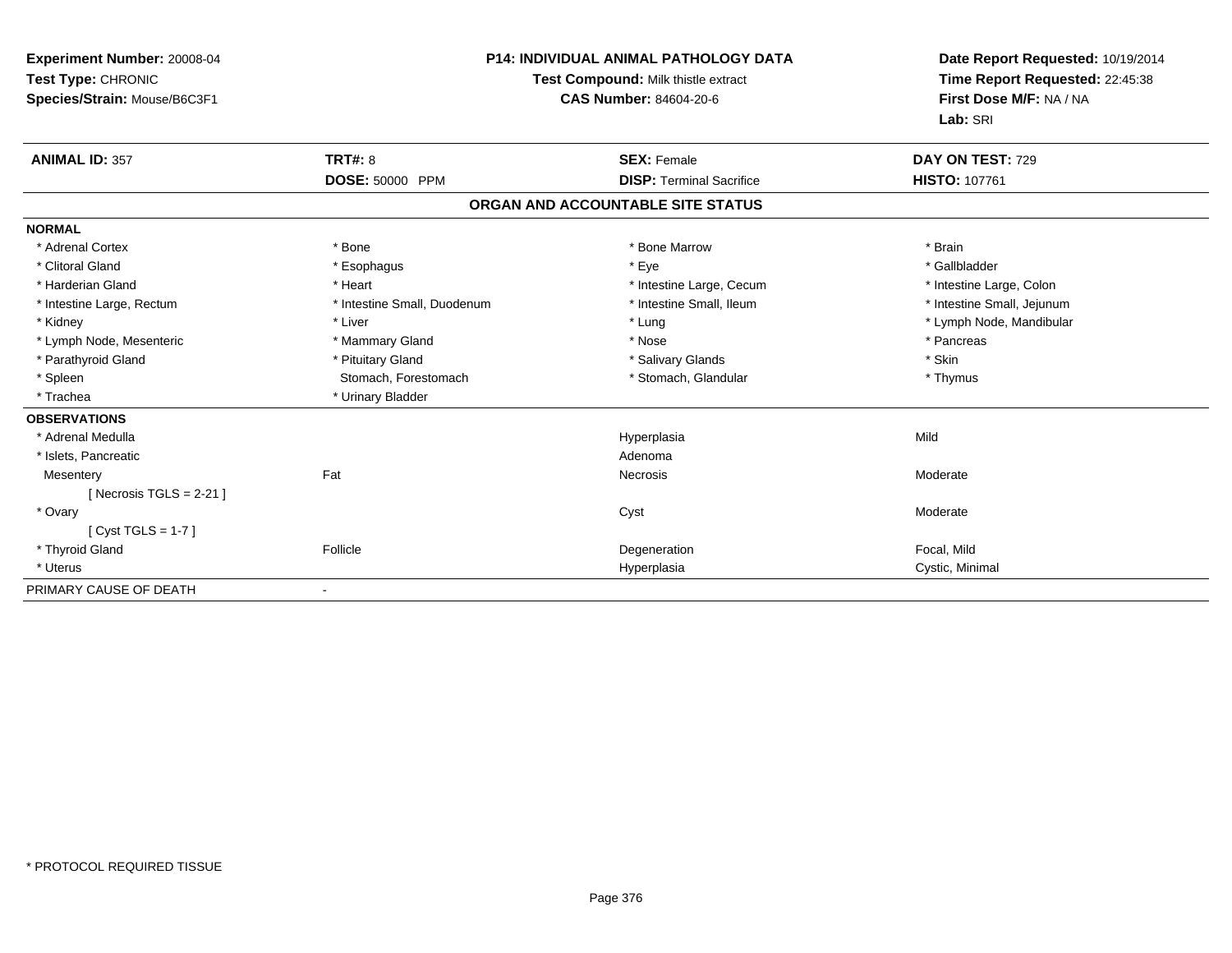| <b>Experiment Number: 20008-04</b><br>Test Type: CHRONIC<br>Species/Strain: Mouse/B6C3F1 | <b>P14: INDIVIDUAL ANIMAL PATHOLOGY DATA</b><br>Test Compound: Milk thistle extract<br>CAS Number: 84604-20-6 |                                   | Date Report Requested: 10/19/2014<br>Time Report Requested: 22:45:38<br>First Dose M/F: NA / NA<br>Lab: SRI |
|------------------------------------------------------------------------------------------|---------------------------------------------------------------------------------------------------------------|-----------------------------------|-------------------------------------------------------------------------------------------------------------|
| <b>ANIMAL ID: 358</b>                                                                    | <b>TRT#: 8</b>                                                                                                | <b>SEX: Female</b>                | DAY ON TEST: 729                                                                                            |
|                                                                                          | DOSE: 50000 PPM                                                                                               | <b>DISP: Terminal Sacrifice</b>   | <b>HISTO: 107762</b>                                                                                        |
|                                                                                          |                                                                                                               | ORGAN AND ACCOUNTABLE SITE STATUS |                                                                                                             |
| <b>NORMAL</b>                                                                            |                                                                                                               |                                   |                                                                                                             |
| * Adrenal Cortex                                                                         | * Adrenal Medulla                                                                                             | * Bone                            | * Bone Marrow                                                                                               |
| * Brain                                                                                  | * Clitoral Gland                                                                                              | * Esophagus                       | * Eye                                                                                                       |
| * Gallbladder                                                                            | * Harderian Gland                                                                                             | * Heart                           | * Intestine Large, Cecum                                                                                    |
| * Intestine Large, Colon                                                                 | * Intestine Large, Rectum                                                                                     | * Intestine Small, Duodenum       | * Intestine Small, Ileum                                                                                    |
| * Intestine Small, Jejunum                                                               | * Islets, Pancreatic                                                                                          | * Liver                           | * Lung                                                                                                      |
| * Lymph Node, Mandibular                                                                 | * Lymph Node, Mesenteric                                                                                      | * Mammary Gland                   | * Nose                                                                                                      |
| * Pancreas                                                                               | * Parathyroid Gland                                                                                           | * Pituitary Gland                 | * Salivary Glands                                                                                           |
| * Skin                                                                                   | Stomach, Forestomach                                                                                          | * Stomach, Glandular              | * Thymus                                                                                                    |
| * Trachea                                                                                | * Urinary Bladder                                                                                             |                                   |                                                                                                             |
| <b>OBSERVATIONS</b>                                                                      |                                                                                                               |                                   |                                                                                                             |
| * Kidney                                                                                 |                                                                                                               | <b>Infiltration Cellular</b>      | Lymphocyte, Moderate                                                                                        |
|                                                                                          |                                                                                                               | Nephropathy                       | Minimal                                                                                                     |
| * Ovary                                                                                  |                                                                                                               | Cyst                              | Moderate                                                                                                    |
| * Spleen                                                                                 | Lymph Follic                                                                                                  | Hyperplasia                       | Mild                                                                                                        |
| * Thyroid Gland                                                                          | Follicle                                                                                                      | Degeneration                      | Focal, Moderate                                                                                             |
| * Uterus                                                                                 |                                                                                                               | Hyperplasia                       | Cystic, Marked                                                                                              |
|                                                                                          |                                                                                                               | Polyp Stromal                     |                                                                                                             |
| [Hyperplasia TGLS = 1-7]                                                                 |                                                                                                               |                                   |                                                                                                             |
| PRIMARY CAUSE OF DEATH                                                                   |                                                                                                               |                                   |                                                                                                             |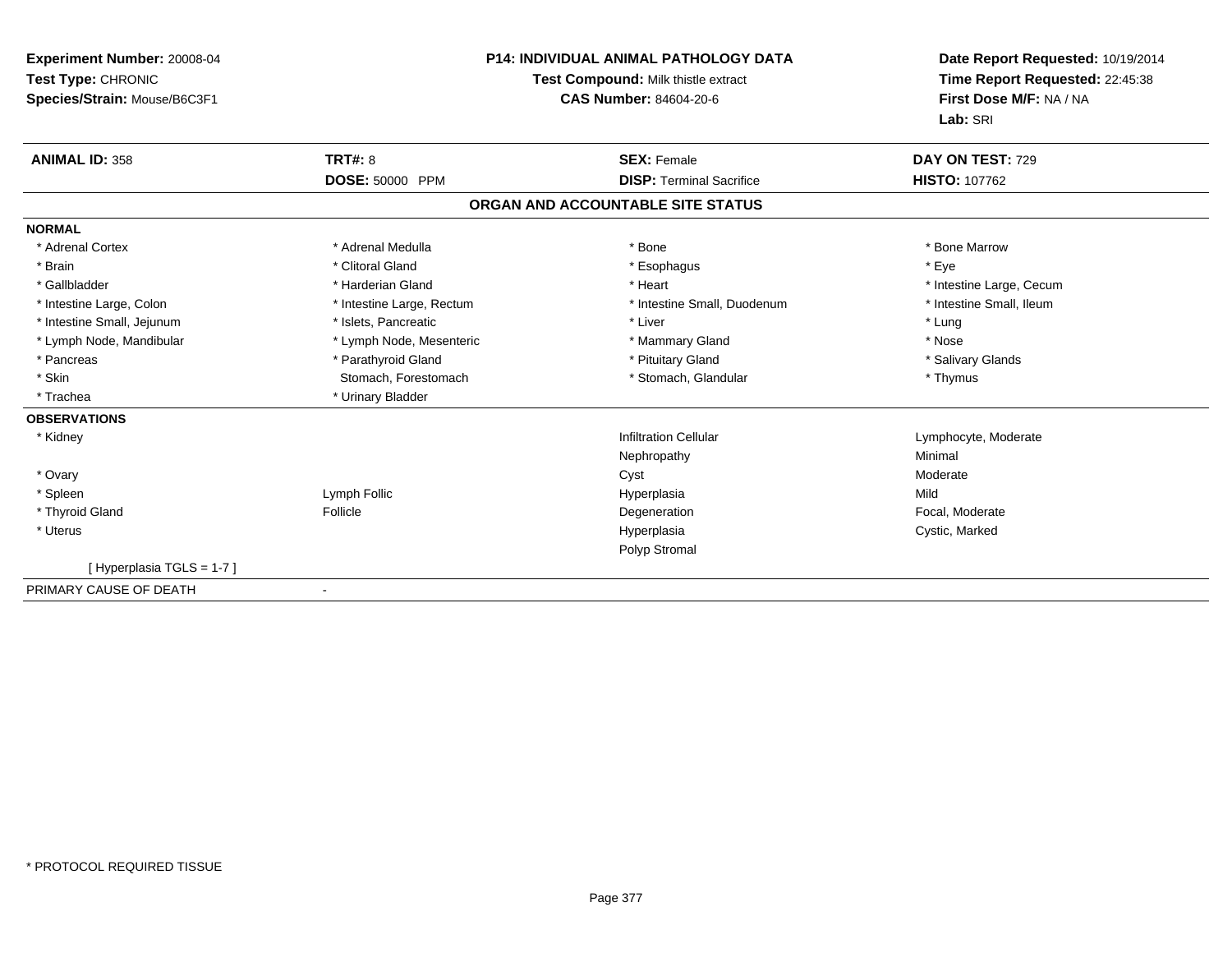| Experiment Number: 20008-04<br>Test Type: CHRONIC<br>Species/Strain: Mouse/B6C3F1 | <b>P14: INDIVIDUAL ANIMAL PATHOLOGY DATA</b><br>Test Compound: Milk thistle extract<br>CAS Number: 84604-20-6 |                                   | Date Report Requested: 10/19/2014<br>Time Report Requested: 22:45:38<br>First Dose M/F: NA / NA<br>Lab: SRI |
|-----------------------------------------------------------------------------------|---------------------------------------------------------------------------------------------------------------|-----------------------------------|-------------------------------------------------------------------------------------------------------------|
| <b>ANIMAL ID: 359</b>                                                             | <b>TRT#: 8</b>                                                                                                | <b>SEX: Female</b>                | DAY ON TEST: 729                                                                                            |
|                                                                                   | DOSE: 50000 PPM                                                                                               | <b>DISP: Terminal Sacrifice</b>   | <b>HISTO: 107763</b>                                                                                        |
|                                                                                   |                                                                                                               | ORGAN AND ACCOUNTABLE SITE STATUS |                                                                                                             |
| <b>NORMAL</b>                                                                     |                                                                                                               |                                   |                                                                                                             |
| * Adrenal Cortex                                                                  | * Adrenal Medulla                                                                                             | * Bone                            | * Bone Marrow                                                                                               |
| * Brain                                                                           | * Clitoral Gland                                                                                              | * Esophagus                       | * Eye                                                                                                       |
| * Gallbladder                                                                     | * Heart                                                                                                       | * Intestine Large, Cecum          | * Intestine Large, Colon                                                                                    |
| * Intestine Large, Rectum                                                         | * Intestine Small, Duodenum                                                                                   | * Intestine Small, Ileum          | * Intestine Small, Jejunum                                                                                  |
| * Islets, Pancreatic                                                              | * Kidney                                                                                                      | * Liver                           | * Lung                                                                                                      |
| * Lymph Node, Mandibular                                                          | * Lymph Node, Mesenteric                                                                                      | * Mammary Gland                   | * Nose                                                                                                      |
| * Ovary                                                                           | * Pancreas                                                                                                    | * Parathyroid Gland               | * Salivary Glands                                                                                           |
| * Skin                                                                            | * Spleen                                                                                                      | Stomach, Forestomach              | * Stomach, Glandular                                                                                        |
| * Thymus                                                                          | * Thyroid Gland                                                                                               | * Trachea                         | * Urinary Bladder                                                                                           |
| <b>OBSERVATIONS</b>                                                               |                                                                                                               |                                   |                                                                                                             |
| * Harderian Gland                                                                 |                                                                                                               | Adenoma                           |                                                                                                             |
| * Pituitary Gland                                                                 | <b>Pars Distalis</b>                                                                                          | Angiectasis                       | Mild                                                                                                        |
|                                                                                   | <b>Pars Distalis</b>                                                                                          | Hyperplasia                       | Focal, Mild                                                                                                 |
| * Uterus                                                                          |                                                                                                               | Angiectasis                       | Mild                                                                                                        |
|                                                                                   |                                                                                                               | Hyperplasia                       | Cystic, Marked                                                                                              |
| [Hyperplasia TGLS = $1-7,2-7$ ]                                                   |                                                                                                               |                                   |                                                                                                             |
| PRIMARY CAUSE OF DEATH                                                            |                                                                                                               |                                   |                                                                                                             |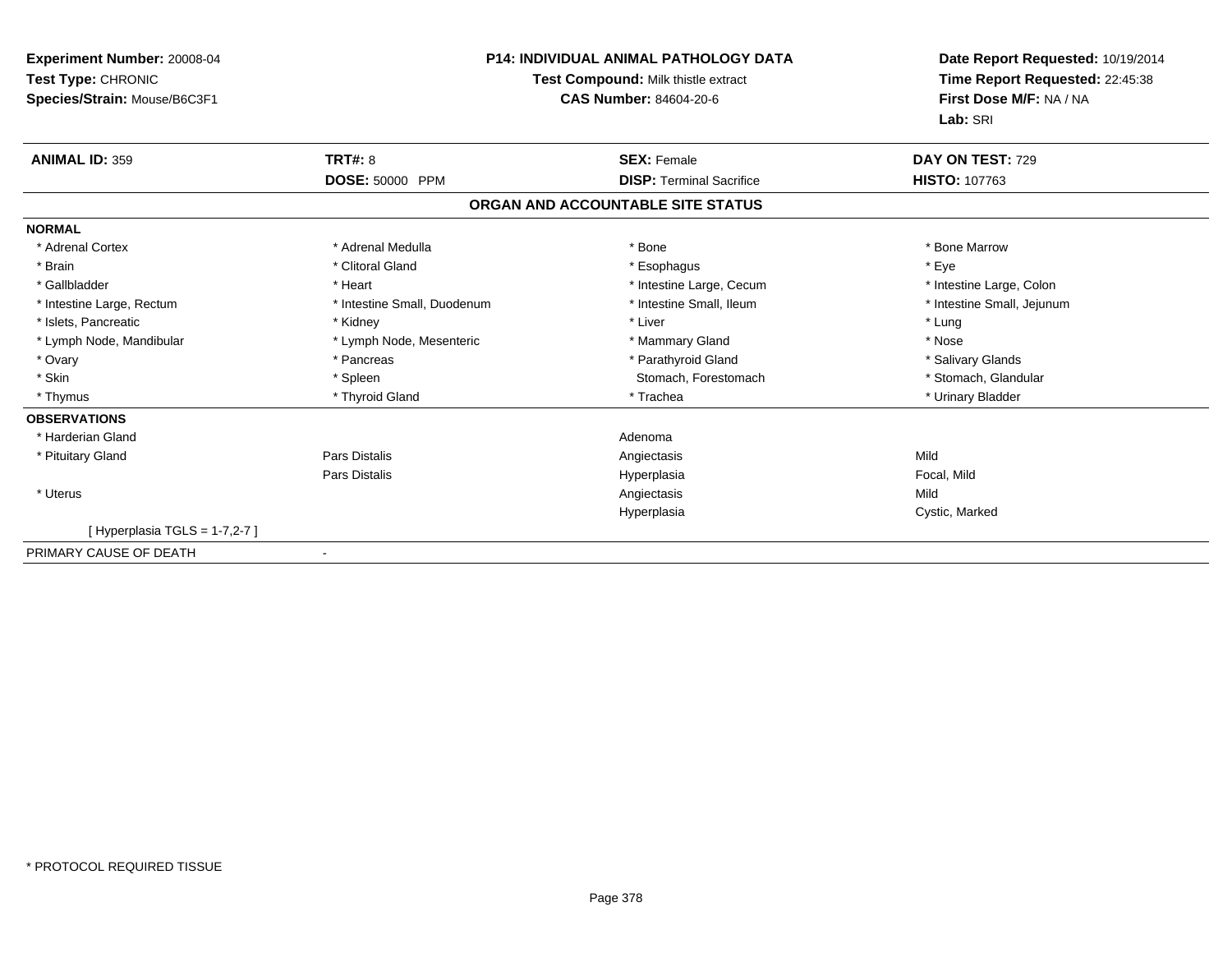| Experiment Number: 20008-04<br>Test Type: CHRONIC<br>Species/Strain: Mouse/B6C3F1 |                          | <b>P14: INDIVIDUAL ANIMAL PATHOLOGY DATA</b><br>Test Compound: Milk thistle extract<br><b>CAS Number: 84604-20-6</b> | Date Report Requested: 10/19/2014<br>Time Report Requested: 22:45:38<br>First Dose M/F: NA / NA<br>Lab: SRI |
|-----------------------------------------------------------------------------------|--------------------------|----------------------------------------------------------------------------------------------------------------------|-------------------------------------------------------------------------------------------------------------|
| <b>ANIMAL ID: 360</b>                                                             | <b>TRT#: 8</b>           | <b>SEX: Female</b>                                                                                                   | DAY ON TEST: 729                                                                                            |
|                                                                                   | DOSE: 50000 PPM          | <b>DISP: Terminal Sacrifice</b>                                                                                      | <b>HISTO: 107764</b>                                                                                        |
|                                                                                   |                          | ORGAN AND ACCOUNTABLE SITE STATUS                                                                                    |                                                                                                             |
| <b>NORMAL</b>                                                                     |                          |                                                                                                                      |                                                                                                             |
| * Adrenal Cortex                                                                  | * Adrenal Medulla        | * Bone Marrow                                                                                                        | * Brain                                                                                                     |
| * Esophagus                                                                       | * Eye                    | * Gallbladder                                                                                                        | * Harderian Gland                                                                                           |
| * Heart                                                                           | * Intestine Large, Cecum | * Intestine Large, Colon                                                                                             | * Intestine Large, Rectum                                                                                   |
| * Intestine Small, Duodenum                                                       | * Intestine Small, Ileum | * Intestine Small, Jejunum                                                                                           | * Islets, Pancreatic                                                                                        |
| * Liver                                                                           | * Lymph Node, Mandibular | * Lymph Node, Mesenteric                                                                                             | * Mammary Gland                                                                                             |
| * Nose                                                                            | * Parathyroid Gland      | * Salivary Glands                                                                                                    | * Skin                                                                                                      |
| Stomach, Forestomach                                                              | * Stomach, Glandular     | * Thymus                                                                                                             | * Thyroid Gland                                                                                             |
| * Trachea                                                                         | * Urinary Bladder        |                                                                                                                      |                                                                                                             |
| <b>OBSERVATIONS</b>                                                               |                          |                                                                                                                      |                                                                                                             |
| * Bone                                                                            |                          | Fibro-Osseous Lesion                                                                                                 | Mild                                                                                                        |
| * Clitoral Gland                                                                  |                          | Inflammation                                                                                                         | Chronic, Mild                                                                                               |
| * Kidney                                                                          |                          | <b>Infiltration Cellular</b>                                                                                         | Lymphocyte, Mild                                                                                            |
| * Lung                                                                            |                          | <b>Infiltration Cellular</b>                                                                                         | Lymphocyte, Mild                                                                                            |
| * Ovary                                                                           |                          | Cyst                                                                                                                 | Moderate                                                                                                    |
|                                                                                   |                          | Luteoma                                                                                                              |                                                                                                             |
| [ $Cyst TGLS = 1-7$ ]                                                             |                          |                                                                                                                      |                                                                                                             |
| * Pancreas                                                                        |                          | Atrophy                                                                                                              | Mild                                                                                                        |
| * Pituitary Gland                                                                 | Pars Distalis            | Hyperplasia                                                                                                          | Focal, Moderate                                                                                             |
| * Spleen                                                                          | Lymph Follic             | Hyperplasia                                                                                                          | Mild                                                                                                        |
| * Uterus                                                                          |                          | Hyperplasia                                                                                                          | Cystic, Moderate                                                                                            |
| [Hyperplasia TGLS = 2-7]                                                          |                          |                                                                                                                      |                                                                                                             |
| PRIMARY CAUSE OF DEATH                                                            | $\blacksquare$           |                                                                                                                      |                                                                                                             |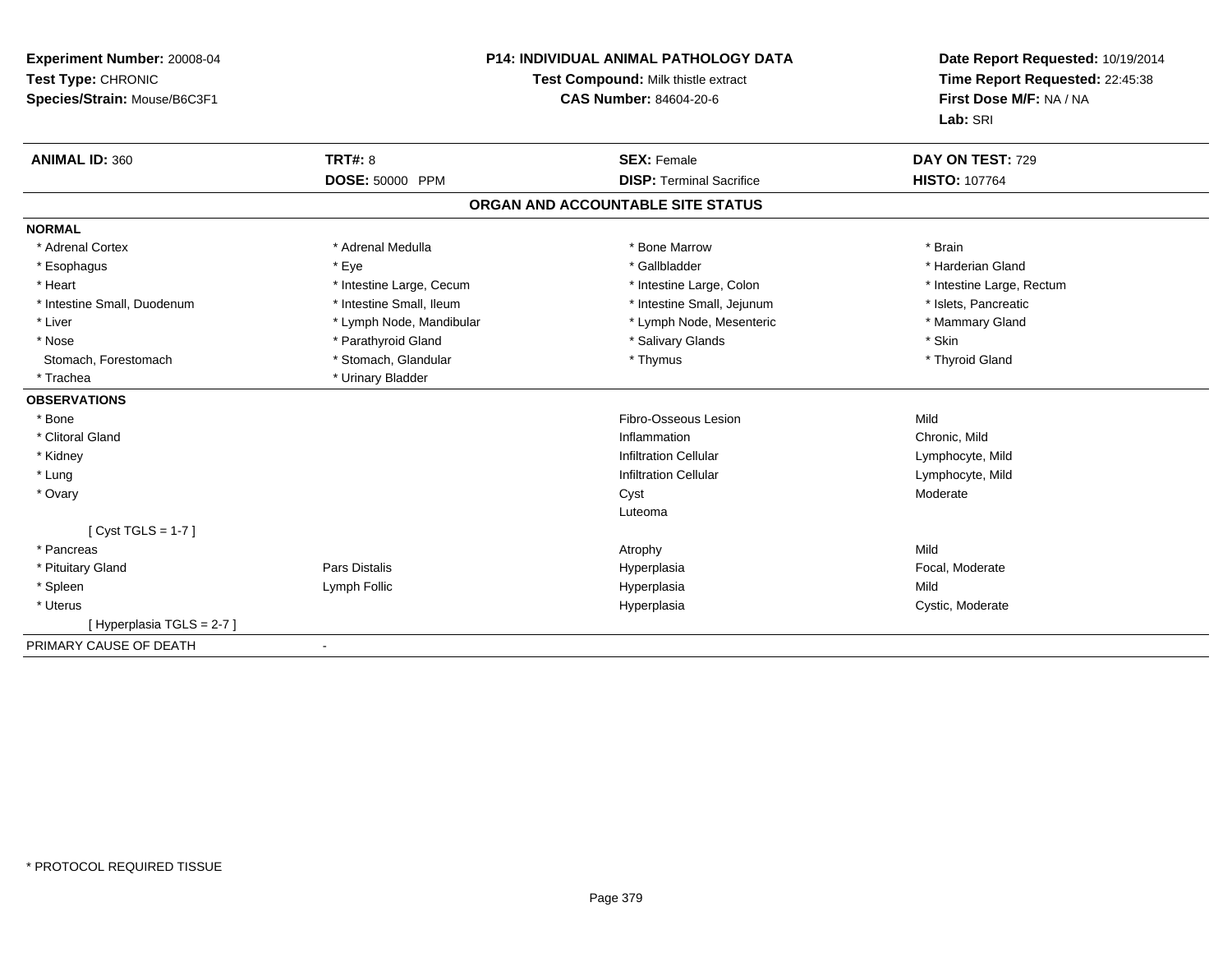| Experiment Number: 20008-04<br>Test Type: CHRONIC<br>Species/Strain: Mouse/B6C3F1 |                          | <b>P14: INDIVIDUAL ANIMAL PATHOLOGY DATA</b><br>Test Compound: Milk thistle extract<br><b>CAS Number: 84604-20-6</b> | Date Report Requested: 10/19/2014<br>Time Report Requested: 22:45:38<br>First Dose M/F: NA / NA<br>Lab: SRI |
|-----------------------------------------------------------------------------------|--------------------------|----------------------------------------------------------------------------------------------------------------------|-------------------------------------------------------------------------------------------------------------|
| <b>ANIMAL ID: 361</b>                                                             | <b>TRT#: 8</b>           | <b>SEX: Female</b>                                                                                                   | DAY ON TEST: 736                                                                                            |
|                                                                                   | DOSE: 50000 PPM          | <b>DISP: Terminal Sacrifice</b>                                                                                      | <b>HISTO: 107765</b>                                                                                        |
|                                                                                   |                          | ORGAN AND ACCOUNTABLE SITE STATUS                                                                                    |                                                                                                             |
| <b>NORMAL</b>                                                                     |                          |                                                                                                                      |                                                                                                             |
| * Adrenal Cortex                                                                  | * Adrenal Medulla        | * Bone Marrow                                                                                                        | * Brain                                                                                                     |
| * Esophagus                                                                       | * Eye                    | * Gallbladder                                                                                                        | * Harderian Gland                                                                                           |
| * Heart                                                                           | * Intestine Large, Cecum | * Intestine Large, Colon                                                                                             | * Intestine Large, Rectum                                                                                   |
| * Intestine Small, Duodenum                                                       | * Intestine Small, Ileum | * Intestine Small, Jejunum                                                                                           | * Islets, Pancreatic                                                                                        |
| * Kidney                                                                          | * Liver                  | * Lymph Node, Mandibular                                                                                             | * Lymph Node, Mesenteric                                                                                    |
| * Mammary Gland                                                                   | * Nose                   | * Pancreas                                                                                                           | * Parathyroid Gland                                                                                         |
| * Salivary Glands                                                                 | * Skin                   | * Spleen                                                                                                             | Stomach, Forestomach                                                                                        |
| * Stomach, Glandular                                                              | * Thymus                 | * Trachea                                                                                                            | * Urinary Bladder                                                                                           |
| <b>MISSING</b>                                                                    |                          |                                                                                                                      |                                                                                                             |
| * Clitoral Gland                                                                  | * Pituitary Gland        |                                                                                                                      |                                                                                                             |
| <b>OBSERVATIONS</b>                                                               |                          |                                                                                                                      |                                                                                                             |
| * Bone                                                                            |                          | Fibro-Osseous Lesion                                                                                                 | Minimal                                                                                                     |
| * Lung                                                                            |                          | <b>Infiltration Cellular</b>                                                                                         | Lymphocyte, Mild                                                                                            |
| * Ovary                                                                           |                          | Cyst                                                                                                                 | Moderate                                                                                                    |
| [Cyst TGLS = $1-7$ ]                                                              |                          |                                                                                                                      |                                                                                                             |
| * Thyroid Gland                                                                   | Follicle                 | Degeneration                                                                                                         | Focal, Minimal                                                                                              |
| * Urin Bladder                                                                    |                          |                                                                                                                      |                                                                                                             |
| Note: INFUSION ARTIFACT IN URINARY BLADDER.                                       |                          |                                                                                                                      |                                                                                                             |
| * Uterus                                                                          |                          | Hyperplasia                                                                                                          | Cystic, Mild                                                                                                |
| [Hyperplasia TGLS = 2-7]                                                          |                          |                                                                                                                      |                                                                                                             |
| PRIMARY CAUSE OF DEATH                                                            | $\blacksquare$           |                                                                                                                      |                                                                                                             |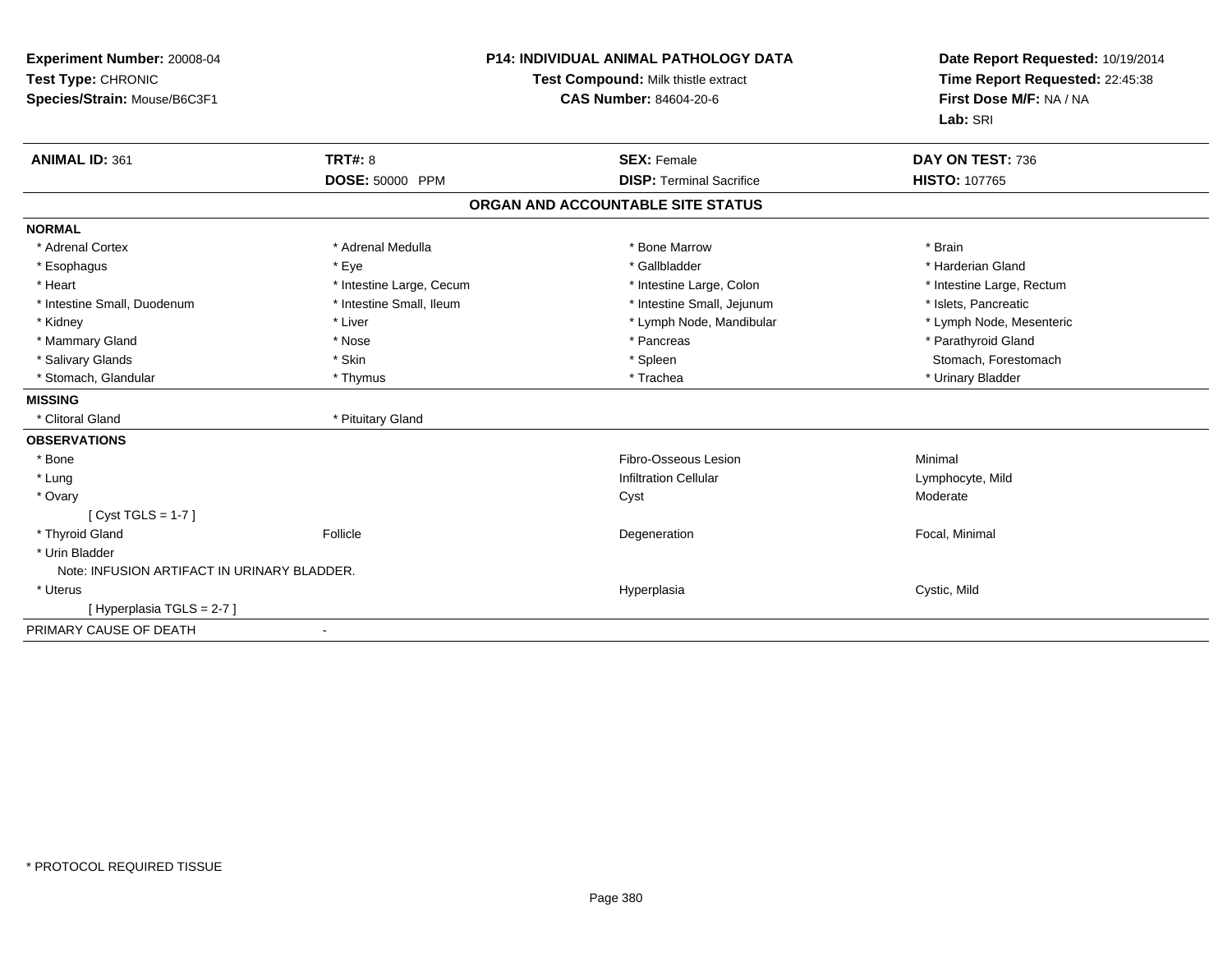| Experiment Number: 20008-04<br>Test Type: CHRONIC<br>Species/Strain: Mouse/B6C3F1 | <b>P14: INDIVIDUAL ANIMAL PATHOLOGY DATA</b><br>Test Compound: Milk thistle extract<br><b>CAS Number: 84604-20-6</b> |                                          | Date Report Requested: 10/19/2014<br>Time Report Requested: 22:45:38<br>First Dose M/F: NA / NA<br>Lab: SRI |
|-----------------------------------------------------------------------------------|----------------------------------------------------------------------------------------------------------------------|------------------------------------------|-------------------------------------------------------------------------------------------------------------|
| <b>ANIMAL ID: 362</b>                                                             | <b>TRT#: 8</b>                                                                                                       | <b>SEX: Female</b>                       | DAY ON TEST: 736                                                                                            |
|                                                                                   | <b>DOSE: 50000 PPM</b>                                                                                               | <b>DISP: Terminal Sacrifice</b>          | <b>HISTO: 107766</b>                                                                                        |
|                                                                                   |                                                                                                                      | ORGAN AND ACCOUNTABLE SITE STATUS        |                                                                                                             |
| <b>NORMAL</b>                                                                     |                                                                                                                      |                                          |                                                                                                             |
| * Adrenal Medulla                                                                 | * Bone Marrow                                                                                                        | * Brain                                  | * Clitoral Gland                                                                                            |
| * Esophagus                                                                       | * Eye                                                                                                                | * Gallbladder                            | * Harderian Gland                                                                                           |
| * Heart                                                                           | * Intestine Large, Cecum                                                                                             | * Intestine Large, Colon                 | * Intestine Large, Rectum                                                                                   |
| * Intestine Small, Duodenum                                                       | * Intestine Small, Ileum                                                                                             | * Intestine Small, Jejunum               | * Islets, Pancreatic                                                                                        |
| * Liver                                                                           | * Lung                                                                                                               | * Lymph Node, Mandibular                 | * Lymph Node, Mesenteric                                                                                    |
| * Mammary Gland                                                                   | * Nose                                                                                                               | * Ovary                                  | * Pancreas                                                                                                  |
| * Parathyroid Gland                                                               | * Pituitary Gland                                                                                                    | * Salivary Glands                        | * Skin                                                                                                      |
| * Spleen                                                                          | Stomach, Forestomach                                                                                                 | * Thymus                                 | * Thyroid Gland                                                                                             |
| * Trachea                                                                         | * Urinary Bladder                                                                                                    |                                          |                                                                                                             |
| <b>OBSERVATIONS</b>                                                               |                                                                                                                      |                                          |                                                                                                             |
| * Adrenal Cortex                                                                  |                                                                                                                      | <b>Accessory Adrenal Cortical Nodule</b> | Moderate                                                                                                    |
| * Bone                                                                            |                                                                                                                      | Fibro-Osseous Lesion                     | Mild                                                                                                        |
| * Kidney                                                                          |                                                                                                                      | <b>Infiltration Cellular</b>             | Lymphocyte, Moderate                                                                                        |
| * Stomach, Glandular                                                              |                                                                                                                      | Cyst                                     | Moderate                                                                                                    |
| * Uterus                                                                          |                                                                                                                      | Hyperplasia                              | Cystic, Marked                                                                                              |
| [Hyperplasia TGLS = 2-7]                                                          |                                                                                                                      |                                          |                                                                                                             |
| PRIMARY CAUSE OF DEATH                                                            | $\overline{\phantom{a}}$                                                                                             |                                          |                                                                                                             |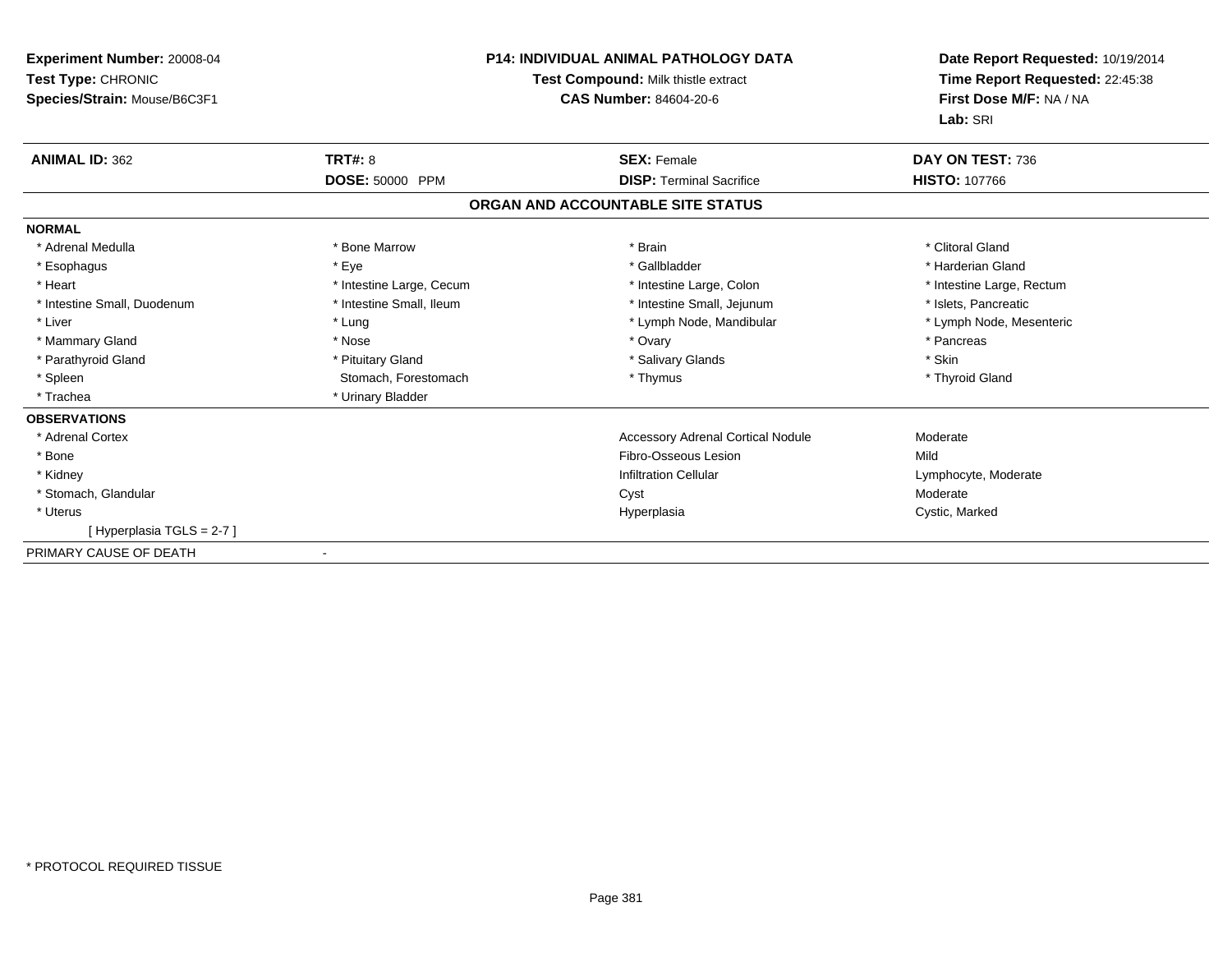| <b>Experiment Number: 20008-04</b><br>Test Type: CHRONIC<br>Species/Strain: Mouse/B6C3F1 | <b>P14: INDIVIDUAL ANIMAL PATHOLOGY DATA</b><br>Test Compound: Milk thistle extract<br><b>CAS Number: 84604-20-6</b> |                                   | Date Report Requested: 10/19/2014<br>Time Report Requested: 22:45:38<br>First Dose M/F: NA / NA<br>Lab: SRI |
|------------------------------------------------------------------------------------------|----------------------------------------------------------------------------------------------------------------------|-----------------------------------|-------------------------------------------------------------------------------------------------------------|
| <b>ANIMAL ID: 363</b>                                                                    | TRT#: 8                                                                                                              | <b>SEX: Female</b>                | DAY ON TEST: 736                                                                                            |
|                                                                                          | DOSE: 50000 PPM                                                                                                      | <b>DISP: Terminal Sacrifice</b>   | <b>HISTO: 107767</b>                                                                                        |
|                                                                                          |                                                                                                                      | ORGAN AND ACCOUNTABLE SITE STATUS |                                                                                                             |
| <b>NORMAL</b>                                                                            |                                                                                                                      |                                   |                                                                                                             |
| * Adrenal Cortex                                                                         | * Adrenal Medulla                                                                                                    | * Bone Marrow                     | * Brain                                                                                                     |
| * Clitoral Gland                                                                         | * Esophagus                                                                                                          | * Eye                             | * Gallbladder                                                                                               |
| * Harderian Gland                                                                        | * Heart                                                                                                              | * Intestine Large, Cecum          | * Intestine Large, Colon                                                                                    |
| * Intestine Large, Rectum                                                                | * Intestine Small, Duodenum                                                                                          | * Intestine Small. Ileum          | * Intestine Small, Jejunum                                                                                  |
| * Islets, Pancreatic                                                                     | * Kidney                                                                                                             | * Liver                           | * Lung                                                                                                      |
| * Lymph Node, Mandibular                                                                 | * Lymph Node, Mesenteric                                                                                             | * Nose                            | * Ovary                                                                                                     |
| * Pancreas                                                                               | * Pituitary Gland                                                                                                    | * Salivary Glands                 | * Skin                                                                                                      |
| * Spleen                                                                                 | Stomach, Forestomach                                                                                                 | * Stomach, Glandular              | * Thymus                                                                                                    |
| * Trachea                                                                                | * Urinary Bladder                                                                                                    |                                   |                                                                                                             |
| <b>OBSERVATIONS</b>                                                                      |                                                                                                                      |                                   |                                                                                                             |
| * Bone                                                                                   |                                                                                                                      | Fibro-Osseous Lesion              | Minimal                                                                                                     |
| * Mammary Gland                                                                          |                                                                                                                      | Hyperplasia                       | Minimal                                                                                                     |
| * Parathyroid Gland                                                                      |                                                                                                                      | Adenoma                           |                                                                                                             |
|                                                                                          | Note: FOCUS OF ECTOPIC THYMUS ADJACENT TO PARATHYROID GLAND.                                                         |                                   |                                                                                                             |
| * Thyroid Gland                                                                          | Follicle                                                                                                             | Degeneration                      | Focal, Mild                                                                                                 |
| * Uterus                                                                                 |                                                                                                                      | Hyperplasia                       | Cystic, Marked                                                                                              |
| [Hyperplasia TGLS = 2-7]                                                                 |                                                                                                                      |                                   |                                                                                                             |
| PRIMARY CAUSE OF DEATH                                                                   |                                                                                                                      |                                   |                                                                                                             |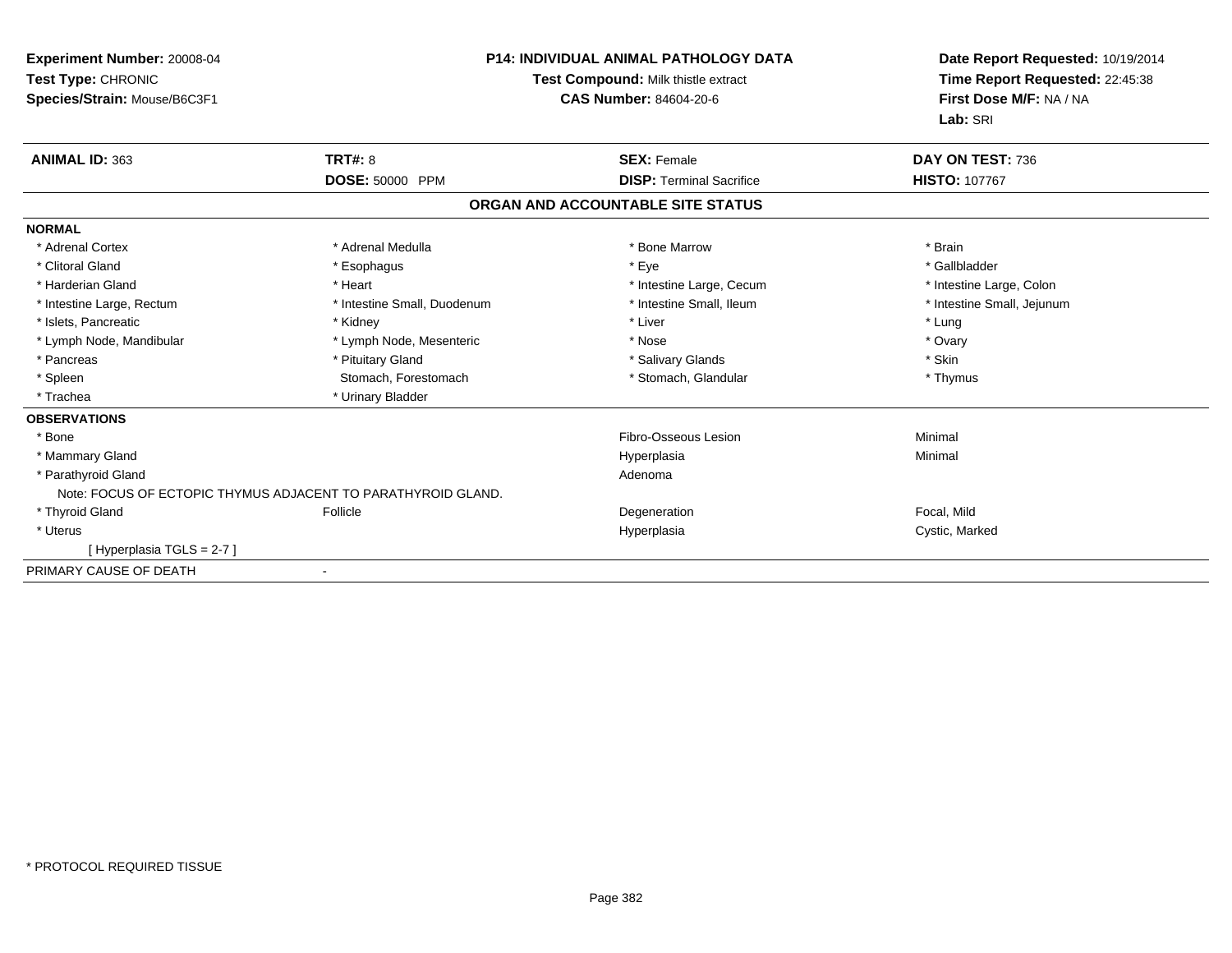| Experiment Number: 20008-04<br>Test Type: CHRONIC<br>Species/Strain: Mouse/B6C3F1 | <b>P14: INDIVIDUAL ANIMAL PATHOLOGY DATA</b><br>Test Compound: Milk thistle extract<br><b>CAS Number: 84604-20-6</b> |                                   | Date Report Requested: 10/19/2014<br>Time Report Requested: 22:45:38<br>First Dose M/F: NA / NA<br>Lab: SRI |
|-----------------------------------------------------------------------------------|----------------------------------------------------------------------------------------------------------------------|-----------------------------------|-------------------------------------------------------------------------------------------------------------|
| <b>ANIMAL ID: 364</b>                                                             | <b>TRT#: 8</b>                                                                                                       | <b>SEX: Female</b>                | DAY ON TEST: 736                                                                                            |
|                                                                                   | DOSE: 50000 PPM                                                                                                      | <b>DISP: Terminal Sacrifice</b>   | <b>HISTO: 107768</b>                                                                                        |
|                                                                                   |                                                                                                                      | ORGAN AND ACCOUNTABLE SITE STATUS |                                                                                                             |
| <b>NORMAL</b>                                                                     |                                                                                                                      |                                   |                                                                                                             |
| * Adrenal Cortex                                                                  | * Bone                                                                                                               | * Brain                           | * Clitoral Gland                                                                                            |
| * Esophagus                                                                       | * Eye                                                                                                                | * Gallbladder                     | * Heart                                                                                                     |
| * Intestine Large, Cecum                                                          | * Intestine Large, Colon                                                                                             | * Intestine Large, Rectum         | * Intestine Small, Duodenum                                                                                 |
| * Intestine Small, Ileum                                                          | * Intestine Small, Jejunum                                                                                           | * Islets, Pancreatic              | * Lung                                                                                                      |
| * Mammary Gland                                                                   | * Nose                                                                                                               | * Ovary                           | * Pancreas                                                                                                  |
| * Parathyroid Gland                                                               | * Pituitary Gland                                                                                                    | * Skin                            | Stomach, Forestomach                                                                                        |
| * Stomach, Glandular                                                              | * Thyroid Gland                                                                                                      | * Trachea                         | * Urinary Bladder                                                                                           |
| <b>OBSERVATIONS</b>                                                               |                                                                                                                      |                                   |                                                                                                             |
| * Adrenal Medulla                                                                 |                                                                                                                      | Pheochromocytoma Benign           |                                                                                                             |
| * Bone Marrow                                                                     |                                                                                                                      | Lymphoma Malignant                |                                                                                                             |
| * Harderian Gland                                                                 |                                                                                                                      | Adenoma                           |                                                                                                             |
| [Adenoma TGLS = $3-12$ ]                                                          |                                                                                                                      |                                   |                                                                                                             |
| * Kidney                                                                          |                                                                                                                      | Lymphoma Malignant                |                                                                                                             |
|                                                                                   |                                                                                                                      | Nephropathy                       | Minimal                                                                                                     |
| * Liver                                                                           |                                                                                                                      | Lymphoma Malignant                |                                                                                                             |
| * Lymph Node, Mandibular                                                          |                                                                                                                      | Lymphoma Malignant                |                                                                                                             |
| * Lymph Node, Mesenteric                                                          |                                                                                                                      | Lymphoma Malignant                |                                                                                                             |
| * Salivary Glands                                                                 |                                                                                                                      | Lymphoma Malignant                |                                                                                                             |
| * Spleen                                                                          |                                                                                                                      | Lymphoma Malignant                |                                                                                                             |
| [ Lymphoma Malignant TGLS = 2-6 ]                                                 |                                                                                                                      |                                   |                                                                                                             |
| * Thymus                                                                          |                                                                                                                      | Lymphoma Malignant                |                                                                                                             |
| * Urin Bladder                                                                    |                                                                                                                      |                                   |                                                                                                             |
| Note: INFUSION ARTIFACT IN URINARY BLADDER.                                       |                                                                                                                      |                                   |                                                                                                             |
| * Uterus                                                                          |                                                                                                                      | Hyperplasia                       | Cystic, Mild                                                                                                |
| [Hyperplasia TGLS = 1-7]                                                          |                                                                                                                      |                                   |                                                                                                             |
| PRIMARY CAUSE OF DEATH                                                            | $\blacksquare$                                                                                                       |                                   |                                                                                                             |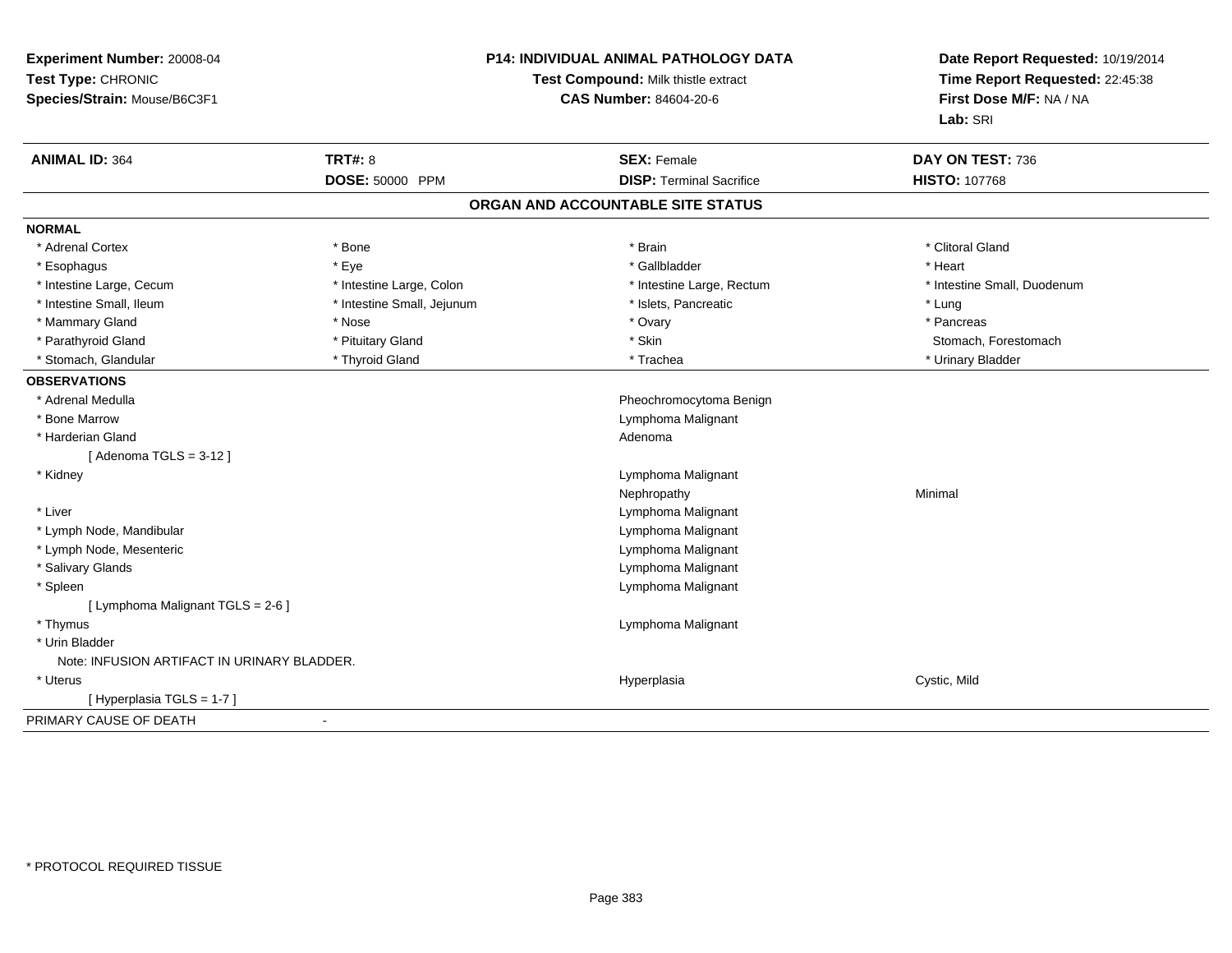| <b>Experiment Number: 20008-04</b><br>Test Type: CHRONIC<br>Species/Strain: Mouse/B6C3F1 | <b>P14: INDIVIDUAL ANIMAL PATHOLOGY DATA</b><br>Test Compound: Milk thistle extract<br><b>CAS Number: 84604-20-6</b> |                                   | Date Report Requested: 10/19/2014<br>Time Report Requested: 22:45:38<br>First Dose M/F: NA / NA<br>Lab: SRI |
|------------------------------------------------------------------------------------------|----------------------------------------------------------------------------------------------------------------------|-----------------------------------|-------------------------------------------------------------------------------------------------------------|
| <b>ANIMAL ID: 365</b>                                                                    | <b>TRT#: 8</b>                                                                                                       | <b>SEX: Female</b>                | DAY ON TEST: 736                                                                                            |
|                                                                                          | DOSE: 50000 PPM                                                                                                      | <b>DISP: Terminal Sacrifice</b>   | <b>HISTO: 107769</b>                                                                                        |
|                                                                                          |                                                                                                                      | ORGAN AND ACCOUNTABLE SITE STATUS |                                                                                                             |
| <b>NORMAL</b>                                                                            |                                                                                                                      |                                   |                                                                                                             |
| * Adrenal Cortex                                                                         | * Adrenal Medulla                                                                                                    | * Bone                            | * Bone Marrow                                                                                               |
| * Brain                                                                                  | * Clitoral Gland                                                                                                     | * Esophagus                       | * Eye                                                                                                       |
| * Gallbladder                                                                            | * Harderian Gland                                                                                                    | * Heart                           | * Intestine Large, Cecum                                                                                    |
| * Intestine Large, Colon                                                                 | * Intestine Large, Rectum                                                                                            | * Intestine Small, Duodenum       | * Intestine Small, Ileum                                                                                    |
| * Intestine Small, Jejunum                                                               | * Islets, Pancreatic                                                                                                 | * Kidney                          | * Liver                                                                                                     |
| * Lung                                                                                   | * Lymph Node, Mandibular                                                                                             | * Lymph Node, Mesenteric          | * Mammary Gland                                                                                             |
| * Nose                                                                                   | * Ovary                                                                                                              | * Pancreas                        | * Parathyroid Gland                                                                                         |
| * Pituitary Gland                                                                        | * Salivary Glands                                                                                                    | * Skin                            | * Spleen                                                                                                    |
| Stomach, Forestomach                                                                     | * Stomach, Glandular                                                                                                 | * Thymus                          | * Thyroid Gland                                                                                             |
| * Trachea                                                                                | * Urinary Bladder                                                                                                    |                                   |                                                                                                             |
| <b>OBSERVATIONS</b>                                                                      |                                                                                                                      |                                   |                                                                                                             |
| * Uterus                                                                                 |                                                                                                                      | Hyperplasia                       | Cystic, Mild                                                                                                |
| [Hyperplasia TGLS = 1-7]                                                                 |                                                                                                                      |                                   |                                                                                                             |
| PRIMARY CAUSE OF DEATH                                                                   |                                                                                                                      |                                   |                                                                                                             |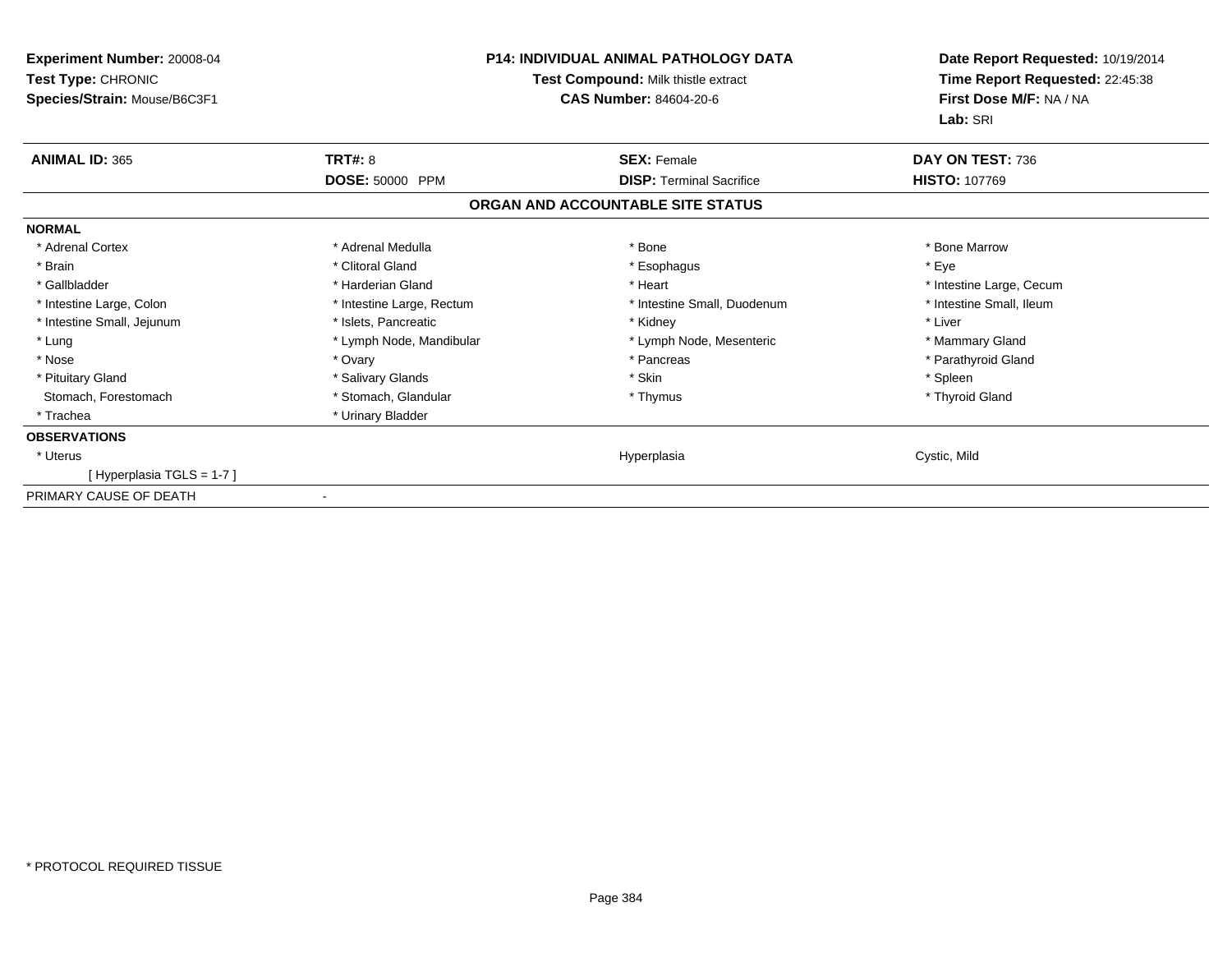| Experiment Number: 20008-04<br>Test Type: CHRONIC<br>Species/Strain: Mouse/B6C3F1 | <b>P14: INDIVIDUAL ANIMAL PATHOLOGY DATA</b><br>Test Compound: Milk thistle extract<br><b>CAS Number: 84604-20-6</b> |                                                       | Date Report Requested: 10/19/2014<br>Time Report Requested: 22:45:38<br>First Dose M/F: NA / NA<br>Lab: SRI |  |
|-----------------------------------------------------------------------------------|----------------------------------------------------------------------------------------------------------------------|-------------------------------------------------------|-------------------------------------------------------------------------------------------------------------|--|
| <b>ANIMAL ID: 366</b>                                                             | <b>TRT#: 8</b><br>DOSE: 50000 PPM                                                                                    | <b>SEX: Female</b><br><b>DISP: Terminal Sacrifice</b> | DAY ON TEST: 736<br><b>HISTO: 107770</b>                                                                    |  |
|                                                                                   |                                                                                                                      | ORGAN AND ACCOUNTABLE SITE STATUS                     |                                                                                                             |  |
| <b>NORMAL</b>                                                                     |                                                                                                                      |                                                       |                                                                                                             |  |
| * Adrenal Cortex                                                                  | * Adrenal Medulla                                                                                                    | * Bone Marrow                                         | * Brain                                                                                                     |  |
| * Clitoral Gland                                                                  | * Esophagus                                                                                                          | * Eye                                                 | * Gallbladder                                                                                               |  |
| * Heart                                                                           | * Intestine Large, Cecum                                                                                             | * Intestine Large, Colon                              | * Intestine Large, Rectum                                                                                   |  |
| * Intestine Small, Duodenum                                                       | * Intestine Small, Ileum                                                                                             | * Intestine Small, Jejunum                            | * Islets, Pancreatic                                                                                        |  |
| * Kidney                                                                          | * Liver                                                                                                              | * Lymph Node, Mandibular                              | * Lymph Node, Mesenteric                                                                                    |  |
| * Mammary Gland                                                                   | * Nose                                                                                                               | * Pancreas                                            | * Parathyroid Gland                                                                                         |  |
| * Salivary Glands                                                                 | * Skin                                                                                                               | Stomach, Forestomach                                  | * Stomach, Glandular                                                                                        |  |
| * Thymus                                                                          | * Thyroid Gland                                                                                                      | * Trachea                                             | * Urinary Bladder                                                                                           |  |
| <b>MISSING</b>                                                                    |                                                                                                                      |                                                       |                                                                                                             |  |
| * Pituitary Gland                                                                 |                                                                                                                      |                                                       |                                                                                                             |  |
| <b>OBSERVATIONS</b>                                                               |                                                                                                                      |                                                       |                                                                                                             |  |
| * Bone                                                                            |                                                                                                                      | Fibro-Osseous Lesion                                  | Minimal                                                                                                     |  |
| * Harderian Gland                                                                 |                                                                                                                      | Adenoma                                               | Multiple                                                                                                    |  |
| * Lung                                                                            |                                                                                                                      | Hemorrhage                                            | Minimal                                                                                                     |  |
| Mesentery                                                                         | Fat                                                                                                                  | Necrosis                                              | Moderate                                                                                                    |  |
| [Necrosis TGLS = $3-21$ ]                                                         |                                                                                                                      |                                                       |                                                                                                             |  |
| * Ovary                                                                           |                                                                                                                      | Angiectasis                                           | Moderate                                                                                                    |  |
| [Angiectasis TGLS = 2-7]                                                          |                                                                                                                      |                                                       |                                                                                                             |  |
| * Spleen                                                                          | Lymph Follic                                                                                                         | Hyperplasia                                           | Mild                                                                                                        |  |
| * Urin Bladder                                                                    |                                                                                                                      |                                                       |                                                                                                             |  |
| Note: INFUSION ARTIFACT IN URINARY BLADDER.                                       |                                                                                                                      |                                                       |                                                                                                             |  |
| * Uterus                                                                          |                                                                                                                      | Hyperplasia                                           | Cystic, Minimal                                                                                             |  |
| [Hyperplasia TGLS = 1-7]                                                          |                                                                                                                      |                                                       |                                                                                                             |  |
| PRIMARY CAUSE OF DEATH                                                            | $\overline{a}$                                                                                                       |                                                       |                                                                                                             |  |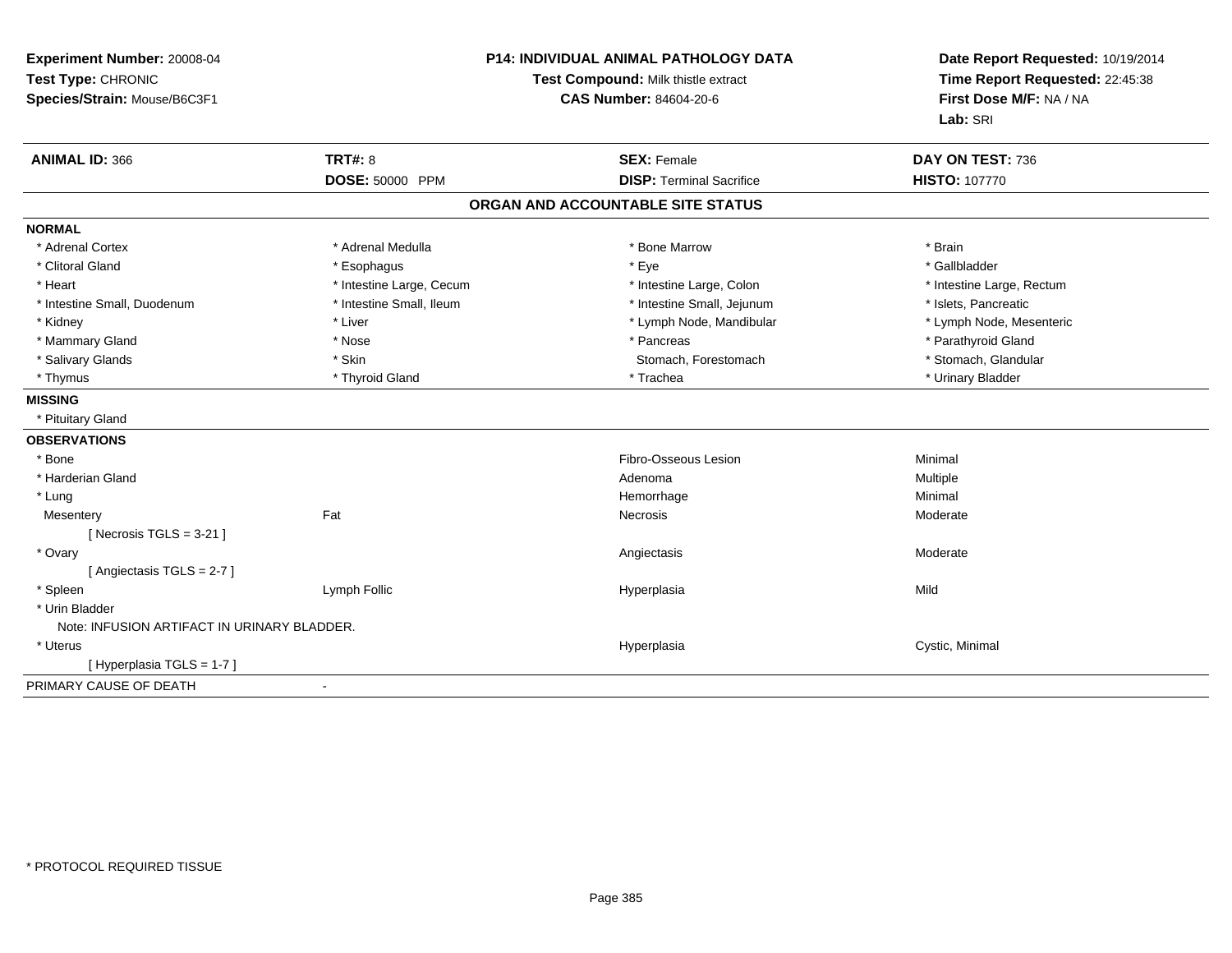| <b>Experiment Number: 20008-04</b><br>Test Type: CHRONIC<br>Species/Strain: Mouse/B6C3F1 |                           | <b>P14: INDIVIDUAL ANIMAL PATHOLOGY DATA</b><br>Test Compound: Milk thistle extract<br><b>CAS Number: 84604-20-6</b> | Date Report Requested: 10/19/2014<br>Time Report Requested: 22:45:39<br>First Dose M/F: NA / NA<br>Lab: SRI |
|------------------------------------------------------------------------------------------|---------------------------|----------------------------------------------------------------------------------------------------------------------|-------------------------------------------------------------------------------------------------------------|
| <b>ANIMAL ID: 367</b>                                                                    | <b>TRT#: 8</b>            | <b>SEX: Female</b>                                                                                                   | DAY ON TEST: 736                                                                                            |
|                                                                                          | <b>DOSE: 50000 PPM</b>    | <b>DISP: Terminal Sacrifice</b>                                                                                      | <b>HISTO: 107771</b>                                                                                        |
|                                                                                          |                           | ORGAN AND ACCOUNTABLE SITE STATUS                                                                                    |                                                                                                             |
| <b>NORMAL</b>                                                                            |                           |                                                                                                                      |                                                                                                             |
| * Adrenal Cortex                                                                         | * Adrenal Medulla         | * Bone                                                                                                               | * Bone Marrow                                                                                               |
| * Brain                                                                                  | * Clitoral Gland          | * Esophagus                                                                                                          | * Eye                                                                                                       |
| * Gallbladder                                                                            | * Harderian Gland         | * Heart                                                                                                              | * Intestine Large, Cecum                                                                                    |
| * Intestine Large, Colon                                                                 | * Intestine Large, Rectum | * Intestine Small, Duodenum                                                                                          | * Intestine Small, Ileum                                                                                    |
| * Intestine Small, Jejunum                                                               | * Islets, Pancreatic      | * Kidney                                                                                                             | * Liver                                                                                                     |
| * Lung                                                                                   | * Lymph Node, Mandibular  | * Lymph Node, Mesenteric                                                                                             | * Mammary Gland                                                                                             |
| * Nose                                                                                   | * Ovary                   | * Pancreas                                                                                                           | * Parathyroid Gland                                                                                         |
| * Pituitary Gland                                                                        | * Salivary Glands         | * Skin                                                                                                               | * Spleen                                                                                                    |
| Stomach, Forestomach                                                                     | * Stomach, Glandular      | * Thymus                                                                                                             | * Thyroid Gland                                                                                             |
| * Trachea                                                                                | * Urinary Bladder         |                                                                                                                      |                                                                                                             |
| <b>OBSERVATIONS</b>                                                                      |                           |                                                                                                                      |                                                                                                             |
| * Uterus                                                                                 |                           | Hyperplasia                                                                                                          | Cystic, Mild                                                                                                |
| [Hyperplasia TGLS = 1-7]                                                                 |                           |                                                                                                                      |                                                                                                             |
| PRIMARY CAUSE OF DEATH                                                                   |                           |                                                                                                                      |                                                                                                             |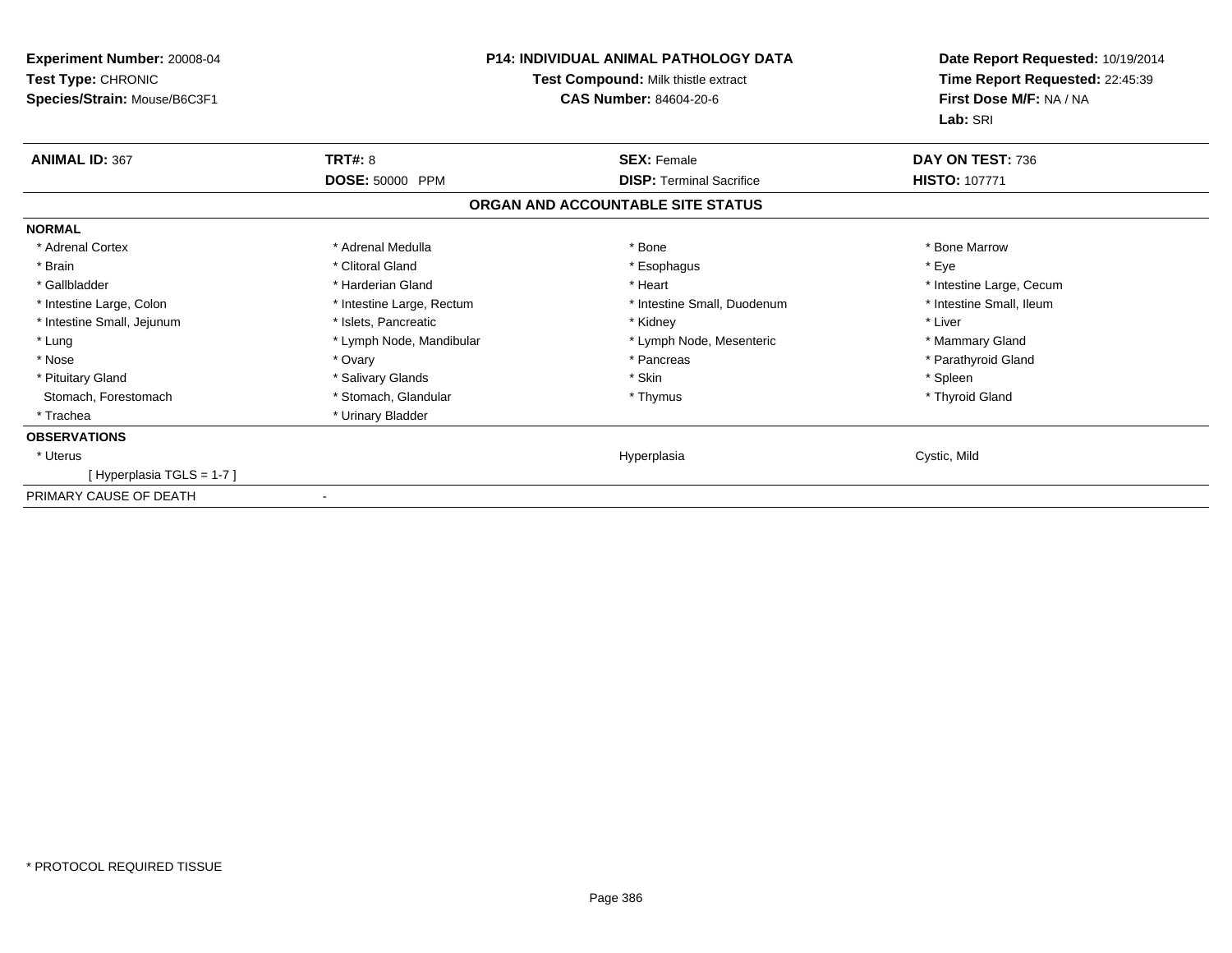| Experiment Number: 20008-04<br>Test Type: CHRONIC<br>Species/Strain: Mouse/B6C3F1 |                            | <b>P14: INDIVIDUAL ANIMAL PATHOLOGY DATA</b><br>Test Compound: Milk thistle extract<br><b>CAS Number: 84604-20-6</b> | Date Report Requested: 10/19/2014<br>Time Report Requested: 22:45:39<br>First Dose M/F: NA / NA<br>Lab: SRI |
|-----------------------------------------------------------------------------------|----------------------------|----------------------------------------------------------------------------------------------------------------------|-------------------------------------------------------------------------------------------------------------|
| <b>ANIMAL ID: 368</b>                                                             | <b>TRT#: 8</b>             | <b>SEX: Female</b>                                                                                                   | DAY ON TEST: 688                                                                                            |
|                                                                                   | DOSE: 50000 PPM            | <b>DISP:</b> Moribund Sacrifice                                                                                      | <b>HISTO: 107772</b>                                                                                        |
|                                                                                   |                            | ORGAN AND ACCOUNTABLE SITE STATUS                                                                                    |                                                                                                             |
| <b>NORMAL</b>                                                                     |                            |                                                                                                                      |                                                                                                             |
| * Adrenal Cortex                                                                  | * Adrenal Medulla          | * Brain                                                                                                              | * Clitoral Gland                                                                                            |
| * Esophagus                                                                       | * Eye                      | * Gallbladder                                                                                                        | * Harderian Gland                                                                                           |
| * Intestine Large, Cecum                                                          | * Intestine Large, Colon   | * Intestine Large, Rectum                                                                                            | * Intestine Small, Duodenum                                                                                 |
| * Intestine Small, Ileum                                                          | * Intestine Small, Jejunum | * Islets, Pancreatic                                                                                                 | * Kidney                                                                                                    |
| * Lymph Node, Mesenteric                                                          | * Nose                     | * Parathyroid Gland                                                                                                  | * Pituitary Gland                                                                                           |
| * Skin                                                                            | * Stomach, Glandular       | * Thyroid Gland                                                                                                      | * Trachea                                                                                                   |
| * Urinary Bladder                                                                 |                            |                                                                                                                      |                                                                                                             |
| <b>MISSING</b>                                                                    |                            |                                                                                                                      |                                                                                                             |
| * Lymph Node, Mandibular                                                          |                            |                                                                                                                      |                                                                                                             |
| <b>OBSERVATIONS</b>                                                               |                            |                                                                                                                      |                                                                                                             |
| * Bone                                                                            |                            | Fibro-Osseous Lesion                                                                                                 | Moderate                                                                                                    |
| * Bone Marrow                                                                     |                            | Hyperplasia                                                                                                          | Marked                                                                                                      |
| * Heart                                                                           |                            | Sarcoma                                                                                                              | Metastatic (Skeletal Muscle)                                                                                |
| * Liver                                                                           | Kupffer Cell               | Hyperplasia                                                                                                          | Moderate                                                                                                    |
| * Lung                                                                            |                            | Sarcoma                                                                                                              | Metastatic (Skeletal Muscle)                                                                                |
| Sarcoma TGLS = $7-22,8-23,9-24,10-25$                                             |                            | Note: LESION ON SLIDE 22 INVOLVES MEDIASTINAL PORTION OF LUNG. SARCOMA METASTASIS ALSO PRESENT IN LUNG ON SLIDE 2.   |                                                                                                             |
| * Mammary Gland                                                                   |                            | Hyperplasia                                                                                                          | Moderate                                                                                                    |
| * Ovary                                                                           |                            | Cyst                                                                                                                 | Moderate                                                                                                    |
| [Cyst TGLS = $3-7$ ]                                                              |                            |                                                                                                                      |                                                                                                             |
| * Pancreas                                                                        | Acinus                     | <b>Cytoplasmic Alteration</b>                                                                                        | Moderate                                                                                                    |
| * Salivary Glands                                                                 |                            | Atrophy                                                                                                              | Mild                                                                                                        |
|                                                                                   |                            | Infiltration Cellular                                                                                                | Lymphocyte, Mild                                                                                            |
| <b>Skeletal Muscle</b>                                                            |                            | Sarcoma                                                                                                              |                                                                                                             |
| [Sarcoma TGLS = $5-21$ ]                                                          |                            |                                                                                                                      |                                                                                                             |
| * Spleen                                                                          |                            | Hematopoietic Cell Proliferation                                                                                     | Moderate                                                                                                    |
| [ Hematopoietic Cell Proliferation TGLS = 4-6 ]                                   |                            |                                                                                                                      |                                                                                                             |
| Stomach, Forestomach                                                              |                            | Erosion                                                                                                              | Mild                                                                                                        |
| * Thymus                                                                          |                            | Sarcoma                                                                                                              | Metastatic (Skeletal Muscle)                                                                                |
| [Sarcoma TGLS = $6-3$ ]                                                           |                            |                                                                                                                      |                                                                                                             |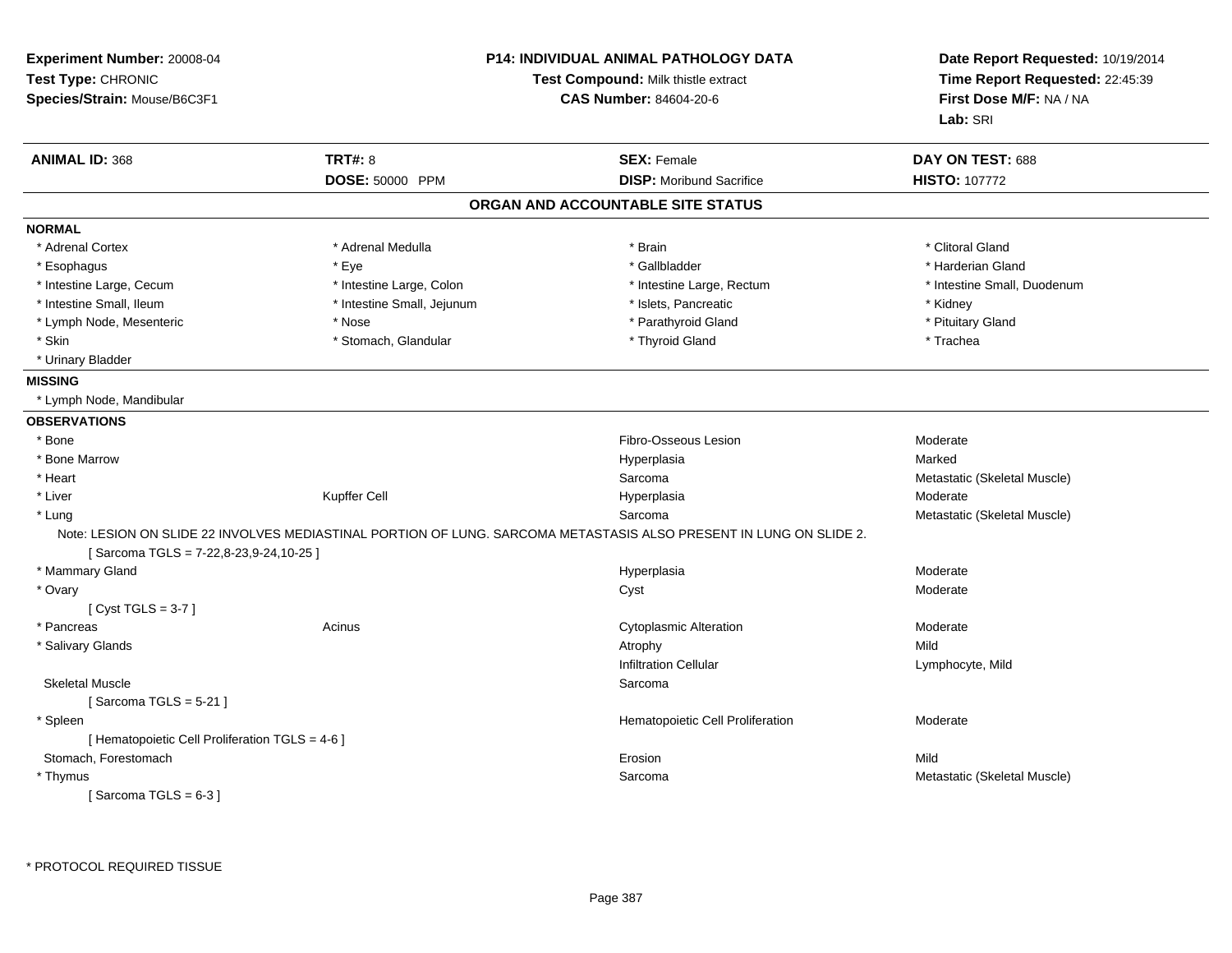| Experiment Number: 20008-04<br>Test Type: CHRONIC<br>Species/Strain: Mouse/B6C3F1 |                           | <b>P14: INDIVIDUAL ANIMAL PATHOLOGY DATA</b><br>Test Compound: Milk thistle extract<br><b>CAS Number: 84604-20-6</b> | Date Report Requested: 10/19/2014<br>Time Report Requested: 22:45:39<br>First Dose M/F: NA / NA<br>Lab: SRI |  |
|-----------------------------------------------------------------------------------|---------------------------|----------------------------------------------------------------------------------------------------------------------|-------------------------------------------------------------------------------------------------------------|--|
| <b>ANIMAL ID: 368</b>                                                             | <b>TRT#: 8</b>            | <b>SEX: Female</b>                                                                                                   | DAY ON TEST: 688                                                                                            |  |
|                                                                                   | <b>DOSE: 50000 PPM</b>    | <b>DISP:</b> Moribund Sacrifice                                                                                      | <b>HISTO: 107772</b>                                                                                        |  |
|                                                                                   |                           | ORGAN AND ACCOUNTABLE SITE STATUS                                                                                    |                                                                                                             |  |
| * Urin Bladder<br>Note: INFUSION ARTIFACT IN URINARY BLADDER.                     |                           |                                                                                                                      |                                                                                                             |  |
| * Uterus                                                                          |                           | Angiectasis                                                                                                          | Moderate                                                                                                    |  |
|                                                                                   |                           | Hyperplasia                                                                                                          | Cystic, Mild                                                                                                |  |
| [Hyperplasia TGLS = $2-7$ ]                                                       |                           |                                                                                                                      |                                                                                                             |  |
| PRIMARY CAUSE OF DEATH                                                            | - Skeletal Muscle Sarcoma |                                                                                                                      |                                                                                                             |  |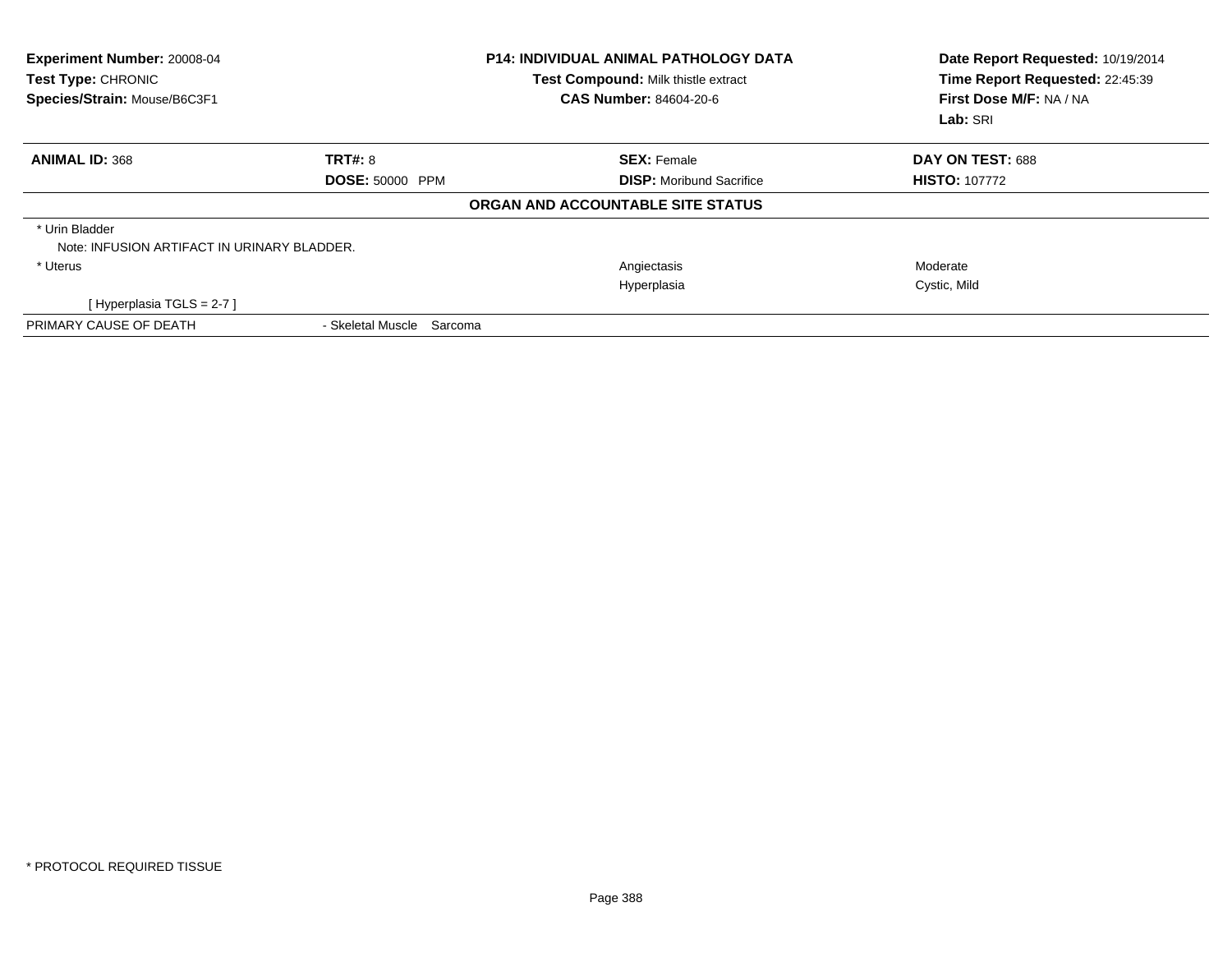| Experiment Number: 20008-04<br>Test Type: CHRONIC<br>Species/Strain: Mouse/B6C3F1 | P14: INDIVIDUAL ANIMAL PATHOLOGY DATA<br>Test Compound: Milk thistle extract<br><b>CAS Number: 84604-20-6</b> |                                   | Date Report Requested: 10/19/2014<br>Time Report Requested: 22:45:39<br>First Dose M/F: NA / NA<br>Lab: SRI |  |
|-----------------------------------------------------------------------------------|---------------------------------------------------------------------------------------------------------------|-----------------------------------|-------------------------------------------------------------------------------------------------------------|--|
| <b>ANIMAL ID: 369</b>                                                             | <b>TRT#: 8</b>                                                                                                | <b>SEX: Female</b>                | DAY ON TEST: 736                                                                                            |  |
|                                                                                   | <b>DOSE: 50000 PPM</b>                                                                                        | <b>DISP: Terminal Sacrifice</b>   | <b>HISTO: 107773</b>                                                                                        |  |
|                                                                                   |                                                                                                               | ORGAN AND ACCOUNTABLE SITE STATUS |                                                                                                             |  |
| <b>NORMAL</b>                                                                     |                                                                                                               |                                   |                                                                                                             |  |
| * Adrenal Cortex                                                                  | * Adrenal Medulla                                                                                             | * Brain                           | * Clitoral Gland                                                                                            |  |
| * Esophagus                                                                       | * Eye                                                                                                         | * Gallbladder                     | * Harderian Gland                                                                                           |  |
| * Heart                                                                           | * Intestine Large, Cecum                                                                                      | * Intestine Large, Colon          | * Intestine Large, Rectum                                                                                   |  |
| * Intestine Small, Duodenum                                                       | * Intestine Small, Ileum                                                                                      | * Intestine Small, Jejunum        | * Islets, Pancreatic                                                                                        |  |
| * Liver                                                                           | * Lung                                                                                                        | * Lymph Node, Mesenteric          | * Mammary Gland                                                                                             |  |
| * Nose                                                                            | * Pancreas                                                                                                    | * Parathyroid Gland               | * Salivary Glands                                                                                           |  |
| * Skin                                                                            | Stomach, Forestomach                                                                                          | * Thymus                          | * Trachea                                                                                                   |  |
| <b>OBSERVATIONS</b>                                                               |                                                                                                               |                                   |                                                                                                             |  |
| * Bone                                                                            |                                                                                                               | Fibro-Osseous Lesion              | Mild                                                                                                        |  |
| * Bone Marrow                                                                     |                                                                                                               | Hyperplasia                       | Mild                                                                                                        |  |
| * Kidney                                                                          |                                                                                                               | <b>Infiltration Cellular</b>      | Lymphocyte, Moderate                                                                                        |  |
|                                                                                   |                                                                                                               | Nephropathy                       | Minimal                                                                                                     |  |
| * Lymph Node, Mandibular                                                          |                                                                                                               | Lymphoma Malignant                |                                                                                                             |  |
| * Ovary                                                                           |                                                                                                               | Hemorrhage                        | Mild                                                                                                        |  |
| * Pituitary Gland                                                                 | Pars Distalis                                                                                                 | Adenoma                           |                                                                                                             |  |
| * Spleen                                                                          |                                                                                                               | Hematopoietic Cell Proliferation  | Minimal                                                                                                     |  |
|                                                                                   |                                                                                                               | Lymphoma Malignant                |                                                                                                             |  |
| [ Hematopoietic Cell Proliferation TGLS = 2-6 ]                                   |                                                                                                               |                                   |                                                                                                             |  |
| [ Lymphoma Malignant TGLS = 2-6 ]                                                 |                                                                                                               |                                   |                                                                                                             |  |
| * Stomach, Glandular                                                              |                                                                                                               | Cyst                              | Moderate                                                                                                    |  |
| * Thyroid Gland                                                                   | <b>Follicular Cel</b>                                                                                         | Hyperplasia                       | Minimal                                                                                                     |  |
| * Urinary Bladder                                                                 |                                                                                                               | Lymphoma Malignant                |                                                                                                             |  |
| Note: INFUSION ARTIFACT IN URINARY BLADDER.                                       |                                                                                                               |                                   |                                                                                                             |  |
| * Uterus                                                                          |                                                                                                               | Hyperplasia                       | Cystic, Mild                                                                                                |  |
| [Hyperplasia TGLS = 1-7]                                                          |                                                                                                               |                                   |                                                                                                             |  |
| PRIMARY CAUSE OF DEATH                                                            | $\blacksquare$                                                                                                |                                   |                                                                                                             |  |

Animal Note: MALIGNANT LYMPHOMA IS VISIBLE IN PANCREATIC LYMPH NODE (NONPROTOCOL-REQUIRED TISSUE) ON SLIDE 7.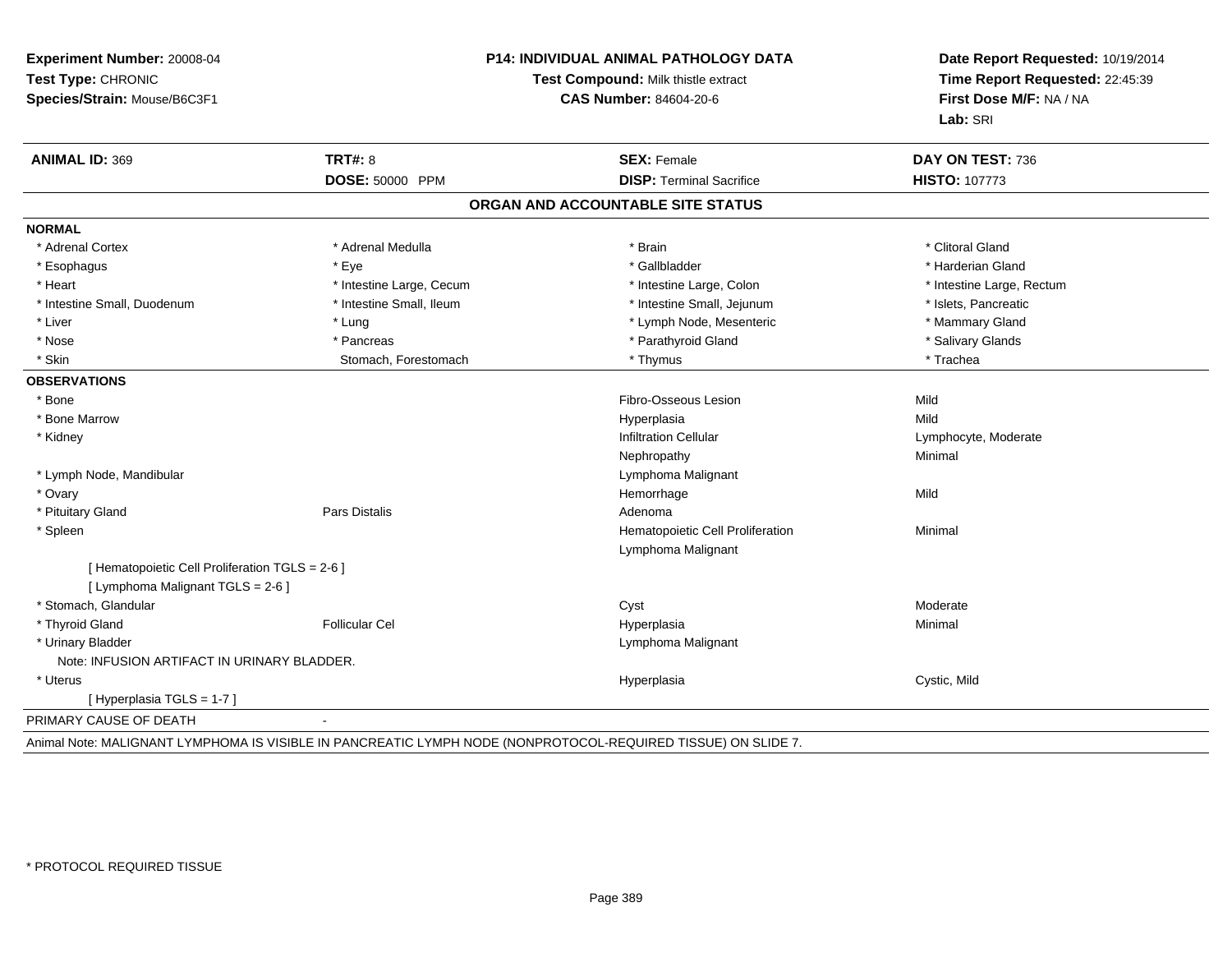| Experiment Number: 20008-04<br>Test Type: CHRONIC<br>Species/Strain: Mouse/B6C3F1 | P14: INDIVIDUAL ANIMAL PATHOLOGY DATA<br>Test Compound: Milk thistle extract<br><b>CAS Number: 84604-20-6</b> |                                   | Date Report Requested: 10/19/2014<br>Time Report Requested: 22:45:39<br>First Dose M/F: NA / NA<br>Lab: SRI |  |
|-----------------------------------------------------------------------------------|---------------------------------------------------------------------------------------------------------------|-----------------------------------|-------------------------------------------------------------------------------------------------------------|--|
| <b>ANIMAL ID: 370</b>                                                             | <b>TRT#: 8</b>                                                                                                | <b>SEX: Female</b>                | DAY ON TEST: 659                                                                                            |  |
|                                                                                   | DOSE: 50000 PPM                                                                                               | <b>DISP: Moribund Sacrifice</b>   | <b>HISTO: 107774</b>                                                                                        |  |
|                                                                                   |                                                                                                               | ORGAN AND ACCOUNTABLE SITE STATUS |                                                                                                             |  |
| <b>NORMAL</b>                                                                     |                                                                                                               |                                   |                                                                                                             |  |
| * Adrenal Cortex                                                                  | * Adrenal Medulla                                                                                             | * Bone                            | * Brain                                                                                                     |  |
| * Clitoral Gland                                                                  | * Esophagus                                                                                                   | * Eye                             | * Gallbladder                                                                                               |  |
| * Harderian Gland                                                                 | * Heart                                                                                                       | * Intestine Large, Cecum          | * Intestine Large, Colon                                                                                    |  |
| * Intestine Large, Rectum                                                         | * Intestine Small, Duodenum                                                                                   | * Intestine Small, Ileum          | * Intestine Small, Jejunum                                                                                  |  |
| * Islets, Pancreatic                                                              | * Nose                                                                                                        | * Ovary                           | * Parathyroid Gland                                                                                         |  |
| * Pituitary Gland                                                                 | * Salivary Glands                                                                                             | Stomach, Forestomach              | * Stomach, Glandular                                                                                        |  |
| * Thyroid Gland                                                                   | * Trachea                                                                                                     | * Urinary Bladder                 | * Uterus                                                                                                    |  |
| <b>MISSING</b>                                                                    |                                                                                                               |                                   |                                                                                                             |  |
| * Lymph Node, Mandibular                                                          |                                                                                                               |                                   |                                                                                                             |  |
| <b>OBSERVATIONS</b>                                                               |                                                                                                               |                                   |                                                                                                             |  |
| * Bone Marrow                                                                     |                                                                                                               | Hyperplasia                       | Moderate                                                                                                    |  |
| * Kidney                                                                          | <b>Renal Tubule</b>                                                                                           | Accumulation, Hyaline Droplet     | Moderate                                                                                                    |  |
| * Liver                                                                           |                                                                                                               | Hematopoietic Cell Proliferation  | Moderate                                                                                                    |  |
|                                                                                   |                                                                                                               | Necrosis                          | Diffuse, Mild                                                                                               |  |
|                                                                                   | Kupffer Cell                                                                                                  | Pigmentation                      | Moderate                                                                                                    |  |
| * Lung                                                                            |                                                                                                               | Liposarcoma                       | Metastatic (Skin)                                                                                           |  |
| * Lymph Node, Mesenteric                                                          |                                                                                                               | Atrophy                           | Mild                                                                                                        |  |
| * Mammary Gland                                                                   |                                                                                                               | Hyperplasia                       | Minimal                                                                                                     |  |
| * Pancreas                                                                        | Acinus                                                                                                        | <b>Cytoplasmic Alteration</b>     | Moderate                                                                                                    |  |
| <b>Skeletal Muscle</b>                                                            |                                                                                                               | Liposarcoma                       | Metastatic (Skin)                                                                                           |  |
| [ Liposarcoma TGLS = 3-22 ]                                                       |                                                                                                               |                                   |                                                                                                             |  |
| * Skin                                                                            | <b>Subcut Tiss</b>                                                                                            | Liposarcoma                       |                                                                                                             |  |
| [ Liposarcoma TGLS = 1-21 ]                                                       |                                                                                                               |                                   |                                                                                                             |  |
| * Spleen                                                                          |                                                                                                               | Hematopoietic Cell Proliferation  | Moderate                                                                                                    |  |
| * Thymus                                                                          |                                                                                                               | Atrophy                           | Moderate                                                                                                    |  |
| PRIMARY CAUSE OF DEATH                                                            | - Skin Subcut Tiss Liposarcoma                                                                                |                                   |                                                                                                             |  |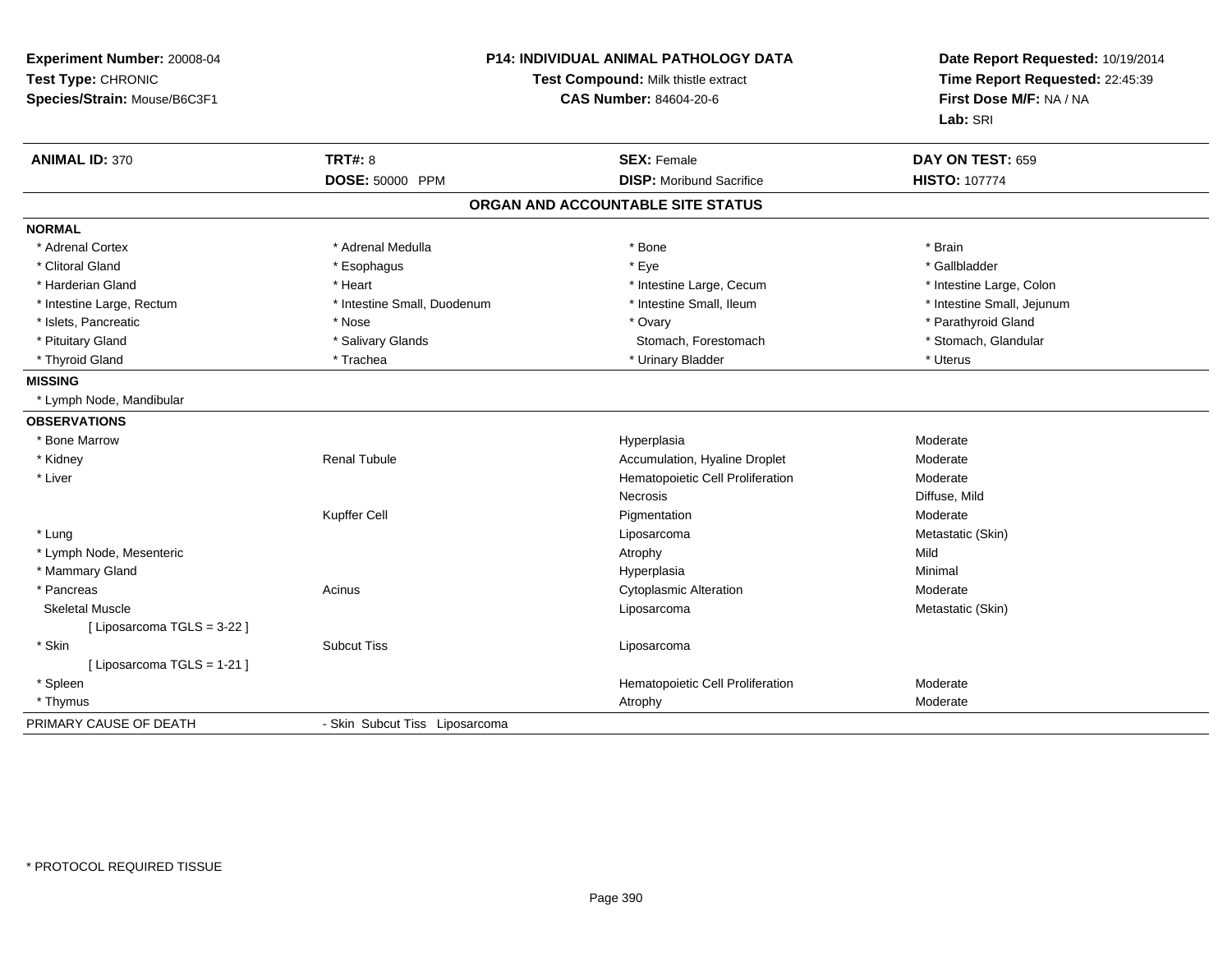| Experiment Number: 20008-04<br>Test Type: CHRONIC                                    |                            | P14: INDIVIDUAL ANIMAL PATHOLOGY DATA<br>Test Compound: Milk thistle extract | Date Report Requested: 10/19/2014<br>Time Report Requested: 22:45:39 |
|--------------------------------------------------------------------------------------|----------------------------|------------------------------------------------------------------------------|----------------------------------------------------------------------|
| Species/Strain: Mouse/B6C3F1                                                         |                            | <b>CAS Number: 84604-20-6</b>                                                | First Dose M/F: NA / NA<br>Lab: SRI                                  |
| <b>ANIMAL ID: 371</b>                                                                | <b>TRT#: 8</b>             | <b>SEX: Female</b>                                                           | DAY ON TEST: 729                                                     |
|                                                                                      | DOSE: 50000 PPM            | <b>DISP: Terminal Sacrifice</b>                                              | <b>HISTO: 107775</b>                                                 |
|                                                                                      |                            | ORGAN AND ACCOUNTABLE SITE STATUS                                            |                                                                      |
| <b>NORMAL</b>                                                                        |                            |                                                                              |                                                                      |
| * Adrenal Medulla                                                                    | * Bone                     | * Brain                                                                      | * Clitoral Gland                                                     |
| * Esophagus                                                                          | * Eye                      | * Gallbladder                                                                | * Heart                                                              |
| * Intestine Large, Cecum                                                             | * Intestine Large, Colon   | * Intestine Large, Rectum                                                    | * Intestine Small, Duodenum                                          |
| * Intestine Small, Ileum                                                             | * Intestine Small, Jejunum | * Islets, Pancreatic                                                         | * Liver                                                              |
| * Lung                                                                               | * Nose                     | * Ovary                                                                      | * Pancreas                                                           |
| * Parathyroid Gland                                                                  | * Pituitary Gland          | * Salivary Glands                                                            | * Skin                                                               |
| Stomach, Forestomach                                                                 | * Stomach, Glandular       | * Thymus                                                                     | * Trachea                                                            |
| * Urinary Bladder                                                                    |                            |                                                                              |                                                                      |
| <b>OBSERVATIONS</b>                                                                  |                            |                                                                              |                                                                      |
| * Adrenal Cortex                                                                     |                            | Hypertrophy                                                                  | Focal, Minimal                                                       |
| * Bone Marrow                                                                        |                            | Hyperplasia                                                                  | Mild                                                                 |
| * Harderian Gland                                                                    |                            | Adenoma                                                                      |                                                                      |
| * Kidney                                                                             |                            | <b>Infiltration Cellular</b>                                                 | Lymphocyte, Moderate                                                 |
| * Lymph Node, Mandibular                                                             |                            | Lymphoma Malignant                                                           |                                                                      |
| * Lymph Node, Mesenteric                                                             |                            | Lymphoma Malignant                                                           |                                                                      |
| * Mammary Gland                                                                      |                            | Hyperplasia                                                                  | Mild                                                                 |
| * Spleen                                                                             |                            | Hematopoietic Cell Proliferation                                             | Minimal                                                              |
|                                                                                      |                            | Lymphoma Malignant                                                           |                                                                      |
| [ Hematopoietic Cell Proliferation TGLS = 1-6 ]<br>[ Lymphoma Malignant TGLS = 1-6 ] |                            |                                                                              |                                                                      |
| * Thyroid Gland                                                                      | Follicle                   | Degeneration                                                                 | Focal, Minimal                                                       |
| * Uterus                                                                             |                            | Hyperplasia                                                                  | Cystic, Moderate                                                     |
| PRIMARY CAUSE OF DEATH                                                               |                            |                                                                              |                                                                      |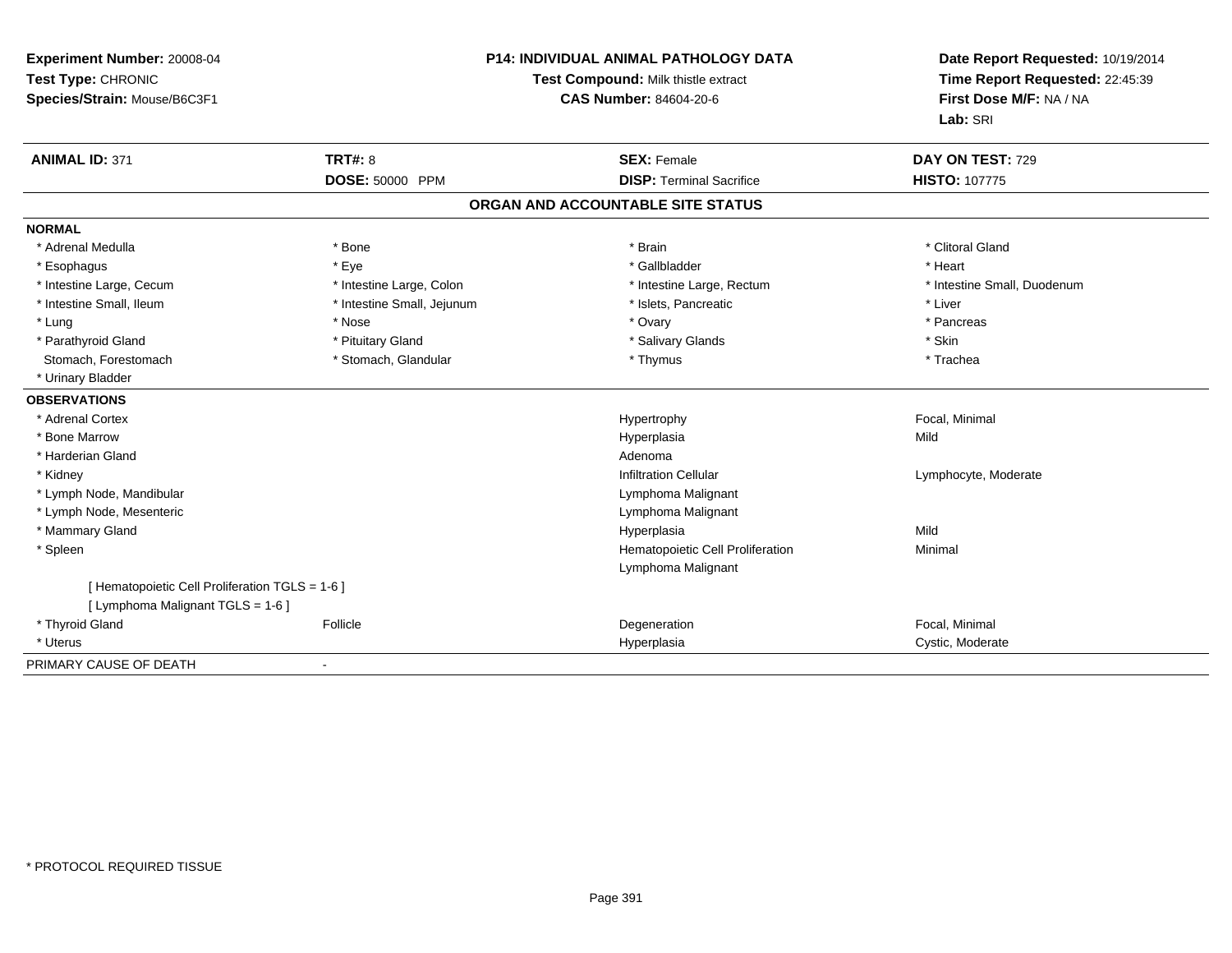| Experiment Number: 20008-04<br>Test Type: CHRONIC<br>Species/Strain: Mouse/B6C3F1 |                                                                             | <b>P14: INDIVIDUAL ANIMAL PATHOLOGY DATA</b><br>Test Compound: Milk thistle extract<br><b>CAS Number: 84604-20-6</b> | Date Report Requested: 10/19/2014<br>Time Report Requested: 22:45:39<br>First Dose M/F: NA / NA<br>Lab: SRI |
|-----------------------------------------------------------------------------------|-----------------------------------------------------------------------------|----------------------------------------------------------------------------------------------------------------------|-------------------------------------------------------------------------------------------------------------|
| <b>ANIMAL ID: 372</b>                                                             | <b>TRT#: 8</b>                                                              | <b>SEX: Female</b>                                                                                                   | DAY ON TEST: 729                                                                                            |
|                                                                                   | DOSE: 50000 PPM                                                             | <b>DISP: Terminal Sacrifice</b>                                                                                      | <b>HISTO: 107776</b>                                                                                        |
|                                                                                   |                                                                             | ORGAN AND ACCOUNTABLE SITE STATUS                                                                                    |                                                                                                             |
| <b>NORMAL</b>                                                                     |                                                                             |                                                                                                                      |                                                                                                             |
| * Adrenal Cortex                                                                  | * Adrenal Medulla                                                           | * Bone                                                                                                               | * Bone Marrow                                                                                               |
| * Brain                                                                           | * Clitoral Gland                                                            | * Esophagus                                                                                                          | * Eye                                                                                                       |
| * Gallbladder                                                                     | * Harderian Gland                                                           | * Heart                                                                                                              | * Intestine Large, Cecum                                                                                    |
| * Intestine Large, Colon                                                          | * Intestine Large, Rectum                                                   | * Intestine Small, Duodenum                                                                                          | * Intestine Small, Ileum                                                                                    |
| * Intestine Small, Jejunum                                                        | * Islets, Pancreatic                                                        | * Kidney                                                                                                             | * Liver                                                                                                     |
| * Lung                                                                            | * Lymph Node, Mandibular                                                    | * Lymph Node, Mesenteric                                                                                             | * Mammary Gland                                                                                             |
| * Nose                                                                            | * Pancreas                                                                  | * Parathyroid Gland                                                                                                  | * Salivary Glands                                                                                           |
| * Skin                                                                            | * Spleen                                                                    | Stomach, Forestomach                                                                                                 | * Thymus                                                                                                    |
| * Thyroid Gland                                                                   | * Trachea                                                                   | * Urinary Bladder                                                                                                    |                                                                                                             |
| <b>OBSERVATIONS</b>                                                               |                                                                             |                                                                                                                      |                                                                                                             |
| * Esophagus                                                                       |                                                                             |                                                                                                                      |                                                                                                             |
|                                                                                   | Note: MILD EDEMA IN SUBMUCOSA OF ESOPHAGUS; MORPHOLOGY UNAVAILABLE ON TDMS. |                                                                                                                      |                                                                                                             |
| * Ovary                                                                           |                                                                             | Hemorrhage                                                                                                           | Mild                                                                                                        |
| * Pituitary Gland                                                                 | Pars Distalis                                                               | Hyperplasia                                                                                                          | Focal, Minimal                                                                                              |
| * Stomach, Glandular                                                              |                                                                             | Cyst                                                                                                                 | Moderate                                                                                                    |
| * Uterus                                                                          |                                                                             | Hyperplasia                                                                                                          | Cystic, Minimal                                                                                             |
| PRIMARY CAUSE OF DEATH                                                            |                                                                             |                                                                                                                      |                                                                                                             |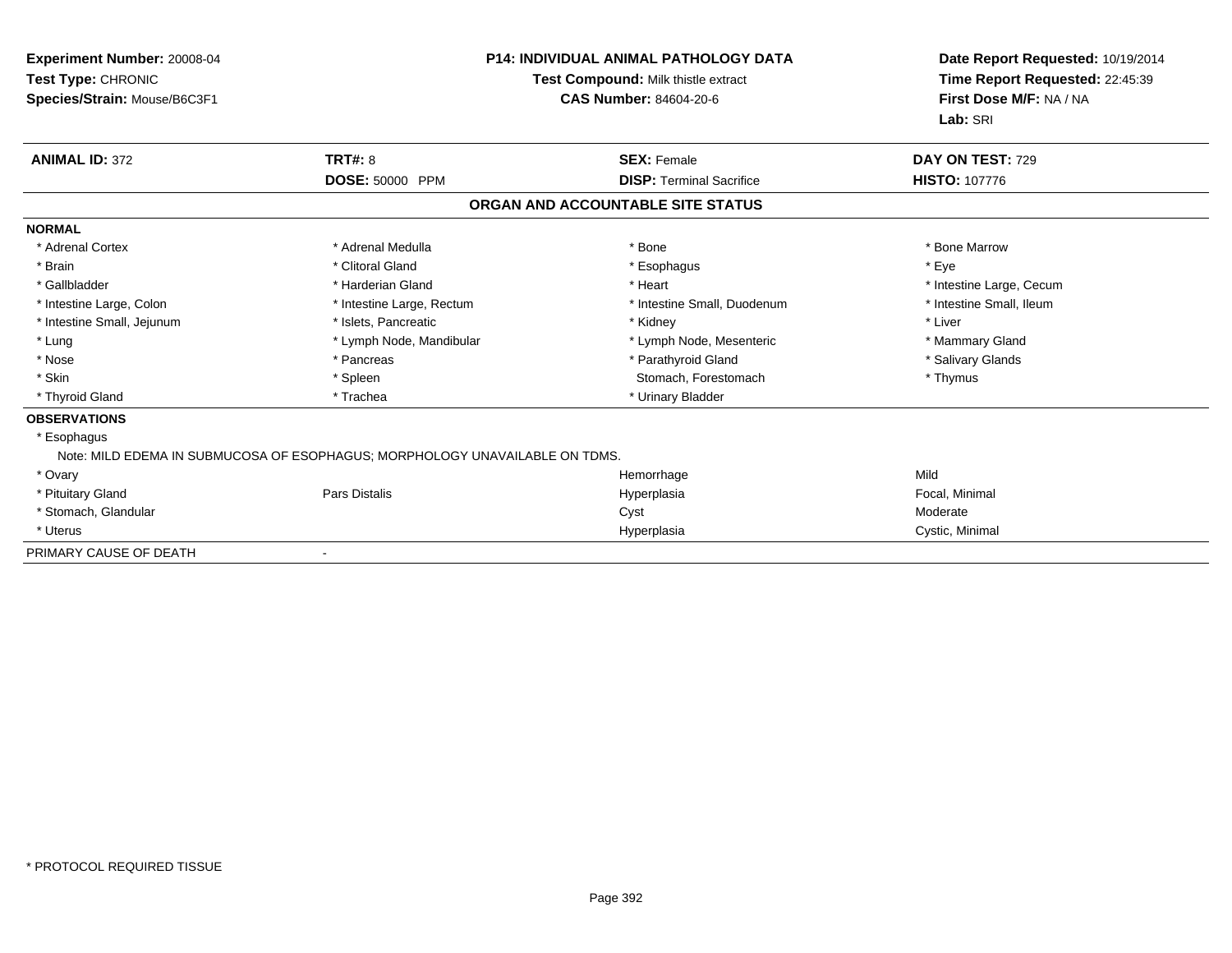| Experiment Number: 20008-04<br>Test Type: CHRONIC<br>Species/Strain: Mouse/B6C3F1 |                             | <b>P14: INDIVIDUAL ANIMAL PATHOLOGY DATA</b><br>Test Compound: Milk thistle extract<br><b>CAS Number: 84604-20-6</b> | Date Report Requested: 10/19/2014<br>Time Report Requested: 22:45:39<br>First Dose M/F: NA / NA<br>Lab: SRI |
|-----------------------------------------------------------------------------------|-----------------------------|----------------------------------------------------------------------------------------------------------------------|-------------------------------------------------------------------------------------------------------------|
| <b>ANIMAL ID: 373</b>                                                             | TRT#: 8                     | <b>SEX: Female</b>                                                                                                   | DAY ON TEST: 196                                                                                            |
|                                                                                   | DOSE: 50000 PPM             | <b>DISP:</b> Accidentally Killed                                                                                     | <b>HISTO: 107777</b>                                                                                        |
|                                                                                   |                             | ORGAN AND ACCOUNTABLE SITE STATUS                                                                                    |                                                                                                             |
| <b>NORMAL</b>                                                                     |                             |                                                                                                                      |                                                                                                             |
| * Adrenal Cortex                                                                  | * Adrenal Medulla           | * Bone                                                                                                               | * Bone Marrow                                                                                               |
| * Brain                                                                           | * Esophagus                 | * Eye                                                                                                                | * Harderian Gland                                                                                           |
| * Heart                                                                           | * Intestine Large, Cecum    | * Intestine Large, Colon                                                                                             | * Intestine Large, Rectum                                                                                   |
| * Intestine Small, Ileum                                                          | * Islets, Pancreatic        | * Kidney                                                                                                             | * Liver                                                                                                     |
| * Lymph Node, Mandibular                                                          | * Lymph Node, Mesenteric    | * Mammary Gland                                                                                                      | * Nose                                                                                                      |
| * Ovary                                                                           | * Pancreas                  | * Parathyroid Gland                                                                                                  | * Pituitary Gland                                                                                           |
| * Salivary Glands                                                                 | * Spleen                    | Stomach, Forestomach                                                                                                 | * Stomach, Glandular                                                                                        |
| * Thymus                                                                          | * Thyroid Gland             | * Trachea                                                                                                            | * Urinary Bladder                                                                                           |
| * Uterus                                                                          |                             |                                                                                                                      |                                                                                                             |
| <b>MISSING</b>                                                                    |                             |                                                                                                                      |                                                                                                             |
| * Clitoral Gland                                                                  |                             |                                                                                                                      |                                                                                                             |
| <b>AUTO PRECLUDES DIAG.</b>                                                       |                             |                                                                                                                      |                                                                                                             |
| * Gallbladder                                                                     | * Intestine Small, Duodenum | * Intestine Small, Jejunum                                                                                           |                                                                                                             |
| <b>OBSERVATIONS</b>                                                               |                             |                                                                                                                      |                                                                                                             |
| * Lung                                                                            |                             | Hemorrhage                                                                                                           | Mild                                                                                                        |
| * Skin                                                                            |                             | Inflammation                                                                                                         | Chronic, Minimal                                                                                            |
| PRIMARY CAUSE OF DEATH                                                            | - UNCERTAIN                 |                                                                                                                      |                                                                                                             |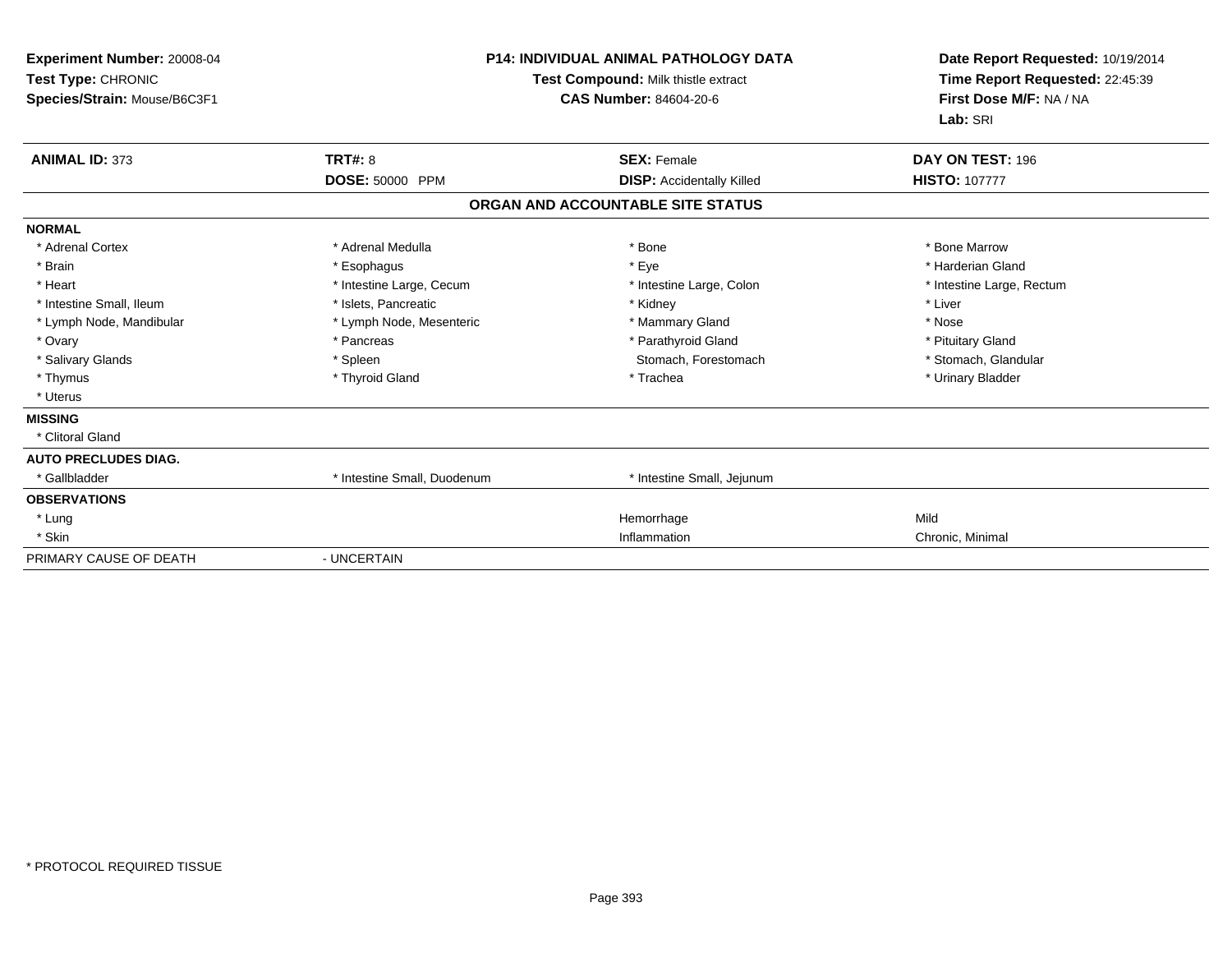| <b>Experiment Number: 20008-04</b><br>Test Type: CHRONIC<br>Species/Strain: Mouse/B6C3F1 |                             | <b>P14: INDIVIDUAL ANIMAL PATHOLOGY DATA</b><br>Test Compound: Milk thistle extract<br><b>CAS Number: 84604-20-6</b> | Date Report Requested: 10/19/2014<br>Time Report Requested: 22:45:39<br>First Dose M/F: NA / NA<br>Lab: SRI |
|------------------------------------------------------------------------------------------|-----------------------------|----------------------------------------------------------------------------------------------------------------------|-------------------------------------------------------------------------------------------------------------|
| <b>ANIMAL ID: 374</b>                                                                    | TRT#: 8                     | <b>SEX: Female</b>                                                                                                   | DAY ON TEST: 729                                                                                            |
|                                                                                          | <b>DOSE: 50000 PPM</b>      | <b>DISP:</b> Terminal Sacrifice                                                                                      | <b>HISTO: 107778</b>                                                                                        |
|                                                                                          |                             | ORGAN AND ACCOUNTABLE SITE STATUS                                                                                    |                                                                                                             |
| <b>NORMAL</b>                                                                            |                             |                                                                                                                      |                                                                                                             |
| * Adrenal Cortex                                                                         | * Adrenal Medulla           | * Bone Marrow                                                                                                        | * Brain                                                                                                     |
| * Clitoral Gland                                                                         | * Esophagus                 | * Eye                                                                                                                | * Gallbladder                                                                                               |
| * Harderian Gland                                                                        | * Heart                     | * Intestine Large, Cecum                                                                                             | * Intestine Large, Colon                                                                                    |
| * Intestine Large, Rectum                                                                | * Intestine Small, Duodenum | * Intestine Small, Ileum                                                                                             | * Intestine Small, Jejunum                                                                                  |
| * Islets, Pancreatic                                                                     | * Kidney                    | * Liver                                                                                                              | * Lung                                                                                                      |
| * Lymph Node, Mesenteric                                                                 | * Mammary Gland             | * Nose                                                                                                               | * Pancreas                                                                                                  |
| * Parathyroid Gland                                                                      | * Pituitary Gland           | * Salivary Glands                                                                                                    | * Skin                                                                                                      |
| * Spleen                                                                                 | Stomach, Forestomach        | * Stomach, Glandular                                                                                                 | * Thymus                                                                                                    |
| * Thyroid Gland                                                                          | * Trachea                   | * Urinary Bladder                                                                                                    |                                                                                                             |
| <b>OBSERVATIONS</b>                                                                      |                             |                                                                                                                      |                                                                                                             |
| * Bone                                                                                   |                             | Fibro-Osseous Lesion                                                                                                 | Minimal                                                                                                     |
| * Lymph Node, Mandibular                                                                 |                             | Pigmentation                                                                                                         | Moderate                                                                                                    |
| * Ovary                                                                                  |                             | Cyst                                                                                                                 | Moderate                                                                                                    |
| * Urin Bladder                                                                           |                             |                                                                                                                      |                                                                                                             |
| Note: INFUSION ARTIFACT IN URINARY BLADDER.                                              |                             |                                                                                                                      |                                                                                                             |
| * Uterus                                                                                 |                             | Hyperplasia                                                                                                          | Cystic, Marked                                                                                              |
| [Hyperplasia TGLS = 1-7]                                                                 |                             |                                                                                                                      |                                                                                                             |
| PRIMARY CAUSE OF DEATH                                                                   | $\blacksquare$              |                                                                                                                      |                                                                                                             |

Animal Note: SMALL STRUCTURE RESEMBLING ACCESSORY LIVER TISSUE IN MESENTERY ADJACENT TO PANCREAS ON SLIDE 7.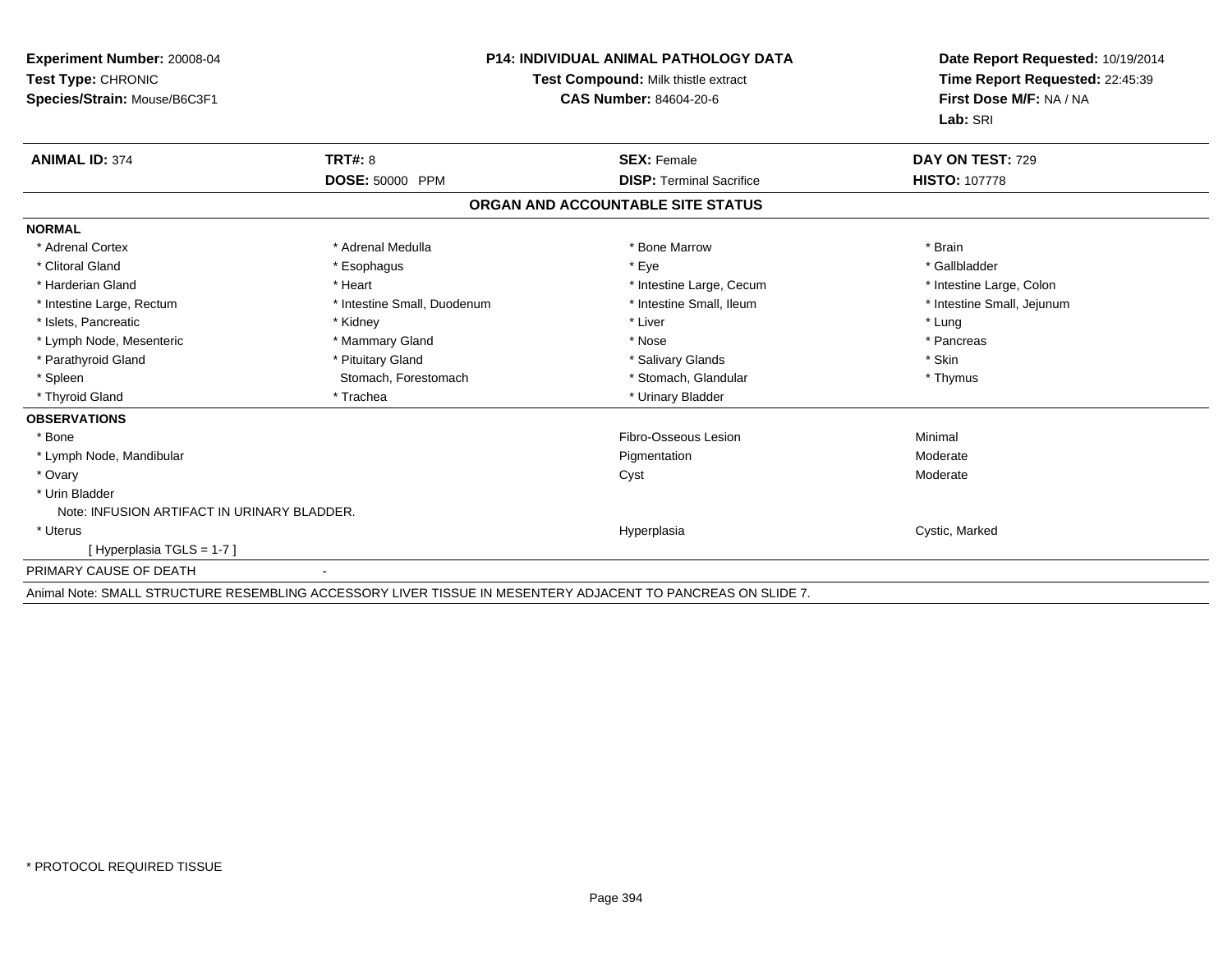| Experiment Number: 20008-04<br>Test Type: CHRONIC<br>Species/Strain: Mouse/B6C3F1 |                           | <b>P14: INDIVIDUAL ANIMAL PATHOLOGY DATA</b><br>Test Compound: Milk thistle extract<br><b>CAS Number: 84604-20-6</b> | Date Report Requested: 10/19/2014<br>Time Report Requested: 22:45:39<br>First Dose M/F: NA / NA<br>Lab: SRI |
|-----------------------------------------------------------------------------------|---------------------------|----------------------------------------------------------------------------------------------------------------------|-------------------------------------------------------------------------------------------------------------|
| <b>ANIMAL ID: 375</b>                                                             | <b>TRT#: 8</b>            | <b>SEX: Female</b>                                                                                                   | DAY ON TEST: 729                                                                                            |
|                                                                                   | DOSE: 50000 PPM           | <b>DISP: Terminal Sacrifice</b>                                                                                      | <b>HISTO: 107779</b>                                                                                        |
|                                                                                   |                           | ORGAN AND ACCOUNTABLE SITE STATUS                                                                                    |                                                                                                             |
| <b>NORMAL</b>                                                                     |                           |                                                                                                                      |                                                                                                             |
| * Adrenal Medulla                                                                 | * Bone                    | * Brain                                                                                                              | * Clitoral Gland                                                                                            |
| * Esophagus                                                                       | * Eye                     | * Gallbladder                                                                                                        | * Heart                                                                                                     |
| * Intestine Large, Colon                                                          | * Intestine Large, Rectum | * Intestine Small, Duodenum                                                                                          | * Intestine Small, Ileum                                                                                    |
| * Intestine Small, Jejunum                                                        | * Islets, Pancreatic      | * Kidney                                                                                                             | * Lymph Node, Mesenteric                                                                                    |
| * Mammary Gland                                                                   | * Nose                    | * Pancreas                                                                                                           | * Parathyroid Gland                                                                                         |
| * Skin                                                                            | Stomach, Forestomach      | * Stomach, Glandular                                                                                                 | * Thyroid Gland                                                                                             |
| * Trachea                                                                         | * Urinary Bladder         | * Uterus                                                                                                             |                                                                                                             |
| <b>OBSERVATIONS</b>                                                               |                           |                                                                                                                      |                                                                                                             |
| * Adrenal Cortex                                                                  |                           | Leukemia Granulocytic                                                                                                |                                                                                                             |
| * Bone Marrow                                                                     |                           | Leukemia Granulocytic                                                                                                |                                                                                                             |
| * Harderian Gland                                                                 |                           | Adenoma                                                                                                              |                                                                                                             |
| * Intestine Large, Cecum                                                          |                           | Edema                                                                                                                | Mild                                                                                                        |
| * Liver                                                                           |                           | Leukemia Granulocytic                                                                                                |                                                                                                             |
| [ Leukemia Granulocytic TGLS = 2-6 ]                                              |                           |                                                                                                                      |                                                                                                             |
| * Lung                                                                            |                           | Leukemia Granulocytic                                                                                                |                                                                                                             |
| * Lymph Node, Mandibular                                                          |                           | Pigmentation                                                                                                         | Moderate                                                                                                    |
| * Ovary                                                                           |                           | Cyst                                                                                                                 | Moderate                                                                                                    |
| * Pituitary Gland                                                                 |                           | Leukemia Granulocytic                                                                                                |                                                                                                             |
| * Salivary Glands                                                                 |                           | Atrophy                                                                                                              | Minimal                                                                                                     |
| * Spleen                                                                          |                           | Hematopoietic Cell Proliferation<br>Leukemia Granulocytic                                                            | Moderate                                                                                                    |
| [ Hematopoietic Cell Proliferation TGLS = 1-6 ]                                   |                           |                                                                                                                      |                                                                                                             |
| [ Leukemia Granulocytic TGLS = 1-6 ]                                              |                           |                                                                                                                      |                                                                                                             |
| * Thymus                                                                          |                           | Leukemia Granulocytic                                                                                                |                                                                                                             |
| * Urin Bladder                                                                    |                           |                                                                                                                      |                                                                                                             |
| Note: INFUSION ARTIFACT IN URINARY BLADDER.                                       |                           |                                                                                                                      |                                                                                                             |
| PRIMARY CAUSE OF DEATH                                                            |                           |                                                                                                                      |                                                                                                             |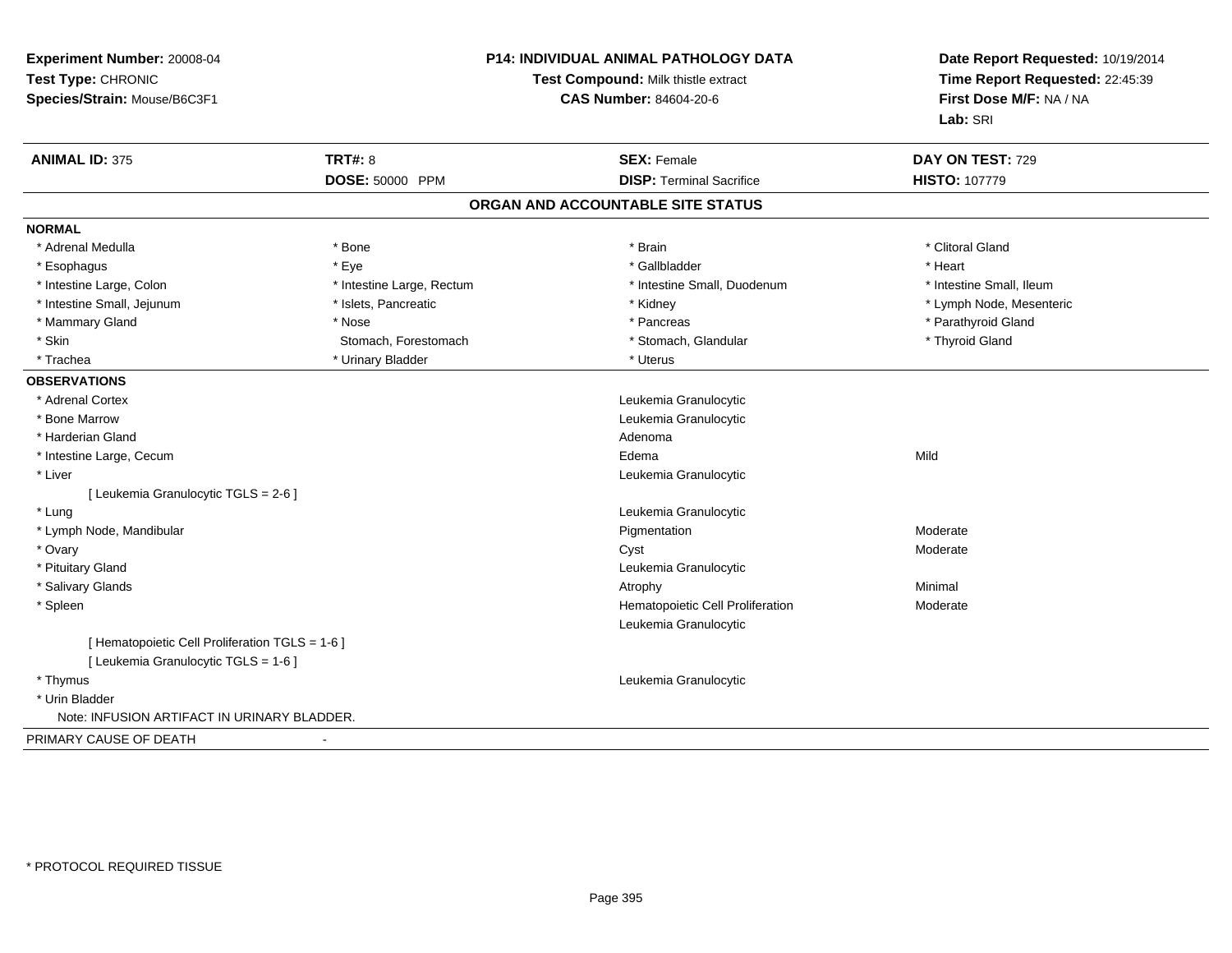| <b>Experiment Number: 20008-04</b><br>Test Type: CHRONIC<br>Species/Strain: Mouse/B6C3F1 | <b>P14: INDIVIDUAL ANIMAL PATHOLOGY DATA</b><br>Test Compound: Milk thistle extract<br><b>CAS Number: 84604-20-6</b> |                                          | Date Report Requested: 10/19/2014<br>Time Report Requested: 22:45:39<br>First Dose M/F: NA / NA<br>Lab: SRI |
|------------------------------------------------------------------------------------------|----------------------------------------------------------------------------------------------------------------------|------------------------------------------|-------------------------------------------------------------------------------------------------------------|
| <b>ANIMAL ID: 376</b>                                                                    | <b>TRT#: 8</b>                                                                                                       | <b>SEX: Female</b>                       | DAY ON TEST: 736                                                                                            |
|                                                                                          | DOSE: 50000 PPM                                                                                                      | <b>DISP: Terminal Sacrifice</b>          | <b>HISTO: 107780</b>                                                                                        |
|                                                                                          |                                                                                                                      | ORGAN AND ACCOUNTABLE SITE STATUS        |                                                                                                             |
| <b>NORMAL</b>                                                                            |                                                                                                                      |                                          |                                                                                                             |
| * Adrenal Medulla                                                                        | * Bone                                                                                                               | * Bone Marrow                            | * Brain                                                                                                     |
| * Clitoral Gland                                                                         | * Esophagus                                                                                                          | * Eye                                    | * Gallbladder                                                                                               |
| * Harderian Gland                                                                        | * Heart                                                                                                              | * Intestine Large, Cecum                 | * Intestine Large, Colon                                                                                    |
| * Intestine Large, Rectum                                                                | * Intestine Small, Duodenum                                                                                          | * Intestine Small, Ileum                 | * Intestine Small, Jejunum                                                                                  |
| * Islets, Pancreatic                                                                     | * Kidney                                                                                                             | * Liver                                  | * Lung                                                                                                      |
| * Lymph Node, Mandibular                                                                 | * Lymph Node, Mesenteric                                                                                             | * Mammary Gland                          | * Nose                                                                                                      |
| * Pancreas                                                                               | * Parathyroid Gland                                                                                                  | * Pituitary Gland                        | * Salivary Glands                                                                                           |
| * Skin                                                                                   | * Spleen                                                                                                             | Stomach, Forestomach                     | * Stomach, Glandular                                                                                        |
| * Thymus                                                                                 | * Thyroid Gland                                                                                                      | * Trachea                                | * Urinary Bladder                                                                                           |
| <b>OBSERVATIONS</b>                                                                      |                                                                                                                      |                                          |                                                                                                             |
| * Adrenal Cortex                                                                         |                                                                                                                      | <b>Accessory Adrenal Cortical Nodule</b> | Moderate                                                                                                    |
| * Ovary                                                                                  |                                                                                                                      | Angiectasis                              | Mild                                                                                                        |
| * Uterus                                                                                 |                                                                                                                      | Hyperplasia                              | Cystic, Marked                                                                                              |
| [Hyperplasia TGLS = 2-7]                                                                 |                                                                                                                      |                                          |                                                                                                             |
| PRIMARY CAUSE OF DEATH                                                                   | $\overline{\phantom{a}}$                                                                                             |                                          |                                                                                                             |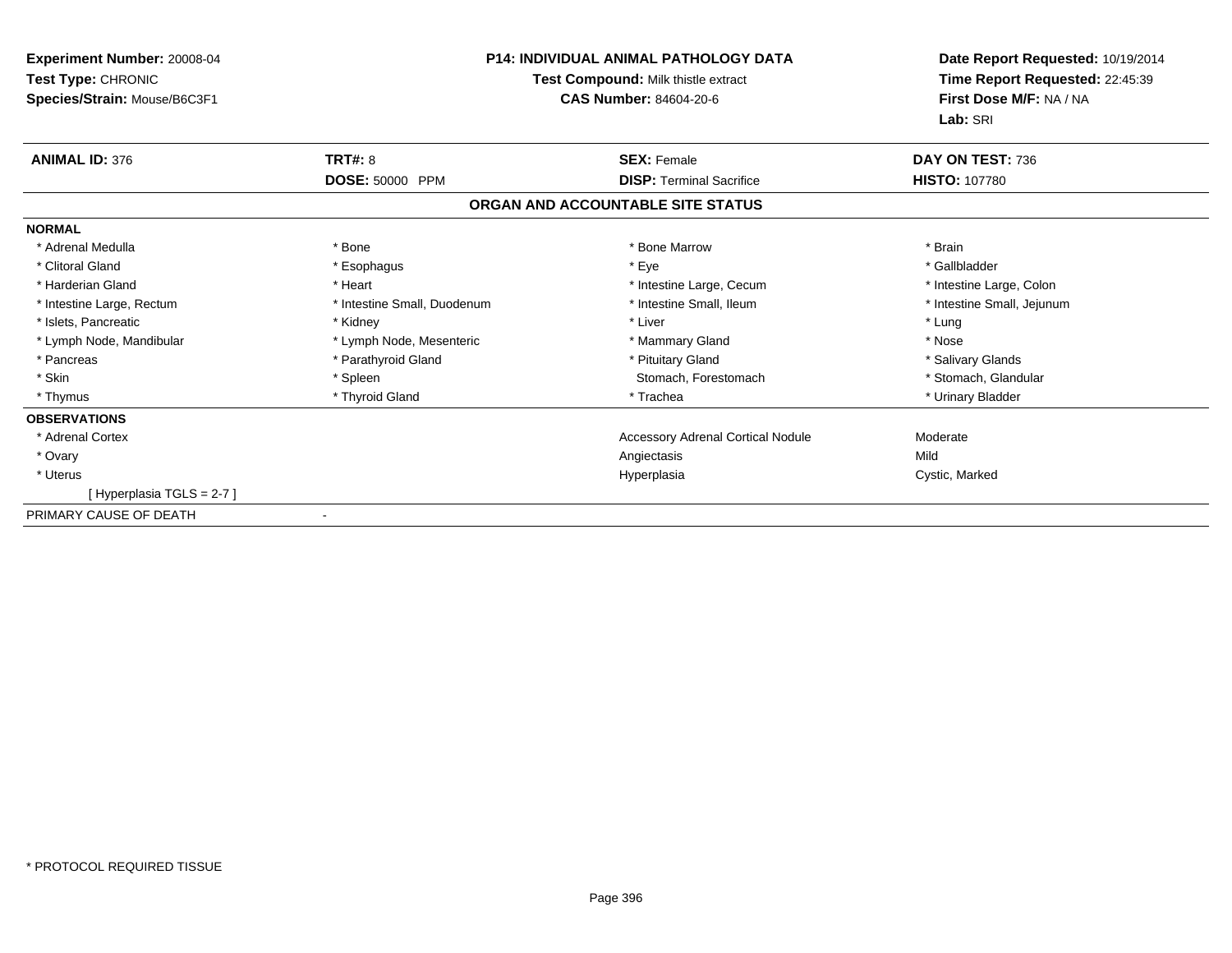| Experiment Number: 20008-04<br>Test Type: CHRONIC<br>Species/Strain: Mouse/B6C3F1 |                             | P14: INDIVIDUAL ANIMAL PATHOLOGY DATA<br>Test Compound: Milk thistle extract<br><b>CAS Number: 84604-20-6</b> | Date Report Requested: 10/19/2014<br>Time Report Requested: 22:45:39<br>First Dose M/F: NA / NA<br>Lab: SRI |  |
|-----------------------------------------------------------------------------------|-----------------------------|---------------------------------------------------------------------------------------------------------------|-------------------------------------------------------------------------------------------------------------|--|
| <b>ANIMAL ID: 377</b>                                                             | <b>TRT#: 8</b>              | <b>SEX: Female</b>                                                                                            | DAY ON TEST: 736                                                                                            |  |
|                                                                                   | DOSE: 50000 PPM             | <b>DISP: Terminal Sacrifice</b>                                                                               | HISTO: 107781                                                                                               |  |
|                                                                                   |                             | ORGAN AND ACCOUNTABLE SITE STATUS                                                                             |                                                                                                             |  |
| <b>NORMAL</b>                                                                     |                             |                                                                                                               |                                                                                                             |  |
| * Adrenal Cortex                                                                  | * Adrenal Medulla           | $*$ Bone                                                                                                      | * Brain                                                                                                     |  |
| * Clitoral Gland                                                                  | * Esophagus                 | * Eye                                                                                                         | * Gallbladder                                                                                               |  |
| * Harderian Gland                                                                 | * Heart                     | * Intestine Large, Cecum                                                                                      | * Intestine Large, Colon                                                                                    |  |
| * Intestine Large, Rectum                                                         | * Intestine Small, Duodenum | * Intestine Small, Ileum                                                                                      | * Intestine Small, Jejunum                                                                                  |  |
| * Islets, Pancreatic                                                              | * Lung                      | * Lymph Node, Mesenteric                                                                                      | * Mammary Gland                                                                                             |  |
| * Nose                                                                            | * Pancreas                  | * Parathyroid Gland                                                                                           | * Pituitary Gland                                                                                           |  |
| * Salivary Glands                                                                 | * Skin                      | Stomach, Forestomach                                                                                          | * Stomach, Glandular                                                                                        |  |
| * Thymus                                                                          | * Thyroid Gland             | * Trachea                                                                                                     | * Urinary Bladder                                                                                           |  |
| <b>OBSERVATIONS</b>                                                               |                             |                                                                                                               |                                                                                                             |  |
| * Bone Marrow                                                                     |                             | Hyperplasia                                                                                                   | Mild                                                                                                        |  |
| * Kidney                                                                          |                             | Lymphoma Malignant                                                                                            |                                                                                                             |  |
| * Liver                                                                           |                             | Hepatocellular Carcinoma                                                                                      |                                                                                                             |  |
| [ Hepatocellular Carcinoma TGLS = 7-25 ]                                          |                             |                                                                                                               |                                                                                                             |  |
| Lymph Node                                                                        | <b>Iliac</b>                | Lymphoma Malignant                                                                                            |                                                                                                             |  |
|                                                                                   | Mediastinal                 | Lymphoma Malignant                                                                                            |                                                                                                             |  |
|                                                                                   | Pancreatic                  | Lymphoma Malignant                                                                                            |                                                                                                             |  |
|                                                                                   | Renal                       | Lymphoma Malignant                                                                                            |                                                                                                             |  |
| [ Lymphoma Malignant TGLS = 6-24 ]                                                |                             |                                                                                                               |                                                                                                             |  |
| [ Lymphoma Malignant TGLS = 4-22 ]                                                |                             |                                                                                                               |                                                                                                             |  |
| [ Lymphoma Malignant TGLS = 8-3 ]                                                 |                             |                                                                                                               |                                                                                                             |  |
| [ Lymphoma Malignant TGLS = 5-23 ]                                                |                             |                                                                                                               |                                                                                                             |  |
| * Lymph Node, Mandibular                                                          |                             | Hematopoietic Cell Proliferation                                                                              | Mild                                                                                                        |  |
| * Ovary                                                                           |                             | Cyst                                                                                                          | Moderate                                                                                                    |  |
|                                                                                   |                             | Hemorrhage                                                                                                    | Moderate                                                                                                    |  |
| * Spleen                                                                          |                             | Hematopoietic Cell Proliferation                                                                              | Moderate                                                                                                    |  |
|                                                                                   |                             | Lymphoma Malignant                                                                                            |                                                                                                             |  |
| [ Lymphoma Malignant TGLS = 3-21 ]                                                |                             |                                                                                                               |                                                                                                             |  |
| * Uterus                                                                          |                             | Angiectasis                                                                                                   | Mild                                                                                                        |  |
|                                                                                   |                             | Hyperplasia                                                                                                   | Cystic, Marked                                                                                              |  |
| [ Hyperplasia TGLS = 1-7,2-7 ]                                                    |                             |                                                                                                               |                                                                                                             |  |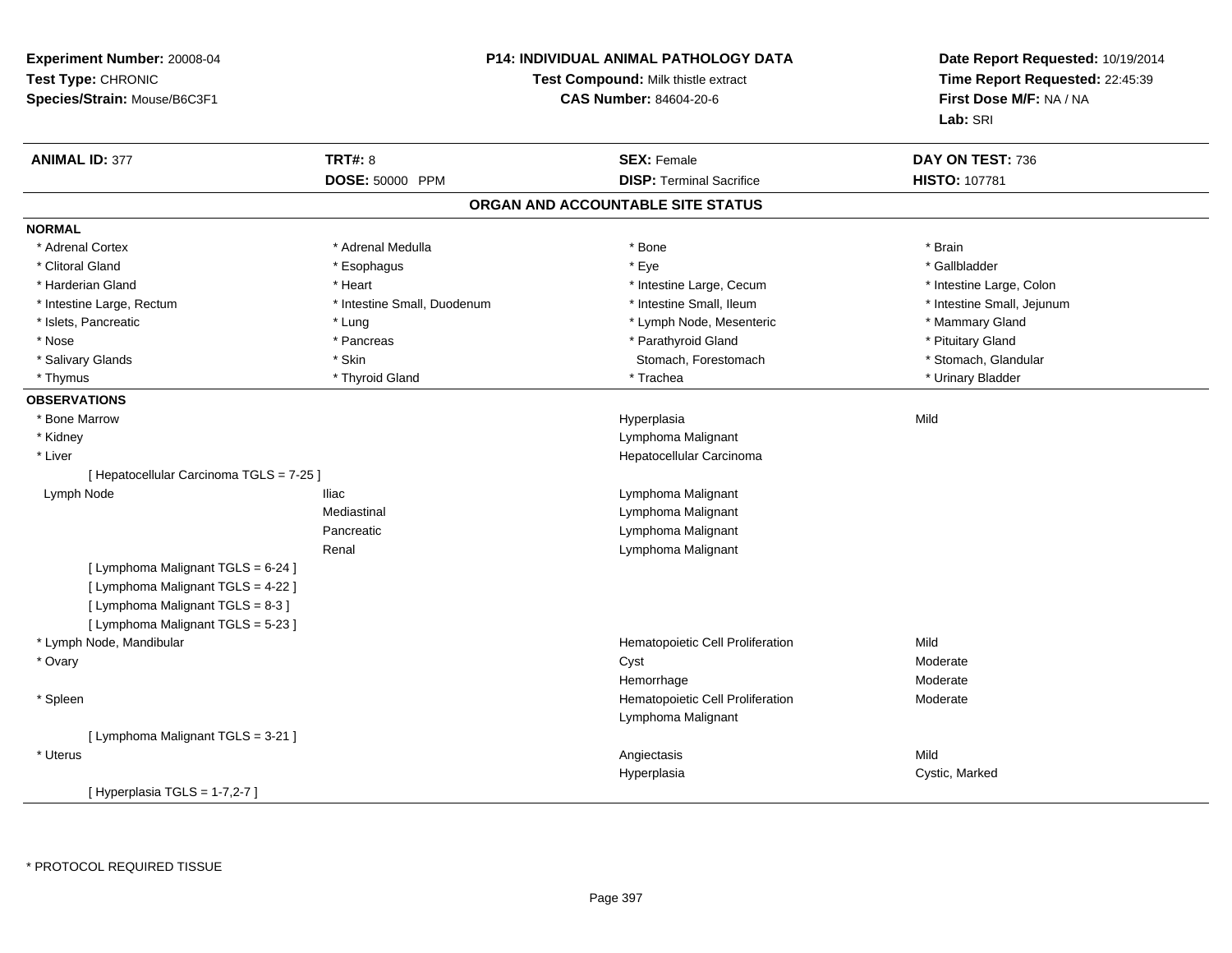| <b>Experiment Number: 20008-04</b><br>Test Type: CHRONIC<br>Species/Strain: Mouse/B6C3F1 | <b>P14: INDIVIDUAL ANIMAL PATHOLOGY DATA</b><br>Test Compound: Milk thistle extract<br><b>CAS Number: 84604-20-6</b> |                                   | Date Report Requested: 10/19/2014<br>Time Report Requested: 22:45:39<br>First Dose M/F: NA / NA<br>Lab: SRI |  |
|------------------------------------------------------------------------------------------|----------------------------------------------------------------------------------------------------------------------|-----------------------------------|-------------------------------------------------------------------------------------------------------------|--|
| <b>ANIMAL ID: 377</b>                                                                    | <b>TRT#: 8</b>                                                                                                       | <b>SEX:</b> Female                | DAY ON TEST: 736                                                                                            |  |
|                                                                                          | <b>DOSE: 50000 PPM</b>                                                                                               | <b>DISP: Terminal Sacrifice</b>   | <b>HISTO: 107781</b>                                                                                        |  |
|                                                                                          |                                                                                                                      | ORGAN AND ACCOUNTABLE SITE STATUS |                                                                                                             |  |
| PRIMARY CAUSE OF DEATH                                                                   | $\overline{\phantom{a}}$                                                                                             |                                   |                                                                                                             |  |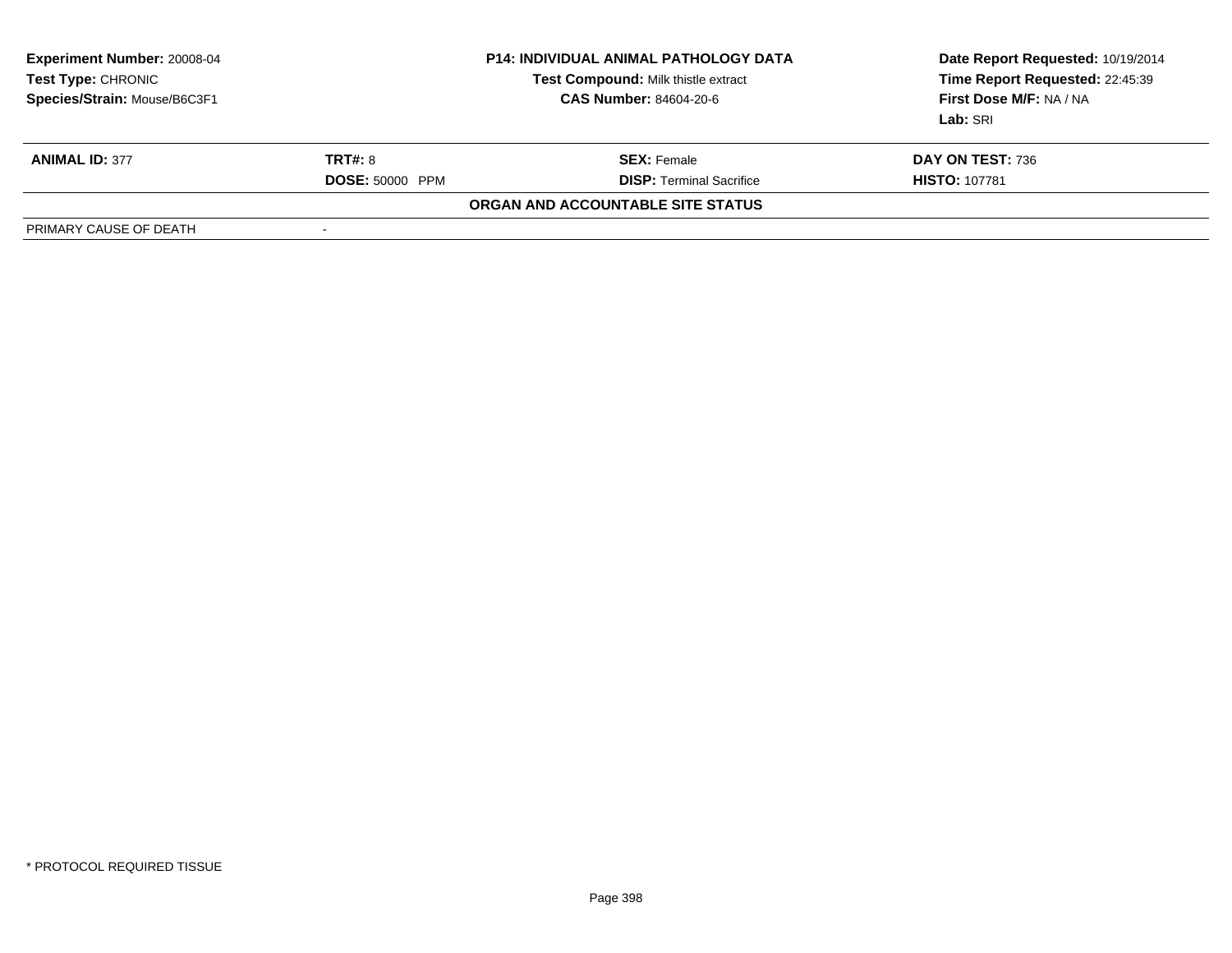| Experiment Number: 20008-04<br>Test Type: CHRONIC<br>Species/Strain: Mouse/B6C3F1 |                             | <b>P14: INDIVIDUAL ANIMAL PATHOLOGY DATA</b><br>Test Compound: Milk thistle extract<br><b>CAS Number: 84604-20-6</b>                           |                            |  |
|-----------------------------------------------------------------------------------|-----------------------------|------------------------------------------------------------------------------------------------------------------------------------------------|----------------------------|--|
| <b>ANIMAL ID: 378</b>                                                             | TRT#: 8                     | <b>SEX: Female</b>                                                                                                                             | DAY ON TEST: 736           |  |
|                                                                                   | DOSE: 50000 PPM             | <b>DISP: Terminal Sacrifice</b>                                                                                                                | <b>HISTO: 107782</b>       |  |
|                                                                                   |                             | ORGAN AND ACCOUNTABLE SITE STATUS                                                                                                              |                            |  |
| <b>NORMAL</b>                                                                     |                             |                                                                                                                                                |                            |  |
| * Adrenal Cortex                                                                  | * Adrenal Medulla           | * Bone                                                                                                                                         | * Brain                    |  |
| * Clitoral Gland                                                                  | * Esophagus                 | * Eye                                                                                                                                          | * Gallbladder              |  |
| * Harderian Gland                                                                 | * Heart                     | * Intestine Large, Cecum                                                                                                                       | * Intestine Large, Colon   |  |
| * Intestine Large, Rectum                                                         | * Intestine Small, Duodenum | * Intestine Small, Ileum                                                                                                                       | * Intestine Small, Jejunum |  |
| * Islets, Pancreatic                                                              | * Liver                     | * Lymph Node, Mesenteric                                                                                                                       | * Mammary Gland            |  |
| * Nose                                                                            | * Ovary                     | * Pancreas                                                                                                                                     | * Parathyroid Gland        |  |
| * Pituitary Gland                                                                 | * Salivary Glands           | * Skin                                                                                                                                         | Stomach, Forestomach       |  |
| * Stomach, Glandular                                                              | * Thymus                    | * Thyroid Gland                                                                                                                                | * Trachea                  |  |
| <b>OBSERVATIONS</b>                                                               |                             |                                                                                                                                                |                            |  |
| * Bone Marrow                                                                     |                             | Hyperplasia                                                                                                                                    | Mild                       |  |
| * Kidney                                                                          |                             | Metaplasia                                                                                                                                     | Osseous, Minimal           |  |
|                                                                                   |                             | Nephropathy                                                                                                                                    | Minimal                    |  |
| * Lung                                                                            |                             | Alveolar/Bronchiolar Adenoma                                                                                                                   |                            |  |
|                                                                                   | Alveolar Epith              | Hyperplasia                                                                                                                                    | Minimal                    |  |
| * Lymph Node, Mandibular                                                          |                             | Lymphoma Malignant                                                                                                                             |                            |  |
|                                                                                   |                             | Pigmentation                                                                                                                                   | Moderate                   |  |
| * Spleen                                                                          |                             | Lymphoma Malignant                                                                                                                             |                            |  |
| <b>Tissue NOS</b>                                                                 |                             | Schwannoma Malignant                                                                                                                           |                            |  |
|                                                                                   |                             | Note: TISSUE SUSPECTED OF BEING MALIGNANT SCHWANNOMA WITHIN AND AROUND SKELETAL MUSCLE WITH THYROID SECTION ON SLIDE 3 AND MUSCLE ON SLIDE 21. |                            |  |
| * Urinary Bladder                                                                 |                             | <b>Infiltration Cellular</b>                                                                                                                   | Lymphocyte, Moderate       |  |
| * Uterus                                                                          |                             | Hyperplasia                                                                                                                                    | Cystic, Moderate           |  |
| [Hyperplasia TGLS = 1-7]                                                          |                             |                                                                                                                                                |                            |  |
| PRIMARY CAUSE OF DEATH                                                            | $\overline{\phantom{a}}$    |                                                                                                                                                |                            |  |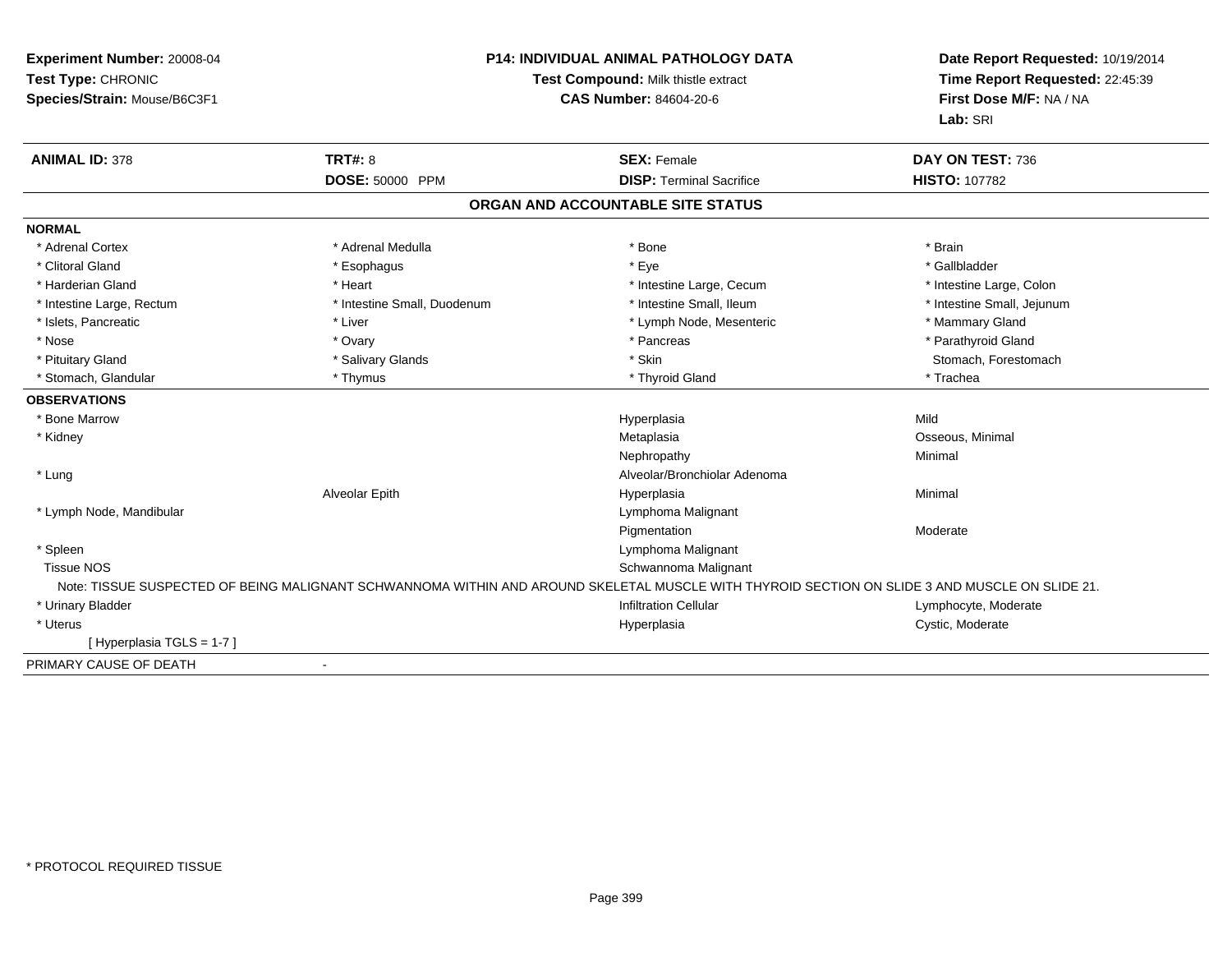| Experiment Number: 20008-04<br>Test Type: CHRONIC<br>Species/Strain: Mouse/B6C3F1 |                            | <b>P14: INDIVIDUAL ANIMAL PATHOLOGY DATA</b><br>Test Compound: Milk thistle extract<br><b>CAS Number: 84604-20-6</b> | Date Report Requested: 10/19/2014<br>Time Report Requested: 22:45:39<br>First Dose M/F: NA / NA<br>Lab: SRI |  |
|-----------------------------------------------------------------------------------|----------------------------|----------------------------------------------------------------------------------------------------------------------|-------------------------------------------------------------------------------------------------------------|--|
| <b>ANIMAL ID: 379</b>                                                             | <b>TRT#: 8</b>             | <b>SEX: Female</b>                                                                                                   | DAY ON TEST: 736                                                                                            |  |
|                                                                                   | <b>DOSE: 50000 PPM</b>     | <b>DISP: Terminal Sacrifice</b>                                                                                      | <b>HISTO: 107783</b>                                                                                        |  |
|                                                                                   |                            | ORGAN AND ACCOUNTABLE SITE STATUS                                                                                    |                                                                                                             |  |
| <b>NORMAL</b>                                                                     |                            |                                                                                                                      |                                                                                                             |  |
| * Adrenal Medulla                                                                 | * Bone Marrow              | * Brain                                                                                                              | * Esophagus                                                                                                 |  |
| * Eye                                                                             | * Gallbladder              | * Harderian Gland                                                                                                    | * Heart                                                                                                     |  |
| * Intestine Large, Cecum                                                          | * Intestine Large, Colon   | * Intestine Large, Rectum                                                                                            | * Intestine Small, Duodenum                                                                                 |  |
| * Intestine Small, Ileum                                                          | * Intestine Small, Jejunum | * Islets, Pancreatic                                                                                                 | * Kidney                                                                                                    |  |
| * Liver                                                                           | * Lymph Node, Mandibular   | * Lymph Node, Mesenteric                                                                                             | * Mammary Gland                                                                                             |  |
| * Nose                                                                            | * Pancreas                 | * Parathyroid Gland                                                                                                  | * Pituitary Gland                                                                                           |  |
| * Salivary Glands                                                                 | * Skin                     | Stomach, Forestomach                                                                                                 | * Stomach, Glandular                                                                                        |  |
| * Thymus                                                                          | * Trachea                  | * Urinary Bladder                                                                                                    |                                                                                                             |  |
| <b>OBSERVATIONS</b>                                                               |                            |                                                                                                                      |                                                                                                             |  |
| * Adrenal Cortex                                                                  |                            | <b>Accessory Adrenal Cortical Nodule</b>                                                                             | Moderate                                                                                                    |  |
| * Bone                                                                            |                            | Fibro-Osseous Lesion                                                                                                 | Minimal                                                                                                     |  |
| * Clitoral Gland                                                                  |                            | Cyst                                                                                                                 | Moderate                                                                                                    |  |
| * Lung                                                                            |                            | <b>Infiltration Cellular</b>                                                                                         | Lymphocyte, Mild                                                                                            |  |
| * Ovary                                                                           |                            | Cyst                                                                                                                 | Moderate                                                                                                    |  |
| [Cyst TGLS = $1-7$ ]                                                              |                            |                                                                                                                      |                                                                                                             |  |
| * Spleen                                                                          | Lymph Follic               | Hyperplasia                                                                                                          | Mild                                                                                                        |  |
| * Thyroid Gland                                                                   | Follicle                   | Degeneration                                                                                                         | Focal, Minimal                                                                                              |  |
| * Uterus                                                                          |                            | Hyperplasia                                                                                                          | Cystic, Moderate                                                                                            |  |
| PRIMARY CAUSE OF DEATH                                                            |                            |                                                                                                                      |                                                                                                             |  |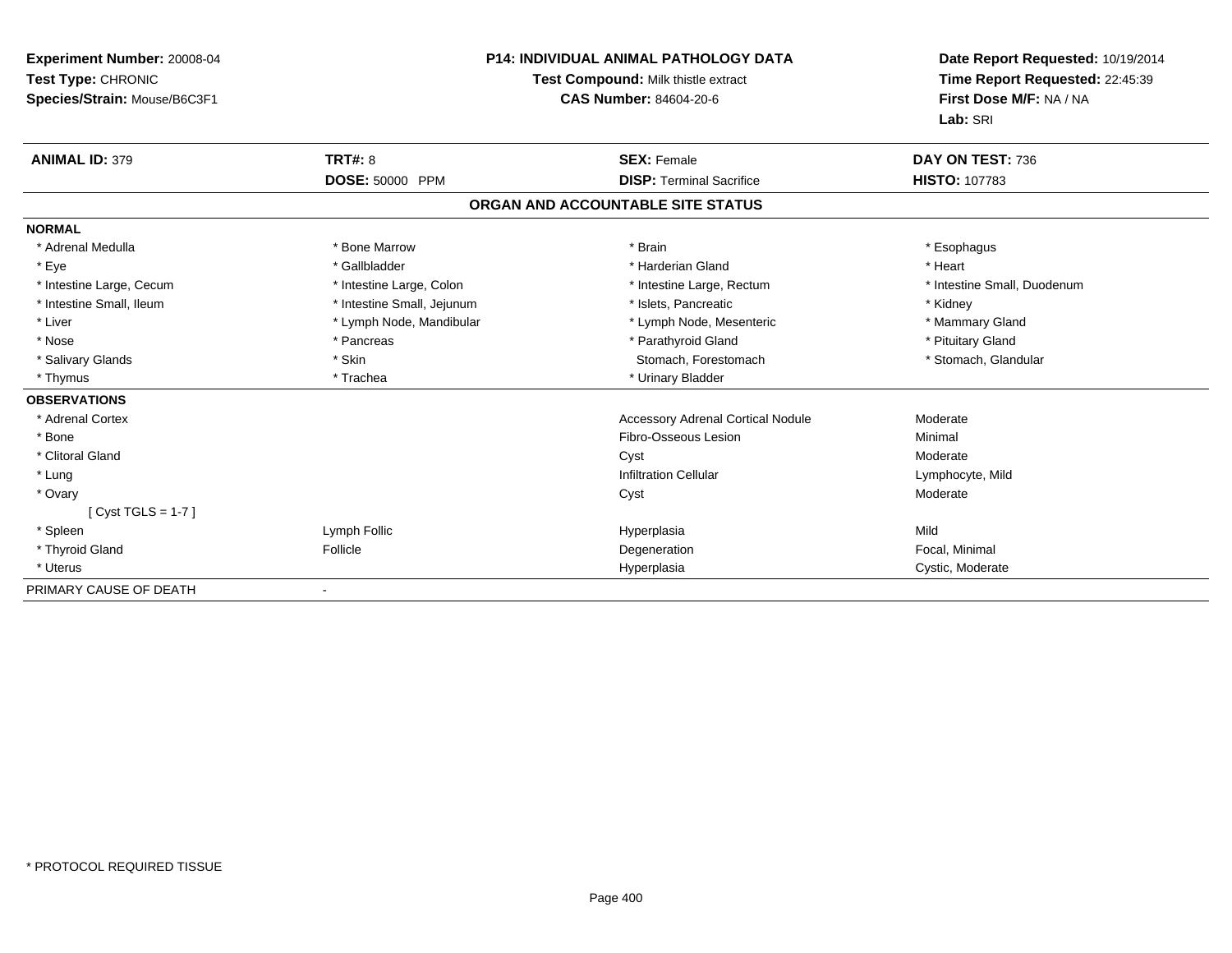| Experiment Number: 20008-04<br>Test Type: CHRONIC<br>Species/Strain: Mouse/B6C3F1 |                          | <b>P14: INDIVIDUAL ANIMAL PATHOLOGY DATA</b><br>Test Compound: Milk thistle extract<br><b>CAS Number: 84604-20-6</b> | Date Report Requested: 10/19/2014<br>Time Report Requested: 22:45:39<br>First Dose M/F: NA / NA<br>Lab: SRI |  |
|-----------------------------------------------------------------------------------|--------------------------|----------------------------------------------------------------------------------------------------------------------|-------------------------------------------------------------------------------------------------------------|--|
| <b>ANIMAL ID: 380</b>                                                             | TRT#: 8                  | <b>SEX: Female</b>                                                                                                   | DAY ON TEST: 736                                                                                            |  |
|                                                                                   | <b>DOSE: 50000 PPM</b>   | <b>DISP: Terminal Sacrifice</b>                                                                                      | <b>HISTO: 107784</b>                                                                                        |  |
|                                                                                   |                          | ORGAN AND ACCOUNTABLE SITE STATUS                                                                                    |                                                                                                             |  |
| <b>NORMAL</b>                                                                     |                          |                                                                                                                      |                                                                                                             |  |
| * Adrenal Cortex                                                                  | * Adrenal Medulla        | * Brain                                                                                                              | * Clitoral Gland                                                                                            |  |
| * Esophagus                                                                       | * Eye                    | * Gallbladder                                                                                                        | * Harderian Gland                                                                                           |  |
| * Heart                                                                           | * Intestine Large, Cecum | * Intestine Large, Colon                                                                                             | * Intestine Large, Rectum                                                                                   |  |
| * Intestine Small, Duodenum                                                       | * Intestine Small, Ileum | * Intestine Small, Jejunum                                                                                           | * Islets, Pancreatic                                                                                        |  |
| * Lung                                                                            | * Lymph Node, Mandibular | * Lymph Node, Mesenteric                                                                                             | * Mammary Gland                                                                                             |  |
| * Nose                                                                            | * Ovary                  | * Pancreas                                                                                                           | * Parathyroid Gland                                                                                         |  |
| * Pituitary Gland                                                                 | * Salivary Glands        | * Skin                                                                                                               | * Spleen                                                                                                    |  |
| Stomach, Forestomach                                                              | * Stomach, Glandular     | * Thymus                                                                                                             | * Thyroid Gland                                                                                             |  |
| * Trachea                                                                         | * Urinary Bladder        |                                                                                                                      |                                                                                                             |  |
| <b>OBSERVATIONS</b>                                                               |                          |                                                                                                                      |                                                                                                             |  |
| * Bone                                                                            |                          | Fibro-Osseous Lesion                                                                                                 | Marked                                                                                                      |  |
| * Bone Marrow                                                                     |                          | Hyperplasia                                                                                                          | Mild                                                                                                        |  |
| * Kidney                                                                          |                          | Nephropathy                                                                                                          | Minimal                                                                                                     |  |
| * Liver                                                                           |                          | Hepatocellular Carcinoma                                                                                             |                                                                                                             |  |
| [ Hepatocellular Carcinoma TGLS = 2-21 ]                                          |                          |                                                                                                                      |                                                                                                             |  |
| * Uterus                                                                          |                          | Hyperplasia                                                                                                          | Cystic, Moderate                                                                                            |  |
| [Hyperplasia TGLS = 1-7]                                                          |                          |                                                                                                                      |                                                                                                             |  |
| PRIMARY CAUSE OF DEATH                                                            |                          |                                                                                                                      |                                                                                                             |  |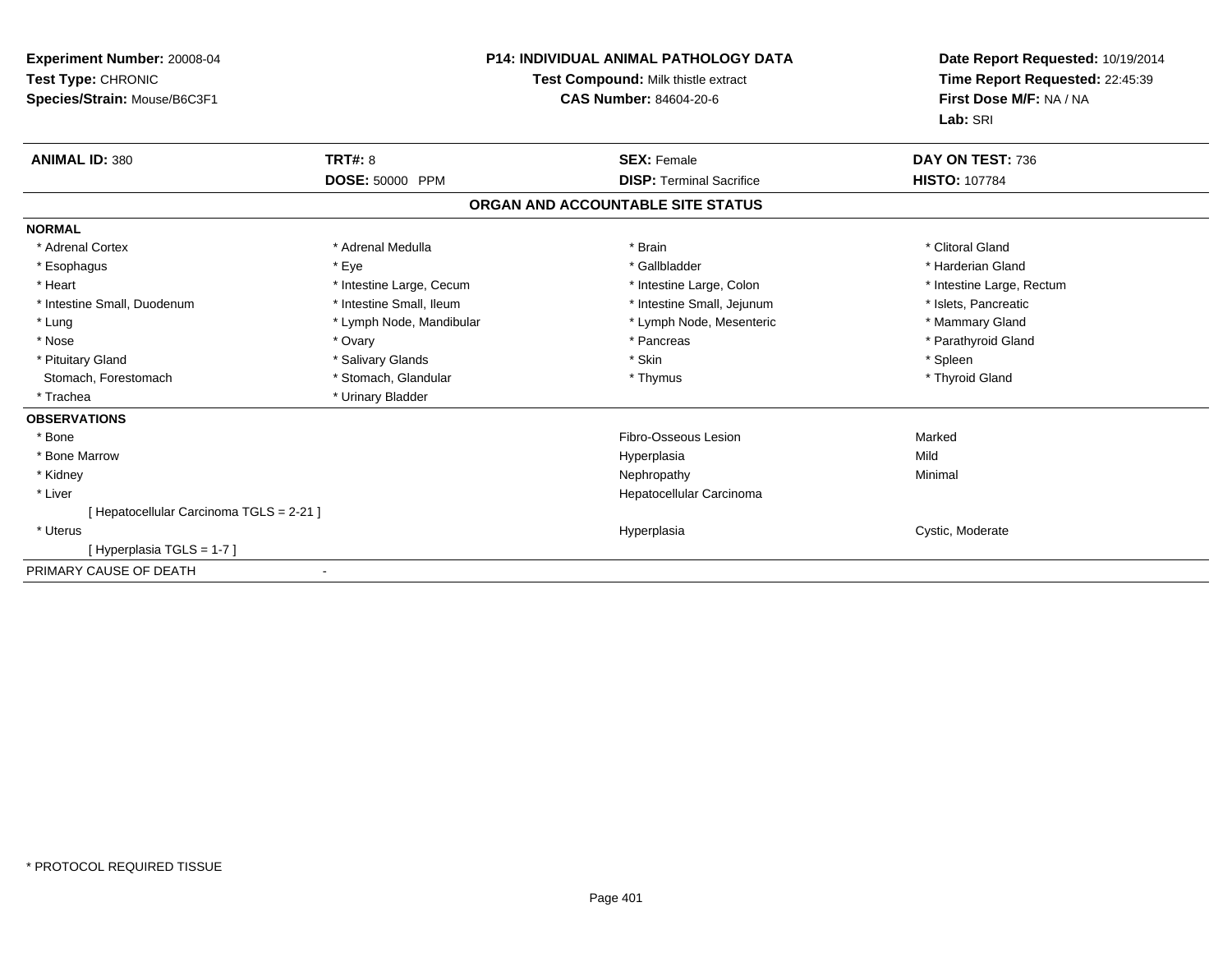| Experiment Number: 20008-04<br>Test Type: CHRONIC<br>Species/Strain: Mouse/B6C3F1<br><b>ANIMAL ID: 381</b> | <b>TRT#: 8</b>              | P14: INDIVIDUAL ANIMAL PATHOLOGY DATA<br>Test Compound: Milk thistle extract<br><b>CAS Number: 84604-20-6</b><br><b>SEX: Female</b> | Date Report Requested: 10/19/2014<br>Time Report Requested: 22:45:39<br>First Dose M/F: NA / NA<br>Lab: SRI<br>DAY ON TEST: 736 |
|------------------------------------------------------------------------------------------------------------|-----------------------------|-------------------------------------------------------------------------------------------------------------------------------------|---------------------------------------------------------------------------------------------------------------------------------|
|                                                                                                            | DOSE: 50000 PPM             | <b>DISP: Terminal Sacrifice</b>                                                                                                     | <b>HISTO: 107785</b>                                                                                                            |
|                                                                                                            |                             | ORGAN AND ACCOUNTABLE SITE STATUS                                                                                                   |                                                                                                                                 |
| <b>NORMAL</b>                                                                                              |                             |                                                                                                                                     |                                                                                                                                 |
| * Adrenal Medulla                                                                                          | * Bone                      | * Bone Marrow                                                                                                                       | * Brain                                                                                                                         |
| * Clitoral Gland                                                                                           | * Esophagus                 | * Eye                                                                                                                               | * Gallbladder                                                                                                                   |
| * Harderian Gland                                                                                          | * Heart                     | * Intestine Large, Cecum                                                                                                            | * Intestine Large, Colon                                                                                                        |
| * Intestine Large, Rectum                                                                                  | * Intestine Small, Duodenum | * Intestine Small, Ileum                                                                                                            | * Intestine Small, Jejunum                                                                                                      |
| * Islets, Pancreatic                                                                                       | * Liver                     | * Lung                                                                                                                              | * Lymph Node, Mandibular                                                                                                        |
| * Lymph Node, Mesenteric                                                                                   | * Mammary Gland             | * Nose                                                                                                                              | * Pancreas                                                                                                                      |
| * Parathyroid Gland                                                                                        | * Pituitary Gland           | * Salivary Glands                                                                                                                   | * Skin                                                                                                                          |
| * Spleen                                                                                                   | Stomach, Forestomach        | * Stomach, Glandular                                                                                                                | * Thymus                                                                                                                        |
| * Trachea                                                                                                  | * Urinary Bladder           |                                                                                                                                     |                                                                                                                                 |
| <b>INSUFFICIENT TISSUE</b>                                                                                 |                             |                                                                                                                                     |                                                                                                                                 |
| * Ovary                                                                                                    |                             |                                                                                                                                     |                                                                                                                                 |
| <b>OBSERVATIONS</b>                                                                                        |                             |                                                                                                                                     |                                                                                                                                 |
| * Adrenal Cortex                                                                                           |                             | <b>Accessory Adrenal Cortical Nodule</b>                                                                                            | Moderate                                                                                                                        |
| * Kidney                                                                                                   |                             | <b>Infiltration Cellular</b>                                                                                                        | Lymphocyte, Moderate                                                                                                            |
| * Thyroid Gland                                                                                            | Follicle                    | Cyst                                                                                                                                | Moderate                                                                                                                        |
|                                                                                                            | Follicle                    | Degeneration                                                                                                                        | Focal, Minimal                                                                                                                  |
| * Uterus                                                                                                   |                             | Hyperplasia                                                                                                                         | Cystic, Moderate                                                                                                                |
| [Hyperplasia TGLS = 1-7]                                                                                   |                             |                                                                                                                                     |                                                                                                                                 |
| PRIMARY CAUSE OF DEATH                                                                                     |                             |                                                                                                                                     |                                                                                                                                 |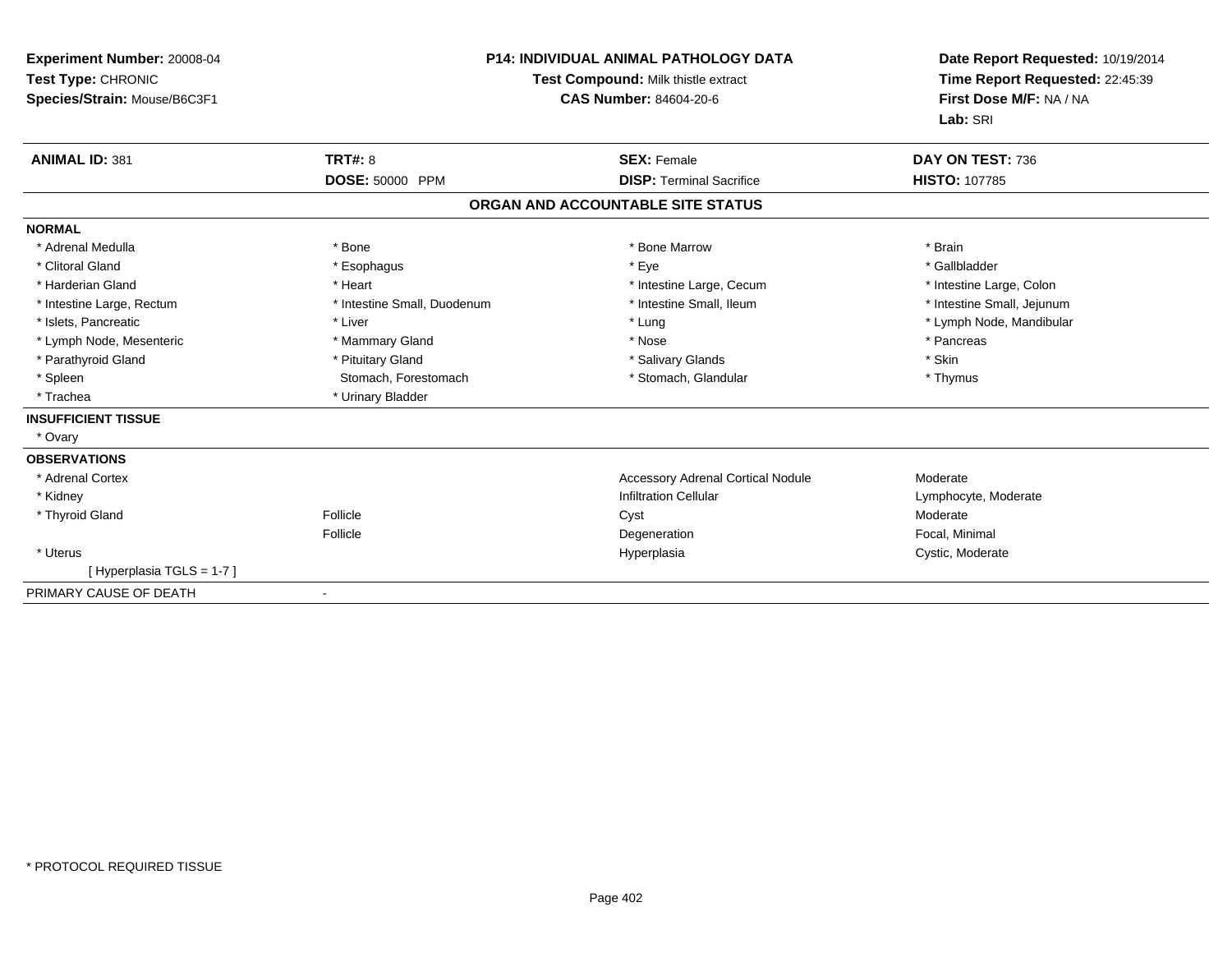| Experiment Number: 20008-04<br>Test Type: CHRONIC<br>Species/Strain: Mouse/B6C3F1 |                             | <b>P14: INDIVIDUAL ANIMAL PATHOLOGY DATA</b><br>Test Compound: Milk thistle extract<br><b>CAS Number: 84604-20-6</b> | Date Report Requested: 10/19/2014<br>Time Report Requested: 22:45:39<br>First Dose M/F: NA / NA<br>Lab: SRI |  |
|-----------------------------------------------------------------------------------|-----------------------------|----------------------------------------------------------------------------------------------------------------------|-------------------------------------------------------------------------------------------------------------|--|
| <b>ANIMAL ID: 382</b>                                                             | <b>TRT#: 8</b>              | <b>SEX: Female</b>                                                                                                   | DAY ON TEST: 736                                                                                            |  |
|                                                                                   | DOSE: 50000 PPM             | <b>DISP: Terminal Sacrifice</b>                                                                                      | <b>HISTO: 107786</b>                                                                                        |  |
|                                                                                   |                             | ORGAN AND ACCOUNTABLE SITE STATUS                                                                                    |                                                                                                             |  |
| <b>NORMAL</b>                                                                     |                             |                                                                                                                      |                                                                                                             |  |
| * Adrenal Cortex                                                                  | * Adrenal Medulla           | * Bone                                                                                                               | * Brain                                                                                                     |  |
| * Clitoral Gland                                                                  | * Esophagus                 | * Eye                                                                                                                | * Gallbladder                                                                                               |  |
| * Harderian Gland                                                                 | * Heart                     | * Intestine Large, Cecum                                                                                             | * Intestine Large, Colon                                                                                    |  |
| * Intestine Large, Rectum                                                         | * Intestine Small, Duodenum | * Intestine Small, Ileum                                                                                             | * Intestine Small, Jejunum                                                                                  |  |
| * Islets, Pancreatic                                                              | * Lymph Node, Mandibular    | * Lymph Node, Mesenteric                                                                                             | * Mammary Gland                                                                                             |  |
| * Nose                                                                            | * Pancreas                  | * Parathyroid Gland                                                                                                  | * Pituitary Gland                                                                                           |  |
| * Salivary Glands                                                                 | * Skin                      | Stomach, Forestomach                                                                                                 | * Stomach, Glandular                                                                                        |  |
| * Thymus                                                                          | * Thyroid Gland             | * Trachea                                                                                                            | * Urinary Bladder                                                                                           |  |
| <b>OBSERVATIONS</b>                                                               |                             |                                                                                                                      |                                                                                                             |  |
| * Bone Marrow                                                                     |                             | Hyperplasia                                                                                                          | Mild                                                                                                        |  |
| * Kidney                                                                          |                             | <b>Infiltration Cellular</b>                                                                                         | Lymphocyte, Moderate                                                                                        |  |
|                                                                                   |                             | Nephropathy                                                                                                          | Minimal                                                                                                     |  |
| * Liver                                                                           |                             | Hematopoietic Cell Proliferation                                                                                     | Mild                                                                                                        |  |
|                                                                                   |                             | Lymphoma Malignant                                                                                                   |                                                                                                             |  |
| * Lung                                                                            |                             | Hemorrhage                                                                                                           | Minimal                                                                                                     |  |
| * Ovary                                                                           |                             | Cyst                                                                                                                 | Moderate                                                                                                    |  |
| * Spleen                                                                          |                             | Hematopoietic Cell Proliferation<br>Lymphoma Malignant                                                               | Mild                                                                                                        |  |
| [ Hematopoietic Cell Proliferation TGLS = 2-6 ]                                   |                             |                                                                                                                      |                                                                                                             |  |
| [ Lymphoma Malignant TGLS = 2-6 ]                                                 |                             |                                                                                                                      |                                                                                                             |  |
| * Urin Bladder                                                                    |                             |                                                                                                                      |                                                                                                             |  |
| Note: INFUSION ARTIFACT IN URINARY BLADDER.                                       |                             |                                                                                                                      |                                                                                                             |  |
| * Uterus                                                                          |                             | Hyperplasia                                                                                                          | Cystic, Moderate                                                                                            |  |
| [Hyperplasia TGLS = 1-7]                                                          |                             |                                                                                                                      |                                                                                                             |  |
| PRIMARY CAUSE OF DEATH                                                            | $\overline{\phantom{a}}$    |                                                                                                                      |                                                                                                             |  |
|                                                                                   |                             |                                                                                                                      |                                                                                                             |  |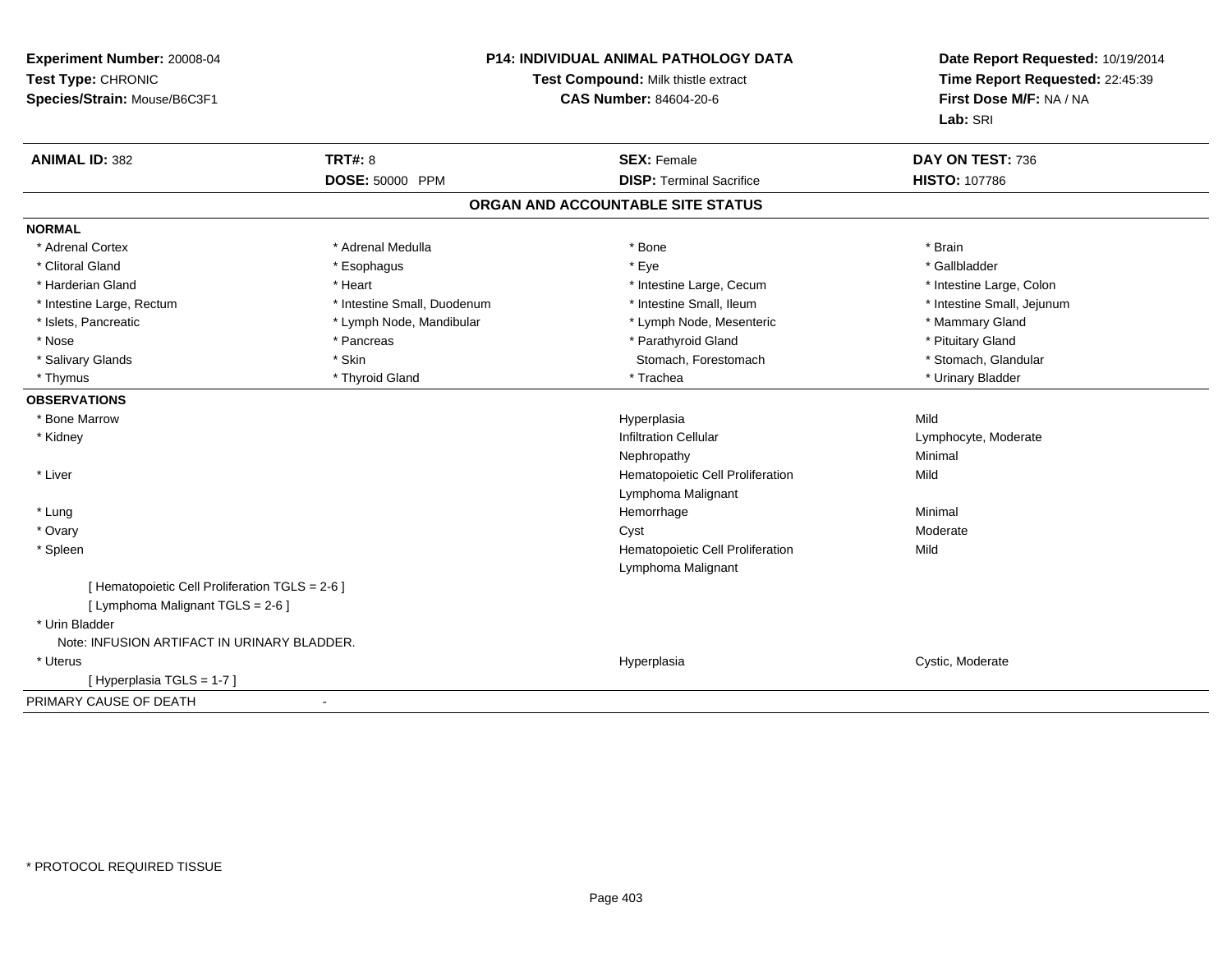| Experiment Number: 20008-04<br>Test Type: CHRONIC<br>Species/Strain: Mouse/B6C3F1 |                            | <b>P14: INDIVIDUAL ANIMAL PATHOLOGY DATA</b><br>Test Compound: Milk thistle extract<br><b>CAS Number: 84604-20-6</b> | Date Report Requested: 10/19/2014<br>Time Report Requested: 22:45:39<br>First Dose M/F: NA / NA<br>Lab: SRI |  |
|-----------------------------------------------------------------------------------|----------------------------|----------------------------------------------------------------------------------------------------------------------|-------------------------------------------------------------------------------------------------------------|--|
| <b>ANIMAL ID: 383</b>                                                             | <b>TRT#: 8</b>             | <b>SEX: Female</b>                                                                                                   | DAY ON TEST: 736                                                                                            |  |
|                                                                                   | DOSE: 50000 PPM            | <b>DISP: Terminal Sacrifice</b>                                                                                      | <b>HISTO: 107787</b>                                                                                        |  |
|                                                                                   |                            | ORGAN AND ACCOUNTABLE SITE STATUS                                                                                    |                                                                                                             |  |
| <b>NORMAL</b>                                                                     |                            |                                                                                                                      |                                                                                                             |  |
| * Adrenal Cortex                                                                  | * Adrenal Medulla          | $^{\star}$ Bone                                                                                                      | * Brain                                                                                                     |  |
| * Clitoral Gland                                                                  | * Esophagus                | * Eye                                                                                                                | * Gallbladder                                                                                               |  |
| * Heart                                                                           | * Intestine Large, Cecum   | * Intestine Large, Colon                                                                                             | * Intestine Large, Rectum                                                                                   |  |
| * Intestine Small, Ileum                                                          | * Intestine Small, Jejunum | * Islets, Pancreatic                                                                                                 | * Lymph Node, Mesenteric                                                                                    |  |
| * Mammary Gland                                                                   | * Nose                     | * Ovary                                                                                                              | * Parathyroid Gland                                                                                         |  |
| * Pituitary Gland                                                                 | * Skin                     | Stomach, Forestomach                                                                                                 | * Stomach, Glandular                                                                                        |  |
| * Thymus                                                                          | * Trachea                  |                                                                                                                      |                                                                                                             |  |
| <b>OBSERVATIONS</b>                                                               |                            |                                                                                                                      |                                                                                                             |  |
| * Bone Marrow                                                                     |                            | Hyperplasia                                                                                                          | Marked                                                                                                      |  |
| * Harderian Gland                                                                 |                            | Lymphoma Malignant                                                                                                   |                                                                                                             |  |
| * Intestine Small, Duodenum                                                       | Epithelium                 | Hyperplasia                                                                                                          | Moderate                                                                                                    |  |
| [ Hyperplasia TGLS = 4-23 ]                                                       |                            |                                                                                                                      |                                                                                                             |  |
| * Kidney                                                                          |                            | Lymphoma Malignant                                                                                                   |                                                                                                             |  |
| * Liver                                                                           |                            | Hematopoietic Cell Proliferation                                                                                     | Minimal                                                                                                     |  |
| * Lung                                                                            |                            | Hemorrhage                                                                                                           | Mild                                                                                                        |  |
|                                                                                   |                            | Lymphoma Malignant                                                                                                   |                                                                                                             |  |
| Lymph Node                                                                        | Mediastinal                | Lymphoma Malignant                                                                                                   |                                                                                                             |  |
|                                                                                   | Renal                      | Lymphoma Malignant                                                                                                   |                                                                                                             |  |
| [ Lymphoma Malignant TGLS = 3-22 ]                                                |                            |                                                                                                                      |                                                                                                             |  |
| [ Lymphoma Malignant TGLS = 2-21 ]                                                |                            |                                                                                                                      |                                                                                                             |  |
| * Lymph Node, Mandibular                                                          |                            | Lymphoma Malignant                                                                                                   |                                                                                                             |  |
| * Pancreas                                                                        |                            | Lymphoma Malignant                                                                                                   |                                                                                                             |  |
| * Salivary Glands                                                                 |                            | Lymphoma Malignant                                                                                                   |                                                                                                             |  |
| * Spleen                                                                          |                            | Hematopoietic Cell Proliferation                                                                                     | Mild                                                                                                        |  |
|                                                                                   |                            | Lymphoma Malignant                                                                                                   |                                                                                                             |  |
| * Thyroid Gland                                                                   | Follicle                   | Degeneration                                                                                                         | Focal, Mild                                                                                                 |  |
| * Urinary Bladder                                                                 |                            | Lymphoma Malignant                                                                                                   |                                                                                                             |  |
| * Uterus                                                                          |                            | Hyperplasia                                                                                                          | Cystic, Marked                                                                                              |  |
| [Hyperplasia TGLS = 1-7]                                                          |                            |                                                                                                                      |                                                                                                             |  |
| PRIMARY CAUSE OF DEATH                                                            |                            |                                                                                                                      |                                                                                                             |  |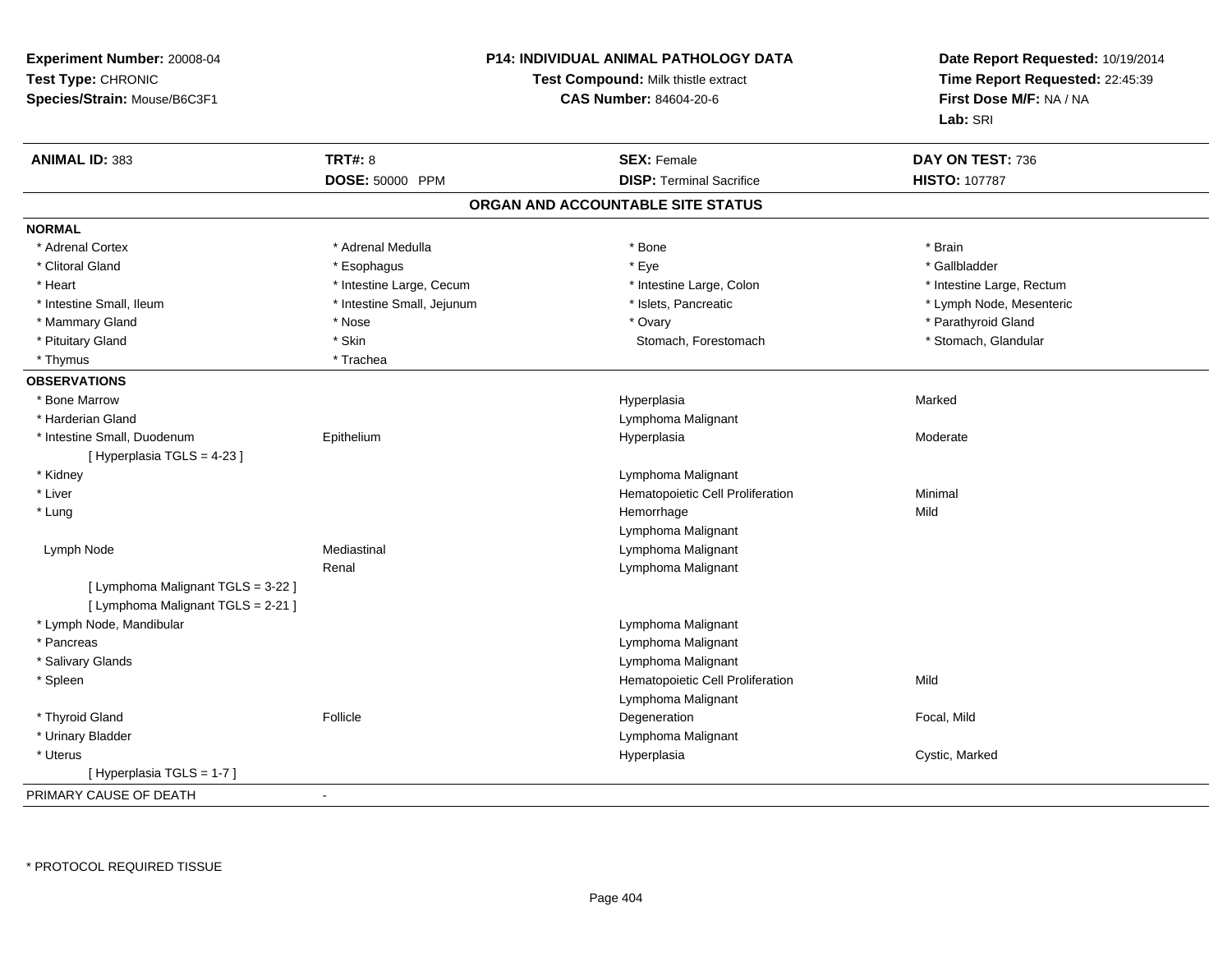| <b>Experiment Number: 20008-04</b><br>Test Type: CHRONIC<br>Species/Strain: Mouse/B6C3F1 |                           | <b>P14: INDIVIDUAL ANIMAL PATHOLOGY DATA</b><br>Test Compound: Milk thistle extract<br>CAS Number: 84604-20-6 | Date Report Requested: 10/19/2014<br>Time Report Requested: 22:45:39<br>First Dose M/F: NA / NA<br>Lab: SRI |
|------------------------------------------------------------------------------------------|---------------------------|---------------------------------------------------------------------------------------------------------------|-------------------------------------------------------------------------------------------------------------|
| <b>ANIMAL ID: 384</b>                                                                    | <b>TRT#: 8</b>            | <b>SEX: Female</b>                                                                                            | DAY ON TEST: 736                                                                                            |
|                                                                                          | <b>DOSE: 50000 PPM</b>    | <b>DISP:</b> Terminal Sacrifice                                                                               | <b>HISTO: 107788</b>                                                                                        |
|                                                                                          |                           | ORGAN AND ACCOUNTABLE SITE STATUS                                                                             |                                                                                                             |
| <b>NORMAL</b>                                                                            |                           |                                                                                                               |                                                                                                             |
| * Adrenal Cortex                                                                         | * Adrenal Medulla         | * Bone                                                                                                        | * Bone Marrow                                                                                               |
| * Brain                                                                                  | * Clitoral Gland          | * Esophagus                                                                                                   | * Eye                                                                                                       |
| * Gallbladder                                                                            | * Harderian Gland         | * Heart                                                                                                       | * Intestine Large, Cecum                                                                                    |
| * Intestine Large, Colon                                                                 | * Intestine Large, Rectum | * Intestine Small, Duodenum                                                                                   | * Intestine Small, Ileum                                                                                    |
| * Intestine Small, Jejunum                                                               | * Islets, Pancreatic      | * Liver                                                                                                       | * Lung                                                                                                      |
| * Lymph Node, Mesenteric                                                                 | * Mammary Gland           | * Nose                                                                                                        | * Ovary                                                                                                     |
| * Pancreas                                                                               | * Parathyroid Gland       | * Pituitary Gland                                                                                             | * Salivary Glands                                                                                           |
| * Skin                                                                                   | * Spleen                  | Stomach, Forestomach                                                                                          | * Stomach, Glandular                                                                                        |
| * Thymus                                                                                 | * Thyroid Gland           | * Trachea                                                                                                     | * Urinary Bladder                                                                                           |
| <b>OBSERVATIONS</b>                                                                      |                           |                                                                                                               |                                                                                                             |
| * Kidney                                                                                 |                           | <b>Infiltration Cellular</b>                                                                                  | Lymphocyte, Moderate                                                                                        |
| * Lymph Node, Mandibular                                                                 |                           | Lymphoma Malignant                                                                                            |                                                                                                             |
| * Uterus                                                                                 |                           | Histiocytic Sarcoma                                                                                           |                                                                                                             |
| [Histiocytic Sarcoma TGLS = 1-7]                                                         |                           |                                                                                                               |                                                                                                             |
| PRIMARY CAUSE OF DEATH                                                                   |                           |                                                                                                               |                                                                                                             |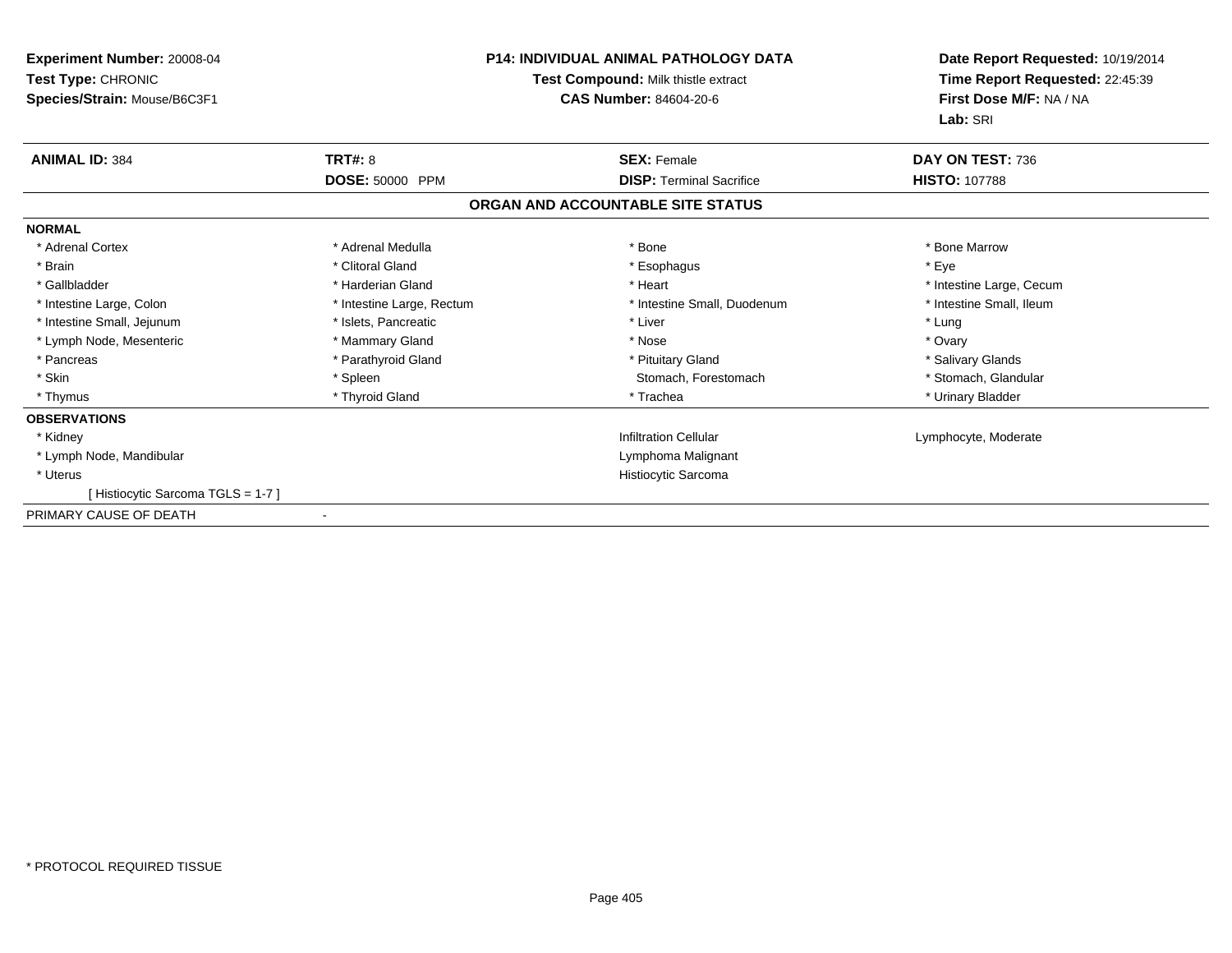| <b>Experiment Number: 20008-04</b><br>Test Type: CHRONIC<br>Species/Strain: Mouse/B6C3F1 | <b>P14: INDIVIDUAL ANIMAL PATHOLOGY DATA</b><br>Test Compound: Milk thistle extract<br><b>CAS Number: 84604-20-6</b> |                                   | Date Report Requested: 10/19/2014<br>Time Report Requested: 22:45:39<br>First Dose M/F: NA / NA<br>Lab: SRI |
|------------------------------------------------------------------------------------------|----------------------------------------------------------------------------------------------------------------------|-----------------------------------|-------------------------------------------------------------------------------------------------------------|
| <b>ANIMAL ID: 385</b>                                                                    | <b>TRT#: 8</b>                                                                                                       | <b>SEX: Female</b>                | DAY ON TEST: 736                                                                                            |
|                                                                                          | <b>DOSE: 50000 PPM</b>                                                                                               | <b>DISP: Terminal Sacrifice</b>   | <b>HISTO: 107789</b>                                                                                        |
|                                                                                          |                                                                                                                      | ORGAN AND ACCOUNTABLE SITE STATUS |                                                                                                             |
| <b>NORMAL</b>                                                                            |                                                                                                                      |                                   |                                                                                                             |
| * Adrenal Cortex                                                                         | * Adrenal Medulla                                                                                                    | * Bone                            | * Brain                                                                                                     |
| * Clitoral Gland                                                                         | * Esophagus                                                                                                          | * Eye                             | * Gallbladder                                                                                               |
| * Harderian Gland                                                                        | * Heart                                                                                                              | * Intestine Large, Cecum          | * Intestine Large, Colon                                                                                    |
| * Intestine Large, Rectum                                                                | * Intestine Small, Duodenum                                                                                          | * Intestine Small, Ileum          | * Intestine Small, Jejunum                                                                                  |
| * Islets, Pancreatic                                                                     | * Lung                                                                                                               | * Lymph Node, Mesenteric          | * Mammary Gland                                                                                             |
| * Nose                                                                                   | * Ovary                                                                                                              | * Pancreas                        | * Parathyroid Gland                                                                                         |
| * Pituitary Gland                                                                        | * Salivary Glands                                                                                                    | * Skin                            | * Spleen                                                                                                    |
| Stomach, Forestomach                                                                     | * Stomach, Glandular                                                                                                 | * Thymus                          | * Thyroid Gland                                                                                             |
| * Trachea                                                                                | * Urinary Bladder                                                                                                    |                                   |                                                                                                             |
| <b>OBSERVATIONS</b>                                                                      |                                                                                                                      |                                   |                                                                                                             |
| * Bone Marrow                                                                            |                                                                                                                      | Hyperplasia                       | Mild                                                                                                        |
|                                                                                          |                                                                                                                      | Lymphoma Malignant                |                                                                                                             |
| * Kidney                                                                                 |                                                                                                                      | <b>Infiltration Cellular</b>      | Lymphocyte, Moderate                                                                                        |
| * Liver                                                                                  |                                                                                                                      | Lymphoma Malignant                |                                                                                                             |
| Lymph Node                                                                               | Mediastinal                                                                                                          | Lymphoma Malignant                |                                                                                                             |
|                                                                                          | Pancreatic                                                                                                           | Lymphoma Malignant                |                                                                                                             |
| [ Lymphoma Malignant TGLS = 3-3 ]                                                        |                                                                                                                      |                                   |                                                                                                             |
| * Lymph Node, Mandibular                                                                 |                                                                                                                      | Hyperplasia                       | Lymphoid, Mild                                                                                              |
|                                                                                          |                                                                                                                      | Pigmentation                      | Moderate                                                                                                    |
| * Uterus                                                                                 |                                                                                                                      | Hyperplasia                       | Cystic, Moderate                                                                                            |
| [Hyperplasia TGLS = $1-7,2-7$ ]                                                          |                                                                                                                      |                                   |                                                                                                             |
| PRIMARY CAUSE OF DEATH                                                                   |                                                                                                                      |                                   |                                                                                                             |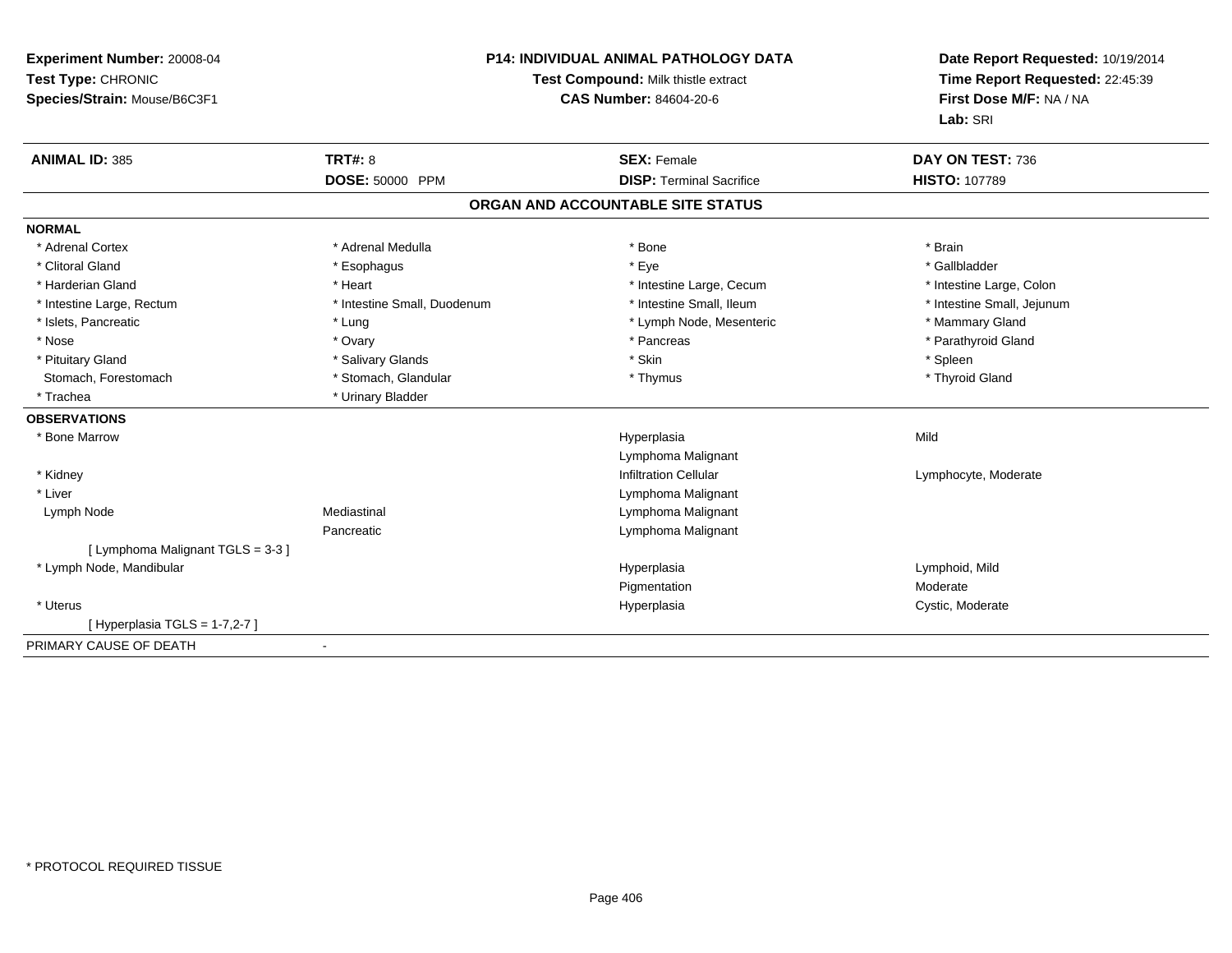| Experiment Number: 20008-04<br>Test Type: CHRONIC<br>Species/Strain: Mouse/B6C3F1 |                                                                            | <b>P14: INDIVIDUAL ANIMAL PATHOLOGY DATA</b><br>Test Compound: Milk thistle extract<br><b>CAS Number: 84604-20-6</b> | Date Report Requested: 10/19/2014<br>Time Report Requested: 22:45:39<br>First Dose M/F: NA / NA<br>Lab: SRI |  |
|-----------------------------------------------------------------------------------|----------------------------------------------------------------------------|----------------------------------------------------------------------------------------------------------------------|-------------------------------------------------------------------------------------------------------------|--|
| <b>ANIMAL ID: 386</b>                                                             | TRT#: 8                                                                    | <b>SEX: Female</b>                                                                                                   | DAY ON TEST: 736                                                                                            |  |
|                                                                                   | DOSE: 50000 PPM                                                            | <b>DISP: Terminal Sacrifice</b>                                                                                      | <b>HISTO: 107790</b>                                                                                        |  |
|                                                                                   |                                                                            | ORGAN AND ACCOUNTABLE SITE STATUS                                                                                    |                                                                                                             |  |
| <b>NORMAL</b>                                                                     |                                                                            |                                                                                                                      |                                                                                                             |  |
| * Adrenal Cortex                                                                  | * Adrenal Medulla                                                          | * Bone Marrow                                                                                                        | * Brain                                                                                                     |  |
| * Esophagus                                                                       | * Eye                                                                      | * Gallbladder                                                                                                        | * Harderian Gland                                                                                           |  |
| * Heart                                                                           | * Intestine Large, Cecum                                                   | * Intestine Large, Colon                                                                                             | * Intestine Large, Rectum                                                                                   |  |
| * Intestine Small, Duodenum                                                       | * Intestine Small, Ileum                                                   | * Intestine Small, Jejunum                                                                                           | * Islets, Pancreatic                                                                                        |  |
| * Kidney                                                                          | * Liver                                                                    | * Lung                                                                                                               | * Lymph Node, Mandibular                                                                                    |  |
| * Lymph Node, Mesenteric                                                          | * Mammary Gland                                                            | * Nose                                                                                                               | * Pancreas                                                                                                  |  |
| * Parathyroid Gland                                                               | * Pituitary Gland                                                          | * Salivary Glands                                                                                                    | * Skin                                                                                                      |  |
| * Spleen                                                                          | Stomach, Forestomach                                                       | * Stomach, Glandular                                                                                                 | * Thymus                                                                                                    |  |
| * Trachea                                                                         | * Urinary Bladder                                                          |                                                                                                                      |                                                                                                             |  |
| <b>MISSING</b>                                                                    |                                                                            |                                                                                                                      |                                                                                                             |  |
| * Clitoral Gland                                                                  |                                                                            |                                                                                                                      |                                                                                                             |  |
| <b>OBSERVATIONS</b>                                                               |                                                                            |                                                                                                                      |                                                                                                             |  |
| * Bone                                                                            |                                                                            | Fibro-Osseous Lesion                                                                                                 | Mild                                                                                                        |  |
| * Ovary                                                                           |                                                                            | Cyst                                                                                                                 | Marked                                                                                                      |  |
|                                                                                   | <b>Thecal Cell</b>                                                         | Hyperplasia                                                                                                          | Moderate                                                                                                    |  |
|                                                                                   | Note: THECAL CELL HYPERPLASIA IS PRESENT BORDERING THE LARGE OVARIAN CYST. |                                                                                                                      |                                                                                                             |  |
| [ $Cyst TGLS = 1-7$ ]                                                             |                                                                            |                                                                                                                      |                                                                                                             |  |
| * Thyroid Gland                                                                   | <b>Follicular Cel</b>                                                      | Adenoma                                                                                                              |                                                                                                             |  |
|                                                                                   | Follicle                                                                   | Degeneration                                                                                                         | Focal, Mild                                                                                                 |  |
| [Adenoma TGLS = $2-3$ ]                                                           |                                                                            |                                                                                                                      |                                                                                                             |  |
| * Uterus                                                                          |                                                                            | Hyperplasia                                                                                                          | Cystic, Minimal                                                                                             |  |
| PRIMARY CAUSE OF DEATH                                                            |                                                                            |                                                                                                                      |                                                                                                             |  |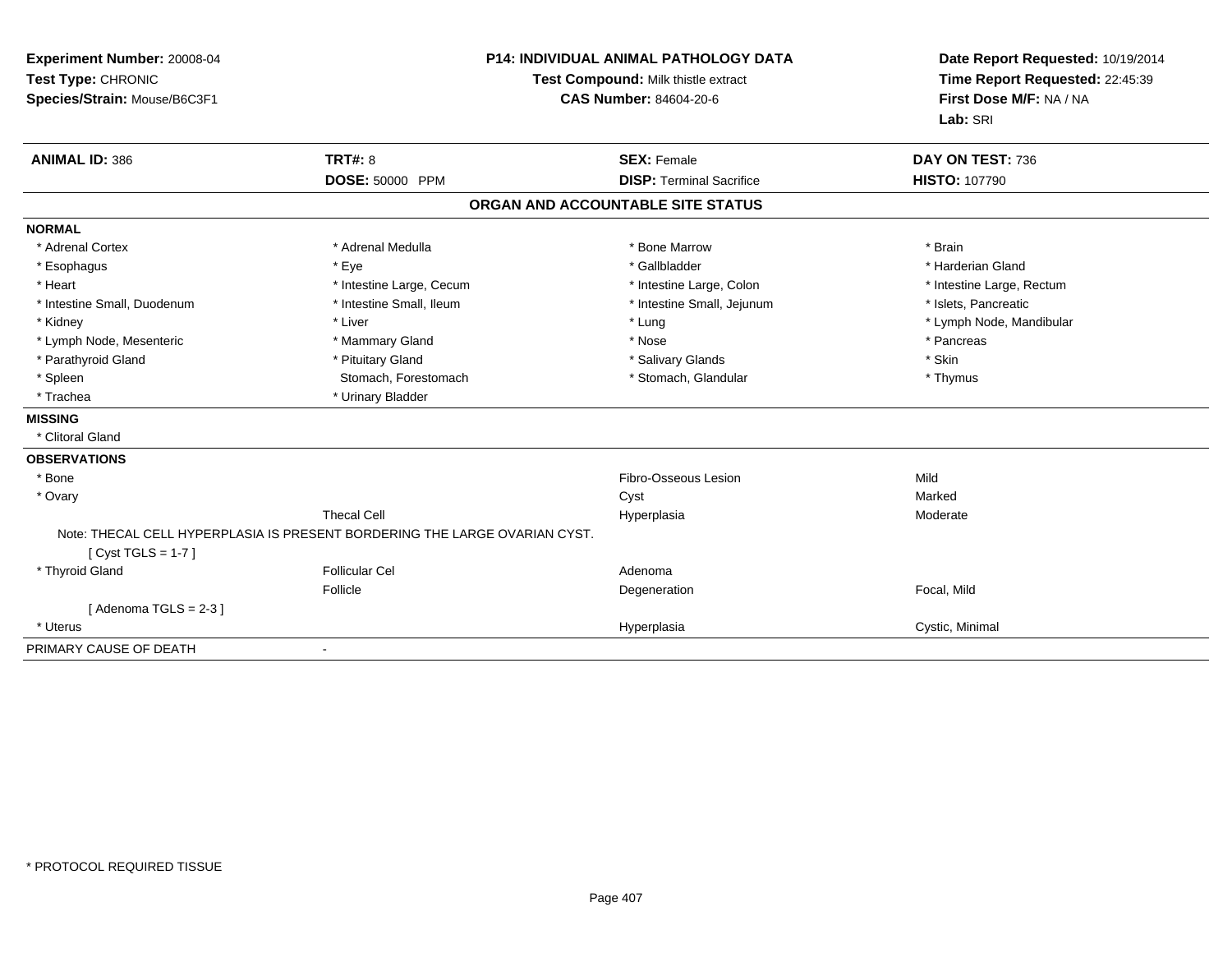| Experiment Number: 20008-04<br>Test Type: CHRONIC<br>Species/Strain: Mouse/B6C3F1 |                           | <b>P14: INDIVIDUAL ANIMAL PATHOLOGY DATA</b><br>Test Compound: Milk thistle extract<br><b>CAS Number: 84604-20-6</b> |                                   | Date Report Requested: 10/19/2014<br>Time Report Requested: 22:45:39<br>First Dose M/F: NA / NA<br>Lab: SRI |  |
|-----------------------------------------------------------------------------------|---------------------------|----------------------------------------------------------------------------------------------------------------------|-----------------------------------|-------------------------------------------------------------------------------------------------------------|--|
| <b>ANIMAL ID: 387</b>                                                             | <b>TRT#: 8</b>            |                                                                                                                      | <b>SEX: Female</b>                | DAY ON TEST: 736                                                                                            |  |
|                                                                                   | DOSE: 50000 PPM           |                                                                                                                      | <b>DISP: Terminal Sacrifice</b>   | <b>HISTO: 107791</b>                                                                                        |  |
|                                                                                   |                           |                                                                                                                      | ORGAN AND ACCOUNTABLE SITE STATUS |                                                                                                             |  |
| <b>NORMAL</b>                                                                     |                           |                                                                                                                      |                                   |                                                                                                             |  |
| * Adrenal Cortex                                                                  | * Adrenal Medulla         |                                                                                                                      | * Bone                            | * Bone Marrow                                                                                               |  |
| * Brain                                                                           | * Clitoral Gland          |                                                                                                                      | * Esophagus                       | * Eye                                                                                                       |  |
| * Gallbladder                                                                     | * Harderian Gland         |                                                                                                                      | * Heart                           | * Intestine Large, Cecum                                                                                    |  |
| * Intestine Large, Colon                                                          | * Intestine Large, Rectum |                                                                                                                      | * Intestine Small, Duodenum       | * Intestine Small, Ileum                                                                                    |  |
| * Intestine Small, Jejunum                                                        | * Islets, Pancreatic      |                                                                                                                      | * Kidney                          | * Lung                                                                                                      |  |
| * Lymph Node, Mandibular                                                          | * Lymph Node, Mesenteric  |                                                                                                                      | * Mammary Gland                   | * Nose                                                                                                      |  |
| * Pancreas                                                                        | * Parathyroid Gland       |                                                                                                                      | * Pituitary Gland                 | * Salivary Glands                                                                                           |  |
| * Skin                                                                            | * Spleen                  |                                                                                                                      | Stomach, Forestomach              | * Stomach, Glandular                                                                                        |  |
| * Trachea                                                                         | * Urinary Bladder         |                                                                                                                      |                                   |                                                                                                             |  |
| <b>OBSERVATIONS</b>                                                               |                           |                                                                                                                      |                                   |                                                                                                             |  |
| * Liver                                                                           |                           |                                                                                                                      | Hepatocellular Carcinoma          |                                                                                                             |  |
| [ Hepatocellular Carcinoma TGLS = 3-21 ]                                          |                           |                                                                                                                      |                                   |                                                                                                             |  |
| * Ovary                                                                           |                           |                                                                                                                      | Cyst                              | Moderate                                                                                                    |  |
| [Cyst TGLS = $2-7$ ]                                                              |                           |                                                                                                                      |                                   |                                                                                                             |  |
| * Thymus                                                                          |                           |                                                                                                                      | Lymphoma Malignant                |                                                                                                             |  |
| [ Lymphoma Malignant TGLS = 4-3 ]                                                 |                           |                                                                                                                      |                                   |                                                                                                             |  |
| * Thyroid Gland                                                                   | <b>Follicular Cel</b>     |                                                                                                                      | Hyperplasia                       | Minimal                                                                                                     |  |
| * Uterus                                                                          |                           |                                                                                                                      | Hyperplasia                       | Cystic, Mild                                                                                                |  |
|                                                                                   |                           |                                                                                                                      | Metaplasia                        | Squamous, Moderate                                                                                          |  |
| [Hyperplasia TGLS = 1-7]                                                          |                           |                                                                                                                      |                                   |                                                                                                             |  |
| PRIMARY CAUSE OF DEATH                                                            |                           |                                                                                                                      |                                   |                                                                                                             |  |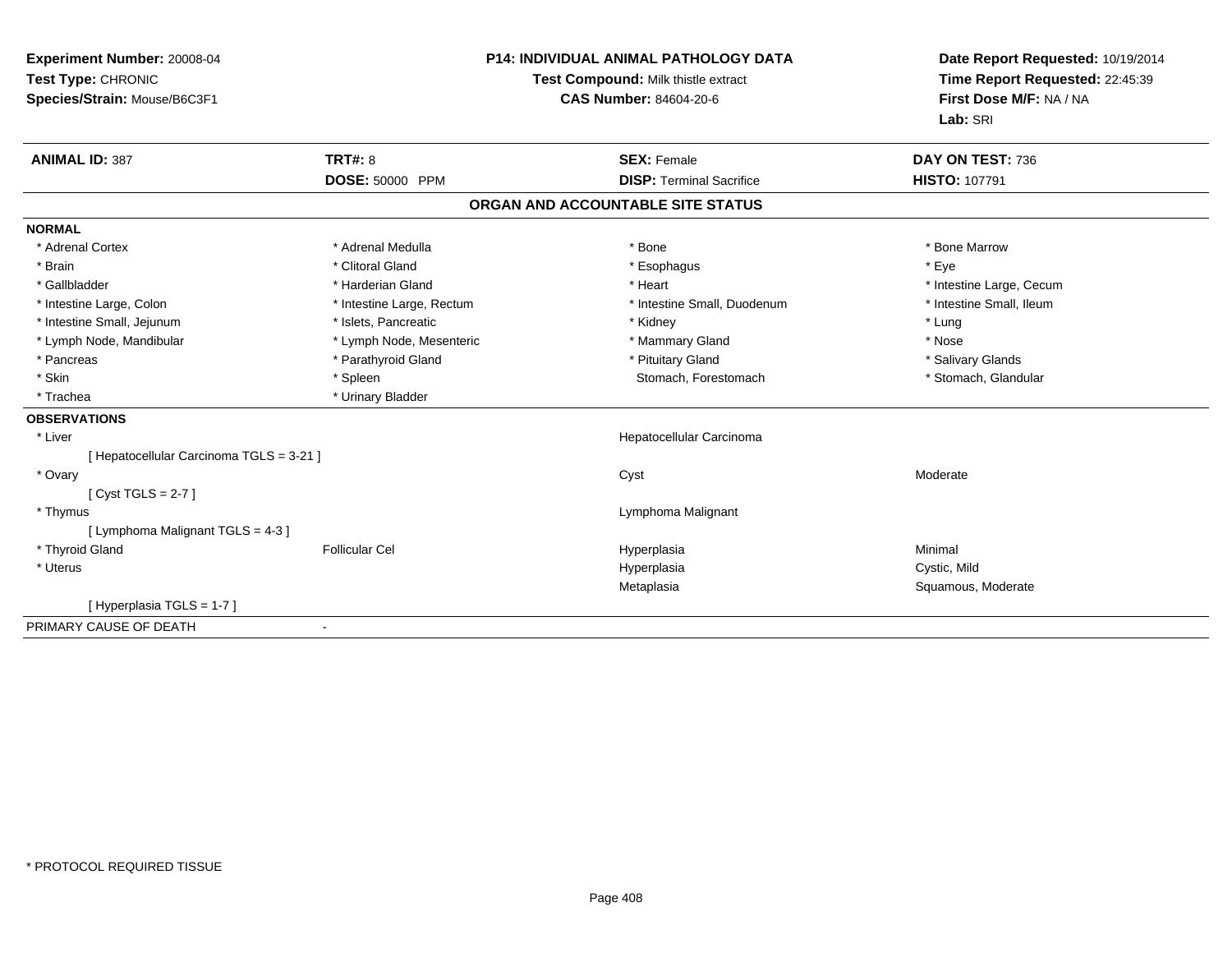| Experiment Number: 20008-04<br>Test Type: CHRONIC<br>Species/Strain: Mouse/B6C3F1 |                                          | <b>P14: INDIVIDUAL ANIMAL PATHOLOGY DATA</b><br>Test Compound: Milk thistle extract<br><b>CAS Number: 84604-20-6</b> | Date Report Requested: 10/19/2014<br>Time Report Requested: 22:45:39<br>First Dose M/F: NA / NA<br>Lab: SRI |  |
|-----------------------------------------------------------------------------------|------------------------------------------|----------------------------------------------------------------------------------------------------------------------|-------------------------------------------------------------------------------------------------------------|--|
| <b>ANIMAL ID: 388</b>                                                             | <b>TRT#: 8</b><br><b>DOSE: 50000 PPM</b> | <b>SEX: Female</b><br><b>DISP: Terminal Sacrifice</b>                                                                | DAY ON TEST: 736<br><b>HISTO: 107792</b>                                                                    |  |
|                                                                                   |                                          | ORGAN AND ACCOUNTABLE SITE STATUS                                                                                    |                                                                                                             |  |
| <b>NORMAL</b>                                                                     |                                          |                                                                                                                      |                                                                                                             |  |
| * Adrenal Cortex                                                                  | * Adrenal Medulla                        | * Bone                                                                                                               | * Brain                                                                                                     |  |
| * Clitoral Gland                                                                  | * Esophagus                              | * Eye                                                                                                                | * Gallbladder                                                                                               |  |
| * Heart                                                                           | * Intestine Large, Cecum                 | * Intestine Large, Colon                                                                                             | * Intestine Large, Rectum                                                                                   |  |
| * Intestine Small, Duodenum                                                       | * Intestine Small, Ileum                 | * Intestine Small, Jejunum                                                                                           | * Islets, Pancreatic                                                                                        |  |
| * Kidney                                                                          | * Liver                                  | * Lung                                                                                                               | * Lymph Node, Mandibular                                                                                    |  |
| * Lymph Node, Mesenteric                                                          | * Mammary Gland                          | * Nose                                                                                                               | * Pancreas                                                                                                  |  |
| * Parathyroid Gland                                                               | * Pituitary Gland                        | * Salivary Glands                                                                                                    | * Skin                                                                                                      |  |
| Stomach, Forestomach                                                              | * Stomach, Glandular                     | * Thymus                                                                                                             | * Thyroid Gland                                                                                             |  |
| * Trachea                                                                         | * Urinary Bladder                        |                                                                                                                      |                                                                                                             |  |
| <b>OBSERVATIONS</b>                                                               |                                          |                                                                                                                      |                                                                                                             |  |
| * Bone Marrow                                                                     |                                          | Hyperplasia                                                                                                          | Mild                                                                                                        |  |
| * Harderian Gland                                                                 |                                          | Adenoma                                                                                                              |                                                                                                             |  |
| * Ovary                                                                           |                                          | Angiectasis                                                                                                          | Mild                                                                                                        |  |
|                                                                                   |                                          | Cyst                                                                                                                 | Moderate                                                                                                    |  |
|                                                                                   |                                          | Hemorrhage                                                                                                           | Mild                                                                                                        |  |
| * Spleen                                                                          | Lymph Follic                             | Hyperplasia                                                                                                          | Mild                                                                                                        |  |
| * Urin Bladder                                                                    |                                          |                                                                                                                      |                                                                                                             |  |
| Note: INFUSION ARTIFACT IN URINARY BLADDER.                                       |                                          |                                                                                                                      |                                                                                                             |  |
| * Uterus                                                                          |                                          | Hyperplasia                                                                                                          | Cystic, Mild                                                                                                |  |
| [Hyperplasia TGLS = 1-7]                                                          |                                          |                                                                                                                      |                                                                                                             |  |
| PRIMARY CAUSE OF DEATH                                                            |                                          |                                                                                                                      |                                                                                                             |  |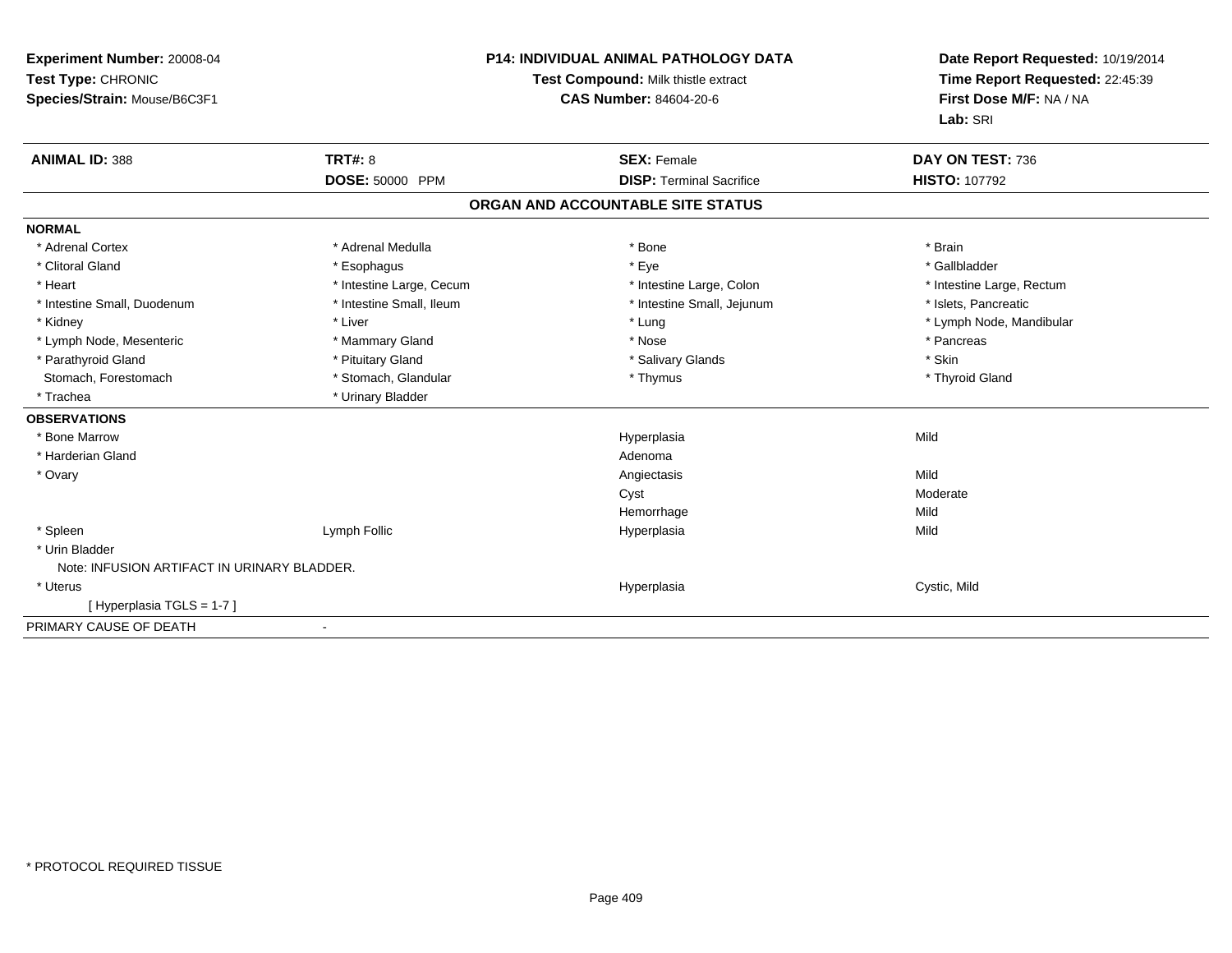| Experiment Number: 20008-04                        |                          | P14: INDIVIDUAL ANIMAL PATHOLOGY DATA | Date Report Requested: 10/19/2014<br>Time Report Requested: 22:45:39<br>First Dose M/F: NA / NA |
|----------------------------------------------------|--------------------------|---------------------------------------|-------------------------------------------------------------------------------------------------|
| Test Type: CHRONIC                                 |                          | Test Compound: Milk thistle extract   |                                                                                                 |
| Species/Strain: Mouse/B6C3F1                       |                          | <b>CAS Number: 84604-20-6</b>         |                                                                                                 |
|                                                    |                          |                                       | Lab: SRI                                                                                        |
| <b>ANIMAL ID: 389</b>                              | <b>TRT#: 8</b>           | <b>SEX: Female</b>                    | DAY ON TEST: 736                                                                                |
|                                                    | DOSE: 50000 PPM          | <b>DISP: Terminal Sacrifice</b>       | HISTO: 107793                                                                                   |
|                                                    |                          | ORGAN AND ACCOUNTABLE SITE STATUS     |                                                                                                 |
| <b>NORMAL</b>                                      |                          |                                       |                                                                                                 |
| * Adrenal Medulla                                  | * Bone                   | * Brain                               | * Clitoral Gland                                                                                |
| * Esophagus                                        | * Eye                    | * Gallbladder                         | * Harderian Gland                                                                               |
| * Heart                                            | * Intestine Large, Cecum | * Intestine Large, Colon              | * Intestine Large, Rectum                                                                       |
| * Intestine Small, Duodenum                        | * Intestine Small, Ileum | * Intestine Small, Jejunum            | * Islets, Pancreatic                                                                            |
| * Kidney                                           | * Lung                   | * Lymph Node, Mesenteric              | * Mammary Gland                                                                                 |
| * Nose                                             | * Pancreas               | * Parathyroid Gland                   | * Pituitary Gland                                                                               |
| * Salivary Glands                                  | * Skin                   | Stomach, Forestomach                  | * Stomach, Glandular                                                                            |
| * Thymus                                           | * Trachea                | * Urinary Bladder                     |                                                                                                 |
| <b>OBSERVATIONS</b>                                |                          |                                       |                                                                                                 |
| * Adrenal Cortex                                   |                          | Hypertrophy                           | Focal, Minimal                                                                                  |
| * Bone Marrow                                      |                          | Hyperplasia                           | Marked                                                                                          |
| * Liver                                            |                          | Hematopoietic Cell Proliferation      | Mild                                                                                            |
| <b>Iliac</b><br>Lymph Node                         |                          | Hematopoietic Cell Proliferation      | Mild                                                                                            |
| <b>Iliac</b>                                       |                          | Hyperplasia                           | Lymphoid, Moderate                                                                              |
| [ Hematopoietic Cell Proliferation TGLS = 3-22 ]   |                          |                                       |                                                                                                 |
| [ Hyperplasia TGLS = 3-22 ]                        |                          |                                       |                                                                                                 |
| * Lymph Node, Mandibular                           |                          | Pigmentation                          | Moderate                                                                                        |
| Fat<br>Mesentery                                   |                          | <b>Necrosis</b>                       | Moderate                                                                                        |
| [Necrosis TGLS = $2-21$ ]                          |                          |                                       |                                                                                                 |
| * Ovary                                            |                          | Hemorrhage                            | Moderate                                                                                        |
| * Spleen                                           |                          | Hematopoietic Cell Proliferation      | Marked                                                                                          |
| * Thyroid Gland                                    | Follicle                 | Degeneration                          | Focal, Mild                                                                                     |
| * Uterus                                           |                          | Angiectasis                           | Marked                                                                                          |
|                                                    |                          | Hyperplasia                           | Cystic, Moderate                                                                                |
|                                                    |                          | Inflammation                          | Chronic, Moderate                                                                               |
|                                                    |                          | Metaplasia                            | Squamous, Moderate                                                                              |
| [Hyperplasia TGLS = 1-7]                           |                          |                                       |                                                                                                 |
| PRIMARY CAUSE OF DEATH<br>$\overline{\phantom{a}}$ |                          |                                       |                                                                                                 |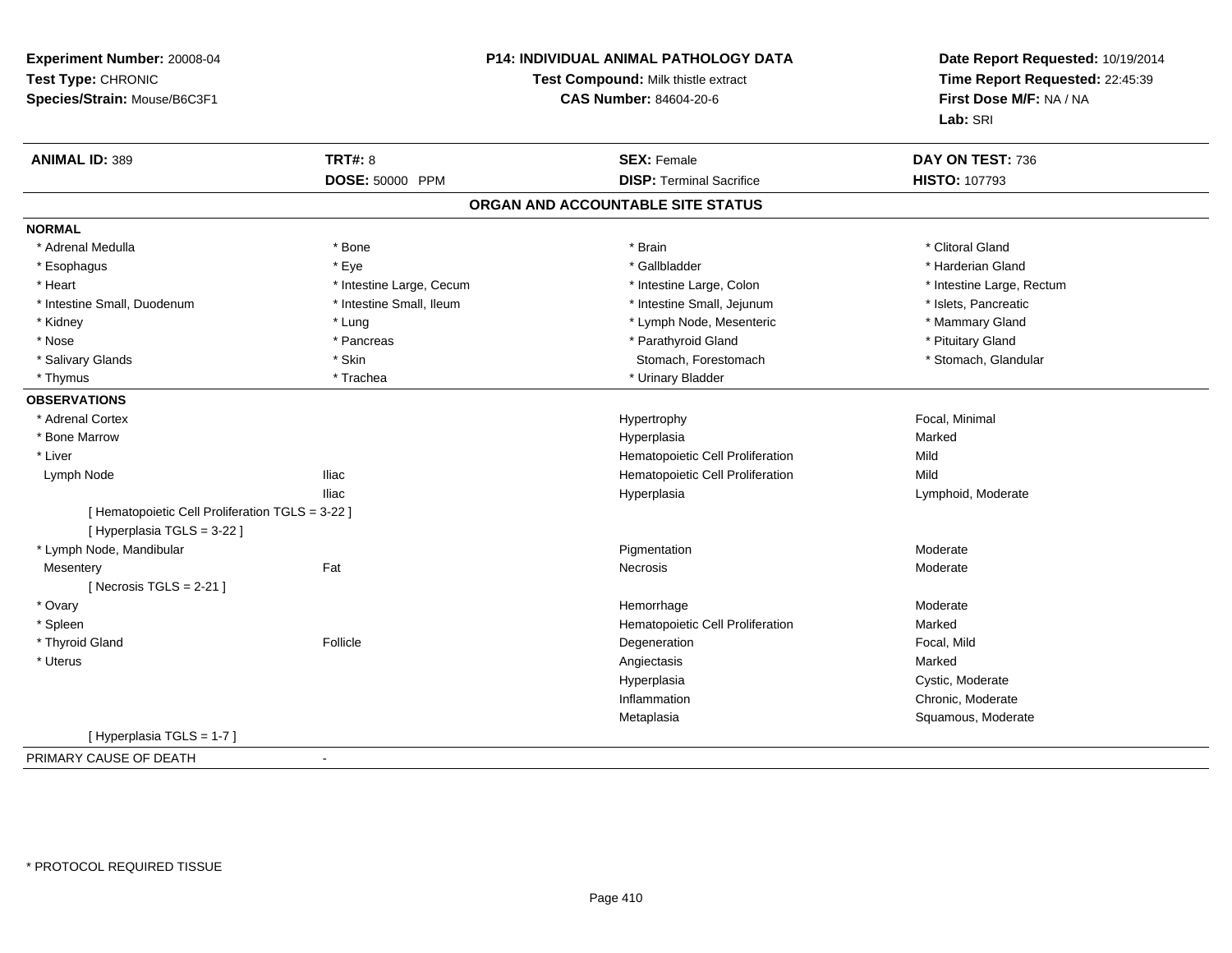| Experiment Number: 20008-04<br>Test Type: CHRONIC<br>Species/Strain: Mouse/B6C3F1 |                           | <b>P14: INDIVIDUAL ANIMAL PATHOLOGY DATA</b><br>Test Compound: Milk thistle extract<br><b>CAS Number: 84604-20-6</b> | Date Report Requested: 10/19/2014<br>Time Report Requested: 22:45:39<br>First Dose M/F: NA / NA<br>Lab: SRI |  |
|-----------------------------------------------------------------------------------|---------------------------|----------------------------------------------------------------------------------------------------------------------|-------------------------------------------------------------------------------------------------------------|--|
| <b>ANIMAL ID: 390</b>                                                             | <b>TRT#: 8</b>            | <b>SEX: Female</b>                                                                                                   | DAY ON TEST: 736                                                                                            |  |
|                                                                                   | DOSE: 50000 PPM           | <b>DISP: Terminal Sacrifice</b>                                                                                      | <b>HISTO: 107794</b>                                                                                        |  |
|                                                                                   |                           | ORGAN AND ACCOUNTABLE SITE STATUS                                                                                    |                                                                                                             |  |
| <b>NORMAL</b>                                                                     |                           |                                                                                                                      |                                                                                                             |  |
| * Adrenal Cortex                                                                  | * Adrenal Medulla         | * Bone                                                                                                               | * Bone Marrow                                                                                               |  |
| * Brain                                                                           | * Clitoral Gland          | * Esophagus                                                                                                          | * Eye                                                                                                       |  |
| * Gallbladder                                                                     | * Harderian Gland         | * Heart                                                                                                              | * Intestine Large, Cecum                                                                                    |  |
| * Intestine Large, Colon                                                          | * Intestine Large, Rectum | * Intestine Small, Duodenum                                                                                          | * Intestine Small, Ileum                                                                                    |  |
| * Intestine Small, Jejunum                                                        | * Islets, Pancreatic      | * Kidney                                                                                                             | * Liver                                                                                                     |  |
| * Lymph Node, Mandibular                                                          | * Lymph Node, Mesenteric  | * Mammary Gland                                                                                                      | * Nose                                                                                                      |  |
| * Parathyroid Gland                                                               | * Pituitary Gland         | * Salivary Glands                                                                                                    | * Skin                                                                                                      |  |
| * Spleen                                                                          | Stomach, Forestomach      | * Stomach, Glandular                                                                                                 | * Thymus                                                                                                    |  |
| * Thyroid Gland                                                                   | * Trachea                 | * Urinary Bladder                                                                                                    |                                                                                                             |  |
| <b>OBSERVATIONS</b>                                                               |                           |                                                                                                                      |                                                                                                             |  |
| * Lung                                                                            |                           | Hemorrhage                                                                                                           | Minimal                                                                                                     |  |
| * Ovary                                                                           |                           | Hemorrhage                                                                                                           | Mild                                                                                                        |  |
|                                                                                   | <b>Interstit Cell</b>     | Hyperplasia                                                                                                          | Mild                                                                                                        |  |
| * Pancreas                                                                        |                           | Cyst                                                                                                                 | Marked                                                                                                      |  |
|                                                                                   | Duct                      | Hyperplasia                                                                                                          | Marked                                                                                                      |  |
| [ Cyst TGLS = $2-21$ ]                                                            |                           |                                                                                                                      |                                                                                                             |  |
| [Hyperplasia TGLS = 2-21]                                                         |                           |                                                                                                                      |                                                                                                             |  |
| * Uterus                                                                          |                           | Hyperplasia                                                                                                          | Cystic, Mild                                                                                                |  |
| [Hyperplasia TGLS = 1-7]                                                          |                           |                                                                                                                      |                                                                                                             |  |
| PRIMARY CAUSE OF DEATH                                                            |                           |                                                                                                                      |                                                                                                             |  |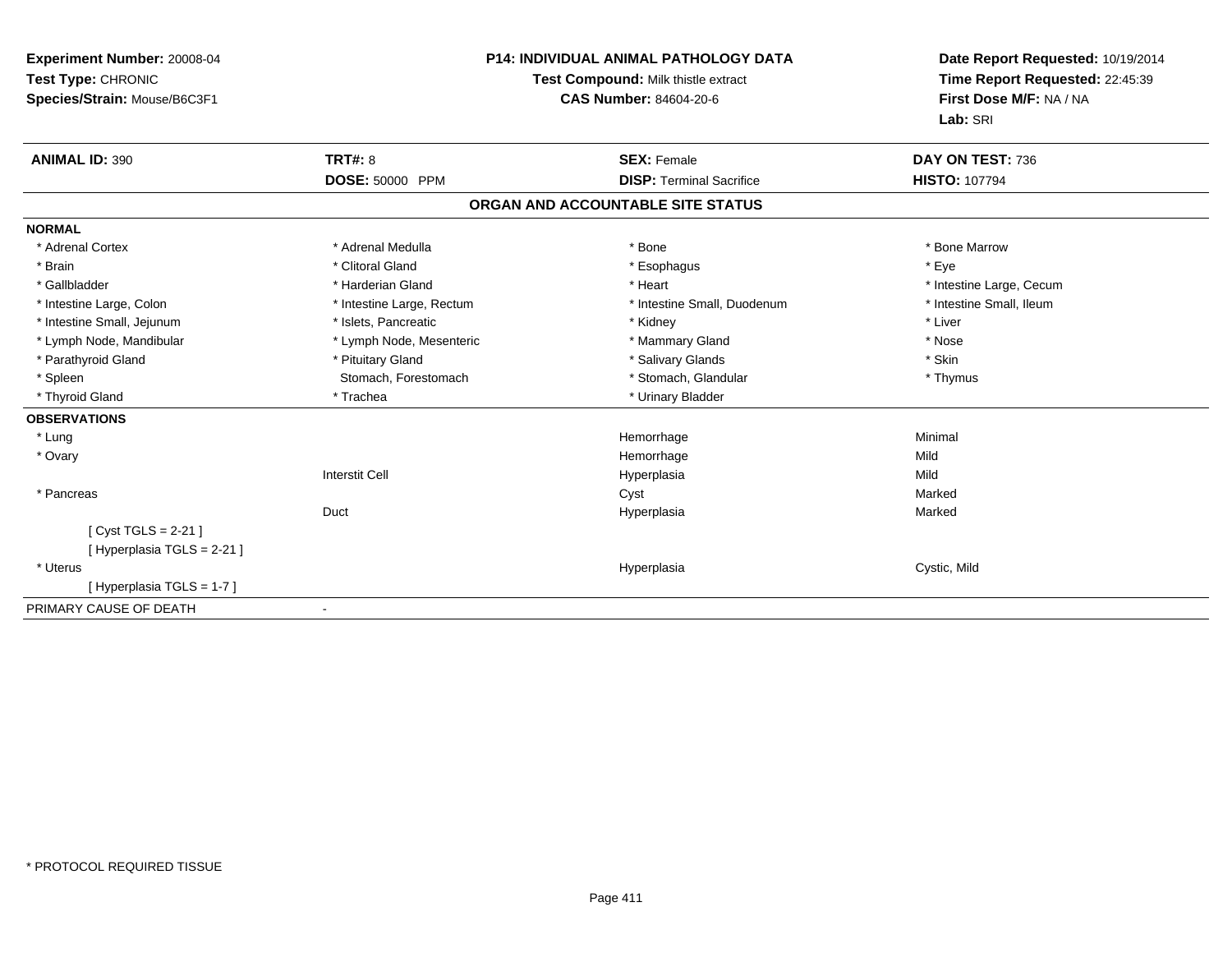| Experiment Number: 20008-04<br>Test Type: CHRONIC<br>Species/Strain: Mouse/B6C3F1 | P14: INDIVIDUAL ANIMAL PATHOLOGY DATA<br>Test Compound: Milk thistle extract<br><b>CAS Number: 84604-20-6</b> |                                   | Date Report Requested: 10/19/2014<br>Time Report Requested: 22:45:39<br>First Dose M/F: NA / NA<br>Lab: SRI |
|-----------------------------------------------------------------------------------|---------------------------------------------------------------------------------------------------------------|-----------------------------------|-------------------------------------------------------------------------------------------------------------|
| <b>ANIMAL ID: 391</b>                                                             | <b>TRT#: 8</b>                                                                                                | <b>SEX: Female</b>                | DAY ON TEST: 736                                                                                            |
|                                                                                   | DOSE: 50000 PPM                                                                                               | <b>DISP: Terminal Sacrifice</b>   | HISTO: 107795                                                                                               |
|                                                                                   |                                                                                                               | ORGAN AND ACCOUNTABLE SITE STATUS |                                                                                                             |
| <b>NORMAL</b>                                                                     |                                                                                                               |                                   |                                                                                                             |
| * Adrenal Cortex                                                                  | * Adrenal Medulla                                                                                             | * Clitoral Gland                  | * Esophagus                                                                                                 |
| * Eye                                                                             | * Gallbladder                                                                                                 | * Harderian Gland                 | * Heart                                                                                                     |
| * Intestine Large, Cecum                                                          | * Intestine Large, Colon                                                                                      | * Intestine Large, Rectum         | * Intestine Small, Duodenum                                                                                 |
| * Intestine Small, Ileum                                                          | * Intestine Small, Jejunum                                                                                    | * Islets, Pancreatic              | * Kidney                                                                                                    |
| * Liver                                                                           | * Lymph Node, Mandibular                                                                                      | * Lymph Node, Mesenteric          | * Mammary Gland                                                                                             |
| * Nose                                                                            | * Pancreas                                                                                                    | * Parathyroid Gland               | * Salivary Glands                                                                                           |
| * Skin                                                                            | * Spleen                                                                                                      | Stomach, Forestomach              | * Stomach, Glandular                                                                                        |
| * Thymus                                                                          | * Trachea                                                                                                     | * Urinary Bladder                 |                                                                                                             |
| <b>OBSERVATIONS</b>                                                               |                                                                                                               |                                   |                                                                                                             |
| * Bone                                                                            |                                                                                                               | Fibro-Osseous Lesion              | Minimal                                                                                                     |
| * Bone Marrow                                                                     |                                                                                                               | Hyperplasia                       | Moderate                                                                                                    |
| * Brain                                                                           |                                                                                                               | Compression                       | Mild                                                                                                        |
| [Compression TGLS = 4-1]                                                          |                                                                                                               |                                   |                                                                                                             |
| * Lung                                                                            |                                                                                                               | Hemorrhage                        | Moderate                                                                                                    |
| [Hemorrhage TGLS = 2-2]                                                           |                                                                                                               |                                   |                                                                                                             |
| * Ovary                                                                           |                                                                                                               | Hemorrhage                        | Moderate                                                                                                    |
|                                                                                   | Corpus Luteum                                                                                                 | Hyperplasia                       | Moderate                                                                                                    |
| * Pituitary Gland                                                                 | <b>Pars Distalis</b>                                                                                          | Adenoma                           |                                                                                                             |
| [Adenoma TGLS = $3-1$ ]                                                           |                                                                                                               |                                   |                                                                                                             |
| * Thyroid Gland                                                                   | <b>Follicular Cel</b>                                                                                         | Hyperplasia                       | Moderate                                                                                                    |
| * Uterus                                                                          |                                                                                                               | Angiectasis                       | Moderate                                                                                                    |
|                                                                                   |                                                                                                               | Hyperplasia                       | Cystic, Moderate                                                                                            |
| [Angiectasis TGLS = 1-7]                                                          |                                                                                                               |                                   |                                                                                                             |
| [Hyperplasia TGLS = 1-7]                                                          |                                                                                                               |                                   |                                                                                                             |
| PRIMARY CAUSE OF DEATH                                                            |                                                                                                               |                                   |                                                                                                             |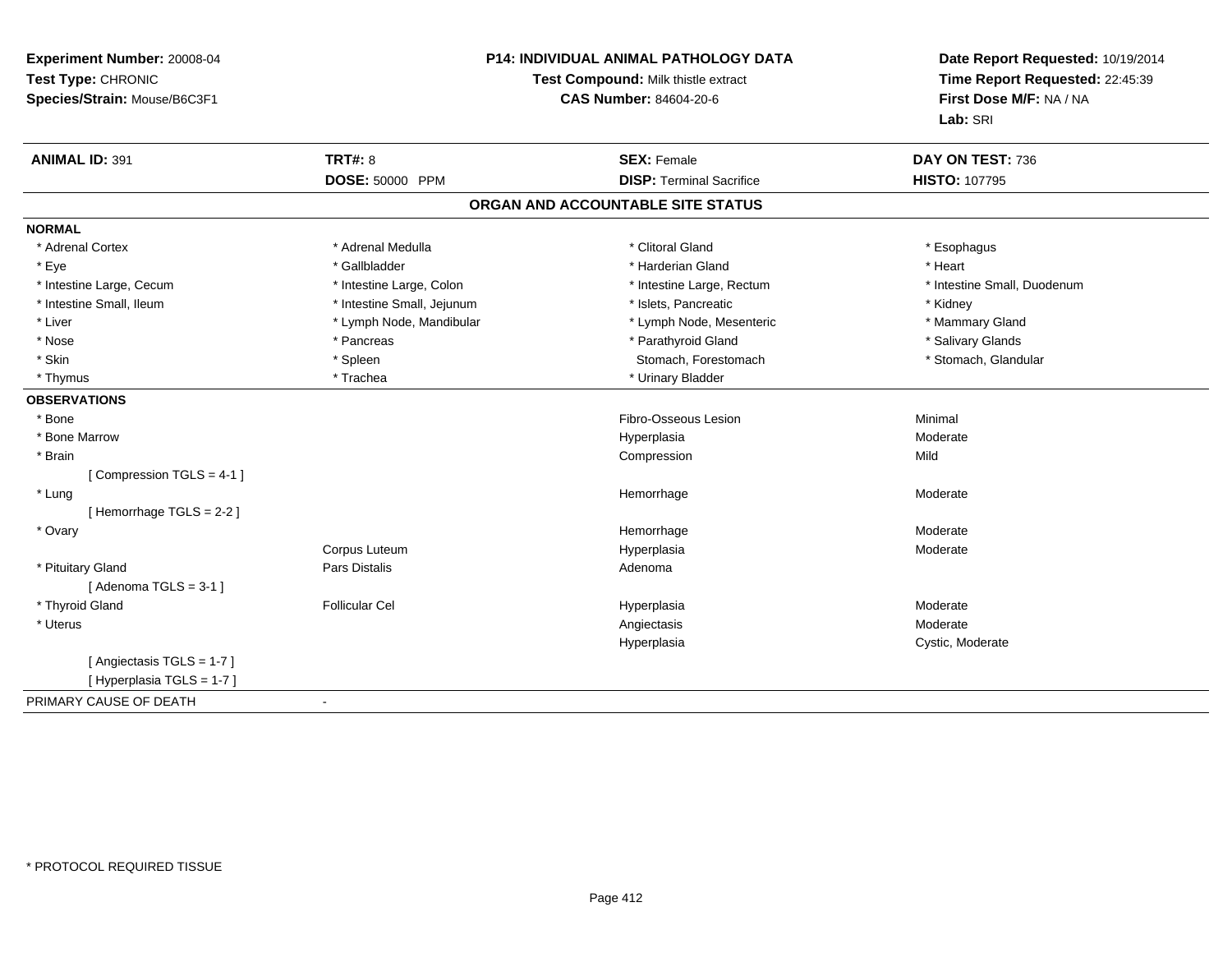| Experiment Number: 20008-04<br>Test Type: CHRONIC<br>Species/Strain: Mouse/B6C3F1 |                          | <b>P14: INDIVIDUAL ANIMAL PATHOLOGY DATA</b><br><b>Test Compound: Milk thistle extract</b><br><b>CAS Number: 84604-20-6</b> | Date Report Requested: 10/19/2014<br>Time Report Requested: 22:45:39<br>First Dose M/F: NA / NA<br>Lab: SRI |
|-----------------------------------------------------------------------------------|--------------------------|-----------------------------------------------------------------------------------------------------------------------------|-------------------------------------------------------------------------------------------------------------|
| <b>ANIMAL ID: 392</b>                                                             | <b>TRT#: 8</b>           | <b>SEX: Female</b>                                                                                                          | DAY ON TEST: 736                                                                                            |
|                                                                                   | DOSE: 50000 PPM          | <b>DISP: Terminal Sacrifice</b>                                                                                             | <b>HISTO: 107796</b>                                                                                        |
|                                                                                   |                          | ORGAN AND ACCOUNTABLE SITE STATUS                                                                                           |                                                                                                             |
| <b>NORMAL</b>                                                                     |                          |                                                                                                                             |                                                                                                             |
| * Adrenal Medulla                                                                 | * Bone                   | * Brain                                                                                                                     | * Clitoral Gland                                                                                            |
| * Esophagus                                                                       | * Eye                    | * Gallbladder                                                                                                               | * Harderian Gland                                                                                           |
| * Heart                                                                           | * Intestine Large, Cecum | * Intestine Large, Colon                                                                                                    | * Intestine Large, Rectum                                                                                   |
| * Intestine Small, Duodenum                                                       | * Intestine Small, Ileum | * Intestine Small, Jejunum                                                                                                  | * Islets, Pancreatic                                                                                        |
| * Liver                                                                           | * Lung                   | * Lymph Node, Mandibular                                                                                                    | * Lymph Node, Mesenteric                                                                                    |
| * Mammary Gland                                                                   | * Nose                   | * Ovary                                                                                                                     | * Pancreas                                                                                                  |
| * Parathyroid Gland                                                               | * Pituitary Gland        | Stomach, Forestomach                                                                                                        | * Stomach, Glandular                                                                                        |
| * Thymus                                                                          | * Thyroid Gland          | * Trachea                                                                                                                   | * Urinary Bladder                                                                                           |
| <b>OBSERVATIONS</b>                                                               |                          |                                                                                                                             |                                                                                                             |
| * Adrenal Cortex                                                                  |                          | <b>Accessory Adrenal Cortical Nodule</b>                                                                                    | Moderate                                                                                                    |
| * Bone Marrow                                                                     |                          | Hyperplasia                                                                                                                 | Mild                                                                                                        |
| * Kidney                                                                          |                          | <b>Infiltration Cellular</b>                                                                                                | Lymphocyte, Moderate                                                                                        |
| * Salivary Glands                                                                 |                          | <b>Infiltration Cellular</b>                                                                                                | Lymphocyte, Moderate                                                                                        |
| * Skin                                                                            | <b>Subcut Tiss</b>       | Fibrous Histiocytoma                                                                                                        |                                                                                                             |
| [Fibrous Histiocytoma TGLS = 2-21]                                                |                          |                                                                                                                             |                                                                                                             |
| * Spleen                                                                          | Lymph Follic             | Hyperplasia                                                                                                                 | Moderate                                                                                                    |
| * Uterus                                                                          |                          | Hyperplasia                                                                                                                 | Cystic, Mild                                                                                                |
| PRIMARY CAUSE OF DEATH                                                            |                          |                                                                                                                             |                                                                                                             |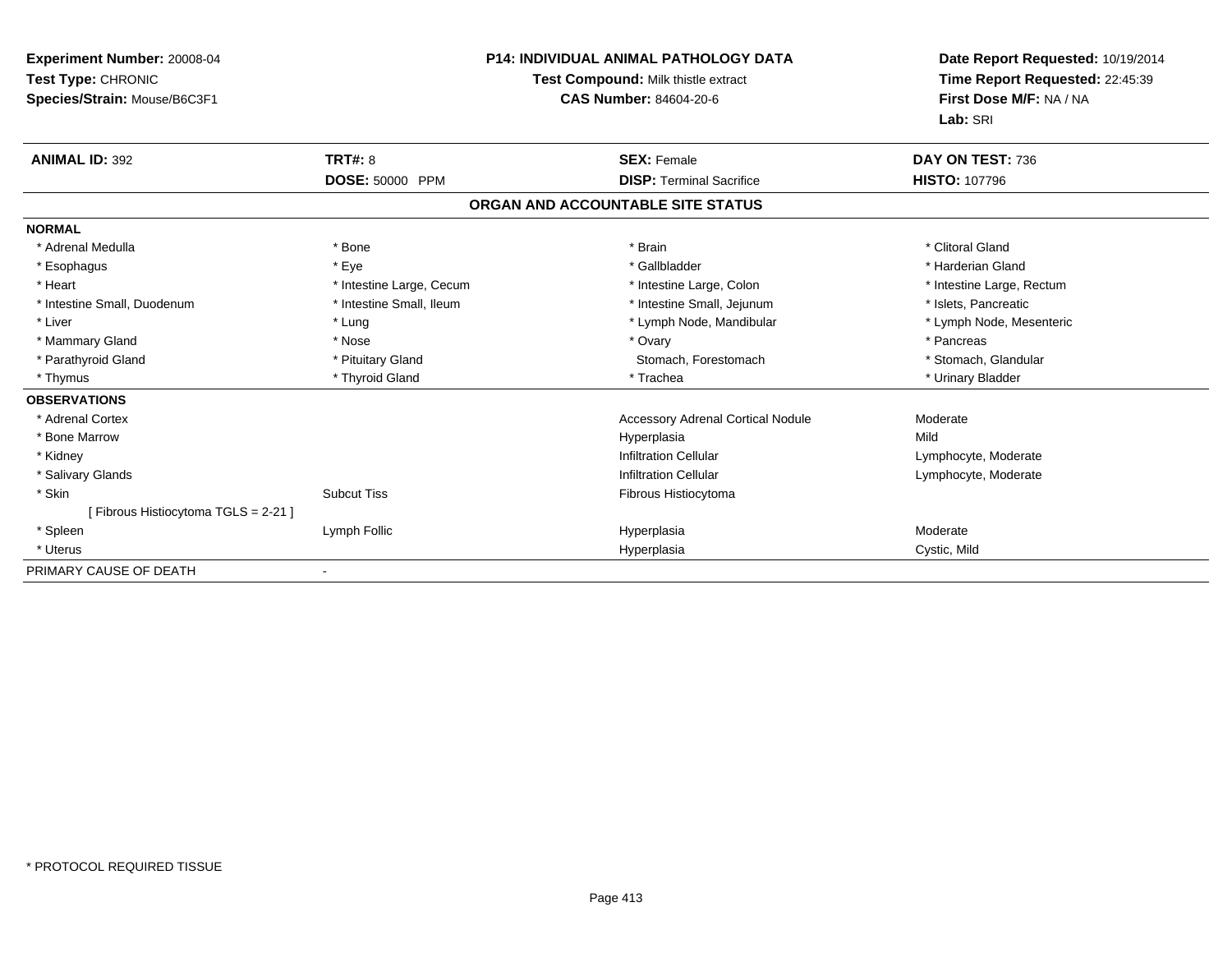| Experiment Number: 20008-04<br>Test Type: CHRONIC<br>Species/Strain: Mouse/B6C3F1 | <b>P14: INDIVIDUAL ANIMAL PATHOLOGY DATA</b><br>Test Compound: Milk thistle extract<br><b>CAS Number: 84604-20-6</b> |                                   |                            | Date Report Requested: 10/19/2014<br>Time Report Requested: 22:45:39<br>First Dose M/F: NA / NA<br>Lab: SRI |
|-----------------------------------------------------------------------------------|----------------------------------------------------------------------------------------------------------------------|-----------------------------------|----------------------------|-------------------------------------------------------------------------------------------------------------|
| <b>ANIMAL ID: 393</b>                                                             | TRT#: 8                                                                                                              | <b>SEX: Female</b>                | DAY ON TEST: 736           |                                                                                                             |
|                                                                                   | DOSE: 50000 PPM                                                                                                      | <b>DISP: Terminal Sacrifice</b>   | <b>HISTO: 107797</b>       |                                                                                                             |
|                                                                                   |                                                                                                                      | ORGAN AND ACCOUNTABLE SITE STATUS |                            |                                                                                                             |
| <b>NORMAL</b>                                                                     |                                                                                                                      |                                   |                            |                                                                                                             |
| * Adrenal Cortex                                                                  | * Adrenal Medulla                                                                                                    | * Bone                            | * Brain                    |                                                                                                             |
| * Clitoral Gland                                                                  | * Esophagus                                                                                                          | * Eye                             | * Gallbladder              |                                                                                                             |
| * Harderian Gland                                                                 | * Heart                                                                                                              | * Intestine Large, Cecum          | * Intestine Large, Colon   |                                                                                                             |
| * Intestine Large, Rectum                                                         | * Intestine Small, Duodenum                                                                                          | * Intestine Small, Ileum          | * Intestine Small, Jejunum |                                                                                                             |
| * Islets, Pancreatic                                                              | * Liver                                                                                                              | * Lymph Node, Mesenteric          | * Mammary Gland            |                                                                                                             |
| * Nose                                                                            | * Pancreas                                                                                                           | * Parathyroid Gland               | * Pituitary Gland          |                                                                                                             |
| * Salivary Glands                                                                 | * Skin                                                                                                               | * Spleen                          | Stomach, Forestomach       |                                                                                                             |
| * Stomach, Glandular                                                              | * Thymus                                                                                                             | * Thyroid Gland                   | * Trachea                  |                                                                                                             |
| * Urinary Bladder                                                                 |                                                                                                                      |                                   |                            |                                                                                                             |
| <b>OBSERVATIONS</b>                                                               |                                                                                                                      |                                   |                            |                                                                                                             |
| * Bone Marrow                                                                     |                                                                                                                      | Hyperplasia                       | Mild                       |                                                                                                             |
| * Kidney                                                                          |                                                                                                                      | Nephropathy                       | Minimal                    |                                                                                                             |
| * Lung                                                                            |                                                                                                                      | Hemorrhage                        | Mild                       |                                                                                                             |
|                                                                                   |                                                                                                                      | <b>Infiltration Cellular</b>      | Histiocyte, Mild           |                                                                                                             |
| [ Infiltration Cellular TGLS = 3-21 ]                                             | Note: MODERATE LYMPHOCYTIC INFILTRATE IN LUNG; SYSTEM WOULD NOT ALLOW ENTRY ON TDMS.                                 |                                   |                            |                                                                                                             |
| * Lymph Node, Mandibular                                                          |                                                                                                                      | Pigmentation                      | Moderate                   |                                                                                                             |
| * Ovary                                                                           |                                                                                                                      | Cyst                              | Moderate                   |                                                                                                             |
| [Cyst TGLS = $1-7$ ]                                                              |                                                                                                                      |                                   |                            |                                                                                                             |
| * Urin Bladder                                                                    |                                                                                                                      |                                   |                            |                                                                                                             |
| Note: INFUSION ARTIFACT IN URINARY BLADDER.                                       |                                                                                                                      |                                   |                            |                                                                                                             |
| * Uterus                                                                          |                                                                                                                      | Hyperplasia                       | Cystic, Moderate           |                                                                                                             |
| [ Hyperplasia TGLS = 2-7 ]                                                        |                                                                                                                      |                                   |                            |                                                                                                             |
| PRIMARY CAUSE OF DEATH                                                            | $\blacksquare$                                                                                                       |                                   |                            |                                                                                                             |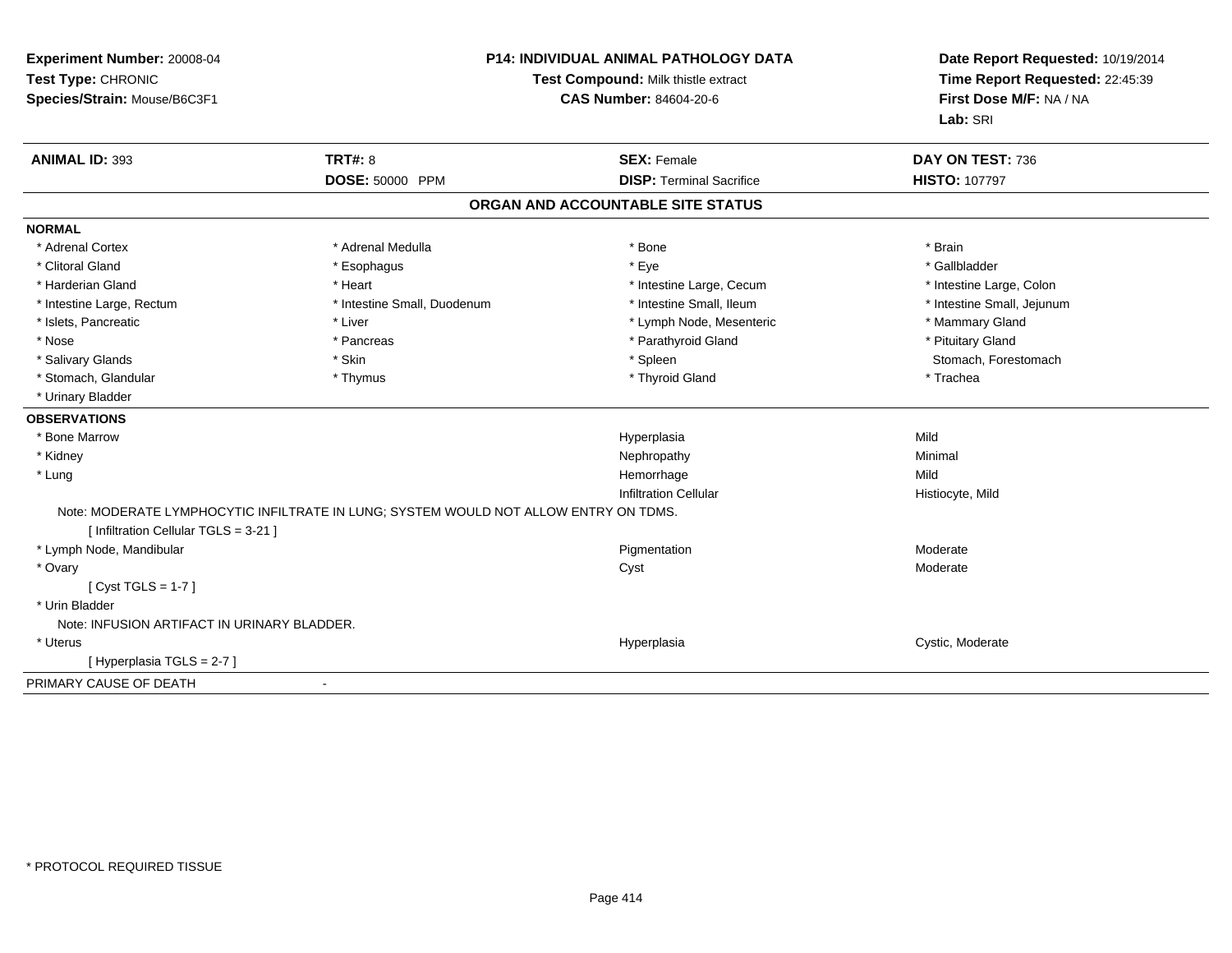| Experiment Number: 20008-04<br>Test Type: CHRONIC<br>Species/Strain: Mouse/B6C3F1<br><b>ANIMAL ID: 394</b> | TRT#: 8                     | <b>P14: INDIVIDUAL ANIMAL PATHOLOGY DATA</b><br>Test Compound: Milk thistle extract<br><b>CAS Number: 84604-20-6</b><br><b>SEX: Female</b> | Date Report Requested: 10/19/2014<br>Time Report Requested: 22:45:39<br>First Dose M/F: NA / NA<br>Lab: SRI<br>DAY ON TEST: 736 |
|------------------------------------------------------------------------------------------------------------|-----------------------------|--------------------------------------------------------------------------------------------------------------------------------------------|---------------------------------------------------------------------------------------------------------------------------------|
|                                                                                                            | DOSE: 50000 PPM             | <b>DISP: Terminal Sacrifice</b>                                                                                                            | <b>HISTO: 107798</b>                                                                                                            |
|                                                                                                            |                             | ORGAN AND ACCOUNTABLE SITE STATUS                                                                                                          |                                                                                                                                 |
| <b>NORMAL</b>                                                                                              |                             |                                                                                                                                            |                                                                                                                                 |
| * Adrenal Cortex                                                                                           | * Adrenal Medulla           | * Bone                                                                                                                                     | * Brain                                                                                                                         |
| * Clitoral Gland                                                                                           | * Esophagus                 | * Eye                                                                                                                                      | * Gallbladder                                                                                                                   |
| * Harderian Gland                                                                                          | * Heart                     | * Intestine Large, Cecum                                                                                                                   | * Intestine Large, Colon                                                                                                        |
| * Intestine Large, Rectum                                                                                  | * Intestine Small, Duodenum | * Intestine Small, Ileum                                                                                                                   | * Intestine Small, Jejunum                                                                                                      |
| * Islets, Pancreatic                                                                                       | * Kidney                    | * Lung                                                                                                                                     | * Lymph Node, Mandibular                                                                                                        |
| * Mammary Gland                                                                                            | * Nose                      | * Pancreas                                                                                                                                 | * Parathyroid Gland                                                                                                             |
| * Pituitary Gland                                                                                          | * Skin                      | Stomach, Forestomach                                                                                                                       | * Stomach, Glandular                                                                                                            |
| * Thymus                                                                                                   | * Thyroid Gland             | * Trachea                                                                                                                                  | * Urinary Bladder                                                                                                               |
| <b>OBSERVATIONS</b>                                                                                        |                             |                                                                                                                                            |                                                                                                                                 |
| * Bone Marrow                                                                                              |                             | Hyperplasia                                                                                                                                | Mild                                                                                                                            |
| * Liver                                                                                                    |                             | Lymphoma Malignant                                                                                                                         |                                                                                                                                 |
| * Lymph Node, Mesenteric                                                                                   |                             | Hyperplasia                                                                                                                                | Lymphoid, Moderate                                                                                                              |
| * Ovary                                                                                                    |                             | Cyst                                                                                                                                       | Moderate                                                                                                                        |
| * Salivary Glands                                                                                          |                             | <b>Infiltration Cellular</b>                                                                                                               | Lymphocyte, Moderate                                                                                                            |
| * Spleen                                                                                                   |                             | Lymphoma Malignant                                                                                                                         |                                                                                                                                 |
| * Urin Bladder                                                                                             |                             |                                                                                                                                            |                                                                                                                                 |
| Note: INFUSION ARTIFACT IN URINARY BLADDER.                                                                |                             |                                                                                                                                            |                                                                                                                                 |
| * Uterus                                                                                                   |                             | Hyperplasia                                                                                                                                | Cystic, Moderate                                                                                                                |
| [Hyperplasia TGLS = $2-7,3-7,4-7$ ]                                                                        |                             |                                                                                                                                            |                                                                                                                                 |
| PRIMARY CAUSE OF DEATH                                                                                     | $\blacksquare$              |                                                                                                                                            |                                                                                                                                 |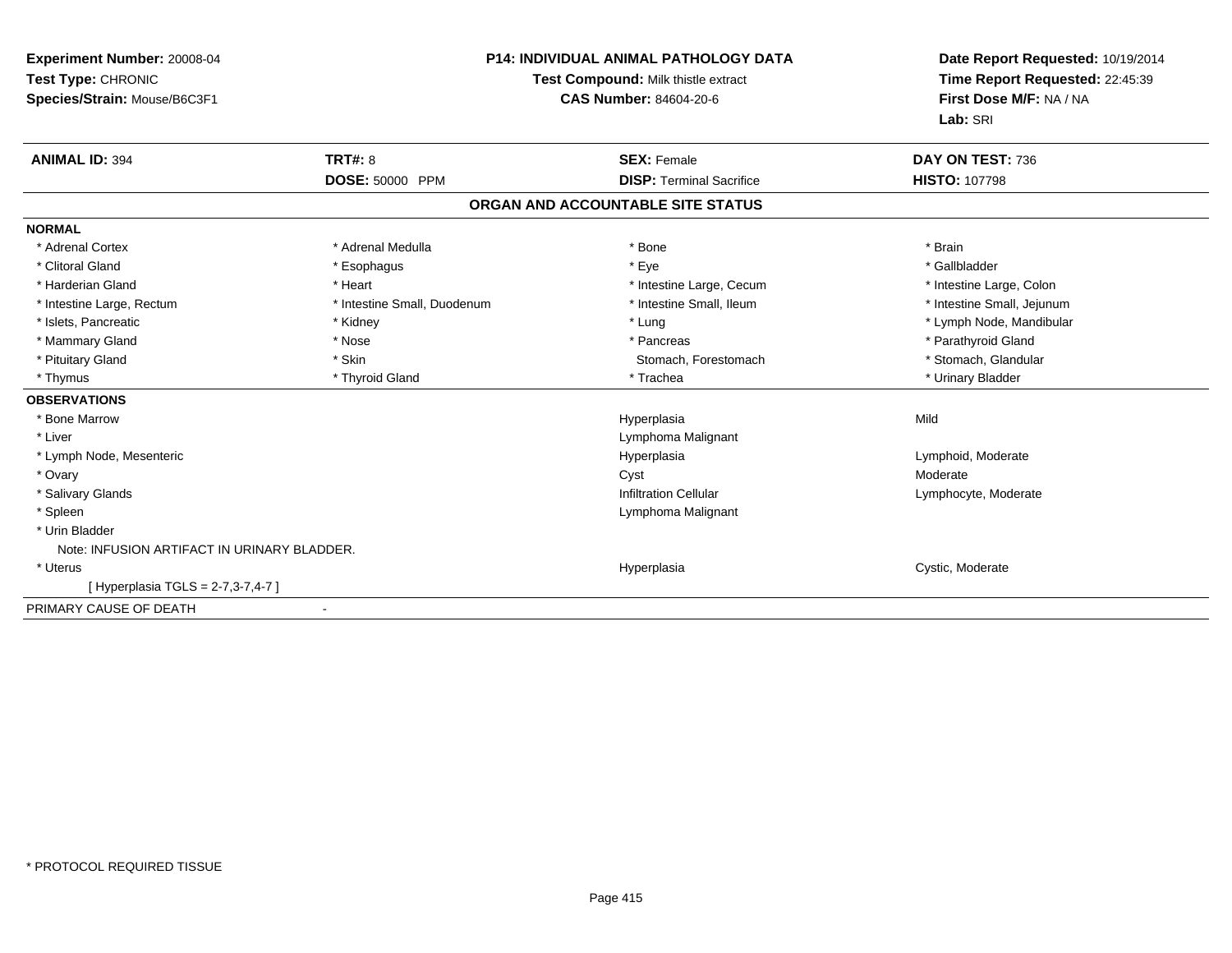| <b>Experiment Number: 20008-04</b><br>Test Type: CHRONIC<br>Species/Strain: Mouse/B6C3F1 | P14: INDIVIDUAL ANIMAL PATHOLOGY DATA<br><b>Test Compound: Milk thistle extract</b><br><b>CAS Number: 84604-20-6</b> |                                   | Date Report Requested: 10/19/2014<br>Time Report Requested: 22:45:39<br>First Dose M/F: NA / NA<br>Lab: SRI |
|------------------------------------------------------------------------------------------|----------------------------------------------------------------------------------------------------------------------|-----------------------------------|-------------------------------------------------------------------------------------------------------------|
| <b>ANIMAL ID: 395</b>                                                                    | <b>TRT#: 8</b>                                                                                                       | <b>SEX: Female</b>                | DAY ON TEST: 736                                                                                            |
|                                                                                          | DOSE: 50000 PPM                                                                                                      | <b>DISP: Terminal Sacrifice</b>   | <b>HISTO: 107799</b>                                                                                        |
|                                                                                          |                                                                                                                      | ORGAN AND ACCOUNTABLE SITE STATUS |                                                                                                             |
| <b>NORMAL</b>                                                                            |                                                                                                                      |                                   |                                                                                                             |
| * Adrenal Cortex                                                                         | * Adrenal Medulla                                                                                                    | * Bone Marrow                     | * Brain                                                                                                     |
| * Clitoral Gland                                                                         | * Esophagus                                                                                                          | * Eye                             | * Gallbladder                                                                                               |
| * Harderian Gland                                                                        | * Heart                                                                                                              | * Intestine Large, Cecum          | * Intestine Large, Colon                                                                                    |
| * Intestine Large, Rectum                                                                | * Intestine Small, Duodenum                                                                                          | * Intestine Small, Jejunum        | * Islets, Pancreatic                                                                                        |
| * Liver                                                                                  | * Lung                                                                                                               | * Lymph Node, Mandibular          | * Lymph Node, Mesenteric                                                                                    |
| * Mammary Gland                                                                          | * Nose                                                                                                               | * Ovary                           | * Pancreas                                                                                                  |
| * Parathyroid Gland                                                                      | * Pituitary Gland                                                                                                    | * Salivary Glands                 | * Skin                                                                                                      |
| * Spleen                                                                                 | Stomach, Forestomach                                                                                                 | * Stomach, Glandular              | * Thymus                                                                                                    |
| * Thyroid Gland                                                                          | * Trachea                                                                                                            | * Urinary Bladder                 |                                                                                                             |
| <b>MISSING</b>                                                                           |                                                                                                                      |                                   |                                                                                                             |
| * Intestine Small, Ileum                                                                 |                                                                                                                      |                                   |                                                                                                             |
| <b>OBSERVATIONS</b>                                                                      |                                                                                                                      |                                   |                                                                                                             |
| * Bone                                                                                   |                                                                                                                      | Fracture                          |                                                                                                             |
| [ Fracture TGLS = $1-21$ ]                                                               |                                                                                                                      |                                   |                                                                                                             |
| * Kidney                                                                                 |                                                                                                                      | Nephropathy                       | Minimal                                                                                                     |
| * Uterus                                                                                 |                                                                                                                      | Hyperplasia                       | Cystic, Marked                                                                                              |
| [Hyperplasia TGLS = $2-7$ ]                                                              |                                                                                                                      |                                   |                                                                                                             |
| PRIMARY CAUSE OF DEATH                                                                   |                                                                                                                      |                                   |                                                                                                             |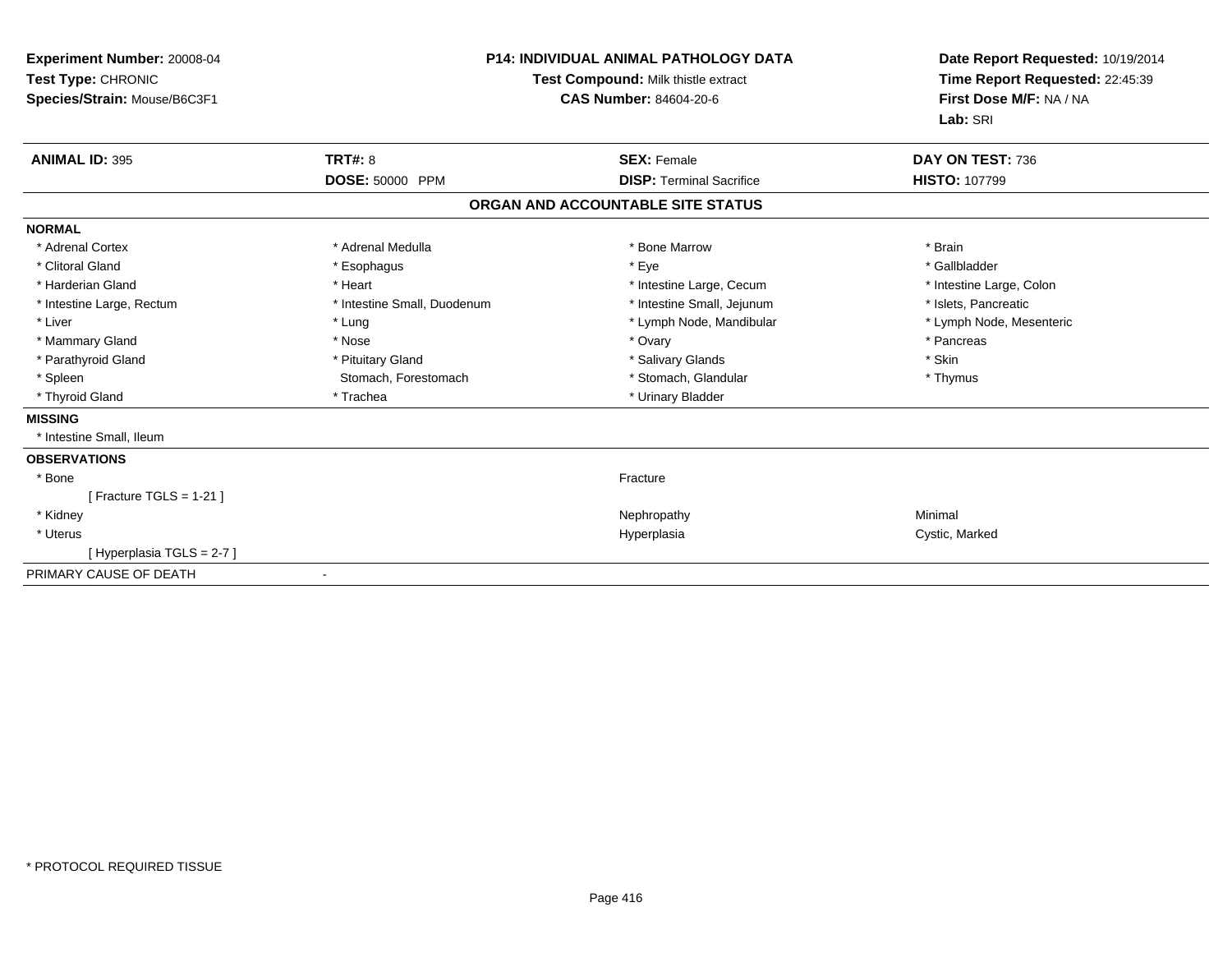| Experiment Number: 20008-04<br>Test Type: CHRONIC<br>Species/Strain: Mouse/B6C3F1 |                           | <b>P14: INDIVIDUAL ANIMAL PATHOLOGY DATA</b><br>Test Compound: Milk thistle extract<br><b>CAS Number: 84604-20-6</b> | Date Report Requested: 10/19/2014<br>Time Report Requested: 22:45:39<br>First Dose M/F: NA / NA<br>Lab: SRI |  |
|-----------------------------------------------------------------------------------|---------------------------|----------------------------------------------------------------------------------------------------------------------|-------------------------------------------------------------------------------------------------------------|--|
| <b>ANIMAL ID: 396</b>                                                             | <b>TRT#: 8</b>            | <b>SEX: Female</b>                                                                                                   | DAY ON TEST: 735                                                                                            |  |
|                                                                                   | <b>DOSE: 50000 PPM</b>    | <b>DISP: Terminal Sacrifice</b>                                                                                      | <b>HISTO: 107800</b>                                                                                        |  |
|                                                                                   |                           | ORGAN AND ACCOUNTABLE SITE STATUS                                                                                    |                                                                                                             |  |
| <b>NORMAL</b>                                                                     |                           |                                                                                                                      |                                                                                                             |  |
| * Adrenal Cortex                                                                  | * Adrenal Medulla         | * Bone                                                                                                               | * Bone Marrow                                                                                               |  |
| * Brain                                                                           | * Clitoral Gland          | * Esophagus                                                                                                          | * Eye                                                                                                       |  |
| * Gallbladder                                                                     | * Harderian Gland         | * Heart                                                                                                              | * Intestine Large, Cecum                                                                                    |  |
| * Intestine Large, Colon                                                          | * Intestine Large, Rectum | * Intestine Small, Duodenum                                                                                          | * Intestine Small. Ileum                                                                                    |  |
| * Intestine Small, Jejunum                                                        | * Islets, Pancreatic      | * Kidney                                                                                                             | * Lung                                                                                                      |  |
| * Lymph Node, Mandibular                                                          | * Lymph Node, Mesenteric  | * Mammary Gland                                                                                                      | * Nose                                                                                                      |  |
| * Ovary                                                                           | * Pancreas                | * Pituitary Gland                                                                                                    | * Salivary Glands                                                                                           |  |
| * Skin                                                                            | * Spleen                  | Stomach, Forestomach                                                                                                 | * Stomach, Glandular                                                                                        |  |
| * Thymus                                                                          | * Trachea                 |                                                                                                                      |                                                                                                             |  |
| <b>INSUFFICIENT TISSUE</b>                                                        |                           |                                                                                                                      |                                                                                                             |  |
| * Parathyroid Gland                                                               |                           |                                                                                                                      |                                                                                                             |  |
| <b>OBSERVATIONS</b>                                                               |                           |                                                                                                                      |                                                                                                             |  |
| * Liver                                                                           |                           | <b>Clear Cell Focus</b>                                                                                              |                                                                                                             |  |
| [Clear Cell Focus TGLS = 2-21]                                                    |                           |                                                                                                                      |                                                                                                             |  |
| * Thyroid Gland                                                                   |                           | <b>Ultimobranchial Cyst</b>                                                                                          | Moderate                                                                                                    |  |
| * Urinary Bladder                                                                 |                           | <b>Infiltration Cellular</b>                                                                                         | Lymphocyte, Moderate                                                                                        |  |
| * Uterus                                                                          |                           | Hyperplasia                                                                                                          | Cystic, Minimal                                                                                             |  |
| [Hyperplasia TGLS = 1-7]                                                          |                           |                                                                                                                      |                                                                                                             |  |
| PRIMARY CAUSE OF DEATH                                                            |                           |                                                                                                                      |                                                                                                             |  |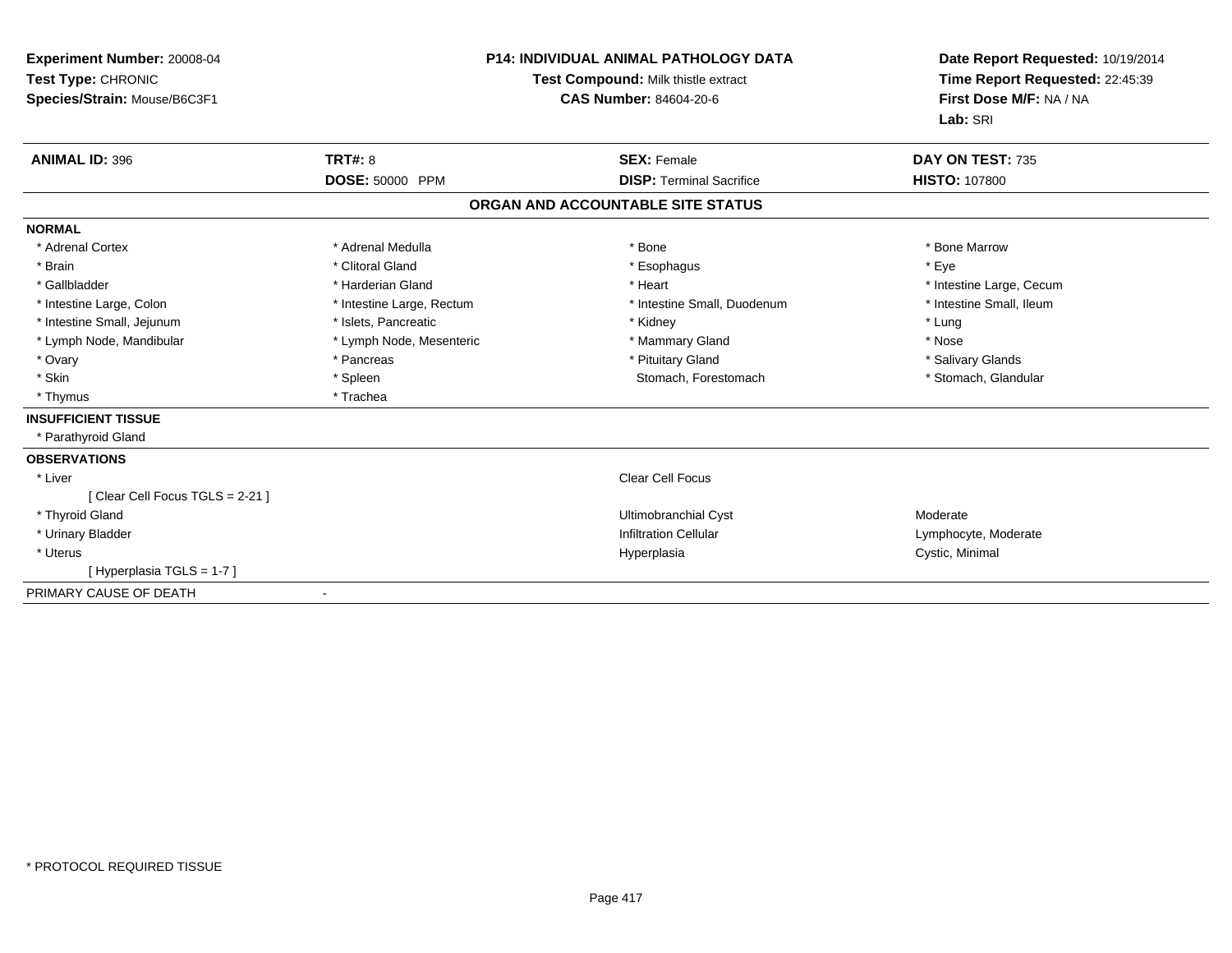| Experiment Number: 20008-04<br>Test Type: CHRONIC<br>Species/Strain: Mouse/B6C3F1 |                             | P14: INDIVIDUAL ANIMAL PATHOLOGY DATA<br>Test Compound: Milk thistle extract<br><b>CAS Number: 84604-20-6</b> | Date Report Requested: 10/19/2014<br>Time Report Requested: 22:45:39<br>First Dose M/F: NA / NA<br>Lab: SRI |
|-----------------------------------------------------------------------------------|-----------------------------|---------------------------------------------------------------------------------------------------------------|-------------------------------------------------------------------------------------------------------------|
| <b>ANIMAL ID: 397</b>                                                             | <b>TRT#: 8</b>              | <b>SEX: Female</b>                                                                                            | DAY ON TEST: 735                                                                                            |
|                                                                                   | <b>DOSE: 50000 PPM</b>      | <b>DISP: Terminal Sacrifice</b>                                                                               | <b>HISTO: 107801</b>                                                                                        |
|                                                                                   |                             | ORGAN AND ACCOUNTABLE SITE STATUS                                                                             |                                                                                                             |
| <b>NORMAL</b>                                                                     |                             |                                                                                                               |                                                                                                             |
| * Adrenal Cortex                                                                  | * Adrenal Medulla           | * Bone                                                                                                        | * Brain                                                                                                     |
| * Clitoral Gland                                                                  | * Esophagus                 | * Eye                                                                                                         | * Gallbladder                                                                                               |
| * Harderian Gland                                                                 | * Heart                     | * Intestine Large, Cecum                                                                                      | * Intestine Large, Colon                                                                                    |
| * Intestine Large, Rectum                                                         | * Intestine Small, Duodenum | * Intestine Small, Ileum                                                                                      | * Intestine Small, Jejunum                                                                                  |
| * Islets, Pancreatic                                                              | * Mammary Gland             | * Parathyroid Gland                                                                                           | * Pituitary Gland                                                                                           |
| * Skin                                                                            | Stomach, Forestomach        | * Stomach, Glandular                                                                                          | * Thymus                                                                                                    |
| * Thyroid Gland                                                                   | * Trachea                   |                                                                                                               |                                                                                                             |
| <b>OBSERVATIONS</b>                                                               |                             |                                                                                                               |                                                                                                             |
| * Bone Marrow                                                                     |                             | Hyperplasia                                                                                                   | Mild                                                                                                        |
|                                                                                   |                             | Lymphoma Malignant                                                                                            |                                                                                                             |
| * Kidney                                                                          |                             | Lymphoma Malignant                                                                                            |                                                                                                             |
| * Liver                                                                           |                             | Lymphoma Malignant                                                                                            |                                                                                                             |
| * Lung                                                                            |                             | Lymphoma Malignant                                                                                            |                                                                                                             |
| * Lymph Node, Mandibular                                                          |                             | Pigmentation                                                                                                  | Moderate                                                                                                    |
| * Lymph Node, Mesenteric                                                          |                             | Lymphoma Malignant                                                                                            |                                                                                                             |
| * Nose                                                                            |                             | Inflammation                                                                                                  | Chronic, Minimal                                                                                            |
| * Ovary                                                                           |                             | Hemorrhage                                                                                                    | Mild                                                                                                        |
|                                                                                   | <b>Interstit Cell</b>       | Hyperplasia                                                                                                   | Mild                                                                                                        |
| * Pancreas                                                                        |                             | Lymphoma Malignant                                                                                            |                                                                                                             |
| * Salivary Glands                                                                 |                             | Lymphoma Malignant                                                                                            |                                                                                                             |
| * Spleen                                                                          |                             | Lymphoma Malignant                                                                                            |                                                                                                             |
| [ Lymphoma Malignant TGLS = 2-6 ]                                                 |                             |                                                                                                               |                                                                                                             |
| * Urinary Bladder                                                                 |                             | Lymphoma Malignant                                                                                            |                                                                                                             |
| * Uterus                                                                          |                             | Hyperplasia                                                                                                   | Cystic, Moderate                                                                                            |
| [Hyperplasia TGLS = 1-7]                                                          |                             |                                                                                                               |                                                                                                             |
| PRIMARY CAUSE OF DEATH                                                            |                             |                                                                                                               |                                                                                                             |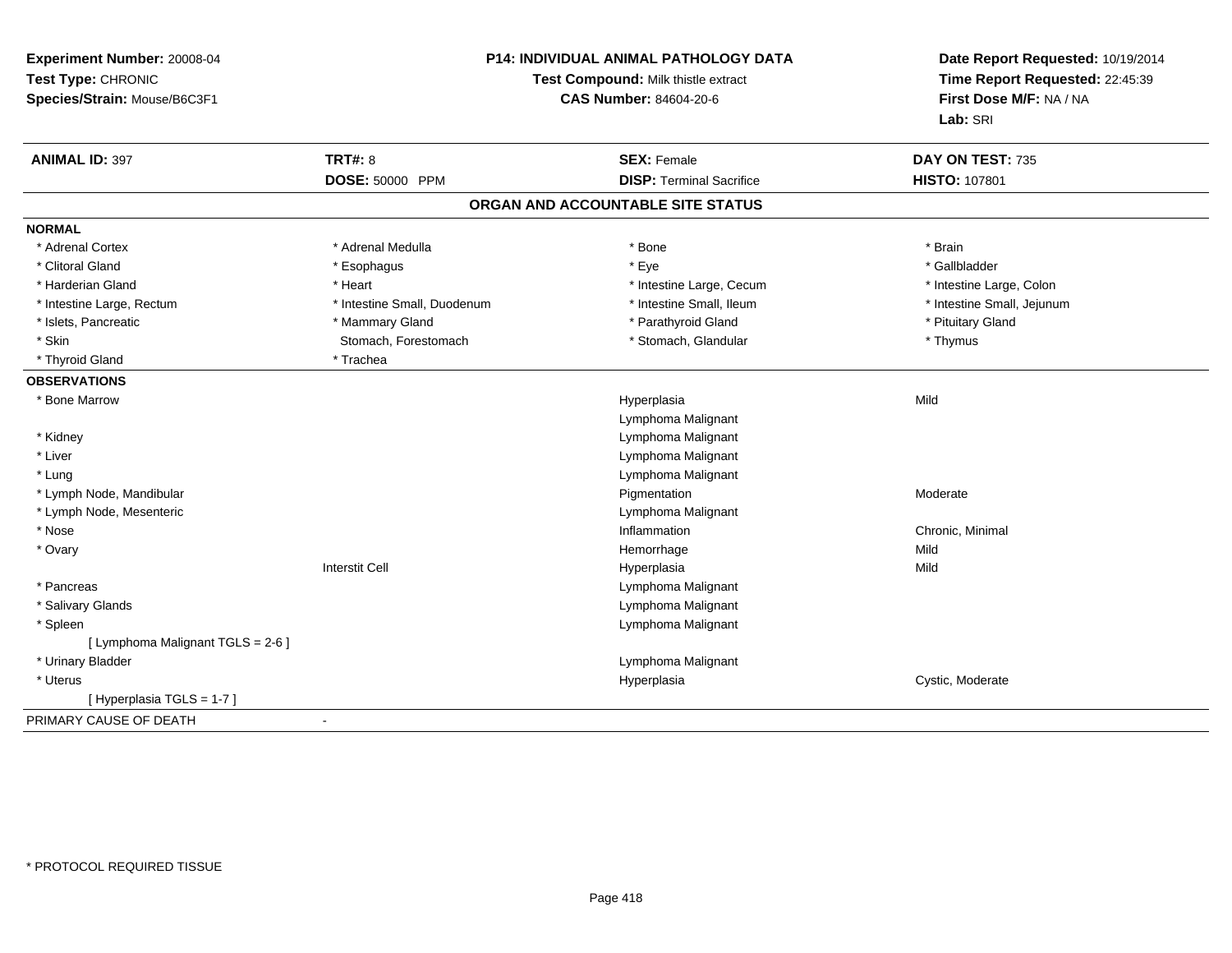| Experiment Number: 20008-04<br>Test Type: CHRONIC<br>Species/Strain: Mouse/B6C3F1<br><b>ANIMAL ID: 398</b> | <b>TRT#: 8</b>                                  | <b>P14: INDIVIDUAL ANIMAL PATHOLOGY DATA</b><br>Test Compound: Milk thistle extract<br><b>CAS Number: 84604-20-6</b><br><b>SEX: Female</b> | Date Report Requested: 10/19/2014<br>Time Report Requested: 22:45:39<br>First Dose M/F: NA / NA<br>Lab: SRI<br>DAY ON TEST: 735 |
|------------------------------------------------------------------------------------------------------------|-------------------------------------------------|--------------------------------------------------------------------------------------------------------------------------------------------|---------------------------------------------------------------------------------------------------------------------------------|
|                                                                                                            | <b>DOSE: 50000 PPM</b>                          | <b>DISP: Terminal Sacrifice</b>                                                                                                            | <b>HISTO: 107802</b>                                                                                                            |
|                                                                                                            |                                                 | ORGAN AND ACCOUNTABLE SITE STATUS                                                                                                          |                                                                                                                                 |
|                                                                                                            |                                                 |                                                                                                                                            |                                                                                                                                 |
| <b>NORMAL</b>                                                                                              |                                                 |                                                                                                                                            |                                                                                                                                 |
| * Adrenal Cortex                                                                                           | * Adrenal Medulla                               | * Bone                                                                                                                                     | * Bone Marrow                                                                                                                   |
| * Brain                                                                                                    | * Clitoral Gland                                | * Esophagus                                                                                                                                | * Eye                                                                                                                           |
| * Gallbladder                                                                                              | * Harderian Gland                               | * Heart                                                                                                                                    | * Intestine Large, Cecum                                                                                                        |
| * Intestine Large, Colon                                                                                   | * Intestine Large, Rectum                       | * Intestine Small, Duodenum                                                                                                                | * Intestine Small, Ileum                                                                                                        |
| * Intestine Small, Jejunum                                                                                 | * Islets, Pancreatic                            | * Liver                                                                                                                                    | * Lung<br>* Nose                                                                                                                |
| * Lymph Node, Mandibular<br>* Pancreas                                                                     | * Lymph Node, Mesenteric<br>* Parathyroid Gland | * Mammary Gland<br>* Pituitary Gland                                                                                                       |                                                                                                                                 |
| * Skin                                                                                                     |                                                 | Stomach, Forestomach                                                                                                                       | * Salivary Glands<br>* Stomach, Glandular                                                                                       |
| * Thymus                                                                                                   | * Spleen<br>* Thyroid Gland                     | * Trachea                                                                                                                                  | * Urinary Bladder                                                                                                               |
|                                                                                                            |                                                 |                                                                                                                                            |                                                                                                                                 |
| <b>OBSERVATIONS</b>                                                                                        |                                                 |                                                                                                                                            | Moderate                                                                                                                        |
| * Kidney                                                                                                   |                                                 | Cyst<br><b>Infiltration Cellular</b>                                                                                                       |                                                                                                                                 |
|                                                                                                            |                                                 |                                                                                                                                            | Lymphocyte, Moderate<br>Moderate                                                                                                |
| * Ovary                                                                                                    |                                                 | Angiectasis                                                                                                                                | Moderate                                                                                                                        |
| [Angiectasis TGLS = $2-7$ ]                                                                                |                                                 | Cyst                                                                                                                                       |                                                                                                                                 |
| [Cyst TGLS = $3-7$ ]                                                                                       |                                                 |                                                                                                                                            |                                                                                                                                 |
| * Urin Bladder                                                                                             |                                                 |                                                                                                                                            |                                                                                                                                 |
| Note: INFUSION ARTIFACT IN URINARY BLADDER.                                                                |                                                 |                                                                                                                                            |                                                                                                                                 |
| * Uterus                                                                                                   |                                                 | Hyperplasia                                                                                                                                | Cystic, Minimal                                                                                                                 |
| [Hyperplasia TGLS = 1-7]                                                                                   |                                                 |                                                                                                                                            |                                                                                                                                 |
| PRIMARY CAUSE OF DEATH                                                                                     |                                                 |                                                                                                                                            |                                                                                                                                 |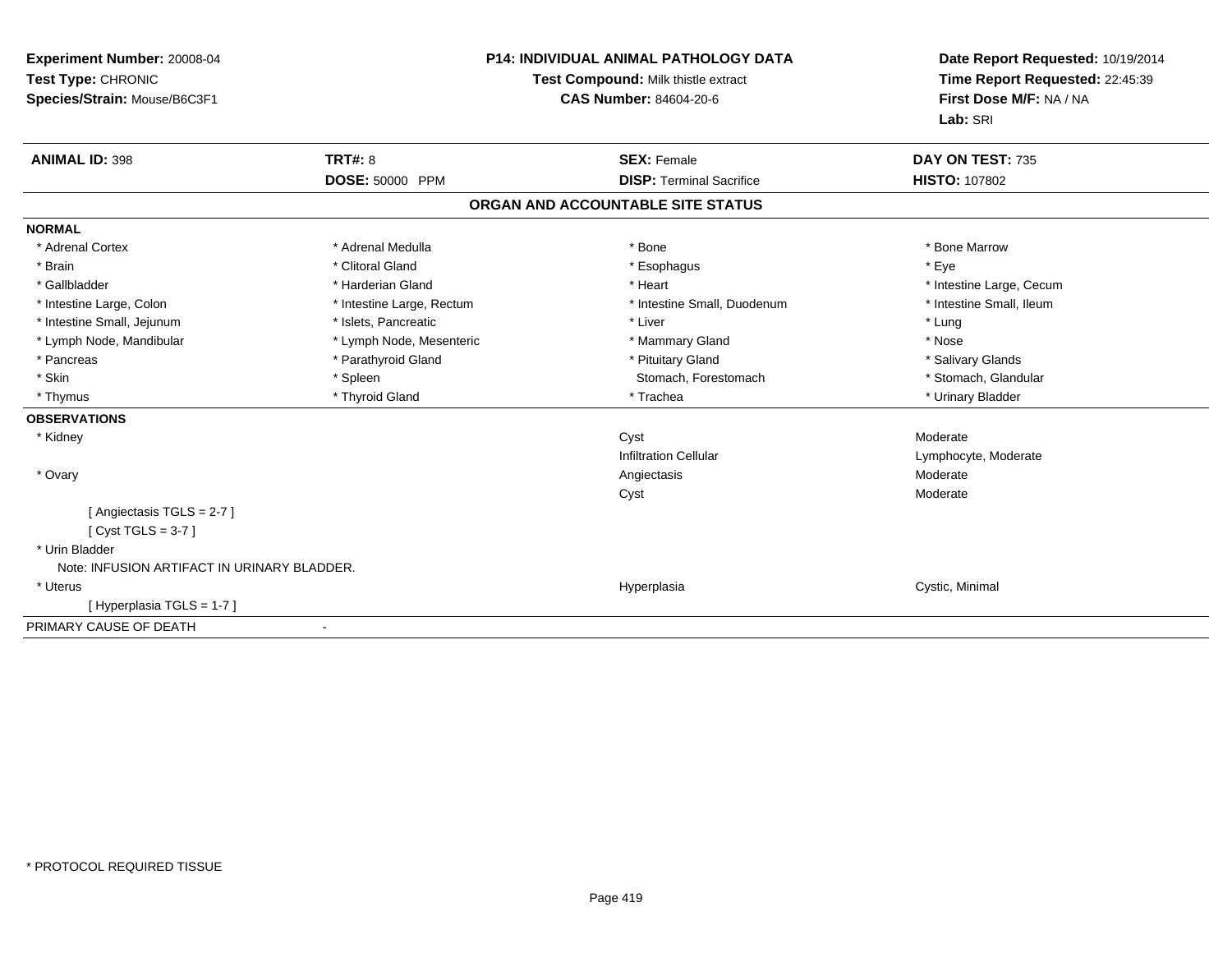| Experiment Number: 20008-04<br>Test Type: CHRONIC<br>Species/Strain: Mouse/B6C3F1 |                             | <b>P14: INDIVIDUAL ANIMAL PATHOLOGY DATA</b><br>Test Compound: Milk thistle extract<br><b>CAS Number: 84604-20-6</b> | Date Report Requested: 10/19/2014<br>Time Report Requested: 22:45:39<br>First Dose M/F: NA / NA<br>Lab: SRI |
|-----------------------------------------------------------------------------------|-----------------------------|----------------------------------------------------------------------------------------------------------------------|-------------------------------------------------------------------------------------------------------------|
| <b>ANIMAL ID: 399</b>                                                             | <b>TRT#: 8</b>              | <b>SEX: Female</b>                                                                                                   | DAY ON TEST: 735                                                                                            |
|                                                                                   | DOSE: 50000 PPM             | <b>DISP: Terminal Sacrifice</b>                                                                                      | <b>HISTO: 107803</b>                                                                                        |
|                                                                                   |                             | ORGAN AND ACCOUNTABLE SITE STATUS                                                                                    |                                                                                                             |
| <b>NORMAL</b>                                                                     |                             |                                                                                                                      |                                                                                                             |
| * Adrenal Cortex                                                                  | * Adrenal Medulla           | * Bone Marrow                                                                                                        | * Brain                                                                                                     |
| * Clitoral Gland                                                                  | * Esophagus                 | * Eye                                                                                                                | * Gallbladder                                                                                               |
| * Harderian Gland                                                                 | * Heart                     | * Intestine Large, Cecum                                                                                             | * Intestine Large, Colon                                                                                    |
| * Intestine Large, Rectum                                                         | * Intestine Small, Duodenum | * Intestine Small, Jejunum                                                                                           | * Islets, Pancreatic                                                                                        |
| * Kidney                                                                          | * Liver                     | * Lymph Node, Mandibular                                                                                             | * Lymph Node, Mesenteric                                                                                    |
| * Mammary Gland                                                                   | * Nose                      | * Ovary                                                                                                              | * Pancreas                                                                                                  |
| * Pituitary Gland                                                                 | * Salivary Glands           | * Skin                                                                                                               | * Spleen                                                                                                    |
| Stomach, Forestomach                                                              | * Stomach, Glandular        | * Thyroid Gland                                                                                                      | * Trachea                                                                                                   |
| * Urinary Bladder                                                                 |                             |                                                                                                                      |                                                                                                             |
| <b>INSUFFICIENT TISSUE</b>                                                        |                             |                                                                                                                      |                                                                                                             |
| * Thymus                                                                          |                             |                                                                                                                      |                                                                                                             |
| <b>OBSERVATIONS</b>                                                               |                             |                                                                                                                      |                                                                                                             |
| * Bone                                                                            |                             | Fibro-Osseous Lesion                                                                                                 | Minimal                                                                                                     |
| * Intestine Small, Ileum                                                          | Peyers Patch                | <b>Necrosis</b>                                                                                                      | Mild                                                                                                        |
| * Lung                                                                            |                             | <b>Infiltration Cellular</b>                                                                                         | Lymphocyte, Moderate                                                                                        |
| * Parathyroid Gland                                                               |                             | Cyst                                                                                                                 | Moderate                                                                                                    |
| * Uterus                                                                          |                             | Hyperplasia                                                                                                          | Cystic, Moderate                                                                                            |
| [Hyperplasia TGLS = 1-7]                                                          |                             |                                                                                                                      |                                                                                                             |
| PRIMARY CAUSE OF DEATH                                                            |                             |                                                                                                                      |                                                                                                             |